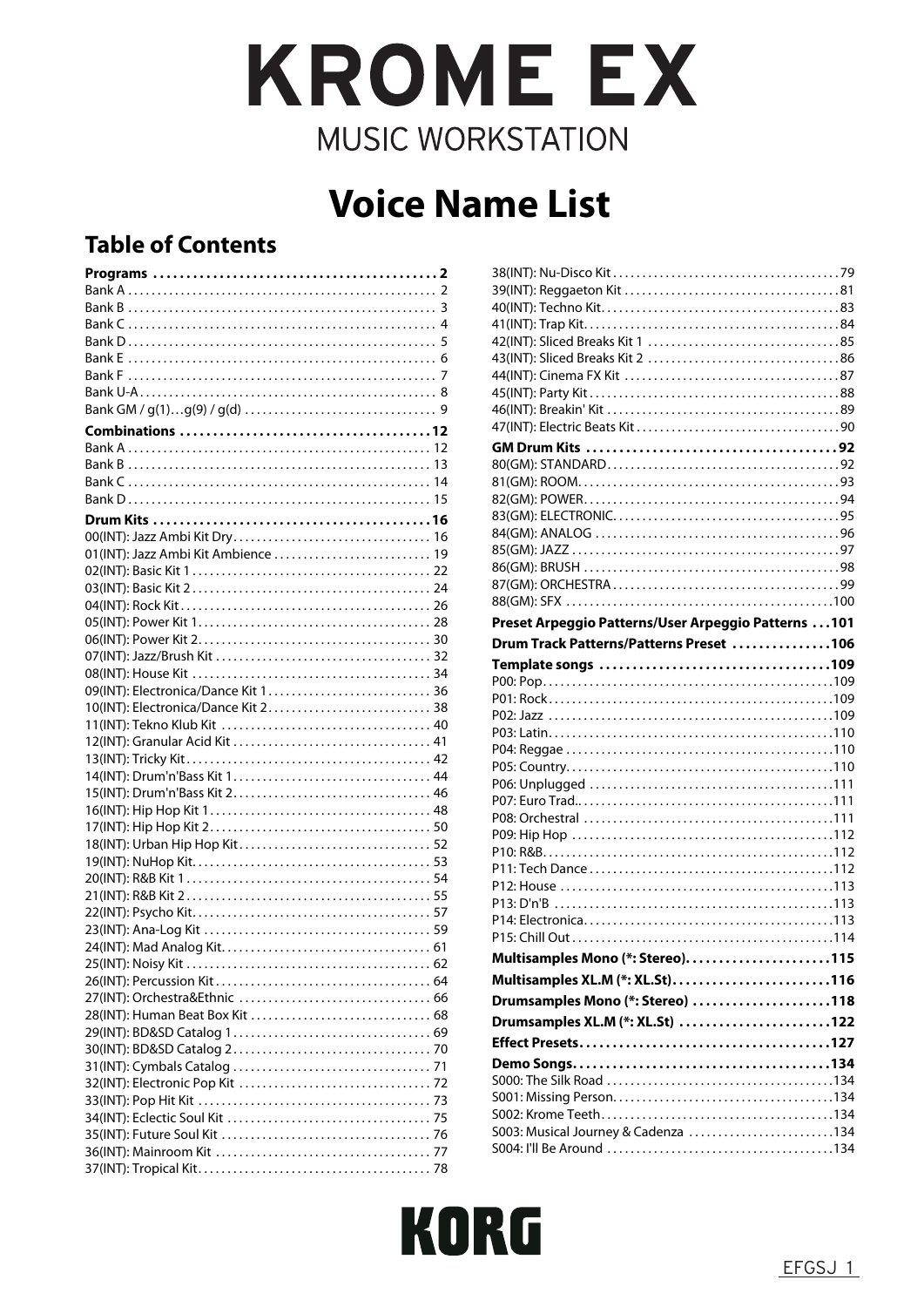## <span id="page-1-0"></span>**Programs**

#### <span id="page-1-1"></span>**Bank A**

| #            | Name                                            | Category                   | <b>Sub Category</b> | <b>OSC</b> |
|--------------|-------------------------------------------------|----------------------------|---------------------|------------|
| A000         | <b>KROME EX Grand Piano</b>                     | Keyboard                   | A.Piano             | Mode<br>D  |
| A001         | <b>KROME Bright Grand</b>                       | Keyboard                   | A.Piano             | D          |
| A002         | Natural Grand Piano                             | Keyboard                   | A.Piano             | D          |
| A003         | Stage Grand Piano                               | Keyboard                   | A.Piano             | D          |
| A004         | <b>Classic Grand Piano</b>                      | Keyboard                   | A.Piano             | D          |
| A005         | Dark Grand Piano                                | Keyboard                   | A.Piano             | D          |
| A006         | Wide Soft Grand Piano                           | Keyboard                   | A.Piano             | D          |
| A007         | Wide Soft Piano Duo                             | Keyboard                   | A.Piano             | D          |
| A008         | Wide Cuban Piano                                | Keyboard                   | A.Piano             | D          |
| A009         | Havana Piano Oct Bass                           | Keyboard                   | A.Piano             | D          |
| A010         | Krome Upright Piano                             | Keyboard                   | A.Piano             | D          |
| A011         | Soft Upright Piano                              | Keyboard                   | A.Piano             | D          |
| A012         | HonkeyTonk Upright Piano                        | Keyboard                   | A.Piano             | D          |
| A013         | Vintage Old Piano SW2                           | Keyboard                   | A.Piano             | D          |
| A014         | Piano Shadows                                   | Keyboard                   | A.Piano             | D          |
| A015         | Melancholy Piano                                | Keyboard                   | A.Piano             | D          |
| A016         | Rhythm Puff Piano                               | Keyboard                   | A.Piano<br>A.Piano  | D<br>D     |
| A017         | Atmospheric Piano<br><b>Wide Grand PianoPad</b> | Keyboard                   | A.Piano             | D          |
| A018<br>A019 | Wide Grand Synlayer                             | Keyboard<br>Keyboard       | A.Piano             | D          |
| A020         | Sweet Mallet Piano                              | Keyboard                   | A.Piano             | D          |
| A021         | Silent-O-Piano                                  | Keyboard                   | A.Piano             | D          |
| A022         | Piano of Silence                                | Keyboard                   | A.Piano             | D          |
| A023         | <b>Hidden Piano</b>                             | Keyboard                   | A.Piano             | D          |
| A024         | Pipiano                                         | Keyboard                   | A.Piano             | D          |
| A025         | Rewind Piano                                    | Keyboard                   | A.Piano             | D          |
| A026         | <b>E.Grand Piano Studio</b>                     | Keyboard                   | A.Piano             | D          |
| A027         | Still Crazy EP                                  | Keyboard                   | Real E.Piano        | D          |
| A028         | Dyno Mod EP                                     | Keyboard                   | Real E.Piano        | D          |
| A029         | Dyno Grand Piano                                | Keyboard                   | Real E.Piano        | D          |
| A030         | Hard Piano EP Stack                             | Keyboard                   | Real E.Piano        | D          |
| A031         | The Logical Song EP                             | Keyboard                   | Real E.Piano        | D          |
| A032         | Stronger Everyday EP                            | Keyboard                   | Real E.Piano        | D          |
| A033         | French Dream                                    | Keyboard                   | Real E.Piano        | S          |
| A034         | Noize Dark                                      | Keyboard                   | Synth E.Piano       | D          |
| A035         | In Your Eyes                                    | Keyboard                   | Synth E.Piano       | D          |
| A036         | FM E.Piano 1                                    | Keyboard                   | Synth E.Piano       | D          |
| A037         | FM E.Piano 2                                    | Keyboard                   | Synth E.Piano       | D          |
| A038<br>A039 | DX Pad                                          | Keyboard                   | Synth E.Piano       | D<br>S     |
| A040         | E.Piano Electra 368<br>Dreams Of Tomorrow       | Keyboard                   | Synth E.Piano       | S          |
| A041         | <b>XCodeBell</b>                                | Bell/Mallet<br>Bell/Mallet | Bell<br>Bell        | D          |
| A042         | <b>Milltone Steel Hank</b>                      | Bell/Mallet                | Mallet              | D          |
| A043         | Party Mallets Soft                              | Bell/Mallet                | Mallet              | υ          |
| A044         | <b>Big Mallet Pluck</b>                         | Bell/Mallet                | Mallet              | D          |
| A045         | <b>Steel Donca</b>                              | Bell/Mallet                | Mallet              | D          |
| A046         | Kalimba 1                                       | Bell/Mallet                | Mallet              | D          |
| A047         | Dance Hard Mallet                               | Bell/Mallet                | Mallet              | D          |
| A048         | <b>Wide Pop Mallets</b>                         | Bell/Mallet                | Mallet              | D          |
| A049         | <b>Warm Synth Mallets</b>                       | <b>Bell/Mallet</b>         | Mallet              | D          |
| A050         | <b>Session Strings</b>                          | Strings                    | Ensemble            | D          |
| A051         | <b>Small String Section</b>                     | Strings                    | Ensemble            | D          |
| A052         | <b>Versatile Strings</b>                        | Strings                    | Ensemble            | D          |
| A053         | <b>Ensemble Strings</b>                         | Strings                    | Ensemble            | D          |
| A054         | <b>Staccato Strings</b>                         | <b>Strings</b>             | Ensemble            | D          |
| A055         | Velo Octave Pizzicato                           | <b>Strings</b>             | Ensemble            | D          |
| A056         | Pizz-Pluck Synth                                | <b>Strings</b>             | Ensemble            | D          |
| A057         | <b>Fused Pluck</b>                              | Strings                    | Ensemble            | D          |
| A058         | Pizz Anthem                                     | Strings                    | Ensemble            | D          |
| A059         | Synth Pizz Pluck                                | <b>Strings</b>             | Ensemble            | D          |
| A060         | <b>Bollywood Strings</b>                        | Strings                    | Ensemble            | D          |
| A061<br>A062 | ErHu (SW1&JS-Y)<br>Pumpin Vox Pad               | Strings<br>Vocal/Airy      | Solo<br>Airy        | D<br>S     |
| A063         |                                                 |                            | Vocal               | D          |
|              | Infinite Voices                                 | Vocal/Airy                 |                     |            |

S: single mode, D: double mode, d: drums mode, Dd: double drums mode

| #            | Name                               | Category                           | <b>Sub Category</b>      | <b>OSC</b><br>Mode |
|--------------|------------------------------------|------------------------------------|--------------------------|--------------------|
| A064         | Vocal Anaesthetic                  | Vocal/Airy                         | Airy                     | D                  |
| A065         | New Fair Light                     | Vocal/Airy                         | Airy                     | D                  |
| A066         | Lyric-less Lead                    | Vocal/Airy                         | Airy                     | D                  |
| A067         | Angelic Choir Pad                  | Vocal/Airy                         | Airy                     | D                  |
| A068<br>A069 | VelDoo VocaLead (JS-Y)             | Vocal/Airy                         | Airy                     | D<br>D             |
| A070         | <b>WaveSeq Vox</b><br>VoxGate      | Vocal/Airy<br>Vocal/Airy           | Vocal<br>Vocal           | S                  |
| A071         | Vocal Lead                         | Vocal/Airy                         | Vocal                    | D                  |
| A072         | <b>Producer Vox</b>                | Vocal/Airy                         | Vocal                    | S                  |
| A073         | JupiterLead                        | Vocal/Airy                         | Airy                     | D                  |
| A074         | FridayVox                          | Vocal/Airy                         | Airy                     | D                  |
| A075         | Glide Pitch Vox                    | Vocal/Airy                         | Vocal                    | S                  |
| A076         | JJ Vox                             | Vocal/Airy                         | Vocal                    | S                  |
| A077         | -Y Formant Fan                     | Vocal/Airy                         | Vocal                    | S                  |
| A078         | <b>Both Hands!</b>                 | <b>Brass</b>                       | Ensemble                 | D                  |
| A079         | <b>Tighter Brass</b>               | Brass                              | Ensemble                 | D                  |
| A080         | <b>Big Band Brass</b>              | <b>Brass</b>                       | Ensemble                 | D                  |
| A081         | Dynamic Horns & Strings            | <b>Brass</b>                       | Ensemble                 | D                  |
| A082         | F.Horns & Ensemble                 | <b>Brass</b>                       | Ensemble                 | D                  |
| A083         | <b>Tropical Flute</b>              | Woodwind/Reed                      | Woodwind                 | D                  |
| A084         | <b>Tropical Pizz</b>               | Woodwind/Reed                      | Woodwind                 | D                  |
| A085         | Wide Spanish Gtr Pluck             | Guitar/Plucked                     | A.Guitar                 | D                  |
| A086         | Plucky Guitar Pad                  | Guitar/Plucked                     | Plucked                  | D                  |
| A087         | <b>Plucky Pizz</b>                 | Guitar/Plucked                     | Plucked                  | D                  |
| A088         | Buzoki/Fagelote SW1                | Guitar/Plucked                     | Plucked                  | D                  |
| A089         | Dulcimer Velo Repeats              | Guitar/Plucked                     | Plucked                  | D                  |
| A090         | Italian Mandolin<br>Zither         | Guitar/Plucked<br>Guitar/Plucked   | Plucked                  | D<br>D             |
| A091<br>A092 | Oud                                | Guitar/Plucked                     | Plucked<br>Plucked       | D                  |
| A093         | Pure Kick Bass                     | Bass/Synth Bass                    | Synth Bass               | S                  |
| A094         | Sub Drop Kick                      | Bass/Synth Bass                    | Synth Bass               | D                  |
| A095         | Palm Trees Bass (JS-Y)             | Bass/Synth Bass                    | Synth Bass               | D                  |
| A096         | 24k Bass                           | Bass/Synth Bass                    | Synth Bass               | D                  |
| A097         | <b>Bass Decay</b>                  | Bass/Synth Bass                    | Synth Bass               | S                  |
| A098         | Pure Square Bass                   | Bass/Synth Bass                    | Synth Bass               | D                  |
| A099         | Disco PageOne                      | Bass/Synth Bass                    | Synth Bass               | D                  |
| A100         | <b>Snorky Bass</b>                 | Bass/Synth Bass                    | Synth Bass               | S                  |
| A101         | <b>Greasy Funk Bass</b>            | Bass/Synth Bass                    | <b>Synth Bass</b>        | D                  |
| A102         | <b>Wave Rider Bass</b>             | Bass/Synth Bass                    | Synth Bass               | D                  |
| A103         | <b>FM Bass</b>                     | Bass/Synth Bass                    | Synth Bass               | D                  |
| A104         | <b>SuperVPMBass</b>                | Bass/Synth Bass                    | Synth Bass               | D                  |
| A105         | BabyWah                            | Bass/Synth Bass                    | Synth Bass               | D                  |
| A106         | Wobbly                             | Bass/Synth Bass                    | Synth Bass               | S                  |
| A107         | Pump&Growl Y                       | Bass/Synth Bass                    | Synth Bass               | D                  |
| A108         | 8bitRoomBass                       | Bass/Synth Bass                    | Synth Bass               | D                  |
| A109         | Arcade Bass                        | Bass/Synth Bass                    | Synth Bass<br>Synth Bass | S                  |
| A110<br>A111 | Pusha Base<br><b>BIG DEEP BASS</b> | Bass/Synth Bass<br>Bass/Synth Bass | E.Bass                   | S<br>D             |
| A112         | Dirty Disco Bass                   | Bass/Synth Bass                    | E.Bass                   | D                  |
| A113         | <b>Picked Bass</b>                 | Bass/Synth Bass                    | E.Bass                   | S                  |
| A114         | Vel Pick Bass                      | Bass/Synth Bass                    | E.Bass                   | S                  |
| A115         | Finger Bass & Tube Amp             | Bass/Synth Bass                    | E.Bass                   | S                  |
| A116         | Wah E.Bass                         | Bass/Synth Bass                    | E.Bass                   | S                  |
| A117         | Follow & Chill                     | SlowSynth                          | Dark                     | D                  |
| A118         | Landscape                          | SlowSynth                          | Dark                     | D                  |
| A119         | ElfinPad                           | SlowSynth                          | Dark                     | D                  |
| A120         | R&B Lover Pad                      | SlowSynth                          | Dark                     | D                  |
| A121         | NY Sign Pad                        | SlowSynth                          | Dark                     | D                  |
| A122         | Janetty                            | SlowSynth                          | Dark                     | D                  |
| A123         | Analog & Alphorn Pad               | SlowSynth                          | Dark                     | D                  |
| A124         | FM Vamp                            | SlowSynth                          | Bright                   | D                  |
| A125         | Strings Machine 1 SW2              | SlowSynth                          | Bright                   | D                  |
| A126         | Strings Machine 2 SW2              | SlowSynth                          | Bright                   | D                  |
| A127         | SynString Pad                      | SlowSynth                          | Bright                   | D                  |

S: single mode, D: double mode, d: drums mode, Dd: double drums mode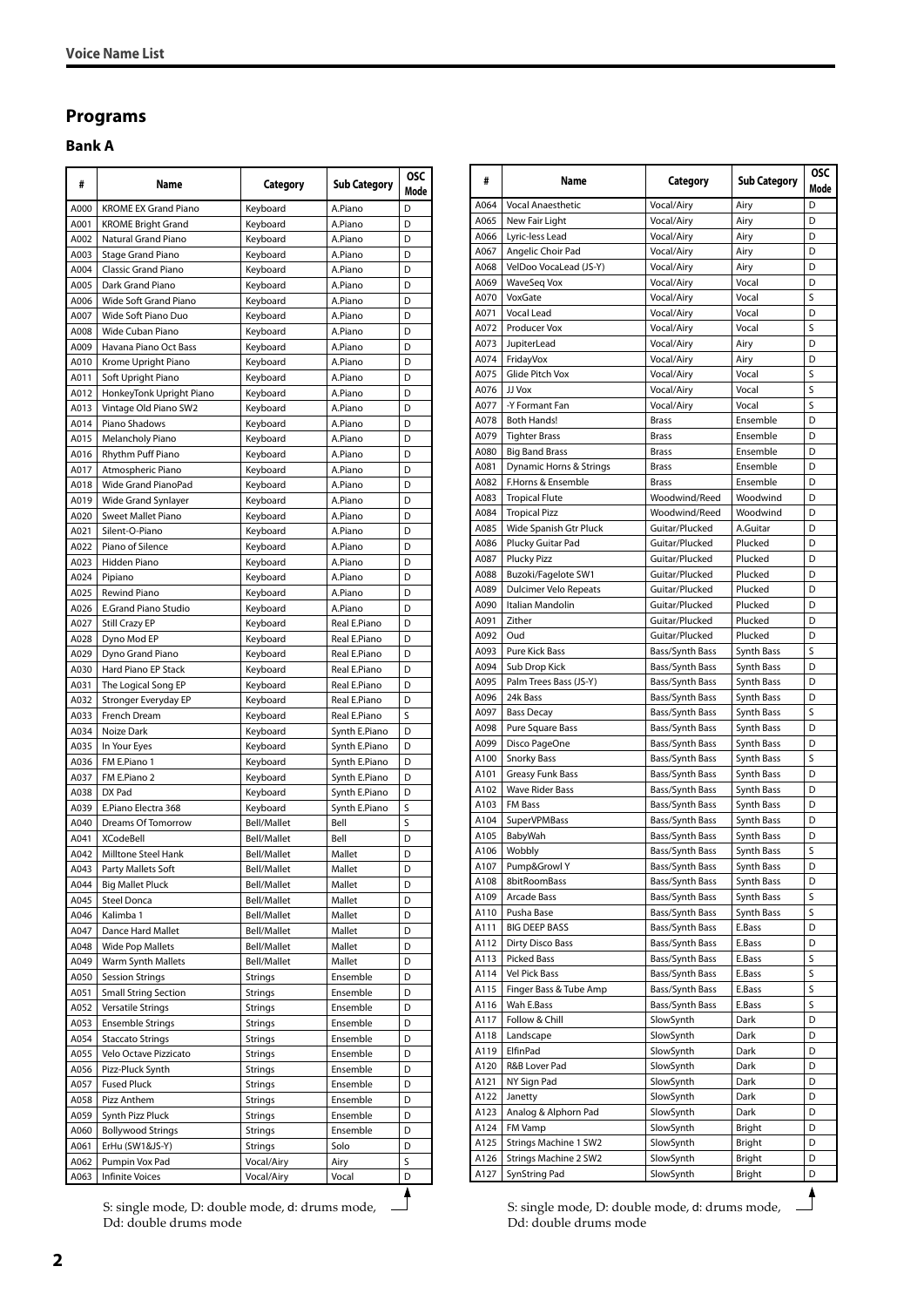#### <span id="page-2-0"></span>**Bank B**

| #                   | Name                                 | Category               | <b>Sub Category</b>                  | <b>OSC</b><br>Mode |
|---------------------|--------------------------------------|------------------------|--------------------------------------|--------------------|
| <b>B000</b>         | <b>Crisp PCM Strings</b>             | SlowSynth              | Bright                               | D                  |
| B001                | <b>Magical Supersaw JS-Y</b>         | SlowSynth              | <b>Bright</b>                        | D                  |
| B002                | <b>Blade Runner Pad</b>              | SlowSynth              | Bright                               | D                  |
| B003                | IceDawnPad                           | SlowSynth              | Bright                               | D                  |
| B004                | Rezonation                           | SlowSynth              | Bright                               | D                  |
| B005                | Porta Sweep                          | SlowSynth              | Bright                               | D                  |
| B006                | Mahoosive Pad Surge                  | SlowSynth              | Sweep                                | D                  |
| B007<br><b>B008</b> | Mood Swings Pad<br><b>BuildFesta</b> | SlowSynth<br>SlowSynth | Sweep<br>Sweep                       | D<br>S             |
| <b>B009</b>         | Unisono Sweep                        | SlowSynth              | Sweep                                | D                  |
| <b>B010</b>         | Detuned Ultra                        | FastSynth              | <b>Short Release</b>                 | D                  |
| B011                | Dance Alone                          | FastSynth              | Long Release                         | D                  |
| B012                | Fiesta Stab                          | FastSynth              | <b>Short Release</b>                 | S                  |
| B013                | WideOpenPad                          | FastSynth              | Long Release                         | D                  |
| B014                | <b>Future Poly</b>                   | FastSynth              | <b>Short Release</b>                 | D                  |
| B015                | Oct.S.Brs                            | FastSynth              | <b>Short Release</b>                 | D                  |
| B016                | Wide Saw Stab                        | FastSynth              | <b>Short Release</b>                 | D                  |
| B017                | Alaska                               | FastSynth              | Long Release                         | D                  |
| <b>B018</b>         | Subdivisions                         | FastSynth              | Long Release                         | D                  |
| B019                | SweetSweeper                         | FastSynth              | <b>Short Release</b>                 | D                  |
| B020                | Soap Opera                           | FastSynth              | Long Release                         | S                  |
| B021                | Soft Pluck                           | FastSynth              | <b>Short Release</b>                 | S                  |
| B022                | Pluckifier                           | FastSynth              | Long Release                         | D                  |
| B023                | Anthem Pluck Synth                   | FastSynth              | Long Release                         | D                  |
| B024                | <b>Synth Mallets</b>                 | FastSynth              | Long Release                         | D                  |
| B025                | Plucky and Pumped                    | FastSynth              | Long Release                         | D                  |
| B026                | HardRiffSynth                        | FastSynth              | Long Release                         | D                  |
| B027                | Wide 80s Polysynth                   | FastSynth              | <b>Short Release</b>                 | D                  |
| <b>B028</b><br>B029 | <b>Bright Anthem Layer</b>           | FastSynth              | Long Release                         | D<br>D             |
| B030                | Happy Plucker<br>PluckSpeck          | FastSynth              | Long Release<br><b>Short Release</b> | D                  |
| B031                | WiredPluck                           | FastSynth<br>FastSynth | <b>Short Release</b>                 | D                  |
| B032                | <b>VPMPluck</b>                      | FastSynth              | Long Release                         | D                  |
| B033                | BellPluck                            | FastSynth              | Long Release                         | D                  |
| B034                | NonChainSmkr                         | FastSynth              | Long Release                         | D                  |
| B035                | Air Drops                            | FastSynth              | Long Release                         | D                  |
| B036                | <b>Shimmer Pulse</b>                 | FastSynth              | Long Release                         | D                  |
| B037                | Digital Shimmer Harp                 | FastSynth              | Long Release                         | D                  |
| B038                | Vibrations                           | FastSynth              | Long Release                         | D                  |
| B039                | Dead Analo5                          | FastSynth              | Long Release                         | D                  |
| B040                | Cheat Pluck Synth                    | FastSynth              | <b>Short Release</b>                 | D                  |
| B041                | Modular Droplet                      | FastSynth              | Long Release                         | D                  |
| B042                | Wet Fifth Harmo                      | FastSynth              | Long Release                         | D                  |
| B043                | <b>Cheat Codes</b>                   | FastSynth              | Long Release                         | D                  |
| B044                | LogPluck                             | FastSynth              | Long Release                         | D                  |
| B045                | Lo-Fi Pulse Pluck                    | FastSynth              | Long Release                         | D                  |
| B046                | Pulse Force                          | FastSynth              | Long Release                         | D                  |
| B047                | Fifth Pulser                         | FastSynth              | <b>Short Release</b>                 | D                  |
| <b>B048</b>         | RetroWave Arp                        | FastSynth              | <b>Short Release</b>                 | D                  |
| B049                | Game Line                            | FastSynth              | Short Release                        | D                  |
| B050                | Dancefloor Lead<br>MosquiTone        | LeadSynth<br>LeadSynth | Hard                                 | D<br>S             |
| B051<br>B052        | Dirty Boy Lead                       | LeadSynth              | Hard<br>Hard                         | S                  |
| B053                | The Grand Manan Sync                 | LeadSynth              | Hard                                 | D                  |
| B054                | VoxLead                              | LeadSynth              | Hard                                 | D                  |
| B055                | SIDLead                              | LeadSynth              | Hard                                 | D                  |
| B056                | WS Sync                              | LeadSynth              | Hard                                 | D                  |
| B057                | Slow Jam Lead                        | LeadSynth              | Hard                                 | D                  |
| B058                | Soul Square Lead                     | LeadSynth              | Hard                                 | D                  |
| B059                | Dirty Disco Lead                     | LeadSynth              | Hard                                 | D                  |
| <b>B060</b>         | Vel % Pulse Lead                     | LeadSynth              | Hard                                 | D                  |
| B061                | Saxy Rev Lead                        | LeadSynth              | Hard                                 | S                  |
| B062                | Squelch Lead                         | LeadSynth              | Soft                                 | D                  |
| B063                | VocalSaw Lead                        | LeadSynth              | Soft                                 | D                  |

| #                   |                              |                          |                        |        |
|---------------------|------------------------------|--------------------------|------------------------|--------|
|                     | Name                         | Category                 | <b>Sub Category</b>    | Mode   |
| B064                | Inhale SoftSaw Lead          | LeadSynth                | Soft                   | S      |
| B065                | SandaePop                    | LeadSynth                | Soft                   | D      |
| B066                | Wood Sine Lead               | LeadSynth                | Soft                   | D      |
| B067                | Ancient Synth                | MotionSynth              | Motion                 | D      |
| <b>B068</b>         | Atmospherica                 | MotionSynth              | Motion                 | S      |
| B069                | <b>Fancy Colours</b>         | MotionSynth              | Motion                 | D      |
| <b>B070</b>         | Dance Of The Spirits         | MotionSynth              | Motion                 | D      |
| B071                | Mystique                     | MotionSynth              | Motion                 | D      |
| B072                | Stranded At Sea              | MotionSynth              | Motion                 | D      |
| B073                | ReverseWhale                 | MotionSynth              | Motion                 | D      |
| <b>B074</b>         | Mindful Dream                | MotionSynth              | Motion                 | D      |
| <b>B075</b>         | OceanTokyo                   | MotionSynth              | Motion                 | D      |
| B076                | Palawan deluxe               | MotionSynth              | Motion                 | D      |
| <b>B077</b>         | VoxChain                     | MotionSynth              | Motion                 | S      |
| <b>B078</b>         | Slowflow                     | MotionSynth              | Motion                 | D      |
| B079                | Mellow Fifth Pad             | MotionSynth              | Motion                 | D      |
| <b>B080</b>         | Sidechain Kick Synth         | MotionSynth              | Rhythmic               | D      |
| B081                | No Sidechain Needed          | MotionSynth              | Rhythmic               | D      |
| B082                | Filla Stab                   | MotionSynth              | Rhythmic               | D      |
| <b>B083</b>         | Cutupper                     | MotionSynth              | Rhythmic               | D      |
| B084                | Sugar Gliss                  | MotionSynth              | Rhythmic               | D      |
| <b>B085</b>         | Pump Phase                   | MotionSynth              | Rhythmic               | D      |
| <b>B086</b>         | Cinematic Hammer             | <b>SFX</b>               | Synthetic              | D      |
| <b>B087</b>         | <b>Hammer Cave</b>           | <b>SFX</b>               | Synthetic              | D      |
| <b>B088</b>         |                              | <b>SFX</b>               |                        | D      |
| B089                | Far Away<br>Icelandic Images | <b>SFX</b>               | Synthetic<br>Synthetic | D      |
|                     | Xplorations                  |                          |                        |        |
| <b>B090</b><br>B091 |                              | <b>SFX</b><br><b>SFX</b> | Synthetic              | D<br>D |
| B092                | <b>Elements Of Time</b>      |                          | Synthetic              |        |
|                     | Noisy Riser & Drop           | <b>SFX</b>               | Synthetic              | D      |
| B093                | <b>Hype Riser</b>            | <b>SFX</b>               | Synthetic              | S      |
| B094                | <b>Rain Forest</b>           | <b>SFX</b>               | Synthetic              | D      |
| B095                | Pulser                       | Short Decay/Hit          | <b>Short Decay</b>     | D      |
| B096                | <b>Mallet Anthem</b>         | Short Decay/Hit          | <b>Short Decay</b>     | D      |
| B097                | Toccata Swing                | Short Decay/Hit          | <b>Short Decay</b>     | S      |
| <b>B098</b>         | <b>Guitar NeoFunk</b>        | Short Decay/Hit          | <b>Short Decay</b>     | S      |
| B099                | <b>Hip Brazz</b>             | Short Decay/Hit          | <b>Short Decay</b>     | D      |
| <b>B100</b>         | Neo Orch Hit                 | Short Decay/Hit          | Hit                    | D      |
| B101                | Symphonic Hit                | Short Decay/Hit          | Hit<br>Hit             | D      |
| B102                | <b>Classic Disco Shot</b>    | Short Decay/Hit          |                        | D      |
| B103                | <b>Chilly Tune Hits</b>      | Short Decay/Hit          | Hit                    | S      |
| B104                | R&B Hit                      | Short Decay/Hit          | Hit                    | D      |
| B105                | Vinyl Road                   | Short Decay/Hit          | Hit                    | S      |
| B106                | Make House Hit               | Short Decay/Hit          | Hit                    | D      |
| B107                | RetroPiano Hit               | Short Decay/Hit          | Hit                    | D      |
| B108                | Code Vox                     | Short Decay/Hit          | Hit                    | D      |
| B109                | Hip Lore                     | Short Decay/Hit          | Hit                    | D      |
| B110                | Future Pop Kit               | Drums                    | Dance Drums            | d      |
| B111                | E-Soul Kit                   | Drums                    | Dance Drums            | d      |
| B112                | F-Soul Kit                   | Drums                    | Dance Drums            | d      |
| B113                | Pop Hit Kit                  | Drums                    | Dance Drums            | d      |
| B114                | Reggaeton Kit                | Drums                    | Dance Drums            | d      |
| B115                | <b>Tropical Kit</b>          | Drums                    | Dance Drums            | d      |
| B116                | Nu-Disco Kit                 | Drums                    | Dance Drums            | d      |
| B117                | Breakin' Kit                 | Drums                    | Dance Drums            | d      |
| <b>B118</b>         | <b>Trapped Kit</b>           | Drums                    | Dance Drums            | d      |
| B119                | Party Kit                    | Drums                    | Dance Drums            | d      |
| B120                | Mainroom Kit                 | Drums                    | Dance Drums            | d      |
| B121                | Electric Beats Kit           | Drums                    | Dance Drums            | d      |
| B122                | Lo-Fi Techno Kit             | Drums                    | Dance Drums            | d      |
| B123                | SliceBreak Kit 1             | Drums                    | Dance Drums            | d      |
| B124                | SliceBreak Kit 2             | Drums                    | Dance Drums            | d      |
| B125                | Trailer FX Kit               | Drums                    | Dance Drums            | d      |
| B126                | <b>METAL Hit</b>             | Drums                    | Perc                   | D      |
| B127                | <b>Gliss Tree</b>            | Drums                    | Perc                   | S      |

S: single mode, D: double mode, d: drums mode, Dd: double drums mode

S: single mode, D: double mode, d: drums mode, Dd: double drums mode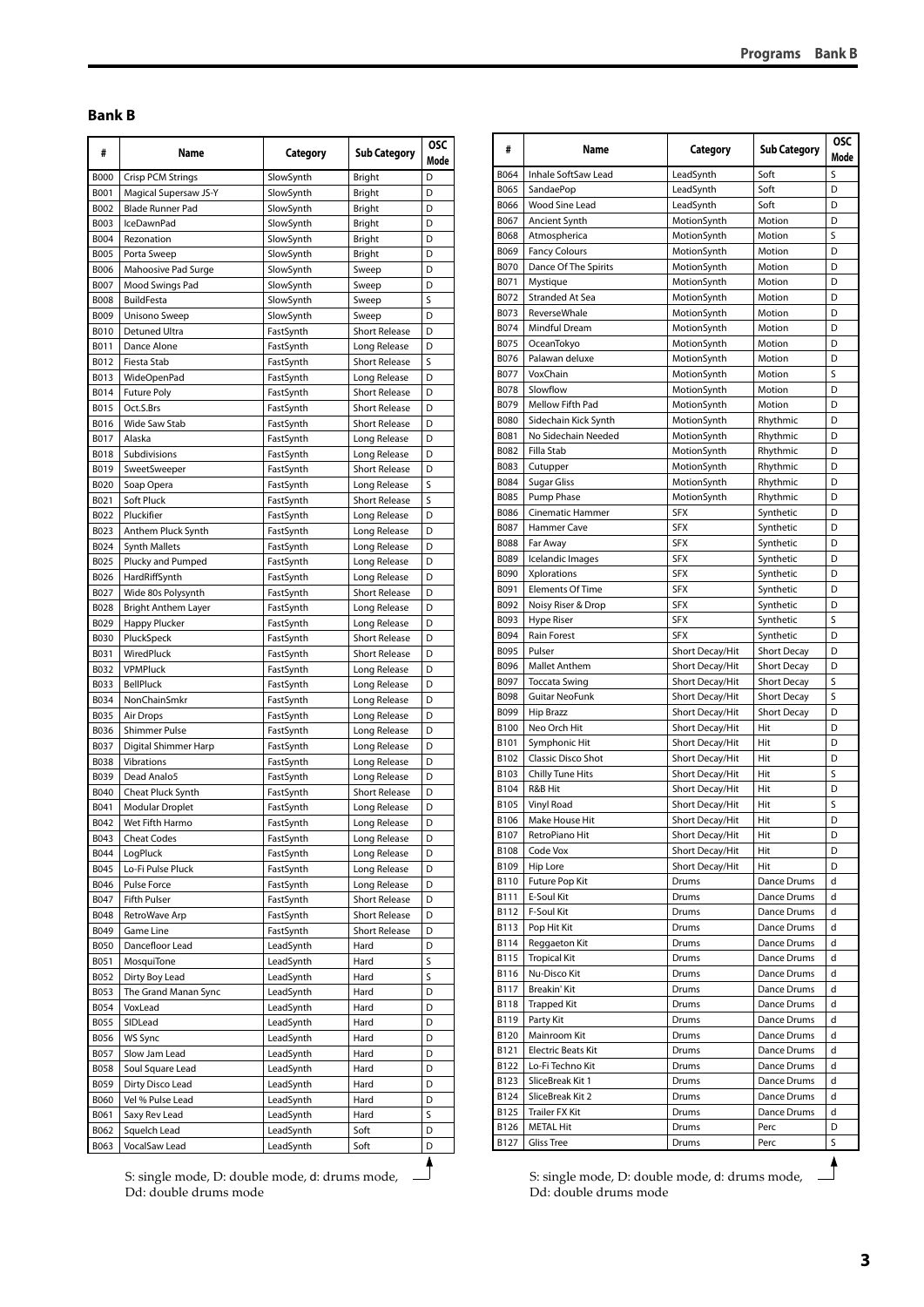#### <span id="page-3-0"></span>**Bank C**

| #                | Name                                         | Category             | <b>Sub Category</b>            | <b>OSC</b><br>Mode |
|------------------|----------------------------------------------|----------------------|--------------------------------|--------------------|
| C000             | <b>KROME Grand Piano</b>                     | Keyboard             | A.Piano                        | D                  |
| C001             | German Bright Grand                          | Keyboard             | A.Piano                        | D                  |
| C <sub>002</sub> | German Dark Grand                            | Keyboard             | A.Piano                        | D                  |
| C003             | <b>KROME Warm Piano</b>                      | Keyboard             | A.Piano                        | D                  |
| C <sub>004</sub> | <b>KROME Dark Piano</b>                      | Keyboard             | A.Piano                        | D                  |
| C005             | Singer Grand Piano                           | Keyboard             | A.Piano                        | D                  |
| C006             | Live Stage Piano                             | Keyboard             | A.Piano                        | S<br>D             |
| C007<br>C008     | German Grand Reverb<br>German New Age Grand  | Keyboard<br>Keyboard | A.Piano<br>A.Piano             | D                  |
| C009             | <b>KROME Comp Mono Piano</b>                 | Keyboard             | A.Piano                        | D                  |
| C010             | <b>Acoustic Piano</b>                        | Keyboard             | A.Piano                        | S                  |
| CO11             | Classic Piano                                | Keyboard             | A.Piano                        | D                  |
| C012             | Attack Piano (Kn1)                           | Keyboard             | A.Piano                        | D                  |
| C013             | Upright Piano                                | Keyboard             | A.Piano                        | D                  |
| C <sub>014</sub> | Honkey Tonkey (Knob1)                        | Keyboard             | A.Piano                        | D                  |
| C015             | M1 Piano                                     | Keyboard             | A.Piano                        | S                  |
| C016             | SG-1D Piano                                  | Keyboard             | A.Piano                        | S                  |
| C017             | <b>Electric Grand</b>                        | Keyboard             | A.Piano                        | D                  |
| C018             | Chillout Piano                               | Keyboard             | A.Piano                        | D                  |
| C019             | Sad Piano                                    | Keyboard             | A.Piano                        | D                  |
| CO <sub>20</sub> | KROME Piano + VPM E.P                        | Keyboard             | A.Piano                        | D                  |
| CO <sub>21</sub> | KROME Piano + Dyno E.P                       | Keyboard             | A.Piano                        | D                  |
| CO <sub>22</sub> | KROME Piano + SynStrings                     | Keyboard             | A.Piano                        | D                  |
| CO <sub>23</sub> | Piano Pad                                    | Keyboard             | A.Piano                        | D                  |
| CO <sub>24</sub> | 90's Piano                                   | Keyboard             | A.Piano                        | D                  |
| C <sub>025</sub> | Romance Piano                                | Keyboard             | A.Piano                        | D                  |
| C <sub>026</sub> | E.Piano Mark I R&B (Kn3)                     | Keyboard             | Real E.Piano                   | D                  |
| C027             | E.P Mark V Distortion                        | Keyboard             | Real E.Piano                   | D                  |
| C028             | E.Piano Mark I Silver                        | Keyboard             | Real E.Piano                   | D                  |
| C029<br>C030     | E.Piano Mark I Line<br>E.Piano Mark I Chorus | Keyboard             | Real E.Piano<br>Real E.Piano   | D<br>D             |
| CO <sub>31</sub> | E.Piano Mark I Phaser                        | Keyboard<br>Keyboard | Real E.Piano                   | D                  |
| C032             | E.P MK I PreAmp&Cabinet                      | Keyboard             | Real E.Piano                   | D                  |
| C033             | E.P Mark I PreAmp & Wah                      | Keyboard             | Real E.Piano                   | D                  |
| C034             | E.Piano Mark I Rockin'                       | Keyboard             | Real E.Piano                   | D                  |
| C035             | E.Piano Mark II Tremolo                      | Keyboard             | Real E.Piano                   | D                  |
| C036             | E.Piano Mark II Phaser                       | Keyboard             | Real E.Piano                   | D                  |
| C037             | E.P Mark II PreAmp (Kn3)                     | Keyboard             | Real E.Piano                   | D                  |
| C038             | E.Piano Mark II Bright                       | Keyboard             | Real E.Piano                   | D                  |
| C039             | E.Piano Mark V                               | Keyboard             | Real E.Piano                   | D                  |
| CO <sub>40</sub> | E.Piano Mark V Wah                           | Keyboard             | Real E.Piano                   | D                  |
| C041             | E.Piano Dyno Chorus                          | Keyboard             | Real E.Piano                   | D                  |
| CO <sub>42</sub> | Dyno E.P + VPM E.P                           | Keyboard             | Real E.Piano                   | D                  |
| C043             | Reed EP 200A Wah (Knob3)                     | Keyboard             | Real E.Piano                   | D                  |
| C044             | Reed EP 200A Tremolo                         | Keyboard             | Real E.Piano                   | D                  |
| C045             | Reed EP 200A Overdrive                       | Keyboard             | Real E.Piano                   | D                  |
| C046             | Reed EP 200A Phaser(Kn3)                     | Keyboard             | Real E.Piano                   | D                  |
| C047             | Reed EP 200 Chorus (Kn3)                     | Keyboard             | Real E.Piano                   | D                  |
| C048             | R&B E.Piano                                  | Keyboard             | Synth E.Piano                  | D                  |
| C049             | Synth Piano X                                | Keyboard             | Synth E.Piano                  | S                  |
| C050             | Pad E.Piano                                  | Keyboard             | Synth E.Piano                  | D                  |
| C <sub>051</sub> | Dark R&B Piano                               | Keyboard             | Synth E.Piano                  | D                  |
| C052             | Phantom E.Piano<br>Night E.Piano             | Keyboard<br>Keyboard | Synth E.Piano<br>Synth E.Piano | D<br>D             |
| C053<br>C054     | Deluxe E.Piano                               | Keyboard             | Synth E.Piano                  | D                  |
| C055             | New Digital E.Piano                          | Keyboard             | Synth E.Piano                  | D                  |
| C056             | Sweep E.Piano                                | Keyboard             | Synth E.Piano                  | D                  |
| C057             | Synth Pianoxy                                | Keyboard             | Synth E.Piano                  | D                  |
| C058             | Clav Register AD                             | Keyboard             | Clav/Harpsi                    | D                  |
| C059             | Clav Register AC                             | Keyboard             | Clav/Harpsi                    | D                  |
| C060             | Clav Register BC                             | Keyboard             | Clav/Harpsi                    | D                  |
| C061             | Clav Register BD                             | Keyboard             | Clav/Harpsi                    | D                  |
| C062             | Rez Clav                                     | Keyboard             | Clav/Harpsi                    | D                  |
| C063             | V.Switch WS Clav                             | Keyboard             | Clav/Harpsi                    | S                  |
|                  |                                              |                      |                                |                    |

S: single mode, D: double mode, d: drums mode, Dd: double drums mode

| #                | Name                     | Category      | <b>Sub Category</b> | <b>OSC</b><br>Mode |
|------------------|--------------------------|---------------|---------------------|--------------------|
| C064             | Touch Wah Clav           | Keyboard      | Clav/Harpsi         | D                  |
| C065             | Phase Clav Keyoff        | Keyboard      | Clav/Harpsi         | D                  |
| C066             | Harpsichord 8'+4'        | Keyboard      | Clav/Harpsi         | D                  |
| C067             | 16'+8' Harpsichord+Pluk  | Keyboard      | Clav/Harpsi         | D                  |
| C068             | Drawbars (SW1/2)         | Organ         | E.Organ             | D                  |
| C069             | Jazz Organ Dist.Perc.    | Organ         | E.Organ             | D                  |
| C070             | Perc.Blues OD.Organ SW   | Organ         | E.Organ             | D                  |
| C071             | Rock Perc.Organ          | Organ         | E.Organ             | D                  |
| C072             | Master Perc.Rock Organ   | Organ         | E.Organ             | D                  |
| C073             | Warm Perc.Organ (SW1/2)  | Organ         | E.Organ             | D                  |
| C074             | Comp Organ (SW1/2)       | Organ         | E.Organ             | D                  |
| C075             | CX-3 Organ               | Organ         | E.Organ             | D                  |
| C076             | Love Songs Organ (SW1/2) | Organ         | E.Organ             | D                  |
| C077             | 888 Organ                | Organ         | E.Organ             | D                  |
| C078             | 88/Perc. Organ           | Organ         | E.Organ             | D                  |
| C079             | <b>Backing Organ</b>     | Organ         | E.Organ             | D                  |
| C080             | Perc.1/3rd Organ         | Organ         | E.Organ             | D                  |
| C081             | M1 Organ                 | Organ         | E.Organ             | D                  |
| C082             | Smoke House Organ        | Organ         | E.Organ             | D                  |
| C083             | Killer B                 | Organ         | E.Organ             | D                  |
| C084             | Perc.3rd Dist.Organ      | Organ         | E.Organ             | D                  |
| C085             | Rock Organ Overdrive     | Organ         | E.Organ             | D                  |
| C086             | Dist.Organ Perc.         | Organ         | E.Organ             | D                  |
| C087             | <b>Distortion Organ</b>  | Organ         | E.Organ             | D                  |
| C088             | Master Rock Organ        | Organ         | E.Organ             | D                  |
| C089             | Rock Organ OD (SW1/2)    | Organ         | E.Organ             | D                  |
| C090             | Full Power BX3           | Organ         | E.Organ             | D                  |
| C091             | Full Organ (SW1,Knob2)   | Organ         | E.Organ             | D                  |
| C092             | Full Organ               | Organ         | E.Organ             | D                  |
| C093             | Full Drwbrs (SW,Knob)    | Organ         | E.Organ             | D                  |
| C094             | Jazzy Med.Organ          | Organ         | E.Organ             | D                  |
| C095             | Warm Gospel Organ(SW1/2) | Organ         | E.Organ             | D                  |
| C096             | Vintage Drwbrs 1 (SW,Kn) | Organ         | E.Organ             | D                  |
| C097             | Vintage Drwbrs 2 (SW,Kn) | Organ         | E.Organ             | D                  |
| C098             | Drawbars On (Knob2)      | Organ         | E.Organ             | D                  |
| C099             | Smooth Drwbrs(SW1/2,Kn1) | Organ         | E.Organ             | D                  |
| C <sub>100</sub> | Jazz Perc.Organ(3rd/2nd) | Organ         | E.Organ             | D                  |
| C101             | Gospel Organ (SW1/2)     | Organ         | E.Organ             | D                  |
| C <sub>102</sub> | Gospel Perc.Organ        | Organ         | E.Organ             | D                  |
| C <sub>103</sub> | Drawbars adds Highs      | Organ         | E.Organ             | D                  |
| C104             | Daddy's Organ            | Organ         | E.Organ             | D                  |
| C <sub>105</sub> | 60's Pop/Rock Organ      | Organ         | E.Organ             | D                  |
| C <sub>106</sub> | Entertainer Organ (SW)   | Organ         | E.Organ             | D                  |
| C107             | DWGS Pop Organ (SW1/2)   | Organ         | E.Organ             | D                  |
| C108             | Low.Manual Comp. Organ   | Organ         | E.Organ             | D                  |
| C109             | Jazz Dark Organ (SW1/2)  | Organ         | E.Organ             | D                  |
| C110             | Jazzy Dark Organ (SW,Kn) | Organ         | E.Organ             | D                  |
| C111             | DWGS Soft Organ          | Organ         | E.Organ             | D                  |
| C112             | Ballade Organ(SW1/2,Kn1) | Organ         | E.Organ             | D                  |
| C113             | Vox Organ Full (SW1/2)   | Organ         | E.Organ             | S                  |
| C114             | Vox Organ SW2 Tabs       | Organ         | E.Organ             | D                  |
| C115             | Vox Organ Soft           | Organ         | E.Organ             | S                  |
| C116             | Fisa 1                   | Woodwind/Reed | Reed                | D                  |
| C117             | Fisa 2                   | Woodwind/Reed | Reed                | D                  |
| C118             | Fisa 3                   | Woodwind/Reed | Reed                | D                  |
| C119             | E.Church Organ           | Organ         | E.Organ             | D                  |
| C120             | DWGS-Church Organ 1 (Kn) | Organ         | Pipe Organ          | D                  |
| C121             | DWGS-Church Organ 2 (Kn) | Organ         | Pipe Organ          | D                  |
| C122             | VS Church Organ          | Organ         | E.Organ             | D                  |
| C123             | Synth E.Organ            | Organ         | E.Organ             | S                  |
| C124             | Pipe Organ Full 1        | Organ         | Pipe Organ          | D                  |
| C125             | Medium Pipe Organ (SW)   | Organ         | Pipe Organ          | D                  |
| C126             | Pipe Organ Full 2        | Organ         | Pipe Organ          | D                  |
| C127             | Church Tutti (SW1/2)     | Organ         | Pipe Organ          | D                  |

S: single mode, D: double mode, d: drums mode, Dd: double drums mode

**4**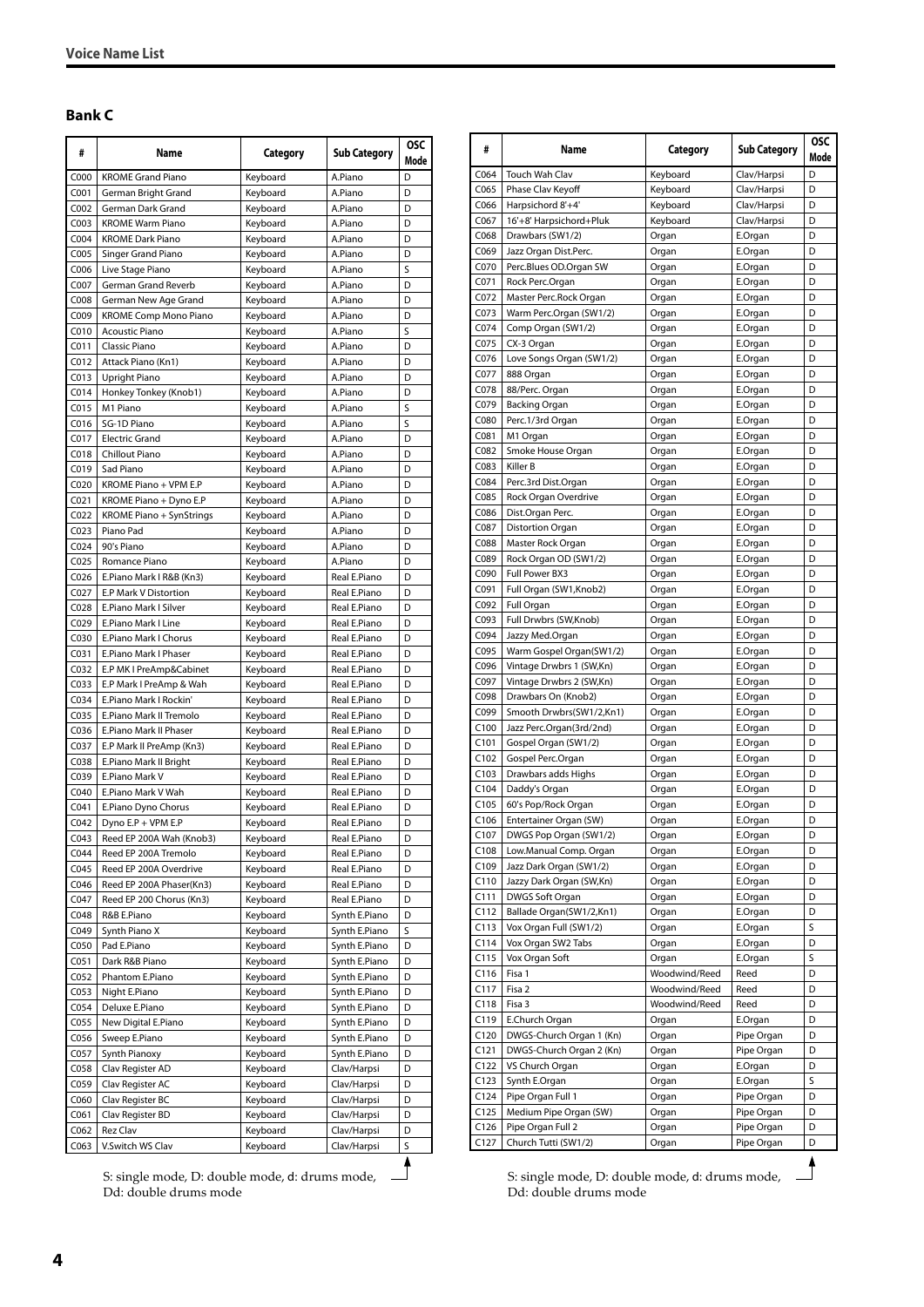#### <span id="page-4-0"></span>**Bank D**

| #            | Name                                      | Category       | Sub Category         | <b>OSC</b><br>Mode |
|--------------|-------------------------------------------|----------------|----------------------|--------------------|
| D000         | Pipe Organ Mixture                        | Organ          | Pipe Organ           | D                  |
| D001         | Pos./Reed->Full (SW1/2)                   | Organ          | Pipe Organ           | D                  |
| D002         | <b>E.Church Positive</b>                  | Organ          | Pipe Organ           | D                  |
| D003         | Pipe Reed                                 | Organ          | Pipe Organ           | D                  |
| D004         | Stereo Strings Legato                     | <b>Strings</b> | Ensemble             | D                  |
| D005         | Legato Strings                            | Strings        | Ensemble             | D                  |
| D006         | Stereo Strings                            | <b>Strings</b> | Ensemble             | S                  |
| D007         | Symphonic Bows 1                          | Strings        | Ensemble             | Ś                  |
| D008         | Symphonic Bows 2                          | <b>Strings</b> | Ensemble             | D                  |
| D009         | Stereo Oct.Strings (SW1)                  | Strings        | Ensemble             | D                  |
| D010         | <b>Symphonic Strings</b>                  | Strings        | Ensemble             | D                  |
| D011         | Arco Stereo Strings                       | <b>Strings</b> | Ensemble             | D                  |
| D012         | Camera Strings                            | Strings        | Ensemble             | D                  |
| D013         | <b>Intimate Strings</b>                   | Strings        | Ensemble             | D                  |
| D014         | <b>Marcato Strings</b>                    | Strings        | Ensemble             | D                  |
| D015         | <b>Platinum Strings</b>                   | Strings        | Ensemble             | D                  |
| D016         | Few Bows Stereo                           | Strings        | Ensemble             | D                  |
| D017         | Tremolo Strings (Knob1)                   | Strings        | Ensemble             | D                  |
| D018         | <b>Strings Choir</b>                      | Strings        | Ensemble             | D                  |
| D019         | <b>Sky Strings</b>                        | <b>Strings</b> | Ensemble             | D                  |
| D020         | Pizz Ensemble/Solo (SW2)                  | Strings        | Ensemble             | D                  |
| D021         | Str.Quartet/Pizz 1 (SW1)                  | Strings        | Solo                 | D                  |
| D022         | Str.Quartet/Pizz 2 (SW1)                  | Strings        | Solo                 | D                  |
| D023         | Violin Solo/Pizz 1 (SW1)                  | Strings        | Solo                 | D                  |
| D024         | Violin Solo/Pizz 2 (SW1)                  | <b>Strings</b> | Solo                 | D                  |
| D025         | Viola Solo/Pizz (SW1)                     | Strings        | Solo                 | D                  |
|              |                                           |                |                      | D                  |
| D026         | Cello Solo/Pizz (SW1)                     | Strings        | Solo                 | S                  |
| D027         | <b>Tron Strings</b>                       | Strings        | Ensemble             |                    |
| D028         | C-berlin Strings                          | <b>Strings</b> | Ensemble             | S                  |
| D029         | Oct.Mixed Tape Strings                    | <b>Strings</b> | Ensemble             | D                  |
| D030         | Analog Strings Stereo                     | Strings        | Ensemble             | D                  |
| D031         | <b>Analog Strings</b>                     | Strings        | Ensemble             | D                  |
| D032         | String Pad 1                              | Strings        | Ensemble             | D                  |
| D033         | String Pad 2                              | Strings        | Ensemble             | D                  |
| D034         | Progressive Ana Strings                   | <b>Strings</b> | Ensemble             | S                  |
| D035         | Analog Strings Pad                        | Strings        | Ensemble             | D                  |
| D036         | Analog Strings Ensemble                   | Strings        | Ensemble             | D                  |
| D037         | Classical Choir                           | Vocal/Airy     | Vocal                | D                  |
| D038         | Aaah Stereo Voices                        | Vocal/Airy     | Vocal                | D                  |
| D039         | Ah Voices                                 | Vocal/Airy     | Vocal                | D                  |
| D040         | Light Choir                               | Vocal/Airy     | Vocal                | D                  |
| D041         | Ooh Voices L&R                            | Vocal/Airy     | Vocal                | D                  |
| D042         | Oooh Stereo Voices                        | Vocal/Airy     | Vocal                | D                  |
| D043         | Hoo Voice                                 | Vocal/Airy     | Vocal                | S                  |
| D044         | <b>Take Voice</b>                         | Vocal/Airy     | Vocal                | D                  |
| D045         | <b>Tron Choir</b>                         | Vocal/Airy     | Vocal                | D                  |
| D046         | <b>Trontic Choir</b>                      | Vocal/Airy     | Vocal                | D                  |
| D047         | Vocoder Machine                           | Vocal/Airy     | Vocal                | D                  |
| D048         | Robot Vox                                 | Vocal/Airy     | Vocal                | D                  |
| D049         | Synth Vox (JS-Y)                          | Vocal/Airy     | Vocal                | D                  |
| D050         | VoxFormant Aah/Ooh (SW1)                  | Vocal/Airy     | Vocal                | D                  |
| D051         | The Voices                                | Vocal/Airy     | Airy                 | D                  |
| D052         | Full Vox                                  | Vocal/Airy     | Airy                 | D                  |
| D053         | Fresh Vox                                 | Vocal/Airy     | Airy                 | D                  |
| D054         | <b>Dream Voices</b>                       | Vocal/Airy     | Airy                 | D                  |
| D055         | <b>Arctic Voices</b>                      | Vocal/Airy     | Airy                 | D                  |
| D056         | Air Voices                                | Vocal/Airy     | Airy                 | D                  |
| D057         | Vocalesque                                | Vocal/Airy     | Airy                 | D                  |
| D058         | Female Remap                              | Vocal/Airy     | Vocal                | S                  |
| D059         |                                           |                | Vocal                | S                  |
|              | Male Remap                                | Vocal/Airy     |                      |                    |
| D060         | New Age Strings                           | Vocal/Airy     | Airy                 | D                  |
|              | Thin Stereo Brass                         | <b>Brass</b>   | Ensemble             | D                  |
| D061         |                                           |                |                      |                    |
| D062<br>D063 | Stereo Open Brass<br><b>Session Brass</b> | Brass<br>Brass | Ensemble<br>Ensemble | D<br>D             |

| S: single mode, D: double mode, d: drums mode, |  |
|------------------------------------------------|--|
| Dd: double drums mode                          |  |

| #                        | Name                                             | Category                       | <b>Sub Category</b>  | <b>OSC</b><br>Mode |
|--------------------------|--------------------------------------------------|--------------------------------|----------------------|--------------------|
| D064                     | <b>Big Stereo Brass</b>                          | <b>Brass</b>                   | Ensemble             | D                  |
| D065                     | <b>Sharp Brass</b>                               | <b>Brass</b>                   | Ensemble             | S                  |
| D066                     | <b>Warm Brass</b>                                | <b>Brass</b>                   | Ensemble             | D                  |
| D067                     | <b>Tight Brass</b>                               | <b>Brass</b>                   | Ensemble             | D                  |
| D068                     | <b>Fat Brass</b>                                 | <b>Brass</b>                   | Ensemble             | D                  |
| D069                     | Exp.Brass                                        | <b>Brass</b>                   | Ensemble             | D                  |
| D070                     | Octave Brass                                     | <b>Brass</b>                   | Ensemble             | D                  |
| D071                     | Sforzando Brass                                  | <b>Brass</b>                   | Ensemble             | D                  |
| D072                     | <b>Trumpets Xfade</b>                            | <b>Brass</b>                   | Ensemble             | D                  |
| D073                     | Stereo Brass & Tubas                             | <b>Brass</b>                   | Ensemble             | D                  |
| D074                     | <b>Film Brass</b>                                | <b>Brass</b>                   | Ensemble             | D                  |
| D075                     | Fanfare                                          | <b>Brass</b>                   | Ensemble             | D                  |
| D076                     | Horns & Ensemble                                 | <b>Brass</b>                   | Ensemble             | D                  |
| D077                     | T.O.P Section                                    | <b>Brass</b>                   | Ensemble             | D                  |
| D078                     | Brass & Reed Ensemble                            | <b>Brass</b>                   | Ensemble             | D                  |
| D079                     | <b>Brass &amp; Saxophones</b>                    | <b>Brass</b>                   | Ensemble             | D                  |
| D080                     | Sharp Brass & Sax Oct.                           | <b>Brass</b>                   | Ensemble             | D                  |
| D081                     | Mute Tp/Tb Ensemble                              | <b>Brass</b>                   | Ensemble             | D                  |
| D082                     | Sharp Mute Tp/Tb Oct.                            | <b>Brass</b>                   | Ensemble             | D                  |
| D083                     | French Horn Ensemble                             | <b>Brass</b>                   | Ensemble             | D                  |
| D084                     | French Horn                                      | <b>Brass</b>                   | Ensemble             | D                  |
| D085                     | <b>Tron Brass</b>                                | <b>Brass</b>                   | Ensemble             | D                  |
| D086                     | Trumpets Velo.                                   | <b>Brass</b>                   | Solo                 | D                  |
| D087                     | 2Trumpets Oct.Velo.Fall                          | <b>Brass</b>                   | Solo                 | D                  |
| D088                     | <b>Trombone Ensemble</b>                         | <b>Brass</b>                   | Solo                 | D                  |
| D089                     | Trombone Duo                                     | <b>Brass</b>                   | Solo                 | D                  |
| D090                     | Trombones 4-Way                                  | <b>Brass</b>                   | Solo                 | D                  |
| D091                     | Sensitive Trumpet                                | <b>Brass</b>                   | Solo                 | S                  |
| D092                     | Tongue Trumpet Xfade                             | <b>Brass</b>                   | Solo                 | S                  |
| D093                     | Trumpet Open Tone                                | <b>Brass</b>                   | Solo                 | S                  |
| D094                     | Trumpet Overblown                                | <b>Brass</b>                   | Solo                 | S                  |
| D095                     | Mute Trumpet                                     | <b>Brass</b>                   | Solo                 | S                  |
| D096                     | Piccolo Trumpet                                  | <b>Brass</b>                   | Solo                 | S                  |
| D097                     | Flugel Horn                                      | <b>Brass</b>                   | Solo                 | S                  |
| D098                     | Brass doit/fall                                  | <b>Brass</b>                   | Solo                 | D                  |
| D099                     | Trombone                                         | <b>Brass</b>                   | Solo                 | S                  |
| D100                     | Solo Trombone 4-Way<br>Mute Trombone             | <b>Brass</b>                   | Solo                 | S                  |
| D <sub>101</sub><br>D102 | Flute Vibrato                                    | <b>Brass</b>                   | Solo<br>Woodwind     | D<br>D             |
|                          |                                                  | Woodwind/Reed                  |                      |                    |
| D103                     | <b>Silver Flute</b>                              | Woodwind/Reed                  | Woodwind             | D<br>D             |
| D104                     | <b>Magical Flute</b>                             | Woodwind/Reed                  | Woodwind             |                    |
| D105                     | Piccolo Flute<br>Tron Flutes (SW1)               | Woodwind/Reed<br>Woodwind/Reed | Woodwind<br>Woodwind | D                  |
| D106                     |                                                  |                                |                      | D                  |
| D107                     | <b>Fusion Flute</b>                              | Woodwind/Reed                  | Woodwind             | D                  |
| D108                     | Spit Bottle                                      | Woodwind/Reed                  | Woodwind             | D                  |
| D109                     | Shakuhachi                                       | Woodwind/Reed                  | Woodwind             | D                  |
| D110                     | Recorder                                         | Woodwind/Reed                  | Woodwind             | S                  |
| D111                     | Vibrato Saxes (JS-Y)                             | Woodwind/Reed                  | Reed                 | D                  |
| D112                     | Soprano Sax (JS-Y)                               | Woodwind/Reed                  | Reed                 | D                  |
| D113                     | Alto Sax Soft (JS-Y)                             | Woodwind/Reed                  | Reed                 | D                  |
| D114                     | Alto Sax Hard (JS-Y)                             | Woodwind/Reed                  | Reed                 | D                  |
| D115                     | Tenor & Alto Saxes Forte<br>TenorSax Hard (JS-Y) | Woodwind/Reed                  | Reed                 | D                  |
| D116                     |                                                  | Woodwind/Reed                  | Reed                 | D                  |
| D117                     | Baritone Sax (JS-Y)                              | Woodwind/Reed                  | Reed                 | D                  |
| D118                     | Sax Ensemble                                     | Woodwind/Reed<br>Woodwind/Reed | Reed                 | D                  |
| D119                     | Double Reed Family                               |                                | Reed                 | D                  |
| D120                     | Oboe Vibrato                                     | Woodwind/Reed                  | Reed                 | S                  |
| D121                     | Oboe                                             | Woodwind/Reed                  | Reed                 | S                  |
| D122                     | English Horn Vibrato                             | Woodwind/Reed                  | Reed                 | S                  |
| D123                     | English Horn (SW1)                               | Woodwind/Reed                  | Reed                 | S                  |
| D124                     | Clarinet Vibrato                                 | Woodwind/Reed                  | Reed                 | S                  |
| D125                     | Clarinets                                        | Woodwind/Reed                  | Reed                 | D                  |
| D126                     | Clarinet                                         | Woodwind/Reed                  | Reed                 | S                  |
| D127                     | Bass Clarinet (SW1)                              | Woodwind/Reed                  | Reed                 | D                  |
|                          | S: single mode, D: double mode, d: drums mode,   |                                |                      |                    |

S: single mode, D: double mode, d: drums mode, J. Dd: double drums mode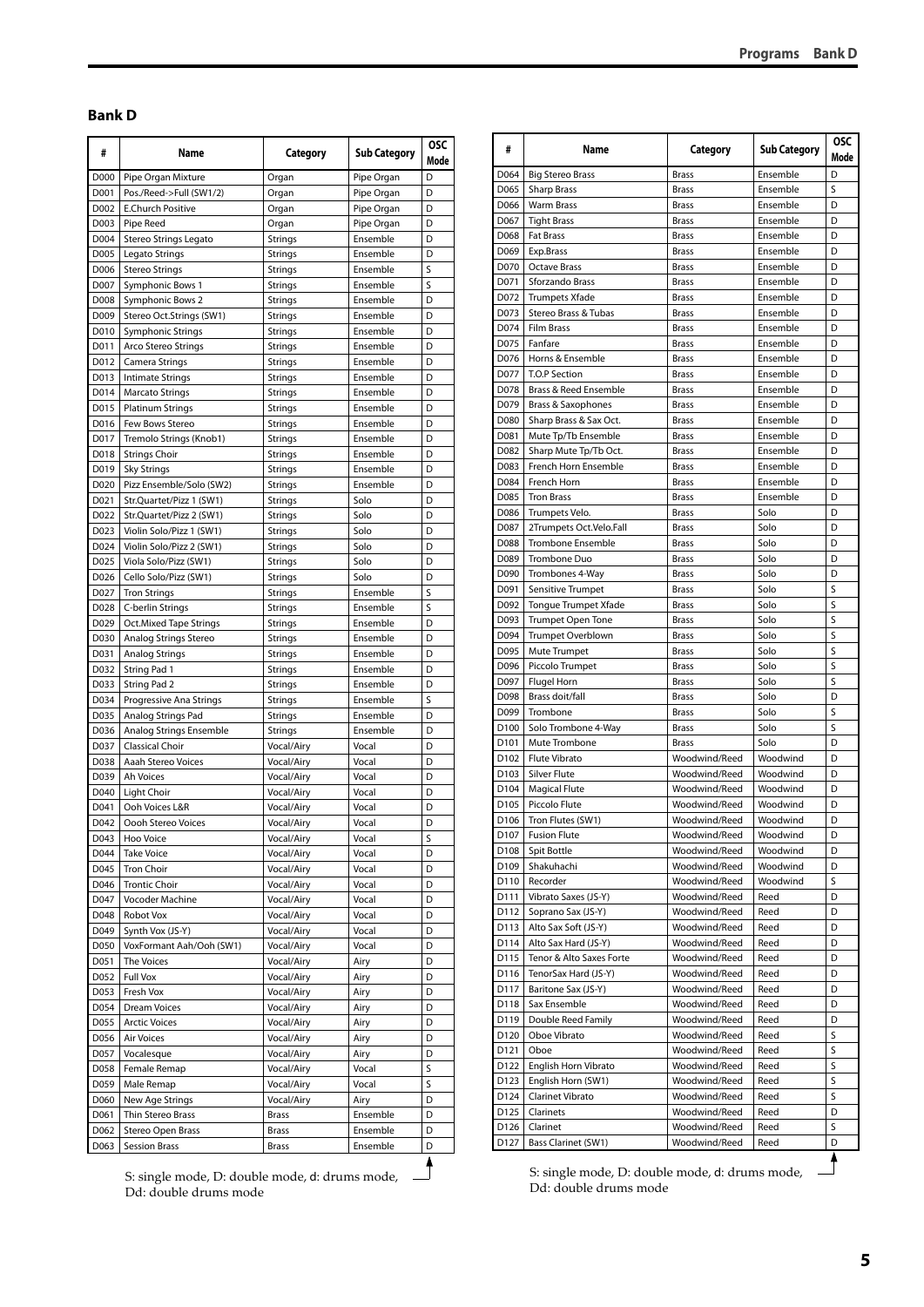#### <span id="page-5-0"></span>**Bank E**

| #            | Name                                        | Category                         | <b>Sub Category</b>  | <b>OSC</b><br>Mode |
|--------------|---------------------------------------------|----------------------------------|----------------------|--------------------|
| E000         | Bassoon                                     | Woodwind/Reed                    | Reed                 | S                  |
| E001         | Musette + Principal                         | Woodwind/Reed                    | Reed                 | D                  |
| E002         | Astor's Bandoneon                           | Woodwind/Reed                    | Reed                 | D                  |
| E003         | Harmonica (SW1)                             | Woodwind/Reed                    | Reed                 | S                  |
| E004         | A.Guitar Dynamic Pick                       | Guitar/Plucked                   | A.Guitar             | D                  |
| E005         | E.Guitar + Twin                             | Guitar/Plucked                   | E.Guitar             | S                  |
| E006         | Nylon Guitar 1                              | Guitar/Plucked                   | A.Guitar             | D                  |
| E007         | Nylon Guitar 2                              | Guitar/Plucked                   | A.Guitar             | D                  |
| E008<br>E009 | Nylon Guitar 3<br>Flamenco Guitar           | Guitar/Plucked<br>Guitar/Plucked | A.Guitar<br>A.Guitar | D<br>D             |
| E010         | <b>Velo.Acoustic Guitar</b>                 | Guitar/Plucked                   | A.Guitar             | D                  |
| E011         | Steel Acoustic Guitar                       | Guitar/Plucked                   | A.Guitar             | D                  |
| E012         | <b>Fingertips Guitar</b>                    | Guitar/Plucked                   | A.Guitar             | D                  |
| E013         | Acoust-ish                                  | Guitar/Plucked                   | A.Guitar             | D                  |
| E014         | 12 Strings Guitar1 (Kn1)                    | Guitar/Plucked                   | A.Guitar             | D                  |
| E015         | 12 Strings Guitar2 Real                     | Guitar/Plucked                   | A.Guitar             | D                  |
| E016         | 12 Strings Guitar3 Old                      | Guitar/Plucked                   | A.Guitar             | D                  |
| E017         | <b>Rhythm Guitar</b>                        | Guitar/Plucked                   | E.Guitar             | S                  |
| E018         | <b>Glassy Strat</b>                         | Guitar/Plucked                   | E.Guitar             | D                  |
| E019         | Muted Pick Guitar                           | Guitar/Plucked                   | E.Guitar             | S                  |
| E020         | Semi Distortion Guitar                      | Guitar/Plucked                   | E.Guitar             | S                  |
| E021         | Tremolo Guitar                              | Guitar/Plucked                   | E.Guitar             | D                  |
| E022         | Vintage Tremolo Guitar                      | Guitar/Plucked                   | E.Guitar             | S                  |
| E023         | <b>Dynamic Guitar</b>                       | Guitar/Plucked                   | E.Guitar             | D                  |
| E024         | Velo.Strat                                  | Guitar/Plucked                   | E.Guitar             | S                  |
| E025         | <b>L&amp;R Hand Guitar</b>                  | Guitar/Plucked                   | E.Guitar             | D                  |
| E026         | E.Guitar (JS-Y)                             | Guitar/Plucked                   | E.Guitar             | D                  |
| E027         | Piezo Guitar                                | Guitar/Plucked                   | E.Guitar             | D                  |
| E028         | Process Guitar                              | Guitar/Plucked                   | E.Guitar             | D                  |
| E029         | <b>Tweed Phaser Guitar</b>                  | Guitar/Plucked                   | E.Guitar             | D                  |
| E030         | U-Vibe Guitar (Knob2)                       | Guitar/Plucked                   | E.Guitar             | D                  |
| E031         | Chime Strat                                 | Guitar/Plucked                   | E.Guitar             | D                  |
| E032         | Chorus Guitar                               | Guitar/Plucked                   | E.Guitar             | D                  |
| E033         | <b>Rotary Guitar</b>                        | Guitar/Plucked                   | E.Guitar             | S                  |
| E034         | Crunch Guitar                               | Guitar/Plucked                   | E.Guitar             | D                  |
| E035         | Volume Swell Guitar                         | Guitar/Plucked                   | E.Guitar             | D                  |
| E036<br>E037 | <b>Funky Guitar</b><br>Cool Auto Wah Guitar | Guitar/Plucked<br>Guitar/Plucked | E.Guitar             | D<br>S             |
| E038         | Whack-a-Wah (SW1)                           | Guitar/Plucked                   | E.Guitar<br>E.Guitar | D                  |
| E039         | Vox Wah Guitar                              | Guitar/Plucked                   | E.Guitar             | S                  |
| E040         | Jazz Guitar (JS-Y)                          | Guitar/Plucked                   | E.Guitar             | D                  |
| E041         | Pedal Steel Guitar                          | Guitar/Plucked                   | E.Guitar             | S                  |
| E042         | <b>Guitar Harmonic</b>                      | Guitar/Plucked                   | E.Guitar             | S                  |
| E043         | <b>Boutique Lead Guitar</b>                 | Guitar/Plucked                   | E.Guitar             | D                  |
| E044         | Screaming Tube Guitar                       | Guitar/Plucked                   | E.Guitar             | D                  |
| E045         | JS Wah Guitar                               | Guitar/Plucked                   | E.Guitar             | D                  |
| E046         | JS Killer Guitar                            | Guitar/Plucked                   | E.Guitar             | D                  |
| E047         | Wet Dist.Guitar                             | Guitar/Plucked                   | E.Guitar             | D                  |
| E048         | Amp Dist.Guitar                             | Guitar/Plucked                   | E.Guitar             | D                  |
| E049         | Mute Dist.Guitar                            | Guitar/Plucked                   | E.Guitar             | D                  |
| E050         | Super Dist.Guitar                           | Guitar/Plucked                   | E.Guitar             | D                  |
| E051         | Guitar Power Chords & FX                    | Guitar/Plucked                   | E.Guitar             | D                  |
| E052         | Harp                                        | Guitar/Plucked                   | Plucked              | D                  |
| E053         | Harp 'Nails'                                | Guitar/Plucked                   | Plucked              | S                  |
| E054         | Mandolin Pick                               | Guitar/Plucked                   | Plucked              | D                  |
| E055         | Sitar Guitar                                | Guitar/Plucked                   | Plucked              | D                  |
| E056         | Sitar & Tambura                             | Guitar/Plucked                   | Plucked              | D                  |
| E057         | Santur                                      | Guitar/Plucked                   | Plucked              | D                  |
| E058         | Koto                                        | Guitar/Plucked                   | Plucked              | S                  |
| E059         | <b>MG Funk Bass</b>                         | Bass/Synth Bass                  | Synth Bass           | D                  |
| E060         | <b>Picked Precision Bass</b>                | Bass/Synth Bass                  | E.Bass               | S                  |
| E061         | Pick Bass 1                                 | Bass/Synth Bass                  | E.Bass               | S                  |
| E062         | Pick Bass 2                                 | Bass/Synth Bass                  | E.Bass               | S                  |
| E063         | Pick Bass 3                                 | Bass/Synth Bass                  | E.Bass               | S                  |

S: single mode, D: double mode, d: drums mode, Dd: double drums mode

| #            | Name<br>Category                          |                                    | <b>Sub Category</b>      | <b>OSC</b><br>Mode |
|--------------|-------------------------------------------|------------------------------------|--------------------------|--------------------|
| E064         | Velo.Pick Bass                            | Bass/Synth Bass                    | E.Bass                   | D                  |
| E065         | Pick Bed Bass                             | Bass/Synth Bass                    | E.Bass                   | S                  |
| E066         | Finger Bass 1                             | Bass/Synth Bass                    | E.Bass                   | S                  |
| E067         | Finger Bass 2                             | Bass/Synth Bass                    | E.Bass                   | S                  |
| E068         | Finger Bass 3                             | Bass/Synth Bass                    | E.Bass                   | S                  |
| E069         | Finger Bass 4                             | Bass/Synth Bass                    | E.Bass                   | S                  |
| E070         | Finger Bass 5                             | Bass/Synth Bass                    | E.Bass                   | S                  |
| E071         | Stein Bass                                | Bass/Synth Bass                    | E.Bass                   | D                  |
| E072         | Fat Rock Bass (JS-Y)                      | Bass/Synth Bass                    | E.Bass                   | D                  |
| E073<br>E074 | <b>DarkPumpBs</b>                         | Bass/Synth Bass                    | E.Bass<br>E.Bass         | D<br>D             |
| E075         | Fretless 1 Sweet<br>Fretless <sub>2</sub> | Bass/Synth Bass<br>Bass/Synth Bass | E.Bass                   | S                  |
| E076         | Fretless 3 Agressive                      | Bass/Synth Bass                    | E.Bass                   | S                  |
| E077         | Fretless 4 Octave                         | Bass/Synth Bass                    | E.Bass                   | D                  |
| E078         | Multi Bass (JS-Y)                         | Bass/Synth Bass                    | E.Bass                   | D                  |
| E079         | Switch Bass                               | Bass/Synth Bass                    | E.Bass                   | D                  |
| E080         | Thumb Bass                                | Bass/Synth Bass                    | E.Bass                   | D                  |
| E081         | Mono Dyna Slap Bass                       | Bass/Synth Bass                    | E.Bass                   | D                  |
| E082         | Slap Bass (Knob1)                         | Bass/Synth Bass                    | E.Bass                   | D                  |
| E083         | Velo.Slap Bass                            | Bass/Synth Bass                    | E.Bass                   | S                  |
| E084         | <b>Tight Slap Bass</b>                    | Bass/Synth Bass                    | E.Bass                   | S                  |
| E085         | <b>Slapper Bass</b>                       | Bass/Synth Bass                    | E.Bass                   | D                  |
| E086         | <b>Wire Bass</b>                          | Bass/Synth Bass                    | E.Bass                   | S                  |
| E087         | Wah Bass                                  | Bass/Synth Bass                    | E.Bass                   | S                  |
| E088         | Dist.Pick Bass                            | Bass/Synth Bass                    | E.Bass                   | D                  |
| E089         | <b>Bright Acoustic Bass</b>               | Bass/Synth Bass                    | A.Bass                   | D                  |
| E090         | Acoustic Bass 1 (SW1)                     | Bass/Synth Bass                    | A.Bass                   | D                  |
| E091         | Acoustic Bass 2 (SW1)                     | Bass/Synth Bass                    | A.Bass                   | D                  |
| E092         | A.Upright Bass                            | Bass/Synth Bass                    | A.Bass                   | S                  |
| E093         | A'Kustik Bass                             | Bass/Synth Bass                    | A.Bass                   | D                  |
| E094         | <b>Old Acoustic Bass</b>                  | Bass/Synth Bass                    | A.Bass                   | D                  |
| E095         | Saw Bass                                  | Bass/Synth Bass                    | Synth Bass               | S                  |
| E096<br>E097 | Euro 8va Bass<br><b>Pulse Bass</b>        | Bass/Synth Bass                    | Synth Bass<br>Synth Bass | D<br>S             |
| E098         | Square Bass 1                             | Bass/Synth Bass<br>Bass/Synth Bass | Synth Bass               | S                  |
| E099         | TRI Bass 1                                | Bass/Synth Bass                    | Synth Bass               | S                  |
| E100         | <b>Boost Synth Bass</b>                   | Bass/Synth Bass                    | Synth Bass               | D                  |
| E101         | Ramp Bass                                 | Bass/Synth Bass                    | Synth Bass               | S                  |
| E102         | Poinker Bass                              | Bass/Synth Bass                    | Synth Bass               | D                  |
| E103         | TRI Bass 2                                | Bass/Synth Bass                    | Synth Bass               | S                  |
| E104         | Square Bass 2                             | Bass/Synth Bass                    | Synth Bass               | D                  |
| E105         | Decayed Bass                              | Bass/Synth Bass                    | Synth Bass               | D                  |
| E106         | Jungle Bass 1                             | Bass/Synth Bass                    | Synth Bass               | D                  |
| E107         | Dub Sub Bass                              | Bass/Synth Bass                    | Synth Bass               | D                  |
| E108         | Solid Bass                                | Bass/Synth Bass                    | Synth Bass               | D                  |
| E109         | Velo.Bark Bass                            | Bass/Synth Bass                    | Synth Bass               | S                  |
| E110         | Nasty Bass 1                              | Bass/Synth Bass                    | Synth Bass               | D                  |
| E111         | 30303 Bass                                | Bass/Synth Bass                    | Synth Bass               | D                  |
| E112         | Jungle Bass 2                             | Bass/Synth Bass                    | Synth Bass               | D                  |
| E113         | <b>VPM Synth Bass</b>                     | Bass/Synth Bass                    | Synth Bass               | S                  |
| E114         | Dark R&B Bass                             | Bass/Synth Bass                    | Synth Bass               | D                  |
| E115         | <b>VPM Bass</b>                           | Bass/Synth Bass                    | Synth Bass               | D                  |
| E116         | Digi Bass                                 | Bass/Synth Bass                    | Synth Bass               | D                  |
| E117         | <b>Spitter Bass</b>                       | Bass/Synth Bass                    | Synth Bass               | D                  |
| E118         | Hard Sync Bass                            | Bass/Synth Bass                    | Synth Bass               | D                  |
| E119         | Sub Bass                                  | Bass/Synth Bass                    | Synth Bass               | D                  |
| E120<br>E121 | Organ Bass<br><b>Bad Boy Bass</b>         | Bass/Synth Bass<br>Bass/Synth Bass | Synth Bass<br>Synth Bass | D<br>D             |
| E122         | Nasty Square Bass                         | Bass/Synth Bass                    | Synth Bass               | D                  |
| E123         | Danger Bass                               | Bass/Synth Bass                    | Synth Bass               | D                  |
| E124         | Nasty Bass 2                              | Bass/Synth Bass                    | Synth Bass               | D                  |
| E125         | <b>Wicked Bass</b>                        | Bass/Synth Bass                    | Synth Bass               | D                  |
| E126         | <b>Widow Bass</b>                         | Bass/Synth Bass                    | Synth Bass               | D                  |
| E127         | Super Saw Bass                            | Bass/Synth Bass                    | Synth Bass               | D                  |

S: single mode, D: double mode, d: drums mode, Dd: double drums mode

**6**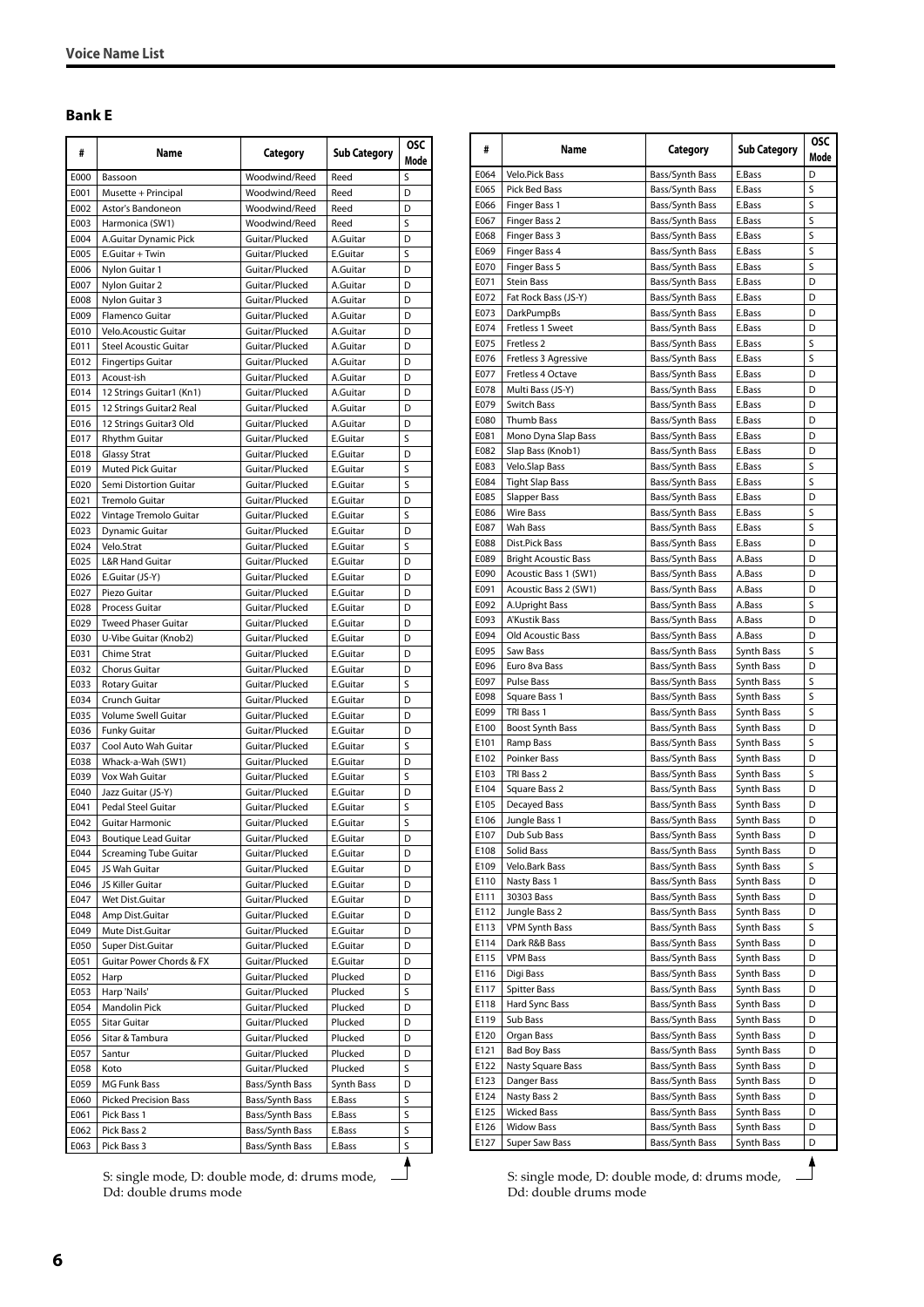#### <span id="page-6-0"></span>**Bank F**

| #            | Name                             | Category               | <b>Sub Category</b>                          |        |
|--------------|----------------------------------|------------------------|----------------------------------------------|--------|
| F000         | Rodent Bass                      | Bass/Synth Bass        | Synth Bass                                   | D      |
| F001         | F.O.D.Bass                       | Bass/Synth Bass        | Synth Bass                                   | D      |
| F002         | <b>Electro Big Bass</b>          | Bass/Synth Bass        | Synth Bass                                   | D      |
| F003         | Bass Pulse 1 (JS-Y)              | Bass/Synth Bass        | Synth Bass                                   | D      |
| F004         | Bass Pulse 2 (JS-Y)              | Bass/Synth Bass        | Synth Bass                                   | S      |
| F005         | Rapper's D'light                 | FastSynth              | Long Release                                 | D      |
| F006         | Power Pad 1                      | FastSynth              | <b>Short Release</b>                         | D<br>D |
| F007<br>F008 | Power Pad 2<br><b>Big Pad</b>    | FastSynth<br>FastSynth | <b>Short Release</b><br><b>Short Release</b> | D      |
| F009         | <b>Buzzy Synth</b>               | FastSynth              | <b>Short Release</b>                         | D      |
| F010         | Stabber Synth                    | FastSynth              | <b>Short Release</b>                         | D      |
| F011         | Saw Ensemble Synth               | FastSynth              | <b>Short Release</b>                         | D      |
| F012         | Vintage Saw                      | FastSynth              | <b>Short Release</b>                         | S      |
| F013         | <b>Rat Chords</b>                | FastSynth              | <b>Short Release</b>                         | D      |
| F014         | Synth Fanfare                    | FastSynth              | <b>Short Release</b>                         | D      |
| F015         | <b>Final Synth</b>               | FastSynth              | <b>Short Release</b>                         | D      |
| F016         | Synth Brass 1                    | FastSynth              | <b>Short Release</b>                         | D      |
| F017         | Synth Brass 2                    | FastSynth              | <b>Short Release</b>                         | D      |
| F018         | Saw Synth Brass                  | FastSynth              | <b>Short Release</b>                         | D      |
| F019         | <b>HipHop Brss</b>               | FastSynth              | <b>Short Release</b>                         | D      |
| F020         | 2VCO Saw                         | FastSynth              | <b>Short Release</b>                         | D      |
| F021         | Rezbo                            | FastSynth              | <b>Short Release</b>                         | D      |
| F022         | Metalic Rez                      | FastSynth              | <b>Short Release</b>                         | D      |
| F023         | Rez Clavi Synth                  | FastSynth              | <b>Short Release</b>                         | D      |
| F024         | Vintage Key                      | FastSynth              | <b>Short Release</b>                         | D      |
| F025         | Metal Arp                        | FastSynth              | <b>Short Release</b>                         | D      |
| F026         | <b>Fuzz Felt</b>                 | FastSynth              | <b>Short Release</b>                         | D      |
| F027<br>F028 | Gargle Synth (Knob1)             | FastSynth              | <b>Short Release</b>                         | D<br>D |
| F029         | Leader of Trance<br>Power Synth  | FastSynth<br>FastSynth | Long Release<br>Long Release                 | D      |
| F030         | Fast Synth                       | FastSynth              | Long Release                                 | D      |
| F031         | Poly Synth                       | FastSynth              | Long Release                                 | D      |
| F032         | Sugar Smash                      | FastSynth              | Long Release                                 | D      |
| F033         | Bright Synth                     | FastSynth              | Long Release                                 | D      |
| F034         | Velo.Twang                       | FastSynth              | Long Release                                 | D      |
| F035         | Compact Synth                    | FastSynth              | Long Release                                 | D      |
| F036         | Simple Poly                      | FastSynth              | Long Release                                 | D      |
| F037         | Synth Bell E.P                   | FastSynth              | Long Release                                 | D      |
| F038         | Koto Pad                         | FastSynth              | Long Release                                 | D      |
| F039         | <b>Future Pad</b>                | FastSynth              | Long Release                                 | D      |
| F040         | Pop Synth Pad                    | FastSynth              | Long Release                                 | D      |
| F041         | Synth Mallet 5ths                | FastSynth              | Long Release                                 | D      |
| F042         | 80's Square                      | FastSynth              | Long Release                                 | D      |
| F043         | Pure Synth Pad                   | FastSynth              | Long Release                                 | D      |
| F044         | Super Analog Pad                 | FastSynth              | Long Release                                 | D      |
| F045<br>F046 | Sweet Pad 1<br>Hybrid String Pad | FastSynth              | Long Release<br>Long Release                 | D<br>D |
| F047         | Ana-2-Real Strings               | FastSynth<br>FastSynth | Long Release                                 | D      |
| F048         | Paddylicious                     | SlowSynth              | Dark                                         | D      |
| F049         | <b>Strings Pad</b>               | SlowSynth              | Dark                                         | D      |
| F050         | The Pad                          | SlowSynth              | Dark                                         | D      |
| F051         | Magic Pad                        | SlowSynth              | Dark                                         | D      |
| F052         | <b>Brass Pad</b>                 | SlowSynth              | Dark                                         | D      |
| F053         | Prayer Pad                       | SlowSynth              | Dark                                         | D      |
| F054         | Sine Pad                         | SlowSynth              | Dark                                         | D      |
| F055         | Sit Back Pad                     | SlowSynth              | Dark                                         | D      |
| F056         | Arctic Pad                       | SlowSynth              | Dark                                         | D      |
| F057         | Tranqil (Knob1)                  | SlowSynth              | Dark                                         | D      |
| F058         | Synth Filter                     | SlowSynth              | Dark                                         | S      |
| F059         | Givin' Pop                       | SlowSynth              | Dark                                         | D      |
| F060         | Search Pad                       | SlowSynth              | Dark                                         | D      |
| F061         | Ravel Pad                        | SlowSynth              | Dark                                         | D      |
| F062         | Money Pad                        | SlowSynth              | Bright                                       | D      |
| F063         | LFO Pad                          | SlowSynth              | Bright                                       | D      |

| #    | Name                        | Category    | <b>Sub Category</b> | OSC       |
|------|-----------------------------|-------------|---------------------|-----------|
| F064 | Deep Space                  | SlowSynth   |                     | Mode<br>D |
| F065 | <b>Synth Strings</b>        | SlowSynth   | Bright<br>Bright    | D         |
| F066 | Digi Neo Pad                | SlowSynth   | Bright              | D         |
| F067 | Mercury Pad                 | SlowSynth   | Bright              | D         |
| F068 | Digi Ice Pad                | SlowSynth   | Bright              | D         |
| F069 | Reed Pad                    | SlowSynth   | Sweep               | D         |
| F070 | Simple Rez Sweep Pad        | SlowSynth   | Sweep               | D         |
| F071 | Syn Sweeper                 | SlowSynth   | Sweep               | D         |
| F072 | <b>Wave Pad</b>             | SlowSynth   | Sweep               | D         |
| F073 | High Octane HPF Sweep       | SlowSynth   | Sweep               | D         |
| F074 | <b>Cross Sweeper</b>        | SlowSynth   | Sweep               | D         |
| F075 | Cosmic Synth                | SlowSynth   | Sweep               | D         |
| F076 | Rez Down                    | SlowSynth   | Sweep               | D         |
| F077 | Rez Sweep                   | SlowSynth   | Sweep               | D         |
| F078 | Digi-Poly6                  | SlowSynth   | Sweep               | D         |
| F079 | Ciao                        | SlowSynth   | Sweep               | D         |
| F080 | Meditate                    | SlowSynth   | Sweep               | D         |
| F081 | Sweet Pad 2                 | SlowSynth   | Sweep               | D         |
| F082 | Clouds Pad                  | SlowSynth   | Sweep               | D         |
| F083 | Perky Vox                   | SlowSynth   | Sweep               | D         |
| F084 | <b>Falling Pad</b>          | SlowSynth   | Sweep               | D         |
| F085 | Suspense                    | MotionSynth | Motion              | D         |
| F086 | <b>Vulcan Vox</b>           | MotionSynth | Motion              | D         |
| F087 | Dolphin Pad                 | MotionSynth | Motion              | D         |
| F088 | Orion Voice                 |             |                     | D         |
|      |                             | MotionSynth | Motion              | D         |
| F089 | Superb Pad                  | MotionSynth | Motion              | D         |
| F090 | Horror Wave                 | MotionSynth | Motion              |           |
| F091 | Filter Bank                 | MotionSynth | Motion              | D         |
| F092 | <b>Tinklin Pad</b>          | MotionSynth | Motion              | D         |
| F093 | Crimson 5th                 | MotionSynth | Motion              | D         |
| F094 | VS Waves Mirror*rorriM      | MotionSynth | Motion              | D         |
| F095 | <b>Rez Release</b>          | MotionSynth | Motion              | D         |
| F096 | <b>Aqua Phonics</b>         | MotionSynth | Motion              | D         |
| F097 | Pods In The Pad             | MotionSynth | Motion              | D         |
| F098 | Swirl Pad 1                 | MotionSynth | Motion              | D         |
| F099 | Oxygen                      | MotionSynth | Motion              | D         |
| F100 | Transform                   | MotionSynth | Motion              | D         |
| F101 | Swirl Dream                 | MotionSynth | Motion              | D         |
| F102 | Starlight                   | MotionSynth | Motion              | D         |
| F103 | Flying                      | MotionSynth | Motion              | D         |
| F104 | Swirl Pad 2                 | MotionSynth | Motion              | D         |
| F105 | Shimmer Sparkle Pad         | MotionSynth | Motion              | D         |
| F106 | Mystery Pad                 | MotionSynth | Rhythmic            | D         |
|      | F107 Pulsator               | MotionSynth | Rhythmic            | D         |
| F108 | Growing Pad                 | MotionSynth | Rhythmic            | S         |
| F109 | Space Pod                   | MotionSynth | Rhythmic            | D         |
| F110 | <b>Busy Pad</b>             | MotionSynth | Rhythmic            | D         |
| F111 | S&H Bass (Knob1)            | MotionSynth | Rhythmic            | D         |
| F112 | Time Keeper                 | MotionSynth | Rhythmic            | D         |
| F113 | <b>Butterfly Pad</b>        | MotionSynth | Rhythmic            | D         |
| F114 | Vox Pulse                   | MotionSynth | Rhythmic            | D         |
| F115 | Sci-FiTown                  | MotionSynth | Rhythmic            | D         |
| F116 | <b>BPM Gating Voice Pad</b> | MotionSynth | Rhythmic            | D         |
| F117 | <b>BPM Flashlight Pad</b>   | MotionSynth | Rhythmic            | D         |
| F118 | <b>BPM Step Slowly</b>      | MotionSynth | Rhythmic            | S         |
| F119 | eMoTiOn                     | MotionSynth | Rhythmic            | D         |
| F120 | LFO Run Pad (JS, knob1)     | MotionSynth | Rhythmic            | D         |
| F121 | Deep Soul Lead              | LeadSynth   | Soft                | D         |
| F122 | DW8000 Lead                 | LeadSynth   | Hard                | D         |
| F123 | Saw Lead                    | LeadSynth   | Hard                | D         |
| F124 | Fat Saw Lead                | LeadSynth   | Hard                | D         |
| F125 | Unison Saw Lead             | LeadSynth   | Hard                | S         |
| F126 | Rock Leader 1               | LeadSynth   | Hard                | D         |
|      |                             |             |                     |           |

S: single mode, D: double mode, d: drums mode, Dd: double drums mode

S: single mode, D: double mode, d: drums mode, Dd: double drums mode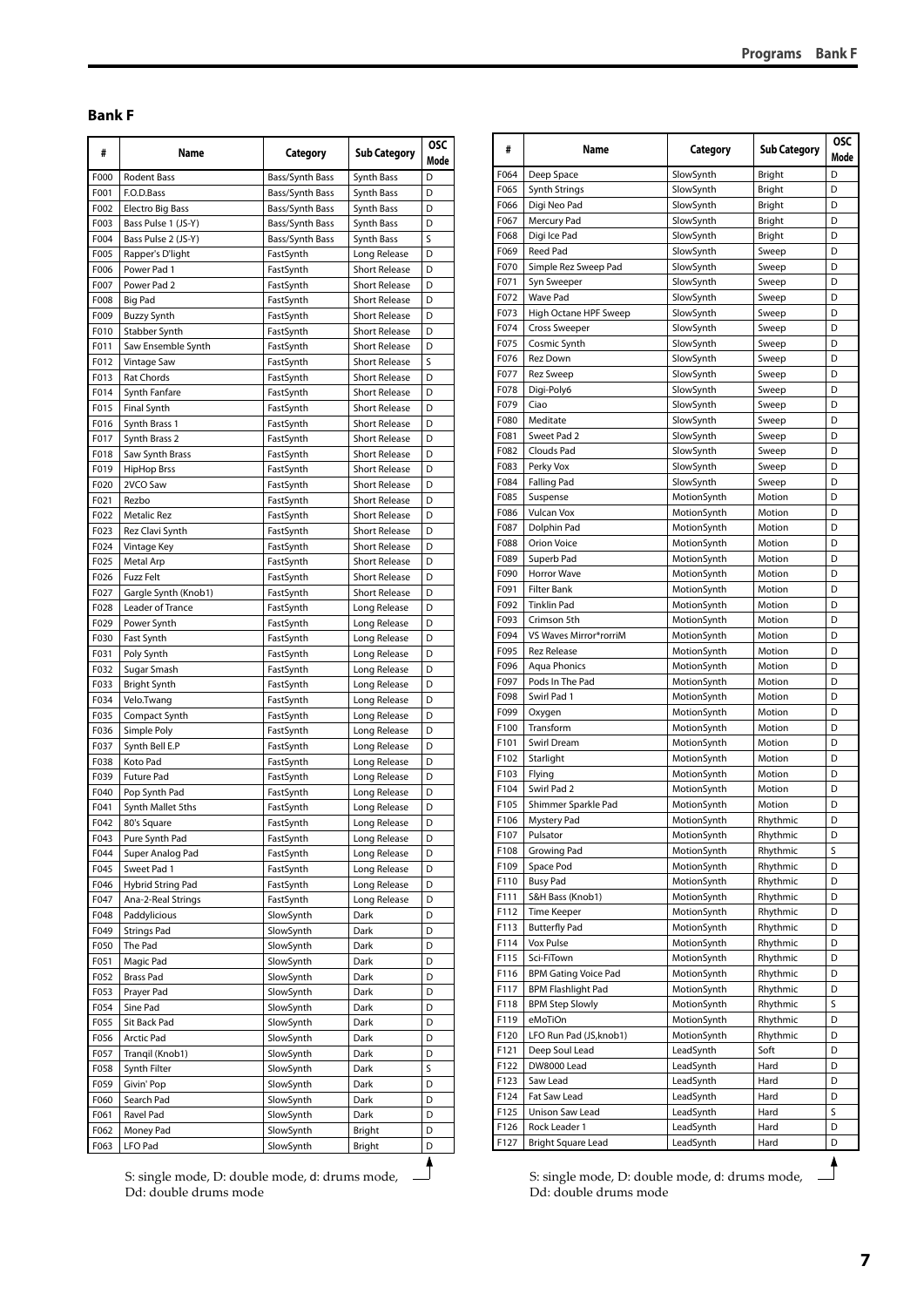#### <span id="page-7-0"></span>**Bank U-A**

| #                | Name                                | Category                   | <b>Sub Category</b>    | <b>OSC</b><br>Mode |
|------------------|-------------------------------------|----------------------------|------------------------|--------------------|
| U-A000           | Gliding Square Lead                 | LeadSynth                  | Hard                   | D                  |
| U-A001           | Old & Analog                        | LeadSynth                  | Hard                   | D                  |
| U-A002           | Detuned Lead                        | LeadSynth                  | Hard                   | S                  |
| U-A003           | Rock Leader 2                       | LeadSynth                  | Hard                   | D                  |
| U-A004           | Ring Mod Lead                       | LeadSynth                  | Hard                   | S                  |
| U-A005           | Operator Lead                       | LeadSynth                  | Hard                   | D                  |
| U-A006           | Unison Pulse Lead                   | LeadSynth                  | Hard                   | S                  |
| U-A007<br>U-A008 | <b>Espress Lead</b><br>Reso Lead    | LeadSynth                  | Hard<br>Hard           | D<br>S             |
| U-A009           | MS2000 Fast Sync Lead               | LeadSynth<br>LeadSynth     | Hard                   | D                  |
| U-A010           | <b>DDL Sync Lead</b>                | LeadSynth                  | Hard                   | D                  |
| U-A011           | Glide Lead                          | LeadSynth                  | Hard                   | D                  |
| U-A012           | <b>BIG Lead</b>                     | LeadSynth                  | Hard                   | D                  |
| U-A013           | Vintage Lead                        | LeadSynth                  | Hard                   | D                  |
| U-A014           | Velo.Mega Lead                      | LeadSynth                  | Hard                   | D                  |
| U-A015           | Fat Sync                            | LeadSynth                  | Hard                   | D                  |
| U-A016           | Ana Brass Lead                      | LeadSynth                  | Hard                   | D                  |
| U-A017           | Mean Sync Lead                      | LeadSynth                  | Hard                   | D                  |
| U-A018           | <b>Trancer Lead</b>                 | LeadSynth                  | Soft                   | D                  |
| U-A019           | Cheap Lead (JS-Y)                   | LeadSynth                  | Soft                   | D                  |
| U-A020           | Sine Lead                           | LeadSynth                  | Soft                   | D                  |
| U-A021           | HipHop Lead                         | LeadSynth                  | Soft                   | D                  |
| U-A022           | <b>Ballad Lead</b>                  | LeadSynth                  | Soft                   | D                  |
| U-A023           | <b>Mission Lead</b>                 | LeadSynth                  | Soft                   | D                  |
| U-A024           | <b>Puffle Bells</b>                 | Bell/Mallet                | Bell                   | D                  |
| U-A025           | Nirvana Bell                        | Bell/Mallet                | Bell                   | D                  |
| U-A026           | <b>Tinkle Bells</b>                 | <b>Bell/Mallet</b>         | Bell                   | D                  |
| U-A027           | <b>Moving Bell</b>                  | Bell/Mallet                | Bell                   | D                  |
| U-A028           | Thin Bell                           | Bell/Mallet                | Bell                   | S                  |
| U-A029           | VS Bell                             | Bell/Mallet                | Bell                   | D                  |
| U-A030           | Magic Bells                         | Bell/Mallet                | Bell                   | D                  |
| U-A031<br>U-A032 | <b>Krystal Bell</b>                 | Bell/Mallet<br>Bell/Mallet | Bell<br>Bell           | D<br>D             |
| U-A033           | Digi Bells<br><b>Ensemble Bells</b> | Bell/Mallet                | Bell                   | S                  |
| U-A034           | Earth Bells                         | Bell/Mallet                | Bell                   | D                  |
| U-A035           | <b>Future Bell</b>                  | Bell/Mallet                | Bell                   | D                  |
| U-A036           | <b>Tropic Bells</b>                 | Bell/Mallet                | Bell                   | D                  |
| U-A037           | Pan Gama Bell                       | Bell/Mallet                | Bell                   | D                  |
| U-A038           | <b>Breathy Bell</b>                 | Bell/Mallet                | Bell                   | D                  |
| U-A039           | Analog Bell/Harp                    | Bell/Mallet                | Bell                   | D                  |
| U-A040           | <b>Breathy Mallet</b>               | Bell/Mallet                | Mallet                 | S                  |
| U-A041           | Vibraphone                          | Bell/Mallet                | Mallet                 | D                  |
| U-A042           | Kalimba 2                           | Bell/Mallet                | Mallet                 | D                  |
| U-A043           | MondoRimba                          | Bell/Mallet                | Mallet                 | D                  |
| U-A044           | Marimba                             | Bell/Mallet                | Mallet                 | S                  |
| U-A045           | Gamelon                             | Bell/Mallet                | Mallet                 | D                  |
| U-A046           | Log Drum                            | Bell/Mallet                | Mallet                 | D                  |
| U-A047           | <b>Skull Mallets</b>                | Bell/Mallet                | Mallet                 | D                  |
| U-A048           | Android                             | SFX                        | Synthetic              | D                  |
| U-A049           | Loop Iteria                         | SFX                        | Synthetic              | D                  |
| U-A050           | <b>Blade Track</b>                  | SFX                        | Synthetic              | D                  |
| U-A051           | <b>Great Wall</b>                   | SFX                        | Synthetic              | D                  |
| U-A052           | Soundscapes                         | SFX                        | Synthetic<br>Synthetic | D<br>D             |
| U-A053<br>U-A054 | New Voyage<br>Crypt-on              | SFX<br>SFX                 |                        | D                  |
| U-A055           | Venusian                            | SFX                        | Synthetic              | D                  |
| U-A056           | Dark Night                          | <b>SFX</b>                 | Synthetic<br>Synthetic | D                  |
| U-A057           | <b>Steam Sweeps</b>                 | SFX                        | Synthetic              | D                  |
| U-A058           | Sonic Blast                         | <b>SFX</b>                 | Synthetic              | D                  |
| U-A059           | Screacher                           | SFX                        | Synthetic              | D                  |
| U-A060           | Wuukkee FX                          | <b>SFX</b>                 | Synthetic              | S                  |
| U-A061           | Stereo Flange Sweep                 | SFX                        | Synthetic              | D                  |
| U-A062           | New North Wind                      | SFX                        | Natural                | D                  |
| U-A063           | <b>Outside Elements</b>             | SFX                        | Natural                | D                  |
|                  |                                     |                            |                        |                    |

S: single mode, D: double mode, d: drums mode, Dd: double drums mode

| #      | Name                       | Category        | <b>Sub Category</b>  | <b>OSC</b><br>Mode |
|--------|----------------------------|-----------------|----------------------|--------------------|
| U-A064 | Monster                    | <b>SFX</b>      | Natural              | D                  |
| U-A065 | <b>Brass Hit</b>           | Short Decay/Hit | Hit                  | D                  |
| U-A066 | Pizz Hit                   | Short Decay/Hit | Hit                  | D                  |
| U-A067 | Cyborg Hit                 | Short Decay/Hit | Hit                  | D                  |
| U-A068 | Goa Hits                   | Short Decay/Hit | Hit                  | D                  |
| U-A069 | <b>Angel Hits</b>          | Short Decay/Hit | Hit                  | D                  |
| U-A070 | Chipper Hit                | Short Decay/Hit | Hit                  | D                  |
| U-A071 | Organ Hit                  | Short Decay/Hit | Hit                  | D                  |
| U-A072 | Jungle Hit                 | Short Decay/Hit | Hit                  | D                  |
| U-A073 | <b>Guitar Hit</b>          | Short Decay/Hit | Hit                  | D                  |
| U-A074 | 2Times Hit                 | Short Decay/Hit | Hit                  | D                  |
| U-A075 | India Hit                  | Short Decay/Hit | Hit                  | D                  |
| U-A076 | Karma Sutra                | Short Decay/Hit | <b>Short Decay</b>   | D                  |
| U-A077 | Mega Drum Hit              | Short Decay/Hit | <b>Short Decay</b>   | D                  |
| U-A078 | Techno Vox                 | Short Decay/Hit | <b>Short Decay</b>   | D                  |
| U-A079 | Saw Pizz                   | Short Decay/Hit | <b>Short Decay</b>   | S                  |
| U-A080 | <b>Auto Pilot</b>          | Short Decay/Hit | <b>Short Decay</b>   | S                  |
| U-A081 | Short Square Arp           | Short Decay/Hit | <b>Short Decay</b>   | D                  |
| U-A082 | Evolver                    | Short Decay/Hit | <b>Short Decay</b>   | D                  |
| U-A083 | Wild Arp                   | Short Decay/Hit | <b>Short Decay</b>   | D                  |
| U-A084 | <b>Arp Twins</b>           | Short Decay/Hit | <b>Short Decay</b>   | D                  |
| U-A085 | Flip Blip                  | Short Decay/Hit | <b>Short Decay</b>   | D                  |
| U-A086 | Goa Lover                  | Short Decay/Hit | <b>Short Decay</b>   | D                  |
| U-A087 | Jazz Dry/Ambience Kit      | Drums           | <b>Natural Drums</b> | Dd                 |
| U-A088 | Jazz Dry Mic Kit           | Drums           | <b>Natural Drums</b> | d                  |
| U-A089 | Jazz Ambience Mic Kit      | Drums           | <b>Natural Drums</b> | d                  |
| U-A090 | Basic Kit 1                | Drums           | <b>Natural Drums</b> | d                  |
| U-A091 | <b>Basic Kit 2</b>         | Drums           | <b>Natural Drums</b> | d                  |
| U-A092 | <b>Rock Kit</b>            | Drums           | <b>Natural Drums</b> | d                  |
| U-A093 | Power Kit 1                | Drums           | <b>Natural Drums</b> | d                  |
| U-A094 | Power Kit 2                | Drums           | <b>Natural Drums</b> | d                  |
| U-A095 | Jazz/Brush Kit             | Drums           | <b>Natural Drums</b> | d                  |
| U-A096 | Analog Kit                 | Drums           | Dance Drums          | d                  |
| U-A097 | Nu R&B Kit                 | Drums           | Dance Drums          | d                  |
| U-A098 | Velo.Pitch Kit             | Drums           | Natural Drums        | Dd                 |
| U-A099 | Low Bit Kit                | Drums           | <b>Natural Drums</b> | Dd                 |
| U-A100 | Urban Hip Hop Kit          | Drums           | Dance Drums          | d                  |
| U-A101 | Nu Hop Kit                 | Drums           | Dance Drums          | d                  |
| U-A102 | HipHop Kit 1               | Drums           | Dance Drums          | d                  |
| U-A103 | HipHop Kit 2               | Drums           | Dance Drums          | d                  |
| U-A104 | <b>R&amp;B Kit</b>         | Drums           | Dance Drums          | d                  |
| U-A105 | Tekno Klub Kit             | Drums           | Dance Drums          | d                  |
| U-A106 | House Kit                  | Drums           | Dance Drums          | d                  |
| U-A107 | Electro Kit                | Drums           | Dance Drums          | d                  |
| U-A108 | Dance Kit                  | Drums           | Dance Drums          | d                  |
| U-A109 | D'n'B Kit                  | Drums           | Dance Drums          | d                  |
| U-A110 | <b>Breaks Kit</b>          | Drums           | Dance Drums          | d                  |
| U-A111 | Noisy Analog Kit           | Drums           | Dance Drums          | d                  |
| U-A112 | Mad Analog Kit             | Drums           | Dance Drums          | d                  |
| U-A113 | Granular Acid Kit          | Drums           | Dance Drums          | d                  |
| U-A114 | <b>Tricky Kit</b>          | Drums           | Dance Drums          | d                  |
| U-A115 | Psycho Kit                 | Drums           | Dance Drums          | d                  |
| U-A116 | Human Beat Box Kit         | Drums           | Perc                 | d                  |
| U-A117 | Percussion Kit             | Drums           | Perc                 | d                  |
| U-A118 | Orchestra & Ethno Kit      | Drums           | Perc                 | d                  |
| U-A119 | <b>BD&amp;SD Catalog 1</b> | Drums           | <b>Natural Drums</b> | d                  |
| U-A120 | <b>BD&amp;SD Catalog 2</b> | Drums           | Natural Drums        | d                  |
| U-A121 | Cymbal Catalog             | Drums           | Natural Drums        | d                  |
| U-A122 | Marc Tree                  | Drums           | Perc                 | D                  |
| U-A123 | Gong                       | Drums           | Perc                 | D                  |
| U-A124 | Saw Wave (Init)            | FastSynth       | <b>Short Release</b> | S                  |
| U-A125 | Pulse 8% Wave (Init)       | FastSynth       | <b>Short Release</b> | S                  |
| U-A126 | Square Wave (Init)         | FastSynth       | <b>Short Release</b> | S                  |
| U-A127 | Sine Wave (Init)           | FastSynth       | Short Release        | S                  |

S: single mode, D: double mode, d: drums mode, Dd: double drums mode

**8**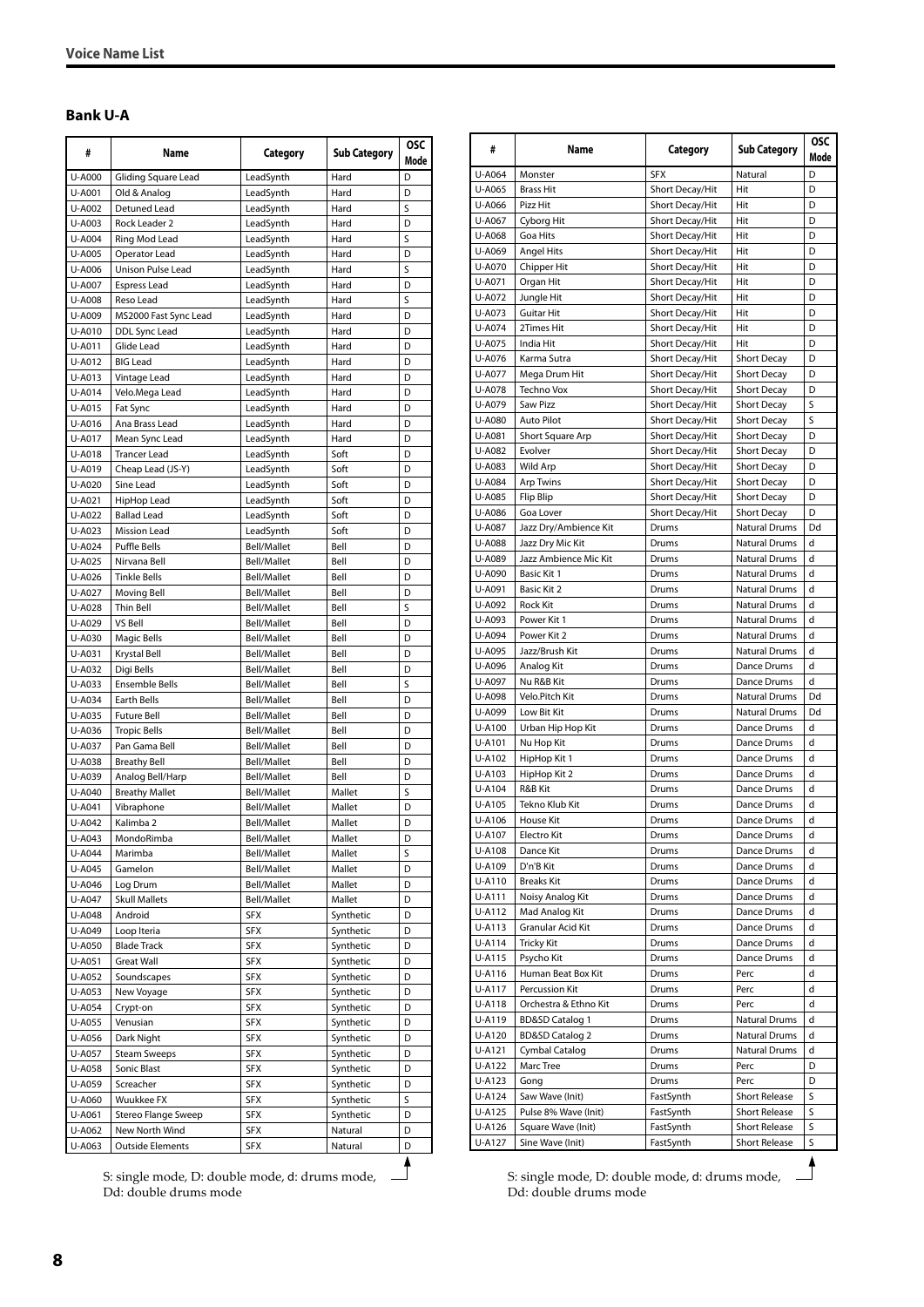#### <span id="page-8-0"></span>**Bank GM / g(1)…g(9) / g(d)**

| <b>Bank</b>  | #   | Name                  | Category           | <b>Sub Category</b> | <b>OSC</b><br>Mode |
|--------------|-----|-----------------------|--------------------|---------------------|--------------------|
| GM           | 001 | <b>Acoustic Piano</b> | Kevboard           | A.Piano             | S                  |
| g(1)         | 001 | Acoustic Piano w      | Keyboard           | A.Piano             | S                  |
| g(2)         | 001 | Acoustic Piano d      | Keyboard           | A.Piano             | S                  |
| GM           | 002 | <b>Bright Piano</b>   | Keyboard           | A.Piano             | S                  |
| g(1)         | 002 | Bright Piano w        | Keyboard           | A.Piano             | S                  |
| GM           | 003 | El.Grand Piano        | Keyboard           | Real E.Piano        | S                  |
| g(1)         | 003 | El.Grand Piano w      | Keyboard           | Real E.Piano        | S                  |
| GM           | 004 | Honkey-Tonk           | Keyboard           | A.Piano             | D                  |
| g(1)         | 004 | Honkey-Tonk w         | Keyboard           | A.Piano             | D                  |
| GМ           | 005 | Electric Piano 1      | Keyboard           | Real E.Piano        | S                  |
| g(1)         | 005 | Detuned E.Piano1      | Keyboard           | Real E.Piano        | D                  |
| g(2)         | 005 | ElectricPiano1 v      | Keyboard           | Real E.Piano        | D                  |
| g(3)         | 005 | 60's E.Piano          | Keyboard           | Real E.Piano        | S                  |
| GM           | 006 | Electric Piano 2      | Keyboard           | Synth E.Piano       | S                  |
| g(1)         | 006 | Detuned E.Piano2      | Keyboard           | Synth E.Piano       | D                  |
| g(2)         | 006 | ElectricPiano2 v      | Keyboard           | Synth E.Piano       | D                  |
| q(3)         | 006 | E.Piano Legend        | Keyboard           | Synth E.Piano       | D                  |
| g(4)         | 006 | E.Piano Phase         | Keyboard           | Synth E.Piano       | D                  |
| GM           | 007 | Harpsichord           | Keyboard           | Clav/Harpsi         | D                  |
|              | 007 | Harpsi. oct-mix       | Keyboard           | Clav/Harpsi         | D                  |
| g(1)<br>g(2) | 007 | Harpsichord w         | Keyboard           | Clav/Harpsi         | S                  |
|              |     |                       |                    |                     | D                  |
| g(3)         | 007 | Harpsi. key-off       | Keyboard           | Clav/Harpsi         |                    |
| GМ           | 008 | Clavi.                | Keyboard           | Clav/Harpsi         | D                  |
| g(1)         | 008 | Pulse Clavi.          | Keyboard           | Clav/Harpsi         | S                  |
| GM           | 009 | Celesta               | <b>Bell/Mallet</b> | Mallet              | S                  |
| GМ           | 010 | Glockenspiel          | <b>Bell/Mallet</b> | Mallet              | D                  |
| GM           | 011 | <b>Music Box</b>      | Bell/Mallet        | Mallet              | S                  |
| GM           | 012 | Vibraphone            | <b>Bell/Mallet</b> | Mallet              | S                  |
| g(1)         | 012 | Vibraphone w          | <b>Bell/Mallet</b> | Mallet              | S                  |
| GM           | 013 | Marimba               | Bell/Mallet        | Mallet              | S                  |
| g(1)         | 013 | Marimba w             | <b>Bell/Mallet</b> | Mallet              | S                  |
| GМ           | 014 | Xylophone             | <b>Bell/Mallet</b> | Mallet              | S                  |
| GM           | 015 | <b>Tubular Bells</b>  | <b>Bell/Mallet</b> | Bell                | S                  |
| g(1)         | 015 | Church Bell           | <b>Bell/Mallet</b> | Bell                | D                  |
| g(2)         | 015 | Carillon              | <b>Bell/Mallet</b> | Bell                | D                  |
| GM           | 016 | Santur                | Bell/Mallet        | Mallet              | S                  |
| GM           | 017 | Drawbar Organ 1       | Organ              | E.Organ             | S                  |
| g(1)         | 017 | Det.DrawbarOrgan      | Organ              | E.Organ             | D                  |
| g(2)         | 017 | Italian60'sOrgan      | Organ              | E.Organ             | S                  |
| g(3)         | 017 | Drawbar Organ 2       | Organ              | E.Organ             | D                  |
| GМ           | 018 | PercussiveOrgan1      | Organ              | E.Organ             | S                  |
| g(1)         | 018 | Det.Perc-Organ        | Organ              | E.Organ             | D                  |
| g(2)         | 018 | PercussiveOrgan2      | Organ              | E.Organ             | D                  |
| GM           | 019 | Rock Organ            | Organ              | E.Organ             | S                  |
| GМ           | 020 | Church Organ          | Organ              | Pipe Organ          | S                  |
| g(1)         | 020 | Church Org Oct.       | Organ              | Pipe Organ          | D                  |
| g(2)         | 020 | Det.Church Org        | Organ              | Pipe Organ          | D                  |
| GМ           | 021 | Reed Organ            | Organ              | Pipe Organ          | D                  |
| g(1)         | 021 | Puff Organ            | Organ              | Pipe Organ          | D                  |
| GM           | 022 | Accordion 1           | Woodwind/Reed      | Reed                | D                  |
| g(1)         | 022 | Accordion 2           | Woodwind/Reed      | Reed                | S                  |
| GМ           | 023 | Harmonica             | Woodwind/Reed      | Reed                | S                  |
| GM           | 024 | Bandoneon             | Woodwind/Reed      | Reed                | D                  |
| GМ           | 025 | Nylon Guitar 1        | Guitar/Plucked     | A.Guitar            | S                  |
| g(1)         | 025 | Ukulele               | Guitar/Plucked     | Plucked             | S                  |
| g(2)         | 025 | NylonGtr.key-off      | Guitar/Plucked     | A.Guitar            | D                  |
| g(3)         | 025 | Nylon Guitar 2        | Guitar/Plucked     | A.Guitar            | S                  |
|              |     |                       |                    |                     |                    |

|            | #   | Name                    | Category           | <b>Sub Category</b> | <b>OSC</b><br>Mode |
|------------|-----|-------------------------|--------------------|---------------------|--------------------|
| GM         | 026 | <b>Steel Guitar</b>     | Guitar/Plucked     | A.Guitar            | S                  |
| g(1)       | 026 | 12-StringsGuitar        | Guitar/Plucked     | A.Guitar            | D                  |
| g(2)       | 026 | Mandolin                | Guitar/Plucked     | Plucked             | D                  |
| g(3)       | 026 | Steel Gtr. Body         | Guitar/Plucked     | A.Guitar            | D                  |
| GМ         | 027 | Jazz Guitar             | Guitar/Plucked     | E.Guitar            | S                  |
| g(1)       | 027 | Pedal Steel Gtr.        | Guitar/Plucked     | E.Guitar            | S                  |
| GМ         | 028 | Clean Guitar            | Guitar/Plucked     | E.Guitar            | S                  |
| g(1)       | 028 | Detuned Clean Gt        | Guitar/Plucked     | E.Guitar            | D                  |
| g(2)       | 028 | Mid Tone Guitar         | Guitar/Plucked     | E.Guitar            | D                  |
| GM         | 029 | <b>Muted Guitar</b>     | Guitar/Plucked     | E.Guitar            | S                  |
| g(1)       | 029 | <b>Funky Guitar</b>     | Guitar/Plucked     | E.Guitar            | S                  |
| g(2)       | 029 | Muted Guitar v          | Guitar/Plucked     | E.Guitar            | D                  |
| g(3)       | 029 | Jazz Man                | Guitar/Plucked     | E.Guitar            | D                  |
| GМ         | 030 | Overdrive Guitar        | Guitar/Plucked     | E.Guitar            | S                  |
| g(1)       | 030 | Guitar Pinch            | Guitar/Plucked     | E.Guitar            | S                  |
| GМ         | 031 | DistortionGuitar        | Guitar/Plucked     | E.Guitar            | S                  |
| g(1)       | 031 | Feedback Guitar         | Guitar/Plucked     | E.Guitar            | D                  |
|            | 031 | Dist. Rhythm Gtr        | Guitar/Plucked     | E.Guitar            | S                  |
| g(2)<br>GM | 032 | <b>Guitar Harmonics</b> | Guitar/Plucked     | E.Guitar            | S                  |
|            | 032 | <b>Guitar Feedback</b>  | Guitar/Plucked     | E.Guitar            | S                  |
| g(1)       |     |                         |                    |                     |                    |
| GM         | 033 | <b>Acoustic Bass</b>    | Bass/Synth Bass    | A.Bass              | D                  |
| GМ         | 034 | <b>Fingered Bass</b>    | Bass/Synth Bass    | E.Bass              | D                  |
| g(1)       | 034 | <b>Finger Slap Bass</b> | Bass/Synth Bass    | E.Bass              | D                  |
| GM         | 035 | <b>Picked Bass</b>      | Bass/Synth Bass    | E.Bass              | D                  |
| GМ         | 036 | <b>Fretless Bass</b>    | Bass/Synth Bass    | E.Bass              | D                  |
| GM         | 037 | Slap Bass 1             | Bass/Synth Bass    | E.Bass              | D                  |
| GМ         | 038 | Slap Bass 2             | Bass/Synth Bass    | E.Bass              | D                  |
| GМ         | 039 | Synth Bass 1            | Bass/Synth Bass    | Synth Bass          | D                  |
| g(1)       | 039 | Warm Synth Bass         | Bass/Synth Bass    | Synth Bass          | D                  |
| g(2)       | 039 | Synth Bass 3            | Bass/Synth Bass    | Synth Bass          | D                  |
| g(3)       | 039 | Clavi Bass              | Bass/Synth Bass    | Synth Bass          | D                  |
| g(4)       | 039 | Hammer                  | Bass/Synth Bass    | Synth Bass          | D                  |
| GМ         | 040 | Synth Bass 2            | Bass/Synth Bass    | Synth Bass          | S                  |
| g(1)       | 040 | Synth Bass 4            | Bass/Synth Bass    | Synth Bass          | D                  |
| g(2)       | 040 | <b>Rubber Bass</b>      | Bass/Synth Bass    | Synth Bass          | D                  |
| g(3)       | 040 | <b>Attack Pulse</b>     | Bass/Synth Bass    | Synth Bass          | S                  |
| GМ         | 041 | Violin                  | Strings            | Solo                | S                  |
| g(1)       | 041 | Slow Violin             | Strings            | Solo                | S                  |
| GМ         | 042 | Viola                   | Strings            | Solo                | S                  |
| GM         | 043 | Cello                   | Strings            | Solo                | S                  |
| GМ         | 044 | Contrabass              | <b>Strings</b>     | Solo                | S                  |
| GМ         | 045 | <b>Tremolo Strings</b>  | Strings            | Ensemble            | S                  |
| GM         | 046 | Pizzicato Str.          | Strings            | Ensemble            | S                  |
| GМ         | 047 | Orchestral Harp         | Guitar/Plucked     | Plucked             | S                  |
| g(1)       | 047 | Yang Chin               | <b>Bell/Mallet</b> | Mallet              | D                  |
| GM         | 048 | Timpani                 | Drums              | Perc                | S                  |
| GМ         | 049 | Strings                 | Strings            | Ensemble            | S                  |
| g(1)       | 049 | Strings & Brass         | Strings            | Ensemble            | D                  |
| g(2)       | 049 | 60's Strings            | Strings            | Ensemble            | D                  |
| GM         | 050 | <b>Slow Strings</b>     | <b>Strings</b>     | Ensemble            | S                  |
| GМ         | 051 | Synth Strings 1         | Strings            | Ensemble            | D                  |
| g(1)       | 051 | Synth Strings 3         | Strings            | Ensemble            | D                  |
| GМ         | 052 | Synth Strings 2         | Strings            | Ensemble            | S                  |
| GМ         | 053 | Choir Aahs 1            | Vocal/Airy         | Vocal               | S                  |
| g(1)       | 053 | Choir Aahs 2            | Vocal/Airy         | Vocal               | S                  |
| GM         | 054 | Voice Oohs              | Vocal/Airy         | Vocal               | S                  |
|            |     |                         | Vocal/Airy         |                     |                    |
| g(1)       | 054 | Humming                 |                    | Vocal               | D                  |

S: single mode, D: double mode, d: drums mode<br>
S: single mode, D: double mode, d: drums mode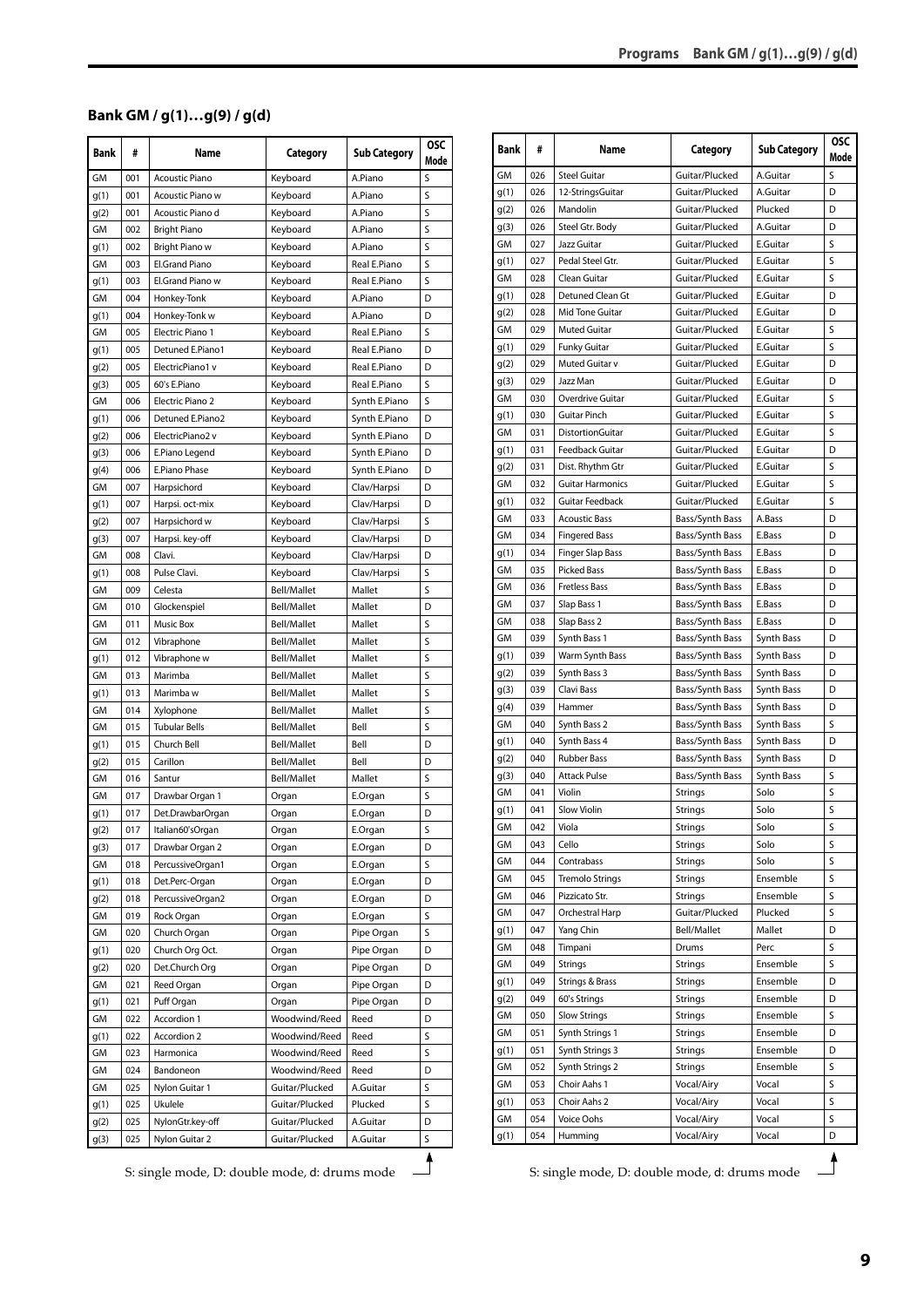| GM<br>Synth Vox<br>S<br>055<br>Vocal/Airy<br>Vocal<br>055<br>Analog Voice<br>Vocal/Airy<br>Vocal<br>S<br>g(1)<br>GM<br>S<br>056<br>Orchestra Hit<br>Short Decay/Hit<br>Hit<br>056<br><b>Bass Hit Plus</b><br>Short Decay/Hit<br>Hit<br>D<br>g(1)<br>056<br>Hit<br>6th Hit<br>Short Decay/Hit<br>D<br>g(2)<br>056<br>Euro Hit<br>Short Decay/Hit<br>Hit<br>D<br>g(3)<br>GM<br>Solo<br>S<br>057<br>Trumpet<br><b>Brass</b><br>S<br>g(1)<br>057<br>Soft Trumpet<br>Solo<br>Brass<br>GM<br>S<br>058<br>Trombone 1<br>Solo<br>Brass<br>058<br>D<br>g(1)<br>Trombone 2<br><b>Brass</b><br>Solo<br>S<br>058<br><b>Bright Trombone</b><br>Solo<br>g(2)<br>Brass<br>059<br>S<br>GM<br>Tuba<br>Solo<br>Brass<br>S<br>GM<br>060<br>Muted Trumpet 1<br>Solo<br>Brass<br>S<br>060<br>Muted Trumpet 2<br>Solo<br>g(1)<br>Brass<br>GM<br>061<br>S<br>French Horn<br>Solo<br>Brass<br>061<br>Warm French Horn<br>D<br>g(1)<br><b>Brass</b><br>Solo<br>S<br>GM<br>062<br><b>Brass Section 1</b><br><b>Brass</b><br>Ensemble<br><b>Brass Section 2</b><br>Ensemble<br>062<br>D<br>g(1)<br>Brass<br>GM<br>Synth Brass 1<br><b>Short Release</b><br>063<br>FastSynth<br>D<br>063<br>Synth Brass 3<br>FastSynth<br><b>Short Release</b><br>D<br>g(1)<br><b>Short Release</b><br>g(2)<br>063<br>Analog Brass 1<br>FastSynth<br>D<br>063<br>Jump Brass<br>FastSynth<br><b>Short Release</b><br>g(3)<br>D<br><b>Short Release</b><br>S<br>GM<br>064<br>Synth Brass 2<br>FastSynth<br>S<br>064<br>Synth Brass 4<br>FastSynth<br>Long Release<br>g(1)<br>064<br>Analog Brass 2<br>FastSynth<br><b>Short Release</b><br>D<br>g(2)<br>Woodwind/Reed<br>S<br>GМ<br>065<br>Soprano Sax<br>Reed<br>GM<br>S<br>066<br>Alto Sax<br>Woodwind/Reed<br>Reed<br>GM<br>S<br>067<br><b>Tenor Sax</b><br>Woodwind/Reed<br>Reed<br>GM<br><b>Baritone Sax</b><br>Woodwind/Reed<br>S<br>068<br>Reed<br>S<br>GM<br>069<br>Woodwind/Reed<br>Oboe<br>Reed<br>Woodwind/Reed<br>S<br>GM<br>070<br>English Horn<br>Reed<br>S<br>GM<br>071<br>Woodwind/Reed<br>Reed<br>Bassoon<br>S<br>GM<br>072<br>Clarinet<br>Woodwind/Reed<br>Reed<br>GM<br>S<br>073<br>Piccolo<br>Woodwind/Reed<br>Woodwind<br>074<br>S<br>GM<br>Flute<br>Woodwind/Reed<br>Woodwind<br>S<br>GM<br>075<br>Recorder<br>Woodwind/Reed<br>Woodwind<br>GM<br>076<br>Woodwind/Reed<br>Woodwind<br>S<br>Pan Flute<br>GМ<br>077<br>Woodwind/Reed<br>Woodwind<br>D<br><b>Blown Bottle</b><br>GM<br>078<br>Shakuhachi<br>Woodwind/Reed<br>Woodwind<br>D<br>GM<br>079<br>Whistle<br>Woodwind/Reed<br>Woodwind<br>S<br>GM<br>Woodwind/Reed<br>Woodwind<br>S<br>080<br>Ocarina<br>GM<br>Detuned Square<br>FastSynth<br><b>Short Release</b><br>D<br>081<br>081<br>Simple Square<br>LeadSynth<br>Soft<br>S<br>q(1)<br>S<br>g(2)<br>081<br>Simple Sine<br>LeadSynth<br>Soft<br>GM<br>082<br>Detuned Sawtooth<br>FastSynth<br><b>Short Release</b><br>D<br>S<br>082<br>Simple Sawtooth<br>LeadSynth<br>g(1)<br>Hard<br>LeadSynth<br>g(2)<br>082<br>Sawtooth + Pulse<br>Hard<br>D<br>082<br>Double Sawtooth<br>LeadSynth<br>D<br>g(3)<br>Hard<br>Short Decay/Hit<br><b>Short Decay</b><br>082<br>Sequenced Analog<br>D<br>g(4)<br>GM<br>Synth Calliope<br>FastSynth<br><b>Short Release</b><br>083<br>D<br>GM<br>084<br>Chiff Lead<br>FastSynth<br><b>Short Release</b><br>D<br>GМ<br>085<br>Charang<br>LeadSynth<br>Hard<br>D<br>085<br>Wire Lead<br>LeadSynth<br>g(1)<br>Hard<br>D<br>GM<br>086<br>Air Voice<br>Vocal/Airy<br>Vocal<br>D<br>LeadSynth<br>GМ<br>087<br>5th Sawtooth<br>Hard<br>D<br>GM<br>088<br>Bass & Lead<br>LeadSynth<br>Hard<br>S<br>Soft Wurl<br>088<br>LeadSynth<br>Soft<br>D<br>g(1)<br>Long Release<br>D<br>GМ<br>089<br>Fantasia<br>FastSynth<br>GM<br>090<br>Warm Pad<br>SlowSynth<br>S<br>Dark | Bank | # | Name | Category | <b>Sub Category</b> | <b>OSC</b><br>Mode |
|------------------------------------------------------------------------------------------------------------------------------------------------------------------------------------------------------------------------------------------------------------------------------------------------------------------------------------------------------------------------------------------------------------------------------------------------------------------------------------------------------------------------------------------------------------------------------------------------------------------------------------------------------------------------------------------------------------------------------------------------------------------------------------------------------------------------------------------------------------------------------------------------------------------------------------------------------------------------------------------------------------------------------------------------------------------------------------------------------------------------------------------------------------------------------------------------------------------------------------------------------------------------------------------------------------------------------------------------------------------------------------------------------------------------------------------------------------------------------------------------------------------------------------------------------------------------------------------------------------------------------------------------------------------------------------------------------------------------------------------------------------------------------------------------------------------------------------------------------------------------------------------------------------------------------------------------------------------------------------------------------------------------------------------------------------------------------------------------------------------------------------------------------------------------------------------------------------------------------------------------------------------------------------------------------------------------------------------------------------------------------------------------------------------------------------------------------------------------------------------------------------------------------------------------------------------------------------------------------------------------------------------------------------------------------------------------------------------------------------------------------------------------------------------------------------------------------------------------------------------------------------------------------------------------------------------------------------------------------------------------------------------------------------------------------------------------------------------------------------------------------------------------------------------------------------------------------------------------------------------------------------------------------------------------------------------------------------------------------------------------------------------------------------------------------------------------------------------------------------------------------------------------------------------------------------------------------------------------------------------------------------------------------------------------------------------------------------------------------|------|---|------|----------|---------------------|--------------------|
|                                                                                                                                                                                                                                                                                                                                                                                                                                                                                                                                                                                                                                                                                                                                                                                                                                                                                                                                                                                                                                                                                                                                                                                                                                                                                                                                                                                                                                                                                                                                                                                                                                                                                                                                                                                                                                                                                                                                                                                                                                                                                                                                                                                                                                                                                                                                                                                                                                                                                                                                                                                                                                                                                                                                                                                                                                                                                                                                                                                                                                                                                                                                                                                                                                                                                                                                                                                                                                                                                                                                                                                                                                                                                                                              |      |   |      |          |                     |                    |
|                                                                                                                                                                                                                                                                                                                                                                                                                                                                                                                                                                                                                                                                                                                                                                                                                                                                                                                                                                                                                                                                                                                                                                                                                                                                                                                                                                                                                                                                                                                                                                                                                                                                                                                                                                                                                                                                                                                                                                                                                                                                                                                                                                                                                                                                                                                                                                                                                                                                                                                                                                                                                                                                                                                                                                                                                                                                                                                                                                                                                                                                                                                                                                                                                                                                                                                                                                                                                                                                                                                                                                                                                                                                                                                              |      |   |      |          |                     |                    |
|                                                                                                                                                                                                                                                                                                                                                                                                                                                                                                                                                                                                                                                                                                                                                                                                                                                                                                                                                                                                                                                                                                                                                                                                                                                                                                                                                                                                                                                                                                                                                                                                                                                                                                                                                                                                                                                                                                                                                                                                                                                                                                                                                                                                                                                                                                                                                                                                                                                                                                                                                                                                                                                                                                                                                                                                                                                                                                                                                                                                                                                                                                                                                                                                                                                                                                                                                                                                                                                                                                                                                                                                                                                                                                                              |      |   |      |          |                     |                    |
|                                                                                                                                                                                                                                                                                                                                                                                                                                                                                                                                                                                                                                                                                                                                                                                                                                                                                                                                                                                                                                                                                                                                                                                                                                                                                                                                                                                                                                                                                                                                                                                                                                                                                                                                                                                                                                                                                                                                                                                                                                                                                                                                                                                                                                                                                                                                                                                                                                                                                                                                                                                                                                                                                                                                                                                                                                                                                                                                                                                                                                                                                                                                                                                                                                                                                                                                                                                                                                                                                                                                                                                                                                                                                                                              |      |   |      |          |                     |                    |
|                                                                                                                                                                                                                                                                                                                                                                                                                                                                                                                                                                                                                                                                                                                                                                                                                                                                                                                                                                                                                                                                                                                                                                                                                                                                                                                                                                                                                                                                                                                                                                                                                                                                                                                                                                                                                                                                                                                                                                                                                                                                                                                                                                                                                                                                                                                                                                                                                                                                                                                                                                                                                                                                                                                                                                                                                                                                                                                                                                                                                                                                                                                                                                                                                                                                                                                                                                                                                                                                                                                                                                                                                                                                                                                              |      |   |      |          |                     |                    |
|                                                                                                                                                                                                                                                                                                                                                                                                                                                                                                                                                                                                                                                                                                                                                                                                                                                                                                                                                                                                                                                                                                                                                                                                                                                                                                                                                                                                                                                                                                                                                                                                                                                                                                                                                                                                                                                                                                                                                                                                                                                                                                                                                                                                                                                                                                                                                                                                                                                                                                                                                                                                                                                                                                                                                                                                                                                                                                                                                                                                                                                                                                                                                                                                                                                                                                                                                                                                                                                                                                                                                                                                                                                                                                                              |      |   |      |          |                     |                    |
|                                                                                                                                                                                                                                                                                                                                                                                                                                                                                                                                                                                                                                                                                                                                                                                                                                                                                                                                                                                                                                                                                                                                                                                                                                                                                                                                                                                                                                                                                                                                                                                                                                                                                                                                                                                                                                                                                                                                                                                                                                                                                                                                                                                                                                                                                                                                                                                                                                                                                                                                                                                                                                                                                                                                                                                                                                                                                                                                                                                                                                                                                                                                                                                                                                                                                                                                                                                                                                                                                                                                                                                                                                                                                                                              |      |   |      |          |                     |                    |
|                                                                                                                                                                                                                                                                                                                                                                                                                                                                                                                                                                                                                                                                                                                                                                                                                                                                                                                                                                                                                                                                                                                                                                                                                                                                                                                                                                                                                                                                                                                                                                                                                                                                                                                                                                                                                                                                                                                                                                                                                                                                                                                                                                                                                                                                                                                                                                                                                                                                                                                                                                                                                                                                                                                                                                                                                                                                                                                                                                                                                                                                                                                                                                                                                                                                                                                                                                                                                                                                                                                                                                                                                                                                                                                              |      |   |      |          |                     |                    |
|                                                                                                                                                                                                                                                                                                                                                                                                                                                                                                                                                                                                                                                                                                                                                                                                                                                                                                                                                                                                                                                                                                                                                                                                                                                                                                                                                                                                                                                                                                                                                                                                                                                                                                                                                                                                                                                                                                                                                                                                                                                                                                                                                                                                                                                                                                                                                                                                                                                                                                                                                                                                                                                                                                                                                                                                                                                                                                                                                                                                                                                                                                                                                                                                                                                                                                                                                                                                                                                                                                                                                                                                                                                                                                                              |      |   |      |          |                     |                    |
|                                                                                                                                                                                                                                                                                                                                                                                                                                                                                                                                                                                                                                                                                                                                                                                                                                                                                                                                                                                                                                                                                                                                                                                                                                                                                                                                                                                                                                                                                                                                                                                                                                                                                                                                                                                                                                                                                                                                                                                                                                                                                                                                                                                                                                                                                                                                                                                                                                                                                                                                                                                                                                                                                                                                                                                                                                                                                                                                                                                                                                                                                                                                                                                                                                                                                                                                                                                                                                                                                                                                                                                                                                                                                                                              |      |   |      |          |                     |                    |
|                                                                                                                                                                                                                                                                                                                                                                                                                                                                                                                                                                                                                                                                                                                                                                                                                                                                                                                                                                                                                                                                                                                                                                                                                                                                                                                                                                                                                                                                                                                                                                                                                                                                                                                                                                                                                                                                                                                                                                                                                                                                                                                                                                                                                                                                                                                                                                                                                                                                                                                                                                                                                                                                                                                                                                                                                                                                                                                                                                                                                                                                                                                                                                                                                                                                                                                                                                                                                                                                                                                                                                                                                                                                                                                              |      |   |      |          |                     |                    |
|                                                                                                                                                                                                                                                                                                                                                                                                                                                                                                                                                                                                                                                                                                                                                                                                                                                                                                                                                                                                                                                                                                                                                                                                                                                                                                                                                                                                                                                                                                                                                                                                                                                                                                                                                                                                                                                                                                                                                                                                                                                                                                                                                                                                                                                                                                                                                                                                                                                                                                                                                                                                                                                                                                                                                                                                                                                                                                                                                                                                                                                                                                                                                                                                                                                                                                                                                                                                                                                                                                                                                                                                                                                                                                                              |      |   |      |          |                     |                    |
|                                                                                                                                                                                                                                                                                                                                                                                                                                                                                                                                                                                                                                                                                                                                                                                                                                                                                                                                                                                                                                                                                                                                                                                                                                                                                                                                                                                                                                                                                                                                                                                                                                                                                                                                                                                                                                                                                                                                                                                                                                                                                                                                                                                                                                                                                                                                                                                                                                                                                                                                                                                                                                                                                                                                                                                                                                                                                                                                                                                                                                                                                                                                                                                                                                                                                                                                                                                                                                                                                                                                                                                                                                                                                                                              |      |   |      |          |                     |                    |
|                                                                                                                                                                                                                                                                                                                                                                                                                                                                                                                                                                                                                                                                                                                                                                                                                                                                                                                                                                                                                                                                                                                                                                                                                                                                                                                                                                                                                                                                                                                                                                                                                                                                                                                                                                                                                                                                                                                                                                                                                                                                                                                                                                                                                                                                                                                                                                                                                                                                                                                                                                                                                                                                                                                                                                                                                                                                                                                                                                                                                                                                                                                                                                                                                                                                                                                                                                                                                                                                                                                                                                                                                                                                                                                              |      |   |      |          |                     |                    |
|                                                                                                                                                                                                                                                                                                                                                                                                                                                                                                                                                                                                                                                                                                                                                                                                                                                                                                                                                                                                                                                                                                                                                                                                                                                                                                                                                                                                                                                                                                                                                                                                                                                                                                                                                                                                                                                                                                                                                                                                                                                                                                                                                                                                                                                                                                                                                                                                                                                                                                                                                                                                                                                                                                                                                                                                                                                                                                                                                                                                                                                                                                                                                                                                                                                                                                                                                                                                                                                                                                                                                                                                                                                                                                                              |      |   |      |          |                     |                    |
|                                                                                                                                                                                                                                                                                                                                                                                                                                                                                                                                                                                                                                                                                                                                                                                                                                                                                                                                                                                                                                                                                                                                                                                                                                                                                                                                                                                                                                                                                                                                                                                                                                                                                                                                                                                                                                                                                                                                                                                                                                                                                                                                                                                                                                                                                                                                                                                                                                                                                                                                                                                                                                                                                                                                                                                                                                                                                                                                                                                                                                                                                                                                                                                                                                                                                                                                                                                                                                                                                                                                                                                                                                                                                                                              |      |   |      |          |                     |                    |
|                                                                                                                                                                                                                                                                                                                                                                                                                                                                                                                                                                                                                                                                                                                                                                                                                                                                                                                                                                                                                                                                                                                                                                                                                                                                                                                                                                                                                                                                                                                                                                                                                                                                                                                                                                                                                                                                                                                                                                                                                                                                                                                                                                                                                                                                                                                                                                                                                                                                                                                                                                                                                                                                                                                                                                                                                                                                                                                                                                                                                                                                                                                                                                                                                                                                                                                                                                                                                                                                                                                                                                                                                                                                                                                              |      |   |      |          |                     |                    |
|                                                                                                                                                                                                                                                                                                                                                                                                                                                                                                                                                                                                                                                                                                                                                                                                                                                                                                                                                                                                                                                                                                                                                                                                                                                                                                                                                                                                                                                                                                                                                                                                                                                                                                                                                                                                                                                                                                                                                                                                                                                                                                                                                                                                                                                                                                                                                                                                                                                                                                                                                                                                                                                                                                                                                                                                                                                                                                                                                                                                                                                                                                                                                                                                                                                                                                                                                                                                                                                                                                                                                                                                                                                                                                                              |      |   |      |          |                     |                    |
|                                                                                                                                                                                                                                                                                                                                                                                                                                                                                                                                                                                                                                                                                                                                                                                                                                                                                                                                                                                                                                                                                                                                                                                                                                                                                                                                                                                                                                                                                                                                                                                                                                                                                                                                                                                                                                                                                                                                                                                                                                                                                                                                                                                                                                                                                                                                                                                                                                                                                                                                                                                                                                                                                                                                                                                                                                                                                                                                                                                                                                                                                                                                                                                                                                                                                                                                                                                                                                                                                                                                                                                                                                                                                                                              |      |   |      |          |                     |                    |
|                                                                                                                                                                                                                                                                                                                                                                                                                                                                                                                                                                                                                                                                                                                                                                                                                                                                                                                                                                                                                                                                                                                                                                                                                                                                                                                                                                                                                                                                                                                                                                                                                                                                                                                                                                                                                                                                                                                                                                                                                                                                                                                                                                                                                                                                                                                                                                                                                                                                                                                                                                                                                                                                                                                                                                                                                                                                                                                                                                                                                                                                                                                                                                                                                                                                                                                                                                                                                                                                                                                                                                                                                                                                                                                              |      |   |      |          |                     |                    |
|                                                                                                                                                                                                                                                                                                                                                                                                                                                                                                                                                                                                                                                                                                                                                                                                                                                                                                                                                                                                                                                                                                                                                                                                                                                                                                                                                                                                                                                                                                                                                                                                                                                                                                                                                                                                                                                                                                                                                                                                                                                                                                                                                                                                                                                                                                                                                                                                                                                                                                                                                                                                                                                                                                                                                                                                                                                                                                                                                                                                                                                                                                                                                                                                                                                                                                                                                                                                                                                                                                                                                                                                                                                                                                                              |      |   |      |          |                     |                    |
|                                                                                                                                                                                                                                                                                                                                                                                                                                                                                                                                                                                                                                                                                                                                                                                                                                                                                                                                                                                                                                                                                                                                                                                                                                                                                                                                                                                                                                                                                                                                                                                                                                                                                                                                                                                                                                                                                                                                                                                                                                                                                                                                                                                                                                                                                                                                                                                                                                                                                                                                                                                                                                                                                                                                                                                                                                                                                                                                                                                                                                                                                                                                                                                                                                                                                                                                                                                                                                                                                                                                                                                                                                                                                                                              |      |   |      |          |                     |                    |
|                                                                                                                                                                                                                                                                                                                                                                                                                                                                                                                                                                                                                                                                                                                                                                                                                                                                                                                                                                                                                                                                                                                                                                                                                                                                                                                                                                                                                                                                                                                                                                                                                                                                                                                                                                                                                                                                                                                                                                                                                                                                                                                                                                                                                                                                                                                                                                                                                                                                                                                                                                                                                                                                                                                                                                                                                                                                                                                                                                                                                                                                                                                                                                                                                                                                                                                                                                                                                                                                                                                                                                                                                                                                                                                              |      |   |      |          |                     |                    |
|                                                                                                                                                                                                                                                                                                                                                                                                                                                                                                                                                                                                                                                                                                                                                                                                                                                                                                                                                                                                                                                                                                                                                                                                                                                                                                                                                                                                                                                                                                                                                                                                                                                                                                                                                                                                                                                                                                                                                                                                                                                                                                                                                                                                                                                                                                                                                                                                                                                                                                                                                                                                                                                                                                                                                                                                                                                                                                                                                                                                                                                                                                                                                                                                                                                                                                                                                                                                                                                                                                                                                                                                                                                                                                                              |      |   |      |          |                     |                    |
|                                                                                                                                                                                                                                                                                                                                                                                                                                                                                                                                                                                                                                                                                                                                                                                                                                                                                                                                                                                                                                                                                                                                                                                                                                                                                                                                                                                                                                                                                                                                                                                                                                                                                                                                                                                                                                                                                                                                                                                                                                                                                                                                                                                                                                                                                                                                                                                                                                                                                                                                                                                                                                                                                                                                                                                                                                                                                                                                                                                                                                                                                                                                                                                                                                                                                                                                                                                                                                                                                                                                                                                                                                                                                                                              |      |   |      |          |                     |                    |
|                                                                                                                                                                                                                                                                                                                                                                                                                                                                                                                                                                                                                                                                                                                                                                                                                                                                                                                                                                                                                                                                                                                                                                                                                                                                                                                                                                                                                                                                                                                                                                                                                                                                                                                                                                                                                                                                                                                                                                                                                                                                                                                                                                                                                                                                                                                                                                                                                                                                                                                                                                                                                                                                                                                                                                                                                                                                                                                                                                                                                                                                                                                                                                                                                                                                                                                                                                                                                                                                                                                                                                                                                                                                                                                              |      |   |      |          |                     |                    |
|                                                                                                                                                                                                                                                                                                                                                                                                                                                                                                                                                                                                                                                                                                                                                                                                                                                                                                                                                                                                                                                                                                                                                                                                                                                                                                                                                                                                                                                                                                                                                                                                                                                                                                                                                                                                                                                                                                                                                                                                                                                                                                                                                                                                                                                                                                                                                                                                                                                                                                                                                                                                                                                                                                                                                                                                                                                                                                                                                                                                                                                                                                                                                                                                                                                                                                                                                                                                                                                                                                                                                                                                                                                                                                                              |      |   |      |          |                     |                    |
|                                                                                                                                                                                                                                                                                                                                                                                                                                                                                                                                                                                                                                                                                                                                                                                                                                                                                                                                                                                                                                                                                                                                                                                                                                                                                                                                                                                                                                                                                                                                                                                                                                                                                                                                                                                                                                                                                                                                                                                                                                                                                                                                                                                                                                                                                                                                                                                                                                                                                                                                                                                                                                                                                                                                                                                                                                                                                                                                                                                                                                                                                                                                                                                                                                                                                                                                                                                                                                                                                                                                                                                                                                                                                                                              |      |   |      |          |                     |                    |
|                                                                                                                                                                                                                                                                                                                                                                                                                                                                                                                                                                                                                                                                                                                                                                                                                                                                                                                                                                                                                                                                                                                                                                                                                                                                                                                                                                                                                                                                                                                                                                                                                                                                                                                                                                                                                                                                                                                                                                                                                                                                                                                                                                                                                                                                                                                                                                                                                                                                                                                                                                                                                                                                                                                                                                                                                                                                                                                                                                                                                                                                                                                                                                                                                                                                                                                                                                                                                                                                                                                                                                                                                                                                                                                              |      |   |      |          |                     |                    |
|                                                                                                                                                                                                                                                                                                                                                                                                                                                                                                                                                                                                                                                                                                                                                                                                                                                                                                                                                                                                                                                                                                                                                                                                                                                                                                                                                                                                                                                                                                                                                                                                                                                                                                                                                                                                                                                                                                                                                                                                                                                                                                                                                                                                                                                                                                                                                                                                                                                                                                                                                                                                                                                                                                                                                                                                                                                                                                                                                                                                                                                                                                                                                                                                                                                                                                                                                                                                                                                                                                                                                                                                                                                                                                                              |      |   |      |          |                     |                    |
|                                                                                                                                                                                                                                                                                                                                                                                                                                                                                                                                                                                                                                                                                                                                                                                                                                                                                                                                                                                                                                                                                                                                                                                                                                                                                                                                                                                                                                                                                                                                                                                                                                                                                                                                                                                                                                                                                                                                                                                                                                                                                                                                                                                                                                                                                                                                                                                                                                                                                                                                                                                                                                                                                                                                                                                                                                                                                                                                                                                                                                                                                                                                                                                                                                                                                                                                                                                                                                                                                                                                                                                                                                                                                                                              |      |   |      |          |                     |                    |
|                                                                                                                                                                                                                                                                                                                                                                                                                                                                                                                                                                                                                                                                                                                                                                                                                                                                                                                                                                                                                                                                                                                                                                                                                                                                                                                                                                                                                                                                                                                                                                                                                                                                                                                                                                                                                                                                                                                                                                                                                                                                                                                                                                                                                                                                                                                                                                                                                                                                                                                                                                                                                                                                                                                                                                                                                                                                                                                                                                                                                                                                                                                                                                                                                                                                                                                                                                                                                                                                                                                                                                                                                                                                                                                              |      |   |      |          |                     |                    |
|                                                                                                                                                                                                                                                                                                                                                                                                                                                                                                                                                                                                                                                                                                                                                                                                                                                                                                                                                                                                                                                                                                                                                                                                                                                                                                                                                                                                                                                                                                                                                                                                                                                                                                                                                                                                                                                                                                                                                                                                                                                                                                                                                                                                                                                                                                                                                                                                                                                                                                                                                                                                                                                                                                                                                                                                                                                                                                                                                                                                                                                                                                                                                                                                                                                                                                                                                                                                                                                                                                                                                                                                                                                                                                                              |      |   |      |          |                     |                    |
|                                                                                                                                                                                                                                                                                                                                                                                                                                                                                                                                                                                                                                                                                                                                                                                                                                                                                                                                                                                                                                                                                                                                                                                                                                                                                                                                                                                                                                                                                                                                                                                                                                                                                                                                                                                                                                                                                                                                                                                                                                                                                                                                                                                                                                                                                                                                                                                                                                                                                                                                                                                                                                                                                                                                                                                                                                                                                                                                                                                                                                                                                                                                                                                                                                                                                                                                                                                                                                                                                                                                                                                                                                                                                                                              |      |   |      |          |                     |                    |
|                                                                                                                                                                                                                                                                                                                                                                                                                                                                                                                                                                                                                                                                                                                                                                                                                                                                                                                                                                                                                                                                                                                                                                                                                                                                                                                                                                                                                                                                                                                                                                                                                                                                                                                                                                                                                                                                                                                                                                                                                                                                                                                                                                                                                                                                                                                                                                                                                                                                                                                                                                                                                                                                                                                                                                                                                                                                                                                                                                                                                                                                                                                                                                                                                                                                                                                                                                                                                                                                                                                                                                                                                                                                                                                              |      |   |      |          |                     |                    |
|                                                                                                                                                                                                                                                                                                                                                                                                                                                                                                                                                                                                                                                                                                                                                                                                                                                                                                                                                                                                                                                                                                                                                                                                                                                                                                                                                                                                                                                                                                                                                                                                                                                                                                                                                                                                                                                                                                                                                                                                                                                                                                                                                                                                                                                                                                                                                                                                                                                                                                                                                                                                                                                                                                                                                                                                                                                                                                                                                                                                                                                                                                                                                                                                                                                                                                                                                                                                                                                                                                                                                                                                                                                                                                                              |      |   |      |          |                     |                    |
|                                                                                                                                                                                                                                                                                                                                                                                                                                                                                                                                                                                                                                                                                                                                                                                                                                                                                                                                                                                                                                                                                                                                                                                                                                                                                                                                                                                                                                                                                                                                                                                                                                                                                                                                                                                                                                                                                                                                                                                                                                                                                                                                                                                                                                                                                                                                                                                                                                                                                                                                                                                                                                                                                                                                                                                                                                                                                                                                                                                                                                                                                                                                                                                                                                                                                                                                                                                                                                                                                                                                                                                                                                                                                                                              |      |   |      |          |                     |                    |
|                                                                                                                                                                                                                                                                                                                                                                                                                                                                                                                                                                                                                                                                                                                                                                                                                                                                                                                                                                                                                                                                                                                                                                                                                                                                                                                                                                                                                                                                                                                                                                                                                                                                                                                                                                                                                                                                                                                                                                                                                                                                                                                                                                                                                                                                                                                                                                                                                                                                                                                                                                                                                                                                                                                                                                                                                                                                                                                                                                                                                                                                                                                                                                                                                                                                                                                                                                                                                                                                                                                                                                                                                                                                                                                              |      |   |      |          |                     |                    |
|                                                                                                                                                                                                                                                                                                                                                                                                                                                                                                                                                                                                                                                                                                                                                                                                                                                                                                                                                                                                                                                                                                                                                                                                                                                                                                                                                                                                                                                                                                                                                                                                                                                                                                                                                                                                                                                                                                                                                                                                                                                                                                                                                                                                                                                                                                                                                                                                                                                                                                                                                                                                                                                                                                                                                                                                                                                                                                                                                                                                                                                                                                                                                                                                                                                                                                                                                                                                                                                                                                                                                                                                                                                                                                                              |      |   |      |          |                     |                    |
|                                                                                                                                                                                                                                                                                                                                                                                                                                                                                                                                                                                                                                                                                                                                                                                                                                                                                                                                                                                                                                                                                                                                                                                                                                                                                                                                                                                                                                                                                                                                                                                                                                                                                                                                                                                                                                                                                                                                                                                                                                                                                                                                                                                                                                                                                                                                                                                                                                                                                                                                                                                                                                                                                                                                                                                                                                                                                                                                                                                                                                                                                                                                                                                                                                                                                                                                                                                                                                                                                                                                                                                                                                                                                                                              |      |   |      |          |                     |                    |
|                                                                                                                                                                                                                                                                                                                                                                                                                                                                                                                                                                                                                                                                                                                                                                                                                                                                                                                                                                                                                                                                                                                                                                                                                                                                                                                                                                                                                                                                                                                                                                                                                                                                                                                                                                                                                                                                                                                                                                                                                                                                                                                                                                                                                                                                                                                                                                                                                                                                                                                                                                                                                                                                                                                                                                                                                                                                                                                                                                                                                                                                                                                                                                                                                                                                                                                                                                                                                                                                                                                                                                                                                                                                                                                              |      |   |      |          |                     |                    |
|                                                                                                                                                                                                                                                                                                                                                                                                                                                                                                                                                                                                                                                                                                                                                                                                                                                                                                                                                                                                                                                                                                                                                                                                                                                                                                                                                                                                                                                                                                                                                                                                                                                                                                                                                                                                                                                                                                                                                                                                                                                                                                                                                                                                                                                                                                                                                                                                                                                                                                                                                                                                                                                                                                                                                                                                                                                                                                                                                                                                                                                                                                                                                                                                                                                                                                                                                                                                                                                                                                                                                                                                                                                                                                                              |      |   |      |          |                     |                    |
|                                                                                                                                                                                                                                                                                                                                                                                                                                                                                                                                                                                                                                                                                                                                                                                                                                                                                                                                                                                                                                                                                                                                                                                                                                                                                                                                                                                                                                                                                                                                                                                                                                                                                                                                                                                                                                                                                                                                                                                                                                                                                                                                                                                                                                                                                                                                                                                                                                                                                                                                                                                                                                                                                                                                                                                                                                                                                                                                                                                                                                                                                                                                                                                                                                                                                                                                                                                                                                                                                                                                                                                                                                                                                                                              |      |   |      |          |                     |                    |
|                                                                                                                                                                                                                                                                                                                                                                                                                                                                                                                                                                                                                                                                                                                                                                                                                                                                                                                                                                                                                                                                                                                                                                                                                                                                                                                                                                                                                                                                                                                                                                                                                                                                                                                                                                                                                                                                                                                                                                                                                                                                                                                                                                                                                                                                                                                                                                                                                                                                                                                                                                                                                                                                                                                                                                                                                                                                                                                                                                                                                                                                                                                                                                                                                                                                                                                                                                                                                                                                                                                                                                                                                                                                                                                              |      |   |      |          |                     |                    |
|                                                                                                                                                                                                                                                                                                                                                                                                                                                                                                                                                                                                                                                                                                                                                                                                                                                                                                                                                                                                                                                                                                                                                                                                                                                                                                                                                                                                                                                                                                                                                                                                                                                                                                                                                                                                                                                                                                                                                                                                                                                                                                                                                                                                                                                                                                                                                                                                                                                                                                                                                                                                                                                                                                                                                                                                                                                                                                                                                                                                                                                                                                                                                                                                                                                                                                                                                                                                                                                                                                                                                                                                                                                                                                                              |      |   |      |          |                     |                    |
|                                                                                                                                                                                                                                                                                                                                                                                                                                                                                                                                                                                                                                                                                                                                                                                                                                                                                                                                                                                                                                                                                                                                                                                                                                                                                                                                                                                                                                                                                                                                                                                                                                                                                                                                                                                                                                                                                                                                                                                                                                                                                                                                                                                                                                                                                                                                                                                                                                                                                                                                                                                                                                                                                                                                                                                                                                                                                                                                                                                                                                                                                                                                                                                                                                                                                                                                                                                                                                                                                                                                                                                                                                                                                                                              |      |   |      |          |                     |                    |
|                                                                                                                                                                                                                                                                                                                                                                                                                                                                                                                                                                                                                                                                                                                                                                                                                                                                                                                                                                                                                                                                                                                                                                                                                                                                                                                                                                                                                                                                                                                                                                                                                                                                                                                                                                                                                                                                                                                                                                                                                                                                                                                                                                                                                                                                                                                                                                                                                                                                                                                                                                                                                                                                                                                                                                                                                                                                                                                                                                                                                                                                                                                                                                                                                                                                                                                                                                                                                                                                                                                                                                                                                                                                                                                              |      |   |      |          |                     |                    |
|                                                                                                                                                                                                                                                                                                                                                                                                                                                                                                                                                                                                                                                                                                                                                                                                                                                                                                                                                                                                                                                                                                                                                                                                                                                                                                                                                                                                                                                                                                                                                                                                                                                                                                                                                                                                                                                                                                                                                                                                                                                                                                                                                                                                                                                                                                                                                                                                                                                                                                                                                                                                                                                                                                                                                                                                                                                                                                                                                                                                                                                                                                                                                                                                                                                                                                                                                                                                                                                                                                                                                                                                                                                                                                                              |      |   |      |          |                     |                    |
|                                                                                                                                                                                                                                                                                                                                                                                                                                                                                                                                                                                                                                                                                                                                                                                                                                                                                                                                                                                                                                                                                                                                                                                                                                                                                                                                                                                                                                                                                                                                                                                                                                                                                                                                                                                                                                                                                                                                                                                                                                                                                                                                                                                                                                                                                                                                                                                                                                                                                                                                                                                                                                                                                                                                                                                                                                                                                                                                                                                                                                                                                                                                                                                                                                                                                                                                                                                                                                                                                                                                                                                                                                                                                                                              |      |   |      |          |                     |                    |
|                                                                                                                                                                                                                                                                                                                                                                                                                                                                                                                                                                                                                                                                                                                                                                                                                                                                                                                                                                                                                                                                                                                                                                                                                                                                                                                                                                                                                                                                                                                                                                                                                                                                                                                                                                                                                                                                                                                                                                                                                                                                                                                                                                                                                                                                                                                                                                                                                                                                                                                                                                                                                                                                                                                                                                                                                                                                                                                                                                                                                                                                                                                                                                                                                                                                                                                                                                                                                                                                                                                                                                                                                                                                                                                              |      |   |      |          |                     |                    |
|                                                                                                                                                                                                                                                                                                                                                                                                                                                                                                                                                                                                                                                                                                                                                                                                                                                                                                                                                                                                                                                                                                                                                                                                                                                                                                                                                                                                                                                                                                                                                                                                                                                                                                                                                                                                                                                                                                                                                                                                                                                                                                                                                                                                                                                                                                                                                                                                                                                                                                                                                                                                                                                                                                                                                                                                                                                                                                                                                                                                                                                                                                                                                                                                                                                                                                                                                                                                                                                                                                                                                                                                                                                                                                                              |      |   |      |          |                     |                    |
|                                                                                                                                                                                                                                                                                                                                                                                                                                                                                                                                                                                                                                                                                                                                                                                                                                                                                                                                                                                                                                                                                                                                                                                                                                                                                                                                                                                                                                                                                                                                                                                                                                                                                                                                                                                                                                                                                                                                                                                                                                                                                                                                                                                                                                                                                                                                                                                                                                                                                                                                                                                                                                                                                                                                                                                                                                                                                                                                                                                                                                                                                                                                                                                                                                                                                                                                                                                                                                                                                                                                                                                                                                                                                                                              |      |   |      |          |                     |                    |
|                                                                                                                                                                                                                                                                                                                                                                                                                                                                                                                                                                                                                                                                                                                                                                                                                                                                                                                                                                                                                                                                                                                                                                                                                                                                                                                                                                                                                                                                                                                                                                                                                                                                                                                                                                                                                                                                                                                                                                                                                                                                                                                                                                                                                                                                                                                                                                                                                                                                                                                                                                                                                                                                                                                                                                                                                                                                                                                                                                                                                                                                                                                                                                                                                                                                                                                                                                                                                                                                                                                                                                                                                                                                                                                              |      |   |      |          |                     |                    |
|                                                                                                                                                                                                                                                                                                                                                                                                                                                                                                                                                                                                                                                                                                                                                                                                                                                                                                                                                                                                                                                                                                                                                                                                                                                                                                                                                                                                                                                                                                                                                                                                                                                                                                                                                                                                                                                                                                                                                                                                                                                                                                                                                                                                                                                                                                                                                                                                                                                                                                                                                                                                                                                                                                                                                                                                                                                                                                                                                                                                                                                                                                                                                                                                                                                                                                                                                                                                                                                                                                                                                                                                                                                                                                                              |      |   |      |          |                     |                    |
|                                                                                                                                                                                                                                                                                                                                                                                                                                                                                                                                                                                                                                                                                                                                                                                                                                                                                                                                                                                                                                                                                                                                                                                                                                                                                                                                                                                                                                                                                                                                                                                                                                                                                                                                                                                                                                                                                                                                                                                                                                                                                                                                                                                                                                                                                                                                                                                                                                                                                                                                                                                                                                                                                                                                                                                                                                                                                                                                                                                                                                                                                                                                                                                                                                                                                                                                                                                                                                                                                                                                                                                                                                                                                                                              |      |   |      |          |                     |                    |
|                                                                                                                                                                                                                                                                                                                                                                                                                                                                                                                                                                                                                                                                                                                                                                                                                                                                                                                                                                                                                                                                                                                                                                                                                                                                                                                                                                                                                                                                                                                                                                                                                                                                                                                                                                                                                                                                                                                                                                                                                                                                                                                                                                                                                                                                                                                                                                                                                                                                                                                                                                                                                                                                                                                                                                                                                                                                                                                                                                                                                                                                                                                                                                                                                                                                                                                                                                                                                                                                                                                                                                                                                                                                                                                              |      |   |      |          |                     |                    |
|                                                                                                                                                                                                                                                                                                                                                                                                                                                                                                                                                                                                                                                                                                                                                                                                                                                                                                                                                                                                                                                                                                                                                                                                                                                                                                                                                                                                                                                                                                                                                                                                                                                                                                                                                                                                                                                                                                                                                                                                                                                                                                                                                                                                                                                                                                                                                                                                                                                                                                                                                                                                                                                                                                                                                                                                                                                                                                                                                                                                                                                                                                                                                                                                                                                                                                                                                                                                                                                                                                                                                                                                                                                                                                                              |      |   |      |          |                     |                    |
|                                                                                                                                                                                                                                                                                                                                                                                                                                                                                                                                                                                                                                                                                                                                                                                                                                                                                                                                                                                                                                                                                                                                                                                                                                                                                                                                                                                                                                                                                                                                                                                                                                                                                                                                                                                                                                                                                                                                                                                                                                                                                                                                                                                                                                                                                                                                                                                                                                                                                                                                                                                                                                                                                                                                                                                                                                                                                                                                                                                                                                                                                                                                                                                                                                                                                                                                                                                                                                                                                                                                                                                                                                                                                                                              |      |   |      |          |                     |                    |

S: single mode, D: double mode, d: drums mode <br>S: single mode, D: double mode, d: drums mode

| Bank | #   | Name                    | Category           | <b>Sub Category</b>  | <b>OSC</b><br>Mode |
|------|-----|-------------------------|--------------------|----------------------|--------------------|
| g(1) | 090 | Sine Pad                | SlowSynth          | Dark                 | D                  |
| GМ   | 091 | Polyphonic Synth        | FastSynth          | <b>Short Release</b> | D                  |
| GM   | 092 | Space Voice             | Vocal/Airy         | Airy                 | D                  |
| g(1) | 092 | Itopia                  | Vocal/Airy         | Airy                 | D                  |
| GМ   | 093 | <b>Bowed Glass</b>      | SlowSynth          | Dark                 | D                  |
| GМ   | 094 | Metallic Pad            | SlowSynth          | Dark                 | D                  |
| GМ   | 095 | Halo Pad                | Vocal/Airy         | Airy                 | D                  |
| GM   | 096 | Sweep Pad               | SlowSynth          | Sweep                | S                  |
| GМ   | 097 | Ice Rain                | FastSynth          | Long Release         | D                  |
| GМ   | 098 | Sound Track             | SlowSynth          | Bright               | D                  |
| GМ   | 099 | Crystal                 | <b>Bell/Mallet</b> | Bell                 | D                  |
| g(1) | 099 | <b>Synth Mallet</b>     | FastSynth          | Long Release         | S                  |
| GM   | 100 | Atmosphere              | FastSynth          | Long Release         | D                  |
| GМ   | 101 | <b>Brightness</b>       | FastSynth          | Long Release         | D                  |
| GМ   | 102 | Goblins                 | MotionSynth        | Motion               | D                  |
| GM   | 103 | <b>Echo Drops</b>       | FastSynth          | Long Release         | S                  |
| g(1) | 103 | Echo Bell               | FastSynth          | Long Release         | D                  |
| g(2) | 103 | Echo Pan                | FastSynth          | Long Release         | D                  |
| GМ   | 104 | <b>Star Theme</b>       | FastSynth          | Long Release         | D                  |
| GМ   | 105 | Sitar 1                 | Guitar/Plucked     | Plucked              | S                  |
| g(1) | 105 | Sitar <sub>2</sub>      | Guitar/Plucked     | Plucked              | D                  |
| GМ   | 106 | Banjo                   | Guitar/Plucked     | Plucked              | S                  |
| GМ   | 107 | Shamisen                | Guitar/Plucked     | Plucked              | S                  |
| GМ   | 108 | Koto                    | Guitar/Plucked     | Plucked              | S                  |
| g(1) | 108 | Taisho Koto             | Guitar/Plucked     | Plucked              | D                  |
| GМ   | 109 | Kalimba                 | Bell/Mallet        | Mallet               | S                  |
| GМ   | 110 | Bagpipe                 | Woodwind/Reed      | Reed                 | D                  |
| GМ   | 111 | Fiddle                  | Strings            | Solo                 | S                  |
| GМ   | 112 | Shanai                  | Woodwind/Reed      | Reed                 | S                  |
| GМ   | 113 | <b>Tinkle Bell</b>      | Bell/Mallet        | Bell                 | D                  |
| GМ   | 114 | Agogo                   | Drums              | Perc                 | S                  |
| GM   | 115 | <b>Steel Drums</b>      | Bell/Mallet        | Mallet               | D                  |
| GМ   | 116 | Woodblock               | Drums              | Perc                 | S                  |
| g(1) | 116 | Castanets               | Drums              | Perc                 | S                  |
| GM   | 117 | Taiko                   | Drums              | Perc                 | S                  |
| g(1) | 117 | Concert BassDrum        | Drums              | Perc                 | S                  |
| GM   | 118 | Melodic Tom 1           | Drums              | <b>Natural Drums</b> | S                  |
| g(1) | 118 | Melodic Tom 2           | Drums              | <b>Natural Drums</b> | S                  |
| GM   | 119 | Synth Drum              | Drums              | Dance Drums          | S                  |
| g(1) | 119 | Analog Tom              | Drums              | Dance Drums          | S                  |
| g(2) | 119 | Electric Drum           | Drums              | Dance Drums          | S                  |
| GM   | 120 | Reverse Cymbal          | SFX                | Synthetic            | S                  |
| GM   | 121 | <b>Gtr.Fret Noise</b>   | Guitar/Plucked     | E.Guitar             | S                  |
| g(1) | 121 | Gtr.CuttingNoise        | Guitar/Plucked     | E.Guitar             | S                  |
| g(1) | 121 | <b>Bass String Slap</b> | Bass/Synth Bass    | A.Bass               | S                  |
| GМ   | 122 | <b>Breath Noise</b>     | Vocal/Airy         | Airy                 | S                  |
| g(1) | 122 | Flute Key Click         | SFX                | Natural              | S                  |
| GM   | 123 | Seashore                | SFX                | Natural              | D                  |
| g(1) | 123 | Rain                    | SFX                | Natural              | D                  |
| g(2) | 123 | Thunder                 | SFX                | Natural              | S                  |
| g(3) | 123 | Wind                    | SFX                | Natural              | D                  |
| g(4) | 123 | Stream                  | <b>SFX</b>         | Natural              | S                  |
| g(5) | 123 | Bubble                  | <b>SFX</b>         | Natural              | D                  |
| GM   | 124 | <b>Bird Tweet 1</b>     | <b>SFX</b>         | Natural              | D                  |
| g(1) | 124 | Dog                     | SFX                | Natural              | S                  |
| g(2) | 124 | Horse Gallop            | <b>SFX</b>         | Natural              | S                  |
| g(3) | 124 | Bird Tweet 2            | SFX                | Natural              | S                  |
| GM   | 125 | Telephone Ring 1        | SFX                | Natural              | S                  |
| g(1) | 125 | Telephone Ring 2        | <b>SFX</b>         | Natural              | S                  |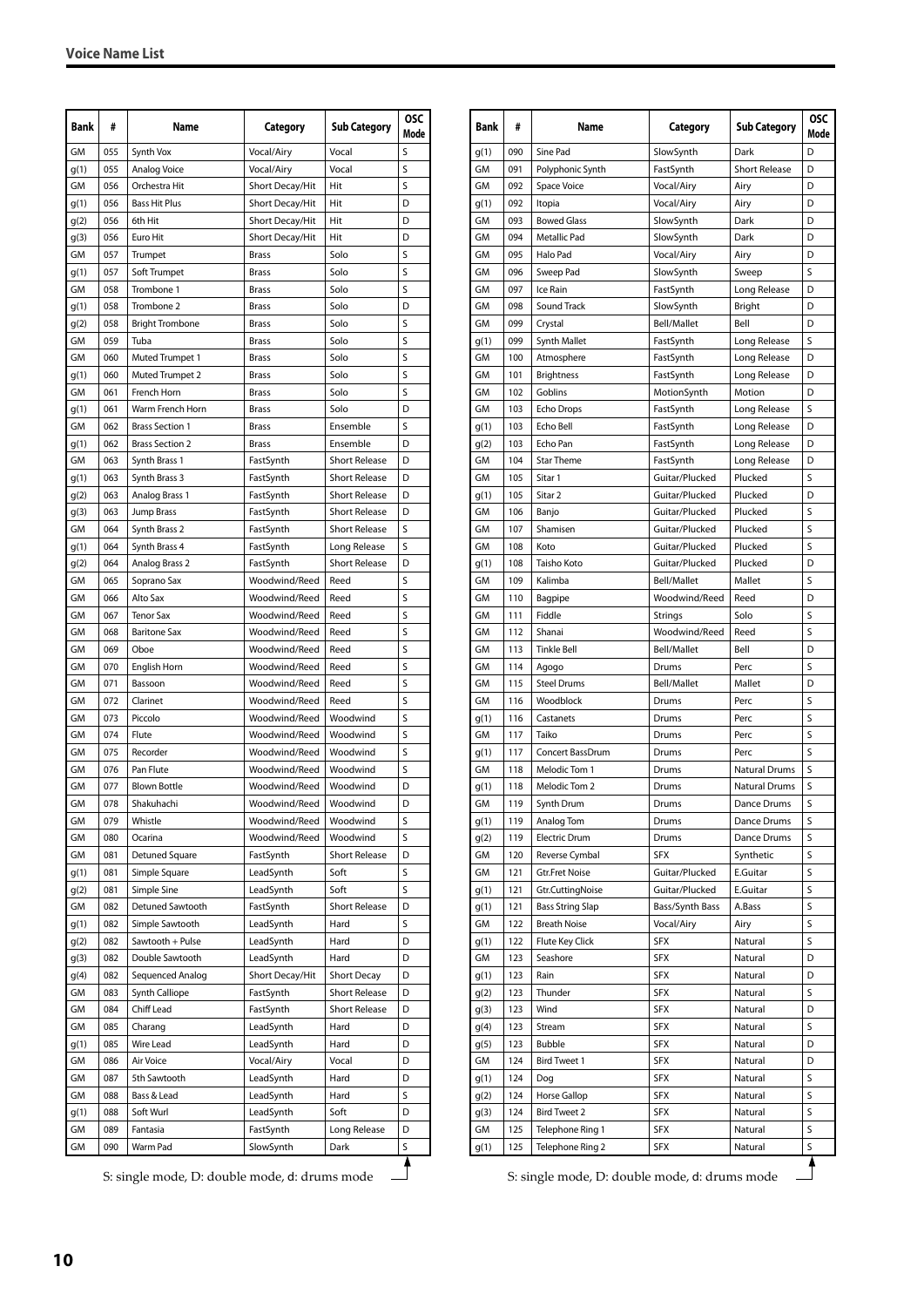| <b>Bank</b> | #   | Name                  | Category   | <b>Sub Category</b>  | <b>OSC</b><br>Mode      |
|-------------|-----|-----------------------|------------|----------------------|-------------------------|
| q(2)        | 125 | Door Creaking         | <b>SFX</b> | Natural              | S                       |
| q(3)        | 125 | Door Slamming         | <b>SFX</b> | Natural              | S                       |
| q(4)        | 125 | Scratch               | <b>SFX</b> | Natural              | S                       |
| g(5)        | 125 | <b>Wind Chime</b>     | Drums      | Perc                 | S                       |
| GM          | 126 | Helicopter            | <b>SFX</b> | Natural              | D                       |
| g(1)        | 126 | Car Engine            | <b>SFX</b> | Natural              | D                       |
| g(2)        | 126 | Car Stop              | <b>SFX</b> | Natural              | S                       |
| g(3)        | 126 | Car Pass              | <b>SFX</b> | Natural              | S                       |
| g(4)        | 126 | Car Crash             | <b>SFX</b> | Natural              | $\overline{\mathsf{S}}$ |
| g(5)        | 126 | Siren                 | <b>SFX</b> | Synthetic            | D                       |
| g(6)        | 126 | Train                 | <b>SFX</b> | Natural              | S                       |
| g(7)        | 126 | Jetplane              | <b>SFX</b> | Synthetic            | D                       |
| g(8)        | 126 | Starship              | <b>SFX</b> | Synthetic            | D                       |
| g(9)        | 126 | <b>Burst Noise</b>    | <b>SFX</b> | Synthetic            | D                       |
| GM          | 127 | Applause              | <b>SFX</b> | Natural              | D                       |
| g(1)        | 127 | Laughing              | <b>SFX</b> | Natural              | S                       |
| g(2)        | 127 | Screaming             | <b>SFX</b> | Natural              | Ś                       |
| g(3)        | 127 | Punch                 | <b>SFX</b> | Natural              | Ś                       |
| g(4)        | 127 | <b>Heart Beat</b>     | <b>SFX</b> | Natural              | S                       |
| g(5)        | 127 | Footsteps             | <b>SFX</b> | Natural              | S                       |
| GМ          | 128 | <b>Gun Shot</b>       | <b>SFX</b> | Natural              | S                       |
| q(1)        | 128 | Machine Gun           | <b>SFX</b> | Natural              | S                       |
| q(2)        | 128 | Lasergun              | <b>SFX</b> | Synthetic            | S                       |
| q(3)        | 128 | Explosion             | <b>SFX</b> | Natural              | S                       |
| g(d)        | 001 | <b>STANDARD Kit</b>   | Drums      | <b>Natural Drums</b> | d                       |
| q(d)        | 009 | <b>ROOM Kit</b>       | Drums      | <b>Natural Drums</b> | d                       |
| g(d)        | 017 | <b>POWER Kit</b>      | Drums      | <b>Natural Drums</b> | d                       |
| q(d)        | 025 | <b>ELECTRONIC Kit</b> | Drums      | Dance Drums          | d                       |
| g(d)        | 026 | <b>ANALOG Kit</b>     | Drums      | Dance Drums          | d                       |
| q(d)        | 033 | <b>JAZZ Kit</b>       | Drums      | <b>Natural Drums</b> | d                       |
| q(d)        | 041 | <b>BRUSH Kit</b>      | Drums      | <b>Natural Drums</b> | d                       |
| q(d)        | 049 | <b>ORCHESTRA Kit</b>  | Drums      | <b>Natural Drums</b> | d                       |
| q(d)        | 057 | <b>SFX Kit</b>        | <b>SFX</b> | Synthetic            | d                       |
|             |     |                       |            |                      |                         |

S: single mode, D: double mode, d: drums mode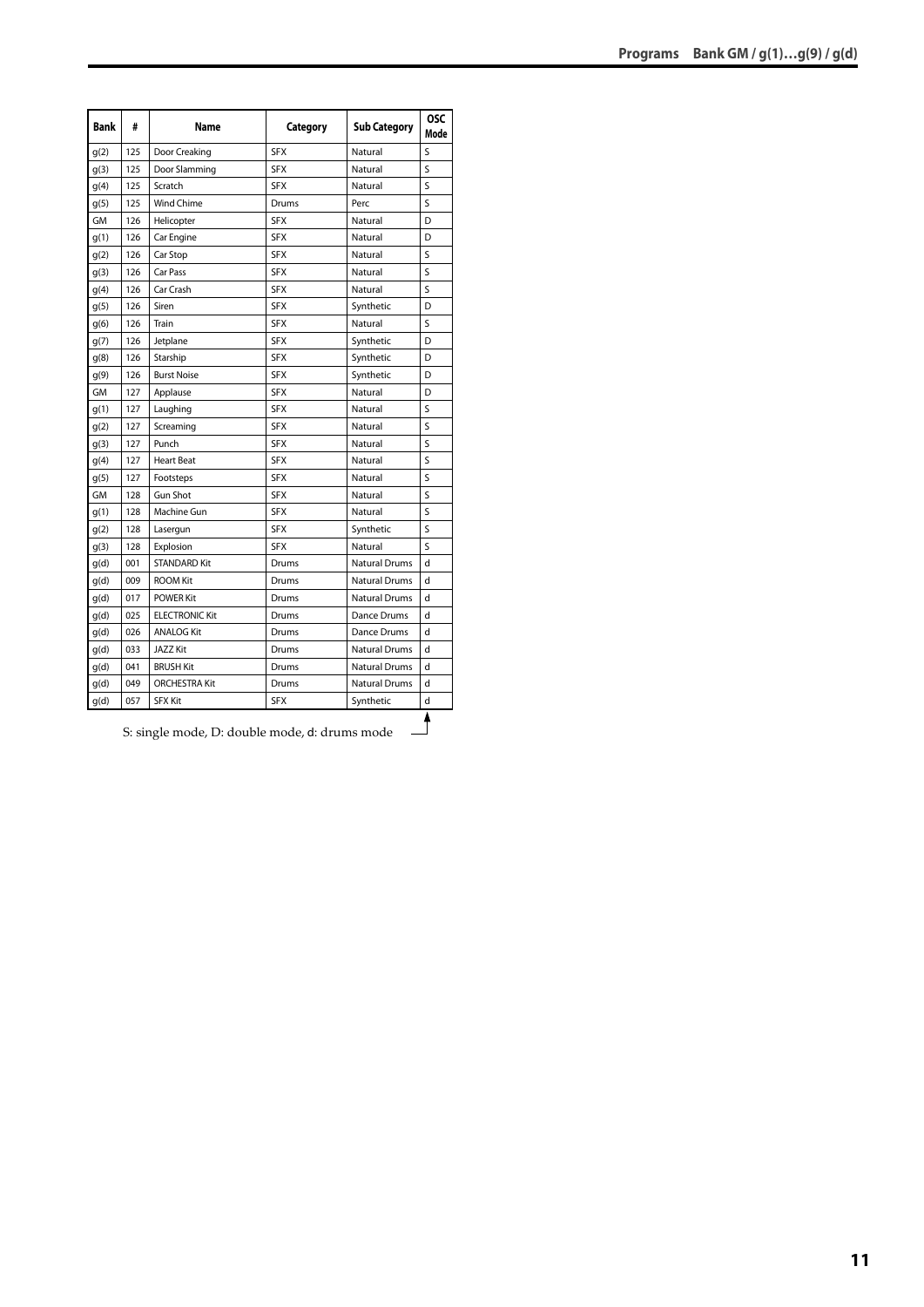#### <span id="page-11-0"></span>**Combinations**

#### <span id="page-11-1"></span>**Bank A**

| #            | Name                               | Category                   | Sub Category                   |
|--------------|------------------------------------|----------------------------|--------------------------------|
| A000         | Into The KROME EX                  | Keyboard                   | A.Piano                        |
| A001         | Shadow                             | LeadSplits                 | Natural Lead                   |
| A002         | WaveSeg Pad                        | MotionSynth                | Motion                         |
| A003         | Diffuser                           | Synth                      | Bright                         |
| A004         | Trap on Da Beats                   | LeadSplits                 | Synth Lead                     |
| A005         | Drunken Keys                       | <b>BassSplits</b>          | Keyboard Type                  |
| A006         | A Certain Temple                   | World                      | World                          |
| A007         | Kalimba Drop                       | Bell/Mallet/Perc           | Mallet                         |
| A008         | Warm Pluck Split                   | <b>BassSplits</b>          | Others                         |
| A009         | <b>Fury Storm</b>                  | MotionSynth                | Motion                         |
| A010         | Minor Hammer's                     | Keyboard                   | A.Piano                        |
| A011         | <b>Ballad Layers Piano</b>         | Keyboard                   | A.Piano                        |
| A012         | Wide Soft Piano Pad                | Keyboard                   | A.Piano                        |
| A013         | Piano & Alp-alog Pad               | Keyboard                   | A.Piano                        |
| A014         | Havana Piano + Brass               | Keyboard                   | A.Piano                        |
| A015         | Long Way Home                      | Keyboard                   | A.Piano<br>A.Piano             |
| A016<br>A017 | Warm Summer Evening                | Keyboard                   | A.Piano                        |
| A018         | The Morning Swans<br>Magical Piano | Keyboard<br>Keyboard       | A.Piano                        |
| A019         | FuturePop Layered Piano            |                            |                                |
| A020         | Smoothie of 1981                   | Keyboard<br>Keyboard       | Synth E.Piano<br>Synth E.Piano |
| A021         | <b>LA Stack</b>                    | Keyboard                   | Synth E.Piano                  |
| A022         | Me Time                            | Keyboard                   | Synth E.Piano                  |
| A023         | PowerFM EP                         | Keyboard                   | Synth E.Piano                  |
| A024         | Piano FM Layers                    | Keyboard                   | Synth E.Piano                  |
| A025         | I'm Glad I Found You               | Keyboard                   | Synth E.Piano                  |
| A026         | Trip in Space                      | Keyboard                   | Real E.Piano                   |
| A027         | Soft Chime EP Pad                  | Keyboard                   | Real E.Piano                   |
| A028         | Garage Guys                        | Keyboard                   | Real E.Piano                   |
| A029         | Nasty Clavy Party                  | Keyboard                   | Clav/Harpsi                    |
| A030         | <b>Tropical Smile</b>              | Bell/Mallet/Perc           | Mallet                         |
| A031         | Fiona's Nap Time                   | Bell/Mallet/Perc           | Bell                           |
| A032         | The 5th Starlight                  | Bell/Mallet/Perc           | Bell                           |
| A033         | Portugese Hand Pan                 | Bell/Mallet/Perc           | Mallet                         |
| A034         | <b>Closer Strings</b>              | <b>Strings</b>             | Medium                         |
| A035         | <b>Grime Brass</b>                 | Brass/Reed                 | <b>Brass</b>                   |
| A036         | Orchestzimmer                      | Orchestral                 | Large                          |
| A037         | Market Chase C4                    | Orchestral                 | Large                          |
| A038         | Overture                           | Orchestral                 | Large                          |
| A039         | <b>Bollywood Star</b>              | World                      | World                          |
| A040         | Ethno Pluck Remix                  | World                      | World                          |
| A041         | AGPizza                            | Guitar/Plucked             | Plucked                        |
| A042         | Acoustic Guitar Pad                | Guitar/Plucked             | A.Guitar                       |
| A043         | Tempo Guitar                       | Guitar/Plucked             | A.Guitar                       |
| A044         | <b>Great Morning</b>               | Guitar/Plucked             | A.Guitar                       |
| A045         | Follow the Harp                    | Guitar/Plucked             | Plucked                        |
| A046         | Driving Thru The Ether             | Pads/Vocal                 | Dark                           |
| A047         | Sci-Fi Anthem                      | Pads/Vocal                 | Bright                         |
| A048         | The Trembling                      | Pads/Vocal                 | Bright                         |
| A049         | Flashpoint                         | Pads/Vocal                 | Vocal                          |
| A050         | Olympian Pad                       | Pads/Vocal                 | Bright                         |
| A051         | Bed of Leaves                      | Pads/Vocal                 | Bright                         |
| A052         | <b>Future Town</b>                 | MotionSynth                | Motion                         |
| A053         | OceanWay                           | MotionSynth                | Motion                         |
| A054         | MotionArp                          | MotionSynth                | Motion                         |
| A055         | DeepWind                           | MotionSynth                | Motion                         |
| A056         | Illumination                       | MotionSynth                | Motion                         |
| A057<br>A058 | ReverseFlow                        | MotionSynth<br>MotionSynth | Motion<br>Motion               |
| A059         | Beach Trip<br>CinematicDramatic    | MotionSynth                | Motion                         |
| A060         | Trans-Action                       | MotionSynth                | Motion                         |
| A061         | Algarve Cove                       | MotionSynth                | Motion                         |
| A062         | where am I?                        | MotionSynth                | Motion                         |
| A063         | Euro Relaxing                      | MotionSynth                | Motion                         |
|              |                                    |                            |                                |

| #            | Name                                  | Category                       | <b>Sub Category</b>          |
|--------------|---------------------------------------|--------------------------------|------------------------------|
| A064         | <b>FuturePopper</b>                   | Synth                          | Bright                       |
| A065         | PluckBright                           | Synth                          | <b>Bright</b>                |
| A066         | WiredPoly                             | Synth                          | Bright                       |
| A067         | Warm Arp Down                         | Synth                          | Dark                         |
| A068         | Phat & Lazy                           | Synth                          | Dark                         |
| A069         | <b>Momentary Concept</b>              | Synth                          | Bright                       |
| A070         | Pizzi Ensemble                        | Synth                          | Bright                       |
| A071         | Vocotechnoid                          | Synth                          | Dark                         |
| A072         | Trap is Chilling                      | Synth                          | Dark                         |
| A073         | <b>Eighties Wonder</b>                | Synth                          | Bright                       |
| A074         | Dance Unisono Saw                     | Synth                          | Bright                       |
| A075         | Flyaway                               | Synth                          | Bright                       |
| A076         | <b>Chrome Biter</b>                   | Synth                          | <b>Bright</b>                |
| A077         | D Minor in Love                       | Synth                          | Bright                       |
| A078         | LeadVoxer                             | Synth                          | <b>Bright</b>                |
| A079         | UltraSaw                              | Synth                          | Bright                       |
| A080         | SuperHoover                           | Synth                          | Bright                       |
| A081         | Hyper Step                            | Synth                          | Bright                       |
| A082         | All Night Fever!!                     | LeadSplits                     | Natural Lead                 |
| A083         | 70's Spy Movie                        | LeadSplits                     | Synth Lead                   |
| A084         | Smooth Country Comp                   | LeadSplits                     | Synth Lead                   |
| A085         | <b>VS Motion</b>                      | LeadSplits                     | Natural Lead                 |
| A086         | <b>Cloudy Clarinet Walk</b>           | LeadSplits                     | Natural Lead                 |
| A087         | Carribean Downbeat                    | LeadSplits                     | Natural Lead                 |
| A088         | Solar Axe                             | LeadSplits                     | Synth Lead                   |
| A089         | 80s Funk from Mars                    | LeadSplits                     | Synth Lead                   |
| A090         | Hit Pop Vocal Split                   | LeadSplits                     | Synth Lead                   |
| A091         | Deep Vibe Session                     | LeadSplits                     | Natural Lead                 |
| A092         | Goose Down                            | LeadSplits                     | Synth Lead                   |
| A093<br>A094 | TremStr/Vox & Guitar<br>Pad/Bass-Bell | LeadSplits                     | Natural Lead<br>Natural Lead |
| A095         | <b>Band of Steel</b>                  | LeadSplits<br>LeadSplits       | Natural Lead                 |
| A096         | Maritimo Pads                         | LeadSplits                     | Synth Lead                   |
| A097         | <b>Tropical Jam</b>                   | LeadSplits                     | Natural Lead                 |
| A098         | Bass/Piano & SW2 Drums                | <b>BassSplits</b>              | Keyboard Type                |
| A099         | <b>Magical Split</b>                  | <b>BassSplits</b>              | Others                       |
| A100         | Organic Split                         | <b>BassSplits</b>              | Others                       |
| A101         | EuroGroove                            | <b>BassSplits</b>              | Others                       |
| A102         | Transaction                           | <b>BassSplits</b>              | Others                       |
| A103         | Bass/Nu-Wurly                         | <b>BassSplits</b>              | Keyboard Type                |
| A104         | Basses/Spaces                         | <b>BassSplits</b>              | Others                       |
| A105         | Bass/PianoPad Dreams                  | <b>BassSplits</b>              | Keyboard Type                |
| A106         | Bass/Still Crazy EP                   | <b>BassSplits</b>              | Keyboard Type                |
| A107         | RnB Lovers Split                      | <b>BassSplits</b>              | Keyboard Type                |
| A108         | FM Split Pad                          | <b>BassSplits</b>              | Keyboard Type                |
| A109         | <b>Mallet Split</b>                   | BassSplits                     | Others                       |
| A110         | Pop Chorus Split                      | <b>BassSplits</b>              | Others                       |
| A111         | Reggaeton Split 1                     | <b>BassSplits</b>              | Others                       |
| A112         | Reggaeton Split 2                     | <b>BassSplits</b>              | Others                       |
| A113         | Hit Writer Split                      | <b>BassSplits</b>              | Others                       |
| A114         | Hit Pop Split                         | <b>BassSplits</b>              | Others                       |
| A115         | Pluck Split                           | <b>BassSplits</b>              | Others                       |
| A116         | Anthem Split                          | <b>BassSplits</b>              | Others                       |
| A117         | Euphoria Split                        | <b>BassSplits</b>              | Others                       |
| A118         | Drop Bass/EP-esque                    | <b>BassSplits</b>              | Others                       |
| A119         | SlowJam                               | <b>BassSplits</b>              | Others                       |
| A120         | 80'sDramaBass                         | Complex&SFX<br><b>BPM Sync</b> | Complex                      |
| A121         | 8bitElePop                            | <b>BPM Sync</b>                | <b>BPM Sync</b>              |
| A122<br>A123 | Pluck Electro<br>SweetMemories        | <b>BPM Sync</b>                | BPM Sync<br><b>BPM Sync</b>  |
| A124         | RiddemBass/Lead                       | <b>BPM Sync</b>                | <b>BPM Sync</b>              |
| A125         | Hit Parade                            | Drums/Hits                     | Dance                        |
| A126         | <b>XL Brass Hits</b>                  | Drums/Hits                     | Natural                      |
| A127         | <b>BreakHits</b>                      | Drums/Hits                     | Dance                        |
|              |                                       |                                |                              |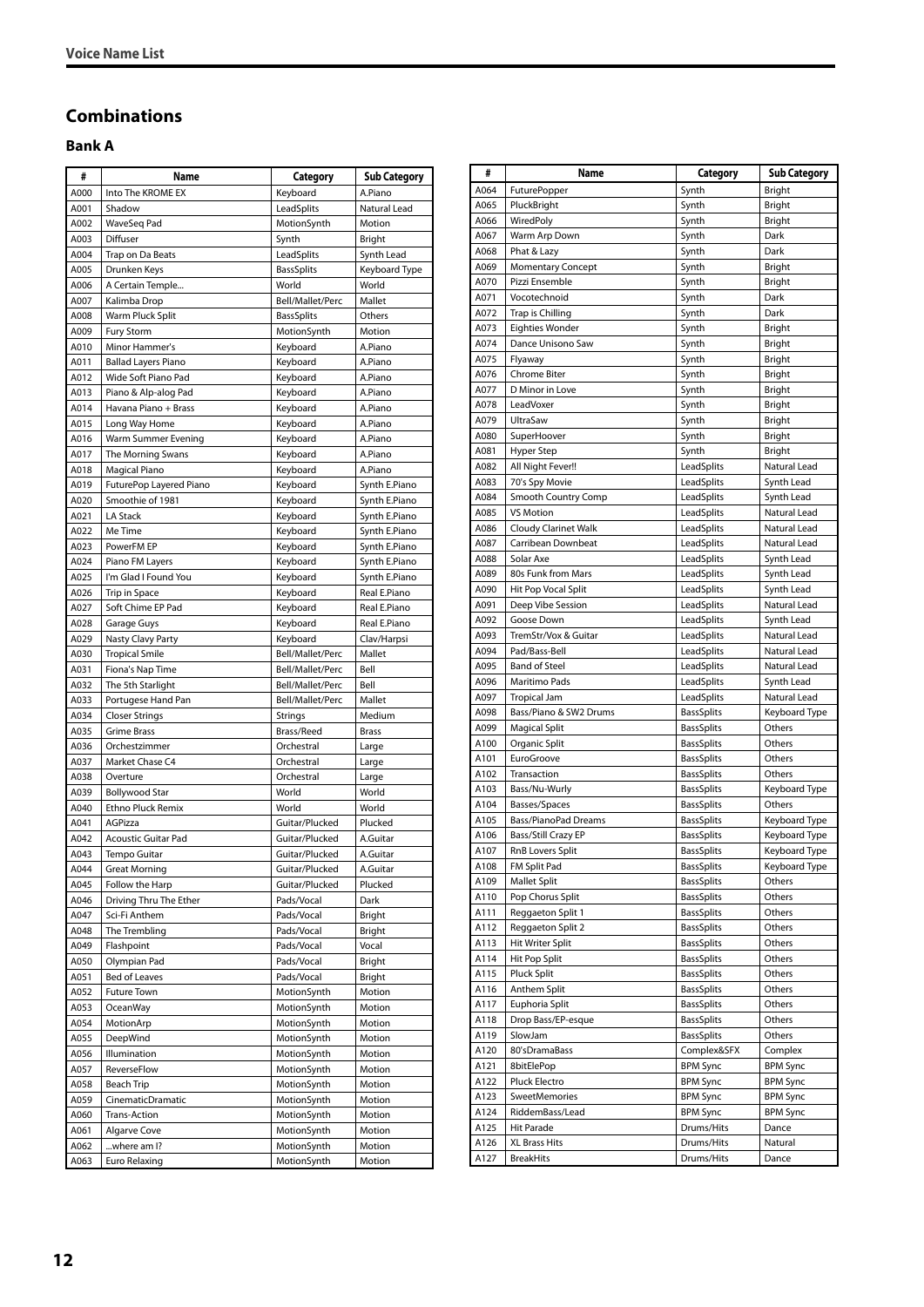### <span id="page-12-0"></span>**Bank B**

| #           | Name                      | Category          | Sub Category  |
|-------------|---------------------------|-------------------|---------------|
| <b>B000</b> | Ambi Piano Motion         | Keyboard          | A.Piano       |
| B001        | Bossa Rose (SW1/2)        | Keyboard          | Real E.Piano  |
| B002        | <b>Wurly Time</b>         | Keyboard          | Real E.Piano  |
| B003        | Bass & Piano              | <b>BassSplits</b> | Keyboard Type |
| B004        | Lonely Star               | <b>BassSplits</b> | Others        |
| <b>B005</b> | Not EDM Pad               | Synth             | <b>Bright</b> |
| <b>B006</b> | Organ Groove (SW1/2)      | Organ             | E.Organ       |
| B007        | Mods VOX Organ 1 (SW1/2)  | Organ             | E.Organ       |
| <b>B008</b> | <b>Fusion Split</b>       | LeadSplits        | Synth Lead    |
| B009        | <b>Enigmatic Cello</b>    | LeadSplits        | Natural Lead  |
| <b>B010</b> | Pad & Dist.Guitar         | LeadSplits        | Natural Lead  |
| B011        | Dyno Orchestra            | Orchestral        | Large         |
| B012        | Rhythm & Bows             | Orchestral        | Large         |
| B013        | Planet Pad                | MotionSynth       | Motion        |
| B014        | Ambi Core                 | MotionSynth       | Motion        |
| B015        | Tempo Pad                 | MotionSynth       | Motion        |
| B016        | Piano Session (SW2)       | Keyboard          | A.Piano       |
| B017        | Piano Trio                | Keyboard          | A.Piano       |
| <b>B018</b> | Comp Piano Rock           | Keyboard          | A.Piano       |
| B019        | The First Time            | Keyboard          | A.Piano       |
| B020        | JazzyHop Piano            | Keyboard          | A.Piano       |
| B021        | Rock Piano&Strings        | Keyboard          | A.Piano       |
| B022        | Piano&Strings             | Keyboard          | A.Piano       |
| B023        | CompPiano & TronStr & Vox | Keyboard          | A.Piano       |
| B024        | SG-1D Piano&Ana String    | Keyboard          | A.Piano       |
| B025        | Runnin' Wild (SW1)        | Keyboard          | A.Piano       |
| B026        | HonkyTonk Session (SW2)   | Keyboard          | A.Piano       |
| B027        | Western Bar (Knob1)       | Keyboard          | A.Piano       |
| B028        | Piano Pad                 | Keyboard          | A.Piano       |
| B029        | Film Piano                | Keyboard          | A.Piano       |
| <b>B030</b> | Appolo Keys               | Keyboard          | A.Piano       |
| B031        | Piano & Choir             | Keyboard          | A.Piano       |
| B032        | Piano & Vox               | Keyboard          | A.Piano       |
| B033        | Deeper Piano Pad          | Keyboard          | A.Piano       |
| B034        | Heaven Pad                | Keyboard          | A.Piano       |
| B035        | <b>Imprinting Piano</b>   | Keyboard          | A.Piano       |
| B036        | Ambi Time                 | Keyboard          | A.Piano       |
| B037        | Piano & Digi EP           | Keyboard          | A.Piano       |
| <b>B038</b> | Romance E.P               | Keyboard          | A.Piano       |
| B039        | Bellissima                | Keyboard          | A.Piano       |
| B040        | Natural Mix               | Keyboard          | A.Piano       |
| B041        | M1 Piano Fantasy          | Keyboard          | A.Piano       |
| B042        | <b>Funky Keys</b>         | Keyboard          | A.Piano       |
| B043        | Brass & Piano             | Keyboard          | A.Piano       |
| B044        | Piano Pulse               | Keyboard          | A.Piano       |
| B045        | Layered E.Grand           | Keyboard          | A.Piano       |
| B046        | Chillhouse R-E.P (SW1/2)  | Keyboard          | Real E.Piano  |
| B047        | 1/4 Rock Session E.P      | Keyboard          | Real E.Piano  |
| B048        | It's Your Turn!!(EP ver)  | Keyboard          | Real E.Piano  |
| B049        | 10ml E.Piano&Choir        | Keyboard          | Real E.Piano  |
| B050        | Tea Time E.P (SW1/2)      | Keyboard          | Real E.Piano  |
| B051        | Super E.P                 | Keyboard          | Real E.Piano  |
| B052        | Love for you              | Keyboard          | Real E.Piano  |
| B053        | Rh EP & Slow Strings      | Keyboard          | Real E.Piano  |
| B054        | Night E.P                 | Keyboard          | Real E.Piano  |
| B055        | Bell Tine EP              | Keyboard          | Real E.Piano  |
| B056        | Suit & Pad                | Keyboard          | Real E.Piano  |
| B057        | Hi Key E.P                | Keyboard          | Real E.Piano  |
| B058        | Chillhouse W-E.P (SW1/2)  | Keyboard          | Real E.Piano  |
| B059        | Wurly Hop (SW1/2)         | Keyboard          | Real E.Piano  |
| <b>B060</b> | Wurly Jam                 | Keyboard          | Real E.Piano  |
|             |                           | Keyboard          | Real E.Piano  |
| B061        | Wurly Session (SW2)       |                   |               |
| B062        | Mellow Wurly & Synth Pad  | Keyboard          | Real E.Piano  |

| <b>Combinations Bank B</b> |  |
|----------------------------|--|
|                            |  |
|                            |  |
|                            |  |

| Double EP & Pad<br>Keyboard<br>B064<br>Real E.Piano<br>Famous E.P<br>B065<br>Keyboard<br>Synth E.Piano<br>B066<br>Bell & Tine<br>Keyboard<br>Synth E.Piano<br>B067<br>Tiney E.P<br>Keyboard<br>Synth E.Piano<br><b>B068</b><br>Synth E.P<br>Synth E.Piano<br>Keyboard<br>B069<br>Comp-o-Net<br>Keyboard<br>Synth E.Piano<br><b>B070</b><br><b>Breath Piano</b><br>Keyboard<br>Synth E.Piano<br>B071<br>Synth Piano<br>Keyboard<br>Synth E.Piano<br>B072<br><b>Steely Keys</b><br>Keyboard<br>Synth E.Piano<br>WhaClav AD/BD Jam(SW1/2)<br>B073<br>Keyboard<br>Clav/Harpsi<br>B074<br>WahClav AC/BC Jam(SW1/2)<br>Keyboard<br>Clav/Harpsi<br>B075<br>Funk Jam<br>Keyboard<br>Clav/Harpsi<br>B076<br><b>Phat Clav</b><br>Keyboard<br>Clav/Harpsi<br>B077<br><b>Cuttin Clav</b><br>Keyboard<br>Clav/Harpsi<br><b>B078</b><br>Brit Rock Groove(SW,Kn1)<br>Organ<br>E.Organ<br>B079<br>Latin Rock Organ (SW1/2)<br>E.Organ<br>Organ<br><b>B080</b><br>Blues Rock Organ (SW1/2)<br>E.Organ<br>Organ<br>B081<br>It's Your Turn!(Org ver)<br>E.Organ<br>Organ<br>B082<br>Je t'aime Organ (SW1)<br>E.Organ<br>Organ<br>B083<br><b>Ballade Of Pale</b><br>Organ<br>E.Organ<br><b>B084</b><br>Split Organ 1<br>E.Organ<br>Organ<br><b>B085</b><br>Split Organ 2<br>Organ<br>E.Organ<br><b>B086</b><br>Gospel Organ<br>Organ<br>E.Organ<br>B087<br>Drawber Organ<br>E.Organ<br>Organ<br><b>B088</b><br>Perc.Organ<br>E.Organ<br>Organ<br>B089<br>Rock Organ<br>E.Organ<br>Organ<br><b>B090</b><br>Reggae Organ<br>Organ<br>E.Organ<br>B091<br>Tech Bossa VOX Organ<br>E.Organ<br>Organ<br>B092<br>Pipe Organ 1 (Knob)<br>Organ<br>Pipe Organ<br>B093<br>Pipe Organ 2 (Knob)<br>Pipe Organ<br>Organ<br>B094<br><b>Holy Pipes</b><br>Organ<br>Pipe Organ<br>B095<br>Orch.Pipes<br>Organ<br>Pipe Organ<br>B096<br>Hymn for Him<br>Pipe Organ<br>Organ<br>B097<br>The Orchestra<br>Orchestral<br>Large<br><b>B098</b><br>Drama Orchestra<br>Orchestral<br>Large<br>B099<br>Orchestrate<br>Orchestral<br>Large<br><b>B100</b><br>Deep Island<br>Orchestral<br>Large<br>B101<br>Sweet Orchestra<br>Orchestral<br>Large<br>B102<br>Tutti Orchestra<br>Orchestral<br>Large<br>B103<br>Gotham Track<br>Orchestral<br>Large<br>B104<br>Vintage Orchestra<br>Orchestral<br>Large<br>B105<br>Chamber Ensemble<br>Orchestral<br>Large<br>B106<br>Orch Menu (SW1/2)<br>Orchestral<br>Medium<br>B107<br>Piano Symphony (SW1)<br>Orchestral<br>Medium<br>Harpsichord & Orchestra<br>B108<br>Orchestral<br>Medium<br><b>Strings &amp; Woodwinds</b><br>B109<br>Orchestral<br>Medium<br>The Love Scene (SW2)<br>B110<br>Orchestral<br>Medium<br>Avant Chambar<br>B111<br>Orchestral<br>Small<br>Adagio String<br>Orchestral<br>Small<br>B112<br>Orchestra Mezzopiano<br>B113<br>Orchestral<br>Small<br>B114<br>Orchestral Woodwinds<br>Orchestral<br>Small<br>Piccolo&Xylophone Split<br>B115<br>Orchestral<br>Small<br>Orchestral<br>B116<br>OrchTron<br>Medium<br>Mixtron 1(Strings/Brass)<br>Orchestral<br>B117<br>Small<br>Mixtron 2(Strings/Voice)<br>B118<br>Orchestral<br>Small<br>B119<br>Mixtron 3(Strings/Flute)<br>Orchestral<br>Small<br>B120<br>Mixtron 4(Brass/Voice)<br>Orchestral<br>Small<br>Mixtron 5(Voice/Flute)<br>B121<br>Orchestral<br>Small<br>Ethno Ocean<br>World<br>B122<br>World<br>B123<br>World<br>World<br>Night In Rio<br>Valahian<br>World<br>World<br>B124<br>World<br>World<br>B125<br>Jungle Mystery<br>Mother Earth<br>B126<br>World<br>World<br>Koto World<br>World<br>World<br>B127 | # | Name | Category | <b>Sub Category</b> |
|----------------------------------------------------------------------------------------------------------------------------------------------------------------------------------------------------------------------------------------------------------------------------------------------------------------------------------------------------------------------------------------------------------------------------------------------------------------------------------------------------------------------------------------------------------------------------------------------------------------------------------------------------------------------------------------------------------------------------------------------------------------------------------------------------------------------------------------------------------------------------------------------------------------------------------------------------------------------------------------------------------------------------------------------------------------------------------------------------------------------------------------------------------------------------------------------------------------------------------------------------------------------------------------------------------------------------------------------------------------------------------------------------------------------------------------------------------------------------------------------------------------------------------------------------------------------------------------------------------------------------------------------------------------------------------------------------------------------------------------------------------------------------------------------------------------------------------------------------------------------------------------------------------------------------------------------------------------------------------------------------------------------------------------------------------------------------------------------------------------------------------------------------------------------------------------------------------------------------------------------------------------------------------------------------------------------------------------------------------------------------------------------------------------------------------------------------------------------------------------------------------------------------------------------------------------------------------------------------------------------------------------------------------------------------------------------------------------------------------------------------------------------------------------------------------------------------------------------------------------------------------------------------------------------------------------------------------------------------------------------------------------------------------------------------------------------------------------------------------------------------------------------------------------------------------------------------------------------------------------------------------------------------------------------------------------------------------------------------------------------------------------------------------------------------------------------------------------------------------------------|---|------|----------|---------------------|
|                                                                                                                                                                                                                                                                                                                                                                                                                                                                                                                                                                                                                                                                                                                                                                                                                                                                                                                                                                                                                                                                                                                                                                                                                                                                                                                                                                                                                                                                                                                                                                                                                                                                                                                                                                                                                                                                                                                                                                                                                                                                                                                                                                                                                                                                                                                                                                                                                                                                                                                                                                                                                                                                                                                                                                                                                                                                                                                                                                                                                                                                                                                                                                                                                                                                                                                                                                                                                                                                                              |   |      |          |                     |
|                                                                                                                                                                                                                                                                                                                                                                                                                                                                                                                                                                                                                                                                                                                                                                                                                                                                                                                                                                                                                                                                                                                                                                                                                                                                                                                                                                                                                                                                                                                                                                                                                                                                                                                                                                                                                                                                                                                                                                                                                                                                                                                                                                                                                                                                                                                                                                                                                                                                                                                                                                                                                                                                                                                                                                                                                                                                                                                                                                                                                                                                                                                                                                                                                                                                                                                                                                                                                                                                                              |   |      |          |                     |
|                                                                                                                                                                                                                                                                                                                                                                                                                                                                                                                                                                                                                                                                                                                                                                                                                                                                                                                                                                                                                                                                                                                                                                                                                                                                                                                                                                                                                                                                                                                                                                                                                                                                                                                                                                                                                                                                                                                                                                                                                                                                                                                                                                                                                                                                                                                                                                                                                                                                                                                                                                                                                                                                                                                                                                                                                                                                                                                                                                                                                                                                                                                                                                                                                                                                                                                                                                                                                                                                                              |   |      |          |                     |
|                                                                                                                                                                                                                                                                                                                                                                                                                                                                                                                                                                                                                                                                                                                                                                                                                                                                                                                                                                                                                                                                                                                                                                                                                                                                                                                                                                                                                                                                                                                                                                                                                                                                                                                                                                                                                                                                                                                                                                                                                                                                                                                                                                                                                                                                                                                                                                                                                                                                                                                                                                                                                                                                                                                                                                                                                                                                                                                                                                                                                                                                                                                                                                                                                                                                                                                                                                                                                                                                                              |   |      |          |                     |
|                                                                                                                                                                                                                                                                                                                                                                                                                                                                                                                                                                                                                                                                                                                                                                                                                                                                                                                                                                                                                                                                                                                                                                                                                                                                                                                                                                                                                                                                                                                                                                                                                                                                                                                                                                                                                                                                                                                                                                                                                                                                                                                                                                                                                                                                                                                                                                                                                                                                                                                                                                                                                                                                                                                                                                                                                                                                                                                                                                                                                                                                                                                                                                                                                                                                                                                                                                                                                                                                                              |   |      |          |                     |
|                                                                                                                                                                                                                                                                                                                                                                                                                                                                                                                                                                                                                                                                                                                                                                                                                                                                                                                                                                                                                                                                                                                                                                                                                                                                                                                                                                                                                                                                                                                                                                                                                                                                                                                                                                                                                                                                                                                                                                                                                                                                                                                                                                                                                                                                                                                                                                                                                                                                                                                                                                                                                                                                                                                                                                                                                                                                                                                                                                                                                                                                                                                                                                                                                                                                                                                                                                                                                                                                                              |   |      |          |                     |
|                                                                                                                                                                                                                                                                                                                                                                                                                                                                                                                                                                                                                                                                                                                                                                                                                                                                                                                                                                                                                                                                                                                                                                                                                                                                                                                                                                                                                                                                                                                                                                                                                                                                                                                                                                                                                                                                                                                                                                                                                                                                                                                                                                                                                                                                                                                                                                                                                                                                                                                                                                                                                                                                                                                                                                                                                                                                                                                                                                                                                                                                                                                                                                                                                                                                                                                                                                                                                                                                                              |   |      |          |                     |
|                                                                                                                                                                                                                                                                                                                                                                                                                                                                                                                                                                                                                                                                                                                                                                                                                                                                                                                                                                                                                                                                                                                                                                                                                                                                                                                                                                                                                                                                                                                                                                                                                                                                                                                                                                                                                                                                                                                                                                                                                                                                                                                                                                                                                                                                                                                                                                                                                                                                                                                                                                                                                                                                                                                                                                                                                                                                                                                                                                                                                                                                                                                                                                                                                                                                                                                                                                                                                                                                                              |   |      |          |                     |
|                                                                                                                                                                                                                                                                                                                                                                                                                                                                                                                                                                                                                                                                                                                                                                                                                                                                                                                                                                                                                                                                                                                                                                                                                                                                                                                                                                                                                                                                                                                                                                                                                                                                                                                                                                                                                                                                                                                                                                                                                                                                                                                                                                                                                                                                                                                                                                                                                                                                                                                                                                                                                                                                                                                                                                                                                                                                                                                                                                                                                                                                                                                                                                                                                                                                                                                                                                                                                                                                                              |   |      |          |                     |
|                                                                                                                                                                                                                                                                                                                                                                                                                                                                                                                                                                                                                                                                                                                                                                                                                                                                                                                                                                                                                                                                                                                                                                                                                                                                                                                                                                                                                                                                                                                                                                                                                                                                                                                                                                                                                                                                                                                                                                                                                                                                                                                                                                                                                                                                                                                                                                                                                                                                                                                                                                                                                                                                                                                                                                                                                                                                                                                                                                                                                                                                                                                                                                                                                                                                                                                                                                                                                                                                                              |   |      |          |                     |
|                                                                                                                                                                                                                                                                                                                                                                                                                                                                                                                                                                                                                                                                                                                                                                                                                                                                                                                                                                                                                                                                                                                                                                                                                                                                                                                                                                                                                                                                                                                                                                                                                                                                                                                                                                                                                                                                                                                                                                                                                                                                                                                                                                                                                                                                                                                                                                                                                                                                                                                                                                                                                                                                                                                                                                                                                                                                                                                                                                                                                                                                                                                                                                                                                                                                                                                                                                                                                                                                                              |   |      |          |                     |
|                                                                                                                                                                                                                                                                                                                                                                                                                                                                                                                                                                                                                                                                                                                                                                                                                                                                                                                                                                                                                                                                                                                                                                                                                                                                                                                                                                                                                                                                                                                                                                                                                                                                                                                                                                                                                                                                                                                                                                                                                                                                                                                                                                                                                                                                                                                                                                                                                                                                                                                                                                                                                                                                                                                                                                                                                                                                                                                                                                                                                                                                                                                                                                                                                                                                                                                                                                                                                                                                                              |   |      |          |                     |
|                                                                                                                                                                                                                                                                                                                                                                                                                                                                                                                                                                                                                                                                                                                                                                                                                                                                                                                                                                                                                                                                                                                                                                                                                                                                                                                                                                                                                                                                                                                                                                                                                                                                                                                                                                                                                                                                                                                                                                                                                                                                                                                                                                                                                                                                                                                                                                                                                                                                                                                                                                                                                                                                                                                                                                                                                                                                                                                                                                                                                                                                                                                                                                                                                                                                                                                                                                                                                                                                                              |   |      |          |                     |
|                                                                                                                                                                                                                                                                                                                                                                                                                                                                                                                                                                                                                                                                                                                                                                                                                                                                                                                                                                                                                                                                                                                                                                                                                                                                                                                                                                                                                                                                                                                                                                                                                                                                                                                                                                                                                                                                                                                                                                                                                                                                                                                                                                                                                                                                                                                                                                                                                                                                                                                                                                                                                                                                                                                                                                                                                                                                                                                                                                                                                                                                                                                                                                                                                                                                                                                                                                                                                                                                                              |   |      |          |                     |
|                                                                                                                                                                                                                                                                                                                                                                                                                                                                                                                                                                                                                                                                                                                                                                                                                                                                                                                                                                                                                                                                                                                                                                                                                                                                                                                                                                                                                                                                                                                                                                                                                                                                                                                                                                                                                                                                                                                                                                                                                                                                                                                                                                                                                                                                                                                                                                                                                                                                                                                                                                                                                                                                                                                                                                                                                                                                                                                                                                                                                                                                                                                                                                                                                                                                                                                                                                                                                                                                                              |   |      |          |                     |
|                                                                                                                                                                                                                                                                                                                                                                                                                                                                                                                                                                                                                                                                                                                                                                                                                                                                                                                                                                                                                                                                                                                                                                                                                                                                                                                                                                                                                                                                                                                                                                                                                                                                                                                                                                                                                                                                                                                                                                                                                                                                                                                                                                                                                                                                                                                                                                                                                                                                                                                                                                                                                                                                                                                                                                                                                                                                                                                                                                                                                                                                                                                                                                                                                                                                                                                                                                                                                                                                                              |   |      |          |                     |
|                                                                                                                                                                                                                                                                                                                                                                                                                                                                                                                                                                                                                                                                                                                                                                                                                                                                                                                                                                                                                                                                                                                                                                                                                                                                                                                                                                                                                                                                                                                                                                                                                                                                                                                                                                                                                                                                                                                                                                                                                                                                                                                                                                                                                                                                                                                                                                                                                                                                                                                                                                                                                                                                                                                                                                                                                                                                                                                                                                                                                                                                                                                                                                                                                                                                                                                                                                                                                                                                                              |   |      |          |                     |
|                                                                                                                                                                                                                                                                                                                                                                                                                                                                                                                                                                                                                                                                                                                                                                                                                                                                                                                                                                                                                                                                                                                                                                                                                                                                                                                                                                                                                                                                                                                                                                                                                                                                                                                                                                                                                                                                                                                                                                                                                                                                                                                                                                                                                                                                                                                                                                                                                                                                                                                                                                                                                                                                                                                                                                                                                                                                                                                                                                                                                                                                                                                                                                                                                                                                                                                                                                                                                                                                                              |   |      |          |                     |
|                                                                                                                                                                                                                                                                                                                                                                                                                                                                                                                                                                                                                                                                                                                                                                                                                                                                                                                                                                                                                                                                                                                                                                                                                                                                                                                                                                                                                                                                                                                                                                                                                                                                                                                                                                                                                                                                                                                                                                                                                                                                                                                                                                                                                                                                                                                                                                                                                                                                                                                                                                                                                                                                                                                                                                                                                                                                                                                                                                                                                                                                                                                                                                                                                                                                                                                                                                                                                                                                                              |   |      |          |                     |
|                                                                                                                                                                                                                                                                                                                                                                                                                                                                                                                                                                                                                                                                                                                                                                                                                                                                                                                                                                                                                                                                                                                                                                                                                                                                                                                                                                                                                                                                                                                                                                                                                                                                                                                                                                                                                                                                                                                                                                                                                                                                                                                                                                                                                                                                                                                                                                                                                                                                                                                                                                                                                                                                                                                                                                                                                                                                                                                                                                                                                                                                                                                                                                                                                                                                                                                                                                                                                                                                                              |   |      |          |                     |
|                                                                                                                                                                                                                                                                                                                                                                                                                                                                                                                                                                                                                                                                                                                                                                                                                                                                                                                                                                                                                                                                                                                                                                                                                                                                                                                                                                                                                                                                                                                                                                                                                                                                                                                                                                                                                                                                                                                                                                                                                                                                                                                                                                                                                                                                                                                                                                                                                                                                                                                                                                                                                                                                                                                                                                                                                                                                                                                                                                                                                                                                                                                                                                                                                                                                                                                                                                                                                                                                                              |   |      |          |                     |
|                                                                                                                                                                                                                                                                                                                                                                                                                                                                                                                                                                                                                                                                                                                                                                                                                                                                                                                                                                                                                                                                                                                                                                                                                                                                                                                                                                                                                                                                                                                                                                                                                                                                                                                                                                                                                                                                                                                                                                                                                                                                                                                                                                                                                                                                                                                                                                                                                                                                                                                                                                                                                                                                                                                                                                                                                                                                                                                                                                                                                                                                                                                                                                                                                                                                                                                                                                                                                                                                                              |   |      |          |                     |
|                                                                                                                                                                                                                                                                                                                                                                                                                                                                                                                                                                                                                                                                                                                                                                                                                                                                                                                                                                                                                                                                                                                                                                                                                                                                                                                                                                                                                                                                                                                                                                                                                                                                                                                                                                                                                                                                                                                                                                                                                                                                                                                                                                                                                                                                                                                                                                                                                                                                                                                                                                                                                                                                                                                                                                                                                                                                                                                                                                                                                                                                                                                                                                                                                                                                                                                                                                                                                                                                                              |   |      |          |                     |
|                                                                                                                                                                                                                                                                                                                                                                                                                                                                                                                                                                                                                                                                                                                                                                                                                                                                                                                                                                                                                                                                                                                                                                                                                                                                                                                                                                                                                                                                                                                                                                                                                                                                                                                                                                                                                                                                                                                                                                                                                                                                                                                                                                                                                                                                                                                                                                                                                                                                                                                                                                                                                                                                                                                                                                                                                                                                                                                                                                                                                                                                                                                                                                                                                                                                                                                                                                                                                                                                                              |   |      |          |                     |
|                                                                                                                                                                                                                                                                                                                                                                                                                                                                                                                                                                                                                                                                                                                                                                                                                                                                                                                                                                                                                                                                                                                                                                                                                                                                                                                                                                                                                                                                                                                                                                                                                                                                                                                                                                                                                                                                                                                                                                                                                                                                                                                                                                                                                                                                                                                                                                                                                                                                                                                                                                                                                                                                                                                                                                                                                                                                                                                                                                                                                                                                                                                                                                                                                                                                                                                                                                                                                                                                                              |   |      |          |                     |
|                                                                                                                                                                                                                                                                                                                                                                                                                                                                                                                                                                                                                                                                                                                                                                                                                                                                                                                                                                                                                                                                                                                                                                                                                                                                                                                                                                                                                                                                                                                                                                                                                                                                                                                                                                                                                                                                                                                                                                                                                                                                                                                                                                                                                                                                                                                                                                                                                                                                                                                                                                                                                                                                                                                                                                                                                                                                                                                                                                                                                                                                                                                                                                                                                                                                                                                                                                                                                                                                                              |   |      |          |                     |
|                                                                                                                                                                                                                                                                                                                                                                                                                                                                                                                                                                                                                                                                                                                                                                                                                                                                                                                                                                                                                                                                                                                                                                                                                                                                                                                                                                                                                                                                                                                                                                                                                                                                                                                                                                                                                                                                                                                                                                                                                                                                                                                                                                                                                                                                                                                                                                                                                                                                                                                                                                                                                                                                                                                                                                                                                                                                                                                                                                                                                                                                                                                                                                                                                                                                                                                                                                                                                                                                                              |   |      |          |                     |
|                                                                                                                                                                                                                                                                                                                                                                                                                                                                                                                                                                                                                                                                                                                                                                                                                                                                                                                                                                                                                                                                                                                                                                                                                                                                                                                                                                                                                                                                                                                                                                                                                                                                                                                                                                                                                                                                                                                                                                                                                                                                                                                                                                                                                                                                                                                                                                                                                                                                                                                                                                                                                                                                                                                                                                                                                                                                                                                                                                                                                                                                                                                                                                                                                                                                                                                                                                                                                                                                                              |   |      |          |                     |
|                                                                                                                                                                                                                                                                                                                                                                                                                                                                                                                                                                                                                                                                                                                                                                                                                                                                                                                                                                                                                                                                                                                                                                                                                                                                                                                                                                                                                                                                                                                                                                                                                                                                                                                                                                                                                                                                                                                                                                                                                                                                                                                                                                                                                                                                                                                                                                                                                                                                                                                                                                                                                                                                                                                                                                                                                                                                                                                                                                                                                                                                                                                                                                                                                                                                                                                                                                                                                                                                                              |   |      |          |                     |
|                                                                                                                                                                                                                                                                                                                                                                                                                                                                                                                                                                                                                                                                                                                                                                                                                                                                                                                                                                                                                                                                                                                                                                                                                                                                                                                                                                                                                                                                                                                                                                                                                                                                                                                                                                                                                                                                                                                                                                                                                                                                                                                                                                                                                                                                                                                                                                                                                                                                                                                                                                                                                                                                                                                                                                                                                                                                                                                                                                                                                                                                                                                                                                                                                                                                                                                                                                                                                                                                                              |   |      |          |                     |
|                                                                                                                                                                                                                                                                                                                                                                                                                                                                                                                                                                                                                                                                                                                                                                                                                                                                                                                                                                                                                                                                                                                                                                                                                                                                                                                                                                                                                                                                                                                                                                                                                                                                                                                                                                                                                                                                                                                                                                                                                                                                                                                                                                                                                                                                                                                                                                                                                                                                                                                                                                                                                                                                                                                                                                                                                                                                                                                                                                                                                                                                                                                                                                                                                                                                                                                                                                                                                                                                                              |   |      |          |                     |
|                                                                                                                                                                                                                                                                                                                                                                                                                                                                                                                                                                                                                                                                                                                                                                                                                                                                                                                                                                                                                                                                                                                                                                                                                                                                                                                                                                                                                                                                                                                                                                                                                                                                                                                                                                                                                                                                                                                                                                                                                                                                                                                                                                                                                                                                                                                                                                                                                                                                                                                                                                                                                                                                                                                                                                                                                                                                                                                                                                                                                                                                                                                                                                                                                                                                                                                                                                                                                                                                                              |   |      |          |                     |
|                                                                                                                                                                                                                                                                                                                                                                                                                                                                                                                                                                                                                                                                                                                                                                                                                                                                                                                                                                                                                                                                                                                                                                                                                                                                                                                                                                                                                                                                                                                                                                                                                                                                                                                                                                                                                                                                                                                                                                                                                                                                                                                                                                                                                                                                                                                                                                                                                                                                                                                                                                                                                                                                                                                                                                                                                                                                                                                                                                                                                                                                                                                                                                                                                                                                                                                                                                                                                                                                                              |   |      |          |                     |
|                                                                                                                                                                                                                                                                                                                                                                                                                                                                                                                                                                                                                                                                                                                                                                                                                                                                                                                                                                                                                                                                                                                                                                                                                                                                                                                                                                                                                                                                                                                                                                                                                                                                                                                                                                                                                                                                                                                                                                                                                                                                                                                                                                                                                                                                                                                                                                                                                                                                                                                                                                                                                                                                                                                                                                                                                                                                                                                                                                                                                                                                                                                                                                                                                                                                                                                                                                                                                                                                                              |   |      |          |                     |
|                                                                                                                                                                                                                                                                                                                                                                                                                                                                                                                                                                                                                                                                                                                                                                                                                                                                                                                                                                                                                                                                                                                                                                                                                                                                                                                                                                                                                                                                                                                                                                                                                                                                                                                                                                                                                                                                                                                                                                                                                                                                                                                                                                                                                                                                                                                                                                                                                                                                                                                                                                                                                                                                                                                                                                                                                                                                                                                                                                                                                                                                                                                                                                                                                                                                                                                                                                                                                                                                                              |   |      |          |                     |
|                                                                                                                                                                                                                                                                                                                                                                                                                                                                                                                                                                                                                                                                                                                                                                                                                                                                                                                                                                                                                                                                                                                                                                                                                                                                                                                                                                                                                                                                                                                                                                                                                                                                                                                                                                                                                                                                                                                                                                                                                                                                                                                                                                                                                                                                                                                                                                                                                                                                                                                                                                                                                                                                                                                                                                                                                                                                                                                                                                                                                                                                                                                                                                                                                                                                                                                                                                                                                                                                                              |   |      |          |                     |
|                                                                                                                                                                                                                                                                                                                                                                                                                                                                                                                                                                                                                                                                                                                                                                                                                                                                                                                                                                                                                                                                                                                                                                                                                                                                                                                                                                                                                                                                                                                                                                                                                                                                                                                                                                                                                                                                                                                                                                                                                                                                                                                                                                                                                                                                                                                                                                                                                                                                                                                                                                                                                                                                                                                                                                                                                                                                                                                                                                                                                                                                                                                                                                                                                                                                                                                                                                                                                                                                                              |   |      |          |                     |
|                                                                                                                                                                                                                                                                                                                                                                                                                                                                                                                                                                                                                                                                                                                                                                                                                                                                                                                                                                                                                                                                                                                                                                                                                                                                                                                                                                                                                                                                                                                                                                                                                                                                                                                                                                                                                                                                                                                                                                                                                                                                                                                                                                                                                                                                                                                                                                                                                                                                                                                                                                                                                                                                                                                                                                                                                                                                                                                                                                                                                                                                                                                                                                                                                                                                                                                                                                                                                                                                                              |   |      |          |                     |
|                                                                                                                                                                                                                                                                                                                                                                                                                                                                                                                                                                                                                                                                                                                                                                                                                                                                                                                                                                                                                                                                                                                                                                                                                                                                                                                                                                                                                                                                                                                                                                                                                                                                                                                                                                                                                                                                                                                                                                                                                                                                                                                                                                                                                                                                                                                                                                                                                                                                                                                                                                                                                                                                                                                                                                                                                                                                                                                                                                                                                                                                                                                                                                                                                                                                                                                                                                                                                                                                                              |   |      |          |                     |
|                                                                                                                                                                                                                                                                                                                                                                                                                                                                                                                                                                                                                                                                                                                                                                                                                                                                                                                                                                                                                                                                                                                                                                                                                                                                                                                                                                                                                                                                                                                                                                                                                                                                                                                                                                                                                                                                                                                                                                                                                                                                                                                                                                                                                                                                                                                                                                                                                                                                                                                                                                                                                                                                                                                                                                                                                                                                                                                                                                                                                                                                                                                                                                                                                                                                                                                                                                                                                                                                                              |   |      |          |                     |
|                                                                                                                                                                                                                                                                                                                                                                                                                                                                                                                                                                                                                                                                                                                                                                                                                                                                                                                                                                                                                                                                                                                                                                                                                                                                                                                                                                                                                                                                                                                                                                                                                                                                                                                                                                                                                                                                                                                                                                                                                                                                                                                                                                                                                                                                                                                                                                                                                                                                                                                                                                                                                                                                                                                                                                                                                                                                                                                                                                                                                                                                                                                                                                                                                                                                                                                                                                                                                                                                                              |   |      |          |                     |
|                                                                                                                                                                                                                                                                                                                                                                                                                                                                                                                                                                                                                                                                                                                                                                                                                                                                                                                                                                                                                                                                                                                                                                                                                                                                                                                                                                                                                                                                                                                                                                                                                                                                                                                                                                                                                                                                                                                                                                                                                                                                                                                                                                                                                                                                                                                                                                                                                                                                                                                                                                                                                                                                                                                                                                                                                                                                                                                                                                                                                                                                                                                                                                                                                                                                                                                                                                                                                                                                                              |   |      |          |                     |
|                                                                                                                                                                                                                                                                                                                                                                                                                                                                                                                                                                                                                                                                                                                                                                                                                                                                                                                                                                                                                                                                                                                                                                                                                                                                                                                                                                                                                                                                                                                                                                                                                                                                                                                                                                                                                                                                                                                                                                                                                                                                                                                                                                                                                                                                                                                                                                                                                                                                                                                                                                                                                                                                                                                                                                                                                                                                                                                                                                                                                                                                                                                                                                                                                                                                                                                                                                                                                                                                                              |   |      |          |                     |
|                                                                                                                                                                                                                                                                                                                                                                                                                                                                                                                                                                                                                                                                                                                                                                                                                                                                                                                                                                                                                                                                                                                                                                                                                                                                                                                                                                                                                                                                                                                                                                                                                                                                                                                                                                                                                                                                                                                                                                                                                                                                                                                                                                                                                                                                                                                                                                                                                                                                                                                                                                                                                                                                                                                                                                                                                                                                                                                                                                                                                                                                                                                                                                                                                                                                                                                                                                                                                                                                                              |   |      |          |                     |
|                                                                                                                                                                                                                                                                                                                                                                                                                                                                                                                                                                                                                                                                                                                                                                                                                                                                                                                                                                                                                                                                                                                                                                                                                                                                                                                                                                                                                                                                                                                                                                                                                                                                                                                                                                                                                                                                                                                                                                                                                                                                                                                                                                                                                                                                                                                                                                                                                                                                                                                                                                                                                                                                                                                                                                                                                                                                                                                                                                                                                                                                                                                                                                                                                                                                                                                                                                                                                                                                                              |   |      |          |                     |
|                                                                                                                                                                                                                                                                                                                                                                                                                                                                                                                                                                                                                                                                                                                                                                                                                                                                                                                                                                                                                                                                                                                                                                                                                                                                                                                                                                                                                                                                                                                                                                                                                                                                                                                                                                                                                                                                                                                                                                                                                                                                                                                                                                                                                                                                                                                                                                                                                                                                                                                                                                                                                                                                                                                                                                                                                                                                                                                                                                                                                                                                                                                                                                                                                                                                                                                                                                                                                                                                                              |   |      |          |                     |
|                                                                                                                                                                                                                                                                                                                                                                                                                                                                                                                                                                                                                                                                                                                                                                                                                                                                                                                                                                                                                                                                                                                                                                                                                                                                                                                                                                                                                                                                                                                                                                                                                                                                                                                                                                                                                                                                                                                                                                                                                                                                                                                                                                                                                                                                                                                                                                                                                                                                                                                                                                                                                                                                                                                                                                                                                                                                                                                                                                                                                                                                                                                                                                                                                                                                                                                                                                                                                                                                                              |   |      |          |                     |
|                                                                                                                                                                                                                                                                                                                                                                                                                                                                                                                                                                                                                                                                                                                                                                                                                                                                                                                                                                                                                                                                                                                                                                                                                                                                                                                                                                                                                                                                                                                                                                                                                                                                                                                                                                                                                                                                                                                                                                                                                                                                                                                                                                                                                                                                                                                                                                                                                                                                                                                                                                                                                                                                                                                                                                                                                                                                                                                                                                                                                                                                                                                                                                                                                                                                                                                                                                                                                                                                                              |   |      |          |                     |
|                                                                                                                                                                                                                                                                                                                                                                                                                                                                                                                                                                                                                                                                                                                                                                                                                                                                                                                                                                                                                                                                                                                                                                                                                                                                                                                                                                                                                                                                                                                                                                                                                                                                                                                                                                                                                                                                                                                                                                                                                                                                                                                                                                                                                                                                                                                                                                                                                                                                                                                                                                                                                                                                                                                                                                                                                                                                                                                                                                                                                                                                                                                                                                                                                                                                                                                                                                                                                                                                                              |   |      |          |                     |
|                                                                                                                                                                                                                                                                                                                                                                                                                                                                                                                                                                                                                                                                                                                                                                                                                                                                                                                                                                                                                                                                                                                                                                                                                                                                                                                                                                                                                                                                                                                                                                                                                                                                                                                                                                                                                                                                                                                                                                                                                                                                                                                                                                                                                                                                                                                                                                                                                                                                                                                                                                                                                                                                                                                                                                                                                                                                                                                                                                                                                                                                                                                                                                                                                                                                                                                                                                                                                                                                                              |   |      |          |                     |
|                                                                                                                                                                                                                                                                                                                                                                                                                                                                                                                                                                                                                                                                                                                                                                                                                                                                                                                                                                                                                                                                                                                                                                                                                                                                                                                                                                                                                                                                                                                                                                                                                                                                                                                                                                                                                                                                                                                                                                                                                                                                                                                                                                                                                                                                                                                                                                                                                                                                                                                                                                                                                                                                                                                                                                                                                                                                                                                                                                                                                                                                                                                                                                                                                                                                                                                                                                                                                                                                                              |   |      |          |                     |
|                                                                                                                                                                                                                                                                                                                                                                                                                                                                                                                                                                                                                                                                                                                                                                                                                                                                                                                                                                                                                                                                                                                                                                                                                                                                                                                                                                                                                                                                                                                                                                                                                                                                                                                                                                                                                                                                                                                                                                                                                                                                                                                                                                                                                                                                                                                                                                                                                                                                                                                                                                                                                                                                                                                                                                                                                                                                                                                                                                                                                                                                                                                                                                                                                                                                                                                                                                                                                                                                                              |   |      |          |                     |
|                                                                                                                                                                                                                                                                                                                                                                                                                                                                                                                                                                                                                                                                                                                                                                                                                                                                                                                                                                                                                                                                                                                                                                                                                                                                                                                                                                                                                                                                                                                                                                                                                                                                                                                                                                                                                                                                                                                                                                                                                                                                                                                                                                                                                                                                                                                                                                                                                                                                                                                                                                                                                                                                                                                                                                                                                                                                                                                                                                                                                                                                                                                                                                                                                                                                                                                                                                                                                                                                                              |   |      |          |                     |
|                                                                                                                                                                                                                                                                                                                                                                                                                                                                                                                                                                                                                                                                                                                                                                                                                                                                                                                                                                                                                                                                                                                                                                                                                                                                                                                                                                                                                                                                                                                                                                                                                                                                                                                                                                                                                                                                                                                                                                                                                                                                                                                                                                                                                                                                                                                                                                                                                                                                                                                                                                                                                                                                                                                                                                                                                                                                                                                                                                                                                                                                                                                                                                                                                                                                                                                                                                                                                                                                                              |   |      |          |                     |
|                                                                                                                                                                                                                                                                                                                                                                                                                                                                                                                                                                                                                                                                                                                                                                                                                                                                                                                                                                                                                                                                                                                                                                                                                                                                                                                                                                                                                                                                                                                                                                                                                                                                                                                                                                                                                                                                                                                                                                                                                                                                                                                                                                                                                                                                                                                                                                                                                                                                                                                                                                                                                                                                                                                                                                                                                                                                                                                                                                                                                                                                                                                                                                                                                                                                                                                                                                                                                                                                                              |   |      |          |                     |
|                                                                                                                                                                                                                                                                                                                                                                                                                                                                                                                                                                                                                                                                                                                                                                                                                                                                                                                                                                                                                                                                                                                                                                                                                                                                                                                                                                                                                                                                                                                                                                                                                                                                                                                                                                                                                                                                                                                                                                                                                                                                                                                                                                                                                                                                                                                                                                                                                                                                                                                                                                                                                                                                                                                                                                                                                                                                                                                                                                                                                                                                                                                                                                                                                                                                                                                                                                                                                                                                                              |   |      |          |                     |
|                                                                                                                                                                                                                                                                                                                                                                                                                                                                                                                                                                                                                                                                                                                                                                                                                                                                                                                                                                                                                                                                                                                                                                                                                                                                                                                                                                                                                                                                                                                                                                                                                                                                                                                                                                                                                                                                                                                                                                                                                                                                                                                                                                                                                                                                                                                                                                                                                                                                                                                                                                                                                                                                                                                                                                                                                                                                                                                                                                                                                                                                                                                                                                                                                                                                                                                                                                                                                                                                                              |   |      |          |                     |
|                                                                                                                                                                                                                                                                                                                                                                                                                                                                                                                                                                                                                                                                                                                                                                                                                                                                                                                                                                                                                                                                                                                                                                                                                                                                                                                                                                                                                                                                                                                                                                                                                                                                                                                                                                                                                                                                                                                                                                                                                                                                                                                                                                                                                                                                                                                                                                                                                                                                                                                                                                                                                                                                                                                                                                                                                                                                                                                                                                                                                                                                                                                                                                                                                                                                                                                                                                                                                                                                                              |   |      |          |                     |
|                                                                                                                                                                                                                                                                                                                                                                                                                                                                                                                                                                                                                                                                                                                                                                                                                                                                                                                                                                                                                                                                                                                                                                                                                                                                                                                                                                                                                                                                                                                                                                                                                                                                                                                                                                                                                                                                                                                                                                                                                                                                                                                                                                                                                                                                                                                                                                                                                                                                                                                                                                                                                                                                                                                                                                                                                                                                                                                                                                                                                                                                                                                                                                                                                                                                                                                                                                                                                                                                                              |   |      |          |                     |
|                                                                                                                                                                                                                                                                                                                                                                                                                                                                                                                                                                                                                                                                                                                                                                                                                                                                                                                                                                                                                                                                                                                                                                                                                                                                                                                                                                                                                                                                                                                                                                                                                                                                                                                                                                                                                                                                                                                                                                                                                                                                                                                                                                                                                                                                                                                                                                                                                                                                                                                                                                                                                                                                                                                                                                                                                                                                                                                                                                                                                                                                                                                                                                                                                                                                                                                                                                                                                                                                                              |   |      |          |                     |
|                                                                                                                                                                                                                                                                                                                                                                                                                                                                                                                                                                                                                                                                                                                                                                                                                                                                                                                                                                                                                                                                                                                                                                                                                                                                                                                                                                                                                                                                                                                                                                                                                                                                                                                                                                                                                                                                                                                                                                                                                                                                                                                                                                                                                                                                                                                                                                                                                                                                                                                                                                                                                                                                                                                                                                                                                                                                                                                                                                                                                                                                                                                                                                                                                                                                                                                                                                                                                                                                                              |   |      |          |                     |
|                                                                                                                                                                                                                                                                                                                                                                                                                                                                                                                                                                                                                                                                                                                                                                                                                                                                                                                                                                                                                                                                                                                                                                                                                                                                                                                                                                                                                                                                                                                                                                                                                                                                                                                                                                                                                                                                                                                                                                                                                                                                                                                                                                                                                                                                                                                                                                                                                                                                                                                                                                                                                                                                                                                                                                                                                                                                                                                                                                                                                                                                                                                                                                                                                                                                                                                                                                                                                                                                                              |   |      |          |                     |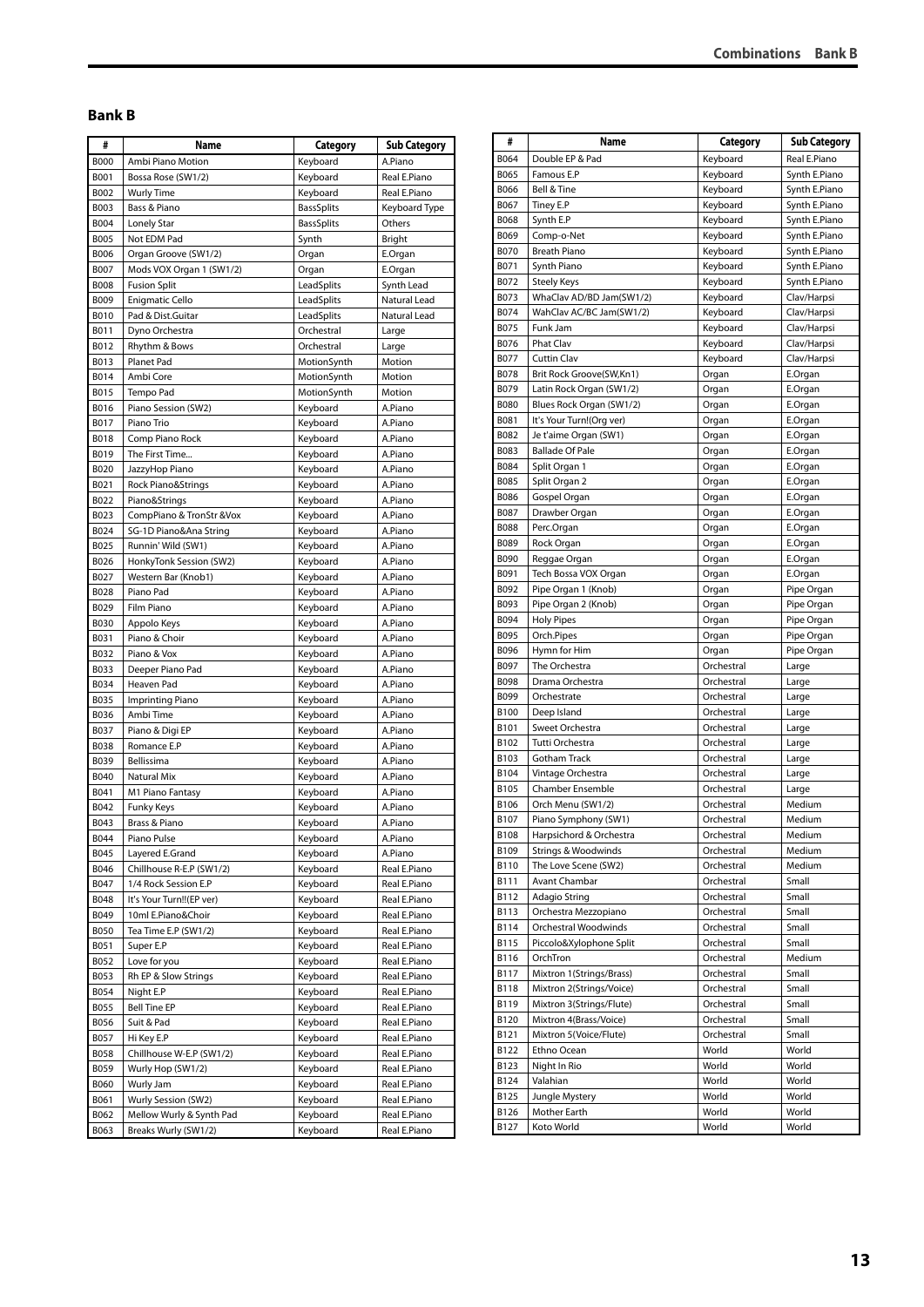#### <span id="page-13-0"></span>**Bank C**

| #                | Name                            | Category                         | <b>Sub Category</b>  |
|------------------|---------------------------------|----------------------------------|----------------------|
| C000             | Land of the Rising Sun          | World                            | World                |
| C <sub>001</sub> | <b>Dynamic Quantity Strings</b> | <b>Strings</b>                   | Large                |
| C002             | Smooth Strings                  | <b>Strings</b>                   | Large                |
| C003             | Strings Of Silk                 | Strings                          | Large                |
| C <sub>004</sub> | Golden Strings                  | <b>Strings</b>                   | Large                |
| C005             | Oct.Strings                     | Strings                          | Large                |
| C006             | <b>Bow Strings</b>              | <b>Strings</b>                   | Large                |
| C007             | Cinema Strings                  | Strings                          | Large                |
| C008             | Silk Strings                    | Strings                          | Large                |
| C009             | Camera Strings Control          | Strings                          | Small                |
| C010             | slow strings & voice            | <b>Strings</b>                   | Large                |
| C011             | Time 2 Say Ensemble             | <b>Strings</b>                   | Medium               |
| C012             | Snow White                      | Pads/Vocal                       | Dark                 |
| CO13             | <b>Tingle Vox</b>               | Pads/Vocal                       | Dark                 |
| CO14             | <b>Wind Dance</b>               | Pads/Vocal                       | Dark                 |
| C015             | The Toy Box                     | Pads/Vocal                       | Bright               |
| C016<br>C017     | <b>Arctic Strings</b>           | Pads/Vocal<br>Pads/Vocal         | Bright               |
| C018             | Shandygaff                      | Pads/Vocal                       | Bright               |
| C019             | <b>Light Dance</b><br>Agent Pad | Pads/Vocal                       | Bright<br>Bright     |
| C020             | Airy Bell                       | Pads/Vocal                       | Bright               |
| CO <sub>21</sub> | Velo.Vox                        | Pads/Vocal                       | Vocal                |
| C022             | Simple Pad                      | Pads/Vocal                       | Dark                 |
| C023             | BeeGee Pad 1                    | Pads/Vocal                       | Dark                 |
| CO <sub>24</sub> | BeeGee Pad 2                    | Pads/Vocal                       | Dark                 |
| C025             | Dream Pad                       | Pads/Vocal                       | Dark                 |
| C026             | Calm Pad                        | Pads/Vocal                       | Dark                 |
| C027             | Sweeper Pad                     | Pads/Vocal                       | Sweep                |
| C028             | <b>True Brass</b>               | Brass/Reed                       | <b>Brass</b>         |
| C029             | <b>Funky Brass Section</b>      | Brass/Reed                       | <b>Brass</b>         |
| C030             | Mercury Brass Hopper            | Brass/Reed                       | Mix                  |
| C031             | Horn Section                    | Brass/Reed                       | <b>Brass</b>         |
| C032             | <b>Muted Section</b>            | Brass/Reed                       | <b>Brass</b>         |
| C033             | Orch.Brass                      | Brass/Reed                       | Brass                |
| C034             | Warm Brass Ensemble             | Brass/Reed                       | <b>Brass</b>         |
| C035             | FrenchHorns & Bones             | Brass/Reed                       | <b>Brass</b>         |
| C036             | French Horn Ensemble            | Brass/Reed                       | <b>Brass</b>         |
| C037             | <b>Power Brass</b>              | Brass/Reed                       | <b>Brass</b>         |
| C038             | All Saxophones                  | Brass/Reed                       | Reed                 |
| C039             | <b>Super Sax Section</b>        | Brass/Reed                       | Reed                 |
| C040             | <b>All Clarinets</b>            | Brass/Reed                       | Reed                 |
| CO <sub>41</sub> | All Doublereeds                 | Brass/Reed                       | Reed                 |
| CO <sub>42</sub> | <b>Brass &amp; Sax Section</b>  | Brass/Reed                       | Mix                  |
| CO <sub>43</sub> | Jazz Band                       | Brass/Reed                       | Mix                  |
| C044             | Jazz Ensemble                   | Brass/Reed                       | Mix                  |
| C045             | Wood winds                      | Brass/Reed                       | Mix                  |
| C046             | Tape Flute & A.Guitars          | Guitar/Plucked                   | A.Guitar             |
| C047             | Amby Plucked                    | Guitar/Plucked                   | A.Guitar             |
| C048             | Guitar Player (Knob1)           | Guitar/Plucked                   | A.Guitar             |
| C049             | A.Guitars & Vox                 | Guitar/Plucked                   | A.Guitar             |
| C050             | Christmas                       | Guitar/Plucked                   | A.Guitar             |
| C051             | <b>Guitar Sings</b>             | Guitar/Plucked                   | A.Guitar             |
| C <sub>052</sub> | Sophia's Guitr                  | Guitar/Plucked                   | A.Guitar             |
| C053             | A.Guitar Pad                    | Guitar/Plucked                   | A.Guitar             |
| C054             | <b>New Guitar Strings</b>       | Guitar/Plucked                   | A.Guitar             |
| C055             | <b>Forest Guitar</b>            | Guitar/Plucked                   | A.Guitar             |
| C056             | Chic & Funky                    | Guitar/Plucked                   | E.Guitar             |
| C057<br>C058     | <b>Fractal Guitar</b>           | Guitar/Plucked                   | E.Guitar<br>E.Guitar |
| C059             | New Style Guitar<br>Wave Guitar | Guitar/Plucked<br>Guitar/Plucked |                      |
| C060             | Killer Guitar                   | Guitar/Plucked                   | E.Guitar<br>E.Guitar |
| C061             | Rock King!                      | Guitar/Plucked                   | E.Guitar             |
| C062             | Harp & Voices                   | Guitar/Plucked                   | Plucked              |
| C063             | Harpish Pad                     | Guitar/Plucked                   | Plucked              |
|                  |                                 |                                  |                      |

| #                | Name                                | Category                               | <b>Sub Category</b>            |  |
|------------------|-------------------------------------|----------------------------------------|--------------------------------|--|
| C064             | <b>Harp Strings</b>                 | Guitar/Plucked                         | Plucked                        |  |
| C065             | Ethno World                         | Guitar/Plucked                         | Plucked                        |  |
| C066             | New Age                             | Guitar/Plucked                         | Plucked                        |  |
| C067             | Death from BASS(SW,JS-Y)            | Guitar/Plucked                         | Plucked                        |  |
| C068             | Jazz Record (SW1/2)                 | <b>BassSplits</b>                      | Keyboard Type                  |  |
| C069             | Bass/Piano                          | <b>BassSplits</b>                      | Keyboard Type                  |  |
| C070             | Bass & Piano Pad                    | <b>BassSplits</b>                      | Keyboard Type                  |  |
| C071             | <b>Happy Split</b>                  | <b>BassSplits</b>                      | Keyboard Type                  |  |
| C072             | Dream Trance Legend (SW)            | <b>BassSplits</b>                      | Keyboard Type                  |  |
| C073<br>C074     | Disco Split                         | <b>BassSplits</b>                      | Keyboard Type                  |  |
| C075             | Bass & E.P                          | <b>BassSplits</b><br><b>BassSplits</b> | Keyboard Type                  |  |
| C076             | Gig Split<br>Hip Trip               | <b>BassSplits</b>                      | Keyboard Type<br>Keyboard Type |  |
| C077             | Synth Bass & Wurly                  | <b>BassSplits</b>                      | Keyboard Type                  |  |
| C078             | Garage Nite                         | <b>BassSplits</b>                      | Keyboard Type                  |  |
| C079             | Run Town                            | <b>BassSplits</b>                      | Keyboard Type                  |  |
| C080             | Moon Jam                            | <b>BassSplits</b>                      | Keyboard Type                  |  |
| C081             | 16th Strummer                       | <b>BassSplits</b>                      | Keyboard Type                  |  |
| C082             | 4DaLaydeez                          | <b>BassSplits</b>                      | Keyboard Type                  |  |
| C083             | Dubstep                             | <b>BassSplits</b>                      | Keyboard Type                  |  |
| C084             | Bass/Clav Mix                       | <b>BassSplits</b>                      | Keyboard Type                  |  |
| C085             | Organ Beats                         | <b>BassSplits</b>                      | Keyboard Type                  |  |
| C086             | Progressive King                    | <b>BassSplits</b>                      | Others                         |  |
| C087             | Flute Groove (SW1)                  | <b>BassSplits</b>                      | Others                         |  |
| C088             | Jazz Bass/Guitar                    | <b>BassSplits</b>                      | Others                         |  |
| C089             | SynBass&Stringbell                  | <b>BassSplits</b>                      | Others                         |  |
| C090<br>C091     | Bass & Vibe                         | <b>BassSplits</b>                      | Others                         |  |
| C092             | Tech Higher (SW2,JS-Y)              | <b>BassSplits</b><br><b>BassSplits</b> | Others<br>Others               |  |
| C093             | Simple Electro (SW1/2)<br>Club KORG | <b>BassSplits</b>                      | Others                         |  |
| C094             | Electro Eye's                       | <b>BassSplits</b>                      | Others                         |  |
| C095             | Groovy Dub                          | <b>BassSplits</b>                      | Others                         |  |
| C096             | Disco Hung                          | <b>BassSplits</b>                      | Others                         |  |
| C097             | Electro Pop Split                   | <b>BassSplits</b>                      | Others                         |  |
| C098             | <b>Guitar Brothers</b>              | <b>BassSplits</b>                      | Others                         |  |
| C099             | Jazzy Guitar                        | <b>BassSplits</b>                      | Others                         |  |
| C100             | Modern Rock (JS-Y)                  | <b>BassSplits</b>                      | Others                         |  |
| C <sub>101</sub> | The Agent                           | <b>BassSplits</b>                      | Others                         |  |
| C <sub>102</sub> | Pump Pump!! (Knob2)                 | <b>BassSplits</b>                      | Others                         |  |
| C103             | Breakin' Groove                     | <b>BassSplits</b>                      | Others                         |  |
| C104<br>C105     | Reedobeats (SW1/2)                  | <b>BassSplits</b>                      | Others                         |  |
| C <sub>106</sub> | Split Room<br>Down Beat             | <b>BassSplits</b><br><b>BassSplits</b> | Others<br>Others               |  |
| C <sub>107</sub> | Waiti & Hop                         | <b>BassSplits</b>                      | Others                         |  |
| C108             | <b>Droplets</b>                     | <b>BassSplits</b>                      | Others                         |  |
| C109             | Echo Jamm                           | <b>BassSplits</b>                      | Others                         |  |
| C110             | What?                               | <b>BassSplits</b>                      | Others                         |  |
| C111             | synTHE POP                          | <b>BassSplits</b>                      | Others                         |  |
| C112             | Zombie Klub                         | <b>BassSplits</b>                      | Others                         |  |
| C113             | <b>Big Split</b>                    | <b>BassSplits</b>                      | Others                         |  |
| C114             | Chemicals (Knob1/2)                 | <b>BassSplits</b>                      | Others                         |  |
| C115             | Spit Split                          | <b>BassSplits</b>                      | Others                         |  |
| C116             | <half jam="" moon=""></half>        | <b>BassSplits</b>                      | Others                         |  |
| C117             | Hi/Lo BPM                           | <b>BassSplits</b>                      | Others                         |  |
| C118             | Slow Crawl                          | <b>BassSplits</b>                      | Others                         |  |
| C119             | Butane D'&B'                        | <b>BassSplits</b>                      | Others                         |  |
| C120<br>C121     | 5th Synth Split                     | <b>BassSplits</b>                      | Others                         |  |
| C122             | TrapperSplit<br>Razor Soft          | <b>BassSplits</b><br><b>BassSplits</b> | Others<br>Others               |  |
| C123             | Euro Split                          | <b>BassSplits</b>                      | Others                         |  |
| C124             | House Split                         | <b>BassSplits</b>                      | Others                         |  |
| C125             | U B Dancn'                          | <b>BassSplits</b>                      | Others                         |  |
| C126             | Rave Split                          | <b>BassSplits</b>                      | Others                         |  |
| C127             | Datsjustugly                        | BassSplits                             | Others                         |  |
|                  |                                     |                                        |                                |  |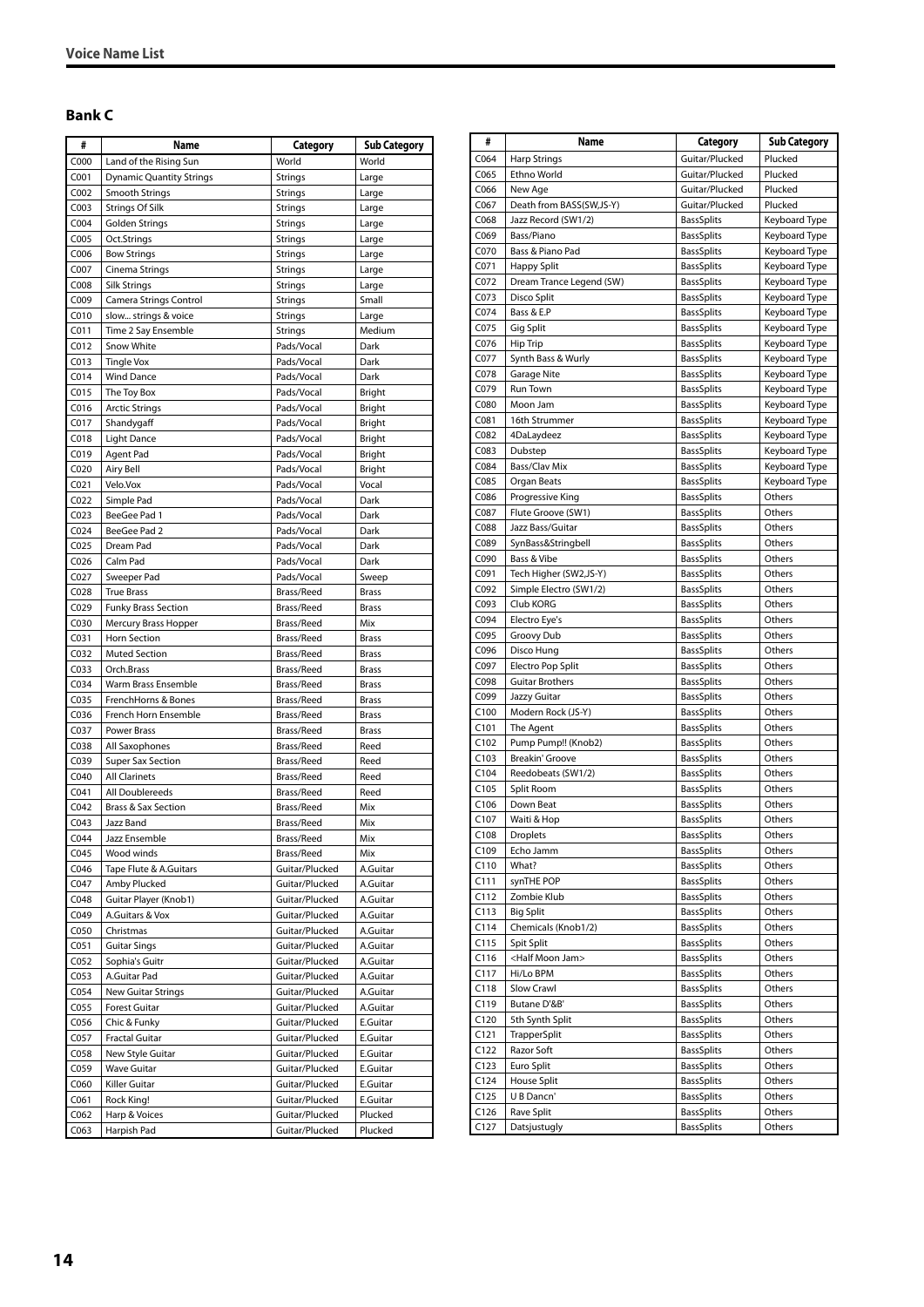#### **Combinations Bank D**

#### <span id="page-14-0"></span>**Bank D**

| #    | Name                     | Category   | <b>Sub Category</b> |
|------|--------------------------|------------|---------------------|
| D000 | Chillhouse E.P/A.Piano   | LeadSplits | Natural Lead        |
| D001 | M1 Key's Groove          | LeadSplits | Natural Lead        |
| D002 | DirtyWirly & Organ       | LeadSplits | Natural Lead        |
| D003 | Antic Bossa Lounge       | LeadSplits | Natural Lead        |
| D004 | Hamonica & B             | LeadSplits | Natural Lead        |
| D005 | Reed Key's Groove        | LeadSplits | Natural Lead        |
| D006 | <b>Bossa Flute</b>       | LeadSplits | Natural Lead        |
| D007 | Tech de Samba            | LeadSplits | Natural Lead        |
| D008 | <b>Dreaming Trumpet</b>  | LeadSplits | Natural Lead        |
| D009 | School Jam               | LeadSplits | Natural Lead        |
| D010 | LFO Pad & AltoSaxSine    | LeadSplits | Synth Lead          |
| D011 | E.Pad & Sax              | LeadSplits | Natural Lead        |
| D012 | The Oboe Song            | LeadSplits | Natural Lead        |
| D013 | Oboe Split               | LeadSplits | Natural Lead        |
| D014 | Superstar                | LeadSplits | Natural Lead        |
| D015 | Tech Solo Guitar (SW1/2) | LeadSplits | Natural Lead        |
| D016 | Progressive Fusion       | LeadSplits | Synth Lead          |
| D017 | The Final                | LeadSplits | Synth Lead          |
| D018 | The Challenger           | LeadSplits | Synth Lead          |
| D019 | Total Eclipse (SW1/2)    | LeadSplits | Synth Lead          |
| D020 | R'n'B Pad/SynLead        | LeadSplits | Synth Lead          |
| D021 | Spacey Disco             | LeadSplits | Synth Lead          |
| D022 | Tribal Tune (Knob)       | LeadSplits | Synth Lead          |
| D023 | Ambi House (SW1/2)       | LeadSplits | Synth Lead          |
| D024 | Chillhouse SynStr (SW)   | LeadSplits | Synth Lead          |
| D025 | The Hammer               | LeadSplits | Natural Lead        |
| D026 | Rock Tron                | LeadSplits | Natural Lead        |
| D027 | Do U Know DW8000?        | LeadSplits | Synth Lead          |
| D028 | Circumhorizon Arc(SW1/2) | LeadSplits | Synth Lead          |
| D029 | Hold'emPad               | LeadSplits | Synth Lead          |
| D030 | RoboWorker               | LeadSplits | Synth Lead          |
| D031 | Go Disco!!               | LeadSplits | Synth Lead          |
| D032 | Piano House              | LeadSplits | Synth Lead          |
| D033 | <b>Misty Rain</b>        | LeadSplits | Natural Lead        |
| D034 | Hard Rock 74's           | LeadSplits | Synth Lead          |
| D035 | Live Rocker              | LeadSplits | Synth Lead          |
| D036 | CO <sub>2</sub> Triplet  | LeadSplits | Synth Lead          |
| D037 | Euro Club (Knob1)        | LeadSplits | Synth Lead          |
| D038 | Perfumer                 | LeadSplits | Synth Lead          |
| D039 | Lazer Dance              | LeadSplits | Synth Lead          |
| D040 | The Wingman              | LeadSplits | Synth Lead          |
| D041 | JOY STICK D'n'B          | LeadSplits | Synth Lead          |
| D042 | Funky Synthy             | LeadSplits | Synth Lead          |
| D043 | Sci Fi Chase             | LeadSplits | Synth Lead          |
| D044 | Up Beat                  | LeadSplits | Synth Lead          |
| D045 | Lead'n Lady              | LeadSplits | Synth Lead          |
| D046 | Ambi House               | LeadSplits | Synth Lead          |
| D047 | Spiky & Tight            | LeadSplits | Synth Lead          |
| D048 | Retro Split              | LeadSplits | Synth Lead          |
| D049 | L/C/R Synth              | LeadSplits | Synth Lead          |
| D050 | Reso Trip Breaks         | LeadSplits | Synth Lead          |
| D051 | Stylo Lead               | LeadSplits | Synth Lead          |
| D052 | Bendy Bass (JS-X)        | LeadSplits | Synth Lead          |
| D053 | <b>Future Split</b>      | LeadSplits | Synth Lead          |
| D054 | Comp.Split               | LeadSplits | Synth Lead          |
| D055 | Pad & Lead               | LeadSplits | Synth Lead          |
| D056 | Gold Field               | LeadSplits | Natural Lead        |
| D057 | <b>Sweet Blues</b>       | LeadSplits | Natural Lead        |
| D058 | Dry Dreams               | LeadSplits | Natural Lead        |
| D059 | Quidam                   | LeadSplits | Natural Lead        |
| D060 | Princess                 | LeadSplits | Natural Lead        |
| D061 | Hip Hop King             | Synth      | Bright              |
| D062 | Icy Synth                | Synth      | Bright              |
| D063 | Anthem Synth             | Synth      | Bright              |
|      |                          |            |                     |

| #                | Name                                   | Category                             | <b>Sub Category</b> |
|------------------|----------------------------------------|--------------------------------------|---------------------|
| D064             | Vyntage Synth                          | Synth                                | Bright              |
| D065             | Buzz-A-Log                             | Synth                                | Bright              |
| D066             | Power Synth                            | Synth                                | Bright              |
| D067             | Metropolis (SW1/2)                     | Synth                                | <b>Bright</b>       |
| D068             | Majesty Pad                            | Synth                                | Bright              |
| D069             | Big Wash Synth                         | Synth                                | Bright              |
| D070             | Dance Rock Synth                       | Synth                                | Bright              |
| D071             | <b>Heavy Nails</b>                     | Synth                                | Bright              |
| D072             | Electro Synth                          | Synth                                | Bright              |
| D073             | Noisy Synth                            | Synth                                | Bright              |
| D074             | Horror Organ/Choir                     | Synth                                | Bright              |
| D075             | Square Pad                             | Synth                                | Bright              |
| D076             | Electro Hold (Knob1)                   | Synth                                | Dark                |
| D077             | Delayed Timber                         | <b>BPM Sync</b>                      | <b>BPM Sync</b>     |
| D078             | Wave Of Time                           | MotionSynth                          | Motion              |
| D079             | Quantum Synth                          | MotionSynth                          | Motion              |
| D080             | Rain Gate                              | MotionSynth                          | Motion              |
| D081             | Winter Chill                           | <b>BPM Sync</b>                      | <b>BPM Sync</b>     |
| D082             | <b>Bloom Synth</b>                     | <b>BPM Sync</b>                      | <b>BPM Sync</b>     |
| D083             | Synth Chaser                           | <b>BPM Sync</b>                      | <b>BPM Sync</b>     |
| D084             | Sunrise                                | MotionSynth                          | Motion              |
| D085             | Synco Swim                             | <b>BPM Sync</b>                      | <b>BPM Sync</b>     |
| D086             | Wire Rhythm                            | <b>BPM Sync</b>                      | <b>BPM Sync</b>     |
| D087             | Noisy Factory                          | <b>BPM Sync</b>                      | <b>BPM Sync</b>     |
| D088             | Cool                                   | <b>BPM Sync</b>                      | <b>BPM Sync</b>     |
| D089             | Vocoder Mix                            | MotionSynth                          | Motion              |
| D090             | Dust Devil                             | MotionSynth                          | Motion              |
| D091             | Isabelle                               | MotionSynth                          | Motion              |
| D092             | Weightless                             | MotionSynth                          | Motion              |
| D093             | Godchild                               | MotionSynth                          | Motion              |
| D094             | Transit                                | MotionSynth                          | Motion              |
| D095             | <b>LFO Pulsar</b>                      | BPM Sync                             | BPM Sync            |
| D096             | <b>Swirl Dance</b>                     | <b>BPM Sync</b>                      | <b>BPM Sync</b>     |
| D097             | Echopolis                              | <b>BPM Sync</b>                      | <b>BPM Sync</b>     |
| D098             | House Pulse                            | MotionSynth                          | Motion              |
| D099             | Analog Band                            | <b>BPM Sync</b>                      | <b>BPM Sync</b>     |
| D <sub>100</sub> | <b>Royal Bells</b>                     | Bell/Mallet/Perc                     | Bell                |
| D <sub>101</sub> | <b>Bellish Pad</b>                     | Bell/Mallet/Perc                     | Bell                |
| D <sub>102</sub> | <b>Tinkle Bell Pad</b>                 | Bell/Mallet/Perc                     | Bell                |
| D <sub>103</sub> | Mallet E.P                             | Bell/Mallet/Perc                     | Bell                |
| D104             | Cozy Bells                             | Bell/Mallet/Perc                     | Bell                |
| D105             | <b>Rotary Bellz</b>                    | Bell/Mallet/Perc                     | Bell                |
| D106             | <b>Happy Bells</b>                     | Bell/Mallet/Perc                     | Bell                |
| D107             | Ice On The Pond                        | Bell/Mallet/Perc                     | Bell                |
| D108             | Gamelan Ensemble                       | Bell/Mallet/Perc                     | Mallet              |
| D109             | <b>Mallet Dance</b><br>Mlt Mayhem      | Bell/Mallet/Perc                     | Mallet              |
| D110<br>D111     | Mallet Piano                           | Bell/Mallet/Perc<br>Bell/Mallet/Perc | Mallet<br>Mallet    |
| D112             |                                        |                                      | Mallet              |
| D113             | Pad & Logs<br>Velo.Pitch Shifter Piano | Bell/Mallet/Perc<br>Complex&SFX      | Complex             |
| D114             | Ambi VIBE Piano                        | Complex&SFX                          | Complex             |
| D115             | Mad Humanbeat Jam                      | Complex&SFX                          | Complex             |
| D116             | Hyperspace                             | Complex&SFX                          | SFX                 |
| D117             | Space Ship                             | Complex&SFX                          | <b>SFX</b>          |
| D118             | TV-Show!                               | Complex&SFX                          | SFX                 |
| D119             | Invasion                               | Complex&SFX                          | <b>SFX</b>          |
| D120             | Horror Film                            | Complex&SFX                          | <b>SFX</b>          |
| D121             | Jungle Pad                             | Complex&SFX                          | <b>SFX</b>          |
| D122             | Mad Drummer                            | Drums/Hits                           | Natural             |
| D123             | Drum fest                              | Drums/Hits                           | Natural             |
| D124             | Drum Jam                               | Drums/Hits                           | Natural             |
| D125             | Venture Hit                            | Drums/Hits                           | Dance               |
| D126             | 8 Bit Hit                              | Drums/Hits                           | Dance               |
| D127             | The END !!                             | Drums/Hits                           | Dance               |
|                  |                                        |                                      |                     |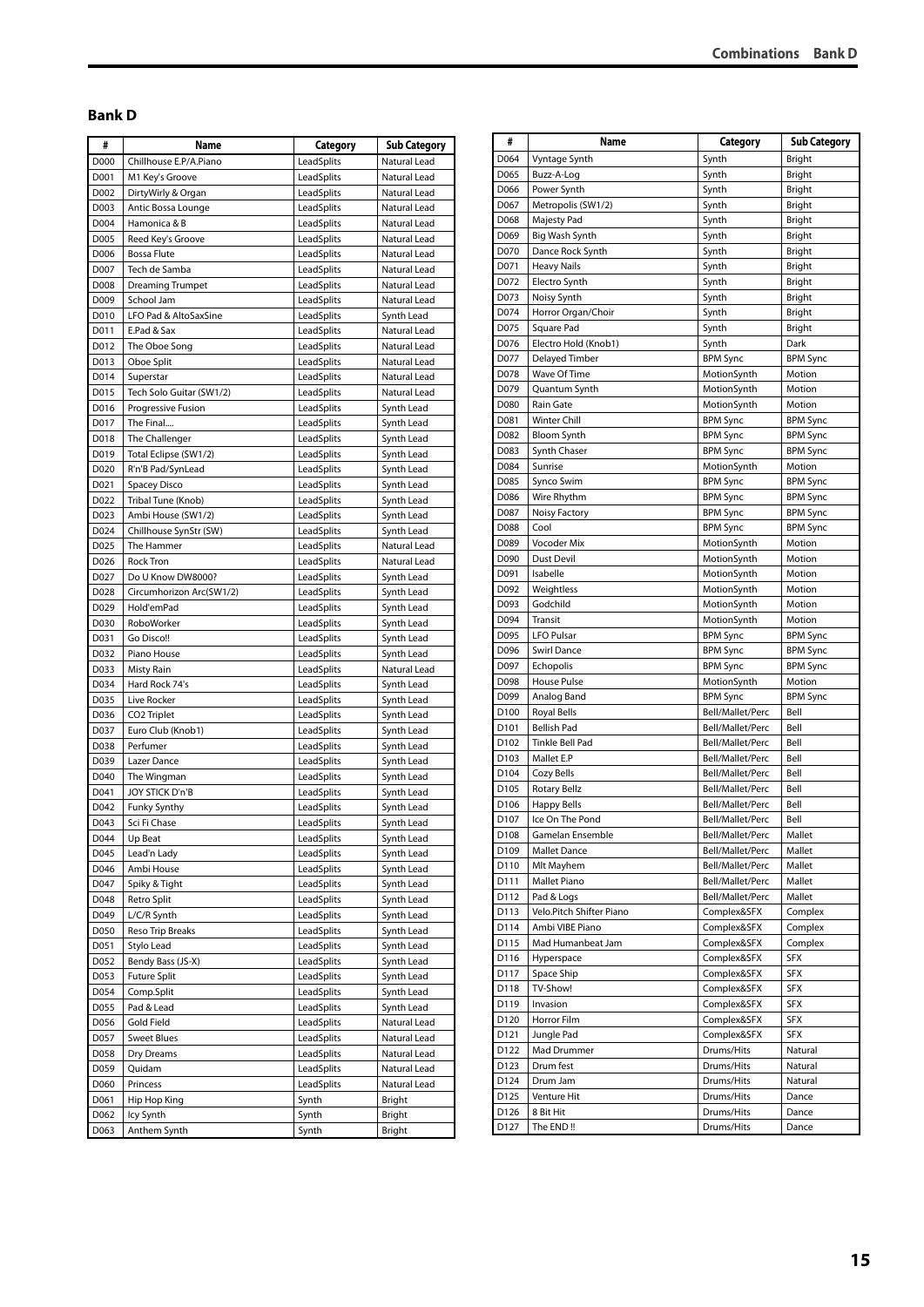#### <span id="page-15-0"></span>**Drum Kits**

 $\overline{a}$ 

#### <span id="page-15-1"></span>**00(INT): Jazz Ambi Kit Dry**

| Key            | Zone           | Drumsample                     | Bus                                                                                                                                                                 | Еx  |
|----------------|----------------|--------------------------------|---------------------------------------------------------------------------------------------------------------------------------------------------------------------|-----|
| $C-1$          | 1              | Mono,0:BD-amb 1 mf -L          | L/R                                                                                                                                                                 | Off |
|                |                |                                |                                                                                                                                                                     |     |
| E0             | 1              | Mono,533:Hi-Hat Dance 4 Closed | IFX4                                                                                                                                                                | 10  |
| F0             | 1              | Mono,533:Hi-Hat Dance 4 Closed | IFX4                                                                                                                                                                | 10  |
| F#0            | 1              | Mono,525:Hi-Hat-Whispy         | IFX4                                                                                                                                                                | Off |
| G0             | 1              | Mono, 534: Hi-Hat Dance 4 Open | IFX4                                                                                                                                                                | 10  |
|                | 1              | Mono, 766: Timbales-Paila      |                                                                                                                                                                     |     |
| G#0            | $\overline{2}$ | Mono,789:Shaker 4-EXs5         |                                                                                                                                                                     | Off |
|                | 1              | Mono, 493: Hi-Hat-Crisp Open   |                                                                                                                                                                     |     |
| A0             | $\overline{2}$ | Mono,490:Hi-Hat-Chili          | IFX4                                                                                                                                                                | Off |
|                | 3              | Mono, 493: Hi-Hat-Crisp Open   |                                                                                                                                                                     |     |
|                | 1              | Mono, 495: Hi-Hat-Vintage 1    |                                                                                                                                                                     |     |
| A#0            | $\overline{2}$ | Mono, 495: Hi-Hat-Vintage 1    |                                                                                                                                                                     | Off |
|                | 1              | Mono, 479: Hi-Hat 2-Pedal Open |                                                                                                                                                                     |     |
| B0             | $\overline{2}$ | Mono, 476: Hi-Hat 2-Closed 1   | IFX4                                                                                                                                                                | Off |
|                | 3              | Mono, 478: Hi-Hat 2-Pedal      | IFX4<br>IFX4<br>L/R<br>IFX2<br>IFX2<br>IFX2<br>IFX2<br>IFX1<br>IFX1<br>IFX1<br>IFX1<br>IFX5<br>IFX4<br>IFX1<br>IFX2<br>IFX2<br>IFX2<br>IFX2<br>IFX2<br>IFX1<br>IFX1 |     |
| C1             | $\mathbf{1}$   | Mono, 38: BD-Dance 04          |                                                                                                                                                                     | Off |
| C#1            | 1              | Mono,81:BD-Dance 02-EXs5       |                                                                                                                                                                     | Off |
| D1             | 1              | Mono, 38: BD-Dance 04          |                                                                                                                                                                     | Off |
| D#1            | 1              | Mono,41:BD-Dance 07            |                                                                                                                                                                     | Off |
| E1             | 1              | Mono, 44: BD-Dance 10          |                                                                                                                                                                     | Off |
| F1             | 1              | Mono,647:Orch.SD Roll 1        |                                                                                                                                                                     | 9   |
| F#1            | 1              | Mono,648:Orch.SD Roll 2        |                                                                                                                                                                     | 9   |
| G1             | 1              | Mono,647:Orch.SD Roll 1        |                                                                                                                                                                     | 9   |
| G#1            | 1              | Mono,648:Orch.SD Roll 2        |                                                                                                                                                                     | 9   |
| A1             | 1              | Mono,201:SD-Sidestick Hi       |                                                                                                                                                                     | Off |
| A#1            | 1              | Mono,640:Cymbal Reverse        |                                                                                                                                                                     | Off |
| В1             | 1              | Mono,208:SD-Reverse            |                                                                                                                                                                     | Off |
| C <sub>2</sub> | 1              | XL.M,7:BD-01a-dry-v8-EXs9      |                                                                                                                                                                     | Off |
|                | 1              | XL.M,103:BD-03a-dry-v8-EXs9    |                                                                                                                                                                     |     |
|                |                |                                |                                                                                                                                                                     |     |
|                | 2              | XL.M,102:BD-03a-dry-v7-EXs9    |                                                                                                                                                                     |     |
|                | 3              | XL.M,101:BD-03a-dry-v6-EXs9    |                                                                                                                                                                     |     |
| C#2            | 4              | XL.M,100:BD-03a-dry-v5-EXs9    |                                                                                                                                                                     | Off |
|                | 5              | XL.M,99:BD-03a-dry-v4-EXs9     |                                                                                                                                                                     |     |
|                | 6              | XL.M,98:BD-03a-dry-v3-EXs9     |                                                                                                                                                                     |     |
|                | 7              | XL.M,97:BD-03a-dry-v2-EXs9     |                                                                                                                                                                     |     |
|                | 8              | XL.M,96:BD-03a-dry-v1-EXs9     |                                                                                                                                                                     |     |
|                | 1              | XL.M,103:BD-03a-dry-v8-EXs9    |                                                                                                                                                                     |     |
|                | 2              | XL.M,102:BD-03a-dry-v7-EXs9    |                                                                                                                                                                     |     |
|                | 3              | XL.M,101:BD-03a-dry-v6-EXs9    |                                                                                                                                                                     | Off |
| D <sub>2</sub> | 4              | XL.M,100:BD-03a-dry-v5-EXs9    |                                                                                                                                                                     |     |
|                | 5              | XL.M,99:BD-03a-dry-v4-EXs9     |                                                                                                                                                                     |     |
|                | 6              | XL.M,98:BD-03a-dry-v3-EXs9     |                                                                                                                                                                     |     |
|                | 7              | XL.M,97:BD-03a-dry-v2-EXs9     |                                                                                                                                                                     |     |
|                | 8              | XL.M,96:BD-03a-dry-v1-EXs9     |                                                                                                                                                                     |     |
|                | 1              | XL.M,79:BD-02b-dry-v8-EXs9     |                                                                                                                                                                     |     |
|                | $\overline{2}$ | XL.M,78:BD-02b-dry-v7-EXs9     |                                                                                                                                                                     |     |
|                | 3              | XL.M,77:BD-02b-dry-v6-EXs9     |                                                                                                                                                                     |     |
| D#2            | 4              | XL.M,76:BD-02b-dry-v5-EXs9     |                                                                                                                                                                     | Off |
|                | 5              | XL.M,75:BD-02b-dry-v4-EXs9     |                                                                                                                                                                     |     |
|                | 6              | XL.M,74:BD-02b-dry-v3-EXs9     |                                                                                                                                                                     |     |
|                | 7              | XL.M,73:BD-02b-dry-v2-EXs9     |                                                                                                                                                                     |     |
|                | 8              | XL.M,72:BD-02b-dry-v1-EXs9     |                                                                                                                                                                     |     |
|                | 1              | XL.M,55:BD-02a-dry-v8-EXs9     |                                                                                                                                                                     |     |
|                | 2              | XL.M,54:BD-02a-dry-v7-EXs9     |                                                                                                                                                                     |     |
|                | 3              | XL.M,53:BD-02a-dry-v6-EXs9     |                                                                                                                                                                     |     |
|                | 4              | XL.M,52:BD-02a-dry-v5-EXs9     |                                                                                                                                                                     |     |
| E <sub>2</sub> | 5              | XL.M,51:BD-02a-dry-v4-EXs9     |                                                                                                                                                                     | Off |
|                | 6              | XL.M,50:BD-02a-dry-v3-EXs9     |                                                                                                                                                                     |     |
|                | 7              | XL.M,49:BD-02a-dry-v2-EXs9     |                                                                                                                                                                     |     |
|                | 8              | XL.M,48:BD-02a-dry-v1-EXs9     |                                                                                                                                                                     |     |
|                | 1              | XL.M,351:SD-06-dry-v8-EXs9     |                                                                                                                                                                     |     |
|                | 2              | XL.M,350:SD-06-dry-v7-EXs9     |                                                                                                                                                                     |     |
|                | 3              | XL.M,349:SD-06-dry-v6-EXs9     |                                                                                                                                                                     |     |
|                |                |                                |                                                                                                                                                                     |     |
| F2             | 4              | XL.M,348:SD-06-dry-v5-EXs9     |                                                                                                                                                                     | Off |
|                | 5              | XL.M,347:SD-06-dry-v4-EXs9     |                                                                                                                                                                     |     |
|                | 6              | XL.M,346:SD-06-dry-v3-EXs9     |                                                                                                                                                                     |     |
|                | 7              | XL.M,345:SD-06-dry-v2-EXs9     |                                                                                                                                                                     |     |
|                | 8              | XL.M,344:SD-06-dry-v1-EXs9     |                                                                                                                                                                     |     |
|                | 1              | XL.M,327:SD-05-dry-v8-EXs9     |                                                                                                                                                                     |     |
|                | 2              | XL.M,326:SD-05-dry-v7-EXs9     |                                                                                                                                                                     |     |
|                | 3              | XL.M,325:SD-05-dry-v6-EXs9     |                                                                                                                                                                     |     |
| F#2            | 4              | XL.M,324:SD-05-dry-v5-EXs9     |                                                                                                                                                                     | Off |
|                | 5              | XL.M,323:SD-05-dry-v4-EXs9     |                                                                                                                                                                     |     |
|                | 6              | XL.M,322:SD-05-dry-v3-EXs9     |                                                                                                                                                                     |     |
|                | 7              | XL.M,321:SD-05-dry-v2-EXs9     |                                                                                                                                                                     |     |
|                | 8              | XL.M,320:SD-05-dry-v1-EXs9     |                                                                                                                                                                     |     |

| Key            | Zone           | <b>Drumsample</b>                                          | Bus              | Ex  |
|----------------|----------------|------------------------------------------------------------|------------------|-----|
|                | 1              | XL.M,303:SD-04-dry-v8-EXs9                                 |                  |     |
|                | 2              | XL.M,302:SD-04-dry-v7-EXs9                                 |                  |     |
|                | 3              | XL.M,301:SD-04-dry-v6-EXs9                                 |                  |     |
| G <sub>2</sub> | 4              | XL.M,300:SD-04-dry-v5-EXs9                                 | IFX1             | Off |
|                | 5              | XL.M,299:SD-04-dry-v4-EXs9                                 |                  |     |
|                | 6              | XL.M,298:SD-04-dry-v3-EXs9                                 |                  |     |
|                | 7              | XL.M,297:SD-04-dry-v2-EXs9                                 |                  |     |
|                | 8              | XL.M,296:SD-04-dry-v1-EXs9                                 |                  |     |
|                | 1              | XL.M,279:SD-03-dry-v8-EXs9                                 |                  |     |
|                | 2<br>3         | XL.M,278:SD-03-dry-v7-EXs9<br>XL.M,277:SD-03-dry-v6-EXs9   |                  |     |
|                | 4              | XL.M,276:SD-03-dry-v5-EXs9                                 |                  |     |
| G#2            | 5              | XL.M,275:SD-03-dry-v4-EXs9                                 | IFX1             | Off |
|                | 6              | XL.M,274:SD-03-dry-v3-EXs9                                 |                  |     |
|                | 7              | XL.M,273:SD-03-dry-v2-EXs9                                 |                  |     |
|                | 8              | XL.M,272:SD-03-dry-v1-EXs9                                 |                  |     |
|                | 1              | XL.M,255:SD-02-dry-v8-EXs9                                 |                  |     |
|                | $\overline{2}$ | XL.M,254:SD-02-dry-v7-EXs9                                 |                  |     |
|                | 3              | XL.M,253:SD-02-dry-v6-EXs9                                 |                  |     |
| A <sub>2</sub> | 4              | XL.M,252:SD-02-dry-v5-EXs9                                 | IFX1             | Off |
|                | 5              | XL.M,251:SD-02-dry-v4-EXs9                                 |                  |     |
|                | 6              | XL.M,250:SD-02-dry-v3-EXs9                                 |                  |     |
|                | 7              | XL.M,249:SD-02-dry-v2-EXs9                                 |                  |     |
|                | 8              | XL.M,248:SD-02-dry-v1-EXs9                                 |                  |     |
|                | 1              | XL.M,375:SD-07-dry-v8-EXs9                                 |                  |     |
|                | $\overline{2}$ | XL.M,374:SD-07-dry-v7-EXs9                                 |                  |     |
|                | 3              | XL.M,373:SD-07-dry-v6-EXs9                                 |                  |     |
| A#2            | 4<br>5         | XL.M,372:SD-07-dry-v5-EXs9<br>XL.M,371:SD-07-dry-v4-EXs9   | IFX1             | Off |
|                | 6              | XL.M,370:SD-07-dry-v3-EXs9                                 |                  |     |
|                | 7              | XL.M,369:SD-07-dry-v2-EXs9                                 |                  |     |
|                | 8              | XL.M,368:SD-07-dry-v1-EXs9                                 |                  |     |
|                | 1              | XL.M,31:BD-01b-dry-v8-EXs9                                 |                  |     |
|                | $\overline{2}$ | XL.M,30:BD-01b-dry-v7-EXs9                                 |                  |     |
|                | 3              | XL.M,29:BD-01b-dry-v6-EXs9                                 |                  |     |
| B <sub>2</sub> | 4              | XL.M,28:BD-01b-dry-v5-EXs9                                 | IFX <sub>2</sub> | Off |
|                | 5              | XL.M,27:BD-01b-dry-v4-EXs9                                 |                  |     |
|                | 6              | XL.M,26:BD-01b-dry-v3-EXs9                                 |                  |     |
|                | 7              | XL.M,25:BD-01b-dry-v2-EXs9                                 |                  |     |
|                | 8              | XL.M,24:BD-01b-dry-v1-EXs9                                 |                  |     |
|                | 1              | XL.M,7:BD-01a-dry-v8-EXs9                                  |                  |     |
|                | 2              | XL.M,6:BD-01a-dry-v7-EXs9                                  |                  |     |
|                | 3              | XL.M,5:BD-01a-dry-v6-EXs9                                  |                  |     |
| C3             | 4<br>5         | XL.M,4:BD-01a-dry-v5-EXs9<br>XL.M,3:BD-01a-dry-v4-EXs9     | IFX2             | Off |
|                | 6              | XL.M,2:BD-01a-dry-v3-EXs9                                  |                  |     |
|                | 7              | XL.M,1:BD-01a-dry-v2-EXs9                                  |                  |     |
|                | 8              | XL.M,0:BD-01a-dry-v1-EXs9                                  |                  |     |
|                | 1              | XL.M,399:Sidestick-dry-v8-EXs9                             |                  |     |
|                | <b>C</b>       | XL.M,398:Sidestick-dry-v7-EXs9                             |                  |     |
|                | 3              | XL.M,397:Sidestick-dry-v6-EXs9                             |                  |     |
| C#3            | 4              | XL.M,396:Sidestick-dry-v5-EXs9                             | IFX1             | Off |
|                | 5              | XL.M,395:Sidestick-dry-v4-EXs9                             |                  |     |
|                | 6              | XL.M,394:Sidestick-dry-v3-EXs9                             |                  |     |
|                | 7              | XL.M,393:Sidestick-dry-v2-EXs9                             |                  |     |
|                | 8              | XL.M,392:Sidestick-dry-v1-EXs9                             |                  |     |
|                | 1              | XL.M,207:SD-01a-dry-v8-EXs9                                |                  |     |
|                | 2              | XL.M,206:SD-01a-dry-v7-EXs9                                |                  |     |
|                | 3<br>4         | XL.M,205:SD-01a-dry-v6-EXs9                                |                  |     |
| D3             | 5              | XL.M,204:SD-01a-dry-v5-EXs9<br>XL.M,203:SD-01a-dry-v4-EXs9 | IFX1             | Off |
|                | 6              | XL.M,202:SD-01a-dry-v3-EXs9                                |                  |     |
|                | 7              | XL.M,201:SD-01a-dry-v2-EXs9                                |                  |     |
|                | 8              | XL.M,200:SD-01a-dry-v1-EXs9                                |                  |     |
|                | 1              | Mono, 652: Hand Claps 1 - L                                |                  |     |
| D#3            | 2              | Mono,652: Hand Claps 1 - L                                 | IFX5             | Off |
|                | 1              | XL.M,231:SD-01b-dry-v8-EXs9                                |                  |     |
|                | 2              | XL.M,230:SD-01b-dry-v7-EXs9                                |                  |     |
|                | 3              | XL.M,229:SD-01b-dry-v6-EXs9                                |                  |     |
| E3             | 4              | XL.M,228:SD-01b-dry-v5-EXs9                                | IFX1             | Off |
|                | 5              | XL.M,227:SD-01b-dry-v4-EXs9                                |                  |     |
|                | 6              | XL.M,226:SD-01b-dry-v3-EXs9                                |                  |     |
|                | 7              | XL.M,225:SD-01b-dry-v2-EXs9                                |                  |     |
|                | 8              | XL.M,224:SD-01b-dry-v1-EXs9                                |                  |     |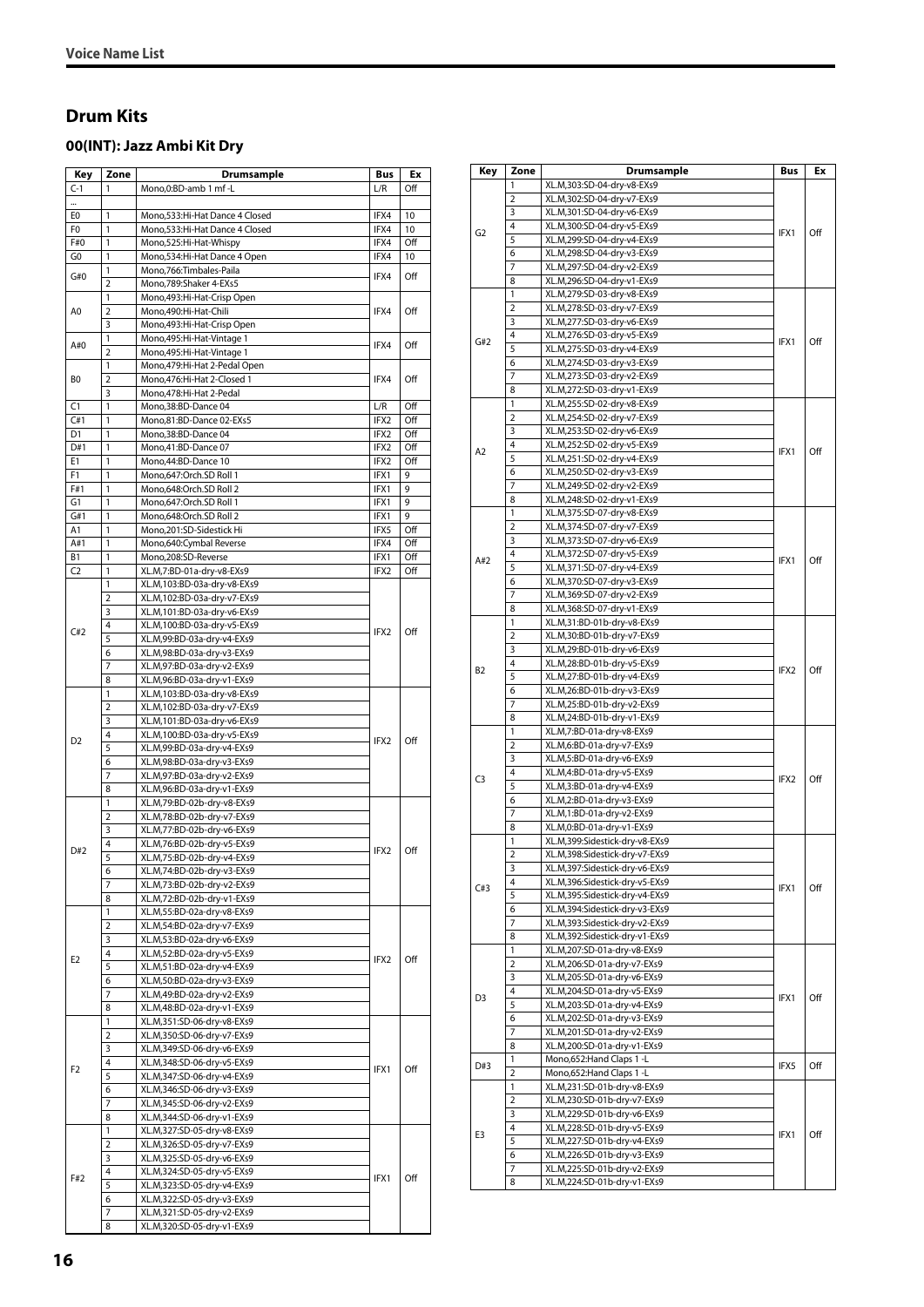| Key            | Zone                | <b>Drumsample</b>                                                      | Bus  | Ex  |
|----------------|---------------------|------------------------------------------------------------------------|------|-----|
|                | 1                   | XL.M,562:Tom Lo-dry-v8-EXs9                                            |      |     |
|                | $\overline{2}$      | XL.M,561:Tom Lo-dry-v7-EXs9                                            |      |     |
|                | 3                   | XL.M,560:Tom Lo-dry-v6-EXs9                                            |      |     |
| F3             | 4                   | XL.M,559:Tom Lo-dry-v5-EXs9                                            | IFX3 | Off |
|                | 5                   | XL.M,558:Tom Lo-dry-v4-EXs9                                            |      |     |
|                | 6                   | XL.M,557:Tom Lo-dry-v3-EXs9                                            |      |     |
|                | 7                   | XL.M,556:Tom Lo-dry-v2-EXs9                                            |      |     |
|                | 8                   | XL.M,555:Tom Lo-dry-v1-EXs9                                            |      |     |
|                | 1<br>$\overline{2}$ | XL.M,595:HiHat-Closed-Dry-v8-EXs9<br>XL.M,594:HiHat-Closed-Dry-v7-EXs9 |      |     |
|                | 3                   | XL.M,593:HiHat-Closed-Dry-v6-EXs9                                      |      |     |
|                | 4                   | XL.M,592:HiHat-Closed-Dry-v5-EXs9                                      |      |     |
| F#3            | 5                   | XL.M,591:HiHat-Closed-Dry-v4-EXs9                                      | IFX1 | 1   |
|                | 6                   | XL.M,590:HiHat-Closed-Dry-v3-EXs9                                      |      |     |
|                | 7                   | XL.M,589:HiHat-Closed-Dry-v2-EXs9                                      |      |     |
|                | 8                   | XL.M,588:HiHat-Closed-Dry-v1-EXs9                                      |      |     |
|                | 1                   | XL.M,562:Tom Lo-dry-v8-EXs9                                            |      |     |
|                | $\overline{2}$      | XL.M,561:Tom Lo-dry-v7-EXs9                                            |      |     |
|                | 3                   | XL.M,560:Tom Lo-dry-v6-EXs9                                            |      |     |
| G3             | 4                   | XL.M,559:Tom Lo-dry-v5-EXs9                                            | IFX3 | Off |
|                | 5                   | XL.M,558:Tom Lo-dry-v4-EXs9                                            |      |     |
|                | 6                   | XL.M,557:Tom Lo-dry-v3-EXs9                                            |      |     |
|                | 7                   | XL.M,556:Tom Lo-dry-v2-EXs9                                            |      |     |
|                | 8<br>1              | XL.M,555:Tom Lo-dry-v1-EXs9                                            |      |     |
|                | $\overline{2}$      | XL.M,643:HiHat-Pedal1-dry-v8-EXs9<br>XL.M,642:HiHat-Pedal1-dry-v7-EXs9 |      |     |
|                | 3                   | XL.M,641:HiHat-Pedal1-dry-v6-EXs9                                      |      |     |
|                | 4                   | XL.M,640:HiHat-Pedal1-dry-v5-EXs9                                      |      |     |
| G#3            | 5                   | XL.M,639:HiHat-Pedal1-dry-v4-EXs9                                      | IFX1 | 1   |
|                | 6                   | XL.M,638:HiHat-Pedal1-dry-v3-EXs9                                      |      |     |
|                | 7                   | XL.M,637:HiHat-Pedal1-dry-v2-EXs9                                      |      |     |
|                | 8                   | XL.M,636:HiHat-Pedal1-dry-v1-EXs9                                      |      |     |
|                | 1                   | XL.M,538:Tom Mid-dry-v8-EXs9                                           |      |     |
|                | 2                   | XL.M,537:Tom Mid-dry-v7-EXs9                                           |      |     |
|                | 3                   | XL.M,536:Tom Mid-dry-v6-EXs9                                           |      |     |
| A3             | 4                   | XL.M,535:Tom Mid-dry-v5-EXs9                                           | IFX3 | Off |
|                | 5                   | XL.M,534:Tom Mid-dry-v4-EXs9                                           |      |     |
|                | 6                   | XL.M,533:Tom Mid-dry-v3-EXs9                                           |      |     |
|                | 7                   | XL.M,532:Tom Mid-dry-v2-EXs9                                           |      |     |
|                | 8                   | XL.M,531:Tom Mid-dry-v1-EXs9                                           |      |     |
|                | 1<br>2              | XL.M,619:HiHat-Open-dry-v8-EXs9<br>XL.M,618:HiHat-Open-dry-v7-EXs9     |      |     |
|                | 3                   | XL.M,617:HiHat-Open-dry-v6-EXs9                                        |      |     |
|                | 4                   | XL.M,616:HiHat-Open-dry-v5-EXs9                                        |      |     |
| A#3            | 5                   | XL.M,615:HiHat-Open-dry-v4-EXs9                                        | IFX1 | 1   |
|                | 6                   | XL.M,614:HiHat-Open-dry-v3-EXs9                                        |      |     |
|                | 7                   | XL.M,613:HiHat-Open-dry-v2-EXs9                                        |      |     |
|                | 8                   | XL.M,612:HiHat-Open-dry-v1-EXs9                                        |      |     |
|                | 1                   | XL.M,538:Tom Mid-dry-v8-EXs9                                           |      |     |
|                | $\overline{2}$      | XL.M,537:Tom Mid-dry-v7-EXs9                                           |      |     |
|                | 3                   | XL.M,536:Tom Mid-dry-v6-EXs9                                           |      |     |
| B3             | 4                   | XL.M,535:Tom Mid-dry-v5-EXs9                                           | IFX3 | Off |
|                | 5                   | XL.M,534:Tom Mid-dry-v4-EXs9                                           |      |     |
|                | 6                   | XL.M,533:Tom Mid-dry-v3-EXs9                                           |      |     |
|                | 7<br>8              | XL.M,532:Tom Mid-dry-v2-EXs9                                           |      |     |
|                | 1                   | XL.M,531:Tom Mid-dry-v1-EXs9<br>XL.M,514:Tom Hi-dry-v8-EXs9            |      |     |
|                | 2                   | XL.M,513:Tom Hi-dry-v7-EXs9                                            |      |     |
|                | 3                   | XL.M,512:Tom Hi-dry-v6-EXs9                                            |      |     |
|                | 4                   | XL.M,511:Tom Hi-dry-v5-EXs9                                            |      |     |
| C4             | 5                   | XL.M,510:Tom Hi-dry-v4-EXs9                                            | IFX3 | Off |
|                | 6                   | XL.M,509:Tom Hi-dry-v3-EXs9                                            |      |     |
|                | 7                   | XL.M,508:Tom Hi-dry-v2-EXs9                                            |      |     |
|                | 8                   | XL.M,507:Tom Hi-dry-v1-EXs9                                            |      |     |
|                | 1                   | XL.St,235:Crash 01-dry-v8-EXs9                                         |      |     |
|                | 2                   | XL.St,234:Crash 01-dry-v7-EXs9                                         |      |     |
|                | 3                   | XL.St,233:Crash 01-dry-v6-EXs9                                         |      |     |
| C#4            | 4                   | XL.St,232:Crash 01-dry-v5-EXs9                                         | L/R  | Off |
|                | 5                   | XL.St,231:Crash 01-dry-v4-EXs9                                         |      |     |
|                | 6                   | XL.St,230:Crash 01-dry-v3-EXs9                                         |      |     |
|                | 7<br>8              | XL.St,229:Crash 01-dry-v2-EXs9<br>XL.St,228:Crash 01-dry-v1-EXs9       |      |     |
|                | 1                   | XL.M,514:Tom Hi-dry-v8-EXs9                                            |      |     |
|                | 2                   | XL.M,513:Tom Hi-dry-v7-EXs9                                            |      |     |
|                | 3                   | XL.M,512:Tom Hi-dry-v6-EXs9                                            |      |     |
|                | 4                   | XL.M,511:Tom Hi-dry-v5-EXs9                                            |      |     |
| D <sub>4</sub> | 5                   | XL.M,510:Tom Hi-dry-v4-EXs9                                            | IFX3 | Off |
|                | 6                   | XL.M,509:Tom Hi-dry-v3-EXs9                                            |      |     |
|                | 7                   | XL.M,508:Tom Hi-dry-v2-EXs9                                            |      |     |
|                | 8                   | XL.M,507:Tom Hi-dry-v1-EXs9                                            |      |     |

| Key            | Zone                | Drumsample                                                       | Bus  | Ex  |
|----------------|---------------------|------------------------------------------------------------------|------|-----|
|                | 1                   | XL.St,269:Ride 01-dry-v8-EXs9                                    |      |     |
|                | 2                   | XL.St,268:Ride 01-dry-v7-EXs9                                    |      |     |
|                | 3                   | XL.St,267:Ride 01-dry-v6-EXs9                                    |      |     |
| D#4            | 4                   | XL.St,266:Ride 01-dry-v5-EXs9                                    | L/R  | Off |
|                | 5                   | XL.St,265:Ride 01-dry-v4-EXs9                                    |      |     |
|                | 6                   | XL.St,264:Ride 01-dry-v3-EXs9                                    |      |     |
|                | 7                   | XL.St,263:Ride 01-dry-v2-EXs9                                    |      |     |
|                | 8                   | XL.St,262:Ride 01-dry-v1-EXs9                                    |      |     |
|                | 1                   | XL.St,318:China-dry-v8-EXs9                                      |      |     |
|                | 2                   | XL.St,317:China-dry-v7-EXs9                                      |      |     |
|                | 3                   | XL.St,316:China-dry-v6-EXs9                                      |      |     |
| E4             | 4                   | XL.St,315:China-dry-v5-EXs9                                      | L/R  | Off |
|                | 5                   | XL.St,314:China-dry-v4-EXs9                                      |      |     |
|                | 6                   | XL.St,313:China-dry-v3-EXs9                                      |      |     |
|                | 7<br>8              | XL.St,312:China-dry-v2-EXs9<br>XL.St,311:China-dry-v1-EXs9       |      |     |
|                | 1                   | XL.St,285:Ride 02-dry-v8-EXs9                                    |      |     |
|                | $\overline{2}$      | XL.St,284:Ride 02-dry-v7-EXs9                                    |      |     |
|                | 3                   | XL.St,283:Ride 02-dry-v6-EXs9                                    |      |     |
|                | 4                   | XL.St,282:Ride 02-dry-v5-EXs9                                    |      |     |
| F4             | 5                   | XL.St,281:Ride 02-dry-v4-EXs9                                    | L/R  | Off |
|                | 6                   | XL.St,280:Ride 02-dry-v3-EXs9                                    |      |     |
|                | 7                   | XL.St,279:Ride 02-dry-v2-EXs9                                    |      |     |
|                | 8                   | XL.St,278:Ride 02-dry-v1-EXs9                                    |      |     |
|                | 1                   | Mono,770:Tambourine 3                                            |      |     |
| F#4            | 2                   | Mono,767:Tambourine 1-Push                                       | IFX5 | Off |
|                | 3                   | Mono,768:Tambourine 1-Pull                                       |      |     |
|                | 1                   | XL.St,334:Splash-dry-v8-EXs9                                     |      |     |
|                | $\overline{2}$      | XL.St,333:Splash-dry-v7-EXs9                                     |      |     |
|                | 3                   | XL.St,332:Splash-dry-v6-EXs9                                     |      |     |
| G4             | 4                   | XL.St,331:Splash-dry-v5-EXs9                                     | L/R  | Off |
|                | 5                   | XL.St,330:Splash-dry-v4-EXs9                                     |      |     |
|                | 6                   | XL.St,329:Splash-dry-v3-EXs9                                     |      |     |
|                | 7                   | XL.St,328:Splash-dry-v2-EXs9                                     |      |     |
|                | 8                   | XL.St,327:Splash-dry-v1-EXs9                                     |      |     |
| G#4            | 1                   | Mono,799:Cowbell 2                                               | IFX5 | Off |
|                | $\overline{2}$      | Mono,799:Cowbell 2                                               |      |     |
|                | 1                   | XL.St,251:Crash 02-dry-v8-EXs9                                   |      |     |
|                | 2                   | XL.St,250:Crash 02-dry-v7-EXs9                                   |      |     |
|                | 3<br>4              | XL.St,249:Crash 02-dry-v6-EXs9                                   |      |     |
| A4             | 5                   | XL.St,248:Crash 02-dry-v5-EXs9<br>XL.St,247:Crash 02-dry-v4-EXs9 | L/R  | Off |
|                | 6                   | XL.St,246:Crash 02-dry-v3-EXs9                                   |      |     |
|                | 7                   | XL.St,245:Crash 02-dry-v2-EXs9                                   |      |     |
|                | 8                   | XL.St,244:Crash 02-dry-v1-EXs9                                   |      |     |
| A#4            | 1                   | Mono,756: Vibraslap                                              | IFX5 | Off |
|                | 1                   | XL.St,301:Ride 03-dry-v8-EXs9                                    |      |     |
|                | $\overline{2}$      | XL.St,300:Ride 03-dry-v7-EXs9                                    |      |     |
|                | 3                   | XL.St,299:Ride 03-dry-v6-EXs9                                    |      |     |
|                | 4                   | XL.St,298:Ride 03-dry-v5-EXs9                                    |      |     |
| Β4             | 5                   | XL.St,297:Ride 03-dry-v4-EXs9                                    | L/R  | Off |
|                | 6                   | XL.St,296:Ride 03-dry-v3-EXs9                                    |      |     |
|                | 7                   | XL.St,295:Ride 03-dry-v2-EXs9                                    |      |     |
|                | 8                   | XL.St,294:Ride 03-dry-v1-EXs9                                    |      |     |
|                | 1                   | Mono,722:Bongo 2 Hi-Open f                                       |      |     |
| C5             | $\overline{2}$      | Mono,721:Bongo 2 Hi-Open mf                                      | IFX5 | Off |
|                | 3                   | Mono,722:Bongo 2 Hi-Open f                                       |      |     |
|                | 1                   | Mono,716:Bongo 2 Lo-Muffled f                                    |      |     |
| C#5            | 2                   | Mono,715:Bongo 2 Lo-Muffled mp                                   | IFX5 | Off |
|                | 3                   | Mono,717:Bongo 2 Lo-Closed                                       |      |     |
| D <sub>5</sub> | 1                   | Mono, 705: Conga 2 Hi-Closed Slap                                | IFX5 | Off |
|                | $\overline{2}$      | Mono,704:Conga 2 Hi-Closed                                       |      |     |
|                | $\mathbf{1}$        | Mono,702:Conga 2 Hi-OpenSlap                                     |      |     |
| D#5            | $\overline{2}$<br>3 | Mono, 700: Conga 2 Hi-Open mf                                    | IFX5 | Off |
|                | 4                   | Mono,701:Conga 2 Hi-Open f                                       |      |     |
|                | 1                   | Mono,699:Conga 2 Hi-Open mp                                      |      |     |
| E5             | $\overline{2}$      | Mono,692:Conga 2 Lo-OpenSlap<br>Mono,690:Conga 2 Lo-Open mf      | IFX5 | Off |
|                | 3                   | Mono,691:Conga 2 Lo-Open f                                       |      |     |
|                | $\mathbf{1}$        | Mono, 764: Timbales Hi-Rim 1                                     |      |     |
| F5             | $\overline{2}$      | Mono, 765: Timbales Hi-Rim 2                                     | IFX5 | Off |
|                | 3                   | Mono, 763: Timbales Hi-Edge                                      |      |     |
|                | 1                   | Mono, 762: Timbales Lo-Rim                                       |      |     |
| F#5            | 2                   | Mono,760:Timbales Lo-Open                                        | IFX5 | Off |
| G5             | 1                   | Mono, 797: Agogo Bell                                            | IFX5 | Off |
| G#5            | 1                   | Mono, 797: Agogo Bell                                            | IFX5 | Off |
|                | 1                   | Mono,792:Cabasa-Up                                               |      |     |
| A5             | $\overline{2}$      | Mono,793:Cabasa-Down                                             | IFX5 | Off |
|                | 1                   | Mono,738:Maracas-Pull                                            |      |     |
| A#5            | 2                   | Mono,737: Maracas-Push                                           | IFX5 | Off |
|                |                     |                                                                  |      |     |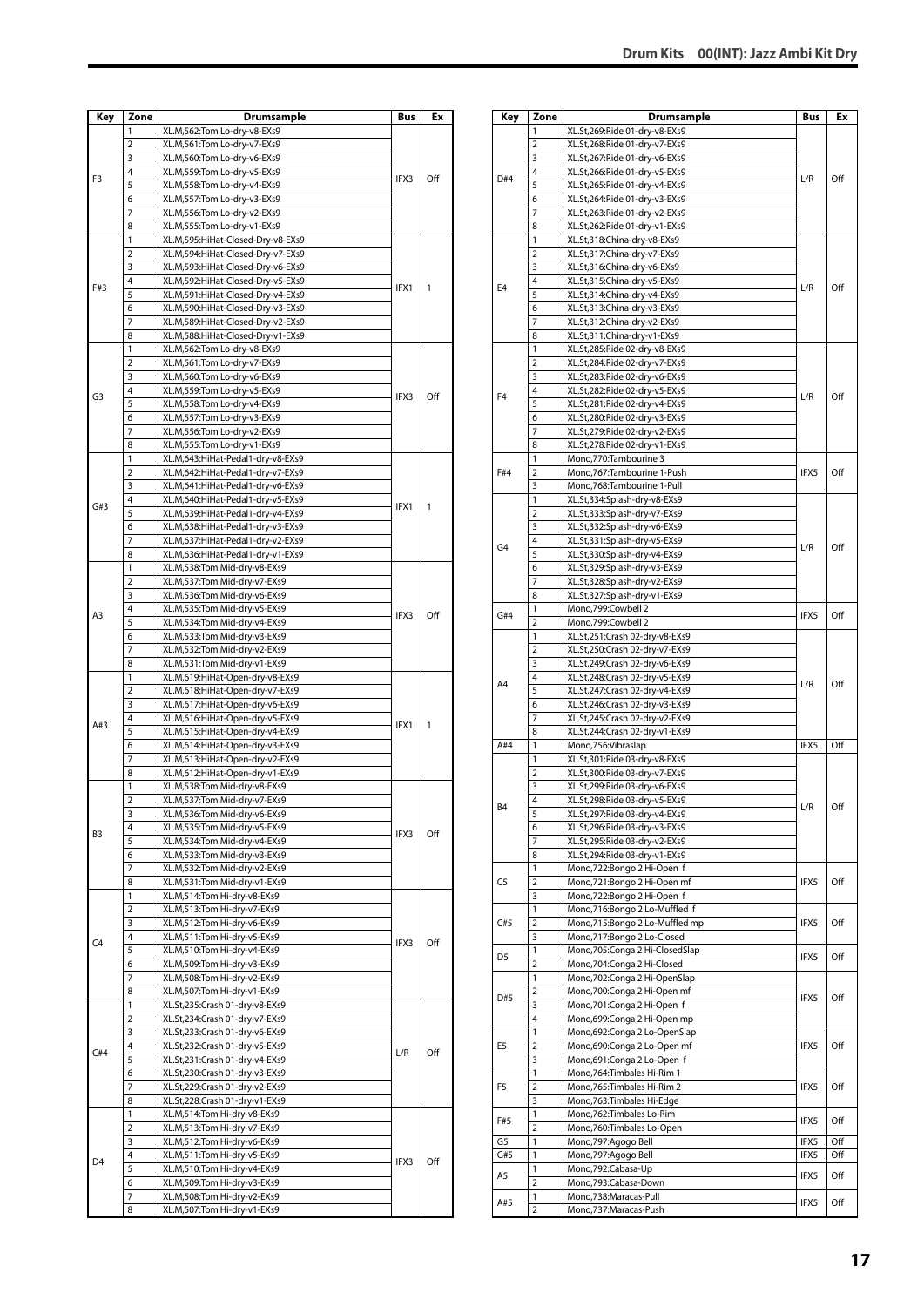| Key            | Zone           | <b>Drumsample</b>              | <b>Bus</b> | Ex             |
|----------------|----------------|--------------------------------|------------|----------------|
|                | 1              | Mono,812:Samba Whistle 2       |            |                |
| B <sub>5</sub> | $\overline{2}$ | Mono.812:Samba Whistle 2       | IFX5       | 5              |
|                | $\mathbf{1}$   | Mono,812:Samba Whistle 2       |            |                |
| C <sub>6</sub> | $\overline{2}$ | Mono.812:Samba Whistle 2       | IFX5       | 5              |
| C#6            | $\mathbf{1}$   | Mono.735:Guiro-Short           | IFX5       | 6              |
| D <sub>6</sub> | $\mathbf{1}$   | Mono,734:Guiro-Long            | IFX5       | 6              |
| D#6            | $\mathbf{1}$   | Mono.757:Claves                | IFX5       | Off            |
| E <sub>6</sub> | $\mathbf{1}$   | Mono.758:Woodblock 1           | IFX5       | Off            |
|                | $\overline{2}$ | Mono.758:Woodblock 1           |            |                |
|                | $\mathbf{1}$   | Mono.758:Woodblock 1           |            | Off            |
| F <sub>6</sub> | $\overline{2}$ | Mono.758:Woodblock 1           | IFX5       |                |
| F#6            | $\mathbf{1}$   | Mono.783:Cuica 2-Hi            | IFX5       | $\overline{7}$ |
| G <sub>6</sub> | 1              | Mono,782:Cuica 2-Lo            | IFX5       | $\overline{7}$ |
|                | $\mathbf{1}$   | Mono, 777: Triangle-Mute       | IFX5       | 8              |
| G#6            | $\overline{2}$ | Mono, 777: Triangle-Mute       |            |                |
|                | $\mathbf{1}$   | Mono, 774: Triangle-Open       | IFX5<br>8  |                |
| A <sub>6</sub> | $\overline{2}$ | Mono, 774: Triangle-Open       |            |                |
| A#6            | $\mathbf{1}$   | Mono,784:Shaker 1              | IFX5       | Off            |
| B <sub>6</sub> | $\mathbf{1}$   | Mono.805:Marc Tree             | IFX5       | Off            |
| C7             | $\mathbf{1}$   | Mono.40:BD-Dance 06 (R&B)      | IFX2       | Off            |
| C#7            | $\mathbf{1}$   | Mono.531:Hi-Hat Dance 3 Closed | IFX4       | Off            |
| D7             | $\mathbf{1}$   | Mono.289:SD-Dance 3 (New)      | IFX1       | Off            |
| D#7            | $\mathbf{1}$   | Mono,532:Hi-Hat Dance 3 Open   | IFX4       | Off            |
| E7             | 1              | Mono.619:Crash-Dance 3         | IFX4       | Off            |
| F7             | $\mathbf{1}$   | Mono,824:Dance Perc 7 Cowbell  | IFX5       | Off            |
| F#7            | $\mathbf{1}$   | Mono, 657: Dance Claps 1       | IFX5       | Off            |
| G7             | $\mathbf{1}$   | Mono,825:Dance Perc 8 Maraca   | IFX5       | Off            |
| G#7            | $\mathbf{1}$   | Mono.648:Orch.SD Roll 2        | IFX1       | 8              |
| A7             | $\mathbf{1}$   | Mono,646:Orchestral SD         | IFX1       | 8              |
| A#7            | $\mathbf{1}$   | Mono,809:Bell Tree             | IFX5       | Off            |
| <b>B7</b>      | $\mathbf{1}$   | Mono,1111:Stadium              | IFX5       | Off            |
| C <sub>8</sub> | $\mathbf{1}$   | Mono, 1112: Applause           | IFX5       | Off            |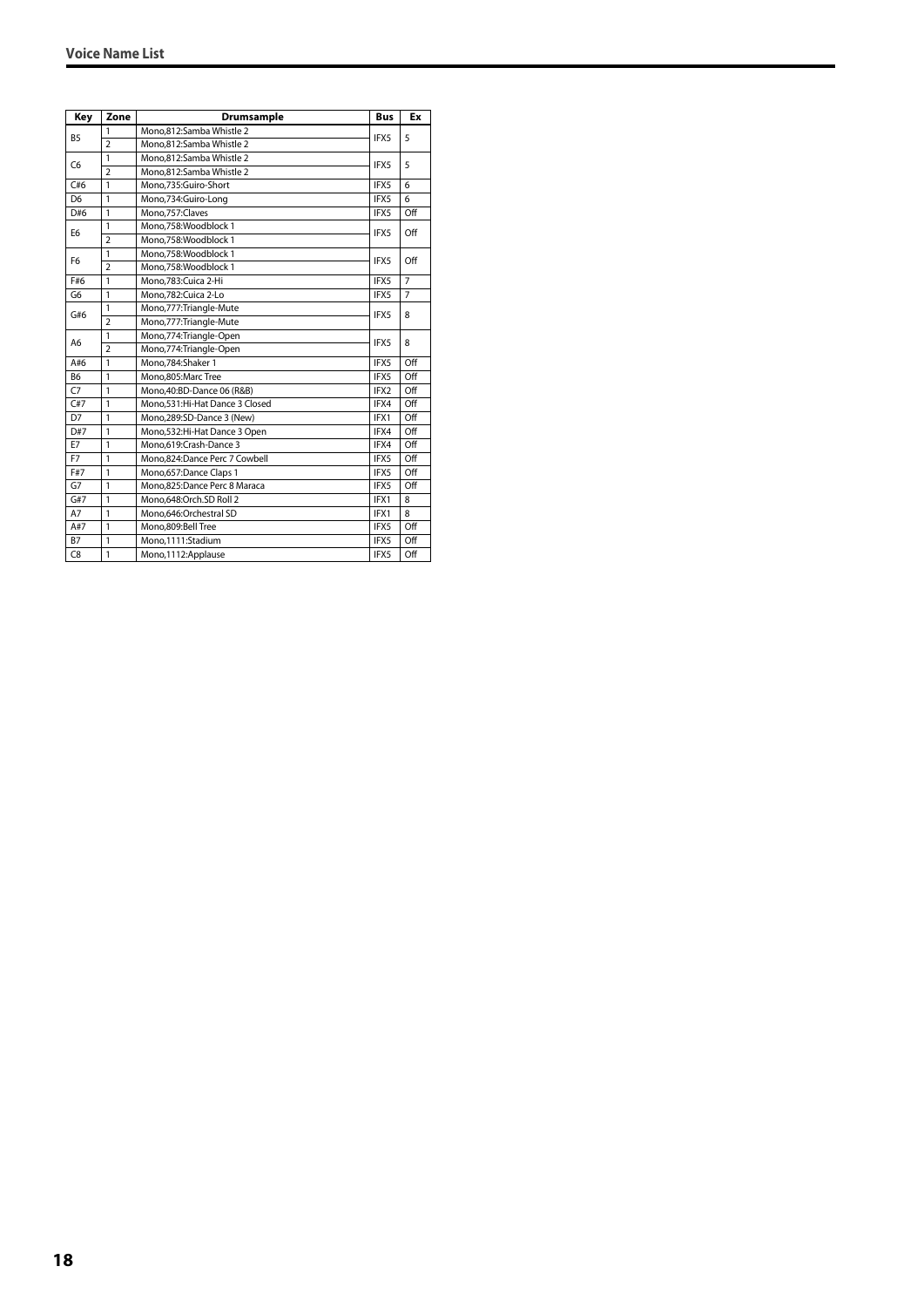#### <span id="page-18-0"></span>**01(INT): Jazz Ambi Kit Ambience**

| Key            | Zone           | <b>Drumsample</b>                                            | Bus              | Ex  |
|----------------|----------------|--------------------------------------------------------------|------------------|-----|
| $C-1$          | 1              | Mono,0:BD-amb 1 mf -L                                        | L/R              | Off |
|                |                |                                                              |                  |     |
| E0             | 1              | XL.St,218:HHat Dance5-amb1-EXs9                              | IFX4             | Off |
| F0             | 1              | XL.St,220:HHat Dance7-amb1-EXs9                              | IFX4             | Off |
| F#0            | 1              | XL.St,212:HHat-Whispy-amb1-EXs9                              | IFX4             | Off |
|                | 1              | XL.St,217:HHat Dance4-amb1-EXs9                              |                  |     |
| G0             | $\overline{2}$ | XL.St,214:HHat Dance1-amb1-EXs9                              | IFX4             | Off |
|                | 1              | XL.St,362:TimbalesH-Paila-a1-EX9                             |                  |     |
| G#0            | $\overline{2}$ | XL.St,374:Shaker 1-amb1-EXs9                                 | IFX4             | Off |
|                | 1              | XL.St,211:H.Hat-Crisp-amb1-EXs9                              |                  |     |
| A0             | $\overline{2}$ | XL.St,210:H.Hat-Chili-amb1-EXs9                              | IFX4             | Off |
|                | 3              | XL.St,211:H.Hat-Crisp-amb1-EXs9                              |                  |     |
|                | 1              | XL.St,213:H.Hat-Old-amb1-EXs9                                |                  |     |
| A#0            | $\overline{2}$ | XL.St,213:H.Hat-Old-amb1-EXs9                                | IFX4             | Off |
|                | 1              | XL.St,202:HHat-Pedal3-amb1-EXs9                              |                  |     |
| BO             | $\overline{2}$ | XL.St,205:HiHat-amb-01-EXs9                                  | IFX4             | Off |
|                | 3              | XL.St,199:HHat-Pedal2-amb1-EXs9                              |                  |     |
| C1             | 1              | XL.St,48:BD-amb-01-EXs9                                      | L/R              | Off |
| C#1            | 1              | XL.St,49:BD-amb-02-EXs9                                      | IFX2             | Off |
| D1             | 1              | XL.St,50:BD-amb-03-EXs9                                      | IFX2             | Off |
| D#1            | 1              | XL.St,51:BD-amb-04-EXs9                                      | IFX2             | Off |
| E1             | 1              | XL.St,52:BD-amb-05-EXs9                                      | IFX2             | Off |
| F1             | 1              | XL.St,130:SD-Orch Roll-amb1-EXs9                             | IFX1             | 9   |
| F#1            | 1              | XL.St,130:SD-Orch Roll-amb1-EXs9                             | IFX1             | 9   |
| G1             | 1              | XL.St,130:SD-Orch Roll-amb1-EXs9                             | IFX1             | 9   |
| G#1            | 1              | XL.St,130:SD-Orch Roll-amb1-EXs9                             | IFX1             | 9   |
| Α1             | 1              | XL.St,129:Stick Hit-amb-EXs9                                 | IFX5             | Off |
| A#1            | 1              | XL.St,444:Reverse Cymbal-amb                                 | IFX4             | Off |
| В1             | 1              | XL.St,133:SD Reverse-amb-EXs9                                | IFX1             | Off |
| C <sub>2</sub> | 1              | XL.St,7:BD-01a-amb1-v8-EXs9                                  | IFX2             | Off |
|                | 1              | XL.St,47:BD-03b-amb1-v8-EXs9                                 |                  |     |
| C#2            | $\overline{2}$ | XL.St,46:BD-03b-amb1-v7-EXs9                                 |                  |     |
|                | 3              |                                                              |                  |     |
|                | 4              | XL.St,45:BD-03b-amb1-v6-EXs9                                 | IFX <sub>2</sub> |     |
|                | 5              | XL.St,44:BD-03b-amb1-v5-EXs9                                 |                  | Off |
|                |                | XL.St,43:BD-03b-amb1-v4-EXs9                                 |                  |     |
|                | 6              | XL.St,42:BD-03b-amb1-v3-EXs9                                 |                  |     |
|                | 7              | XL.St,41:BD-03b-amb1-v2-EXs9                                 |                  |     |
|                | 8              | XL.St,40:BD-03b-amb1-v1-EXs9                                 |                  |     |
|                | 1              | XL.St,39:BD-03a-amb1-v8-EXs9                                 | IFX2             | Off |
|                | 2              | XL.St,38:BD-03a-amb1-v7-EXs9                                 |                  |     |
|                | 3              | XL.St,37:BD-03a-amb1-v6-EXs9                                 |                  |     |
| D <sub>2</sub> | 4              | XL.St,36:BD-03a-amb1-v5-EXs9                                 |                  |     |
|                | 5              | XL.St,35:BD-03a-amb1-v4-EXs9                                 |                  |     |
|                | 6              | XL.St,34:BD-03a-amb1-v3-EXs9                                 |                  |     |
|                | 7              | XL.St,33:BD-03a-amb1-v2-EXs9                                 |                  |     |
|                | 8              | XL.St,32:BD-03a-amb1-v1-EXs9                                 |                  |     |
|                | 1              | XL.St,31:BD-02b-amb1-v8-EXs9                                 |                  |     |
|                | 2              | XL.St,30:BD-02b-amb1-v7-EXs9                                 |                  |     |
|                | 3              | XL.St,29:BD-02b-amb1-v6-EXs9                                 |                  |     |
| D#2            | 4              | XL.St.28:BD-02b-amb1-v5-EXs9                                 | IFX2             | Off |
|                | 5              | XL.St,27:BD-02b-amb1-v4-EXs9                                 |                  |     |
|                | 6              | XL.St,26:BD-02b-amb1-v3-EXs9                                 |                  |     |
|                | 7              | XL.St,25:BD-02b-amb1-v2-EXs9                                 |                  |     |
|                | 8              | XL.St,24:BD-02b-amb1-v1-EXs9                                 |                  |     |
|                | 1              | XL.St,23:BD-02a-amb1-v8-EXs9                                 |                  |     |
|                | $\overline{2}$ | XL.St,22:BD-02a-amb1-v7-EXs9                                 |                  |     |
|                | 3              | XL.St,21:BD-02a-amb1-v6-EXs9                                 |                  |     |
|                | 4              | XL.St,20:BD-02a-amb1-v5-EXs9                                 | IFX2             | Off |
| E2             | 5              | XL.St,19:BD-02a-amb1-v4-EXs9                                 |                  |     |
|                | 6              | XL.St,18:BD-02a-amb1-v3-EXs9                                 |                  |     |
|                | 7              | XL.St,17:BD-02a-amb1-v2-EXs9                                 |                  |     |
|                | 8              | XL.St,16:BD-02a-amb1-v1-EXs9                                 |                  |     |
|                | 1              | XL.St,112:SD-06-amb1-v8-EXs9                                 |                  |     |
|                | $\overline{2}$ | XL.St,111:SD-06-amb1-v7-EXs9                                 |                  |     |
|                | 3              | XL.St,110:SD-06-amb1-v6-EXs9                                 |                  |     |
|                | 4              | XL.St,109:SD-06-amb1-v5-EXs9                                 |                  |     |
| F2             | 5              | XL.St,108:SD-06-amb1-v4-EXs9                                 | IFX1             | Off |
|                | 6              | XL.St,107:SD-06-amb1-v3-EXs9                                 |                  |     |
|                | 7              | XL.St,106:SD-06-amb1-v2-EXs9                                 |                  |     |
|                | 8              | XL.St,105:SD-06-amb1-v1-EXs9                                 |                  |     |
|                | $\mathbf{1}$   | XL.St,104:SD-05-amb1-v8-EXs9                                 |                  |     |
|                | 2              | XL.St,103:SD-05-amb1-v7-EXs9                                 |                  |     |
|                | 3              | XL.St,102:SD-05-amb1-v6-EXs9                                 |                  |     |
|                |                |                                                              |                  |     |
| F#2            | 4<br>5         | XL.St,101:SD-05-amb1-v5-EXs9<br>XL.St,100:SD-05-amb1-v4-EXs9 | IFX1             | Off |
|                |                |                                                              |                  |     |
|                | 6              | XL.St,99:SD-05-amb1-v3-EXs9                                  |                  |     |
|                | 7              | XL.St,98:SD-05-amb1-v2-EXs9                                  |                  |     |
|                | 8              | XL.St,97:SD-05-amb1-v1-EXs9                                  |                  |     |

| Key            | Zone   | <b>Drumsample</b>                                                    | Bus  | Ex  |
|----------------|--------|----------------------------------------------------------------------|------|-----|
|                | 1      | XL.St,96:SD-04-amb1-v8-EXs9                                          |      |     |
|                | 2      | XL.St,95:SD-04-amb1-v7-EXs9                                          |      |     |
|                | 3      | XL.St,94:SD-04-amb1-v6-EXs9                                          |      |     |
| G <sub>2</sub> | 4      | XL.St,93:SD-04-amb1-v5-EXs9                                          | IFX1 | Off |
|                | 5<br>6 | XL.St,92:SD-04-amb1-v4-EXs9<br>XL.St,91:SD-04-amb1-v3-EXs9           |      |     |
|                | 7      | XL.St,90:SD-04-amb1-v2-EXs9                                          |      |     |
|                | 8      | XL.St,89:SD-04-amb1-v1-EXs9                                          |      |     |
|                | 1      | XL.St,88:SD-03-amb1-v8-EXs9                                          |      |     |
|                | 2      | XL.St,87:SD-03-amb1-v7-EXs9                                          |      |     |
|                | 3      | XL.St,86:SD-03-amb1-v6-EXs9                                          |      |     |
| G#2            | 4      | XL.St,85:SD-03-amb1-v5-EXs9                                          | IFX1 | Off |
|                | 5      | XL.St,84:SD-03-amb1-v4-EXs9                                          |      |     |
|                | 6<br>7 | XL.St,83:SD-03-amb1-v3-EXs9<br>XL.St,82:SD-03-amb1-v2-EXs9           |      |     |
|                | 8      | XL.St,81:SD-03-amb1-v1-EXs9                                          |      |     |
|                | 1      | XL.St,80:SD-02-amb1-v8-EXs9                                          |      |     |
|                | 2      | XL.St,79:SD-02-amb1-v7-EXs9                                          |      |     |
|                | 3      | XL.St,78:SD-02-amb1-v6-EXs9                                          |      |     |
| A2             | 4      | XL.St,77:SD-02-amb1-v5-EXs9                                          | IFX1 | Off |
|                | 5      | XL.St,76:SD-02-amb1-v4-EXs9                                          |      |     |
|                | 6      | XL.St,75:SD-02-amb1-v3-EXs9                                          |      |     |
|                | 7      | XL.St,74:SD-02-amb1-v2-EXs9                                          |      |     |
|                | 8<br>1 | XL.St,73:SD-02-amb1-v1-EXs9<br>XL.St,120:SD-07-amb1-v8-EXs9          |      |     |
|                | 2      | XL.St,119:SD-07-amb1-v7-EXs9                                         |      |     |
|                | 3      | XL.St,118:SD-07-amb1-v6-EXs9                                         |      |     |
|                | 4      | XL.St,117:SD-07-amb1-v5-EXs9                                         |      |     |
| A#2            | 5      | XL.St,116:SD-07-amb1-v4-EXs9                                         | IFX1 | Off |
|                | 6      | XL.St,115:SD-07-amb1-v3-EXs9                                         |      |     |
|                | 7      | XL.St,114:SD-07-amb1-v2-EXs9                                         |      |     |
|                | 8      | XL.St,113:SD-07-amb1-v1-EXs9                                         |      |     |
|                | 1      | XL.St,15:BD-01b-amb1-v8-EXs9                                         |      |     |
|                | 2<br>3 | XL.St,14:BD-01b-amb1-v7-EXs9                                         |      |     |
|                | 4      | XL.St,13:BD-01b-amb1-v6-EXs9<br>XL.St,12:BD-01b-amb1-v5-EXs9         |      |     |
| B2             | 5      | XL.St,11:BD-01b-amb1-v4-EXs9                                         | IFX2 | Off |
|                | 6      | XL.St,10:BD-01b-amb1-v3-EXs9                                         |      |     |
|                | 7      | XL.St,9:BD-01b-amb1-v2-EXs9                                          |      |     |
|                | 8      | XL.St,8:BD-01b-amb1-v1-EXs9                                          |      |     |
|                | 1      | XL.St,7:BD-01a-amb1-v8-EXs9                                          |      |     |
|                | 2      | XL.St,6:BD-01a-amb1-v7-EXs9                                          |      |     |
|                | 3<br>4 | XL.St,5:BD-01a-amb1-v6-EXs9<br>XL.St,4:BD-01a-amb1-v5-EXs9           |      |     |
| C3             | 5      | XL.St,3:BD-01a-amb1-v4-EXs9                                          | IFX2 | Off |
|                | 6      | XL.St,2:BD-01a-amb1-v3-EXs9                                          |      |     |
|                | 7      | XL.St,1:BD-01a-amb1-v2-EXs9                                          |      |     |
|                | 8      | XL.St,0:BD-01a-amb1-v1-EXs9                                          |      |     |
|                | 1      | XL.St,128:Sidestick-amb1-v8-EXs9                                     |      |     |
|                | 2      | XL.St.127:Sidestick-amb1-v7-EXs9                                     |      |     |
|                | 3      | XL.St,126:Sidestick-amb1-v6-EXs9                                     |      |     |
| C#3            | 4      | XL.St,125:Sidestick-amb1-v5-EXs9                                     | IFX1 | Off |
|                | 5<br>6 | XL.St,124:Sidestick-amb1-v4-EXs9<br>XL.St,123:Sidestick-amb1-v3-EXs9 |      |     |
|                | 7      | XL.St,122:Sidestick-amb1-v2-EXs9                                     |      |     |
|                | 8      | XL.St,121:Sidestick-amb1-v1-EXs9                                     |      |     |
|                | 1      | XL.St,64:SD-01a-amb1-v8-EXs9                                         |      |     |
|                | 2      | XL.St,63:SD-01a-amb1-v7-EXs9                                         |      |     |
|                | 3      | XL.St,62:SD-01a-amb1-v6-EXs9                                         |      |     |
| D3             | 4      | XL.St,61:SD-01a-amb1-v5-EXs9                                         | IFX1 | Off |
|                | 5      | XL.St,60:SD-01a-amb1-v4-EXs9                                         |      |     |
|                | 6      | XL.St,59:SD-01a-amb1-v3-EXs9                                         |      |     |
|                | 7      | XL.St,58:SD-01a-amb1-v2-EXs9                                         |      |     |
| D#3            | 8<br>1 | XL.St,57:SD-01a-amb1-v1-EXs9<br>XL.St,141:Claps-Dance-amb1-EXs9      | IFX5 | Off |
|                | 1      | XL.St,72:SD-01b-amb1-v8-EXs9                                         |      |     |
|                | 2      | XL.St,71:SD-01b-amb1-v7-EXs9                                         |      |     |
|                | 3      | XL.St,70:SD-01b-amb1-v6-EXs9                                         |      |     |
|                | 4      | XL.St,69:SD-01b-amb1-v5-EXs9                                         | IFX1 |     |
| E3             | 5      | XL.St,68:SD-01b-amb1-v4-EXs9                                         |      | Off |
|                | 6      | XL.St,67:SD-01b-amb1-v3-EXs9                                         |      |     |
|                | 7      | XL.St,66:SD-01b-amb1-v2-EXs9                                         |      |     |
|                | 8      | XL.St,65:SD-01b-amb1-v1-EXs9                                         |      |     |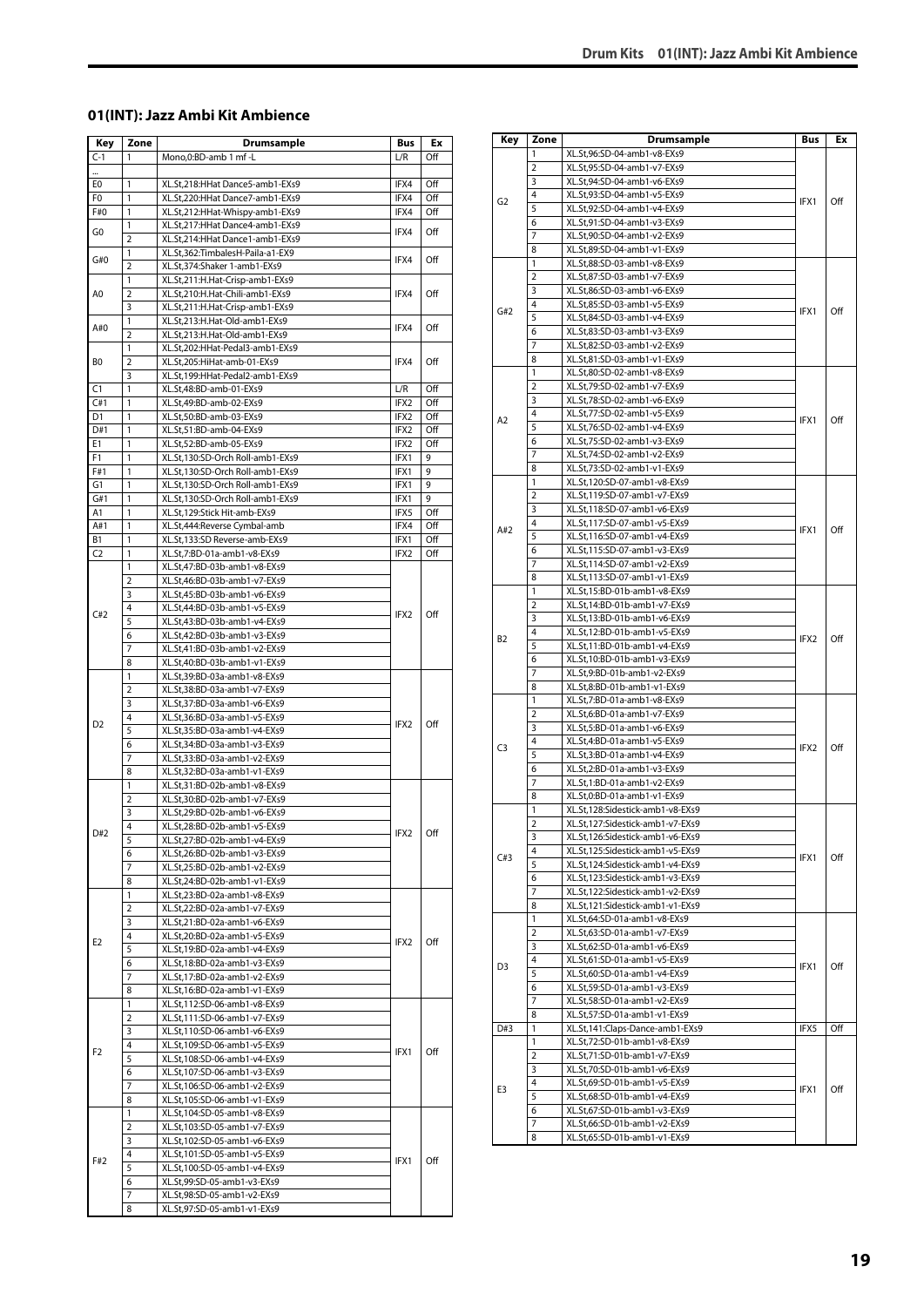| Key            | Zone           | Drumsample                                                         | Bus  | Ex  |
|----------------|----------------|--------------------------------------------------------------------|------|-----|
|                | 1              | XL.St,173:Tom Lo-amb1-v8-EXs9                                      |      |     |
|                | 2              | XL.St,172:Tom Lo-amb1-v7-EXs9                                      |      |     |
|                | 3              | XL.St,171:Tom Lo-amb1-v6-EXs9                                      |      |     |
| F3             | 4              | XL.St,170:Tom Lo-amb1-v5-EXs9                                      | IFX3 | Off |
|                | 5              | XL.St,169:Tom Lo-amb1-v4-EXs9                                      |      |     |
|                | 6              | XL.St,168:Tom Lo-amb1-v3-EXs9                                      |      |     |
|                | 7              | XL.St,167:Tom Lo-amb1-v2-EXs9                                      |      |     |
|                | 8              | XL.St,166:Tom Lo-amb1-v1-EXs9                                      |      |     |
|                | 1              | XL.St,182:HiHat-Cl-amb1-v8-EXs9                                    |      |     |
|                | $\overline{2}$ | XL.St,181:HiHat-Cl-amb1-v7-EXs9                                    |      |     |
|                | 3              | XL.St,180:HiHat-Cl-amb1-v6-EXs9                                    |      |     |
| F#3            | 4<br>5         | XL.St,179:HiHat-Cl-amb1-v5-EXs9<br>XL.St,178:HiHat-Cl-amb1-v4-EXs9 | IFX1 | 1   |
|                | 6              | XL.St,177:HiHat-Cl-amb1-v3-EXs9                                    |      |     |
|                | 7              | XL.St,176:HiHat-Cl-amb1-v2-EXs9                                    |      |     |
|                | 8              | XL.St,175:HiHat-Cl-amb1-v1-EXs9                                    |      |     |
|                | 1              | XL.St,173:Tom Lo-amb1-v8-EXs9                                      |      |     |
|                | 2              | XL.St,172:Tom Lo-amb1-v7-EXs9                                      |      |     |
|                | 3              | XL.St,171:Tom Lo-amb1-v6-EXs9                                      |      |     |
|                | 4              | XL.St,170:Tom Lo-amb1-v5-EXs9                                      |      |     |
| G3             | 5              | XL.St,169:Tom Lo-amb1-v4-EXs9                                      | IFX3 | Off |
|                | 6              | XL.St,168:Tom Lo-amb1-v3-EXs9                                      |      |     |
|                | 7              | XL.St,167:Tom Lo-amb1-v2-EXs9                                      |      |     |
|                | 8              | XL.St,166:Tom Lo-amb1-v1-EXs9                                      |      |     |
|                | 1              | XL.St,198:HHat-Pdl1-amb1-v8-EXs9                                   |      |     |
|                | 2              | XL.St,197:HHat-Pdl1-amb1-v7-EXs9                                   |      |     |
|                | 3              | XL.St,196:HHat-Pdl1-amb1-v6-EXs9                                   |      |     |
| G#3            | 4              | XL.St,195:HHat-Pdl1-amb1-v5-EXs9                                   | IFX1 | 1   |
|                | 5              | XL.St,194:HHat-Pdl1-amb1-v4-EXs9                                   |      |     |
|                | 6              | XL.St,193:HHat-Pdl1-amb1-v3-EXs9                                   |      |     |
|                | 7              | XL.St,192:HHat-Pdl1-amb1-v2-EXs9                                   |      |     |
|                | 8              | XL.St,191:HHat-Pdl1-amb1-v1-EXs9                                   |      |     |
|                | 1              | XL.St,165:Tom Mid-amb1-v8-EXs9                                     |      |     |
|                | 2              | XL.St,164:Tom Mid-amb1-v7-EXs9                                     |      |     |
|                | 3<br>4         | XL.St,163:Tom Mid-amb1-v6-EXs9                                     |      |     |
| A3             | 5              | XL.St,162:Tom Mid-amb1-v5-EXs9                                     | IFX3 | Off |
|                | 6              | XL.St,161:Tom Mid-amb1-v4-EXs9<br>XL.St,160:Tom Mid-amb1-v3-EXs9   |      |     |
|                | 7              | XL.St,159:Tom Mid-amb1-v2-EXs9                                     |      |     |
|                | 8              | XL.St,158:Tom Mid-amb1-v1-EXs9                                     |      |     |
|                | 1              | XL.St,190:HiHat-Op-amb1-v8-EXs9                                    |      |     |
|                | $\overline{2}$ | XL.St,189:HiHat-Op-amb1-v7-EXs9                                    |      |     |
|                | 3              | XL.St,188:HiHat-Op-amb1-v6-EXs9                                    |      |     |
|                | 4              | XL.St,187:HiHat-Op-amb1-v5-EXs9                                    |      |     |
| A#3            | 5              | XL.St,186:HiHat-Op-amb1-v4-EXs9                                    | IFX1 | 1   |
|                | 6              | XL.St,185:HiHat-Op-amb1-v3-EXs9                                    |      |     |
|                | 7              | XL.St,184:HiHat-Op-amb1-v2-EXs9                                    |      |     |
|                | 8              | XL.St,183:HiHat-Op-amb1-v1-EXs9                                    |      |     |
|                | 1              | XL.St,165:Tom Mid-amb1-v8-EXs9                                     |      |     |
|                | $\overline{2}$ | XL.St,164:Tom Mid-amb1-v7-EXs9                                     |      |     |
|                | 3              | XL.St,163:Tom Mid-amb1-v6-EXs9                                     |      |     |
| B <sub>3</sub> | 4              | XL.St,162:Tom Mid-amb1-v5-EXs9                                     | IFX3 | Off |
|                | 5              | XL.St,161:Tom Mid-amb1-v4-EXs9                                     |      |     |
|                | 6              | XL.St,160:Tom Mid-amb1-v3-EXs9                                     |      |     |
|                | 7              | XL.St,159:Tom Mid-amb1-v2-EXs9                                     |      |     |
|                | 8              | XL.St,158:Tom Mid-amb1-v1-EXs9                                     |      |     |
|                | 1<br>2         | XL.St,157:Tom Hi-amb1-v8-EXs9<br>XL.St,156:Tom Hi-amb1-v7-EXs9     |      |     |
|                | 3              | XL.St,155:Tom Hi-amb1-v6-EXs9                                      |      |     |
|                | 4              | XL.St,154:Tom Hi-amb1-v5-EXs9                                      |      |     |
| C <sub>4</sub> | 5              | XL.St,153:Tom Hi-amb1-v4-EXs9                                      | IFX3 | Off |
|                | 6              | XL.St,152:Tom Hi-amb1-v3-EXs9                                      |      |     |
|                | 7              | XL.St,151:Tom Hi-amb1-v2-EXs9                                      |      |     |
|                | 8              | XL.St,150:Tom Hi-amb1-v1-EXs9                                      |      |     |
|                | 1              | XL.St,243:Crash 01-amb1-v8-EXs9                                    |      |     |
|                | $\overline{2}$ | XL.St,242:Crash 01-amb1-v7-EXs9                                    |      |     |
|                | 3              | XL.St,241:Crash 01-amb1-v6-EXs9                                    |      |     |
| C#4            | 4              | XL.St,240:Crash 01-amb1-v5-EXs9                                    | L/R  | Off |
|                | 5              | XL.St,239:Crash 01-amb1-v4-EXs9                                    |      |     |
|                | 6              | XL.St,238:Crash 01-amb1-v3-EXs9                                    |      |     |
|                | 7              | XL.St,237:Crash 01-amb1-v2-EXs9                                    |      |     |
|                | 8              | XL.St,236:Crash 01-amb1-v1-EXs9                                    |      |     |
|                | 1              | XL.St,157:Tom Hi-amb1-v8-EXs9                                      |      |     |
|                | $\overline{2}$ | XL.St,156:Tom Hi-amb1-v7-EXs9                                      |      |     |
|                | 3              | XL.St,155:Tom Hi-amb1-v6-EXs9                                      |      |     |
| D <sub>4</sub> | 4              | XL.St,154:Tom Hi-amb1-v5-EXs9                                      | IFX3 | Off |
|                | 5              | XL.St,153:Tom Hi-amb1-v4-EXs9                                      |      |     |
|                | 6              | XL.St,152:Tom Hi-amb1-v3-EXs9                                      |      |     |
|                | 7<br>8         | XL.St,151:Tom Hi-amb1-v2-EXs9                                      |      |     |
|                |                | XL.St,150:Tom Hi-amb1-v1-EXs9                                      |      |     |

| Key            | Zone                | Drumsample                                                          | Bus  | Ex  |
|----------------|---------------------|---------------------------------------------------------------------|------|-----|
|                | 1                   | XL.St,277:Ride 01-amb1-v8-EXs9                                      |      |     |
|                | 2                   | XL.St,276:Ride 01-amb1-v7-EXs9                                      |      |     |
|                | 3                   | XL.St,275:Ride 01-amb1-v6-EXs9                                      |      |     |
| D#4            | 4                   | XL.St,274:Ride 01-amb1-v5-EXs9                                      | L/R  | Off |
|                | 5                   | XL.St,273:Ride 01-amb1-v4-EXs9                                      |      |     |
|                | 6                   | XL.St,272:Ride 01-amb1-v3-EXs9                                      |      |     |
|                | 7                   | XL.St,271:Ride 01-amb1-v2-EXs9                                      |      |     |
|                | 8                   | XL.St,270:Ride 01-amb1-v1-EXs9                                      |      |     |
|                | 1<br>$\overline{2}$ | XL.St,326:China-amb1-v8-EXs9                                        |      |     |
|                | 3                   | XL.St,325:China-amb1-v7-EXs9<br>XL.St,324:China-amb1-v6-EXs9        |      |     |
|                | 4                   | XL.St,323:China-amb1-v5-EXs9                                        |      |     |
| E4             | 5                   | XL.St,322:China-amb1-v4-EXs9                                        | L/R  | Off |
|                | 6                   | XL.St,321:China-amb1-v3-EXs9                                        |      |     |
|                | 7                   | XL.St,320:China-amb1-v2-EXs9                                        |      |     |
|                | 8                   | XL.St,319:China-amb1-v1-EXs9                                        |      |     |
|                | 1                   | XL.St,293:Ride 02-amb1-v8-EXs9                                      |      |     |
|                | 2                   | XL.St,292:Ride 02-amb1-v7-EXs9                                      |      |     |
|                | 3                   | XL.St,291:Ride 02-amb1-v6-EXs9                                      |      |     |
| F4             | 4                   | XL.St,290:Ride 02-amb1-v5-EXs9                                      | L/R  | Off |
|                | 5                   | XL.St,289:Ride 02-amb1-v4-EXs9                                      |      |     |
|                | 6                   | XL.St,288:Ride 02-amb1-v3-EXs9                                      |      |     |
|                | 7                   | XL.St,287:Ride 02-amb1-v2-EXs9                                      |      |     |
|                | 8                   | XL.St,286:Ride 02-amb1-v1-EXs9                                      |      |     |
|                | 1                   | XL.St,371:Tambourine 3-amb1-EXs9                                    |      |     |
| F#4            | $\overline{2}$      | XL.St,369:Tambourine 1-amb1-EXs9                                    | IFX5 | Off |
|                | 3                   | XL.St,370:Tambourine 2-amb1-EXs9                                    |      |     |
|                | 1                   | XL.St,342:Splash-amb1-v8-EXs9                                       |      |     |
|                | 2                   | XL.St,341:Splash-amb1-v7-EXs9                                       |      |     |
|                | 3                   | XL.St,340:Splash-amb1-v6-EXs9                                       |      |     |
| G4             | 4                   | XL.St,339:Splash-amb1-v5-EXs9                                       | L/R  | Off |
|                | 5                   | XL.St,338:Splash-amb1-v4-EXs9                                       |      |     |
|                | 6<br>7              | XL.St,337:Splash-amb1-v3-EXs9                                       |      |     |
|                | 8                   | XL.St,336:Splash-amb1-v2-EXs9<br>XL.St,335:Splash-amb1-v1-EXs9      |      |     |
|                | 1                   | XL.St,363:Cowbell 2-amb1-EXs9                                       |      |     |
| G#4            | 2                   | XL.St,363:Cowbell 2-amb1-EXs9                                       | IFX5 | Off |
|                | 1                   | XL.St,259:Crash 02-amb1-v8-EXs9                                     |      |     |
|                | $\overline{2}$      | XL.St,258:Crash 02-amb1-v7-EXs9                                     | L/R  |     |
|                | 3                   | XL.St,257:Crash 02-amb1-v6-EXs9                                     |      |     |
|                | 4                   | XL.St,256:Crash 02-amb1-v5-EXs9                                     |      |     |
| A4             | 5                   | XL.St,255:Crash 02-amb1-v4-EXs9                                     |      | Off |
|                | 6                   | XL.St,254:Crash 02-amb1-v3-EXs9                                     |      |     |
|                | 7                   | XL.St,253:Crash 02-amb1-v2-EXs9                                     |      |     |
|                | 8                   | XL.St,252:Crash 02-amb1-v1-EXs9                                     |      |     |
| A#4            | 1                   | XL.St,368:Vibra-Slap-amb1-EXs9                                      | IFX5 | Off |
|                | 1                   | XL.St,309:Ride 03-amb1-v8-EXs9                                      |      |     |
|                | 2                   | XL.St,308:Ride 03-amb1-v7-EXs9                                      |      |     |
|                | 3                   | XL.St,307:Ride 03-amb1-v6-EXs9                                      |      |     |
| B4             | 4                   | XL.St,306:Ride 03-amb1-v5-EXs9                                      | L/R  | Off |
|                | 5                   | XL.St,305:Ride 03-amb1-v4-EXs9                                      |      |     |
|                | 6                   | XL.St,304:Ride 03-amb1-v3-EXs9                                      |      |     |
|                | 7                   | XL.St,303:Ride 03-amb1-v2-EXs9                                      |      |     |
|                | 8                   | XL.St,302:Ride 03-amb1-v1-EXs9                                      |      |     |
|                | $\mathbbm{1}$       | XL.St,356:Bongo H-Op f-amb1-EXs9                                    |      |     |
| C <sub>5</sub> | $\overline{2}$      | XL.St,355:Bongo H-Op mf-amb1-EX9                                    | IFX5 | Off |
|                | 3                   | XL.St,356:Bongo H-Op f-amb1-EXs9                                    |      |     |
| C#5            | 1<br>$\overline{2}$ | XL.St,353:Bongo L-Muf1-amb1-EXs9                                    |      | Off |
|                | 3                   | XL.St,354:Bongo L-Muf2-amb1-EXs9<br>XL.St,352:Bongo Lo-Cl-amb1-EXs9 | IFX5 |     |
|                | 1                   | XL.St,351:Conga H-Slp2-amb1-EXs9                                    |      |     |
| D <sub>5</sub> | $\overline{2}$      | XL.St,347:Conga Hi-Op1-amb1-EXs9                                    | IFX5 | Off |
|                | 1                   | XL.St,350:Conga H-Slp1-amb1-EXs9                                    |      |     |
|                | 2                   | XL.St,348:Conga Hi-Op2-amb1-EXs9                                    |      |     |
| D#5            | 3                   | XL.St,349:Conga Hi-Op3-amb1-EXs9                                    | IFX5 | Off |
|                | 4                   | XL.St,347:Conga Hi-Op1-amb1-EXs9                                    |      |     |
|                | 1                   | XL.St,345:Conga L-Slap-amb1-EXs9                                    |      |     |
| E5             | 2                   | XL.St,343:Conga Lo-Op1-amb1-EXs9                                    | IFX5 | Off |
|                | 3                   | XL.St,344:Conga Lo-Op2-amb1-EXs9                                    |      |     |
|                | $\mathbbm{1}$       | XL.St,361:Timbales H-Rim2-a1-EX9                                    |      |     |
| F5             | $\overline{2}$      | XL.St,360:Timbales H-Rim1-a1-EX9                                    | IFX5 | Off |
|                | 3                   | XL.St,359:Timbales H-Edge-a1-EX9                                    |      |     |
|                | 1                   | XL.St,358:Timbales L-Ege1-a1-EX9                                    |      |     |
| F#5            | $\overline{2}$      | XL.St,357:Timbales L-Op-amb1-EX9                                    | IFX5 | Off |
| G5             | 1                   | XL.St,376:Agogo Lo-amb1-EXs9                                        | IFX5 | Off |
| G#5            | 1                   | XL.St,377:Agogo Hi-amb1-EXs9                                        | IFX5 | Off |
| A5             | 1                   | XL.St,372:Cabasa 1-amb1-EXs9                                        | IFX5 | Off |
|                | $\overline{2}$      | XL.St,373:Cabasa 3-amb1-EXs9                                        |      |     |
| A#5            | 1                   | XL.St,365:Maracas-Pull1-amb1-EX9                                    | IFX5 | Off |
|                | $\overline{2}$      | XL.St,365:Maracas-Pull1-amb1-EX9                                    |      |     |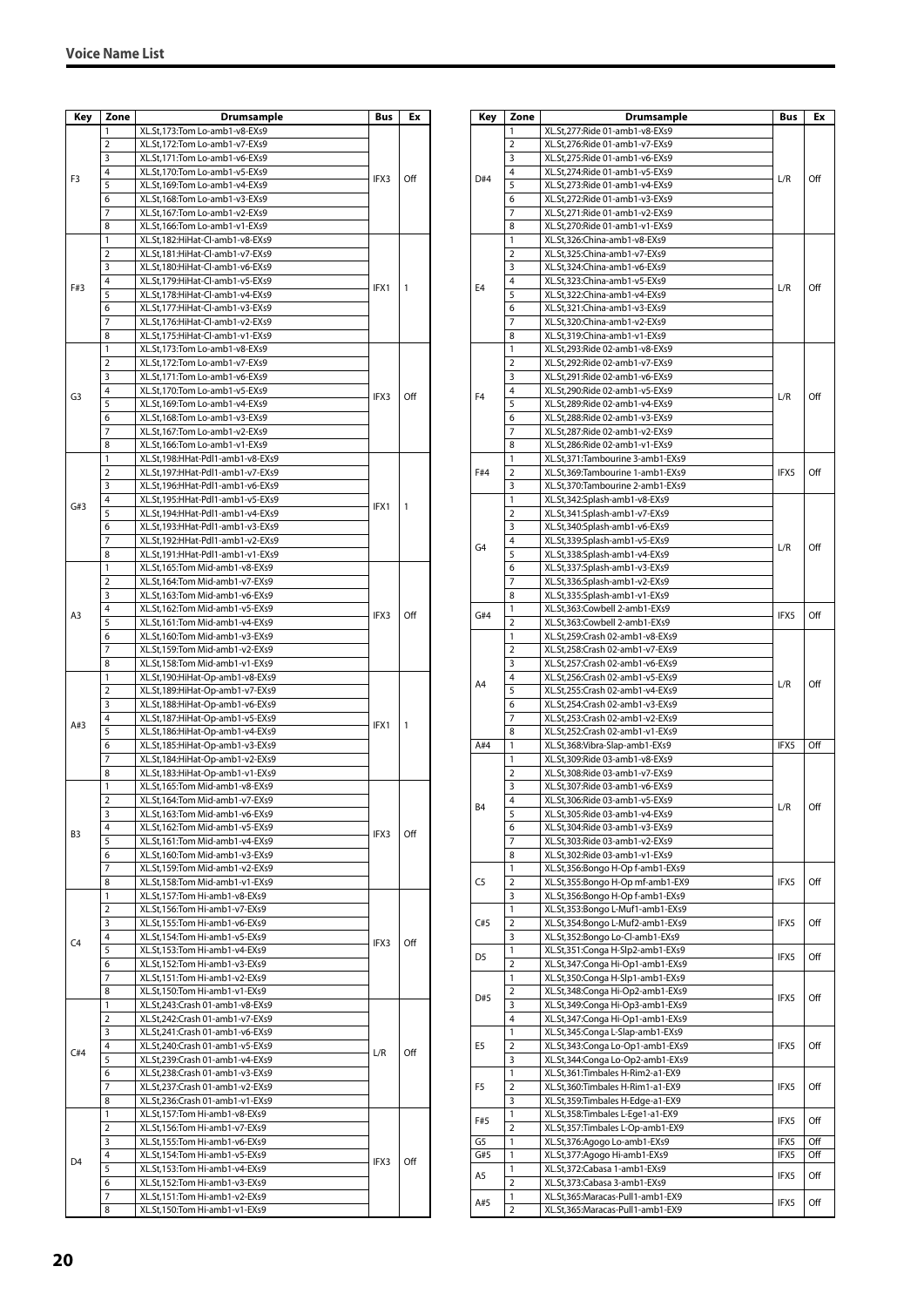| Key            | Zone           | <b>Drumsample</b>                | <b>Bus</b> | Ex             |
|----------------|----------------|----------------------------------|------------|----------------|
|                | 1              | XL.St,388:Whistle 3-amb1-EXs9    |            |                |
| <b>B5</b>      | $\overline{2}$ | XL.St.388:Whistle 3-amb1-EXs9    | L/R        | 5              |
|                | $\mathbf{1}$   | XL.St.388:Whistle 3-amb1-EXs9    |            |                |
| C <sub>6</sub> | $\overline{2}$ | XL.St,388:Whistle 3-amb1-EXs9    | IFX5       | 5              |
| C#6            | $\mathbf{1}$   | XL.St.367:Guiro-Short a-amb1-EX9 | IFX5       | 6              |
| D <sub>6</sub> | $\mathbf{1}$   | XL.St,366:Guiro-Long a-amb1-EXs9 | IFX5       | 6              |
| D#6            | $\mathbf{1}$   | XL.St,364:Claves b-amb1-EXs9     | IFX5       | Off            |
| E <sub>6</sub> | $\mathbf{1}$   | XL.St.383:Woodblock 1-amb1-EXs9  | IFX5       | Off            |
|                | $\overline{2}$ | XL.St.384:Woodblock 2-amb1-EXs9  |            |                |
|                | $\mathbf{1}$   | XL.St,385:Woodblock 3-amb1-EXs9  |            |                |
| F <sub>6</sub> | $\overline{2}$ | XL.St.386:Woodblock 4-amb1-EXs9  | IFX5       | Off            |
| F#6            | $\mathbf{1}$   | XL.St.382:Cuica Hi c-amb1-EXs9   | IFX5       | $\overline{7}$ |
| G <sub>6</sub> | $\overline{1}$ | XL.St,381:Cuica Lo-amb1-EXs9     | IFX5       | $\overline{7}$ |
|                | $\mathbf{1}$   | XL.St,379:Triangle-Mute1-a1-EXs9 | IFX5       | 8              |
| G#6            | $\overline{2}$ | XL.St,380:Triangle-Mute2-a1-EXs9 |            |                |
|                | $\mathbf{1}$   | XL.St,379:Triangle-Mute1-a1-EXs9 | IFX5       | 8              |
| A <sub>6</sub> | $\overline{2}$ | XL.St,380:Triangle-Mute2-a1-EXs9 |            |                |
|                | $\mathbf{1}$   | XL.St,374:Shaker 1-amb1-EXs9     | IFX5       | Off            |
| A#6            | $\overline{2}$ | XL.St.375:Shaker 2-amb1-EXs9     |            |                |
| <b>B6</b>      | $\mathbf{1}$   | XL.St,389:Marc Tree-amb1-EXs9    | IFX5       | Off            |
| C7             | $\mathbf{1}$   | XL.St,53:BD-Dance-amb-01-EXs9    | IFX2       | Off            |
| C#7            | $\mathbf{1}$   | XL.St.221:HHat Dance8-amb1-EXs9  | IFX4       | Off            |
| D7             | $\mathbf{1}$   | XL.St,132:SD-Dance-amb1-EXs9     | IFX1       | Off            |
| D#7            | $\mathbf{1}$   | XL.St.220:HHat Dance7-amb1-EXs9  | IFX4       | Off            |
| E7             | $\mathbf{1}$   | XL.St.260:Crash-Dance-amb1-EXs9  | IFX4       | Off            |
| F7             | $\mathbf{1}$   | XL.St,401:Perc-Dance1-amb1-EXs9  | IFX5       | Off            |
| F#7            | $\mathbf{1}$   | XL.St,141:Claps-Dance-amb1-EXs9  | IFX5       | Off            |
| G7             | $\mathbf{1}$   | XL.St,390:Perc-Dance2-amb1-EXs9  | IFX5       | Off            |
| G#7            | $\mathbf{1}$   | XL.St.130:SD-Orch Roll-amb1-EXs9 | IFX1       | 8              |
| A7             | $\mathbf{1}$   | XL.St,131:SD-Orch-amb1-EXs9      | IFX1       | 8              |
| A#7            | $\mathbf{1}$   | XL.St,387:Bell Tree-amb1-EXs9    | IFX5       | Off            |
| <b>B7</b>      | 1              | XL.St,468:Stadium-amb1-EXs9      | IFX5       | Off            |
| C8             | $\mathbf{1}$   | XL.St,469:Applause-amb1-EXs9     | IFX5       | Off            |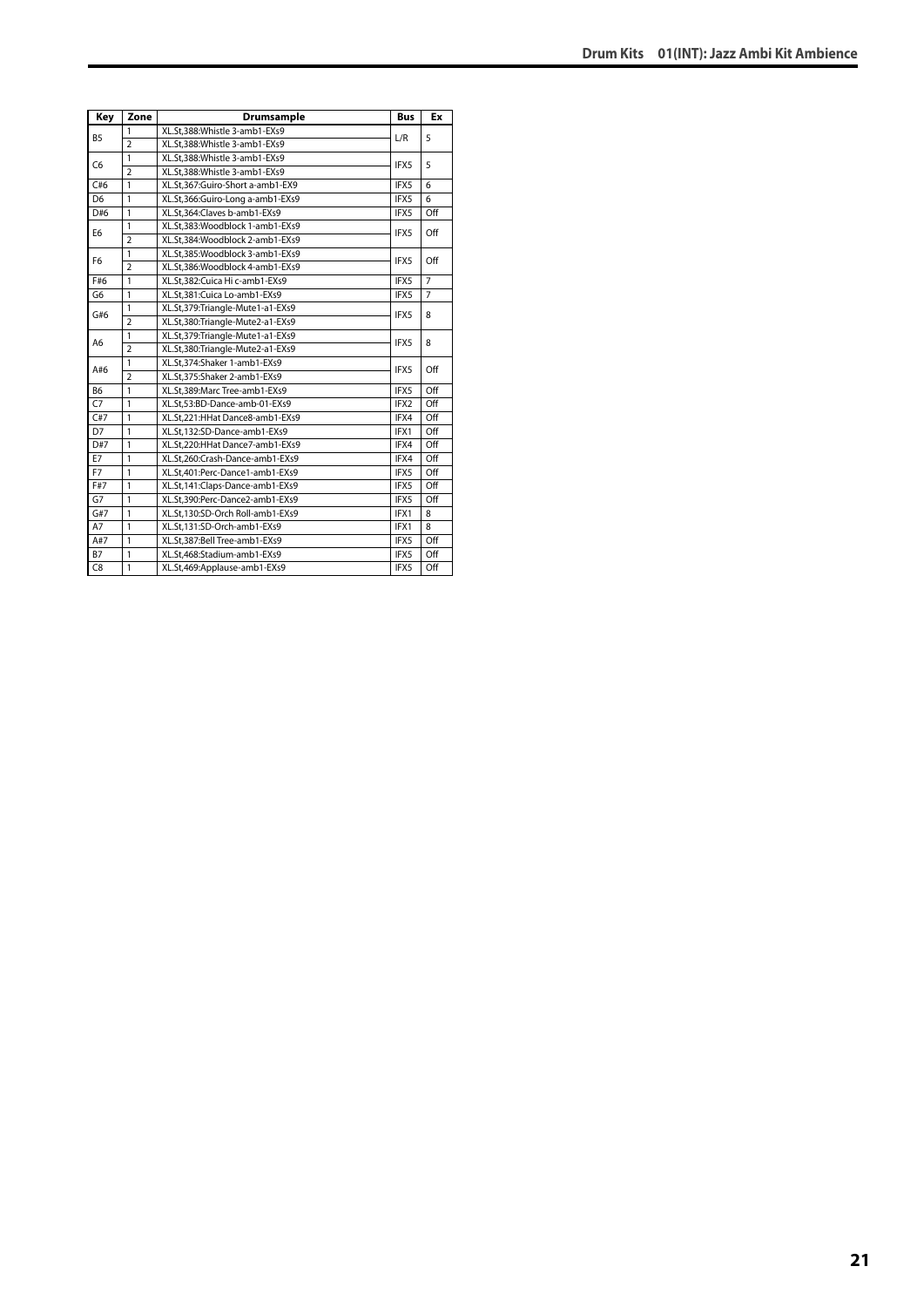#### <span id="page-21-0"></span>**02(INT): Basic Kit 1**

| Key            | Zone                    | Drumsample                                       | Bus              | Ex  |
|----------------|-------------------------|--------------------------------------------------|------------------|-----|
| $C-1$          | 1                       | Mono, 0:BD-amb 1 mf-L                            | L/R              | 1   |
|                |                         |                                                  |                  |     |
| C1             | 1                       | Mono,754:Taiko-Rim                               | L/R              | Off |
|                | $\overline{2}$          | Mono,753:Taiko-Open                              |                  |     |
| C#1            | 1                       | Mono,755:Tsuzumi                                 | L/R              | Off |
|                | $\overline{2}$          | Mono,755:Tsuzumi                                 |                  |     |
| D1             | 1                       | Mono,728:Djembe-Open                             | L/R              | Off |
|                | 2<br>1                  | Mono,728:Djembe-Open                             |                  |     |
| D#1            | $\overline{2}$          | Mono,730:Djembe-Slap<br>Mono,729:Djembe-Mute     | L/R              | Off |
|                | 1                       | Mono,740:Baya-Ghe                                |                  |     |
| E1             | $\overline{2}$          | Mono,739:Baya-Open                               | L/R              | 9   |
|                | 1                       | Mono, 741: Baya-Mute 1                           |                  |     |
| F <sub>1</sub> | 2                       | Mono, 743: Baya-Mute 3                           | L/R              | Off |
|                | 1                       | Mono, 745: Baya-Mute 5                           |                  |     |
| F#1            | $\overline{2}$          | Mono, 744: Baya-Mute 4                           | L/R              | Off |
|                | 1                       | Mono, 747: Tabla-Open                            |                  | Off |
| G1             | $\overline{2}$          | Mono, 747: Tabla-Open                            | L/R              |     |
| G#1            | 1                       | Mono, 748: Tabla-Tin                             | L/R              | Off |
|                | $\overline{2}$          | Mono, 752: Tabla-Mute 4                          |                  |     |
| A1             | 1                       | Mono,679:Drumstick Hit                           | L/R              | Off |
|                | $\overline{2}$          | Mono,8:BD-Dry 1                                  |                  |     |
| A#1            | 1                       | Mono,640:Cymbal Reverse                          | L/R              | Off |
|                | $\overline{2}$          | Mono,8:BD-Dry 1                                  |                  |     |
| <b>B1</b>      | 1<br>$\overline{2}$     | Mono,208:SD-Reverse                              | IFX1             | Off |
|                | 1                       | Mono,8:BD-Dry 1<br>Mono,8:BD-Dry 1               |                  |     |
| C <sub>2</sub> | $\overline{2}$          | Mono,8:BD-Dry 1                                  | IFX2             | Off |
|                | 1                       | Mono, 11:BD-Dry 4                                |                  |     |
| C#2            | 2                       | Mono, 11:BD-Dry 4                                | IFX2             | Off |
|                | 1                       | Mono, 14:BD-Soft                                 |                  |     |
| D <sub>2</sub> | $\overline{2}$          | Mono, 14:BD-Soft                                 | IFX2             | Off |
|                | 1                       | Mono,15:BD-Soft Room                             |                  |     |
| D#2            | $\overline{2}$          | Mono,15:BD-Soft Room                             | IFX2             | Off |
| E <sub>2</sub> | 1                       | Mono, 18:BD-Pillow                               | IFX <sub>2</sub> | Off |
|                | $\overline{2}$          | Mono, 18:BD-Pillow                               |                  |     |
| F2             | 1                       | Mono,180:SD-Full Room                            | IFX1             | Off |
|                | 2                       | Mono,180:SD-Full Room                            |                  |     |
| F#2            | 1                       | Mono, 186: SD-Classic Room                       | IFX1             | Off |
|                | $\overline{2}$          | Mono, 186: SD-Classic Room                       |                  |     |
| G2             | 1                       | Mono,183:SD-Amb.Piccolo 1                        | IFX1             | Off |
|                | $\overline{2}$          | Mono,183:SD-Amb.Piccolo 1                        |                  |     |
| G#2            | 1<br>$\overline{2}$     | Mono, 185: SD-Paper                              | IFX1             | Off |
|                | 1                       | Mono, 185:SD-Paper<br>Mono, 174: SD-Dry 4        |                  |     |
| A2             | $\overline{2}$          | Mono, 174:SD-Dry 4                               | IFX1             | Off |
|                | 1                       | Mono, 172: SD-Dry 2                              |                  |     |
| A#2            | $\overline{2}$          | Mono, 172: SD-Dry 2                              | IFX1             | Off |
|                | 1                       | Mono, 10:BD-Dry 3                                |                  |     |
| <b>B2</b>      | $\overline{2}$          | Mono, 10:BD-Dry 3                                | IFX2             | Off |
|                | 1                       | Mono,9:BD-Dry 2                                  |                  |     |
| C3             | 2                       | Mono,9:BD-Dry 2                                  | IFX2             | Off |
| C#3            | 1                       | Mono, 199: SD-Sidestick Dry                      | L/R              | Off |
|                | 2                       | Mono, 199: SD-Sidestick Dry                      |                  |     |
| D <sub>3</sub> | 1                       | Mono, 184: SD-Amb. Piccolo 2                     | IFX1             | Off |
|                | 2                       | Mono, 184: SD-Amb. Piccolo 2                     |                  |     |
| D#3            | 1<br>$\overline{2}$     | Mono, 654: Hand Claps 2                          | L/R              | Off |
|                | 1                       | Mono,654: Hand Claps 2<br>Mono, 192: SD-Big Rock |                  |     |
| E3             | 2                       | Mono, 192: SD-Big Rock                           | IFX1             | Off |
|                | 1                       | Mono, 403: Tom 3-Floor                           |                  |     |
| F3             | 2                       | Mono, 403: Tom 3-Floor                           | L/R              | Off |
|                | 1                       | Mono, 477: Hi-Hat 2-Closed 2                     |                  |     |
| F#3            | 2                       | Mono, 477: Hi-Hat 2-Closed 2                     | L/R              | 1   |
|                | 1                       | Mono, 403: Tom 3-Floor                           |                  | Off |
| G3             | $\overline{2}$          | Mono, 403: Tom 3-Floor                           | L/R              |     |
| G#3            | 1                       | Mono, 479: Hi-Hat 2-Pedal Open                   | L/R              | 1   |
|                | 2                       | Mono, 478: Hi-Hat 2-Pedal                        |                  |     |
| A3             | 1                       | Mono, 404: Tom 3-Lo                              | L/R              | Off |
|                | $\overline{\mathbf{2}}$ | Mono, 404: Tom 3-Lo                              |                  |     |
| A#3            | 1                       | Mono, 480: Hi-Hat 2-Open 1                       | L/R              | 1   |
|                | 2                       | Mono, 481: Hi-Hat 2-Open 2                       |                  |     |
| B3             | 1                       | Mono, 404: Tom 3-Lo                              | L/R              | Off |
|                | 2<br>1                  | Mono,404:Tom 3-Lo<br>Mono,405:Tom 3-Hi           |                  |     |
| C4             | 2                       | Mono,405:Tom 3-Hi                                | L/R              | Off |
|                | 1                       | Mono,608:Crash Cymbal 3                          |                  |     |
| C#4            | $\overline{\mathbf{2}}$ | Mono,8:BD-Dry 1                                  | L/R              | Off |

| Key            | Zone                | <b>Drumsample</b>                                          | Bus | Ex  |
|----------------|---------------------|------------------------------------------------------------|-----|-----|
|                | 1                   | Mono, 405: Tom 3-Hi                                        |     |     |
| D <sub>4</sub> | $\overline{2}$      | Mono, 405: Tom 3-Hi                                        | L/R | Off |
| D#4            | 1                   | Mono,627: Ride Cymbal 4 Edge                               | L/R | Off |
|                | $\overline{2}$      | Mono,627: Ride Cymbal 4 Edge                               |     |     |
| E <sub>4</sub> | 1                   | Mono,638:China Cymbal                                      | L/R | Off |
|                | $\overline{2}$      | Mono,638:China Cymbal                                      |     |     |
| F <sub>4</sub> | 1<br>2              | Mono,634: Ride Cymbal Cup 2<br>Mono,634: Ride Cymbal Cup 2 | L/R | Off |
|                | 1                   | Mono, 769: Tambourine 2                                    |     |     |
| F#4            | $\overline{2}$      | Mono,767:Tambourine 1-Push                                 | L/R | Off |
|                | 1                   | Mono,639:Splash Cymbal                                     |     |     |
| G <sub>4</sub> | 2                   | Mono,639:Splash Cymbal                                     | L/R | Off |
| G#4            | 1                   | Mono,798:Cowbell 1                                         | L/R | Off |
|                | $\overline{2}$      | Mono,8:BD-Dry 1                                            |     |     |
| A4             | 1                   | Mono,607:Crash Cymbal 2                                    | L/R | Off |
|                | 2                   | Mono,8:BD-Dry 1                                            |     |     |
| A#4            | 1<br>$\overline{2}$ | Mono,756:Vibraslap                                         | L/R | Off |
|                | 1                   | Mono,8:BD-Dry 1<br>Mono,628: Ride Cymbal 5 Edge            |     |     |
| Β4             | $\overline{2}$      | Mono,628: Ride Cymbal 5 Edge                               | L/R | Off |
|                | 1                   | Mono,711:Bongo 1 Hi-Open                                   |     |     |
| C5             | $\overline{2}$      | Mono,711:Bongo 1 Hi-Open                                   | L/R | Off |
|                | 1                   | Mono,708:Bongo 1 Lo-Open                                   |     |     |
| C#5            | 2                   | Mono,708:Bongo 1 Lo-Open                                   | L/R | Off |
| D <sub>5</sub> | 1                   | Mono,685:Conga 1 Hi-MtSlap                                 | L/R | Off |
|                | $\overline{2}$      | Mono,689:Conga 1-Toe                                       |     |     |
| D#5            | 1                   | Mono,683:Conga 1 Hi-Open                                   | L/R | Off |
|                | $\overline{2}$      | Mono,683:Conga 1 Hi-Open                                   |     |     |
| E <sub>5</sub> | 1                   | Mono,680:Conga 1 Lo-Open                                   | L/R | Off |
|                | $\overline{2}$      | Mono,680:Conga 1 Lo-Open                                   |     |     |
| F <sub>5</sub> | 1                   | Mono, 764: Timbales Hi-Rim 1                               | L/R | Off |
|                | $\overline{2}$<br>1 | Mono, 763: Timbales Hi-Edge<br>Mono,760:Timbales Lo-Open   |     |     |
| F#5            | $\overline{2}$      | Mono, 760: Timbales Lo-Open                                | L/R | Off |
|                | 1                   | Mono,797:Agogo Bell                                        |     |     |
| G5             | 2                   | Mono,8:BD-Dry 1                                            | L/R | Off |
|                | 1                   | Mono,797:Agogo Bell                                        |     |     |
| G#5            | 2                   | Mono,8:BD-Dry 1                                            | L/R | Off |
|                | 1                   | Mono,792:Cabasa-Up                                         |     |     |
| A <sub>5</sub> | $\overline{2}$      | Mono,793:Cabasa-Down                                       | L/R | Off |
| A#5            | 1                   | Mono,737:Maracas-Push                                      | L/R | Off |
|                | 2                   | Mono,737:Maracas-Push                                      |     |     |
| B <sub>5</sub> | 1                   | Mono,811:Samba Whistle 1                                   | L/R | 2   |
|                | $\overline{2}$      | Mono,813:Chinese Gong                                      |     |     |
| C6             | 1<br>2              | Mono,811:Samba Whistle 1<br>Mono,813:Chinese Gong          | L/R | 2   |
|                | 1                   | Mono,735:Guiro-Short                                       |     |     |
| C#6            | $\overline{2}$      | Mono,736:Guiro-Tap                                         | L/R | 3   |
|                | 1                   | Mono,734:Guiro-Long                                        |     |     |
| D6             | 2                   | Mono,8:BD-Dry 1                                            | L/R | 3   |
| D#6            | 1                   | Mono,757:Claves                                            | L/R | Off |
|                | $\overline{2}$      | Mono,8:BD-Dry 1                                            |     |     |
| E6             | 1                   | Mono,758:Woodblock 1                                       | L/R | Off |
|                | $\overline{2}$      | Mono,8:BD-Dry 1                                            |     |     |
| F6             | 1                   | Mono,758:Woodblock 1                                       | L/R | Off |
|                | $\overline{2}$<br>1 | Mono,8:BD-Dry 1<br>Mono,781:Cuica 1-Hi                     |     |     |
| F#6            | $\overline{2}$      | Mono,8:BD-Dry 1                                            | L/R | 4   |
|                | 1                   | Mono,780:Cuica 1-Lo                                        |     |     |
| G6             | $\overline{2}$      | Mono,8:BD-Dry 1                                            | L/R | 4   |
|                | 1                   | Mono,777: Triangle-Mute                                    |     |     |
| G#6            | $\overline{2}$      | Mono,777: Triangle-Mute                                    | L/R | 5   |
| A6             | 1                   | Mono,774:Triangle-Open                                     | L/R | 5   |
| A#6            | 1                   | Mono,784:Shaker 1                                          | L/R | Off |
|                | 2                   | Mono,784:Shaker 1                                          |     |     |
| В6             | 1                   | Mono,805:Marc Tree                                         | L/R | Off |
|                | $\overline{2}$      | Mono,8:BD-Dry 1                                            |     |     |
| C7             | 1<br>$\overline{2}$ | Mono, 40: BD-Dance 06 (R&B)<br>Mono, 39: BD-Dance 05 (Rap) | L/R | 6   |
|                | 1                   | Mono,531:Hi-Hat Dance 3 Closed                             |     |     |
| C#7            | $\overline{2}$      | Mono,531:Hi-Hat Dance 3 Closed                             | L/R | 7   |
|                | 1                   | Mono,289:SD-Dance 3 (New)                                  |     |     |
| D7             | $\overline{2}$      | Mono,289:SD-Dance 3 (New)                                  | L/R | Off |
|                | 1                   | Mono,532:Hi-Hat Dance 3 Open                               | L/R | 7   |
| D#7            | $\overline{2}$      | Mono,8:BD-Dry 1                                            |     |     |
| E7             | 1                   | Mono,619:Crash-Dance 3                                     | L/R | Off |
|                | $\overline{2}$      | Mono,619:Crash-Dance 3                                     |     |     |
| F7             | 1                   | Mono,824:Dance Perc 7 Cowbell                              | L/R | Off |
|                | $\overline{2}$      | Mono,824:Dance Perc 7 Cowbell                              |     |     |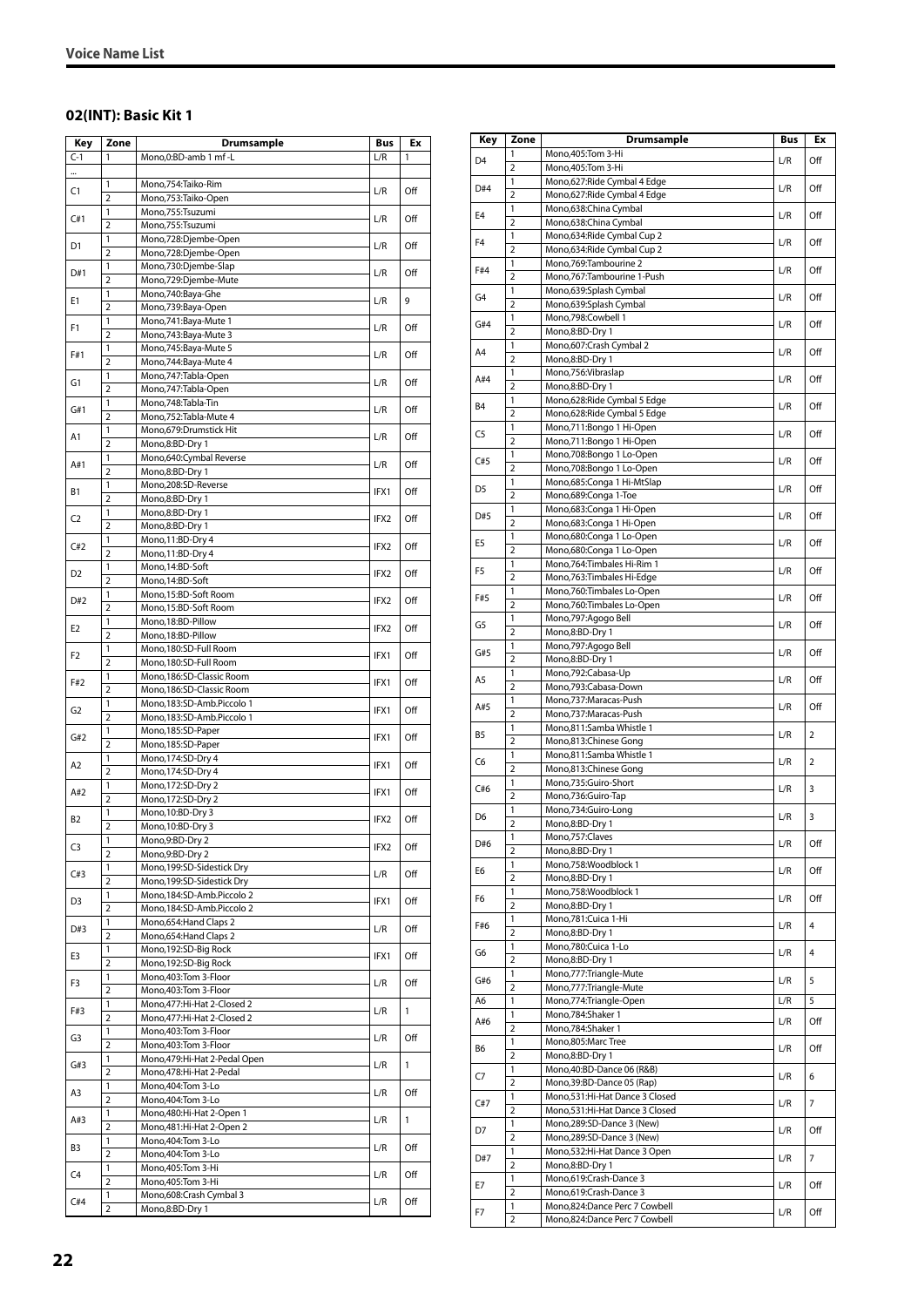| Key            | Zone           | <b>Drumsample</b>            | <b>Bus</b> | Ex  |
|----------------|----------------|------------------------------|------------|-----|
| F#7            | 1              | Mono,657:Dance Claps 1       | L/R        | Off |
|                | $\overline{2}$ | Mono,8:BD-Dry 1              |            |     |
| G7             | $\mathbf{1}$   | Mono,825:Dance Perc 8 Maraca | L/R        | Off |
|                | $\overline{2}$ | Mono,8:BD-Dry 1              |            |     |
| G#7            | 1              | Mono,648:Orch.SD Roll 2      | L/R        | 8   |
|                | $\overline{2}$ | Mono,8:BD-Dry 1              |            |     |
| A7             | $\mathbf{1}$   | Mono,646:Orchestral SD       | L/R        | 8   |
|                | $\overline{2}$ | Mono,646:Orchestral SD       |            |     |
| A#7            | $\mathbf{1}$   | Mono,809:Bell Tree           | L/R        | Off |
|                | $\overline{2}$ | Mono,8:BD-Dry 1              |            |     |
| <b>B7</b>      | 1              | Mono.1111:Stadium            | L/R        | Off |
|                | $\overline{2}$ | Mono,8:BD-Dry 1              |            |     |
| C <sub>8</sub> | 1              | Mono,1112:Applause           | L/R        | Off |
|                | $\overline{2}$ | Mono,8:BD-Dry 1              |            |     |
| C#8            | $\mathbf{1}$   | Mono,8:BD-Dry 1              |            | Off |
|                | $\overline{2}$ | Mono,8:BD-Dry 1              | L/R        |     |
| D <sub>8</sub> | $\mathbf{1}$   | Mono,8:BD-Dry 1              | L/R        | Off |
|                | $\overline{2}$ | Mono,8:BD-Dry 1              |            |     |
| D#8            | 1              | Mono,8:BD-Dry 1              | L/R        | Off |
|                | $\overline{2}$ | Mono,8:BD-Dry 1              |            |     |
| E8             | 1              | Mono,8:BD-Dry 1              | L/R        | Off |
|                | $\overline{2}$ | Mono,8:BD-Dry 1              |            |     |
| F8             | 1              | Mono,8:BD-Dry 1              | L/R        | Off |
|                | $\overline{2}$ | Mono,8:BD-Dry 1              |            |     |
| F#8            | $\overline{1}$ | Mono,8:BD-Dry 1              | L/R        | Off |
|                | $\overline{2}$ | Mono,8:BD-Dry 1              |            |     |
| G8             | $\mathbf{1}$   | Mono,8:BD-Dry 1              | L/R        | Off |
|                | $\overline{2}$ | Mono,8:BD-Dry 1              |            |     |
| G#8            | $\mathbf{1}$   | Mono,8:BD-Dry 1              | L/R        | Off |
|                | $\overline{a}$ | Mono,8:BD-Dry 1              |            |     |
|                | 1              | Mono,8:BD-Dry 1              | L/R        |     |
| A8             | $\overline{2}$ | Mono,8:BD-Dry 1              |            | Off |
|                | $\mathbf{1}$   | Mono,8:BD-Dry 1              |            |     |
| A#8            | $\overline{2}$ | Mono,8:BD-Dry 1              | L/R        | Off |
|                | $\mathbf{1}$   | Mono,8:BD-Dry 1              |            |     |
| B <sub>8</sub> | $\overline{2}$ | Mono,8:BD-Dry 1              | L/R        | Off |
|                | $\mathbf{1}$   | Mono,8:BD-Dry 1              |            |     |
| C <sub>9</sub> | $\overline{2}$ | Mono,8:BD-Dry 1              | L/R        | Off |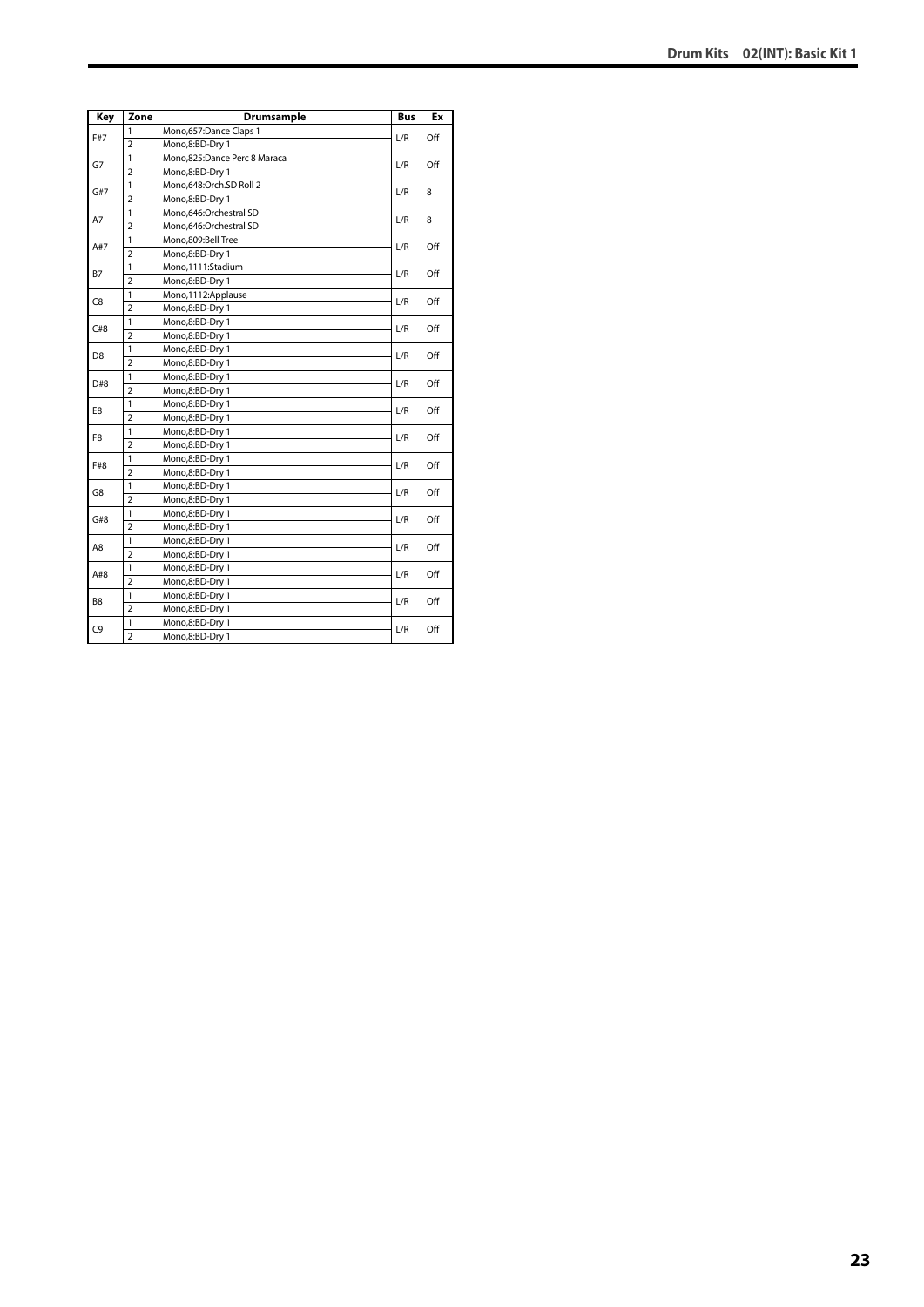#### <span id="page-23-0"></span>**03(INT): Basic Kit 2**

| Key            | Zone                           | Drumsample                                         | Bus  | Ex  |
|----------------|--------------------------------|----------------------------------------------------|------|-----|
| $C-1$          | 1                              | Mono,0:BD-amb 1 mf -L                              | L/R  | 1   |
|                |                                |                                                    |      |     |
| C1             | 1                              | Mono, 754: Taiko-Rim                               | L/R  | Off |
|                | $\overline{2}$                 | Mono, 753: Taiko-Open                              |      |     |
| C#1            | 1                              | Mono,755:Tsuzumi                                   | L/R  | Off |
|                | 2                              | Mono,755:Tsuzumi                                   |      |     |
| D1             | $\mathbf{1}$<br>$\overline{2}$ | Mono,728:Djembe-Open<br>Mono,728:Djembe-Open       | L/R  | Off |
|                | 1                              | Mono,730:Djembe-Slap                               |      |     |
| D#1            | 2                              | Mono,729:Djembe-Mute                               | L/R  | Off |
|                | 1                              | Mono,740:Baya-Ghe                                  |      |     |
| Ε1             | $\overline{2}$                 | Mono,739:Baya-Open                                 | L/R  | 9   |
|                | 1                              | Mono, 741: Baya-Mute 1                             |      |     |
| F1             | $\overline{2}$                 | Mono, 743: Baya-Mute 3                             | L/R  | Off |
| F#1            | 1                              | Mono,745:Baya-Mute 5                               | L/R  | Off |
|                | $\overline{2}$                 | Mono, 744: Baya-Mute 4                             |      |     |
| G1             | 1                              | Mono, 747: Tabla-Open                              | L/R  | Off |
|                | $\overline{2}$                 | Mono, 747: Tabla-Open                              |      |     |
| G#1            | 1                              | Mono, 748: Tabla-Tin                               | L/R  | Off |
|                | $\overline{2}$                 | Mono, 752: Tabla-Mute 4                            |      |     |
| A1             | 1                              | Mono, 679: Drumstick Hit                           | L/R  | Off |
|                | $\overline{2}$<br>1            | Mono,8:BD-Dry 1                                    |      |     |
| A#1            | $\overline{2}$                 | Mono,640:Cymbal Reverse<br>Mono,8:BD-Dry 1         | L/R  | Off |
|                | 1                              | Mono,208:SD-Reverse                                |      |     |
| В1             | $\overline{2}$                 | Mono,8:BD-Dry 1                                    | IFX1 | Off |
|                | 1                              | Mono,22:BD-Tubby                                   |      |     |
| C2             | $\overline{2}$                 | Mono,22:BD-Tubby                                   | IFX2 | Off |
|                | 1                              | Mono,23:BD-Gated                                   |      |     |
| C#2            | $\overline{2}$                 | Mono,23:BD-Gated                                   | IFX2 | Off |
|                | 1                              | Mono,30:BD-Chili                                   |      |     |
| D2             | 2                              | Mono,30:BD-Chili                                   | IFX2 | Off |
| D#2            | 1                              | Mono, 79: BD-Hip 4                                 | IFX2 | Off |
|                | $\overline{2}$                 | Mono, 79: BD-Hip 4                                 |      |     |
| E2             | 1                              | Mono,31:BD-PhatJaz                                 | IFX2 | Off |
|                | 2                              | Mono,31:BD-PhatJaz                                 |      |     |
| F2             | $\mathbf{1}$                   | Mono,279:SD-Chili                                  | IFX1 | Off |
|                | $\overline{2}$                 | Mono, 182: SD-Jazz Ring                            |      |     |
| F#2            | 1                              | Mono,286:SD-Ambi Hit 2                             | IFX1 | Off |
|                | 2                              | Mono, 186: SD-Classic Room                         |      |     |
| G2             | 1<br>$\overline{2}$            | Mono,278:SD-Brasser<br>Mono, 185: SD-Paper         | IFX1 | Off |
|                | 1                              | Mono,271:SD-Vintage 4                              |      |     |
| G#2            | $\overline{2}$                 | Mono, 188: SD-Brush Tap 1                          | IFX1 | Off |
|                | 1                              | Mono,213:SD-Hip 5                                  |      |     |
| Α2             | $\overline{2}$                 | Mono, 213: SD-Hip 5                                | IFX1 | Off |
|                | 1                              | Mono, 176: SD-Ghost Set roll                       |      |     |
| A#2            | $\overline{2}$                 | Mono, 176:SD-GhostSet roll                         | IFX1 | Off |
|                | $\mathbf{1}$                   | Mono, 13:BD-Dry 6                                  |      |     |
| <b>B2</b>      | $\overline{2}$                 | Mono, 13:BD-Dry 6                                  | IFX2 | Off |
| C <sub>3</sub> | 1                              | Mono, 12:BD-Dry 5                                  | IFX2 | Off |
|                | $\overline{2}$                 | Mono, 12:BD-Dry 5                                  |      |     |
| C#3            | 1                              | Mono,200:SD-Sidestick Ambi                         | L/R  | Off |
|                | 2                              | Mono,200:SD-Sidestick Ambi                         |      |     |
| D3             | 1<br>$\overline{2}$            | Mono, 177:SD-GhostSet f                            | IFX1 | Off |
|                |                                | Mono,179:SD-GhostSet p2                            |      |     |
| D#3            | $\mathbf{1}$<br>2              | Mono, 654: Hand Claps 2<br>Mono, 654: Hand Claps 2 | L/R  | Off |
|                | 1                              | Mono,280:SD-Klanger                                |      |     |
| E3             | $\overline{2}$                 | Mono, 178:SD-GhostSet p1                           | IFX1 | Off |
|                | 1                              | Mono, 400: Tom 2-Floor                             |      |     |
| F3             | 2                              | Mono, 400: Tom 2-Floor                             | L/R  | Off |
|                | 1                              | Mono, 484: Hi-Hat 3-Closed 2                       |      |     |
| F#3            | $\overline{2}$                 | Mono, 483: Hi-Hat 3-Closed 1                       | L/R  | 1   |
|                | 1                              | Mono, 400: Tom 2-Floor                             |      |     |
| G3             | 2                              | Mono, 400: Tom 2-Floor                             | L/R  | Off |
| G#3            | 1                              | Mono, 486: Hi-Hat 3-Pedal Open                     | L/R  | 1   |
|                | $\overline{2}$                 | Mono, 485: Hi-Hat 3-Pedal                          |      |     |
| A3             | $\mathbf{1}$                   | Mono, 401: Tom 2-Lo                                | L/R  | Off |
|                | 2                              | Mono, 401: Tom 2-Lo                                |      |     |
| A#3            | 1                              | Mono, 489: Hi-Hat 3-Sizzle                         | L/R  | 1   |
|                | $\overline{2}$                 | Mono, 487: Hi-Hat 3-Open 1                         |      |     |
| B3             | 1                              | Mono, 401: Tom 2-Lo                                | L/R  | Off |
|                | 2<br>1                         | Mono, 401: Tom 2-Lo<br>Mono, 402: Tom 2-Hi         |      |     |
| C4             | $\overline{2}$                 | Mono, 402: Tom 2-Hi                                | L/R  | Off |
|                | 1                              | Mono,608:Crash Cymbal 3                            |      |     |
| C#4            | 2                              | Mono,8:BD-Dry 1                                    | L/R  | Off |

| Key            | Zone                | <b>Drumsample</b>                                           | Bus | Еx                      |
|----------------|---------------------|-------------------------------------------------------------|-----|-------------------------|
| D <sub>4</sub> | 1                   | Mono, 402: Tom 2-Hi                                         | L/R | Off                     |
|                | $\overline{2}$      | Mono, 402: Tom 2-Hi                                         |     |                         |
| D#4            | 1                   | Mono,627: Ride Cymbal 4 Edge                                | L/R | Off                     |
|                | $\overline{2}$<br>1 | Mono,627: Ride Cymbal 4 Edge                                |     |                         |
| E <sub>4</sub> | $\overline{2}$      | Mono,638:China Cymbal<br>Mono,638:China Cymbal              | L/R | Off                     |
|                | 1                   | Mono,634: Ride Cymbal Cup 2                                 |     |                         |
| F <sub>4</sub> | $\overline{2}$      | Mono,634: Ride Cymbal Cup 2                                 | L/R | Off                     |
| F#4            | 1                   | Mono,769:Tambourine 2                                       | L/R | Off                     |
|                | $\overline{2}$      | Mono,767:Tambourine 1-Push                                  |     |                         |
| G4             | 1                   | Mono,639:Splash Cymbal                                      | L/R | Off                     |
|                | $\overline{2}$<br>1 | Mono,639:Splash Cymbal<br>Mono,798:Cowbell 1                |     |                         |
| G#4            | $\overline{2}$      | Mono,8:BD-Dry 1                                             | L/R | Off                     |
|                | 1                   | Mono, 607: Crash Cymbal 2                                   |     | Off                     |
| A4             | $\overline{2}$      | Mono,8:BD-Dry 1                                             | L/R |                         |
| A#4            | 1                   | Mono,756:Vibraslap                                          | L/R | Off                     |
|                | 2                   | Mono,8:BD-Dry 1                                             |     |                         |
| B4             | 1<br>$\overline{2}$ | Mono,628:Ride Cymbal 5 Edge<br>Mono,628: Ride Cymbal 5 Edge | L/R | Off                     |
|                | 1                   | Mono,711:Bongo 1 Hi-Open                                    |     |                         |
| C5             | $\overline{2}$      | Mono,711:Bongo 1 Hi-Open                                    | L/R | Off                     |
|                | 1                   | Mono,708:Bongo 1 Lo-Open                                    |     |                         |
| C#5            | $\overline{2}$      | Mono,708:Bongo 1 Lo-Open                                    | L/R | Off                     |
| D <sub>5</sub> | 1                   | Mono,685:Conga 1 Hi-MtSlap                                  | L/R | Off                     |
|                | $\overline{2}$      | Mono,689:Conga 1-Toe                                        |     |                         |
| D#5            | 1<br>$\overline{2}$ | Mono,683:Conga 1 Hi-Open<br>Mono,683:Conga 1 Hi-Open        | Off | Off                     |
|                | 1                   | Mono,680:Conga 1 Lo-Open                                    |     |                         |
| E <sub>5</sub> | $\overline{2}$      | Mono,680:Conga 1 Lo-Open                                    | L/R | Off                     |
| F <sub>5</sub> | 1                   | Mono, 764: Timbales Hi-Rim 1                                | L/R | Off                     |
|                | $\overline{2}$      | Mono,763:Timbales Hi-Edge                                   |     |                         |
| F#5            | 1                   | Mono, 760: Timbales Lo-Open                                 | L/R | Off                     |
|                | $\overline{2}$<br>1 | Mono, 760: Timbales Lo-Open<br>Mono,797:Agogo Bell          |     |                         |
| G5             | $\overline{2}$      | Mono,8:BD-Dry 1                                             | L/R | Off                     |
|                | 1                   | Mono,797:Agogo Bell                                         |     |                         |
| G#5            | $\overline{2}$      | Mono,8:BD-Dry 1                                             | L/R | Off                     |
| A <sub>5</sub> | 1                   | Mono,792:Cabasa-Up                                          | L/R | Off                     |
|                | $\overline{2}$      | Mono,793:Cabasa-Down                                        |     |                         |
| A#5            | 1<br>$\overline{2}$ | Mono,737:Maracas-Push<br>Mono,737:Maracas-Push              | L/R | Off                     |
|                | 1                   | Mono,811:Samba Whistle 1                                    |     |                         |
| B <sub>5</sub> | $\overline{2}$      | Mono,813:Chinese Gong                                       | L/R | $\overline{2}$          |
| C <sub>6</sub> | 1                   | Mono,811:Samba Whistle 1                                    | L/R | 2                       |
|                | $\overline{2}$      | Mono,813:Chinese Gong                                       |     |                         |
| C#6            | 1<br>2              | Mono,735:Guiro-Short                                        | L/R | 3                       |
|                | 1                   | Mono,736:Guiro-Tap<br>Mono,734:Guiro-Long                   |     |                         |
| D <sub>6</sub> | 2                   | Mono,8:BD-Dry 1                                             | L/R | 3                       |
|                | $\mathbf{1}$        | Mono,757:Claves                                             |     |                         |
| D#6            | $\overline{2}$      | Mono,8:BD-Dry 1                                             | L/R | Off                     |
| E6             | 1                   | Mono,758:Woodblock 1                                        | L/R | Off                     |
|                | $\overline{2}$      | Mono,8:BD-Dry 1                                             |     |                         |
| F6             | 1<br>$\overline{2}$ | Mono,758:Woodblock 1<br>Mono,8:BD-Dry 1                     | L/R | Off                     |
|                | 1                   | Mono,781:Cuica 1-Hi                                         |     |                         |
| F#6            | $\overline{2}$      | Mono,8:BD-Dry 1                                             | L/R | $\overline{4}$          |
| G6             | 1                   | Mono,780:Cuica 1-Lo                                         | L/R | 4                       |
|                | $\overline{2}$      | Mono,8:BD-Dry 1                                             |     |                         |
| G#6            | 1<br>$\overline{2}$ | Mono,777: Triangle-Mute<br>Mono,777:Triangle-Mute           | L/R | 5                       |
|                | 1                   | Mono,774: Triangle-Open                                     |     |                         |
| A6             | $\overline{2}$      | Mono,8:BD-Dry 1                                             | L/R | 5                       |
|                | 1                   | Mono,784:Shaker 1                                           |     |                         |
| A#6            | $\overline{2}$      | Mono,784:Shaker 1                                           | L/R | Off                     |
| В6             | 1                   | Mono,805:Marc Tree                                          | L/R | Off                     |
|                | $\overline{2}$<br>1 | Mono,8:BD-Dry 1                                             |     |                         |
| C7             | $\overline{2}$      | Mono, 40: BD-Dance 06 (R&B)<br>Mono, 39: BD-Dance 05 (Rap)  | L/R | 6                       |
|                | 1                   | Mono,531:Hi-Hat Dance 3 Closed                              |     |                         |
| C#7            | 2                   | Mono,531:Hi-Hat Dance 3 Closed                              | L/R | $\overline{\mathbf{z}}$ |
| D7             | 1                   | Mono,289:SD-Dance 3 (New)                                   | L/R | Off                     |
|                | $\overline{2}$      | Mono,289:SD-Dance 3 (New)                                   |     |                         |
| D#7            | 1<br>$\overline{2}$ | Mono,532:Hi-Hat Dance 3 Open                                | L/R | 7                       |
|                | 1                   | Mono,8:BD-Dry 1<br>Mono,619:Crash-Dance 3                   |     |                         |
| E7             | $\overline{2}$      | Mono,619:Crash-Dance 3                                      | L/R | Off                     |
|                | 1                   | Mono,824:Dance Perc 7 Cowbell                               |     |                         |
| F7             | $\overline{2}$      | Mono,824:Dance Perc 7 Cowbell                               | L/R | Off                     |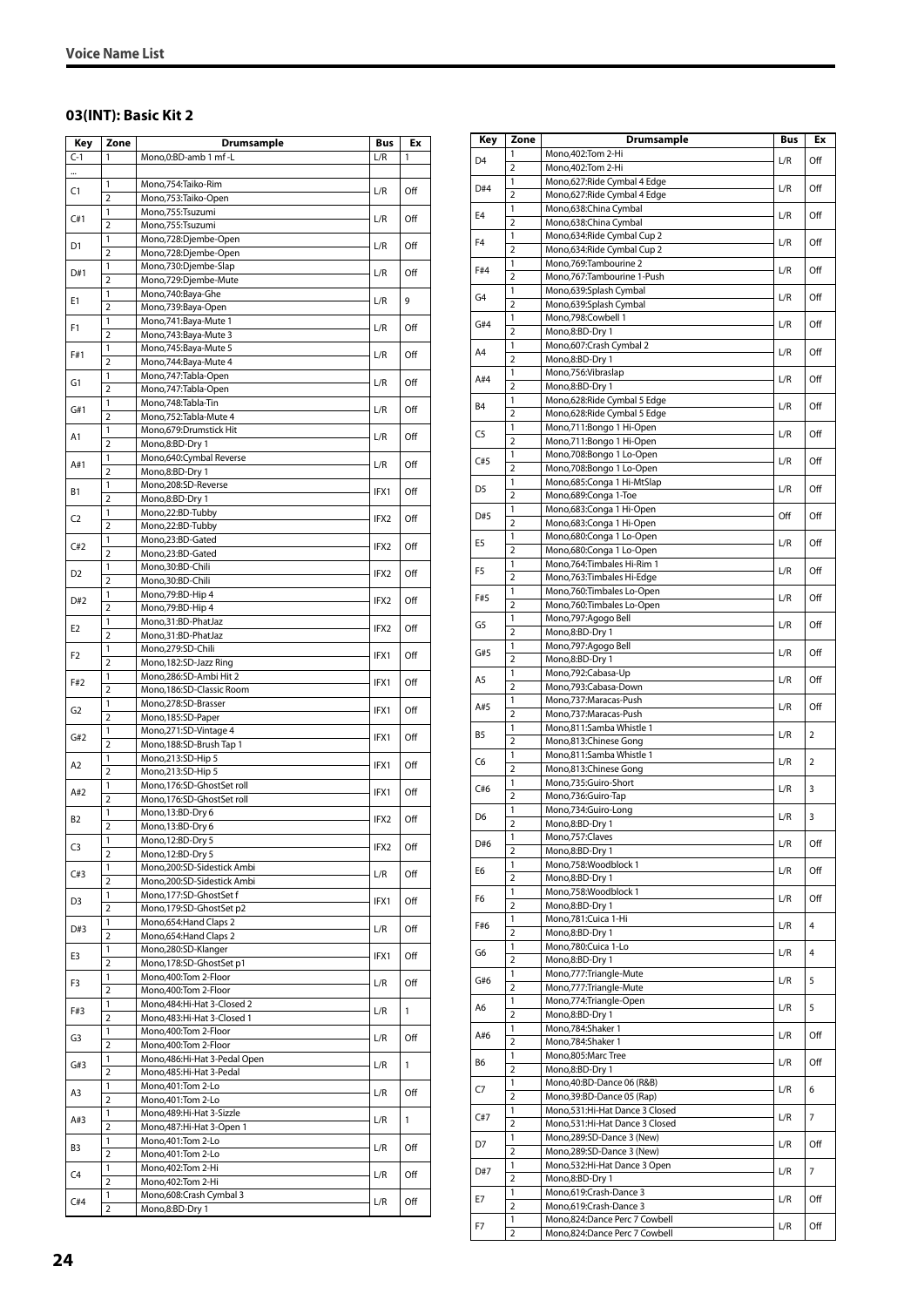| Key            | Zone           | Drumsample                   | <b>Bus</b> | Ex  |
|----------------|----------------|------------------------------|------------|-----|
|                | 1              | Mono,657:Dance Claps 1       |            |     |
| F#7            | $\overline{2}$ | Mono,8:BD-Dry 1              | L/R        | Off |
|                | 1              | Mono,825:Dance Perc 8 Maraca |            |     |
| G7             | $\overline{2}$ | Mono,8:BD-Dry 1              | L/R        | Off |
| G#7            | 1              | Mono,648:Orch.SD Roll 2      | L/R        | 8   |
|                | $\overline{a}$ | Mono,8:BD-Dry 1              |            |     |
| A7             | $\mathbf{1}$   | Mono,646:Orchestral SD       | L/R        | 8   |
|                | $\overline{2}$ | Mono,646:Orchestral SD       |            |     |
|                | 1              | Mono,809:Bell Tree           | L/R        | Off |
| A#7            | $\overline{2}$ | Mono,8:BD-Dry 1              |            |     |
| B7             | 1              | Mono,1111:Stadium            |            | Off |
|                | $\overline{2}$ | Mono,8:BD-Dry 1              | L/R        |     |
|                | 1              | Mono, 1112: Applause         |            |     |
| C8             | $\overline{2}$ | Mono,8:BD-Dry 1              | L/R        | Off |
|                | 1              | Mono,8:BD-Dry 1              |            | Off |
| C#8            | $\overline{2}$ | Mono,8:BD-Dry 1              | L/R        |     |
|                | 1              | Mono,8:BD-Dry 1              | L/R        | Off |
| D <sub>8</sub> | $\overline{2}$ | Mono,8:BD-Dry 1              |            |     |
| D#8            | $\overline{1}$ | Mono,8:BD-Dry 1              | L/R        | Off |
|                | $\overline{2}$ | Mono,8:BD-Dry 1              |            |     |
| E8             | 1              | Mono,8:BD-Dry 1              | L/R        | Off |
|                | $\overline{2}$ | Mono,8:BD-Dry 1              |            |     |
| F8             | 1              | Mono,8:BD-Dry 1              | L/R        |     |
|                | $\overline{2}$ | Mono,8:BD-Dry 1              |            | Off |
| F#8            | $\mathbf{1}$   | Mono,8:BD-Dry 1              | L/R        | Off |
|                | $\overline{2}$ | Mono,8:BD-Dry 1              |            |     |
| G8             | 1              | Mono,8:BD-Dry 1              | L/R        | Off |
|                | $\overline{2}$ | Mono,8:BD-Dry 1              |            |     |
| G#8            | 1              | Mono,8:BD-Dry 1              | L/R        | Off |
|                | $\overline{2}$ | Mono,8:BD-Dry 1              |            |     |
| A8             | 1              | Mono,8:BD-Dry 1              | L/R        | Off |
|                | $\overline{2}$ | Mono,8:BD-Dry 1              |            |     |
| A#8            | 1              | Mono,8:BD-Dry 1              | L/R        | Off |
|                | $\overline{a}$ | Mono,8:BD-Dry 1              |            |     |
| B8             | 1              | Mono,8:BD-Dry 1              |            | Off |
|                | $\overline{2}$ | Mono,8:BD-Dry 1              | L/R        |     |
| C <sub>9</sub> | 1              | Mono,8:BD-Dry 1              | L/R        | Off |
|                | $\overline{2}$ | Mono,8:BD-Dry 1              |            |     |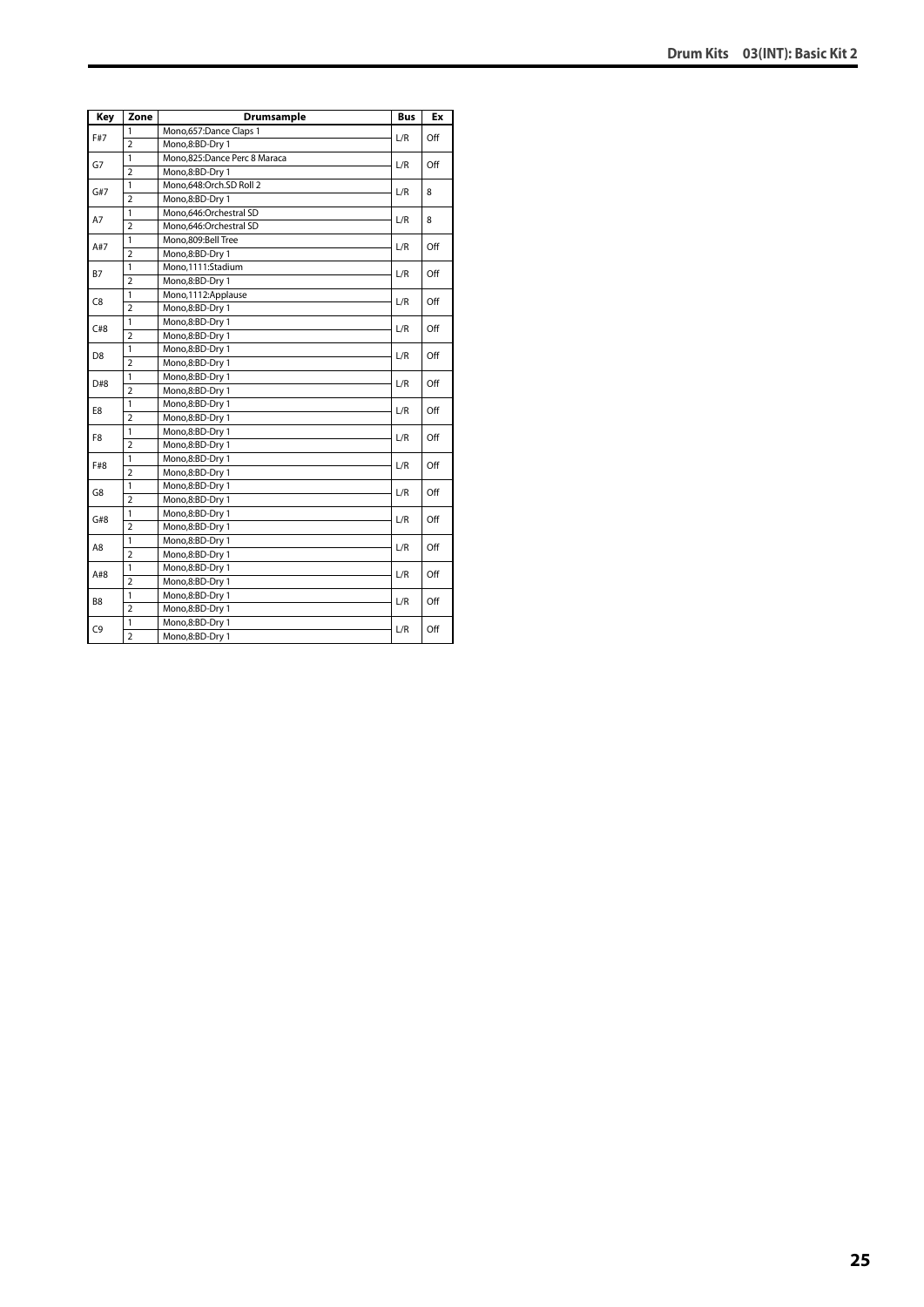#### <span id="page-25-0"></span>**04(INT): Rock Kit**

| Key            | Zone                | Drumsample                                             | Bus              | Ex             |
|----------------|---------------------|--------------------------------------------------------|------------------|----------------|
| $C-1$          | 1                   | Mono, 0: BD-amb 1 mf - L                               | L/R              | 1              |
|                |                     |                                                        |                  |                |
| C1             | 1                   | Mono,754:Taiko-Rim                                     | L/R              | Off            |
|                | $\overline{2}$      | Mono, 753: Taiko-Open                                  |                  |                |
| C#1            | 1                   | Mono,755:Tsuzumi                                       | L/R              | Off            |
|                | 2                   | Mono,755:Tsuzumi<br>Mono,728:Djembe-Open               |                  |                |
| D1             | 1<br>$\overline{2}$ | Mono,728:Djembe-Open                                   | L/R              | Off            |
|                | 1                   | Mono,730:Djembe-Slap                                   |                  |                |
| D#1            | $\overline{2}$      | Mono,729:Djembe-Mute                                   | L/R              | Off            |
|                | 1                   | Mono,740:Baya-Ghe                                      |                  |                |
| E1             | $\overline{2}$      | Mono,739:Baya-Open                                     | L/R              | $\overline{7}$ |
| F1             | 1                   | Mono, 741: Baya-Mute 1                                 |                  |                |
|                | $\overline{2}$      | Mono, 743: Baya-Mute 3                                 | L/R              | Off            |
| F#1            | 1                   | Mono, 745: Baya-Mute 5                                 | L/R              | Off            |
|                | $\overline{2}$      | Mono, 744: Baya-Mute 4                                 |                  |                |
| G1             | 1                   | Mono, 747: Tabla-Open                                  | L/R              | Off            |
|                | $\overline{2}$      | Mono, 747: Tabla-Open                                  |                  |                |
| G#1            | 1                   | Mono, 748: Tabla-Tin                                   | L/R              | Off            |
|                | $\overline{2}$<br>1 | Mono, 752: Tabla-Mute 4<br>Mono,679:Drumstick Hit      |                  |                |
| A1             | $\overline{2}$      | Mono, 679: Drumstick Hit                               | L/R              | Off            |
| A#1            | 1                   | Mono,640:Cymbal Reverse                                | L/R              | Off            |
| В1             | 1                   | Mono,208:SD-Reverse                                    | IFX1             | Off            |
|                | 1                   | Mono,24:BD-Tight                                       |                  |                |
| C <sub>2</sub> | $\overline{2}$      | Stereo,2:BD-amb 2 mf                                   | IFX2             | Off            |
| C#2            | 1                   | Mono, 34: BD-Squash                                    | IFX2             | Off            |
|                | 2                   | Stereo,3:BD-amb 2 f                                    |                  |                |
| D <sub>2</sub> | 1                   | Mono,23:BD-Gated                                       | IFX2             | Off            |
|                | $\overline{2}$      | Stereo,1:BD-amb 1 f                                    |                  |                |
| D#2            | 1                   | Mono,22:BD-Tubby                                       | IFX2             | Off            |
|                | 2                   | Stereo,0:BD-amb 1 mf                                   |                  |                |
| E2             | $\mathbf{1}$        | Mono,24:BD-Tight                                       | IFX <sub>2</sub> | Off            |
|                | $\overline{2}$      | Stereo,2:BD-amb 2 mf                                   |                  |                |
| F2             | 1                   | Mono, 180:SD-Full Room                                 | IFX1             | Off            |
|                | $\overline{2}$<br>1 | Stereo,21:SD-dry 1 f<br>Mono, 172:SD-Dry 2             |                  |                |
| F#2            | $\overline{2}$      | Stereo, 19:SD-dry 1 mp                                 | IFX1             | Off            |
|                | 1                   | Mono, 184: SD-Amb. Piccolo 2                           |                  |                |
| G2             | $\overline{2}$      | Stereo,23:SD-dry 1 fff                                 | IFX1             | Off            |
|                | 1                   | Mono, 173:SD-Dry 3                                     |                  |                |
| G#2            | $\overline{2}$      | Stereo, 19:SD-dry 1 mp                                 | IFX1             | Off            |
|                | 1                   | Mono,177:SD-GhostSet f                                 |                  | Off            |
| Α2             | $\overline{2}$      | Stereo,21:SD-dry 1 f                                   | IFX1             |                |
| A#2            | 1                   | Mono, 193: SD-Yowie                                    | IFX1             | Off            |
|                | $\overline{2}$      | Stereo,21:SD-dry 1 f                                   |                  |                |
| <b>B2</b>      | 1                   | Mono, 10:BD-Dry 3                                      | IFX2             | Off            |
|                | $\overline{2}$      | Stereo,2:BD-amb 2 mf                                   |                  |                |
| C <sub>3</sub> | 1<br>$\overline{2}$ | Mono, 9:BD-Dry 2                                       | IFX2             | Off            |
|                | 1                   | Stereo,3:BD-amb 2 f<br>Mono,200:SD-Sidestick Ambi      |                  |                |
| C#3            | $\overline{2}$      | Stereo,24:SD-Sidestick mf                              | L/R              | Off            |
| D3             | $\mathbf{1}$        | Mono,200:SD-Sidestick Ambi                             |                  |                |
|                | 2                   | Stereo,21:SD-dry 1 f                                   | IFX1             | Off            |
| D#3            | 1                   | Mono, 654: Hand Claps 2                                |                  |                |
|                | $\overline{2}$      | Stereo, 93: Hand Claps 1                               | L/R              | Off            |
| E3             | $\mathbf{1}$        | Mono, 177: SD-Ghost Set f                              | IFX1             | Off            |
|                | 2                   | Stereo, 18:SD-dry 1 p                                  |                  |                |
| F3             | 1                   | Mono, 400: Tom 2-Floor                                 | L/R              | Off            |
|                | 2                   | Stereo, 59: Tom 1-Lo f                                 |                  |                |
| F#3            | $\mathbf{1}$        | Mono, 471: Hi-Hat 1-Closed ff                          | L/R              | $\mathbf{1}$   |
|                | 2                   | Mono, 470: Hi-Hat 1-Closed mf                          |                  |                |
| G3             | 1                   | Mono, 400: Tom 2-Floor                                 | L/R              | Off            |
|                | $\overline{2}$      | Stereo,61:Tom 1-MidLo f                                |                  |                |
| G#3            | $\mathbf{1}$        | Mono, 473: Hi-Hat 1-Pedal ff                           | L/R              | $\mathbf{1}$   |
|                | 2<br>1              | Mono, 472: Hi-Hat 1-Pedal mf<br>Mono, 400: Tom 2-Floor |                  |                |
| A3             | $\overline{2}$      | Stereo,63:Tom 1-MidHi f                                | L/R              | Off            |
|                | 1                   | Mono, 475: Hi-Hat 1-Open ff                            |                  |                |
| A#3            | 2                   | Mono, 474: Hi-Hat 1-Open mf                            | L/R              | $\mathbf{1}$   |
|                | 1                   | Mono, 400: Tom 2-Floor                                 |                  |                |
| B3             | $\overline{2}$      | Stereo,63:Tom 1-MidHi f                                | L/R              | Off            |
|                | 1                   | Mono, 403: Tom 3-Floor                                 |                  |                |
| C4             | 2                   | Stereo,65:Tom 1-Hi mf                                  | L/R              | Off            |
|                | 1                   | Mono, 608: Crash Cymbal 3                              |                  |                |
| C#4            | $\overline{2}$      | Stereo,87:Crash Cymbal 1 mf                            | L/R              | Off            |
| D4             | 1                   | Mono, 403: Tom 3-Floor                                 |                  |                |
|                | $\overline{2}$      | Stereo,65:Tom 1-Hi mf                                  | L/R              | Off            |

| Key            | Zone                | Drumsample                                                   | <b>Bus</b> | Еx             |
|----------------|---------------------|--------------------------------------------------------------|------------|----------------|
|                | 1                   | Mono,627: Ride Cymbal 4 Edge                                 |            |                |
| D#4            | $\overline{2}$      | Stereo, 90: Ride Cymbal 1                                    | L/R        | Off            |
| E4             | 1                   | Mono,638:China Cymbal                                        | L/R        | Off            |
|                | $\overline{2}$      | Mono,638:China Cymbal                                        |            |                |
| F <sub>4</sub> | 1<br>$\overline{2}$ | Mono,634: Ride Cymbal Cup 2<br>Stereo, 92: Ride Cymbal Cup 1 | L/R        | Off            |
|                | 1                   | Mono, 769: Tambourine 2                                      |            |                |
| F#4            | 2                   | Mono,767:Tambourine 1-Push                                   | L/R        | Off            |
| G4             | 1                   | Mono,639:Splash Cymbal                                       | L/R        |                |
|                | $\overline{2}$      | Stereo,87:Crash Cymbal 1 mf                                  |            | Off            |
| G#4            | 1                   | Mono,798:Cowbell 1                                           | L/R        | Off            |
|                | 2<br>1              | Mono,8:BD-Dry 1<br>Mono, 607: Crash Cymbal 2                 |            |                |
| A <sub>4</sub> | $\overline{2}$      | Stereo,87:Crash Cymbal 1 mf                                  | L/R        | Off            |
|                | $\mathbf{1}$        | Mono,756:Vibraslap                                           |            |                |
| A#4            | $\overline{2}$      | Mono,8:BD-Dry 1                                              | L/R        | Off            |
| B4             | 1                   | Mono,609:Crash Cymbal 4                                      | L/R        | Off            |
|                | $\overline{2}$      | Stereo, 90: Ride Cymbal 1                                    |            |                |
| C5             | 1                   | Mono,711:Bongo 1 Hi-Open                                     | L/R        | Off            |
|                | $\overline{2}$<br>1 | Mono,711:Bongo 1 Hi-Open<br>Mono,708:Bongo 1 Lo-Open         |            |                |
| C#5            | $\overline{2}$      | Mono,708:Bongo 1 Lo-Open                                     | L/R        | Off            |
|                | 1                   | Mono,685:Conga 1 Hi-MtSlap                                   |            |                |
| D <sub>5</sub> | $\overline{2}$      | Mono,689:Conga 1-Toe                                         | L/R        | Off            |
| D#5            | 1                   | Mono,683:Conga 1 Hi-Open                                     | L/R        | Off            |
|                | $\overline{2}$      | Mono,683:Conga 1 Hi-Open                                     |            |                |
| E5             | 1                   | Mono,680:Conga 1 Lo-Open                                     | L/R        | Off            |
|                | $\overline{2}$<br>1 | Mono,680:Conga 1 Lo-Open                                     |            |                |
| F <sub>5</sub> | $\overline{2}$      | Mono,409:Tom-Processed<br>Mono,409:Tom-Processed             | L/R        | Off            |
|                | 1                   | Mono, 764: Timbales Hi-Rim 1                                 |            |                |
| F#5            | $\overline{2}$      | Mono, 763: Timbales Hi-Edge                                  | L/R        | Off            |
| G5             | 1                   | Mono,409:Tom-Processed                                       | L/R        | Off            |
|                | $\overline{2}$      | Mono,409:Tom-Processed                                       |            |                |
| G#5            | 1                   | Mono, 760: Timbales Lo-Open                                  | L/R        | Off            |
|                | $\overline{2}$<br>1 | Mono,760:Timbales Lo-Open<br>Mono,409:Tom-Processed          |            |                |
| A5             | 2                   | Mono,409:Tom-Processed                                       | L/R        | Off            |
|                | 1                   | Mono,737:Maracas-Push                                        |            |                |
| A#5            | $\overline{2}$      | Mono,737:Maracas-Push                                        | L/R        | Off            |
| B <sub>5</sub> | 1                   | Mono,409:Tom-Processed                                       | L/R        | Off            |
|                | 2                   | Mono,409:Tom-Processed                                       |            |                |
| C6             | 1<br>$\overline{2}$ | Mono,409:Tom-Processed<br>Mono,409:Tom-Processed             | L/R        | Off            |
|                | 1                   | Mono,794:Cabasa-Tap                                          |            |                |
| C#6            | $\overline{2}$      | Mono,792:Cabasa-Up                                           | L/R        | Off            |
| D <sub>6</sub> | 1                   | Mono,409:Tom-Processed                                       | L/R        | Off            |
|                | $\overline{2}$      | Mono,409:Tom-Processed                                       |            |                |
| D#6            | 1                   | Mono,757:Claves                                              | L/R        | Off            |
|                | $\overline{2}$<br>1 | Mono, 757: Claves<br>Mono,758:Woodblock 1                    |            |                |
| E6             | $\overline{2}$      | Mono,758:Woodblock 1                                         | L/R        | Off            |
|                | 1                   | Mono,758:Woodblock 1                                         |            |                |
| F6             | 2                   | Mono,758:Woodblock 1                                         | L/R        | Off            |
| F#6            | 1                   | Mono,781: Cuica 1-Hi                                         | L/R        | $\overline{2}$ |
|                | $\overline{2}$      | Mono,8:BD-Dry 1                                              |            |                |
| G6             | 1<br>$\overline{2}$ | Mono,780:Cuica 1-Lo<br>Mono,780:Cuica 1-Lo                   | L/R        | $\overline{2}$ |
|                | 1                   | Mono,777: Triangle-Mute                                      |            |                |
| G#6            | $\overline{2}$      | Mono,777: Triangle-Mute                                      | L/R        | 3              |
| A6             | 1                   | Mono, 774: Triangle-Open                                     |            | 3              |
|                | $\overline{2}$      | Mono,774:Triangle-Open                                       | L/R        |                |
| A#6            | 1                   | Mono,784:Shaker 1                                            | L/R        | Off            |
|                | $\overline{2}$      | Mono,784:Shaker 1                                            |            |                |
| B6             | 1<br>2              | Mono,805:Marc Tree<br>Mono,8:BD-Dry 1                        | L/R        | Off            |
|                | 1                   | Mono, 40: BD-Dance 06 (R&B)                                  |            |                |
| C7             | $\overline{2}$      | Mono, 39: BD-Dance 05 (Rap)                                  | L/R        | 4              |
| C#7            | 1                   | Mono,531:Hi-Hat Dance 3 Closed                               | L/R        | 5              |
|                | 2                   | Mono,531:Hi-Hat Dance 3 Closed                               |            |                |
| D7             | 1                   | Mono,289:SD-Dance 3 (New)                                    | L/R        | Off            |
|                | $\overline{2}$<br>1 | Mono,289:SD-Dance 3 (New)<br>Mono,532:Hi-Hat Dance 3 Open    |            |                |
| D#7            | $\overline{2}$      | Mono,8:BD-Dry 1                                              | L/R        | 5              |
|                | $\mathbf{1}$        | Mono,619:Crash-Dance 3                                       |            |                |
| E7             | $\overline{2}$      | Mono,619:Crash-Dance 3                                       | L/R        | Off            |
| F7             | 1                   | Mono,824:Dance Perc 7 Cowbell                                | L/R        | Off            |
|                | $\overline{2}$      | Mono,824:Dance Perc 7 Cowbell                                |            |                |
| F#7            | 1<br>2              | Mono, 657: Dance Claps 1<br>Mono,8:BD-Dry 1                  | L/R        | Off            |
|                |                     |                                                              |            |                |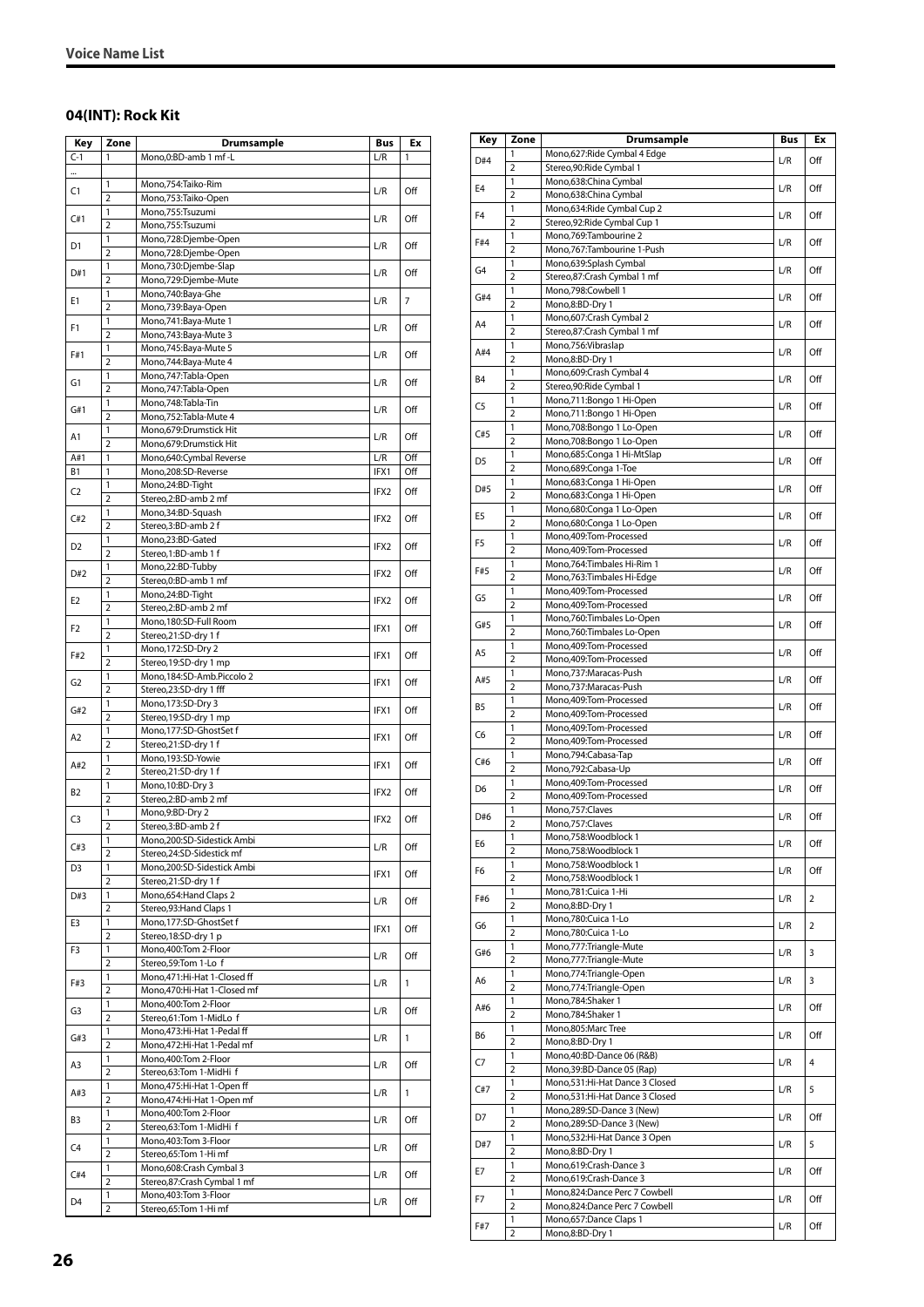| Key            | Zone           | Drumsample                   | <b>Bus</b> | Ex  |
|----------------|----------------|------------------------------|------------|-----|
| G7             | 1              | Mono,825:Dance Perc 8 Maraca | L/R        | Off |
|                | $\overline{2}$ | Mono,8:BD-Dry 1              |            |     |
|                | 1              | Mono,648:Orch.SD Roll 2      |            |     |
| G#7            | $\overline{2}$ | Mono.647:Orch.SD Roll 1      | L/R        | 6   |
| A7             | 1              | Mono,646:Orchestral SD       | L/R        | 6   |
|                | $\overline{2}$ | Mono,646:Orchestral SD       |            |     |
| A#7            | 1              | Mono.809:Bell Tree           | L/R        | Off |
|                | $\overline{2}$ | Mono,8:BD-Dry 1              |            |     |
| <b>B7</b>      | $\mathbf{1}$   | Mono,1111:Stadium            | L/R        | Off |
|                | $\overline{2}$ | Mono,8:BD-Dry 1              |            |     |
| C <sub>8</sub> | $\mathbf{1}$   | Mono,1112:Applause           | L/R        | Off |
|                | $\overline{2}$ | Mono,8:BD-Dry 1              |            |     |
| C#8            | $\mathbf{1}$   | Mono,8:BD-Dry 1              | L/R        | Off |
|                | $\overline{2}$ | Mono,8:BD-Dry 1              |            |     |
| D <sub>8</sub> | 1              | Mono,8:BD-Dry 1              | L/R        | Off |
|                | $\overline{2}$ | Mono,8:BD-Dry 1              |            |     |
| D#8            | 1              | Mono,8:BD-Dry 1              | L/R        | Off |
|                | $\overline{2}$ | Mono,8:BD-Dry 1              |            |     |
| E8             | 1              | Mono,8:BD-Dry 1              | L/R        | Off |
|                | $\overline{2}$ | Mono,8:BD-Dry 1              |            |     |
| F8             | $\mathbf{1}$   | Mono,8:BD-Dry 1              | L/R        | Off |
|                | $\overline{2}$ | Mono,8:BD-Dry 1              |            |     |
| F#8            | $\mathbf{1}$   | Mono,8:BD-Dry 1              | L/R        | Off |
|                | $\overline{2}$ | Mono,8:BD-Dry 1              |            |     |
| G8             | 1              | Mono,8:BD-Dry 1              | L/R        | Off |
|                | $\overline{2}$ | Mono,8:BD-Dry 1              |            |     |
| G#8            | 1              | Mono,8:BD-Dry 1              | L/R        | Off |
|                | $\overline{2}$ | Mono,8:BD-Dry 1              |            |     |
| A8             | 1              | Mono,8:BD-Dry 1              | L/R        | Off |
|                | $\overline{2}$ | Mono,8:BD-Dry 1              |            |     |
| A#8            | 1              | Mono,8:BD-Dry 1              | L/R        | Off |
|                | $\overline{2}$ | Mono,8:BD-Dry 1              |            |     |
| B8             | 1              | Mono,8:BD-Dry 1              |            |     |
|                | $\overline{2}$ | Mono,8:BD-Dry 1              | L/R        | Off |
| C <sub>9</sub> | 1              | Mono,8:BD-Dry 1              | L/R        | Off |
|                | $\overline{2}$ | Mono,8:BD-Dry 1              |            |     |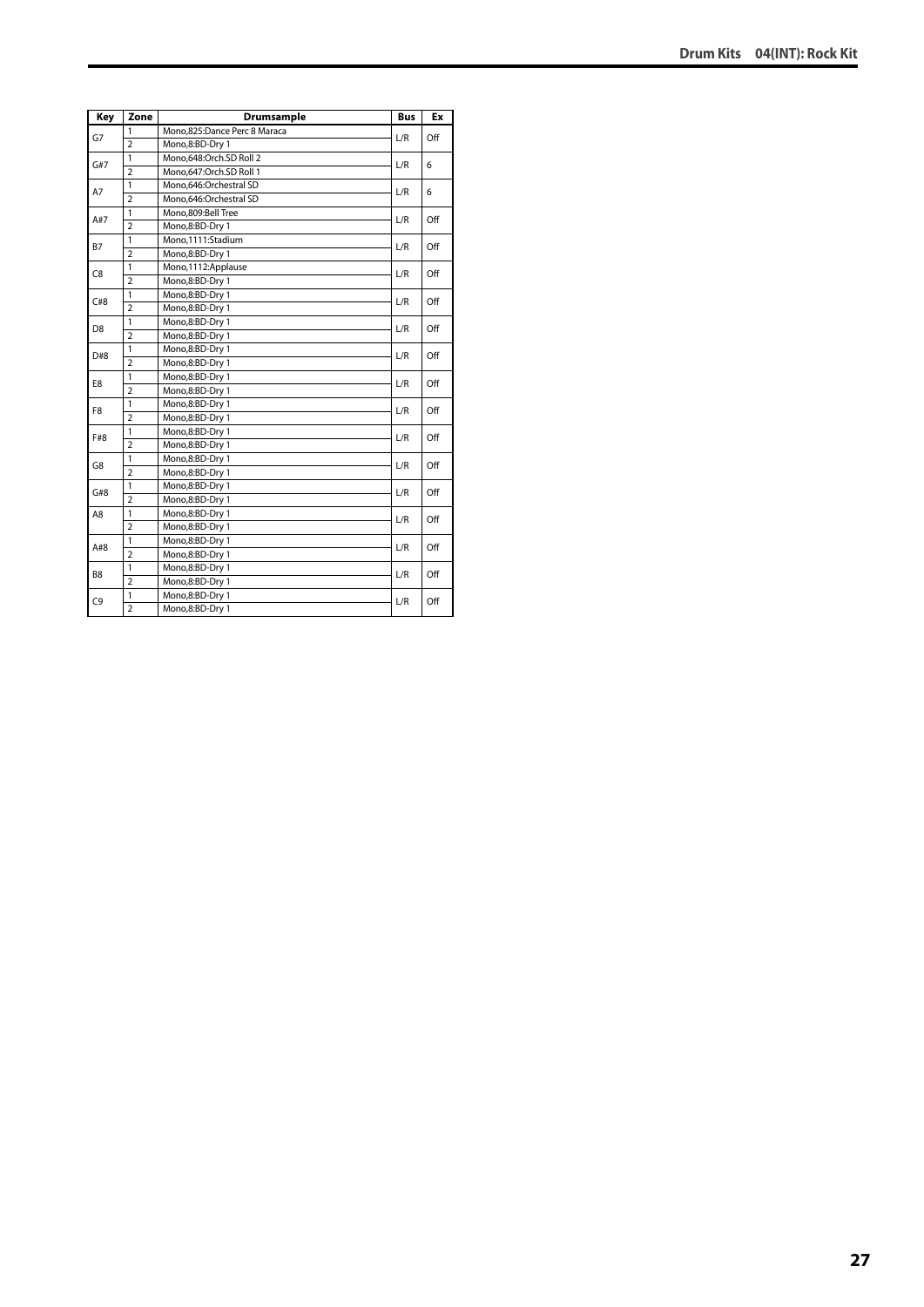#### <span id="page-27-0"></span>**05(INT): Power Kit 1**

| Key            | Zone                    | Drumsample                                            | Bus              | Ex  |
|----------------|-------------------------|-------------------------------------------------------|------------------|-----|
| $C-1$          | 1                       | Mono,0:BD-amb 1 mf-L                                  | L/R              | 1   |
|                |                         |                                                       |                  |     |
| C1             | 1                       | Mono,754:Taiko-Rim                                    | L/R              | Off |
|                | $\overline{2}$          | Mono,753:Taiko-Open                                   |                  |     |
| C#1            | 1<br>$\overline{2}$     | Mono,755:Tsuzumi<br>Mono,755:Tsuzumi                  | L/R              | Off |
|                | 1                       | Mono,728:Djembe-Open                                  |                  |     |
| D1             | $\overline{2}$          | Mono,728:Djembe-Open                                  | L/R              | Off |
|                | 1                       | Mono,730:Djembe-Slap                                  |                  |     |
| D#1            | $\overline{2}$          | Mono,729:Djembe-Mute                                  | L/R              | Off |
| Ε1             | 1                       | Mono,740:Baya-Ghe                                     | L/R              | 7   |
|                | $\overline{2}$          | Mono,739:Baya-Open                                    |                  |     |
| F1             | 1<br>$\overline{2}$     | Mono,741:Baya-Mute 1                                  | L/R              | Off |
|                | 1                       | Mono,743:Baya-Mute 3<br>Mono,745:Baya-Mute 5          |                  |     |
| F#1            | $\overline{2}$          | Mono, 744: Baya-Mute 4                                | L/R              | Off |
|                | 1                       | Mono,747:Tabla-Open                                   |                  |     |
| G1             | $\overline{2}$          | Mono,747:Tabla-Open                                   | L/R              | Off |
| G#1            | 1                       | Mono,748:Tabla-Tin                                    | L/R              | Off |
|                | $\overline{2}$          | Mono,752:Tabla-Mute 4                                 |                  |     |
| A1             | 1                       | Mono,679:Drumstick Hit                                | L/R              | Off |
|                | $\overline{2}$<br>1     | Mono,679:Drumstick Hit<br>Mono,640:Cymbal Reverse     |                  |     |
| A#1            | $\overline{2}$          | Mono,8:BD-Dry 1                                       | L/R              | Off |
|                | 1                       | Mono,208:SD-Reverse                                   |                  |     |
| В1             | $\overline{2}$          | Mono,8:BD-Dry 1                                       | IFX1             | Off |
| C <sub>2</sub> | 1                       | Mono,24:BD-Tight                                      | IFX2             | Off |
|                | $\overline{2}$          | Mono,24:BD-Tight                                      |                  |     |
| C#2            | 1                       | Mono, 34: BD-Squash                                   | IFX2             | Off |
|                | 2                       | Mono, 34: BD-Squash                                   |                  |     |
| D2             | 1<br>$\overline{2}$     | Mono,23:BD-Gated                                      | IFX2             | Off |
|                | 1                       | Mono,23:BD-Gated<br>Mono,22:BD-Tubby                  |                  |     |
| D#2            | 2                       | Mono,22:BD-Tubby                                      | IFX2             | Off |
|                | 1                       | Mono,19:BD-Woofer                                     |                  |     |
| E <sub>2</sub> | $\overline{2}$          | Mono,19:BD-Woofer                                     | IFX <sub>2</sub> | Off |
| F2             | 1                       | Mono,180:SD-Full Room                                 | IFX1             | Off |
|                | $\overline{2}$          | Mono,180:SD-Full Room                                 |                  |     |
| F#2            | 1<br>$\overline{2}$     | Mono,196:SD-Cracker Room                              | IFX1             | Off |
|                | 1                       | Mono,196:SD-Cracker Room<br>Mono,184:SD-Amb.Piccolo 2 |                  |     |
| G2             | $\overline{2}$          | Mono,184:SD-Amb.Piccolo 2                             | IFX1             | Off |
|                | 1                       | Mono,194:SD-Processed 1                               |                  |     |
| G#2            | $\overline{2}$          | Mono,194:SD-Processed 1                               | IFX1             | Off |
| A2             | 1                       | Mono,193:SD-Yowie                                     | IFX1             | Off |
|                | $\overline{2}$          | Mono,193:SD-Yowie                                     |                  |     |
| A#2            | 1<br>$\overline{2}$     | Mono,191:SD-Atomic                                    | IFX1             | Off |
|                | 1                       | Mono,191:SD-Atomic<br>Mono,21:BD-Terminator           |                  |     |
| <b>B2</b>      | $\overline{2}$          | Mono,21:BD-Terminator                                 | IFX2             | Off |
|                | 1                       | Mono,20:BD-Mondo Kill                                 |                  |     |
| C <sub>3</sub> | 2                       | Mono,20:BD-Mondo Kill                                 | IFX2             | Off |
| C#3            | 1                       | Mono,200:SD-Sidestick Ambi                            | L/R              | Off |
|                | $\overline{\mathbf{c}}$ | Mono,200:SD-Sidestick Ambi                            |                  |     |
| D3             | 1                       | Mono,192:SD-Big Rock                                  | IFX1             | Off |
|                | $\overline{2}$<br>1     | Mono,192:SD-Big Rock<br>Mono, 654: Hand Claps 2       |                  |     |
| D#3            | $\overline{2}$          | Mono,654: Hand Claps 2                                | L/R              | Off |
|                | 1                       | Mono,195:SD-Processed 2                               |                  |     |
| E3             | 2                       | Mono, 195:SD-Processed 2                              | IFX1             | Off |
| F3             | 1                       | Mono,406:Tom 4-Floor                                  | L/R              | Off |
|                | $\overline{2}$          | Mono,406:Tom 4-Floor                                  |                  |     |
| F#3            | 1                       | Mono, 484: Hi-Hat 3-Closed 2                          | L/R              | 1   |
|                | 2                       | Mono, 483: Hi-Hat 3-Closed 1                          |                  |     |
| G3             | 1<br>$\overline{2}$     | Mono, 407: Tom 4-Lo<br>Mono, 407: Tom 4-Lo            | L/R              | Off |
|                | 1                       | Mono, 486: Hi-Hat 3-Pedal Open                        |                  |     |
| G#3            | 2                       | Mono, 485: Hi-Hat 3-Pedal                             | L/R              | 1   |
|                | 1                       | Mono, 407: Tom 4-Lo                                   |                  | Off |
| A3             | $\overline{2}$          | Mono, 407: Tom 4-Lo                                   | L/R              |     |
| A#3            | 1                       | Mono, 487: Hi-Hat 3-Open 1                            | L/R              | 1   |
|                | $\overline{2}$          | Mono, 488: Hi-Hat 3-Open 2                            |                  |     |
| B3             | 1<br>$\overline{2}$     | Mono, 407: Tom 4-Lo<br>Mono, 407: Tom 4-Lo            | L/R              | Off |
|                | 1                       | Mono, 408: Tom 4-Hi                                   |                  |     |
| C4             | $\overline{2}$          | Mono, 408: Tom 4-Hi                                   | L/R              | Off |
|                | 1                       | Mono,608:Crash Cymbal 3                               |                  |     |
| C#4            | $\overline{2}$          | Mono,8:BD-Dry 1                                       | L/R              | Off |

| Key            | Zone                    | <b>Drumsample</b>                                          | Bus | Ex             |
|----------------|-------------------------|------------------------------------------------------------|-----|----------------|
| D <sub>4</sub> | 1                       | Mono, 408: Tom 4-Hi                                        | L/R | Off            |
|                | $\overline{2}$          | Mono, 408: Tom 4-Hi                                        |     |                |
| D#4            | 1                       | Mono,627: Ride Cymbal 4 Edge                               | L/R | Off            |
|                | 2                       | Mono,627: Ride Cymbal 4 Edge                               |     |                |
| E4             | 1<br>$\overline{2}$     | Mono,638:China Cymbal<br>Mono,638:China Cymbal             | L/R | Off            |
|                | 1                       | Mono, 634: Ride Cymbal Cup 2                               |     |                |
| F <sub>4</sub> | $\overline{2}$          | Mono, 634: Ride Cymbal Cup 2                               | L/R | Off            |
| F#4            | 1                       | Mono, 769: Tambourine 2                                    | L/R | Off            |
|                | $\overline{2}$          | Mono, 767: Tambourine 1-Push                               |     |                |
| G4             | 1                       | Mono,639:Splash Cymbal                                     | L/R | Off            |
|                | 2<br>1                  | Mono,639:Splash Cymbal<br>Mono, 798: Cowbell 1             |     |                |
| G#4            | $\overline{2}$          | Mono,8:BD-Dry 1                                            | L/R | Off            |
|                | 1                       | Mono,607:Crash Cymbal 2                                    |     |                |
| A4             | $\overline{2}$          | Mono,8:BD-Dry 1                                            | L/R | Off            |
| A#4            | 1                       | Mono, 756: Vibraslap                                       | L/R | Off            |
|                | $\overline{2}$          | Mono,8:BD-Dry 1                                            |     |                |
| B4             | 1                       | Mono,628: Ride Cymbal 5 Edge                               | L/R | Off            |
|                | $\overline{2}$<br>1     | Mono,628: Ride Cymbal 5 Edge<br>Mono,711:Bongo 1 Hi-Open   |     |                |
| C <sub>5</sub> | $\overline{2}$          | Mono,711:Bongo 1 Hi-Open                                   | L/R | Off            |
|                | 1                       | Mono,708:Bongo 1 Lo-Open                                   |     |                |
| C#5            | $\overline{2}$          | Mono,708:Bongo 1 Lo-Open                                   | L/R | Off            |
| D <sub>5</sub> | $\mathbf{1}$            | Mono,685:Conga 1 Hi-MtSlap                                 | L/R | Off            |
|                | $\overline{2}$          | Mono,689:Conga 1-Toe                                       |     |                |
| D#5            | 1                       | Mono,683:Conga 1 Hi-Open                                   | L/R | Off            |
|                | $\overline{2}$<br>1     | Mono,683:Conga 1 Hi-Open<br>Mono,680:Conga 1 Lo-Open       |     |                |
| E5             | $\overline{2}$          | Mono,680:Conga 1 Lo-Open                                   | L/R | Off            |
|                | 1                       | Mono, 409: Tom-Processed                                   |     |                |
| F5             | $\overline{2}$          | Mono,409:Tom-Processed                                     | L/R | Off            |
| F#5            | 1                       | Mono, 764: Timbales Hi-Rim 1                               | L/R | Off            |
|                | $\overline{2}$          | Mono, 763: Timbales Hi-Edge                                |     |                |
| G5             | 1                       | Mono, 409: Tom-Processed                                   | L/R | Off            |
|                | $\overline{2}$          | Mono, 409: Tom-Processed                                   |     |                |
| G#5            | 1<br>$\overline{2}$     | Mono, 760: Timbales Lo-Open<br>Mono, 760: Timbales Lo-Open | L/R | Off            |
|                | 1                       | Mono, 409: Tom-Processed                                   |     |                |
| A5             | $\overline{2}$          | Mono, 409: Tom-Processed                                   | L/R | Off            |
| A#5            | 1                       | Mono, 737: Maracas-Push                                    | L/R | Off            |
|                | 2                       | Mono,737: Maracas-Push                                     |     |                |
| B5             | 1                       | Mono, 409: Tom-Processed                                   | L/R | Off            |
|                | $\overline{2}$          | Mono, 409: Tom-Processed                                   |     |                |
| C6             | 1<br>$\overline{2}$     | Mono,409:Tom-Processed<br>Mono, 409: Tom-Processed         | L/R | Off            |
|                | 1                       | Mono, 794: Cabasa-Tap                                      |     |                |
| C#6            | $\overline{2}$          | Mono, 792: Cabasa-Up                                       | L/R | Off            |
| D6             | 1                       | Mono,409:Tom-Processed                                     | L/R | Off            |
|                | $\overline{2}$          | Mono.409:Tom-Processed                                     |     |                |
| D#6            | 1                       | Mono, 757: Claves                                          | L/R | Off            |
|                | $\overline{2}$<br>1     | Mono,757:Claves<br>Mono,758:Woodblock 1                    |     |                |
| E6             | $\overline{2}$          | Mono,758:Woodblock 1                                       | L/R | Off            |
|                | $\mathbf{1}$            | Mono,758:Woodblock 1                                       |     |                |
| F6             | $\overline{\mathbf{c}}$ | Mono,758:Woodblock 1                                       | L/R | Off            |
| F#6            | 1                       | Mono,781:Cuica 1-Hi                                        | L/R | $\overline{2}$ |
|                | $\overline{2}$          | Mono,8:BD-Dry 1                                            |     |                |
| G6             | 1                       | Mono,780:Cuica 1-Lo                                        | L/R | $\overline{2}$ |
|                | $\overline{2}$          | Mono,780:Cuica 1-Lo                                        |     |                |
| G#6            | 1<br>$\overline{2}$     | Mono, 777: Triangle-Mute<br>Mono, 777: Triangle-Mute       | L/R | 3              |
|                | 1                       | Mono, 774: Triangle-Open                                   |     |                |
| A6             | $\overline{2}$          | Mono, 774: Triangle-Open                                   | L/R | 3              |
| A#6            | 1                       | Mono,784:Shaker 1                                          | L/R | Off            |
|                | $\overline{2}$          | Mono, 784: Shaker 1                                        |     |                |
| B6             | 1                       | Mono,805:Marc Tree                                         | L/R | Off            |
|                | $\overline{2}$<br>1     | Mono,8:BD-Dry 1<br>Mono, 40: BD-Dance 06 (R&B)             |     |                |
| C7             | $\overline{2}$          | Mono, 39: BD-Dance 05 (Rap)                                | L/R | 4              |
|                | $\mathbf{1}$            | Mono,531:Hi-Hat Dance 3 Closed                             |     |                |
| C#7            | $\overline{2}$          | Mono,531:Hi-Hat Dance 3 Closed                             | L/R | 5              |
| D7             | 1                       | Mono,289:SD-Dance 3 (New)                                  | L/R | Off            |
|                | 2                       | Mono,289:SD-Dance 3 (New)                                  |     |                |
| D#7            | 1                       | Mono, 532: Hi-Hat Dance 3 Open                             | L/R | 5              |
|                | $\overline{2}$          | Mono,8:BD-Dry 1                                            |     |                |
| E7             | 1<br>$\overline{2}$     | Mono,619:Crash-Dance 3<br>Mono,619:Crash-Dance 3           | L/R | Off            |
|                | 1                       | Mono,824:Dance Perc 7 Cowbell                              |     |                |
| F7             | $\overline{2}$          | Mono,824:Dance Perc 7 Cowbell                              | L/R | Off            |
|                |                         |                                                            |     |                |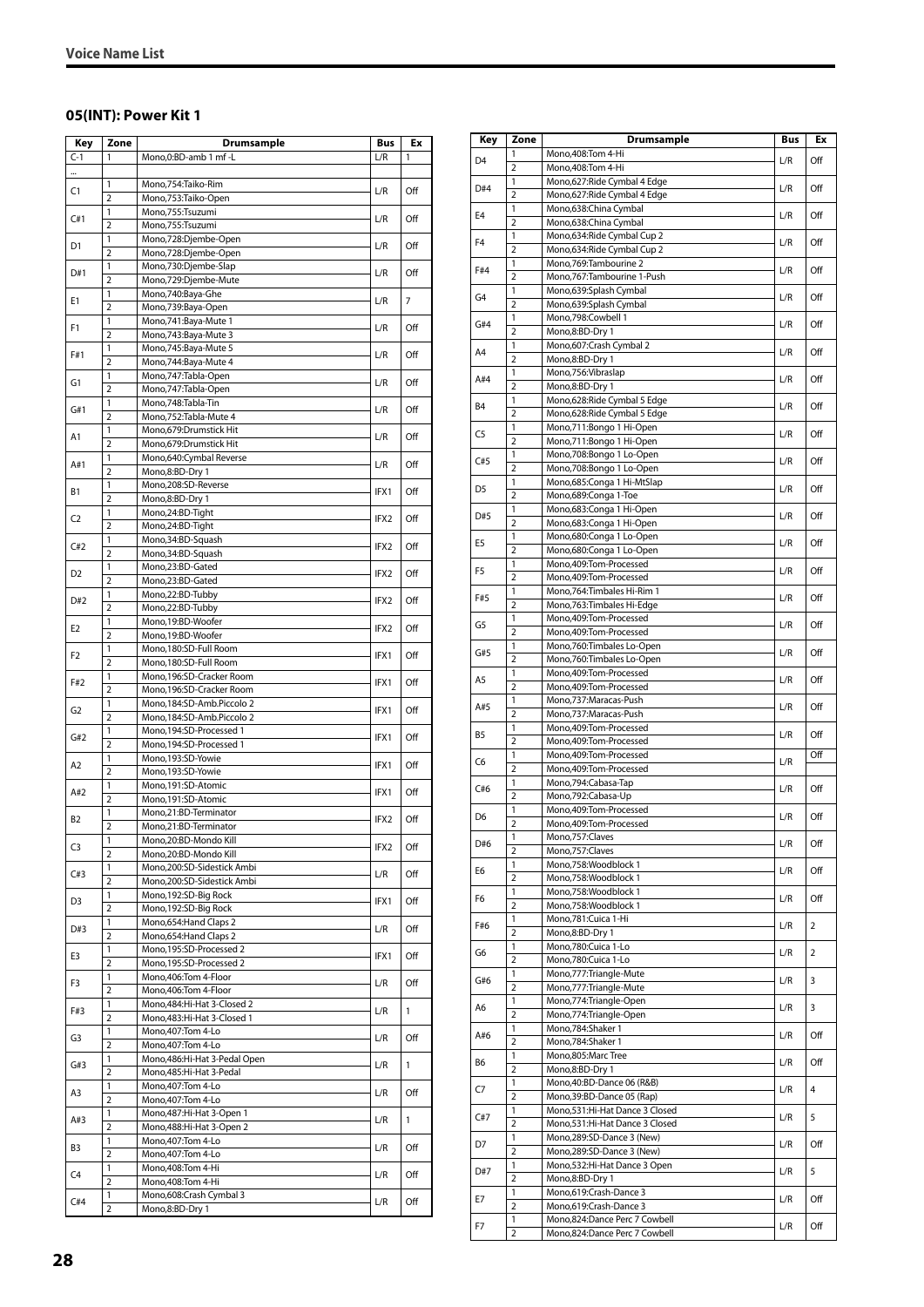| Key            | Zone           | Drumsample                   | <b>Bus</b> | Ex  |
|----------------|----------------|------------------------------|------------|-----|
| F#7            | 1              | Mono, 657: Dance Claps 1     | L/R        | Off |
|                | $\overline{2}$ | Mono,8:BD-Dry 1              |            |     |
| G7             | $\mathbf{1}$   | Mono,825:Dance Perc 8 Maraca | L/R        | Off |
|                | $\overline{2}$ | Mono,8:BD-Dry 1              |            |     |
| G#7            | $\overline{1}$ | Mono,648:Orch.SD Roll 2      | L/R        | 6   |
|                | $\overline{2}$ | Mono,647:Orch.SD Roll 1      |            |     |
| A7             | $\mathbf{1}$   | Mono.646:Orchestral SD       | L/R        | 6   |
|                | $\overline{2}$ | Mono,646:Orchestral SD       |            |     |
| A#7            | $\mathbf{1}$   | Mono,809:Bell Tree           | L/R        | Off |
|                | $\overline{2}$ | Mono,8:BD-Dry 1              |            |     |
| <b>B7</b>      | $\mathbf{1}$   | Mono,1111:Stadium            | L/R        | Off |
|                | $\overline{2}$ | Mono,8:BD-Dry 1              |            |     |
| C <sub>8</sub> | 1              | Mono, 1112: Applause         | L/R        | Off |
|                | $\overline{2}$ | Mono,8:BD-Dry 1              |            |     |
| C#8            | $\mathbf{1}$   | Mono,8:BD-Dry 1              | L/R        | Off |
|                | $\overline{2}$ | Mono,8:BD-Dry 1              |            |     |
| D8             | 1              | Mono,8:BD-Dry 1              | L/R        | Off |
|                | $\overline{2}$ | Mono,8:BD-Dry 1              |            |     |
| D#8            | $\mathbf{1}$   | Mono,8:BD-Dry 1              | L/R        | Off |
|                | $\overline{2}$ | Mono,8:BD-Dry 1              |            |     |
| E8             | $\mathbf{1}$   | Mono,8:BD-Dry 1              | L/R        | Off |
|                | $\overline{2}$ | Mono,8:BD-Dry 1              |            |     |
| F8             | 1              | Mono,8:BD-Dry 1              | L/R        | Off |
|                | $\overline{2}$ | Mono,8:BD-Dry 1              |            |     |
| F#8            | $\mathbf{1}$   | Mono,8:BD-Dry 1              | L/R        | Off |
|                | $\overline{2}$ | Mono,8:BD-Dry 1              |            |     |
| G8             | $\mathbf{1}$   | Mono,8:BD-Dry 1              | L/R        | Off |
|                | $\overline{2}$ | Mono,8:BD-Dry 1              |            |     |
| G#8            | $\mathbf{1}$   | Mono,8:BD-Dry 1              | L/R        | Off |
|                | $\overline{2}$ | Mono,8:BD-Dry 1              |            |     |
|                | $\mathbf{1}$   | Mono,8:BD-Dry 1              | L/R        | Off |
| A8             | $\overline{2}$ | Mono,8:BD-Dry 1              |            |     |
|                | $\mathbf{1}$   | Mono,8:BD-Dry 1              | L/R        |     |
| A#8            | $\overline{2}$ | Mono,8:BD-Dry 1              |            | Off |
|                | $\mathbf{1}$   | Mono,8:BD-Dry 1              |            |     |
| B8             | $\overline{2}$ | Mono,8:BD-Dry 1              | L/R        | Off |
|                | 1              | Mono,8:BD-Dry 1              |            |     |
| C9             | $\overline{2}$ | Mono,8:BD-Dry 1              | L/R        | Off |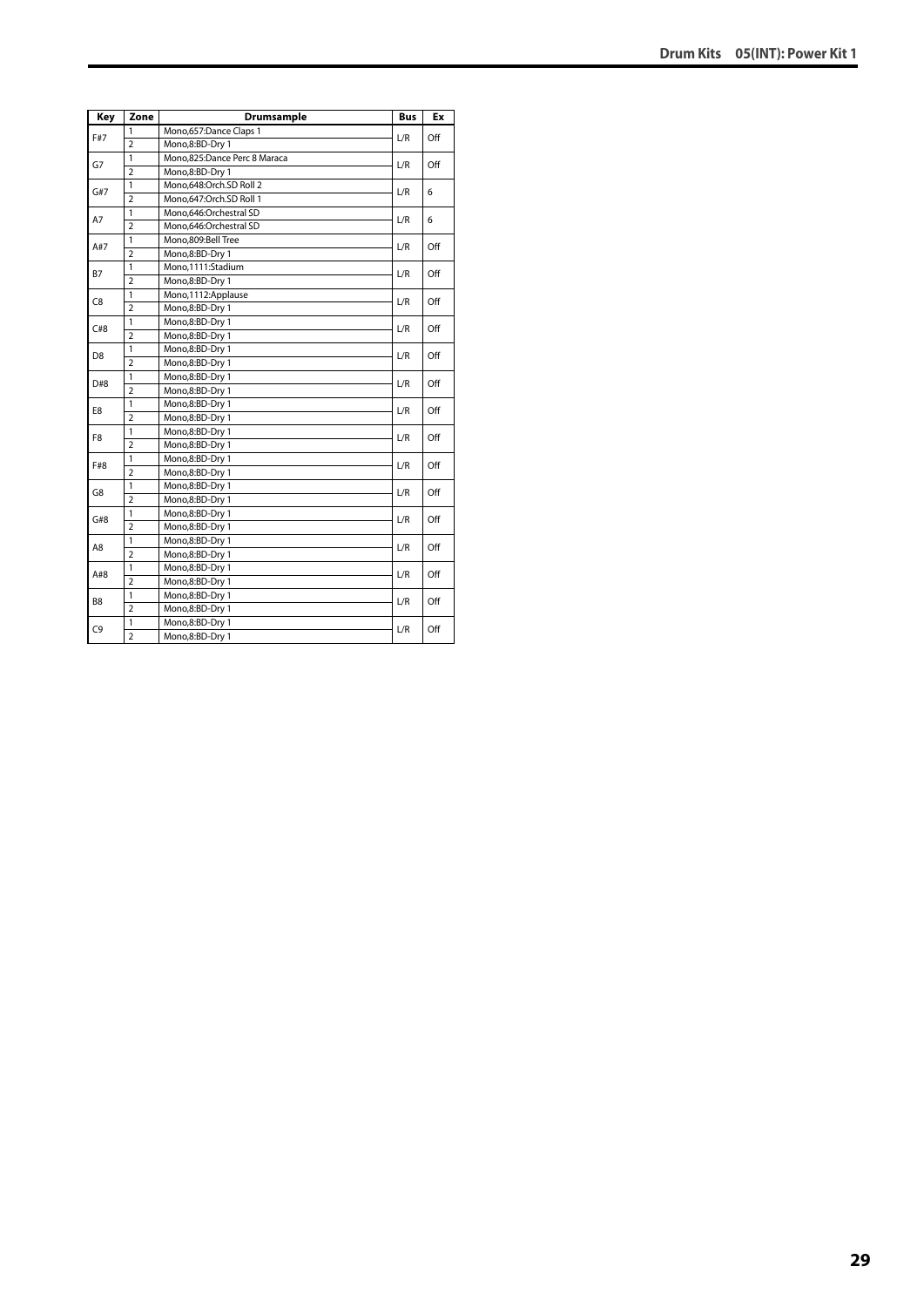#### <span id="page-29-0"></span>**06(INT): Power Kit 2**

| Key            | Zone                | Drumsample                                              | Bus              | Ex             |
|----------------|---------------------|---------------------------------------------------------|------------------|----------------|
| BO             | 1                   | Mono,0:BD-amb 1 mf-L                                    | L/R              | 1              |
|                |                     |                                                         |                  |                |
| C1             | 1                   | Mono,754:Taiko-Rim                                      | L/R              | Off            |
|                | 2                   | Mono, 753: Taiko-Open                                   |                  |                |
| C#1            | 1                   | Mono,755:Tsuzumi                                        | L/R              | Off            |
|                | $\overline{2}$      | Mono,755:Tsuzumi                                        |                  |                |
| D1             | 1                   | Mono,728:Djembe-Open                                    | L/R              | Off            |
|                | $\overline{2}$      | Mono,728:Djembe-Open                                    |                  |                |
| D#1            | $\mathbf{1}$        | Mono,730:Djembe-Slap                                    | L/R              | Off            |
|                | $\overline{2}$      | Mono,729:Djembe-Mute                                    |                  |                |
| Ε1             | 1<br>$\overline{2}$ | Mono,740:Baya-Ghe<br>Mono,739:Baya-Open                 | L/R              | $\overline{7}$ |
|                | 1                   | Mono, 741: Baya-Mute 1                                  |                  |                |
| F1             | $\overline{2}$      | Mono, 743: Baya-Mute 3                                  | L/R              | Off            |
|                | 1                   | Mono, 745: Baya-Mute 5                                  |                  |                |
| F#1            | $\overline{2}$      | Mono, 744: Baya-Mute 4                                  | L/R              | Off            |
|                | 1                   | Mono, 747: Tabla-Open                                   |                  |                |
| G1             | $\overline{2}$      | Mono, 747: Tabla-Open                                   | L/R              | Off            |
| G#1            | 1                   | Mono,748:Tabla-Tin                                      | L/R              | Off            |
|                | $\overline{2}$      | Mono, 752: Tabla-Mute 4                                 |                  |                |
| A1             | $\mathbf{1}$        | Mono,679:Drumstick Hit                                  | L/R              | Off            |
|                | $\overline{2}$      | Mono,679:Drumstick Hit                                  |                  |                |
| A#1            | 1                   | Mono,640:Cymbal Reverse                                 | L/R              | Off            |
|                | $\overline{2}$      | Mono,8:BD-Dry 1                                         |                  |                |
| <b>B1</b>      | 1                   | Mono,208:SD-Reverse                                     | IFX1             | Off            |
|                | $\overline{2}$<br>1 | Mono,8:BD-Dry 1<br>Mono,24:BD-Tight                     |                  |                |
| C <sub>2</sub> | $\overline{2}$      | Stereo,2:BD-amb 2 mf                                    | IFX2             | Off            |
|                | 1                   | Mono, 34: BD-Squash                                     |                  |                |
| C#2            | 2                   | Stereo,2:BD-amb 2 mf                                    | IFX2             | Off            |
|                | $\mathbf{1}$        | Mono,23:BD-Gated                                        |                  |                |
| D2             | $\overline{2}$      | Stereo,1:BD-amb 1 f                                     | IFX2             | Off            |
|                | 1                   | Mono,22:BD-Tubby                                        | IFX2             | Off            |
| D#2            | 2                   | Stereo,0:BD-amb 1 mf                                    |                  |                |
| E <sub>2</sub> | $\mathbf{1}$        | Mono, 19:BD-Woofer                                      | IFX <sub>2</sub> | Off            |
|                | $\overline{2}$      | Stereo,0:BD-amb 1 mf                                    |                  |                |
| F2             | 1                   | Mono, 180:SD-Full Room                                  | IFX1             | Off            |
|                | 2                   | Stereo,19:SD-dry 1 mp                                   |                  |                |
| F#2            | 1<br>$\overline{2}$ | Mono, 196: SD-Cracker Room                              | IFX1             | Off            |
|                | 1                   | Stereo,22:SD-dry 1 ff<br>Mono, 184: SD-Amb. Piccolo 2   |                  |                |
| G2             | $\overline{2}$      | Stereo,22:SD-dry 1 ff                                   | IFX1             | Off            |
|                | 1                   | Mono, 194: SD-Processed 1                               |                  |                |
| G#2            | $\overline{2}$      | Stereo,22:SD-dry 1 ff                                   | IFX1             | Off            |
|                | 1                   | Mono, 193: SD-Yowie                                     |                  |                |
| A2             | $\overline{2}$      | Stereo,23:SD-dry 1 fff                                  | IFX1             | Off            |
| A#2            | 1                   | Mono, 191:SD-Atomic                                     | IFX1             | Off            |
|                | $\overline{2}$      | Stereo,23:SD-dry 1 fff                                  |                  |                |
| <b>B2</b>      | 1                   | Mono,21:BD-Terminator                                   | IFX2             | Off            |
|                | $\overline{2}$      | Stereo,2:BD-amb 2 mf                                    |                  |                |
| C <sub>3</sub> | $\mathbf{1}$        | Mono,20:BD-Mondo Kill                                   | IFX2             | Off            |
|                | 2                   | Stereo, 3:BD-amb 2 f                                    |                  |                |
| C#3            | 1<br>$\overline{2}$ | Mono,200:SD-Sidestick Ambi<br>Stereo,24:SD-Sidestick mf | L/R              | Off            |
|                | $\mathbf{1}$        | Mono, 192: SD-Big Rock                                  |                  |                |
| D3             | 2                   | Stereo,23:SD-dry 1 fff                                  | IFX1             | Off            |
|                | 1                   | Mono, 654: Hand Claps 2                                 |                  |                |
| D#3            | $\overline{2}$      | Stereo, 93: Hand Claps 1                                | L/R              | Off            |
|                | 1                   | Mono, 195: SD-Processed 2                               |                  |                |
| E3             | 2                   | Stereo,20:SD-dry 1 mf                                   | IFX1             | Off            |
| F3             | 1                   | Mono, 403: Tom 3-Floor                                  | L/R              | Off            |
|                | 2                   | Stereo, 59: Tom 1-Lo f                                  |                  |                |
| F#3            | $\mathbf{1}$        | Mono, 471: Hi-Hat 1-Closed ff                           | L/R              | $\mathbf{1}$   |
|                | $\overline{2}$      | Mono, 470: Hi-Hat 1-Closed mf                           |                  |                |
| G3             | 1<br>$\overline{2}$ | Mono, 404: Tom 3-Lo                                     | L/R              | Off            |
|                | $\mathbf{1}$        | Stereo,61:Tom 1-MidLo f<br>Mono, 473: Hi-Hat 1-Pedal ff |                  |                |
| G#3            | 2                   | Mono, 472: Hi-Hat 1-Pedal mf                            | L/R              | 1              |
|                | 1                   | Mono, 404: Tom 3-Lo                                     |                  |                |
| A3             | $\overline{2}$      | Stereo,63:Tom 1-MidHi f                                 | L/R              | Off            |
|                | 1                   | Mono, 475: Hi-Hat 1-Open ff                             |                  |                |
| A#3            | 2                   | Mono, 474: Hi-Hat 1-Open mf                             | L/R              | 1              |
|                | 1                   | Mono, 404: Tom 3-Lo                                     | L/R              | Off            |
| B3             | $\overline{2}$      | Stereo,63:Tom 1-MidHi f                                 |                  |                |
| C4             | 1                   | Mono, 405: Tom 3-Hi                                     | L/R              | Off            |
|                | 2                   | Stereo,65:Tom 1-Hi mf                                   |                  |                |
| C#4            | 1                   | Mono, 608: Crash Cymbal 3                               | L/R              | Off            |
|                | $\overline{2}$      | Stereo,87:Crash Cymbal 1 mf                             |                  |                |

| Key            | Zone                           | Drumsample                                             | <b>Bus</b> | Еx             |
|----------------|--------------------------------|--------------------------------------------------------|------------|----------------|
|                | 1                              | Mono, 405: Tom 3-Hi                                    |            |                |
| D4             | $\overline{2}$                 | Stereo,65:Tom 1-Hi mf                                  | L/R        | Off            |
| D#4            | 1                              | Mono,627: Ride Cymbal 4 Edge                           | L/R        | Off            |
|                | $\overline{2}$                 | Stereo, 90: Ride Cymbal 1                              |            |                |
| E <sub>4</sub> | 1<br>$\overline{2}$            | Mono,638:China Cymbal<br>Mono,638:China Cymbal         | L/R        | Off            |
|                | 1                              | Mono,634: Ride Cymbal Cup 2                            |            |                |
| F <sub>4</sub> | 2                              | Stereo, 92: Ride Cymbal Cup 1                          | L/R        | Off            |
| F#4            | 1                              | Mono, 769: Tambourine 2                                | L/R        |                |
|                | $\overline{2}$                 | Mono,767:Tambourine 1-Push                             |            | Off            |
| G <sub>4</sub> | 1                              | Mono,639:Splash Cymbal                                 | L/R        | Off            |
|                | 2<br>1                         | Stereo,87:Crash Cymbal 1 mf<br>Mono,798:Cowbell 1      |            |                |
| G#4            | $\overline{2}$                 | Mono,8:BD-Dry 1                                        | L/R        | Off            |
|                | $\mathbf{1}$                   | Mono,607:Crash Cymbal 2                                |            |                |
| A4             | $\overline{2}$                 | Stereo,87:Crash Cymbal 1 mf                            | L/R        | Off            |
| A#4            | 1                              | Mono,756:Vibraslap                                     | L/R        | Off            |
|                | $\overline{2}$                 | Mono,8:BD-Dry 1                                        |            |                |
| B4             | 1                              | Mono,627: Ride Cymbal 4 Edge                           | L/R        | Off            |
|                | $\overline{2}$<br>1            | Stereo,91:Ride Cymbal 2                                |            |                |
| C5             | $\overline{2}$                 | Mono,711:Bongo 1 Hi-Open<br>Mono,711:Bongo 1 Hi-Open   | L/R        | Off            |
|                | 1                              | Mono,708:Bongo 1 Lo-Open                               |            |                |
| C#5            | $\overline{2}$                 | Mono,708:Bongo 1 Lo-Open                               | L/R        | Off            |
| D <sub>5</sub> | 1                              | Mono,685:Conga 1 Hi-MtSlap                             | L/R        | Off            |
|                | $\overline{2}$                 | Mono,689:Conga 1-Toe                                   |            |                |
| D#5            | 1                              | Mono,683:Conga 1 Hi-Open                               | L/R        | Off            |
|                | $\overline{2}$                 | Mono,683:Conga 1 Hi-Open                               |            |                |
| E <sub>5</sub> | 1<br>$\overline{2}$            | Mono,680:Conga 1 Lo-Open<br>Mono,680:Conga 1 Lo-Open   | L/R        | Off            |
|                | 1                              | Mono,409:Tom-Processed                                 |            |                |
| F5             | $\overline{2}$                 | Mono,409:Tom-Processed                                 | L/R        | Off            |
|                | 1                              | Mono, 764: Timbales Hi-Rim 1                           |            |                |
| F#5            | $\overline{2}$                 | Mono,763:Timbales Hi-Edge                              | L/R        | Off            |
| G5             | 1                              | Mono,409:Tom-Processed                                 | L/R        | Off            |
|                | $\overline{2}$                 | Mono,409:Tom-Processed                                 |            |                |
| G#5            | 1<br>2                         | Mono,760:Timbales Lo-Open<br>Mono,760:Timbales Lo-Open | L/R        | Off            |
|                | 1                              | Mono,409:Tom-Processed                                 |            |                |
| A5             | $\overline{2}$                 | Mono,409:Tom-Processed                                 | L/R        | Off            |
| A#5            | 1                              | Mono,737: Maracas-Push                                 | L/R        | Off            |
|                | 2                              | Mono,737:Maracas-Push                                  |            |                |
| B <sub>5</sub> | 1                              | Mono,409:Tom-Processed                                 | L/R        | Off            |
|                | $\overline{2}$                 | Mono,409:Tom-Processed                                 |            |                |
| C6             | $\mathbf{1}$<br>$\overline{2}$ | Mono,409:Tom-Processed<br>Mono,409:Tom-Processed       | L/R        | Off            |
|                | 1                              | Mono,794:Cabasa-Tap                                    |            |                |
| C#6            | $\overline{2}$                 | Mono,792:Cabasa-Up                                     | L/R        | Off            |
| D <sub>6</sub> | 1                              | Mono,409:Tom-Processed                                 | L/R        | Off            |
|                | $\overline{2}$                 | Mono,409:Tom-Processed                                 |            |                |
| D#6            | 1                              | Mono,757:Claves                                        | L/R        | Off            |
|                | $\overline{2}$<br>1            | Mono,757:Claves<br>Mono,758:Woodblock 1                |            |                |
| E6             | $\overline{2}$                 | Mono,758:Woodblock 1                                   | L/R        | Off            |
|                | 1                              | Mono,758:Woodblock 1                                   |            |                |
| F6             | $\overline{2}$                 | Mono,758:Woodblock 1                                   | L/R        | Off            |
| F#6            | 1                              | Mono,781:Cuica 1-Hi                                    | L/R        | $\overline{2}$ |
|                | $\overline{2}$                 | Mono,8:BD-Dry 1                                        |            |                |
| G6             | 1                              | Mono,780:Cuica 1-Lo                                    | L/R        | 2              |
|                | $\overline{2}$<br>1            | Mono,780:Cuica 1-Lo<br>Mono,777: Triangle-Mute         |            |                |
| G#6            | $\overline{2}$                 | Mono,777: Triangle-Mute                                | L/R        | 3              |
|                | 1                              | Mono,774:Triangle-Open                                 |            |                |
| A6             | $\overline{2}$                 | Mono,774:Triangle-Open                                 | L/R        | 3              |
| A#6            | 1                              | Mono,784:Shaker 1                                      | L/R        | Off            |
|                | 2                              | Mono,784:Shaker 1                                      |            |                |
| В6             | 1<br>$\overline{2}$            | Mono,805:Marc Tree<br>Mono,8:BD-Dry 1                  | L/R        | Off            |
|                | 1                              | Mono, 40: BD-Dance 06 (R&B)                            |            |                |
| C7             | 2                              | Mono, 39: BD-Dance 05 (Rap)                            | L/R        | 4              |
| C#7            | 1                              | Mono,531:Hi-Hat Dance 3 Closed                         | L/R        | 5              |
|                | $\overline{2}$                 | Mono,531:Hi-Hat Dance 3 Closed                         |            |                |
| D7             | 1                              | Mono,289:SD-Dance 3 (New)                              | L/R        | Off            |
|                | 2<br>$\mathbf{1}$              | Mono,289:SD-Dance 3 (New)                              |            |                |
| D#7            | $\overline{2}$                 | Mono,532:Hi-Hat Dance 3 Open<br>Mono,8:BD-Dry 1        | L/R        | 5              |
|                | 1                              | Mono,619:Crash-Dance 3                                 |            |                |
| E7             | $\overline{2}$                 | Mono,619:Crash-Dance 3                                 | L/R        | Off            |
| F7             | 1                              | Mono,824:Dance Perc 7 Cowbell                          | L/R        | Off            |
|                | 2                              | Mono,824:Dance Perc 7 Cowbell                          |            |                |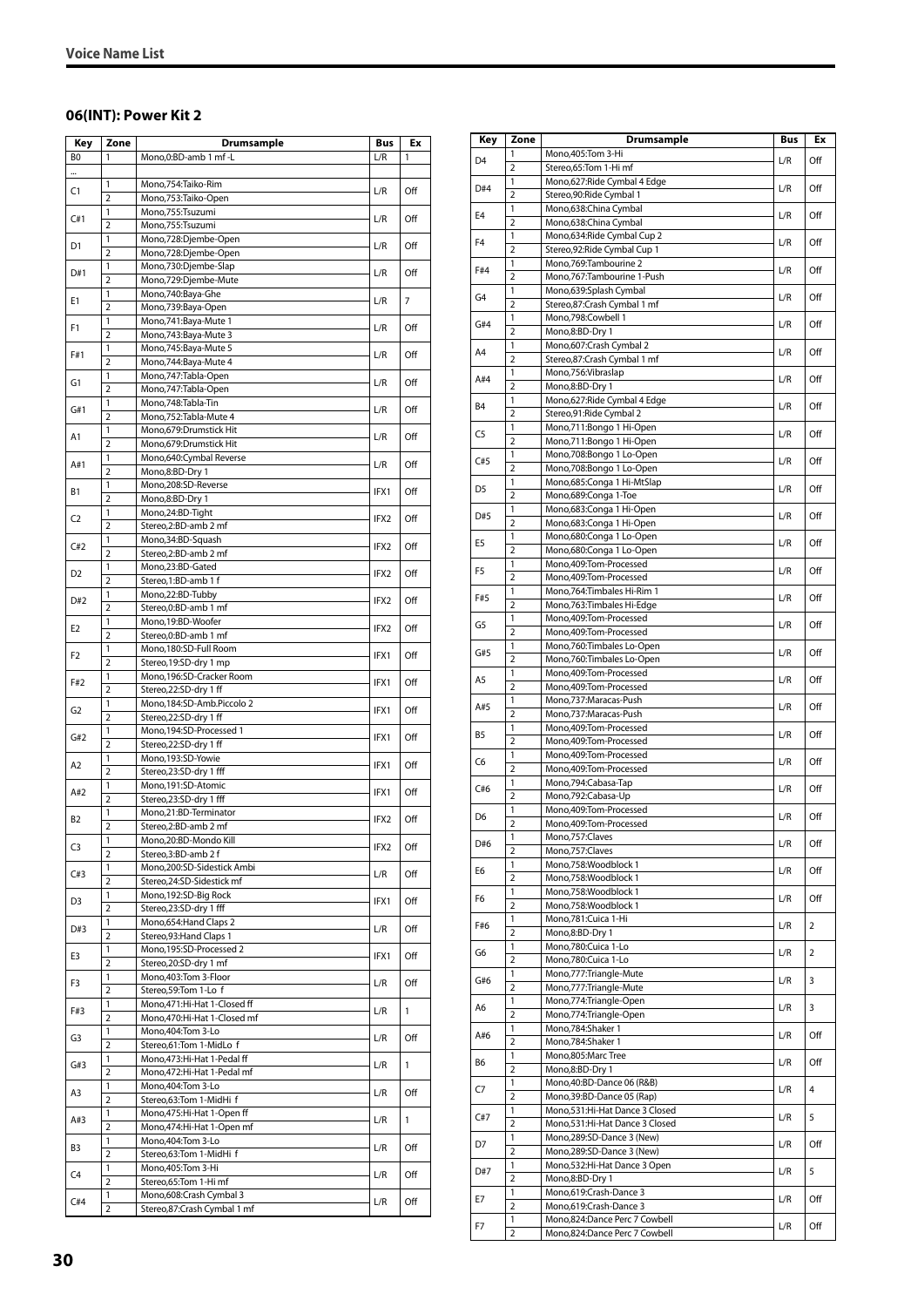| Key            | Zone           | Drumsample                   | <b>Bus</b> | Ex  |
|----------------|----------------|------------------------------|------------|-----|
| F#7            | 1              | Mono,657:Dance Claps 1       | L/R        | Off |
|                | $\overline{2}$ | Mono,8:BD-Dry 1              |            |     |
| G7             | 1              | Mono,825:Dance Perc 8 Maraca | L/R        | Off |
|                | $\overline{2}$ | Mono,8:BD-Dry 1              |            |     |
| G#7            | $\mathbf{1}$   | Mono,648:Orch.SD Roll 2      | L/R        |     |
|                | $\overline{2}$ | Mono,647:Orch.SD Roll 1      |            | 6   |
| A7             | 1              | Mono,646:Orchestral SD       | L/R        | 6   |
|                | $\overline{2}$ | Mono,646:Orchestral SD       |            |     |
| A#7            | 1              | Mono,809:Bell Tree           | L/R        | Off |
|                | $\overline{2}$ | Mono,8:BD-Dry 1              |            |     |
| <b>B7</b>      | 1              | Mono,1111:Stadium            | L/R        | Off |
|                | $\overline{2}$ | Mono,8:BD-Dry 1              |            |     |
| C <sub>8</sub> | 1              | Mono,1112:Applause           | L/R        | Off |
|                | $\overline{2}$ | Mono,8:BD-Dry 1              |            |     |
| C#8            | $\mathbf{1}$   | Mono,8:BD-Dry 1              |            | Off |
|                | $\overline{a}$ | Mono,8:BD-Dry 1              | L/R        |     |
|                | $\mathbf{1}$   | Mono,8:BD-Dry 1              | L/R        | Off |
| D <sub>8</sub> | $\overline{2}$ | Mono,8:BD-Dry 1              |            |     |
| D#8            | $\overline{1}$ | Mono,8:BD-Dry 1              | L/R        | Off |
|                | $\overline{2}$ | Mono,8:BD-Dry 1              |            |     |
| E8             | 1              | Mono,8:BD-Dry 1              | L/R        | Off |
|                | $\overline{2}$ | Mono,8:BD-Dry 1              |            |     |
| F8             | 1              | Mono,8:BD-Dry 1              | L/R        | Off |
|                | $\overline{2}$ | Mono,8:BD-Dry 1              |            |     |
|                | $\mathbf{1}$   | Mono,8:BD-Dry 1              |            |     |
| F#8            | $\overline{2}$ | Mono,8:BD-Dry 1              | L/R        | Off |
| G8             | $\mathbf{1}$   | Mono,8:BD-Dry 1              | L/R        |     |
|                | $\overline{2}$ | Mono,8:BD-Dry 1              |            | Off |
| G#8            | $\mathbf{1}$   | Mono,8:BD-Dry 1              | L/R        | Off |
|                | $\overline{a}$ | Mono,8:BD-Dry 1              |            |     |
| A8             | 1              | Mono,8:BD-Dry 1              | L/R        | Off |
|                | $\overline{2}$ | Mono,8:BD-Dry 1              |            |     |
| A#8            | 1              | Mono,8:BD-Dry 1              |            | Off |
|                | $\overline{2}$ | Mono,8:BD-Dry 1              | L/R        |     |
| B8             | 1              | Mono,8:BD-Dry 1              |            | Off |
|                | $\overline{2}$ | Mono,8:BD-Dry 1              | L/R        |     |
| C <sub>9</sub> | $\mathbf{1}$   | Mono,8:BD-Dry 1              | L/R        | Off |
|                | $\overline{2}$ | Mono,8:BD-Dry 1              |            |     |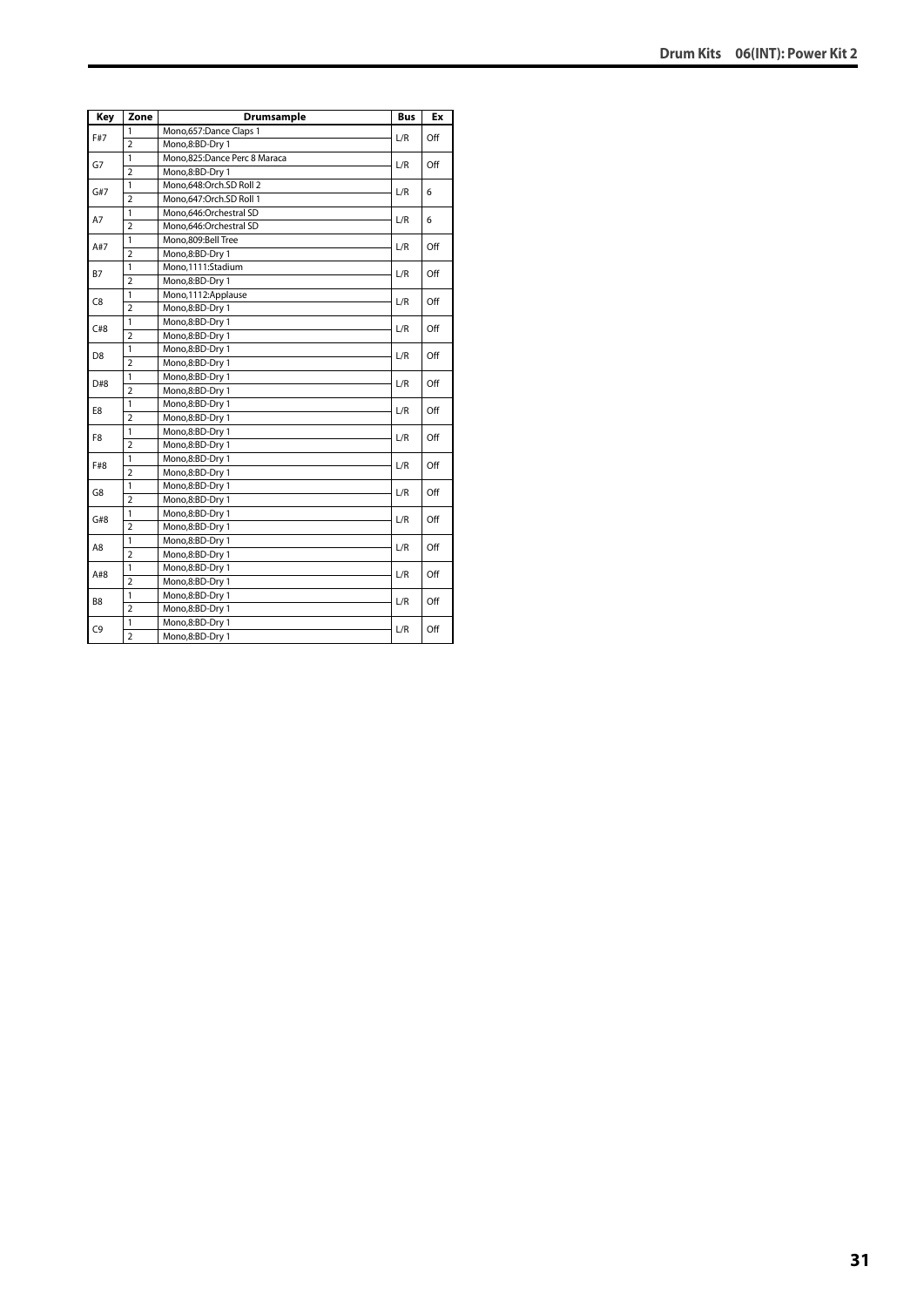#### <span id="page-31-0"></span>**07(INT): Jazz/Brush Kit**

| $C-1$<br>L/R<br>Mono,0:BD-amb 1 mf -L<br><br>Mono, 400: Tom 2-Floor<br>1<br>C1<br>L/R<br>$\overline{2}$<br>Mono, 400: Tom 2-Floor<br>1<br>Mono,755:Tsuzumi<br>C#1<br>L/R<br>$\overline{2}$<br>Mono,755:Tsuzumi<br>1<br>Mono, 401: Tom 2-Lo<br>D1<br>L/R<br>$\overline{2}$<br>Mono, 401: Tom 2-Lo<br>1<br>Mono,754:Taiko-Rim<br>D#1<br>L/R<br>$\overline{2}$<br>Mono, 753: Taiko-Open<br>1<br>Mono, 402: Tom 2-Hi<br>E1<br>L/R<br>2<br>Mono, 402: Tom 2-Hi<br>1<br>Mono, 402: Tom 2-Hi<br>F1<br>L/R<br>$\overline{2}$<br>Mono, 402: Tom 2-Hi<br>1<br>Mono,800:Chacha Bell<br>L/R<br>F#1<br>$\overline{2}$<br>Mono,8:BD-Dry 1<br>Mono, 674: Finger Snap<br>1<br>G1<br>L/R<br>$\overline{2}$<br>Mono,674:Finger Snap<br>1<br>Mono, 654: Hand Claps 2<br>G#1<br>L/R<br>$\overline{2}$<br>Mono, 654: Hand Claps 2<br>1<br>Mono,679:Drumstick Hit<br>A1<br>L/R<br>$\overline{2}$<br>Mono,8:BD-Dry 1<br>1<br>Mono,22:BD-Tubby<br>A#1<br>IFX2<br>$\overline{2}$<br>Mono,22:BD-Tubby<br>1<br>Mono, 10:BD-Dry 3<br>IFX2<br><b>B1</b><br>$\overline{2}$<br>Mono, 10:BD-Dry 3<br>1<br>Mono, 19:BD-Woofer<br>C <sub>2</sub><br>IFX2<br>$\overline{2}$<br>Mono, 19:BD-Woofer<br>Mono, 11:BD-Dry 4<br>1<br>C#2<br>IFX2<br>$\overline{2}$<br>Mono, 11:BD-Dry 4<br>1<br>Mono, 14:BD-Soft<br>D2<br>IFX2<br>Mono, 14:BD-Soft<br>2<br>$\mathbf{1}$<br>Mono, 16:BD-Jazz 1<br>D#2<br>IFX2<br>$\overline{2}$<br>Mono, 16:BD-Jazz 1<br>1<br>Mono, 17:BD-Jazz 2<br>IFX2<br>E2<br>$\overline{2}$<br>Mono, 17:BD-Jazz 2<br>1<br>Mono, 185:SD-Paper<br>F2<br>IFX1<br>$\overline{2}$<br>Mono, 185:SD-Paper<br>1<br>Mono, 173:SD-Dry 3<br>F#2<br>IFX1<br>$\overline{2}$<br>Mono, 173: SD-Dry 3<br>1<br>Mono, 172:SD-Dry 2<br>G2<br>IFX1<br>$\overline{2}$<br>Mono, 172: SD-Dry 2<br>1<br>Mono,183:SD-Amb.Piccolo 1<br>G#2<br>IFX1<br>$\overline{2}$<br>Mono,183:SD-Amb.Piccolo 1<br>1<br>Mono, 182: SD-Jazz Ring<br>A2<br>IFX1<br>$\overline{2}$<br>Mono, 182: SD-Jazz Ring<br>Mono, 187: SD-Brush Hit<br>1<br>A#2<br>IFX1<br>$\overline{2}$<br>Mono,8:BD-Dry 1<br>1<br>Mono, 17:BD-Jazz 2<br><b>B2</b><br>IFX2<br>$\overline{2}$<br>Mono, 17:BD-Jazz 2<br>Mono, 18:BD-Pillow<br>1<br>IFX2<br>C3<br>$\overline{2}$<br>Mono, 18:BD-Pillow<br>Mono, 199: SD-Sidestick Dry<br>1<br>L/R<br>C#3<br>2<br>Mono, 199: SD-Sidestick Dry<br>1<br>Mono, 189: SD-Brush Tap 2<br>D3<br>IFX1<br>2<br>Mono,8:BD-Dry 1<br>1<br>Mono, 188: SD-Brush Tap 1<br>D#3<br>IFX1<br>Mono,8:BD-Dry 1<br>2<br>Mono, 190: SD-Brush Swirl<br>1<br>E3<br>IFX1<br>2<br>Mono,8:BD-Dry 1<br>$\mathbf{1}$<br>Mono,413:Tom-Brush Floor<br>L/R<br>F3<br>Mono,413:Tom-Brush Floor<br>2<br>1<br>Mono, 477: Hi-Hat 2-Closed 2<br>F#3<br>L/R<br>$\overline{2}$<br>Mono, 476: Hi-Hat 2-Closed 1<br>$\mathbf{1}$<br>Mono, 414: Tom-Brush Hi<br>G3<br>L/R<br>Mono,414:Tom-Brush Hi<br>2<br>1<br>Mono, 478: Hi-Hat 2-Pedal<br>L/R<br>G#3<br>$\overline{2}$<br>Mono, 478: Hi-Hat 2-Pedal<br>$\mathbf{1}$<br>Mono,414:Tom-Brush Hi<br>L/R<br>A3<br>2<br>Mono,414:Tom-Brush Hi<br>1<br>Mono, 480: Hi-Hat 2-Open 1<br>A#3<br>L/R<br>$\overline{2}$<br>Mono, 481: Hi-Hat 2-Open 2<br>1<br>Mono, 410: Tom-Jazz Floor<br>B3<br>L/R<br>2<br>Mono,410:Tom-Jazz Floor<br>Mono, 412: Tom-Jazz Hi Rim<br>1<br>C4<br>L/R<br>$\overline{2}$<br>Mono, 411: Tom-Jazz Hi<br>Mono,607:Crash Cymbal 2<br>1 | Key | Zone | Drumsample | Bus | Ex  |
|---------------------------------------------------------------------------------------------------------------------------------------------------------------------------------------------------------------------------------------------------------------------------------------------------------------------------------------------------------------------------------------------------------------------------------------------------------------------------------------------------------------------------------------------------------------------------------------------------------------------------------------------------------------------------------------------------------------------------------------------------------------------------------------------------------------------------------------------------------------------------------------------------------------------------------------------------------------------------------------------------------------------------------------------------------------------------------------------------------------------------------------------------------------------------------------------------------------------------------------------------------------------------------------------------------------------------------------------------------------------------------------------------------------------------------------------------------------------------------------------------------------------------------------------------------------------------------------------------------------------------------------------------------------------------------------------------------------------------------------------------------------------------------------------------------------------------------------------------------------------------------------------------------------------------------------------------------------------------------------------------------------------------------------------------------------------------------------------------------------------------------------------------------------------------------------------------------------------------------------------------------------------------------------------------------------------------------------------------------------------------------------------------------------------------------------------------------------------------------------------------------------------------------------------------------------------------------------------------------------------------------------------------------------------------------------------------------------------------------------------------------------------------------------------------------------------------------------------------------------------------------------------------------------------------------------------------------------------------------------------------------------------------------------------------------------------------------------------------------------------------------------------------------------------------------------------------------------------------------------------------------------------------------------------------------------|-----|------|------------|-----|-----|
|                                                                                                                                                                                                                                                                                                                                                                                                                                                                                                                                                                                                                                                                                                                                                                                                                                                                                                                                                                                                                                                                                                                                                                                                                                                                                                                                                                                                                                                                                                                                                                                                                                                                                                                                                                                                                                                                                                                                                                                                                                                                                                                                                                                                                                                                                                                                                                                                                                                                                                                                                                                                                                                                                                                                                                                                                                                                                                                                                                                                                                                                                                                                                                                                                                                                                                               |     |      |            |     | 1   |
|                                                                                                                                                                                                                                                                                                                                                                                                                                                                                                                                                                                                                                                                                                                                                                                                                                                                                                                                                                                                                                                                                                                                                                                                                                                                                                                                                                                                                                                                                                                                                                                                                                                                                                                                                                                                                                                                                                                                                                                                                                                                                                                                                                                                                                                                                                                                                                                                                                                                                                                                                                                                                                                                                                                                                                                                                                                                                                                                                                                                                                                                                                                                                                                                                                                                                                               |     |      |            |     |     |
|                                                                                                                                                                                                                                                                                                                                                                                                                                                                                                                                                                                                                                                                                                                                                                                                                                                                                                                                                                                                                                                                                                                                                                                                                                                                                                                                                                                                                                                                                                                                                                                                                                                                                                                                                                                                                                                                                                                                                                                                                                                                                                                                                                                                                                                                                                                                                                                                                                                                                                                                                                                                                                                                                                                                                                                                                                                                                                                                                                                                                                                                                                                                                                                                                                                                                                               |     |      |            |     | Off |
|                                                                                                                                                                                                                                                                                                                                                                                                                                                                                                                                                                                                                                                                                                                                                                                                                                                                                                                                                                                                                                                                                                                                                                                                                                                                                                                                                                                                                                                                                                                                                                                                                                                                                                                                                                                                                                                                                                                                                                                                                                                                                                                                                                                                                                                                                                                                                                                                                                                                                                                                                                                                                                                                                                                                                                                                                                                                                                                                                                                                                                                                                                                                                                                                                                                                                                               |     |      |            |     |     |
|                                                                                                                                                                                                                                                                                                                                                                                                                                                                                                                                                                                                                                                                                                                                                                                                                                                                                                                                                                                                                                                                                                                                                                                                                                                                                                                                                                                                                                                                                                                                                                                                                                                                                                                                                                                                                                                                                                                                                                                                                                                                                                                                                                                                                                                                                                                                                                                                                                                                                                                                                                                                                                                                                                                                                                                                                                                                                                                                                                                                                                                                                                                                                                                                                                                                                                               |     |      |            |     | Off |
|                                                                                                                                                                                                                                                                                                                                                                                                                                                                                                                                                                                                                                                                                                                                                                                                                                                                                                                                                                                                                                                                                                                                                                                                                                                                                                                                                                                                                                                                                                                                                                                                                                                                                                                                                                                                                                                                                                                                                                                                                                                                                                                                                                                                                                                                                                                                                                                                                                                                                                                                                                                                                                                                                                                                                                                                                                                                                                                                                                                                                                                                                                                                                                                                                                                                                                               |     |      |            |     |     |
|                                                                                                                                                                                                                                                                                                                                                                                                                                                                                                                                                                                                                                                                                                                                                                                                                                                                                                                                                                                                                                                                                                                                                                                                                                                                                                                                                                                                                                                                                                                                                                                                                                                                                                                                                                                                                                                                                                                                                                                                                                                                                                                                                                                                                                                                                                                                                                                                                                                                                                                                                                                                                                                                                                                                                                                                                                                                                                                                                                                                                                                                                                                                                                                                                                                                                                               |     |      |            |     | Off |
|                                                                                                                                                                                                                                                                                                                                                                                                                                                                                                                                                                                                                                                                                                                                                                                                                                                                                                                                                                                                                                                                                                                                                                                                                                                                                                                                                                                                                                                                                                                                                                                                                                                                                                                                                                                                                                                                                                                                                                                                                                                                                                                                                                                                                                                                                                                                                                                                                                                                                                                                                                                                                                                                                                                                                                                                                                                                                                                                                                                                                                                                                                                                                                                                                                                                                                               |     |      |            |     |     |
|                                                                                                                                                                                                                                                                                                                                                                                                                                                                                                                                                                                                                                                                                                                                                                                                                                                                                                                                                                                                                                                                                                                                                                                                                                                                                                                                                                                                                                                                                                                                                                                                                                                                                                                                                                                                                                                                                                                                                                                                                                                                                                                                                                                                                                                                                                                                                                                                                                                                                                                                                                                                                                                                                                                                                                                                                                                                                                                                                                                                                                                                                                                                                                                                                                                                                                               |     |      |            |     | Off |
|                                                                                                                                                                                                                                                                                                                                                                                                                                                                                                                                                                                                                                                                                                                                                                                                                                                                                                                                                                                                                                                                                                                                                                                                                                                                                                                                                                                                                                                                                                                                                                                                                                                                                                                                                                                                                                                                                                                                                                                                                                                                                                                                                                                                                                                                                                                                                                                                                                                                                                                                                                                                                                                                                                                                                                                                                                                                                                                                                                                                                                                                                                                                                                                                                                                                                                               |     |      |            |     |     |
|                                                                                                                                                                                                                                                                                                                                                                                                                                                                                                                                                                                                                                                                                                                                                                                                                                                                                                                                                                                                                                                                                                                                                                                                                                                                                                                                                                                                                                                                                                                                                                                                                                                                                                                                                                                                                                                                                                                                                                                                                                                                                                                                                                                                                                                                                                                                                                                                                                                                                                                                                                                                                                                                                                                                                                                                                                                                                                                                                                                                                                                                                                                                                                                                                                                                                                               |     |      |            |     | Off |
|                                                                                                                                                                                                                                                                                                                                                                                                                                                                                                                                                                                                                                                                                                                                                                                                                                                                                                                                                                                                                                                                                                                                                                                                                                                                                                                                                                                                                                                                                                                                                                                                                                                                                                                                                                                                                                                                                                                                                                                                                                                                                                                                                                                                                                                                                                                                                                                                                                                                                                                                                                                                                                                                                                                                                                                                                                                                                                                                                                                                                                                                                                                                                                                                                                                                                                               |     |      |            |     | Off |
|                                                                                                                                                                                                                                                                                                                                                                                                                                                                                                                                                                                                                                                                                                                                                                                                                                                                                                                                                                                                                                                                                                                                                                                                                                                                                                                                                                                                                                                                                                                                                                                                                                                                                                                                                                                                                                                                                                                                                                                                                                                                                                                                                                                                                                                                                                                                                                                                                                                                                                                                                                                                                                                                                                                                                                                                                                                                                                                                                                                                                                                                                                                                                                                                                                                                                                               |     |      |            |     |     |
|                                                                                                                                                                                                                                                                                                                                                                                                                                                                                                                                                                                                                                                                                                                                                                                                                                                                                                                                                                                                                                                                                                                                                                                                                                                                                                                                                                                                                                                                                                                                                                                                                                                                                                                                                                                                                                                                                                                                                                                                                                                                                                                                                                                                                                                                                                                                                                                                                                                                                                                                                                                                                                                                                                                                                                                                                                                                                                                                                                                                                                                                                                                                                                                                                                                                                                               |     |      |            |     | Off |
|                                                                                                                                                                                                                                                                                                                                                                                                                                                                                                                                                                                                                                                                                                                                                                                                                                                                                                                                                                                                                                                                                                                                                                                                                                                                                                                                                                                                                                                                                                                                                                                                                                                                                                                                                                                                                                                                                                                                                                                                                                                                                                                                                                                                                                                                                                                                                                                                                                                                                                                                                                                                                                                                                                                                                                                                                                                                                                                                                                                                                                                                                                                                                                                                                                                                                                               |     |      |            |     |     |
|                                                                                                                                                                                                                                                                                                                                                                                                                                                                                                                                                                                                                                                                                                                                                                                                                                                                                                                                                                                                                                                                                                                                                                                                                                                                                                                                                                                                                                                                                                                                                                                                                                                                                                                                                                                                                                                                                                                                                                                                                                                                                                                                                                                                                                                                                                                                                                                                                                                                                                                                                                                                                                                                                                                                                                                                                                                                                                                                                                                                                                                                                                                                                                                                                                                                                                               |     |      |            |     | Off |
|                                                                                                                                                                                                                                                                                                                                                                                                                                                                                                                                                                                                                                                                                                                                                                                                                                                                                                                                                                                                                                                                                                                                                                                                                                                                                                                                                                                                                                                                                                                                                                                                                                                                                                                                                                                                                                                                                                                                                                                                                                                                                                                                                                                                                                                                                                                                                                                                                                                                                                                                                                                                                                                                                                                                                                                                                                                                                                                                                                                                                                                                                                                                                                                                                                                                                                               |     |      |            |     |     |
|                                                                                                                                                                                                                                                                                                                                                                                                                                                                                                                                                                                                                                                                                                                                                                                                                                                                                                                                                                                                                                                                                                                                                                                                                                                                                                                                                                                                                                                                                                                                                                                                                                                                                                                                                                                                                                                                                                                                                                                                                                                                                                                                                                                                                                                                                                                                                                                                                                                                                                                                                                                                                                                                                                                                                                                                                                                                                                                                                                                                                                                                                                                                                                                                                                                                                                               |     |      |            |     | Off |
|                                                                                                                                                                                                                                                                                                                                                                                                                                                                                                                                                                                                                                                                                                                                                                                                                                                                                                                                                                                                                                                                                                                                                                                                                                                                                                                                                                                                                                                                                                                                                                                                                                                                                                                                                                                                                                                                                                                                                                                                                                                                                                                                                                                                                                                                                                                                                                                                                                                                                                                                                                                                                                                                                                                                                                                                                                                                                                                                                                                                                                                                                                                                                                                                                                                                                                               |     |      |            |     |     |
|                                                                                                                                                                                                                                                                                                                                                                                                                                                                                                                                                                                                                                                                                                                                                                                                                                                                                                                                                                                                                                                                                                                                                                                                                                                                                                                                                                                                                                                                                                                                                                                                                                                                                                                                                                                                                                                                                                                                                                                                                                                                                                                                                                                                                                                                                                                                                                                                                                                                                                                                                                                                                                                                                                                                                                                                                                                                                                                                                                                                                                                                                                                                                                                                                                                                                                               |     |      |            |     | Off |
|                                                                                                                                                                                                                                                                                                                                                                                                                                                                                                                                                                                                                                                                                                                                                                                                                                                                                                                                                                                                                                                                                                                                                                                                                                                                                                                                                                                                                                                                                                                                                                                                                                                                                                                                                                                                                                                                                                                                                                                                                                                                                                                                                                                                                                                                                                                                                                                                                                                                                                                                                                                                                                                                                                                                                                                                                                                                                                                                                                                                                                                                                                                                                                                                                                                                                                               |     |      |            |     |     |
|                                                                                                                                                                                                                                                                                                                                                                                                                                                                                                                                                                                                                                                                                                                                                                                                                                                                                                                                                                                                                                                                                                                                                                                                                                                                                                                                                                                                                                                                                                                                                                                                                                                                                                                                                                                                                                                                                                                                                                                                                                                                                                                                                                                                                                                                                                                                                                                                                                                                                                                                                                                                                                                                                                                                                                                                                                                                                                                                                                                                                                                                                                                                                                                                                                                                                                               |     |      |            |     | Off |
|                                                                                                                                                                                                                                                                                                                                                                                                                                                                                                                                                                                                                                                                                                                                                                                                                                                                                                                                                                                                                                                                                                                                                                                                                                                                                                                                                                                                                                                                                                                                                                                                                                                                                                                                                                                                                                                                                                                                                                                                                                                                                                                                                                                                                                                                                                                                                                                                                                                                                                                                                                                                                                                                                                                                                                                                                                                                                                                                                                                                                                                                                                                                                                                                                                                                                                               |     |      |            |     |     |
|                                                                                                                                                                                                                                                                                                                                                                                                                                                                                                                                                                                                                                                                                                                                                                                                                                                                                                                                                                                                                                                                                                                                                                                                                                                                                                                                                                                                                                                                                                                                                                                                                                                                                                                                                                                                                                                                                                                                                                                                                                                                                                                                                                                                                                                                                                                                                                                                                                                                                                                                                                                                                                                                                                                                                                                                                                                                                                                                                                                                                                                                                                                                                                                                                                                                                                               |     |      |            |     | Off |
|                                                                                                                                                                                                                                                                                                                                                                                                                                                                                                                                                                                                                                                                                                                                                                                                                                                                                                                                                                                                                                                                                                                                                                                                                                                                                                                                                                                                                                                                                                                                                                                                                                                                                                                                                                                                                                                                                                                                                                                                                                                                                                                                                                                                                                                                                                                                                                                                                                                                                                                                                                                                                                                                                                                                                                                                                                                                                                                                                                                                                                                                                                                                                                                                                                                                                                               |     |      |            |     |     |
|                                                                                                                                                                                                                                                                                                                                                                                                                                                                                                                                                                                                                                                                                                                                                                                                                                                                                                                                                                                                                                                                                                                                                                                                                                                                                                                                                                                                                                                                                                                                                                                                                                                                                                                                                                                                                                                                                                                                                                                                                                                                                                                                                                                                                                                                                                                                                                                                                                                                                                                                                                                                                                                                                                                                                                                                                                                                                                                                                                                                                                                                                                                                                                                                                                                                                                               |     |      |            |     | Off |
|                                                                                                                                                                                                                                                                                                                                                                                                                                                                                                                                                                                                                                                                                                                                                                                                                                                                                                                                                                                                                                                                                                                                                                                                                                                                                                                                                                                                                                                                                                                                                                                                                                                                                                                                                                                                                                                                                                                                                                                                                                                                                                                                                                                                                                                                                                                                                                                                                                                                                                                                                                                                                                                                                                                                                                                                                                                                                                                                                                                                                                                                                                                                                                                                                                                                                                               |     |      |            |     |     |
|                                                                                                                                                                                                                                                                                                                                                                                                                                                                                                                                                                                                                                                                                                                                                                                                                                                                                                                                                                                                                                                                                                                                                                                                                                                                                                                                                                                                                                                                                                                                                                                                                                                                                                                                                                                                                                                                                                                                                                                                                                                                                                                                                                                                                                                                                                                                                                                                                                                                                                                                                                                                                                                                                                                                                                                                                                                                                                                                                                                                                                                                                                                                                                                                                                                                                                               |     |      |            |     | Off |
|                                                                                                                                                                                                                                                                                                                                                                                                                                                                                                                                                                                                                                                                                                                                                                                                                                                                                                                                                                                                                                                                                                                                                                                                                                                                                                                                                                                                                                                                                                                                                                                                                                                                                                                                                                                                                                                                                                                                                                                                                                                                                                                                                                                                                                                                                                                                                                                                                                                                                                                                                                                                                                                                                                                                                                                                                                                                                                                                                                                                                                                                                                                                                                                                                                                                                                               |     |      |            |     | Off |
|                                                                                                                                                                                                                                                                                                                                                                                                                                                                                                                                                                                                                                                                                                                                                                                                                                                                                                                                                                                                                                                                                                                                                                                                                                                                                                                                                                                                                                                                                                                                                                                                                                                                                                                                                                                                                                                                                                                                                                                                                                                                                                                                                                                                                                                                                                                                                                                                                                                                                                                                                                                                                                                                                                                                                                                                                                                                                                                                                                                                                                                                                                                                                                                                                                                                                                               |     |      |            |     |     |
|                                                                                                                                                                                                                                                                                                                                                                                                                                                                                                                                                                                                                                                                                                                                                                                                                                                                                                                                                                                                                                                                                                                                                                                                                                                                                                                                                                                                                                                                                                                                                                                                                                                                                                                                                                                                                                                                                                                                                                                                                                                                                                                                                                                                                                                                                                                                                                                                                                                                                                                                                                                                                                                                                                                                                                                                                                                                                                                                                                                                                                                                                                                                                                                                                                                                                                               |     |      |            |     | Off |
|                                                                                                                                                                                                                                                                                                                                                                                                                                                                                                                                                                                                                                                                                                                                                                                                                                                                                                                                                                                                                                                                                                                                                                                                                                                                                                                                                                                                                                                                                                                                                                                                                                                                                                                                                                                                                                                                                                                                                                                                                                                                                                                                                                                                                                                                                                                                                                                                                                                                                                                                                                                                                                                                                                                                                                                                                                                                                                                                                                                                                                                                                                                                                                                                                                                                                                               |     |      |            |     |     |
|                                                                                                                                                                                                                                                                                                                                                                                                                                                                                                                                                                                                                                                                                                                                                                                                                                                                                                                                                                                                                                                                                                                                                                                                                                                                                                                                                                                                                                                                                                                                                                                                                                                                                                                                                                                                                                                                                                                                                                                                                                                                                                                                                                                                                                                                                                                                                                                                                                                                                                                                                                                                                                                                                                                                                                                                                                                                                                                                                                                                                                                                                                                                                                                                                                                                                                               |     |      |            |     | Off |
|                                                                                                                                                                                                                                                                                                                                                                                                                                                                                                                                                                                                                                                                                                                                                                                                                                                                                                                                                                                                                                                                                                                                                                                                                                                                                                                                                                                                                                                                                                                                                                                                                                                                                                                                                                                                                                                                                                                                                                                                                                                                                                                                                                                                                                                                                                                                                                                                                                                                                                                                                                                                                                                                                                                                                                                                                                                                                                                                                                                                                                                                                                                                                                                                                                                                                                               |     |      |            |     |     |
|                                                                                                                                                                                                                                                                                                                                                                                                                                                                                                                                                                                                                                                                                                                                                                                                                                                                                                                                                                                                                                                                                                                                                                                                                                                                                                                                                                                                                                                                                                                                                                                                                                                                                                                                                                                                                                                                                                                                                                                                                                                                                                                                                                                                                                                                                                                                                                                                                                                                                                                                                                                                                                                                                                                                                                                                                                                                                                                                                                                                                                                                                                                                                                                                                                                                                                               |     |      |            |     | Off |
|                                                                                                                                                                                                                                                                                                                                                                                                                                                                                                                                                                                                                                                                                                                                                                                                                                                                                                                                                                                                                                                                                                                                                                                                                                                                                                                                                                                                                                                                                                                                                                                                                                                                                                                                                                                                                                                                                                                                                                                                                                                                                                                                                                                                                                                                                                                                                                                                                                                                                                                                                                                                                                                                                                                                                                                                                                                                                                                                                                                                                                                                                                                                                                                                                                                                                                               |     |      |            |     |     |
|                                                                                                                                                                                                                                                                                                                                                                                                                                                                                                                                                                                                                                                                                                                                                                                                                                                                                                                                                                                                                                                                                                                                                                                                                                                                                                                                                                                                                                                                                                                                                                                                                                                                                                                                                                                                                                                                                                                                                                                                                                                                                                                                                                                                                                                                                                                                                                                                                                                                                                                                                                                                                                                                                                                                                                                                                                                                                                                                                                                                                                                                                                                                                                                                                                                                                                               |     |      |            |     | Off |
|                                                                                                                                                                                                                                                                                                                                                                                                                                                                                                                                                                                                                                                                                                                                                                                                                                                                                                                                                                                                                                                                                                                                                                                                                                                                                                                                                                                                                                                                                                                                                                                                                                                                                                                                                                                                                                                                                                                                                                                                                                                                                                                                                                                                                                                                                                                                                                                                                                                                                                                                                                                                                                                                                                                                                                                                                                                                                                                                                                                                                                                                                                                                                                                                                                                                                                               |     |      |            |     |     |
|                                                                                                                                                                                                                                                                                                                                                                                                                                                                                                                                                                                                                                                                                                                                                                                                                                                                                                                                                                                                                                                                                                                                                                                                                                                                                                                                                                                                                                                                                                                                                                                                                                                                                                                                                                                                                                                                                                                                                                                                                                                                                                                                                                                                                                                                                                                                                                                                                                                                                                                                                                                                                                                                                                                                                                                                                                                                                                                                                                                                                                                                                                                                                                                                                                                                                                               |     |      |            |     | Off |
|                                                                                                                                                                                                                                                                                                                                                                                                                                                                                                                                                                                                                                                                                                                                                                                                                                                                                                                                                                                                                                                                                                                                                                                                                                                                                                                                                                                                                                                                                                                                                                                                                                                                                                                                                                                                                                                                                                                                                                                                                                                                                                                                                                                                                                                                                                                                                                                                                                                                                                                                                                                                                                                                                                                                                                                                                                                                                                                                                                                                                                                                                                                                                                                                                                                                                                               |     |      |            |     |     |
|                                                                                                                                                                                                                                                                                                                                                                                                                                                                                                                                                                                                                                                                                                                                                                                                                                                                                                                                                                                                                                                                                                                                                                                                                                                                                                                                                                                                                                                                                                                                                                                                                                                                                                                                                                                                                                                                                                                                                                                                                                                                                                                                                                                                                                                                                                                                                                                                                                                                                                                                                                                                                                                                                                                                                                                                                                                                                                                                                                                                                                                                                                                                                                                                                                                                                                               |     |      |            |     | Off |
|                                                                                                                                                                                                                                                                                                                                                                                                                                                                                                                                                                                                                                                                                                                                                                                                                                                                                                                                                                                                                                                                                                                                                                                                                                                                                                                                                                                                                                                                                                                                                                                                                                                                                                                                                                                                                                                                                                                                                                                                                                                                                                                                                                                                                                                                                                                                                                                                                                                                                                                                                                                                                                                                                                                                                                                                                                                                                                                                                                                                                                                                                                                                                                                                                                                                                                               |     |      |            |     |     |
|                                                                                                                                                                                                                                                                                                                                                                                                                                                                                                                                                                                                                                                                                                                                                                                                                                                                                                                                                                                                                                                                                                                                                                                                                                                                                                                                                                                                                                                                                                                                                                                                                                                                                                                                                                                                                                                                                                                                                                                                                                                                                                                                                                                                                                                                                                                                                                                                                                                                                                                                                                                                                                                                                                                                                                                                                                                                                                                                                                                                                                                                                                                                                                                                                                                                                                               |     |      |            |     | Off |
|                                                                                                                                                                                                                                                                                                                                                                                                                                                                                                                                                                                                                                                                                                                                                                                                                                                                                                                                                                                                                                                                                                                                                                                                                                                                                                                                                                                                                                                                                                                                                                                                                                                                                                                                                                                                                                                                                                                                                                                                                                                                                                                                                                                                                                                                                                                                                                                                                                                                                                                                                                                                                                                                                                                                                                                                                                                                                                                                                                                                                                                                                                                                                                                                                                                                                                               |     |      |            |     |     |
|                                                                                                                                                                                                                                                                                                                                                                                                                                                                                                                                                                                                                                                                                                                                                                                                                                                                                                                                                                                                                                                                                                                                                                                                                                                                                                                                                                                                                                                                                                                                                                                                                                                                                                                                                                                                                                                                                                                                                                                                                                                                                                                                                                                                                                                                                                                                                                                                                                                                                                                                                                                                                                                                                                                                                                                                                                                                                                                                                                                                                                                                                                                                                                                                                                                                                                               |     |      |            |     | Off |
|                                                                                                                                                                                                                                                                                                                                                                                                                                                                                                                                                                                                                                                                                                                                                                                                                                                                                                                                                                                                                                                                                                                                                                                                                                                                                                                                                                                                                                                                                                                                                                                                                                                                                                                                                                                                                                                                                                                                                                                                                                                                                                                                                                                                                                                                                                                                                                                                                                                                                                                                                                                                                                                                                                                                                                                                                                                                                                                                                                                                                                                                                                                                                                                                                                                                                                               |     |      |            |     | Off |
|                                                                                                                                                                                                                                                                                                                                                                                                                                                                                                                                                                                                                                                                                                                                                                                                                                                                                                                                                                                                                                                                                                                                                                                                                                                                                                                                                                                                                                                                                                                                                                                                                                                                                                                                                                                                                                                                                                                                                                                                                                                                                                                                                                                                                                                                                                                                                                                                                                                                                                                                                                                                                                                                                                                                                                                                                                                                                                                                                                                                                                                                                                                                                                                                                                                                                                               |     |      |            |     |     |
|                                                                                                                                                                                                                                                                                                                                                                                                                                                                                                                                                                                                                                                                                                                                                                                                                                                                                                                                                                                                                                                                                                                                                                                                                                                                                                                                                                                                                                                                                                                                                                                                                                                                                                                                                                                                                                                                                                                                                                                                                                                                                                                                                                                                                                                                                                                                                                                                                                                                                                                                                                                                                                                                                                                                                                                                                                                                                                                                                                                                                                                                                                                                                                                                                                                                                                               |     |      |            |     | Off |
|                                                                                                                                                                                                                                                                                                                                                                                                                                                                                                                                                                                                                                                                                                                                                                                                                                                                                                                                                                                                                                                                                                                                                                                                                                                                                                                                                                                                                                                                                                                                                                                                                                                                                                                                                                                                                                                                                                                                                                                                                                                                                                                                                                                                                                                                                                                                                                                                                                                                                                                                                                                                                                                                                                                                                                                                                                                                                                                                                                                                                                                                                                                                                                                                                                                                                                               |     |      |            |     |     |
|                                                                                                                                                                                                                                                                                                                                                                                                                                                                                                                                                                                                                                                                                                                                                                                                                                                                                                                                                                                                                                                                                                                                                                                                                                                                                                                                                                                                                                                                                                                                                                                                                                                                                                                                                                                                                                                                                                                                                                                                                                                                                                                                                                                                                                                                                                                                                                                                                                                                                                                                                                                                                                                                                                                                                                                                                                                                                                                                                                                                                                                                                                                                                                                                                                                                                                               |     |      |            |     | Off |
|                                                                                                                                                                                                                                                                                                                                                                                                                                                                                                                                                                                                                                                                                                                                                                                                                                                                                                                                                                                                                                                                                                                                                                                                                                                                                                                                                                                                                                                                                                                                                                                                                                                                                                                                                                                                                                                                                                                                                                                                                                                                                                                                                                                                                                                                                                                                                                                                                                                                                                                                                                                                                                                                                                                                                                                                                                                                                                                                                                                                                                                                                                                                                                                                                                                                                                               |     |      |            |     |     |
|                                                                                                                                                                                                                                                                                                                                                                                                                                                                                                                                                                                                                                                                                                                                                                                                                                                                                                                                                                                                                                                                                                                                                                                                                                                                                                                                                                                                                                                                                                                                                                                                                                                                                                                                                                                                                                                                                                                                                                                                                                                                                                                                                                                                                                                                                                                                                                                                                                                                                                                                                                                                                                                                                                                                                                                                                                                                                                                                                                                                                                                                                                                                                                                                                                                                                                               |     |      |            |     | Off |
|                                                                                                                                                                                                                                                                                                                                                                                                                                                                                                                                                                                                                                                                                                                                                                                                                                                                                                                                                                                                                                                                                                                                                                                                                                                                                                                                                                                                                                                                                                                                                                                                                                                                                                                                                                                                                                                                                                                                                                                                                                                                                                                                                                                                                                                                                                                                                                                                                                                                                                                                                                                                                                                                                                                                                                                                                                                                                                                                                                                                                                                                                                                                                                                                                                                                                                               |     |      |            |     |     |
|                                                                                                                                                                                                                                                                                                                                                                                                                                                                                                                                                                                                                                                                                                                                                                                                                                                                                                                                                                                                                                                                                                                                                                                                                                                                                                                                                                                                                                                                                                                                                                                                                                                                                                                                                                                                                                                                                                                                                                                                                                                                                                                                                                                                                                                                                                                                                                                                                                                                                                                                                                                                                                                                                                                                                                                                                                                                                                                                                                                                                                                                                                                                                                                                                                                                                                               |     |      |            |     | Off |
|                                                                                                                                                                                                                                                                                                                                                                                                                                                                                                                                                                                                                                                                                                                                                                                                                                                                                                                                                                                                                                                                                                                                                                                                                                                                                                                                                                                                                                                                                                                                                                                                                                                                                                                                                                                                                                                                                                                                                                                                                                                                                                                                                                                                                                                                                                                                                                                                                                                                                                                                                                                                                                                                                                                                                                                                                                                                                                                                                                                                                                                                                                                                                                                                                                                                                                               |     |      |            |     |     |
|                                                                                                                                                                                                                                                                                                                                                                                                                                                                                                                                                                                                                                                                                                                                                                                                                                                                                                                                                                                                                                                                                                                                                                                                                                                                                                                                                                                                                                                                                                                                                                                                                                                                                                                                                                                                                                                                                                                                                                                                                                                                                                                                                                                                                                                                                                                                                                                                                                                                                                                                                                                                                                                                                                                                                                                                                                                                                                                                                                                                                                                                                                                                                                                                                                                                                                               |     |      |            |     | Off |
|                                                                                                                                                                                                                                                                                                                                                                                                                                                                                                                                                                                                                                                                                                                                                                                                                                                                                                                                                                                                                                                                                                                                                                                                                                                                                                                                                                                                                                                                                                                                                                                                                                                                                                                                                                                                                                                                                                                                                                                                                                                                                                                                                                                                                                                                                                                                                                                                                                                                                                                                                                                                                                                                                                                                                                                                                                                                                                                                                                                                                                                                                                                                                                                                                                                                                                               |     |      |            |     |     |
|                                                                                                                                                                                                                                                                                                                                                                                                                                                                                                                                                                                                                                                                                                                                                                                                                                                                                                                                                                                                                                                                                                                                                                                                                                                                                                                                                                                                                                                                                                                                                                                                                                                                                                                                                                                                                                                                                                                                                                                                                                                                                                                                                                                                                                                                                                                                                                                                                                                                                                                                                                                                                                                                                                                                                                                                                                                                                                                                                                                                                                                                                                                                                                                                                                                                                                               |     |      |            |     | Off |
|                                                                                                                                                                                                                                                                                                                                                                                                                                                                                                                                                                                                                                                                                                                                                                                                                                                                                                                                                                                                                                                                                                                                                                                                                                                                                                                                                                                                                                                                                                                                                                                                                                                                                                                                                                                                                                                                                                                                                                                                                                                                                                                                                                                                                                                                                                                                                                                                                                                                                                                                                                                                                                                                                                                                                                                                                                                                                                                                                                                                                                                                                                                                                                                                                                                                                                               |     |      |            |     |     |
|                                                                                                                                                                                                                                                                                                                                                                                                                                                                                                                                                                                                                                                                                                                                                                                                                                                                                                                                                                                                                                                                                                                                                                                                                                                                                                                                                                                                                                                                                                                                                                                                                                                                                                                                                                                                                                                                                                                                                                                                                                                                                                                                                                                                                                                                                                                                                                                                                                                                                                                                                                                                                                                                                                                                                                                                                                                                                                                                                                                                                                                                                                                                                                                                                                                                                                               |     |      |            |     | 1   |
|                                                                                                                                                                                                                                                                                                                                                                                                                                                                                                                                                                                                                                                                                                                                                                                                                                                                                                                                                                                                                                                                                                                                                                                                                                                                                                                                                                                                                                                                                                                                                                                                                                                                                                                                                                                                                                                                                                                                                                                                                                                                                                                                                                                                                                                                                                                                                                                                                                                                                                                                                                                                                                                                                                                                                                                                                                                                                                                                                                                                                                                                                                                                                                                                                                                                                                               |     |      |            |     | Off |
|                                                                                                                                                                                                                                                                                                                                                                                                                                                                                                                                                                                                                                                                                                                                                                                                                                                                                                                                                                                                                                                                                                                                                                                                                                                                                                                                                                                                                                                                                                                                                                                                                                                                                                                                                                                                                                                                                                                                                                                                                                                                                                                                                                                                                                                                                                                                                                                                                                                                                                                                                                                                                                                                                                                                                                                                                                                                                                                                                                                                                                                                                                                                                                                                                                                                                                               |     |      |            |     |     |
|                                                                                                                                                                                                                                                                                                                                                                                                                                                                                                                                                                                                                                                                                                                                                                                                                                                                                                                                                                                                                                                                                                                                                                                                                                                                                                                                                                                                                                                                                                                                                                                                                                                                                                                                                                                                                                                                                                                                                                                                                                                                                                                                                                                                                                                                                                                                                                                                                                                                                                                                                                                                                                                                                                                                                                                                                                                                                                                                                                                                                                                                                                                                                                                                                                                                                                               |     |      |            |     | 1   |
|                                                                                                                                                                                                                                                                                                                                                                                                                                                                                                                                                                                                                                                                                                                                                                                                                                                                                                                                                                                                                                                                                                                                                                                                                                                                                                                                                                                                                                                                                                                                                                                                                                                                                                                                                                                                                                                                                                                                                                                                                                                                                                                                                                                                                                                                                                                                                                                                                                                                                                                                                                                                                                                                                                                                                                                                                                                                                                                                                                                                                                                                                                                                                                                                                                                                                                               |     |      |            |     |     |
|                                                                                                                                                                                                                                                                                                                                                                                                                                                                                                                                                                                                                                                                                                                                                                                                                                                                                                                                                                                                                                                                                                                                                                                                                                                                                                                                                                                                                                                                                                                                                                                                                                                                                                                                                                                                                                                                                                                                                                                                                                                                                                                                                                                                                                                                                                                                                                                                                                                                                                                                                                                                                                                                                                                                                                                                                                                                                                                                                                                                                                                                                                                                                                                                                                                                                                               |     |      |            |     | Off |
|                                                                                                                                                                                                                                                                                                                                                                                                                                                                                                                                                                                                                                                                                                                                                                                                                                                                                                                                                                                                                                                                                                                                                                                                                                                                                                                                                                                                                                                                                                                                                                                                                                                                                                                                                                                                                                                                                                                                                                                                                                                                                                                                                                                                                                                                                                                                                                                                                                                                                                                                                                                                                                                                                                                                                                                                                                                                                                                                                                                                                                                                                                                                                                                                                                                                                                               |     |      |            |     |     |
|                                                                                                                                                                                                                                                                                                                                                                                                                                                                                                                                                                                                                                                                                                                                                                                                                                                                                                                                                                                                                                                                                                                                                                                                                                                                                                                                                                                                                                                                                                                                                                                                                                                                                                                                                                                                                                                                                                                                                                                                                                                                                                                                                                                                                                                                                                                                                                                                                                                                                                                                                                                                                                                                                                                                                                                                                                                                                                                                                                                                                                                                                                                                                                                                                                                                                                               |     |      |            |     | 1   |
|                                                                                                                                                                                                                                                                                                                                                                                                                                                                                                                                                                                                                                                                                                                                                                                                                                                                                                                                                                                                                                                                                                                                                                                                                                                                                                                                                                                                                                                                                                                                                                                                                                                                                                                                                                                                                                                                                                                                                                                                                                                                                                                                                                                                                                                                                                                                                                                                                                                                                                                                                                                                                                                                                                                                                                                                                                                                                                                                                                                                                                                                                                                                                                                                                                                                                                               |     |      |            |     |     |
|                                                                                                                                                                                                                                                                                                                                                                                                                                                                                                                                                                                                                                                                                                                                                                                                                                                                                                                                                                                                                                                                                                                                                                                                                                                                                                                                                                                                                                                                                                                                                                                                                                                                                                                                                                                                                                                                                                                                                                                                                                                                                                                                                                                                                                                                                                                                                                                                                                                                                                                                                                                                                                                                                                                                                                                                                                                                                                                                                                                                                                                                                                                                                                                                                                                                                                               |     |      |            |     | Off |
|                                                                                                                                                                                                                                                                                                                                                                                                                                                                                                                                                                                                                                                                                                                                                                                                                                                                                                                                                                                                                                                                                                                                                                                                                                                                                                                                                                                                                                                                                                                                                                                                                                                                                                                                                                                                                                                                                                                                                                                                                                                                                                                                                                                                                                                                                                                                                                                                                                                                                                                                                                                                                                                                                                                                                                                                                                                                                                                                                                                                                                                                                                                                                                                                                                                                                                               |     |      |            |     |     |
|                                                                                                                                                                                                                                                                                                                                                                                                                                                                                                                                                                                                                                                                                                                                                                                                                                                                                                                                                                                                                                                                                                                                                                                                                                                                                                                                                                                                                                                                                                                                                                                                                                                                                                                                                                                                                                                                                                                                                                                                                                                                                                                                                                                                                                                                                                                                                                                                                                                                                                                                                                                                                                                                                                                                                                                                                                                                                                                                                                                                                                                                                                                                                                                                                                                                                                               |     |      |            |     | Off |
|                                                                                                                                                                                                                                                                                                                                                                                                                                                                                                                                                                                                                                                                                                                                                                                                                                                                                                                                                                                                                                                                                                                                                                                                                                                                                                                                                                                                                                                                                                                                                                                                                                                                                                                                                                                                                                                                                                                                                                                                                                                                                                                                                                                                                                                                                                                                                                                                                                                                                                                                                                                                                                                                                                                                                                                                                                                                                                                                                                                                                                                                                                                                                                                                                                                                                                               |     |      |            |     |     |
| 2<br>Mono,8:BD-Dry 1                                                                                                                                                                                                                                                                                                                                                                                                                                                                                                                                                                                                                                                                                                                                                                                                                                                                                                                                                                                                                                                                                                                                                                                                                                                                                                                                                                                                                                                                                                                                                                                                                                                                                                                                                                                                                                                                                                                                                                                                                                                                                                                                                                                                                                                                                                                                                                                                                                                                                                                                                                                                                                                                                                                                                                                                                                                                                                                                                                                                                                                                                                                                                                                                                                                                                          | C#4 |      |            | L/R | Off |

| Key            | Zone                           | <b>Drumsample</b>                                                | Bus | Ex             |
|----------------|--------------------------------|------------------------------------------------------------------|-----|----------------|
| D <sub>4</sub> | 1                              | Mono,412:Tom-Jazz Hi Rim                                         | L/R | Off            |
|                | $\overline{2}$                 | Mono,411:Tom-Jazz Hi                                             |     |                |
| D#4            | 1                              | Mono,627: Ride Cymbal 4 Edge                                     | L/R | Off            |
|                | $\overline{2}$<br>1            | Mono,627: Ride Cymbal 4 Edge<br>Mono,638:China Cymbal            |     |                |
| E <sub>4</sub> | $\overline{2}$                 | Mono,638:China Cymbal                                            | L/R | Off            |
|                | 1                              | Mono,634:Ride Cymbal Cup 2                                       |     |                |
| F <sub>4</sub> | $\overline{2}$                 | Mono,634: Ride Cymbal Cup 2                                      | L/R | Off            |
| F#4            | 1                              | Mono, 769: Tambourine 2                                          | L/R | Off            |
|                | $\overline{2}$<br>$\mathbf{1}$ | Mono,767:Tambourine 1-Push                                       |     |                |
| G <sub>4</sub> | $\overline{2}$                 | Mono,639:Splash Cymbal<br>Mono,639:Splash Cymbal                 | L/R | Off            |
|                | 1                              | Mono,798:Cowbell 1                                               |     |                |
| G#4            | $\overline{2}$                 | Mono,798:Cowbell 1                                               | L/R | Off            |
| A4             | 1                              | Mono,609:Crash Cymbal 4                                          | L/R | Off            |
|                | $\overline{2}$                 | Mono,609:Crash Cymbal 4                                          |     |                |
| A#4            | 1<br>$\overline{2}$            | Mono,756:Vibraslap<br>Mono,8:BD-Dry 1                            | L/R | Off            |
|                | 1                              | Mono,628: Ride Cymbal 5 Edge                                     |     |                |
| B4             | $\overline{2}$                 | Mono,628: Ride Cymbal 5 Edge                                     | L/R | Off            |
| C <sub>5</sub> | 1                              | Mono,711:Bongo 1 Hi-Open                                         | L/R | Off            |
|                | $\overline{2}$                 | Mono,711:Bongo 1 Hi-Open                                         |     |                |
| C#5            | 1<br>$\overline{2}$            | Mono,708:Bongo 1 Lo-Open<br>Mono,708:Bongo 1 Lo-Open             | L/R | Off            |
|                | 1                              | Mono,685:Conga 1 Hi-MtSlap                                       |     |                |
| D <sub>5</sub> | $\overline{2}$                 | Mono,689:Conga 1-Toe                                             | L/R | Off            |
| D#5            | 1                              | Mono,683:Conga 1 Hi-Open                                         | L/R | Off            |
|                | $\overline{2}$                 | Mono,683:Conga 1 Hi-Open                                         |     |                |
| E5             | 1<br>$\overline{2}$            | Mono,680:Conga 1 Lo-Open<br>Mono,680:Conga 1 Lo-Open             | L/R | Off            |
|                | 1                              | Mono, 764: Timbales Hi-Rim 1                                     |     |                |
| F5             | $\overline{2}$                 | Mono,763:Timbales Hi-Edge                                        | L/R | Off            |
| F#5            | 1                              | Mono,760:Timbales Lo-Open                                        | L/R | Off            |
|                | $\overline{2}$                 | Mono,760:Timbales Lo-Open                                        |     |                |
| G5             | 1<br>$\overline{2}$            | Mono,797:Agogo Bell<br>Mono,8:BD-Dry 1                           | L/R | Off            |
|                | 1                              | Mono,797:Agogo Bell                                              |     |                |
| G#5            | $\overline{2}$                 | Mono,8:BD-Dry 1                                                  | L/R | Off            |
| A5             | 1                              | Mono,792:Cabasa-Up                                               | L/R | Off            |
|                | $\overline{2}$                 | Mono,793:Cabasa-Down                                             |     |                |
| A#5            | $\mathbf{1}$<br>$\overline{2}$ | Mono,737:Maracas-Push<br>Mono,8:BD-Dry 1                         | L/R | Off            |
|                | 1                              | Mono,811:Samba Whistle 1                                         |     |                |
| B5             | $\overline{2}$                 | Mono,813:Chinese Gong                                            | L/R | $\overline{2}$ |
| C6             | $\mathbf{1}$                   | Mono,811:Samba Whistle 1                                         | L/R | $\overline{2}$ |
|                | $\overline{2}$                 | Mono,813:Chinese Gong                                            |     |                |
| C#6            | 1<br>$\overline{2}$            | Mono,735:Guiro-Short<br>Mono,736:Guiro-Tap                       | L/R | 3              |
|                | 1                              | Mono,734:Guiro-Long                                              |     |                |
| D6             | $\overline{2}$                 | Mono.8:BD-Drv 1                                                  | L/R | 3              |
| D#6            | 1                              | Mono,757:Claves                                                  | L/R | Off            |
|                | $\overline{2}$<br>1            | Mono,8:BD-Dry 1                                                  |     |                |
| E6             | $\overline{2}$                 | Mono,758:Woodblock 1<br>Mono,8:BD-Dry 1                          | L/R | Off            |
|                | 1                              | Mono,758:Woodblock 1                                             |     |                |
| F6             | $\overline{2}$                 | Mono,8:BD-Dry 1                                                  | L/R | Off            |
| F#6            | 1                              | Mono,781:Cuica 1-Hi                                              | L/R | 4              |
|                | $\overline{2}$<br>1            | Mono,8:BD-Dry 1<br>Mono,780:Cuica 1-Lo                           |     |                |
| G6             | $\overline{2}$                 | Mono,8:BD-Dry 1                                                  | L/R | 4              |
|                | 1                              | Mono,777: Triangle-Mute                                          |     |                |
| G#6            | $\overline{2}$                 | Mono,777: Triangle-Mute                                          | L/R | 5              |
| A6             | 1                              | Mono,774:Triangle-Open                                           | L/R | 5              |
|                | $\overline{2}$                 | Mono,8:BD-Dry 1                                                  |     |                |
| A#6            | 1<br>2                         | Mono,784:Shaker 1<br>Mono,784:Shaker 1                           | L/R | Off            |
|                | 1                              | Mono,805:Marc Tree                                               |     |                |
| B6             | $\overline{2}$                 | Mono,8:BD-Dry 1                                                  | L/R | Off            |
| C7             | 1                              | Mono, 40: BD-Dance 06 (R&B)                                      | L/R | 6              |
|                | $\overline{2}$<br>$\mathbf{1}$ | Mono, 40: BD-Dance 06 (R&B)                                      |     |                |
| C#7            | $\overline{2}$                 | Mono,531:Hi-Hat Dance 3 Closed<br>Mono,531:Hi-Hat Dance 3 Closed | L/R | 7              |
|                | 1                              | Mono,289:SD-Dance 3 (New)                                        |     |                |
| D7             | 2                              | Mono,289:SD-Dance 3 (New)                                        | L/R | Off            |
| D#7            | 1                              | Mono,532:Hi-Hat Dance 3 Open                                     | L/R | 7              |
|                | $\overline{2}$                 | Mono,8:BD-Dry 1                                                  |     |                |
| Е7             | 1<br>$\overline{2}$            | Mono,619:Crash-Dance 3<br>Mono,619:Crash-Dance 3                 | L/R | Off            |
|                | 1                              | Mono,824:Dance Perc 7 Cowbell                                    |     |                |
| F7             | 2                              | Mono,824:Dance Perc 7 Cowbell                                    | L/R | Off            |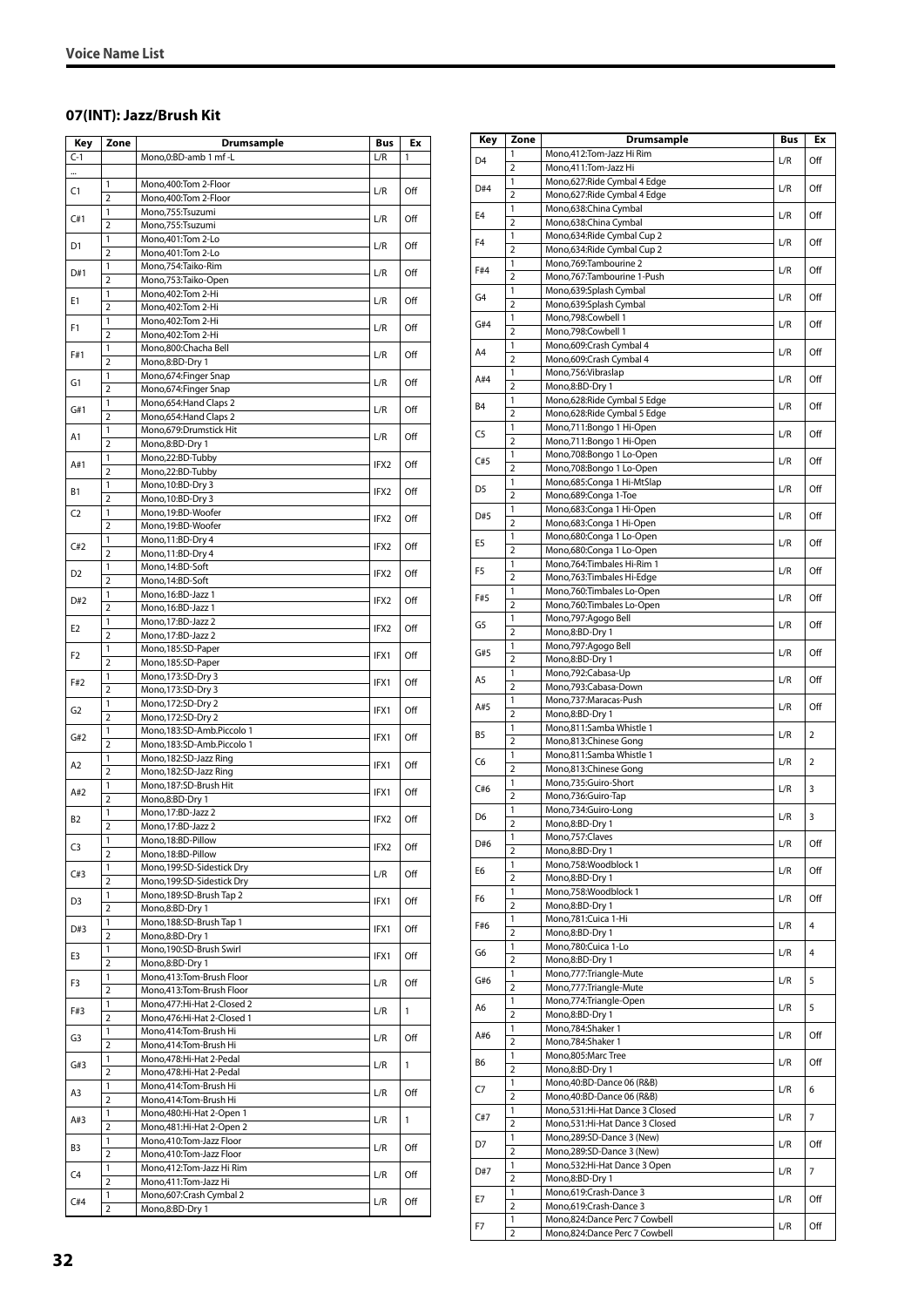| Key            | Zone           | <b>Drumsample</b>            | <b>Bus</b> | Ex  |
|----------------|----------------|------------------------------|------------|-----|
| F#7            | 1              | Mono,657:Dance Claps 1       | L/R        | Off |
|                | $\overline{2}$ | Mono,8:BD-Dry 1              |            |     |
| G7             | $\mathbf{1}$   | Mono,825:Dance Perc 8 Maraca | L/R        | Off |
|                | $\overline{2}$ | Mono,8:BD-Dry 1              |            |     |
| G#7            | 1              | Mono,648:Orch.SD Roll 2      | L/R        | 8   |
|                | $\overline{2}$ | Mono,647:Orch.SD Roll 1      |            |     |
| A7             | $\mathbf{1}$   | Mono,646:Orchestral SD       | L/R        | 8   |
|                | $\overline{2}$ | Mono,646:Orchestral SD       |            |     |
| A#7            | 1              | Mono,809:Bell Tree           | L/R        | Off |
|                | $\overline{2}$ | Mono,8:BD-Dry 1              |            |     |
| <b>B7</b>      | 1              | Mono.1111:Stadium            | L/R        | Off |
|                | $\overline{2}$ | Mono,8:BD-Dry 1              |            |     |
| C <sub>8</sub> | 1              | Mono,1112:Applause           | L/R        | Off |
|                | $\overline{2}$ | Mono,8:BD-Dry 1              |            |     |
| C#8            | $\mathbf{1}$   | Mono,8:BD-Dry 1              | L/R        | Off |
|                | $\overline{2}$ | Mono,8:BD-Dry 1              |            |     |
| D <sub>8</sub> | $\mathbf{1}$   | Mono,8:BD-Dry 1              | L/R        | Off |
|                | $\overline{2}$ | Mono,8:BD-Dry 1              |            |     |
| D#8            | 1              | Mono,8:BD-Dry 1              | L/R        | Off |
|                | $\overline{2}$ | Mono,8:BD-Dry 1              |            |     |
| E8             | 1              | Mono,8:BD-Dry 1              | L/R        | Off |
|                | $\overline{2}$ | Mono,8:BD-Dry 1              |            |     |
| F8             | $\mathbf{1}$   | Mono,8:BD-Dry 1              | L/R        | Off |
|                | $\overline{2}$ | Mono,8:BD-Dry 1              |            |     |
| F#8            | $\overline{1}$ | Mono,8:BD-Dry 1              | L/R        | Off |
|                | $\overline{2}$ | Mono,8:BD-Dry 1              |            |     |
| G8             | $\mathbf{1}$   | Mono,8:BD-Dry 1              | L/R        | Off |
|                | $\overline{2}$ | Mono,8:BD-Dry 1              |            |     |
| G#8            | $\mathbf{1}$   | Mono,8:BD-Dry 1              | L/R        | Off |
|                | $\overline{2}$ | Mono,8:BD-Dry 1              |            |     |
| A8             | 1              | Mono,8:BD-Dry 1              | L/R        | Off |
|                | $\overline{2}$ | Mono,8:BD-Dry 1              |            |     |
| A#8            | $\mathbf{1}$   | Mono,8:BD-Dry 1              | L/R        | Off |
|                | $\overline{2}$ | Mono,8:BD-Dry 1              |            |     |
| B <sub>8</sub> | $\mathbf{1}$   | Mono,8:BD-Dry 1              |            | Off |
|                | $\overline{2}$ | Mono,8:BD-Dry 1              | L/R        |     |
| C <sub>9</sub> | $\mathbf{1}$   | Mono,8:BD-Dry 1              | L/R        | Off |
|                | $\overline{2}$ | Mono,8:BD-Dry 1              |            |     |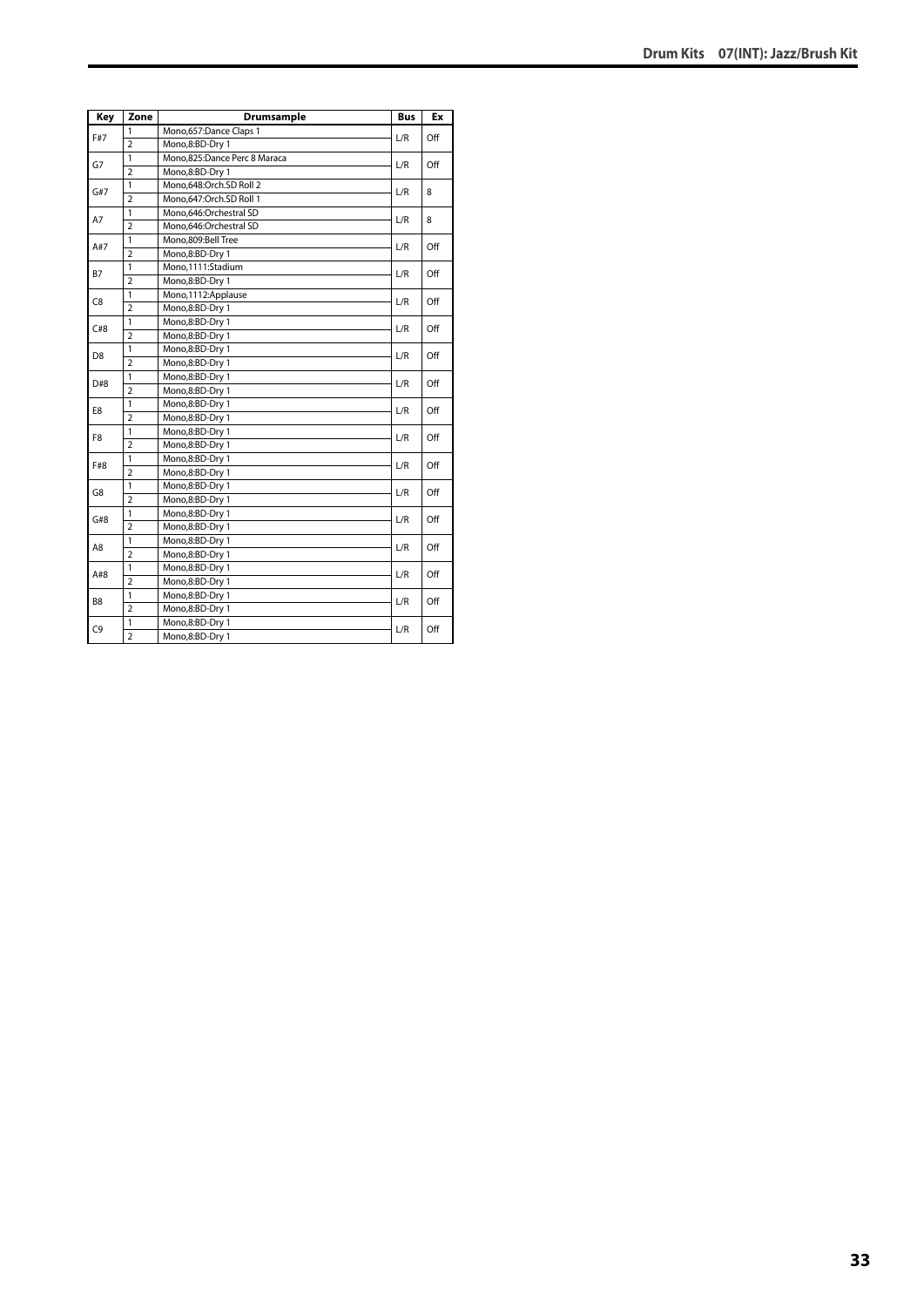#### <span id="page-33-0"></span>**08(INT): House Kit**

| Key            | Zone                | Drumsample                                          | <b>Bus</b>       | Ex  |
|----------------|---------------------|-----------------------------------------------------|------------------|-----|
| $C-1$          | 1                   | Mono.0:BD-amb 1 mf -L                               | L/R              | 6   |
|                |                     |                                                     |                  |     |
| C1             | 1                   | Mono,99:BD-HipHop 03-EXs5                           | L/R              | Off |
| C#1            | 1                   | Mono,55:BD-TekClub 07-EXs5                          | L/R              | 6   |
| D1             | 1<br>2              | Mono, 120: BD-Granular 01-EXs5-L                    | L/R              | Off |
| D#1            | 1                   | Mono, 35: BD-Dance 01<br>Mono,52:BD-TekClub 04-EXs5 | L/R              | Off |
| E1             | 1                   | Mono,61:BD-Mad Analog 01-EXs5                       | L/R              | Off |
| F1             | 1                   | Mono,303:SD-TekClub 08-EXs5-L                       | L/R              | Off |
| F#1            | 1                   | Mono,241:SD-HipHop 04-EXs5                          | L/R              | Off |
| G1             | 1                   | Mono,226:SD-Dance 12-EXs5                           | L/R              | Off |
| G#1            | 1                   | Mono,219:SD-Dance 05-EXs5                           | L/R              | Off |
| A1             | 1                   | Mono,216:SD-Dance 02-EXs5                           | L/R              | Off |
| A#1            | 1<br>1              | Mono,64:BD-Mad Analog 04-EXs5                       | IFX2             | Off |
| Β1             | 2                   | Mono,35:BD-Dance 01<br>Mono, 35: BD-Dance 01        | IFX2             | Off |
|                | 1                   | Mono,45:BD-Dance 11                                 |                  |     |
| C <sub>2</sub> | $\overline{2}$      | Mono, 45: BD-Dance 11                               | IFX2             | Off |
| C#2            | 1                   | Mono, 38: BD-Dance 04                               | IFX2             | Off |
|                | $\overline{2}$      | Mono, 38: BD-Dance 04                               |                  |     |
| D <sub>2</sub> | 1                   | Mono, 42: BD-Dance 08                               | IFX <sub>2</sub> | Off |
|                | $\overline{2}$      | Mono, 42: BD-Dance 08                               |                  |     |
| D#2            | 1<br>$\overline{2}$ | Mono, 34: BD-Squash<br>Mono, 34: BD-Squash          | IFX2             | Off |
|                | 1                   | Mono, 40: BD-Dance 06 (R&B)                         |                  |     |
| E2             | $\overline{2}$      | Mono, 40: BD-Dance 06 (R&B)                         | IFX2             | Off |
|                | 1                   | Mono,289:SD-Dance 3 (New)                           |                  |     |
| F2             | $\overline{2}$      | Mono,289:SD-Dance 3 (New)                           | IFX1             | Off |
| F#2            | 1                   | Mono,291:SD-Dance 5                                 | IFX1             | Off |
|                | $\overline{2}$      | Mono,291:SD-Dance 5                                 |                  |     |
| G2             | 1                   | Mono,212:SD-Hip 4                                   | IFX1             | Off |
|                | 2<br>1              | Mono,212:SD-Hip 4                                   |                  |     |
| G#2            | $\overline{2}$      | Mono,207:SD-Sizzle<br>Mono,207:SD-Sizzle            | IFX1             | Off |
|                | 1                   | Mono,206:SD-Noise                                   |                  |     |
| Α2             | 2                   | Mono,271:SD-Vintage 4                               | IFX1             | Off |
|                | 1                   | Mono, 209: SD-Hip 1                                 |                  | Off |
| A#2            | $\overline{2}$      | Mono,279:SD-Chili                                   | IFX1             |     |
| B2             | 1                   | Mono, 46: BD-Dance 12                               | IFX2             | Off |
|                | 2                   | Mono, 46: BD-Dance 12                               |                  |     |
| C3             | 1                   | Mono,43:BD-Dance 09                                 | IFX2             | Off |
|                | $\overline{2}$<br>1 | Mono, 43: BD-Dance 09<br>Mono, 375: Rimshot-Dance 2 |                  |     |
| C#3            | $\overline{2}$      | Mono, 375: Rimshot-Dance 2                          | L/R              | Off |
|                | 1                   | Mono,290:SD-Dance 4 (Old)                           |                  |     |
| D3             | $\overline{2}$      | Mono,290:SD-Dance 4 (Old)                           | IFX1             | Off |
| D#3            | 1                   | Mono, 657: Dance Claps 1                            | L/R              | Off |
|                | 2                   | Mono, 657: Dance Claps 1                            |                  |     |
| E3             | 1                   | Mono, 294: SD-Dance 8                               | IFX1             | Off |
|                | $\overline{2}$<br>1 | Mono, 294: SD-Dance 8<br>Mono, 446: Tom-Dance       |                  |     |
| F3             | $\overline{2}$      | Mono, 446: Tom-Dance                                | L/R              | Off |
|                | 1                   | Mono,527:Hi-Hat Dance 1 Closed                      |                  |     |
| F#3            | 2                   | Mono, 527: Hi-Hat Dance 1 Closed                    | L/R              | 1   |
| G3             | 1                   | Mono, 446: Tom-Dance                                | L/R              | Off |
|                | $\overline{2}$      | Mono, 446: Tom-Dance                                |                  |     |
| G#3            | 1                   | Mono,528:Hi-Hat Dance 1 Open                        | L/R              | 1   |
|                | 2                   | Mono, 528: Hi-Hat Dance 1 Open                      |                  |     |
| A3             | 1<br>$\overline{2}$ | Mono, 446: Tom-Dance<br>Mono, 446: Tom-Dance        | L/R              | Off |
|                | 1                   | Mono, 528: Hi-Hat Dance 1 Open                      |                  |     |
| A#3            | 2                   | Mono,528:Hi-Hat Dance 1 Open                        | L/R              | 1   |
|                | 1                   | Mono,525:Hi-Hat-Whispy                              |                  |     |
| B3             | 2                   | Mono,8:BD-Dry 1                                     | L/R              | Off |
| C4             | $\mathbf{1}$        | Mono,531:Hi-Hat Dance 3 Closed                      | L/R              | 2   |
|                | 2                   | Mono,531:Hi-Hat Dance 3 Closed                      |                  |     |
| C#4            | 1<br>$\overline{2}$ | Mono,619:Crash-Dance 3<br>Mono,619:Crash-Dance 3    | L/R              | Off |
|                | 1                   | Mono, 532: Hi-Hat Dance 3 Open                      |                  |     |
| D4             | 2                   | Mono, 532: Hi-Hat Dance 3 Open                      | L/R              | 2   |
|                | 1                   | Mono,635:Ride-Dance 1                               |                  |     |
| D#4            | $\overline{2}$      | Mono,635:Ride-Dance 1                               | L/R              | Off |
| E4             | 1                   | Mono,608:Crash Cymbal 3                             | L/R              | Off |
|                | 2                   | Mono, 638: China Cymbal                             |                  |     |
| F4             | 1                   | Mono,636:Ride-Dance 2 DDD1                          | L/R              | Off |
|                | $\overline{2}$      | Mono,636:Ride-Dance 2 DDD1                          |                  |     |
| F#4            | 1<br>2              | Mono, 770: Tambourine 3<br>Mono, 769: Tambourine 2  | L/R              | Off |
|                |                     |                                                     |                  |     |

| Key            | Zone                | Drumsample                                                     | Bus         | Ex  |
|----------------|---------------------|----------------------------------------------------------------|-------------|-----|
| G <sub>4</sub> | 1                   | Mono,639:Splash Cymbal                                         | L/R         | Off |
|                | $\overline{2}$      | Mono,639:Splash Cymbal                                         |             |     |
| G#4            | 1<br>$\overline{2}$ | Mono,824:Dance Perc 7 Cowbell<br>Mono,824:Dance Perc 7 Cowbell | L/R         | Off |
|                | 1                   | Mono,617:Crash-Dance 1                                         |             |     |
| A4             | $\overline{2}$      | Mono,617:Crash-Dance 1                                         | L/R         | Off |
| A#4            | 1                   | Mono, 950: Zap 3                                               | L/R         | Off |
|                | $\overline{2}$<br>1 | Mono, 950: Zap 3                                               |             |     |
| <b>B4</b>      | $\overline{2}$      | Mono,640:Cymbal Reverse<br>Mono,640:Cymbal Reverse             | L/R         | Off |
| C <sub>5</sub> | 1                   | Mono, 948: Zap 1                                               |             | Off |
|                | 2                   | Mono, 948: Zap 1                                               | L/R         |     |
| C#5            | 1                   | Mono, 949: Zap 2                                               | L/R         | Off |
|                | $\overline{2}$<br>1 | Mono, 949: Zap 2<br>Mono,823:Dance Perc 6 Clave                |             |     |
| D <sub>5</sub> | $\overline{2}$      | Mono, 39: BD-Dance 05 (Rap)                                    | L/R         | Off |
| D#5            | $\mathbf{1}$        | Mono,822:Dance Perc 5 Conga                                    | L/R         | Off |
|                | $\overline{2}$      | Mono,822:Dance Perc 5 Conga                                    |             |     |
| E5             | 1<br>$\overline{2}$ | Mono,822:Dance Perc 5 Conga<br>Mono,822:Dance Perc 5 Conga     | L/R         | Off |
|                | 1                   | Mono, 1012: Metal Hit                                          |             |     |
| F <sub>5</sub> | $\overline{2}$      | Mono,985:DJ-Reverse                                            | L/R         | Off |
| F#5            | 1                   | Mono,490:Hi-Hat-Chili                                          | L/R         | Off |
|                | $\overline{2}$      | Mono,8:BD-Dry 1                                                |             |     |
| G5             | 1<br>$\overline{2}$ | Mono, 1011: Industry Loop 2<br>Mono,986:DJ-Old Record          | L/R         | Off |
|                | 1                   | Mono,485:Hi-Hat 3-Pedal                                        |             |     |
| G#5            | 2                   | Mono,984:DJ-Record Stop                                        | L/R         | Off |
| A5             | 1                   | Mono,821:Dance Perc 4 House                                    | L/R         | Off |
|                | $\overline{2}$      | Mono,964:DJ-SD Rub                                             |             |     |
| A#5            | 1<br>$\overline{2}$ | Mono,825:Dance Perc 8 Maraca<br>Mono,206:SD-Noise              | L/R         | Off |
|                | 1                   | Mono,814:Vocal SD                                              |             |     |
| B5             | $\overline{2}$      | Mono,814:Vocal SD                                              | L/R         | Off |
| C <sub>6</sub> | 1                   | Mono, 1134: Car Crash                                          | L/R         | Off |
|                | $\overline{2}$      | Mono,19:BD-Woofer                                              |             |     |
| C#6            | 1<br>$\overline{2}$ | Mono,777:Triangle-Mute<br>Mono, 39: BD-Dance 05 (Rap)          | ${\sf L/R}$ | 3   |
|                | 1                   | Mono,1154:Noise-White                                          |             |     |
| D <sub>6</sub> | $\overline{2}$      | Mono,183:SD-Amb.Piccolo 1                                      | L/R         | Off |
| D#6            | 1                   | Mono,774:Triangle-Open                                         | L/R         | 3   |
|                | 2<br>1              | Mono,414:Tom-Brush Hi<br>Mono, 1162: E. Guitar Cut Noise 1     |             |     |
| E6             | $\overline{2}$      | Mono,185:SD-Paper                                              | L/R         | Off |
| F <sub>6</sub> | 1                   | Mono,504:Hi-Hat-Hip 2                                          | L/R         | Off |
|                | $\overline{2}$      | Mono,814:Vocal SD                                              |             |     |
| F#6            | 1<br>$\overline{2}$ | Mono,526:Hi-Hat-Alpo Closed                                    | L/R         | 4   |
|                | 1                   | Mono,526:Hi-Hat-Alpo Closed<br>Mono, 1160: String Slap         |             |     |
| G6             | 2                   | Mono,414:Tom-Brush Hi                                          | L/R         | Off |
| G#6            | 1                   | Mono,522:Hi-Hat-Amb Crackle                                    | L/R         | Off |
|                | $\overline{2}$      | Mono,635:Ride-Dance 1                                          |             |     |
| A6             | 1<br>$\overline{2}$ | Mono, 1165: Dist. Slide 1<br>Mono,412:Tom-Jazz Hi Rim          | L/R         | Off |
|                | 1                   | Mono, 493: Hi-Hat-Crisp Open                                   |             |     |
| A#6            | $\overline{2}$      | Mono,635:Ride-Dance 1                                          | L/R         | 4   |
| B6             | 1                   | Mono,1150:Swish Terra                                          | L/R         | Off |
|                | $\overline{2}$      | Mono,1150:Swish Terra                                          |             |     |
| C7             | 1<br>$\overline{2}$ | Mono,1150:Swish Terra<br>Mono, 17:BD-Jazz 2                    | L/R         | Off |
|                | 1                   | Mono,607:Crash Cymbal 2                                        |             |     |
| C#7            | $\overline{2}$      | Mono,607:Crash Cymbal 2                                        | L/R         | Off |
| D7             | 1                   | Mono,638:China Cymbal                                          | L/R         | Off |
|                | $\overline{2}$<br>1 | Mono,638:China Cymbal<br>Mono,627: Ride Cymbal 4 Edge          |             |     |
| D#7            | $\overline{2}$      | Mono,627: Ride Cymbal 4 Edge                                   | L/R         | Off |
|                | 1                   | Mono,686:Conga 1 Hi-Slap 1                                     |             |     |
| E7             | $\overline{2}$      | Mono,708:Bongo 1 Lo-Open                                       | L/R         | Off |
| F7             | 1                   | Mono, 683: Conga 1 Hi-Open                                     | L/R         | Off |
|                | $\overline{2}$<br>1 | Mono,681:Conga 1 Lo-MuteSlap<br>Mono,634: Ride Cymbal Cup 2    |             |     |
| F#7            | $\overline{2}$      | Mono,634:Ride Cymbal Cup 2                                     | L/R         | Off |
|                | 1                   | Mono, 687: Conga 1 Hi-Slap 2                                   |             |     |
| G7             | $\overline{2}$      | Mono,684:Conga 1 Hi-Mute                                       | L/R         | Off |
| G#7            | 1                   | Mono,798:Cowbell 1                                             | L/R         | Off |
|                | $\overline{2}$<br>1 | Mono,798:Cowbell 1<br>Mono,800:Chacha Bell                     |             |     |
| A7             | $\overline{2}$      | Mono,800:Chacha Bell                                           | L/R         | Off |
|                | 1                   | Mono,798:Cowbell 1                                             |             |     |
| A#7            | 2                   | Mono,798:Cowbell 1                                             | L/R         | Off |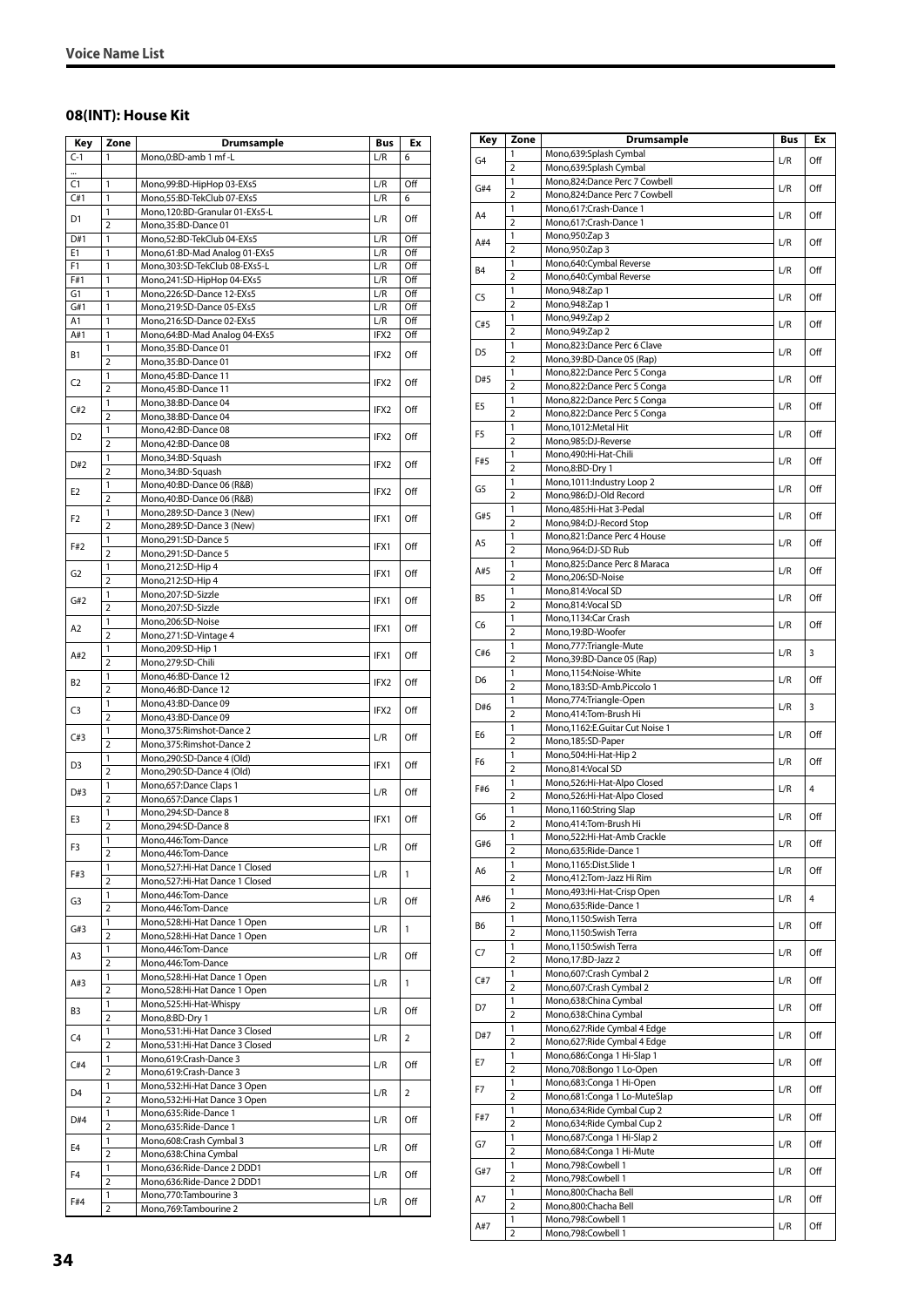| Key            | Zone           | Drumsample                   | <b>Bus</b> | Ex  |
|----------------|----------------|------------------------------|------------|-----|
| <b>B7</b>      | 1              | Mono,735:Guiro-Short         | L/R        | 6   |
|                | $\overline{2}$ | Mono,8:BD-Dry 1              |            |     |
| C <sub>8</sub> | 1              | Mono,736:Guiro-Tap           | L/R        | 6   |
|                | $\overline{2}$ | Mono,736:Guiro-Tap           |            |     |
| C#8            | 1              | Mono.1012:Metal Hit          | L/R        | Off |
|                | $\overline{2}$ | Mono,804:Finger Cymbal       |            |     |
| D <sub>8</sub> | 1              | Mono,817:Dance Perc 1 Hip    | L/R        | Off |
|                | $\overline{2}$ | Mono,8:BD-Dry 1              |            |     |
| D#8            | 1              | Mono,1150:Swish Terra        | L/R        | Off |
|                | $\overline{2}$ | Mono,1150:Swish Terra        |            |     |
| E8             | 1              | Mono,1007:Cyber Drum         | L/R        | Off |
|                | $\overline{2}$ | Mono,1007:Cyber Drum         |            |     |
| F <sub>8</sub> | 1              | Mono, 767: Tambourine 1-Push | IFX1       | Off |
|                | $\overline{2}$ | Mono.767:Tambourine 1-Push   |            |     |
| F#8            | 1              | Mono.1153:Air Vortex         | L/R        | Off |
|                | $\overline{2}$ | Mono.1153:Air Vortex         |            |     |
| G8             | 1              | Mono.1156:Tubular            | L/R        | Off |
|                | $\overline{2}$ | Mono,1156:Tubular            |            |     |
| G#8            | 1              | Mono,1148:Telephone Ring     | L/R        | Off |
|                | $\overline{2}$ | Mono,1148: Telephone Ring    |            |     |
| A8             | 1              | Mono, 1116: Footstep 2       | L/R        | Off |
|                | $\overline{2}$ | Mono, 1116: Footstep 2       |            |     |
| A#8            | 1              | Mono,777:Triangle-Mute       | L/R        | Off |
|                | $\overline{2}$ | Mono,777: Triangle-Mute      |            |     |
| B <sub>8</sub> | 1              | Mono.1126:Tribe              | L/R        | Off |
|                | $\overline{a}$ | Mono,1126:Tribe              |            |     |
| C <sub>9</sub> | 1              | Mono,817:Dance Perc 1 Hip    | L/R        | Off |
|                | $\overline{2}$ | Mono,8:BD-Dry 1              |            |     |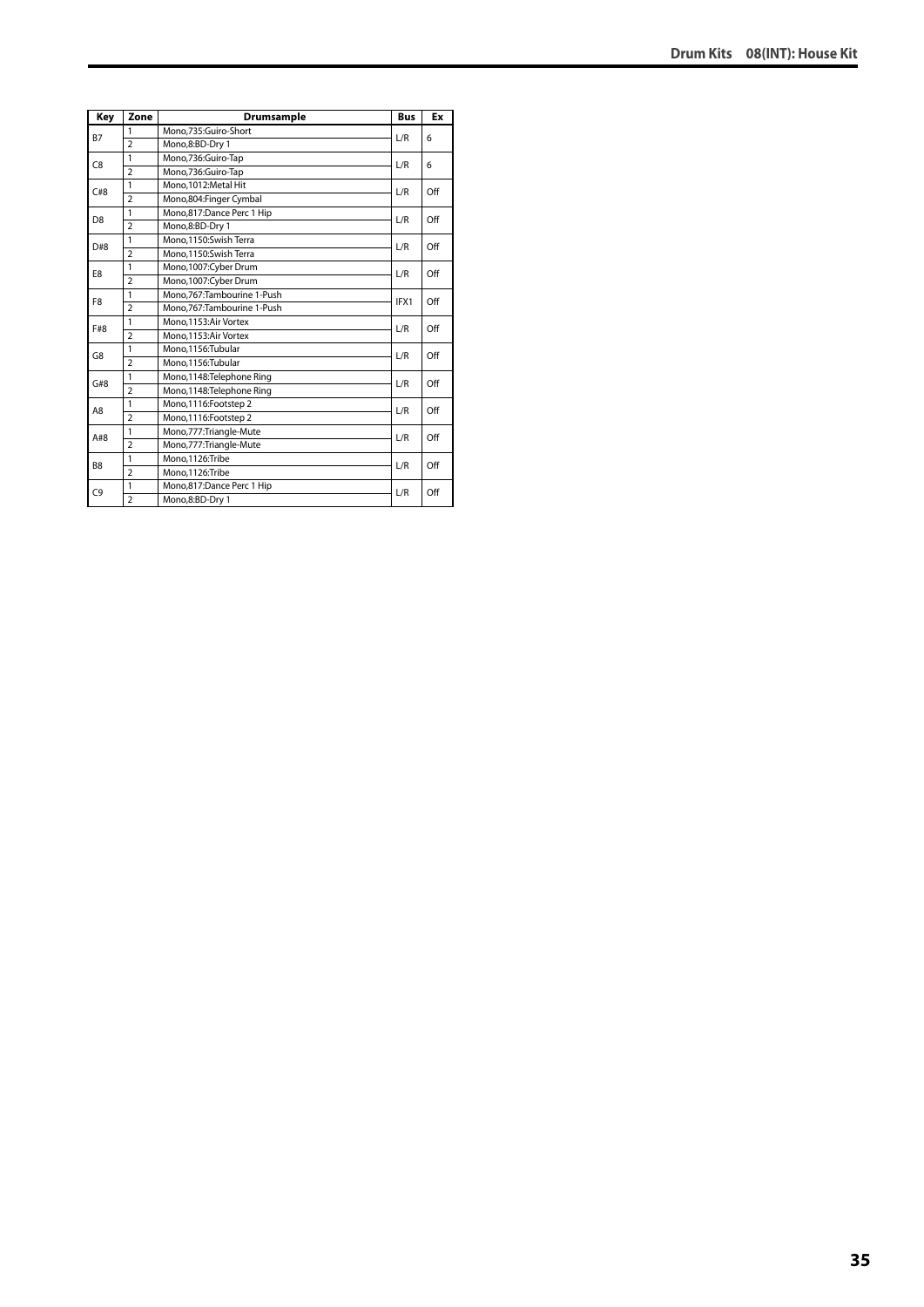#### <span id="page-35-0"></span>**09(INT): Electronica/Dance Kit 1**

| Key            | Zone                           | <b>Drumsample</b>                                                | Bus              | Ex  |
|----------------|--------------------------------|------------------------------------------------------------------|------------------|-----|
| $C-1$          | 1                              | Mono,8:BD-Dry 1                                                  | L/R              | Off |
|                |                                |                                                                  |                  |     |
| C1             | 1                              | Mono, 70: BD-Mad Analog 10-EXs5                                  | IFX2             | Off |
| C#1            | 1                              | Mono, 105:BD-HipHop 08b-EXs5                                     | IFX2             | 6   |
| D1             | $\mathbf{1}$<br>$\overline{2}$ | Mono, 123: BD-Granular 02-EXs5-R                                 | IFX <sub>2</sub> | Off |
| D#1            | 1                              | Mono, 122: BD-Granular 02-EXs5-L<br>Mono,50:BD-TekClub 02-EXs5   | IFX2             | Off |
|                | 1                              | Mono, 147: BD-Granular 20-EXs5-L                                 |                  |     |
| E1             | $\overline{2}$                 | Mono, 148: BD-Granular 20-EXs5-R                                 | IFX2             | Off |
| F <sub>1</sub> | $\mathbf{1}$                   | Mono,223:SD-Dance 09-EXs5                                        | IFX1             | Off |
| F#1            | 1                              | Mono, 161: SD-dry 1 p - R                                        | IFX1             | Off |
| G1             | 1                              | Mono, 361: SD-Granular 20-EXs5-L                                 | IFX1             | Off |
| G#1            | 1                              | Mono, 311: SD-TekClub 13-EXs5                                    | IFX1             | Off |
| A1             | 1                              | Mono,216:SD-Dance 02-EXs5<br>Mono, 44: BD-Dance 10               | IFX1             | Off |
| A#1            | 1<br>$\overline{2}$            | Mono, 44: BD-Dance 10                                            | IFX2             | Off |
|                | 1                              | Mono, 35: BD-Dance 01                                            |                  |     |
| В1             | $\overline{2}$                 | Mono, 35: BD-Dance 01                                            | IFX2             | Off |
| C <sub>2</sub> | 1                              | Mono, 37: BD-Dance 03                                            | IFX2             | Off |
| C#2            | $\mathbf{1}$                   | Mono, 35: BD-Dance 01                                            | IFX2             | Off |
| D <sub>2</sub> | 1                              | Mono, 34: BD-Squash                                              | IFX2             | Off |
| D#2            | 1                              | Mono, 47: BD-Dance 13                                            | IFX2             | Off |
|                | 2                              | Mono, 483: Hi-Hat 3-Closed 1                                     |                  |     |
| E2             | 1<br>$\overline{2}$            | Mono, 35: BD-Dance 01<br>Mono, 948: Zap 1                        | IFX2             | Off |
|                | 1                              | Mono,289:SD-Dance 3 (New)                                        |                  |     |
| F2             | $\overline{2}$                 | Mono,289:SD-Dance 3 (New)                                        | IFX1             | Off |
|                | 1                              | Mono,291:SD-Dance 5                                              |                  |     |
| F#2            | $\overline{2}$                 | Mono,291:SD-Dance 5                                              | IFX1             | Off |
| G2             | 1                              | Mono,288:SD-Dance 2                                              | IFX1             | Off |
| G#2            | 1                              | Mono, 659: Dance Claps 3                                         | IFX1             | Off |
|                | $\overline{2}$                 | Mono, 659: Dance Claps 3                                         |                  |     |
| A <sub>2</sub> | 1<br>$\overline{2}$            | Mono,288:SD-Dance 2                                              | IFX1             | Off |
| A#2            | $\mathbf{1}$                   | Mono, 654: Hand Claps 2<br>Mono,294:SD-Dance 8                   | IFX1             | Off |
|                | 1                              | Mono, 44: BD-Dance 10                                            |                  |     |
| B2             | $\overline{2}$                 | Mono,531:Hi-Hat Dance 3 Closed                                   | IFX2             | Off |
| C3             | 1                              | Mono, 45: BD-Dance 11                                            | IFX2             | Off |
|                | $\overline{2}$                 | Mono, 948: Zap 1                                                 |                  |     |
| C#3            | 1                              | Mono, 374: Rimshot-Dance 1                                       | L/R              | Off |
|                | $\overline{2}$                 | Mono, 375: Rimshot-Dance 2                                       |                  |     |
| D3             | 1<br>$\overline{2}$            | Mono,293:SD-Dance 7<br>Mono,293:SD-Dance 7                       | IFX1             | Off |
|                | 1                              | Mono, 658: Dance Claps 2                                         |                  |     |
| D#3            | 2                              | Mono, 658: Dance Claps 2                                         | L/R              | Off |
|                | 1                              | Mono,292:SD-Dance 6                                              |                  |     |
| E3             | $\overline{2}$                 | Mono,292:SD-Dance 6                                              | IFX1             | Off |
| F3             | 1                              | Mono, 446: Tom-Dance                                             | L/R              | Off |
|                | $\overline{2}$                 | Mono, 406: Tom 4-Floor                                           |                  |     |
| l<br>F#3       | 1                              | Mono,527:Hi-Hat Dance 1 Closed                                   | L/R              | 1   |
| G3             | 1<br>2                         | Mono, 446: Tom-Dance<br>Mono, 407: Tom 4-Lo                      | L/R              | Off |
| G#3            | 1                              | Mono,529:Hi-Hat Dance 2 Closed                                   | L/R              | 1   |
|                | 1                              | Mono, 446: Tom-Dance                                             |                  |     |
| A3             | $\overline{2}$                 | Mono, 408: Tom 4-Hi                                              | L/R              | Off |
| A#3            | 1                              | Mono,530:Hi-Hat Dance 2 Open                                     | L/R              | 1   |
| B3             | 1                              | Mono,819:Dance Perc 2b                                           | L/R              | Off |
|                | $\overline{2}$                 | Mono,818:Dance Perc 2a                                           |                  |     |
| C4             | 1                              | Mono, 533: Hi-Hat Dance 4 Closed                                 | L/R              | 2   |
|                | 2<br>1                         | Mono,533:Hi-Hat Dance 4 Closed<br>Mono, 534: Hi-Hat Dance 4 Open |                  |     |
| C#4            | $\overline{2}$                 | Mono, 534: Hi-Hat Dance 4 Open                                   | L/R              | Off |
|                | 1                              | Mono, 532: Hi-Hat Dance 3 Open                                   |                  |     |
| D4             | $\overline{2}$                 | Mono, 532: Hi-Hat Dance 3 Open                                   | L/R              | 2   |
| D#4            | 1                              | Mono,635:Ride-Dance 1                                            | L/R              | Off |
|                | $\overline{2}$                 | Mono,635:Ride-Dance 1                                            |                  |     |
| E4             | 1                              | Mono,617:Crash-Dance 1                                           | L/R              | Off |
|                | 2                              | Mono,617:Crash-Dance 1                                           |                  |     |
| F4             | 1<br>$\overline{2}$            | Mono,636:Ride-Dance 2 DDD1<br>Mono,636:Ride-Dance 2 DDD1         | L/R              | Off |
|                | 1                              | Mono, 770: Tambourine 3                                          |                  |     |
| F#4            | 2                              | Mono, 769: Tambourine 2                                          | L/R              | Off |
|                | 1                              | Mono,639:Splash Cymbal                                           |                  |     |
| G4             | $\overline{2}$                 | Mono,639:Splash Cymbal                                           | L/R              | Off |
| G#4            | 1                              | Mono,824:Dance Perc 7 Cowbell                                    | L/R              | Off |
|                | 2                              | Mono,824:Dance Perc 7 Cowbell                                    |                  |     |
| A4             | 1                              | Mono,617:Crash-Dance 1                                           | L/R              | Off |
|                | $\overline{2}$                 | Mono,617:Crash-Dance 1                                           |                  |     |

| Key            | Zone                | Drumsample                                                  | <b>Bus</b> | Ex             |
|----------------|---------------------|-------------------------------------------------------------|------------|----------------|
| A#4            | 1                   | Mono,1103:PC Vox-One                                        | L/R        | Off            |
|                | 2                   | Mono, 950: Zap 3                                            |            |                |
| B4             | 1                   | Mono,640:Cymbal Reverse                                     | L/R        | Off            |
|                | $\overline{2}$      | Mono,640:Cymbal Reverse                                     |            |                |
| C5             | 1<br>$\overline{2}$ | Mono, 948: Zap 1<br>Mono, 948: Zap 1                        | L/R        | Off            |
|                | 1                   | Mono, 949: Zap 2                                            |            |                |
| C#5            | $\overline{2}$      | Mono, 949: Zap 2                                            | L/R        | Off            |
|                | 1                   | Mono,823:Dance Perc 6 Clave                                 |            |                |
| D <sub>5</sub> | $\overline{2}$      | Mono, 39: BD-Dance 05 (Rap)                                 | L/R        | Off            |
| D#5            | 1                   | Mono,822:Dance Perc 5 Conga                                 | L/R        | Off            |
|                | $\overline{2}$      | Mono,822:Dance Perc 5 Conga                                 |            |                |
| E5             | 1                   | Mono,822:Dance Perc 5 Conga                                 | L/R        | Off            |
|                | $\overline{2}$      | Mono,822:Dance Perc 5 Conga                                 |            |                |
| F5             | 1<br>$\overline{2}$ | Mono, 746: Tabla-Na<br>Mono,985:DJ-Reverse                  | L/R        | Off            |
|                | 1                   | Mono,531:Hi-Hat Dance 3 Closed                              |            |                |
| F#5            | $\overline{2}$      | Mono,8:BD-Dry 1                                             | L/R        | Off            |
|                | 1                   | Mono, 742: Baya-Mute 2                                      |            |                |
| G5             | $\overline{2}$      | Mono,986:DJ-Old Record                                      | L/R        | Off            |
| G#5            | 1                   | Mono,532:Hi-Hat Dance 3 Open                                | L/R        | Off            |
|                | $\overline{2}$      | Mono,984:DJ-Record Stop                                     |            |                |
| A5             | 1                   | Mono,739:Baya-Open                                          | L/R        | Off            |
|                | $\overline{2}$      | Mono,964:DJ-SD Rub                                          |            |                |
| A#5            | 1                   | Mono,825:Dance Perc 8 Maraca                                | L/R        | Off            |
|                | 2<br>1              | Mono,206:SD-Noise<br>Mono,1087:CompuVoice-Beep              |            |                |
| B5             | $\overline{2}$      | Mono,814:Vocal SD                                           | L/R        | Off            |
|                | 1                   | Mono,659:Dance Claps 3                                      |            |                |
| C6             | $\overline{2}$      | Mono,19:BD-Woofer                                           | L/R        | Off            |
| C#6            | $\mathbf{1}$        | Mono,777:Triangle-Mute                                      | L/R        | 3              |
|                | $\overline{2}$      | Mono, 39: BD-Dance 05 (Rap)                                 |            |                |
| D6             | 1                   | Mono,652: Hand Claps 1 - L                                  | L/R        | Off            |
|                | $\overline{2}$      | Mono,183:SD-Amb.Piccolo 1                                   |            |                |
| D#6            | 1<br>$\overline{2}$ | Mono,774:Triangle-Open<br>Mono,414:Tom-Brush Hi             | L/R        | 3              |
|                | 1                   | Mono,674:Finger Snap                                        |            |                |
| E6             | $\overline{2}$      | Mono, 185: SD-Paper                                         | L/R        | Off            |
|                | 1                   | Mono,501:Hi-Hat-Old Closed 3                                |            |                |
| F <sub>6</sub> | $\overline{2}$      | Mono,814:Vocal SD                                           | L/R        | Off            |
| F#6            | 1                   | Mono,526:Hi-Hat-Alpo Closed                                 | L/R        | $\overline{4}$ |
|                | $\overline{2}$      | Mono,526:Hi-Hat-Alpo Closed                                 |            |                |
| G6             | 1                   | Mono, 1167: E. Guitar Pick 1                                | L/R        | Off            |
|                | $\overline{2}$      | Mono,414:Tom-Brush Hi                                       |            |                |
| G#6            | 1<br>$\overline{2}$ | Mono,522:Hi-Hat-Amb Crackle<br>Mono,635:Ride-Dance 1        | L/R        | Off            |
|                | 1                   | Mono,1165:Dist.Slide 1                                      |            |                |
| A6             | $\overline{2}$      | Mono,412:Tom-Jazz Hi Rim                                    | L/R        | Off            |
| A#6            | 1                   | Mono, 493: Hi-Hat-Crisp Open                                |            | $\overline{4}$ |
|                | $\overline{2}$      | Mono,635:Ride-Dance 1                                       | L/R        |                |
| B6             | 1                   | Mono,1166:Dist.Slide 2                                      | L/R        | Off            |
|                | 2                   | Mono,1150:Swish Terra                                       |            |                |
| C7             | 1                   | Mono, 1170: Guitar Scratch                                  | L/R        | Off            |
|                | $\overline{2}$<br>1 | Mono, 17: BD-Jazz 2<br>Mono,607:Crash Cymbal 2              |            |                |
| C#7            | $\overline{2}$      | Mono,607:Crash Cymbal 2                                     | L/R        | Off            |
|                | 1                   | Mono,638:China Cymbal                                       |            |                |
| D7             | $\overline{2}$      | Mono,638:China Cymbal                                       | L/R        | Off            |
|                | 1                   | Mono,627: Ride Cymbal 4 Edge                                |            |                |
| D#7            | 2                   | Mono,627: Ride Cymbal 4 Edge                                | L/R        | Off            |
| E7             | 1                   | Mono,686:Conga 1 Hi-Slap 1                                  | L/R        | Off            |
|                | $\overline{2}$      | Mono,708:Bongo 1 Lo-Open                                    |            |                |
| F7             | 1                   | Mono,683:Conga 1 Hi-Open                                    | L/R        | Off            |
|                | 2<br>1              | Mono,681:Conga 1 Lo-MuteSlap<br>Mono,634: Ride Cymbal Cup 2 |            |                |
| F#7            | 2                   | Mono,634: Ride Cymbal Cup 2                                 | L/R        | Off            |
|                | 1                   | Mono, 687: Conga 1 Hi-Slap 2                                |            |                |
| G7             | 2                   | Mono,684:Conga 1 Hi-Mute                                    | L/R        | Off            |
|                | 1                   | Mono,798:Cowbell 1                                          |            |                |
| G#7            | $\overline{2}$      | Mono,798:Cowbell 1                                          | L/R        | Off            |
| Α7             | 1                   | Mono,800:Chacha Bell                                        | L/R        | Off            |
|                | 2                   | Mono,800:Chacha Bell                                        |            |                |
| A#7            | 1                   | Mono,798:Cowbell 1                                          | L/R        | Off            |
|                | $\overline{2}$      | Mono,798:Cowbell 1                                          |            |                |
| Β7             | 1<br>2              | Mono,735:Guiro-Short<br>Mono,8:BD-Dry 1                     | L/R        | 6              |
|                | 1                   | Mono,736:Guiro-Tap                                          |            |                |
| C8             | 2                   | Mono,736:Guiro-Tap                                          | L/R        | 6              |
|                | 1                   | Mono, 1012: Metal Hit                                       |            |                |
| C#8            | $\overline{2}$      | Mono,804:Finger Cymbal                                      | L/R        | Off            |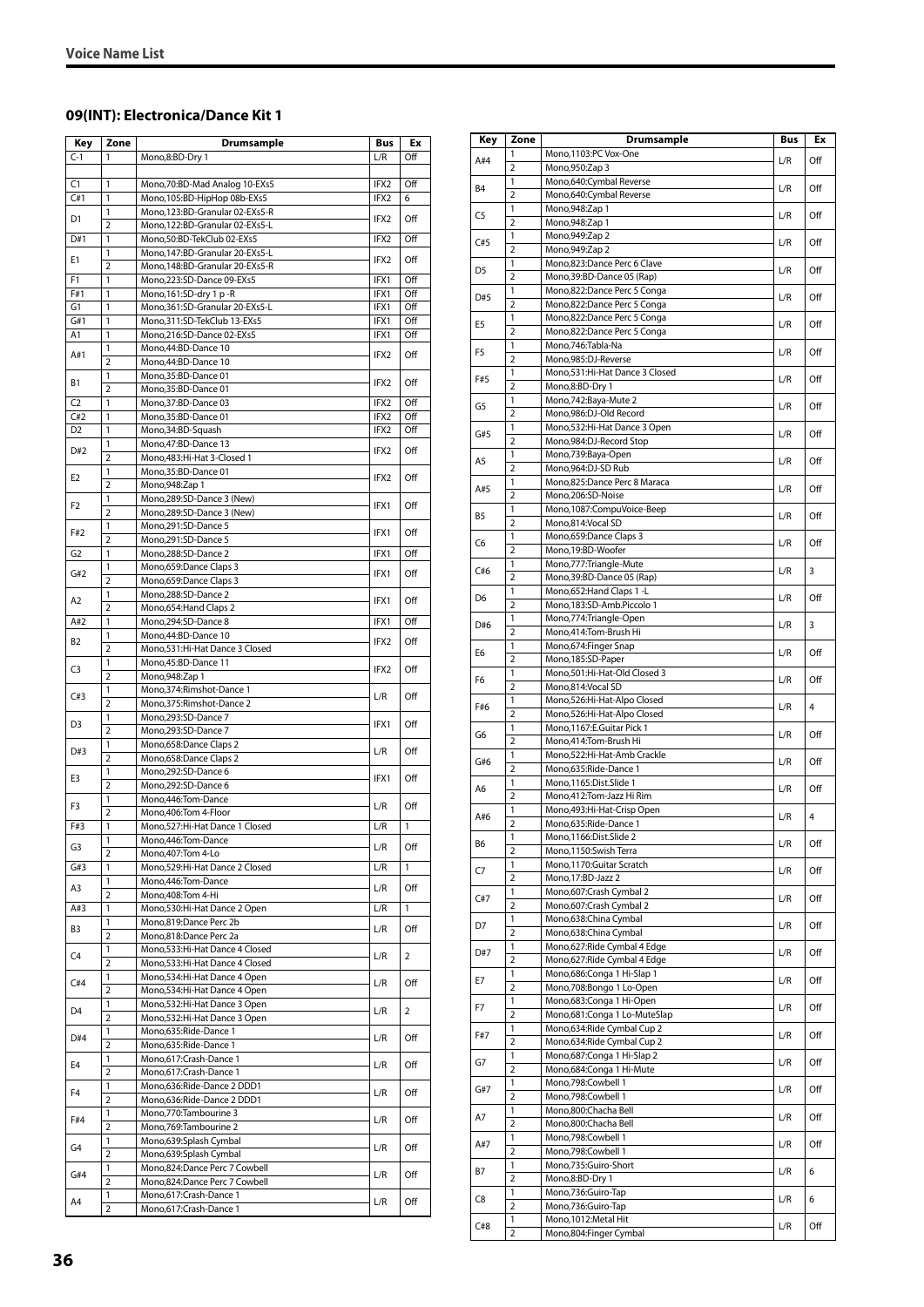| Key            | Zone           | Drumsample                 | <b>Bus</b> | Ex  |
|----------------|----------------|----------------------------|------------|-----|
| D <sub>8</sub> | 1              | Mono,817:Dance Perc 1 Hip  | L/R        | Off |
|                | $\overline{2}$ | Mono,8:BD-Dry 1            |            |     |
| D#8            | 1              | Mono,1150:Swish Terra      | L/R        | Off |
|                | $\overline{2}$ | Mono,1150:Swish Terra      |            |     |
| E8             | 1              | Mono,1007:Cyber Drum       | L/R        | Off |
|                | $\overline{2}$ | Mono, 1007: Cyber Drum     |            |     |
| F <sub>8</sub> | 1              | Mono,767:Tambourine 1-Push | IFX1       | Off |
|                | $\overline{a}$ | Mono,767:Tambourine 1-Push |            |     |
| F#8            | 1              | Mono, 1153: Air Vortex     | L/R        | Off |
|                | $\overline{2}$ | Mono, 1153: Air Vortex     |            |     |
| G8             | 1              | Mono,1156:Tubular          | L/R        | Off |
|                | $\overline{2}$ | Mono,1156:Tubular          |            |     |
| G#8            | 1              | Mono,1148: Telephone Ring  | L/R        | Off |
|                | $\overline{2}$ | Mono,1148: Telephone Ring  |            |     |
| A8             | 1              | Mono, 1116: Footstep 2     | L/R        | Off |
|                | $\overline{2}$ | Mono, 1116: Footstep 2     |            |     |
| A#8            | 1              | Mono,777:Triangle-Mute     | L/R        | Off |
|                | $\overline{2}$ | Mono,777: Triangle-Mute    |            |     |
| B <sub>8</sub> | 1              | Mono,1126:Tribe            | L/R        | Off |
|                | $\overline{2}$ | Mono,1126:Tribe            |            |     |
| C <sub>9</sub> | 1              | Mono,817:Dance Perc 1 Hip  | L/R        | Off |
|                | $\overline{a}$ | Mono,8:BD-Dry 1            |            |     |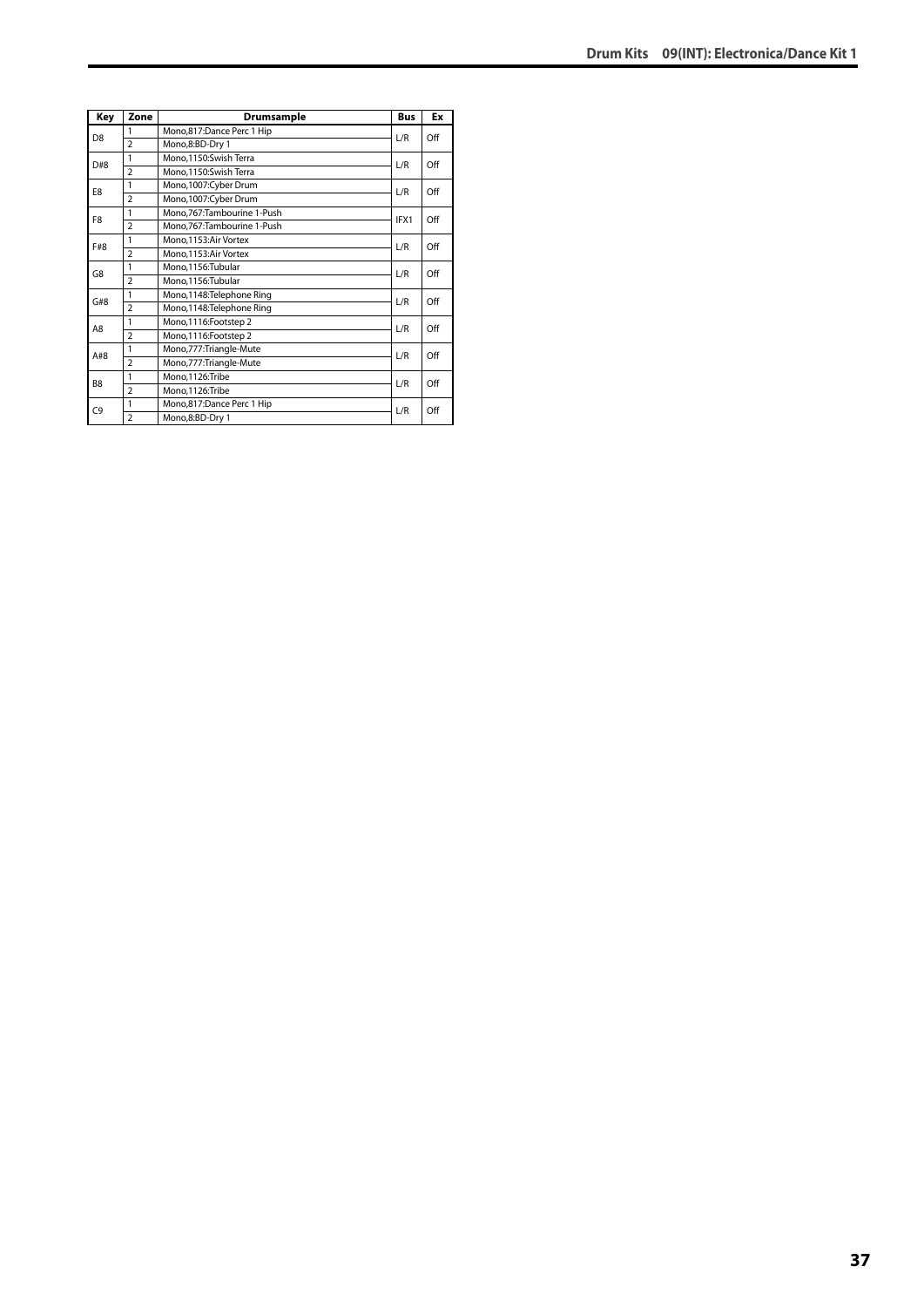### **10(INT): Electronica/Dance Kit 2**

| Key            | Zone                | Drumsample                                                     | Bus              | Ex         |
|----------------|---------------------|----------------------------------------------------------------|------------------|------------|
| $C-1$          | 1                   | Mono,0:BD-amb 1 mf -L                                          | L/R              | 6          |
|                |                     |                                                                |                  |            |
| C1             | 1                   | Mono,64:BD-Mad Analog 04-EXs5                                  | IFX2             | Off        |
| C#1            | 1                   | Mono,85:BD-Dance 06-EXs5                                       | IFX2             | 6          |
| D1             | 1                   | Mono,65:BD-Mad Analog 05-EXs5                                  | IFX2             | Off        |
| D#1<br>E1      | 1<br>1              | Mono,99:BD-HipHop 03-EXs5<br>Mono, 93: BD-Dance 14-EXs5        | IFX2<br>IFX2     | Off<br>Off |
| F <sub>1</sub> | 1                   | Mono, 328: SD-Mad Analog 13-EXs5                               | IFX1             | Off        |
| F#1            | 1                   | Mono,298:SD-TekClub 04-EXs5                                    | IFX1             | Off        |
| G1             | 1                   | Mono, 311: SD-TekClub 13-EXs5                                  | IFX1             | Off        |
|                | 1                   | Mono,226:SD-Dance 12-EXs5                                      |                  |            |
| G#1            | 2                   | Mono,964:DJ-SD Rub                                             | IFX1             | Off        |
| A1             | 1                   | Mono,217:SD-Dance 03-EXs5                                      | IFX1             | Off        |
| A#1            | 1                   | Mono,49:BD-TekClub 01-EXs5                                     | IFX2             | Off        |
| Β1             | 1                   | Mono,80:BD-Dance 01-EXs5                                       | IFX <sub>2</sub> | Off        |
|                | $\overline{2}$      | Mono, 73: BD-Mad Analog 13-EXs5                                |                  |            |
| C <sub>2</sub> | 1<br>$\overline{2}$ | Mono, 47: BD-Dance 13<br>Mono, 47: BD-Dance 13                 | IFX2             | Off        |
|                | 1                   | Mono, 38: BD-Dance 04                                          |                  |            |
| C#2            | $\overline{2}$      | Mono,821:Dance Perc 4 House                                    | IFX2             | Off        |
|                | 1                   | Mono,42:BD-Dance 08                                            |                  |            |
| D <sub>2</sub> | $\overline{2}$      | Mono,119:BD-Jungle                                             | IFX2             | Off        |
|                | 1                   | Mono,66:BD-Mad Analog 06-EXs5                                  |                  |            |
| D#2            | $\overline{2}$      | Mono,67:BD-Mad Analog 07-EXs5                                  | IFX2             | Off        |
|                | 3                   | Mono, 68: BD-Mad Analog 08-EXs5                                |                  |            |
| E <sub>2</sub> | 1                   | Mono, 574: HiHat Mad Analog 16-EXs5                            | IFX2             | Off        |
|                | $\overline{2}$      | Mono, 40: BD-Dance 06 (R&B)                                    |                  |            |
| F2             | 1                   | Mono,291:SD-Dance 5                                            | IFX1             | Off        |
|                | $\overline{2}$<br>1 | Mono,291:SD-Dance 5<br>Mono,289:SD-Dance 3 (New)               |                  |            |
| F#2            | $\overline{2}$      | Mono,289:SD-Dance 3 (New)                                      | IFX1             | Off        |
|                | 1                   | Mono,212:SD-Hip 4                                              |                  |            |
| G <sub>2</sub> | $\overline{2}$      | Mono,212:SD-Hip 4                                              | IFX1             | Off        |
|                | 1                   | Mono,205:SD-Rap 2                                              |                  |            |
| G#2            | $\overline{2}$      | Mono,657:Dance Claps 1                                         | IFX1             | Off        |
|                | 1                   | Mono,206:SD-Noise                                              |                  |            |
| A <sub>2</sub> | $\overline{2}$      | Mono,659:Dance Claps 3                                         | IFX1             | Off        |
|                | 3                   | Mono,206:SD-Noise                                              |                  |            |
| A#2            | 1                   | Mono,288:SD-Dance 2                                            | IFX1             | Off        |
|                | $\overline{2}$<br>1 | Mono,293:SD-Dance 7                                            |                  |            |
| B2             | $\overline{2}$      | Mono, 40: BD-Dance 06 (R&B)<br>Mono,3:BD-amb 1 f-R             | IFX2             | Off        |
| C <sub>3</sub> | 1                   | Mono, 47: BD-Dance 13                                          | IFX2             | Off        |
| C#3            | 1                   | Mono, 374: Rimshot-Dance 1                                     | L/R              | Off        |
|                | 1                   | Mono,288:SD-Dance 2                                            |                  |            |
| D3             | $\overline{2}$      | Mono, 658: Dance Claps 2                                       | IFX1             | Off        |
| D#3            | 1                   | Mono, 657: Dance Claps 1                                       | L/R              | Off        |
|                | $\overline{2}$      | Mono,659:Dance Claps 3                                         |                  |            |
| E3             | 1                   | Mono,291:SD-Dance 5                                            | IFX1             | Off        |
| F3             | 1                   | Mono,446:Tom-Dance                                             | L/R              | Off        |
|                | $\overline{2}$<br>1 | Mono, 446: Tom-Dance<br>Mono, 531: Hi-Hat Dance 3 Closed       |                  |            |
| F#3            | $\overline{2}$      | Mono,818:Dance Perc 2a                                         | L/R              | 1          |
|                | 1                   | Mono, 446: Tom-Dance                                           |                  |            |
| G3             | $\overline{2}$      | Mono, 446: Tom-Dance                                           | L/R              | Off        |
|                | 1                   | Mono, 532: Hi-Hat Dance 3 Open                                 |                  |            |
| G#3            | $\overline{2}$      | Mono,819:Dance Perc 2b                                         | L/R              | 1          |
| A3             | 1                   | Mono, 446: Tom-Dance                                           | L/R              | Off        |
|                | 2                   | Mono, 446: Tom-Dance                                           |                  |            |
| A#3            | 1                   | Mono, 532: Hi-Hat Dance 3 Open                                 | L/R              | 1          |
|                | 2                   | Mono, 534: Hi-Hat Dance 4 Open                                 |                  |            |
| B <sub>3</sub> | 1                   | Mono, 527: Hi-Hat Dance 1 Closed                               | L/R              | Off        |
| C4             | 1<br>1              | Mono,825:Dance Perc 8 Maraca<br>Mono, 619: Crash-Dance 3       | L/R              | Off        |
| C#4            | $\overline{2}$      | Mono,619:Crash-Dance 3                                         | L/R              | Off        |
| D4             | 1                   | Mono,530:Hi-Hat Dance 2 Open                                   | L/R              | Off        |
|                | 1                   | Mono,635:Ride-Dance 1                                          |                  |            |
| D#4            | $\overline{2}$      | Mono,635:Ride-Dance 1                                          | L/R              | Off        |
|                | 1                   | Mono,617:Crash-Dance 1                                         |                  |            |
| E4             | $\overline{2}$      | Mono,638:China Cymbal                                          | L/R              | Off        |
| F <sub>4</sub> | 1                   | Mono,636:Ride-Dance 2 DDD1                                     | L/R              | Off        |
|                | $\overline{2}$      | Mono,636:Ride-Dance 2 DDD1                                     |                  |            |
| F#4            | 1                   | Mono,819:Dance Perc 2b                                         | L/R              | Off        |
|                | $\overline{2}$      | Mono,818:Dance Perc 2a                                         |                  |            |
| G4             | 1                   | Mono, 1011: Industry Loop 2                                    | L/R              | Off        |
| G#4            | 2                   | Mono, 1011: Industry Loop 2                                    |                  | Off        |
|                | 1<br>1              | Mono, 567: Hi Hat Mad Analog 09-EXs5<br>Mono,617:Crash-Dance 1 | L/R              |            |
| A4             | $\overline{2}$      | Mono,617:Crash-Dance 1                                         | L/R              | Off        |

| Key            | Zone                    | <b>Drumsample</b>                                          | <b>Bus</b> | Ex  |
|----------------|-------------------------|------------------------------------------------------------|------------|-----|
| A#4            | 1                       | Mono,568: Hi Hat Mad Analog 10-EXs5                        | L/R        | Off |
| <b>B4</b>      | 1                       | Mono,864:Perc-Mad Analog 07-EXs5                           | L/R        | Off |
| C5             | 1<br>$\overline{2}$     | Mono, 948: Zap 1                                           | L/R        | Off |
|                | 1                       | Mono, 948: Zap 1<br>Mono, 949: Zap 2                       |            |     |
| C#5            | $\overline{2}$          | Mono, 949: Zap 2                                           | L/R        | Off |
|                | 1                       | Mono,823:Dance Perc 6 Clave                                |            |     |
| D <sub>5</sub> | $\overline{2}$          | Mono, 39: BD-Dance 05 (Rap)                                | L/R        | Off |
| D#5            | 1                       | Mono,822:Dance Perc 5 Conga                                | L/R        | Off |
|                | $\overline{2}$          | Mono,822:Dance Perc 5 Conga                                |            |     |
| E5             | 1                       | Mono,822:Dance Perc 5 Conga                                | L/R        | Off |
|                | 2<br>1                  | Mono,822:Dance Perc 5 Conga<br>Mono,1155:Noise-VPM Mod     |            |     |
| F5             | $\overline{2}$          | Mono,985:DJ-Reverse                                        | L/R        | Off |
|                | 1                       | Mono,490:Hi-Hat-Chili                                      |            |     |
| F#5            | $\overline{2}$          | Mono,8:BD-Dry 1                                            | L/R        | Off |
| G5             | 1                       | Mono,1154:Noise-White                                      | L/R        | Off |
|                | $\overline{2}$          | Mono,986:DJ-Old Record                                     |            |     |
| G#5            | 1                       | Mono, 485: Hi-Hat 3-Pedal                                  | L/R        | Off |
|                | $\overline{2}$<br>1     | Mono,984:DJ-Record Stop<br>Mono,820:Dance Perc 3 House     |            |     |
| A5             | $\overline{\mathbf{c}}$ | Mono,964:DJ-SD Rub                                         | L/R        | Off |
|                | 1                       | Mono, 481: Hi-Hat 2-Open 2                                 |            |     |
| A#5            | $\overline{2}$          | Mono,206:SD-Noise                                          | L/R        | Off |
| В5             | 1                       | Mono,815:Vocal Cowbell                                     | L/R        | Off |
|                | $\overline{2}$          | Mono,815:Vocal Cowbell                                     |            |     |
| C6             | 1                       | Mono,1127:GunShot                                          | L/R        | Off |
|                | 2                       | Mono,1127:GunShot                                          |            |     |
| C#6            | 1<br>$\overline{2}$     | Mono,777:Triangle-Mute<br>Mono, 39: BD-Dance 05 (Rap)      | L/R        | 3   |
|                | 1                       | Mono,1155:Noise-VPM Mod                                    |            |     |
| D <sub>6</sub> | 2                       | Mono,183:SD-Amb.Piccolo 1                                  | L/R        | Off |
|                | 1                       | Mono,774:Triangle-Open                                     |            |     |
| D#6            | $\overline{2}$          | Mono,414:Tom-Brush Hi                                      | L/R        | 3   |
| E6             | 1                       | Mono,599: Hi Hat Granular 19-EXs5-L                        | L/R        | Off |
|                | $\overline{2}$          | Mono,600: HiHat Granular 19-EXs5-R                         |            |     |
| F6             | 1<br>2                  | Mono,523:Hi-Hat-Ambi<br>Mono,814:Vocal SD                  | L/R        | Off |
|                | 1                       | Mono,526:Hi-Hat-Alpo Closed                                |            |     |
| F#6            | $\overline{2}$          | Mono,526:Hi-Hat-Alpo Closed                                | L/R        | 4   |
|                | 1                       | Mono,1092:CompuVoice-When                                  |            |     |
| G6             | $\overline{2}$          | Mono,414:Tom-Brush Hi                                      | L/R        | Off |
| G#6            | 1                       | Mono,522:Hi-Hat-Amb Crackle                                | L/R        | Off |
|                | $\overline{2}$          | Mono,635:Ride-Dance 1                                      |            |     |
| A6             | 1<br>2                  | Mono,1091:CompuVoice-Do it<br>Mono, 412: Tom-Jazz Hi Rim   | L/R        | Off |
|                | 1                       | Mono, 493: Hi-Hat-Crisp Open                               |            |     |
| A#6            | $\overline{2}$          | Mono,635:Ride-Dance 1                                      | L/R        | 4   |
| B6             | 1                       | Mono,1089:CompuVoice-Chi                                   | L/R        | Off |
| C7             | 1                       | Mono, 1048: Year solo                                      | L/R        | Off |
|                | $\overline{2}$          | Mono,17:BD-Jazz 2                                          |            |     |
| C#7            | 1                       | Mono,607:Crash Cymbal 2                                    | L/R        | Off |
|                | 2                       | Mono,607:Crash Cymbal 2<br>Mono,638:China Cymbal           |            |     |
| D7             | 1<br>2                  | Mono,638:China Cymbal                                      | L/R        | Off |
|                | 1                       | Mono,627: Ride Cymbal 4 Edge                               |            |     |
| D#7            | $\overline{2}$          | Mono,627: Ride Cymbal 4 Edge                               | L/R        | Off |
| Е7             | 1                       | Mono,686:Conga 1 Hi-Slap 1                                 | L/R        | Off |
|                | 2                       | Mono,708:Bongo 1 Lo-Open                                   |            |     |
| F7             | 1                       | Mono,683:Conga 1 Hi-Open                                   | L/R        | Off |
|                | 2                       | Mono,681:Conga 1 Lo-MuteSlap                               |            |     |
| F#7            | 1<br>$\overline{2}$     | Mono,634: Ride Cymbal Cup 2<br>Mono,634: Ride Cymbal Cup 2 | L/R        | Off |
|                | 1                       | Mono,687:Conga 1 Hi-Slap 2                                 |            |     |
| G7             | 2                       | Mono,684: Conga 1 Hi-Mute                                  | L/R        | Off |
| G#7            | 1                       | Mono,798:Cowbell 1                                         | L/R        | Off |
|                | $\overline{\mathbf{c}}$ | Mono,798:Cowbell 1                                         |            |     |
| Α7             | 1                       | Mono,800:Chacha Bell                                       | L/R        | Off |
|                | 2                       | Mono,800:Chacha Bell                                       |            |     |
| A#7            | 1<br>$\overline{2}$     | Mono,798:Cowbell 1<br>Mono,798:Cowbell 1                   | L/R        | Off |
|                | 1                       | Mono,735:Guiro-Short                                       |            |     |
| Β7             | 2                       | Mono,8:BD-Dry 1                                            | L/R        | 6   |
|                | 1                       | Mono,736:Guiro-Tap                                         |            |     |
| C8             | $\overline{2}$          | Mono,736:Guiro-Tap                                         | L/R        | 6   |
| C#8            | 1                       | Mono, 1012: Metal Hit                                      | L/R        | Off |
|                | $\overline{2}$          | Mono,804:Finger Cymbal                                     |            |     |
| D8             | 1<br>2                  | Mono,817:Dance Perc 1 Hip<br>Mono,8:BD-Dry 1               | L/R        | Off |
|                |                         |                                                            |            |     |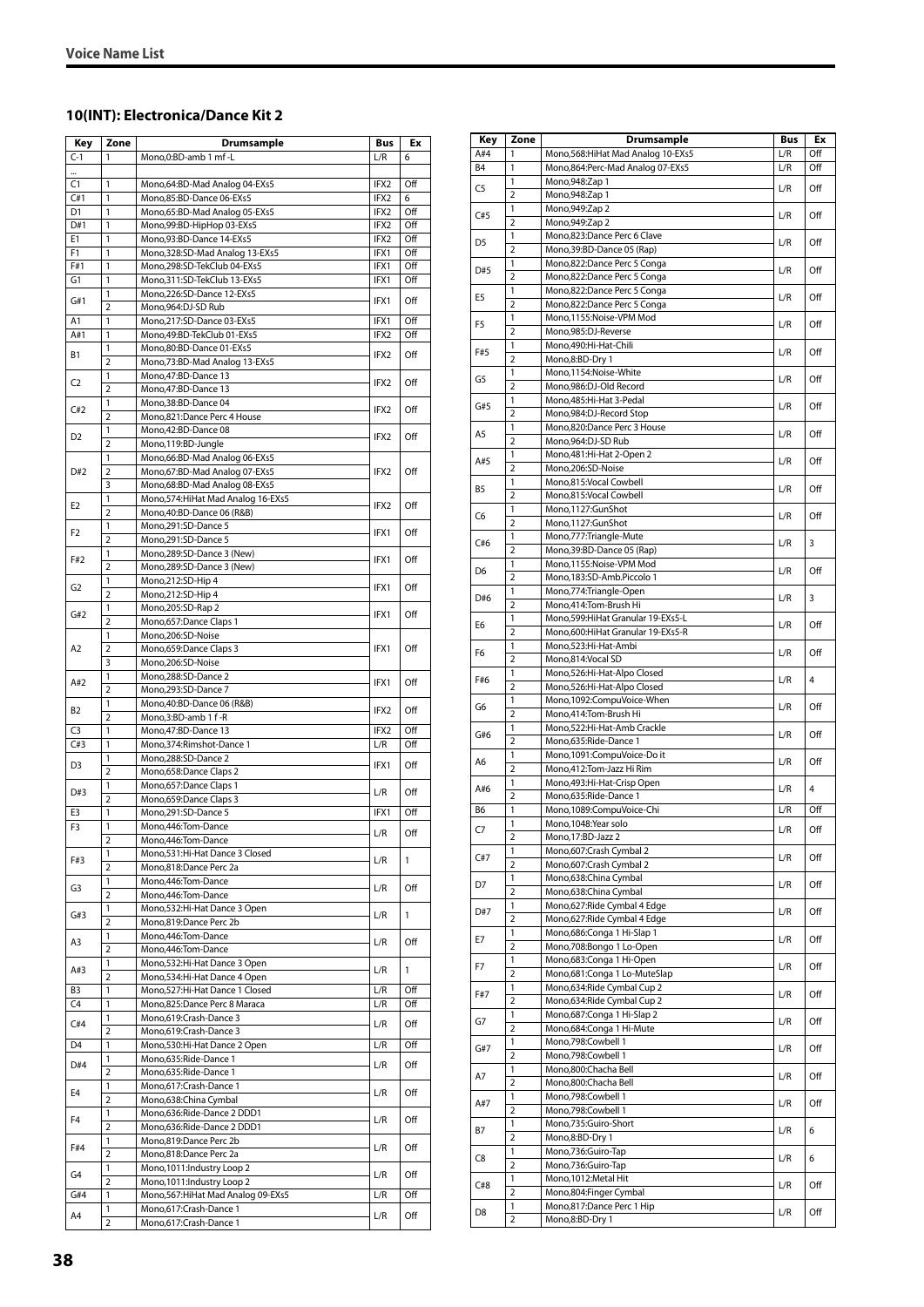| Key            | Zone           | Drumsample                 | <b>Bus</b> | Ex  |
|----------------|----------------|----------------------------|------------|-----|
| D#8            | 1              | Mono.1150:Swish Terra      | L/R        | Off |
|                | $\overline{2}$ | Mono,1150:Swish Terra      |            |     |
| E8             | 1              | Mono,1007:Cyber Drum       | L/R        | Off |
|                | $\overline{2}$ | Mono,1007:Cyber Drum       |            |     |
| F8             | 1              | Mono,767:Tambourine 1-Push | IFX1       | Off |
|                | $\overline{2}$ | Mono,767:Tambourine 1-Push |            |     |
| F#8            | 1              | Mono, 1153: Air Vortex     | L/R        | Off |
|                | $\overline{2}$ | Mono, 1153: Air Vortex     |            |     |
| G8             | 1              | Mono,1156:Tubular          | L/R        | Off |
|                | $\overline{2}$ | Mono,1156:Tubular          |            |     |
| G#8            | 1              | Mono,1148: Telephone Ring  | L/R        | Off |
|                | $\overline{2}$ | Mono,1148: Telephone Ring  |            |     |
| A8             | 1              | Mono, 1116: Footstep 2     | L/R        | Off |
|                | $\overline{2}$ | Mono, 1116: Footstep 2     |            |     |
| A#8            | 1              | Mono,777:Triangle-Mute     | L/R        | Off |
|                | $\overline{2}$ | Mono,777:Triangle-Mute     |            |     |
| B <sub>8</sub> | 1              | Mono,1126:Tribe            | L/R        | Off |
|                | $\overline{2}$ | Mono,1126:Tribe            |            |     |
| C9             | 1              | Mono,817:Dance Perc 1 Hip  | L/R        | Off |
|                | $\overline{a}$ | Mono,8:BD-Dry 1            |            |     |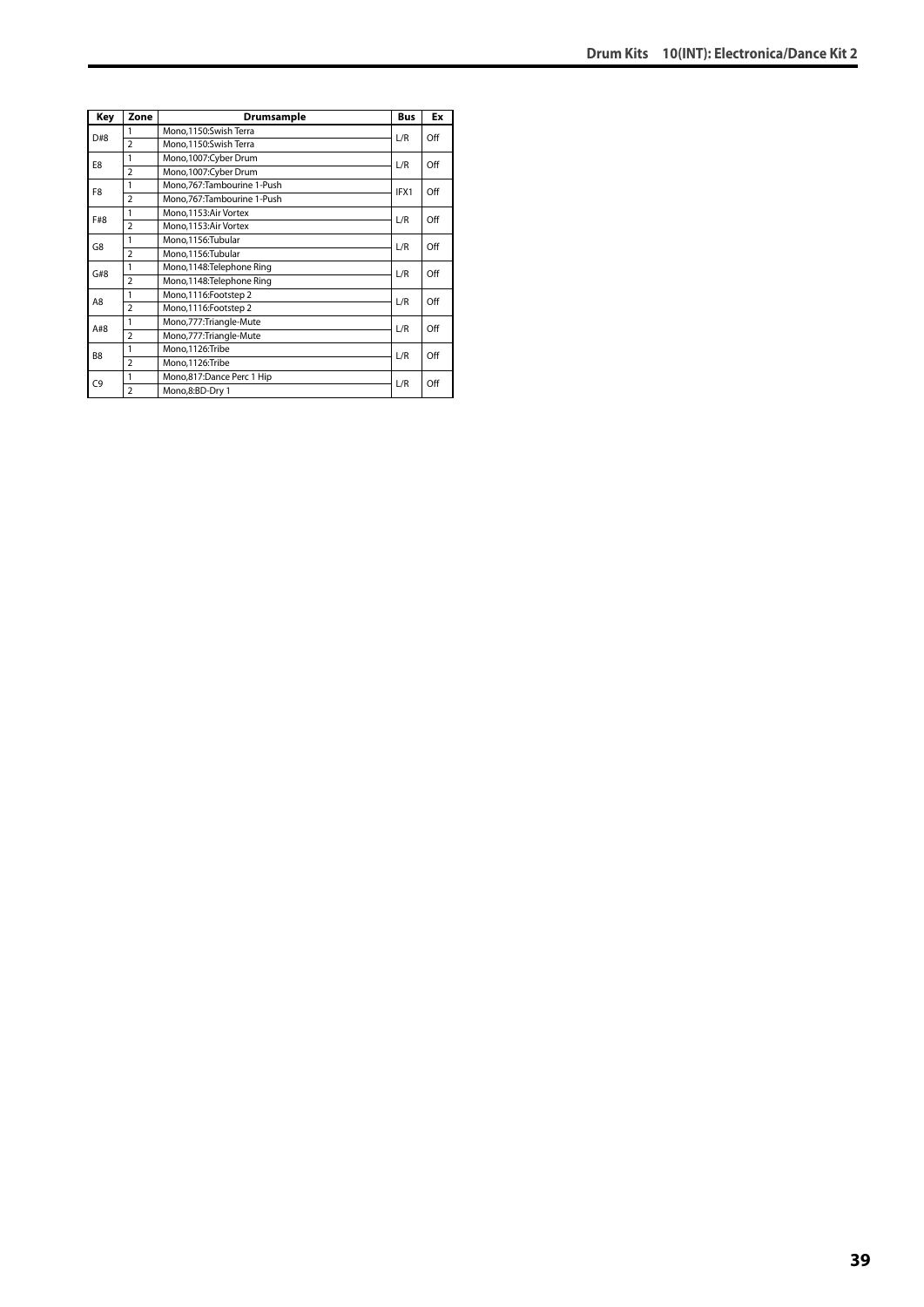#### **11(INT): Tekno Klub Kit**

| Key            | Zone                    | <b>Drumsample</b>                                                 | Bus  | Ex  |
|----------------|-------------------------|-------------------------------------------------------------------|------|-----|
| $C-1$          | 1                       | Mono,0:BD-amb 1 mf -L                                             | L/R  | Off |
|                |                         |                                                                   |      |     |
| E0             | 1                       | Mono,533:Hi-Hat Dance 4 Closed                                    | IFX4 | Off |
|                | 1                       | Mono, 534: Hi-Hat Dance 4 Open                                    |      |     |
| F0             | 2                       | Mono,533:Hi-Hat Dance 4 Closed                                    | IFX4 | Off |
| F#0            | 3<br>1                  | Mono,533:Hi-Hat Dance 4 Closed<br>Mono, 507: Hi-Hat Dance 03-EXs5 | IFX4 | Off |
| G0             | 1                       | Mono,531:Hi-Hat Dance 3 Closed                                    | IFX4 | Off |
|                | 2                       | Mono, 766: Timbales-Paila                                         |      |     |
| G#0            | 3                       | Mono,784:Shaker 1                                                 | IFX4 | Off |
|                | 1                       | Mono, 493: Hi-Hat-Crisp Open                                      |      |     |
| A <sub>0</sub> | $\overline{2}$          | Mono,490:Hi-Hat-Chili                                             | IFX4 | Off |
|                | 3                       | Mono,525:Hi-Hat-Whispy                                            |      |     |
| A#O            | 1                       | Mono, 495: Hi-Hat-Vintage 1                                       | IFX4 | Off |
|                | 2                       | Mono, 495: Hi-Hat-Vintage 1                                       |      |     |
|                | 1                       | Mono, 479: Hi-Hat 2-Pedal Open                                    |      |     |
| B <sub>0</sub> | 2<br>3                  | Mono,476:Hi-Hat 2-Closed 1<br>Mono, 478: Hi-Hat 2-Pedal           | IFX4 | Off |
| C1             | 1                       | Mono,51:BD-TekClub 03-EXs5                                        | IFX2 | Off |
| C#1            | 1                       | Mono, 59: BD-TekClub 11-EXs5                                      | IFX2 | Off |
| D1             | 1                       | Mono,60:BD-TekClub 12-EXs5                                        | IFX2 | Off |
| D#1            | 1                       | Mono,54:BD-TekClub 06-EXs5                                        | IFX2 | Off |
|                | 1                       | Mono,52:BD-TekClub 04-EXs5                                        |      |     |
| Ε1             | $\overline{2}$          | Mono, 74: BD-Mad Analog 14-EXs5                                   | IFX2 | Off |
| F1             | 1                       | Mono,297:SD-TekClub 03-EXs5                                       | IFX1 | Off |
| F#1            | 1                       | Mono, 301: SD-TekClub 06-EXs5                                     | IFX1 | Off |
|                | $\overline{2}$          | Mono,302:SD-TekClub 07-EXs5                                       |      |     |
| G1             | 1<br>2                  | Stereo,36:SD-TekClub 08-EXs5                                      | IFX1 | Off |
| G#1            | 1                       | Stereo,36:SD-TekClub 08-EXs5<br>Mono,309:SD-TekClub 11-EXs5       | IFX1 | Off |
| A1             | 1                       | Mono, 315: SD-TekClub 17-EXs5                                     | IFX1 | Off |
| A#1            | 1                       | Mono,640:Cymbal Reverse                                           | L/R  | Off |
| B1             | 1                       | Mono, 194: SD-Processed 1                                         | IFX1 | Off |
| C <sub>2</sub> | 1                       | Mono,49:BD-TekClub 01-EXs5                                        | IFX2 | Off |
| C#2            | 1                       | Mono,50:BD-TekClub 02-EXs5                                        | IFX2 | Off |
| D <sub>2</sub> | 1                       | Mono,57:BD-TekClub 09-EXs5                                        | IFX2 | Off |
| D#2            | 1                       | Mono,58:BD-TekClub 10-EXs5                                        | IFX2 | Off |
|                | $\overline{2}$          | Mono,58:BD-TekClub 10-EXs5                                        |      |     |
|                | 1                       | Mono,56:BD-TekClub 08-EXs5                                        |      |     |
| E <sub>2</sub> | 2<br>3                  | Mono,55:BD-TekClub 07-EXs5<br>Mono,54:BD-TekClub 06-EXs5          | IFX2 | Off |
|                | 1                       | Mono,299:SD-TekClub 05-EXs5-L                                     |      |     |
| F2             | $\overline{2}$          | Mono,298:SD-TekClub 04-EXs5                                       | IFX1 | Off |
| F#2            | 1                       | Mono,295:SD-TekClub 01-EXs5                                       | IFX1 | Off |
| G2             | 1                       | Mono,310:SD-TekClub 12-EXs5                                       | IFX1 | Off |
| G#2            | 1                       | Mono,313:SD-TekClub 15-EXs5                                       | IFX1 | Off |
|                | 2                       | Mono,302:SD-TekClub 07-EXs5                                       |      |     |
| A2             | 1                       | Mono,621:Crash-Granular-EXs5-L                                    | IFX1 | Off |
|                | $\overline{2}$          | Mono,246:SD-HipHop 08-EXs5                                        |      |     |
| A#2            | 1                       | Mono, 311: SD-TekClub 13-EXs5                                     | IFX1 | Off |
| B <sub>2</sub> | 1<br>$\overline{2}$     | Mono,53:BD-TekClub 05-EXs5<br>Mono,53:BD-TekClub 05-EXs5          | IFX2 | Off |
| C3             | 1                       | Mono,52:BD-TekClub 04-EXs5                                        | IFX2 | Off |
|                | 1                       | Mono, 317: SD-Mad Analog 02-EXs5                                  | IFX1 | Off |
| C#3            | 2                       | Mono,883:Perc-Mad Analog 26-EXs5                                  |      |     |
| D <sub>3</sub> | 1                       | Mono,303:SD-TekClub 08-EXs5-L                                     | IFX1 | Off |
| D#3            | $\mathbf{1}$            | Stereo, 38: SD-TekClub 10-EXs5                                    | IFX5 | Off |
| E3             | 1                       | Mono, 312: SD-TekClub 14-EXs5                                     | IFX1 | Off |
| F3             | 1                       | Stereo,66:Tom-TekClub-EXs5                                        | IFX3 | Off |
| F#3            | 1                       | Stereo,74:Hat-TekClub 05-EXs5                                     | IFX4 | 1   |
|                | $\overline{2}$          | Stereo,71:Hat-TekClub 02-EXs5                                     |      |     |
| G3             | 1                       | Stereo,66:Tom-TekClub-EXs5                                        | IFX3 | Off |
| G#3            | 1<br>2                  | Mono,555: Hat-TekClub 10-EXs5<br>Mono,538:Hat-TekClub 01-EXs5-R   | IFX4 | 1   |
| A3             | 1                       | Stereo, 66: Tom-TekClub-EXs5                                      | IFX3 | Off |
|                | 1                       | Mono,556:Hat-TekClub 11-EXs5                                      |      |     |
| A#3            | $\overline{2}$          | Mono,541:Hat-TekClub 03-EXs5-L                                    | IFX4 | 1   |
| B <sub>3</sub> | 1                       | Mono, 469: Tom-Granular 6-EXs5                                    | IFX3 | Off |
| C4             | 1                       | Mono, 468: Tom-Granular 5-EXs5                                    | IFX3 | Off |
| C#4            | 1                       | Stereo,88:Crash HipHop 1-EXs5                                     | IFX4 | Off |
| D4             | 1                       | Mono, 467: Tom-Granular 4-EXs5                                    | IFX3 | Off |
| D#4            | 1                       | Mono,630:Ride HipHop 2-EXs5                                       | IFX4 | Off |
| E4             | 1                       | Mono,638:China Cymbal                                             | IFX4 | Off |
| F4             | 1                       | Mono,852:Perc-TekClub 14-EXs5                                     | IFX4 | Off |
|                | 1                       | Mono,769:Tambourine 2                                             |      |     |
| F#4            | $\overline{\mathbf{2}}$ | Mono,767:Tambourine 1-Push                                        | IFX5 | Off |
| G4             | 3<br>1                  | Mono,768:Tambourine 1-Pull<br>Mono,622:Crash-Granular-EXs5-R      | IFX4 | Off |
| G#4            | 1                       | Mono,848:Perc-TekClub 10-EXs5                                     | IFX5 | Off |

| Key            | Zone           | <b>Drumsample</b>                   | <b>Bus</b> | Ex             |
|----------------|----------------|-------------------------------------|------------|----------------|
| A4             | 1              | Mono,616:Crash HipHop 2-EXs5        | L/R        | Off            |
| A#4            | $\mathbf{1}$   | Mono,584: Hi Hat Granular 06-EXs5-R | IFX5       | Off            |
| B <sub>4</sub> | 1              | Mono,839:Perc-TekClub 02-EXs5       | IFX5       | Off            |
| C <sub>5</sub> | 1              | Mono,845:Perc-TekClub 08-EXs5       | IFX5       | Off            |
| C#5            | $\mathbf{1}$   | Mono,845:Perc-TekClub 08-EXs5       | IFX5       | Off            |
| D <sub>5</sub> | 1              | Mono,889:Perc-Mad Analog 32-EXs5    | IFX5       | Off            |
| D#5            | $\mathbf{1}$   | Mono,891:Perc-Mad Analog 34-EXs5    | IFX5       | Off            |
| E <sub>5</sub> | 1              | Mono,890:Perc-Mad Analog 33-EXs5    | IFX5       | Off            |
| F5             | 1              | Mono,848:Perc-TekClub 10-EXs5       | IFX5       | Off            |
| F#5            | 1              | Mono,848:Perc-TekClub 10-EXs5       | IFX5       | Off            |
| G5             | $\mathbf{1}$   | Mono,536:Hi-Hat Dance 5 Open        | IFX5       | Off            |
| G#5            | $\mathbf{1}$   | Mono,536:Hi-Hat Dance 5 Open        | IFX5       | Off            |
| A <sub>5</sub> | 1              | Mono,880:Perc-Mad Analog 23-EXs5    | IFX5       | Off            |
| A#5            | $\mathbf{1}$   | Mono,738:Maracas-Pull               | IFX5       | Off            |
|                | $\mathbf{1}$   | Mono,935:Perc-Granular 35-EXs5      |            |                |
| <b>B5</b>      | $\overline{2}$ | Mono,934:Perc-Granular 34-EXs5      | IFX5       | $\overline{2}$ |
|                | 1              | Mono, 1039: Voice 35 "Aow"          |            |                |
| C6             | $\overline{2}$ | Mono, 1040: Voice 39 "Uuh"          | IFX5       | $\overline{2}$ |
|                | 1              | Mono,555: Hat-TekClub 10-EXs5       |            |                |
| C#6            | $\overline{2}$ | Mono,555: Hat-TekClub 10-EXs5       | IFX4       | 3              |
|                | 1              | Mono,556:Hat-TekClub 11-EXs5        |            |                |
| D <sub>6</sub> | $\overline{2}$ | Mono,556:Hat-TekClub 11-EXs5        | IFX4       | 3              |
| D#6            | 1              | Mono,838:Perc-TekClub 01-EXs5       | IFX5       | Off            |
|                | $\mathbf{1}$   | Mono,843:Perc-TekClub 06-EXs5       | IFX5       | Off            |
| E <sub>6</sub> | $\overline{2}$ | Mono,842:Perc-TekClub 05-EXs5       |            |                |
|                | 1              | Mono,850:Perc-TekClub 12-EXs5       |            |                |
| F <sub>6</sub> | $\overline{2}$ | Mono,851:Perc-TekClub 13-EXs5       | IFX5       | Off            |
| F#6            | 1              | Mono,841:Perc-TekClub 04-EXs5       | IFX5       | Off            |
|                | $\mathbf{1}$   | Mono,856:Perc-TekClub 17-EXs5-R     |            |                |
| G6             | $\overline{2}$ | Mono,854:Perc-TekClub 16-EXs5       | IFX5       | Off            |
|                | 1              | Mono,777: Triangle-Mute             |            |                |
| G#6            | $\overline{2}$ | Mono,777: Triangle-Mute             | IFX5       | 4              |
|                | $\mathbf{1}$   | Mono,779:Triangle-Roll              |            | $\overline{4}$ |
| A6             | $\overline{2}$ | Mono,779:Triangle-Roll              | IFX5       |                |
|                | 1              | Mono,825:Dance Perc 8 Maraca        |            |                |
| A#6            | $\overline{2}$ | Mono,825:Dance Perc 8 Maraca        | IFX5       | Off            |
| B6             | 1              | Mono,805:Marc Tree                  | IFX5       | Off            |
| C7             | $\mathbf{1}$   | Mono,64:BD-Mad Analog 04-EXs5       | IFX2       | Off            |
| C#7            | $\mathbf{1}$   | Mono, 560: HiHat Mad Analog 02-EXs5 | IFX4       | Off            |
| D7             | $\mathbf{1}$   | Mono, 325: SD-Mad Analog 10-EXs5    | IFX1       | Off            |
| D#7            | 1              | Mono, 561: HiHat Mad Analog 03-EXs5 | IFX4       | Off            |
| E7             | 1              | Mono,619:Crash-Dance 3              | IFX4       | Off            |
| F7             | 1              | Mono,824:Dance Perc 7 Cowbell       | IFX5       | Off            |
| F#7            | 1              | Mono,657:Dance Claps 1              | IFX5       | Off            |
| G7             | $\mathbf{1}$   | Mono,825:Dance Perc 8 Maraca        | IFX5       | Off            |
| G#7            | 1              | Mono,648:Orch.SD Roll 2             | IFX1       | 5              |
| A7             | 1              | Mono,646:Orchestral SD              | IFX1       | 5              |
| A#7            | 1              | Mono,809:Bell Tree                  | IFX5       | Off            |
| <b>B7</b>      | 1              | Mono,1111:Stadium                   | IFX5       | Off            |
| C <sub>8</sub> | 1              | Mono, 1112: Applause                | IFX5       | Off            |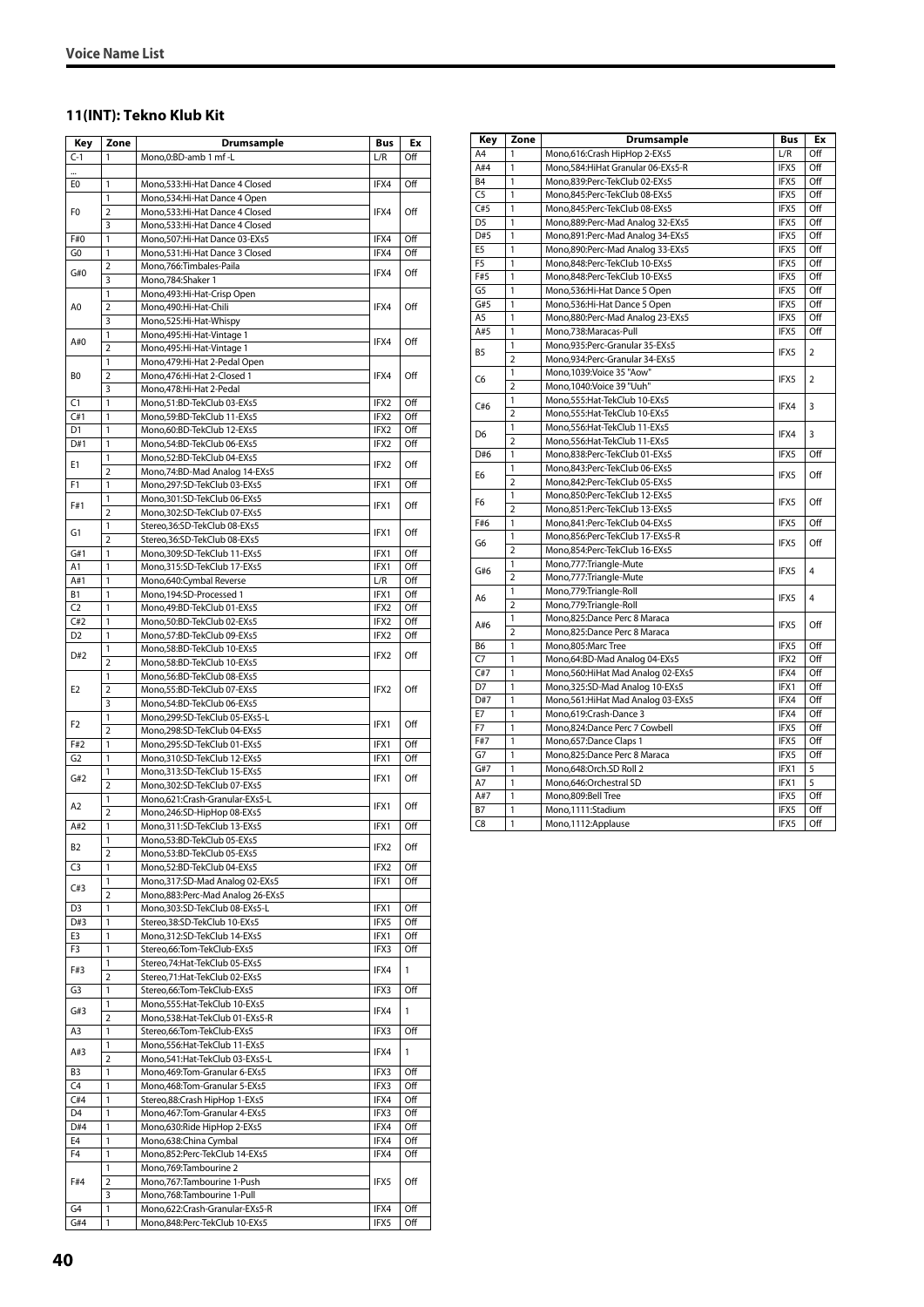#### **12(INT): Granular Acid Kit**

| Key            | Zone           | <b>Drumsample</b>                                            | Bus  | Ex  |
|----------------|----------------|--------------------------------------------------------------|------|-----|
| $C-1$          | 1              | Mono,0:BD-amb 1 mf -L                                        | L/R  | Off |
|                |                |                                                              |      |     |
| E0             | 1              | Mono,533:Hi-Hat Dance 4 Closed                               | IFX4 | Off |
|                | 1              | Mono,534:Hi-Hat Dance 4 Open                                 |      |     |
| F0             | $\overline{2}$ | Mono,533:Hi-Hat Dance 4 Closed                               | IFX4 | Off |
|                | 3              | Mono,533:Hi-Hat Dance 4 Closed                               |      |     |
| F#0            | 1              | Mono,507:Hi-Hat Dance 03-EXs5                                | IFX4 | Off |
| G <sub>0</sub> | 1              | Mono,531:Hi-Hat Dance 3 Closed                               | IFX4 | Off |
|                | 1              | Mono,766:Timbales-Paila                                      |      | Off |
| G#0            | $\overline{2}$ | Mono, 784: Shaker 1                                          | IFX4 |     |
|                | 1              | Mono, 493: Hi-Hat-Crisp Open                                 |      |     |
| A0             | $\overline{2}$ | Mono,490:Hi-Hat-Chili                                        | IFX4 | Off |
|                | 3              | Mono,525:Hi-Hat-Whispy                                       |      |     |
| A#0            | 1              | Mono, 495: Hi-Hat-Vintage 1                                  | IFX4 | Off |
|                | $\overline{2}$ | Mono, 495: Hi-Hat-Vintage 1                                  |      |     |
|                | 1              | Mono, 479: Hi-Hat 2-Pedal Open                               |      |     |
| BO             | $\overline{2}$ | Mono, 476: Hi-Hat 2-Closed 1                                 | IFX4 | Off |
|                | 3              | Mono, 478: Hi-Hat 2-Pedal                                    |      |     |
| C1             | 1              | Mono,127:BD-Granular 06-EXs5                                 | IFX2 | Off |
| C#1            | 1              | Mono,136:BD-Granular 13-EXs5                                 | IFX2 | Off |
| D1             | 1              | Mono,133:BD-Granular 11-EXs5-L                               | IFX2 | Off |
| D#1            | 1              | Mono, 143: BD-Granular 17-EXs5                               | IFX2 | Off |
|                | $\overline{2}$ | Mono, 143: BD-Granular 17-EXs5                               |      |     |
| Ε1             | 1              | Mono, 147: BD-Granular 20-EXs5-L                             | IFX2 | Off |
| F1             | 1              | Mono, 331: SD-Granular 01-EXs5                               | IFX1 | Off |
| F#1            | 1              | Mono,332:SD-Granular 02-EXs5                                 | IFX1 | Off |
| G1             | 1              | Stereo, 50: SD-Granular 20-EXs5                              | IFX1 | Off |
| G#1            | 1              | Mono,359:SD-Granular 19-EXs5-L                               | IFX1 | Off |
| A1             | 1              | Stereo, 46: SD-Granular 16-EXs5                              | IFX1 | Off |
|                | $\overline{2}$ | Stereo, 46: SD-Granular 16-EXs5                              |      | Off |
| A#1            | 1              | Mono,640:Cymbal Reverse                                      | L/R  |     |
| В1             | 1<br>1         | Mono, 194: SD-Processed 1                                    | IFX1 | Off |
| C <sub>2</sub> | $\overline{2}$ | Stereo,8:BD-Granular 10-EXs5                                 | IFX2 | Off |
|                | 1              | Stereo,8:BD-Granular 10-EXs5<br>Mono,152:BD-Granular 23-EXs5 |      |     |
| C#2            | 2              | Mono, 149: BD-Granular 21-EXs5                               | IFX2 | Off |
|                | 1              | Mono,130:BD-Granular 09-EXs5                                 |      |     |
| D <sub>2</sub> | $\overline{2}$ | Mono,129:BD-Granular 08-EXs5                                 | IFX2 | Off |
|                | 1              | Mono,159:BD-Granular 28-EXs5                                 |      |     |
| D#2            | $\overline{2}$ | Mono,159:BD-Granular 28-EXs5                                 | IFX2 | Off |
|                | $\mathbf{1}$   | Stereo, 17: BD-Granular 27-EXs5                              |      |     |
| E2             | $\overline{2}$ | Stereo, 16:BD-Granular 26-EXs5                               | IFX2 | Off |
| F2             | 1              | Mono, 373: SD-Granular 26-EXs5                               | IFX1 | Off |
|                | 1              | Mono, 341: SD-Granular 08-EXs5-L                             |      |     |
| F#2            | $\overline{2}$ | Mono, 342: SD-Granular 08-EXs5-R                             | IFX1 | Off |
| G2             | $\mathbf{1}$   | Mono, 333: SD-Granular 03-EXs5                               | IFX1 | Off |
|                | 1              | Stereo, 54: SD-Granular 24-EXs5                              |      |     |
| G#2            | $\overline{2}$ | Stereo, 53: SD-Granular 23-EXs5                              | IFX1 | Off |
| A2             | 1              | Stereo, 48: SD-Granular 18-EXs5                              | IFX1 | Off |
| A#2            | 1              | Stereo.45:SD-Granular 15-EXs5                                | IFX1 | Off |
| B2             | 1              | Stereo,15:BD-Granular 22-EXs5                                | IFX2 | Off |
| C3             | 1              | Stereo, 13:BD-Granular 18-EXs5                               | IFX2 | Off |
|                | $\overline{2}$ | Stereo, 13:BD-Granular 18-EXs5                               |      |     |
| C#3            | 1              | Mono,922:Perc-Granular 23-EXs5                               | IFX1 | Off |
|                | $\overline{2}$ | Mono, 380: Sidestick-Mad Ana 1-EXs5                          |      |     |
| D3             | $\mathbf{1}$   | Stereo, 41: SD-Granular 07-EXs5                              | IFX1 | Off |
| D#3            | 1              | Stereo, 44: SD-Granular 14-EXs5                              | IFX5 | Off |
| E3             | 1              | Stereo, 40: SD-Granular 05-EXs5                              | IFX5 | Off |
|                | $\overline{2}$ | Stereo, 39: SD-Granular 04-EXs5                              |      |     |
| F3             | 1              | Stereo, 68: Tom-Granular 2-EXs5                              | IFX3 | Off |
| F#3            | 1              | Mono, 602: Hi Hat Granular 21-EXs5                           | IFX4 | 1   |
|                | 2              | Mono,601:Hi Hat Granular 20-EXs5                             |      |     |
| G3             | 1              | Stereo,69:Tom-Granular 3-EXs5                                | IFX3 | Off |
|                | 1              | Stereo,85: Hi Hat Granular 18-EXs5                           |      |     |
| G#3            | $\overline{2}$ | Stereo,84: Hi Hat Granular 17-EXs5                           | IFX4 | 1   |
|                | 3              | Stereo,84: Hi Hat Granular 17-EXs5                           |      |     |
| A3             | 1              | Stereo,67:Tom-Granular 1-EXs5                                | IFX3 | Off |
| A#3            | 1              | Stereo,85: Hi Hat Granular 18-EXs5                           | IFX4 | 1   |
| B3             | $\mathbf{1}$   | Mono, 469: Tom-Granular 6-EXs5                               | IFX3 | Off |
| C4             | 1              | Mono, 468: Tom-Granular 5-EXs5                               | IFX3 | Off |
| C#4            | 1              | Stereo,89:Crash-Granular-EXs5                                | IFX4 | Off |
| D4             | 1              | Mono, 467: Tom-Granular 4-EXs5                               | IFX3 | Off |
| D#4            | 1              | Stereo,86:HiHat Granular 19-EXs5                             | IFX4 | Off |
|                | 1              | Stereo,85:HiHat Granular 18-EXs5                             |      |     |
| E4             | 1              | Mono,639:Splash Cymbal                                       | IFX4 | Off |
| F4             | 1              | Mono,632: Ride Cymbal Cup 1-L                                | IFX4 | Off |
|                | 1              | Mono,936:Perc-Granular 36-EXs5                               |      |     |
| F#4            | 2              | Mono,937:Perc-Granular 37-EXs5                               | IFX5 | Off |
|                | 3              | Mono,938:Perc-Granular 38-EXs5                               |      |     |

| Key                  | Zone           | <b>Drumsample</b>                 | <b>Bus</b> | Ex             |
|----------------------|----------------|-----------------------------------|------------|----------------|
| G <sub>4</sub>       | 1              | Mono, 909: Perc-Granular 12-EXs5  | IFX4       | Off            |
| G#4                  | $\mathbf{1}$   | Mono,899:Perc-Granular 04-EXs5    | IFX5       | Off            |
| A <sub>4</sub>       | 1              | Mono,616:Crash HipHop 2-EXs5      | L/R        | Off            |
| A#4                  | 1              | Mono,932:Perc-Granular 32-EXs5    | IFX5       | Off            |
| B <sub>4</sub>       | 1              | Stereo, 96: Perc-TekClub 09-EXs5  | IFX5       | Off            |
| C <sub>5</sub>       | 1              | Mono,902:Perc-Granular 07-EXs5    | IFX5       | Off            |
| C#5                  | 1              | Mono,903:Perc-Granular 08-EXs5    | IFX5       | Off            |
| D <sub>5</sub>       | 1              | Mono,900:Perc-Granular 05-EXs5    | IFX5       | Off            |
| D#5                  | 1              | Mono,755:Tsuzumi                  | IFX5       | Off            |
| E <sub>5</sub>       | 1              | Mono,755:Tsuzumi                  | IFX5       | Off            |
|                      | 1              | Mono,929:Perc-Granular 29-EXs5    |            |                |
| F <sub>5</sub>       | $\overline{2}$ | Mono,899:Perc-Granular 04-EXs5    | IFX5       | Off            |
|                      | 1              | Mono,929:Perc-Granular 29-EXs5    |            |                |
| F#5                  | $\overline{2}$ | Mono,899:Perc-Granular 04-EXs5    | IFX5       | Off            |
|                      | $\mathbf{1}$   | Mono,901:Perc-Granular 06-EXs5    |            |                |
| G5                   | $\overline{2}$ | Mono,901:Perc-Granular 06-EXs5    | IFX5       | Off            |
|                      | 1              | Mono,901:Perc-Granular 06-EXs5    |            |                |
| G#5                  | $\overline{2}$ | Mono,901:Perc-Granular 06-EXs5    | IFX5       | Off            |
| A <sub>5</sub>       | 1              | Mono,825:Dance Perc 8 Maraca      | IFX5       | Off            |
|                      | 1              | Mono,784:Shaker 1                 |            |                |
| A#5                  | $\overline{a}$ | Mono,785:Shaker 2                 | IFX5       | Off            |
| B <sub>5</sub>       | $\mathbf{1}$   | Mono,898:Perc-Granular 03-EXs5    | IFX5       | $\overline{2}$ |
| C <sub>6</sub>       | 1              | Mono,898:Perc-Granular 03-EXs5    | IFX5       | $\overline{2}$ |
| C#6                  | 1              | Stereo, 46: SD-Granular 16-EXs5   | IFX4       | 3              |
| D <sub>6</sub>       | 1              | Stereo, 47: SD-Granular 17-EXs5   | IFX4       | 3              |
|                      | 1              | Mono,919:Perc-Granular 20-EXs5    |            |                |
| D#6                  | $\overline{2}$ | Mono,918:Perc-Granular 19-EXs5    | IFX5       | Off            |
| E <sub>6</sub>       | 1              | Mono,933:Perc-Granular 33-EXs5    | IFX5       | Off            |
| F <sub>6</sub>       | 1              | Mono, 946: Perc-Granular 45-EXs5  | IFX5       | Off            |
| F#6                  | 1              | Mono,909:Perc-Granular 12-EXs5    | IFX5       | Off            |
| G6                   | 1              | Mono,920:Perc-Granular 21-EXs5    | IFX5       | Off            |
|                      | 1              | Mono,777: Triangle-Mute           |            |                |
| G#6                  | $\overline{2}$ | Mono, 777: Triangle-Mute          | IFX5       | 4              |
| A6                   | 1              | Mono,779:Triangle-Roll            | IFX5       | 4              |
|                      | 1              | Mono,925:Perc-Granular 26-EXs5    |            |                |
| A#6                  | $\overline{2}$ | Mono,925:Perc-Granular 26-EXs5    | IFX5       | Off            |
| B6                   | $\mathbf{1}$   | Mono,805:Marc Tree                | IFX5       | Off            |
| C7                   | 1              | Mono,128:BD-Granular 07-EXs5      | IFX2       | Off            |
| C#7                  | 1              | Mono,602: Hi Hat Granular 21-EXs5 | IFX4       | Off            |
| D7                   | 1              | Mono, 348: SD-Granular 13-EXs5    | IFX1       | Off            |
| D#7                  | 1              | Mono,603: Hi Hat Granular 22-EXs5 | IFX4       | Off            |
| E7                   | 1              | Mono,619:Crash-Dance 3            | IFX4       | Off            |
| F7                   | 1              | Mono,824:Dance Perc 7 Cowbell     | IFX5       | Off            |
| F#7                  | 1              | Mono,657:Dance Claps 1            | IFX5       | Off            |
| G7                   | 1              | Mono,825:Dance Perc 8 Maraca      | IFX5       | Off            |
| G#7                  | 1              | Mono,648:Orch.SD Roll 2           | IFX1       | 5              |
| A7                   | 1              | Mono,646:Orchestral SD            | IFX1       | 5              |
| A#7                  | 1              | Mono,809:Bell Tree                | IFX5       | Off            |
| <b>B7</b>            | 1              | Mono,1111:Stadium                 | IFX5       | Off            |
| C <sub>8</sub>       | 1              | Mono,1112:Applause                | IFX5       | Off            |
| $\ddot{\phantom{a}}$ |                |                                   |            |                |
| C#9                  | $\mathbf{1}$   | Mono,0:BD-amb 1 mf-L              | L/R        | Off            |
|                      |                |                                   |            |                |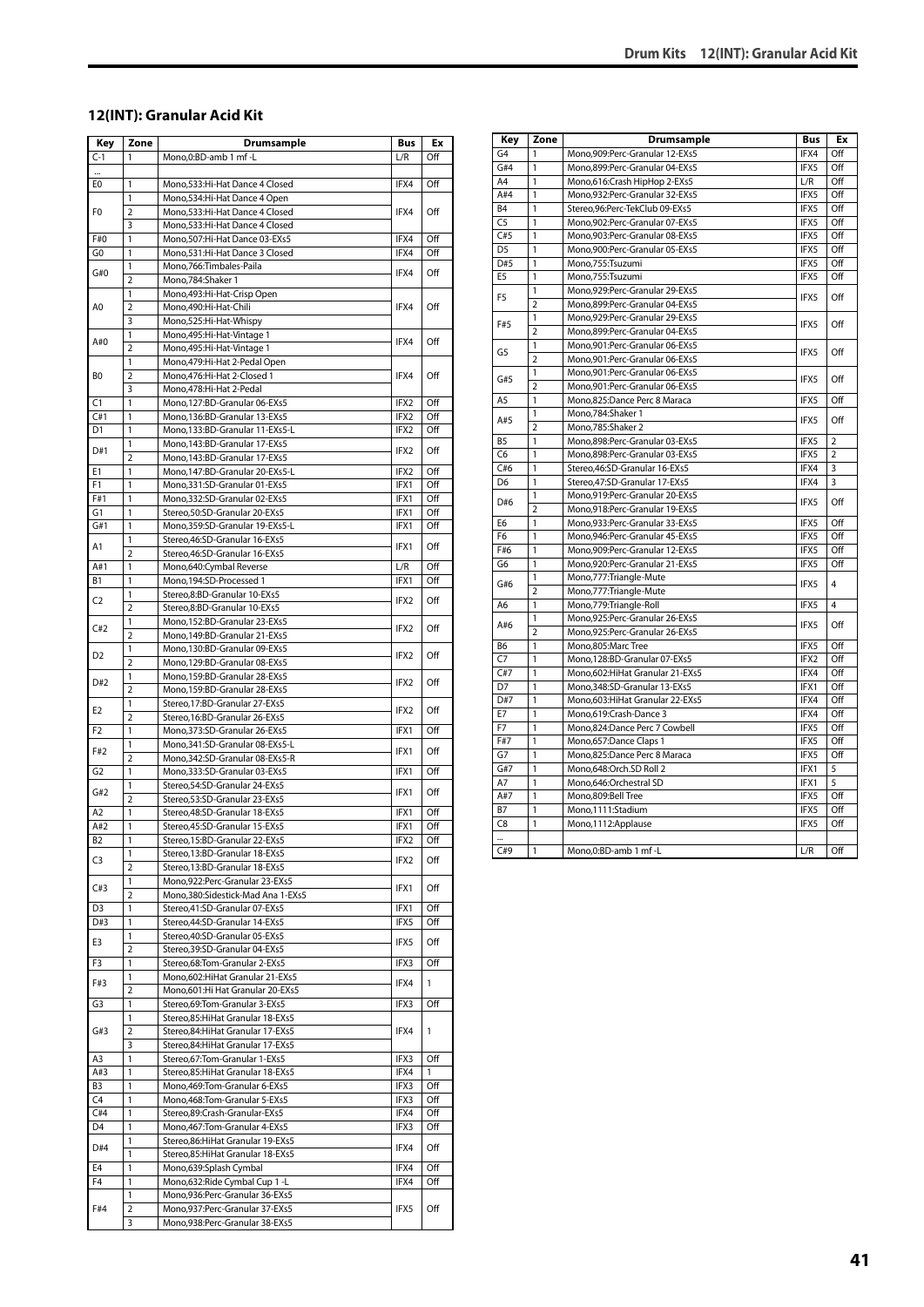# **13(INT): Tricky Kit**

| Key            | Zone                | Drumsample                                                | Bus              | Еx           |
|----------------|---------------------|-----------------------------------------------------------|------------------|--------------|
| $C-1$          | 1                   | Mono,8:BD-Dry 1                                           | L/R              | Off          |
|                | 2                   | Mono,8:BD-Dry 1                                           |                  |              |
|                |                     |                                                           |                  |              |
| B0             | 1                   | Mono, 103:BD-HipHop 07-EXs5                               | L/R<br>IFX2      | 1<br>Off     |
| C1<br>C#1      | 1<br>1              | Mono,54:BD-TekClub 06-EXs5<br>Mono, 44: BD-Dance 10       | IFX2             | Off          |
| D <sub>1</sub> | 1                   | Mono, 39: BD-Dance 05 (Rap)                               | IFX2             | Off          |
| D#1            | 1                   | Mono, 92: BD-Dance 13-EXs5                                | IFX2             | Off          |
| E1             | 1                   | Mono,247:SD-HipHop 09-EXs5-L                              | IFX2             | 9            |
| F1             | 1                   | Mono, 316: SD-Mad Analog 01-EXs5                          | IFX1             | Off          |
| F#1            | 1                   | Mono,244:SD-HipHop 06b-EXs5                               | IFX1             | Off          |
| G1             | 1                   | Mono, 328: SD-Mad Analog 13-EXs5                          | IFX1             | Off          |
| G#1<br>A1      | 1<br>1              | Mono,218:SD-Dance 04-EXs5<br>Mono,640:Cymbal Reverse      | IFX1<br>IFX1     | Off<br>Off   |
| A#1            | 1                   | Mono,208:SD-Reverse                                       | L/R              | Off          |
| <b>B1</b>      | 1                   | Mono, 40: BD-Dance 06 (R&B)                               | L/R              | Off          |
|                | 1                   | Mono, 40: BD-Dance 06 (R&B)                               |                  |              |
| C2             | $\overline{2}$      | Mono, 116:BD-Dark                                         | IFX2             | Off          |
| C#2            | 1                   | Mono, 47: BD-Dance 13                                     | IFX2             | Off          |
|                | $\overline{2}$      | Mono, 76: BD-Hip 1                                        |                  |              |
| D <sub>2</sub> | 1                   | Mono, 77: BD-Hip 2                                        | IFX2             | Off          |
|                | $\overline{2}$      | Mono, 47: BD-Dance 13                                     |                  |              |
| D#2            | 1<br>$\overline{2}$ | Mono, 47: BD-Dance 13<br>Mono,28:BD-Dance Soft            | IFX2             | Off          |
|                | 1                   | Mono, 42: BD-Dance 08                                     |                  |              |
| E2             | 2                   | Mono,277:SD-AmbiHop                                       | IFX2             | Off          |
|                | 1                   | Mono,277:SD-AmbiHop                                       |                  |              |
| F2             | $\overline{2}$      | Mono,285:SD-Ambi Hit 1                                    | IFX1             | Off          |
| F#2            | 1                   | Mono, 186: SD-Classic Room                                | IFX1             | Off          |
|                | 2                   | Mono,278:SD-Brasser                                       |                  |              |
| G2             | 1                   | Mono,183:SD-Amb.Piccolo 1                                 | IFX1             | Off          |
|                | $\overline{2}$<br>1 | Mono,284:SD-Ambi Pop<br>Mono,274:SD-AmbiCrackle 1         |                  |              |
| G#2            | $\overline{2}$      | Mono,283:SD-Dry Present                                   | IFX1             | Off          |
|                | 1                   | Mono, 192: SD-Big Rock                                    |                  |              |
| A2             | $\overline{2}$      | Mono,273:SD-Vintage 6                                     | IFX1             | Off          |
|                | 1                   | Mono,273:SD-Vintage 6                                     |                  |              |
| A#2            | $\overline{2}$      | Mono, 13:BD-Dry 6                                         | IFX1             | Off          |
| B2             | 1                   | Mono, 116:BD-Dark                                         | IFX <sub>2</sub> | Off          |
|                | $\overline{2}$      | Mono, 117: BD-Pop                                         |                  |              |
| C3             | 1                   | Mono,42:BD-Dance 08                                       | IFX2             | Off          |
|                | $\overline{2}$<br>1 | Mono,200:SD-Sidestick Ambi<br>Mono, 199: SD-Sidestick Dry |                  |              |
| C#3            | $\overline{2}$      | Mono,268:SD-Vintage 1                                     | IFX1             | Off          |
|                | 1                   | Mono,268:SD-Vintage 1                                     |                  |              |
| D <sub>3</sub> | $\overline{2}$      | Mono, 655: Hand Claps 3 Hip                               | IFX1             | Off          |
| D#3            | 1                   | Mono, 656: Hand Claps 4 Happy                             | L/R              | Off          |
|                | $\overline{2}$      | Mono,214:SD-Hip 6                                         |                  |              |
| E3             | 1                   | Mono, 174: SD-Dry 4                                       | IFX1             | Off          |
|                | $\overline{2}$<br>1 | Mono,446:Tom-Dance<br>Mono, 446: Tom-Dance                |                  |              |
| F3             | $\overline{2}$      | Mono, 497: Hi-Hat-Tight 1                                 | L/R              | Off          |
|                | 1                   | Mono, 498: Hi-Hat-Tight 2                                 |                  |              |
| F#3            | $\overline{2}$      | Mono,446:Tom-Dance                                        | L/R              | 1            |
| G3             | 1                   | Mono, 446: Tom-Dance                                      | L/R              | Off          |
|                | 2                   | Mono,500:Hi-Hat-Old Closed 2                              |                  |              |
| G#3            | 1                   | Mono,503:Hi-Hat-Hip 1                                     | L/R              | $\mathbf{1}$ |
|                | $\overline{2}$<br>1 | Mono, 446: Tom-Dance                                      |                  |              |
| A3             | $\overline{2}$      | Mono, 446: Tom-Dance<br>Mono, 524: Hi-Hat-Clangy Open     | L/R              | Off          |
|                | 1                   | Mono, 493: Hi-Hat-Crisp Open                              |                  |              |
| A#3            | $\overline{2}$      | Mono,416:Tom-Old R&B                                      | L/R              | 1            |
| B3             | 1                   | Mono,416:Tom-Old R&B                                      | L/R              | Off          |
|                | 2                   | Mono,416:Tom-Old R&B                                      |                  |              |
| C4             | 1                   | Mono,416:Tom-Old R&B                                      | L/R              | Off          |
|                | 2                   | Mono,1155:Noise-VPM Mod                                   |                  |              |
| C#4            | 1<br>2              | Mono,8:BD-Dry 1<br>Mono,416:Tom-Old R&B                   | L/R              | Off          |
|                | 1                   | Mono,416:Tom-Old R&B                                      |                  |              |
| D4             | $\overline{2}$      | Mono,628: Ride Cymbal 5 Edge                              | L/R              | Off          |
|                | 1                   | Mono,628: Ride Cymbal 5 Edge                              |                  |              |
| D#4            | $\overline{2}$      | Mono, 619: Crash-Dance 3                                  | L/R              | Off          |
| E4             | 1                   | Mono,638:China Cymbal                                     | L/R              | Off          |
|                | $\overline{2}$      | Mono, 634: Ride Cymbal Cup 2                              |                  |              |
| F <sub>4</sub> | 1                   | Mono, 634: Ride Cymbal Cup 2                              | L/R              | Off          |
|                | $\overline{2}$<br>1 | Mono, 769: Tambourine 2<br>Mono, 767: Tambourine 1-Push   |                  |              |
| F#4            | $\overline{2}$      | Mono, 1141: Explosion                                     | L/R              | Off          |

| Key            | Zone                           | Drumsample                                                    | <b>Bus</b> | Ex             |
|----------------|--------------------------------|---------------------------------------------------------------|------------|----------------|
| G4             | 1                              | Mono,8:BD-Dry 1                                               | L/R        | Off            |
|                | 2                              | Mono,798:Cowbell 1                                            |            |                |
| G#4            | 1<br>$\overline{2}$            | Mono,8:BD-Dry 1                                               | L/R        | Off            |
|                | 1                              | Mono,618:Crash-Dance 2 DDD1<br>Mono,639:Splash Cymbal         |            |                |
| A <sub>4</sub> | $\overline{2}$                 | Mono,1147:Church Bell                                         | L/R        | Off            |
|                | 1                              | Mono,8:BD-Dry 1                                               |            |                |
| A#4            | $\overline{2}$                 | Mono,1123:Crickets 2                                          | L/R        | Off            |
| <b>B4</b>      | 1                              | Mono,1123:Crickets 2                                          | L/R        | Off            |
|                | $\overline{2}$                 | Mono,711:Bongo 1 Hi-Open                                      |            |                |
| C5             | 1                              | Mono,711:Bongo 1 Hi-Open                                      | L/R        | Off            |
|                | $\overline{2}$<br>1            | Mono,708:Bongo 1 Lo-Open<br>Mono,708:Bongo 1 Lo-Open          |            |                |
| C#5            | $\overline{2}$                 | Mono,685:Conga 1 Hi-MtSlap                                    | L/R        | Off            |
| D <sub>5</sub> | 1                              | Mono,689:Conga 1-Toe                                          |            | Off            |
|                | $\overline{2}$                 | Mono,683:Conga 1 Hi-Open                                      | L/R        |                |
| D#5            | 1                              | Mono,683:Conga 1 Hi-Open                                      | L/R        | Off            |
|                | $\overline{2}$                 | Mono,680:Conga 1 Lo-Open                                      |            |                |
| E5             | 1<br>$\overline{2}$            | Mono,680:Conga 1 Lo-Open<br>Mono,540:Hat-TekClub 02-EXs5-R    | L/R        | Off            |
|                | 1                              | Mono,539:Hat-TekClub 02-EXs5-L                                |            |                |
| F5             | $\overline{2}$                 | Mono,528:Hi-Hat Dance 1 Open                                  | L/R        | Off            |
| F#5            | 1                              | Mono,527:Hi-Hat Dance 1 Closed                                |            | Off            |
|                | $\overline{2}$                 | Mono,773:Tambourine 3-EXs5                                    | L/R        |                |
| G5             | 1                              | Mono,771:Tambourine 1-EXs5                                    | L/R        | Off            |
| G#5            | 1                              | Mono,792:Cabasa-Up                                            | L/R        | Off            |
| A5             | 1<br>$\overline{2}$            | Mono,793:Cabasa-Down<br>Mono,737:Maracas-Push                 | L/R        | Off            |
|                | 1                              | Mono,737:Maracas-Push                                         |            |                |
| A#5            | 2                              | Mono,825:Dance Perc 8 Maraca                                  | L/R        | Off            |
|                | 1                              | Mono,813:Chinese Gong                                         |            |                |
| B5             | $\overline{2}$                 | Mono,1008:SD-Metal Striker                                    | L/R        | Off            |
| C <sub>6</sub> | 1                              | Mono,813:Chinese Gong                                         | L/R        | Off            |
|                | $\overline{2}$                 | Mono, 1131: Car Engine                                        |            |                |
| C#6            | $\mathbf{1}$<br>$\overline{2}$ | Mono,736:Guiro-Tap<br>Mono, 1011: Industry Loop 2             | L/R        | Off            |
|                | 1                              | Mono,736:Guiro-Tap                                            |            |                |
| D6             | $\overline{2}$                 | Mono, 1011: Industry Loop 2                                   | L/R        | Off            |
|                | 1                              | Mono,8:BD-Dry 1                                               |            |                |
| D#6            | $\overline{2}$                 | Mono, 1132: Car Stop                                          | L/R        | Off            |
| E6             | 1                              | Mono,8:BD-Dry 1                                               | L/R        | Off            |
|                | $\overline{2}$                 | Mono,770:Tambourine 3                                         |            |                |
| F6             | 1<br>$\overline{2}$            | Mono,8:BD-Dry 1<br>Mono, 1011: Industry Loop 2                | L/R        | Off            |
|                | 1                              | Mono,8:BD-Dry 1                                               |            |                |
| F#6            | $\overline{2}$                 | Mono,1160:String Slap                                         | L/R        | Off            |
| G6             | 1                              | Mono,8:BD-Dry 1                                               | L/R        | $\overline{4}$ |
|                | $\overline{2}$                 | Mono,817:Dance Perc 1 Hip                                     |            |                |
| G#6            | 1<br>$\overline{2}$            | Mono,777: Triangle-Mute<br>Mono, 948: Zap 1                   | L/R        | 5              |
|                | 1                              | Mono,8:BD-Dry 1                                               |            |                |
| A6             | $\overline{2}$                 | Mono,1146:Bubble                                              | L/R        | Off            |
|                | 1                              | Mono,784:Shaker 1                                             | L/R        | Off            |
| A#6            | $\mathbf 2$                    | Mono,1134:Car Crash                                           |            |                |
| B6             | 1                              | Mono,8:BD-Dry 1                                               | L/R        | Off            |
|                | $\overline{2}$<br>1            | Mono, 39: BD-Dance 05 (Rap)                                   |            |                |
| C7             | $\overline{2}$                 | Mono, 39: BD-Dance 05 (Rap)<br>Mono,531:Hi-Hat Dance 3 Closed | L/R        | Off            |
|                | 1                              | Mono,531:Hi-Hat Dance 3 Closed                                |            |                |
| C#7            | 2                              | Mono,290:SD-Dance 4 (Old)                                     | L/R        | Off            |
| D7             | 1                              | Mono,290:SD-Dance 4 (Old)                                     | L/R        | Off            |
|                | $\overline{2}$                 | Mono,532:Hi-Hat Dance 3 Open                                  |            |                |
| D#7            | 1                              | Mono,8:BD-Dry 1                                               | L/R        | Off            |
|                | $\overline{2}$<br>1            | Mono,813:Chinese Gong<br>Mono,619:Crash-Dance 3               |            |                |
| E7             | $\overline{2}$                 | Mono,823:Dance Perc 6 Clave                                   | L/R        | Off            |
|                | 1                              | Mono,823:Dance Perc 6 Clave                                   |            |                |
| F7             | 2                              | Mono,215:SD-Dance 01-EXs5                                     | L/R        | Off            |
| F#7            | 1                              | Mono,1145:Stream                                              | IFX1       | Off            |
| G7             | $\mathbf{1}$                   | Mono,8:BD-Dry 1                                               | L/R        | Off            |
|                | $\overline{2}$<br>1            | Mono, 1097: "Two " Solo<br>Mono,1098:"One" Solo               |            |                |
| G#7            | $\overline{2}$                 | Mono,1095:"Four" Solo                                         | L/R        | Off            |
|                | 1                              | Mono,1096:"Three" Solo                                        |            |                |
| A7             | 2                              | Mono,809:Bell Tree                                            | L/R        | Off            |
| A#7            | 1                              | Mono,8:BD-Dry 1                                               | L/R        | Off            |
|                | $\overline{2}$                 | Mono, 1149: Space Lore                                        |            |                |
| Β7             | 1<br>$\overline{\mathbf{2}}$   | Mono,8:BD-Dry 1                                               | L/R        | Off            |
|                |                                | Mono,1124: Hart Beat                                          |            |                |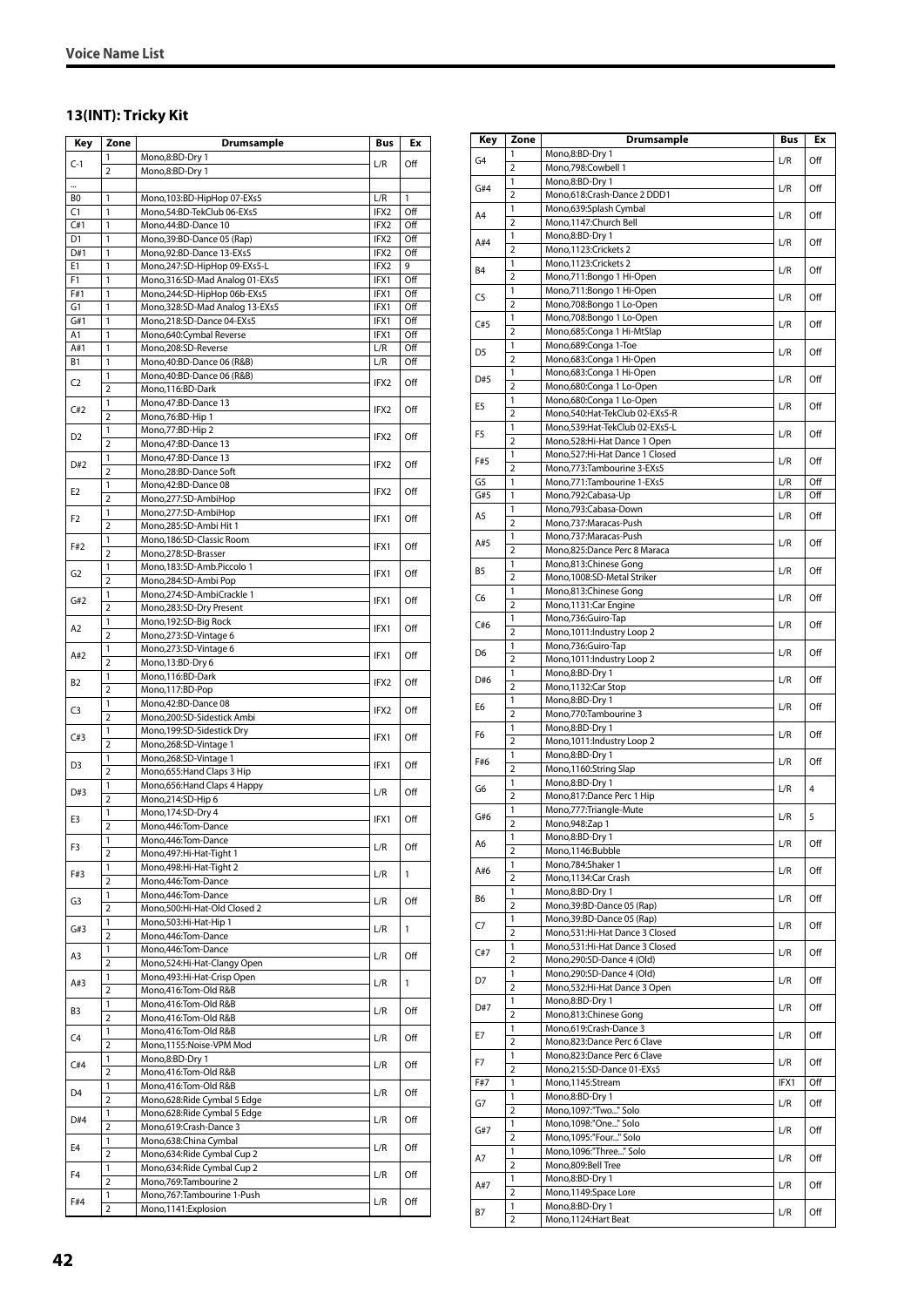| Key            | Zone           | Drumsample                 | <b>Bus</b> | Ex  |
|----------------|----------------|----------------------------|------------|-----|
| C <sub>8</sub> | 1              | Mono,8:BD-Dry 1            | L/R        | Off |
|                | $\overline{2}$ | Mono,8:BD-Dry 1            |            |     |
| C#8            | 1              | Mono,8:BD-Dry 1            | L/R        | Off |
|                | $\overline{2}$ | Mono,8:BD-Dry 1            |            |     |
| D <sub>8</sub> | 1              | Mono.8:BD-Drv 1            | L/R        | Off |
|                | $\overline{a}$ | Mono,8:BD-Dry 1            |            |     |
| D#8            | 1              | Mono,8:BD-Dry 1            | L/R        | Off |
|                | $\overline{2}$ | Mono,8:BD-Dry 1            |            |     |
| E8             | 1              | Mono,8:BD-Dry 1            | L/R        | Off |
|                | $\overline{a}$ | Mono,8:BD-Dry 1            |            |     |
| F <sub>8</sub> | 1              | Mono,8:BD-Dry 1            | L/R        | Off |
|                | $\overline{2}$ | Mono,8:BD-Dry 1            |            |     |
| F#8            | 1              | Mono,8:BD-Dry 1            | L/R        | Off |
|                | $\overline{2}$ | Mono,8:BD-Dry 1            |            |     |
| G8             | 1              | Mono,8:BD-Dry 1            | L/R        | Off |
|                | $\overline{2}$ | Mono,8:BD-Dry 1            |            |     |
| G#8            | 1              | Mono,8:BD-Dry 1            | L/R        | Off |
|                | $\overline{2}$ | Mono,8:BD-Dry 1            |            |     |
| A8             | 1              | Mono,8:BD-Dry 1            | L/R        | Off |
|                | $\overline{2}$ | Mono,8:BD-Dry 1            |            |     |
| A#8            | 1              | Mono,8:BD-Dry 1            | L/R        | Off |
|                | $\overline{2}$ | Mono.8:BD-Drv 1            |            |     |
| B <sub>8</sub> | 1              | Mono,8:BD-Dry 1            | L/R        | Off |
|                | $\overline{2}$ | Mono,8:BD-Dry 1            |            |     |
| C <sub>9</sub> | 1              | Mono,8:BD-Dry 1            | L/R        | Off |
|                | $\overline{a}$ | Mono,103:BD-HipHop 07-EXs5 |            |     |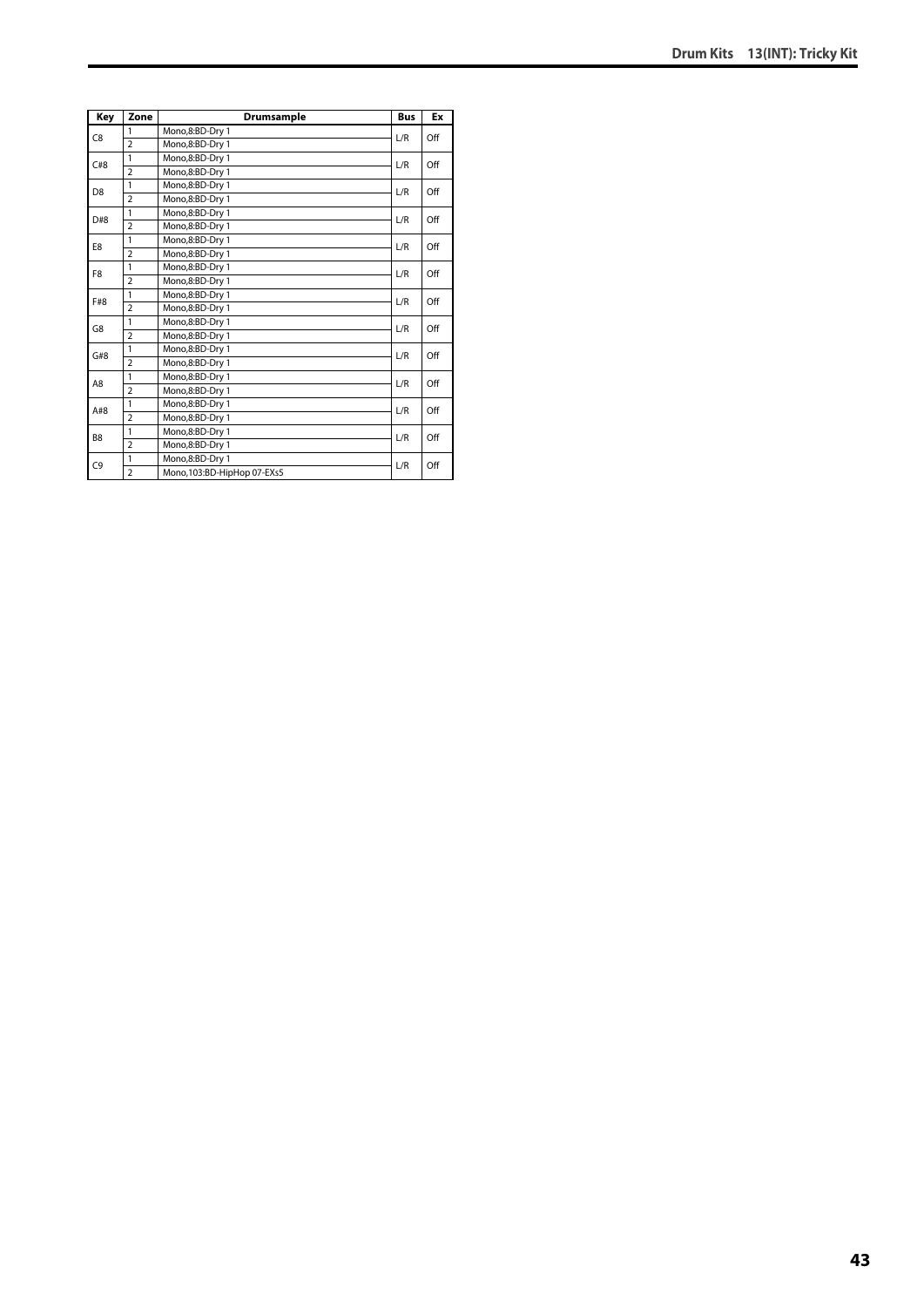#### **14(INT): Drum'n'Bass Kit 1**

| Key       | Zone                | <b>Drumsample</b>                                            | Bus  | Ex  |
|-----------|---------------------|--------------------------------------------------------------|------|-----|
| $C-1$     | 1                   | Mono,0:BD-amb 1 mf -L                                        | L/R  | 1   |
|           |                     |                                                              |      |     |
| C1        | 1                   | Mono,754:Taiko-Rim                                           | L/R  | Off |
|           | $\overline{2}$      | Mono, 753: Taiko-Open                                        |      |     |
| C#1       | 1                   | Mono,755:Tsuzumi                                             | L/R  | Off |
|           | $\overline{2}$      | Mono,755:Tsuzumi                                             |      |     |
| D1        | 1<br>$\overline{2}$ | Mono,728:Djembe-Open<br>Mono,728:Djembe-Open                 | L/R  | Off |
|           | 1                   | Mono,730:Djembe-Slap                                         |      |     |
| D#1       | $\overline{2}$      | Mono,729:Djembe-Mute                                         | L/R  | Off |
|           | 1                   | Mono,740:Baya-Ghe                                            |      |     |
| E1        | $\overline{2}$      | Mono,739:Baya-Open                                           | L/R  | 10  |
|           | 1                   | Mono, 741: Baya-Mute 1                                       |      |     |
| F1        | $\overline{2}$      | Mono, 743: Baya-Mute 3                                       | L/R  | Off |
| F#1       | 1                   | Mono, 745: Baya-Mute 5                                       | L/R  | Off |
|           | $\overline{2}$      | Mono, 744: Baya-Mute 4                                       |      |     |
| G1        | 1                   | Mono, 747: Tabla-Open                                        | L/R  | Off |
|           | $\overline{2}$      | Mono, 747: Tabla-Open                                        |      |     |
| G#1       | 1                   | Mono, 748: Tabla-Tin                                         | L/R  | Off |
|           | $\overline{2}$<br>1 | Mono, 752: Tabla-Mute 4<br>Mono, 679: Drumstick Hit          |      |     |
| A1        | $\overline{2}$      | Mono,8:BD-Dry 1                                              | L/R  | Off |
|           | 1                   | Mono,640:Cymbal Reverse                                      |      |     |
| A#1       | $\overline{2}$      | Mono,8:BD-Dry 1                                              | L/R  | Off |
|           | 1                   | Mono,208:SD-Reverse                                          |      |     |
| <b>B1</b> | $\overline{2}$      | Mono,8:BD-Dry 1                                              | IFX1 | Off |
|           | 1                   | Mono,31:BD-PhatJaz                                           |      |     |
| C2        | 2                   | Mono,31:BD-PhatJaz                                           | IFX2 | Off |
| C#2       | 1                   | Mono,22:BD-Tubby                                             | IFX2 | Off |
|           | $\overline{2}$      | Mono, 11:BD-Dry 4                                            |      |     |
| D2        | 1                   | Mono, 13:BD-Dry 6                                            | IFX2 | Off |
|           | 2                   | Mono, 13:BD-Dry 6                                            |      |     |
| D#2       | $\mathbf{1}$        | Mono, 33: BD-Klanger                                         | IFX2 | Off |
|           | $\overline{2}$      | Mono, 76: BD-Hip 1                                           |      |     |
| E2        | 1                   | Mono, 18:BD-Pillow                                           | IFX2 | Off |
|           | $\overline{2}$      | Mono, 18:BD-Pillow                                           |      |     |
| F2        | 1                   | Mono,287:SD-Ambi Hit 3                                       | IFX1 | Off |
|           | $\overline{2}$      | Mono,287:SD-Ambi Hit 3                                       |      |     |
| F#2       | 1<br>$\overline{2}$ | Mono,211:SD-Hip 3<br>Mono,211:SD-Hip 3                       | IFX1 | Off |
|           | 1                   | Mono,280:SD-Klanger                                          |      |     |
| G2        | $\overline{2}$      | Mono, 183: SD-Amb. Piccolo 1                                 | IFX1 | Off |
|           | 1                   | Mono,266:SD-Ringy                                            |      |     |
| G#2       | $\overline{2}$      | Mono,266:SD-Ringy                                            | IFX1 | Off |
|           | 1                   | Mono,279:SD-Chili                                            |      |     |
| A2        | $\overline{2}$      | Mono,279:SD-Chili                                            | IFX1 | Off |
| A#2       | 1                   | Mono, 172: SD-Dry 2                                          | IFX1 | Off |
|           | $\overline{2}$      | Mono, 172:SD-Dry 2                                           |      |     |
| <b>B2</b> | 1                   | Mono, 118:BD-Ringy                                           | IFX2 | Off |
|           | $\overline{2}$      | Mono,42:BD-Dance 08                                          |      |     |
| C3        | 1                   | Mono,26:BD-Ambi Crackle                                      | IFX2 | Off |
|           | $\overline{2}$      | Mono,25:BD-Ambi                                              |      |     |
| C#3       | $\mathbf{1}$        | Mono, 199: SD-Sidestick Dry                                  | L/R  | Off |
|           | 2<br>1              | Mono, 375: Rimshot-Dance 2<br>Mono,279:SD-Chili              |      |     |
| D3        | $\overline{2}$      | Mono,279:SD-Chili                                            | IFX1 | Off |
|           | 1                   | Mono, 656: Hand Claps 4 Happy                                |      |     |
| D#3       | 2                   | Mono, 655: Hand Claps 3 Hip                                  | L/R  | Off |
|           | 1                   | Mono,276:SD-AmbiCrackle 3                                    |      |     |
| E3        | $\overline{2}$      | Mono,276:SD-AmbiCrackle 3                                    | IFX1 | Off |
|           | $\mathbf{1}$        | Mono,416:Tom-Old R&B                                         |      |     |
| F3        | 2                   | Mono,416:Tom-Old R&B                                         | L/R  | Off |
|           | 1                   | Mono, 492: Hi-Hat-Crisp Closed 2                             |      | 1   |
| F#3       | $\overline{2}$      | Mono, 492: Hi-Hat-Crisp Closed 2                             | L/R  |     |
| G3        | $\mathbf{1}$        | Mono,416:Tom-Old R&B                                         | L/R  | Off |
|           | 2                   | Mono,416:Tom-Old R&B                                         |      |     |
| G#3       | 1                   | Mono, 477: Hi-Hat 2-Closed 2                                 | L/R  | 1   |
|           | $\overline{2}$      | Mono, 477: Hi-Hat 2-Closed 2                                 |      |     |
| A3        | $\mathbf{1}$        | Mono,416:Tom-Old R&B                                         | L/R  | Off |
|           | 2                   | Mono,416:Tom-Old R&B                                         |      |     |
| A#3       | 1                   | Mono, 493: Hi-Hat-Crisp Open                                 | L/R  | 1   |
|           | $\overline{2}$      | Mono, 481: Hi-Hat 2-Open 2                                   |      |     |
| B3        | 1                   | Mono, 495: Hi-Hat-Vintage 1                                  | L/R  | Off |
|           | 2<br>1              | Mono, 495: Hi-Hat-Vintage 1<br>Mono, 522: Hi-Hat-Amb Crackle |      |     |
| C4        | $\overline{2}$      | Mono, 522: Hi-Hat-Amb Crackle                                | L/R  | Off |
|           | 1                   | Mono,608:Crash Cymbal 3                                      |      |     |
| C#4       | 2                   | Mono,8:BD-Dry 1                                              | L/R  | Off |

| Key            | Zone                           | <b>Drumsample</b>                                       | Bus  | Ex  |
|----------------|--------------------------------|---------------------------------------------------------|------|-----|
| D <sub>4</sub> | 1                              | Mono,502:Hi-Hat-Old Open                                | L/R  | Off |
|                | $\overline{2}$                 | Mono,502:Hi-Hat-Old Open                                |      |     |
| D#4            | 1                              | Mono,627: Ride Cymbal 4 Edge                            | L/R  | Off |
|                | $\overline{2}$                 | Mono,627: Ride Cymbal 4 Edge<br>Mono,1155:Noise-VPM Mod |      |     |
| E <sub>4</sub> | 1<br>$\overline{2}$            | Mono,1152:Cricket Spectrum                              | L/R  | Off |
|                | 1                              | Mono,634: Ride Cymbal Cup 2                             |      |     |
| F <sub>4</sub> | $\overline{2}$                 | Mono,634: Ride Cymbal Cup 2                             | L/R  | Off |
|                | 1                              | Mono, 769: Tambourine 2                                 |      |     |
| F#4            | $\overline{2}$                 | Mono,767:Tambourine 1-Push                              | L/R  | Off |
| G <sub>4</sub> | $\mathbf{1}$                   | Mono.770:Tambourine 3                                   | L/R  | Off |
|                | $\overline{2}$                 | Mono,768:Tambourine 1-Pull                              |      |     |
| G#4            | 1                              | Mono,504:Hi-Hat-Hip 2                                   | L/R  | Off |
|                | $\overline{2}$                 | Mono,8:BD-Dry 1                                         |      |     |
| A4             | 1<br>$\overline{2}$            | Mono, 607: Crash Cymbal 2<br>Mono,8:BD-Dry 1            | L/R  | Off |
|                | 1                              | Mono,1139:MachineGun                                    |      |     |
| A#4            | $\overline{2}$                 | Mono,1139:MachineGun                                    | L/R  | Off |
|                | 1                              | Mono,636:Ride-Dance 2 DDD1                              |      |     |
| B4             | $\overline{2}$                 | Mono,636:Ride-Dance 2 DDD1                              | L/R  | Off |
| C <sub>5</sub> | 1                              | Mono,711:Bongo 1 Hi-Open                                | L/R  | Off |
|                | $\overline{2}$                 | Mono,711:Bongo 1 Hi-Open                                |      |     |
| C#5            | 1                              | Mono,708:Bongo 1 Lo-Open                                | L/R  | Off |
|                | $\overline{2}$<br>1            | Mono,708:Bongo 1 Lo-Open                                |      |     |
| D <sub>5</sub> | $\overline{2}$                 | Mono,685:Conga 1 Hi-MtSlap<br>Mono,689:Conga 1-Toe      | L/R  | Off |
|                | 1                              | Mono,683:Conga 1 Hi-Open                                |      |     |
| D#5            | $\overline{2}$                 | Mono,683:Conga 1 Hi-Open                                | L/R  | Off |
|                | 1                              | Mono,680:Conga 1 Lo-Open                                |      |     |
| E5             | $\overline{2}$                 | Mono,680:Conga 1 Lo-Open                                | L/R  | Off |
| F5             | 1                              | Mono, 764: Timbales Hi-Rim 1                            | L/R  | Off |
|                | $\overline{2}$                 | Mono, 763: Timbales Hi-Edge                             |      |     |
| F#5            | 1                              | Mono, 760: Timbales Lo-Open                             | L/R  | Off |
|                | $\overline{2}$<br>1            | Mono,760:Timbales Lo-Open<br>Mono,817:Dance Perc 1 Hip  |      |     |
| G5             | $\overline{2}$                 | Mono,8:BD-Dry 1                                         | L/R  | Off |
|                | 1                              | Mono,817:Dance Perc 1 Hip                               |      |     |
| G#5            | $\overline{2}$                 | Mono,8:BD-Dry 1                                         | L/R  | Off |
|                | 1                              | Mono,792:Cabasa-Up                                      |      | Off |
| A5             | $\overline{2}$                 | Mono,793:Cabasa-Down                                    | L/R  |     |
| A#5            | $\mathbf{1}$                   | Mono,737:Maracas-Push                                   | L/R  | Off |
|                | $\overline{2}$                 | Mono,737: Maracas-Push                                  |      |     |
| B5             | 1                              | Mono,177:SD-GhostSet f                                  | IFX1 | 9   |
|                | $\overline{2}$<br>$\mathbf{1}$ | Mono,177:SD-GhostSet f<br>Mono,176:SD-GhostSet roll     |      |     |
| C6             | $\overline{2}$                 | Mono,176:SD-GhostSet roll                               | IFX1 | 9   |
|                | 1                              | Mono,1136:Train                                         |      |     |
| C#6            | $\overline{2}$                 | Mono,813:Chinese Gong                                   | L/R  | 2   |
| D6             | 1                              | Mono,1149:Space Lore                                    | L/R  | 3   |
|                | $\overline{2}$                 | Mono.1149:Space Lore                                    |      |     |
| D#6            | 1                              | Mono,1155:Noise-VPM Mod                                 | L/R  | Off |
|                | $\overline{2}$                 | Mono,8:BD-Dry 1                                         |      |     |
| E6             | 1<br>$\overline{2}$            | Mono, 1153: Air Vortex                                  | L/R  | Off |
|                | 1                              | Mono,8:BD-Dry 1<br>Mono,1152:Cricket Spectrum           |      |     |
| F6             | $\overline{2}$                 | Mono,1152:Cricket Spectrum                              | L/R  | Off |
|                | 1                              | Mono,1131:Car Engine                                    |      |     |
| F#6            | $\overline{2}$                 | Mono,8:BD-Dry 1                                         | L/R  | 4   |
| G6             | 1                              | Mono,1130:Door Slam                                     | L/R  | 4   |
|                | $\overline{2}$                 | Mono,8:BD-Dry 1                                         |      |     |
| G#6            | 1                              | Mono,777: Triangle-Mute                                 | L/R  | 5   |
|                | $\overline{2}$                 | Mono,777: Triangle-Mute                                 |      |     |
| A6             | $\mathbf{1}$<br>$\overline{2}$ | Mono,774:Triangle-Open                                  | L/R  | 5   |
|                | 1                              | Mono,8:BD-Dry 1<br>Mono,784:Shaker 1                    |      |     |
| A#6            | $\overline{2}$                 | Mono,784:Shaker 1                                       | L/R  | Off |
|                | 1                              | Mono,809:Bell Tree                                      |      |     |
| B6             | $\overline{2}$                 | Mono,8:BD-Dry 1                                         | L/R  | Off |
| C7             | 1                              | Mono, 40: BD-Dance 06 (R&B)                             | L/R  | 6   |
|                | $\overline{2}$                 | Mono, 39: BD-Dance 05 (Rap)                             |      |     |
| C#7            | $\mathbf{1}$                   | Mono,531:Hi-Hat Dance 3 Closed                          | L/R  | 7   |
|                | $\overline{2}$                 | Mono,531:Hi-Hat Dance 3 Closed                          |      |     |
| D7             | 1                              | Mono,289:SD-Dance 3 (New)                               | L/R  | Off |
|                | 2<br>1                         | Mono,289:SD-Dance 3 (New)                               |      |     |
| D#7            | $\overline{2}$                 | Mono,532:Hi-Hat Dance 3 Open<br>Mono,8:BD-Dry 1         | L/R  | 7   |
|                | 1                              | Mono,619:Crash-Dance 3                                  |      |     |
| Е7             | $\overline{2}$                 | Mono,619:Crash-Dance 3                                  | L/R  | Off |
|                | 1                              | Mono,824:Dance Perc 7 Cowbell                           |      |     |
| F7             | 2                              | Mono,824:Dance Perc 7 Cowbell                           | L/R  | Off |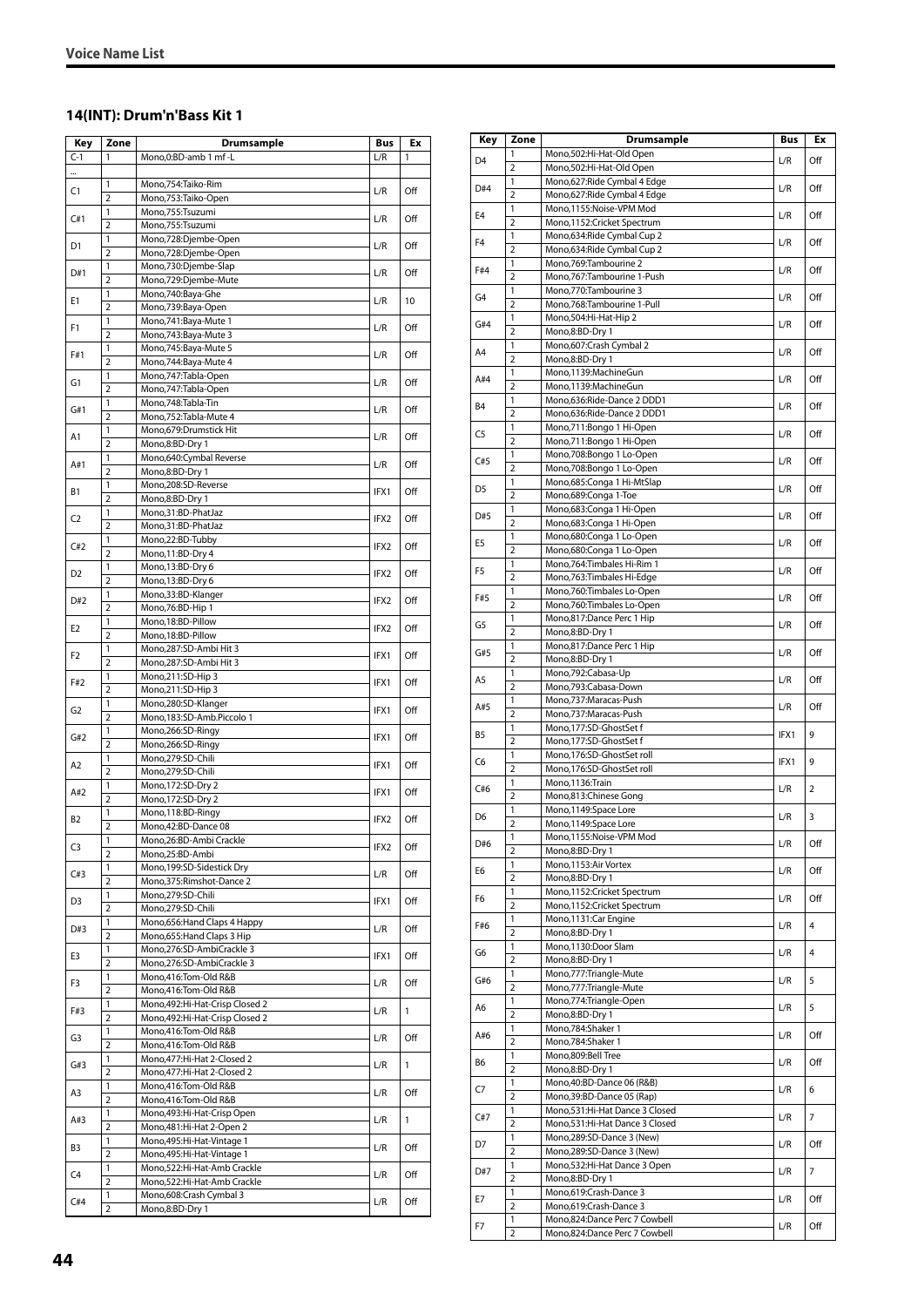| Key            | Zone           | Drumsample                   | <b>Bus</b> | Ex  |
|----------------|----------------|------------------------------|------------|-----|
| F#7            | 1              | Mono, 657: Dance Claps 1     | L/R        | Off |
|                | $\overline{2}$ | Mono,8:BD-Dry 1              |            |     |
| G7             | 1              | Mono,825:Dance Perc 8 Maraca | L/R        | Off |
|                | $\overline{2}$ | Mono,8:BD-Dry 1              |            |     |
| G#7            | $\mathbf{1}$   | Mono,648:Orch.SD Roll 2      | L/R        | 8   |
|                | $\overline{2}$ | Mono,8:BD-Dry 1              |            |     |
| A7             | 1              | Mono.646:Orchestral SD       | L/R        | 8   |
|                | $\overline{2}$ | Mono.646:Orchestral SD       |            |     |
| A#7            | 1              | Mono.809:Bell Tree           | L/R        | Off |
|                | $\overline{2}$ | Mono,8:BD-Dry 1              |            |     |
| <b>B7</b>      | 1              | Mono,1111:Stadium            | L/R        | Off |
|                | $\overline{2}$ | Mono,8:BD-Dry 1              |            |     |
| C <sub>8</sub> | 1              | Mono,1112:Applause           | L/R        | Off |
|                | $\overline{2}$ | Mono,8:BD-Dry 1              |            |     |
| C#8            | $\mathbf{1}$   | Mono,8:BD-Dry 1              | L/R        | Off |
|                | $\overline{2}$ | Mono,8:BD-Dry 1              |            |     |
|                | 1              | Mono,8:BD-Dry 1              | L/R        | Off |
| D <sub>8</sub> | $\overline{2}$ | Mono,8:BD-Dry 1              |            |     |
| D#8            | 1              | Mono,8:BD-Dry 1              | L/R        | Off |
|                | $\overline{2}$ | Mono,8:BD-Dry 1              |            |     |
| E8             | 1              | Mono,8:BD-Dry 1              | L/R        | Off |
|                | $\overline{2}$ | Mono,8:BD-Dry 1              |            |     |
| F8             | $\mathbf{1}$   | Mono,8:BD-Dry 1              | L/R        | Off |
|                | $\overline{2}$ | Mono,8:BD-Dry 1              |            |     |
| F#8            | $\mathbf{1}$   | Mono,8:BD-Dry 1              | L/R        | Off |
|                | $\overline{2}$ | Mono,8:BD-Dry 1              |            |     |
| G8             | $\mathbf{1}$   | Mono,8:BD-Dry 1              | L/R        | Off |
|                | $\overline{2}$ | Mono,8:BD-Dry 1              |            |     |
| G#8            | $\mathbf{1}$   | Mono,8:BD-Dry 1              | L/R        | Off |
|                | $\overline{2}$ | Mono,8:BD-Dry 1              |            |     |
| A8             | 1              | Mono,8:BD-Dry 1              | L/R        | Off |
|                | $\overline{2}$ | Mono,8:BD-Dry 1              |            |     |
| A#8            | 1              | Mono,8:BD-Dry 1              | L/R        | Off |
|                | $\overline{2}$ | Mono,8:BD-Dry 1              |            |     |
| B8             | 1              | Mono,8:BD-Dry 1              |            |     |
|                | $\overline{2}$ | Mono,8:BD-Dry 1              | L/R        | Off |
| C <sub>9</sub> | $\mathbf{1}$   | Mono,8:BD-Dry 1              | L/R        | Off |
|                | $\overline{2}$ | Mono,8:BD-Dry 1              |            |     |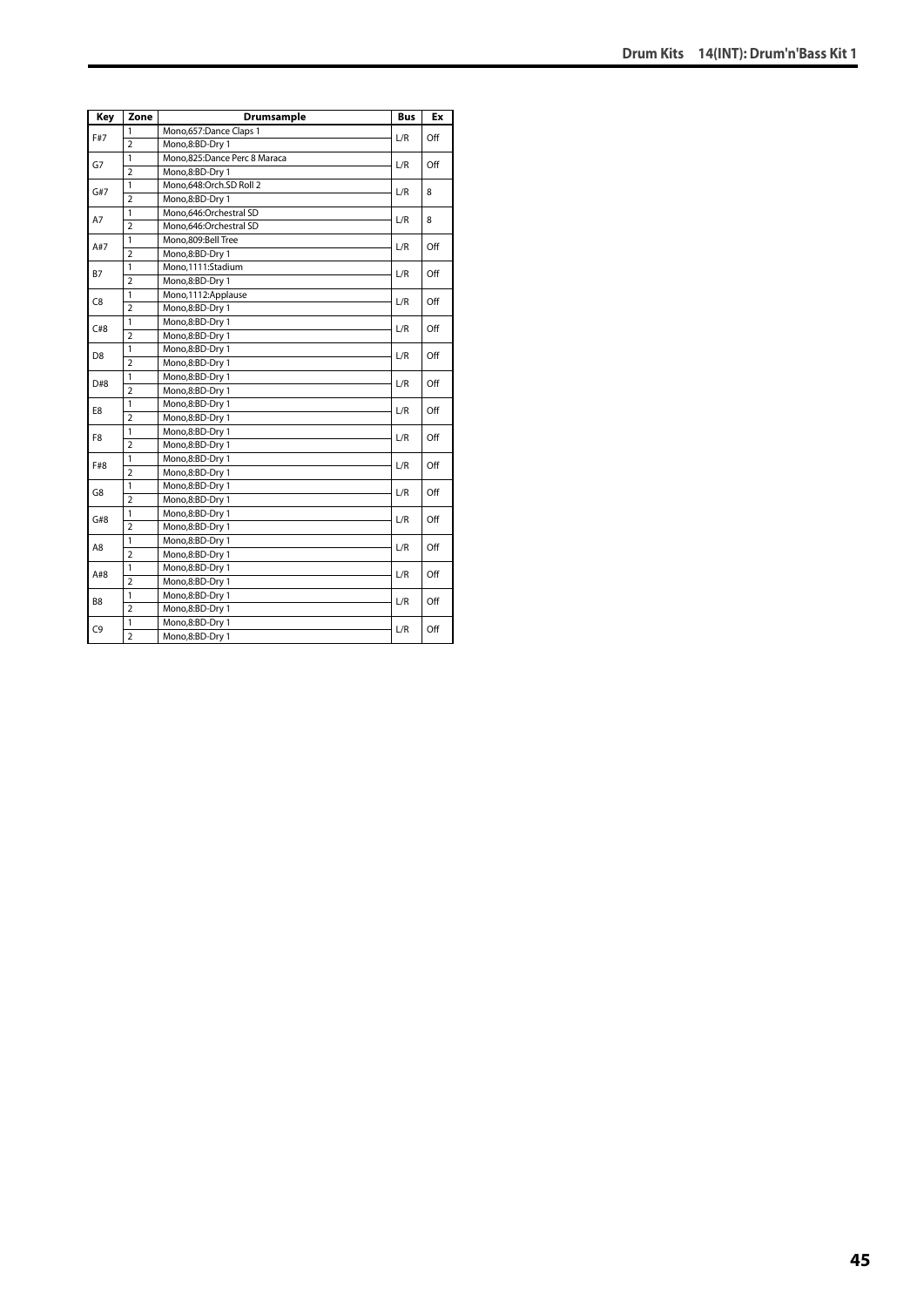#### **15(INT): Drum'n'Bass Kit 2**

| Key                   | Zone                           | Drumsample                                                       | Bus              | Ex         |
|-----------------------|--------------------------------|------------------------------------------------------------------|------------------|------------|
| $C-1$                 | 1                              | Mono, 0: BD-amb 1 mf - L                                         | L/R              | 1          |
|                       |                                |                                                                  |                  |            |
| C1                    | 1                              | Mono, 40: BD-Dance 06 (R&B)                                      | IFX2             | Off        |
| C#1                   | $\overline{2}$<br>$\mathbf{1}$ | Mono,913:Perc-Granular 16-EXs5-L<br>Mono.159:BD-Granular 28-EXs5 | IFX2             | Off        |
|                       | 1                              | Mono, 39: BD-Dance 05 (Rap)                                      |                  |            |
| D1                    | $\overline{2}$                 | Mono, 79: BD-Hip 4                                               | IFX2             | Off        |
| D#1                   | 1                              | Mono, 64: BD-Mad Analog 04-EXs5                                  | IFX2             | Off        |
| E1                    | $\mathbf{1}$                   | Mono,117:BD-Pop                                                  | L/R              | 10         |
| F <sub>1</sub><br>F#1 | 1<br>1                         | Mono,239:SD-HipHop 03-EXs5-L<br>Mono,262:SD-HipHop 15d-EXs5-L    | IFX1<br>IFX1     | Off<br>Off |
|                       | 1                              | Mono, 338: SD-Granular 06-EXs5                                   |                  |            |
| G1                    | $\overline{2}$                 | Mono,167:SD-dry 1 f-R                                            | IFX1             | Off        |
| G#1                   | 1                              | Mono, 349: SD-Granular 14-EXs5-L                                 | L/R              | Off        |
|                       | 2                              | Mono,244:SD-HipHop 06b-EXs5                                      |                  |            |
| A1                    | 1                              | Mono,207:SD-Sizzle                                               | IFX1             | Off        |
| A#1                   | $\overline{2}$<br>1            | Mono,241:SD-HipHop 04-EXs5<br>Mono,640:Cymbal Reverse            | L/R              | Off        |
| Β1                    | 1                              | Mono,208:SD-Reverse                                              | IFX1             | Off        |
|                       | 1                              | Mono,21:BD-Terminator                                            |                  |            |
| C2                    | $\overline{2}$                 | Mono,47:BD-Dance 13                                              | IFX2             | Off        |
| C#2                   | 1                              | Mono, 47: BD-Dance 13                                            | IFX2             | Off        |
|                       | 2                              | Mono, 10:BD-Dry 3                                                |                  |            |
| D2                    | 1                              | Mono, 118:BD-Ringy                                               | IFX2             | Off        |
| D#2                   | $\overline{2}$<br>1            | Mono, 47: BD-Dance 13<br>Mono, 114: BD-HipHop 14a-EXs5           | IFX1             | Off        |
|                       | 1                              | Mono, 47: BD-Dance 13                                            |                  |            |
| E <sub>2</sub>        | $\overline{2}$                 | Mono,87:BD-Dance 08-EXs5                                         | IFX <sub>2</sub> | Off        |
| F <sub>2</sub>        | 1                              | Mono,299:SD-TekClub 05-EXs5-L                                    | IFX1             | Off        |
|                       | 2                              | Mono,288:SD-Dance 2                                              |                  |            |
|                       | 1                              | Mono,281:SD-Jungle                                               |                  |            |
| F#2                   | 2<br>3                         | Mono,281:SD-Jungle<br>Mono,281:SD-Jungle                         | IFX1             | Off        |
|                       | 1                              | Mono,229:SD-Dance 15-EXs5                                        |                  |            |
| G <sub>2</sub>        | $\overline{2}$                 | Mono,229:SD-Dance 15-EXs5                                        | IFX1             | Off        |
| G#2                   | 1                              | Mono, 213: SD-Hip 5                                              | IFX1             | Off        |
|                       | $\overline{2}$                 | Mono,200:SD-Sidestick Ambi                                       |                  |            |
|                       | 1                              | Mono,281:SD-Jungle                                               |                  |            |
| A <sub>2</sub>        | $\overline{2}$<br>3            | Mono,281:SD-Jungle<br>Mono,281:SD-Jungle                         | IFX1             | Off        |
|                       | 1                              | Mono, 192: SD-Big Rock                                           |                  |            |
| A#2                   | $\overline{2}$                 | Mono, 192: SD-Big Rock                                           | IFX1             | Off        |
| B2                    | 1                              | Mono,24:BD-Tight                                                 | IFX <sub>2</sub> | Off        |
|                       | $\overline{2}$                 | Mono,42:BD-Dance 08                                              |                  |            |
| C <sub>3</sub>        | 1                              | Mono, 47: BD-Dance 13                                            | IFX2             | Off        |
|                       | $\overline{2}$<br>1            | Mono,21:BD-Terminator<br>Mono, 199: SD-Sidestick Dry             |                  |            |
| C#3                   | $\overline{2}$                 | Mono,207:SD-Sizzle                                               | L/R              | Off        |
| D <sub>3</sub>        | 1                              | Mono,288:SD-Dance 2                                              |                  | Off        |
|                       | $\overline{2}$                 | Mono,657:Dance Claps 1                                           | IFX1             |            |
| D#3                   | 1                              | Mono,658:Dance Claps 2                                           | L/R              | Off        |
|                       | 2                              | Mono,655: Hand Claps 3 Hip                                       |                  |            |
| E3                    | 1<br>$\overline{2}$            | Mono,288:SD-Dance 2<br>Mono,287:SD-Ambi Hit 3                    | IFX1             | Off        |
|                       | 1                              | Mono,416:Tom-Old R&B                                             |                  |            |
| F3                    | 2                              | Mono,416:Tom-Old R&B                                             | L/R              | Off        |
| F#3                   | 1                              | Mono, 495: Hi-Hat-Vintage 1                                      | L/R              | Off        |
|                       | $\overline{2}$                 | Mono, 495: Hi-Hat-Vintage 1                                      |                  |            |
| G3                    | 1<br>2                         | Mono,416:Tom-Old R&B<br>Mono,416:Tom-Old R&B                     | L/R              | Off        |
|                       | 1                              | Mono,522:Hi-Hat-Amb Crackle                                      |                  |            |
| G#3                   | $\overline{2}$                 | Mono, 522: Hi-Hat-Amb Crackle                                    | L/R              | Off        |
|                       | 1                              | Mono,416:Tom-Old R&B                                             | L/R              | Off        |
| A3                    | $\overline{2}$                 | Mono,416:Tom-Old R&B                                             |                  |            |
| A#3                   | 1                              | Mono,639:Splash Cymbal                                           | L/R              | 1          |
|                       | $\overline{2}$<br>1            | Mono, 1154: Noise-White<br>Mono, 470: Hi-Hat 1-Closed mf         |                  |            |
| B3                    | 2                              | Mono,1154:Noise-White                                            | L/R              | 1          |
|                       | 1                              | Mono, 471: Hi-Hat 1-Closed ff                                    |                  |            |
| C4                    | $\overline{2}$                 | Mono, 1154: Noise-White                                          | L/R              | 1          |
| C#4                   | 1                              | Mono,617:Crash-Dance 1                                           | L/R              | Off        |
|                       | 2                              | Mono,8:BD-Dry 1                                                  |                  |            |
| D4                    | 1                              | Mono,502:Hi-Hat-Old Open                                         | L/R              | Off        |
|                       | $\overline{2}$<br>1            | Mono, 502: Hi-Hat-Old Open<br>Mono,627: Ride Cymbal 4 Edge       |                  |            |
| D#4                   | 2                              | Mono,627: Ride Cymbal 4 Edge                                     | L/R              | Off        |
|                       | 1                              | Mono,638:China Cymbal                                            |                  |            |
| E4                    | $\overline{2}$                 | Mono,1111:Stadium                                                | L/R              | Off        |

| Key            | Zone           | Drumsample                                         | <b>Bus</b> | Ex             |
|----------------|----------------|----------------------------------------------------|------------|----------------|
|                | 1              | Mono,634: Ride Cymbal Cup 2                        |            |                |
| F <sub>4</sub> | $\overline{2}$ | Mono,634: Ride Cymbal Cup 2                        | L/R        | Off            |
|                | 1              | Mono,577: HiHat Granular 03-EXs5-L                 |            |                |
| F#4            | $\overline{2}$ | Mono,578: Hi Hat Granular 03-EXs5-R                | L/R        | Off            |
| G4             | 1              | Mono,620:Crash-Jungle                              | L/R        | Off            |
| G#4            | 1              | Mono,818:Dance Perc 2a                             | L/R        | Off            |
|                | 1              | Mono, 607: Crash Cymbal 2                          |            |                |
| A4             | $\overline{2}$ | Mono,620:Crash-Jungle                              | L/R        | Off            |
| A#4            | 1              | Mono,819:Dance Perc 2b                             | L/R        | Off            |
|                | 1              | Mono,636:Ride-Dance 2 DDD1                         |            |                |
| <b>B4</b>      | $\overline{2}$ | Mono,636:Ride-Dance 2 DDD1                         | L/R        | Off            |
|                | 1              | Mono,711:Bongo 1 Hi-Open                           |            |                |
| C <sub>5</sub> | $\overline{2}$ | Mono,711:Bongo 1 Hi-Open                           | L/R        | Off            |
| C#5            | 1              | Mono,708:Bongo 1 Lo-Open                           | L/R        | Off            |
|                | $\overline{2}$ | Mono,708:Bongo 1 Lo-Open                           |            |                |
| D <sub>5</sub> | 1              | Mono,685:Conga 1 Hi-MtSlap                         | L/R        | Off            |
|                | $\overline{2}$ | Mono,689:Conga 1-Toe                               |            |                |
| D#5            | 1              | Mono,683:Conga 1 Hi-Open                           | L/R        | Off            |
|                | $\overline{2}$ | Mono,683:Conga 1 Hi-Open                           |            |                |
| E <sub>5</sub> | 1              | Mono,680:Conga 1 Lo-Open                           | L/R        | Off            |
|                | $\overline{2}$ | Mono,680:Conga 1 Lo-Open                           |            |                |
| F <sub>5</sub> | 1              | Mono,510:Hi-Hat Dance 06-EXs5                      | L/R        | Off            |
| F#5            | 1              | Mono,513:Hi-Hat Dance 10-EXs5                      | L/R        | Off            |
| G5             | 1              | Mono,557:Hat-TekClub 12-EXs5-L                     | L/R        | Off            |
| G#5            | 1              | Mono,558:Hat-TekClub 12-EXs5-R                     | L/R        | Off            |
| A <sub>5</sub> | 1              | Mono, 769: Tambourine 2                            | L/R        | Off            |
| A#5            | 1              | Mono,770:Tambourine 3                              | L/R        | Off            |
| B <sub>5</sub> | 1              | Mono,177:SD-GhostSet f                             | IFX1       | 9              |
|                | $\overline{2}$ | Mono,177:SD-GhostSet f                             |            |                |
| C6             | 1              | Mono,176:SD-GhostSet roll                          | IFX1       | 9              |
|                | 2              | Mono,176:SD-GhostSet roll                          |            |                |
| C#6            | 1              | Mono, 949: Zap 2                                   | L/R        | $\overline{2}$ |
| D <sub>6</sub> | 1              | Mono,951:Zap-EXs5                                  | L/R        | 3              |
| D#6            | 1              | Mono,1155:Noise-VPM Mod                            | L/R        | Off            |
| E6             | 1<br>1         | Mono,1155:Noise-VPM Mod                            | L/R        | Off            |
| F6             | $\overline{2}$ | Mono,1158:Tambura                                  | L/R        | Off            |
| F#6            | 1              | Mono,1152:Cricket Spectrum<br>Mono, 1033: Voice 21 | L/R        | 4              |
| G6             | 1              | Mono,805:Marc Tree                                 | L/R        | 4              |
| G#6            | 1              | Mono,777: Triangle-Mute                            |            |                |
|                | $\overline{2}$ | Mono,777: Triangle-Mute                            | L/R        | 5              |
| A6             | 1              | Mono,774: Triangle-Open                            | L/R        | 5              |
|                | 1              | Mono,784:Shaker 1                                  |            |                |
| A#6            | $\overline{2}$ | Mono,784:Shaker 1                                  | L/R        | Off            |
| B6             | 1              | Mono,809:Bell Tree                                 | L/R        | Off            |
|                | 1              | Mono, 40: BD-Dance 06 (R&B)                        |            |                |
| C7             | $\overline{2}$ | Mono, 39: BD-Dance 05 (Rap)                        | L/R        | 6              |
|                | 1              | Mono,531:Hi-Hat Dance 3 Closed                     |            |                |
| C#7            | $\overline{2}$ | Mono,531:Hi-Hat Dance 3 Closed                     | L/R        | $\overline{7}$ |
|                | 1              | Mono,289:SD-Dance 3 (New)                          |            |                |
| D7             | 2              | Mono,289:SD-Dance 3 (New)                          | L/R        | Off            |
| D#7            | 1              | Mono,532:Hi-Hat Dance 3 Open                       | L/R        | $\overline{7}$ |
|                | 1              | Mono,619:Crash-Dance 3                             |            | Off            |
| E7             | 2              | Mono,619:Crash-Dance 3                             | L/R        |                |
| F7             | 1              | Mono,824:Dance Perc 7 Cowbell                      |            | Off            |
|                | $\overline{2}$ | Mono,824:Dance Perc 7 Cowbell                      | L/R        |                |
| F#7            | 1              | Mono,657:Dance Claps 1                             | L/R        | Off            |
| G7             | 1              | Mono,825:Dance Perc 8 Maraca                       | L/R        | Off            |
| G#7            | 1              | Mono,648:Orch.SD Roll 2                            | L/R        | 8              |
| Α7             | 1              | Mono,646:Orchestral SD                             | L/R        | 8              |
|                | 2              | Mono,646:Orchestral SD                             |            |                |
| A#7            | 1              | Mono,809:Bell Tree                                 | L/R        | Off            |
| <b>B7</b>      | 1              | Mono,1111:Stadium                                  | L/R        | Off            |
| C8             | 1              | Mono,1112:Applause                                 | L/R        | Off            |
| C#8            | 1              | Mono, 1052: Voice Perc-Kick 1-EXs5                 | L/R        | Off            |
| D8             | 1              | Mono, 1053: Voice Perc-Kick 2a-EXs5                | L/R        | Off            |
| D#8            | 1              | Mono, 1054: Voice Perc-Kick 2b-EXs5                | L/R        | Off            |
| E8             | 1              | Mono, 114: BD-HipHop 14a-EXs5                      | IFX1       | Off            |
|                | 2              | Mono,119:BD-Jungle                                 |            |                |
| F8             | 1              | Mono,8:BD-Dry 1                                    | L/R        | Off            |
|                | $\overline{2}$ | Mono,8:BD-Dry 1                                    |            |                |
| F#8            | 1              | Mono,8:BD-Dry 1                                    | L/R        | Off            |
|                | 2              | Mono,8:BD-Dry 1                                    |            |                |
| G8             | 1              | Mono,8:BD-Dry 1                                    | L/R        | Off            |
|                | $\overline{2}$ | Mono,8:BD-Dry 1                                    |            |                |
| G#8            | 1              | Mono,8:BD-Dry 1                                    | L/R        | Off            |
|                | $\overline{2}$ | Mono,8:BD-Dry 1                                    |            |                |
| A8             | 1              | Mono,8:BD-Dry 1                                    | L/R        | Off            |
|                | $\overline{2}$ | Mono,8:BD-Dry 1                                    |            |                |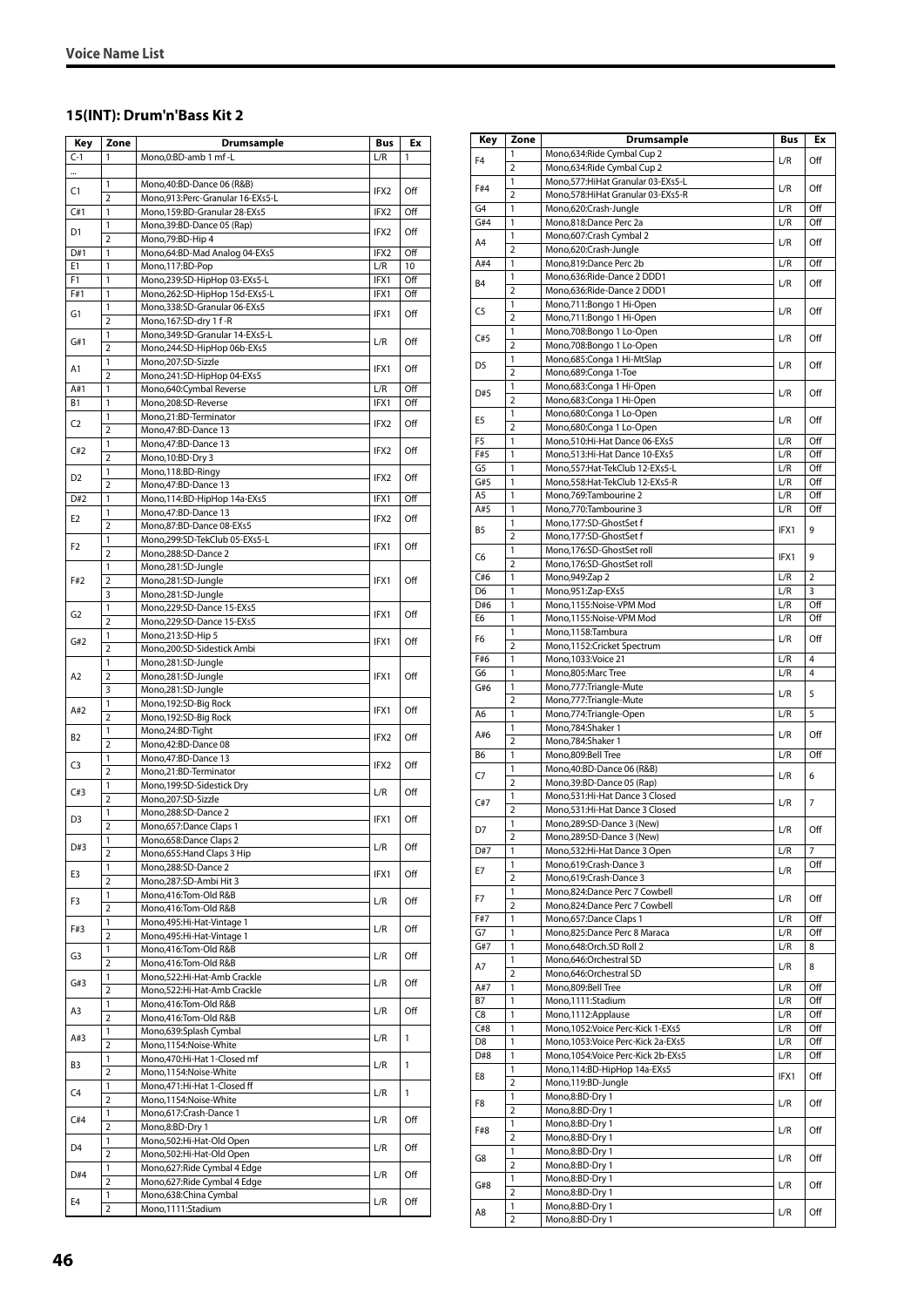| Key            | Zone | Drumsample      | <b>Bus</b> | Ex  |
|----------------|------|-----------------|------------|-----|
| A#8            |      | Mono,8:BD-Dry 1 | L/R        | Off |
|                |      | Mono,8:BD-Dry 1 |            |     |
| B <sub>8</sub> |      | Mono,8:BD-Dry 1 | L/R        | Off |
|                |      | Mono,8:BD-Dry 1 |            |     |
| C9             |      | Mono,8:BD-Dry 1 | L/R        | Off |
|                | າ    | Mono,8:BD-Dry 1 |            |     |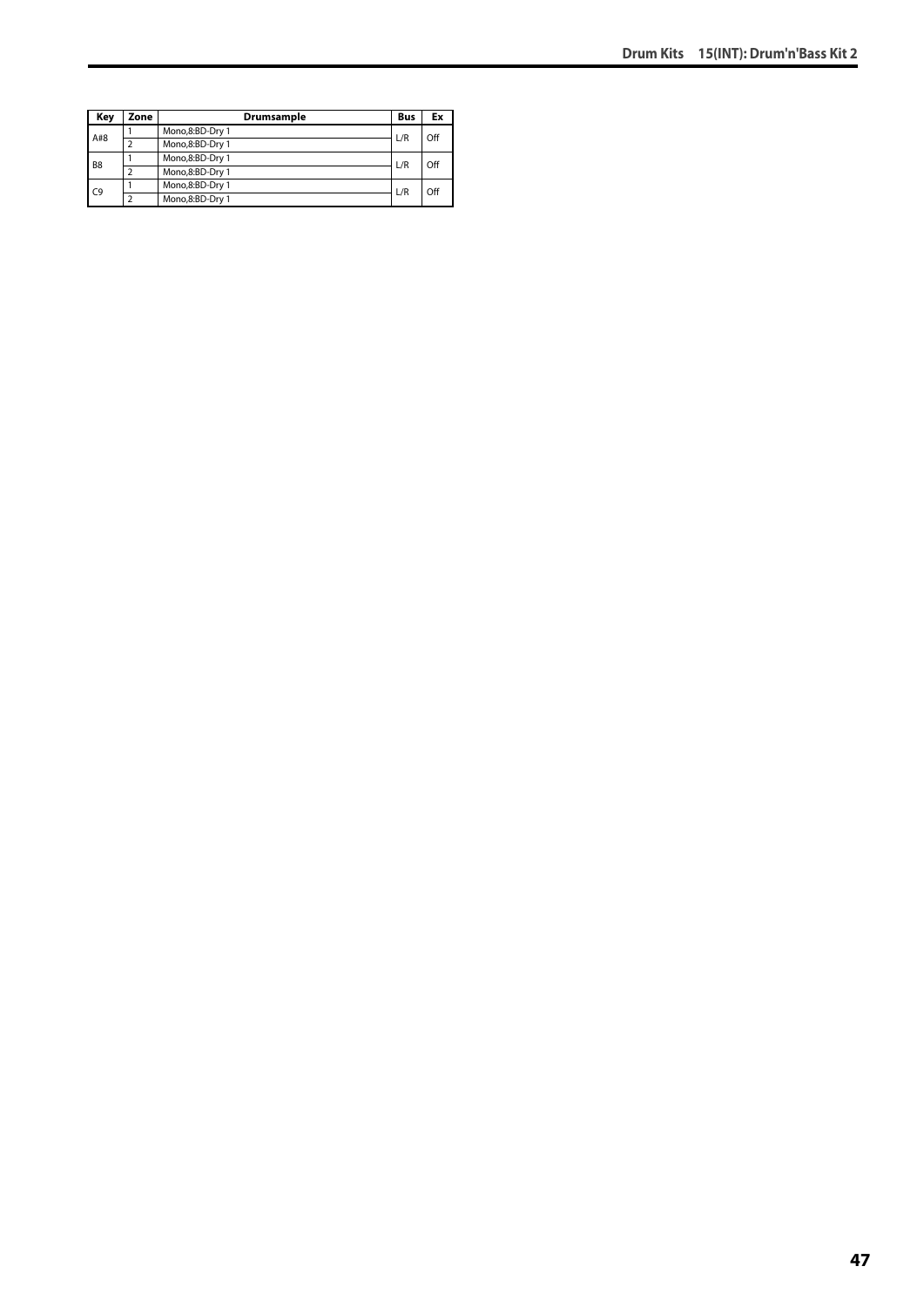# **16(INT): Hip Hop Kit 1**

| Key            | Zone                         | Drumsample                                                 | Bus              | Ex  |
|----------------|------------------------------|------------------------------------------------------------|------------------|-----|
| $C-1$          | 1                            | Mono, 0: BD-amb 1 mf - L                                   | L/R              | 1   |
|                |                              |                                                            |                  |     |
| C1             | 1                            | Mono,754:Taiko-Rim                                         | L/R              | Off |
|                | $\overline{2}$               | Mono, 753: Taiko-Open                                      |                  |     |
| C#1            | 1                            | Mono,755:Tsuzumi                                           | L/R              | Off |
|                | $\overline{2}$               | Mono,755:Tsuzumi                                           |                  |     |
| D1             | 1<br>$\overline{2}$          | Mono,728:Djembe-Open                                       | L/R              | Off |
|                | 1                            | Mono,728:Djembe-Open<br>Mono,730:Djembe-Slap               |                  |     |
| D#1            | $\overline{2}$               | Mono,729:Djembe-Mute                                       | L/R              | Off |
|                | 1                            | Mono,740:Baya-Ghe                                          |                  |     |
| E1             | $\overline{2}$               | Mono,739:Baya-Open                                         | L/R              | 9   |
|                | 1                            | Mono, 741: Baya-Mute 1                                     |                  |     |
| F1             | $\overline{2}$               | Mono, 743: Baya-Mute 3                                     | L/R              | Off |
| F#1            | 1                            | Mono, 745: Baya-Mute 5                                     | L/R              | Off |
|                | $\overline{2}$               | Mono, 744: Baya-Mute 4                                     |                  |     |
| G1             | 1                            | Mono, 747: Tabla-Open                                      | L/R              | Off |
|                | $\overline{2}$               | Mono, 747: Tabla-Open                                      |                  |     |
| G#1            | 1<br>$\overline{2}$          | Mono,748:Tabla-Tin                                         | L/R              | Off |
|                | 1                            | Mono, 752: Tabla-Mute 4                                    |                  |     |
| A1             | $\overline{2}$               | Mono, 679: Drumstick Hit<br>Mono,8:BD-Dry 1                | L/R              | Off |
|                | 1                            | Mono,640:Cymbal Reverse                                    |                  |     |
| A#1            | $\overline{2}$               | Mono,8:BD-Dry 1                                            | L/R              | Off |
|                | 1                            | Mono,208:SD-Reverse                                        |                  |     |
| <b>B1</b>      | $\overline{2}$               | Mono,8:BD-Dry 1                                            | IFX1             | Off |
|                | 1                            | Mono,31:BD-PhatJaz                                         |                  |     |
| C <sub>2</sub> | $\overline{2}$               | Mono,8:BD-Dry 1                                            | IFX <sub>2</sub> | Off |
| C#2            | 1                            | Mono,76:BD-Hip 1                                           | IFX2             | Off |
|                | 2                            | Mono, 11:BD-Dry 4                                          |                  |     |
| D <sub>2</sub> | 1                            | Mono, 38: BD-Dance 04                                      | IFX2             | Off |
|                | $\overline{2}$               | Mono, 38: BD-Dance 04                                      |                  |     |
| D#2            | 1                            | Mono,29:BD-AmbiRocker                                      | IFX2             | Off |
|                | $\overline{2}$               | Mono,29:BD-AmbiRocker                                      |                  |     |
| E <sub>2</sub> | 1                            | Mono, 47: BD-Dance 13                                      | IFX <sub>2</sub> | Off |
|                | $\overline{2}$               | Mono, 18:BD-Pillow                                         |                  |     |
| F2             | 1                            | Mono,272:SD-Vintage 5                                      | IFX1             | Off |
|                | $\overline{2}$<br>1          | Mono,180:SD-Full Room                                      |                  |     |
| F#2            | $\overline{2}$               | Mono,285:SD-Ambi Hit 1<br>Mono, 186: SD-Classic Room       | IFX1             | Off |
|                | 1                            | Mono,275:SD-AmbiCrackle 2                                  |                  |     |
| G2             | $\overline{2}$               | Mono,183:SD-Amb.Piccolo 1                                  | IFX1             | Off |
|                | 1                            | Mono,269:SD-Vintage 2                                      |                  |     |
| G#2            | $\overline{2}$               | Mono, 185: SD-Paper                                        | IFX1             | Off |
|                | 1                            | Mono,211:SD-Hip 3                                          |                  |     |
| A2             | $\overline{2}$               | Mono, 174:SD-Dry 4                                         | IFX1             | Off |
| A#2            | 1                            | Mono,202:SD-Ambi House                                     | IFX1             | Off |
|                | $\overline{2}$               | Mono, 172:SD-Dry 2                                         |                  |     |
| <b>B2</b>      | 1                            | Mono,41:BD-Dance 07                                        | IFX2             | Off |
|                | $\overline{2}$               | Mono, 10:BD-Dry 3                                          |                  |     |
| C3             | 1                            | Mono,25:BD-Ambi                                            | IFX2             | Off |
|                | 2                            | Mono,9:BD-Dry 2                                            |                  |     |
| C#3            | 1<br>$\overline{\mathbf{2}}$ | Mono, 199: SD-Sidestick Dry<br>Mono, 199: SD-Sidestick Dry | L/R              | Off |
|                | $\mathbf{1}$                 | Mono,282:SD-Whopper                                        |                  |     |
| D3             | 2                            | Mono, 184: SD-Amb. Piccolo 2                               | IFX1             | Off |
|                | 1                            | Mono, 656: Hand Claps 4 Happy                              |                  |     |
| D#3            | $\overline{2}$               | Mono, 654: Hand Claps 2                                    | L/R              | Off |
|                | 1                            | Mono,268:SD-Vintage 1                                      |                  |     |
| E3             | 2                            | Mono, 192: SD-Big Rock                                     | IFX1             | Off |
|                | 1                            | Mono,415:Tom-Dirty Funk                                    |                  |     |
| F3             | $\overline{2}$               | Mono, 415: Tom-Dirty Funk                                  | L/R              | Off |
| F#3            | $\mathbf{1}$                 | Mono,522:Hi-Hat-Amb Crackle                                | L/R              | 1   |
|                | $\overline{2}$               | Mono, 477: Hi-Hat 2-Closed 2                               |                  |     |
| G3             | 1                            | Mono, 415: Tom-Dirty Funk                                  | L/R              | Off |
|                | $\overline{2}$               | Mono,415:Tom-Dirty Funk                                    |                  |     |
| G#3            | $\mathbf{1}$                 | Mono,500:Hi-Hat-Old Closed 2                               | L/R              | 1   |
|                | $\overline{2}$               | Mono, 478: Hi-Hat 2-Pedal                                  |                  |     |
| A3             | $\mathbf{1}$                 | Mono, 415: Tom-Dirty Funk                                  | L/R              | Off |
|                | $\overline{2}$               | Mono, 415: Tom-Dirty Funk                                  |                  |     |
| A#3            | $\mathbf{1}$<br>2            | Mono, 493: Hi-Hat-Crisp Open                               | L/R              | 1   |
|                | 1                            | Mono, 481: Hi-Hat 2-Open 2<br>Mono,416:Tom-Old R&B         |                  |     |
| B3             | $\overline{2}$               | Mono,416:Tom-Old R&B                                       | L/R              | Off |
|                | 1                            | Mono,416:Tom-Old R&B                                       |                  |     |
| C4             | 2                            | Mono,416:Tom-Old R&B                                       | L/R              | Off |
|                | 1                            | Mono,608:Crash Cymbal 3                                    |                  |     |
| C#4            | $\overline{2}$               | Mono,8:BD-Dry 1                                            | L/R              | Off |

| Key            | Zone                           | Drumsample                                               | <b>Bus</b> | Ex             |
|----------------|--------------------------------|----------------------------------------------------------|------------|----------------|
| D <sub>4</sub> | 1                              | Mono,416:Tom-Old R&B                                     | L/R        | Off            |
|                | 2                              | Mono,416:Tom-Old R&B                                     |            |                |
| D#4            | 1                              | Mono,627: Ride Cymbal 4 Edge                             | L/R        | Off            |
|                | $\overline{2}$<br>1            | Mono,627: Ride Cymbal 4 Edge<br>Mono,638:China Cymbal    |            |                |
| E <sub>4</sub> | $\overline{2}$                 | Mono,638:China Cymbal                                    | L/R        | Off            |
| F <sub>4</sub> | 1                              | Mono,634: Ride Cymbal Cup 2                              | L/R        | Off            |
|                | $\overline{2}$                 | Mono,634: Ride Cymbal Cup 2                              |            |                |
| F#4            | 1                              | Mono, 769: Tambourine 2                                  | L/R        | Off            |
|                | $\overline{2}$<br>$\mathbf{1}$ | Mono,767:Tambourine 1-Push<br>Mono,639:Splash Cymbal     |            |                |
| G <sub>4</sub> | $\overline{2}$                 | Mono,639:Splash Cymbal                                   | L/R        | Off            |
|                | 1                              | Mono,798:Cowbell 1                                       |            |                |
| G#4            | $\overline{2}$                 | Mono,8:BD-Dry 1                                          | L/R        | Off            |
| A4             | 1                              | Mono,607:Crash Cymbal 2                                  | L/R        | Off            |
|                | $\overline{2}$<br>1            | Mono,8:BD-Dry 1                                          |            |                |
| A#4            | $\overline{2}$                 | Mono,756:Vibraslap<br>Mono,8:BD-Dry 1                    | L/R        | Off            |
|                | 1                              | Mono,628: Ride Cymbal 5 Edge                             |            |                |
| B4             | $\overline{2}$                 | Mono,628:Ride Cymbal 5 Edge                              | L/R        | Off            |
| C <sub>5</sub> | 1                              | Mono,711:Bongo 1 Hi-Open                                 | L/R        | Off            |
|                | $\overline{2}$                 | Mono,711:Bongo 1 Hi-Open                                 |            |                |
| C#5            | 1<br>$\overline{2}$            | Mono,708:Bongo 1 Lo-Open<br>Mono,708:Bongo 1 Lo-Open     | L/R        | Off            |
|                | 1                              | Mono,685:Conga 1 Hi-MtSlap                               |            |                |
| D <sub>5</sub> | $\overline{2}$                 | Mono,689:Conga 1-Toe                                     | L/R        | Off            |
| D#5            | 1                              | Mono,683:Conga 1 Hi-Open                                 | L/R        | Off            |
|                | $\overline{2}$                 | Mono,683:Conga 1 Hi-Open                                 |            |                |
| E <sub>5</sub> | 1                              | Mono,680:Conga 1 Lo-Open                                 | L/R        | Off            |
|                | $\overline{2}$<br>1            | Mono,680:Conga 1 Lo-Open<br>Mono, 764: Timbales Hi-Rim 1 |            |                |
| F <sub>5</sub> | $\overline{2}$                 | Mono, 763: Timbales Hi-Edge                              | L/R        | Off            |
|                | 1                              | Mono,760:Timbales Lo-Open                                |            |                |
| F#5            | $\overline{2}$                 | Mono,760:Timbales Lo-Open                                | L/R        | Off            |
| G5             | 1                              | Mono,797:Agogo Bell                                      | L/R        | Off            |
|                | $\overline{2}$                 | Mono,8:BD-Dry 1                                          |            |                |
| G#5            | 1                              | Mono,797:Agogo Bell                                      | L/R        | Off            |
|                | $\overline{2}$<br>1            | Mono,8:BD-Dry 1<br>Mono,792:Cabasa-Up                    |            |                |
| A <sub>5</sub> | $\overline{2}$                 | Mono,793:Cabasa-Down                                     | L/R        | Off            |
|                | 1                              | Mono,737:Maracas-Push                                    |            |                |
| A#5            | 2                              | Mono,737:Maracas-Push                                    | L/R        | Off            |
| B <sub>5</sub> | $\mathbf{1}$                   | Mono,811:Samba Whistle 1                                 | L/R        | 2              |
|                | $\overline{2}$                 | Mono,813:Chinese Gong                                    |            |                |
| C6             | 1<br>$\overline{2}$            | Mono,811:Samba Whistle 1<br>Mono,813:Chinese Gong        | L/R        | $\overline{2}$ |
|                | 1                              | Mono,735:Guiro-Short                                     |            |                |
| C#6            | $\overline{2}$                 | Mono,736:Guiro-Tap                                       | L/R        | 3              |
| D6             | 1                              | Mono,734:Guiro-Long                                      | L/R        | 3              |
|                | $\overline{2}$                 | Mono.8:BD-Drv 1                                          |            |                |
| D#6            | 1                              | Mono,757:Claves                                          | L/R        | Off            |
|                | $\overline{2}$                 | Mono,8:BD-Dry 1                                          |            |                |
| E6             | 1<br>$\overline{2}$            | Mono,758:Woodblock 1<br>Mono,8:BD-Dry 1                  | L/R        | Off            |
|                | 1                              | Mono,758:Woodblock 1                                     |            |                |
| F6             | $\overline{2}$                 | Mono,8:BD-Dry 1                                          | L/R        | Off            |
| F#6            | 1                              | Mono,781:Cuica 1-Hi                                      | L/R        | $\overline{4}$ |
|                | 2                              | Mono,8:BD-Dry 1                                          |            |                |
| G6             | 1                              | Mono,780:Cuica 1-Lo                                      | L/R        | 4              |
|                | $\overline{2}$<br>1            | Mono,8:BD-Dry 1<br>Mono,777: Triangle-Mute               |            |                |
| G#6            | $\overline{2}$                 | Mono,777: Triangle-Mute                                  | L/R        | 5              |
|                | 1                              | Mono,774:Triangle-Open                                   |            |                |
| A6             | $\overline{2}$                 | Mono,8:BD-Dry 1                                          | L/R        | 5              |
| A#6            | 1                              | Mono,784:Shaker 1                                        | L/R        | Off            |
|                | 2                              | Mono,784:Shaker 1                                        |            |                |
| B6             | 1<br>$\overline{2}$            | Mono,805:Marc Tree<br>Mono,8:BD-Dry 1                    | L/R        | Off            |
|                | 1                              | Mono, 40: BD-Dance 06 (R&B)                              |            |                |
| C7             | $\overline{2}$                 | Mono, 39: BD-Dance 05 (Rap)                              | L/R        | 6              |
|                | $\mathbf{1}$                   | Mono,531:Hi-Hat Dance 3 Closed                           |            |                |
| C#7            | $\overline{2}$                 | Mono,531:Hi-Hat Dance 3 Closed                           | L/R        | 7              |
| D7             | 1                              | Mono,289:SD-Dance 3 (New)                                | L/R        | Off            |
|                | 2                              | Mono,289:SD-Dance 3 (New)                                |            |                |
| D#7            | 1<br>2                         | Mono,532:Hi-Hat Dance 3 Open<br>Mono,8:BD-Dry 1          | L/R        | 7              |
|                | 1                              | Mono,619:Crash-Dance 3                                   |            |                |
| E7             | $\overline{2}$                 | Mono,619:Crash-Dance 3                                   | L/R        | Off            |
|                | 1                              | Mono,824:Dance Perc 7 Cowbell                            |            |                |
| F7             | 2                              | Mono,824:Dance Perc 7 Cowbell                            | L/R        | Off            |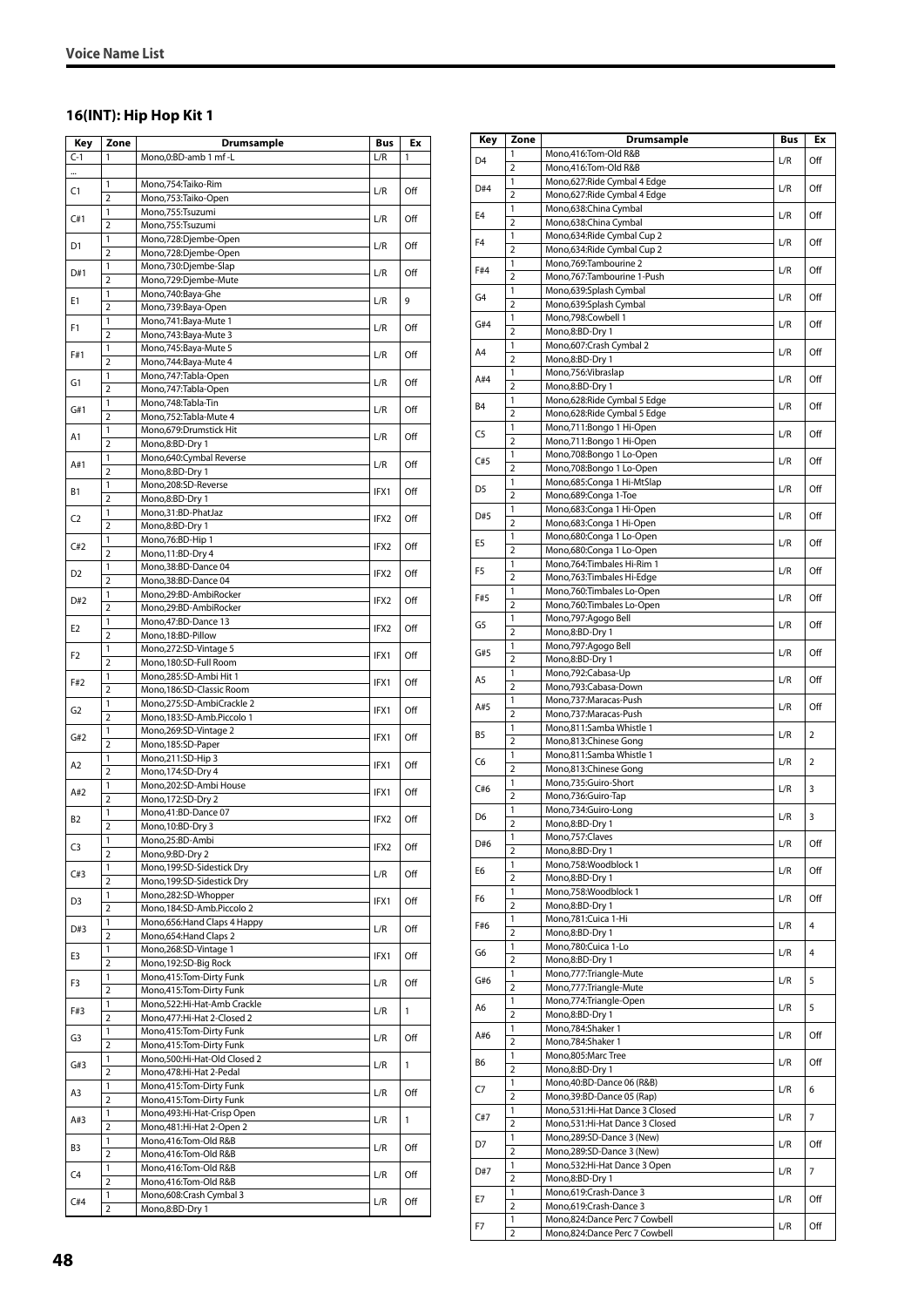| Key            | Zone           | Drumsample                   | <b>Bus</b> | Ex  |
|----------------|----------------|------------------------------|------------|-----|
| F#7            | 1              | Mono,657:Dance Claps 1       | L/R        | Off |
|                | $\overline{2}$ | Mono,8:BD-Dry 1              |            |     |
|                | 1              | Mono,825:Dance Perc 8 Maraca |            |     |
| G7             | $\overline{2}$ | Mono,8:BD-Dry 1              | L/R        | Off |
| G#7            | 1              | Mono,648:Orch.SD Roll 2      | L/R        | 8   |
|                | $\overline{2}$ | Mono,8:BD-Dry 1              |            |     |
| A7             | $\mathbf{1}$   | Mono,646:Orchestral SD       | L/R        | 8   |
|                | $\overline{2}$ | Mono,646:Orchestral SD       |            |     |
| A#7            | 1              | Mono,809:Bell Tree           | L/R        | Off |
|                | $\overline{2}$ | Mono,8:BD-Dry 1              |            |     |
| <b>B7</b>      | 1              | Mono,1111:Stadium            | L/R        | Off |
|                | $\overline{2}$ | Mono,8:BD-Dry 1              |            |     |
| C <sub>8</sub> | 1              | Mono,1112:Applause           | L/R        | Off |
|                | $\overline{2}$ | Mono,8:BD-Dry 1              |            |     |
| C#8            | 1              | Mono,8:BD-Dry 1              |            | Off |
|                | $\overline{a}$ | Mono,8:BD-Dry 1              | L/R        |     |
|                | $\mathbf{1}$   | Mono,8:BD-Dry 1              | L/R        | Off |
| D <sub>8</sub> | $\overline{2}$ | Mono,8:BD-Dry 1              |            |     |
|                | 1              | Mono,8:BD-Dry 1              | L/R        | Off |
| D#8            | $\overline{2}$ | Mono,8:BD-Dry 1              |            |     |
| E8             | 1              | Mono,8:BD-Dry 1              | L/R        | Off |
|                | $\overline{2}$ | Mono,8:BD-Dry 1              |            |     |
| F8             | 1              | Mono,8:BD-Dry 1              | L/R        | Off |
|                | $\overline{a}$ | Mono,8:BD-Dry 1              |            |     |
| F#8            | $\mathbf{1}$   | Mono,8:BD-Dry 1              | L/R        | Off |
|                | $\overline{2}$ | Mono,8:BD-Dry 1              |            |     |
| G8             | 1              | Mono,8:BD-Dry 1              | L/R        | Off |
|                | $\overline{2}$ | Mono,8:BD-Dry 1              |            |     |
| G#8            | $\mathbf{1}$   | Mono,8:BD-Dry 1              | L/R        | Off |
|                | $\overline{2}$ | Mono,8:BD-Dry 1              |            |     |
| A8             | 1              | Mono,8:BD-Dry 1              | L/R        | Off |
|                | $\overline{2}$ | Mono,8:BD-Dry 1              |            |     |
| A#8            | 1              | Mono,8:BD-Dry 1              | L/R        | Off |
|                | $\overline{a}$ | Mono,8:BD-Dry 1              |            |     |
| B <sub>8</sub> | 1              | Mono,8:BD-Dry 1              |            | Off |
|                | $\overline{2}$ | Mono,8:BD-Dry 1              | L/R        |     |
| C <sub>9</sub> | $\mathbf{1}$   | Mono,8:BD-Dry 1              | L/R        | Off |
|                | $\overline{2}$ | Mono,8:BD-Dry 1              |            |     |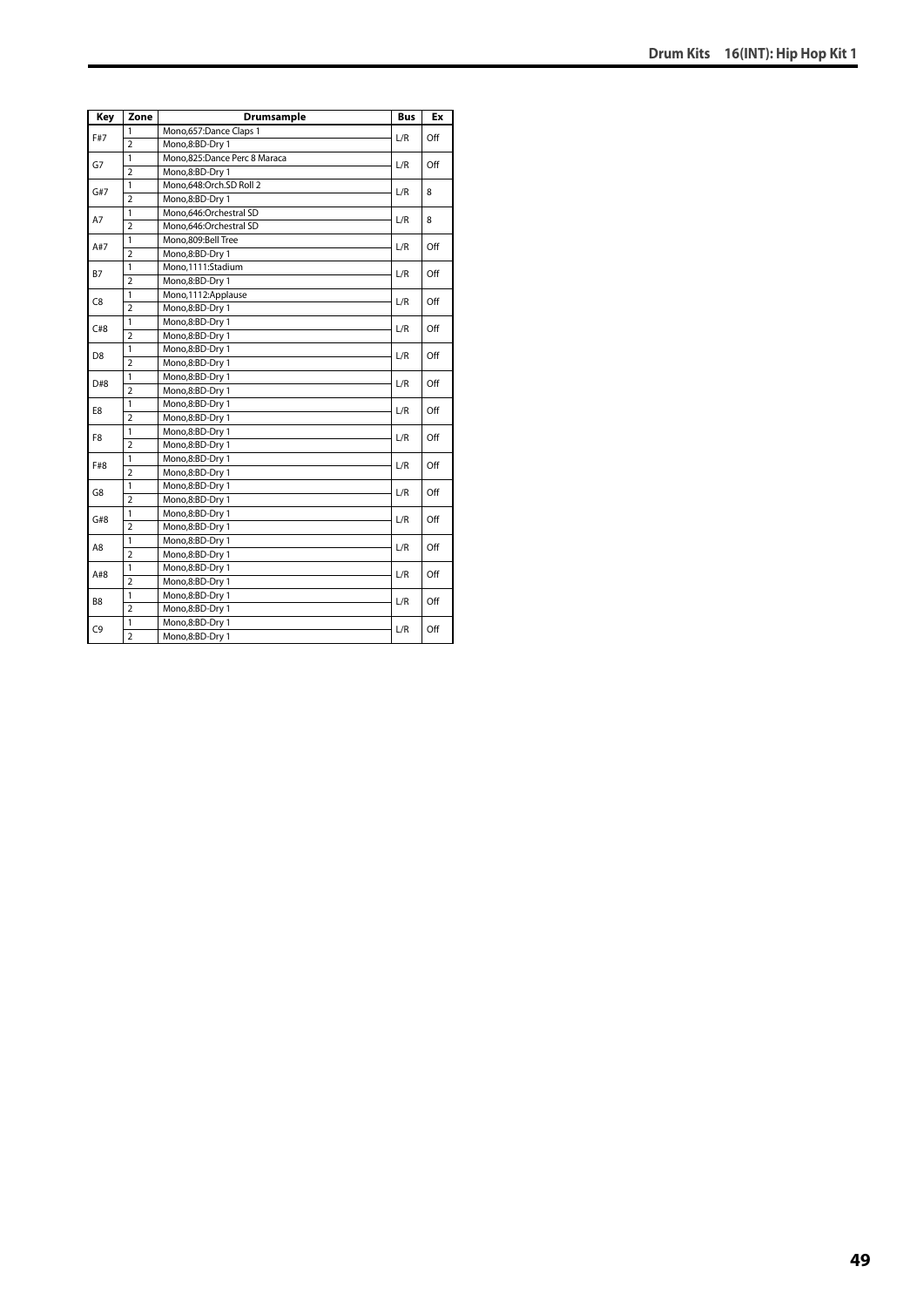# **17(INT): Hip Hop Kit 2**

| Key                   | Zone                    | Drumsample                                                         | Bus          | Ex           |
|-----------------------|-------------------------|--------------------------------------------------------------------|--------------|--------------|
| $C-1$                 | 1                       | Mono, 0:BD-amb 1 mf-L                                              | L/R          | 1            |
|                       |                         |                                                                    |              |              |
| C1                    | 1                       | Mono, 979: DJ Vinyl Sliced 15                                      | IFX2         | Off          |
| C#1                   | 1                       | Mono, 977: DJ Vinyl Sliced 13                                      | IFX2         | Off          |
| D <sub>1</sub>        | 1                       | Mono, 1054: Voice Perc-Kick 2b-EXs5                                | IFX2<br>IFX2 | Off          |
| D#1<br>E <sub>1</sub> | 1<br>1                  | Mono, 68: BD-Mad Analog 08-EXs5<br>Mono, 72: BD-Mad Analog 12-EXs5 | IFX2         | Off<br>9     |
| F1                    | 1                       | Mono,253:SD-HipHop 12-EXs5-R                                       | IFX1         | Off          |
| F#1                   | 1                       | Mono, 378: Sidestick-HipHop-EXs5-L                                 | IFX1         | Off          |
| G1                    | 1                       | Mono, 1059: Voice Perc-Snare 3-EXs5                                | IFX1         | Off          |
| G#1                   | 1                       | Mono, 327: SD-Mad Analog 12-EXs5                                   | IFX1         | Off          |
| A1                    | 1                       | Mono,240:SD-HipHop 03-EXs5-R                                       | IFX1         | Off          |
| A#1                   | 1                       | Mono,640:Cymbal Reverse                                            | L/R          | Off          |
|                       | $\overline{2}$          | Mono,8:BD-Dry 1                                                    |              |              |
| Β1                    | 1<br>$\overline{2}$     | Mono,208:SD-Reverse<br>Mono,8:BD-Dry 1                             | IFX1         | Off          |
|                       | 1                       | Mono,28:BD-Dance Soft                                              |              |              |
| C2                    | $\overline{2}$          | Mono,8:BD-Dry 1                                                    | IFX2         | Off          |
| C#2                   | 1                       | Mono,963:DJ-BD Rub                                                 | IFX2         | Off          |
| D <sub>2</sub>        | 1                       | Mono, 42: BD-Dance 08                                              | IFX2         | Off          |
|                       | 2                       | Mono, 948: Zap 1                                                   |              |              |
| D#2                   | 1                       | Mono, 37: BD-Dance 03                                              | IFX2         | Off          |
|                       | $\overline{2}$<br>1     | Mono, 444: Tom-VPM<br>Mono, 40: BD-Dance 06 (R&B)                  |              |              |
| E2                    | 2                       | Mono, 18:BD-Pillow                                                 | IFX2         | Off          |
|                       | 1                       | Mono,964:DJ-SD Rub                                                 |              |              |
| F2                    | $\overline{2}$          | Mono, 172: SD-Dry 2                                                | IFX1         | Off          |
|                       | 1                       | Mono, 659: Dance Claps 3                                           |              |              |
| F#2                   | $\overline{2}$          | Mono,1113:Scream                                                   | IFX1         | Off          |
| G2                    | 1                       | Mono,275:SD-AmbiCrackle 2                                          | IFX1         | Off          |
|                       | $\overline{2}$          | Mono,183:SD-Amb.Piccolo 1                                          |              |              |
| G#2                   | 1                       | Mono,288:SD-Dance 2                                                | IFX1         | Off          |
|                       | $\overline{2}$<br>1     | Mono, 199: SD-Sidestick Dry<br>Stereo,24:SD-Sidestick mf           |              |              |
| A2                    | $\overline{2}$          | Mono, 658: Dance Claps 2                                           | IFX1         | Off          |
|                       | 1                       | Mono,272:SD-Vintage 5                                              |              |              |
| A#2                   | $\overline{2}$          | Mono, 180: SD-Full Room                                            | IFX1         | Off          |
| B2                    | 1                       | Mono, 46: BD-Dance 12                                              | IFX2         | Off          |
|                       | $\overline{2}$          | Mono,645:Orchestral BD                                             |              |              |
| C3                    | 1                       | Mono, 47: BD-Dance 13                                              | IFX2         | Off          |
|                       | $\overline{2}$          | Mono, 753: Taiko-Open                                              |              |              |
| C#3                   | 1<br>1                  | Mono, 374: Rimshot-Dance 1<br>Mono, 659: Dance Claps 3             | L/R          | Off          |
| D3                    | $\overline{2}$          | Stereo,24:SD-Sidestick mf                                          | IFX1         | Off          |
|                       | 1                       | Mono,657:Dance Claps 1                                             |              |              |
| D#3                   | $\overline{2}$          | Stereo, 93: Hand Claps 1                                           | L/R          | Off          |
| E3                    | 1                       | Mono,212:SD-Hip 4                                                  | IFX1         | Off          |
|                       | $\overline{2}$          | Mono,293:SD-Dance 7                                                |              |              |
| F3                    | $\mathbf{1}$            | Mono, 76: BD-Hip 1                                                 | L/R          | Off          |
|                       | $\overline{2}$          | Mono,1141: Explosion                                               |              |              |
| F#3                   | 1<br>$\overline{2}$     | Mono,531:Hi-Hat Dance 3 Closed<br>Mono, 478: Hi-Hat 2-Pedal        | L/R          | 1            |
|                       | 1                       | Mono, 753: Taiko-Open                                              |              |              |
| G3                    | 2                       | Mono, 1141: Explosion                                              | L/R          | Off          |
| G#3                   | 1                       | Mono,532:Hi-Hat Dance 3 Open                                       | L/R          | 1            |
|                       | $\overline{\mathbf{c}}$ | Mono, 477: Hi-Hat 2-Closed 2                                       |              |              |
| A3                    | $\mathbf{1}$            | Mono, 76: BD-Hip 1                                                 | L/R          | Off          |
|                       | 2                       | Mono,1141: Explosion                                               |              |              |
| A#3                   | 1<br>$\overline{2}$     | Mono, 534: Hi-Hat Dance 4 Open<br>Mono, 481: Hi-Hat 2-Open 2       | L/R          | $\mathbf{1}$ |
|                       | 1                       | Mono,815:Vocal Cowbell                                             |              |              |
| B3                    | 2                       | Mono,416:Tom-Old R&B                                               | L/R          | Off          |
|                       | 1                       | Mono,815:Vocal Cowbell                                             |              |              |
| C4                    | 2                       | Mono,416:Tom-Old R&B                                               | L/R          | Off          |
| C#4                   | 1                       | Mono,608:Crash Cymbal 3                                            | L/R          | Off          |
|                       | $\overline{2}$          | Mono,8:BD-Dry 1                                                    |              |              |
| D4                    | 1                       | Mono, 757: Claves                                                  | L/R          | Off          |
|                       | $\overline{2}$<br>1     | Mono,416:Tom-Old R&B<br>Mono,627: Ride Cymbal 4 Edge               |              |              |
| D#4                   | 2                       | Mono,627: Ride Cymbal 4 Edge                                       | L/R          | Off          |
|                       | 1                       | Mono,638:China Cymbal                                              |              |              |
| E4                    | $\overline{2}$          | Mono,638:China Cymbal                                              | L/R          | Off          |
|                       | 1                       | Mono,634: Ride Cymbal Cup 2                                        |              |              |
| F4                    | 2                       | Mono,634: Ride Cymbal Cup 2                                        | L/R          | Off          |
| F#4                   | 1                       | Mono,819:Dance Perc 2b                                             | L/R          | Off          |
|                       | 2                       | Mono,818:Dance Perc 2a                                             |              |              |
| G4                    | 1                       | Mono,1126:Tribe                                                    | L/R          | Off          |
|                       | 2                       | Mono,813:Chinese Gong                                              |              |              |

| Key            | Zone                           | <b>Drumsample</b>                                              | Bus | Ex             |
|----------------|--------------------------------|----------------------------------------------------------------|-----|----------------|
|                | 1                              | Mono,1158:Tambura                                              |     |                |
| G#4            | $\overline{2}$                 | Mono,1157:Gamelan                                              | L/R | Off            |
| A <sub>4</sub> | 1                              | Mono,650:Orch Cymbal-Open                                      | L/R | Off            |
|                | $\overline{2}$<br>$\mathbf{1}$ | Mono,651:Timpani                                               |     |                |
| A#4            | $\overline{2}$                 | Mono,1112:Applause<br>Mono,1111:Stadium                        | L/R | Off            |
|                | 1                              | Mono,623:Ride Cymbal 1 -L                                      |     |                |
| B4             | $\overline{2}$                 | Mono,627: Ride Cymbal 4 Edge                                   | L/R | Off            |
| C5             | 1                              | Mono,712:Bongo 1 Hi-Slap                                       | L/R | Off            |
|                | $\overline{2}$                 | Mono,711:Bongo 1 Hi-Open                                       |     |                |
| C#5            | 1<br>$\overline{2}$            | Mono,709:Bongo 1 Lo-Slap<br>Mono, 708: Bongo 1 Lo-Open         | L/R | Off            |
|                | 1                              | Mono, 684: Conga 1 Hi-Mute                                     |     |                |
| D <sub>5</sub> | 2                              | Mono,689:Conga 1-Toe                                           | L/R | Off            |
| D#5            | 1                              | Mono,685:Conga 1 Hi-MtSlap                                     | L/R | Off            |
|                | $\overline{2}$<br>1            | Mono,683:Conga 1 Hi-Open                                       |     |                |
| E5             | $\overline{2}$                 | Mono,682:Conga 1 Lo-Slap<br>Mono,680:Conga 1 Lo-Open           | L/R | Off            |
| F <sub>5</sub> | 1                              | Mono,533:Hi-Hat Dance 4 Closed                                 | L/R | 9              |
| F#5            | $\mathbf{1}$                   | Mono,534:Hi-Hat Dance 4 Open                                   | L/R | 9              |
| G5             | 1                              | Mono,770:Tambourine 3                                          | L/R | Off            |
| G#5            | 1                              | Mono, 769: Tambourine 2                                        | L/R | Off            |
| A5             | 1<br>$\overline{2}$            | Mono,792:Cabasa-Up                                             | L/R | Off            |
|                | 1                              | Mono,793:Cabasa-Down<br>Mono,737:Maracas-Push                  |     |                |
| A#5            | $\overline{2}$                 | Mono,737:Maracas-Push                                          | L/R | Off            |
| B5             | 1                              | Mono,963:DJ-BD Rub                                             | L/R | 2              |
| C6             | 1                              | Mono,964:DJ-SD Rub                                             | L/R | $\overline{2}$ |
| C#6            | 1                              | Mono, 975: DJ Vinyl Sliced 11                                  | L/R | 3              |
|                | $\overline{2}$<br>1            | Mono, 976: DJ Vinyl Sliced 12<br>Mono, 973: DJ Vinyl Sliced 09 |     |                |
| D <sub>6</sub> | $\overline{2}$                 | Mono, 974: DJ Vinyl Sliced 10                                  | L/R | 3              |
| D#6            | 1                              | Mono,985:DJ-Reverse                                            | L/R | Off            |
| E6             | 1                              | Mono,758:Woodblock 1                                           | L/R | Off            |
|                | $\overline{2}$                 | Mono,8:BD-Dry 1                                                |     |                |
| F <sub>6</sub> | 1<br>$\overline{2}$            | Mono,758:Woodblock 1<br>Mono,8:BD-Dry 1                        | L/R | Off            |
|                | 1                              | Mono,781:Cuica 1-Hi                                            |     |                |
| F#6            | $\overline{2}$                 | Mono,8:BD-Dry 1                                                | L/R | $\overline{4}$ |
| G6             | 1                              | Mono,780:Cuica 1-Lo                                            | L/R | 4              |
|                | $\overline{2}$                 | Mono,8:BD-Dry 1                                                |     |                |
| G#6            | 1<br>$\overline{2}$            | Mono,777: Triangle-Mute<br>Mono,777:Triangle-Mute              | L/R | 5              |
|                | 1                              | Mono,774: Triangle-Open                                        |     |                |
| A6             | $\overline{2}$                 | Mono,8:BD-Dry 1                                                | L/R | 5              |
| A#6            | 1                              | Mono,784:Shaker 1                                              | L/R | Off            |
|                | $\overline{2}$                 | Mono,784:Shaker 1                                              |     |                |
| B <sub>6</sub> | 1<br>$\overline{2}$            | Mono,805:Marc Tree                                             | L/R | Off            |
|                | 1                              | Mono,8:BD-Dry 1<br>Mono,40:BD-Dance 06 (R&B)                   |     |                |
| C7             | $\overline{2}$                 | Mono, 39: BD-Dance 05 (Rap)                                    | L/R | 6              |
| C#7            | 1                              | Mono,531:Hi-Hat Dance 3 Closed                                 | L/R | 7              |
|                | 2                              | Mono,531:Hi-Hat Dance 3 Closed                                 |     |                |
| D7             | $\mathbf{1}$                   | Mono,289:SD-Dance 3 (New)                                      | L/R | Off            |
|                | $\overline{2}$<br>1            | Mono,289:SD-Dance 3 (New)<br>Mono,532:Hi-Hat Dance 3 Open      |     |                |
| D#7            | $\overline{2}$                 | Mono,8:BD-Dry 1                                                | L/R | 7              |
|                | 1                              | Mono,619:Crash-Dance 3                                         |     | Off            |
| Е7             | $\overline{2}$                 | Mono,619:Crash-Dance 3                                         | L/R |                |
| F7             | 1                              | Mono,824:Dance Perc 7 Cowbell                                  | L/R | Off            |
|                | $\overline{2}$<br>1            | Mono,824:Dance Perc 7 Cowbell<br>Mono,657:Dance Claps 1        |     |                |
| F#7            | $\overline{2}$                 | Mono,8:BD-Dry 1                                                | L/R | Off            |
|                | 1                              | Mono,825:Dance Perc 8 Maraca                                   |     | Off            |
| G7             | $\overline{2}$                 | Mono,8:BD-Dry 1                                                | L/R |                |
| G#7            | 1                              | Mono,648:Orch.SD Roll 2                                        | L/R | 8              |
|                | 2<br>1                         | Mono,8:BD-Dry 1<br>Mono,646:Orchestral SD                      |     |                |
| A7             | $\mathbf 2$                    | Mono,646:Orchestral SD                                         | L/R | 8              |
|                | 1                              | Mono,809:Bell Tree                                             |     |                |
| A#7            | $\overline{2}$                 | Mono,8:BD-Dry 1                                                | L/R | Off            |
| B7             | 1                              | Mono,1111:Stadium                                              | L/R | Off            |
|                | $\overline{2}$<br>1            | Mono,8:BD-Dry 1                                                |     |                |
| C8             | $\overline{2}$                 | Mono, 1112: Applause<br>Mono,8:BD-Dry 1                        | L/R | Off            |
|                | 1                              | Mono,8:BD-Dry 1                                                |     |                |
| C#8            | $\overline{2}$                 | Mono,8:BD-Dry 1                                                | L/R | Off            |
| D8             | 1                              | Mono,8:BD-Dry 1                                                | L/R | Off            |
|                | 2                              | Mono,8:BD-Dry 1                                                |     |                |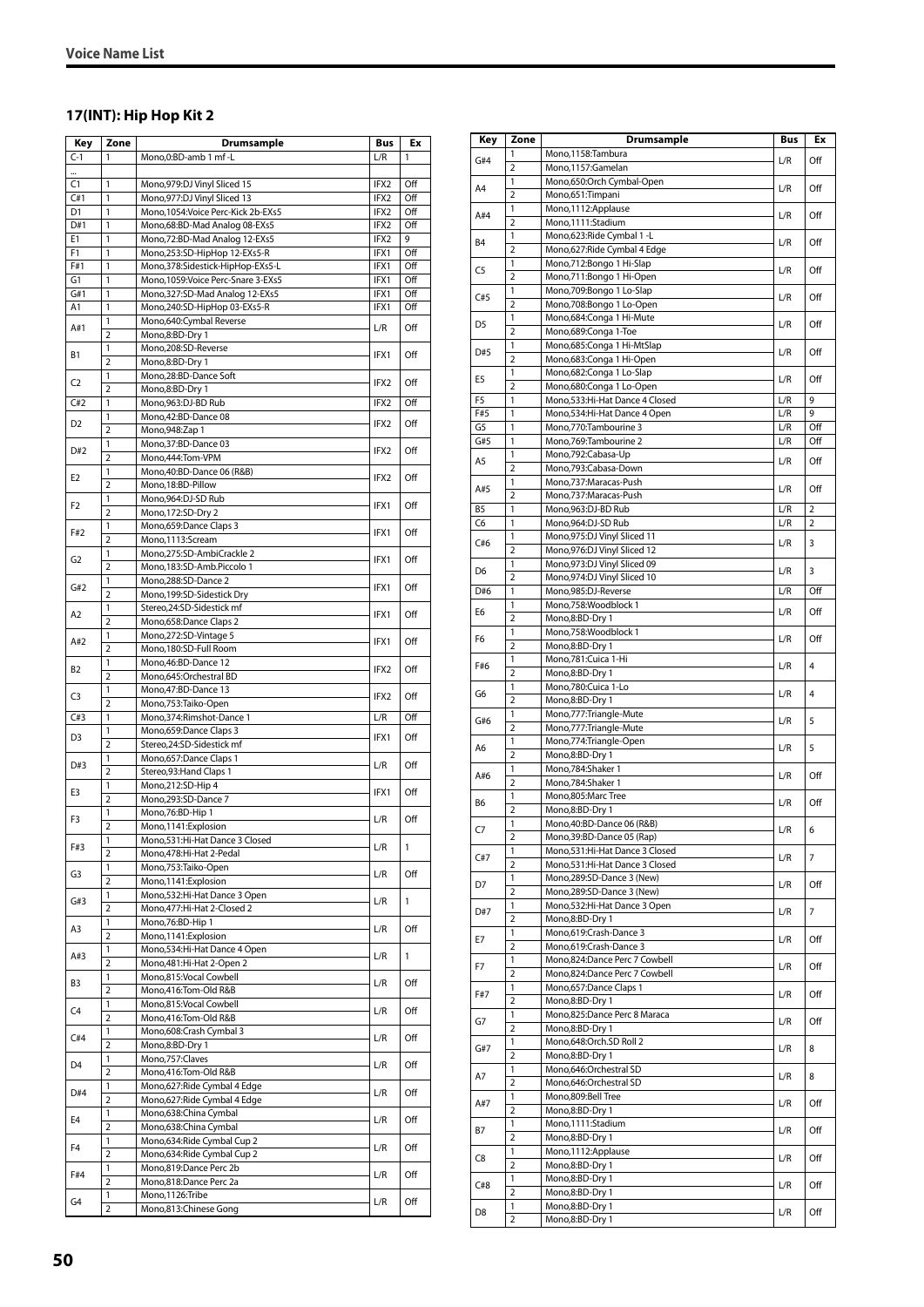| Key            | Zone           | Drumsample      | <b>Bus</b> | Ex  |
|----------------|----------------|-----------------|------------|-----|
| D#8            | 1              | Mono,8:BD-Dry 1 | L/R        | Off |
|                | $\overline{a}$ | Mono,8:BD-Dry 1 |            |     |
| E8             | 1              | Mono,8:BD-Dry 1 | L/R        | Off |
|                | $\overline{a}$ | Mono,8:BD-Dry 1 |            |     |
| F8             | 1              | Mono,8:BD-Dry 1 | L/R        | Off |
|                | $\overline{2}$ | Mono,8:BD-Dry 1 |            |     |
| F#8            | 1              | Mono,8:BD-Dry 1 | L/R        | Off |
|                | $\overline{2}$ | Mono,8:BD-Dry 1 |            |     |
| G8             | 1              | Mono,8:BD-Dry 1 | L/R        | Off |
|                | $\overline{a}$ | Mono,8:BD-Dry 1 |            |     |
| G#8            | 1              | Mono,8:BD-Dry 1 | L/R        | Off |
|                | $\overline{2}$ | Mono,8:BD-Dry 1 |            |     |
| A8             | 1              | Mono,8:BD-Dry 1 | L/R        | Off |
|                | $\overline{2}$ | Mono,8:BD-Dry 1 |            |     |
| A#8            | 1              | Mono,8:BD-Dry 1 | L/R        | Off |
|                | $\overline{2}$ | Mono,8:BD-Dry 1 |            |     |
| B <sub>8</sub> | 1              | Mono,8:BD-Dry 1 | L/R        | Off |
|                | $\overline{2}$ | Mono,8:BD-Dry 1 |            |     |
| C <sub>9</sub> | 1              | Mono,8:BD-Dry 1 | L/R        | Off |
|                | $\overline{2}$ | Mono,8:BD-Dry 1 |            |     |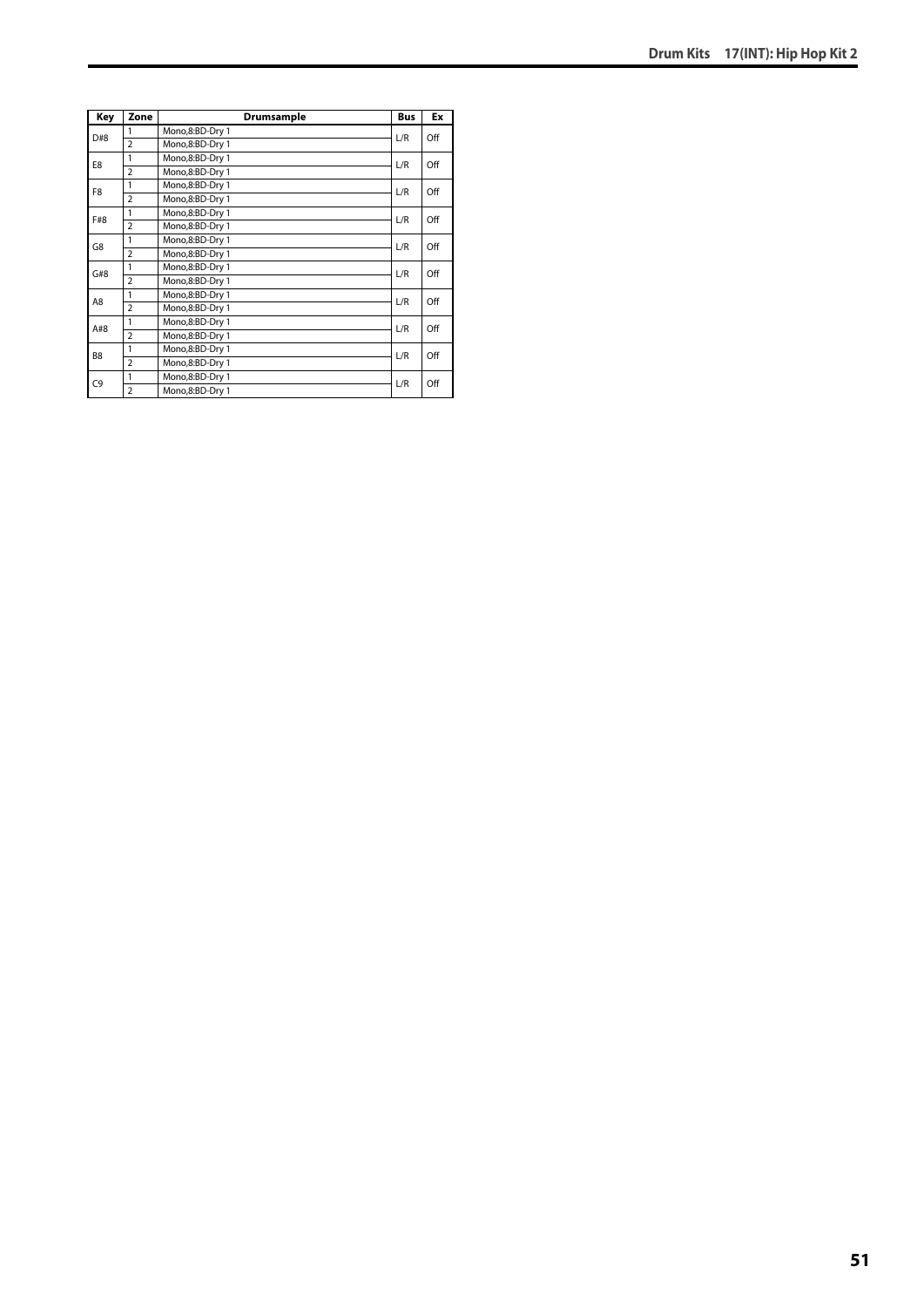# **18(INT): Urban Hip Hop Kit**

| Key                   | Zone           | Drumsample                                                    | Bus          | Еx         |
|-----------------------|----------------|---------------------------------------------------------------|--------------|------------|
| $C-1$                 | 1              | Mono.0:BD-amb 1 mf -L                                         | L/R          | Off        |
| $\cdot$               |                |                                                               |              |            |
| E0                    | 1              | Mono, 483: Hi-Hat 3-Closed 1                                  | L/R          | Off        |
| F <sub>0</sub><br>F#0 | 1<br>1         | Mono, 470: Hi-Hat 1-Closed mf                                 | L/R<br>L/R   | Off<br>Off |
| G0                    | 1              | Mono, 474: Hi-Hat 1-Open mf<br>Mono,525:Hi-Hat-Whispy         | L/R          | Off        |
| G#0                   | 1              | Mono.475:Hi-Hat 1-Open ff                                     | L/R          | Off        |
| A <sub>0</sub>        | 1              | Mono,490:Hi-Hat-Chili                                         | L/R          | Off        |
| A#0                   | 1              | Mono, 526: Hi-Hat-Alpo Closed                                 | L/R          | Off        |
| B <sub>0</sub>        | 1              | Mono, 968: DJ Vinyl Sliced 04                                 | L/R          | Off        |
| C1<br>C#1             | 1<br>1         | Mono, 10:BD-Dry 3<br>Mono, 977: DJ Vinyl Sliced 13            | IFX2<br>IFX2 | Off<br>Off |
| D <sub>1</sub>        | 1              | Mono, 37: BD-Dance 03                                         | IFX2         | Off        |
| D#1                   | 1              | Mono, 40: BD-Dance 06 (R&B)                                   | IFX2         | Off        |
| E <sub>1</sub>        | 1              | Mono,25:BD-Ambi                                               | IFX2         | Off        |
| F <sub>1</sub>        | 1              | Mono,278:SD-Brasser                                           | IFX1         | Off        |
| F#1                   | 1              | Mono, 1072:"kkk"                                              | IFX1         | Off<br>Off |
| G1<br>G#1             | 1<br>1         | Mono, 1032: Voice 20<br>Mono,284:SD-Ambi Pop                  | IFX1<br>IFX1 | Off        |
| A <sub>1</sub>        | 1              | Mono, 172: SD-Dry 2                                           | IFX1         | Off        |
| A#1                   | 1              | Mono,640:Cymbal Reverse                                       | IFX4         | Off        |
| <b>B1</b>             | 1              | Mono,674: Finger Snap                                         | L/R          | Off        |
| C <sub>2</sub>        | 1              | Mono.85:BD-Dance 06-EXs5                                      | IFX2         | Off        |
| C#2                   | 1              | Mono,84:BD-Dance 05-EXs5                                      | IFX2         | Off        |
| D <sub>2</sub><br>D#2 | 1<br>1         | Mono,82:BD-Dance 03-EXs5<br>Mono,85:BD-Dance 06-EXs5          | IFX2<br>IFX2 | Off<br>Off |
| E <sub>2</sub>        | 1              | Mono,88:BD-Dance 09-EXs5                                      | IFX2         | Off        |
| F <sub>2</sub>        | 1              | Mono,219:SD-Dance 05-EXs5                                     | IFX1         | Off        |
| F#2                   | 1              | Mono,224:SD-Dance 10-EXs5                                     | IFX1         | Off        |
| G <sub>2</sub>        | 1              | Mono,221:SD-Dance 07-EXs5                                     | IFX1         | Off        |
| G#2                   | 1              | Mono,223:SD-Dance 09-EXs5                                     | L/R          | Off        |
| A <sub>2</sub><br>A#2 | 1<br>1         | Mono,216:SD-Dance 02-EXs5<br>Mono,218:SD-Dance 04-EXs5        | IFX1<br>IFX1 | Off<br>Off |
| B <sub>2</sub>        | 1              | Mono,83:BD-Dance 04-EXs5                                      | IFX2         | Off        |
| C <sub>3</sub>        | 1              | Mono,87:BD-Dance 08-EXs5                                      | IFX2         | Off        |
| C#3                   | 1              | Mono,220:SD-Dance 06-EXs5                                     | IFX1         | Off        |
| D <sub>3</sub>        | 1              | Mono,217:SD-Dance 03-EXs5                                     | IFX1         | Off        |
| D#3                   | 1              | Mono,215:SD-Dance 01-EXs5                                     | IFX5         | Off        |
| E3<br>F3              | 1<br>1         | Mono,221:SD-Dance 07-EXs5<br>Mono, 425: Tom-Dance i-EXs5      | IFX1<br>IFX3 | Off<br>Off |
|                       | 1              | Mono, 505: Hi-Hat Dance 01-EXs5                               |              |            |
| F#3                   | 2              | Mono, 505: Hi-Hat Dance 01-EXs5                               | IFX4         | 1          |
| G <sub>3</sub>        | 1              | Mono, 426: Tom-Dance j-EXs5                                   | IFX3         | Off        |
| G#3                   | 1              | Mono,506:Hi-Hat Dance 02-EXs5                                 | IFX4         | 1          |
| A3                    | 1              | Mono, 427: Tom-Dance k-EXs5                                   | IFX3         | Off        |
| A#3<br>B <sub>3</sub> | 1<br>1         | Mono,508:Hi-Hat Dance 04-EXs5<br>Mono.417:Tom-Dance a-EXs5    | IFX4<br>IFX3 | 1<br>Off   |
| C <sub>4</sub>        | 1              | Mono, 418: Tom-Dance b-EXs5                                   | IFX3         | Off        |
| C#4                   | 1              | Mono,610:Crash Dance 1-EXs5                                   | IFX4         | Off        |
| D <sub>4</sub>        | 1              | Mono,419:Tom-Dance c-EXs5                                     | IFX3         | Off        |
| D#4                   | 1              | Mono,637: Ride Dance-EXs5                                     | IFX4         | Off        |
| E4                    | 1              | Mono,611:Crash Dance 2-EXs5                                   | IFX4         | Off        |
| F4<br>F#4             | 1<br>1         | Mono,650:Orch Cymbal-Open<br>Mono, 771: Tambourine 1-EXs5     | IFX4<br>IFX5 | Off<br>Off |
| G4                    | 1              | Mono, 641: Cymbal Reverse 1-EXs5                              | IFX4         | Off        |
|                       | 1              | Mono,826:Perc-Dance 01-EXs5                                   |              |            |
| G#4                   | $\overline{2}$ | Mono,826:Perc-Dance 01-EXs5                                   | IFX5         | Off        |
| A4                    | 1              | Mono, 614: Crash HipHop 1-EXs5-L                              | IFX4         | Off        |
| A#4                   | 1              | Mono,802:Sleigh Bell                                          | L/R<br>IFX4  | Off        |
| B4<br>C <sub>5</sub>  | 1<br>1         | Mono,613:Crash Dance 4-EXs5<br>Mono,827:Perc-Dance 02-EXs5    | IFX5         | Off<br>Off |
| C#5                   | 1              | Mono,828:Perc-Dance 03-EXs5                                   | IFX5         | Off        |
| D <sub>5</sub>        | 1              | Mono,837:Perc-Dance 12-EXs5                                   | IFX5         | Off        |
| D#5                   | 1              | Mono,830:Perc-Dance 05-EXs5                                   | IFX5         | Off        |
| E <sub>5</sub>        | 1              | Mono,829:Perc-Dance 04-EXs5                                   | IFX5         | Off        |
| F5                    | 1              | Mono, 507: Hi-Hat Dance 03-EXs5                               | IFX4         | Off        |
| F#5<br>G <sub>5</sub> | 1<br>1         | Mono,509:Hi-Hat Dance 05-EXs5<br>Mono, 772: Tambourine 2-EXs5 | IFX4<br>IFX5 | Off<br>Off |
| G#5                   | 1              | Mono, 773: Tambourine 3-EXs5                                  | IFX5         | Off        |
| A5                    | 1              | Mono,786:Shaker 1-EXs5                                        | IFX5         | Off        |
| A#5                   | 1              | Mono,788:Shaker 3-EXs5                                        | IFX5         | Off        |
| B <sub>5</sub>        | 1              | Mono, 953: DJ-Scratch 2-EXs5                                  | IFX5         | Off        |
| C6                    | 1              | Mono, 483: Hi-Hat 3-Closed 1                                  | IFX5         | Off        |
| C#6<br>D6             | 1<br>1         | Mono, 470: Hi-Hat 1-Closed mf<br>Mono, 474: Hi-Hat 1-Open mf  | IFX5<br>IFX5 | Off<br>Off |
| D#6                   | 1              | Mono,525:Hi-Hat-Whispy                                        | IFX5         | Off        |

| Key            | Zone                    | Drumsample                      | <b>Bus</b>       | Ex             |
|----------------|-------------------------|---------------------------------|------------------|----------------|
|                | 1                       | Mono, 475: Hi-Hat 1-Open ff     |                  |                |
| E6             | $\overline{2}$          | Mono,490:Hi-Hat-Chili           | IFX5             | Off            |
|                | $\overline{3}$          | Mono,526:Hi-Hat-Alpo Closed     |                  |                |
|                | $\overline{\mathbf{A}}$ | Mono, 968: DJ Vinyl Sliced 04   |                  |                |
|                | 1                       | Mono, 10:BD-Dry 3               |                  |                |
| F6             | $\overline{2}$          | Mono, 977: DJ Vinyl Sliced 13   | IFX5             | Off            |
|                | 3                       | Mono.37:BD-Dance 03             |                  |                |
|                | 4                       | Mono, 40: BD-Dance 06 (R&B)     |                  |                |
|                | 1                       | Mono,25:BD-Ambi                 |                  |                |
| F#6            | $\overline{2}$          | Mono,278:SD-Brasser             | IFX5             | Off            |
|                | 3                       | Mono, 1072:"kkk"                |                  |                |
|                | $\overline{\mathbf{A}}$ | Mono, 1032: Voice 20            |                  |                |
| G <sub>6</sub> | $\overline{1}$          | Mono,284:SD-Ambi Pop            | IFX5             | $\overline{4}$ |
| G#6            | $\mathbf{1}$            | Mono, 172: SD-Dry 2             | L/R              | Off            |
| A <sub>6</sub> | 1                       | Mono,640:Cymbal Reverse         | L/R              | 5              |
| A#6            | 1                       | Mono,674:Finger Snap            | IFX5             | Off            |
| B6             | 1                       | Mono,85:BD-Dance 06-EXs5        | IFX5             | Off            |
| C7             | 1                       | Mono.84:BD-Dance 05-EXs5        | IFX <sub>2</sub> | Off            |
| C#7            | 1                       | Mono,82:BD-Dance 03-EXs5        | IFX4             | 20             |
| D7             | 1                       | Mono,85:BD-Dance 06-EXs5        | IFX1             | Off            |
| D#7            | 1                       | Mono,88:BD-Dance 09-EXs5        | L/R              | 20             |
| E7             | 1                       | Mono,219:SD-Dance 05-EXs5       | IFX4             | Off            |
| F7             | 1                       | Mono.224:SD-Dance 10-EXs5       | IFX5             | Off            |
| F#7            | 1                       | Mono,221:SD-Dance 07-EXs5       | IFX1             | Off            |
| G7             | 1                       | Mono,223:SD-Dance 09-EXs5       | IFX5             | Off            |
| G#7            | 1                       | Mono.216:SD-Dance 02-EXs5       | IFX5             | Off            |
| A7             | $\mathbf{1}$            | Mono,218:SD-Dance 04-EXs5       | IFX5             | Off            |
| A#7            | 1                       | Mono.83:BD-Dance 04-EXs5        | IFX5             | Off            |
| <b>B7</b>      | 1                       | Mono,87:BD-Dance 08-EXs5        | IFX5             | Off            |
| C <sub>8</sub> | $\mathbf{1}$            | Mono,220:SD-Dance 06-EXs5       | IFX5             | Off            |
| C#8            | $\mathbf{1}$            | Mono,217:SD-Dance 03-EXs5       | L/R              | Off            |
| D <sub>8</sub> | 1                       | Mono.215:SD-Dance 01-EXs5       | L/R              | Off            |
| D#8            | 1                       | Mono.221:SD-Dance 07-EXs5       | L/R              | Off            |
| E8             | 1                       | Mono, 425: Tom-Dance i-EXs5     | L/R              | Off            |
| F <sub>8</sub> | 1                       | Mono.505:Hi-Hat Dance 01-EXs5   | L/R              | Off            |
| F#8            | 1                       | Mono, 505: Hi-Hat Dance 01-EXs5 | L/R              | Off            |
| G8             | 1                       | Mono, 426: Tom-Dance j-EXs5     | L/R              | Off            |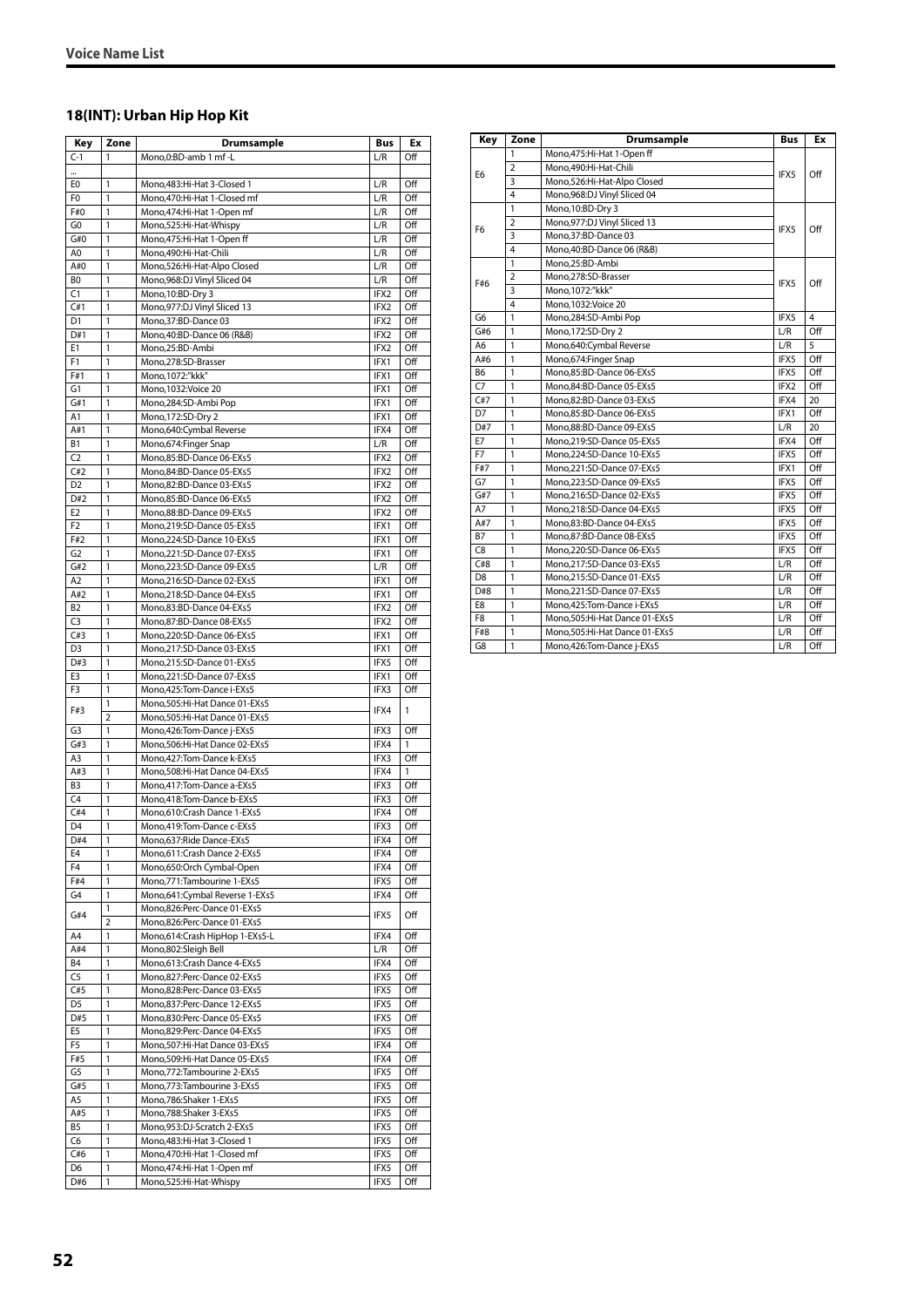#### **19(INT): NuHop Kit**

| Key            | Zone                    | <b>Drumsample</b>                                                   | Bus          | Ex         |
|----------------|-------------------------|---------------------------------------------------------------------|--------------|------------|
| $C-1$          | 1                       | Mono, 0: BD-amb 1 mf-L                                              | L/R          | Off        |
|                |                         |                                                                     |              |            |
| E0             | 1                       | Mono,531:Hi-Hat Dance 3 Closed                                      | IFX4         | Off        |
| F0             | 1                       | Mono,532:Hi-Hat Dance 3 Open                                        | IFX4         | Off        |
| F#0            | 1                       | Mono,500:Hi-Hat-Old Closed 2                                        | IFX4         | Off        |
| G <sub>0</sub> | 1<br>1                  | Mono,533:Hi-Hat Dance 4 Closed<br>Mono,766:Timbales-Paila           | IFX4         | Off        |
| G#0            | $\overline{2}$          | Mono,789:Shaker 4-EXs5                                              | IFX4         | Off        |
|                | $\mathbf{1}$            | Mono, 483: Hi-Hat 3-Closed 1                                        |              |            |
| A0             | $\overline{\mathbf{c}}$ | Mono,490:Hi-Hat-Chili                                               | IFX4         | Off        |
|                | 3                       | Mono,535:Hi-Hat Dance 5 Closed                                      |              |            |
| A#0            | $\mathbf{1}$            | Mono, 495: Hi-Hat-Vintage 1                                         | IFX4         | Off        |
|                | $\overline{2}$          | Mono, 492: Hi-Hat-Crisp Closed 2                                    |              |            |
| BO             | 1<br>$\overline{2}$     | Mono, 479: Hi-Hat 2-Pedal Open<br>Mono, 476: Hi-Hat 2-Closed 1      | IFX4         | Off        |
|                | 3                       | Mono, 478: Hi-Hat 2-Pedal                                           |              |            |
|                | 1                       | Mono, 96: BD-HipHop 01b-EXs5                                        |              |            |
| C1             | $\overline{2}$          | Mono,97:BD-HipHop 02a-EXs5                                          | IFX2         | Off        |
| C#1            | 1                       | Mono, 108: BD-HipHop 11-EXs5                                        | IFX2         | Off        |
|                | $\overline{2}$          | Mono, 108: BD-HipHop 11-EXs5                                        |              |            |
| D1             | 1                       | Mono, 107: BD-HipHop 10-EXs5                                        | IFX2         | Off        |
|                | $\overline{2}$<br>1     | Mono, 106: BD-HipHop 09-EXs5<br>Mono,115:BD-HipHop 14b-EXs5         |              |            |
| D#1            | $\overline{2}$          | Mono,114:BD-HipHop 14a-EXs5                                         | L/R          | Off        |
| E1             | 1                       | Mono, 100: BD-HipHop 04-EXs5                                        | IFX2         | Off        |
| F1             | 1                       | Stereo,27:SD-HipHop 09-EXs5-L                                       | IFX1         | Off        |
| F#1            | 1                       | Mono,238:SD-HipHop 02-EXs5                                          | IFX1         | Off        |
| G1             | $\mathbf{1}$            | Mono,241:SD-HipHop 04-EXs5                                          | IFX1         | Off        |
| G#1            | 1                       | Mono,243:SD-HipHop 06a-EXs5                                         | IFX1         | Off        |
| A1             | 1<br>1                  | Mono,249:SD-HipHop 10-EXs5                                          | L/R<br>IFX4  | Off<br>Off |
| A#1<br>Β1      | 1                       | Mono,617:Crash-Dance 1<br>Mono,193:SD-Yowie                         | IFX1         | Off        |
|                | 1                       | Mono, 108: BD-HipHop 11-EXs5                                        |              |            |
| C2             | $\overline{2}$          | Mono, 90: BD-Dance 11-EXs5                                          | IFX2         | Off        |
| C#2            | $\mathbf{1}$            | Mono,102:BD-HipHop 06-EXs5                                          | IFX2         | Off        |
| D2             | 1                       | Mono, 109: BD-HipHop 12-EXs5                                        |              |            |
|                | $\overline{2}$          | Mono, 109: BD-HipHop 12-EXs5                                        | IFX2         | Off        |
|                | 3<br>1                  | Mono,99:BD-HipHop 03-EXs5<br>Mono, 98: BD-HipHop 02b-EXs5           |              |            |
| D#2            | 2                       | Mono,97:BD-HipHop 02a-EXs5                                          | IFX2<br>IFX2 | Off        |
|                | 3                       | Mono,97:BD-HipHop 02a-EXs5                                          |              |            |
| E <sub>2</sub> | 1                       | Mono, 102: BD-HipHop 06-EXs5                                        |              | Off        |
|                | $\overline{2}$          | Mono, 109: BD-HipHop 12-EXs5                                        |              |            |
| F <sub>2</sub> | 1<br>$\overline{2}$     | Mono,245:SD-HipHop 07-EXs5<br>Stereo, 28: SD-HipHop 11-EXs5         | IFX1         | Off        |
| F#2            | 1                       | Mono,246:SD-HipHop 08-EXs5                                          | IFX1         | Off        |
| G <sub>2</sub> | 1                       | Mono,239:SD-HipHop 03-EXs5-L                                        | IFX1         | Off        |
|                | 1                       | Mono,254:SD-HipHop 13-EXs5                                          |              |            |
| G#2            | 2                       | Mono, 168: SD-dry 1 ff-L                                            | IFX1         | Off        |
|                | 3                       | Mono,162:SD-dry 1 mp-L                                              |              |            |
| A2             | 4<br>1                  | Mono,160:SD-dry 1 p-L<br>Stereo,29:SD-HipHop 12-EXs5                | IFX1         | Off        |
| A#2            | 1                       | Mono,245:SD-HipHop 07-EXs5                                          | IFX1         | Off        |
|                | 1                       | Stereo,5:BD-HipHop 13b-EXs5                                         |              |            |
| B2             | $\overline{2}$          | Stereo, 4: BD-HipHop 13a-EXs5                                       | IFX2         | Off        |
|                | 1                       | Mono, 103: BD-HipHop 07-EXs5                                        |              |            |
| C3             | $\overline{2}$          | Mono, 105: BD-HipHop 08b-EXs5                                       | IFX2         | Off        |
| C#3            | 3<br>1                  | Mono, 104: BD-HipHop 08a-EXs5<br>Stereo, 56: Sidestick-HipHop-EXs5  | IFX1         | Off        |
|                | 1                       | Stereo, 33: SD-HipHop 15d-EXs5                                      |              |            |
|                | 2                       | Stereo, 32: SD-HipHop 15c-EXs5                                      |              |            |
| D3             | 3                       | Stereo, 31: SD-HipHop 15b-EXs5                                      | IFX1         | Off        |
|                | 4                       | Stereo, 30: SD-HipHop 15a-EXs5                                      |              |            |
| D#3            | 1                       | Mono, 662: Clap HipHop 1-EXs5                                       | IFX5         | Off        |
|                | $\overline{2}$          | Mono, 663: Clap HipHop 2-EXs5                                       |              |            |
| E3             | 1<br>$\overline{2}$     | Stereo, 30: SD-HipHop 15a-EXs5<br>Mono,920:Perc-Granular 21-EXs5    | IFX1         | Off        |
|                | 1                       | Mono, 431: Tom-HipHop Lo 3-EXs5                                     |              |            |
| F3             | 2                       | Mono,430:Tom-HipHop Lo 2-EXs5                                       | IFX5         | Off        |
|                | 3                       | Mono, 429: Tom-HipHop Lo 1-EXs5                                     |              |            |
|                | 1                       | Mono,517:Hi-Hat HipHop 03-EXs5                                      |              |            |
| F#3            | $\overline{2}$          | Mono,516:Hi-Hat HipHop 02-EXs5                                      | IFX4         | 1          |
|                | 3<br>1                  | Mono,515:Hi-Hat HipHop 01-EXs5<br>Mono,435:Tom-HipHop Mid Lo 4-EXs5 |              |            |
|                | 2                       | Mono,434:Tom-HipHop Mid Lo 3-EXs5                                   |              |            |
| G3             | 3                       | Mono,433:Tom-HipHop Mid Lo 2-EXs5                                   | IFX3         | Off        |
|                | 4                       | Mono,432:Tom-HipHop Mid Lo 1-EXs5                                   |              |            |

| Key                   | Zone                | <b>Drumsample</b>                                                    | Bus          | Ex         |
|-----------------------|---------------------|----------------------------------------------------------------------|--------------|------------|
|                       | 1                   | Mono,520:Hi-Hat HipHop 06-EXs5                                       |              |            |
| G#3                   | 2                   | Mono,521:Hi-Hat HipHop 07-EXs5                                       | IFX4         | 1          |
|                       | 3                   | Mono,521:Hi-Hat HipHop 07-EXs5                                       |              |            |
|                       | 1                   | Mono,439:Tom-HipHop Mid Hi 4-EXs5                                    |              |            |
| A3                    | 2                   | Mono,438:Tom-HipHop Mid Hi 3-EXs5                                    | L/R          | Off        |
|                       | 3                   | Mono, 437: Tom-HipHop Mid Hi 2-EXs5                                  |              |            |
|                       | 4                   | Mono,436:Tom-HipHop Mid Hi 1-EXs5                                    |              |            |
| A#3                   | 1                   | Mono,519:Hi-Hat HipHop 05-EXs5                                       | IFX4         | 1          |
|                       | $\overline{2}$<br>1 | Mono,518:Hi-Hat HipHop 04-EXs5<br>Mono,439:Tom-HipHop Mid Hi 4-EXs5  |              |            |
|                       | $\overline{2}$      | Mono,438:Tom-HipHop Mid Hi 3-EXs5                                    |              |            |
| B3                    | 3                   | Mono,437:Tom-HipHop Mid Hi 2-EXs5                                    | IFX3         | Off        |
|                       | 4                   | Mono,436:Tom-HipHop Mid Hi 1-EXs5                                    |              |            |
|                       | 1                   | Mono, 443: Tom-HipHop Hi 4-EXs5                                      |              |            |
| C <sub>4</sub>        | 2                   | Mono, 442: Tom-HipHop Hi 3-EXs5                                      | IFX3         | Off        |
|                       | 3                   | Mono, 441: Tom-HipHop Hi 2-EXs5                                      |              |            |
|                       | 4                   | Mono, 440: Tom-HipHop Hi 1-EXs5                                      |              |            |
| C#4                   | 1                   | Stereo,88:Crash HipHop 1-EXs5                                        | IFX4         | Off        |
|                       | 1                   | Mono, 443: Tom-HipHop Hi 4-EXs5                                      |              |            |
| D <sub>4</sub>        | 2                   | Mono, 442: Tom-HipHop Hi 3-EXs5                                      | IFX3         | Off        |
|                       | 3<br>4              | Mono, 441: Tom-HipHop Hi 2-EXs5                                      |              |            |
|                       | 1                   | Mono, 440: Tom-HipHop Hi 1-EXs5<br>Mono,627:Ride Cymbal 4 Edge       |              |            |
| D#4                   | $\overline{2}$      | Mono,627:Ride Cymbal 4 Edge                                          | IFX4         | Off        |
| E <sub>4</sub>        | 1                   | Mono,536:Hi-Hat Dance 5 Open                                         | IFX4         | Off        |
| F <sub>4</sub>        | 1                   | Mono,630:Ride HipHop 2-EXs5                                          | IFX4         | Off        |
|                       | 1                   | Mono,936:Perc-Granular 36-EXs5                                       |              |            |
| F#4                   | 2                   | Mono,939:Perc-Granular 39-EXs5                                       | IFX5         | Off        |
|                       | 3                   | Mono,937:Perc-Granular 37-EXs5                                       |              |            |
| G4                    | 1                   | Mono,619:Crash-Dance 3                                               | IFX4         | Off        |
| G#4                   | 1                   | Mono,876:Perc-Mad Analog 19-EXs5                                     | IFX5         | Off        |
| A4                    | 1                   | Mono,616:Crash HipHop 2-EXs5                                         | IFX4         | Off        |
| A#4                   | 1                   | Mono,1144:Wind                                                       | IFX5         | Off        |
| B4                    | 1                   | Mono,629: Ride HipHop 1-EXs5                                         | IFX4         | Off        |
| C <sub>5</sub>        | 1                   | Mono,889:Perc-Mad Analog 32-EXs5                                     | IFX5         | Off        |
| C#5<br>D <sub>5</sub> | 1<br>1              | Mono,891:Perc-Mad Analog 34-EXs5<br>Mono,710:Bongo 1 Lo-Stick        | IFX5<br>IFX5 | Off<br>Off |
| D#5                   | 1                   | Mono,683:Conga 1 Hi-Open                                             | IFX5         | Off        |
| E <sub>5</sub>        | 1                   | Mono,686:Conga 1 Hi-Slap 1                                           | IFX5         | Off        |
|                       | 1                   | Mono,879:Perc-Mad Analog 22-EXs5                                     |              |            |
| F5                    | $\overline{2}$      | Mono,878:Perc-Mad Analog 21-EXs5                                     | IFX5         | Off        |
|                       | 3                   | Mono,877:Perc-Mad Analog 20-EXs5                                     |              |            |
| F#5                   | 1                   | Mono,881:Perc-Mad Analog 24-EXs5                                     | IFX5         | Off        |
| G5                    | 1                   | Mono,885:Perc-Mad Analog 28-EXs5                                     | IFX5         | Off        |
| G#5                   | 1                   | Mono,886:Perc-Mad Analog 29-EXs5                                     | IFX5         | Off        |
| A5                    | 1                   | Mono,880:Perc-Mad Analog 23-EXs5                                     | IFX5         | Off        |
| A#5                   | 1                   | Mono,936:Perc-Granular 36-EXs5                                       | IFX5         | Off        |
| B <sub>5</sub>        | 1<br>1              | Mono,863:Perc-Mad Analog 06-EXs5                                     | IFX5         | Off<br>Off |
| C6<br>C#6             | 1                   | Mono,862:Perc-Mad Analog 05-EXs5<br>Mono,869:Perc-Mad Analog 12-EXs5 | IFX5<br>IFX5 | Off        |
| D6                    | 1                   | Mono,870:Perc-Mad Analog 13-EXs5                                     | IFX5         | Off        |
| D#6                   | 1                   | Mono,894:Perc-Mad Analog 37-EXs5                                     | IFX5         | Off        |
| E6                    | 1                   | Mono,887:Perc-Mad Analog 30-EXs5                                     | IFX5         | Off        |
| F6                    | 1                   | Mono,887:Perc-Mad Analog 30-EXs5                                     | IFX5         | Off        |
| F#6                   | 1                   | Mono,857:Perc-TekClub 18-EXs5                                        | IFX5         | Off        |
| G6                    | 1                   | Mono,857:Perc-TekClub 18-EXs5                                        | IFX5         | Off        |
| G#6                   | 1                   | Mono, 947: Perc-Granular 46-EXs5                                     | IFX5         | Off        |
| A6                    | 1                   | Mono, 947: Perc-Granular 46-EXs5                                     | IFX5         | Off        |
| A#6                   | 1                   | Mono,892:Perc-Mad Analog 35-EXs5                                     | IFX5         | Off        |
| B6                    | 1                   | Mono,805:Marc Tree                                                   | IFX5         | Off<br>Off |
| C7<br>C#7             | 1<br>1              | Mono,99:BD-HipHop 03-EXs5<br>Mono,531:Hi-Hat Dance 3 Closed          | IFX2<br>IFX4 | Off        |
| D7                    | 1                   | Mono,238:SD-HipHop 02-EXs5                                           | IFX1         | Off        |
| D#7                   | 1                   | Mono,532:Hi-Hat Dance 3 Open                                         | IFX4         | Off        |
| E7                    | 1                   | Mono,619:Crash-Dance 3                                               | IFX4         | Off        |
| F7                    | 1                   | Mono,824:Dance Perc 7 Cowbell                                        | IFX5         | Off        |
| F#7                   | 1                   | Mono,657:Dance Claps 1                                               | IFX5         | Off        |
| G7                    | 1                   | Mono,825:Dance Perc 8 Maraca                                         | IFX5         | Off        |
| G#7                   | 1                   | Mono,648:Orch.SD Roll 2                                              | IFX1         | 2          |
| Α7                    | 1                   | Mono,646:Orchestral SD                                               | IFX1         | 2          |
| A#7                   | 1                   | Mono,809:Bell Tree                                                   | IFX5         | Off        |
|                       | $\overline{2}$      | Mono,809:Bell Tree                                                   |              |            |
| B7                    | 1                   | Mono, 1111: Stadium                                                  | IFX5         | Off        |
| C8                    | 1                   | Mono, 1112: Applause                                                 | IFX5         | Off        |
| G9                    | 1                   | Mono, 0: BD-amb 1 mf-L                                               | L/R          | Off        |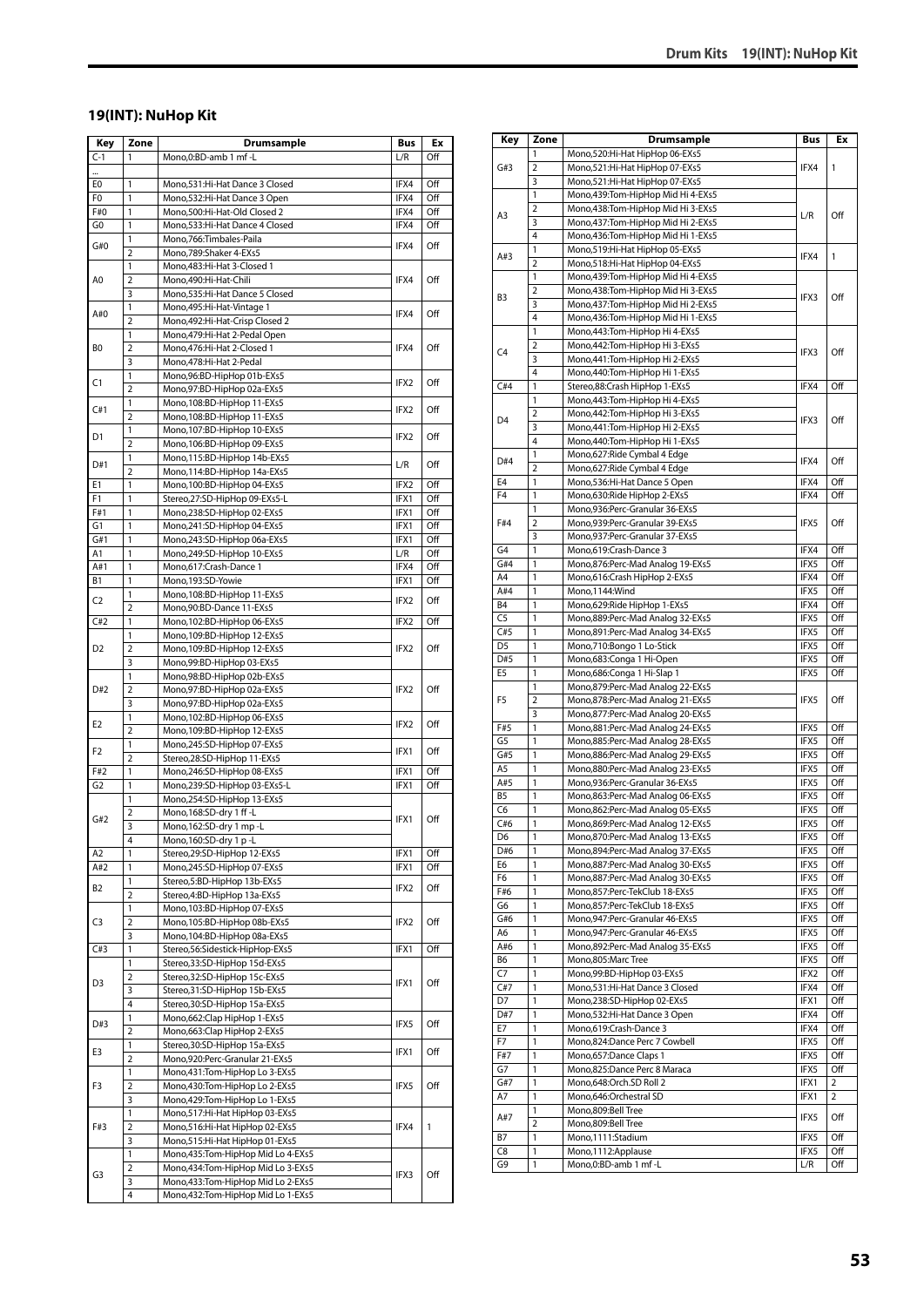#### **20(INT): R&B Kit 1**

| Key                   | Zone           | <b>Drumsample</b>                                                    | Bus          | Ex         |
|-----------------------|----------------|----------------------------------------------------------------------|--------------|------------|
| $C-1$                 | 1              | Mono,0:BD-amb 1 mf -L                                                | L/R          | Off        |
| $\cdots$              |                |                                                                      |              |            |
| E <sub>0</sub>        | 1              | Mono, 533: Hi-Hat Dance 4 Closed                                     | L/R          | Off        |
| F0<br>F#0             | 1<br>1         | Mono, 534: Hi-Hat Dance 4 Open<br>Mono,490:Hi-Hat-Chili              | L/R<br>L/R   | Off<br>Off |
| G0                    | 1              | Mono,502:Hi-Hat-Old Open                                             | L/R          | Off        |
| G#0                   | 1              | Mono, 766: Timbales-Paila                                            | L/R          | Off        |
| A <sub>0</sub>        | 1              | Mono, 493: Hi-Hat-Crisp Open                                         | L/R          | Off        |
| A#0                   | 1              | Mono, 495: Hi-Hat-Vintage 1                                          | L/R          | Off        |
| B <sub>0</sub>        | 1              | Mono, 486: Hi-Hat 3-Pedal Open                                       | L/R          | Off        |
| C1                    | 1              | Mono,80:BD-Dance 01-EXs5                                             | IFX2         | Off        |
| C#1                   | 1              | Mono,93:BD-Dance 14-EXs5                                             | IFX2         | Off        |
| D1                    | 1<br>1         | Mono,60:BD-TekClub 12-EXs5<br>Mono, 105:BD-HipHop 08b-EXs5           | IFX2         | Off        |
| D#1                   | $\overline{2}$ | Mono, 104: BD-HipHop 08a-EXs5                                        | IFX1         | Off        |
|                       | 1              | Mono, 77: BD-Hip 2                                                   |              |            |
| E1                    | 2              | Mono, 77: BD-Hip 2                                                   | IFX2         | Off        |
| F1                    | 1              | Mono,223:SD-Dance 09-EXs5                                            | IFX1         | Off        |
|                       | $\overline{2}$ | Mono,223:SD-Dance 09-EXs5                                            |              |            |
| F#1                   | 1              | Mono,298:SD-TekClub 04-EXs5                                          | IFX1         | Off        |
| G1                    | 1              | Mono,245:SD-HipHop 07-EXs5                                           | L/R          | Off        |
| G#1                   | 1<br>2         | Mono, 330: SD-Mad Analog 15-EXs5<br>Mono, 330: SD-Mad Analog 15-EXs5 | IFX1         | Off        |
| A1                    | 1              | Mono, 314: SD-TekClub 16-EXs5                                        | IFX1         | Off        |
| A#1                   | 1              | Mono,640:Cymbal Reverse                                              | IFX4         | Off        |
| <b>B1</b>             | 1              | Mono,266:SD-Ringy                                                    | IFX1         | Off        |
| C <sub>2</sub>        | 1              | Mono,94:BD-Dance 15-EXs5                                             | IFX2         | Off        |
| C#2                   | 1              | Mono,89:BD-Dance 10-EXs5                                             | IFX2         | Off        |
| D <sub>2</sub>        | 1              | Mono,51:BD-TekClub 03-EXs5                                           | IFX2         | Off        |
|                       | 2              | Mono,51:BD-TekClub 03-EXs5                                           |              |            |
| D#2<br>E <sub>2</sub> | 1              | Mono,87:BD-Dance 08-EXs5                                             | IFX2         | Off        |
| F <sub>2</sub>        | 1<br>1         | Mono, 90: BD-Dance 11-EXs5<br>Mono,228:SD-Dance 14-EXs5              | IFX2<br>IFX1 | Off<br>Off |
| F#2                   | 1              | Mono,233:SD-Dance 19-EXs5                                            | IFX1         | Off        |
| G <sub>2</sub>        | 1              | Mono,226:SD-Dance 12-EXs5                                            | IFX1         | Off        |
| G#2                   | 1              | Mono,234:SD-Dance 20-EXs5                                            | IFX1         | Off        |
| A <sub>2</sub>        | 1              | Mono,235:SD-Dance 21-EXs5                                            | IFX1         | Off        |
| A#2                   | 1              | Mono,232:SD-Dance 18-EXs5                                            | IFX1         | Off        |
|                       | 2              | Mono,231:SD-Dance 17-EXs5                                            |              |            |
| B <sub>2</sub>        | 1              | Mono,91:BD-Dance 12-EXs5                                             | IFX2         | Off        |
| C <sub>3</sub><br>C#3 | 1<br>1         | Mono,92:BD-Dance 13-EXs5<br>Mono,227:SD-Dance 13-EXs5                | IFX2<br>IFX1 | Off<br>Off |
| D <sub>3</sub>        | 1              | Mono,229:SD-Dance 15-EXs5                                            | IFX1         | Off        |
| D#3                   | 1              | Mono,230:SD-Dance 16-EXs5                                            | IFX1         | Off        |
| E3                    | 1              | Mono,228:SD-Dance 14-EXs5                                            | IFX1         | Off        |
| F3                    | 1              | Mono, 420: Tom-Dance d-EXs5                                          | IFX3         | Off        |
| F#3                   | 1              | Mono,510:Hi-Hat Dance 06-EXs5                                        | IFX4         | 1          |
| G <sub>3</sub>        | 1              | Mono, 420: Tom-Dance d-EXs5                                          | IFX3         | Off        |
| G#3<br>A3             | 1<br>1         | Mono,511:Hi-Hat Dance 07-EXs5                                        | IFX4<br>IFX3 | 1<br>Off   |
| A#3                   | 1              | Mono, 421: Tom-Dance e-EXs5<br>Mono,514:Hi-Hat Dance 11-EXs5         | IFX4         | 1          |
| B <sub>3</sub>        | 1              | Mono, 422: Tom-Dance f-EXs5                                          | IFX3         | Off        |
| C4                    | 1              | Mono, 426: Tom-Dance j-EXs5                                          | IFX3         | Off        |
| C#4                   | 1              | Mono,610:Crash Dance 1-EXs5                                          | IFX4         | Off        |
| D4                    | 1              | Mono, 427: Tom-Dance k-EXs5                                          | IFX3         | Off        |
| D#4                   | 1              | Mono,613: Crash Dance 4-EXs5                                         | IFX4         | Off        |
|                       | $\overline{2}$ | Mono, 613: Crash Dance 4-EXs5                                        |              |            |
| E4<br>F4              | 1<br>1         | Mono,612:Crash Dance 3-EXs5<br>Mono,630:Ride HipHop 2-EXs5           | IFX4<br>IFX4 | Off<br>Off |
|                       | 1              | Mono, 773: Tambourine 3-EXs5                                         |              |            |
| F#4                   | $\overline{2}$ | Mono, 771: Tambourine 1-EXs5                                         | IFX5         | Off        |
| G4                    | 1              | Mono, 611: Crash Dance 2-EXs5                                        | IFX5         | Off        |
| G#4                   | 1              | Mono,826:Perc-Dance 01-EXs5                                          | IFX5         | Off        |
| A <sub>4</sub>        | 1              | Mono,615:Crash HipHop 1-EXs5-R                                       | IFX5         | Off        |
| A#4                   | 1              | Mono,834:Perc-Dance 09-EXs5                                          | IFX5         | Off        |
| B4                    | 1              | Mono,629: Ride HipHop 1-EXs5                                         | IFX5         | Off        |
| C5<br>C#5             | 1<br>1         | Mono,827:Perc-Dance 02-EXs5<br>Mono,828:Perc-Dance 03-EXs5           | IFX5<br>IFX5 | Off<br>Off |
| D <sub>5</sub>        | 1              | Mono,837:Perc-Dance 12-EXs5                                          | IFX5         | Off        |
| D#5                   | 1              | Mono,830:Perc-Dance 05-EXs5                                          | IFX5         | Off        |
| E5                    | 1              | Mono,829:Perc-Dance 04-EXs5                                          | IFX5         | Off        |
| F <sub>5</sub>        | 1              | Mono,512:Hi-Hat Dance 09-EXs5                                        | IFX4         | Off        |
| F#5                   | 1              | Mono,513:Hi-Hat Dance 10-EXs5                                        | IFX4         | Off        |
| G5                    | 1              | Mono,876:Perc-Mad Analog 19-EXs5                                     | IFX5         | Off        |
| G#5                   | 1              | Mono,876:Perc-Mad Analog 19-EXs5                                     | IFX5         | Off        |
| A5<br>A#5             | 1<br>1         | Mono, 789: Shaker 4-EXs5<br>Mono, 790: Shaker 5-EXs5                 | IFX5<br>IFX5 | Off<br>Off |
| B5                    | 1              | Mono,645:Orchestral BD                                               | IFX5         | Off        |
| C6                    | 1              | Mono,645:Orchestral BD                                               | IFX5         | Off        |

| Key            | Zone | Drumsample                    | <b>Bus</b> | Ex  |
|----------------|------|-------------------------------|------------|-----|
| C#6            |      | Mono,951:Zap-EXs5             | IFX5       | Off |
| D <sub>6</sub> |      | Mono,832:Perc-Dance 07-EXs5   | IFX5       | Off |
| D#6            | 1    | Mono,532:Hi-Hat Dance 3 Open  | IFX4       | Off |
| E <sub>6</sub> |      | Mono.619:Crash-Dance 3        | IFX5       | Off |
| F <sub>6</sub> |      | Mono,824:Dance Perc 7 Cowbell | IFX5       | Off |
| F#6            |      | Mono,657:Dance Claps 1        | IFX1       | Off |
| G6             | 1    | Mono,825:Dance Perc 8 Maraca  | IFX5       | Off |
| G#6            |      | Mono.648:Orch.SD Roll 2       | IFX1       | 5   |
| A6             |      | Mono.646:Orchestral SD        | IFX1       | 5   |
| A#6            |      | Mono,809:Bell Tree            | IFX5       | Off |
| B6             |      | Mono,1111:Stadium             | IFX5       | Off |
| C <sub>7</sub> | 1    | Mono,1112:Applause            | IFX5       | Off |
|                |      |                               |            |     |
| G9             |      | Mono.0:BD-amb 1 mf -L         | L/R        | Off |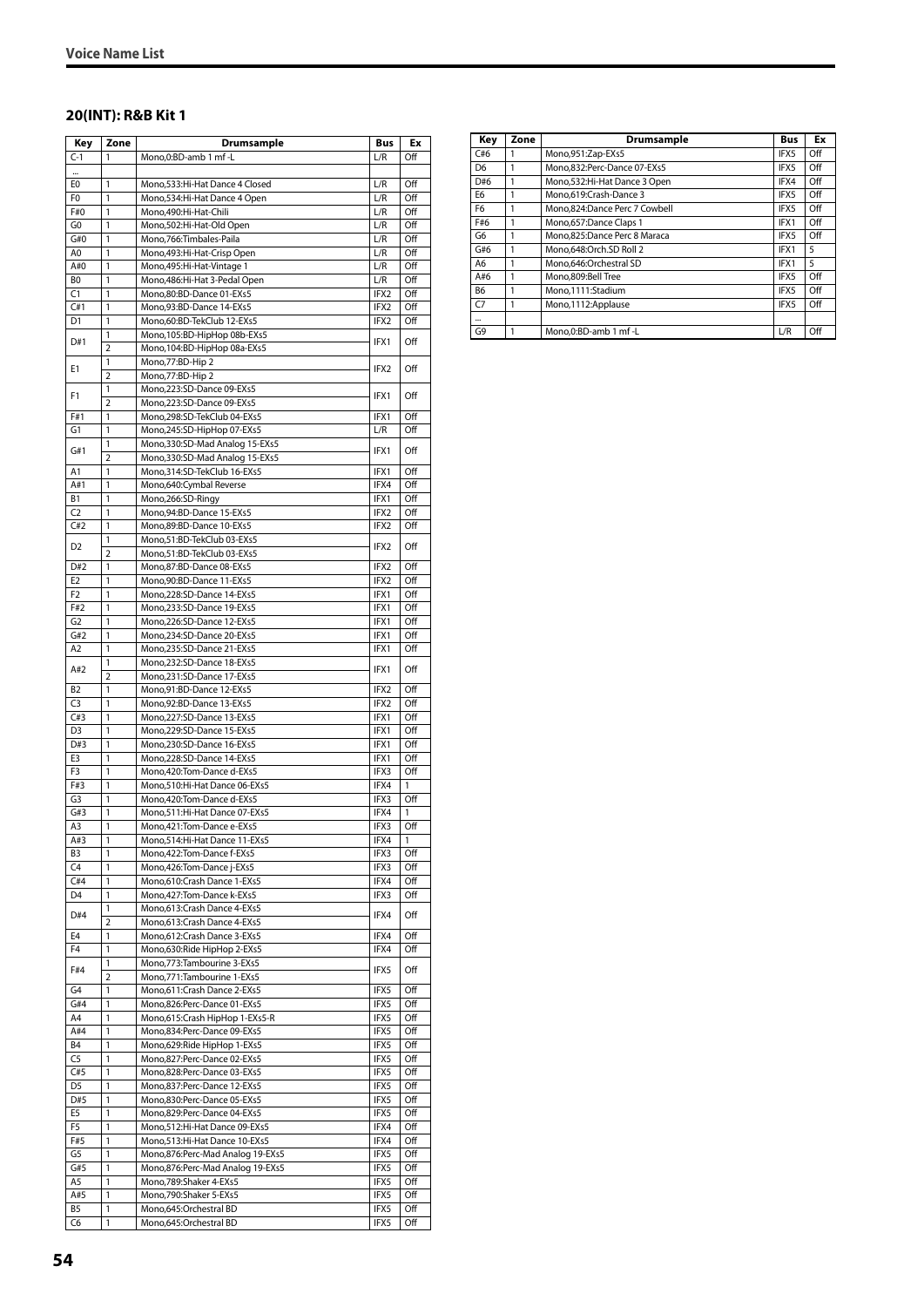#### **21(INT): R&B Kit 2**

| Key            | Zone                    | Drumsample                                                  | Bus  | Ex  |
|----------------|-------------------------|-------------------------------------------------------------|------|-----|
| $C-1$          | 1                       | Mono,0:BD-amb 1 mf -L                                       | L/R  | 1   |
|                |                         |                                                             |      |     |
| C1             | 1                       | Mono,754:Taiko-Rim                                          | L/R  | Off |
|                | $\overline{2}$          | Mono,753:Taiko-Open                                         |      |     |
| C#1            | $\mathbf{1}$            | Mono,755:Tsuzumi                                            | L/R  | Off |
|                | $\overline{2}$          | Mono,755:Tsuzumi                                            |      |     |
| D1             | 1<br>$\overline{2}$     | Mono,728:Djembe-Open<br>Mono,728:Djembe-Open                | L/R  | Off |
|                | 1                       | Mono,730:Djembe-Slap                                        |      |     |
| D#1            | $\overline{2}$          | Mono,729:Djembe-Mute                                        | L/R  | Off |
|                | 1                       | Mono,740:Baya-Ghe                                           |      |     |
| Ε1             | $\overline{2}$          | Mono,739:Baya-Open                                          | L/R  | 9   |
| F1             | 1                       | Mono, 741: Baya-Mute 1                                      | L/R  | Off |
|                | $\overline{2}$          | Mono,743:Baya-Mute 3                                        |      |     |
| F#1            | 1                       | Mono,745:Baya-Mute 5                                        | L/R  | Off |
|                | $\overline{2}$          | Mono, 744: Baya-Mute 4                                      |      |     |
| G1             | 1<br>$\overline{2}$     | Mono, 747: Tabla-Open<br>Mono, 747: Tabla-Open              | L/R  | Off |
|                | 1                       | Mono,748:Tabla-Tin                                          |      |     |
| G#1            | $\overline{2}$          | Mono,752:Tabla-Mute 4                                       | L/R  | Off |
| A1             | $\mathbf{1}$            | Mono,679:Drumstick Hit                                      | L/R  | Off |
| A#1            | 1                       | Mono,640:Cymbal Reverse                                     | L/R  | Off |
| B1             | 1                       | Mono,208:SD-Reverse                                         | IFX1 | Off |
| C <sub>2</sub> | 1                       | Mono, 17:BD-Jazz 2                                          | IFX2 | Off |
| C#2            | 1                       | Mono, 40: BD-Dance 06 (R&B)                                 | IFX2 | Off |
|                | $\overline{2}$          | Mono, 12:BD-Dry 5                                           |      |     |
| D2             | 1<br>$\overline{2}$     | Mono, 18:BD-Pillow                                          | IFX2 | Off |
|                | 1                       | Mono,984:DJ-Record Stop<br>Mono,118:BD-Ringy                |      |     |
| D#2            | 2                       | Mono,819:Dance Perc 2b                                      | IFX2 | Off |
|                | 1                       | Mono,26:BD-Ambi Crackle                                     |      |     |
| E <sub>2</sub> | $\overline{2}$          | Mono,986:DJ-Old Record                                      | IFX2 | Off |
|                | 1                       | Mono,276:SD-AmbiCrackle 3                                   |      |     |
| F <sub>2</sub> | $\overline{2}$          | Mono,986:DJ-Old Record                                      | IFX1 | Off |
| F#2            |                         | Mono,646:Orchestral SD                                      | IFX1 | Off |
| G <sub>2</sub> | 1                       | Mono, 190: SD-Brush Swirl                                   | IFX1 | Off |
|                | $\overline{2}$          | Mono, 188: SD-Brush Tap 1                                   |      |     |
| G#2            | 1<br>$\overline{2}$     | Mono,269:SD-Vintage 2<br>Mono,187:SD-Brush Hit              | IFX1 | Off |
|                | 1                       | Mono,211:SD-Hip 3                                           |      |     |
| A2             | $\overline{2}$          | Mono,177:SD-GhostSet f                                      | IFX1 | Off |
|                | 1                       | Mono, 182: SD-Jazz Ring                                     |      |     |
| A#2            | $\overline{2}$          | Mono, 189: SD-Brush Tap 2                                   | IFX1 | Off |
| B2             | 1                       | Mono,79:BD-Hip 4                                            | IFX2 | Off |
| C3             | 1                       | Mono,28:BD-Dance Soft                                       | IFX2 | Off |
| C#3            | 1                       | Mono,198:SD-Sidestick mf-R                                  | IFX1 | Off |
| D3             | 1<br>$\overline{2}$     | Mono, 187: SD-Brush Hit<br>Mono, 402: Tom 2-Hi              | IFX1 | Off |
|                | 1                       | Mono,657:Dance Claps 1                                      |      |     |
| D#3            | $\overline{\mathbf{c}}$ | Mono,652: Hand Claps 1 - L                                  | L/R  | Off |
|                | 1                       | Mono,213:SD-Hip 5                                           |      |     |
| E3             | $\overline{2}$          | Mono, 199: SD-Sidestick Dry                                 | L/R  | Off |
| F3             | 1                       | Mono,416:Tom-Old R&B                                        | L/R  | Off |
|                | 1                       | Mono, 491: Hi-Hat-Crisp Closed 1                            |      |     |
| F#3            | $\overline{\mathbf{c}}$ | Mono,470:Hi-Hat 1-Closed mf                                 | L/R  | 1   |
|                | 3                       | Mono,8:BD-Dry 1                                             |      |     |
| G3             | 1<br>1                  | Mono,416:Tom-Old R&B<br>Mono, 491: Hi-Hat-Crisp Closed 1    | L/R  | Off |
| G#3            | $\overline{2}$          | Mono, 472: Hi-Hat 1-Pedal mf                                | L/R  | 1   |
| A3             | 1                       | Mono,416:Tom-Old R&B                                        | L/R  | Off |
|                | 1                       | Mono,502:Hi-Hat-Old Open                                    |      |     |
| A#3            | $\overline{2}$          | Mono, 474: Hi-Hat 1-Open mf                                 | L/R  | 1   |
| B3             | $\mathbf{1}$            | Mono,446:Tom-Dance                                          | L/R  | Off |
| C4             | 1                       | Mono,446:Tom-Dance                                          | L/R  | Off |
| C#4            | 1                       | Mono, 605: Crash Cymbal 1 mf - L                            | L/R  | Off |
| D4             | 1                       | Mono,446:Tom-Dance                                          | L/R  | Off |
| D#4            | 1<br>$\overline{2}$     | Mono,623: Ride Cymbal 1 - L                                 | L/R  | Off |
|                | 1                       | Mono,627: Ride Cymbal 4 Edge<br>Mono,618:Crash-Dance 2 DDD1 |      |     |
| E4             | $\overline{2}$          | Mono,638:China Cymbal                                       | L/R  | Off |
|                | 1                       | Mono,633: Ride Cymbal Cup 1 - R                             |      |     |
| F4             | $\overline{2}$          | Mono,635:Ride-Dance 1                                       | L/R  | Off |
|                | 1                       | Mono, 769: Tambourine 2                                     |      |     |
| F#4            | $\overline{2}$          | Mono,767:Tambourine 1-Push                                  | L/R  | Off |
| G4             | 1                       | Mono,617:Crash-Dance 1                                      | L/R  | Off |
| G#4            | 1                       | Mono,674:Finger Snap                                        | L/R  | Off |
|                | $\overline{2}$          | Mono,674:Finger Snap                                        |      |     |
| A4             | 1                       | Mono,607:Crash Cymbal 2                                     | L/R  | Off |

| Key            | Zone                           | <b>Drumsample</b>                                                | Bus | Ex             |
|----------------|--------------------------------|------------------------------------------------------------------|-----|----------------|
| A#4            | 1                              | Mono,804:Finger Cymbal                                           | L/R | Off            |
|                | 2                              | Mono,8:BD-Dry 1                                                  |     |                |
| B <sub>4</sub> | $\mathbf{1}$                   | Mono,635:Ride-Dance 1                                            | L/R | Off            |
| C5             | 1<br>$\overline{2}$            | Mono,711:Bongo 1 Hi-Open<br>Mono,711:Bongo 1 Hi-Open             | L/R | Off            |
|                | 1                              | Mono,708:Bongo 1 Lo-Open                                         |     |                |
| C#5            | $\overline{2}$                 | Mono,708:Bongo 1 Lo-Open                                         | L/R | Off            |
| D <sub>5</sub> | 1                              | Mono,685:Conga 1 Hi-MtSlap                                       | L/R | Off            |
|                | $\overline{2}$                 | Mono,689:Conga 1-Toe                                             |     |                |
| D#5            | 1                              | Mono,683:Conga 1 Hi-Open                                         | L/R | Off            |
|                | $\overline{2}$<br>1            | Mono,683:Conga 1 Hi-Open<br>Mono,680:Conga 1 Lo-Open             |     |                |
| E <sub>5</sub> | $\overline{2}$                 | Mono,680:Conga 1 Lo-Open                                         | L/R | Off            |
|                | 1                              | Mono,764:Timbales Hi-Rim 1                                       |     |                |
| F <sub>5</sub> | 2                              | Mono, 763: Timbales Hi-Edge                                      | L/R | Off            |
| F#5            | 1                              | Mono,760:Timbales Lo-Open                                        | L/R | Off            |
|                | 2                              | Mono,760:Timbales Lo-Open                                        |     |                |
| G5             | 1                              | Mono,797:Agogo Bell                                              | L/R | Off            |
| G#5            | 1<br>$\overline{2}$            | Mono,797:Agogo Bell<br>Mono,8:BD-Dry 1                           | L/R | Off            |
|                | 1                              | Mono,792:Cabasa-Up                                               |     |                |
| A5             | $\overline{2}$                 | Mono,793:Cabasa-Down                                             | L/R | Off            |
| A#5            | 1                              | Mono,737:Maracas-Push                                            | L/R | Off            |
|                | $\overline{2}$                 | Mono,738:Maracas-Pull                                            |     |                |
| B5             | 1                              | Mono, 1049: Uhh Solo                                             | L/R | $\overline{2}$ |
| C6             | 1                              | Mono, 1047: Yea Solo                                             | L/R | 2              |
| C#6            | 1                              | Mono,735:Guiro-Short<br>Mono,736:Guiro-Tap                       | L/R | 3              |
| D6             | 1                              | Mono,734:Guiro-Long                                              | L/R | 3              |
| D#6            | 1                              | Mono,757:Claves                                                  | L/R | Off            |
| E6             | $\mathbf{1}$                   | Mono,758:Woodblock 1                                             | L/R | Off            |
| F6             | 1                              | Mono,758:Woodblock 1                                             | L/R | Off            |
| F#6            | 1                              | Mono,781:Cuica 1-Hi                                              | L/R | 4              |
| G6             | 1                              | Mono,780:Cuica 1-Lo                                              | L/R | 4              |
|                | $\overline{2}$<br>1            | Mono,8:BD-Dry 1<br>Mono,777: Triangle-Mute                       |     |                |
| G#6            | 2                              | Mono,777:Triangle-Mute                                           | L/R | 5              |
| A6             | 1                              | Mono,774:Triangle-Open                                           | L/R | 5              |
|                | 1                              | Mono, 784: Shaker 1                                              |     | Off            |
| A#6            | $\overline{2}$                 | Mono, 784: Shaker 1                                              | L/R |                |
| B6             | 1                              | Mono,805:Marc Tree                                               | L/R | Off            |
| C <sub>7</sub> | 1                              | Mono,809:Bell Tree                                               | L/R | 6              |
| C#7            | 1<br>$\overline{2}$            | Mono,531:Hi-Hat Dance 3 Closed<br>Mono,531:Hi-Hat Dance 3 Closed | L/R | 7              |
|                | 1                              | Mono,289:SD-Dance 3 (New)                                        |     |                |
| D7             | $\overline{2}$                 | Mono,289:SD-Dance 3 (New)                                        | L/R | Off            |
| D#7            | 1                              | Mono, 532: Hi-Hat Dance 3 Open                                   | L/R | $\overline{7}$ |
|                | $\overline{2}$                 | Mono,8:BD-Dry 1                                                  |     |                |
| E7             | 1                              | Mono,619:Crash-Dance 3                                           | L/R | Off            |
|                | $\overline{2}$                 | Mono,619:Crash-Dance 3                                           |     |                |
| F7             | 1<br>2                         | Mono,824:Dance Perc 7 Cowbell<br>Mono,824:Dance Perc 7 Cowbell   | L/R | Off            |
|                | 1                              | Mono,657:Dance Claps 1                                           |     |                |
| F#7            | $\overline{2}$                 | Mono,8:BD-Dry 1                                                  | L/R | Off            |
| G7             | 1                              | Mono,825:Dance Perc 8 Maraca                                     | L/R | Off            |
|                | 2                              | Mono,8:BD-Dry 1                                                  |     |                |
| G#7            | $\mathbf{1}$                   | Mono,648:Orch.SD Roll 2                                          | L/R | 8              |
|                | $\overline{2}$<br>1            | Mono,8:BD-Dry 1<br>Mono,646:Orchestral SD                        |     |                |
| Α7             | $\overline{2}$                 | Mono,646:Orchestral SD                                           | L/R | 8              |
|                | 1                              | Mono,809:Bell Tree                                               |     |                |
| A#7            | 2                              | Mono,8:BD-Dry 1                                                  | L/R | Off            |
| Β7             | 1                              | Mono,1111:Stadium                                                | L/R | Off            |
|                | 2                              | Mono,8:BD-Dry 1                                                  |     |                |
| C8             | 1                              | Mono,1112:Applause                                               | L/R | Off            |
|                | $\overline{2}$<br>1            | Mono,8:BD-Dry 1                                                  |     |                |
| C#8            | 2                              | Mono,8:BD-Dry 1<br>Mono,8:BD-Dry 1                               | L/R | Off            |
|                | 1                              | Mono,8:BD-Dry 1                                                  |     |                |
| D8             | $\overline{2}$                 | Mono,8:BD-Dry 1                                                  | L/R | Off            |
| D#8            | 1                              | Mono,8:BD-Dry 1                                                  | L/R | Off            |
|                | $\overline{2}$                 | Mono,8:BD-Dry 1                                                  |     |                |
| E8             | $\mathbf{1}$<br>$\overline{2}$ | Mono,8:BD-Dry 1                                                  | L/R | Off            |
|                | 1                              | Mono,8:BD-Dry 1<br>Mono,8:BD-Dry 1                               |     |                |
| F8             | 2                              | Mono,8:BD-Dry 1                                                  | L/R | Off            |
|                | 1                              | Mono,8:BD-Dry 1                                                  |     |                |
| F#8            | 2                              | Mono,8:BD-Dry 1                                                  | L/R | Off            |
| G8             | 1                              | Mono,8:BD-Dry 1                                                  | L/R | Off            |
|                | $\overline{2}$                 | Mono,8:BD-Dry 1                                                  |     |                |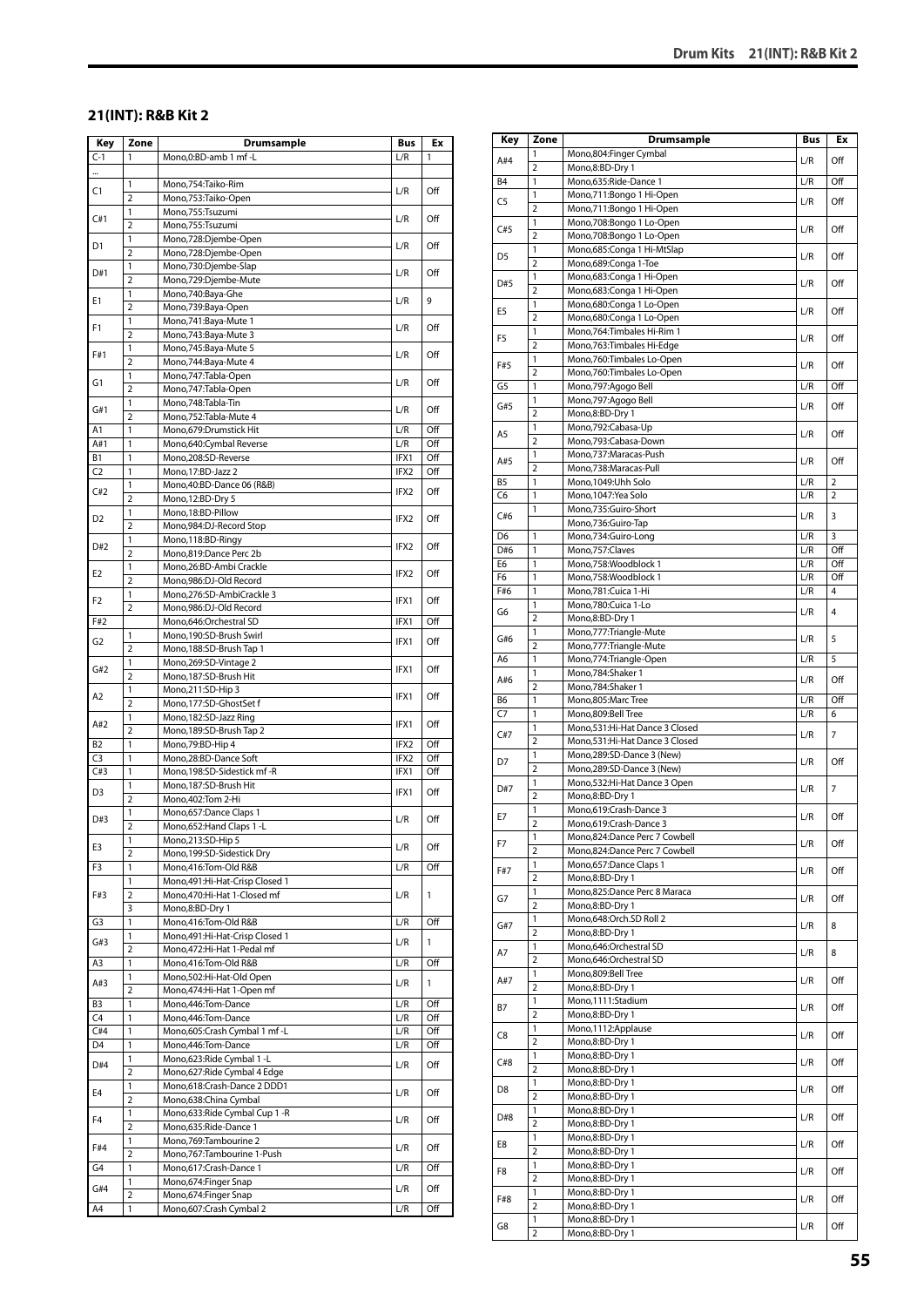| Key            | Zone                     | Drumsample      | <b>Bus</b> | Ex  |
|----------------|--------------------------|-----------------|------------|-----|
| G#8            |                          | Mono,8:BD-Dry 1 | L/R        | Off |
|                | $\overline{2}$           | Mono,8:BD-Dry 1 |            |     |
| A8             |                          | Mono,8:BD-Dry 1 | L/R        | Off |
|                | $\overline{2}$           | Mono,8:BD-Dry 1 |            |     |
| A#8            |                          | Mono,8:BD-Dry 1 | L/R        | Off |
|                | $\overline{2}$           | Mono,8:BD-Dry 1 |            |     |
| B <sub>8</sub> |                          | Mono,8:BD-Dry 1 | L/R        | Off |
|                | $\mathcal{P}$            | Mono,8:BD-Dry 1 |            |     |
| C <sub>9</sub> |                          | Mono,8:BD-Dry 1 | L/R        | Off |
|                | $\overline{\phantom{0}}$ | Mono,8:BD-Dry 1 |            |     |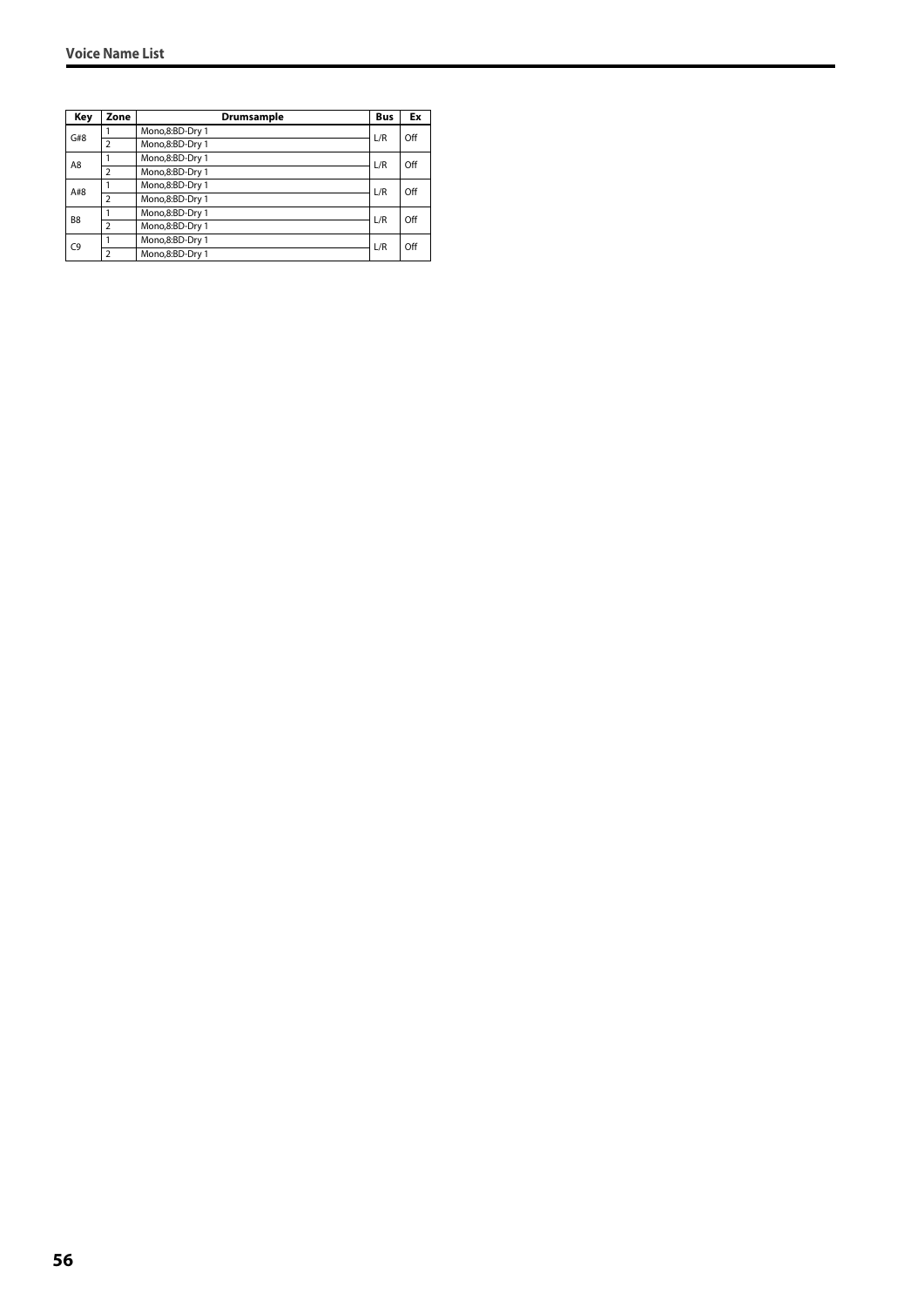#### **22(INT): Psycho Kit**

| Key            | Zone                    | Drumsample                                                     | <b>Bus</b>       | Ex                    |
|----------------|-------------------------|----------------------------------------------------------------|------------------|-----------------------|
| $C-1$          | 1                       | Mono,0:BD-amb 1 mf -L                                          | L/R              | 1                     |
|                |                         |                                                                |                  |                       |
| C1             | 1                       | Mono, 134: BD-Granular 11-EXs5-R                               | IFX2             | Off                   |
| C#1            | 1<br>1                  | Mono, 107: BD-HipHop 10-EXs5                                   | IFX2             | Off                   |
| D1<br>D#1      | 1                       | Mono,154:BD-Granular 25-EXs5<br>Mono,155:BD-Granular 26-EXs5-L | IFX1<br>IFX2     | Off<br>Off            |
| E1             | $\mathbf{1}$            | Mono,159:BD-Granular 28-EXs5                                   | IFX2             | Off                   |
|                | 1                       | Mono,207:SD-Sizzle                                             |                  |                       |
| F1             | $\overline{2}$          | Mono,207:SD-Sizzle                                             | IFX1             | Off                   |
| F#1            | 1                       | Mono,338:SD-Granular 06-EXs5                                   | IFX1             | Off                   |
| G1             | 1                       | Mono,205:SD-Rap 2                                              | IFX1             | Off                   |
|                | $\overline{2}$          | Mono,205:SD-Rap 2                                              |                  |                       |
| G#1<br>A1      | 1                       | Mono,239:SD-HipHop 03-EXs5-L<br>Mono,339:SD-Granular 07-EXs5-L | IFX1<br>IFX1     | $\overline{4}$<br>Off |
|                | 1                       | Mono,640:Cymbal Reverse                                        |                  |                       |
| A#1            | $\overline{2}$          | Mono,640:Cymbal Reverse                                        | IFX1             | 5                     |
| Β1             | 1                       | Mono,208:SD-Reverse                                            | IFX2             | Off                   |
| C2             | 1                       | Mono,34:BD-Squash                                              | IFX2             | Off                   |
|                | $\overline{2}$          | Mono,34:BD-Squash                                              |                  |                       |
| C#2            | 1<br>$\overline{2}$     | Mono, 17:BD-Jazz 2                                             | IFX2             | Off                   |
|                | $\mathbf{1}$            | Mono, 17:BD-Jazz 2<br>Mono, 948: Zap 1                         |                  |                       |
| D2             | $\overline{2}$          | Mono, 948: Zap 1                                               | IFX <sub>2</sub> | Off                   |
|                | 1                       | Mono,1115:Footstep 1                                           |                  |                       |
| D#2            | $\overline{2}$          | Mono, 1116: Footstep 2                                         | IFX2             | Off                   |
| E2             | 1                       | Mono,1007:Cyber Drum                                           | IFX2             | Off                   |
|                | $\overline{2}$          | Mono,1007:Cyber Drum                                           |                  |                       |
| F <sub>2</sub> | 1                       | Mono, 746: Tabla-Na                                            | IFX1             | Off                   |
|                | $\overline{2}$<br>1     | Mono,747:Tabla-Open<br>Mono,646:Orchestral SD                  |                  |                       |
| F#2            | $\overline{2}$          | Mono,646:Orchestral SD                                         | IFX1             | 1                     |
|                | 1                       | Mono,205:SD-Rap 2                                              |                  |                       |
| G <sub>2</sub> | $\overline{2}$          | Mono,205:SD-Rap 2                                              | IFX1             | Off                   |
| G#2            | 1                       | Mono,203:SD-Dance 1                                            | IFX1             | 1                     |
|                | $\overline{2}$          | Mono,203:SD-Dance 1                                            |                  |                       |
| A2             | 1<br>$\overline{2}$     | Mono,184:SD-Amb.Piccolo 2                                      | IFX1             | Off                   |
|                | 1                       | Mono, 181: SD-Off Center<br>Mono,191:SD-Atomic                 |                  |                       |
| A#2            | $\overline{2}$          | Mono,191:SD-Atomic                                             | IFX1             | Off                   |
|                | 1                       | Mono,728:Djembe-Open                                           |                  |                       |
| B2             | $\overline{2}$          | Mono,728:Djembe-Open                                           | IFX2             | Off                   |
| C3             | 1                       | Mono,36:BD-Dance 02                                            | IFX2             | Off                   |
|                | $\overline{2}$          | Mono,36:BD-Dance 02                                            |                  |                       |
| C#3            | 1<br>$\overline{2}$     | Mono, 764: Timbales Hi-Rim 1<br>Mono, 764: Timbales Hi-Rim 1   | IFX1             | Off                   |
|                | $\mathbf{1}$            | Mono, 182: SD-Jazz Ring                                        |                  |                       |
| D3             | $\overline{2}$          | Mono,182:SD-Jazz Ring                                          | IFX1             | Off                   |
| D#3            | 1                       | Mono, 950: Zap 3                                               | IFX1             | Off                   |
|                | $\overline{2}$          | Mono, 950: Zap 3                                               |                  |                       |
| E3             | 1                       | Mono,290:SD-Dance 4 (Old)                                      | IFX1             | Off                   |
|                | $\overline{2}$<br>1     | Mono,290:SD-Dance 4 (Old)<br>Mono, 404: Tom 3-Lo               |                  |                       |
| F3             | $\overline{2}$          | Mono, 404: Tom 3-Lo                                            | IFX1             | Off                   |
|                | 1                       | Mono,527:Hi-Hat Dance 1 Closed                                 |                  |                       |
| F#3            | $\overline{2}$          | Mono,527:Hi-Hat Dance 1 Closed                                 | L/R              | 2                     |
| G3             | 1                       | Mono,413:Tom-Brush Floor                                       | IFX1             | Off                   |
|                | $\overline{2}$          | Mono,413:Tom-Brush Floor                                       |                  |                       |
| G#3            | 1<br>2                  | Mono,532:Hi-Hat Dance 3 Open<br>Mono,532:Hi-Hat Dance 3 Open   | L/R              | 2                     |
|                | 1                       | Mono, 445: Tom-Synth                                           |                  |                       |
| A3             | $\overline{2}$          | Mono, 445: Tom-Synth                                           | IFX1             | Off                   |
|                | 1                       | Mono,774: Triangle-Open                                        | L/R              | 2                     |
| A#3            | $\overline{2}$          | Mono,528:Hi-Hat Dance 1 Open                                   |                  |                       |
| B <sub>3</sub> | 1                       | Mono, 445: Tom-Synth                                           | IFX1             | Off                   |
| C <sub>4</sub> | $\mathbf{1}$            | Mono,411:Tom-Jazz Hi                                           | IFX1             | Off                   |
| C#4            | 1<br>1                  | Mono,650:Orch Cymbal-Open<br>Mono, 407: Tom 4-Lo               | IFX1             | Off                   |
| D4             | $\overline{2}$          | Mono,8:BD-Dry 1                                                | IFX1             | Off                   |
| D#4            | 1                       | Mono,631:Ride Cymbal-Jazz                                      | IFX1             | Off                   |
| E4             | 1                       | Mono, 1153: Air Vortex                                         | IFX1             | Off                   |
|                | $\overline{\mathbf{c}}$ | Mono, 1153: Air Vortex                                         |                  |                       |
| F4             | $\mathbf{1}$            | Mono,633: Ride Cymbal Cup 1 - R                                | IFX1             | Off                   |
| F#4            | 1<br>2                  | Mono,770:Tambourine 3                                          | L/R              | Off                   |
| G4             | 1                       | Mono, 769: Tambourine 2<br>Mono,639:Splash Cymbal              | L/R              | Off                   |
|                | 1                       | Mono,1165:Dist.Slide 1                                         |                  |                       |
| G#4            | 2                       | Mono,1166:Dist.Slide 2                                         | IFX1             | Off                   |
| A4             | 1                       | Mono,625: Ride Cymbal 2 - L                                    | L/R              | Off                   |
|                | $\overline{2}$          | Mono,625: Ride Cymbal 2 - L                                    |                  |                       |

| Key            | Zone                           | Drumsample                                                  | Bus  | Ex  |
|----------------|--------------------------------|-------------------------------------------------------------|------|-----|
| A#4            | 1                              | Mono, 1118: Bird 1                                          | L/R  | Off |
| B <sub>4</sub> | $\mathbf{1}$<br>$\overline{2}$ | Mono,802:Sleigh Bell<br>Mono,802:Sleigh Bell                | L/R  | Off |
|                | $\mathbf{1}$                   | Mono,722:Bongo 2 Hi-Open f                                  |      |     |
| C5             | 2                              | Mono,721:Bongo 2 Hi-Open mf                                 | L/R  | Off |
|                | 1                              | Mono,716:Bongo 2 Lo-Muffled f                               |      |     |
| C#5            | $\overline{2}$                 | Mono,715:Bongo 2 Lo-Muffled mp                              | L/R  | Off |
| D5             | 1                              | Mono, 705: Conga 2 Hi-Closed Slap                           | L/R  | Off |
|                | $\overline{2}$                 | Mono,704:Conga 2 Hi-Closed                                  |      |     |
| D#5            | 1                              | Mono,702:Conga 2 Hi-OpenSlap                                | L/R  | Off |
|                | $\overline{2}$                 | Mono, 700: Conga 2 Hi-Open mf                               |      |     |
| E5             | 1<br>$\overline{2}$            | Mono,692:Conga 2 Lo-OpenSlap<br>Mono,690:Conga 2 Lo-Open mf | L/R  | Off |
| F <sub>5</sub> | 1                              | Mono,892:Perc-Mad Analog 35-EXs5                            | L/R  | Off |
| F#5            | 1                              | Mono,893:Perc-Mad Analog 36-EXs5                            | L/R  | Off |
|                | 1                              | Mono,939:Perc-Granular 39-EXs5                              |      |     |
| G5             | $\overline{2}$                 | Mono,938:Perc-Granular 38-EXs5                              | L/R  | Off |
| G#5            | 1                              | Mono, 769: Tambourine 2                                     | L/R  | Off |
|                | $\overline{2}$                 | Mono, 768: Tambourine 1-Pull                                |      |     |
| A5             | 1                              | Mono,788:Shaker 3-EXs5                                      | L/R  | Off |
|                | $\overline{2}$                 | Mono,787:Shaker 2-EXs5                                      |      |     |
| A#5            | 1                              | Mono,825:Dance Perc 8 Maraca                                | L/R  | Off |
| B5             | 1<br>$\overline{2}$            | Mono,804:Finger Cymbal<br>Mono,804:Finger Cymbal            | IFX1 | Off |
|                | 1                              | Mono,734:Guiro-Long                                         |      |     |
| C6             | $\overline{2}$                 | Mono,734:Guiro-Long                                         | IFX1 | Off |
|                | 1                              | Mono,814:Vocal SD                                           |      |     |
| C#6            | 2                              | Mono,814:Vocal SD                                           | L/R  | Off |
| D6             | 1                              | Mono,753:Taiko-Open                                         | IFX1 | Off |
|                | $\overline{2}$                 | Mono,1157:Gamelan                                           |      |     |
| D#6            | 1                              | Mono,927:Perc-Granular 28-EXs5-L                            | IFX1 | Off |
| E6             | 1                              | Mono,1148:Telephone Ring                                    | IFX1 | Off |
|                | $\overline{2}$<br>1            | Mono,1148:Telephone Ring<br>Mono, 1115: Footstep 1          |      |     |
| F6             | 2                              | Mono,1116:Footstep 2                                        | IFX2 | Off |
|                | 1                              | Mono, 948: Zap 1                                            |      |     |
| F#6            | $\overline{2}$                 | Mono, 948: Zap 1                                            | IFX1 | Off |
|                | 1                              | Mono,1152:Cricket Spectrum                                  |      |     |
| G6             | $\overline{2}$                 | Mono,1152:Cricket Spectrum                                  | IFX1 | Off |
| G#6            | 1                              | Mono,1155:Noise-VPM Mod                                     | L/R  | Off |
|                | $\overline{2}$                 | Mono,1155:Noise-VPM Mod                                     |      |     |
| A6             | 1                              | Mono,1154:Noise-White                                       | IFX1 | Off |
|                | 2                              | Mono,1154:Noise-White                                       |      |     |
| A#6            | 1<br>$\overline{2}$            | Mono,1155:Noise-VPM Mod<br>Mono,1155:Noise-VPM Mod          | L/R  | Off |
|                | 1                              | Mono,797:Agogo Bell                                         |      |     |
| B6             | $\overline{2}$                 | Mono,797:Agogo Bell                                         | IFX1 | Off |
|                | 1                              | Mono,1127:GunShot                                           |      |     |
| C7             | $\overline{2}$                 | Mono,1127:GunShot                                           | IFX1 | Off |
|                | 1                              | Mono,804:Finger Cymbal                                      |      | Off |
| C#7            | 2                              | Mono,805:Marc Tree                                          | IFX1 |     |
| D7             | 1                              | Mono,811:Samba Whistle 1                                    | IFX1 | 3   |
|                | 2                              | Mono,811:Samba Whistle 1                                    |      |     |
| D#7            | 1                              | Mono, 598: HiHat Granular 18-EXs5-R                         | L/R  | Off |
|                | 2<br>1                         | Mono, 597: Hi Hat Granular 18-EXs5-L<br>Mono,963:DJ-BD Rub  |      |     |
| E7             | 2                              | Mono,963:DJ-BD Rub                                          | L/R  | Off |
|                | 1                              | Mono,1006:Industry                                          |      |     |
| F7             | 2                              | Mono, 1006:Industry                                         | IFX1 | Off |
|                | 1                              | Mono,1166:Dist.Slide 2                                      |      |     |
| F#7            | 2                              | Mono,1165:Dist.Slide 1                                      | IFX2 | Off |
| G7             | 1                              | Mono,1159: Harp-Glissando                                   | L/R  | Off |
|                | $\overline{2}$                 | Mono,1128:Rainstick                                         |      |     |
| G#7            | 1                              | Mono,732:Castanet-Double 1                                  | L/R  | Off |
|                | 2                              | Mono,756: Vibraslap                                         |      |     |
| A7             | 1<br>$\overline{2}$            | Mono,984:DJ-Record Stop<br>Mono,985:DJ-Reverse              | IFX2 | Off |
|                | 1                              | Mono,955:DJ-Scratch 2                                       |      |     |
| A#7            | 2                              | Mono,954:DJ-Scratch 1                                       | IFX2 | Off |
|                | 1                              | Mono, 1126: Tribe                                           |      |     |
| B7             | 2                              | Mono,1126:Tribe                                             | IFX2 | Off |
| C8             | 1                              | Mono,824:Dance Perc 7 Cowbell                               | IFX1 | Off |
|                | 2                              | Mono,824:Dance Perc 7 Cowbell                               |      |     |
| C#8            | 1                              | Mono,8:BD-Dry 1                                             | L/R  | Off |
|                | $\overline{2}$                 | Mono,8:BD-Dry 1                                             |      |     |
| D8             | 1                              | Mono,8:BD-Dry 1                                             | L/R  | Off |
|                | $\overline{2}$<br>1            | Mono,8:BD-Dry 1<br>Mono,8:BD-Dry 1                          |      |     |
| D#8            | $\overline{2}$                 | Mono,8:BD-Dry 1                                             | L/R  | Off |
|                |                                |                                                             |      |     |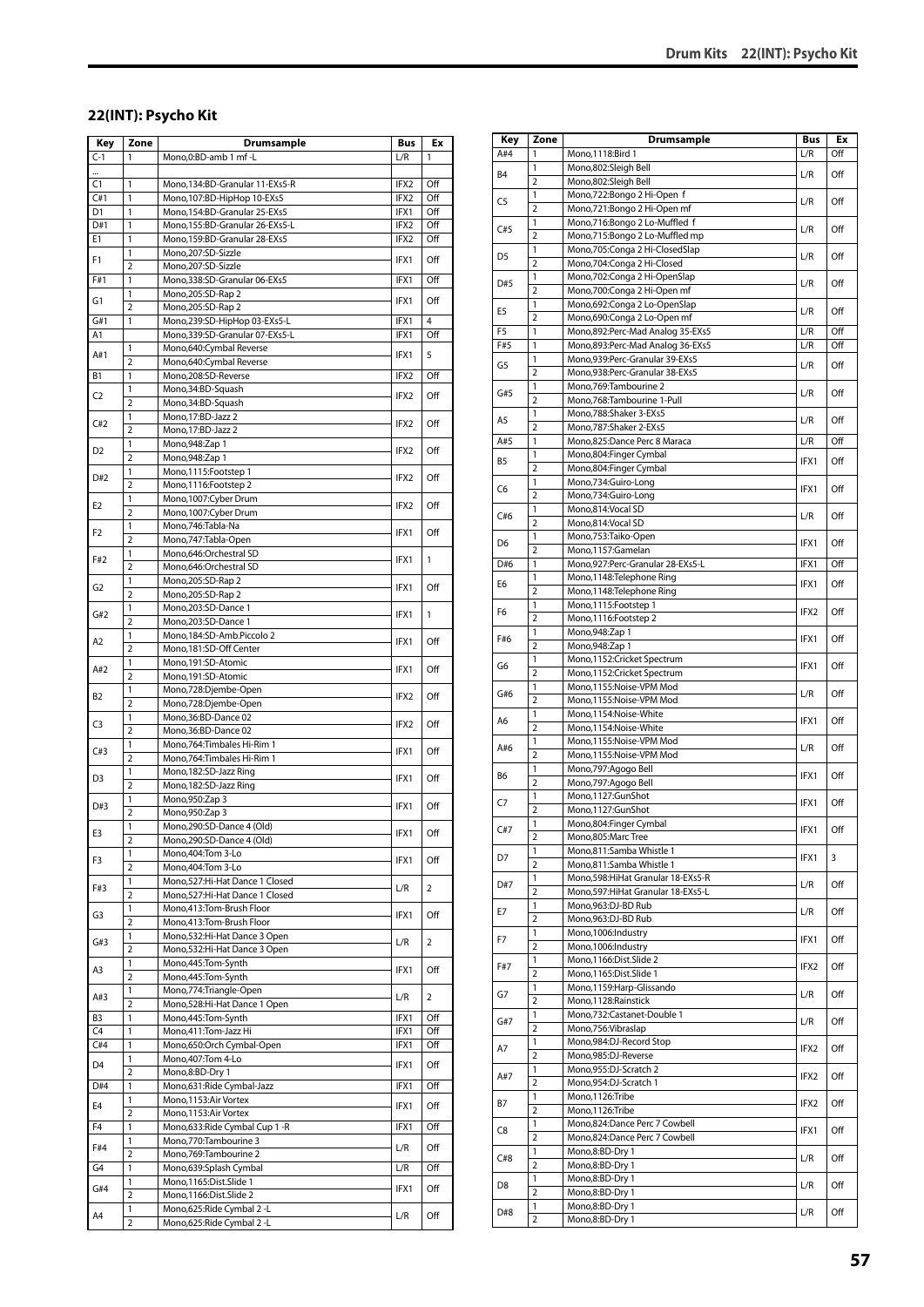| Key            | Zone           | Drumsample      | <b>Bus</b> | Ex  |
|----------------|----------------|-----------------|------------|-----|
| E8             | 1              | Mono,8:BD-Dry 1 | L/R        | Off |
|                | $\overline{2}$ | Mono,8:BD-Dry 1 |            |     |
| F8             | 1              | Mono,8:BD-Dry 1 | L/R        | Off |
|                | $\overline{2}$ | Mono,8:BD-Dry 1 |            |     |
| F#8            | 1              | Mono,8:BD-Dry 1 | L/R        | Off |
|                | $\overline{2}$ | Mono,8:BD-Dry 1 |            |     |
| G8             | 1              | Mono,8:BD-Dry 1 | L/R        | Off |
|                | $\overline{2}$ | Mono,8:BD-Dry 1 |            |     |
| G#8            | 1              | Mono,8:BD-Dry 1 | L/R        | Off |
|                | $\overline{2}$ | Mono,8:BD-Dry 1 |            |     |
| A8             | 1              | Mono,8:BD-Dry 1 | L/R        | Off |
|                | $\overline{2}$ | Mono,8:BD-Dry 1 |            |     |
| A#8            | 1              | Mono,8:BD-Dry 1 | L/R        | Off |
|                | $\overline{2}$ | Mono,8:BD-Dry 1 |            |     |
| B <sub>8</sub> | 1              | Mono,8:BD-Dry 1 | L/R        | Off |
|                | $\overline{2}$ | Mono,8:BD-Dry 1 |            |     |
| C <sub>9</sub> | 1              | Mono,8:BD-Dry 1 | L/R        | Off |
|                | $\overline{2}$ | Mono.8:BD-Drv 1 |            |     |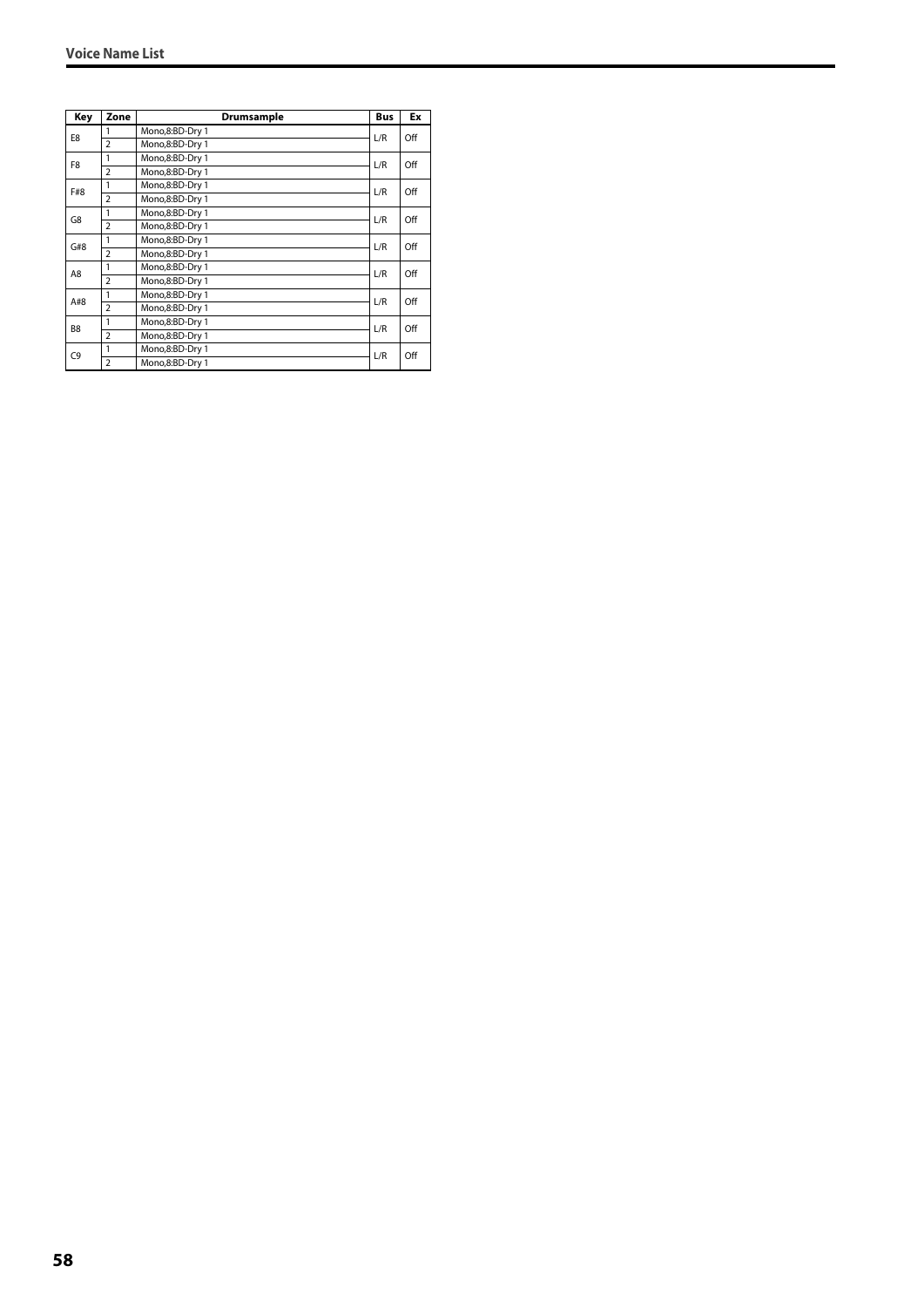#### **23(INT): Ana-Log Kit**

| Key      | Zone                    | Drumsample                                                | Bus              | Ex           |
|----------|-------------------------|-----------------------------------------------------------|------------------|--------------|
| C-1      | 1                       | Mono,0:BD-amb 1 mf -L                                     | L/R              | 6            |
|          |                         |                                                           |                  |              |
| C1       | 1                       | Mono,92:BD-Dance 13-EXs5                                  | IFX2             | Off          |
| C#1      | 1                       | Mono,91:BD-Dance 12-EXs5                                  | IFX2             | 6            |
|          | $\overline{2}$          | Mono,91:BD-Dance 12-EXs5                                  |                  |              |
| D1       | 1                       | Mono,63:BD-Mad Analog 03-EXs5                             | IFX2             | Off          |
|          | $\overline{2}$          | Mono,63:BD-Mad Analog 03-EXs5                             |                  |              |
| D#1      | 1<br>$\overline{2}$     | Mono, 103: BD-HipHop 07-EXs5                              | IFX2             | Off          |
|          | 1                       | Mono,103:BD-HipHop 07-EXs5                                |                  |              |
| Е1       | $\overline{2}$          | Mono,94:BD-Dance 15-EXs5<br>Mono, 94: BD-Dance 15-EXs5    | IFX2             | Off          |
| F1       | 1                       | Mono, 326: SD-Mad Analog 11-EXs5                          | IFX1             | Off          |
|          | 1                       | Mono,337:SD-Granular 05-EXs5-R                            |                  |              |
| F#1      | $\overline{2}$          | Mono,336:SD-Granular 05-EXs5-L                            | IFX1             | Off          |
| G1       | 1                       | Mono,320:SD-Mad Analog 05-EXs5                            | IFX1             | Off          |
| G#1      | 1                       | Mono,226:SD-Dance 12-EXs5                                 | IFX1             | Off          |
|          | $\overline{2}$          | Mono,226:SD-Dance 12-EXs5                                 |                  |              |
| A1       | 1                       | Mono,328:SD-Mad Analog 13-EXs5                            | IFX1             | Off          |
|          | 2                       | Mono, 328: SD-Mad Analog 13-EXs5                          |                  |              |
| A#1      | 1                       | Mono,66:BD-Mad Analog 06-EXs5                             | IFX2             | Off          |
| B1       | 1                       | Mono,67:BD-Mad Analog 07-EXs5                             | IFX2             | Off          |
| C2       | 1<br>$\overline{2}$     | Mono,45:BD-Dance 11<br>Mono,45:BD-Dance 11                | IFX2             | Off          |
|          | 1                       | Mono, 37: BD-Dance 03                                     |                  |              |
| C#2      | $\overline{2}$          | Mono, 37: BD-Dance 03                                     | IFX2             | Off          |
|          | 1                       | Mono,42:BD-Dance 08                                       |                  |              |
| D2       | 2                       | Mono,42:BD-Dance 08                                       | IFX <sub>2</sub> | Off          |
|          | 1                       | Mono,35:BD-Dance 01                                       |                  |              |
| D#2      | $\overline{2}$          | Mono,35:BD-Dance 01                                       | IFX2             | Off          |
| E2       | 1                       | Mono,41:BD-Dance 07                                       | IFX2             | Off          |
|          | $\overline{2}$          | Mono,446:Tom-Dance                                        |                  |              |
| F2       | 1                       | Mono,290:SD-Dance 4 (Old)                                 | IFX2             | Off          |
|          | $\overline{2}$          | Mono,290:SD-Dance 4 (Old)                                 |                  |              |
| F#2      | 1<br>$\overline{2}$     | Mono,291:SD-Dance 5                                       | IFX1             | Off          |
|          | 1                       | Mono,291:SD-Dance 5<br>Mono,1154:Noise-White              |                  |              |
| G2       | $\overline{2}$          | Mono,200:SD-Sidestick Ambi                                | IFX1             | Off          |
|          | 1                       | Mono,205:SD-Rap 2                                         |                  |              |
| G#2      | $\overline{2}$          | Mono,205:SD-Rap 2                                         | IFX1             | Off          |
|          | 1                       | Mono,659:Dance Claps 3                                    |                  |              |
| A2       | $\overline{2}$          | Mono,1117:Click                                           | IFX1             | Off          |
| A#2      | 1                       | Mono,292:SD-Dance 6                                       | IFX1             | Off          |
|          | $\overline{2}$          | Mono,292:SD-Dance 6                                       |                  |              |
| B2       | 1                       | Mono, 40: BD-Dance 06 (R&B)                               | IFX2             | Off          |
|          | $\overline{2}$          | Mono,40:BD-Dance 06 (R&B)                                 |                  |              |
| C3       | 1                       | Mono,41:BD-Dance 07                                       | IFX <sub>2</sub> | Off          |
|          | $\overline{2}$<br>1     | Mono,41:BD-Dance 07                                       |                  |              |
| C#3      | 2                       | Mono,375:Rimshot-Dance 2<br>Mono, 375: Rimshot-Dance 2    | L/R              | Off          |
|          | 1                       | Mono.289:SD-Dance 3 (New)                                 |                  |              |
| D3       | $\overline{\mathbf{c}}$ | Mono,289:SD-Dance 3 (New)                                 | IFX1             | Off          |
|          | 1                       | Mono,657:Dance Claps 1                                    |                  |              |
| D#3      | $\overline{2}$          | Mono,657:Dance Claps 1                                    | L/R              | Off          |
|          | 1                       | Mono,288:SD-Dance 2                                       |                  | Off          |
| E3       | $\overline{2}$          | Mono, 199: SD-Sidestick Dry                               | IFX1             |              |
| F3       | 1                       | Mono, 446: Tom-Dance                                      | L/R              | Off          |
|          | 2                       | Mono, 446: Tom-Dance                                      |                  |              |
| F#3      | 1                       | Mono,531:Hi-Hat Dance 3 Closed                            | L/R              | 1            |
|          | $\overline{\mathbf{c}}$ | Mono,531:Hi-Hat Dance 3 Closed                            |                  |              |
| G3       | 1                       | Mono, 446: Tom-Dance                                      | L/R              | Off          |
|          | 2<br>1                  | Mono, 446: Tom-Dance<br>Mono,532:Hi-Hat Dance 3 Open      |                  |              |
| G#3      | $\overline{2}$          | Mono,532:Hi-Hat Dance 3 Open                              | L/R              | 1            |
| A3       | 1                       | Mono, 446: Tom-Dance                                      |                  |              |
|          | 2                       | Mono, 446: Tom-Dance                                      | L/R              | Off          |
| A#3      | 1                       | Mono,532:Hi-Hat Dance 3 Open                              |                  |              |
|          | $\overline{2}$          | Mono,532:Hi-Hat Dance 3 Open                              | L/R              | $\mathbf{1}$ |
| B3       | 1                       | Mono,825:Dance Perc 8 Maraca                              | L/R              | Off          |
|          | $\overline{2}$          | Mono,825:Dance Perc 8 Maraca                              |                  |              |
| C4       | 1                       | Mono,533:Hi-Hat Dance 4 Closed                            | L/R              | 2            |
| C#4      | 1                       | Mono,619:Crash-Dance 3                                    | L/R              | Off          |
|          | 2                       | Mono,619:Crash-Dance 3                                    |                  |              |
| D4       | 1                       | Mono,534: Hi-Hat Dance 4 Open                             | L/R              | 2            |
| D#4      | $\mathbf{1}$            | Mono,635:Ride-Dance 1                                     | L/R              | Off          |
|          | 2                       | Mono,635:Ride-Dance 1                                     |                  |              |
| E4<br>F4 | 1<br>1                  | Mono,618:Crash-Dance 2 DDD1<br>Mono,636:Ride-Dance 2 DDD1 | L/R              | Off          |
|          | $\overline{2}$          | Mono,636:Ride-Dance 2 DDD1                                | L/R              | Off          |
|          |                         |                                                           |                  |              |

| Key            | Zone                | <b>Drumsample</b>                                          | <b>Bus</b> | Ex  |
|----------------|---------------------|------------------------------------------------------------|------------|-----|
| F#4            | 1                   | Mono,770:Tambourine 3                                      |            |     |
|                | 2                   | Mono, 769: Tambourine 2                                    | L/R        | Off |
| G4             | 1                   | Mono,1155:Noise-VPM Mod                                    | L/R        | Off |
| G#4            | 1                   | Mono,824:Dance Perc 7 Cowbell                              | L/R        | Off |
|                | $\overline{2}$      | Mono,824:Dance Perc 7 Cowbell                              |            |     |
| A4             | 1                   | Mono,617:Crash-Dance 1                                     | L/R        | Off |
|                | $\overline{2}$<br>1 | Mono,617:Crash-Dance 1<br>Mono,1152:Cricket Spectrum       |            |     |
| A#4            | 2                   | Mono,770:Tambourine 3                                      | L/R        | Off |
| B4             | 1                   | Mono,863:Perc-Mad Analog 06-EXs5                           | L/R        | Off |
|                | 1                   | Mono, 948: Zap 1                                           |            |     |
| C5             | 2                   | Mono, 948: Zap 1                                           | L/R        | Off |
| C#5            | $\mathbf{1}$        | Mono, 949: Zap 2                                           | L/R        | Off |
|                | $\overline{2}$      | Mono, 949: Zap 2                                           |            |     |
| D5             | $\mathbf{1}$        | Mono,823:Dance Perc 6 Clave                                | L/R        | Off |
|                | 2                   | Mono, 39: BD-Dance 05 (Rap)                                |            |     |
| D#5            | 1                   | Mono,822:Dance Perc 5 Conga                                | L/R        | Off |
|                | $\overline{2}$<br>1 | Mono,822:Dance Perc 5 Conga<br>Mono,822:Dance Perc 5 Conga |            |     |
| E5             | $\overline{2}$      | Mono,822:Dance Perc 5 Conga                                | L/R        | Off |
| F5             | 1                   | Mono,559: Hi Hat Mad Analog 01-EXs5                        | L/R        | Off |
|                | 1                   | Mono,777:Triangle-Mute                                     |            |     |
| F#5            | 2                   | Mono, 39: BD-Dance 05 (Rap)                                | L/R        | 3   |
| G5             | 1                   | Mono, 574: Hi Hat Mad Analog 16-EXs5                       | L/R        | Off |
|                | 1                   | Mono,774:Triangle-Open                                     |            |     |
| G#5            | $\overline{2}$      | Mono,414:Tom-Brush Hi                                      | L/R        | 3   |
| A5             | 1                   | Mono, 535: Hi-Hat Dance 5 Closed                           | L/R        | Off |
|                | $\overline{2}$      | Mono,964:DJ-SD Rub                                         |            |     |
| A#5            | 1                   | Mono,536:Hi-Hat Dance 5 Open                               | L/R        | Off |
| B5             | 1                   | Mono, 374: Rimshot-Dance 1                                 | L/R        | Off |
| C6             | 1                   | Mono,1101:PC Vox-Cks                                       | L/R        | Off |
|                | 2                   | Mono,19:BD-Woofer                                          |            |     |
| C#6            | 1<br>$\overline{2}$ | Mono,527:Hi-Hat Dance 1 Closed<br>Mono,8:BD-Dry 1          | L/R        | Off |
|                | 1                   | Mono,1154:Noise-White                                      |            |     |
| D6             | $\overline{2}$      | Mono,183:SD-Amb.Piccolo 1                                  | L/R        | Off |
|                | 1                   | Mono,530:Hi-Hat Dance 2 Open                               |            |     |
| D#6            | 2                   | Mono,984:DJ-Record Stop                                    | L/R        | Off |
|                | 1                   | Mono, 1099:PC Vox-Sis                                      |            |     |
| E6             | $\overline{2}$      | Mono,185:SD-Paper                                          | L/R        | Off |
| F <sub>6</sub> | 1                   | Mono,1100:PC Vox-Dunc                                      | L/R        | Off |
|                | $\overline{2}$      | Mono,814:Vocal SD                                          |            |     |
| F#6            | 1                   | Mono,526:Hi-Hat-Alpo Closed                                | L/R        | 4   |
|                | $\overline{2}$      | Mono,526:Hi-Hat-Alpo Closed                                |            |     |
| G6             | $\mathbf{1}$        | Mono, 1102:PC Vox-For                                      | L/R        | Off |
|                | 2                   | Mono,414:Tom-Brush Hi                                      |            |     |
| G#6            | 1<br>$\overline{2}$ | Mono,522:Hi-Hat-Amb Crackle<br>Mono,635:Ride-Dance 1       | L/R        | Off |
|                | 1                   | Mono,1105:PC Vox-Zee                                       |            |     |
| A6             | C                   | Mono,412:Tom-Jazz Hi Rim                                   | L/R        | Off |
|                | 1                   | Mono, 493: Hi-Hat-Crisp Open                               |            |     |
| A#6            | $\overline{2}$      | Mono,635:Ride-Dance 1                                      | L/R        | 4   |
|                | 1                   | Mono,1107:PC Vox-Pa                                        |            |     |
| B6             | $\overline{2}$      | Mono,1150:Swish Terra                                      | L/R        | Off |
| C7             | 1                   | Mono, 1110:PC Vox-Tu                                       | L/R        | Off |
|                | $\overline{2}$      | Mono, 17:BD-Jazz 2                                         |            |     |
| C#7            | 1                   | Mono,607:Crash Cymbal 2                                    | L/R        | Off |
|                | $\overline{2}$      | Mono,607:Crash Cymbal 2                                    |            |     |
| D7             | 1<br>$\overline{2}$ | Mono,638:China Cymbal<br>Mono,638:China Cymbal             | L/R        | Off |
|                | 1                   | Mono,627: Ride Cymbal 4 Edge                               |            |     |
| D#7            | 2                   | Mono,627:Ride Cymbal 4 Edge                                | L/R        | Off |
|                | 1                   | Mono,686:Conga 1 Hi-Slap 1                                 |            |     |
| E7             | $\overline{2}$      | Mono,708:Bongo 1 Lo-Open                                   | L/R        | Off |
|                | 1                   | Mono,683:Conga 1 Hi-Open                                   |            |     |
| F7             | 2                   | Mono,681:Conga 1 Lo-MuteSlap                               | L/R        | Off |
| F#7            | 1                   | Mono,634: Ride Cymbal Cup 2                                | L/R        | Off |
|                | $\overline{2}$      | Mono,634: Ride Cymbal Cup 2                                |            |     |
| G7             | 1                   | Mono,687:Conga 1 Hi-Slap 2                                 | L/R        | Off |
|                | 2                   | Mono,684:Conga 1 Hi-Mute                                   |            |     |
| G#7            | 1                   | Mono,798:Cowbell 1                                         | L/R        | Off |
|                | $\overline{2}$      | Mono,798:Cowbell 1                                         |            |     |
| A7             | 1<br>2              | Mono,800:Chacha Bell                                       | L/R        | Off |
|                | $\mathbf{1}$        | Mono,800:Chacha Bell<br>Mono,798:Cowbell 1                 |            |     |
| A#7            | 2                   | Mono,798:Cowbell 1                                         | L/R        | Off |
|                | 1                   | Mono,735:Guiro-Short                                       |            |     |
| B7             | $\overline{2}$      | Mono,8:BD-Dry 1                                            | L/R        | 6   |
|                | 1                   | Mono,736:Guiro-Tap                                         |            |     |
| C8             | 2                   | Mono,736:Guiro-Tap                                         | L/R        | 6   |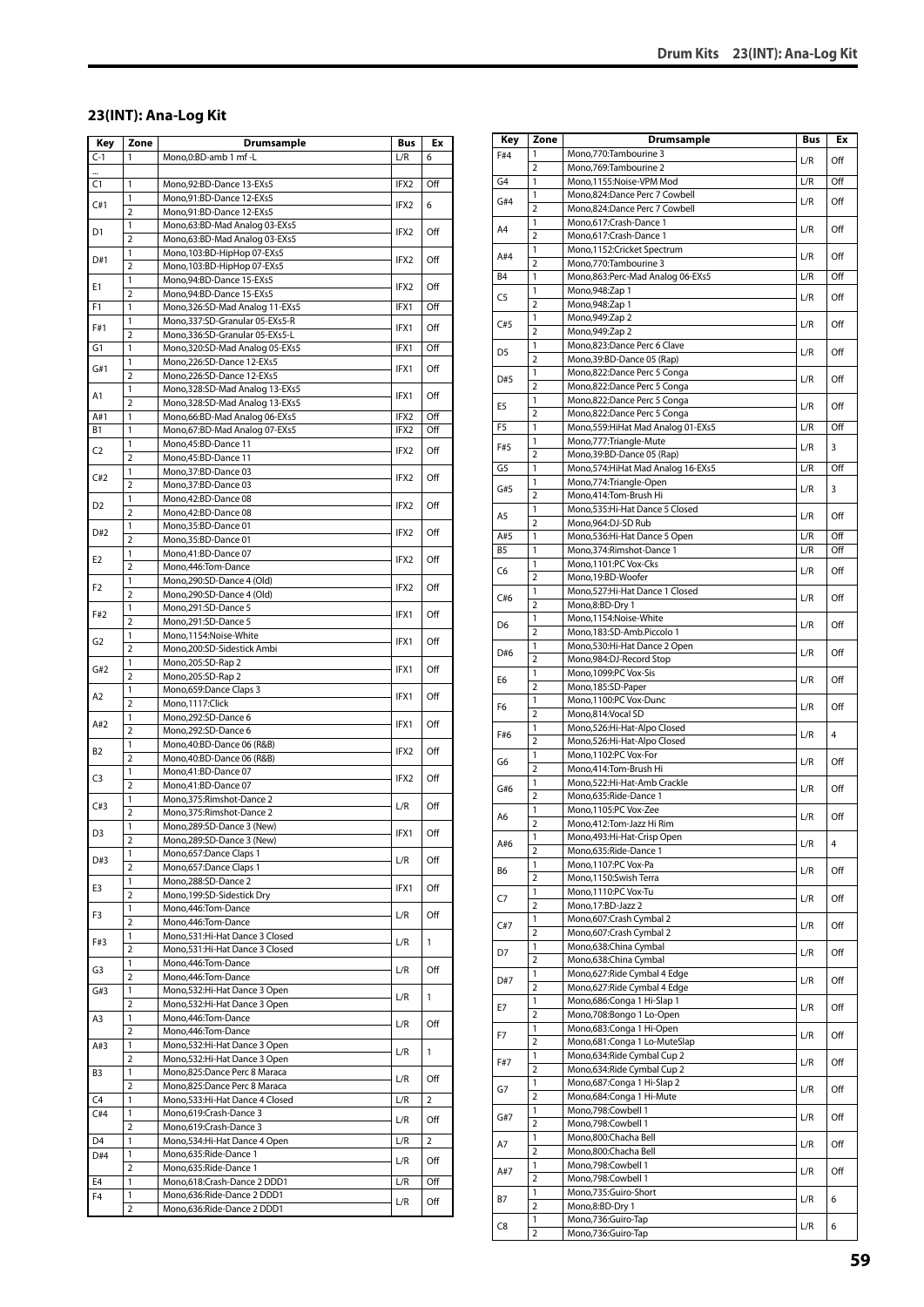| Key            | Zone           | <b>Drumsample</b>            | <b>Bus</b> | Ex  |
|----------------|----------------|------------------------------|------------|-----|
| C#8            | 1              | Mono, 1012: Metal Hit        | L/R        | Off |
|                | $\overline{2}$ | Mono,804: Finger Cymbal      |            |     |
| D <sub>8</sub> | $\mathbf{1}$   | Mono,817:Dance Perc 1 Hip    | L/R        | Off |
|                | $\overline{2}$ | Mono,8:BD-Dry 1              |            |     |
| D#8            | $\mathbf{1}$   | Mono.1150:Swish Terra        | L/R        | Off |
|                | $\overline{2}$ | Mono, 1150: Swish Terra      |            |     |
| E8             | 1              | Mono, 1007: Cyber Drum       | L/R        | Off |
|                | $\overline{2}$ | Mono, 1007: Cyber Drum       |            |     |
| F <sub>8</sub> | 1              | Mono, 767: Tambourine 1-Push | IFX1       | Off |
|                | $\overline{2}$ | Mono, 767: Tambourine 1-Push |            |     |
| F#8            | 1              | Mono.1153:Air Vortex         | L/R        | Off |
|                | $\overline{2}$ | Mono.1153:Air Vortex         |            |     |
| G8             | 1              | Mono.1156:Tubular            | L/R        | Off |
|                | $\overline{2}$ | Mono,1156:Tubular            |            |     |
| G#8            | 1              | Mono, 1148: Telephone Ring   | L/R        | Off |
|                | $\overline{2}$ | Mono,1148: Telephone Ring    |            |     |
| A8             | 1              | Mono, 1116: Footstep 2       | L/R        | Off |
|                | $\overline{2}$ | Mono, 1116: Footstep 2       |            |     |
| A#8            | 1              | Mono, 777: Triangle-Mute     | L/R        | Off |
|                | $\overline{2}$ | Mono, 777: Triangle-Mute     |            |     |
| B <sub>8</sub> | 1              | Mono,1126:Tribe              | L/R        | Off |
|                | $\overline{2}$ | Mono,1126:Tribe              |            |     |
| C <sub>9</sub> | 1              | Mono,817:Dance Perc 1 Hip    | L/R        | Off |
|                | $\overline{2}$ | Mono,8:BD-Dry 1              |            |     |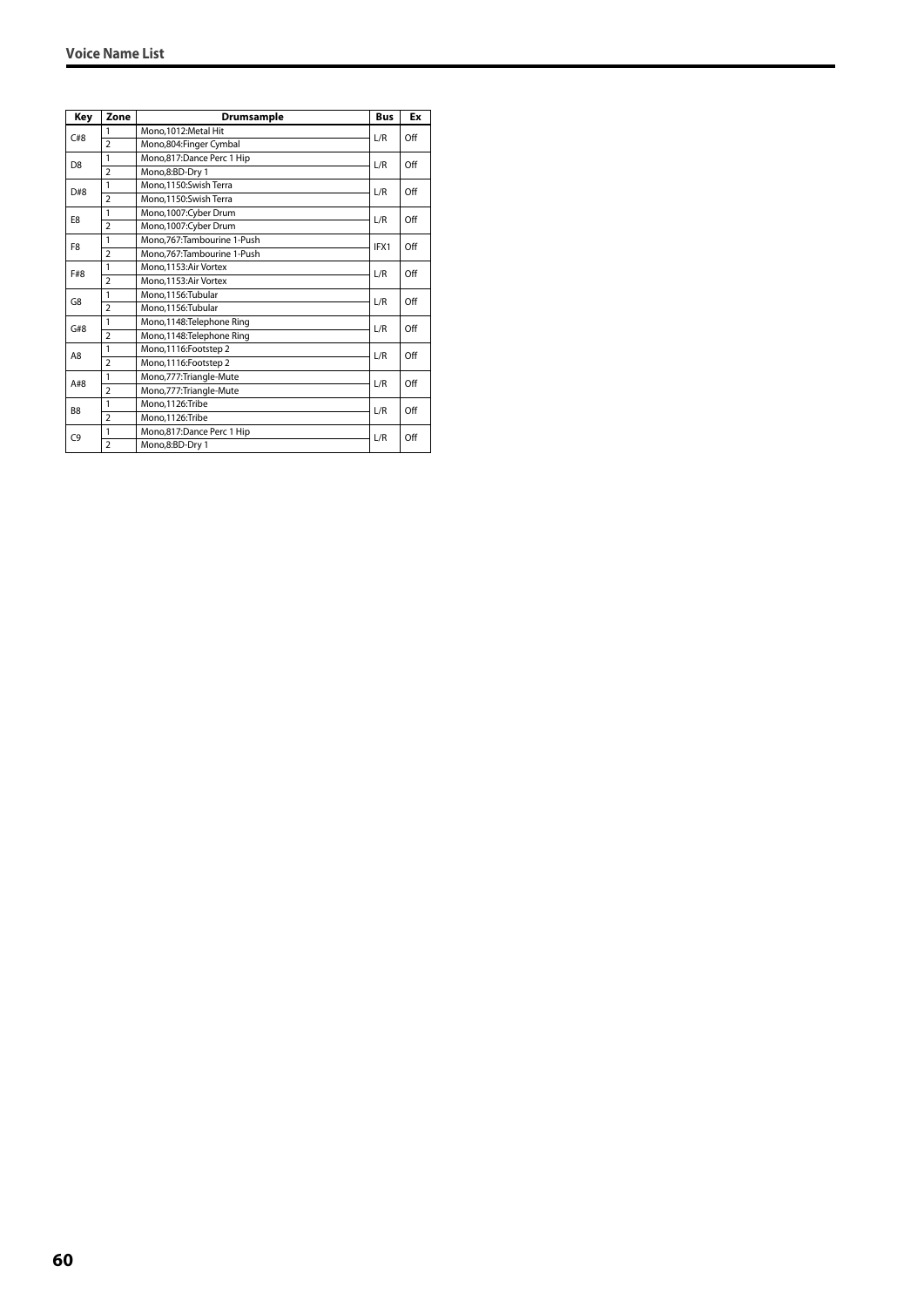#### **24(INT): Mad Analog Kit**

| Key            | Zone                         | Drumsample                                                                  | Bus  | Ex  |
|----------------|------------------------------|-----------------------------------------------------------------------------|------|-----|
| $C-1$          | 1                            | Mono,0:BD-amb 1 mf -L                                                       | L/R  | Off |
|                |                              |                                                                             |      |     |
| E0             | 1                            | Mono,533:Hi-Hat Dance 4 Closed                                              | IFX4 | Off |
|                | 1                            | Mono,534:Hi-Hat Dance 4 Open                                                |      |     |
| F <sub>0</sub> | $\overline{2}$               | Mono,533:Hi-Hat Dance 4 Closed                                              | IFX4 | Off |
| F#0            | 3<br>1                       | Mono,533:Hi-Hat Dance 4 Closed<br>Mono,507:Hi-Hat Dance 03-EXs5             | IFX4 | Off |
| G0             | 1                            | Mono,531:Hi-Hat Dance 3 Closed                                              | IFX4 | Off |
|                | 1                            | Mono,766:Timbales-Paila                                                     |      |     |
| G#0            | $\overline{2}$               | Mono,784:Shaker 1                                                           | IFX4 | Off |
|                | 1                            | Mono, 493: Hi-Hat-Crisp Open                                                |      |     |
| A0             | $\overline{2}$               | Mono,490:Hi-Hat-Chili                                                       | IFX4 | Off |
|                | 3                            | Mono,525:Hi-Hat-Whispy                                                      |      |     |
| A#0            | 1                            | Mono, 495: Hi-Hat-Vintage 1                                                 | IFX4 | Off |
|                | 2                            | Mono, 495: Hi-Hat-Vintage 1                                                 |      |     |
|                | 1                            | Mono, 479: Hi-Hat 2-Pedal Open                                              |      |     |
| BO             | $\overline{2}$               | Mono, 476: Hi-Hat 2-Closed 1                                                | IFX4 | Off |
|                | 3                            | Mono,478:Hi-Hat 2-Pedal                                                     |      |     |
| C1             | 1<br>$\mathbf{1}$            | Mono,63:BD-Mad Analog 03-EXs5<br>Mono, 75: BD-Mad Analog 15-EXs5            | IFX2 | Off |
| C#1            | $\overline{2}$               | Mono, 75: BD-Mad Analog 15-EXs5                                             | IFX2 | Off |
| D1             | 1                            | Mono,72:BD-Mad Analog 12-EXs5                                               | IFX2 | Off |
|                | 1                            | Mono,73:BD-Mad Analog 13-EXs5                                               |      |     |
| D#1            | $\overline{2}$               | Mono, 74: BD-Mad Analog 14-EXs5                                             | IFX2 | Off |
| E1             | 1                            | Mono,69:BD-Mad Analog 09-EXs5                                               | IFX2 | Off |
| F1             | 1                            | Mono, 316: SD-Mad Analog 01-EXs5                                            | IFX1 | Off |
| F#1            | 1                            | Mono, 319: SD-Mad Analog 04-EXs5                                            | IFX1 | Off |
| G1             | 1                            | Mono, 321: SD-Mad Analog 06-EXs5                                            | IFX1 | Off |
| G#1            | 1                            | Mono, 326: SD-Mad Analog 11-EXs5                                            | IFX1 | Off |
| A1             | 1                            | Mono, 322: SD-Mad Analog 07-EXs5                                            | IFX1 | Off |
|                | $\overline{2}$               | Mono,365:SD-Granular 22-EXs5-L                                              |      |     |
| A#1            | 1                            | Mono,640:Cymbal Reverse                                                     | L/R  | Off |
| В1             | 1                            | Mono, 316: SD-Mad Analog 01-EXs5                                            | IFX1 | Off |
| C <sub>2</sub> | 1                            | Mono,61:BD-Mad Analog 01-EXs5                                               | IFX2 | Off |
| C#2            | $\mathbf{1}$                 | Mono,65:BD-Mad Analog 05-EXs5                                               | IFX2 | Off |
| D2             | 1                            | Mono,917:Perc-Granular 18-EXs5                                              | IFX2 | Off |
|                | $\overline{2}$               | Mono,917:Perc-Granular 18-EXs5                                              |      |     |
| D#2            | 1<br>$\overline{2}$          | Mono,62:BD-Mad Analog 02-EXs5<br>Mono,58:BD-TekClub 10-EXs5                 | IFX2 | Off |
|                | 1                            | Mono,71:BD-Mad Analog 11-EXs5                                               |      |     |
| E2             | $\overline{2}$               | Mono, 70: BD-Mad Analog 10-EXs5                                             | IFX2 | Off |
|                | 1                            | Mono, 329: SD-Mad Analog 14-EXs5                                            |      |     |
| F2             | $\overline{2}$               | Mono,945:Perc-Granular 44-EXs5                                              | IFX1 | Off |
| F#2            | 1                            | Mono,298:SD-TekClub 04-EXs5                                                 | IFX1 | Off |
| G2             | 1                            | Mono,330:SD-Mad Analog 15-EXs5                                              | IFX1 | Off |
| G#2            | 1                            | Mono, 327: SD-Mad Analog 12-EXs5                                            | IFX1 | Off |
|                | $\overline{2}$               | Mono, 575: Hi-Hat Granular 01-EXs5                                          |      |     |
| A <sub>2</sub> | $\overline{1}$               | Mono, 328: SD-Mad Analog 13-EXs5                                            | IFX1 | Off |
| A#2            | 1                            | Mono, 317: SD-Mad Analog 02-EXs5                                            | IFX1 | Off |
|                | 1                            | Mono,66:BD-Mad Analog 06-EXs5                                               |      |     |
| B2             | $\overline{\mathbf{c}}$      | Mono,67:BD-Mad Analog 07-EXs5                                               | IFX2 | Off |
|                | 3                            | Mono,68:BD-Mad Analog 08-EXs5<br>Mono,64:BD-Mad Analog 04-EXs5              |      |     |
| C3             | 1<br>$\overline{\mathbf{c}}$ | Mono,64:BD-Mad Analog 04-EXs5                                               | IFX2 | Off |
|                | 1                            | Mono, 381: Sidestick-Mad Ana 2-EXs5                                         |      |     |
| C#3            | $\overline{2}$               | Mono, 326: SD-Mad Analog 11-EXs5                                            | IFX1 | Off |
| D3             | 1                            | Mono, 325: SD-Mad Analog 10-EXs5                                            | IFX1 | Off |
|                | 1                            | Stereo, 51: SD-Granular 21-EXs5                                             |      |     |
| D#3            | $\overline{2}$               | Mono,666:Clap Mad Analog 2-EXs5                                             | IFX5 | Off |
| E3             | 1                            | Mono, 328: SD-Mad Analog 13-EXs5                                            |      |     |
|                | 2                            | Mono, 327: SD-Mad Analog 12-EXs5                                            | IFX1 | Off |
| F3             | 1                            | Mono, 451: Tom-Mad Analog 3-EXs5                                            | IFX3 | Off |
| F#3            | 1                            | Mono, 559: HiHat Mad Analog 01-EXs5                                         | IFX4 | 1   |
|                | $\overline{2}$               | Mono, 559: HiHat Mad Analog 01-EXs5                                         |      |     |
| G3             | 1                            | Mono, 450: Tom-Mad Analog 2-EXs5                                            | IFX3 | Off |
| G#3            | $\mathbf{1}$                 | Mono, 568: HiHat Mad Analog 10-EXs5                                         | IFX4 | 1   |
|                | $\overline{2}$               | Mono, 567: HiHat Mad Analog 09-EXs5                                         |      |     |
| A3             | 1<br>1                       | Mono, 449: Tom-Mad Analog 1-EXs5<br>Mono,574: HiHat Mad Analog 16-EXs5      | IFX3 | Off |
|                | $\overline{\mathbf{c}}$      |                                                                             | IFX4 | 1   |
| A#3            | 3                            | Mono,573: Hi Hat Mad Analog 15-EXs5<br>Mono, 572: Hi Hat Mad Analog 14-EXs5 |      |     |
|                | 1                            | Mono, 455: Tom-Mad Analog 5b-EXs5                                           |      |     |
| B3             | $\overline{2}$               | Mono, 454: Tom-Mad Analog 5a-EXs5                                           | IFX3 | Off |
|                | 1                            | Mono, 457: Tom-Mad Analog 6b-EXs5                                           |      |     |
| C4             | 2                            | Mono, 456: Tom-Mad Analog 6a-EXs5                                           | IFX3 | Off |
|                | 1                            | Mono,524:Hi-Hat-Clangy Open                                                 |      |     |
| C#4            | $\overline{2}$               | Mono, 1011: Industry Loop 2                                                 | IFX4 | Off |
| D4             | 1                            | Mono, 453: Tom-Mad Analog 4b-EXs5                                           |      | Off |
|                | 2                            | Mono, 452: Tom-Mad Analog 4a-EXs5                                           | IFX3 |     |

| Key            | Zone           | Drumsample                          | Bus  | Ex             |
|----------------|----------------|-------------------------------------|------|----------------|
| D#4            | 1              | Mono,865:Perc-Mad Analog 08-EXs5    | IFX4 | Off            |
| E <sub>4</sub> | 1              | Mono,639:Splash Cymbal              | IFX4 | Off            |
| F <sub>4</sub> | 1              | Mono,632: Ride Cymbal Cup 1 - L     | IFX4 | Off            |
|                | 1              | Mono,818:Dance Perc 2a              |      |                |
| F#4            | 2              | Mono,818:Dance Perc 2a              | IFX5 | Off            |
| G4             | 1              | Mono,621:Crash-Granular-EXs5-L      | IFX4 | Off            |
| G#4            | 1              | Mono,921:Perc-Granular 22-EXs5      | IFX5 | Off            |
| A4             | 1              | Mono,616:Crash HipHop 2-EXs5        | L/R  | Off            |
| A#4            | 1              | Mono,860:Perc-Mad Analog 03-EXs5    | IFX5 | Off            |
| B <sub>4</sub> | 1              | Mono,598: Hi Hat Granular 18-EXs5-R | IFX5 | Off            |
| C <sub>5</sub> | 1              | Mono,845:Perc-TekClub 08-EXs5       | IFX5 | Off            |
| C#5            | 1              | Mono,845:Perc-TekClub 08-EXs5       | IFX5 | Off            |
|                | 1              | Mono,889:Perc-Mad Analog 32-EXs5    |      |                |
| D <sub>5</sub> | $\overline{2}$ | Mono,704:Conga 2 Hi-Closed          | IFX5 | Off            |
|                | 1              | Mono, 702: Conga 2 Hi-OpenSlap      |      |                |
| D#5            | $\overline{2}$ | Mono,891:Perc-Mad Analog 34-EXs5    | IFX5 | Off            |
|                | 1              | Mono,692:Conga 2 Lo-OpenSlap        |      |                |
| E <sub>5</sub> | $\overline{2}$ | Mono,890:Perc-Mad Analog 33-EXs5    | IFX5 | Off            |
| F <sub>5</sub> | 1              | Mono,869:Perc-Mad Analog 12-EXs5    | IFX5 | Off            |
| F#5            | 1              | Mono,872:Perc-Mad Analog 15-EXs5    | IFX5 | Off            |
| G5             | 1              | Mono,922:Perc-Granular 23-EXs5      | IFX5 | Off            |
| G#5            | 1              | Mono,922:Perc-Granular 23-EXs5      | IFX5 | Off            |
| A5             | 1              | Mono,880:Perc-Mad Analog 23-EXs5    | IFX5 | Off            |
| A#5            | 1              | Mono,866:Perc-Mad Analog 09-EXs5    | IFX5 | Off            |
|                | 1              | Mono,862:Perc-Mad Analog 05-EXs5    |      |                |
| B5             | 2              | Mono,862:Perc-Mad Analog 05-EXs5    | IFX5 | 2              |
| C <sub>6</sub> | 1              | Mono,861:Perc-Mad Analog 04-EXs5    | IFX5 | $\overline{2}$ |
| C#6            | 1              | Mono,566: Hi Hat Mad Analog 08-EXs5 | IFX4 | 3              |
| D <sub>6</sub> | 1              | Mono, 565: HiHat Mad Analog 07-EXs5 | IFX4 | 3              |
|                | 1              | Mono,869:Perc-Mad Analog 12-EXs5    | IFX5 | Off            |
| D#6            | 2              | Mono,868:Perc-Mad Analog 11-EXs5    |      |                |
|                | 3              | Mono,868:Perc-Mad Analog 11-EXs5    |      |                |
|                | 1              | Mono,872:Perc-Mad Analog 15-EXs5    |      |                |
| E6             | 2              | Mono,871:Perc-Mad Analog 14-EXs5    | IFX5 | Off            |
|                | 3              | Mono,870:Perc-Mad Analog 13-EXs5    |      |                |
|                | 1              | Mono,875:Perc-Mad Analog 18-EXs5    |      |                |
| F6             | $\overline{2}$ | Mono,874:Perc-Mad Analog 17-EXs5    | IFX5 | Off            |
|                | 3              | Mono,873: Perc-Mad Analog 16-EXs5   |      |                |
| F#6            | $\mathbf{1}$   | Mono,888:Perc-Mad Analog 31-EXs5    | IFX5 | Off            |
| G6             | 1              | Mono,888:Perc-Mad Analog 31-EXs5    | IFX5 | Off            |
| G#6            | 1              | Mono, 777: Triangle-Mute            | IFX5 | Off            |
| A6             | 1              | Mono,774: Triangle-Open             | IFX5 | 4              |
| A#6            | 1              | Mono,784:Shaker 1                   | IFX5 | Off            |
|                | $\overline{2}$ | Mono,785:Shaker 2                   |      |                |
| B6             | 1              | Mono,805:Marc Tree                  | IFX5 | Off            |
| C7             | 1              | Mono,40:BD-Dance 06 (R&B)           | IFX2 | Off            |
| C#7            | 1              | Mono,531:Hi-Hat Dance 3 Closed      | IFX4 | Off            |
| D7             | 1              | Mono,289:SD-Dance 3 (New)           | IFX1 | Off            |
| D#7            | 1              | Mono,532:Hi-Hat Dance 3 Open        | IFX4 | Off            |
| E7             | 1              | Mono.619:Crash-Dance 3              | IFX4 | Off            |
| F7             | 1              | Mono,824:Dance Perc 7 Cowbell       | IFX5 | Off            |
| F#7            | 1              | Mono,657:Dance Claps 1              | IFX5 | Off            |
| G7             | 1              | Mono,825:Dance Perc 8 Maraca        | IFX5 | Off            |
| G#7            | 1              | Mono,648:Orch.SD Roll 2             | IFX1 | 5              |
| A7             | 1              | Mono,646:Orchestral SD              | IFX1 | 5              |
| A#7            | 1              | Mono,809:Bell Tree                  | IFX5 | Off            |
| B7             | 1              | Mono,1111:Stadium                   | IFX5 | Off            |
| C8             | 1              | Mono, 1112: Applause                | IFX5 | Off            |
| A8             | 1              | Mono,0:BD-amb 1 mf-L                | L/R  | Off            |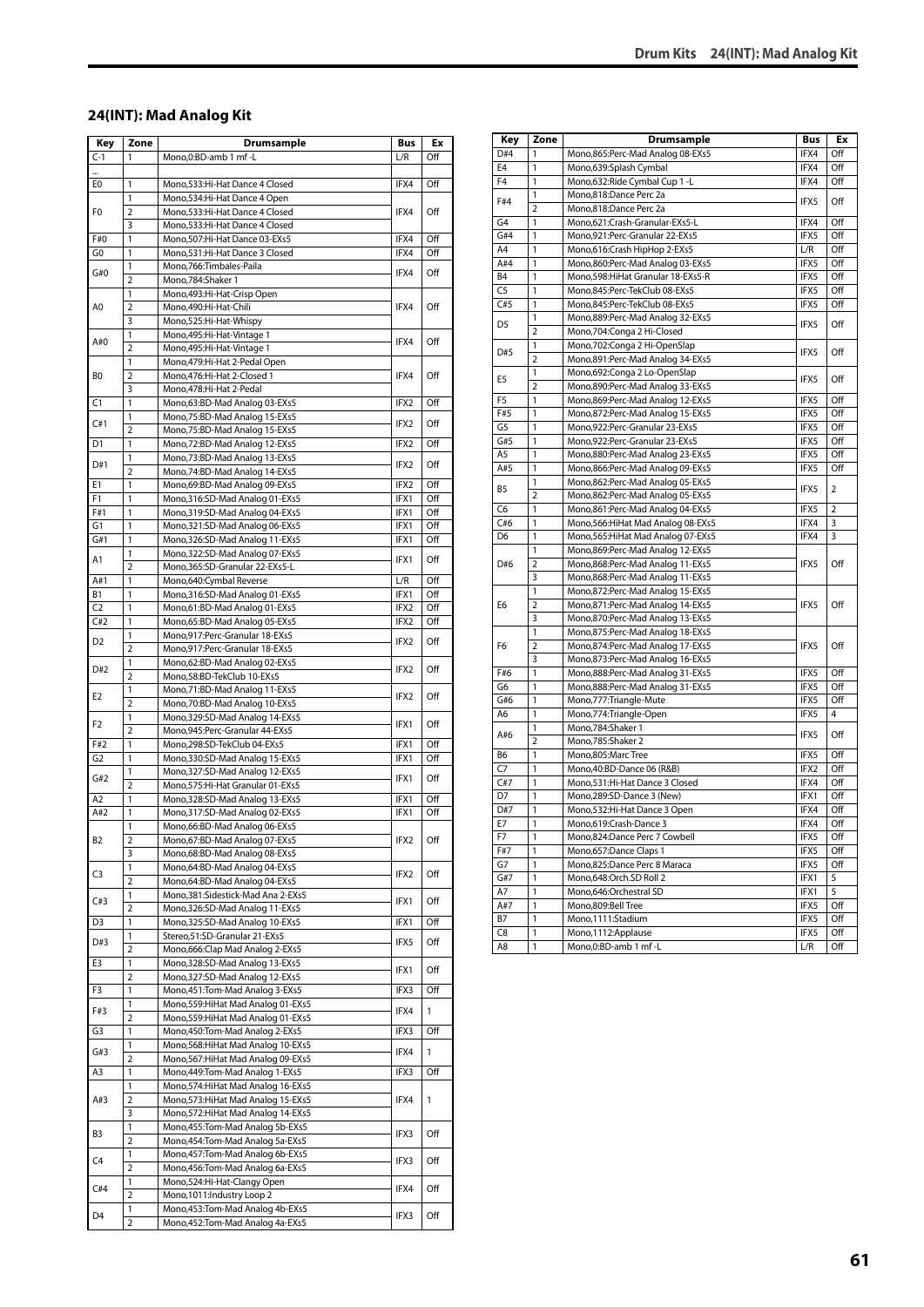#### **25(INT): Noisy Kit**

| Key            | Zone                | Drumsample                                             | Bus  | Ex  |
|----------------|---------------------|--------------------------------------------------------|------|-----|
| $C-1$          | 1                   | Mono,0:BD-amb 1 mf -L                                  | L/R  | 1   |
|                |                     |                                                        |      |     |
|                | 1                   | Mono,27:BD-Ambi Soft                                   |      |     |
| C1             | 2                   | Mono, 1076:"Tuunn"                                     | L/R  | Off |
| C#1            | 1                   | Mono,63:BD-Mad Analog 03-EXs5                          | IFX1 | Off |
|                | 1                   | Mono, 979: DJ Vinyl Sliced 15                          |      |     |
| D1             | 2                   | Mono,874:Perc-Mad Analog 17-EXs5                       | L/R  | Off |
|                | 1                   | Mono,68:BD-Mad Analog 08-EXs5                          |      |     |
| D#1            | $\overline{2}$      | Mono,1091:CompuVoice-Do it                             | IFX2 | Off |
|                | 1                   | Mono, 882: Perc-Mad Analog 25-EXs5                     |      |     |
| E1             | 2                   | Mono,882:Perc-Mad Analog 25-EXs5                       | IFX2 | 9   |
| F1             | 1                   | Mono, 320: SD-Mad Analog 05-EXs5                       | IFX1 | Off |
|                | 1                   | Mono, 669: Clap Mad Analog 5-EXs5                      |      |     |
| F#1            | 2                   | Mono, 1058: Voice Perc-Snare 2-EXs5                    | IFX1 | Off |
|                | 1                   | Mono,932:Perc-Granular 32-EXs5                         |      |     |
| G1             | $\overline{2}$      | Mono,931:Perc-Granular 31-EXs5                         | IFX1 | Off |
|                | 1                   | Mono, 322: SD-Mad Analog 07-EXs5                       |      |     |
| G#1            | 2                   | Mono, 322: SD-Mad Analog 07-EXs5                       | IFX1 | Off |
|                | 1                   | Mono, 324: SD-Mad Analog 09-EXs5                       |      |     |
| A1             | $\overline{2}$      | Mono, 324: SD-Mad Analog 09-EXs5                       | IFX1 | Off |
|                | 1                   | Mono, 132: BD-Granular 10-EXs5-R                       |      |     |
| A#1            | $\overline{2}$      | Mono, 131:BD-Granular 10-EXs5-L                        | IFX2 | Off |
|                | 1                   | Mono,66:BD-Mad Analog 06-EXs5                          |      |     |
| B1             | $\overline{2}$      | Mono,67:BD-Mad Analog 07-EXs5                          | IFX2 | Off |
|                | 1                   | Mono, 47: BD-Dance 13                                  |      |     |
| C2             | 2                   | Mono,919:Perc-Granular 20-EXs5                         | IFX2 | Off |
|                | 1                   | Mono, 43: BD-Dance 09                                  |      |     |
| C#2            | $\overline{2}$      | Mono, 1117: Click                                      | IFX2 | Off |
|                | 1                   | Mono,986:DJ-Old Record                                 |      |     |
| D <sub>2</sub> | 2                   | Mono, 42: BD-Dance 08                                  | IFX2 | Off |
|                | 1                   | Mono, 12:BD-Dry 5                                      |      |     |
| D#2            | $\overline{2}$      | Mono,41:BD-Dance 07                                    | IFX2 | Off |
| E2             | 1                   | Mono,41:BD-Dance 07                                    | IFX2 | Off |
|                | 2                   | Mono,534:Hi-Hat Dance 4 Open                           |      |     |
| F2             | 1                   | Mono, 173: SD-Dry 3                                    | IFX1 | Off |
|                | $\overline{2}$      | Mono, 763: Timbales Hi-Edge                            |      |     |
| F#2            | 1                   | Mono,289:SD-Dance 3 (New)                              | IFX1 | Off |
| G2             | 1                   | Mono,281:SD-Jungle                                     | IFX1 | Off |
|                | $\overline{2}$      | Mono, 656: Hand Claps 4 Happy                          |      |     |
| G#2            | 1                   | Mono,285:SD-Ambi Hit 1                                 | IFX1 | Off |
|                | 2                   | Mono,285:SD-Ambi Hit 1                                 |      |     |
| A2             | 1<br>$\overline{2}$ | Mono, 659: Dance Claps 3                               | IFX1 | Off |
|                | 1                   | Mono,657:Dance Claps 1<br>Mono,825:Dance Perc 8 Maraca |      |     |
| A#2            | 2                   | Mono, 199: SD-Sidestick Dry                            | IFX1 | Off |
|                | 1                   | Mono,1154:Noise-White                                  |      |     |
| B2             | $\overline{2}$      | Mono, 1007: Cyber Drum                                 | IFX2 | Off |
|                | 1                   | Mono, 1124: Hart Beat                                  |      |     |
| C3             | 2                   | Mono, 949: Zap 2                                       | IFX2 | Off |
| C#3            | 1                   | Mono,1087:CompuVoice-Beep                              | IFX1 | Off |
| D3             | $\mathbf{1}$        | Mono,1154:Noise-White                                  | IFX1 | Off |
|                | 1                   | Mono,1154:Noise-White                                  |      |     |
| D#3            | 2                   | Mono, 1112: Applause                                   | IFX1 | Off |
|                | 1                   | Mono, 292: SD-Dance 6                                  |      |     |
| E3             | $\overline{2}$      | Mono, 1009: SD-Air Explosion                           | IFX1 | Off |
|                | 1                   | Mono, 445: Tom-Synth                                   |      |     |
| F3             | 2                   | Mono,1154:Noise-White                                  | L/R  | Off |
| F#3            | 1                   | Mono,1154:Noise-White                                  | L/R  | 1   |
|                | $\overline{2}$      | Mono, 1117: Click                                      |      |     |
| G3             | 1                   | Mono, 445: Tom-Synth                                   | L/R  | Off |
|                | $\overline{2}$      | Mono,1154:Noise-White                                  |      |     |
| G#3            | 1                   | Mono,1154:Noise-White                                  | L/R  | 1   |
|                | $\overline{2}$      | Mono, 1117: Click                                      |      |     |
| A3             | 1                   | Mono, 445: Tom-Synth                                   | L/R  | Off |
|                | $\overline{2}$      | Mono,1154:Noise-White                                  |      |     |
| A#3            | 1                   | Mono,1154:Noise-White                                  | L/R  | 1   |
|                | 2                   | Mono, 1117: Click                                      |      |     |
| B3             | 1<br>$\overline{2}$ | Mono, 445: Tom-Synth<br>Mono,1154:Noise-White          | L/R  | Off |
| C4             | 1                   | Mono, 533: Hi-Hat Dance 4 Closed                       | L/R  | Off |
|                | 1                   | Mono,1155:Noise-VPM Mod                                |      |     |
| C#4            | 2                   | Mono,1154:Noise-White                                  | L/R  | Off |
| D4             | 1                   | Mono, 534: Hi-Hat Dance 4 Open                         | L/R  | Off |
|                | 1                   | Mono,636:Ride-Dance 2 DDD1                             |      |     |
| D#4            | $\overline{2}$      | Mono, 1148: Telephone Ring                             | L/R  | Off |
|                | 1                   | Mono,619:Crash-Dance 3                                 |      |     |
| E4             | $\overline{2}$      | Mono,638:China Cymbal                                  | L/R  | Off |
| F4             | 1                   | Mono,636:Ride-Dance 2 DDD1                             | L/R  | Off |

| Key            | Zone                           | <b>Drumsample</b>                                                | Bus | Ex         |
|----------------|--------------------------------|------------------------------------------------------------------|-----|------------|
| F#4            | 1                              | Mono,792:Cabasa-Up                                               | L/R | Off        |
|                | 2                              | Mono,793:Cabasa-Down                                             |     |            |
| G4             | 1<br>1                         | Mono,639:Splash Cymbal<br>Mono,785:Shaker 2                      | L/R | Off        |
| G#4            | $\overline{2}$                 | Mono,784:Shaker 1                                                | L/R | Off        |
| A4             | 1                              | Mono,618:Crash-Dance 2 DDD1                                      | L/R | Off        |
| A#4            | 1                              | Mono,823:Dance Perc 6 Clave                                      | L/R | Off        |
| B <sub>4</sub> | 1                              | Mono,640:Cymbal Reverse                                          | L/R | Off        |
|                | $\overline{2}$                 | Mono,640:Cymbal Reverse                                          |     |            |
| C <sub>5</sub> | 1                              | Mono,822:Dance Perc 5 Conga                                      | L/R | Off        |
|                | $\overline{2}$<br>1            | Mono,711:Bongo 1 Hi-Open<br>Mono,822:Dance Perc 5 Conga          |     |            |
| C#5            | $\overline{2}$                 | Mono,708:Bongo 1 Lo-Open                                         | L/R | Off        |
| D <sub>5</sub> | 1                              | Mono,685:Conga 1 Hi-MtSlap                                       |     | Off        |
|                | $\overline{2}$                 | Mono,689:Conga 1-Toe                                             | L/R |            |
| D#5            | 1                              | Mono,822:Dance Perc 5 Conga                                      | L/R | Off        |
|                | $\overline{2}$<br>1            | Mono,683:Conga 1 Hi-Open<br>Mono,822:Dance Perc 5 Conga          |     |            |
| E5             | $\overline{2}$                 | Mono,680:Conga 1 Lo-Open                                         | L/R | Off        |
|                | 1                              | Mono,767:Tambourine 1-Push                                       |     |            |
| F5             | $\overline{2}$                 | Mono,768:Tambourine 1-Pull                                       | L/R | Off        |
| F#5            | 1                              | Mono,770:Tambourine 3                                            | L/R | Off        |
|                | $\overline{2}$                 | Mono,769:Tambourine 2                                            |     |            |
| G5             | 1                              | Mono,824:Dance Perc 7 Cowbell                                    | L/R | Off        |
|                | $\overline{2}$<br>1            | Mono,8:BD-Dry 1<br>Mono, 375: Rimshot-Dance 2                    |     |            |
| G#5            | $\overline{2}$                 | Mono,985:DJ-Reverse                                              | L/R | Off        |
|                | 1                              | Mono,792:Cabasa-Up                                               |     |            |
| A5             | $\overline{2}$                 | Mono,793:Cabasa-Down                                             | L/R | Off        |
| A#5            | 1                              | Mono,737:Maracas-Push                                            | L/R | Off        |
|                | $\overline{2}$                 | Mono,737: Maracas-Push                                           |     |            |
| B5             | 1<br>$\overline{2}$            | Mono,825:Dance Perc 8 Maraca                                     | L/R | Off        |
|                | 1                              | Mono,813:Chinese Gong<br>Mono,1008:SD-Metal Striker              |     |            |
| C6             | $\overline{2}$                 | Mono,813:Chinese Gong                                            | L/R | Off        |
| C#6            | 1                              | Mono, 1131: Car Engine                                           | L/R | Off        |
|                | $\overline{2}$                 | Mono,736:Guiro-Tap                                               |     |            |
| D <sub>6</sub> | 1                              | Mono, 1011: Industry Loop 2                                      | L/R | Off        |
| D#6            | 1<br>1                         | Mono, 1011: Industry Loop 2                                      | L/R | Off<br>Off |
| E6             | 1                              | Mono,876:Perc-Mad Analog 19-EXs5<br>Mono,770:Tambourine 3        | L/R |            |
| F6             | $\overline{2}$                 | Mono,8:BD-Dry 1                                                  | L/R | Off        |
| F#6            | 1                              | Mono,939:Perc-Granular 39-EXs5                                   | L/R | Off        |
| G6             | 1                              | Mono, 1160: String Slap                                          | L/R | 4          |
|                | $\overline{2}$                 | Mono,8:BD-Dry 1                                                  |     |            |
| G#6            | $\mathbf{1}$                   | Mono,863:Perc-Mad Analog 06-EXs5                                 | L/R | 5          |
| А6             | 1<br>$\overline{2}$            | Mono, 948: Zap 1<br>Mono,8:BD-Dry 1                              | L/R | Off        |
| A#6            | 1                              | Mono,927:Perc-Granular 28-EXs5-L                                 | L/R | Off        |
|                | 1                              | Mono,1134:Car Crash                                              |     |            |
| B6             | $\overline{2}$                 | Mono,8:BD-Dry 1                                                  | L/R | Off        |
| C7             | 1                              | Mono, 39: BD-Dance 05 (Rap)                                      | L/R | Off        |
|                | 2                              | Mono, 39: BD-Dance 05 (Rap)                                      |     |            |
| C#7            | $\mathbf{1}$<br>$\overline{2}$ | Mono,531:Hi-Hat Dance 3 Closed<br>Mono,531:Hi-Hat Dance 3 Closed | L/R | Off        |
|                | 1                              | Mono,290:SD-Dance 4 (Old)                                        |     |            |
| D7             | $\mathbf 2$                    | Mono,290:SD-Dance 4 (Old)                                        | L/R | Off        |
| D#7            | 1                              | Mono,532:Hi-Hat Dance 3 Open                                     | L/R | Off        |
|                | $\overline{2}$                 | Mono,8:BD-Dry 1                                                  |     |            |
| E7             | 1                              | Mono,620:Crash-Jungle                                            | L/R | Off        |
| F7             | 1<br>$\overline{2}$            | Mono,823:Dance Perc 6 Clave<br>Mono,823:Dance Perc 6 Clave       | L/R | Off        |
| F#7            | 1                              | Mono,1144:Wind                                                   |     |            |
|                | 2                              | Mono,8:BD-Dry 1                                                  | L/R | Off        |
| G7             | 1                              | Mono,1145:Stream                                                 | L/R | Off        |
|                | $\overline{2}$                 | Mono,8:BD-Dry 1                                                  |     |            |
| G#7            | 1                              | Mono, 1097: "Two" Solo                                           | L/R | Off        |
|                | $\overline{2}$<br>$\mathbf{1}$ | Mono,1098:"One" Solo<br>Mono, 1095:"Four" Solo                   |     |            |
| А7             | $\overline{2}$                 | Mono,1096:"Three" Solo                                           | L/R | Off        |
|                | 1                              | Mono,809:Bell Tree                                               |     |            |
| A#7            | $\overline{2}$                 | Mono,8:BD-Dry 1                                                  | L/R | Off        |
| Β7             | 1                              | Mono, 1149: Space Lore                                           | L/R | Off        |
|                | $\overline{2}$                 | Mono,8:BD-Dry 1                                                  |     |            |
| C8             | 1<br>$\overline{2}$            | Mono,1124: Hart Beat                                             | L/R | Off        |
|                | 1                              | Mono,8:BD-Dry 1<br>Mono,8:BD-Dry 1                               |     |            |
| C#8            | $\overline{2}$                 | Mono,8:BD-Dry 1                                                  | L/R | Off        |
| D8             | 1                              | Mono,8:BD-Dry 1                                                  | L/R | Off        |
|                | $\overline{2}$                 | Mono,8:BD-Dry 1                                                  |     |            |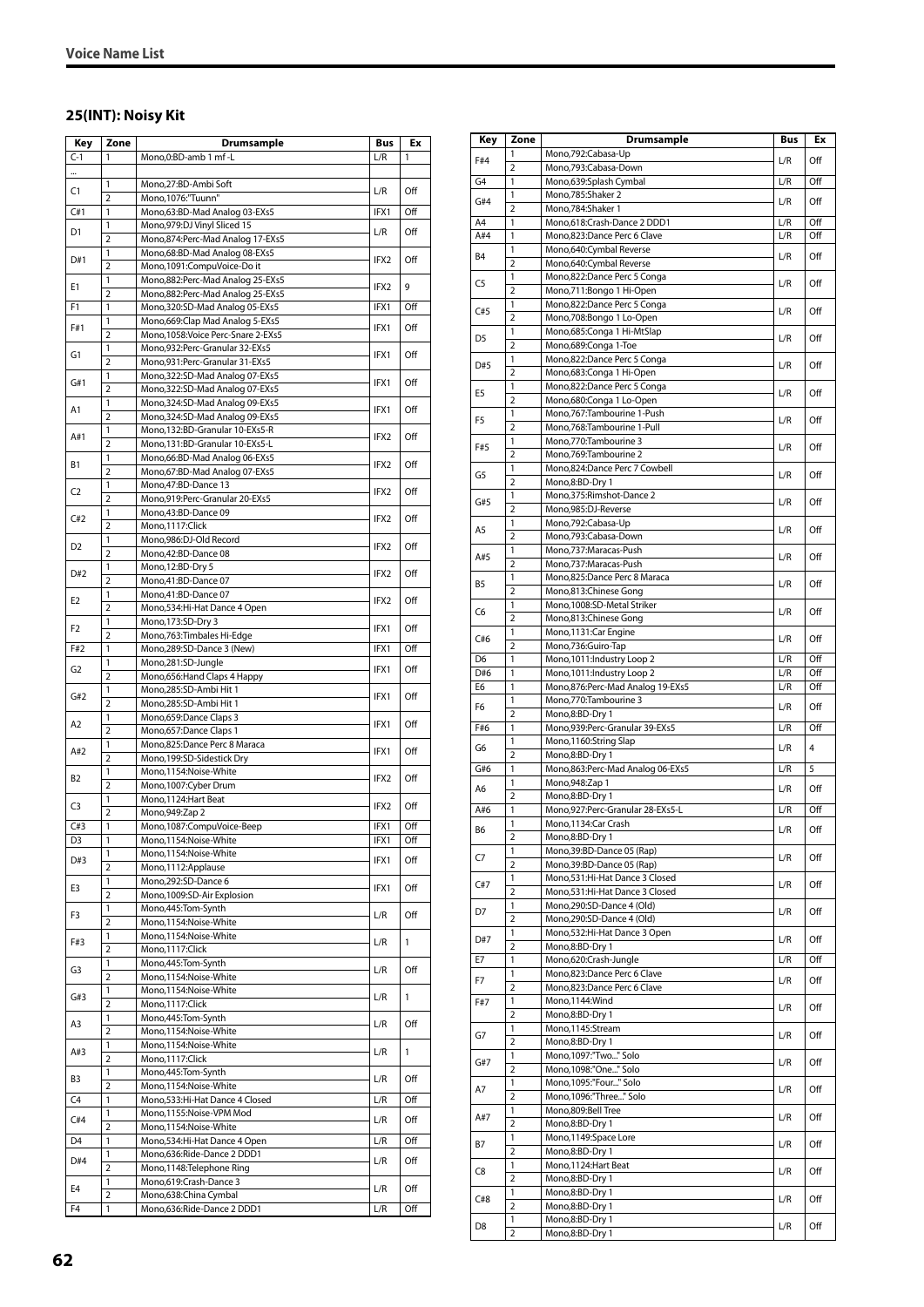| Key            | Zone           | Drumsample      | <b>Bus</b> | Ex  |
|----------------|----------------|-----------------|------------|-----|
| D#8            | 1              | Mono,8:BD-Dry 1 | L/R        | Off |
|                | $\overline{2}$ | Mono,8:BD-Dry 1 |            |     |
| E8             | 1              | Mono,8:BD-Dry 1 | L/R        | Off |
|                | $\overline{2}$ | Mono,8:BD-Dry 1 |            |     |
| F8             | 1              | Mono,8:BD-Dry 1 | L/R        | Off |
|                | $\overline{2}$ | Mono,8:BD-Dry 1 |            |     |
| F#8            | 1              | Mono,8:BD-Dry 1 | L/R        | Off |
|                | $\overline{2}$ | Mono,8:BD-Dry 1 |            |     |
| G8             | 1              | Mono,8:BD-Dry 1 | L/R        | Off |
|                | $\overline{2}$ | Mono,8:BD-Dry 1 |            |     |
| G#8            | 1              | Mono,8:BD-Dry 1 | L/R        | Off |
|                | $\overline{2}$ | Mono,8:BD-Dry 1 |            |     |
| A8             | 1              | Mono,8:BD-Dry 1 | L/R        | Off |
|                | $\overline{2}$ | Mono,8:BD-Dry 1 |            |     |
| A#8            | 1              | Mono,8:BD-Dry 1 | L/R        | Off |
|                | $\overline{2}$ | Mono,8:BD-Dry 1 |            |     |
| B <sub>8</sub> | 1              | Mono,8:BD-Dry 1 | L/R        | Off |
|                | $\overline{a}$ | Mono,8:BD-Dry 1 |            |     |
| C <sub>9</sub> | 1              | Mono,8:BD-Dry 1 |            | Off |
|                | $\overline{2}$ | Mono,8:BD-Dry 1 | L/R        |     |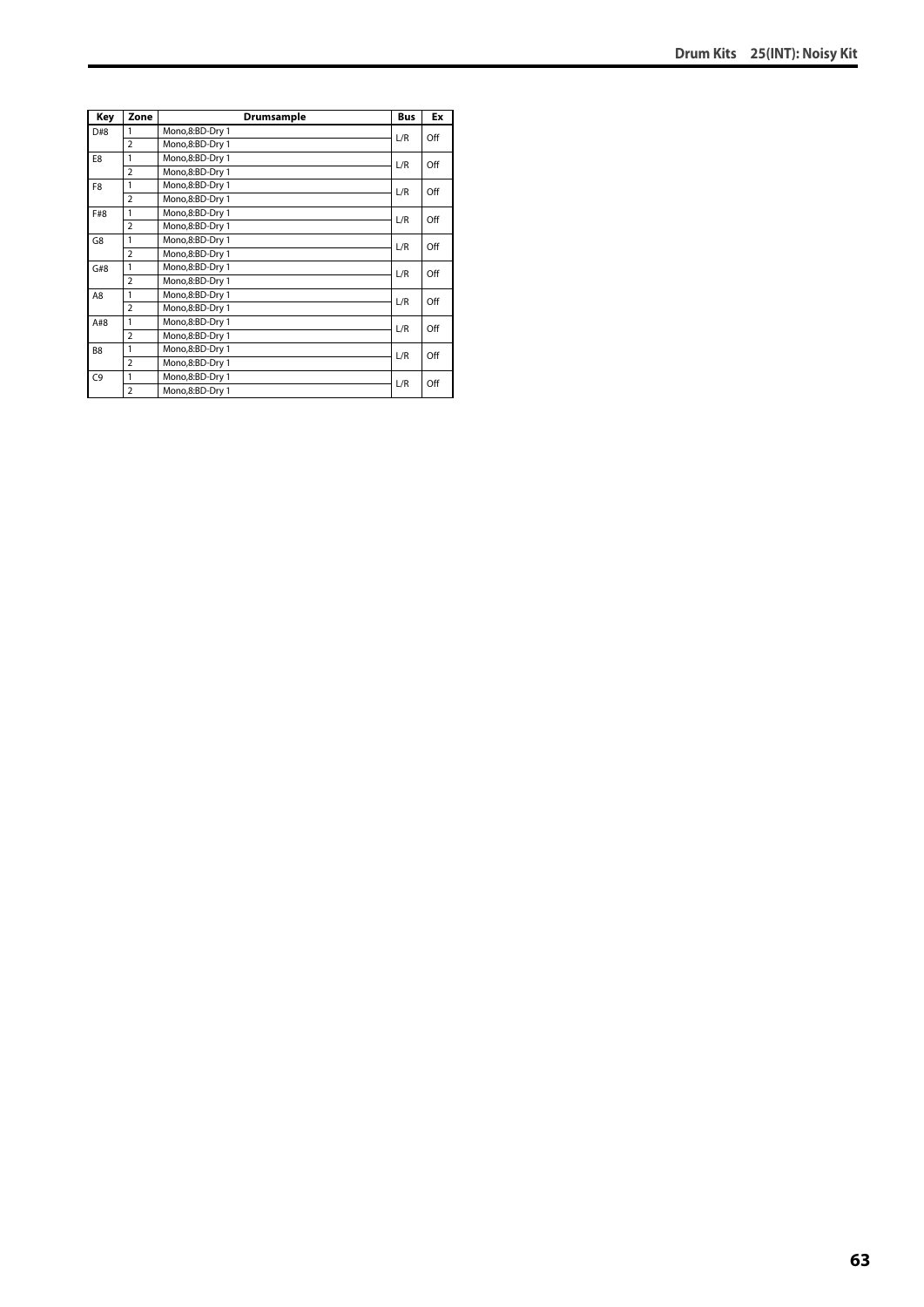#### **26(INT): Percussion Kit**

| Key            | Zone                | Drumsample                                | Bus  | Ex  |
|----------------|---------------------|-------------------------------------------|------|-----|
|                | 1                   | Mono,754:Taiko-Rim                        |      |     |
| C1             | $\overline{2}$      | Mono, 753: Taiko-Open                     | L/R  | Off |
|                | 1                   | Mono,755:Tsuzumi                          |      |     |
| C#1            | $\overline{2}$      | Mono,755:Tsuzumi                          | L/R  | Off |
| D1             | 1                   | Mono,728:Djembe-Open                      | IFX1 | Off |
|                | $\overline{2}$      | Mono,728:Djembe-Open                      |      |     |
| D#1            | 1                   | Mono,730:Djembe-Slap                      | IFX1 | Off |
|                | $\overline{2}$      | Mono,729:Djembe-Mute                      |      |     |
| E1             | 1                   | Mono,740:Baya-Ghe                         | L/R  | 5   |
|                | $\overline{2}$      | Mono,739:Baya-Open                        |      |     |
| F1             | 1                   | Mono, 741: Baya-Mute 1                    | L/R  | Off |
|                | $\overline{2}$      | Mono, 743: Baya-Mute 3                    |      |     |
| F#1            | 1                   | Mono, 745: Baya-Mute 5                    | L/R  | Off |
|                | $\overline{2}$      | Mono, 744: Baya-Mute 4                    |      |     |
| G1             | $\mathbf{1}$        | Mono, 747: Tabla-Open                     | L/R  | Off |
|                | $\overline{2}$      | Mono, 747: Tabla-Open                     |      |     |
| G#1            | 1                   | Mono, 748: Tabla-Tin                      | L/R  | Off |
|                | $\overline{2}$      | Mono, 752: Tabla-Mute 4                   |      |     |
| A1             | 1                   | Mono, 750: Tabla-Mute 2                   | L/R  | Off |
|                | $\overline{2}$      | Mono, 751: Tabla-Mute 3                   |      |     |
| A#1            | 1<br>$\overline{2}$ | Mono, 746: Tabla-Na                       | L/R  | 6   |
|                |                     | Mono, 749: Tabla-Mute 1                   |      |     |
| Β1             | 1                   | Mono, 749: Tabla-Mute 1                   | L/R  | Off |
|                | 2                   | Mono, 750: Tabla-Mute 2                   |      |     |
| C <sub>2</sub> | 1<br>$\overline{2}$ | Mono,645:Orchestral BD<br>Mono,8:BD-Dry 1 | L/R  | Off |
|                | 1                   | Mono, 1126: Tribe                         |      |     |
| C#2            | 2                   | Mono,8:BD-Dry 1                           | L/R  | Off |
|                | 1                   | Mono,674:Finger Snap                      |      |     |
| D2             | $\overline{2}$      | Mono,8:BD-Dry 1                           | L/R  | Off |
|                | 1                   | Mono,654: Hand Claps 2                    |      |     |
| D#2            | 2                   | Mono,8:BD-Dry 1                           | L/R  | Off |
|                | 1                   | Mono,777: Triangle-Mute                   |      |     |
| E2             | $\overline{2}$      | Mono,8:BD-Dry 1                           | L/R  | 1   |
|                | 1                   | Mono, 774: Triangle-Open                  |      |     |
| F2             | $\overline{2}$      | Mono,8:BD-Dry 1                           | L/R  | 1   |
|                | 1                   | Mono,733:Castanet-Double 2                |      |     |
| F#2            | $\overline{2}$      | Mono,8:BD-Dry 1                           | IFX1 | Off |
|                | 1                   | Mono,731:Castanet-Single                  |      |     |
| G2             | $\overline{2}$      | Mono,8:BD-Dry 1                           | IFX1 | Off |
|                | 1                   | Mono, 732: Castanet-Double 1              |      |     |
| G#2            | $\overline{2}$      | Mono,8:BD-Dry 1                           | IFX1 | Off |
|                | 1                   | Mono,734:Guiro-Long                       |      |     |
| A2             | $\overline{2}$      | Mono,8:BD-Dry 1                           | L/R  | 2   |
|                | 1                   | Mono,735:Guiro-Short                      |      |     |
| A#2            | $\overline{2}$      | Mono,735:Guiro-Short                      | L/R  | 2   |
|                | 1                   | Mono,736:Guiro-Tap                        |      |     |
| B2             | $\overline{2}$      | Mono,8:BD-Dry 1                           | L/R  | 2   |
|                | 1                   | Mono, 756: Vibraslap                      | IFX1 | Off |
| C3             | $\overline{2}$      | Mono,8:BD-Dry 1                           |      |     |
| C#3            | 1                   | Mono, 757: Claves                         | IFX1 | Off |
|                | $\overline{2}$      | Mono,8:BD-Dry 1                           |      |     |
| D3             | 1                   | Mono,823:Dance Perc 6 Clave               | IFX1 | Off |
|                | 2                   | Mono,8:BD-Dry 1                           |      |     |
| D#3            | 1                   | Mono,780:Cuica 1-Lo                       | IFX1 | 3   |
|                | $\overline{2}$      | Mono,8:BD-Dry 1                           |      |     |
| E3             | 1                   | Mono,781:Cuica 1-Hi                       | IFX1 | 3   |
|                | 2                   | Mono,8:BD-Dry 1                           |      |     |
| F3             | 1                   | Mono, 760: Timbales Lo-Open               | IFX1 | Off |
|                | $\overline{2}$      | Mono,8:BD-Dry 1                           |      |     |
| F#3            | 1                   | Mono,758:Woodblock 1                      | IFX1 | Off |
|                | 2                   | Mono,8:BD-Dry 1                           |      |     |
| G3             | 1                   | Mono, 762: Timbales Lo-Rim                | IFX1 | Off |
|                | $\overline{2}$      | Mono,8:BD-Dry 1                           |      |     |
| G#3            | 1                   | Mono,758:Woodblock 1                      | IFX1 | Off |
|                | 2                   | Mono,8:BD-Dry 1                           |      |     |
| A3             | 1                   | Mono, 761: Timbales Lo-Mute               | IFX1 | Off |
|                | $\overline{2}$      | Mono,8:BD-Dry 1                           |      |     |
| A#3            | 1                   | Mono,816:Vocal Woodblock                  | IFX1 | Off |
|                | 2                   | Mono,8:BD-Dry 1                           |      |     |
| B3             | 1                   | Mono, 763: Timbales Hi-Edge               | IFX1 | Off |
|                | $\overline{2}$      | Mono,8:BD-Dry 1                           |      |     |
| C4             | 1                   | Mono, 765: Timbales Hi-Rim 2              | IFX1 | Off |
|                | $\overline{2}$<br>1 | Mono,8:BD-Dry 1<br>Mono,800:Chacha Bell   |      |     |
| C#4            | $\overline{2}$      | Mono,8:BD-Dry 1                           | IFX1 | Off |
|                | 1                   | Mono, 764: Timbales Hi-Rim 1              |      |     |
| D4             | 2                   | Mono,8:BD-Dry 1                           | IFX1 | Off |
|                |                     |                                           |      |     |

| Key            | Zone                | <b>Drumsample</b>                              | Bus  | Ex  |
|----------------|---------------------|------------------------------------------------|------|-----|
| D#4            | 1                   | Mono,801:Mambo Bell                            | IFX1 | Off |
|                | $\overline{2}$      | Mono,8:BD-Dry 1                                |      |     |
| E <sub>4</sub> | 1                   | Mono,766:Timbales-Paila                        | IFX1 | Off |
|                | 2<br>1              | Mono,8:BD-Dry 1                                |      |     |
| F <sub>4</sub> | $\overline{2}$      | Mono,708:Bongo 1 Lo-Open<br>Mono,8:BD-Dry 1    | L/R  | Off |
|                | $\mathbf{1}$        | Mono,798:Cowbell 1                             |      |     |
| F#4            | $\overline{2}$      | Mono,8:BD-Dry 1                                | L/R  | Off |
|                | 1                   | Mono,709:Bongo 1 Lo-Slap                       |      |     |
| G4             | $\overline{2}$      | Mono,8:BD-Dry 1                                | L/R  | Off |
| G#4            | 1                   | Mono,799:Cowbell 2                             | L/R  | Off |
|                | $\overline{2}$      | Mono,8:BD-Dry 1                                |      |     |
| A <sub>4</sub> | 1                   | Mono,711:Bongo 1 Hi-Open                       | L/R  | Off |
|                | $\overline{2}$<br>1 | Mono,8:BD-Dry 1<br>Mono,815:Vocal Cowbell      |      |     |
| A#4            | $\overline{2}$      | Mono,8:BD-Dry 1                                | L/R  | Off |
|                | 1                   | Mono,712:Bongo 1 Hi-Slap                       |      |     |
| B4             | $\overline{2}$      | Mono,712:Bongo 1 Hi-Slap                       | L/R  | Off |
| C5             | 1                   | Mono,680:Conga 1 Lo-Open                       | L/R  | Off |
|                | $\overline{2}$      | Mono,680:Conga 1 Lo-Open                       |      |     |
| C#5            | 1                   | Mono,682:Conga 1 Lo-Slap                       | L/R  | Off |
|                | $\overline{2}$      | Mono,8:BD-Dry 1                                |      |     |
| D <sub>5</sub> | 1                   | Mono,681:Conga 1 Lo-MuteSlap                   | L/R  | Off |
|                | $\overline{2}$<br>1 | Mono,8:BD-Dry 1<br>Mono,685:Conga 1 Hi-MtSlap  |      |     |
| D#5            | $\overline{2}$      | Mono,8:BD-Dry 1                                | L/R  | Off |
|                | 1                   | Mono,683:Conga 1 Hi-Open                       |      |     |
| E5             | $\overline{2}$      | Mono,683:Conga 1 Hi-Open                       | L/R  | Off |
| F <sub>5</sub> | 1                   | Mono,684:Conga 1 Hi-Mute                       | L/R  | Off |
|                | $\overline{2}$      | Mono,8:BD-Dry 1                                |      |     |
| F#5            | 1                   | Mono,688:Conga 1-Heel                          | L/R  | Off |
|                | 2                   | Mono,8:BD-Dry 1                                |      |     |
| G5             | 1<br>$\overline{2}$ | Mono,686:Conga 1 Hi-Slap 1<br>Mono,8:BD-Dry 1  | L/R  | Off |
|                | 1                   | Mono,689:Conga 1-Toe                           |      |     |
| G#5            | 2                   | Mono,8:BD-Dry 1                                | L/R  | Off |
|                | $\mathbf{1}$        | Mono,687:Conga 1 Hi-Slap 2                     |      |     |
| A5             | $\overline{2}$      | Mono,8:BD-Dry 1                                | L/R  | Off |
| A#5            | 1                   | Mono,797:Agogo Bell                            | IFX1 | Off |
|                | $\overline{2}$      | Mono,8:BD-Dry 1                                |      |     |
| B5             | 1                   | Mono,797:Agogo Bell                            | IFX1 | Off |
|                | $\overline{2}$      | Mono,8:BD-Dry 1                                |      |     |
| C6             | 1<br>$\overline{2}$ | Mono,738:Maracas-Pull<br>Mono,737:Maracas-Push | IFX1 | Off |
|                | 1                   | Mono,784:Shaker 1                              |      |     |
| C#6            | $\overline{2}$      | Mono,784:Shaker 1                              | L/R  | Off |
|                | 1                   | Mono,785:Shaker 2                              |      |     |
| D <sub>6</sub> | $\overline{2}$      | Mono,785:Shaker 2                              | L/R  | Off |
| D#6            | 1                   | Mono,794:Cabasa-Tap                            | L/R  | Off |
|                | $\overline{2}$      | Mono,793:Cabasa-Down                           |      |     |
| E6             | 1                   | Mono, 794: Cabasa-Tap                          | L/R  | Off |
|                | $\overline{2}$      | Mono,792:Cabasa-Up<br>Mono,795:Caxixi-Hard     |      |     |
| F6             | 1<br>$\overline{2}$ | Mono,796:Caxixi-Soft                           | L/R  | Off |
|                | 1                   | Mono,767:Tambourine 1-Push                     |      |     |
| F#6            | $\overline{2}$      | Mono,8:BD-Dry 1                                | L/R  | Off |
|                | 1                   | Mono, 769: Tambourine 2                        |      |     |
| G6             | 2                   | Mono, 769: Tambourine 2                        | L/R  | Off |
| G#6            | 1                   | Mono,768:Tambourine 1-Pull                     | L/R  | Off |
|                | $\overline{2}$      | Mono,8:BD-Dry 1                                |      |     |
| A6             | 1                   | Mono,770:Tambourine 3                          | IFX1 | Off |
|                | $\overline{2}$<br>1 | Mono,770:Tambourine 3<br>Mono,802:Sleigh Bell  |      |     |
| A#6            | $\overline{2}$      | Mono,802:Sleigh Bell                           | L/R  | Off |
|                | 1                   | Mono,811:Samba Whistle 1                       |      |     |
| B6             | $\overline{2}$      | Mono,8:BD-Dry 1                                | L/R  | 4   |
|                | $\mathbf{1}$        | Mono,811:Samba Whistle 1                       |      |     |
| C7             | $\overline{2}$      | Mono,8:BD-Dry 1                                | L/R  | 4   |
| C#7            | 1                   | Mono,809:Bell Tree                             | L/R  | Off |
|                | 2                   | Mono,8:BD-Dry 1                                |      |     |
| D7             | 1                   | Mono,811:Samba Whistle 1                       | L/R  | 4   |
|                | $\overline{2}$<br>1 | Mono,8:BD-Dry 1<br>Mono,805:Marc Tree          |      |     |
| D#7            | $\overline{2}$      | Mono,8:BD-Dry 1                                | L/R  | Off |
|                | 1                   | Mono,811:Samba Whistle 1                       |      |     |
| Ε7             | $\overline{2}$      | Mono,8:BD-Dry 1                                | L/R  | 4   |
|                | 1                   | Mono,803:Rap Sleigh bell                       |      |     |
| F7             | $\overline{2}$      | Mono,803:Rap Sleigh bell                       | L/R  | Off |
| F#7            | 1                   | Mono,1128:Rainstick                            | L/R  | Off |
|                | 2                   | Mono,8:BD-Dry 1                                |      |     |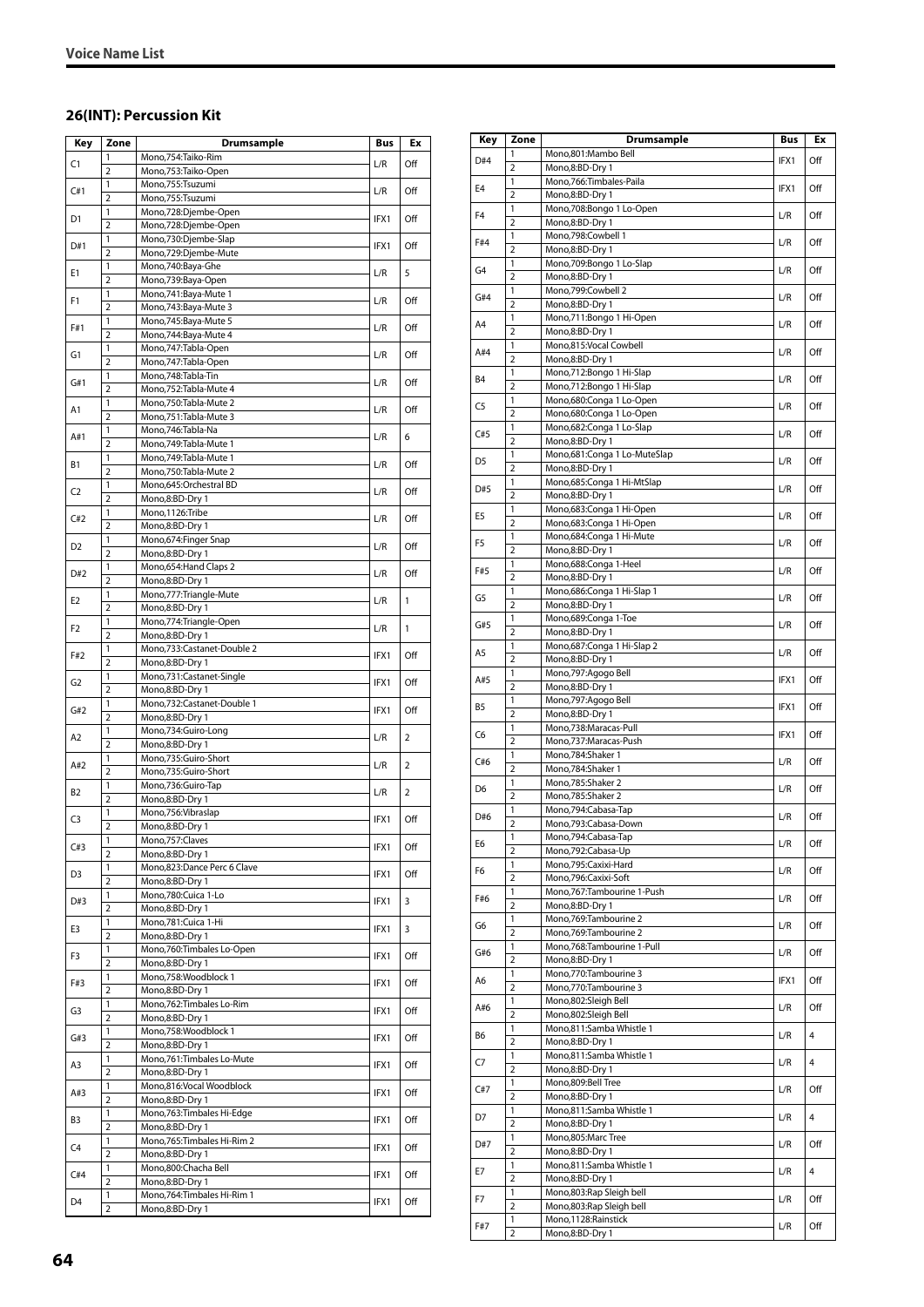| Key            | Zone           | Drumsample                 | <b>Bus</b> | Ex  |
|----------------|----------------|----------------------------|------------|-----|
| G7             | 1              | Mono,813:Chinese Gong      | L/R        | Off |
|                | $\overline{2}$ | Mono,8:BD-Dry 1            |            |     |
| G#7            | $\mathbf{1}$   | Mono, 1118: Bird 1         | L/R        | Off |
|                | $\overline{2}$ | Mono,8:BD-Dry 1            |            |     |
| A7             | 1              | Mono, 1119: Bird 2         | L/R        | Off |
|                | $\overline{2}$ | Mono,8:BD-Dry 1            |            |     |
| A#7            | $\mathbf{1}$   | Mono, 1118: Bird 1         | L/R        | Off |
|                | $\overline{2}$ | Mono,8:BD-Dry 1            |            |     |
| <b>B7</b>      | $\mathbf{1}$   | Mono,1152:Cricket Spectrum | L/R        | Off |
|                | $\overline{2}$ | Mono,8:BD-Dry 1            |            |     |
| C <sub>8</sub> | $\mathbf{1}$   | Mono,805:Marc Tree         | L/R        | Off |
|                | $\overline{2}$ | Mono,8:BD-Dry 1            |            |     |
| C#8            | $\overline{1}$ | Mono,1117:Click            | L/R        | Off |
|                | $\overline{2}$ | Mono,8:BD-Dry 1            |            |     |
| D <sub>8</sub> | $\mathbf{1}$   | Mono,1117:Click            | L/R        | Off |
|                | $\overline{2}$ | Mono,8:BD-Dry 1            |            |     |
| D#8            | $\mathbf{1}$   | Mono, 1117: Click          | L/R        | Off |
|                | $\overline{2}$ | Mono,8:BD-Dry 1            |            |     |
| E8             | $\overline{1}$ | Mono,1117:Click            | L/R        | Off |
|                | $\overline{2}$ | Mono,8:BD-Dry 1            |            |     |
| F8             | 1              | Mono,1117:Click            | L/R        | Off |
|                | $\overline{2}$ | Mono,8:BD-Dry 1            |            |     |
| F#8            | 1              | Mono, 1117: Click          | L/R        | Off |
|                | $\overline{2}$ | Mono,8:BD-Dry 1            |            |     |
| G8             | 1              | Mono,1117:Click            | L/R        | Off |
|                | $\overline{2}$ | Mono,8:BD-Dry 1            |            |     |
| G#8            | $\mathbf{1}$   | Mono,1117:Click            | L/R        | Off |
|                | $\overline{2}$ | Mono,8:BD-Dry 1            |            |     |
| A8             | $\mathbf{1}$   | Mono,1117:Click            | L/R        | Off |
|                | $\overline{2}$ | Mono,8:BD-Dry 1            |            |     |
| A#8            | $\mathbf{1}$   | Mono,1117:Click            | L/R        | Off |
|                | $\overline{2}$ | Mono,8:BD-Dry 1            |            |     |
| B <sub>8</sub> | $\mathbf{1}$   | Mono,1117:Click            |            | Off |
|                | $\overline{2}$ | Mono,8:BD-Dry 1            | L/R        |     |
| C <sub>9</sub> | $\mathbf{1}$   | Mono,1117:Click            | L/R        | Off |
|                | $\overline{2}$ | Mono,8:BD-Dry 1            |            |     |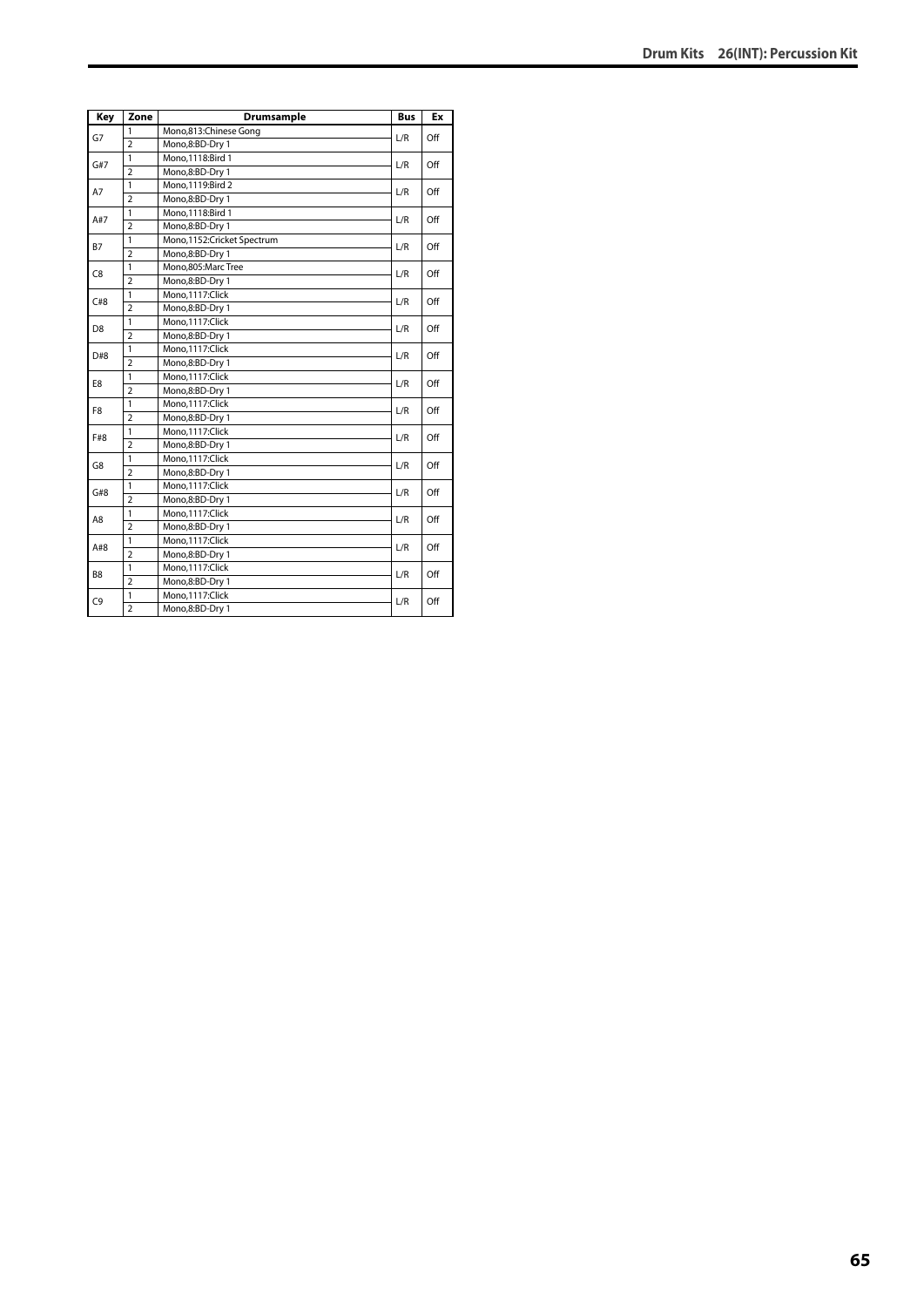### **27(INT): Orchestra&Ethnic**

| Key            | Zone                | <b>Drumsample</b>                                 | Bus  | Ex             |
|----------------|---------------------|---------------------------------------------------|------|----------------|
|                | 1                   | Mono,989:Orchestra Hit                            |      |                |
| C1             | 2                   | Mono,989:Orchestra Hit                            | L/R  | Off            |
|                | 1                   | Mono,989:Orchestra Hit                            |      |                |
| C#1            | $\overline{2}$      | Mono,989:Orchestra Hit                            | L/R  | Off            |
| D1             | 1                   | Mono,989:Orchestra Hit                            | L/R  | Off            |
|                | $\overline{2}$      | Mono,989:Orchestra Hit                            |      |                |
| D#1            | 1                   | Mono,989:Orchestra Hit                            | L/R  | Off            |
|                | $\overline{2}$      | Mono,989:Orchestra Hit                            |      |                |
| E1             | 1                   | Mono,989:Orchestra Hit                            | L/R  | Off            |
|                | $\overline{2}$      | Mono,989:Orchestra Hit                            |      |                |
| F1             | 1                   | Mono,989:Orchestra Hit                            | L/R  | Off            |
|                | $\overline{2}$      | Mono,989:Orchestra Hit                            |      |                |
| F#1            | 1                   | Mono,989:Orchestra Hit                            | L/R  | Off            |
|                | $\overline{2}$      | Mono,989:Orchestra Hit                            |      |                |
| G1             | 1                   | Mono,989:Orchestra Hit                            | L/R  | Off            |
|                | $\overline{2}$      | Mono,989:Orchestra Hit                            |      |                |
| G#1            | 1<br>$\overline{2}$ | Mono,989:Orchestra Hit                            | L/R  | Off            |
|                | 1                   | Mono,989:Orchestra Hit<br>Mono,989:Orchestra Hit  |      |                |
| A1             | $\overline{2}$      | Mono,989:Orchestra Hit                            | L/R  | Off            |
|                | 1                   | Mono,989:Orchestra Hit                            |      |                |
| A#1            | $\overline{2}$      | Mono,989:Orchestra Hit                            | L/R  | Off            |
|                | 1                   | Mono,989:Orchestra Hit                            |      |                |
| Β1             | $\overline{2}$      | Mono,989:Orchestra Hit                            | L/R  | Off            |
|                | 1                   | Mono,645:Orchestral BD                            |      |                |
| C <sub>2</sub> | $\overline{2}$      | Mono,645:Orchestral BD                            | IFX2 | Off            |
|                | 1                   | Mono,647:Orch.SD Roll 1                           |      |                |
| C#2            | 2                   | Mono,647:Orch.SD Roll 1                           | L/R  | 1              |
|                | 1                   | Mono,646:Orchestral SD                            |      |                |
| D2             | $\overline{2}$      | Mono,646:Orchestral SD                            | L/R  | Off            |
|                | 1                   | Mono,648:Orch.SD Roll 2                           |      |                |
| D#2            | $\overline{2}$      | Mono,648:Orch.SD Roll 2                           | L/R  | 1              |
| E2             | 1                   | Mono,646:Orchestral SD                            | L/R  | 1              |
|                | $\overline{2}$      | Mono,646:Orchestral SD                            |      |                |
| F2             | 1                   | Mono,650:Orch Cymbal-Open                         | L/R  | 2              |
|                | $\overline{2}$      | Mono,650:Orch Cymbal-Open                         |      |                |
| F#2            | 1                   | Mono,649:Orch Cymbal-Closed                       | L/R  | $\overline{2}$ |
|                | $\overline{2}$      | Mono,649:Orch Cymbal-Closed                       |      |                |
| G2             | 1                   | Mono,753:Taiko-Open                               | IFX2 | Off            |
|                | $\overline{2}$      | Mono,753:Taiko-Open                               |      |                |
| G#2            | 1                   | Mono,647:Orch.SD Roll 1                           | L/R  | 3              |
|                | $\overline{2}$      | Mono,647:Orch.SD Roll 1                           |      |                |
| A2             | 1                   | Mono,646:Orchestral SD                            | L/R  | Off            |
|                | 2                   | Mono,646:Orchestral SD                            |      |                |
| A#2            | 1<br>$\overline{2}$ | Mono,648:Orch.SD Roll 2                           | L/R  | 3              |
|                | 1                   | Mono,648:Orch.SD Roll 2<br>Mono,646:Orchestral SD |      |                |
| B2             | $\overline{2}$      | Mono,646:Orchestral SD                            | L/R  | 3              |
|                | 1                   | Mono,777:Triangle-Mute                            |      |                |
| C3             | $\overline{2}$      | Mono,777:Triangle-Mute                            | L/R  | 4              |
|                | 1                   | Mono,779: Triangle-Roll                           |      |                |
| C#3            | $\overline{2}$      | Mono, 779: Triangle-Roll                          | L/R  | 4              |
|                | 1                   | Mono,774: Triangle-Open                           |      |                |
| D3             | 2                   | Mono, 774: Triangle-Open                          | L/R  | 4              |
|                | 1                   | Mono,813:Chinese Gong                             |      |                |
| D#3            | 2                   | Mono,813:Chinese Gong                             | IFX1 | Off            |
| E3             | $\mathbf{1}$        | Mono, 770: Tambourine 3                           | L/R  | Off            |
|                | 2                   | Mono, 770: Tambourine 3                           |      |                |
| F3             | 1                   | Mono,758:Woodblock 1                              | IFX1 | Off            |
|                | $\overline{2}$      | Mono,758:Woodblock 1                              |      |                |
| F#3            | 1                   | Mono,732:Castanet-Double 1                        | L/R  | Off            |
|                | 2                   | Mono,732:Castanet-Double 1                        |      |                |
| G3             | 1                   | Mono,758:Woodblock 1                              | IFX1 | Off            |
|                | $\overline{2}$      | Mono,758:Woodblock 1                              |      |                |
| G#3            | $\mathbf{1}$        | Mono, 733: Castanet-Double 2                      | L/R  | Off            |
|                | $\overline{2}$      | Mono, 733: Castanet-Double 2                      |      |                |
| A3             | 1                   | Mono,758:Woodblock 1                              | IFX1 | Off            |
|                | $\overline{2}$      | Mono,758:Woodblock 1                              |      |                |
| A#3            | 1                   | Mono,731:Castanet-Single                          | L/R  | Off            |
|                | 2<br>1              | Mono,731:Castanet-Single                          |      |                |
| B3             | $\overline{2}$      | Mono,758:Woodblock 1<br>Mono,758:Woodblock 1      | IFX1 | Off            |
|                | 1                   | Mono,758:Woodblock 1                              |      |                |
| C4             | 2                   | Mono,758:Woodblock 1                              | IFX1 | Off            |
|                | 1                   | Mono,651:Timpani                                  |      |                |
| C#4            | $\overline{2}$      | Mono,651: Timpani                                 | IFX2 | Off            |
|                | 1                   | Mono,651:Timpani                                  |      |                |
| D4             | 2                   | Mono,651: Timpani                                 | IFX2 | Off            |

| Key            | Zone                           | Drumsample                                          | <b>Bus</b>       | Ex  |
|----------------|--------------------------------|-----------------------------------------------------|------------------|-----|
| D#4            | 1                              | Mono,651:Timpani                                    | IFX <sub>2</sub> | Off |
|                | 2                              | Mono,651:Timpani                                    |                  |     |
| E4             | 1                              | Mono,651:Timpani                                    | IFX2             | Off |
|                | $\overline{2}$                 | Mono,651:Timpani                                    |                  |     |
| F <sub>4</sub> | 1                              | Mono,728:Djembe-Open                                | IFX1             | Off |
|                | $\overline{2}$<br>1            | Mono,728:Djembe-Open                                |                  |     |
| F#4            | $\overline{2}$                 | Mono,729:Djembe-Mute<br>Mono,729:Djembe-Mute        | IFX1             | Off |
|                | 1                              | Mono,730:Djembe-Slap                                |                  |     |
| G4             | $\overline{2}$                 | Mono,730:Djembe-Slap                                | IFX1             | Off |
|                | 1                              | Mono,795:Caxixi-Hard                                |                  |     |
| G#4            | $\overline{2}$                 | Mono,796:Caxixi-Soft                                | L/R              | Off |
| A4             | 1                              | Mono,802:Sleigh Bell                                | IFX1             | Off |
|                | $\overline{2}$                 | Mono,802:Sleigh Bell                                |                  |     |
| A#4            | 1                              | Mono,792:Cabasa-Up                                  | L/R              | Off |
|                | $\overline{2}$                 | Mono,793:Cabasa-Down                                |                  |     |
| B4             | 1                              | Mono,804:Finger Cymbal                              | L/R              | Off |
|                | $\overline{2}$<br>1            | Mono,804:Finger Cymbal                              |                  |     |
| C5             | $\overline{2}$                 | Mono,740:Baya-Ghe<br>Mono,740:Baya-Ghe              | IFX1             | Off |
|                | 1                              | Mono,739:Baya-Open                                  |                  |     |
| C#5            | $\overline{2}$                 | Mono,739:Baya-Open                                  | IFX1             | Off |
|                | 1                              | Mono,741:Baya-Mute 1                                |                  |     |
| D <sub>5</sub> | $\overline{2}$                 | Mono, 741: Baya-Mute 1                              | IFX1             | Off |
|                | 1                              | Mono,742:Baya-Mute 2                                |                  |     |
| D#5            | 2                              | Mono, 742: Baya-Mute 2                              | IFX1             | Off |
| E5             | 1                              | Mono,743:Baya-Mute 3                                | IFX1             | Off |
|                | $\overline{2}$                 | Mono,743:Baya-Mute 3                                |                  |     |
| F5             | 1                              | Mono, 744: Baya-Mute 4                              | IFX1             | Off |
|                | $\overline{2}$                 | Mono, 744: Baya-Mute 4                              |                  |     |
| F#5            | 1<br>$\overline{2}$            | Mono, 745: Baya-Mute 5                              | IFX1             | Off |
|                | 1                              | Mono, 745: Baya-Mute 5<br>Mono, 746: Tabla-Na       |                  |     |
| G5             | $\overline{2}$                 | Mono, 746: Tabla-Na                                 | IFX1             | Off |
|                | 1                              | Mono, 747: Tabla-Open                               |                  |     |
| G#5            | $\overline{2}$                 | Mono, 747: Tabla-Open                               | IFX1             | Off |
|                | 1                              | Mono,748:Tabla-Tin                                  |                  |     |
| A5             | $\overline{2}$                 | Mono,748:Tabla-Tin                                  | IFX1             | Off |
| A#5            | 1                              | Mono,749:Tabla-Mute 1                               | IFX1             | Off |
|                | $\overline{2}$                 | Mono,749:Tabla-Mute 1                               |                  |     |
| B5             | 1                              | Mono,750:Tabla-Mute 2                               | IFX1             | Off |
|                | $\overline{2}$                 | Mono,750:Tabla-Mute 2                               |                  |     |
| C6             | 1<br>$\overline{2}$            | Mono, 751: Tabla-Mute 3<br>Mono, 751: Tabla-Mute 3  | IFX1             | Off |
|                | 1                              | Mono,752:Tabla-Mute 4                               |                  |     |
| C#6            | $\overline{2}$                 | Mono, 752: Tabla-Mute 4                             | IFX1             | Off |
|                | 1                              | Mono,753:Taiko-Open                                 |                  |     |
| D <sub>6</sub> | $\overline{2}$                 | Mono,753:Taiko-Open                                 | IFX1             | Off |
| D#6            | 1                              | Mono,755:Tsuzumi                                    | IFX1             | Off |
|                | $\overline{2}$                 | Mono,756:Vibraslap                                  |                  |     |
| E6             | 1                              | Mono,754:Taiko-Rim                                  | IFX1             | Off |
|                | $\overline{2}$                 | Mono,754:Taiko-Rim                                  |                  |     |
| F6             | $\mathbf{1}$<br>$\overline{2}$ | Mono,680:Conga 1 Lo-Open<br>Mono,8:BD-Dry 1         | IFX1             | Off |
|                | 1                              | Mono, 681: Conga 1 Lo-MuteSlap                      |                  |     |
| F#6            | $\overline{2}$                 | Mono,687:Conga 1 Hi-Slap 2                          | IFX1             | Off |
|                | 1                              | Mono,684:Conga 1 Hi-Mute                            |                  |     |
| G6             | $\overline{2}$                 | Mono,712:Bongo 1 Hi-Slap                            | IFX1             | Off |
| G#6            | 1                              | Mono,686:Conga 1 Hi-Slap 1                          | IFX1             | Off |
|                | $\overline{2}$                 | Mono,8:BD-Dry 1                                     |                  |     |
| A6             | 1                              | Mono,792:Cabasa-Up                                  | L/R              | Off |
|                | $\overline{2}$                 | Mono,792:Cabasa-Up                                  |                  |     |
| A#6            | 1                              | Mono, 1128: Rainstick                               | L/R              | Off |
|                | 2<br>1                         | Mono, 1128: Rainstick<br>Mono, 1159: Harp-Glissando |                  |     |
| В6             | 2                              | Mono, 1159: Harp-Glissando                          | L/R              | Off |
|                | 1                              | Mono,1128:Rainstick                                 |                  |     |
| C7             | 2                              | Mono, 1128: Rainstick                               | L/R              | Off |
| C#7            | 1                              | Mono,8:BD-Dry 1                                     | IFX1             | Off |
|                | $\overline{2}$                 | Mono,8:BD-Dry 1                                     |                  |     |
| D7             | 1                              | Mono,8:BD-Dry 1                                     | L/R              | Off |
|                | 2                              | Mono,8:BD-Dry 1                                     |                  |     |
| D#7            | 1                              | Mono,1157:Gamelan                                   | L/R              | Off |
|                | $\overline{2}$<br>1            | Mono,1157:Gamelan                                   |                  |     |
| Е7             | 2                              | Mono,1157:Gamelan<br>Mono,1157:Gamelan              | L/R              | Off |
|                | 1                              | Mono, 1118: Bird 1                                  |                  |     |
| F7             | $\overline{2}$                 | Mono, 1118: Bird 1                                  | L/R              | 11  |
|                | 1                              | Mono,1152:Cricket Spectrum                          |                  |     |
| F#7            | 2                              | Mono,8:BD-Dry 1                                     | ${\sf L/R}$      | Off |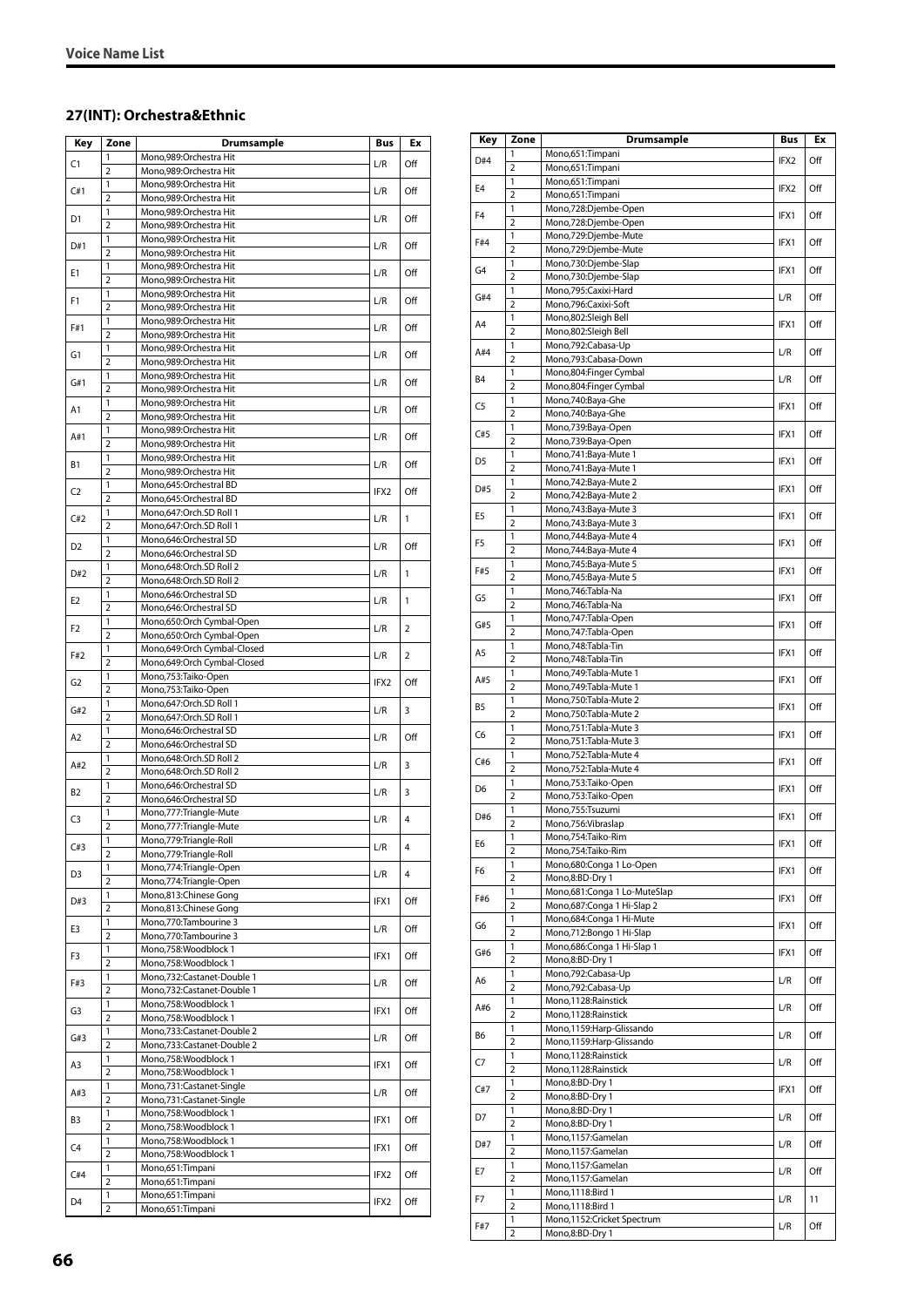| Key            | Zone           | <b>Drumsample</b> | <b>Bus</b> | Ex  |
|----------------|----------------|-------------------|------------|-----|
| G7             | 1              | Mono,1126:Tribe   | L/R        | Off |
|                | $\overline{2}$ | Mono.1126:Tribe   |            |     |
| G#7            | $\mathbf{1}$   | Mono,8:BD-Dry 1   |            | Off |
|                | $\overline{2}$ | Mono,8:BD-Dry 1   | L/R        |     |
| A7             | $\mathbf{1}$   | Mono.1157:Gamelan | L/R        | Off |
|                | $\overline{2}$ | Mono,1157:Gamelan |            |     |
| A#7            | $\mathbf{1}$   | Mono,1157:Gamelan | L/R        | Off |
|                | $\overline{2}$ | Mono,1158:Tambura |            |     |
| <b>B7</b>      | $\mathbf{1}$   | Mono,1157:Gamelan | L/R        | Off |
|                | $\overline{2}$ | Mono,1157:Gamelan |            |     |
| C8             | 1              | Mono,1157:Gamelan | L/R        | Off |
|                | $\overline{2}$ | Mono,1157:Gamelan |            |     |
| C#8            | 1              | Mono,8:BD-Dry 1   | L/R        | Off |
|                | $\overline{2}$ | Mono,8:BD-Dry 1   |            |     |
| D <sub>8</sub> | $\mathbf{1}$   | Mono,8:BD-Dry 1   | L/R        | Off |
|                | $\overline{2}$ | Mono,8:BD-Dry 1   |            |     |
| D#8            | $\mathbf{1}$   | Mono,8:BD-Dry 1   | L/R        | Off |
|                | $\overline{2}$ | Mono,8:BD-Dry 1   |            |     |
| E8             | 1              | Mono,8:BD-Dry 1   | L/R        | Off |
|                | $\overline{2}$ | Mono,8:BD-Dry 1   |            |     |
| F8             | $\mathbf{1}$   | Mono,8:BD-Dry 1   | L/R        | Off |
|                | $\overline{2}$ | Mono,8:BD-Dry 1   |            |     |
| F#8            | $\mathbf{1}$   | Mono,8:BD-Dry 1   | L/R        | Off |
|                | $\overline{2}$ | Mono,8:BD-Dry 1   |            |     |
| G8             | $\mathbf{1}$   | Mono,8:BD-Dry 1   | L/R        | Off |
|                | $\overline{2}$ | Mono,8:BD-Dry 1   |            |     |
| G#8            | $\mathbf{1}$   | Mono,8:BD-Dry 1   | L/R        | Off |
|                | $\overline{2}$ | Mono,8:BD-Dry 1   |            |     |
| A8             | $\mathbf{1}$   | Mono,8:BD-Dry 1   | L/R        | Off |
|                | $\overline{2}$ | Mono,8:BD-Dry 1   |            |     |
| A#8            | $\mathbf{1}$   | Mono,8:BD-Dry 1   | L/R        | Off |
|                | $\overline{2}$ | Mono,8:BD-Dry 1   |            |     |
| B <sub>8</sub> | 1              | Mono,8:BD-Dry 1   | L/R        | Off |
|                | $\overline{2}$ | Mono,8:BD-Dry 1   |            |     |
| C <sub>9</sub> | 1              | Mono,8:BD-Dry 1   | L/R        | Off |
|                | $\overline{2}$ | Mono,8:BD-Dry 1   |            |     |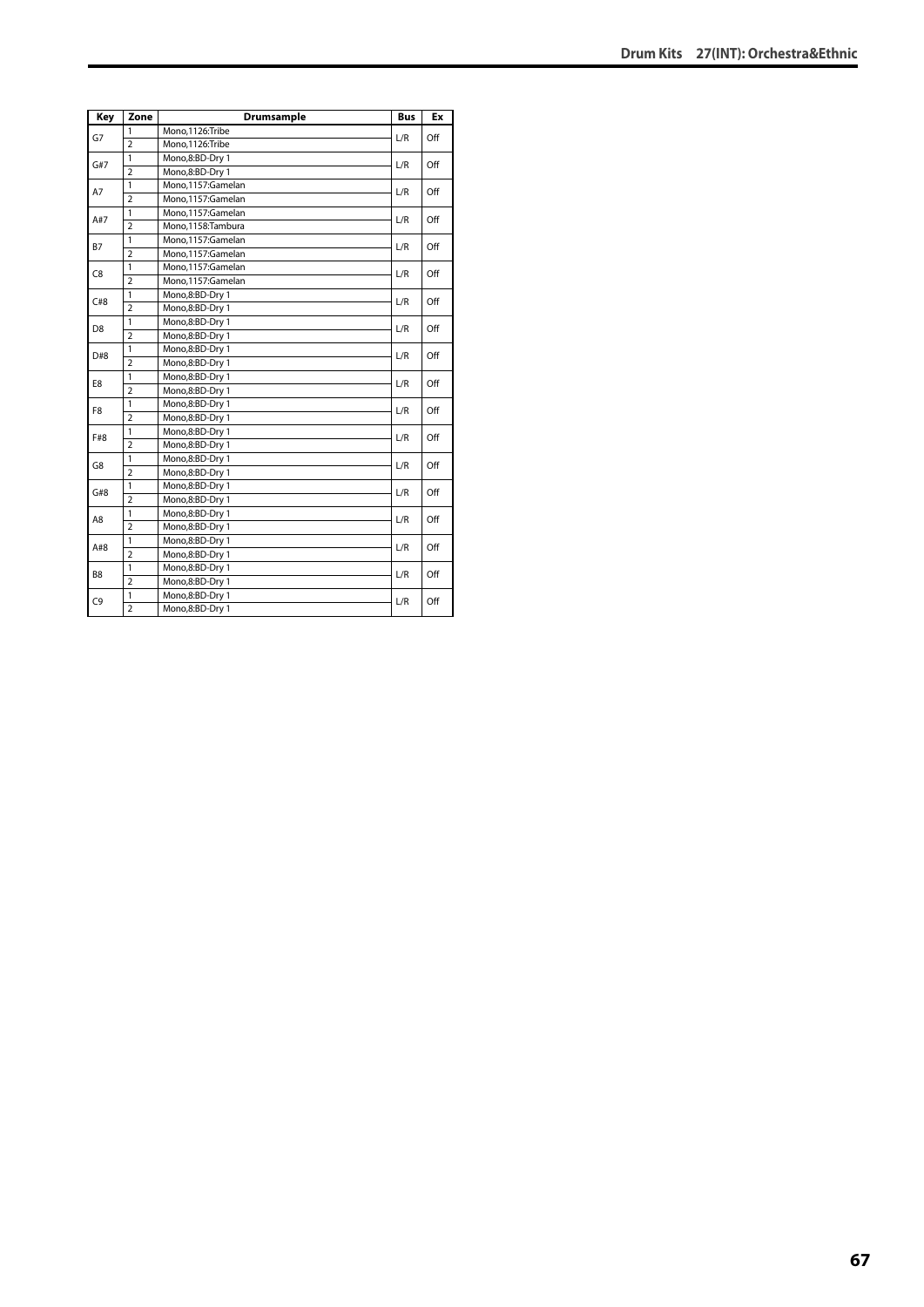### **28(INT): Human Beat Box Kit**

| Key                              | Zone              | <b>Drumsample</b>                                  | Bus              | Ex               |
|----------------------------------|-------------------|----------------------------------------------------|------------------|------------------|
| $C-1$                            | 1                 | Mono, 0: BD-amb 1 mf - L                           | L/R              | Off              |
| $\cdots$                         |                   |                                                    |                  |                  |
| C1                               | 1                 | Mono, 44: BD-Dance 10                              | IFX2             | Off              |
| C#1                              | 1                 | Mono, 977: DJ Vinyl Sliced 13                      | IFX2             | Off              |
| D <sub>1</sub>                   | 1                 | Mono,41:BD-Dance 07                                | IFX2             | Off              |
| D#1                              | 1                 | Mono, 42: BD-Dance 08                              | IFX2             | Off              |
| E1                               | 1                 | Mono,241:SD-HipHop 04-EXs5                         | IFX2             | Off              |
| F1                               | 1                 | Mono, 269: SD-Vintage 2                            | IFX1             | Off              |
| F#1                              | 1                 | Mono,820:Dance Perc 3 House                        | IFX1             | Off              |
|                                  | $\overline{2}$    | Mono, 12:BD-Dry 5                                  |                  |                  |
| G <sub>1</sub>                   | 1<br>1            | Mono, 1032: Voice 20                               | IFX1             | Off<br>Off       |
| G#1                              | 1                 | Mono, 182: SD-Jazz Ring<br>Mono, 180: SD-Full Room | IFX1<br>IFX1     | Off              |
| A1<br>A#1                        | 1                 | Mono,640:Cymbal Reverse                            | IFX4             | Off              |
| B <sub>1</sub>                   | 1                 |                                                    | IFX1             | Off              |
| C <sub>2</sub>                   | 1                 | Mono,282:SD-Whopper<br>Mono, 77: BD-Hip 2          | IFX2             | Off              |
| C#2                              | 1                 | Mono, 33: BD-Klanger                               | IFX2             | Off              |
| D <sub>2</sub>                   | 1                 | Mono,31:BD-PhatJaz                                 | IFX2             | Off              |
| D#2                              | 1                 | Mono, 43: BD-Dance 09                              | IFX2             | Off              |
| E <sub>2</sub>                   | 1                 | Mono, 948: Zap 1                                   | IFX2             | Off              |
| F <sub>2</sub>                   | 1                 | Mono,278:SD-Brasser                                | IFX1             | Off              |
| F#2                              | 1                 | Mono, 980: DJ Vinyl Sliced 16                      | IFX1             | Off              |
| G <sub>2</sub>                   | 1                 | Mono,285:SD-Ambi Hit 1                             | IFX1             | Off              |
| G#2                              | 1                 | Mono,277:SD-AmbiHop                                | IFX1             | Off              |
| A <sub>2</sub>                   | 1                 | Mono,205:SD-Rap 2                                  | IFX1             | Off              |
| A#2                              | 1                 | Mono,203:SD-Dance 1                                | IFX1             | Off              |
|                                  | 1                 | Mono, 1052: Voice Perc-Kick 1-EXs5                 |                  |                  |
| B <sub>2</sub>                   | $\overline{2}$    | Mono, 1052: Voice Perc-Kick 1-EXs5                 | IFX <sub>2</sub> | Off              |
|                                  | 3                 | Mono, 1055: Voice Perc-Kick 3-EXs5                 |                  |                  |
|                                  | 1                 | Mono, 1053: Voice Perc-Kick 2a-EXs5                |                  |                  |
| C3                               | $\overline{2}$    | Mono, 1054: Voice Perc-Kick 2b-EXs5                | IFX2             | Off              |
| C#3                              | 1                 | Mono, 1060: Voice Perc-Snare 4-EXs5                | IFX1             | Off              |
| D <sub>3</sub>                   | 1                 | Mono, 1057: Voice Perc-Snare 1-EXs5                | IFX1             | Off              |
| D#3                              | 1                 | Mono, 1059: Voice Perc-Snare 3-EXs5                | IFX1             | Off              |
| E3                               | 1                 | Mono, 1058: Voice Perc-Snare 2-EXs5                | IFX1             | Off              |
| F <sub>3</sub>                   | 1                 | Mono, 1061: Voice Perc-Tom-Lo-EXs5                 | IFX3             | Off              |
| F#3                              | 1                 | Mono,1064:VoicePerc-HH-Close1-EXs5                 | IFX4             | 1                |
| G <sub>3</sub>                   | 1                 | Mono, 1061: Voice Perc-Tom-Lo-EXs5                 | IFX3             | Off              |
| G#3                              | 1                 | Mono,1065:VoicePerc-HH-Close2-EXs5                 | IFX4             | 1                |
| A3                               | 1                 | Mono, 1062: Voice Perc-Tom-Mid-EXs5                | IFX3             | Off              |
| A#3                              | 1                 | Mono, 1066: Voice Perc-Cymbal-EXs5                 | IFX4             | 1                |
| B <sub>3</sub>                   | 1                 | Mono, 1062: Voice Perc-Tom-Mid-EXs5                | IFX3             | Off              |
| C <sub>4</sub>                   | 1                 | Mono, 1063: Voice Perc-Tom-Hi-EXs5                 | IFX3             | Off              |
| C#4                              | 1                 | Mono, 1066: Voice Perc-Cymbal-EXs5                 | IFX4             | $\overline{Off}$ |
| D <sub>4</sub>                   | 1                 | Mono, 1063: Voice Perc-Tom-Hi-EXs5                 | IFX3             | Off              |
| D#4                              | 1                 | Mono,630:Ride HipHop 2-EXs5                        | IFX4             | Off              |
| E <sub>4</sub>                   | 1                 | Mono, 1132: Car Stop                               | IFX5             | Off              |
| F4                               | 1                 | Mono, 1069: Voice Perc-"Pa"-EXs5                   | IFX5             | Off              |
| F#4                              | 1                 | Mono, 1010: Industry Loop 1                        | IFX5             | Off              |
| G <sub>4</sub>                   | $\mathbf{1}$      | Mono,932:Perc-Granular 32-EXs5                     | IFX5             | Off              |
| G#4                              | 1                 | Mono, 1068: Voice Perc-Cowbell-EXs5                | IFX5             | Off              |
| A4                               | 1                 | Mono, 1066: Voice Perc-Cymbal-EXs5                 | IFX4             | Off              |
| A#4                              | 1                 | Mono,1067: Voice Perc-Shaker-EXs5                  | IFX5             | Off              |
| B <sub>4</sub><br>C <sub>5</sub> | 1<br>$\mathbf{1}$ | Mono, 926: Perc-Granular 27-EXs5                   | IFX4<br>IFX5     | Off              |
| C#5                              | 1                 | Mono, 949: Zap 2<br>Mono, 982: DJ Vinyl Sliced 18  | IFX5             | Off<br>Off       |
| D <sub>5</sub>                   | 1                 | Mono, 981: DJ Vinyl Sliced 17                      | IFX5             | Off              |
| D#5                              | 1                 | Mono, 1001: DJ-Vinyl Sliced 08-EXs5                | IFX5             | Off              |
| E5                               | 1                 | Mono, 969: DJ Vinyl Sliced 05                      | IFX5             | Off              |
| F5                               | 1                 | Mono, 1035: Voice 23                               | IFX4             | Off              |
| F#5                              | 1                 | Mono,985:DJ-Reverse                                | IFX5             | Off              |
| G <sub>5</sub>                   | 1                 | Mono, 967: DJ Vinyl Sliced 03                      | IFX5             | Off              |
| G#5                              | $\mathbf{1}$      | Mono, 1033: Voice 21                               | IFX4             | Off              |
| A5                               | 1                 | Mono,957:DJ-Scratch 3b                             | IFX5             | Off              |
| A#5                              | 1                 | Mono, 1038: Voice 26                               | IFX4             | Off              |
| B <sub>5</sub>                   | 1                 | Mono,960:DJ-Hit Rub                                | IFX5             | Off              |
| C6                               | 1                 | Mono, 1021: Voice 09                               | L/R              | Off              |
| C#6                              | 1                 | Mono, 977: DJ Vinyl Sliced 13                      | IFX5             | Off              |
| D <sub>6</sub>                   | 1                 | Mono, 952: DJ-Scratch 1-EXs5                       | IFX5             | Off              |
| D#6                              | $\mathbf{1}$      | Mono, 953: DJ-Scratch 2-EXs5                       | IFX5             | Off              |
| E6                               | 1                 | Mono, 983: DJ-Record Stop-EXs5                     | IFX5             | Off              |
| F6                               | 1                 | Mono, 972: DJ Vinyl Sliced 08                      | IFX5             | Off              |
| F#6                              | 1                 | Mono, 968: DJ Vinyl Sliced 04                      | IFX5             | Off              |
| G6                               | 1                 | Mono, 969: DJ Vinyl Sliced 05                      | IFX5             | Off              |
| G#6                              | 1                 | Mono, 777: Triangle-Mute                           | IFX5             | 3                |
| A6                               | 1                 | Mono, 774: Triangle-Open                           | IFX5             | 3                |
| A#6                              | 1                 | Mono, 961: DJ-Vocal Rub 1                          | IFX5             | Off              |
| B6                               | 1                 | Mono, 966: DJ Vinyl Sliced 02                      | IFX5             | Off              |
| C7                               | 1                 | Mono, 970: DJ Vinyl Sliced 06                      | IFX5             | Off              |
|                                  |                   |                                                    |                  |                  |

| Key            | Zone | Drumsample                    | <b>Bus</b> | Ex  |
|----------------|------|-------------------------------|------------|-----|
| C#7            |      | Mono, 971: DJ Vinyl Sliced 07 | IFX5       | Off |
| D7             |      | Mono.953:DJ-Scratch 2-EXs5    | IFX5       | Off |
| D#7            |      | Mono, 973: DJ Vinyl Sliced 09 | IFX5       | Off |
| E7             |      | Mono, 974: DJ Vinyl Sliced 10 | IFX5       | Off |
| F7             |      | Mono.962:DJ-Vocal Rub 2       | IFX5       | Off |
| F#7            |      | Mono, 975: DJ Vinyl Sliced 11 | IFX5       | Off |
| G7             |      | Mono, 976: DJ Vinyl Sliced 12 | IFX5       | Off |
| G#7            |      | Mono,962:DJ-Vocal Rub 2       | IFX5       | Off |
| A7             | 1    | Mono.1019: Voice 07           | IFX5       | Off |
| A#7            |      | Mono.1101:PC Vox-Cks          | IFX5       | Off |
| <b>B7</b>      |      | Mono.954:DJ-Scratch 1         | IFX5       | Off |
| C <sub>8</sub> |      | Mono, 982: DJ Vinyl Sliced 18 | IFX5       | Off |
| G9             |      | Mono.0:BD-amb 1 mf -L         | L/R        | Off |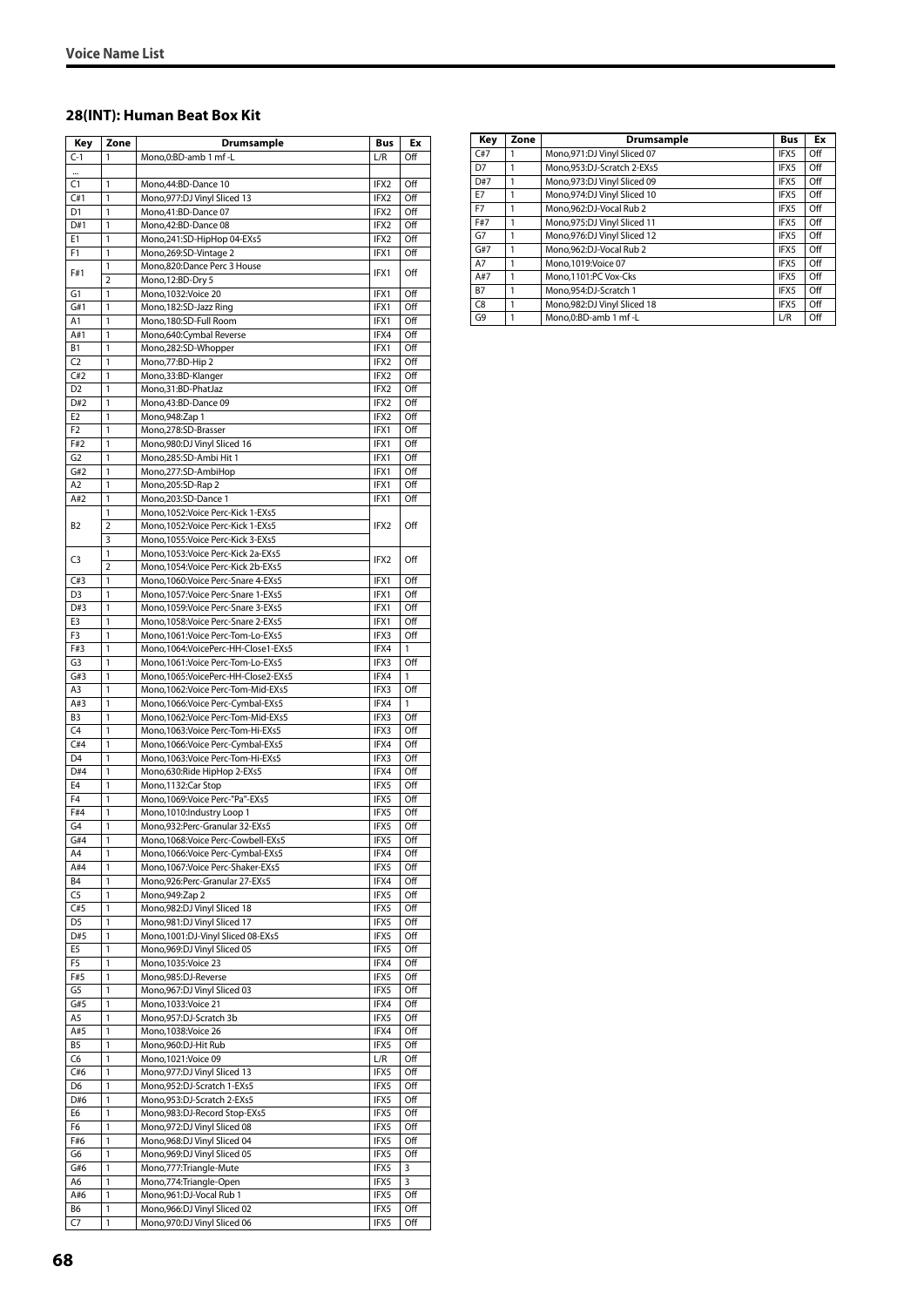#### **29(INT): BD&SD Catalog 1**

| Key            | Zone                         | <b>Drumsample</b>                                      | Bus        | Ex         |
|----------------|------------------------------|--------------------------------------------------------|------------|------------|
| C1             | 1                            | Mono,8:BD-Dry 1                                        | L/R        | Off        |
| C#1            | 1                            | Mono,8:BD-Dry 1                                        | L/R        | Off        |
| D1             | 1                            | Mono,8:BD-Dry 1                                        | L/R        | Off        |
| D#1            | 1                            | Mono,8:BD-Dry 1                                        | L/R        | Off        |
| E1             | $\mathbf{1}$                 | Mono,8:BD-Dry 1                                        | L/R        | Off        |
| F1<br>F#1      | 1<br>1                       | Mono,8:BD-Dry 1<br>Mono,8:BD-Dry 1                     | L/R<br>L/R | Off<br>Off |
| G1             | 1                            | Mono,8:BD-Dry 1                                        | L/R        | Off        |
| G#1            | 1                            | Stereo, 0: BD-amb 1 mf                                 | L/R        | Off        |
| A1             | 1                            | Stereo,1:BD-amb 1 f                                    | L/R        | Off        |
| A#1            | 1                            | Stereo,2:BD-amb 2 mf                                   | L/R        | Off        |
| B1             | $\mathbf{1}$                 | Stereo,3:BD-amb 2 f                                    | L/R        | Off        |
| C <sub>2</sub> | 1                            | Mono,8:BD-Dry 1                                        | IFX2       | Off        |
|                | $\overline{2}$<br>1          | Mono,8:BD-Dry 1<br>Mono,9:BD-Dry 2                     |            |            |
| C#2            | $\overline{2}$               | Mono, 9:BD-Dry 2                                       | IFX2       | Off        |
|                | 1                            | Mono, 10:BD-Dry 3                                      |            |            |
| D <sub>2</sub> | $\overline{2}$               | Mono, 10:BD-Dry 3                                      | IFX2       | Off        |
| D#2            | 1                            | Mono, 11:BD-Dry 4                                      | IFX2       | Off        |
|                | $\overline{2}$               | Mono, 11:BD-Dry 4                                      |            |            |
| E2             | 1                            | Mono, 12:BD-Dry 5                                      | IFX2       | Off        |
|                | $\overline{2}$<br>1          | Mono, 12:BD-Dry 5<br>Mono, 14:BD-Soft                  |            |            |
| F <sub>2</sub> | $\overline{2}$               | Mono, 14:BD-Soft                                       | IFX2       | Off        |
|                | 1                            | Mono, 15:BD-Soft Room                                  |            |            |
| F#2            | $\overline{2}$               | Mono, 15:BD-Soft Room                                  | IFX2       | Off        |
| G <sub>2</sub> | 1                            | Mono, 16: BD-Jazz 1                                    | IFX2       | Off        |
|                | $\overline{2}$               | Mono, 16:BD-Jazz 1                                     |            |            |
| G#2            | 1                            | Mono, 17:BD-Jazz 2                                     | IFX2       | Off        |
|                | 2<br>1                       | Mono, 17:BD-Jazz 2<br>Mono,18:BD-Pillow                |            |            |
| A2             | $\overline{2}$               | Mono, 18:BD-Pillow                                     | IFX2       | Off        |
|                | 1                            | Mono,19:BD-Woofer                                      |            |            |
| A#2            | $\overline{2}$               | Mono,19:BD-Woofer                                      | IFX2       | Off        |
| B2             | $\mathbf{1}$                 | Mono,20:BD-Mondo Kill                                  | IFX2       | Off        |
|                | $\overline{2}$               | Mono,20:BD-Mondo Kill                                  |            |            |
| C3             | 1                            | Mono,21:BD-Terminator                                  | IFX2       | Off        |
|                | $\overline{2}$<br>1          | Mono,21:BD-Terminator<br>Mono,22:BD-Tubby              |            |            |
| C#3            | $\overline{2}$               | Mono,22:BD-Tubby                                       | IFX2       | Off        |
|                | 1                            | Mono,23:BD-Gated                                       |            |            |
| D3             | $\overline{2}$               | Mono,23:BD-Gated                                       | IFX2       | Off        |
| D#3            | 1                            | Mono,24:BD-Tight                                       | IFX2       | Off        |
|                | $\overline{2}$               | Mono,24:BD-Tight                                       |            |            |
| E3             | 1<br>$\overline{2}$          | Mono, 34: BD-Squash<br>Mono,34:BD-Squash               | IFX2       | Off        |
|                | 1                            | Mono, 37: BD-Dance 03                                  |            |            |
| F3             | $\overline{2}$               | Mono, 37: BD-Dance 03                                  | IFX2       | Off        |
| F#3            | 1                            | Mono, 116:BD-Dark                                      | IFX2       | Off        |
|                | $\overline{2}$               | Mono, 116: BD-Dark                                     |            |            |
| G3             | 1                            | Mono,118:BD-Ringy                                      | IFX2       | Off        |
|                | $\overline{2}$               | Mono, 118: BD-Ringy<br>Mono,28:BD-Dance Soft           |            |            |
| G#3            | 1<br>$\overline{\mathbf{c}}$ | Mono,28:BD-Dance Soft                                  | IFX2       | Off        |
|                | 1                            | Mono,31:BD-PhatJaz                                     |            |            |
| A3             | 2                            | Mono,31:BD-PhatJaz                                     | IFX2       | Off        |
| A#3            | 1                            | Mono,645:Orchestral BD                                 | IFX2       | Off        |
|                | $\overline{2}$               | Mono,645:Orchestral BD                                 |            |            |
| B3             | 1                            | Mono,172:SD-Dry 2                                      | IFX1       | Off        |
|                | 2<br>1                       | Mono, 172: SD-Dry 2<br>Mono, 173: SD-Dry 3             |            |            |
| C4             | $\overline{2}$               | Mono, 173: SD-Dry 3                                    | IFX1       | Off        |
|                | 1                            | Mono, 174: SD-Dry 4                                    | IFX1       |            |
| C#4            | $\overline{2}$               | Mono, 174: SD-Dry 4                                    |            | Off        |
| D4             | 1                            | Mono,175:SD-Normal                                     | IFX1       | Off        |
|                | $\overline{2}$               | Mono,175:SD-Normal                                     |            |            |
| D#4            | 1<br>$\overline{2}$          | Mono,176:SD-GhostSet roll<br>Mono,176:SD-GhostSet roll | IFX1       | Off        |
|                | 1                            | Mono,179:SD-GhostSet p2                                |            |            |
| E4             | $\overline{\mathbf{c}}$      | Mono,179:SD-GhostSet p2                                | IFX1       | Off        |
| F4             | 1                            | Mono,178:SD-GhostSet p1                                | IFX1       | Off        |
|                | $\overline{2}$               | Mono,178:SD-GhostSet p1                                |            |            |
| F#4            | 1                            | Mono,177:SD-GhostSet f                                 | IFX1       | Off        |
|                | $\overline{2}$<br>1          | Mono,177:SD-GhostSet f<br>Mono,180:SD-Full Room        |            |            |
| G4             | $\overline{2}$               | Mono,180:SD-Full Room                                  | IFX1       | Off        |
|                | 1                            | Mono, 181: SD-Off Center                               |            |            |
| G#4            | $\overline{2}$               | Mono, 181: SD-Off Center                               | IFX1       | Off        |

| Key            | Zone                | <b>Drumsample</b>                                      | Bus        | Ex           |
|----------------|---------------------|--------------------------------------------------------|------------|--------------|
| A4             | 1                   | Mono, 182: SD-Jazz Ring                                | IFX1       | Off          |
|                | $\overline{2}$<br>1 | Mono, 182: SD-Jazz Ring                                |            |              |
| A#4            | 2                   | Mono,183:SD-Amb.Piccolo 1<br>Mono,183:SD-Amb.Piccolo 1 | IFX1       | Off          |
| B <sub>4</sub> | 1                   | Mono,184:SD-Amb.Piccolo 2                              |            | Off          |
|                | $\overline{2}$      | Mono,184:SD-Amb.Piccolo 2                              | IFX1       |              |
| C <sub>5</sub> | 1                   | Mono,185:SD-Paper                                      | IFX1       | Off          |
|                | $\overline{2}$<br>1 | Mono,185:SD-Paper<br>Mono, 186: SD-Classic Room        |            |              |
| C#5            | $\overline{2}$      | Mono, 186: SD-Classic Room                             | IFX1       | Off          |
| D5             | 1                   | Mono, 187: SD-Brush Hit                                | IFX1       | Off          |
|                | 2                   | Mono, 187: SD-Brush Hit                                |            |              |
| D#5            | 1<br>$\overline{2}$ | Mono, 188: SD-Brush Tap 1                              | IFX1       | Off          |
|                | 1                   | Mono, 188: SD-Brush Tap 1<br>Mono, 189: SD-Brush Tap 2 |            |              |
| E <sub>5</sub> | $\overline{2}$      | Mono, 189: SD-Brush Tap 2                              | IFX1       | Off          |
| F5             | 1                   | Mono,190:SD-Brush Swirl                                | IFX1       | Off          |
|                | $\overline{2}$      | Mono,190:SD-Brush Swirl                                |            |              |
| F#5            | 1<br>$\overline{2}$ | Mono,191:SD-Atomic<br>Mono,191:SD-Atomic               | IFX1       | Off          |
|                | 1                   | Mono,192:SD-Big Rock                                   |            |              |
| G5             | $\overline{2}$      | Mono,192:SD-Big Rock                                   | IFX1       | Off          |
| G#5            | 1                   | Mono,193:SD-Yowie                                      | IFX1       | Off          |
|                | $\overline{2}$      | Mono,193:SD-Yowie                                      |            |              |
| A5             | 1                   | Mono, 194: SD-Processed 1                              | IFX1       | Off          |
|                | $\overline{2}$<br>1 | Mono, 194: SD-Processed 1<br>Mono,195:SD-Processed 2   |            |              |
| A#5            | 2                   | Mono.195:SD-Processed 2                                | IFX1       | Off          |
| B5             | 1                   | Mono,196:SD-Cracker Room                               | IFX1       | Off          |
|                | $\overline{2}$      | Mono,196:SD-Cracker Room                               |            |              |
| C6             | 1<br>$\overline{2}$ | Mono,647:Orch.SD Roll 1                                | IFX1       | Off          |
|                | 1                   | Mono,647:Orch.SD Roll 1<br>Mono,199:SD-Sidestick Dry   |            |              |
| C#6            | 2                   | Mono,199:SD-Sidestick Dry                              | IFX1       | Off          |
| D6             | 1                   | Mono,648:Orch.SD Roll 2                                | IFX1       | Off          |
|                | $\overline{2}$      | Mono,648:Orch.SD Roll 2                                |            |              |
| D#6            | 1<br>2              | Mono,607:Crash Cymbal 2                                | L/R        | Off          |
|                | 1                   | Mono,607:Crash Cymbal 2<br>Mono,646:Orchestral SD      |            |              |
| E6             | $\overline{2}$      | Mono,646:Orchestral SD                                 | IFX1       | Off          |
| F6             | 1                   | Mono,208:SD-Reverse                                    | IFX1       | Off          |
|                | 2                   | Mono,208:SD-Reverse                                    |            |              |
| F#6            | 1<br>$\overline{2}$ | Mono, 476: Hi-Hat 2-Closed 1                           | L/R        | $\mathbf{1}$ |
|                | 1                   | Mono, 476: Hi-Hat 2-Closed 1<br>Mono, 213: SD-Hip 5    |            |              |
| G6             | $\overline{2}$      | Mono, 213: SD-Hip 5                                    | IFX1       | Off          |
| G#6            | 1                   | Mono,478:Hi-Hat 2-Pedal                                | L/R        | $\mathbf{1}$ |
|                | $\overline{2}$      | Mono,478:Hi-Hat 2-Pedal                                |            |              |
| A6             | 1<br>$\overline{2}$ | Mono,277:SD-AmbiHop<br>Mono.277:SD-AmbiHop             | IFX1       | Off          |
|                | 1                   | Mono, 480: Hi-Hat 2-Open 1                             |            |              |
| A#6            | $\overline{2}$      | Mono, 480: Hi-Hat 2-Open 1                             | L/R        | $\mathbf{1}$ |
| B6             | 1                   | Mono,282:SD-Whopper                                    | IFX1       | Off          |
|                | $\overline{2}$      | Mono,282:SD-Whopper                                    |            |              |
| C7             | 1<br>$\overline{2}$ | Mono,284:SD-Ambi Pop                                   | IFX1       | Off          |
| C#7            | 1                   | Mono,284:SD-Ambi Pop<br>Stereo, 18:SD-dry 1 p          | L/R        | Off          |
| D7             | 1                   | Stereo,19:SD-dry 1 mp                                  | L/R        | Off          |
| D#7            | 1                   | Stereo,20:SD-dry 1 mf                                  | L/R        | Off          |
| E7             | 1                   | Stereo,21:SD-dry 1 f                                   | L/R        | Off          |
| F7             | 1                   | Stereo,22:SD-dry 1 ff                                  | L/R        | Off          |
| F#7<br>G7      | 1<br>1              | Stereo,22:SD-dry 1 ff<br>Stereo,23:SD-dry 1 fff        | L/R<br>L/R | Off<br>Off   |
| G#7            | 1                   | Mono,8:BD-Dry 1                                        | L/R        | Off          |
| A7             | 1                   | Mono,8:BD-Dry 1                                        | L/R        | Off          |
| A#7            | 1                   | Mono,8:BD-Dry 1                                        | L/R        | Off          |
| <b>B7</b>      | 1                   | Mono,8:BD-Dry 1                                        | L/R        | Off          |
| C8<br>C#8      | 1<br>1              | Mono,8:BD-Dry 1<br>Mono,8:BD-Dry 1                     | L/R<br>L/R | Off<br>Off   |
| D8             | 1                   | Mono,8:BD-Dry 1                                        | L/R        | Off          |
| D#8            | $\mathbf{1}$        | Mono,8:BD-Dry 1                                        | L/R        | Off          |
| E8             | 1                   | Mono,8:BD-Dry 1                                        | L/R        | Off          |
| F8             | 1                   | Mono,8:BD-Dry 1                                        | L/R        | Off          |
| F#8<br>G8      | 1<br>1              | Mono,8:BD-Dry 1<br>Mono,8:BD-Dry 1                     | L/R<br>L/R | Off<br>Off   |
| G#8            | 1                   | Mono,8:BD-Dry 1                                        | L/R        | Off          |
| A8             | 1                   | Mono,8:BD-Dry 1                                        | L/R        | Off          |
| A#8            | 1                   | Mono,8:BD-Dry 1                                        | L/R        | Off          |
| B8             | 1                   | Mono,8:BD-Dry 1                                        | L/R        | Off          |
| C9             | 1                   | Mono,8:BD-Dry 1                                        | L/R        | Off          |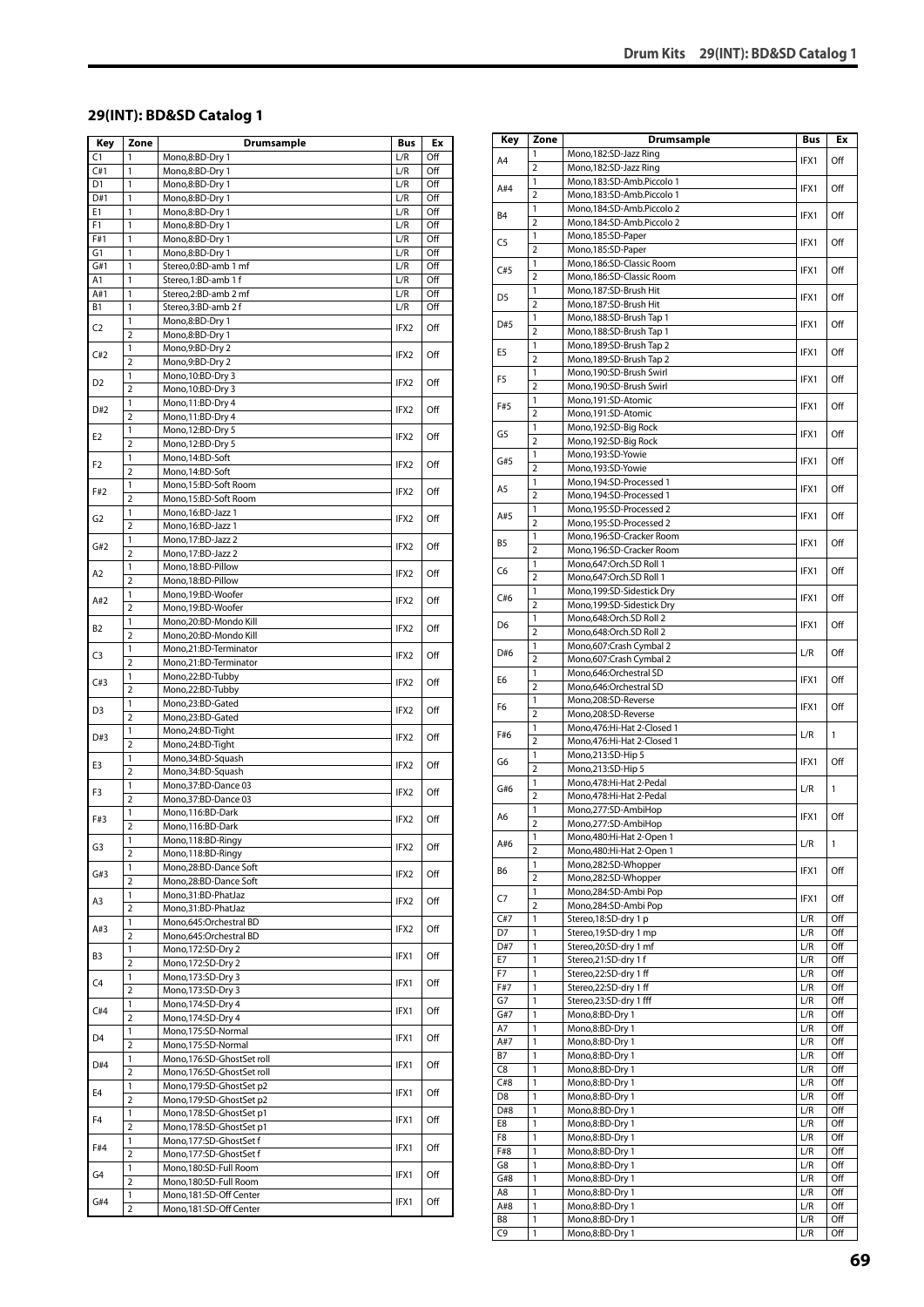# **30(INT): BD&SD Catalog 2**

| Key                   | Zone                | Drumsample                                     | Bus              | Ex         |
|-----------------------|---------------------|------------------------------------------------|------------------|------------|
| C1                    | 1                   | Mono,8:BD-Dry 1                                | L/R              | Off        |
| C#1                   | 1                   | Mono,8:BD-Dry 1                                | L/R              | Off        |
| D <sub>1</sub>        | 1                   | Mono,8:BD-Dry 1                                | L/R              | Off        |
| D#1                   | 1                   | Mono,8:BD-Dry 1                                | L/R              | Off        |
| E1                    | 1<br>$\mathbf{1}$   | Mono,8:BD-Dry 1                                | L/R              | Off        |
| F <sub>1</sub><br>F#1 | 1                   | Mono,8:BD-Dry 1<br>Mono,8:BD-Dry 1             | L/R<br>L/R       | Off<br>Off |
| G1                    | 1                   | Mono,8:BD-Dry 1                                | L/R              | Off        |
| G#1                   | 1                   | Mono,8:BD-Dry 1                                | L/R              | Off        |
| A1                    | 1                   | Mono,8:BD-Dry 1                                | L/R              | Off        |
| A#1                   | 1                   | Mono,8:BD-Dry 1                                | L/R              | Off        |
| <b>B1</b>             | 1                   | Mono,8:BD-Dry 1                                | L/R              | Off        |
| C2                    | 1                   | Mono, 13:BD-Dry 6                              | IFX2             | Off        |
|                       | $\overline{2}$<br>1 | Mono, 13:BD-Dry 6<br>Mono, 35: BD-Dance 01     |                  |            |
| C#2                   | $\overline{2}$      | Mono, 35: BD-Dance 01                          | IFX2             | Off        |
|                       | 1                   | Mono, 36: BD-Dance 02                          |                  |            |
| D <sub>2</sub>        | $\overline{2}$      | Mono, 36: BD-Dance 02                          | IFX2             | Off        |
| D#2                   | 1                   | Mono, 45: BD-Dance 11                          | IFX2             | Off        |
|                       | $\overline{2}$      | Mono,45:BD-Dance 11                            |                  |            |
| E <sub>2</sub>        | 1                   | Mono, 38: BD-Dance 04                          | IFX2             | Off        |
|                       | 2<br>1              | Mono, 38: BD-Dance 04<br>Mono,76:BD-Hip 1      |                  |            |
| F2                    | $\overline{2}$      | Mono, 76: BD-Hip 1                             | IFX2             | Off        |
|                       | 1                   | Mono, 77: BD-Hip 2                             |                  |            |
| F#2                   | 2                   | Mono, 77: BD-Hip 2                             | IFX2             | Off        |
| G2                    | 1                   | Mono, 78: BD-Hip 3                             | IFX2             | Off        |
|                       | $\overline{2}$      | Mono, 78: BD-Hip 3                             |                  |            |
| G#2                   | $\mathbf{1}$        | Mono, 79: BD-Hip 4                             | IFX2             | Off        |
|                       | $\overline{2}$<br>1 | Mono, 79: BD-Hip 4<br>Mono, 117:BD-Pop         |                  |            |
| A2                    | $\overline{2}$      | Mono,117:BD-Pop                                | IFX2             | Off        |
|                       | 1                   | Mono, 42: BD-Dance 08                          |                  |            |
| A#2                   | $\overline{2}$      | Mono, 42: BD-Dance 08                          | IFX2             | Off        |
| B2                    | 1                   | Mono, 48: BD-Dance 14                          | IFX <sub>2</sub> | Off        |
|                       | $\overline{2}$      | Mono, 48: BD-Dance 14                          |                  |            |
| C3                    | 1                   | Mono,25:BD-Ambi                                | IFX2             | Off        |
|                       | $\overline{2}$<br>1 | Mono,25:BD-Ambi<br>Mono,26:BD-Ambi Crackle     |                  |            |
| C#3                   | $\overline{2}$      | Mono, 26: BD-Ambi Crackle                      | IFX2             | Off        |
|                       | 1                   | Mono,27:BD-Ambi Soft                           |                  |            |
| D <sub>3</sub>        | $\overline{2}$      | Mono,27:BD-Ambi Soft                           | IFX2             | Off        |
| D#3                   | $\mathbf{1}$        | Mono,29:BD-AmbiRocker                          | IFX2             | Off        |
|                       | $\overline{2}$      | Mono,29:BD-AmbiRocker                          |                  |            |
| E3                    | 1                   | Mono,30:BD-Chili                               | IFX2             | Off        |
|                       | $\overline{2}$<br>1 | Mono, 30: BD-Chili<br>Mono, 47: BD-Dance 13    |                  |            |
| F3                    | $\overline{2}$      | Mono, 47: BD-Dance 13                          | IFX2             | Off        |
|                       | 1                   | Mono,41:BD-Dance 07                            |                  |            |
| F#3                   | $\overline{2}$      | Mono,41:BD-Dance 07                            | IFX2             | Off        |
| G3                    | 1                   | Mono,32:BD-Cannon                              | IFX2             | Off        |
|                       | 2                   | Mono,32:BD-Cannon                              |                  |            |
| G#3                   | 1<br>2              | Mono, 33: BD-Klanger<br>Mono, 33: BD-Klanger   | IFX2             | Off        |
|                       | 1                   | Mono, 39: BD-Dance 05 (Rap)                    |                  |            |
| A3                    | 2                   | Mono, 39: BD-Dance 05 (Rap)                    | IFX2             | Off        |
|                       | 1                   | Mono, 40: BD-Dance 06 (R&B)                    |                  |            |
| A#3                   | $\overline{2}$      | Mono, 40: BD-Dance 06 (R&B)                    | IFX2             | Off        |
| B3                    | 1                   | Mono, 43: BD-Dance 09                          | IFX2             | Off        |
|                       | 2                   | Mono,43:BD-Dance 09                            |                  |            |
| C4                    | 1<br>2              | Mono, 44: BD-Dance 10<br>Mono, 44: BD-Dance 10 | IFX2             | Off        |
|                       | 1                   | Mono, 46: BD-Dance 12                          |                  |            |
| C#4                   | 2                   | Mono, 46: BD-Dance 12                          | IFX2             | Off        |
| D4                    | 1                   | Mono,202:SD-Ambi House                         | IFX1             | Off        |
|                       | $\overline{2}$      | Mono,202:SD-Ambi House                         |                  |            |
| D#4                   | 1                   | Mono,203:SD-Dance 1                            | IFX1             | Off        |
|                       | 2<br>1              | Mono,203:SD-Dance 1<br>Mono,204:SD-Rap 1       |                  |            |
| E4                    | $\overline{2}$      | Mono, 204: SD-Rap 1                            | IFX1             | Off        |
|                       | 1                   | Mono,205:SD-Rap 2                              |                  |            |
| F <sub>4</sub>        | $\overline{2}$      | Mono,205:SD-Rap 2                              | IFX1             | Off        |
| F#4                   | 1                   | Mono,206:SD-Noise                              | IFX1             | Off        |
|                       | $\overline{2}$      | Mono,206:SD-Noise                              |                  |            |
| G4                    | 1                   | Mono,207:SD-Sizzle                             | IFX1             | Off        |
|                       | $\overline{2}$<br>1 | Mono,207:SD-Sizzle                             |                  |            |
| G#4                   | $\overline{2}$      | Mono, 209: SD-Hip 1<br>Mono, 209: SD-Hip 1     | IFX1             | Off        |
|                       | 1                   | Mono,210:SD-Hip 2                              |                  |            |
| A4                    | $\overline{2}$      | Mono,210:SD-Hip 2                              | IFX1             | Off        |

| Key            | Zone                           | Drumsample                                             | <b>Bus</b> | Ex           |
|----------------|--------------------------------|--------------------------------------------------------|------------|--------------|
| A#4            | 1                              | Mono,211:SD-Hip 3                                      | IFX1       | Off          |
|                | $\overline{2}$                 | Mono,211:SD-Hip 3                                      |            |              |
| B <sub>4</sub> | 1                              | Mono,212:SD-Hip 4                                      | IFX1       | Off          |
|                | 2                              | Mono,212:SD-Hip 4                                      |            |              |
| C5             | 1<br>$\overline{2}$            | Mono,214:SD-Hip 6<br>Mono,214:SD-Hip 6                 | IFX1       | Off          |
|                | 1                              | Mono,266:SD-Ringy                                      |            |              |
| C#5            | $\overline{2}$                 | Mono,266:SD-Ringy                                      | IFX1       | Off          |
| D <sub>5</sub> | 1                              | Mono,267:SD-Tiny                                       | IFX1       | Off          |
|                | $\overline{2}$                 | Mono,267:SD-Tiny                                       |            |              |
| D#5            | 1                              | Mono,268:SD-Vintage 1                                  | IFX1       | Off          |
|                | $\overline{2}$                 | Mono,268:SD-Vintage 1                                  |            |              |
| E5             | 1<br>$\overline{2}$            | Mono,269:SD-Vintage 2<br>Mono,269:SD-Vintage 2         | IFX1       | Off          |
|                | 1                              | Mono,270:SD-Vintage 3                                  |            |              |
| F5             | $\overline{2}$                 | Mono,270:SD-Vintage 3                                  | IFX1       | Off          |
|                | 1                              | Mono,271:SD-Vintage 4                                  |            |              |
| F#5            | $\overline{2}$                 | Mono,271:SD-Vintage 4                                  | IFX1       | Off          |
| G5             | 1                              | Mono,272:SD-Vintage 5                                  | IFX1       | Off          |
|                | $\overline{2}$                 | Mono,272:SD-Vintage 5                                  |            |              |
| G#5            | 1                              | Mono,273:SD-Vintage 6                                  | IFX1       | Off          |
|                | $\overline{2}$<br>1            | Mono,273:SD-Vintage 6                                  |            |              |
| A5             | $\overline{2}$                 | Mono,274:SD-AmbiCrackle 1<br>Mono,274:SD-AmbiCrackle 1 | IFX1       | Off          |
|                | 1                              | Mono,275:SD-AmbiCrackle 2                              |            |              |
| A#5            | $\overline{2}$                 | Mono,275:SD-AmbiCrackle 2                              | IFX1       | Off          |
|                | 1                              | Mono,276:SD-AmbiCrackle 3                              |            |              |
| B <sub>5</sub> | $\overline{2}$                 | Mono,276:SD-AmbiCrackle 3                              | IFX1       | Off          |
| C6             | 1                              | Mono,278:SD-Brasser                                    | IFX1       | Off          |
|                | $\overline{2}$                 | Mono,278:SD-Brasser                                    |            |              |
| C#6            | 1                              | Mono,279:SD-Chili                                      | IFX1       | Off          |
|                | $\overline{2}$<br>$\mathbf{1}$ | Mono,279:SD-Chili<br>Mono,280:SD-Klanger               |            |              |
| D6             | $\overline{2}$                 | Mono,280:SD-Klanger                                    | IFX1       | Off          |
|                | 1                              | Mono,283:SD-Dry Present                                |            |              |
| D#6            | $\overline{2}$                 | Mono,283:SD-Dry Present                                | IFX1       | Off          |
|                | 1                              | Mono,285:SD-Ambi Hit 1                                 |            |              |
| E6             | $\overline{2}$                 | Mono,285:SD-Ambi Hit 1                                 | IFX1       | Off          |
| F <sub>6</sub> | 1                              | Mono,286:SD-Ambi Hit 2                                 | IFX1       | Off          |
|                | $\overline{2}$                 | Mono,286:SD-Ambi Hit 2                                 |            |              |
| F#6            | 1                              | Mono,531:Hi-Hat Dance 3 Closed                         | L/R        | $\mathbf{1}$ |
|                | $\overline{2}$                 | Mono,531:Hi-Hat Dance 3 Closed                         |            |              |
| G6             | 1<br>$\overline{2}$            | Mono,287:SD-Ambi Hit 3<br>Mono,287:SD-Ambi Hit 3       | IFX1       | Off          |
|                | 1                              | Mono,527:Hi-Hat Dance 1 Closed                         |            |              |
| G#6            | $\overline{2}$                 | Mono,527:Hi-Hat Dance 1 Closed                         | L/R        | $\mathbf{1}$ |
|                | 1                              | Mono,289:SD-Dance 3 (New)                              |            |              |
| A6             | $\overline{2}$                 | Mono,289:SD-Dance 3 (New)                              | IFX1       | Off          |
| A#6            | 1                              | Mono,528:Hi-Hat Dance 1 Open                           | L/R        | 1            |
|                | $\overline{2}$                 | Mono,528:Hi-Hat Dance 1 Open                           |            |              |
| B6             | 1                              | Mono,290:SD-Dance 4 (Old)                              | IFX1       | Off          |
|                | $\overline{2}$                 | Mono,290:SD-Dance 4 (Old)                              |            |              |
| C7             | 1<br>$\overline{2}$            | Mono,291:SD-Dance 5<br>Mono,291:SD-Dance 5             | IFX1       | Off          |
|                | 1                              | Mono,294:SD-Dance 8                                    |            |              |
| C#7            | $\overline{2}$                 | Mono,294:SD-Dance 8                                    | IFX1       | Off          |
|                | 1                              | Mono,814:Vocal SD                                      |            |              |
| D7             | 2                              | Mono,814:Vocal SD                                      | IFX1       | Off          |
| D#7            | 1                              | Mono,8:BD-Dry 1                                        | L/R        | Off          |
| E7             | 1                              | Mono,8:BD-Dry 1                                        | L/R        | Off          |
| F7             | $\mathbf{1}$                   | Mono,8:BD-Dry 1                                        | L/R        | Off          |
| F#7            | 1                              | Mono,8:BD-Dry 1                                        | L/R        | Off          |
| G7<br>G#7      | $\mathbf{1}$<br>$\mathbf{1}$   | Mono,8:BD-Dry 1<br>Mono,8:BD-Dry 1                     | L/R<br>L/R | Off<br>Off   |
| A7             | 1                              | Mono,8:BD-Dry 1                                        | L/R        | Off          |
| A#7            | 1                              | Mono,8:BD-Dry 1                                        | L/R        | Off          |
| <b>B7</b>      | 1                              | Mono,8:BD-Dry 1                                        | L/R        | Off          |
| C8             | $\mathbf{1}$                   | Mono,8:BD-Dry 1                                        | L/R        | Off          |
| C#8            | 1                              | Mono,8:BD-Dry 1                                        | L/R        | Off          |
| D8             | $\mathbf{1}$                   | Mono,8:BD-Dry 1                                        | L/R        | Off          |
| D#8            | 1                              | Mono,8:BD-Dry 1                                        | L/R        | Off          |
| E8             | 1                              | Mono,8:BD-Dry 1                                        | L/R        | Off          |
| F8             | 1                              | Mono,8:BD-Dry 1                                        | L/R        | Off          |
| F#8<br>G8      | 1<br>1                         | Mono,8:BD-Dry 1<br>Mono,8:BD-Dry 1                     | L/R<br>L/R | Off<br>Off   |
| G#8            | 1                              | Mono,8:BD-Dry 1                                        | L/R        | Off          |
| A8             | 1                              | Mono,8:BD-Dry 1                                        | L/R        | Off          |
| A#8            | $\mathbf{1}$                   | Mono,8:BD-Dry 1                                        | L/R        | Off          |
|                | $\mathbf{1}$                   | Mono,8:BD-Dry 1                                        |            |              |
| B8             | $\overline{2}$                 | Mono,8:BD-Dry 1                                        | L/R        | Off          |
| C9             | 1                              | Mono,8:BD-Dry 1                                        | L/R        | Off          |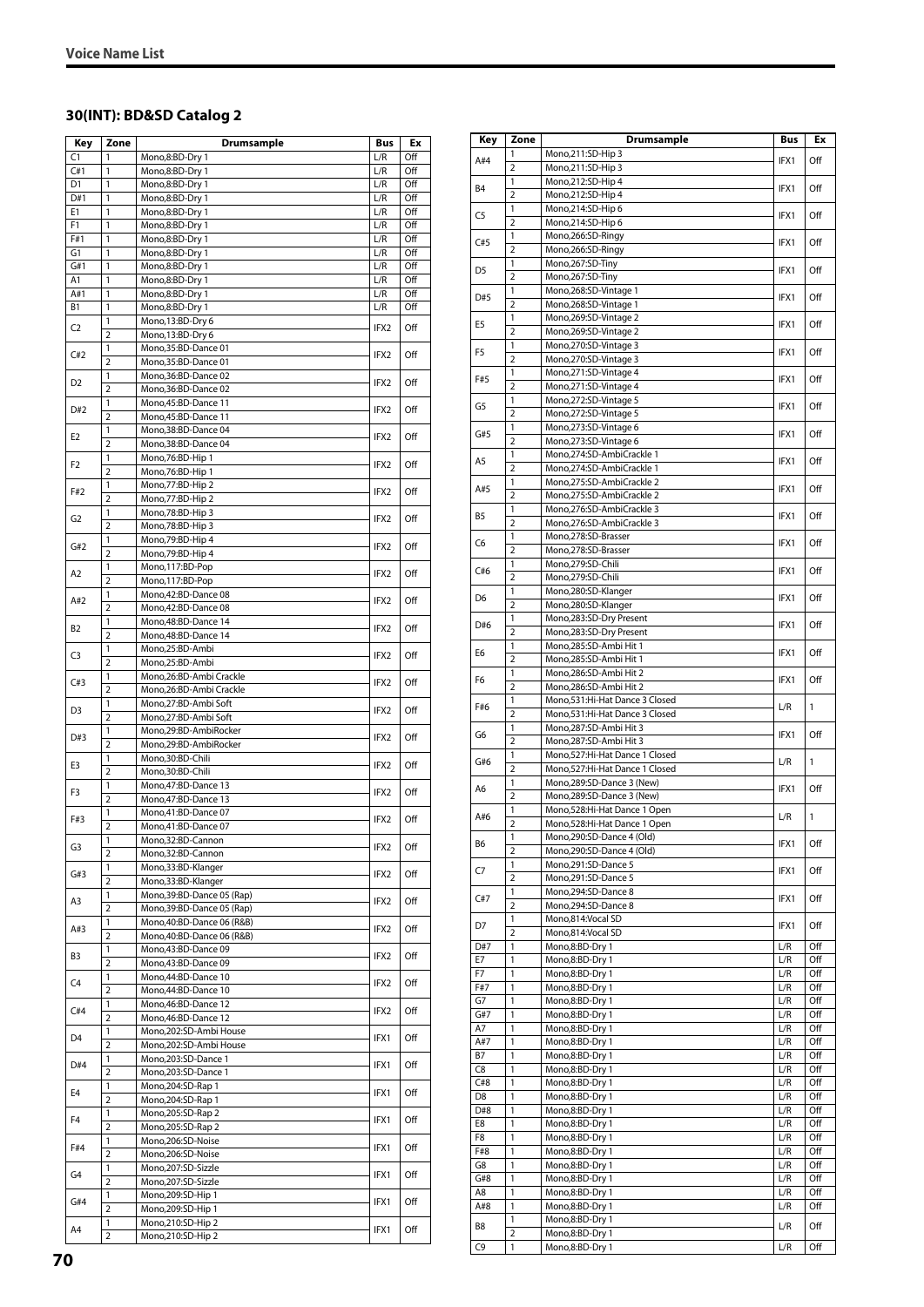#### **31(INT): Cymbals Catalog**

| Key            | Zone         | Drumsample                                              | <b>Bus</b> | Ex             |
|----------------|--------------|---------------------------------------------------------|------------|----------------|
| Ε1             | 1            | Mono,737:Maracas-Push                                   | L/R        | Off            |
| F1             | 1            | Mono,738:Maracas-Pull                                   | L/R        | Off            |
| F#1            | 1            | Mono,795:Caxixi-Hard                                    | L/R        | Off            |
| G1             | 1            | Mono,817:Dance Perc 1 Hip                               | L/R        | Off            |
| G#1            | 1            | Mono,767:Tambourine 1-Push                              | L/R        | 6              |
| Α1             | 1            | Mono,768:Tambourine 1-Pull                              | L/R        | 6              |
| A#1            | 1            | Mono, 769: Tambourine 2                                 | L/R        | 6              |
| B1             | 1            | Mono,770:Tambourine 3                                   | L/R        | 6              |
| C2             | 1            | Mono,78:BD-Hip 3                                        | L/R        | Off            |
| C#2            | 1            | Mono, 483: Hi-Hat 3-Closed 1                            | L/R        | 1              |
| D <sub>2</sub> | 1            | Mono,279:SD-Chili                                       | L/R        | Off            |
| D#2            | 1            | Mono, 484: Hi-Hat 3-Closed 2                            | L/R        | 1              |
| E <sub>2</sub> | 1            | Mono, 476: Hi-Hat 2-Closed 1                            | L/R        | 1              |
| F <sub>2</sub> | 1            | Mono, 477: Hi-Hat 2-Closed 2                            | L/R        | 1              |
| F#2            | $\mathbf{1}$ | Mono, 488: Hi-Hat 3-Open 2                              | L/R        | 1              |
| G <sub>2</sub> | 1            | Mono, 481: Hi-Hat 2-Open 2                              | L/R        | 1              |
| G#2            | 1            | Mono, 487: Hi-Hat 3-Open 1                              | L/R        | 1              |
| A <sub>2</sub> | 1            | Mono, 480: Hi-Hat 2-Open 1                              | L/R        | $\mathbf{1}$   |
| A#2            | 1            | Mono, 489: Hi-Hat 3-Sizzle                              | L/R        | 1              |
| B2             | 1            | Mono, 482: Hi-Hat 2-Sizzle                              | L/R        | 1              |
| C <sub>3</sub> | 1            | Mono, 478: Hi-Hat 2-Pedal                               | L/R        | 1              |
| C#3            | 1            | Mono, 485: Hi-Hat 3-Pedal                               | L/R        | 1              |
| D <sub>3</sub> | 1            | Mono, 479: Hi-Hat 2-Pedal Open                          | L/R        | 1              |
| D#3            | 1            | Mono, 486: Hi-Hat 3-Pedal Open<br>Mono,490:Hi-Hat-Chili | L/R        | 1              |
| E3<br>F3       | 1<br>1       | Mono, 494: Hi-Hat-Grange                                | L/R<br>L/R | Off<br>Off     |
| F#3            | 1            | Mono, 491: Hi-Hat-Crisp Closed 1                        | L/R        | Off            |
| G3             | 1            | Mono, 495: Hi-Hat-Vintage 1                             | L/R        | Off            |
| G#3            | 1            | Mono, 492: Hi-Hat-Crisp Closed 2                        | L/R        | 3              |
| A3             | 1            | Mono, 496: Hi-Hat-Vintage 2                             | L/R        | Off            |
| A#3            | 1            | Mono, 493: Hi-Hat-Crisp Open                            | L/R        | 3              |
| B <sub>3</sub> | 1            | Mono, 497: Hi-Hat-Tight 1                               | L/R        | Off            |
| C <sub>4</sub> | 1            | Mono, 498: Hi-Hat-Tight 2                               | L/R        | 3              |
| C#4            | 1            | Mono,502:Hi-Hat-Old Open                                | L/R        | 3              |
| D4             | 1            | Mono, 499: Hi-Hat-Old Closed 1                          | L/R        | Off            |
| D#4            | 1            | Mono,524:Hi-Hat-Clangy Open                             | L/R        | 3              |
| E <sub>4</sub> | 1            | Mono,500:Hi-Hat-Old Closed 2                            | L/R        | Off            |
| F <sub>4</sub> | 1            | Mono,501:Hi-Hat-Old Closed 3                            | L/R        | Off            |
| F#4            | 1            | Mono,526:Hi-Hat-Alpo Closed                             | L/R        | Off            |
| G4             | 1            | Mono,522:Hi-Hat-Amb Crackle                             | L/R        | Off            |
| G#4            | 1            | Mono,525:Hi-Hat-Whispy                                  | L/R        | Off            |
| A4             | 1            | Mono,523:Hi-Hat-Ambi                                    | L/R        | Off            |
| A#4            | 1            | Mono,504:Hi-Hat-Hip 2                                   | L/R        | Off            |
| <b>B4</b>      | 1            | Mono,503:Hi-Hat-Hip 1                                   | L/R        | Off            |
| C <sub>5</sub> | $\mathbf{1}$ | Mono,527:Hi-Hat Dance 1 Closed                          | L/R        | $\overline{4}$ |
| C#5            | $\mathbf{1}$ | Mono,802:Sleigh Bell                                    | L/R        | Off            |
| D <sub>5</sub> | 1            | Mono,528:Hi-Hat Dance 1 Open                            | L/R        | $\overline{4}$ |
| D#5            | 1            | Mono,803:Rap Sleigh bell                                | L/R        | Off            |
| E <sub>5</sub> | 1            | Mono,531:Hi-Hat Dance 3 Closed                          | L/R        | 5              |
| F <sub>5</sub> | 1            | Mono,532:Hi-Hat Dance 3 Open                            | L/R        | $\overline{5}$ |
| F#5            | 1            | Mono,609:Crash Cymbal 4                                 | L/R        | Off            |
| G5             | 1            | Mono,619:Crash-Dance 3                                  | L/R        | Off            |
| G#5            | 1            | Mono,607:Crash Cymbal 2                                 | L/R        | Off            |
| A5             | 1            | Mono,638:China Cymbal                                   | L/R        | Off            |
| A#5            | 1            | Mono,608:Crash Cymbal 3                                 | L/R        | Off            |
| B5             | 1            | Mono,639:Splash Cymbal                                  | L/R        | Off            |
| C6             | 1            | Mono,635: Ride-Dance 1                                  | L/R        | Off            |
| C#6            | 1            | Mono,617:Crash-Dance 1                                  | L/R        | Off            |
| D <sub>6</sub> | 1            | Mono,636:Ride-Dance 2 DDD1                              | L/R        | Off            |
| D#6            | 1            | Mono,618:Crash-Dance 2 DDD1                             | L/R        | Off            |
| E6             | 1            | Mono,627: Ride Cymbal 4 Edge                            | L/R        | Off            |
| F6             | 1            | Mono,628: Ride Cymbal 5 Edge                            | L/R        | Off            |
| F#6            | 1            | Mono,631:Ride Cymbal-Jazz                               | L/R        | Off            |
| G6             | 1            | Mono,634: Ride Cymbal Cup 2                             | L/R        | Off            |
| G#6            | 1            | Mono,640:Cymbal Reverse                                 | L/R        | Off            |
| A6             | 1            | Mono,639:Splash Cymbal                                  | L/R        | Off            |
| A#6            | 1            | Mono,617:Crash-Dance 1                                  | L/R        | Off            |
| B6             | 1            | Mono,635:Ride-Dance 1                                   | L/R        | Off            |
| C7             | 1            | Mono,634: Ride Cymbal Cup 2                             | L/R        | Off            |
| C#7            | 1            | Mono,528:Hi-Hat Dance 1 Open                            | L/R        | Off            |
| D7             | 1            | Mono,500:Hi-Hat-Old Closed 2                            | L/R        | Off            |
| D#7            | 1            | Mono, 501: Hi-Hat-Old Closed 3                          | L/R        | Off            |
| E7             | 1            | Mono, 492: Hi-Hat-Crisp Closed 2                        | L/R        | Off            |
| F7             | 1            | Mono,527:Hi-Hat Dance 1 Closed                          | L/R        | Off            |
| F#7            | 1            | Mono, 483: Hi-Hat 3-Closed 1                            | L/R        | Off            |
| G7             | 1            | Mono,531:Hi-Hat Dance 3 Closed                          | L/R        | Off            |
| G#7            | 1            | Mono,1117:Click                                         | L/R        | Off            |
| Α7             | 1            | Mono,1117:Click                                         | L/R        | Off            |
| A#7            | 1            | Mono,1117:Click                                         | L/R        | Off            |

| Key            | Zone | Drumsample      | <b>Bus</b> | Ex  |
|----------------|------|-----------------|------------|-----|
| <b>B7</b>      | 1    | Mono.1117:Click | L/R        | Off |
| C8             | 1    | Mono.1117:Click | L/R        | Off |
| C#8            | 1    | Mono.1117:Click | L/R        | Off |
| D <sub>8</sub> | 1    | Mono,1117:Click | L/R        | Off |
| D#8            | 1    | Mono.1117:Click | L/R        | Off |
| E8             | 1    | Mono.1117:Click | L/R        | Off |
| F8             | 1    | Mono.1117:Click | L/R        | Off |
| F#8            | 1    | Mono,1117:Click | L/R        | Off |
| G8             | 1    | Mono.1117:Click | L/R        | Off |
| G#8            | 1    | Mono.1117:Click | L/R        | Off |
| A8             | 1    | Mono.1117:Click | L/R        | Off |
| A#8            | 1    | Mono.1117:Click | L/R        | Off |
| B8             | 1    | Mono.1117:Click | L/R        | Off |
| C9             |      | Mono.1117:Click | L/R        | Off |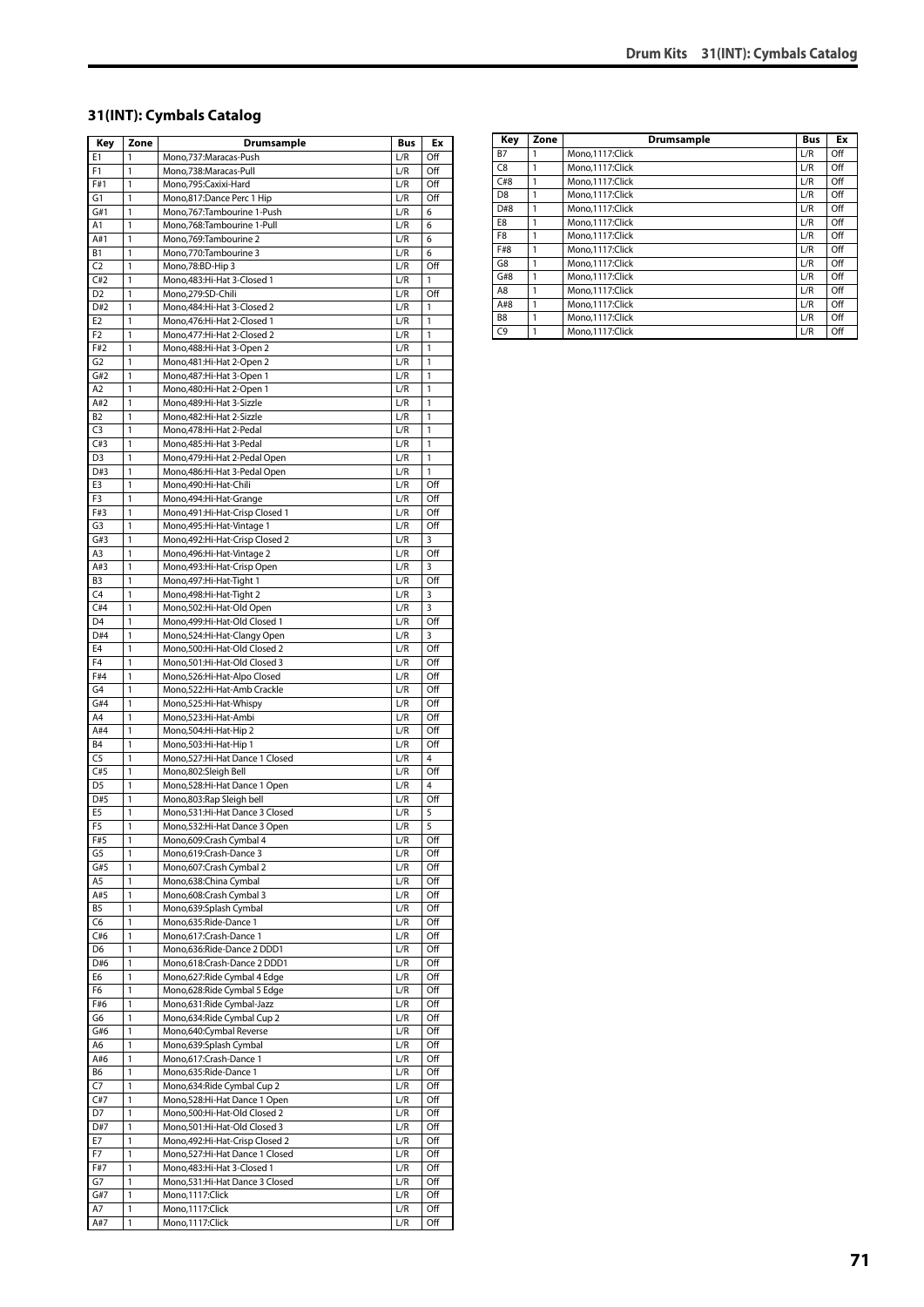# **32(INT): Electronic Pop Kit**

| Key                   | Zone                | <b>Drumsample</b>                                          | Bus          | Ex         |
|-----------------------|---------------------|------------------------------------------------------------|--------------|------------|
| $C-1$                 | 1                   | Mono,0:BD-amb 1 mf -L                                      | L/R          | 6          |
|                       |                     |                                                            |              |            |
| C1                    | 1                   | Mono,64:BD-Mad Analog 04-EXs5                              | IFX2         | Off        |
| C#1                   | 1                   | Mono,85:BD-Dance 06-EXs5                                   | IFX2         | 6          |
| D <sub>1</sub><br>D#1 | 1<br>1              | Mono,65:BD-Mad Analog 05-EXs5                              | IFX2<br>IFX2 | Off<br>Off |
| E1                    | 1                   | Mono,99:BD-HipHop 03-EXs5<br>Mono,93:BD-Dance 14-EXs5      | IFX2         | Off        |
| F <sub>1</sub>        | 1                   | Mono, 328: SD-Mad Analog 13-EXs5                           | IFX1         | Off        |
| F#1                   | 1                   | Mono,298:SD-TekClub 04-EXs5                                | IFX1         | Off        |
| G1                    | 1                   | Mono, 311: SD-TekClub 13-EXs5                              | IFX1         | Off        |
| G#1                   | 1                   | Mono,226:SD-Dance 12-EXs5                                  | IFX1         | Off        |
|                       | $\overline{2}$      | Mono,964:DJ-SD Rub                                         |              |            |
| A1                    | 1                   | Mono,217:SD-Dance 03-EXs5                                  | IFX1         | Off        |
| A#1                   | 1<br>1              | Mono,49:BD-TekClub 01-EXs5<br>Mono,80:BD-Dance 01-EXs5     | IFX2         | Off        |
| <b>B1</b>             | $\overline{2}$      | Mono, 73: BD-Mad Analog 13-EXs5                            | IFX2         | Off        |
|                       | 1                   | Mono, 47: BD-Dance 13                                      |              |            |
| C <sub>2</sub>        | $\overline{2}$      | Mono, 47: BD-Dance 13                                      | IFX2         | Off        |
| C#2                   | 1                   | XL.M,197:BD-DonCaMa 2                                      | IFX2         | Off        |
| D <sub>2</sub>        | 1                   | Mono, 73: BD-Mad Analog 13-EXs5                            | IFX2         | Off        |
| D#2                   | 1                   | XL.St,422:Perc-Found 2                                     | L/R          | Off        |
| E <sub>2</sub>        | 1                   | Mono,574: Hi Hat Mad Analog 16-EXs5                        | IFX2         | Off        |
|                       | $\overline{2}$<br>1 | Mono,40:BD-Dance 06 (R&B)<br>Mono,291:SD-Dance 5           |              |            |
| F2                    | $\overline{2}$      | Mono,291:SD-Dance 5                                        | IFX1         | Off        |
|                       | 1                   | Mono,289:SD-Dance 3 (New)                                  |              |            |
| F#2                   | $\overline{2}$      | Mono,289:SD-Dance 3 (New)                                  | IFX1         | Off        |
| G <sub>2</sub>        | 1                   | Mono,212:SD-Hip 4                                          | IFX1         | Off        |
|                       | $\overline{2}$      | Mono, 212: SD-Hip 4                                        |              |            |
| G#2                   | 1                   | Mono,205:SD-Rap 2                                          | IFX1         | Off        |
|                       | $\overline{2}$      | Mono,657:Dance Claps 1                                     |              |            |
| A2<br>A#2             | 1<br>1              | XL.St,415:Perc-ESoul 04<br>XL.M,1324:Slice-Breaks Chill 13 | IFX1<br>IFX2 | Off<br>Off |
| <b>B2</b>             | 1                   | XL.M,162:BD-FPop 1                                         | IFX2         | Off        |
| C <sub>3</sub>        | 1                   | XL.M, 163: BD-FPop 2                                       | IFX2         | Off        |
| C#3                   | 1                   | XL.St,446:SE-FPop 1                                        | IFX3         | Off        |
| D <sub>3</sub>        | 1                   | XL.M,428:SD-FPop 1                                         | IFX1         | Off        |
| D#3                   | 1                   | XL.St, 140: Hand Claps 6 Ambi                              | IFX1         | Off        |
| E3                    | 1                   | XL.M,429:SD-FPop 2                                         | IFX1         | Off        |
| F3                    | 1                   | XL.M,503:Snap-FPop 2                                       | IFX1         | Off        |
| F#3<br>G <sub>3</sub> | 1<br>1              | XL.M,708:Hi-Hat-FPop Closed 1<br>XL.St,402:Perc-FPop 1     | IFX3<br>L/R  | 1<br>Off   |
| G#3                   | 1                   | XL.M,709:Hi-Hat-FPop Closed 2                              | IFX3         | 1          |
| A <sub>3</sub>        | 1                   | XL.St,403:Perc-FPop 2                                      | L/R          | Off        |
| A#3                   | 1                   | XL.M,710:Hi-Hat-FPop Open                                  | IFX3         | 1          |
| B <sub>3</sub>        | 1                   | XL.M,1102:Perc-FPop 3                                      | IFX2         | Off        |
| C <sub>4</sub>        | 1                   | XL.St,447:SE-FPop 2                                        | L/R          | Off        |
| C#4                   | 1                   | XL.St,243:Crash 01-amb1-v8-EXs9                            | IFX1         | Off        |
| D <sub>4</sub><br>D#4 | 1<br>1              | XL.St,435:Voice-FPop 1                                     | L/R<br>IFX2  | Off<br>Off |
| E4                    | 1                   | XL.St,293:Ride 02-amb1-v8-EXs9<br>XL.M,1201:Voice-FPop 2-R | L/R          | Off        |
| F4                    | 1                   | XL.M,429:SD-FPop 2                                         | IFX1         | Off        |
| F#4                   | 1                   | XL.M,429:SD-FPop 2                                         | IFX1         | Off        |
| G4                    | 1                   | XL.M,429:SD-FPop 2                                         | IFX1         | Off        |
| G#4                   | 1                   | XL.M,429:SD-FPop 2                                         | IFX1         | Off        |
| A4                    | 1                   | XL.M,429:SD-FPop 2                                         | IFX1         | Off        |
| A#4                   | 1                   | XL.M,429:SD-FPop 2                                         | IFX1         | Off        |
| B4<br>C <sub>5</sub>  | 1<br>1              | XL.M,429:SD-FPop 2<br>XL.M,429:SD-FPop 2                   | IFX1<br>IFX1 | Off<br>Off |
| C#5                   | 1                   | XL.St,448:SE-FPop 3                                        | IFX1         | Off        |
|                       | 1                   | Mono,823:Dance Perc 6 Clave                                |              |            |
| D <sub>5</sub>        | $\overline{2}$      | Mono, 39: BD-Dance 05 (Rap)                                | L/R          | Off        |
| D#5                   | 1                   | Mono,822:Dance Perc 5 Conga                                | L/R          | Off        |
|                       | 2                   | Mono,822:Dance Perc 5 Conga                                |              |            |
| E5                    | 1                   | Mono,822:Dance Perc 5 Conga                                | L/R          | Off        |
|                       | 2<br>1              | Mono,822:Dance Perc 5 Conga                                |              |            |
| F5                    | 2                   | Mono,1155:Noise-VPM Mod<br>Mono,985:DJ-Reverse             | L/R          | Off        |
|                       | 1                   | Mono,490:Hi-Hat-Chili                                      |              |            |
| F#5                   | $\overline{2}$      | Mono,8:BD-Dry 1                                            | L/R          | Off        |
|                       | 1                   | Mono,1154:Noise-White                                      |              |            |
| G5                    | 2                   | Mono,986:DJ-Old Record                                     | L/R          | Off        |
| G#5                   | 1                   | Mono, 485: Hi-Hat 3-Pedal                                  | L/R          | Off        |
|                       | $\overline{2}$      | Mono,984:DJ-Record Stop                                    |              |            |
| A5                    | 1<br>2              | Mono,820:Dance Perc 3 House                                | L/R          | Off        |
|                       | 1                   | Mono,964:DJ-SD Rub<br>Mono, 481: Hi-Hat 2-Open 2           |              |            |
| A#5                   | $\overline{2}$      | Mono,206:SD-Noise                                          | L/R          | Off        |

| <b>Key</b>            | Zone                | Drumsample                                                     | Bus        | Ex             |
|-----------------------|---------------------|----------------------------------------------------------------|------------|----------------|
|                       | 1                   | Mono,815:Vocal Cowbell                                         |            |                |
| B5                    | $\overline{2}$      | Mono,815:Vocal Cowbell                                         | L/R        | Off            |
| C6                    | 1                   | XL.St,437:Voice-FPop 3                                         | L/R        | Off            |
| C#6                   | 1                   | Mono, 949: Zap 2                                               | L/R        | Off            |
|                       | $\overline{2}$<br>1 | Mono, 949: Zap 2                                               |            | Off            |
| D <sub>6</sub><br>D#6 | 1                   | XL.St,415:Perc-ESoul 04<br>Mono, 567: HiHat Mad Analog 09-EXs5 | L/R<br>L/R | Off            |
| E6                    | 1                   | XL.M,1287:Applause-amb1-EXs9-R                                 | IFX1       | Off            |
| F6                    | 1                   | XL.M.1189: Hit-Tropical 2                                      | IFX1       | Off            |
| F#6                   | 1                   | XL.M,484:Clap-FSoul 1-L                                        | IFX1       | Off            |
| G6                    | 1                   | XL.M,1109:Perc-FSoul 4-L                                       | IFX1       | Off            |
| G#6                   | 1                   | Mono,522:Hi-Hat-Amb Crackle                                    | L/R        | Off            |
|                       | $\overline{2}$      | Mono,635:Ride-Dance 1                                          |            |                |
| A6                    | 1<br>$\overline{2}$ | Mono,966:DJ Vinyl Sliced 02<br>Mono,412:Tom-Jazz Hi Rim        | L/R        | Off            |
|                       | 1                   | Mono, 493: Hi-Hat-Crisp Open                                   |            |                |
| A#6                   | $\overline{2}$      | Mono,635:Ride-Dance 1                                          | L/R        | $\overline{4}$ |
| B6                    | 1                   | Mono,1096:"Three" Solo                                         | L/R        | Off            |
| C7                    | 1                   | Mono, 1048: Year solo                                          | L/R        | Off            |
|                       | $\overline{2}$      | Mono, 17: BD-Jazz 2                                            |            |                |
| C#7                   | 1                   | Mono,607:Crash Cymbal 2                                        | L/R        | Off            |
|                       | $\overline{2}$      | Mono,607:Crash Cymbal 2                                        |            |                |
| D7                    | 1<br>$\overline{2}$ | Mono,638:China Cymbal<br>Mono,638:China Cymbal                 | L/R        | Off            |
|                       | 1                   | Mono,627: Ride Cymbal 4 Edge                                   |            |                |
| D#7                   | $\overline{2}$      | Mono,627:Ride Cymbal 4 Edge                                    | L/R        | Off            |
|                       | 1                   | Mono,686:Conga 1 Hi-Slap 1                                     |            |                |
| E7                    | $\overline{2}$      | Mono,708:Bongo 1 Lo-Open                                       | L/R        | Off            |
| F7                    | 1                   | Mono,683:Conga 1 Hi-Open                                       | L/R        | Off            |
|                       | $\overline{2}$      | Mono,681:Conga 1 Lo-MuteSlap                                   |            |                |
| F#7                   | 1                   | Mono,634: Ride Cymbal Cup 2                                    | L/R        | Off            |
|                       | $\overline{2}$<br>1 | Mono,634: Ride Cymbal Cup 2<br>Mono,687:Conga 1 Hi-Slap 2      |            |                |
| G7                    | $\overline{2}$      | Mono,684:Conga 1 Hi-Mute                                       | L/R        | Off            |
|                       | 1                   | Mono, 798: Cowbell 1                                           |            |                |
| G#7                   | 2                   | Mono,798:Cowbell 1                                             | L/R        | Off            |
| A7                    | 1                   | Mono,800:Chacha Bell                                           | L/R        | Off            |
|                       | 2                   | Mono,800:Chacha Bell                                           |            |                |
| A#7                   | 1                   | Mono, 798: Cowbell 1                                           | L/R        | Off            |
|                       | $\overline{2}$      | Mono,798:Cowbell 1                                             |            |                |
| <b>B7</b>             | 1<br>$\overline{2}$ | Mono,735:Guiro-Short<br>Mono,8:BD-Dry 1                        | L/R        | 6              |
|                       | 1                   | Mono,736:Guiro-Tap                                             |            |                |
| C <sub>8</sub>        | $\overline{2}$      | Mono,736:Guiro-Tap                                             | L/R        | 6              |
| C#8                   | 1                   | Mono, 1012: Metal Hit                                          | L/R        | Off            |
|                       | 2                   | Mono,804:Finger Cymbal                                         |            |                |
| D <sub>8</sub>        | 1                   | Mono,817:Dance Perc 1 Hip                                      | L/R        | Off            |
|                       | $\overline{2}$      | Mono,8:BD-Dry 1                                                |            |                |
| D#8                   | 1<br>$\overline{c}$ | Mono,1150:Swish Terra<br>Mono,1150:Swish Terra                 | L/R        | Off            |
|                       | 1                   | Mono,1007:Cyber Drum                                           |            |                |
| E8                    | $\overline{2}$      | Mono,1007:Cyber Drum                                           | L/R        | Off            |
|                       | 1                   | Mono,767:Tambourine 1-Push                                     |            | Off            |
| F8                    | 2                   | Mono,767:Tambourine 1-Push                                     | IFX1       |                |
| F#8                   | 1                   | Mono,1153:Air Vortex                                           | L/R        | Off            |
|                       | $\overline{2}$      | Mono,1153:Air Vortex                                           |            |                |
| G8                    | 1                   | Mono,1156:Tubular                                              | L/R        | Off            |
|                       | $\overline{2}$<br>1 | Mono,1156:Tubular<br>Mono, 1148: Telephone Ring                |            |                |
| G#8                   | $\overline{2}$      | Mono,1148:Telephone Ring                                       | L/R        | Off            |
|                       | 1                   | Mono, 1116: Footstep 2                                         |            |                |
| A8                    | 2                   | Mono, 1116: Footstep 2                                         | L/R        | Off            |
| A#8                   | 1                   | Mono,777: Triangle-Mute                                        | L/R        | Off            |
|                       | $\overline{2}$      | Mono,777: Triangle-Mute                                        |            |                |
| B8                    | 1                   | Mono, 1126: Tribe                                              | L/R        | Off            |
|                       | 2<br>1              | Mono,1126:Tribe<br>Mono,817:Dance Perc 1 Hip                   |            |                |
| C9                    | 2                   | Mono,8:BD-Dry 1                                                | L/R        | Off            |
|                       |                     |                                                                |            |                |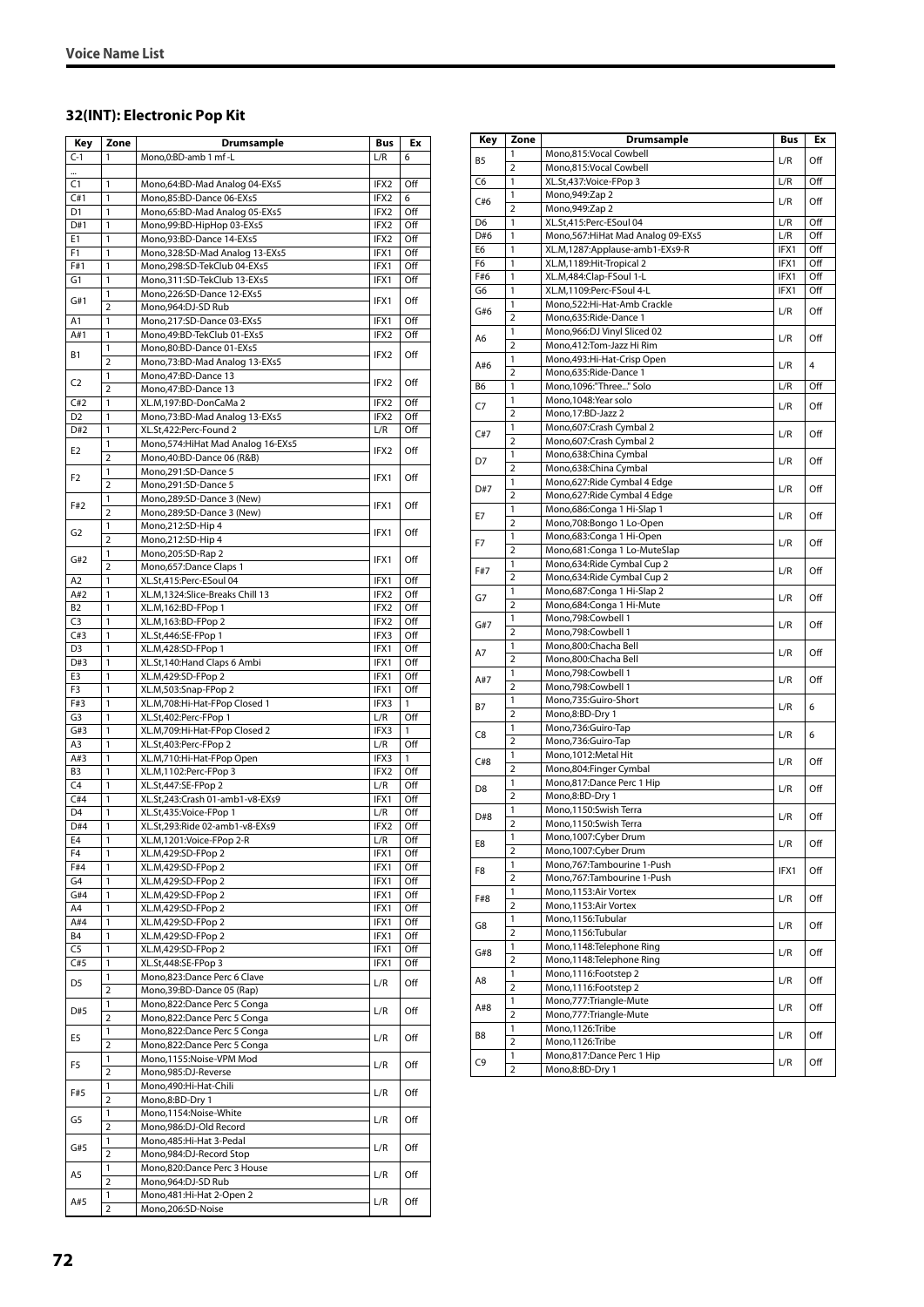#### **33(INT): Pop Hit Kit**

| Key   | Zone                | Drumsample                                                         | <b>Bus</b> | Ex  |
|-------|---------------------|--------------------------------------------------------------------|------------|-----|
| $C-1$ | 1                   | Mono,0:BD-amb 1 mf-L                                               | L/R        | 6   |
|       |                     |                                                                    |            |     |
| C1    | 1                   | Mono,64:BD-Mad Analog 04-EXs5                                      | IFX2       | Off |
| C#1   | 1                   | Mono,85:BD-Dance 06-EXs5                                           | IFX2       | 6   |
| D1    | 1                   | Mono,65:BD-Mad Analog 05-EXs5                                      | IFX2       | Off |
| D#1   | 1                   | Mono,99:BD-HipHop 03-EXs5                                          | IFX2       | Off |
| E1    | 1                   | Mono,93:BD-Dance 14-EXs5                                           | IFX2       | Off |
| F1    | 1                   | Mono,328:SD-Mad Analog 13-EXs5                                     | IFX1       | Off |
| F#1   | 1                   | Mono,298:SD-TekClub 04-EXs5                                        | IFX1       | Off |
| G1    | 1                   | Mono, 311: SD-TekClub 13-EXs5                                      | IFX1       | Off |
| G#1   | 1<br>2              | Mono,226:SD-Dance 12-EXs5<br>Mono,964:DJ-SD Rub                    | IFX1       | Off |
| A1    | 1                   | Mono,217:SD-Dance 03-EXs5                                          | IFX1       | Off |
| A#1   | 1                   | Mono,49:BD-TekClub 01-EXs5                                         | IFX2       | Off |
|       | 1                   | Mono,80:BD-Dance 01-EXs5                                           |            |     |
| В1    | $\overline{2}$      | Mono, 73: BD-Mad Analog 13-EXs5                                    | IFX2       | Off |
|       | 1                   | Mono,50:BD-TekClub 02-EXs5                                         |            |     |
| C2    | $\overline{2}$      | Mono,50:BD-TekClub 02-EXs5                                         | IFX2       | Off |
| C#2   | 1                   | Mono, 38: BD-Dance 04                                              | IFX2       | Off |
|       | 2                   | Mono, 501: Hi-Hat-Old Closed 3                                     |            |     |
| D2    | 1                   | Mono,35:BD-Dance 01                                                | IFX2       | Off |
|       | $\overline{2}$      | Mono,116:BD-Dark                                                   |            |     |
|       | 1                   | Mono,66:BD-Mad Analog 06-EXs5                                      |            |     |
| D#2   | 2                   | Mono,67:BD-Mad Analog 07-EXs5                                      | IFX2       | Off |
|       | 3                   | Mono,68:BD-Mad Analog 08-EXs5                                      |            |     |
| E2    | 1<br>$\overline{2}$ | Mono, 444: Tom-VPM<br>Mono,61:BD-Mad Analog 01-EXs5                | IFX2       | Off |
|       | 1                   | Mono,276:SD-AmbiCrackle 3                                          |            |     |
| F2    | 2                   | Mono,296:SD-TekClub 02-EXs5                                        | IFX1       | Off |
|       | 1                   | Mono,255:SD-HipHop 14-EXs5                                         |            |     |
| F#2   | $\overline{2}$      | Mono,325:SD-Mad Analog 10-EXs5                                     | IFX1       | Off |
|       | 1                   | Stereo, 30: SD-HipHop 15a-EXs5                                     |            |     |
| G2    | $\overline{2}$      | Mono,236:SD-HipHop 01-EXs5-L                                       | IFX1       | Off |
| G#2   | 1                   | Mono,282:SD-Whopper                                                | IFX1       | Off |
|       | 2                   | Stereo,27:SD-HipHop 09-EXs5                                        |            |     |
| A2    | 1                   | Mono,659:Dance Claps 3                                             |            |     |
|       | $\overline{2}$      | Mono,659:Dance Claps 3                                             | IFX1       | Off |
|       | 3                   | Mono,659:Dance Claps 3                                             |            |     |
| A#2   | 1                   | Mono,289:SD-Dance 3 (New)                                          | IFX1       | Off |
|       | 2<br>1              | Mono, 382: Sidestick-Granular-EX5-L<br>Mono,40:BD-Dance 06 (R&B)   |            |     |
| B2    | $\overline{2}$      | Mono, 49: BD-TekClub 01-EXs5                                       | IFX2       | Off |
|       | 1                   | Mono,52:BD-TekClub 04-EXs5                                         |            |     |
| C3    | 2                   | Mono,72:BD-Mad Analog 12-EXs5                                      | IFX2       | Off |
|       | 1                   | Mono, 382: Sidestick-Granular-EX5-L                                |            |     |
| C#3   | $\overline{2}$      | Mono,336:SD-Granular 05-EXs5-L                                     | L/R        | Off |
|       | 1                   | Mono,249:SD-HipHop 10-EXs5                                         |            |     |
| D3    | 2                   | Mono,658:Dance Claps 2                                             | IFX1       | Off |
| D#3   | 1                   | Stereo,25:SD-HipHop 01-EXs5                                        | L/R        | Off |
|       | $\overline{ }$      | Mono, 659: Dance Claps 3                                           |            |     |
| E3    | 1                   | Mono,249:SD-HipHop 10-EXs5                                         | IFX1       | Off |
|       | $\overline{2}$      | Mono, 325: SD-Mad Analog 10-EXs5                                   |            |     |
| F3    | 1                   | Stereo,68:Tom-Granular 2-EXs5                                      | L/R        | Off |
|       | $\overline{2}$      | Mono, 451: Tom-Mad Analog 3-EXs5<br>Mono,531:Hi-Hat Dance 3 Closed |            |     |
| F#3   | 1<br>$\overline{2}$ | Mono,818:Dance Perc 2a                                             | L/R        | 1   |
|       | 1                   | Stereo,68:Tom-Granular 2-EXs5                                      |            |     |
| G3    | 2                   | Mono, 451: Tom-Mad Analog 3-EXs5                                   | L/R        | Off |
|       | 1                   | Mono, 531: Hi-Hat Dance 3 Closed                                   |            |     |
| G#3   | $\overline{2}$      | Mono,818:Dance Perc 2a                                             | L/R        | 1   |
|       | 1                   | Stereo,68:Tom-Granular 2-EXs5                                      |            |     |
| A3    | 2                   | Mono, 451: Tom-Mad Analog 3-EXs5                                   | L/R        | Off |
| A#3   | 1                   | Mono,555: Hat-TekClub 10-EXs5                                      | L/R        | 1   |
|       | $\overline{2}$      | Mono,534:Hi-Hat Dance 4 Open                                       |            |     |
| B3    | $\mathbf{1}$        | Mono,527:Hi-Hat Dance 1 Closed                                     | L/R        | Off |
| C4    | 1                   | Mono,825:Dance Perc 8 Maraca                                       | L/R        | Off |
| C#4   | 1                   | Mono,607:Crash Cymbal 2                                            |            |     |
|       | $\overline{2}$      | Mono,607:Crash Cymbal 2                                            | L/R        | Off |
|       | 3<br>1              | Mono,607:Crash Cymbal 2                                            | L/R        |     |
| D4    | 1                   | Mono,530:Hi-Hat Dance 2 Open<br>Mono,635:Ride-Dance 1              |            | Off |
| D#4   | $\overline{2}$      | Mono,635:Ride-Dance 1                                              | L/R        | Off |
|       | 1                   | Mono,617:Crash-Dance 1                                             |            |     |
| E4    | 2                   | Mono,617:Crash-Dance 1                                             | L/R        | Off |
| F4    | $\mathbf{1}$        | Mono, 1006: Industry                                               | L/R        | Off |
| F#4   | 1                   | Mono,819:Dance Perc 2b                                             |            |     |
|       | 2                   | Mono,818:Dance Perc 2a                                             | L/R        | Off |

| Key                   | Zone                    | <b>Drumsample</b>                                                     | Bus | Ex  |
|-----------------------|-------------------------|-----------------------------------------------------------------------|-----|-----|
|                       | 1                       | Stereo,87:Crash Cymbal 1 mf                                           |     |     |
| G4                    | $\overline{2}$          | Stereo,87:Crash Cymbal 1 mf                                           | L/R | Off |
|                       | 3                       | Stereo,87:Crash Cymbal 1 mf                                           |     |     |
| G#4                   | 1                       | Mono, 567: HiHat Mad Analog 09-EXs5                                   | L/R | Off |
| A4                    | 1                       | Mono,617:Crash-Dance 1                                                | L/R | Off |
|                       | $\overline{2}$          | Mono,617:Crash-Dance 1                                                |     |     |
| A#4                   | 1<br>1                  | Mono, 568: HiHat Mad Analog 10-EXs5<br>Mono,644:Cymbal Reverse 4-EXs5 | L/R | Off |
| B4                    | 2                       | Mono,636:Ride-Dance 2 DDD1                                            | L/R | Off |
|                       | 1                       | Mono, 948: Zap 1                                                      |     |     |
| C5                    | $\overline{2}$          | Mono, 948: Zap 1                                                      | L/R | Off |
| C#5                   | 1                       | Mono, 949: Zap 2                                                      |     | Off |
|                       | $\overline{2}$          | Mono,949:Zap 2                                                        | L/R |     |
| D5                    | 1                       | Mono,823:Dance Perc 6 Clave                                           | L/R | Off |
|                       | $\overline{2}$          | Mono, 39: BD-Dance 05 (Rap)                                           |     |     |
| D#5<br>E <sub>5</sub> | 1                       | Mono,830:Perc-Dance 05-EXs5                                           | L/R | Off |
|                       | 1<br>1                  | Mono,830:Perc-Dance 05-EXs5<br>Mono,1155:Noise-VPM Mod                | L/R | Off |
| F <sub>5</sub>        | $\overline{2}$          | Mono,985:DJ-Reverse                                                   | L/R | Off |
|                       | 1                       | Mono,490:Hi-Hat-Chili                                                 |     |     |
| F#5                   | $\overline{2}$          | Mono,8:BD-Dry 1                                                       | L/R | Off |
|                       | 1                       | Mono,1154:Noise-White                                                 |     |     |
| G5                    | 2                       | Mono,986:DJ-Old Record                                                | L/R | Off |
| G#5                   | 1                       | Mono,485:Hi-Hat 3-Pedal                                               | L/R | Off |
|                       | $\overline{2}$          | Mono,984:DJ-Record Stop                                               |     |     |
| A5                    | 1                       | Mono,820:Dance Perc 3 House                                           | L/R | Off |
|                       | $\overline{2}$          | Mono,964:DJ-SD Rub                                                    |     |     |
| A#5                   | 1<br>$\overline{2}$     | Mono, 481: Hi-Hat 2-Open 2<br>Mono,206:SD-Noise                       | L/R | Off |
|                       | 1                       | Mono,815:Vocal Cowbell                                                |     |     |
| B5                    | 2                       | Mono,815:Vocal Cowbell                                                | L/R | Off |
|                       | 1                       | Mono,1127:GunShot                                                     |     |     |
| C6                    | $\overline{2}$          | Mono,1127:GunShot                                                     | L/R | Off |
| C#6                   | 1                       | Mono,777:Triangle-Mute                                                | L/R | 3   |
|                       | $\overline{2}$          | Mono, 39: BD-Dance 05 (Rap)                                           |     |     |
| D6                    | 1                       | Mono,1155:Noise-VPM Mod                                               | L/R | Off |
|                       | $\overline{2}$          | Mono,183:SD-Amb.Piccolo 1                                             |     |     |
| D#6                   | 1<br>2                  | Mono,774: Triangle-Open<br>Mono,414:Tom-Brush Hi                      | L/R | 3   |
|                       | 1                       | Mono,599: HiHat Granular 19-EXs5-L                                    |     |     |
| E6                    | $\overline{2}$          | Mono,600: HiHat Granular 19-EXs5-R                                    | L/R | Off |
|                       | 1                       | Mono,523:Hi-Hat-Ambi                                                  |     |     |
| F6                    | $\overline{2}$          | Mono,814:Vocal SD                                                     | L/R | Off |
| F#6                   | 1                       | Mono,526:Hi-Hat-Alpo Closed                                           | L/R | 4   |
|                       | $\overline{2}$          | Mono,526:Hi-Hat-Alpo Closed                                           |     |     |
| G6                    | 1                       | Mono,1092:CompuVoice-When                                             | L/R | Off |
|                       | 2<br>1                  | Mono,414:Tom-Brush Hi<br>Mono,522:Hi-Hat-Amb Crackle                  |     |     |
| G#6                   | $\overline{\mathbf{c}}$ | Mono,635:Ride-Dance 1                                                 | L/R | Off |
|                       | 1                       | Mono,1111:Stadium                                                     |     |     |
| А6                    | $\overline{2}$          | Mono, 412: Tom-Jazz Hi Rim                                            | L/R | Off |
| A#6                   | 1                       | Mono, 493: Hi-Hat-Crisp Open                                          | L/R | 4   |
|                       | $\overline{2}$          | Mono,635:Ride-Dance 1                                                 |     |     |
| B6                    | 1                       | Mono,1089:CompuVoice-Chi                                              | L/R | Off |
| C7                    | 1                       | Mono, 1045: Voice 44                                                  | L/R | Off |
|                       | $\overline{2}$<br>1     | Mono, 1045: Voice 44                                                  |     |     |
| C#7                   | $\overline{2}$          | Mono,607:Crash Cymbal 2<br>Mono,607:Crash Cymbal 2                    | L/R | Off |
|                       | 1                       | Mono,638:China Cymbal                                                 |     |     |
| D7                    | 2                       | Mono,638:China Cymbal                                                 | L/R | Off |
|                       | 1                       | Mono,627: Ride Cymbal 4 Edge                                          |     |     |
| D#7                   | $\overline{2}$          | Mono,627: Ride Cymbal 4 Edge                                          | L/R | Off |
| E7                    | 1                       | Mono,686:Conga 1 Hi-Slap 1                                            | L/R | Off |
|                       | $\overline{2}$          | Mono,708:Bongo 1 Lo-Open                                              |     |     |
| F7                    | 1                       | Mono,683:Conga 1 Hi-Open                                              | L/R | Off |
|                       | $\overline{2}$          | Mono,681: Conga 1 Lo-MuteSlap                                         |     |     |
| F#7                   | 1<br>$\overline{2}$     | Mono,634: Ride Cymbal Cup 2                                           | L/R | Off |
|                       | 1                       | Mono,634: Ride Cymbal Cup 2<br>Mono,687:Conga 1 Hi-Slap 2             |     |     |
| G7                    | 2                       | Mono,684:Conga 1 Hi-Mute                                              | L/R | Off |
|                       | 1                       | Mono,798:Cowbell 1                                                    |     |     |
| G#7                   | $\overline{2}$          | Mono, 798: Cowbell 1                                                  | L/R | Off |
| A7                    | 1                       | Mono,800:Chacha Bell                                                  |     | Off |
|                       | 2                       | Mono,800:Chacha Bell                                                  | L/R |     |
| A#7                   | 1                       | Mono,798:Cowbell 1                                                    | L/R | Off |
|                       | $\overline{2}$          | Mono,798:Cowbell 1                                                    |     |     |
| В7                    | 1<br>$\overline{2}$     | Mono,735:Guiro-Short                                                  | L/R | 6   |
|                       | 1                       | Mono,8:BD-Dry 1<br>Mono,736:Guiro-Tap                                 |     |     |
| C8                    | $\overline{2}$          | Mono,736:Guiro-Tap                                                    | L/R | 6   |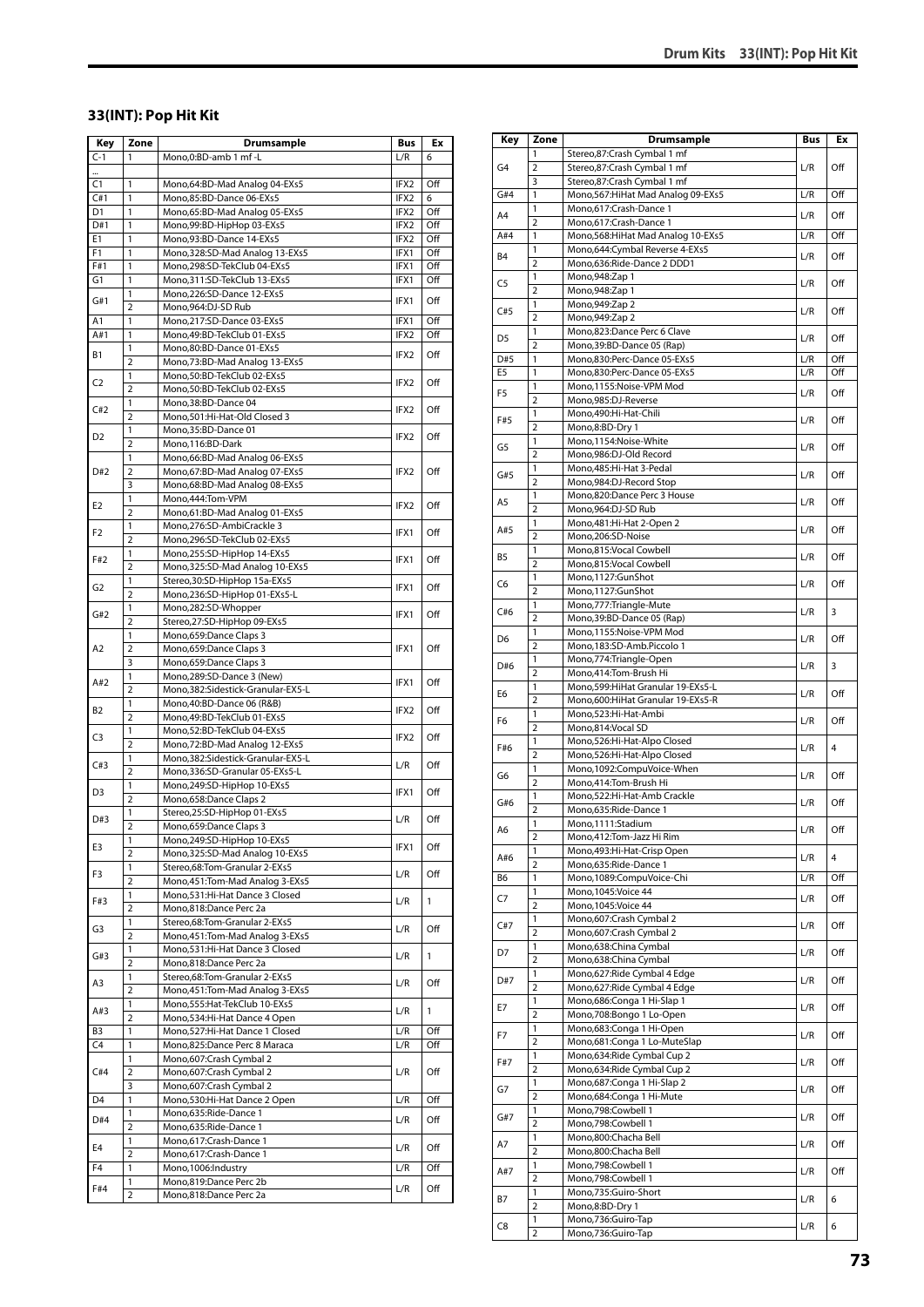| Key            | Zone           | <b>Drumsample</b>            | <b>Bus</b> | Ex  |
|----------------|----------------|------------------------------|------------|-----|
| C#8            | $\mathbf{1}$   | Mono, 1012: Metal Hit        | L/R        | Off |
|                | $\overline{2}$ | Mono,804:Finger Cymbal       |            |     |
| D <sub>8</sub> | 1              | Mono,817:Dance Perc 1 Hip    | L/R        | Off |
|                | $\overline{2}$ | Mono,8:BD-Dry 1              |            |     |
| D#8            | 1              | Mono.1150:Swish Terra        | L/R        | Off |
|                | $\overline{2}$ | Mono,1150:Swish Terra        |            |     |
| E8             | 1              | Mono,1007:Cyber Drum         | L/R        | Off |
|                | $\overline{2}$ | Mono,1007:Cyber Drum         |            |     |
| F <sub>8</sub> | 1              | Mono, 767: Tambourine 1-Push | IFX1       | Off |
|                | $\overline{2}$ | Mono, 767: Tambourine 1-Push |            |     |
| F#8            | 1              | Mono.1153:Air Vortex         | L/R        | Off |
|                | $\overline{2}$ | Mono.1153:Air Vortex         |            |     |
| G8             | 1              | Mono.1156:Tubular            | L/R        | Off |
|                | $\overline{2}$ | Mono,1156:Tubular            |            |     |
| G#8            | 1              | Mono, 1148: Telephone Ring   | L/R        | Off |
|                | $\overline{2}$ | Mono, 1148: Telephone Ring   |            |     |
| A8             | 1              | Mono,1116:Footstep 2         | L/R        | Off |
|                | $\overline{2}$ | Mono,1116:Footstep 2         |            |     |
| A#8            | 1              | Mono, 777: Triangle-Mute     | L/R        | Off |
|                | $\overline{2}$ | Mono,777:Triangle-Mute       |            |     |
| B <sub>8</sub> | 1              | Mono,1126:Tribe              | L/R        | Off |
|                | $\overline{2}$ | Mono.1126:Tribe              |            |     |
| C <sub>9</sub> | 1              | Mono,817:Dance Perc 1 Hip    | L/R        | Off |
|                | $\overline{2}$ | Mono,8:BD-Dry 1              |            |     |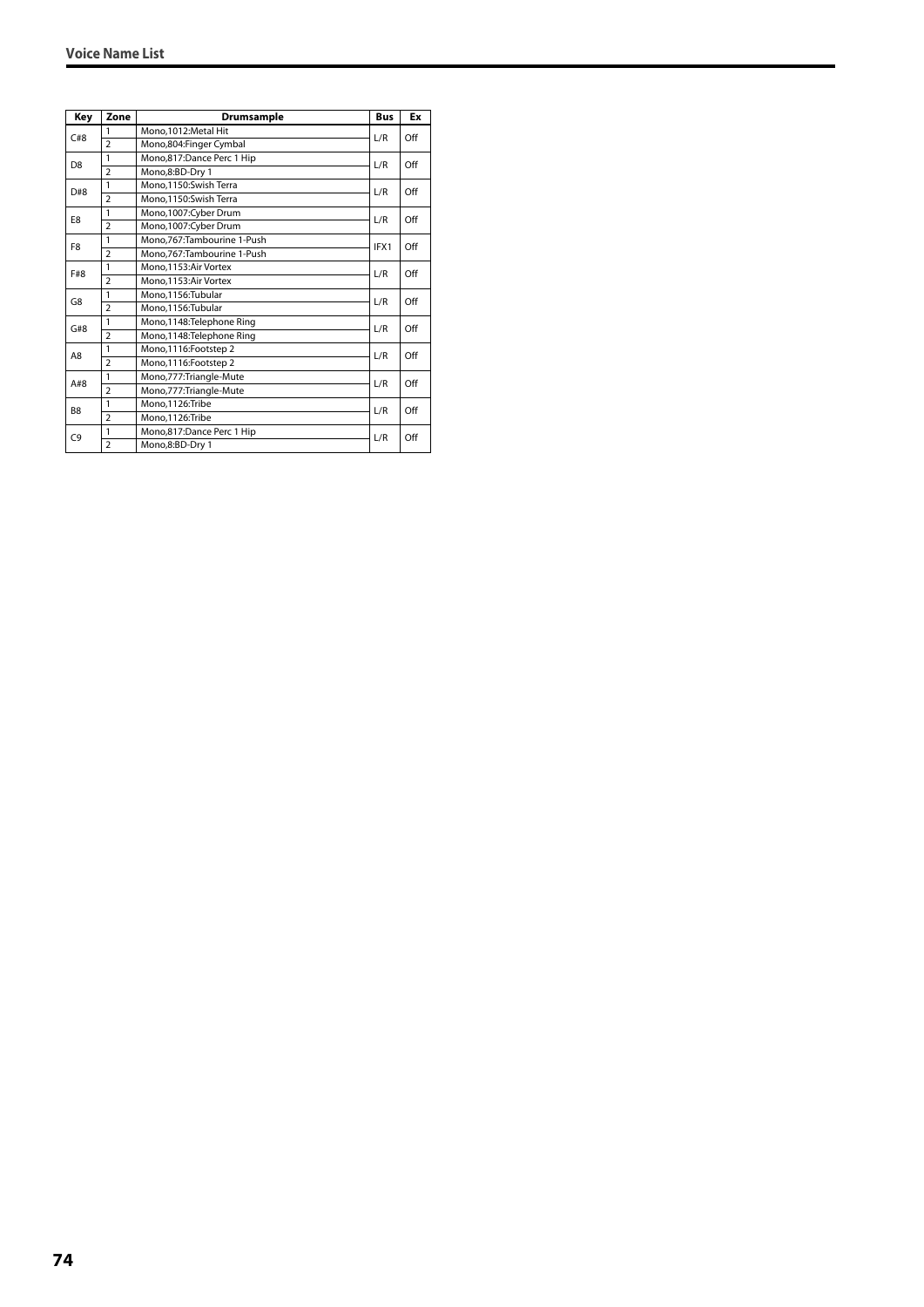#### **34(INT): Eclectic Soul Kit**

| Key            | Zone                | Drumsample                                                        | Bus         | Ex         |
|----------------|---------------------|-------------------------------------------------------------------|-------------|------------|
| $C-1$          | 1                   | XL.M,0:BD-01a-dry-v1-EXs9                                         | L/R         | Off        |
|                |                     |                                                                   |             |            |
| E0             | 1                   | Mono, 533: Hi-Hat Dance 4 Closed                                  | IFX4        | Off        |
|                | 1                   | Mono,534:Hi-Hat Dance 4 Open                                      |             |            |
| F0             | $\overline{2}$      | Mono,533:Hi-Hat Dance 4 Closed                                    | IFX4        | Off        |
|                | 3                   | Mono,533:Hi-Hat Dance 4 Closed                                    |             |            |
| F#0            | 1                   | Mono, 507: Hi-Hat Dance 03-EXs5                                   | IFX4        | Off        |
| G0             | 1                   | Mono, 531: Hi-Hat Dance 3 Closed                                  | IFX4        | Off        |
| G#0            | 1                   | Mono, 766: Timbales-Paila                                         | IFX4        | Off        |
|                | $\overline{2}$      | Mono, 784: Shaker 1                                               |             |            |
|                | 1                   | Mono, 493: Hi-Hat-Crisp Open                                      |             |            |
| A0             | $\overline{2}$      | Mono,490:Hi-Hat-Chili                                             | IFX4        | Off        |
|                | 3                   | Mono,525:Hi-Hat-Whispy                                            |             |            |
| A#0            | 1<br>$\overline{2}$ | Mono, 495: Hi-Hat-Vintage 1                                       | IFX4        | Off        |
|                | 1                   | Mono, 495: Hi-Hat-Vintage 1<br>Mono, 479: Hi-Hat 2-Pedal Open     |             |            |
| B0             | $\overline{2}$      | Mono, 476: Hi-Hat 2-Closed 1                                      | IFX4        | Off        |
|                | 3                   | Mono, 478: Hi-Hat 2-Pedal                                         |             |            |
| C1             | $\mathbf{1}$        | Mono,51:BD-TekClub 03-EXs5                                        | IFX2        | Off        |
| C#1            | $\mathbf{1}$        | Mono,59:BD-TekClub 11-EXs5                                        | IFX2        | Off        |
| D1             | 1                   | Mono,60:BD-TekClub 12-EXs5                                        | IFX2        | Off        |
| D#1            | 1                   | Mono,54:BD-TekClub 06-EXs5                                        | IFX2        | Off        |
|                | 1                   | Mono,52:BD-TekClub 04-EXs5                                        |             |            |
| E1             | $\overline{2}$      | Mono, 74: BD-Mad Analog 14-EXs5                                   | IFX2        | Off        |
| F1             | 1                   | Mono,297:SD-TekClub 03-EXs5                                       | IFX1        | Off        |
|                | 1                   | Mono, 301: SD-TekClub 06-EXs5                                     |             |            |
| F#1            | 2                   | Mono,302:SD-TekClub 07-EXs5                                       | IFX1        | Off        |
|                | 1                   | Stereo, 36: SD-TekClub 08-EXs5                                    |             |            |
| G1             | $\overline{2}$      | Stereo, 36: SD-TekClub 08-EXs5                                    | IFX1        | Off        |
| G#1            | 1                   | Mono,309:SD-TekClub 11-EXs5                                       | IFX1        | Off        |
| A1             | 1                   | Mono, 315: SD-TekClub 17-EXs5                                     | IFX1        | Off        |
| A#1            | 1                   | Mono,640:Cymbal Reverse                                           | L/R         | Off        |
| В1             | 1                   | Mono, 194: SD-Processed 1                                         | IFX1        | Off        |
| C <sub>2</sub> | 1                   | XL.M,173:BD-Trapper Lo                                            | IFX2        | Off        |
| C#2            | 1                   | Mono,50:BD-TekClub 02-EXs5                                        | IFX2        | Off        |
| D <sub>2</sub> | 1                   | Mono,57:BD-TekClub 09-EXs5                                        | IFX2        | Off        |
| D#2            | 1                   | Mono,85:BD-Dance 06-EXs5                                          | IFX2        | Off        |
| E <sub>2</sub> | 1                   | XL.M,195:BD-DDD1                                                  | IFX2        | Off        |
| F <sub>2</sub> | 1                   | XL.St, 140: Hand Claps 6 Ambi                                     | IFX1        | Off        |
| F#2            | 1                   | XL.M,477:SD-CR                                                    | IFX1        | Off        |
| G <sub>2</sub> | 1                   | XL.M,474:SD-DonCaMa 1                                             | IFX1        | Off        |
| G#2            | 1<br>1              | Mono, 325: SD-Mad Analog 10-EXs5                                  | IFX1        | Off        |
| A2             | $\overline{2}$      | XL.M,449:SD-NuDub 2                                               | IFX1        | Off        |
| A#2            | 1                   | XL.M,1121:Perc-Tropical 1<br>XL.M,501:Claps-KPR77                 | IFX1        | Off        |
| B <sub>2</sub> | $\mathbf{1}$        | XL.M,176:BD-ESoul 2                                               | IFX2        | Off        |
| C <sub>3</sub> | 1                   | XL.M,175:BD-ESoul 1                                               | IFX2        | Off        |
| C#3            | $\mathbf{1}$        | XL.St,413:Perc-ESoul 01                                           | IFX1        | Off        |
| D3             | 1                   | XL.M,447:SD-ESoul                                                 | IFX1        | Off        |
| D#3            | 1                   | XL.St,149:Snap-ESoul                                              | IFX1        | Off        |
| E3             | 1                   | XL.St,146:Clap-ESoul 1                                            | IFX1        | Off        |
| F3             | 1                   | XL.St,147:Clap-ESoul 2                                            | IFX2        | Off        |
| F#3            | 1                   | XL.M,735:Hi-Hat-ESoul 1                                           | IFX4        | 1          |
| G3             | 1                   | XL.M,736:Hi-Hat-ESoul 2                                           | IFX3        | Off        |
| G#3            | 1                   | XL.M,737:Hi-Hat-ESoul 3                                           | IFX4        | 1          |
| A3             | 1                   | XL.St,414:Perc-ESoul 02                                           | IFX3        | Off        |
| A#3            | 1                   | XL.M,1134:Perc-ESoul 03                                           | IFX4        | 1          |
| B <sub>3</sub> | 1                   | XL.St,415:Perc-ESoul 04                                           | IFX3        | Off        |
| C <sub>4</sub> | 1                   | XL.St,416:Perc-ESoul 05                                           | IFX2        | Off        |
| C#4            | 1                   | Mono,617:Crash-Dance 1                                            | IFX4        | Off        |
| D4             | 1                   | XL.St,417:Perc-ESoul 06                                           | IFX3        | Off        |
| D#4            | 1                   | Stereo, 90: Ride Cymbal 1                                         | IFX3        | Off        |
| E4             | 1                   | XL.St,418:Perc-ESoul 07                                           | IFX3        | Off        |
| F4             | 1                   | XL.St,419:Perc-ESoul 08                                           | IFX4        | Off        |
| F#4            | 1                   | XL.M,1145:Perc-ESoul 09                                           | IFX5        | Off        |
| G4<br>G#4      | 1<br>1              | XL.M,1146:Perc-ESoul 10                                           | IFX4        | Off        |
|                |                     | XL.M,1147:Perc-ESoul 11                                           | IFX5        | Off        |
| A4<br>A#4      | 1<br>1              | Mono,661:Clap Dance 2-EXs5<br>Mono,584: Hi Hat Granular 06-EXs5-R | L/R<br>IFX5 | Off<br>Off |
| Β4             | 1                   | Mono,839:Perc-TekClub 02-EXs5                                     | IFX5        | Off        |
| C5             | 1                   | Mono,845:Perc-TekClub 08-EXs5                                     | IFX5        | Off        |
| C#5            | 1                   | Mono,845:Perc-TekClub 08-EXs5                                     | IFX5        | Off        |
| D <sub>5</sub> | 1                   | Mono,889:Perc-Mad Analog 32-EXs5                                  | IFX5        | Off        |
| D#5            | 1                   | Mono,891:Perc-Mad Analog 34-EXs5                                  | IFX5        | Off        |
| E5             | 1                   | Mono,890:Perc-Mad Analog 33-EXs5                                  | IFX5        | Off        |
| F5             | 1                   | Mono,848:Perc-TekClub 10-EXs5                                     | IFX5        | Off        |
| F#5            | 1                   | Mono,848:Perc-TekClub 10-EXs5                                     | IFX5        | Off        |
| G5             | 1                   | XL.M,745:Hi-Hat-Vinyl 5                                           | IFX5        | Off        |
| G#5            | 1                   | Mono,536:Hi-Hat Dance 5 Open                                      | IFX5        | Off        |

| Key            | Zone           | Drumsample                          | <b>Bus</b>       | Ex             |
|----------------|----------------|-------------------------------------|------------------|----------------|
| A <sub>5</sub> | 1              | Mono,880:Perc-Mad Analog 23-EXs5    | IFX5             | Off            |
| A#5            | 1              | Mono,738:Maracas-Pull               | IFX5             | Off            |
|                | 1              | Mono,935:Perc-Granular 35-EXs5      |                  |                |
| <b>B5</b>      | $\overline{2}$ | Mono,934:Perc-Granular 34-EXs5      | IFX5             | $\overline{2}$ |
| C <sub>6</sub> | 1              | Mono, 1039: Voice 35 "Aow"          | IFX5             |                |
|                | $\overline{2}$ | Mono,1040:Voice 39 "Uuh"            |                  | $\overline{2}$ |
| C#6            | 1              | Mono,555: Hat-TekClub 10-EXs5       |                  |                |
|                | $\overline{a}$ | Mono,555:Hat-TekClub 10-EXs5        | IFX4             | 3              |
|                | 1              | Mono,556:Hat-TekClub 11-EXs5        |                  |                |
| D <sub>6</sub> | $\overline{2}$ | Mono.556: Hat-TekClub 11-EXs5       | IFX4             | 3              |
| D#6            | 1              | Mono.838:Perc-TekClub 01-EXs5       | IFX5             | Off            |
|                | 1              | Mono,843:Perc-TekClub 06-EXs5       |                  |                |
| E <sub>6</sub> | $\overline{2}$ | Mono,842:Perc-TekClub 05-EXs5       | IFX5             | Off            |
|                | 1              | Mono,850:Perc-TekClub 12-EXs5       |                  | Off            |
| F <sub>6</sub> | $\overline{2}$ | Mono,851:Perc-TekClub 13-EXs5       | IFX5             |                |
| F#6            | 1              | Mono,841:Perc-TekClub 04-EXs5       | IFX5             | Off            |
| G6             | 1              | Mono,856:Perc-TekClub 17-EXs5-R     |                  | Off            |
|                | $\overline{2}$ | Mono,854:Perc-TekClub 16-EXs5       | IFX5             |                |
|                | 1              | Mono,777:Triangle-Mute              |                  | 4              |
| G#6            | $\overline{2}$ | Mono,777:Triangle-Mute              | IFX5             |                |
|                | $\mathbf{1}$   | Mono,779:Triangle-Roll              |                  | 4              |
| A6             | $\overline{2}$ | Mono,779:Triangle-Roll              | IFX5             |                |
|                | 1              | Mono,825:Dance Perc 8 Maraca        |                  |                |
| A#6            | $\overline{2}$ | Mono,825:Dance Perc 8 Maraca        | IFX5             | Off            |
| B <sub>6</sub> | 1              | Mono,805:Marc Tree                  | IFX5             | Off            |
| C <sub>7</sub> | 1              | Mono,64:BD-Mad Analog 04-EXs5       | IFX <sub>2</sub> | Off            |
| C#7            | 1              | Mono,560: HiHat Mad Analog 02-EXs5  | IFX4             | Off            |
| D7             | 1              | Mono, 325: SD-Mad Analog 10-EXs5    | IFX1             | Off            |
| D#7            | 1              | Mono, 561: HiHat Mad Analog 03-EXs5 | IFX4             | Off            |
| E7             | 1              | Mono,619:Crash-Dance 3              | IFX4             | Off            |
| F7             | 1              | Mono,824:Dance Perc 7 Cowbell       | IFX5             | Off            |
| F#7            | 1              | Mono, 657: Dance Claps 1            | IFX5             | Off            |
| G7             | 1              | Mono,825:Dance Perc 8 Maraca        | IFX5             | Off            |
| G#7            | 1              | Mono,648:Orch.SD Roll 2             | IFX <sub>1</sub> | 5              |
| A7             | 1              | Mono,646:Orchestral SD              | IFX1             | 5              |
| A#7            | 1              | Mono,809:Bell Tree                  | IFX5             | Off            |
| <b>B7</b>      | $\mathbf{1}$   | Mono,1111:Stadium                   | IFX5             | Off            |
| C8             | 1              | Mono,1112:Applause                  | IFX5             | Off            |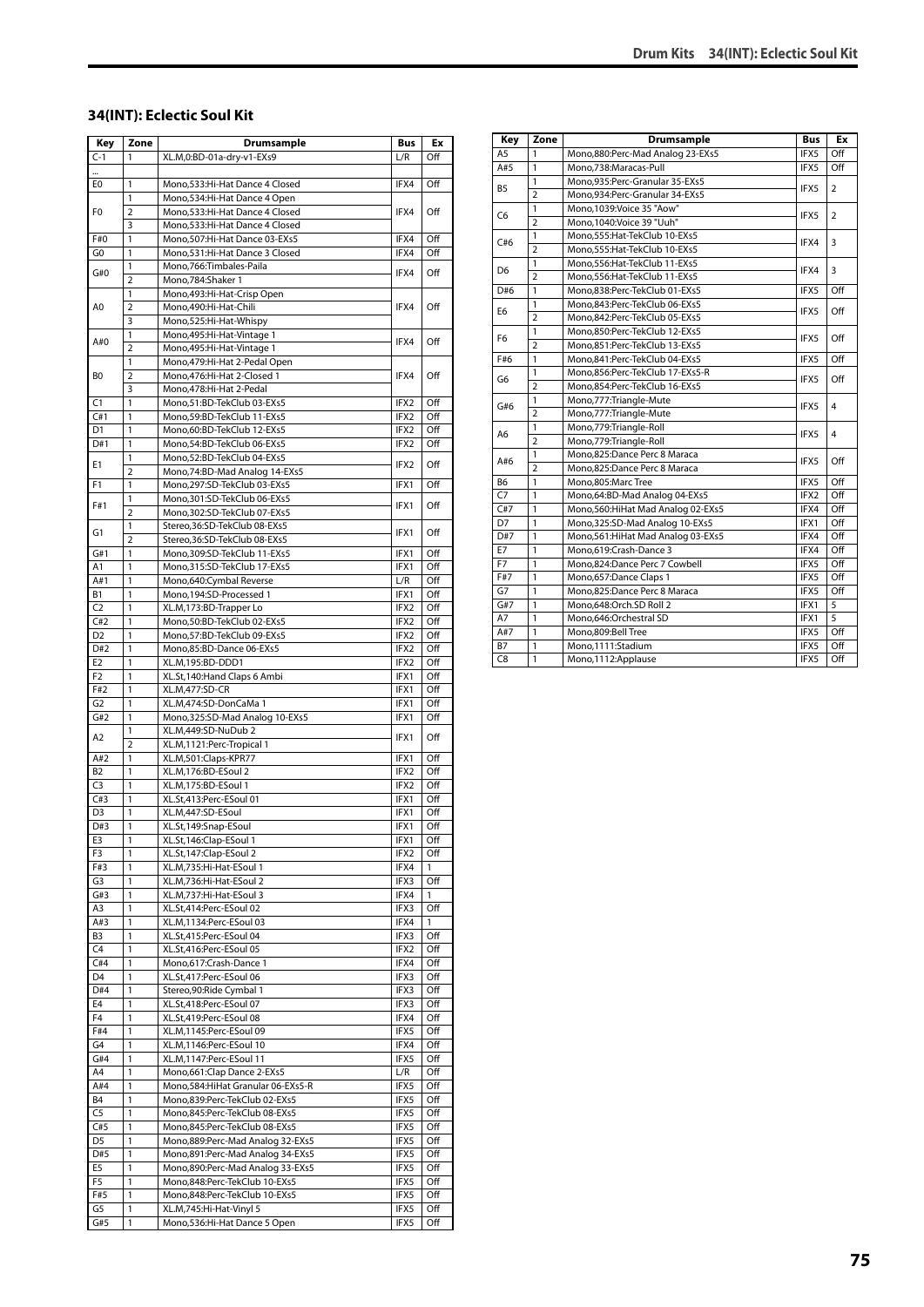#### **35(INT): Future Soul Kit**

| Key                   | Zone                | <b>Drumsample</b>                                                    | Bus              | Ex         |
|-----------------------|---------------------|----------------------------------------------------------------------|------------------|------------|
| $C-1$                 | 1                   | Mono,0:BD-amb 1 mf -L                                                | L/R              | 1          |
| $\ddotsc$             |                     |                                                                      |                  |            |
| C <sub>1</sub>        | 1                   | Mono, 979: DJ Vinyl Sliced 15                                        | IFX2             | Off        |
| C#1                   | 1                   | Mono, 977: DJ Vinyl Sliced 13                                        | IFX2             | Off        |
| D <sub>1</sub>        | 1                   | Mono, 1054: Voice Perc-Kick 2b-EXs5<br>Mono,68:BD-Mad Analog 08-EXs5 | IFX2             | Off        |
| D#1<br>E <sub>1</sub> | 1<br>1              | Mono,72:BD-Mad Analog 12-EXs5                                        | IFX2<br>IFX2     | Off<br>9   |
| F1                    | 1                   | Mono,253:SD-HipHop 12-EXs5-R                                         | IFX1             | Off        |
| F#1                   | 1                   | Mono,378:Sidestick-HipHop-EXs5-L                                     | IFX1             | Off        |
| G <sub>1</sub>        | 1                   | Mono, 1059: Voice Perc-Snare 3-EXs5                                  | IFX1             | Off        |
| G#1                   | 1                   | Mono, 327: SD-Mad Analog 12-EXs5                                     | IFX1             | Off        |
| A1                    | 1                   | Mono,240:SD-HipHop 03-EXs5-R                                         | IFX1             | Off        |
| A#1                   | 1<br>$\overline{2}$ | Mono,640:Cymbal Reverse                                              | L/R              | Off        |
|                       | 1                   | Mono,8:BD-Dry 1<br>Mono,208:SD-Reverse                               |                  |            |
| <b>B1</b>             | $\overline{2}$      | Mono,8:BD-Dry 1                                                      | IFX1             | Off        |
| C <sub>2</sub>        | 1                   | Mono,28:BD-Dance Soft                                                |                  |            |
|                       | $\overline{2}$      | Mono,8:BD-Dry 1                                                      | IFX2             | Off        |
| C#2                   | 1                   | XL.M,178:BD-NuDub 2                                                  | IFX2             | Off        |
| D <sub>2</sub>        | 1                   | Mono,42:BD-Dance 08                                                  | IFX2             | Off        |
|                       | $\overline{2}$<br>1 | Mono, 948: Zap 1<br>Mono, 37: BD-Dance 03                            |                  |            |
| D#2                   | $\overline{2}$      | Mono,444:Tom-VPM                                                     | IFX2             | Off        |
|                       | 1                   | Mono,40:BD-Dance 06 (R&B)                                            |                  |            |
| E <sub>2</sub>        | $\overline{2}$      | Mono, 18:BD-Pillow                                                   | IFX <sub>2</sub> | Off        |
| F <sub>2</sub>        | 1                   | Mono,980:DJ Vinyl Sliced 16                                          | IFX1             | Off        |
| F#2                   | 1                   | Mono,659:Dance Claps 3                                               | IFX1             | Off        |
|                       | $\overline{2}$      | Mono,1113:Scream                                                     |                  |            |
| G <sub>2</sub>        | 1                   | Mono,275:SD-AmbiCrackle 2                                            | IFX1             | Off        |
| G#2                   | $\overline{2}$<br>1 | Mono,183:SD-Amb.Piccolo 1<br>XL.M,476:SD-KPR55                       | IFX1             | Off        |
|                       | 1                   | Stereo,24:SD-Sidestick mf                                            |                  |            |
| A2                    | $\overline{2}$      | Mono,658:Dance Claps 2                                               | IFX1             | Off        |
|                       | 1                   | Mono,272:SD-Vintage 5                                                |                  |            |
| A#2                   | $\overline{2}$      | Mono,180:SD-Full Room                                                | IFX1             | Off        |
| B <sub>2</sub>        | 1                   | XL.M,165:BD-FSoul 2                                                  | IFX2             | Off        |
| C <sub>3</sub>        | 1                   | XL.M,164:BD-FSoul 1                                                  | IFX2             | Off        |
| C#3<br>D <sub>3</sub> | 1<br>1              | XL.St,142:Clap-FSoul 1                                               | IFX1             | Off        |
| D#3                   | 1                   | XL.St,134:SD-FSoul<br>XL.St,143:Clap-FSoul 2                         | IFX1<br>IFX1     | Off<br>Off |
| E3                    | 1                   | XL.St,404:Perc-FSoul 1                                               | IFX1             | Off        |
| F3                    | 1                   | XL.St,405:Perc-FSoul 2                                               | L/R              | Off        |
| F#3                   | 1                   | XL.M,711:Hi-Hat-FSoul Closed 1                                       | IFX3             | 1          |
| G <sub>3</sub>        | 1                   | XL.M,712:Hi-Hat-FSoul Closed 2                                       | IFX3             | Off        |
| G#3                   | $\mathbf{1}$        | XL.M,713:Hi-Hat-FSoul Closed 3                                       | IFX3             | 1          |
| A3                    | $\mathbf{1}$        | XL.M,714:Hi-Hat-FSoul Closed 4                                       | IFX3             | Off        |
| A#3<br>B <sub>3</sub> | 1<br>1              | XL.M,715:Hi-Hat-FSoul Open<br>XL.St,143:Clap-FSoul 2                 | IFX3<br>IFX3     | 1<br>Off   |
| C <sub>4</sub>        | 1                   | XL.St,407:Perc-FSoul 4                                               | L/R              | Off        |
|                       | 1                   | Mono.618:Crash-Dance 2 DDD1                                          |                  |            |
| C#4                   | 2                   | Mono,618:Crash-Dance 2 DDD1                                          | L/R              | Off        |
| D <sub>4</sub>        | 1                   | XL.M,1111:Perc-FSoul 5                                               | L/R              | Off        |
| D#4                   | 1                   | Mono,634: Ride Cymbal Cup 2                                          | L/R              | Off        |
|                       | $\overline{2}$      | Mono,634: Ride Cymbal Cup 2                                          |                  |            |
| E4<br>F <sub>4</sub>  | 1<br>$\mathbf{1}$   | XL.St,408:Perc-FSoul 6<br>XL.St,409:Perc-FSoul 7                     | L/R<br>L/R       | Off<br>Off |
| F#4                   | 1                   | XL.St,423:Perc-Found 3                                               | L/R              | Off        |
|                       | 1                   | Mono,1126:Tribe                                                      |                  |            |
| G4                    | 2                   | Mono,813:Chinese Gong                                                | L/R              | Off        |
| G#4                   | 1                   | Mono,1158:Tambura                                                    | L/R              | Off        |
|                       | $\overline{2}$      | Mono,1157:Gamelan                                                    |                  |            |
| A4                    | 1                   | Mono,650:Orch Cymbal-Open                                            | L/R              | Off        |
|                       | $\overline{2}$<br>1 | Mono,651:Timpani<br>Mono, 1112: Applause                             |                  |            |
| A#4                   | $\overline{2}$      | Mono,1111:Stadium                                                    | L/R              | Off        |
|                       | 1                   | Mono,623: Ride Cymbal 1 - L                                          |                  |            |
| B4                    | $\overline{2}$      | Mono,627: Ride Cymbal 4 Edge                                         | L/R              | Off        |
| C5                    | 1                   | Mono, 712: Bongo 1 Hi-Slap                                           | L/R              | Off        |
|                       | $\overline{2}$      | Mono,711:Bongo 1 Hi-Open                                             |                  |            |
| C#5                   | 1<br>$\overline{2}$ | Mono,709:Bongo 1 Lo-Slap                                             | L/R              | Off        |
|                       | 1                   | Mono,708:Bongo 1 Lo-Open<br>Mono,684:Conga 1 Hi-Mute                 |                  |            |
| D5                    | 2                   | Mono,689:Conga 1-Toe                                                 | L/R              | Off        |
|                       | 1                   | Mono,685:Conga 1 Hi-MtSlap                                           |                  |            |
| D#5                   | $\overline{2}$      | Mono,683:Conga 1 Hi-Open                                             | L/R              | Off        |
| E5                    | $\mathbf{1}$        | Mono,682:Conga 1 Lo-Slap                                             | L/R              | Off        |
|                       | $\overline{2}$      | Mono,680:Conga 1 Lo-Open                                             |                  |            |
| F5<br>F#5             | 1<br>1              | Mono,533:Hi-Hat Dance 4 Closed                                       | L/R<br>L/R       | 9<br>9     |
|                       |                     | Mono,534:Hi-Hat Dance 4 Open                                         |                  |            |

| Key            | Zone                | Drumsample                                                   | <b>Bus</b> | Еx             |
|----------------|---------------------|--------------------------------------------------------------|------------|----------------|
| G5             | 1                   | Mono,770:Tambourine 3                                        | L/R        | Off            |
| G#5            | 1                   | Mono,769:Tambourine 2                                        | L/R        | Off            |
| A5             | 1                   | Mono, 792: Cabasa-Up                                         | L/R        | Off            |
|                | $\overline{2}$<br>1 | Mono,793:Cabasa-Down                                         |            |                |
| A#5            | $\overline{2}$      | Mono,737: Maracas-Push<br>Mono,737:Maracas-Push              | L/R        | Off            |
| B <sub>5</sub> | 1                   | Mono,963:DJ-BD Rub                                           | L/R        | $\overline{2}$ |
| C6             | 1                   | Mono,964:DJ-SD Rub                                           | L/R        | $\overline{2}$ |
| C#6            | 1                   | Mono,975:DJ Vinyl Sliced 11                                  | L/R        | 3              |
|                | 2<br>1              | Mono,976:DJ Vinyl Sliced 12<br>Mono, 973: DJ Vinyl Sliced 09 |            |                |
| D <sub>6</sub> | $\overline{2}$      | Mono, 974: DJ Vinyl Sliced 10                                | L/R        | 3              |
| D#6            | 1                   | Mono,985:DJ-Reverse                                          | L/R        | Off            |
| E6             | 1                   | Mono,758:Woodblock 1                                         | L/R        | Off            |
|                | $\overline{2}$      | Mono,8:BD-Dry 1                                              |            |                |
| F <sub>6</sub> | 1<br>$\overline{2}$ | Mono,758:Woodblock 1<br>Mono,8:BD-Dry 1                      | L/R        | Off            |
|                | 1                   | Mono,781:Cuica 1-Hi                                          |            |                |
| F#6            | $\overline{2}$      | Mono,8:BD-Dry 1                                              | L/R        | $\overline{4}$ |
| G6             | 1                   | Mono,780:Cuica 1-Lo                                          | L/R        | $\overline{4}$ |
|                | $\overline{2}$      | Mono,8:BD-Dry 1                                              |            |                |
| G#6            | 1<br>$\overline{2}$ | Mono, 777: Triangle-Mute<br>Mono,777: Triangle-Mute          | L/R        | 5              |
|                | 1                   | Mono,774: Triangle-Open                                      |            |                |
| A6             | 2                   | Mono,8:BD-Dry 1                                              | L/R        | 5              |
| A#6            | 1                   | Mono,784:Shaker 1                                            | L/R        | Off            |
|                | $\overline{2}$      | Mono,784:Shaker 1<br>Mono,805:Marc Tree                      |            |                |
| B6             | 1<br>$\overline{2}$ | Mono,8:BD-Dry 1                                              | L/R        | Off            |
|                | 1                   | Mono,40:BD-Dance 06 (R&B)                                    |            |                |
| C7             | $\overline{2}$      | Mono, 39: BD-Dance 05 (Rap)                                  | L/R        | 6              |
| C#7            | 1                   | Mono,531:Hi-Hat Dance 3 Closed                               | L/R        | $\overline{7}$ |
|                | $\overline{2}$<br>1 | Mono,531:Hi-Hat Dance 3 Closed<br>Mono,289:SD-Dance 3 (New)  |            |                |
| D7             | $\overline{2}$      | Mono,289:SD-Dance 3 (New)                                    | L/R        | Off            |
|                | 1                   | Mono,532:Hi-Hat Dance 3 Open                                 |            |                |
| D#7            | $\overline{2}$      | Mono,8:BD-Dry 1                                              | L/R        | 7              |
| E7             | 1                   | Mono,619:Crash-Dance 3                                       | L/R        | Off            |
|                | $\overline{2}$<br>1 | Mono,619:Crash-Dance 3<br>Mono,824:Dance Perc 7 Cowbell      |            |                |
| F7             | $\overline{2}$      | Mono,824:Dance Perc 7 Cowbell                                | L/R        | Off            |
| F#7            | 1                   | Mono, 657: Dance Claps 1                                     | L/R        | Off            |
|                | $\overline{2}$      | Mono,8:BD-Dry 1                                              |            |                |
| G7             | 1<br>$\overline{2}$ | Mono,825:Dance Perc 8 Maraca                                 | L/R        | Off            |
|                | 1                   | Mono,8:BD-Dry 1<br>Mono,648:Orch.SD Roll 2                   |            |                |
| G#7            | $\overline{2}$      | Mono,8:BD-Dry 1                                              | L/R        | 8              |
| A7             | 1                   | Mono,646:Orchestral SD                                       | L/R        | 8              |
|                | $\overline{2}$      | Mono,646:Orchestral SD                                       |            |                |
| A#7            | 1<br>$\overline{2}$ | Mono,809:Bell Tree<br>Mono,8:BD-Dry 1                        | L/R        | Off            |
|                | 1                   | Mono,1111:Stadium                                            |            |                |
| Β7             | 2                   | Mono,8:BD-Dry 1                                              | L/R        | Off            |
| C8             | 1                   | Mono,1112:Applause                                           | L/R        | Off            |
|                | 2<br>1              | Mono,8:BD-Dry 1<br>Mono,8:BD-Dry 1                           |            |                |
| C#8            | 2                   | Mono,8:BD-Dry 1                                              | L/R        | Off            |
|                | 1                   | Mono,8:BD-Dry 1                                              |            |                |
| D8             | $\overline{2}$      | Mono,8:BD-Dry 1                                              | L/R        | Off            |
| D#8            | 1                   | Mono,8:BD-Dry 1                                              | L/R        | Off            |
|                | $\overline{2}$<br>1 | Mono,8:BD-Dry 1<br>Mono,8:BD-Dry 1                           |            |                |
| E8             | 2                   | Mono,8:BD-Dry 1                                              | L/R        | Off            |
| F8             | 1                   | Mono,8:BD-Dry 1                                              | L/R        | Off            |
|                | $\overline{2}$      | Mono,8:BD-Dry 1                                              |            |                |
| F#8            | 1<br>2              | Mono,8:BD-Dry 1                                              | L/R        | Off            |
|                | 1                   | Mono,8:BD-Dry 1<br>Mono,8:BD-Dry 1                           |            |                |
| G8             | $\overline{2}$      | Mono,8:BD-Dry 1                                              | L/R        | Off            |
| G#8            | 1                   | Mono,8:BD-Dry 1                                              | L/R        | Off            |
|                | $\overline{2}$      | Mono,8:BD-Dry 1                                              |            |                |
| A8             | 1<br>$\overline{2}$ | Mono,8:BD-Dry 1<br>Mono,8:BD-Dry 1                           | L/R        | Off            |
|                | 1                   | Mono,8:BD-Dry 1                                              |            |                |
| A#8            | $\overline{2}$      | Mono,8:BD-Dry 1                                              | L/R        | Off            |
| B8             | 1                   | Mono,8:BD-Dry 1                                              | L/R        | Off            |
|                | $\overline{2}$      | Mono,8:BD-Dry 1                                              |            |                |
| C9             | 1<br>2              | Mono,8:BD-Dry 1<br>Mono,8:BD-Dry 1                           | L/R        | Off            |
|                |                     |                                                              |            |                |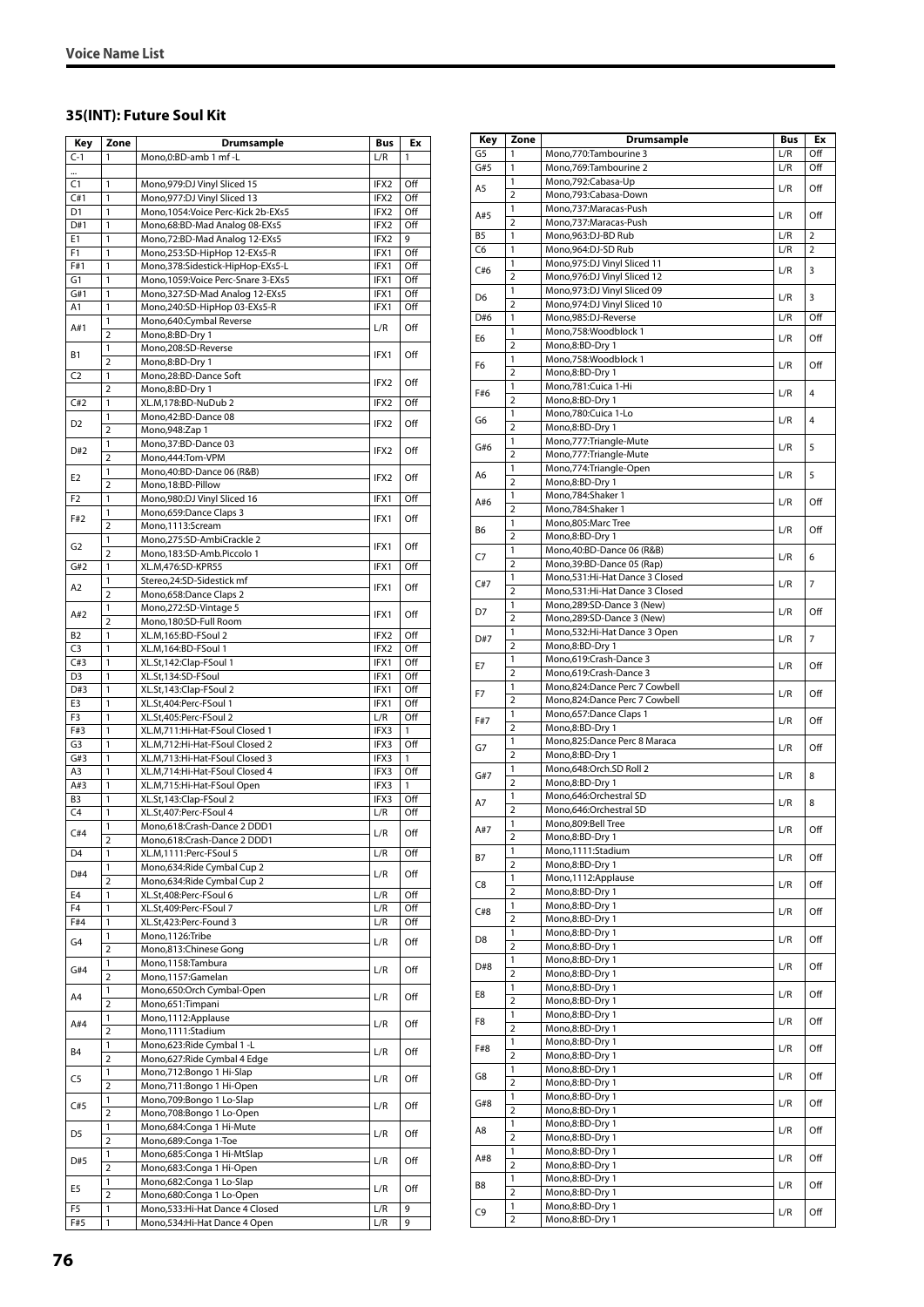#### **36(INT): Mainroom Kit**

| Key                   | Zone                | <b>Drumsample</b>                                                      | Bus          | Еx           |
|-----------------------|---------------------|------------------------------------------------------------------------|--------------|--------------|
| $C-1$                 | 1                   | Mono, 0: BD-amb 1 mf - L                                               | L/R          | Off          |
|                       |                     |                                                                        |              |              |
| E0                    | 1                   | Mono,533:Hi-Hat Dance 4 Closed                                         | IFX4         | Off          |
|                       | 1                   | Mono, 534: Hi-Hat Dance 4 Open                                         |              |              |
| F <sub>0</sub>        | $\overline{2}$      | Mono, 533: Hi-Hat Dance 4 Closed                                       | IFX4         | Off          |
|                       | 3                   | Mono, 533: Hi-Hat Dance 4 Closed                                       |              |              |
| F#0                   | $\mathbf{1}$        | Mono,507:Hi-Hat Dance 03-EXs5                                          | IFX4         | Off          |
| G <sub>0</sub>        | 1                   | Mono,531:Hi-Hat Dance 3 Closed                                         | IFX4         | Off          |
| G#0                   | 1                   | Mono, 766: Timbales-Paila                                              | IFX4         | Off          |
|                       | 2                   | Mono, 784: Shaker 1                                                    |              |              |
|                       | 1                   | Mono, 493: Hi-Hat-Crisp Open                                           |              |              |
| A0                    | 2                   | Mono,490:Hi-Hat-Chili                                                  | IFX4         | Off          |
|                       | 3                   | Mono,525:Hi-Hat-Whispy                                                 |              |              |
| A#0                   | 1                   | Mono, 495: Hi-Hat-Vintage 1                                            | IFX4         | Off          |
|                       | $\overline{2}$      | Mono, 495: Hi-Hat-Vintage 1                                            |              |              |
|                       | 1<br>$\overline{2}$ | Mono, 479: Hi-Hat 2-Pedal Open<br>Mono, 476: Hi-Hat 2-Closed 1         | IFX4         | Off          |
| B0                    | 3                   | Mono, 478: Hi-Hat 2-Pedal                                              |              |              |
| C1                    | 1                   | Mono,51:BD-TekClub 03-EXs5                                             | IFX2         | Off          |
| C#1                   | 1                   | Mono,59:BD-TekClub 11-EXs5                                             | IFX2         | Off          |
| D1                    | 1                   | Mono,60:BD-TekClub 12-EXs5                                             | IFX2         | Off          |
| D#1                   | 1                   | Mono,54:BD-TekClub 06-EXs5                                             | IFX2         | Off          |
|                       | 1                   | Mono,52:BD-TekClub 04-EXs5                                             |              |              |
| E1                    | $\overline{2}$      | Mono, 74: BD-Mad Analog 14-EXs5                                        | IFX2         | Off          |
| F1                    | 1                   | Mono,297:SD-TekClub 03-EXs5                                            | IFX1         | Off          |
|                       | 1                   | Mono, 301: SD-TekClub 06-EXs5                                          |              |              |
| F#1                   | $\overline{2}$      | Mono,302:SD-TekClub 07-EXs5                                            | IFX1         | Off          |
|                       | 1                   | Stereo,36:SD-TekClub 08-EXs5                                           |              |              |
| G1                    | 2                   | Stereo,36:SD-TekClub 08-EXs5                                           | IFX1         | Off          |
| G#1                   | 1                   | Mono,309:SD-TekClub 11-EXs5                                            | IFX1         | Off          |
| A1                    | 1                   | Mono, 315: SD-TekClub 17-EXs5                                          | IFX1         | Off          |
| A#1                   | 1                   | Mono,640:Cymbal Reverse                                                | L/R          | Off          |
| В1                    | 1                   | Mono, 194: SD-Processed 1                                              | IFX1         | Off          |
| C <sub>2</sub>        | 1                   | XL.M,187:BD-Lay                                                        | IFX2         | Off          |
| C#2                   | 1                   | Mono,50:BD-TekClub 02-EXs5                                             | IFX2         | Off          |
| D <sub>2</sub>        | 1                   | Mono,57:BD-TekClub 09-EXs5                                             | IFX2         | Off          |
| D#2                   | 1                   | XL.M, 185:BD-Distroy                                                   | IFX2         | Off          |
| E <sub>2</sub>        | 1                   | XL.M,188:BD-EDM                                                        | IFX2         | Off          |
| F <sub>2</sub>        | 1                   | XL.M,465:SD-Fatshot                                                    | IFX1         | Off          |
| F#2                   | 1                   | XL.M,466:SD-Lay                                                        | IFX1         | Off          |
| G <sub>2</sub>        | 1                   | XL.M,449:SD-NuDub 2                                                    | IFX1         | Off          |
| G#2                   | 1                   | Mono, 314: SD-TekClub 16-EXs5                                          | IFX1         | Off          |
|                       | $\overline{2}$      | Mono,314:SD-TekClub 16-EXs5                                            |              |              |
| A2                    | 1                   | XL.M,449:SD-NuDub 2                                                    | IFX1         | Off          |
| A#2                   | $\overline{2}$      | Mono,246:SD-HipHop 08-EXs5                                             |              |              |
| <b>B2</b>             | 1<br>1              | XL.M,476:SD-KPR55<br>XL.M,166:BD-Mainroom 1                            | IFX1<br>IFX2 | Off<br>Off   |
| C3                    | 1                   | XL.M,167:BD-Mainroom 2                                                 | IFX2         | Off          |
| C#3                   | 1                   | XL.M,1116:Perc-Mainroom 1                                              | IFX1         | Off          |
| D3                    | 1                   | XL.M,432:SD-Mainroom 1                                                 | IFX1         | Off          |
| D#3                   | 1                   | XL.St,144:Clap-Mainroom                                                | IFX5         | Off          |
| E3                    | 1                   | XL.M,433:SD-Mainroom 2                                                 | IFX1         | Off          |
| F3                    | 1                   | XL.St,410:Perc-Mainroom 2                                              | IFX2         | Off          |
| F#3                   | 1                   | XL.St,222:Hi-Hat-Mainroom Cl1                                          | IFX4         | 1            |
| G3                    | 1                   | XL.St,224:Hi-Hat-Mainroom Op1                                          | IFX3         | Off          |
| G#3                   | 1                   | XL.St,223:Hi-Hat-Mainroom Cl2                                          | IFX4         | 1            |
| A3                    | 1                   | XL.St,225:Hi-Hat-Mainroom Op2                                          | IFX3         | Off          |
| A#3                   | 1                   | XL.St,310:Ride-Mainroom                                                | IFX4         | $\mathbf{1}$ |
| B3                    | 1                   | XL.St,424:Hit-Mainroom                                                 | IFX3         | Off          |
| C <sub>4</sub>        | 1                   | XL.M,1119:Perc-Mainroom 3                                              | IFX2         | Off          |
| C#4                   | 1                   | XL.M,814:Crash-Mainroom                                                | IFX4         | Off          |
| D4                    | 1                   | XL.M,1120:Perc-Mainroom 4                                              | IFX3         | Off          |
| D#4                   | 1                   | XL.M,1224:Hit-Wavestation                                              | IFX4         | Off          |
| E4                    | 1                   | XL.St,438:Voice-Mainroom                                               | IFX3         | Off          |
| F <sub>4</sub>        | 1                   | XL.St,450:SE-Mainroom                                                  | IFX3         | Off          |
| F#4                   | 1                   | XL.M,1207:Voice "Wah"                                                  | IFX5         | Off          |
| G4                    | 1                   | Mono,622:Crash-Granular-EXs5-R                                         | IFX4         | Off          |
| G#4                   | 1                   | Mono,848:Perc-TekClub 10-EXs5                                          | IFX5         | Off          |
| A4                    | 1                   | Mono,616:Crash HipHop 2-EXs5                                           | L/R          | Off          |
| A#4                   | 1                   | Mono,584: HiHat Granular 06-EXs5-R                                     | IFX5         | Off          |
| <b>B4</b>             | 1                   | Mono,839:Perc-TekClub 02-EXs5                                          | IFX5         | Off          |
| C <sub>5</sub>        | 1<br>1              | Mono,845:Perc-TekClub 08-EXs5                                          | IFX5<br>IFX5 | Off<br>Off   |
| C#5                   | 1                   | Mono,845:Perc-TekClub 08-EXs5                                          |              |              |
| D <sub>5</sub><br>D#5 | 1                   | Mono,889:Perc-Mad Analog 32-EXs5<br>Mono, 891: Perc-Mad Analog 34-EXs5 | IFX5<br>IFX5 | Off<br>Off   |
| E5                    | 1                   | Mono,890:Perc-Mad Analog 33-EXs5                                       | IFX5         | Off          |
| F5                    | 1                   | Mono,848:Perc-TekClub 10-EXs5                                          | IFX5         | Off          |
| F#5                   | 1                   | Mono,848:Perc-TekClub 10-EXs5                                          | IFX5         | Off          |
| G5                    | 1                   | XL.M,745:Hi-Hat-Vinyl 5                                                | IFX5         | Off          |
|                       |                     |                                                                        |              |              |

| Key            | Zone           | <b>Drumsample</b>                    | <b>Bus</b> | Ex             |
|----------------|----------------|--------------------------------------|------------|----------------|
| G#5            | 1              | Mono,536:Hi-Hat Dance 5 Open         | IFX5       | Off            |
| A <sub>5</sub> | 1              | Mono,880:Perc-Mad Analog 23-EXs5     | IFX5       | Off            |
| A#5            | 1              | Mono,738:Maracas-Pull                | IFX5       | Off            |
| <b>B5</b>      | 1              | Mono,935:Perc-Granular 35-EXs5       | IFX5       |                |
|                | $\overline{a}$ | Mono,934:Perc-Granular 34-EXs5       |            | 2              |
| C <sub>6</sub> | 1              | Mono,1039:Voice 35 "Aow"             |            | $\overline{2}$ |
|                | $\overline{a}$ | Mono, 1040: Voice 39 "Uuh"           | IFX5       |                |
| C#6            | $\mathbf{1}$   | Mono,555: Hat-TekClub 10-EXs5        |            | 3              |
|                | $\overline{a}$ | Mono, 555: Hat-TekClub 10-EXs5       | IFX4       |                |
|                | 1              | Mono,556: Hat-TekClub 11-EXs5        |            |                |
| D6             | $\overline{a}$ | Mono,556: Hat-TekClub 11-EXs5        | IFX4       | 3              |
| D#6            | 1              | Mono,838:Perc-TekClub 01-EXs5        | IFX5       | Off            |
|                | 1              | Mono,843:Perc-TekClub 06-EXs5        |            |                |
| E <sub>6</sub> | $\overline{2}$ | Mono,842:Perc-TekClub 05-EXs5        | IFX5       | Off            |
|                | $\mathbf{1}$   | Mono,850:Perc-TekClub 12-EXs5        |            |                |
| F <sub>6</sub> | $\overline{2}$ | Mono,851:Perc-TekClub 13-EXs5        | IFX5       | Off            |
| F#6            | 1              | Mono,841:Perc-TekClub 04-EXs5        | IFX5       | Off            |
| G6             | 1              | Mono,856:Perc-TekClub 17-EXs5-R      |            |                |
|                | $\overline{a}$ | Mono,854:Perc-TekClub 16-EXs5        | IFX5       | Off            |
| G#6            | 1              | Mono,777:Triangle-Mute               |            |                |
|                | $\overline{a}$ | Mono,777: Triangle-Mute              | IFX5       | $\overline{4}$ |
|                | 1              | Mono,779:Triangle-Roll               |            |                |
| A6             | $\overline{2}$ | Mono,779:Triangle-Roll               | IFX5       | 4              |
|                | 1              | Mono,825:Dance Perc 8 Maraca         |            |                |
| A#6            | $\overline{a}$ | Mono,825:Dance Perc 8 Maraca         | IFX5       | Off            |
| B <sub>6</sub> | 1              | Mono,805:Marc Tree                   | IFX5       | Off            |
| C <sub>7</sub> | $\mathbf{1}$   | Mono,64:BD-Mad Analog 04-EXs5        | IFX2       | Off            |
| C#7            | 1              | Mono, 560: Hi Hat Mad Analog 02-EXs5 | IFX4       | Off            |
| D7             | 1              | Mono, 325: SD-Mad Analog 10-EXs5     | IFX1       | Off            |
| D#7            | 1              | Mono, 561: HiHat Mad Analog 03-EXs5  | IFX4       | Off            |
| E7             | 1              | Mono,619:Crash-Dance 3               | IFX4       | Off            |
| F7             | 1              | Mono,824:Dance Perc 7 Cowbell        | IFX5       | Off            |
| F#7            | 1              | Mono, 657: Dance Claps 1             | IFX5       | Off            |
| G7             | 1              | Mono,825:Dance Perc 8 Maraca         | IFX5       | Off            |
| G#7            | 1              | Mono,648:Orch.SD Roll 2              | IFX1       | 5              |
| A7             | 1              | Mono,646:Orchestral SD               | IFX1       | 5              |
| A#7            | 1              | Mono,809:Bell Tree                   | IFX5       | Off            |
| <b>B7</b>      | 1              | Mono,1111:Stadium                    | IFX5       | Off            |
| C8             | 1              | Mono, 1112: Applause                 | IFX5       | Off            |
|                |                |                                      |            |                |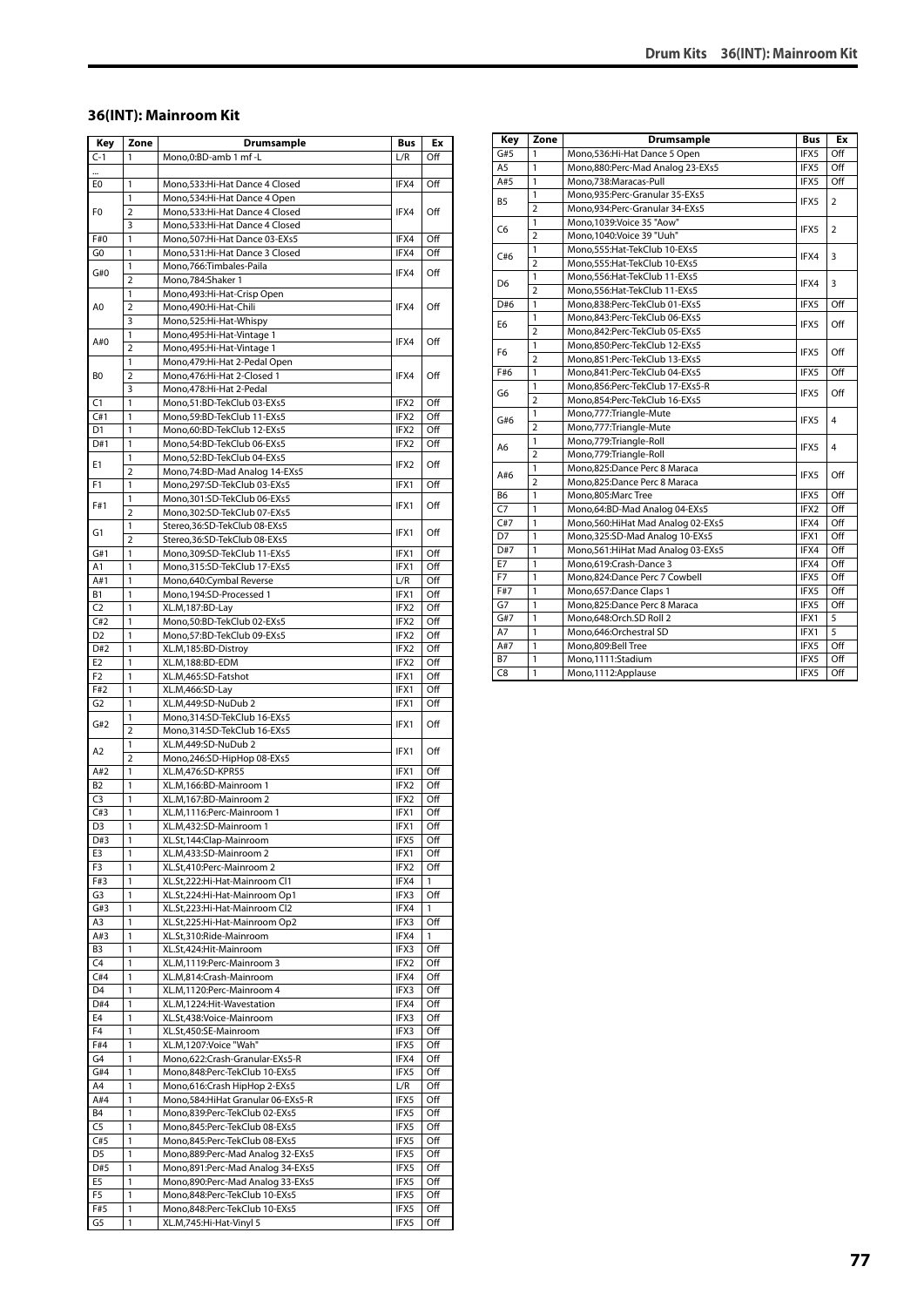## **37(INT): Tropical Kit**

| Key                   | Zone                | Drumsample                                                         | <b>Bus</b>   | Ex         |
|-----------------------|---------------------|--------------------------------------------------------------------|--------------|------------|
| $C-1$                 | 1                   | XL.M,0:BD-01a-dry-v1-EXs9                                          | L/R          | Off        |
|                       |                     |                                                                    |              |            |
| E0                    | 1                   | Mono,533:Hi-Hat Dance 4 Closed                                     | IFX4         | Off        |
|                       | 1                   | Mono,534:Hi-Hat Dance 4 Open                                       |              |            |
| F0                    | $\overline{2}$      | Mono,533:Hi-Hat Dance 4 Closed<br>Mono, 533: Hi-Hat Dance 4 Closed | IFX4         | Off        |
| F#0                   | 3<br>1              | Mono, 507: Hi-Hat Dance 03-EXs5                                    | IFX4         | Off        |
| G <sub>0</sub>        | 1                   | Mono, 531: Hi-Hat Dance 3 Closed                                   | IFX4         | Off        |
|                       | 1                   | Mono, 766: Timbales-Paila                                          |              |            |
| G#0                   | 2                   | Mono,784:Shaker 1                                                  | IFX4         | Off        |
|                       | 1                   | Mono, 493: Hi-Hat-Crisp Open                                       |              |            |
| A0                    | 2                   | Mono,490:Hi-Hat-Chili                                              | IFX4         | Off        |
|                       | 3                   | Mono,525:Hi-Hat-Whispy                                             |              |            |
| A#0                   | 1                   | Mono, 495: Hi-Hat-Vintage 1                                        | IFX4         | Off        |
|                       | $\overline{2}$<br>1 | Mono, 495: Hi-Hat-Vintage 1                                        |              |            |
| B0                    | $\overline{2}$      | Mono, 479: Hi-Hat 2-Pedal Open<br>Mono, 476: Hi-Hat 2-Closed 1     | IFX4         | Off        |
|                       | 3                   | Mono, 478: Hi-Hat 2-Pedal                                          |              |            |
| C <sub>1</sub>        | 1                   | Mono,51:BD-TekClub 03-EXs5                                         | IFX2         | Off        |
| C#1                   | 1                   | Mono,59:BD-TekClub 11-EXs5                                         | IFX2         | Off        |
| D1                    | 1                   | Mono,60:BD-TekClub 12-EXs5                                         | IFX2         | Off        |
| D#1                   | 1                   | Mono,54:BD-TekClub 06-EXs5                                         | IFX2         | Off        |
| E1                    | 1                   | Mono,52:BD-TekClub 04-EXs5                                         | IFX2         | Off        |
|                       | $\overline{2}$      | Mono, 74: BD-Mad Analog 14-EXs5                                    |              |            |
| F1                    | 1                   | Mono,297:SD-TekClub 03-EXs5                                        | IFX1         | Off        |
| F#1                   | 1<br>2              | Mono,301:SD-TekClub 06-EXs5<br>Mono,302:SD-TekClub 07-EXs5         | IFX1         | Off        |
|                       | 1                   | Stereo, 36: SD-TekClub 08-EXs5                                     |              |            |
| G1                    | $\overline{2}$      | Stereo, 36: SD-TekClub 08-EXs5                                     | IFX1         | Off        |
| G#1                   | 1                   | Mono,309:SD-TekClub 11-EXs5                                        | IFX1         | Off        |
| A1                    | 1                   | Mono,315:SD-TekClub 17-EXs5                                        | IFX1         | Off        |
| A#1                   | 1                   | Mono,640:Cymbal Reverse                                            | L/R          | Off        |
| <b>B1</b>             | 1                   | Mono, 194: SD-Processed 1                                          | IFX1         | Off        |
| C <sub>2</sub>        | 1                   | XL.M,173:BD-Trapper Lo                                             | IFX2         | Off        |
| C#2                   | 1                   | Mono,50:BD-TekClub 02-EXs5                                         | IFX2         | Off        |
| D <sub>2</sub>        | 1                   | Mono,57:BD-TekClub 09-EXs5                                         | IFX2         | Off        |
| D#2<br>E <sub>2</sub> | 1<br>1              | Mono,85:BD-Dance 06-EXs5<br>XL.M,195:BD-DDD1                       | IFX2<br>IFX2 | Off<br>Off |
| F <sub>2</sub>        | 1                   | XL.St, 140: Hand Claps 6 Ambi                                      | IFX1         | Off        |
| F#2                   | 1                   | XL.M,477:SD-CR                                                     | IFX1         | Off        |
| G <sub>2</sub>        | 1                   | XL.M,474:SD-DonCaMa 1                                              | IFX1         | Off        |
| G#2                   | 1                   | Mono,325:SD-Mad Analog 10-EXs5                                     | IFX1         | Off        |
| A2                    | 1                   | XL.M,449:SD-NuDub 2                                                | IFX1         | Off        |
|                       | $\overline{2}$      | XL.M,1121:Perc-Tropical 1                                          |              |            |
| A#2                   | 1                   | XL.M,501:Claps-KPR77                                               | IFX1         | Off        |
| B <sub>2</sub>        | 1                   | XL.M, 168:BD-Tropical 1                                            | IFX2         | Off        |
| C <sub>3</sub><br>C#3 | 1<br>1              | XL.M,169:BD-Tropical 2                                             | IFX2<br>IFX1 | Off<br>Off |
| D <sub>3</sub>        | 1                   | XL.St,145:Clap-Tropical<br>XL.St,135:SD-Tropical 1                 | IFX1         | Off        |
| D#3                   | 1                   | XL.St.136:SD-Tropical 2                                            | IFX1         | Off        |
| E3                    | 1                   | XL.M,438:SD-Tropical 3                                             | IFX1         | Off        |
| F3                    | 1                   | XL.M,581:Tom-Tropical 1                                            | IFX2         | Off        |
| F#3                   | 1                   | XL.St,226:Hi-Hat-Tropical 1                                        | IFX4         | 1          |
| G <sub>3</sub>        | 1                   | XL.M,582:Tom-Tropical 2                                            | IFX3         | Off        |
| G#3                   | 1                   | XL.St,227:Hi-Hat-Tropical 2                                        | IFX4         | 1          |
| A3                    | 1                   | XL.M,583:Tom-Tropical 3                                            | IFX3         | Off        |
| A#3                   | 1                   | XL.M,728:Hi-Hat-Tropical 3                                         | IFX4         | 1          |
| B <sub>3</sub>        | 1                   | XL.M,729:Hi-Hat-Tropical 4                                         | IFX3<br>IFX2 | Off        |
| C <sub>4</sub><br>C#4 | 1<br>1              | XL.M,1121:Perc-Tropical 1<br>Mono,617:Crash-Dance 1                | IFX4         | Off<br>Off |
| D <sub>4</sub>        | 1                   | XL.St,430:Hit-Tropical 1                                           | IFX3         | Off        |
| D#4                   | 1                   | Stereo, 90: Ride Cymbal 1                                          | IFX3         | Off        |
| E4                    | 1                   | XL.M, 1189: Hit-Tropical 2                                         | IFX3         | Off        |
| F4                    | 1                   | XL.M,584:Tom-Tropical 4                                            | IFX4         | Off        |
| F#4                   | 1                   | XL.M,1122:Perc-Tropical 2                                          | IFX5         | Off        |
| G4                    | 1                   | XL.M,1209:Voice "Hey"2                                             | IFX4         | Off        |
| G#4                   | 1                   | Mono,848:Perc-TekClub 10-EXs5                                      | IFX5         | Off        |
| A4                    | 1                   | XL.St,140:Hand Claps 6 Ambi                                        | L/R          | Off        |
| A#4                   | 1                   | Mono, 584: Hi Hat Granular 06-EXs5-R                               | IFX5         | Off        |
| B4<br>C <sub>5</sub>  | 1<br>1              | Mono,839:Perc-TekClub 02-EXs5<br>Mono,845:Perc-TekClub 08-EXs5     | IFX5<br>IFX5 | Off<br>Off |
| C#5                   | 1                   | Mono,845:Perc-TekClub 08-EXs5                                      | IFX5         | Off        |
| D <sub>5</sub>        | 1                   | Mono,889:Perc-Mad Analog 32-EXs5                                   | IFX5         | Off        |
| D#5                   | 1                   | Mono,891:Perc-Mad Analog 34-EXs5                                   | IFX5         | Off        |
| E5                    | 1                   | Mono,890:Perc-Mad Analog 33-EXs5                                   | IFX5         | Off        |
| F <sub>5</sub>        | 1                   | Mono,848:Perc-TekClub 10-EXs5                                      | IFX5         | Off        |
| F#5                   | 1                   | Mono,848:Perc-TekClub 10-EXs5                                      | IFX5         | Off        |
| G5                    | 1                   | XL.M,745:Hi-Hat-Vinyl 5                                            | IFX5         | Off        |
| G#5                   | 1                   | Mono,536:Hi-Hat Dance 5 Open                                       | IFX5         | Off        |

| Key            | Zone           | Drumsample                          | <b>Bus</b> | Ex             |
|----------------|----------------|-------------------------------------|------------|----------------|
| A5             | 1              | Mono,880:Perc-Mad Analog 23-EXs5    | IFX5       | Off            |
| A#5            | 1              | Mono,738:Maracas-Pull               | IFX5       | Off            |
| <b>B5</b>      | $\mathbf{1}$   | Mono,935:Perc-Granular 35-EXs5      |            |                |
|                | $\overline{2}$ | Mono,934:Perc-Granular 34-EXs5      | IFX5       | $\overline{2}$ |
| C <sub>6</sub> | $\mathbf{1}$   | Mono,1039:Voice 35 "Aow"            |            |                |
|                | $\overline{2}$ | Mono.1040:Voice 39 "Uuh"            | IFX5       | $\overline{2}$ |
| C#6            | $\mathbf{1}$   | Mono, 555: Hat-TekClub 10-EXs5      |            |                |
|                | $\overline{2}$ | Mono, 555: Hat-TekClub 10-EXs5      | IFX4       | 3              |
| D <sub>6</sub> | 1              | Mono, 556: Hat-TekClub 11-EXs5      |            |                |
|                | $\overline{2}$ | Mono, 556: Hat-TekClub 11-EXs5      | IFX4       | 3              |
| D#6            | $\mathbf{1}$   | Mono,838:Perc-TekClub 01-EXs5       | IFX5       | Off            |
|                | $\mathbf{1}$   | Mono,843:Perc-TekClub 06-EXs5       |            | Off            |
| E <sub>6</sub> | $\overline{2}$ | Mono,842:Perc-TekClub 05-EXs5       | IFX5       |                |
|                | $\mathbf{1}$   | Mono,850:Perc-TekClub 12-EXs5       |            |                |
| F <sub>6</sub> | $\overline{2}$ | Mono,851:Perc-TekClub 13-EXs5       | IFX5       | Off            |
| F#6            | 1              | Mono,841:Perc-TekClub 04-EXs5       | IFX5       | Off            |
| G6             | 1              | Mono,856:Perc-TekClub 17-EXs5-R     |            |                |
|                | $\overline{2}$ | Mono,854:Perc-TekClub 16-EXs5       | IFX5       | Off            |
|                | $\mathbf{1}$   | Mono,777:Triangle-Mute              |            | 4              |
| G#6            | $\overline{2}$ | Mono,777:Triangle-Mute              | IFX5       |                |
|                | $\mathbf{1}$   | Mono,779:Triangle-Roll              |            |                |
| A6             | $\overline{2}$ | Mono, 779: Triangle-Roll            | IFX5       | 4              |
|                | $\mathbf{1}$   | Mono,825:Dance Perc 8 Maraca        |            | Off            |
| A#6            | $\overline{2}$ | Mono,825:Dance Perc 8 Maraca        | IFX5       |                |
| <b>B6</b>      | 1              | Mono,805:Marc Tree                  | IFX5       | Off            |
| C <sub>7</sub> | $\mathbf{1}$   | Mono,64:BD-Mad Analog 04-EXs5       | IFX2       | Off            |
| C#7            | 1              | Mono, 560: HiHat Mad Analog 02-EXs5 | IFX4       | Off            |
| D7             | 1              | Mono, 325: SD-Mad Analog 10-EXs5    | IFX1       | Off            |
| D#7            | $\mathbf{1}$   | Mono, 561: HiHat Mad Analog 03-EXs5 | IFX4       | Off            |
| E7             | 1              | Mono,619:Crash-Dance 3              | IFX4       | Off            |
| F7             | 1              | Mono,824:Dance Perc 7 Cowbell       | IFX5       | Off            |
| F#7            | 1              | Mono,657:Dance Claps 1              | IFX5       | Off            |
| G7             | $\mathbf{1}$   | Mono,825:Dance Perc 8 Maraca        | IFX5       | Off            |
| G#7            | $\overline{1}$ | Mono,648:Orch.SD Roll 2             | IFX1       | 5              |
| A7             | $\mathbf{1}$   | Mono,646:Orchestral SD              | IFX1       | 5              |
| A#7            | 1              | Mono,809:Bell Tree                  | IFX5       | Off            |
| <b>B7</b>      | 1              | Mono,1111:Stadium                   | IFX5       | Off            |
| C8             | $\mathbf{1}$   | Mono,1112:Applause                  | IFX5       | Off            |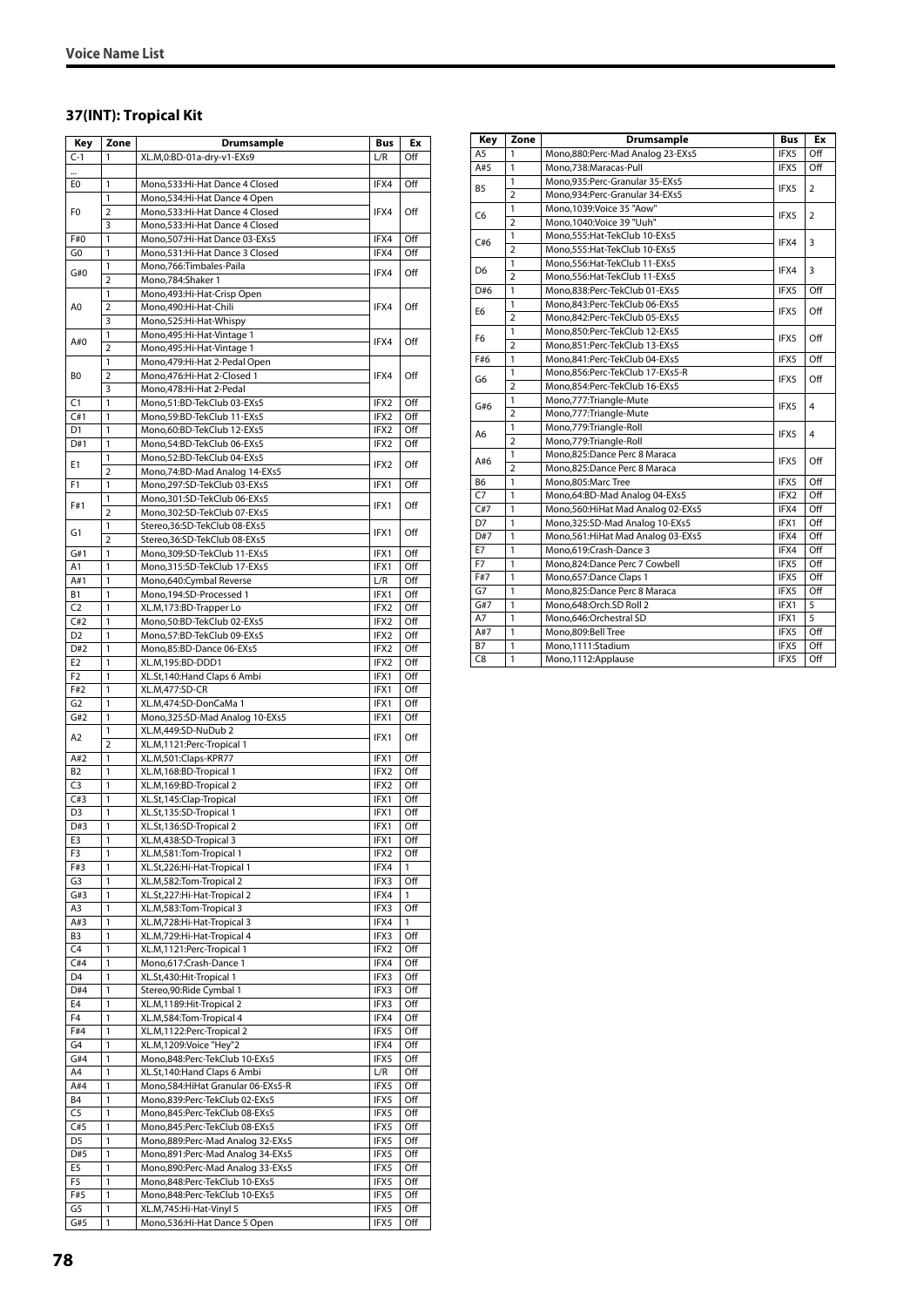#### **38(INT): Nu-Disco Kit**

| Key            | Zone                | Drumsample                                             | <b>Bus</b>       | Еx  |
|----------------|---------------------|--------------------------------------------------------|------------------|-----|
| $C-1$          | 1                   | Mono,0:BD-amb 1 mf -L                                  | L/R              | 6   |
|                |                     |                                                        |                  |     |
| C1             | 1                   | Mono,92:BD-Dance 13-EXs5                               | IFX2             | Off |
| C#1            | 1                   | Mono,91:BD-Dance 12-EXs5                               | IFX2             | 6   |
|                | $\overline{2}$      | Mono,91:BD-Dance 12-EXs5                               |                  |     |
| D1             | 1                   | Mono,63:BD-Mad Analog 03-EXs5                          | IFX2             | Off |
|                | $\overline{2}$      | Mono,63:BD-Mad Analog 03-EXs5                          |                  |     |
| D#1            | 1                   | Mono, 103: BD-HipHop 07-EXs5                           | IFX2             | Off |
|                | $\overline{2}$      | Mono, 103: BD-HipHop 07-EXs5                           |                  |     |
| Е1             | 1<br>$\overline{2}$ | Mono, 94: BD-Dance 15-EXs5<br>Mono,94:BD-Dance 15-EXs5 | IFX2             | Off |
| F1             | 1                   | Mono, 326: SD-Mad Analog 11-EXs5                       | IFX1             | Off |
|                | 1                   | Mono, 337: SD-Granular 05-EXs5-R                       |                  |     |
| F#1            | 2                   | Mono,336:SD-Granular 05-EXs5-L                         | IFX1             | Off |
| G1             | 1                   | Mono,320:SD-Mad Analog 05-EXs5                         | IFX1             | Off |
|                | 1                   | Mono,226:SD-Dance 12-EXs5                              |                  |     |
| G#1            | $\overline{2}$      | Mono,226:SD-Dance 12-EXs5                              | IFX1             | Off |
|                | 1                   | Mono, 328: SD-Mad Analog 13-EXs5                       |                  |     |
| A1             | $\overline{2}$      | Mono, 328: SD-Mad Analog 13-EXs5                       | IFX1             | Off |
| A#1            | 1                   | Mono, 66: BD-Mad Analog 06-EXs5                        | IFX2             | Off |
| В1             | 1                   | Mono,67:BD-Mad Analog 07-EXs5                          | IFX2             | Off |
|                | 1                   | Mono,45:BD-Dance 11                                    |                  |     |
| C <sub>2</sub> | 2                   | Mono,45:BD-Dance 11                                    | IFX2             | Off |
|                | 1                   | Mono, 37: BD-Dance 03                                  |                  |     |
| C#2            | $\overline{2}$      | Mono, 37: BD-Dance 03                                  | IFX2             | Off |
|                | 1                   | XL.M,120:BD-03b-dry-v1-EXs9                            |                  |     |
| D <sub>2</sub> | $\overline{2}$      | XL.M,121:BD-03b-dry-v2-EXs9                            | IFX2             | Off |
|                | 1                   | Mono,35:BD-Dance 01                                    |                  |     |
| D#2            | 2                   | Mono,35:BD-Dance 01                                    | IFX2             | Off |
|                | 1                   | XL.M,0:BD-01a-dry-v1-EXs9                              |                  |     |
| E2             | $\overline{2}$      | Mono,40:BD-Dance 06 (R&B)                              | IFX <sub>2</sub> | Off |
|                | 1                   | Mono,290:SD-Dance 4 (Old)                              |                  |     |
| F <sub>2</sub> | 2                   | Mono,290:SD-Dance 4 (Old)                              | IFX1             | Off |
|                | 1                   | XL.M,328:SD-05-amb1-v1-EXs9-L                          |                  |     |
| F#2            | $\overline{2}$      | XL.St,148:Clap-Tech                                    | IFX1             | Off |
|                | 1                   | XL.St,73:SD-02-amb1-v1-EXs9                            |                  |     |
| G2             | $\overline{2}$      | XL.St,73:SD-02-amb1-v1-EXs9                            | IFX1             | Off |
|                | 1                   | Mono,205:SD-Rap 2                                      |                  |     |
| G#2            | $\overline{2}$      | Mono,205:SD-Rap 2                                      | IFX1             | Off |
|                | 1                   | Mono, 659: Dance Claps 3                               |                  |     |
| A2             | $\overline{2}$      | Mono, 1117: Click                                      | IFX1             | Off |
|                | 1                   | Mono,288:SD-Dance 2                                    |                  |     |
| A#2            | $\overline{2}$      | XL.M,460:SD-80's Dance                                 | IFX1             | Off |
| B <sub>2</sub> | 1                   | XL.M,195:BD-DDD1                                       | IFX2             | Off |
|                | 1                   | Mono,24:BD-Tight                                       |                  |     |
| C3             | 2                   | Mono,24:BD-Tight                                       | IFX2             | Off |
|                | 1                   | XL.M,393:Sidestick-dry-v2-EXs9                         |                  | Off |
| C#3            | $\overline{2}$      | XL.M,393:Sidestick-dry-v2-EXs9                         | IFX1             |     |
| D <sub>3</sub> | 1                   | XL.M,460:SD-80's Dance                                 | IFX1             | Off |
|                | L                   | XL.St,148:Clap-Tech                                    |                  |     |
| D#3            | $\overline{2}$      | XL.St,148:Clap-Tech                                    | IFX1             | Off |
| E3             | 1                   | Mono,288:SD-Dance 2                                    |                  |     |
|                | $\overline{2}$      | Mono,288:SD-Dance 2                                    | IFX1             | Off |
| F3             | 1                   | XL.St,173:Tom Lo-amb1-v8-EXs9                          | IFX3             | Off |
|                | 1                   | XL.M,595:HiHat-Closed-Dry-v8-EXs9                      |                  |     |
|                | 2                   | XL.M,594:HiHat-Closed-Dry-v7-EXs9                      |                  |     |
|                | 3                   | XL.M,593:HiHat-Closed-Dry-v6-EXs9                      |                  |     |
| F#3            | 4                   | XL.M,592:HiHat-Closed-Dry-v5-EXs9                      | L/R              | 1   |
|                | 5                   | XL.M,591:HiHat-Closed-Dry-v4-EXs9                      |                  |     |
|                | 6                   | XL.M,590:HiHat-Closed-Dry-v3-EXs9                      |                  |     |
|                | 7                   | XL.M,589:HiHat-Closed-Dry-v2-EXs9                      |                  |     |
|                | 8                   | XL.M,588:HiHat-Closed-Dry-v1-EXs9                      |                  |     |
| G3             | 1                   | XL.St,165:Tom Mid-amb1-v8-EXs9                         | IFX3             | Off |
|                | 1                   | XL.M,643:HiHat-Pedal1-dry-v8-EXs9                      |                  |     |
|                | 2                   | XL.M,642:HiHat-Pedal1-dry-v7-EXs9                      |                  |     |
|                | 3                   | XL.M,641:HiHat-Pedal1-dry-v6-EXs9                      |                  |     |
| G#3            | 4                   | XL.M,640:HiHat-Pedal1-dry-v5-EXs9                      | L/R              | 1   |
|                | 5                   | XL.M,639:HiHat-Pedal1-dry-v4-EXs9                      |                  |     |
|                | 6                   | XL.M,638:HiHat-Pedal1-dry-v3-EXs9                      |                  |     |
|                | 7                   | XL.M,637:HiHat-Pedal1-dry-v2-EXs9                      |                  |     |
|                | 8                   | XL.M,636:HiHat-Pedal1-dry-v1-EXs9                      |                  |     |
| A3             | 1                   | XL.St,157:Tom Hi-amb1-v8-EXs9                          | IFX3             | Off |

| Key            | Zone           | <b>Drumsample</b>                                                  | Bus  | Ex  |
|----------------|----------------|--------------------------------------------------------------------|------|-----|
|                | 1              | XL.M,619:HiHat-Open-dry-v8-EXs9                                    |      |     |
|                | $\overline{2}$ | XL.M,618:HiHat-Open-dry-v7-EXs9                                    |      |     |
|                | 3              | XL.M,617:HiHat-Open-dry-v6-EXs9                                    |      |     |
|                | 4              |                                                                    |      |     |
| A#3            | 5              | XL.M,616:HiHat-Open-dry-v5-EXs9                                    | L/R  | 1   |
|                | 6              | XL.M,615:HiHat-Open-dry-v4-EXs9<br>XL.M,614:HiHat-Open-dry-v3-EXs9 |      |     |
|                | 7              |                                                                    |      |     |
|                |                | XL.M,613:HiHat-Open-dry-v2-EXs9                                    |      |     |
|                | 8              | XL.M,612:HiHat-Open-dry-v1-EXs9                                    |      |     |
| B3             | 1              | XL.St,157:Tom Hi-amb1-v8-EXs9                                      | IFX3 | Off |
| C <sub>4</sub> | 1              | XL.St,218:HHat Dance5-amb1-EXs9                                    | L/R  | 2   |
|                | 1              | XL.St,259:Crash 02-amb1-v8-EXs9                                    |      |     |
|                | 2              | XL.St,258:Crash 02-amb1-v7-EXs9                                    |      |     |
|                | 3              | XL.St,257:Crash 02-amb1-v6-EXs9                                    |      |     |
| C#4            | 4              | XL.St,256:Crash 02-amb1-v5-EXs9                                    | L/R  | Off |
|                | 5              | XL.St,255:Crash 02-amb1-v4-EXs9                                    |      |     |
|                | 6              | XL.St,254:Crash 02-amb1-v3-EXs9                                    |      |     |
|                | 7              | XL.St,253:Crash 02-amb1-v2-EXs9                                    |      |     |
|                | 8              | XL.St,252:Crash 02-amb1-v1-EXs9                                    |      |     |
| D <sub>4</sub> | 1              | XL.St,219:HHat Dance6-amb1-EXs9                                    | L/R  | 2   |
|                | 1              | XL.St,309:Ride 03-amb1-v8-EXs9                                     |      |     |
|                | $\overline{2}$ | XL.St,308:Ride 03-amb1-v7-EXs9                                     |      |     |
|                | 3              | XL.St,307:Ride 03-amb1-v6-EXs9                                     |      |     |
| D#4            | 4              | XL.St,306:Ride 03-amb1-v5-EXs9                                     | L/R  | Off |
|                | 5              | XL.St,305:Ride 03-amb1-v4-EXs9                                     |      |     |
|                | 6              | XL.St,304:Ride 03-amb1-v3-EXs9                                     |      |     |
|                | 7              | XL.St,303:Ride 03-amb1-v2-EXs9                                     |      |     |
|                | 8              | XL.St,302:Ride 03-amb1-v1-EXs9                                     |      |     |
|                | 1              | XL.St,326:China-amb1-v8-EXs9                                       |      |     |
|                | 2              | XL.St,325:China-amb1-v7-EXs9                                       |      |     |
|                | 3              | XL.St,324:China-amb1-v6-EXs9                                       |      | Off |
|                | 4              | XL.St,323:China-amb1-v5-EXs9                                       |      |     |
| E <sub>4</sub> | 5              | XL.St,322:China-amb1-v4-EXs9                                       | L/R  |     |
|                | 6              | XL.St,321:China-amb1-v3-EXs9                                       |      |     |
|                | 7              | XL.St,320:China-amb1-v2-EXs9                                       |      |     |
|                | 8              | XL.St,319:China-amb1-v1-EXs9                                       |      |     |
|                | 1              | XL.St,277:Ride 01-amb1-v8-EXs9                                     |      |     |
|                | $\overline{2}$ | XL.St,276:Ride 01-amb1-v7-EXs9                                     |      |     |
|                | 3              | XL.St,275:Ride 01-amb1-v6-EXs9                                     |      |     |
|                | 4              | XL.St,274:Ride 01-amb1-v5-EXs9                                     |      |     |
| F <sub>4</sub> | 5              | XL.St,273:Ride 01-amb1-v4-EXs9                                     | L/R  | Off |
|                | 6              | XL.St,272:Ride 01-amb1-v3-EXs9                                     |      |     |
|                | 7              | XL.St,271:Ride 01-amb1-v2-EXs9                                     |      |     |
|                | 8              | XL.St,270:Ride 01-amb1-v1-EXs9                                     |      |     |
|                | 1              | Mono,770:Tambourine 3                                              |      |     |
| F#4            | 2              | Mono, 769: Tambourine 2                                            | L/R  | Off |
|                | 1              | XL.St,342:Splash-amb1-v8-EXs9                                      |      |     |
|                | 2              | XL.St,341:Splash-amb1-v7-EXs9                                      |      |     |
|                | 3              |                                                                    |      |     |
|                | 4              | XL.St,340:Splash-amb1-v6-EXs9                                      |      |     |
| G <sub>4</sub> | 5              | XL.St,339:Splash-amb1-v5-EXs9                                      | L/R  | Off |
|                |                | XL.St,338:Splash-amb1-v4-EXs9                                      |      |     |
|                | 6<br>7         | XL.St,337:Splash-amb1-v3-EXs9                                      |      |     |
|                |                | XL.St,336:Splash-amb1-v2-EXs9                                      |      |     |
|                | 8              | XL.St,335:Splash-amb1-v1-EXs9                                      |      |     |
| G#4            | 1              | Mono,824:Dance Perc 7 Cowbell                                      | L/R  | Off |
|                | 2              | Mono,824:Dance Perc 7 Cowbell                                      |      |     |
| A4             | 1              | Mono,617:Crash-Dance 1                                             | L/R  | Off |
|                | $\overline{2}$ | Mono,617:Crash-Dance 1                                             |      |     |
| A#4            | 1              | Mono,1152:Cricket Spectrum                                         | L/R  | Off |
|                | $\overline{2}$ | Mono, 770: Tambourine 3                                            |      |     |
| B4             | 1              | Mono,863:Perc-Mad Analog 06-EXs5                                   | L/R  | Off |
| C <sub>5</sub> | 1              | Mono, 948: Zap 1                                                   | L/R  | Off |
|                | 2              | Mono, 948: Zap 1                                                   |      |     |
| C#5            | 1              | Mono, 949: Zap 2                                                   | L/R  | Off |
|                | $\overline{2}$ | Mono, 949: Zap 2                                                   |      |     |
| D <sub>5</sub> | 1              | Mono,823:Dance Perc 6 Clave                                        | L/R  | Off |
|                | $\overline{2}$ | Mono, 39: BD-Dance 05 (Rap)                                        |      |     |
| D#5            | 1              | Mono,822:Dance Perc 5 Conga                                        | L/R  | Off |
|                | $\overline{2}$ | Mono,822:Dance Perc 5 Conga                                        |      |     |
| E5             | 1              | Mono,822:Dance Perc 5 Conga                                        | L/R  | Off |
|                | 2              | Mono,822:Dance Perc 5 Conga                                        |      |     |
| F <sub>5</sub> | 1              | Mono,559: Hi Hat Mad Analog 01-EXs5                                | L/R  | Off |
| F#5            | 1              | Mono,777: Triangle-Mute                                            |      | 3   |
|                | $\overline{2}$ | Mono, 39: BD-Dance 05 (Rap)                                        | L/R  |     |
| G5             | 1              | Mono,574: HiHat Mad Analog 16-EXs5                                 | L/R  | Off |
|                | 1              | Mono,774: Triangle-Open                                            |      |     |
| G#5            | 2              | Mono,414:Tom-Brush Hi                                              | L/R  | 3   |
|                | 1              | Mono, 535: Hi-Hat Dance 5 Closed                                   |      |     |
| A5             | $\overline{2}$ | Mono,964:DJ-SD Rub                                                 | L/R  | Off |
| A#5            | $\mathbf{1}$   | Mono,536:Hi-Hat Dance 5 Open                                       | L/R  | Off |
| B5             | 1              | Mono, 374: Rimshot-Dance 1                                         | L/R  | Off |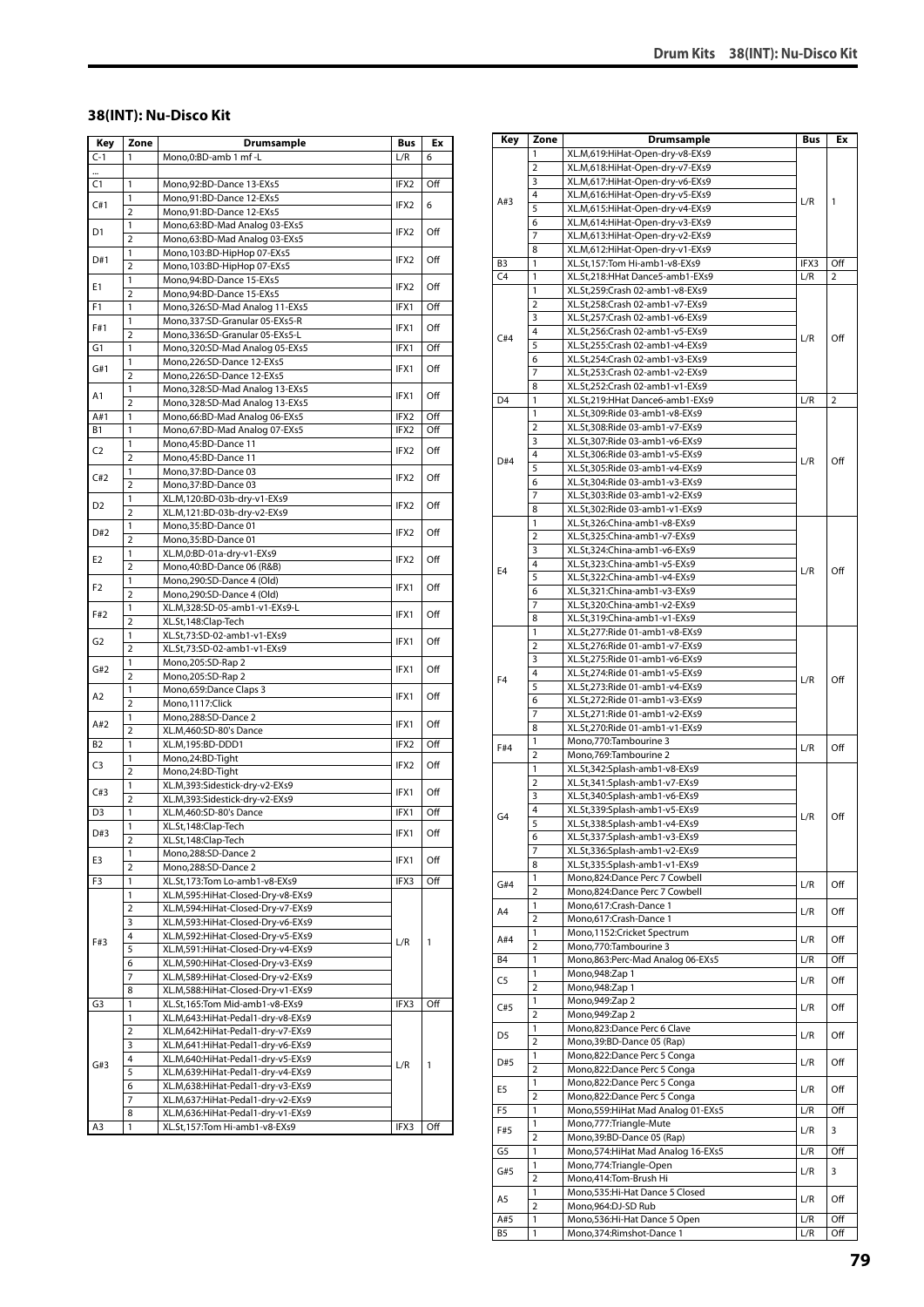| Key            | Zone                | Drumsample                                                  | Bus  | Ex  |
|----------------|---------------------|-------------------------------------------------------------|------|-----|
|                | 1                   | Mono,1101:PC Vox-Cks                                        |      |     |
| C6             | $\overline{2}$      | Mono, 19:BD-Woofer                                          | L/R  | Off |
| C#6            | 1                   | Mono, 527: Hi-Hat Dance 1 Closed                            | L/R  | Off |
|                | $\overline{2}$      | Mono,8:BD-Dry 1                                             |      |     |
| D6             | 1                   | Mono,1154:Noise-White                                       | L/R  | Off |
|                | $\overline{2}$<br>1 | Mono,183:SD-Amb.Piccolo 1<br>Mono,530:Hi-Hat Dance 2 Open   |      |     |
| D#6            | $\overline{2}$      | Mono,984:DJ-Record Stop                                     | L/R  | Off |
|                | 1                   | Mono,953:DJ-Scratch 2-EXs5                                  |      |     |
| E6             | 2                   | Mono,952:DJ-Scratch 1-EXs5                                  | L/R  | Off |
| F6             | 1                   | Mono.964:DJ-SD Rub                                          | L/R  | Off |
|                | $\overline{2}$      | Mono,963:DJ-BD Rub                                          |      |     |
| F#6            | 1                   | Mono,526:Hi-Hat-Alpo Closed                                 | L/R  | Off |
|                | $\overline{2}$      | Mono,526:Hi-Hat-Alpo Closed                                 |      |     |
| G6             | 1<br>$\overline{2}$ | Mono, 984: DJ-Record Stop                                   | L/R  | Off |
|                | 1                   | Mono,983:DJ-Record Stop-EXs5<br>Mono,522:Hi-Hat-Amb Crackle |      |     |
| G#6            | $\overline{2}$      | Mono,635:Ride-Dance 1                                       | L/R  | Off |
|                | 1                   | Mono,985:DJ-Reverse                                         |      |     |
| A6             | $\overline{2}$      | Mono, 978: DJ Vinyl Sliced 14                               | L/R  | Off |
|                | 1                   | Mono, 493: Hi-Hat-Crisp Open                                |      | 4   |
| A#6            | $\overline{2}$      | Mono,635:Ride-Dance 1                                       | L/R  |     |
|                | 1                   | Mono,958:DJ-Scratch 3c                                      |      |     |
| B6             | $\overline{2}$      | Mono,956:DJ-Scratch 3a                                      | L/R  | Off |
|                | 3                   | Mono,957:DJ-Scratch 3b                                      |      |     |
| C7             | 1                   | Mono,986:DJ-Old Record                                      | L/R  | Off |
| C#7            | 1<br>$\overline{2}$ | Mono,607:Crash Cymbal 2<br>Mono,607:Crash Cymbal 2          | L/R  | Off |
|                | 1                   | Mono,638:China Cymbal                                       |      |     |
| D7             | $\overline{2}$      | Mono,638:China Cymbal                                       | L/R  | Off |
|                | 1                   | Mono,627: Ride Cymbal 4 Edge                                |      |     |
| D#7            | $\overline{2}$      | Mono,627: Ride Cymbal 4 Edge                                | L/R  | Off |
| E7             | 1                   | Mono,686:Conga 1 Hi-Slap 1                                  | L/R  | Off |
|                | $\overline{2}$      | Mono,708:Bongo 1 Lo-Open                                    |      |     |
| F7             | 1                   | Mono,683:Conga 1 Hi-Open                                    | L/R  | Off |
|                | $\overline{2}$      | Mono,681:Conga 1 Lo-MuteSlap                                |      |     |
| F#7            | 1<br>$\overline{2}$ | Mono,634: Ride Cymbal Cup 2<br>Mono,634: Ride Cymbal Cup 2  | L/R  | Off |
|                | 1                   | Mono, 687: Conga 1 Hi-Slap 2                                |      |     |
| G7             | $\overline{2}$      | Mono,684:Conga 1 Hi-Mute                                    | L/R  | Off |
|                | 1                   | Mono,798:Cowbell 1                                          |      |     |
| G#7            | $\overline{2}$      | Mono,798:Cowbell 1                                          | L/R  | Off |
| A7             | 1                   | Mono,800:Chacha Bell                                        | L/R  | Off |
|                | $\overline{2}$      | Mono,800:Chacha Bell                                        |      |     |
| A#7            | 1                   | Mono,798:Cowbell 1                                          | L/R  | Off |
|                | $\overline{2}$      | Mono,798:Cowbell 1                                          |      |     |
| B7             | 1<br>$\overline{2}$ | Mono,735:Guiro-Short<br>Mono,8:BD-Dry 1                     | L/R  | 6   |
|                | 1                   | Mono,736:Guiro-Tap                                          |      |     |
| C8             | $\overline{2}$      | Mono,736:Guiro-Tap                                          | L/R  | 6   |
|                | 1                   | Mono, 1012: Metal Hit                                       |      |     |
| C#8            | $\overline{2}$      | Mono,804:Finger Cymbal                                      | L/R  | Off |
| D <sub>8</sub> | 1                   | Mono,817:Dance Perc 1 Hip                                   | L/R  | Off |
|                | $\overline{2}$      | Mono,8:BD-Dry 1                                             |      |     |
| D#8            | 1                   | Mono,1150:Swish Terra                                       | L/R  | Off |
|                | 2                   | Mono,1150:Swish Terra                                       |      |     |
| E8             | 1<br>$\overline{2}$ | Mono,1007:Cyber Drum<br>Mono, 1007: Cyber Drum              | L/R  | Off |
|                | 1                   | Mono,767:Tambourine 1-Push                                  |      |     |
| F8             | $\overline{2}$      | Mono,767:Tambourine 1-Push                                  | IFX1 | Off |
|                | 1                   | Mono, 1153: Air Vortex                                      |      |     |
| F#8            | $\overline{2}$      | Mono,1153:Air Vortex                                        | L/R  | Off |
| G8             | 1                   | Mono,1156:Tubular                                           | L/R  | Off |
|                | $\overline{2}$      | Mono,1156:Tubular                                           |      |     |
| G#8            | 1                   | Mono, 1148: Telephone Ring                                  | L/R  | Off |
|                | $\overline{2}$      | Mono,1148:Telephone Ring                                    |      |     |
| A8             | 1                   | Mono, 1116: Footstep 2                                      | L/R  | Off |
|                | $\overline{2}$      | Mono, 1116: Footstep 2                                      |      |     |
| A#8            | 1<br>$\overline{2}$ | Mono,777:Triangle-Mute<br>Mono,777:Triangle-Mute            | L/R  | Off |
|                | 1                   | Mono,1126:Tribe                                             |      |     |
| B8             | $\overline{2}$      | Mono, 1126: Tribe                                           | L/R  | Off |
|                | 1                   | Mono,817:Dance Perc 1 Hip                                   |      |     |
| C9             | 2                   | Mono,8:BD-Dry 1                                             | L/R  | Off |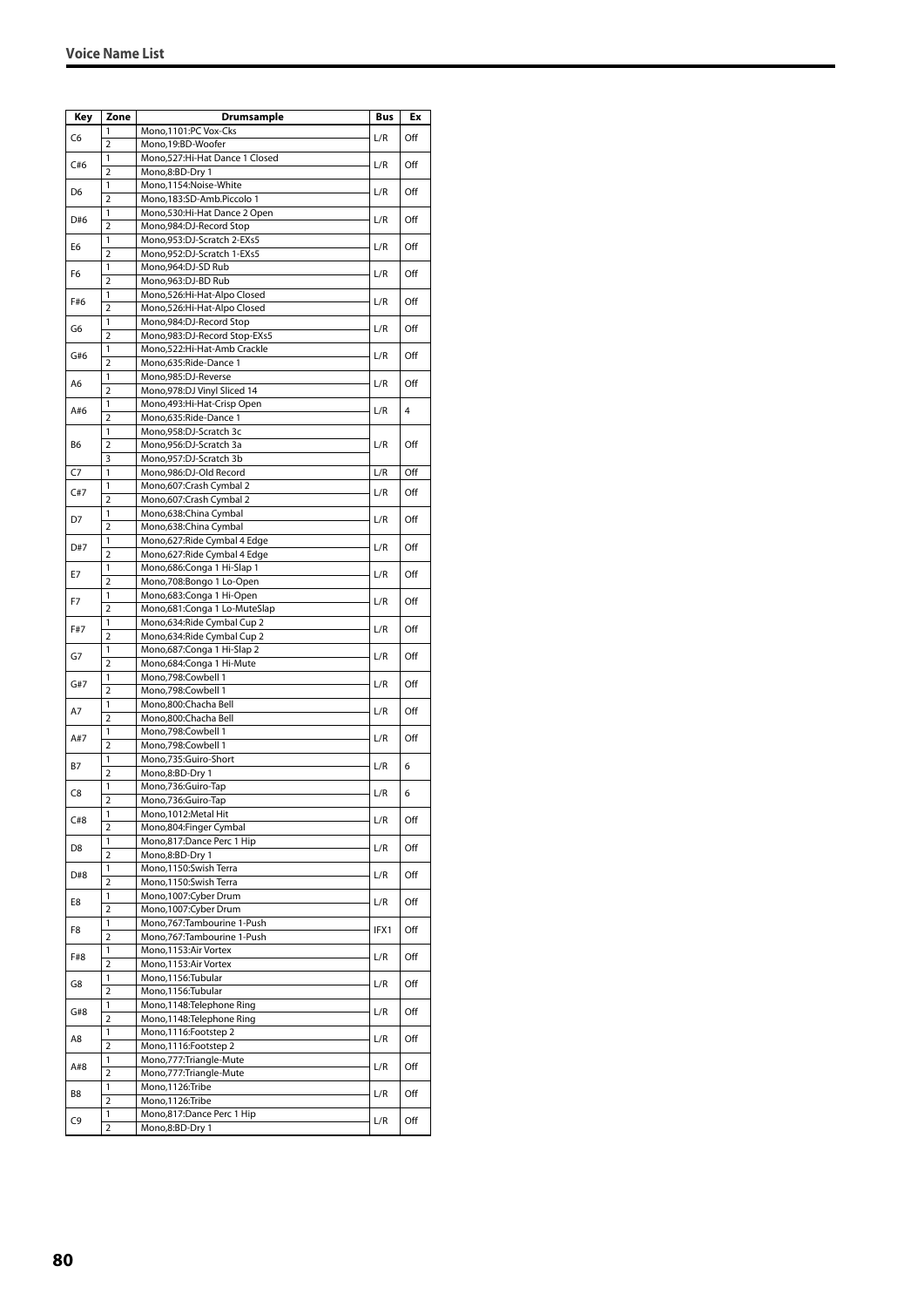#### **39(INT): Reggaeton Kit**

| Key            | Zone                                    | <b>Drumsample</b>                                                    | Bus              | Ex         |
|----------------|-----------------------------------------|----------------------------------------------------------------------|------------------|------------|
| $C-1$          | 1                                       | Mono,0:BD-amb 1 mf -L                                                | L/R              | 6          |
|                |                                         |                                                                      |                  |            |
| C1             | 1                                       | Mono,64:BD-Mad Analog 04-EXs5                                        | IFX2             | Off        |
| C#1            | 1                                       | Mono,85:BD-Dance 06-EXs5                                             | IFX2             | 6          |
| D1             | 1                                       | Mono,65:BD-Mad Analog 05-EXs5                                        | IFX2             | Off        |
| D#1<br>Е1      | 1<br>1                                  | Mono,99:BD-HipHop 03-EXs5<br>Mono,93:BD-Dance 14-EXs5                | IFX2<br>IFX2     | Off<br>Off |
| F1             | 1                                       | Mono, 328: SD-Mad Analog 13-EXs5                                     | IFX1             | Off        |
| F#1            | $\mathbf{1}$                            | Mono,298:SD-TekClub 04-EXs5                                          | IFX1             | Off        |
| G1             | 1                                       | Mono, 311: SD-TekClub 13-EXs5                                        | IFX1             | Off        |
|                | 1                                       | Mono,226:SD-Dance 12-EXs5                                            |                  |            |
| G#1            | $\overline{2}$                          | Mono,964:DJ-SD Rub                                                   | IFX1             | Off        |
| A1             | 1                                       | Mono,217:SD-Dance 03-EXs5                                            | IFX1             | Off        |
| A#1            | 1                                       | Mono,49:BD-TekClub 01-EXs5                                           | IFX2             | Off        |
| Β1             | 1                                       | Mono,80:BD-Dance 01-EXs5                                             | IFX2             | Off        |
|                | $\overline{2}$                          | Mono,73:BD-Mad Analog 13-EXs5                                        |                  |            |
| C <sub>2</sub> | 1                                       | Mono, 47: BD-Dance 13                                                | IFX2             | Off        |
|                | $\overline{2}$                          | Mono,47:BD-Dance 13                                                  |                  |            |
| C#2            | 1<br>$\overline{2}$                     | Mono,38:BD-Dance 04<br>Mono,821:Dance Perc 4 House                   | IFX2             | Off        |
|                | 1                                       | Mono, 42: BD-Dance 08                                                |                  |            |
| D2             | $\overline{2}$                          | Mono,119:BD-Jungle                                                   | IFX2             | Off        |
|                | 1                                       | Mono,66:BD-Mad Analog 06-EXs5                                        |                  |            |
| D#2            | $\overline{2}$                          | Mono,67:BD-Mad Analog 07-EXs5                                        | IFX2             | Off        |
|                | 3                                       | Mono,68:BD-Mad Analog 08-EXs5                                        |                  |            |
|                | 1                                       | Mono, 574: HiHat Mad Analog 16-EXs5                                  |                  |            |
| E2             | $\overline{2}$                          | Mono,40:BD-Dance 06 (R&B)                                            | IFX2             | Off        |
| F2             | 1                                       | Mono,302:SD-TekClub 07-EXs5                                          | IFX1             | Off        |
|                | $\overline{2}$                          | Mono,292:SD-Dance 6                                                  |                  |            |
| F#2            | 1                                       | Mono,255:SD-HipHop 14-EXs5                                           | IFX1             | Off        |
|                | $\overline{2}$                          | Mono, 322: SD-Mad Analog 07-EXs5                                     |                  |            |
|                | 1                                       | Mono,226:SD-Dance 12-EXs5                                            |                  |            |
| G2             | $\overline{2}$                          | Mono, 172: SD-Dry 2                                                  | IFX1             | Off        |
|                | 3<br>1                                  | Mono, 172: SD-Dry 2<br>Mono,278:SD-Brasser                           |                  |            |
| G#2            | $\overline{2}$                          | Mono,289:SD-Dance 3 (New)                                            | IFX1             | Off        |
|                | 1                                       | Mono,659:Dance Claps 3                                               |                  |            |
| A2             | 2                                       | Mono,659:Dance Claps 3                                               | IFX1             | Off        |
|                | 3                                       | Mono,659:Dance Claps 3                                               |                  |            |
|                | 1                                       | Mono,288:SD-Dance 2                                                  |                  |            |
| A#2            | $\overline{2}$                          | Mono, 382: Sidestick-Granular-EX5-L                                  | IFX1             | Off        |
|                | 1                                       | Mono,117:BD-Pop                                                      |                  |            |
|                | $\overline{\mathbf{c}}$                 | Mono,117:BD-Pop                                                      |                  |            |
|                | 3                                       | Mono,117:BD-Pop                                                      |                  |            |
| B <sub>2</sub> | 4                                       | Mono, 94: BD-Dance 15-EXs5                                           | IFX <sub>2</sub> | Off        |
|                | 5                                       | Mono, 94: BD-Dance 15-EXs5                                           |                  |            |
|                | 6<br>$\overline{7}$                     | Mono,94:BD-Dance 15-EXs5<br>Mono, 94: BD-Dance 15-EXs5               |                  |            |
|                | 8                                       | Mono,94:BD-Dance 15-EXs5                                             |                  |            |
|                | 1                                       | Mono,15:BD-Soft Room                                                 |                  |            |
| C3             | $\overline{2}$                          | Mono,117:BD-Pop                                                      | IFX2             | Off        |
|                | 1                                       | Mono, 377: Sidestick-Dance 2-EXs5                                    |                  |            |
| C#3            | 2                                       | Mono,378:Sidestick-HipHop-EXs5-L                                     | L/R              | Off        |
|                | 1                                       | Mono,282:SD-Whopper                                                  |                  |            |
| D3             | 2                                       | Mono,555: Hat-TekClub 10-EXs5                                        | IFX1             | Off        |
|                | 3                                       | Mono,282:SD-Whopper                                                  |                  |            |
|                | 4                                       | Mono,555: Hat-TekClub 10-EXs5                                        |                  |            |
| D#3            | $\mathbf{1}$                            | Stereo,25:SD-HipHop 01-EXs5                                          | L/R              | Off        |
|                | $\overline{2}$                          | Mono,659:Dance Claps 3                                               |                  |            |
| E3             | 1<br>2                                  | Mono,203:SD-Dance 1                                                  | IFX1             | Off        |
|                | 1                                       | Mono, 325: SD-Mad Analog 10-EXs5<br>Mono, 446: Tom-Dance             |                  |            |
| F3             | $\overline{2}$                          | Mono,446:Tom-Dance                                                   | L/R              | Off        |
|                | 1                                       | Mono,559: HiHat Mad Analog 01-EXs5                                   |                  |            |
| F#3            | $\overline{2}$                          | Mono,585:Hi Hat Granular 07-EXs5                                     | L/R              | 1          |
|                | 1                                       | Mono,446:Tom-Dance                                                   |                  |            |
| G3             | $\overline{2}$                          | Mono,446:Tom-Dance                                                   | L/R              | Off        |
| G#3            | 1                                       | Mono,559: HiHat Mad Analog 01-EXs5                                   | L/R              | 1          |
|                | $\overline{2}$                          | Mono,818:Dance Perc 2a                                               |                  |            |
| A3             | 1                                       | Mono, 446: Tom-Dance                                                 | L/R              | Off        |
|                | $\overline{2}$                          | Mono,446:Tom-Dance                                                   |                  |            |
| A#3            | 1                                       | Mono,530:Hi-Hat Dance 2 Open                                         | L/R              | 1          |
| B <sub>3</sub> | $\overline{\mathbf{c}}$<br>$\mathbf{1}$ | Mono, 585: Hi Hat Granular 07-EXs5<br>Mono,527:Hi-Hat Dance 1 Closed | L/R              | Off        |
| C4             | 1                                       | Mono,825:Dance Perc 8 Maraca                                         | L/R              | Off        |
|                | 1                                       | Mono,607:Crash Cymbal 2                                              |                  |            |
| C#4            | 2                                       | Mono,607:Crash Cymbal 2                                              | L/R              | Off        |
|                | 3                                       | Mono,607:Crash Cymbal 2                                              |                  |            |
| D4             | 1                                       | Mono,530:Hi-Hat Dance 2 Open                                         | L/R              | Off        |
|                |                                         |                                                                      |                  |            |

| Key            | Zone                | <b>Drumsample</b>                                            | Bus        | Ex             |
|----------------|---------------------|--------------------------------------------------------------|------------|----------------|
| D#4            | 1                   | Mono,635:Ride-Dance 1                                        | L/R        | Off            |
|                | 2                   | Mono,635:Ride-Dance 1                                        |            |                |
| E4             | 1                   | Mono,617:Crash-Dance 1                                       | L/R        | Off            |
|                | $\overline{2}$      | Mono,617:Crash-Dance 1                                       |            |                |
| F <sub>4</sub> | 1<br>2              | Mono,636:Ride-Dance 2 DDD1<br>Mono,636:Ride-Dance 2 DDD1     | L/R        | Off            |
|                | 1                   | Mono, 769: Tambourine 2                                      |            |                |
| F#4            | $\overline{2}$      | Mono, 771: Tambourine 1-EXs5                                 | L/R        | Off            |
|                | 3                   | Mono,768:Tambourine 1-Pull                                   |            |                |
| G4             | 1                   | Mono,939:Perc-Granular 39-EXs5                               | L/R        | Off            |
| G#4            | 1                   | Mono, 945: Perc-Granular 44-EXs5                             | L/R        | Off            |
| A4             | 1                   | Mono,617:Crash-Dance 1                                       | L/R        | Off            |
| A#4            | $\overline{2}$<br>1 | Mono,617:Crash-Dance 1<br>Mono,568: HiHat Mad Analog 10-EXs5 | L/R        | Off            |
| B4             | 1                   | Mono,644:Cymbal Reverse 4-EXs5                               | L/R        | Off            |
|                | 1                   | Mono, 948: Zap 1                                             |            |                |
| C5             | 2                   | Mono, 948: Zap 1                                             | L/R        | Off            |
| C#5            | 1                   | Mono, 949: Zap 2                                             | L/R        | Off            |
|                | 2                   | Mono, 949: Zap 2                                             |            |                |
|                | 1                   | Mono,685:Conga 1 Hi-MtSlap                                   |            |                |
| D5             | 2                   | Mono,681:Conga 1 Lo-MuteSlap                                 | L/R        | Off            |
|                | 3<br>1              | Mono,688:Conga 1-Heel<br>Mono,701:Conga 2 Hi-Open f          |            |                |
| D#5            | $\overline{2}$      | Mono,700:Conga 2 Hi-Open mf                                  | L/R        | Off            |
|                | 3                   | Mono,699:Conga 2 Hi-Open mp                                  |            |                |
|                | 1                   | Mono,692:Conga 2 Lo-OpenSlap                                 |            |                |
| E5             | 2                   | Mono,691:Conga 2 Lo-Open f                                   | L/R        | Off            |
|                | 3                   | Mono,690:Conga 2 Lo-Open mf                                  |            |                |
| F5             | $\mathbf{1}$        | Mono,764:Timbales Hi-Rim 1                                   | L/R        | Off            |
|                | 2<br>1              | Mono,763:Timbales Hi-Edge<br>Mono,762:Timbales Lo-Rim        |            |                |
| F#5            | $\overline{2}$      | Mono,760:Timbales Lo-Open                                    | L/R        | Off            |
|                | 3                   | Mono,761:Timbales Lo-Mute                                    |            |                |
|                | 1                   | Mono,1154:Noise-White                                        |            |                |
| G5             | $\overline{2}$      | Mono,986:DJ-Old Record                                       | L/R        | Off            |
| G#5            | 1                   | Mono, 485: Hi-Hat 3-Pedal                                    | L/R        | Off            |
|                | 2                   | Mono,984:DJ-Record Stop                                      |            |                |
| A5<br>A#5      | 1<br>1              | Mono,786:Shaker 1-EXs5<br>Mono,787:Shaker 2-EXs5             | L/R<br>L/R | Off<br>Off     |
|                | 1                   | Mono,815:Vocal Cowbell                                       |            |                |
| B5             | $\overline{2}$      | Mono,815:Vocal Cowbell                                       | L/R        | Off            |
|                | 1                   | Mono,1127:GunShot                                            |            |                |
| C6             | $\overline{2}$      | Mono,1127:GunShot                                            | L/R        | Off            |
| C#6            | 1                   | Mono,777:Triangle-Mute                                       | L/R        | 3              |
|                | 2                   | Mono,39:BD-Dance 05 (Rap)                                    |            |                |
| D6             | 1<br>$\overline{2}$ | Mono,1155:Noise-VPM Mod<br>Mono,183:SD-Amb.Piccolo 1         | L/R        | Off            |
|                | 1                   | Mono,774: Triangle-Open                                      |            |                |
| D#6            | 2                   | Mono,414:Tom-Brush Hi                                        | L/R        | 3              |
|                | $\mathbf{1}$        | Mono,599: Hi Hat Granular 19-EXs5-L                          |            |                |
| E6             | $\overline{2}$      | Mono,600:HiHat Granular 19-EXs5-R                            | L/R        | Off            |
| F6             | 1                   | Mono,523:Hi-Hat-Ambi                                         | L/R        | Off            |
|                | $\overline{2}$      | Mono,814:Vocal SD                                            |            |                |
| F#6            | 1<br>$\overline{2}$ | Mono,526:Hi-Hat-Alpo Closed<br>Mono,526:Hi-Hat-Alpo Closed   | L/R        | 3              |
|                | 1                   | Mono, 1061: Voice Perc-Tom-Lo-EXs5                           |            |                |
| G6             | $\overline{2}$      | Mono,415:Tom-Dirty Funk                                      | L/R        | Off            |
| G#6            | $\mathbf{1}$        | Mono,522:Hi-Hat-Amb Crackle                                  |            | Off            |
|                | $\overline{2}$      | Mono,635:Ride-Dance 1                                        | L/R        |                |
| A6             | 1                   | Mono, 1061: Voice Perc-Tom-Lo-EXs5                           | L/R        | Off            |
|                | $\overline{2}$      | Mono,415:Tom-Dirty Funk                                      |            |                |
| A#6            | 1<br>2              | Mono, 493: Hi-Hat-Crisp Open<br>Mono,635:Ride-Dance 1        | L/R        | $\overline{4}$ |
| В6             | 1                   | Mono,1089:CompuVoice-Chi                                     | L/R        | Off            |
| C7             | 1                   | Mono, 1017: Voice 05                                         | L/R        | Off            |
|                | 1                   | Mono,607:Crash Cymbal 2                                      |            | Off            |
| C#7            | $\overline{2}$      | Mono,607:Crash Cymbal 2                                      | L/R        |                |
| D7             | 1                   | Mono,638:China Cymbal                                        | L/R        | Off            |
|                | $\overline{2}$      | Mono,638:China Cymbal                                        |            |                |
| D#7            | 1<br>2              | Mono,627: Ride Cymbal 4 Edge<br>Mono,627: Ride Cymbal 4 Edge | L/R        | Off            |
|                | 1                   | Mono,686:Conga 1 Hi-Slap 1                                   |            |                |
| E7             | $\overline{2}$      | Mono,708:Bongo 1 Lo-Open                                     | L/R        | Off            |
|                | 1                   | Mono,683:Conga 1 Hi-Open                                     |            |                |
| F7             | $\overline{2}$      | Mono,681:Conga 1 Lo-MuteSlap                                 | L/R        | Off            |
| F#7            | 1                   | Mono,634: Ride Cymbal Cup 2                                  | L/R        | Off            |
|                | 2                   | Mono,634: Ride Cymbal Cup 2                                  |            |                |
| G7             | 1                   | Mono,687:Conga 1 Hi-Slap 2                                   | L/R        | Off            |
|                | 2                   | Mono,684:Conga 1 Hi-Mute                                     |            |                |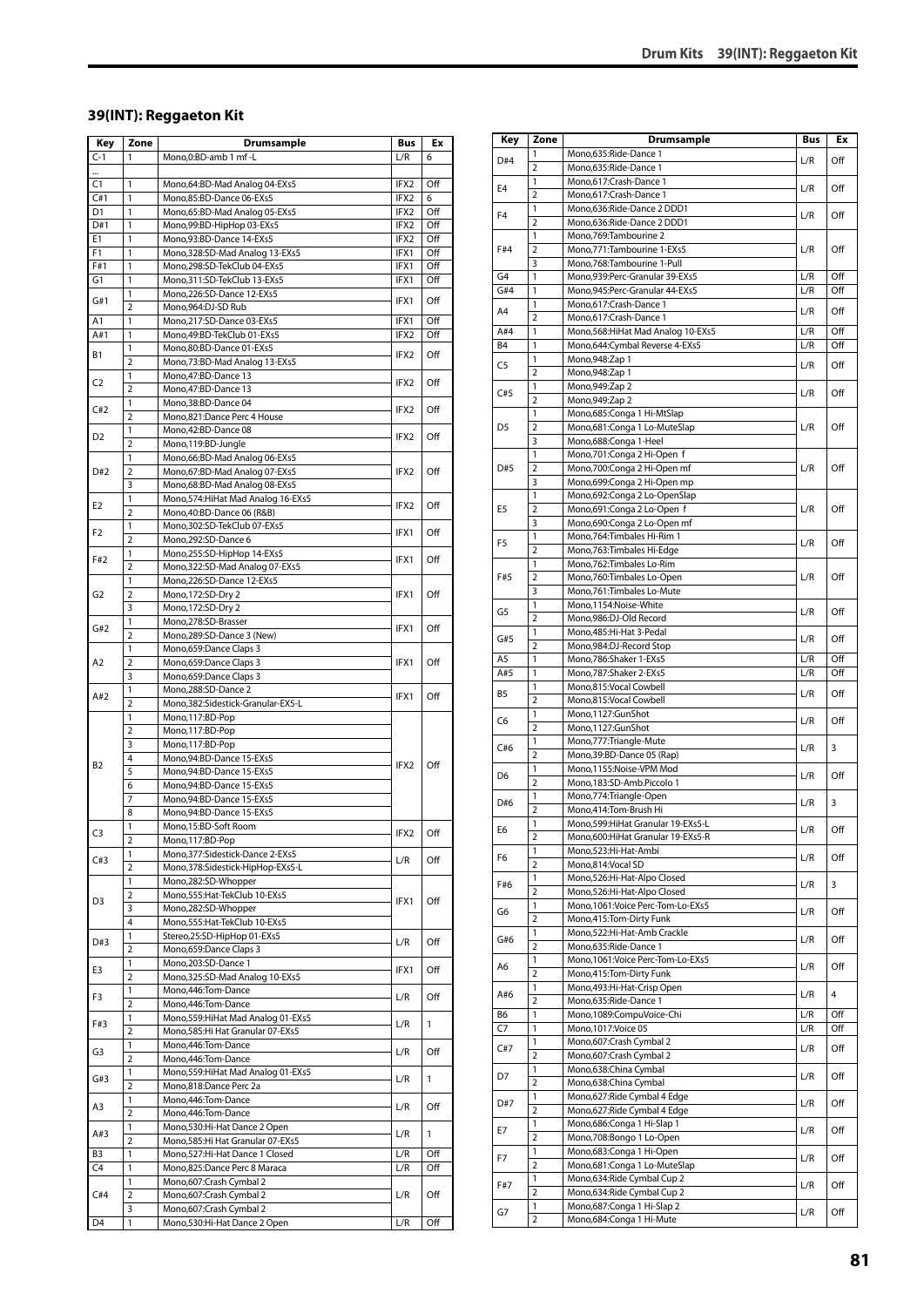| Key            | Zone                     | Drumsample                   | <b>Bus</b> | Ex  |
|----------------|--------------------------|------------------------------|------------|-----|
| G#7            | 1                        | Mono.798:Cowbell 1           | L/R        | Off |
|                | $\overline{2}$           | Mono,798:Cowbell 1           |            |     |
|                | $\mathbf{1}$             | Mono.800:Chacha Bell         | L/R        | Off |
| A7             | $\overline{\phantom{a}}$ | Mono.800:Chacha Bell         |            |     |
| A#7            | 1                        | Mono,798:Cowbell 1           | L/R        | Off |
|                | $\overline{2}$           | Mono,798:Cowbell 1           |            |     |
| <b>B7</b>      | 1                        | Mono,735:Guiro-Short         | L/R        | 6   |
|                | $\overline{2}$           | Mono,8:BD-Dry 1              |            |     |
| C <sub>8</sub> | $\mathbf{1}$             | Mono,736:Guiro-Tap           | L/R        | 6   |
|                | $\overline{2}$           | Mono,736:Guiro-Tap           |            |     |
| C#8            | 1                        | Mono, 1012: Metal Hit        | L/R        | Off |
|                | $\overline{2}$           | Mono,804:Finger Cymbal       |            |     |
| D8             | $\mathbf{1}$             | Mono,817:Dance Perc 1 Hip    | L/R        | Off |
|                | $\overline{2}$           | Mono,8:BD-Dry 1              |            |     |
| D#8            | 1                        | Mono, 1150: Swish Terra      | L/R        | Off |
|                | $\overline{2}$           | Mono, 1150: Swish Terra      |            |     |
| E8             | $\mathbf{1}$             | Mono, 1007: Cyber Drum       | L/R        | Off |
|                | $\overline{2}$           | Mono, 1007: Cyber Drum       |            |     |
| F <sub>8</sub> | 1                        | Mono, 767: Tambourine 1-Push | IFX1       | Off |
|                | $\overline{2}$           | Mono.767:Tambourine 1-Push   |            |     |
| F#8            | $\mathbf{1}$             | Mono, 1153: Air Vortex       | L/R        | Off |
|                | $\overline{2}$           | Mono, 1153: Air Vortex       |            |     |
| G8             | $\mathbf{1}$             | Mono, 1156: Tubular          | L/R        | Off |
|                | $\overline{2}$           | Mono, 1156: Tubular          |            |     |
| G#8            | 1                        | Mono, 1148: Telephone Ring   | L/R        | Off |
|                | $\overline{2}$           | Mono, 1148: Telephone Ring   |            |     |
| A8             | $\mathbf{1}$             | Mono, 1116: Footstep 2       |            | Off |
|                | $\overline{2}$           | Mono, 1116: Footstep 2       | L/R        |     |
| A#8            | $\mathbf{1}$             | Mono, 777: Triangle-Mute     | L/R        | Off |
|                | $\overline{2}$           | Mono,777:Triangle-Mute       |            |     |
|                | 1                        | Mono,1126:Tribe              | L/R        |     |
| B <sub>8</sub> | $\overline{2}$           | Mono,1126:Tribe              |            | Off |
|                | 1                        | Mono,817:Dance Perc 1 Hip    |            | Off |
| C <sub>9</sub> | $\overline{2}$           | Mono,8:BD-Dry 1              | L/R        |     |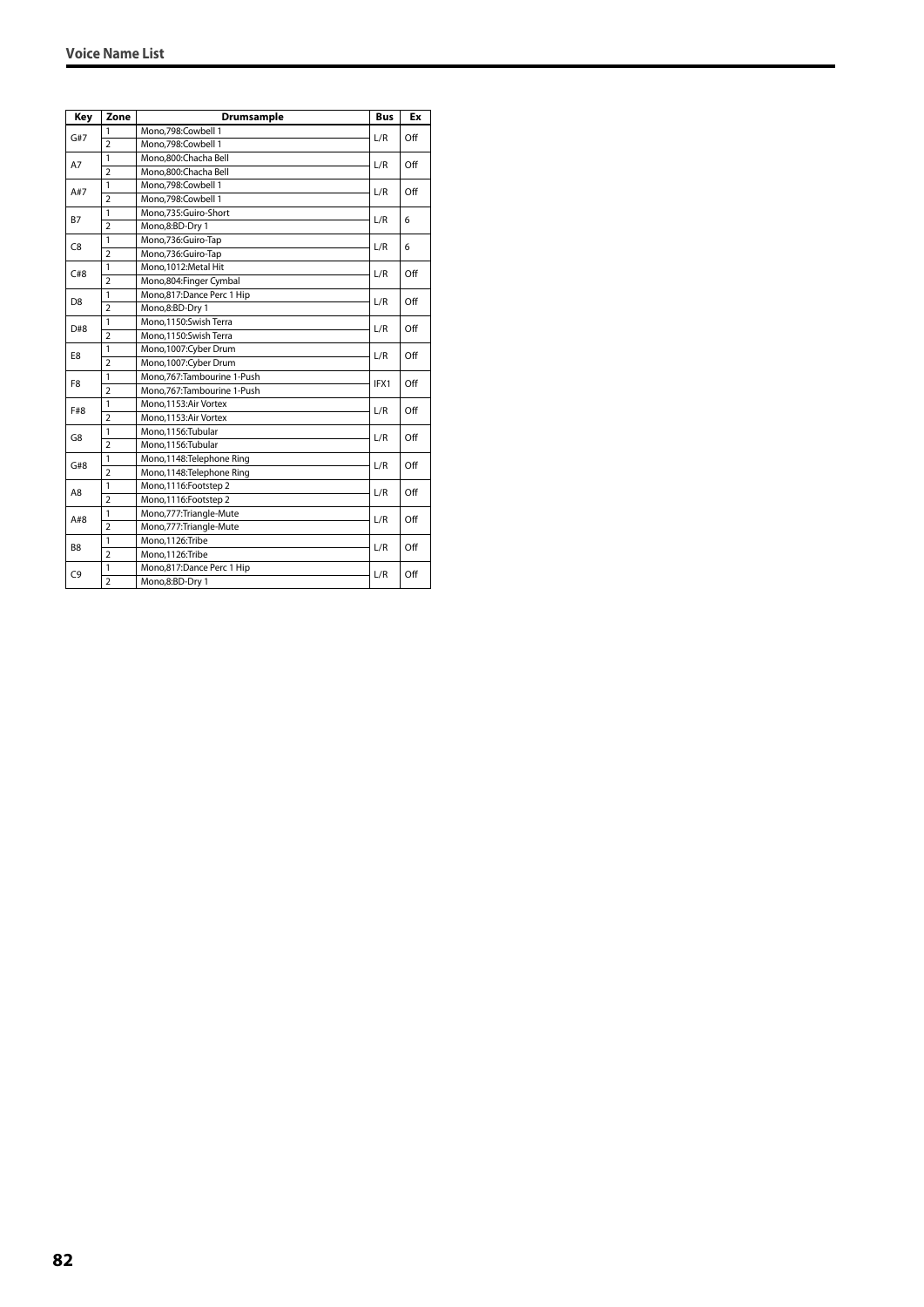#### **40(INT): Techno Kit**

| Key             | Zone                    | Drumsample                                                          | Bus          | Ex                  |
|-----------------|-------------------------|---------------------------------------------------------------------|--------------|---------------------|
| $C-1$           | 1                       | Mono, 0: BD-amb 1 mf - L                                            | L/R          | Off                 |
| ш.              |                         |                                                                     |              |                     |
| E0              | 1                       | Mono, 533: Hi-Hat Dance 4 Closed                                    | IFX4         | Off                 |
|                 | 1                       | Mono, 534: Hi-Hat Dance 4 Open                                      |              |                     |
| F0              | 2                       | Mono, 533: Hi-Hat Dance 4 Closed                                    | IFX4         | Off                 |
|                 | 3                       | Mono,533:Hi-Hat Dance 4 Closed                                      |              |                     |
| F#0             | 1                       | Mono,507:Hi-Hat Dance 03-EXs5                                       | IFX4         | Off                 |
| G0              | 1                       | Mono,531:Hi-Hat Dance 3 Closed                                      | IFX4         | Off                 |
| G#0             | 1                       | Mono,766:Timbales-Paila                                             | IFX4         | Off                 |
|                 | $\overline{2}$          | Mono, 784: Shaker 1                                                 |              |                     |
|                 | 1                       | Mono, 493: Hi-Hat-Crisp Open<br>Mono,490:Hi-Hat-Chili               |              |                     |
| A0              | 2<br>3                  | Mono,525:Hi-Hat-Whispy                                              | IFX4         | Off                 |
|                 | 1                       | Mono, 495: Hi-Hat-Vintage 1                                         |              |                     |
| A#0             | $\overline{\mathbf{c}}$ | Mono, 495: Hi-Hat-Vintage 1                                         | IFX4         | Off                 |
|                 | 1                       | Mono, 479: Hi-Hat 2-Pedal Open                                      |              |                     |
| B0              | 2                       | Mono, 476: Hi-Hat 2-Closed 1                                        | IFX4         | Off                 |
|                 | 3                       | Mono, 478: Hi-Hat 2-Pedal                                           |              |                     |
| C1              | 1                       | Mono,51:BD-TekClub 03-EXs5                                          | IFX2         | Off                 |
| C#1             | 1                       | Mono,59:BD-TekClub 11-EXs5                                          | IFX2         | Off                 |
| D1              | 1                       | Mono,60:BD-TekClub 12-EXs5                                          | IFX2         | Off                 |
| D#1             | 1                       | Mono,54:BD-TekClub 06-EXs5                                          | IFX2         | Off                 |
| Е1              | 1                       | Mono,52:BD-TekClub 04-EXs5                                          | IFX2         | Off                 |
|                 | $\overline{2}$          | Mono, 74: BD-Mad Analog 14-EXs5                                     |              |                     |
| F1              | 1                       | Mono,297:SD-TekClub 03-EXs5                                         | IFX1         | Off                 |
| F#1             | 1<br>$\overline{2}$     | Mono,301:SD-TekClub 06-EXs5                                         | IFX1         | Off                 |
|                 | 1                       | Mono,302:SD-TekClub 07-EXs5<br>Stereo, 36: SD-TekClub 08-EXs5       |              |                     |
| G1              | $\overline{2}$          | Stereo, 36: SD-TekClub 08-EXs5                                      | IFX1         | Off                 |
| G#1             | 1                       | Mono, 309: SD-TekClub 11-EXs5                                       | IFX1         | Off                 |
| A1              | 1                       | Mono,315:SD-TekClub 17-EXs5                                         | IFX1         | Off                 |
| A#1             | 1                       | Mono,640:Cymbal Reverse                                             | L/R          | Off                 |
| <b>B1</b>       | 1                       | Mono, 194: SD-Processed 1                                           | IFX1         | Off                 |
| C <sub>2</sub>  | 1                       | XL.M,187:BD-Lay                                                     | IFX2         | Off                 |
| C#2             | 1                       | Mono,50:BD-TekClub 02-EXs5                                          | IFX2         | Off                 |
| D2              | 1                       | Mono,57:BD-TekClub 09-EXs5                                          | IFX2         | Off                 |
| D#2             | 1                       | XL.M, 185:BD-Distroy                                                | IFX2         | Off                 |
| E <sub>2</sub>  | 1                       | XL.M,188:BD-EDM                                                     | IFX2         | Off                 |
| F2              | 1                       | XL.M,465:SD-Fatshot                                                 | IFX1         | Off                 |
| F#2             | 1                       | XL.M,466:SD-Lay                                                     | IFX1         | Off                 |
| G <sub>2</sub>  | 1                       | XL.M,449:SD-NuDub 2                                                 | IFX1         | Off                 |
| G#2             | 1<br>$\overline{2}$     | Mono,313:SD-TekClub 15-EXs5                                         | IFX1         | Off                 |
|                 | 1                       | Mono,302:SD-TekClub 07-EXs5<br>XL.M,449:SD-NuDub 2                  |              |                     |
| A2              | $\overline{2}$          | Mono,246:SD-HipHop 08-EXs5                                          | IFX1         | Off                 |
| A#2             | $\mathbf{1}$            | XL.M,476:SD-KPR55                                                   | IFX1         | Off                 |
| B2              | 1                       | XL.St,56:BD-Tech 1                                                  | IFX2         | Off                 |
| C <sub>3</sub>  | 1                       | XL.M,184:BD-Tech 2                                                  | IFX2         | Off                 |
| C#3             | 1                       | XL.St,420:Perc-Tech 1                                               | IFX1         | Off                 |
| $\overline{D3}$ | 1                       | XL.M.455:SD-Tech 1                                                  | IFX1         | Off                 |
| D#3             | 1                       | XL.St,148:Clap-Tech                                                 | IFX1         | Off                 |
| E3              | 1                       | XL.St,138:SD-Tech 2                                                 | IFX1         | Off                 |
| F3              | 1                       | XL.St,139:SD-Tech 3                                                 | IFX1         | Off                 |
| F#3             | 1                       | XL.M,738:Hi-Hat-Tech Closed 1                                       | IFX4         | $\mathbf{1}$<br>Off |
| G3<br>G#3       | 1<br>1                  | XL.M,1150:Perc-Tech 2<br>XL.M,739:Hi-Hat-Tech Closed 2              | IFX3<br>IFX4 | $\mathbf{1}$        |
| A3              | $\mathbf{1}$            | XL.M,1151:Perc-Tech 3                                               | IFX3         | Off                 |
| A#3             | 1                       | XL.M,740:Hi-Hat-Tech Open                                           | IFX4         | 1                   |
| B3              | 1                       | XL.M,1152:Perc-Tech 4                                               | IFX3         | Off                 |
| C4              | 1                       | XL.M,587:Tom-Tech                                                   | IFX2         | Off                 |
| C#4             | $\mathbf{1}$            | Mono,848:Perc-TekClub 10-EXs5                                       | IFX5         | Off                 |
| D4              | 1                       | XL.St,451:SE-Tech 1                                                 | IFX4         | Off                 |
| D#4             | 1                       | XL.St,449:SE-FPop 4                                                 | IFX4         | Off                 |
| E4              | 1                       | XL.St,425:SE-Tech 2                                                 | IFX3         | Off                 |
| F4              | 1                       | XL.St,426:SE-Tech 3                                                 | IFX3         | Off                 |
| F#4             | 1                       | XL.St,427:SE-Tech 4                                                 | IFX3         | Off                 |
| G4              | 1                       | XL.St,428:SE-Tech 5                                                 | IFX4         | Off                 |
| G#4<br>A4       | 1<br>1                  | XL.St,429:SE-Tech 6                                                 | IFX5         | Off                 |
| A#4             | 1                       | Mono,616:Crash HipHop 2-EXs5<br>Mono, 584: HiHat Granular 06-EXs5-R | L/R<br>IFX5  | Off<br>Off          |
| <b>B4</b>       | 1                       | Mono,839:Perc-TekClub 02-EXs5                                       | IFX5         | Off                 |
| C <sub>5</sub>  | $\mathbf{1}$            | Mono,845:Perc-TekClub 08-EXs5                                       | IFX5         | Off                 |
| C#5             | 1                       | Mono,845:Perc-TekClub 08-EXs5                                       | IFX5         | Off                 |
| D5              | 1                       | Mono,889:Perc-Mad Analog 32-EXs5                                    | IFX5         | Off                 |
| D#5             | 1                       | Mono,891:Perc-Mad Analog 34-EXs5                                    | IFX5         | Off                 |
| E5              | $\mathbf{1}$            | Mono,890:Perc-Mad Analog 33-EXs5                                    | IFX5         | Off                 |
| F5              | 1                       | Mono,848:Perc-TekClub 10-EXs5                                       | IFX5         | Off                 |
| F#5             | 1                       | Mono,848:Perc-TekClub 10-EXs5                                       | IFX5         | Off                 |
| G5              | 1                       | XL.M,745:Hi-Hat-Vinyl 5                                             | IFX5         | Off                 |

| Key            | Zone           | <b>Drumsample</b>                    | <b>Bus</b> | Ex             |
|----------------|----------------|--------------------------------------|------------|----------------|
| G#5            | 1              | Mono, 536: Hi-Hat Dance 5 Open       | IFX5       | Off            |
| A <sub>5</sub> | $\mathbf{1}$   | Mono,880:Perc-Mad Analog 23-EXs5     | IFX5       | Off            |
| A#5            | $\mathbf{1}$   | Mono.738:Maracas-Pull                | IFX5       | Off            |
| <b>B5</b>      | 1              | Mono,935:Perc-Granular 35-EXs5       |            |                |
|                | $\overline{2}$ | Mono,934:Perc-Granular 34-EXs5       | IFX5       | $\overline{2}$ |
|                | $\mathbf{1}$   | Mono, 1039: Voice 35 "Aow"           |            |                |
| C <sub>6</sub> | $\overline{a}$ | Mono, 1040: Voice 39 "Uuh"           | IFX5       | $\overline{2}$ |
|                | $\mathbf{1}$   | Mono,555: Hat-TekClub 10-EXs5        |            |                |
| C#6            | $\overline{2}$ | Mono,555: Hat-TekClub 10-EXs5        | IFX4       | 3              |
|                | 1              | Mono, 556: Hat-TekClub 11-EXs5       |            | 3              |
| D <sub>6</sub> | $\overline{2}$ | Mono,556: Hat-TekClub 11-EXs5        | IFX4       |                |
| D#6            | $\mathbf{1}$   | Mono,838:Perc-TekClub 01-EXs5        | IFX5       | Off            |
|                | 1              | Mono,843:Perc-TekClub 06-EXs5        |            |                |
| E <sub>6</sub> | $\overline{2}$ | Mono,842:Perc-TekClub 05-EXs5        | IFX5       | Off            |
|                | $\mathbf{1}$   | Mono,850:Perc-TekClub 12-EXs5        |            |                |
| F <sub>6</sub> | $\overline{2}$ | Mono,851:Perc-TekClub 13-EXs5        | IFX5       | Off            |
| F#6            | 1              | Mono,841:Perc-TekClub 04-EXs5        | IFX5       | Off            |
|                | 1              | Mono,856:Perc-TekClub 17-EXs5-R      |            | Off            |
| G6             | $\overline{2}$ | Mono,854:Perc-TekClub 16-EXs5        | IFX5       |                |
|                | 1              | Mono, 777: Triangle-Mute             |            |                |
| G#6            | $\overline{2}$ | Mono,777:Triangle-Mute               | IFX5       | 4              |
|                | $\mathbf{1}$   | Mono,779:Triangle-Roll               |            |                |
| A6             | $\overline{2}$ | Mono,779:Triangle-Roll               | IFX5       | 4              |
|                | 1              | Mono,825:Dance Perc 8 Maraca         |            |                |
| A#6            | $\overline{2}$ | Mono,825:Dance Perc 8 Maraca         | IFX5       | Off            |
| B <sub>6</sub> | 1              | Mono.805:Marc Tree                   | IFX5       | Off            |
| C <sub>7</sub> | 1              | Mono,64:BD-Mad Analog 04-EXs5        | IFX2       | Off            |
| C#7            | 1              | Mono, 560: Hi Hat Mad Analog 02-EXs5 | IFX4       | Off            |
| D7             | $\mathbf{1}$   | Mono, 325: SD-Mad Analog 10-EXs5     | IFX1       | Off            |
| D#7            | 1              | Mono, 561: HiHat Mad Analog 03-EXs5  | IFX4       | Off            |
| E7             | 1              | Mono,619:Crash-Dance 3               | IFX4       | Off            |
| F7             | 1              | Mono,824:Dance Perc 7 Cowbell        | IFX5       | Off            |
| F#7            | 1              | Mono, 657: Dance Claps 1             | IFX5       | Off            |
| G7             | 1              | Mono,825:Dance Perc 8 Maraca         | IFX5       | Off            |
| G#7            | $\mathbf{1}$   | Mono,648:Orch.SD Roll 2              | IFX1       | 5              |
| A7             | $\mathbf{1}$   | Mono,646:Orchestral SD               | IFX1       | 5              |
| A#7            | 1              | Mono.809:Bell Tree                   | IFX5       | Off            |
| <b>B7</b>      | 1              | Mono,1111:Stadium                    | IFX5       | Off            |
| C <sub>8</sub> | $\mathbf{1}$   | Mono,1112:Applause                   | IFX5       | Off            |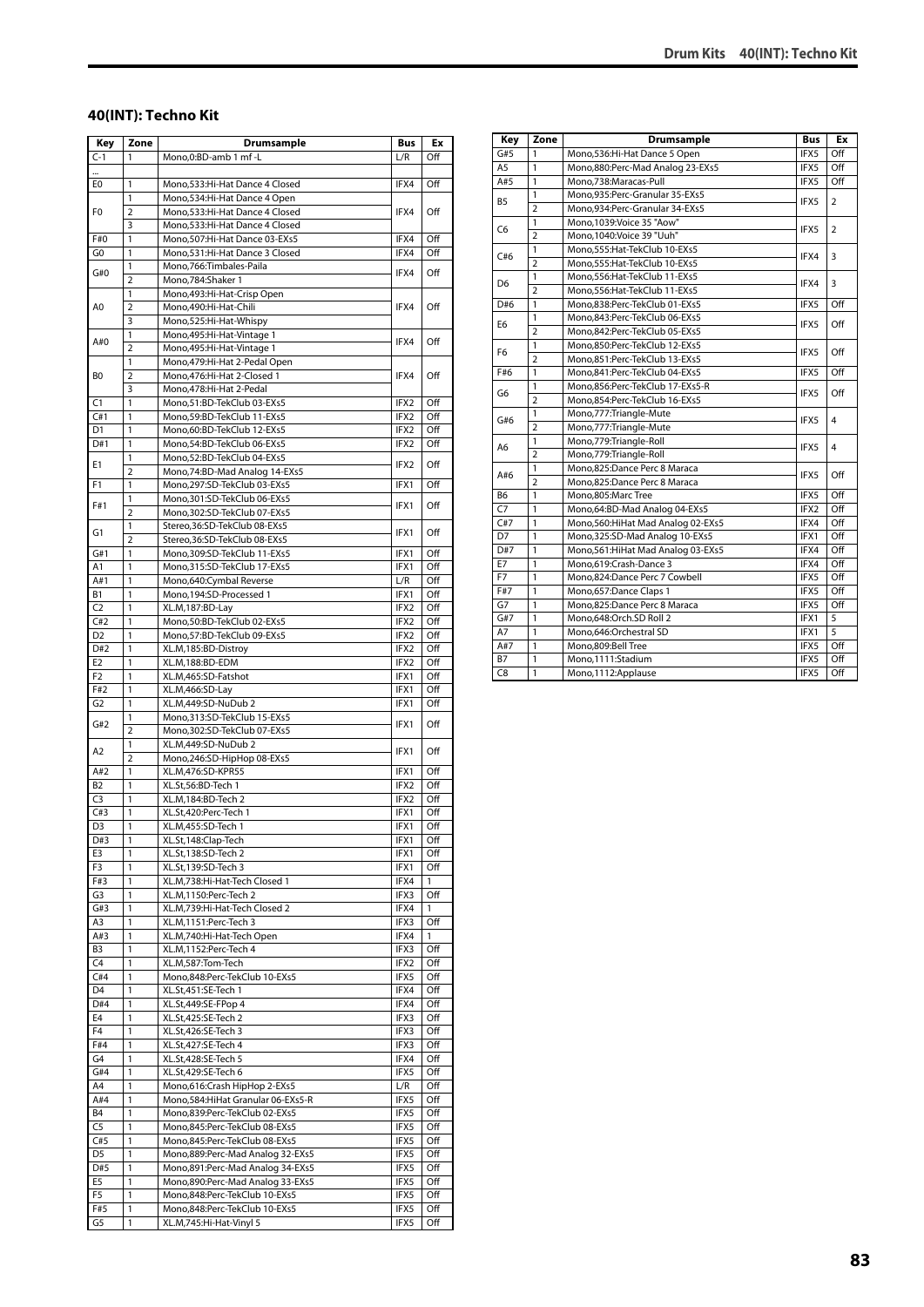#### **41(INT): Trap Kit**

| Key                              | Zone                         | Drumsample                                           | Bus          | Ex         |
|----------------------------------|------------------------------|------------------------------------------------------|--------------|------------|
| $C-1$                            | 1                            | Mono, 0: BD-amb 1 mf - L                             | L/R          | Off        |
| $\cdots$                         |                              |                                                      |              |            |
| C1                               | 1                            | Mono,64:BD-Mad Analog 04-EXs5                        | IFX2         | Off        |
| C#1                              | 1                            | Mono,85:BD-Dance 06-EXs5                             | IFX2         | 6          |
| D <sub>1</sub>                   | 1                            | Mono,65:BD-Mad Analog 05-EXs5                        | IFX2         | Off        |
| D#1                              | 1                            | Mono,99:BD-HipHop 03-EXs5                            | IFX2         | Off        |
| E1                               | 1                            | Mono,93:BD-Dance 14-EXs5                             | IFX2         | Off        |
| F <sub>1</sub>                   | 1                            | Mono, 328: SD-Mad Analog 13-EXs5                     | IFX1         | Off        |
| F#1                              | 1                            | Mono,298:SD-TekClub 04-EXs5                          | IFX1         | Off        |
| G1                               | 1                            | Mono, 311: SD-TekClub 13-EXs5                        | IFX1         | Off        |
| G#1                              | 1<br>2                       | Mono,226:SD-Dance 12-EXs5<br>Mono,964:DJ-SD Rub      | IFX1         | Off        |
| A1                               | 1                            | Mono,217:SD-Dance 03-EXs5                            | IFX1         | Off        |
| A#1                              | 1                            | Mono,49:BD-TekClub 01-EXs5                           | IFX2         | Off        |
|                                  | 1                            | Mono,80:BD-Dance 01-EXs5                             |              |            |
| <b>B1</b>                        | $\overline{2}$               | Mono, 73: BD-Mad Analog 13-EXs5                      | IFX2         | Off        |
|                                  | 1                            | Mono, 47: BD-Dance 13                                |              |            |
| C <sub>2</sub>                   | $\overline{2}$               | Mono, 47: BD-Dance 13                                | IFX2         | Off        |
| C#2                              | 1                            | XL.M,197:BD-DonCaMa 2                                | IFX2         | Off        |
| D <sub>2</sub>                   | 1                            | Mono, 73: BD-Mad Analog 13-EXs5                      | IFX2         | Off        |
| D#2                              | 1                            | XL.St,422:Perc-Found 2                               | L/R          | Off        |
| E <sub>2</sub>                   | 1                            | Mono, 574: Hi Hat Mad Analog 16-EXs5                 | IFX2         | Off        |
|                                  | $\overline{2}$               | Mono,40:BD-Dance 06 (R&B)                            |              |            |
| F2                               | 1                            | Mono,291:SD-Dance 5                                  | IFX1         | Off        |
|                                  | $\overline{2}$               | Mono,291:SD-Dance 5                                  |              |            |
| F#2                              | 1                            | Mono,289:SD-Dance 3 (New)                            | IFX1         | Off        |
|                                  | $\overline{2}$               | Mono,289:SD-Dance 3 (New)                            |              |            |
| G <sub>2</sub>                   | 1                            | Mono,212:SD-Hip 4<br>Mono, 212: SD-Hip 4             | IFX1         | Off        |
|                                  | $\overline{2}$<br>1          | Mono,205:SD-Rap 2                                    |              |            |
| G#2                              | $\overline{2}$               | Mono,657:Dance Claps 1                               | IFX1         | Off        |
| A <sub>2</sub>                   | 1                            | XL.St,415:Perc-ESoul 04                              | IFX1         | Off        |
| A#2                              | 1                            | XL.M,1324:Slice-Breaks Chill 13                      | IFX2         | Off        |
| B <sub>2</sub>                   | 1                            | XL.M,170:BD-Trap 1                                   | IFX2         | Off        |
| C <sub>3</sub>                   | 1                            | XL.M, 171:BD-Trap 2                                  | IFX2         | Off        |
| C#3                              | 1                            | XL.M, 1123: Perc-Trap 1                              | IFX3         | Off        |
| D <sub>3</sub>                   | 1                            | XL.St,137:SD-Trap 1                                  | IFX1         | Off        |
| D#3                              | 1                            | XL.M,492:Clap-Trap                                   | IFX1         | Off        |
| E3                               | 1                            | XL.M,441:SD-Trap 2                                   | IFX1         | Off        |
| F3                               | 1                            | XL.St,411:Perc-Trap 2                                | IFX1         | Off        |
| F#3                              | 1                            | XL.M,731:Hi-Hat-Trap Closed 1                        | IFX3         | 1          |
| G3                               | 1                            | XL.M,733:Hi-Hat-Trap Open 1                          | L/R          | Off        |
| G#3                              | 1                            | XL.M,732:Hi-Hat-Trap Closed 2                        | IFX3         | 1          |
| A3                               | 1                            | XL.St,412:Perc-Trap 3                                | L/R          | Off        |
| A#3                              | 1                            | XL.M,734:Hi-Hat-Trap Open 2                          | IFX3         | 1          |
| B <sub>3</sub><br>C <sub>4</sub> | 1                            | XL.M, 1128: Perc-Trap 4                              | IFX2<br>L/R  | Off<br>Off |
| C#4                              | 1<br>1                       | XL.St,174:Tom-Trap<br>XL.St,261:Crash-Trap           | IFX1         | Off        |
| D <sub>4</sub>                   | 1                            | XL.M, 1129: Perc-Trap 5                              | L/R          | Off        |
| D#4                              | 1                            | XL.M,913:Ride-FPop                                   | IFX1         | Off        |
| E4                               | 1                            | XL.M,1206:Voice-Trap                                 | L/R          | Off        |
| F4                               | 1                            | XL.M,441:SD-Trap 2                                   | IFX1         | Off        |
| F#4                              | 1                            | XL.M,441:SD-Trap 2                                   | IFX1         | Off        |
| G4                               | 1                            | XL.M,441:SD-Trap 2                                   | IFX1         | Off        |
| G#4                              | 1                            | XL.M,441:SD-Trap 2                                   | IFX1         | Off        |
| A4                               | 1                            | XL.M,441:SD-Trap 2                                   | IFX1         | Off        |
| A#4                              | 1                            | XL.M,441:SD-Trap 2                                   | IFX1         | Off        |
| B4                               | 1                            | XL.M,441:SD-Trap 2                                   | IFX1         | Off        |
| C <sub>5</sub>                   | 1                            | XL.M, 441: SD-Trap 2                                 | IFX1         | Off        |
| C#5                              | 1                            | XL.M,441:SD-Trap 2                                   | IFX1         | Off        |
| D <sub>5</sub>                   | 1                            | XL.M,441:SD-Trap 2                                   | IFX1         | Off        |
| D#5<br>E5                        | 1<br>1                       | XL.M,1208:Voice "Hey"1<br>XL.M,1210:Voice "Rave hoo" | IFX3<br>IFX3 | Off        |
|                                  | 1                            | Mono,1155:Noise-VPM Mod                              |              | Off        |
| F5                               | $\overline{2}$               | Mono,985:DJ-Reverse                                  | L/R          | Off        |
|                                  | 1                            | Mono,490:Hi-Hat-Chili                                |              |            |
| F#5                              | $\overline{\mathbf{c}}$      | Mono,8:BD-Dry 1                                      | L/R          | Off        |
|                                  | 1                            | Mono,1154:Noise-White                                |              |            |
| G5                               | $\overline{2}$               | Mono,986:DJ-Old Record                               | L/R          | Off        |
|                                  | 1                            | Mono, 485: Hi-Hat 3-Pedal                            |              |            |
| G#5                              | $\overline{2}$               | Mono,984:DJ-Record Stop                              | L/R          | Off        |
| A5                               | 1                            | Mono,820:Dance Perc 3 House                          | L/R          | Off        |
|                                  | 2                            | Mono,964:DJ-SD Rub                                   |              |            |
| A#5                              | 1                            | Mono, 481: Hi-Hat 2-Open 2                           | L/R          | Off        |
|                                  | $\overline{2}$               | Mono,206:SD-Noise                                    |              |            |
| B5                               | 1                            | Mono,815:Vocal Cowbell                               | L/R          | Off        |
|                                  | 2                            | Mono,815:Vocal Cowbell                               |              |            |
| C6                               | 1<br>$\overline{\mathbf{c}}$ | Mono,1127:GunShot                                    | L/R          | Off        |
|                                  |                              | Mono,1127:GunShot                                    |              |            |

| Key            | Zone                | Drumsample                                                   | <b>Bus</b> | Ex  |
|----------------|---------------------|--------------------------------------------------------------|------------|-----|
|                | 1                   | Mono,777: Triangle-Mute                                      |            |     |
| C#6            | $\overline{2}$      | Mono, 39: BD-Dance 05 (Rap)                                  | L/R        | 3   |
|                | 1                   | Mono,1155:Noise-VPM Mod                                      |            |     |
| D <sub>6</sub> | $\overline{2}$      | Mono,183:SD-Amb.Piccolo 1                                    | L/R        | Off |
| D#6            | 1                   | Mono,774: Triangle-Open                                      | L/R        | 3   |
|                | $\overline{2}$      | Mono,414:Tom-Brush Hi                                        |            |     |
| E6             | 1                   | Mono,599: HiHat Granular 19-EXs5-L                           | L/R        | Off |
|                | 2                   | Mono,600: Hi Hat Granular 19-EXs5-R                          |            |     |
| F6             | 1                   | Mono,523:Hi-Hat-Ambi                                         | L/R        | Off |
|                | $\overline{2}$      | Mono,814:Vocal SD                                            |            |     |
| F#6            | 1<br>2              | Mono,526:Hi-Hat-Alpo Closed<br>Mono,526:Hi-Hat-Alpo Closed   | L/R        | 4   |
|                | 1                   | Mono,1092:CompuVoice-When                                    |            |     |
| G6             | $\overline{2}$      | Mono,414:Tom-Brush Hi                                        | L/R        | Off |
|                | 1                   | Mono,522:Hi-Hat-Amb Crackle                                  |            |     |
| G#6            | $\overline{2}$      | Mono,635:Ride-Dance 1                                        | L/R        | Off |
|                | 1                   | Mono,1091:CompuVoice-Do it                                   |            |     |
| A6             | $\overline{2}$      | Mono,412:Tom-Jazz Hi Rim                                     | L/R        | Off |
| A#6            | 1                   | Mono, 493: Hi-Hat-Crisp Open                                 |            | 4   |
|                | $\overline{2}$      | Mono,635:Ride-Dance 1                                        | L/R        |     |
| В6             | 1                   | Mono, 1089: CompuVoice-Chi                                   | L/R        | Off |
| C7             | 1                   | Mono, 1048: Year solo                                        | L/R        | Off |
|                | 2                   | Mono,17:BD-Jazz 2                                            |            |     |
| C#7            | 1                   | Mono,607:Crash Cymbal 2                                      | L/R        | Off |
|                | $\overline{2}$      | Mono,607:Crash Cymbal 2                                      |            |     |
| D7             | 1                   | Mono,638:China Cymbal                                        | L/R        | Off |
|                | 2<br>1              | Mono,638:China Cymbal                                        |            |     |
| D#7            | $\overline{2}$      | Mono,627: Ride Cymbal 4 Edge<br>Mono,627: Ride Cymbal 4 Edge | L/R        | Off |
|                | 1                   | Mono,686:Conga 1 Hi-Slap 1                                   |            |     |
| E7             | $\overline{2}$      | Mono,708:Bongo 1 Lo-Open                                     | L/R        | Off |
|                | 1                   | Mono,683:Conga 1 Hi-Open                                     |            |     |
| F7             | $\overline{2}$      | Mono,681:Conga 1 Lo-MuteSlap                                 | L/R        | Off |
|                | 1                   | Mono,634: Ride Cymbal Cup 2                                  |            |     |
| F#7            | $\overline{2}$      | Mono,634: Ride Cymbal Cup 2                                  | L/R        | Off |
| G7             | 1                   | Mono, 687: Conga 1 Hi-Slap 2                                 | L/R        | Off |
|                | $\overline{2}$      | Mono,684:Conga 1 Hi-Mute                                     |            |     |
| G#7            | 1                   | Mono,798:Cowbell 1                                           | L/R        | Off |
|                | 2                   | Mono, 798: Cowbell 1                                         |            |     |
| A7             | 1                   | Mono,800:Chacha Bell                                         | L/R        | Off |
|                | $\overline{2}$      | Mono,800:Chacha Bell                                         |            |     |
| A#7            | 1<br>$\overline{2}$ | Mono, 798: Cowbell 1<br>Mono,798:Cowbell 1                   | L/R        | Off |
|                | 1                   | Mono,735:Guiro-Short                                         |            |     |
| <b>B7</b>      | $\overline{2}$      | Mono,8:BD-Dry 1                                              | L/R        | 6   |
|                | 1                   | Mono,736:Guiro-Tap                                           |            |     |
| C8             | $\overline{2}$      | Mono,736:Guiro-Tap                                           | L/R        | 6   |
|                | 1                   | Mono, 1012: Metal Hit                                        |            |     |
| C#8            | $\overline{2}$      | Mono,804:Finger Cymbal                                       | L/R        | Off |
|                | 1                   | Mono,817:Dance Perc 1 Hip                                    |            |     |
| D8             | 2                   | Mono,8:BD-Dry 1                                              | L/R        | Off |
| D#8            | 1                   | Mono, 1150: Swish Terra                                      | L/R        | Off |
|                | 2                   | Mono,1150:Swish Terra                                        |            |     |
| E8             | 1                   | Mono,1007:Cyber Drum                                         | L/R        | Off |
|                | $\overline{2}$      | Mono, 1007: Cyber Drum                                       |            |     |
| F8             | 1                   | Mono, 767: Tambourine 1-Push                                 | IFX1       | Off |
|                | 2                   | Mono,767:Tambourine 1-Push                                   |            |     |
| F#8            | 1<br>2              | Mono,1153:Air Vortex<br>Mono, 1153: Air Vortex               | L/R        | Off |
|                | 1                   | Mono, 1156: Tubular                                          |            |     |
| G8             | 2                   | Mono,1156:Tubular                                            | L/R        | Off |
|                | 1                   | Mono,1148:Telephone Ring                                     |            |     |
| G#8            | $\overline{2}$      | Mono, 1148: Telephone Ring                                   | L/R        | Off |
|                | 1                   | Mono, 1116: Footstep 2                                       |            |     |
| A8             | 2                   | Mono, 1116: Footstep 2                                       | L/R        | Off |
|                | 1                   | Mono,777: Triangle-Mute                                      |            |     |
| A#8            | $\overline{2}$      | Mono,777: Triangle-Mute                                      | L/R        | Off |
|                | 1                   | Mono,1126:Tribe                                              |            |     |
| B8             | $\overline{2}$      | Mono,1126:Tribe                                              | L/R        | Off |
| C9             | 1                   | Mono,817:Dance Perc 1 Hip                                    | L/R        | Off |
|                | $\overline{2}$      | Mono,8:BD-Dry 1                                              |            |     |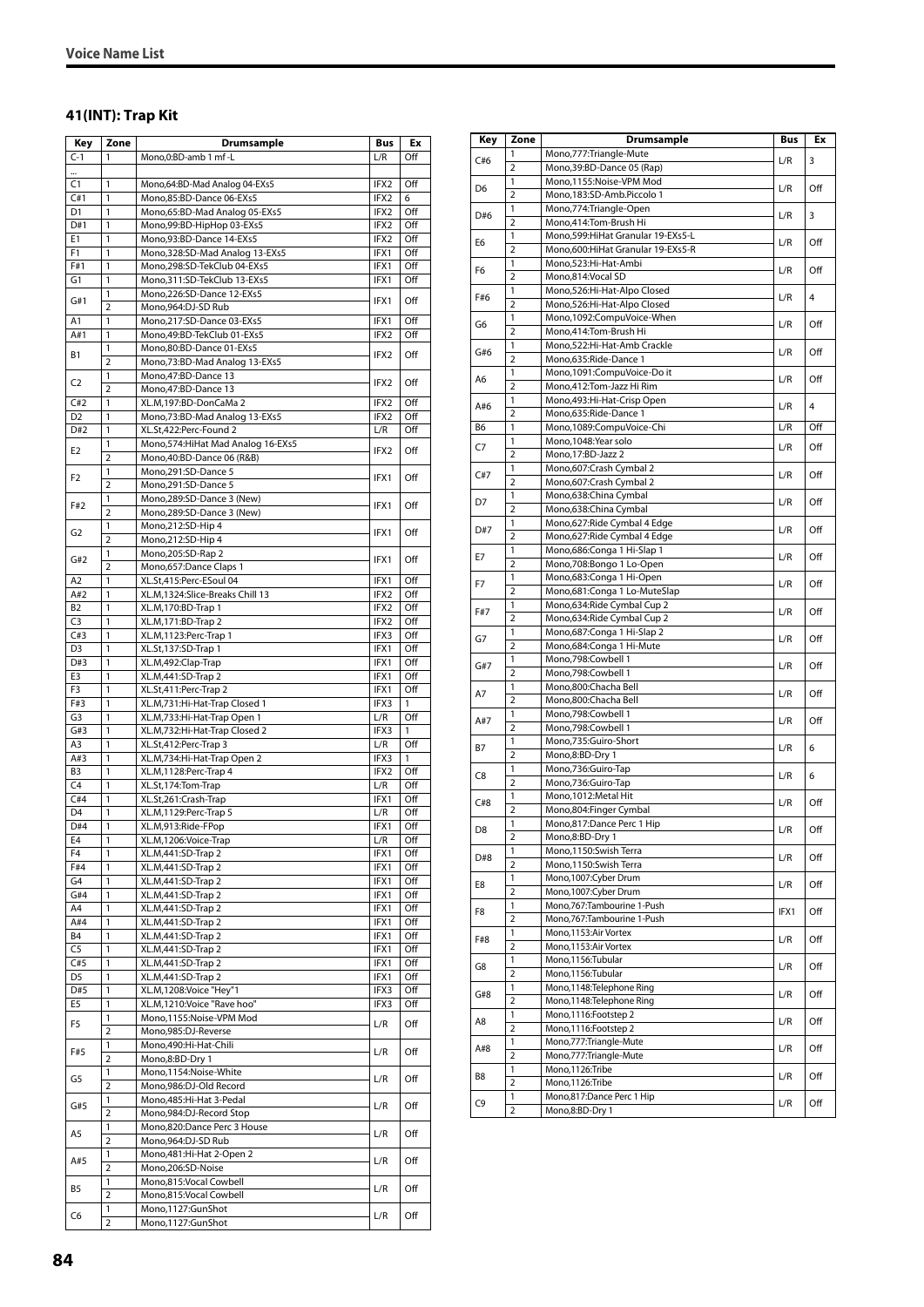#### **42(INT): Sliced Breaks Kit 1**

| Key                              | Zone              | Drumsample                                                           | Bus        | Ex         |
|----------------------------------|-------------------|----------------------------------------------------------------------|------------|------------|
| C#1                              | 1                 | XL.M, 1189: Hit-Tropical 2                                           | L/R        | Off        |
| D1                               | 1                 | XL.M, 1189: Hit-Tropical 2                                           | L/R        | Off        |
| D#1                              | 1                 | XL.M,1189:Hit-Tropical 2                                             | L/R        | Off        |
| E1                               | 1                 | XL.M, 1189: Hit-Tropical 2                                           | L/R        | Off        |
| F <sub>1</sub>                   | 1                 | XL.M,1189:Hit-Tropical 2                                             | L/R        | Off        |
| F#1                              | 1                 | XL.M, 1189: Hit-Tropical 2<br>XL.M,1189:Hit-Tropical 2               | L/R        | Off        |
| G1<br>G#1                        | 1<br>1            | XL.M,1189: Hit-Tropical 2                                            | L/R<br>L/R | Off<br>Off |
| A1                               | 1                 | XL.M,1189:Hit-Tropical 2                                             | L/R        | Off        |
| A#1                              | 1                 | XL.M, 1189: Hit-Tropical 2                                           | L/R        | Off        |
| В1                               | 1                 | XL.M,1189:Hit-Tropical 2                                             | L/R        | Off        |
| C <sub>2</sub>                   | $\mathbf{1}$      | XL.M, 1189: Hit-Tropical 2                                           | L/R        | Off        |
| C#2                              | 1                 | XL.M,1189:Hit-Tropical 2                                             | L/R        | Off        |
| D <sub>2</sub>                   | 1                 | XL.M,1189:Hit-Tropical 2                                             | L/R        | Off        |
| D#2                              | 1                 | XL.M,1189:Hit-Tropical 2                                             | L/R        | Off        |
| E <sub>2</sub><br>F <sub>2</sub> | 1<br>1            | XL.M, 1189: Hit-Tropical 2<br>XL.M,1189:Hit-Tropical 2               | L/R<br>L/R | Off<br>Off |
| F#2                              | 1                 | XL.M,1189:Hit-Tropical 2                                             | L/R        | Off        |
| G2                               | 1                 | XL.M, 1189: Hit-Tropical 2                                           | L/R        | Off        |
| G#2                              | 1                 | XL.M,1189:Hit-Tropical 2                                             | L/R        | Off        |
| A2                               | 1                 | XL.M, 1189: Hit-Tropical 2                                           | L/R        | Off        |
| A#2                              | 1                 | XL.M,1189:Hit-Tropical 2                                             | L/R        | Off        |
| <b>B2</b>                        | 1                 | XL.M,1189:Hit-Tropical 2                                             | L/R        | Off        |
| C <sub>3</sub>                   | 1                 | XL.M,1288:Slice-Breaks Aztec 01                                      | L/R        | Off        |
| C#3                              | 1                 | XL.M,1289:Slice-Breaks Aztec 02                                      | L/R        | Off        |
| D <sub>3</sub>                   | 1                 | XL.M,1290:Slice-Breaks Aztec 03                                      | L/R        | Off        |
| D#3<br>E3                        | 1<br>$\mathbf{1}$ | XL.M,1291:Slice-Breaks Aztec 04<br>XL.M, 1292: Slice-Breaks Aztec 05 | L/R<br>L/R | Off<br>Off |
| F3                               | 1                 | XL.M,1293:Slice-Breaks Aztec 06                                      | L/R        | Off        |
| F#3                              | 1                 | XL.M, 1294: Slice-Breaks Aztec 07                                    | L/R        | Off        |
| G <sub>3</sub>                   | 1                 | XL.M,1295:Slice-Breaks Aztec 08                                      | L/R        | Off        |
| G#3                              | 1                 | XL.M,1296:Slice-Breaks Aztec 09                                      | L/R        | Off        |
| A3                               | 1                 | XL.M,1297:Slice-Breaks Aztec 10                                      | L/R        | Off        |
| A#3                              | 1                 | XL.M,1298:Slice-Breaks Aztec 11                                      | L/R        | Off        |
| B <sub>3</sub>                   | 1                 | XL.M,1299:Slice-Breaks Aztec 12                                      | L/R        | Off        |
| C <sub>4</sub>                   | 1                 | XL.M,1300:Slice-Breaks Aztec 13                                      | L/R        | Off        |
| C#4<br>D <sub>4</sub>            | 1<br>1            | XL.M,1301:Slice-Breaks Aztec 14<br>XL.M,1302:Slice-Breaks Aztec 15   | L/R        | Off<br>Off |
| D#4                              | $\mathbf{1}$      | XL.M,1303:Slice-Breaks Aztec 16                                      | L/R<br>L/R | Off        |
| E4                               | 1                 | XL.M,1304:Slice-Breaks Aztec 17                                      | L/R        | Off        |
| F4                               | 1                 | XL.M,1305:Slice-Breaks Aztec 18                                      | L/R        | Off        |
| F#4                              | 1                 | XL.M,1306:Slice-Breaks Aztec 19                                      | L/R        | Off        |
| G4                               | 1                 | XL.M,1307:Slice-Breaks Aztec 20                                      | L/R        | Off        |
| G#4                              | 1                 | XL.M,1308:Slice-Breaks Aztec 21                                      | L/R        | Off        |
| A4                               | 1                 | XL.M,1309:Slice-Breaks Aztec 22                                      | L/R        | Off        |
| A#4<br><b>B4</b>                 | 1<br>1            | XL.M, 1310:Slice-Breaks Aztec 23                                     | L/R<br>L/R | Off<br>Off |
| $\overline{C}$                   | 1                 | XL.M,1311:Slice-Breaks Aztec 24<br>XL.M,1312:Slice-Breaks Chill 01   | L/R        | Off        |
| C#5                              | 1                 | XL.M,1313:Slice-Breaks Chill 02                                      | L/R        | Off        |
| D <sub>5</sub>                   | 1                 | XL.M,1314:Slice-Breaks Chill 03                                      | L/R        | Off        |
| D#5                              | 1                 | XL.M,1315:Slice-Breaks Chill 04                                      | L/R        | Off        |
| E5                               | 1                 | XL.M,1316:Slice-Breaks Chill 05                                      | L/R        | Off        |
| F5                               | 1                 | XL.M,1317:Slice-Breaks Chill 06                                      | L/R        | Off        |
| F#5                              | 1                 | XL.M,1318:Slice-Breaks Chill 07                                      | L/R        | Off        |
| G5                               | 1                 | XL.M,1319:Slice-Breaks Chill 08                                      | L/R        | Off        |
| G#5<br>A5                        | 1<br>1            | XL.M,1320:Slice-Breaks Chill 09<br>XL.M,1321:Slice-Breaks Chill 10   | L/R        | Off<br>Off |
| A#5                              | 1                 | XL.M,1322:Slice-Breaks Chill 11                                      | L/R<br>L/R | Off        |
| <b>B5</b>                        | 1                 | XL.M,1323:Slice-Breaks Chill 12                                      | L/R        | Off        |
| C6                               | 1                 | XL.M,1324:Slice-Breaks Chill 13                                      | L/R        | Off        |
| C#6                              | 1                 | XL.M,1325:Slice-Breaks Chill 14                                      | L/R        | Off        |
| D6                               | 1                 | XL.M,1326:Slice-Breaks Chill 15                                      | L/R        | Off        |
| D#6                              | 1                 | XL.M,1327:Slice-Breaks Chill 16                                      | L/R        | Off        |
| E6                               | 1                 | XL.M,1328:Slice-Breaks Chill 17                                      | L/R        | Off        |
| F6                               | 1                 | XL.M,1329:Slice-Breaks Chill 18                                      | L/R        | Off        |
| F#6<br>G6                        | 1<br>1            | XL.M,1330:Slice-Breaks Chill 19                                      | L/R<br>L/R | Off<br>Off |
| G#6                              | 1                 | XL.M,1331:Slice-Breaks Chill 20<br>XL.M,1332:Slice-Breaks Chill 21   | L/R        | Off        |
| A6                               | 1                 | XL.M,1333:Slice-Breaks Chill 22                                      | L/R        | Off        |
| A#6                              | 1                 | XL.M,1334:Slice-Breaks Chill 23                                      | L/R        | Off        |
| В6                               | 1                 | XL.M,1335:Slice-Breaks Chill 24                                      | L/R        | Off        |
|                                  |                   |                                                                      |            |            |
| A#7                              | 1                 | XL.M,1175:Hit-Key Astro 1                                            | L/R        | Off        |
| Β7                               | 1                 | XL.M,1175:Hit-Key Astro 1                                            | L/R        | Off        |
| C8                               | 1                 | XL.M,1175:Hit-Key Astro 1                                            | L/R        | Off        |
| <br>F#8                          | 1                 | XL.M,1175:Hit-Key Astro 1                                            | L/R        | Off        |
|                                  |                   |                                                                      |            |            |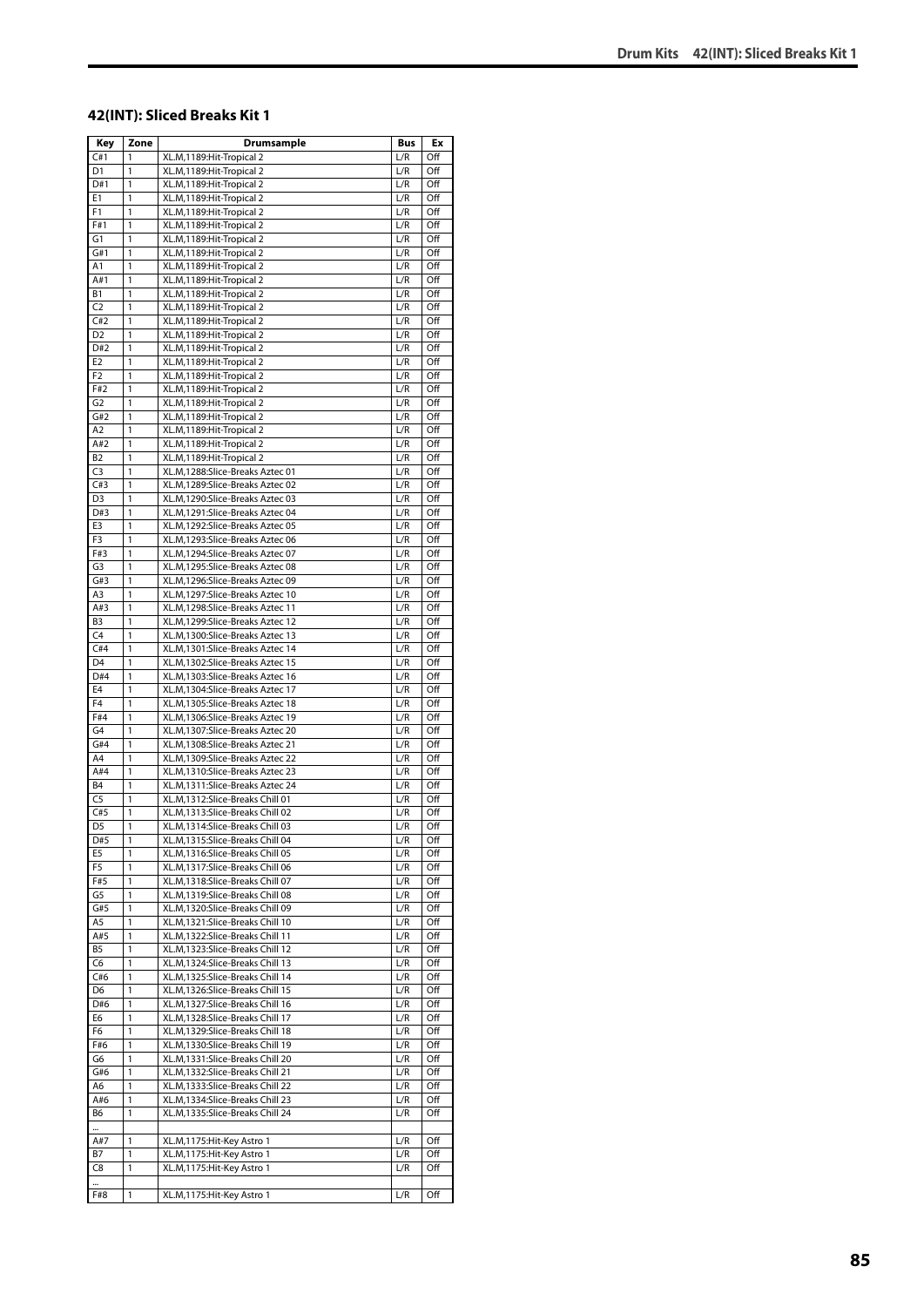#### **43(INT): Sliced Breaks Kit 2**

| Key                              | Zone               | Drumsample                                                         | <b>Bus</b> | Ex         |
|----------------------------------|--------------------|--------------------------------------------------------------------|------------|------------|
| C#2                              | 1                  | XL.M, 1189: Hit-Tropical 2                                         | L/R        | Off        |
| D <sub>2</sub>                   | 1                  | XL.M, 1189: Hit-Tropical 2                                         | L/R        | Off        |
| D#2                              | 1                  | XL.M, 1189: Hit-Tropical 2                                         | L/R        | Off        |
| E <sub>2</sub><br>F <sub>2</sub> | 1<br>1             | XL.M, 1189: Hit-Tropical 2<br>XL.M,1189:Hit-Tropical 2             | L/R<br>L/R | Off<br>Off |
| F#2                              | 1                  | XL.M, 1189: Hit-Tropical 2                                         | L/R        | Off        |
| G <sub>2</sub>                   | 1                  | XL.M,1189:Hit-Tropical 2                                           | L/R        | Off        |
| G#2                              | 1                  | XL.M,1189:Hit-Tropical 2                                           | L/R        | Off        |
| A <sub>2</sub>                   | 1                  | XL.M, 1189: Hit-Tropical 2                                         | L/R        | Off        |
| A#2                              | 1                  | XL.M, 1189: Hit-Tropical 2                                         | L/R        | Off        |
| B2                               | 1                  | XL.M, 1189: Hit-Tropical 2                                         | L/R        | Off        |
| C <sub>3</sub><br>C#3            | 1<br>1             | XL.M,1336:Slice-Breaks Sham 01                                     | L/R        | Off        |
| D <sub>3</sub>                   | 1                  | XL.M,1337:Slice-Breaks Sham 02<br>XL.M,1338:Slice-Breaks Sham 03   | L/R<br>L/R | Off<br>Off |
| D#3                              | 1                  | XL.M,1339:Slice-Breaks Sham 04                                     | L/R        | Off        |
| E3                               | $\mathbf{1}$       | XL.M,1340:Slice-Breaks Sham 05                                     | L/R        | Off        |
| F3                               | 1                  | XL.M,1341:Slice-Breaks Sham 06                                     | L/R        | Off        |
| F#3                              | 1                  | XL.M,1342:Slice-Breaks Sham 07                                     | L/R        | Off        |
| G3                               | 1                  | XL.M,1343:Slice-Breaks Sham 08                                     | L/R        | Off        |
| G#3                              | 1                  | XL.M,1344:Slice-Breaks Sham 09                                     | L/R        | Off        |
| A3<br>A#3                        | 1                  | XL.M,1345:Slice-Breaks Sham 10                                     | L/R<br>L/R | Off<br>Off |
| B <sub>3</sub>                   | 1<br>1             | XL.M,1346:Slice-Breaks Sham 11<br>XL.M,1347:Slice-Breaks Sham 12   | L/R        | Off        |
| C <sub>4</sub>                   | 1                  | XL.M,1348:Slice-Breaks Sham 13                                     | L/R        | Off        |
| C#4                              | 1                  | XL.M, 1349: Slice-Breaks Sham 14                                   | L/R        | Off        |
| D <sub>4</sub>                   | 1                  | XL.M,1350:Slice-Breaks Sham 15                                     | L/R        | Off        |
| D#4                              | 1                  | XL.M,1351:Slice-Breaks Sham 16                                     | L/R        | Off        |
| E <sub>4</sub>                   | 1                  | XL.M,1352:Slice-Breaks Sham 17                                     | L/R        | Off        |
| F4                               | $\mathbf{1}$       | XL.M,1353:Slice-Breaks Sham 18                                     | L/R        | Off        |
| F#4                              | 1                  | XL.M,1354:Slice-Breaks Sham 19                                     | L/R        | Off        |
| G4                               | $\mathbf{1}$       | XL.M,1355:Slice-Breaks Sham 20                                     | L/R        | Off        |
| G#4<br>A4                        | 1<br>1             | XL.M,1356:Slice-Breaks Sham 21<br>XL.M,1333:Slice-Breaks Chill 22  | L/R<br>L/R | Off<br>Off |
| A#4                              | 1                  | XL.M,1334:Slice-Breaks Chill 23                                    | L/R        | Off        |
| <b>B4</b>                        | 1                  | XL.M,1335:Slice-Breaks Chill 24                                    | L/R        | Off        |
| C <sub>5</sub>                   | 1                  | XL.M,1357:Slice-Breaks Brown 01                                    | L/R        | Off        |
| C#5                              | 1                  | XL.M,1358:Slice-Breaks Brown 02                                    | L/R        | Off        |
| D <sub>5</sub>                   | 1                  | XL.M,1359:Slice-Breaks Brown 03                                    | L/R        | Off        |
| D#5                              | 1                  | XL.M,1360:Slice-Breaks Brown 04                                    | L/R        | Off        |
| E <sub>5</sub>                   | 1                  | XL.M,1361:Slice-Breaks Brown 05                                    | L/R        | Off        |
| F <sub>5</sub><br>F#5            | 1<br>1             | XL.M,1362:Slice-Breaks Brown 06<br>XL.M,1363:Slice-Breaks Brown 07 | L/R<br>L/R | Off<br>Off |
| G5                               | 1                  | XL.M,1364:Slice-Breaks Brown 08                                    | L/R        | Off        |
| G#5                              | 1                  | XL.M,1365:Slice-Breaks Brown 09                                    | L/R        | Off        |
| A5                               | 1                  | XL.M,1366:Slice-Breaks Brown 10                                    | L/R        | Off        |
| A#5                              | 1                  | XL.M,1367:Slice-Breaks Brown 11                                    | L/R        | Off        |
| <b>B5</b>                        | 1                  | XL.M,1368:Slice-Breaks Brown 12                                    | L/R        | Off        |
| C6                               | $\mathbf{1}$       | XL.M,1369:Slice-Breaks Brown 13                                    | L/R        | Off        |
| C#6                              | 1                  | XL.M,1182:Hit-Key Royal 4                                          | L/R        | Off        |
| D <sub>6</sub><br>D#6            | 1<br>1             | XL.M,1182:Hit-Key Royal 4<br>XL.M,1182:Hit-Key Royal 4             | L/R<br>L/R | Off<br>Off |
| E6                               | 1                  | XL.M,1182:Hit-Key Royal 4                                          | L/R        | Off        |
| F6                               | 1                  | XL.M,1182:Hit-Key Royal 4                                          | L/R        | Off        |
| F#6                              | 1                  | XL.M,1182:Hit-Key Royal 4                                          | L/R        | Off        |
| G6                               | $\mathbf{1}$       | XL.M,1182:Hit-Key Royal 4                                          | L/R        | Off        |
| G#6                              | 1                  | XL.M,1182:Hit-Key Royal 4                                          | L/R        | Off        |
| A6                               | 1                  | XL.M,1182:Hit-Key Royal 4                                          | L/R        | Off        |
| A#6                              | 1                  | XL.M,1182:Hit-Key Royal 4                                          | L/R        | Off        |
| B6                               | 1                  | XL.M,1182:Hit-Key Royal 4<br>XL.M,1182:Hit-Key Royal 4             | L/R        | Off        |
| C7<br>C#7                        | 1<br>1             | XL.M,1182:Hit-Key Royal 4                                          | L/R<br>L/R | Off<br>Off |
| D7                               | 1                  | XL.M,1182:Hit-Key Royal 4                                          | L/R        | Off        |
| D#7                              | 1                  | XL.M,1182:Hit-Key Royal 4                                          | L/R        | Off        |
| E7                               | 1                  | XL.M,1182:Hit-Key Royal 4                                          | L/R        | Off        |
| F7                               | 1                  | XL.M,1181: Hit-Key Royal 3                                         | L/R        | Off        |
| F#7                              | 1                  | XL.M,1181:Hit-Key Royal 3                                          | L/R        | Off        |
| G7                               | 1                  | XL.M,1181:Hit-Key Royal 3                                          | L/R        | Off        |
| G#7                              | 1                  | XL.M,1181: Hit-Key Royal 3                                         | L/R        | Off        |
| Α7                               | 1<br>$\mathbbm{1}$ | XL.M,1181:Hit-Key Royal 3<br>XL.M,1181:Hit-Key Royal 3             | L/R<br>L/R | Off<br>Off |
| A#7<br>Β7                        | 1                  | XL.M,1181:Hit-Key Royal 3                                          | L/R        | Off        |
| C8                               | 1                  | XL.M,1181: Hit-Key Royal 3                                         | L/R        | Off        |
| C#8                              | 1                  | XL.M,1181:Hit-Key Royal 3                                          | L/R        | Off        |
| D <sub>8</sub>                   | 1                  | XL.M,1181:Hit-Key Royal 3                                          | L/R        | Off        |
| D#8                              | 1                  | XL.M,1181:Hit-Key Royal 3                                          | L/R        | Off        |
| E8                               | 1                  | XL.M,1181: Hit-Key Royal 3                                         | L/R        | Off        |
| F8                               | 1                  | XL.M,1181: Hit-Key Royal 3                                         | L/R        | Off        |
| F#8                              | 1                  | XL.M,1181: Hit-Key Royal 3                                         | L/R        | Off        |
| G8                               | 1                  | XL.M,1181:Hit-Key Royal 3                                          | L/R        | Off        |

| Zone | Drumsample                  | <b>Bus</b> | Ex  |
|------|-----------------------------|------------|-----|
|      | XL.M.1181: Hit-Key Royal 3  | L/R        | Off |
|      | XL.M,1181: Hit-Key Royal 3  | L/R        | Off |
|      | XL.M, 1181: Hit-Key Royal 3 | L/R        | Off |
|      | XL.M,1181: Hit-Key Royal 3  | L/R        | Off |
|      | XL.M,1181: Hit-Key Royal 3  | L/R        | Off |
|      |                             |            |     |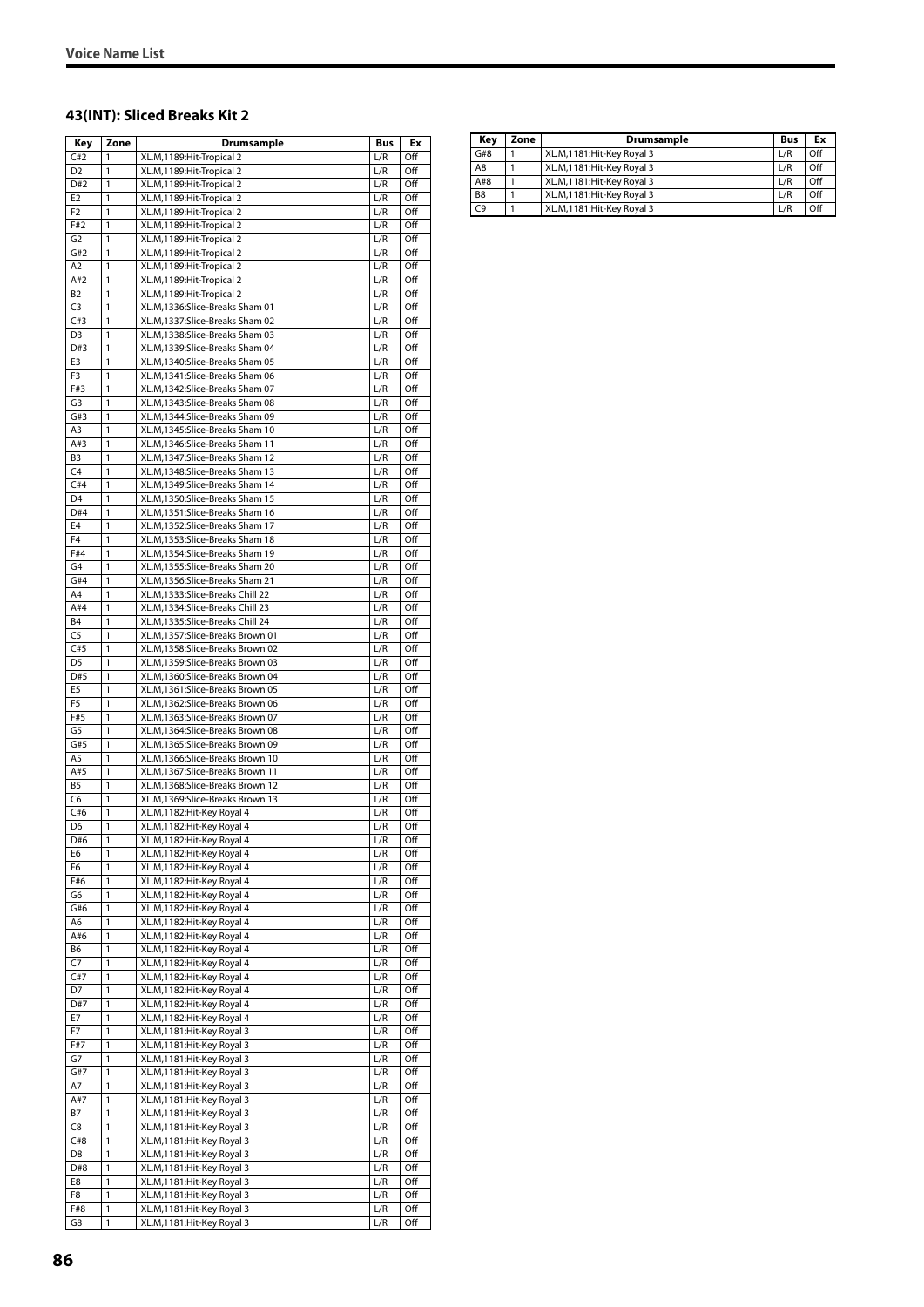#### **44(INT): Cinema FX Kit**

| Key                   | Zone                | Drumsample                                                           | <b>Bus</b>   | Ex         |
|-----------------------|---------------------|----------------------------------------------------------------------|--------------|------------|
| $C-1$                 | 1                   | Mono,0:BD-amb 1 mf-L                                                 | L/R          | Off        |
|                       |                     |                                                                      |              |            |
| E0                    | 1                   | Mono, 533: Hi-Hat Dance 4 Closed                                     | IFX4         | Off        |
| F <sub>0</sub>        | 1                   | Mono, 534: Hi-Hat Dance 4 Open                                       | IFX4         | Off        |
| F#0                   | $\mathbf{1}$        | Mono, 536: Hi-Hat Dance 5 Open                                       | IFX4         | Off<br>Off |
| G0                    | 1<br>1              | Mono, 590: Hi Hat Granular 12-EXs5<br>Mono, 766: Timbales-Paila      | IFX4         |            |
| G#0                   | $\overline{2}$      | Mono, 784: Shaker 1                                                  | IFX4         | Off        |
| A <sub>0</sub>        | $\mathbf{1}$        | Mono, 493: Hi-Hat-Crisp Open                                         | IFX4         | Off        |
| A#0                   | 1                   | Mono, 495: Hi-Hat-Vintage 1                                          | IFX4         | Off        |
| BO                    | 1                   | Mono,524:Hi-Hat-Clangy Open                                          | IFX2         | Off        |
| C1                    | 1                   | Mono, 110:BD-HipHop 13a-EXs5-L                                       | IFX2         | Off        |
| C#1                   | 1                   | XL.M,1235:Hit-Asagum                                                 | IFX2         | Off        |
| D1                    | 1                   | XL.St,400:Belltree-SIngle10                                          | IFX1         | Off        |
| D#1                   | 1<br>$\mathbf{1}$   | XL.St,398:Belltree-SIngle08                                          | IFX1         | Off<br>Off |
| E1<br>F1              | 1                   | XL.St,399:Belltree-SIngle09<br>XL.St,397:Belltree-SIngle07           | IFX1<br>IFX1 | Off        |
| F#1                   | 1                   | XL.St,396:Belltree-SIngle06                                          | IFX1         | Off        |
|                       | 1                   | Stereo,69:Tom-Granular 3-EXs5                                        |              |            |
| G1                    | $\overline{2}$      | Stereo,69:Tom-Granular 3-EXs5                                        | IFX1         | Off        |
|                       | 1                   | Mono, 351: SD-Granular 15-EXs5-L                                     | IFX1         | Off        |
| G#1                   | $\overline{2}$      | Mono, 901: Perc-Granular 06-EXs5                                     |              |            |
| A1                    | 1                   | Mono,332:SD-Granular 02-EXs5                                         | IFX1         | Off        |
| A#1                   | 1                   | Mono, 643: Cymbal Reverse 3-EXs5                                     | L/R          | Off        |
|                       | $\overline{2}$      | Mono,643:Cymbal Reverse 3-EXs5                                       |              |            |
| Β1                    | 1<br>$\overline{2}$ | XL.M,1211:Voice-Boon Lo<br>XL.M,1212:Voice-Boon Hi                   | IFX1         | Off        |
| C <sub>2</sub>        | 1                   | XL.St,443:Hit-Cinema 7                                               | IFX2         | Off        |
| C#2                   | 1                   | XL.St,465:SE-Cinema 4                                                | IFX2         | Off        |
| D <sub>2</sub>        | 1                   | XL.St,442:Hit-Cinema 6                                               | IFX2         | Off        |
| D#2                   | $\mathbf{1}$        | XL.St,466:SE-Cinema 5                                                | IFX2         | Off        |
| E <sub>2</sub>        | 1                   | XL.St,441:Hit-Cinema 1                                               | IFX2         | Off        |
| F <sub>2</sub>        | 1                   | XL.St,462:SE-Cinema 1                                                | IFX1         | Off        |
| F#2                   | 1                   | XL.St,421:Perc-Found 1                                               | IFX1         | Off        |
| G <sub>2</sub>        | 1                   | XL.St,422:Perc-Found 2                                               | IFX1         | Off        |
| G#2<br>A <sub>2</sub> | 1<br>1              | XL.St,423:Perc-Found 3<br>XL.St,464:SE-Cinema 3                      | IFX1<br>IFX1 | Off<br>Off |
| A#2                   | 1                   | XL.St,463:SE-Cinema 2                                                | IFX1         | Off        |
| B <sub>2</sub>        | 1                   | XL.St,467:SE-Boom Bright                                             | IFX2         | Off        |
| C <sub>3</sub>        | 1                   | XL.M,1218:Hit-Trailer 01                                             | IFX2         | Off        |
| C#3                   | 1                   | XL.M,1219:Hit-Trailer 02                                             | IFX1         | Off        |
| D <sub>3</sub>        | 1                   | XL.St,439:Hit-Trailer 03                                             | IFX1         | Off        |
| D#3                   | 1                   | XL.St,440:Hit-Trailer 04                                             | IFX1         | Off        |
| E3                    | 1                   | XL.St,452:SE-Trailer 05                                              | IFX1         | Off        |
| F3                    | 1                   | XL.St,453:SE-Trailer 06                                              | IFX1         | Off        |
| F#3                   | 1                   | XL.St,454:SE-Trailer 07                                              | IFX4         | 1          |
| G3<br>G#3             | 1<br>1              | XL.St,455:SE-Trailer 08<br>XL.St,456:SE-Trailer 09                   | IFX3<br>IFX4 | Off<br>1   |
| A3                    | 1                   | XL.St,457:SE-Trailer 10                                              | IFX3         | Off        |
| A#3                   | 1                   | XL.M,1260:SE-Trailer 11                                              | IFX4         | 1          |
| B3                    | 1                   | XL.M,1261:SE-Trailer 12                                              | IFX3         | Off        |
| C4                    | $\mathbf{1}$        | XL.St,458:SE-Trailer 13                                              | IFX2         | Off        |
| C#4                   | 1                   | XL.M,1264:SE-Trailer 14                                              | IFX5         | Off        |
| D <sub>4</sub>        | 1                   | XL.St,459:SE-Trailer 15                                              | IFX4         | Off        |
| D#4                   | 1                   | XL.St,460:SE-Trailer 16                                              | IFX4         | Off        |
| E4                    | 1                   | XL.St,461:SE-Trailer 17                                              | IFX3         | Off        |
| F4<br>F#4             | 1<br>1              | XL.St,426:SE-Tech 3<br>XL.St,427:SE-Tech 4                           | IFX3<br>IFX3 | Off<br>Off |
| G4                    | $\mathbf{1}$        | XL.M,1271:SE-Trailer 18                                              | IFX4         | Off        |
| G#4                   | 1                   | XL.St,429:SE-Tech 6                                                  | IFX5         | Off        |
| A4                    | 1                   | Mono,616:Crash HipHop 2-EXs5                                         | L/R          | Off        |
| A#4                   | 1                   | Mono, 584: HiHat Granular 06-EXs5-R                                  | IFX5         | Off        |
| <b>B4</b>             | 1                   | XL.St,443:Hit-Cinema 7                                               | IFX5         | Off        |
| C5                    | 1                   | XL.St,431:Hit-Cinema 9 Brs 1                                         | IFX5         | Off        |
| C#5                   | 1                   | XL.St,432:Hit-Cinema 9 Brs 2                                         | IFX5         | Off        |
| D <sub>5</sub>        | 1                   | XL.St,433: Hit-Cinema 9 Brs 3                                        | IFX5         | Off        |
| D#5                   | $\overline{1}$      | XL.St,434: Hit-Cinema 9 Brs 4                                        | IFX5         | Off        |
| E5                    | 1<br>1              | Mono,928:Perc-Granular 28-EXs5-R<br>Mono,907:Perc-Granular 11-EXs5-L | IFX5         | Off        |
| F5                    | $\overline{2}$      | Mono, 908: Perc-Granular 11-EXs5-R                                   | IFX5         | Off        |
|                       | 1                   | Mono,904:Perc-Granular 09-EXs5-L                                     |              |            |
| F#5                   | 2                   | Mono,905:Perc-Granular 09-EXs5-R                                     | IFX5         | Off        |
| G5                    | 1                   | Mono, 1006: Industry                                                 | IFX5         | Off        |
| G#5                   | 1                   | Mono, 1012: Metal Hit                                                | IFX5         | Off        |
| A5                    | 1                   | Mono, 1011: Industry Loop 2                                          | IFX5         | Off        |
| A#5                   | 1                   | Mono,916:Perc-Granular 17-EXs5-R                                     | IFX5         | Off        |
|                       | $\overline{2}$      | Mono,913:Perc-Granular 16-EXs5-L                                     |              |            |
| B5                    | $\mathbf{1}$        | XL.St,391:Belltree-SIngle01                                          | IFX5         | 20         |
| C6                    | 1                   | XL.St,392:Belltree-SIngle02                                          | IFX5         | 20         |

| Key            | Zone           | Drumsample                           | <b>Bus</b> | Ex                      |
|----------------|----------------|--------------------------------------|------------|-------------------------|
| C#6            | $\mathbf{1}$   | XL.St,393:Belltree-SIngle03          | IFX5       | 20                      |
| D <sub>6</sub> | $\mathbf{1}$   | XL.St,394:Belltree-SIngle04          | IFX5       | 21                      |
| D#6            | $\mathbf{1}$   | XL.St,395:Belltree-SIngle05          | IFX5       | 21                      |
| E <sub>6</sub> | $\mathbf{1}$   | XL.St,396:Belltree-SIngle06          | IFX5       | 21                      |
| F <sub>6</sub> | $\mathbf{1}$   | Mono, 944: Perc-Granular 43-EXs5     | IFX5       | Off                     |
| F#6            | $\mathbf{1}$   | Mono.1140:Laser Gun                  | IFX5       | Off                     |
| G <sub>6</sub> | $\mathbf{1}$   | Mono,857:Perc-TekClub 18-EXs5        | IFX5       | Off                     |
| G#6            | $\mathbf{1}$   | Mono,807:Marc Tree-EXs5              | IFX5       |                         |
|                | $\overline{2}$ | Mono.808:Marc Tree Rev-EXs5          |            | $\overline{4}$          |
| A <sub>6</sub> | $\mathbf{1}$   | Mono,779:Triangle-Roll               | IFX5       | $\overline{\mathbf{A}}$ |
| A#6            | $\mathbf{1}$   | Stereo, 103: Perc-Granular 41-EXs5   | IFX5       | Off                     |
| B <sub>6</sub> | $\mathbf{1}$   | Mono.805:Marc Tree                   | IFX5       | 4                       |
| C <sub>7</sub> | $\mathbf{1}$   | Mono, 140: BD-Granular 15-EXs5-R     | IFX2       | Off                     |
| C#7            | $\mathbf{1}$   | Mono,651:Timpani                     | IFX4       | Off                     |
| D7             | $\mathbf{1}$   | Mono, 574: Hi Hat Mad Analog 16-EXs5 | IFX1       | Off                     |
| D#7            | $\mathbf{1}$   | Mono, 561: HiHat Mad Analog 03-EXs5  | IFX4       | Off                     |
| E7             | $\mathbf{1}$   | Mono.619:Crash-Dance 3               | IFX4       | Off                     |
| F7             | $\mathbf{1}$   | Mono.838:Perc-TekClub 01-EXs5        | IFX5       | Off                     |
| F#7            | $\mathbf{1}$   | Mono, 950: Zap 3                     | IFX5       | Off                     |
|                | $\mathbf{1}$   | Mono.1113:Scream                     |            |                         |
| G7             | $\overline{2}$ | Mono,1113:Scream                     | IFX5       | Off                     |
| G#7            | $\mathbf{1}$   | Mono,648:Orch.SD Roll 2              | IFX1       | 5                       |
| A7             | $\mathbf{1}$   | Mono,647:Orch.SD Roll 1              | IFX1       | 5                       |
| A#7            | $\mathbf{1}$   | Mono.809:Bell Tree                   | IFX5       | Off                     |
| <b>B7</b>      | $\mathbf{1}$   | Mono,1111:Stadium                    | IFX5       | Off                     |
| C <sub>8</sub> | $\mathbf{1}$   | Mono,1112:Applause                   | IFX5       | Off                     |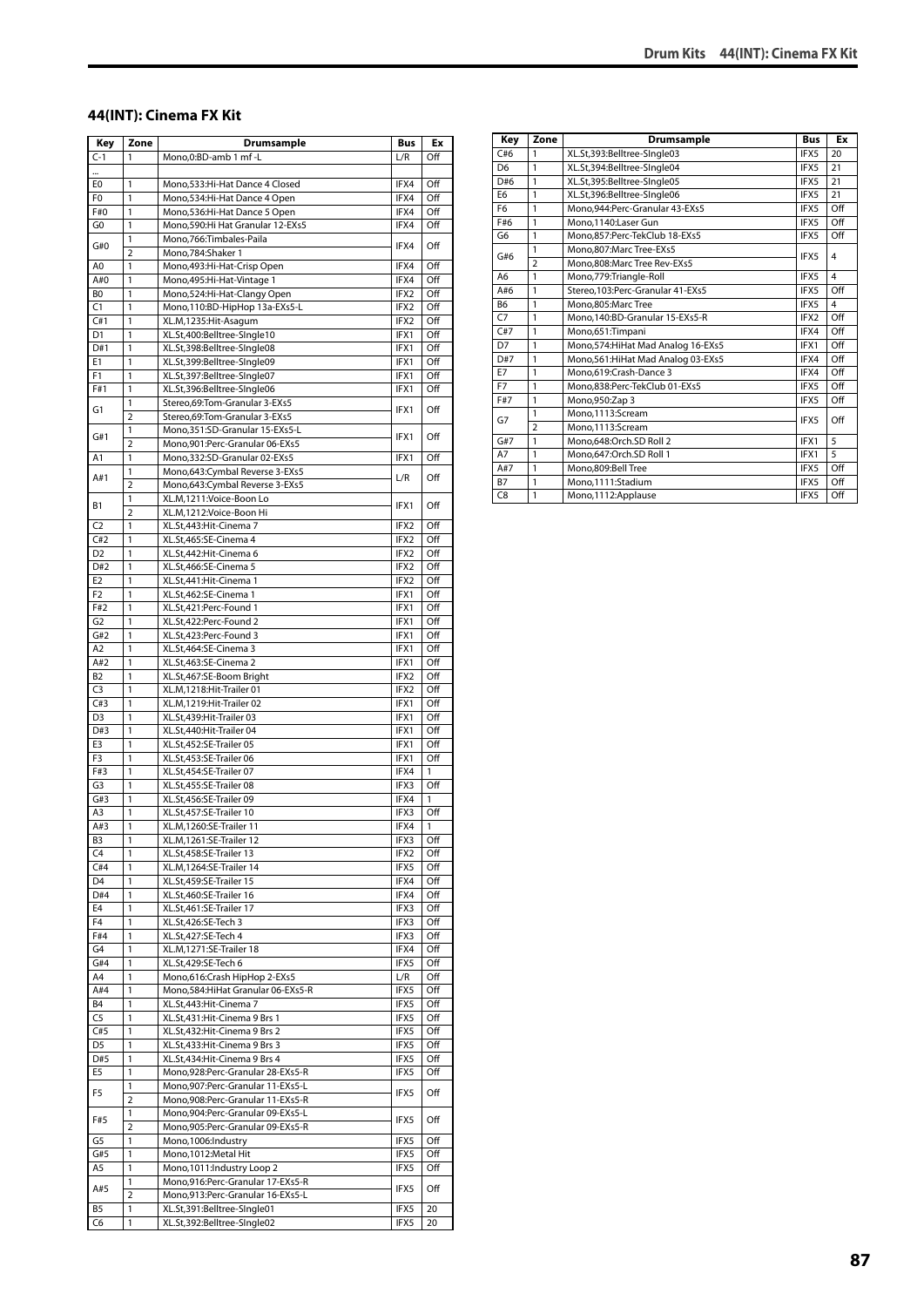#### **45(INT): Party Kit**

| Key            | Zone           | Drumsample                                         | Bus              | Ex           |
|----------------|----------------|----------------------------------------------------|------------------|--------------|
| $C-1$          | 1              | Mono.0:BD-amb 1 mf-L                               | L/R              | Off          |
|                |                |                                                    |                  |              |
| E0             | 1              | Mono,533:Hi-Hat Dance 4 Closed                     | IFX4             | Off          |
|                | 1              | Mono, 534: Hi-Hat Dance 4 Open                     |                  |              |
| F0             | $\overline{2}$ | Mono,533:Hi-Hat Dance 4 Closed                     | IFX4             | Off          |
|                | 3              | Mono,533:Hi-Hat Dance 4 Closed                     |                  |              |
| F#0            | 1              | Mono, 507: Hi-Hat Dance 03-EXs5                    | IFX4             | Off          |
| G0             | 1              | Mono,531:Hi-Hat Dance 3 Closed                     | IFX4             | Off          |
| G#0            | 1              | Mono, 766: Timbales-Paila                          | IFX4             | Off          |
|                | $\overline{2}$ | Mono,784:Shaker 1                                  |                  |              |
|                | 1              | Mono, 493: Hi-Hat-Crisp Open                       |                  |              |
| A0             | $\overline{2}$ | Mono,490:Hi-Hat-Chili                              | IFX4             | Off          |
|                | 3              | Mono,525:Hi-Hat-Whispy                             |                  |              |
| A#0            | 1              | Mono, 495: Hi-Hat-Vintage 1                        | IFX4             | Off          |
|                | $\overline{2}$ | Mono, 495: Hi-Hat-Vintage 1                        |                  |              |
|                | 1              | Mono, 479: Hi-Hat 2-Pedal Open                     |                  |              |
| B0             | $\overline{2}$ | Mono, 476: Hi-Hat 2-Closed 1                       | IFX4             | Off          |
|                | 3              | Mono, 478: Hi-Hat 2-Pedal                          |                  |              |
| C1             | 1              | XL.M,1282:SE-Boom Bright-L                         | IFX2             | Off          |
|                | $\overline{2}$ | XL.M,1282:SE-Boom Bright-L                         |                  |              |
| C#1            | 1              | XL.M,176:BD-ESoul 2                                | IFX2             | Off          |
| D <sub>1</sub> | 1              | XL.M,171:BD-Trap 2                                 | IFX2             | Off          |
| D#1            | 1              | Mono,93:BD-Dance 14-EXs5                           | IFX2             | Off          |
| E1             | 1              | Mono,42:BD-Dance 08                                | IFX2             | Off          |
| F1             | 1              | XL.M,428:SD-FPop 1                                 | IFX1             | Off          |
| F#1            | 1              | XL.M,489:Clap-Mainroom-R                           | IFX1             | Off          |
| G1             | 1              | XL.M,455:SD-Tech 1                                 | IFX1             | Off          |
| G#1            | $\mathbf{1}$   | XL.M,442:SD-Trapper Pure                           | IFX1             | Off          |
| A1             | 1              | XL.M,443:SD-Trapper Driven                         | IFX1             | Off          |
| A#1            | 1              | Mono,642:Cymbal Reverse 2-EXs5                     | L/R              | Off          |
| <b>B1</b>      | 1              | XL.M,446:SD-Gutter                                 | IFX1             | Off          |
|                | $\overline{2}$ | XL.M,445:SD-Trapper Tight                          |                  |              |
| C <sub>2</sub> | 1              | XL.M,172:BD-Trapper Hi                             | IFX2             | Off          |
|                | 2<br>1         | XL.M,172:BD-Trapper Hi<br>XL.M,1218:Hit-Trailer 01 |                  |              |
| C#2            | $\overline{2}$ |                                                    | IFX2             | Off          |
|                | 1              | XL.M,1219:Hit-Trailer 02<br>XL.M,173:BD-Trapper Lo |                  |              |
| D <sub>2</sub> | $\overline{2}$ |                                                    | IFX2             | Off          |
|                | 1              | XL.M,173:BD-Trapper Lo<br>XL.M,179:BD-NuDub 3      |                  |              |
| D#2            | $\overline{2}$ | XL.M,178:BD-NuDub 2                                | IFX <sub>2</sub> | Off          |
|                | 1              | XL.M,181:BD-Moombah 2                              |                  |              |
| E <sub>2</sub> | $\overline{2}$ | XL.M,180:BD-Moombah 1                              | IFX2             | Off          |
| F <sub>2</sub> | 1              | XL.M,450:SD-NuDub 3                                | IFX1             | Off          |
|                | 1              | XL.M,448:SD-NuDub 1                                |                  |              |
| F#2            | $\overline{2}$ | XL.M,459:SD-Tech 3-R                               | IFX1             | Off          |
| G <sub>2</sub> | 1              | XL.M,454:SD-Moombah 3                              | IFX1             | Off          |
| G#2            | 1              | XL.M.453:SD-Moombah 2                              | IFX1             | Off          |
| A <sub>2</sub> | 1              | XL.M,452:SD-Moombah 1                              | IFX1             | Off          |
| A#2            | 1              | XL.M,463:SD-Clpsnr Hi                              | IFX1             | Off          |
|                | 1              | XL.M,185:BD-Distroy                                |                  |              |
| B2             | $\overline{2}$ | XL.M,186:BD-Tite                                   | IFX2             | Off          |
|                | 1              | XL.M,187:BD-Lay                                    |                  |              |
| C3             | 2              | XL.M,188:BD-EDM                                    | IFX2             | Off          |
|                | $\mathbf{1}$   | Mono, 380: Sidestick-Mad Ana 1-EXs5                |                  |              |
| C#3            | $\overline{2}$ | XL.M,1241:SE-FPop 3-R                              | IFX1             | Off          |
| D <sub>3</sub> | 1              | XL.M,466:SD-Lay                                    | IFX1             | Off          |
| D#3            | 1              | XL.M,500:Claps-HighLight                           | IFX5             | Off          |
| E3             | 1              | XL.M,464:SD-Clpsnr Lo                              | IFX1             | Off          |
|                | 1              | Mono,447:Tom-TekClub-EXs5-L                        |                  |              |
| F3             | 2              | XL.M,427:SD-Wild 2                                 | IFX3             | Off          |
| F#3            | 1              | XL.M,730:Hi-Hat-Livefeel                           | IFX4             | $\mathbf{1}$ |
|                | 1              | Mono,447:Tom-TekClub-EXs5-L                        |                  |              |
| G3             | $\overline{2}$ | XL.M,427:SD-Wild 2                                 | IFX3             | Off          |
| G#3            | 1              | Mono,541:Hat-TekClub 03-EXs5-L                     | IFX4             | 1            |
|                | 1              | Mono,447:Tom-TekClub-EXs5-L                        |                  |              |
| A3             | $\overline{2}$ | XL.M,427:SD-Wild 2                                 | IFX3             | Off          |
| A#3            | $\mathbf{1}$   | Mono, 509: Hi-Hat Dance 05-EXs5                    | IFX4             | 1            |
|                | 1              | Mono,447:Tom-TekClub-EXs5-L                        |                  |              |
| B3             | $\overline{2}$ | XL.M,427:SD-Wild 2                                 | IFX3             | Off          |
| C <sub>4</sub> | 1              | Mono,445:Tom-Synth                                 | IFX3             | Off          |
| C#4            | 1              | Mono,610:Crash Dance 1-EXs5                        | IFX4             | Off          |
| D <sub>4</sub> | 1              | Mono,445:Tom-Synth                                 | IFX3             | Off          |
| D#4            | 1              | Mono,617:Crash-Dance 1                             | IFX4             | Off          |
| E4             | $\mathbf{1}$   | Mono,636:Ride-Dance 2 DDD1                         | IFX4             | Off          |
| F4             | $\mathbf{1}$   | Mono,635:Ride-Dance 1                              | IFX4             | Off          |
| F#4            | 1              | XL.M,1210:Voice "Rave hoo"                         | IFX5             | Off          |
|                | $\overline{2}$ | XL.M,1217:Voice-Banter                             |                  |              |
| G4             | 1              | XL.M,1239:SE-FPop 2-R                              | IFX4             | Off          |

| Key                  | Zone                | Drumsample                                         | <b>Bus</b>   | Ex             |
|----------------------|---------------------|----------------------------------------------------|--------------|----------------|
|                      | 1                   | XL.M,1209:Voice "Hey"2                             |              |                |
| G#4                  | $\overline{2}$      | XL.M,1209:Voice "Hey"2                             | IFX5         | Off            |
| A4                   | 1                   | XL.M,1268:SE-Trailer 16-R                          | IFX4         | Off            |
|                      | 1                   | XL.M,1260:SE-Trailer 11                            |              |                |
| A#4                  | $\overline{2}$      | XL.M,1269:SE-Trailer 17-L                          | IFX5         | Off            |
| <b>B4</b>            | $\mathbf{1}$        | XL.M,1262:SE-Trailer 13-L                          | IFX4         | Off            |
| $\overline{C}$       | 1                   | XL.M.1235:Hit-Asagum                               | IFX5         | Off            |
| C#5                  | 1                   | XL.M,1235:Hit-Asagum                               | IFX5         | Off            |
| D <sub>5</sub>       | 1                   | XL.M,1235:Hit-Asagum                               | IFX5         | Off            |
| D#5                  | 1                   | Mono,841:Perc-TekClub 04-EXs5                      | IFX5         | Off            |
| E5                   | $\mathbf{1}$        | Mono,841:Perc-TekClub 04-EXs5                      | IFX5         | Off            |
| F <sub>5</sub>       | $\mathbf{1}$        | Mono,841:Perc-TekClub 04-EXs5                      | IFX5         | Off            |
| F#5                  | 1                   | Mono,841:Perc-TekClub 04-EXs5                      | IFX5         | Off            |
| G <sub>5</sub>       | 1                   | Mono, 533: Hi-Hat Dance 4 Closed                   | IFX5         | 10             |
| G#5                  | 1                   | Mono, 534: Hi-Hat Dance 4 Open                     | IFX5         | 10             |
| A <sub>5</sub>       | 1                   | Mono,527:Hi-Hat Dance 1 Closed                     | IFX5         | 10             |
| A#5                  | 1                   | Mono,528:Hi-Hat Dance 1 Open                       | IFX5         | 10             |
| B <sub>5</sub>       | 1                   | XL.M,1239:SE-FPop 2-R                              | IFX5         | $\overline{2}$ |
| C6                   | 1                   | XL.M,1276:SE-Cinema 3-L                            | IFX5         | $\overline{2}$ |
| C#6                  | $\mathbf{1}$        | XL.M.706:Hi-Hat-Wild Closed                        | IFX4         | 3              |
| D <sub>6</sub>       | 1                   | XL.M,707:Hi-Hat-Wild Open                          | IFX4         | 3              |
| D#6                  | 1                   | XL.M,1146:Perc-ESoul 10                            | IFX5         | Off            |
|                      | 1                   | XL.M,1147:Perc-ESoul 11                            |              |                |
| E <sub>6</sub>       | $\overline{2}$      | XL.M,1147:Perc-ESoul 11                            | IFX5         | Off            |
|                      | 3                   | XL.M,1147:Perc-ESoul 11                            |              |                |
|                      | 1                   | XL.M,1145:Perc-ESoul 09                            | IFX5         |                |
| F <sub>6</sub>       | $\overline{2}$      | XL.M,1145:Perc-ESoul 09                            |              | Off            |
|                      | 3                   | XL.M,1145:Perc-ESoul 09                            |              |                |
| F#6                  | 1                   | XL.M,1161:Hit-Mainroom-L                           | IFX5         | Off            |
| G6                   | 1                   | XL.M,504:Snap-ESoul-L                              | IFX5         | Off            |
| G#6                  | 1                   | Mono,777:Triangle-Mute                             | IFX5         | $\overline{4}$ |
|                      | $\overline{2}$      | Mono,777:Triangle-Mute                             |              |                |
| A6                   | 1                   | Mono,774: Triangle-Open                            | IFX5         | $\overline{4}$ |
|                      | $\overline{2}$      | Mono,774:Triangle-Open                             |              |                |
| A#6                  | 1<br>$\overline{2}$ | Mono,825:Dance Perc 8 Maraca                       | IFX5         | Off            |
|                      |                     | Mono,825:Dance Perc 8 Maraca                       |              | Off            |
| B6<br>$\overline{C}$ | 1<br>$\mathbf{1}$   | XL.M,1271:SE-Trailer 18<br>XL.M,1281:SE-Cinema 5-R | IFX5<br>IFX2 | Off            |
| C#7                  | 1                   | Mono, 560: HiHat Mad Analog 02-EXs5                | IFX4         | Off            |
| D7                   | 1                   | Mono, 325: SD-Mad Analog 10-EXs5                   | IFX1         | Off            |
| D#7                  | $\mathbf{1}$        | Mono, 561: HiHat Mad Analog 03-EXs5                | IFX4         | Off            |
| E7                   | 1                   | Mono,619:Crash-Dance 3                             | IFX4         | Off            |
| F7                   | 1                   | Mono,824:Dance Perc 7 Cowbell                      | IFX5         | Off            |
| F#7                  | 1                   | Mono,657:Dance Claps 1                             | IFX5         | Off            |
| G7                   | $\mathbf{1}$        | Mono,825:Dance Perc 8 Maraca                       | IFX5         | Off            |
| G#7                  | $\mathbf{1}$        | Mono.648:Orch.SD Roll 2                            | IFX1         | 5              |
| A7                   | 1                   | Mono,646:Orchestral SD                             | IFX1         | 5              |
| A#7                  | 1                   | Mono,809:Bell Tree                                 | IFX5         | Off            |
| <b>B7</b>            | 1                   | Mono,1111:Stadium                                  | IFX5         | Off            |
| C8                   | 1                   | Mono,1112:Applause                                 | IFX5         | Off            |
|                      |                     |                                                    |              |                |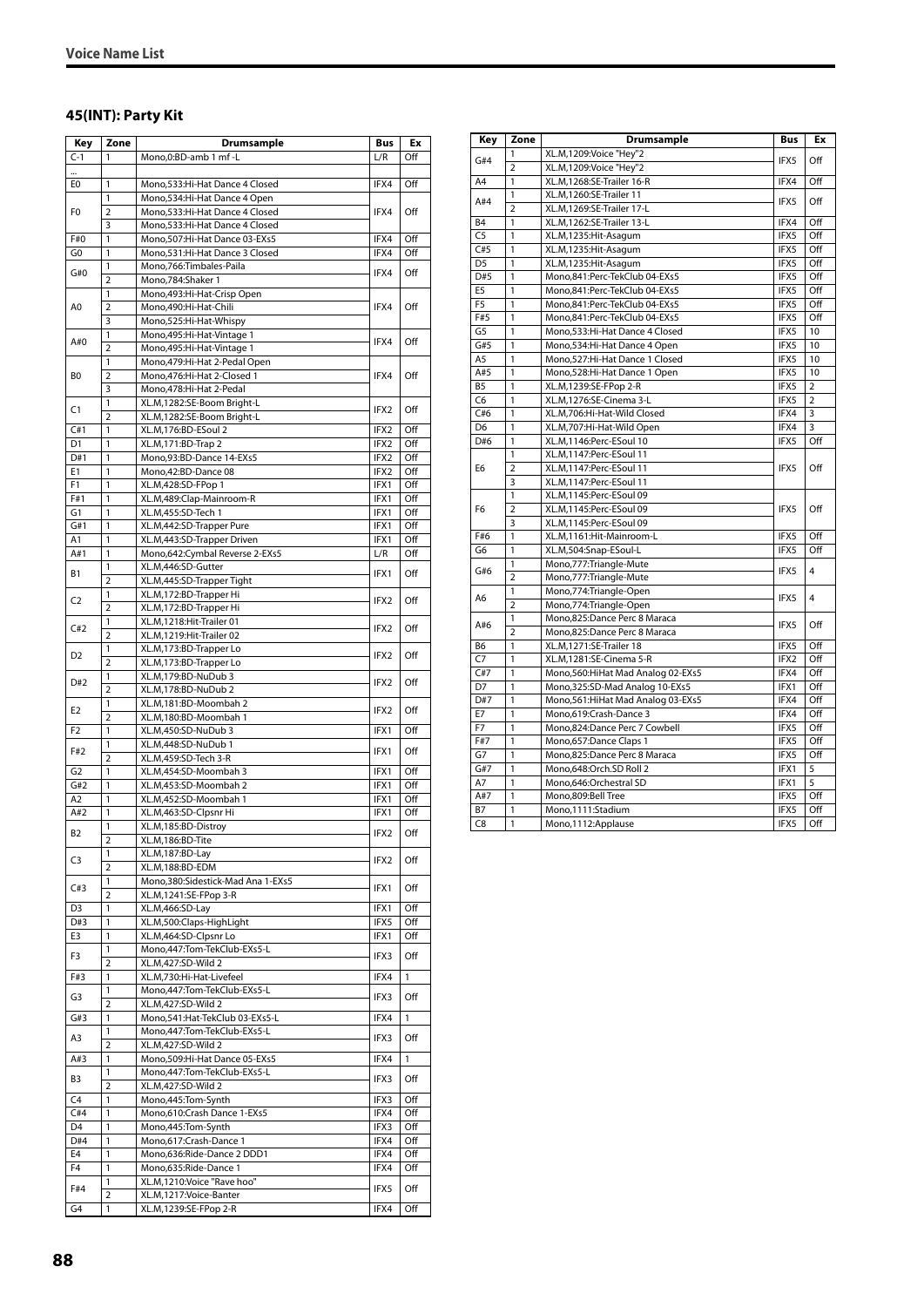#### **46(INT): Breakin' Kit**

| Key            | Zone                | Drumsample                                                 | <b>Bus</b>  | Ex         |
|----------------|---------------------|------------------------------------------------------------|-------------|------------|
| $C-1$          | 1                   | Mono,0:BD-amb 1 mf-L                                       | L/R         | Off        |
|                |                     |                                                            |             |            |
| E0             | 1                   | Mono, 533: Hi-Hat Dance 4 Closed                           | L/R         | Off        |
| F0             | 1                   | Mono, 534: Hi-Hat Dance 4 Open                             | L/R         | Off        |
| F#0            | $\mathbf{1}$        | Mono,490:Hi-Hat-Chili                                      | L/R         | Off        |
| G0             | 1                   | Mono,502:Hi-Hat-Old Open                                   | L/R         | Off        |
| G#0            | 1                   | Mono, 766: Timbales-Paila                                  | L/R         | Off        |
| A0             | 1                   | Mono, 493: Hi-Hat-Crisp Open                               | L/R         | Off        |
| A#0            | 1                   | Mono, 495: Hi-Hat-Vintage 1                                | L/R         | Off        |
| B <sub>0</sub> | 1                   | Mono, 486: Hi-Hat 3-Pedal Open                             | L/R         | Off        |
| C1             | 1                   | XL.M,176:BD-ESoul 2                                        | IFX2        | Off        |
| C#1            | 1                   | XL.M,175:BD-ESoul 1                                        | IFX2        | Off        |
| D1             | 1                   | XL.M,189:BD-BreaksEDM                                      | IFX2        | Off        |
| D#1            | 1                   | XL.M,191:BD-Legend 1                                       | IFX1        | Off        |
| E1             | 1                   | XL.M,192:BD-Legend 2                                       | IFX2        | Off        |
|                | $\overline{2}$      | XL.M,192:BD-Legend 2                                       |             |            |
| F1             | 1                   | Mono,223:SD-Dance 09-EXs5                                  | IFX1        | Off        |
|                | $\overline{2}$      | Mono,223:SD-Dance 09-EXs5                                  |             |            |
| F#1<br>G1      | 1<br>1              | Mono,298:SD-TekClub 04-EXs5<br>XL.M,476:SD-KPR55           | IFX1<br>L/R | Off<br>Off |
| G#1            | 1                   | XL.M,1320:Slice-Breaks Chill 09                            | IFX1        | Off        |
| A1             | 1                   | XL.M,475:SD-DonCaMa 2                                      | IFX1        | Off        |
| A#1            | 1                   | Mono,640:Cymbal Reverse                                    | IFX4        | Off        |
|                | 1                   | XL.M,470:SD-Legend                                         |             |            |
| <b>B1</b>      | $\overline{2}$      | XL.M,470:SD-Legend                                         | IFX1        | Off        |
| C <sub>2</sub> | 1                   | XL.M,195:BD-DDD1                                           | IFX2        | Off        |
| C#2            | 1                   | XL.M,187:BD-Lay                                            | IFX2        | Off        |
| D <sub>2</sub> | 1                   | XL.M,169:BD-Tropical 2                                     | IFX2        | Off        |
| D#2            | 1                   | XL.M, 163: BD-FPop 2                                       | IFX2        | Off        |
|                | 1                   | XL.M,160:BD-Wild Big                                       |             |            |
| E2             | $\overline{2}$      | XL.M,161:BD-Wild Small                                     | IFX2        | Off        |
| F2             | 1                   | XL.M,467:SD-BreaksEDM                                      | IFX1        | Off        |
|                | 1                   | XL.M,427:SD-Wild 2                                         |             |            |
| F#2            | $\overline{2}$      | XL.M,426:SD-Wild 1                                         | IFX1        | Off        |
| G <sub>2</sub> | 1                   | XL.M,460:SD-80's Dance                                     | IFX1        | Off        |
| G#2            | 1                   | XL.M,474:SD-DonCaMa 1                                      | IFX1        | Off        |
| A2             | 1                   | XL.M,471:SD-Vinyl 1                                        | IFX1        | Off        |
| A#2            | 1                   | XL.M,468:SD-Old School                                     | IFX1        | Off        |
| B2             | 1                   | XL.M, 194: BD-Vinyl 2                                      | IFX2        | Off        |
|                | $\overline{2}$      | Mono, 49: BD-TekClub 01-EXs5                               |             |            |
| C3             | 1                   | Mono,91:BD-Dance 12-EXs5                                   | IFX2        | Off        |
|                | $\overline{2}$      | XL.M,106:BD-03a-amb1-v2-EXs9-L                             |             |            |
| C#3            | 1                   | XL.M,403:Sidestick-amb1-v2-EXs9-R                          | IFX1        | Off        |
|                | $\overline{2}$      | Mono, 376: Sidestick-Dance 1-EXs5                          |             |            |
| D3             | 1                   | XL.M,473:SD-Vinyl 3                                        | IFX1        | Off        |
|                | $\overline{2}$      | XL.M,473:SD-Vinyl 3                                        |             |            |
| D#3            | 1                   | XL.St,140:Hand Claps 6 Ambi                                | IFX1        | Off        |
|                | $\overline{2}$      | XL.M,484:Clap-FSoul 1-L                                    |             |            |
| E3             | 1                   | XL.M,472:SD-Vinyl 2                                        | IFX1        | Off        |
|                | $\overline{2}$      | XL.M,472:SD-Vinyl 2                                        |             |            |
| F3             | 1                   | Mono,410:Tom-Jazz Floor                                    | IFX3        | Off        |
| F#3            | 1                   | XL.M,742:Hi-Hat-Vinyl 2                                    | IFX4        | 1          |
|                | $\overline{2}$<br>1 | XL.St,179:HiHat-Cl-amb1-v5-EXs9<br>Mono,411:Tom-Jazz Hi    | IFX3        | Off        |
| G3             |                     |                                                            |             |            |
| G#3            | 1<br>$\overline{2}$ | XL.M,744:Hi-Hat-Vinyl 4<br>XL.St,179:HiHat-Cl-amb1-v5-EXs9 | IFX4        | 1          |
| A3             | 1                   | Mono,411:Tom-Jazz Hi                                       | IFX3        | Off        |
|                | 1                   | XL.M,684:H.Hat-Crisp-amb1-EXs9-L                           |             |            |
| A#3            | $\overline{2}$      | XL.M,745:Hi-Hat-Vinyl 5                                    | IFX4        | 1          |
| B3             | 1                   | Mono, 411: Tom-Jazz Hi                                     | IFX3        | Off        |
| C4             | 1                   | Mono,412:Tom-Jazz Hi Rim                                   | IFX3        | Off        |
| C#4            | 1                   | XL.M,791:Crash 02-dry-v6-EXs9-R                            | IFX4        | Off        |
| D <sub>4</sub> | 1                   | Mono, 412: Tom-Jazz Hi Rim                                 | IFX3        | Off        |
| D#4            | 1                   | XL.M,758:Crash 01-dry-v6-EXs9-L                            | IFX4        | Off        |
| E4             | 1                   | XL.M,749:Crash 01-dry-v1-EXs9-R                            | IFX4        | Off        |
| F4             | 1                   | XL.M,818:Ride 01-dry-v1-EXs9-R                             | IFX4        | Off        |
| F#4            | $\overline{1}$      | Mono, 773: Tambourine 3-EXs5                               | IFX5        | Off        |
| G4             | $\mathbf{1}$        | Mono,610:Crash Dance 1-EXs5                                | IFX5        | Off        |
| G#4            | 1                   | Mono, 771: Tambourine 1-EXs5                               | IFX5        | Off        |
| A4             | 1                   | Mono,617:Crash-Dance 1                                     | IFX5        | Off        |
|                | 1                   | Mono,819:Dance Perc 2b                                     |             |            |
| A#4            | 2                   | Mono,818:Dance Perc 2a                                     | IFX5        | Off        |
| <b>B4</b>      | 1                   | Mono,635:Ride-Dance 1                                      | IFX5        | Off        |
| C <sub>5</sub> | 1                   | Mono,827:Perc-Dance 02-EXs5                                | IFX5        | Off        |
| C#5            | 1                   | Mono,828:Perc-Dance 03-EXs5                                | IFX5        | Off        |
| D5             | 1                   | Mono,837:Perc-Dance 12-EXs5                                | IFX5        | Off        |
| D#5            | 1                   | Mono,830:Perc-Dance 05-EXs5                                | IFX5        | Off        |
| E5             | 1                   | Mono,836:Perc-Dance 11-EXs5                                | IFX5        | Off        |
| F5             | 1                   | Mono,512:Hi-Hat Dance 09-EXs5                              | IFX4        | 30         |
|                |                     |                                                            |             |            |

| Key            | Zone                    | <b>Drumsample</b>               | <b>Bus</b> | Ex  |
|----------------|-------------------------|---------------------------------|------------|-----|
| F#5            | 1                       | Mono, 513: Hi-Hat Dance 10-EXs5 | IFX4       | 30  |
| G <sub>5</sub> | 1                       | XL.M,743:Hi-Hat-Vinyl 3         | IFX5       | Off |
|                | $\overline{2}$          | XL.M.741:Hi-Hat-Vinvl 1         |            |     |
|                | 1                       | XL.M,707:Hi-Hat-Wild Open       |            |     |
| G#5            | $\overline{2}$          | XL.M.706:Hi-Hat-Wild Closed     | IFX5       | Off |
|                | $\overline{\mathbf{3}}$ | XL.M,706:Hi-Hat-Wild Closed     |            |     |
| A <sub>5</sub> | $\mathbf{1}$            | Mono,789:Shaker 4-EXs5          | IFX5       | Off |
| A#5            | $\mathbf{1}$            | Mono,790:Shaker 5-EXs5          | IFX5       | Off |
| <b>B5</b>      | 1                       | XL.M,1095:Belltree-SIngle10-R   | IFX5       | Off |
| C <sub>6</sub> | 1                       | XL.M,1094:Belltree-SIngle10-L   | IFX5       | Off |
| C#6            | 1                       | XL.M,1092:Belltree-SIngle09-L   | IFX5       | Off |
| D <sub>6</sub> | 1                       | XL.M,1091:Belltree-SIngle08-R   | IFX5       | Off |
| D#6            | $\mathbf{1}$            | XL.M,1089:Belltree-SIngle07-R   | IFX5       | Off |
| E <sub>6</sub> | $\mathbf{1}$            | XL.M,1090:Belltree-SIngle08-L   | IFX5       | Off |
| F <sub>6</sub> | $\mathbf{1}$            | XL.M,1089:Belltree-SIngle07-R   | IFX5       | Off |
| F#6            | $\mathbf{1}$            | XL.M,1087:Belltree-SIngle06-R   | IFX5       | Off |
| G <sub>6</sub> | $\mathbf{1}$            | XL.M,1089:Belltree-SIngle07-R   | IFX5       | Off |
| G#6            | $\mathbf{1}$            | XL.M,1085:Belltree-SIngle05-R   | IFX5       | Off |
| A <sub>6</sub> | $\mathbf{1}$            | XL.M,1087:Belltree-SIngle06-R   | IFX5       | Off |
| A#6            | 1                       | XL.M,1084:Belltree-SIngle05-L   | IFX5       | Off |
| B <sub>6</sub> | $\mathbf{1}$            | XL.M,1086:Belltree-SIngle06-L   | IFX5       | Off |
| C <sub>7</sub> | $\mathbf{1}$            | XL.M,1083:Belltree-SIngle04-R   | IFX5       | Off |
|                |                         |                                 |            |     |
| G9             | $\mathbf{1}$            | Mono, 0: BD-amb 1 mf - L        | L/R        | Off |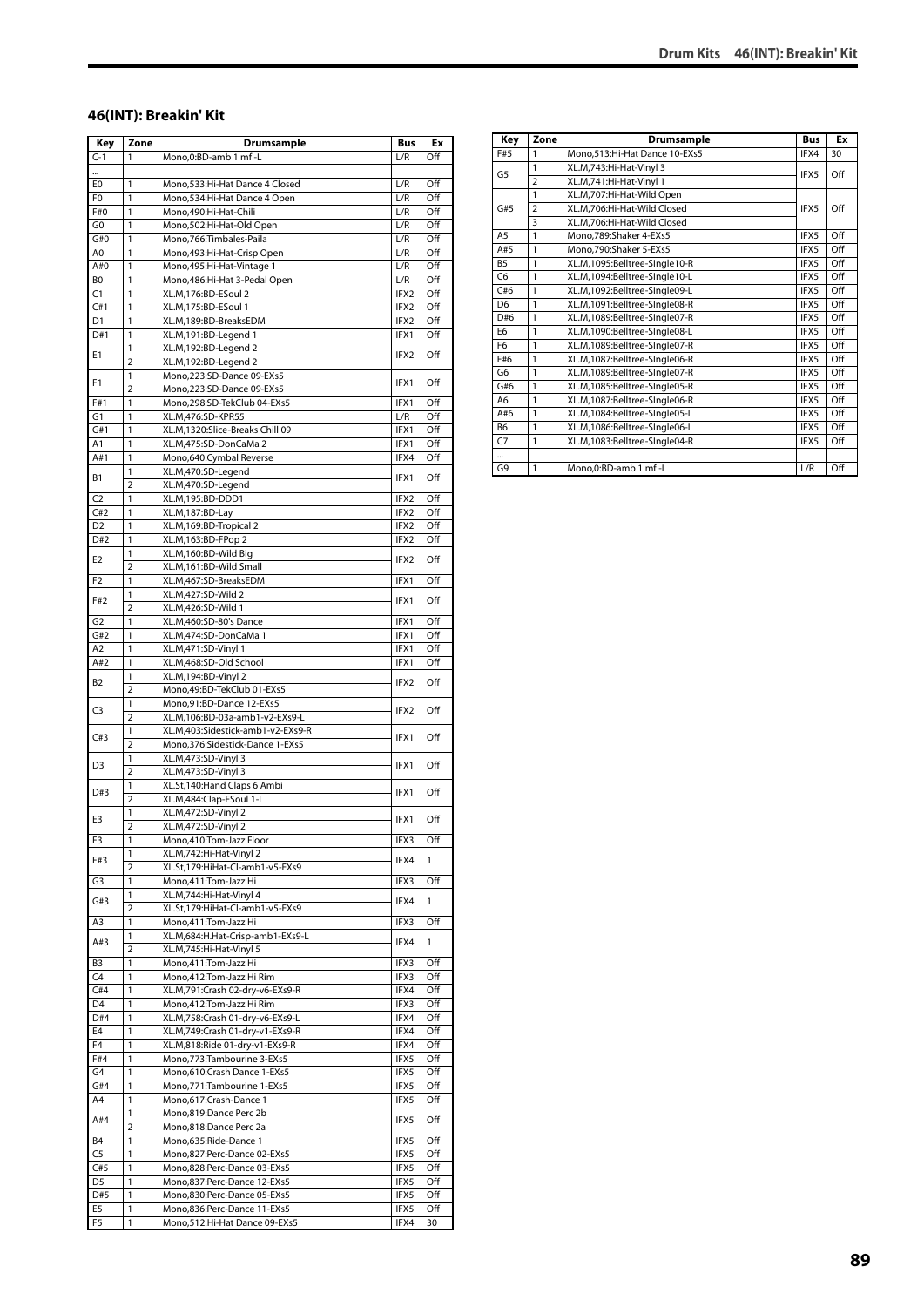#### **47(INT): Electric Beats Kit**

| Key                         | Zone                | Drumsample                                                 | <b>Bus</b>       | Ex         |
|-----------------------------|---------------------|------------------------------------------------------------|------------------|------------|
| $C-1$                       | 1                   | Mono,0:BD-amb 1 mf-L                                       | L/R              | 6          |
| $\ddotsc$                   |                     |                                                            |                  |            |
| C1                          | 1<br>$\overline{2}$ | XL.St,467:SE-Boom Bright                                   | IFX <sub>2</sub> | Off        |
|                             | 1                   | XL.M,1235:Hit-Asagum<br>Mono,35:BD-Dance 01                |                  |            |
| C#1                         | $\overline{2}$      | Mono,35:BD-Dance 01                                        | IFX <sub>2</sub> | Off        |
| D <sub>1</sub>              | 1                   | XL.M,179:BD-NuDub 3                                        | IFX2             | Off        |
| D#1                         | 1                   | XL.M,180:BD-Moombah 1                                      | IFX2             | Off        |
| E1<br>F <sub>1</sub>        | 1                   | XL.M,188:BD-EDM                                            | IFX2             | 6          |
| F#1                         | 1<br>1              | XL.M,446:SD-Gutter<br>XL.St,139:SD-Tech 3                  | IFX1<br>IFX1     | Off<br>Off |
| G1                          | 1                   | XL.M,461:SD-80's Wide                                      | L/R              | Off        |
| G#1                         | 1                   | XL.M,448:SD-NuDub 1                                        | L/R              | Off        |
| A <sub>1</sub>              | 1                   | XL.St,135:SD-Tropical 1                                    | IFX1             | Off        |
| A#1                         | 1                   | XL.M,445:SD-Trapper Tight                                  | IFX1             | Off        |
| <b>B1</b><br>C <sub>2</sub> | 1<br>1              | XL.M,174:BD-Cinema 1<br>XL.M,186:BD-Tite                   | IFX2<br>IFX2     | 20<br>Off  |
|                             | 1                   | Mono,45:BD-Dance 11                                        |                  |            |
| C#2                         | $\overline{2}$      | XL.St,467:SE-Boom Bright                                   | IFX <sub>2</sub> | Off        |
| D <sub>2</sub>              | $\mathbf{1}$        | Mono,42:BD-Dance 08                                        | IFX <sub>2</sub> | Off        |
|                             | $\overline{2}$      | XL.St,53:BD-Dance-amb-01-EXs9                              |                  |            |
| D#2                         | 1                   | XL.St,56:BD-Tech 1                                         | IFX2             | Off        |
|                             | $\overline{2}$<br>1 | XL.St,56:BD-Tech 1<br>XL.M,185:BD-Distroy                  |                  |            |
| E <sub>2</sub>              | $\overline{2}$      | XL.M,185:BD-Distroy                                        | IFX2             | 20         |
|                             | 1                   | XL.M,442:SD-Trapper Pure                                   |                  |            |
| F2                          | $\overline{2}$      | Mono,290:SD-Dance 4 (Old)                                  | IFX <sub>2</sub> | Off        |
| F#2                         | 1                   | Mono,294:SD-Dance 8                                        | IFX1             | Off        |
|                             | $\overline{2}$      | XL.M,444:SD-Trapper Hi<br>XL.M,476:SD-KPR55                |                  |            |
| G <sub>2</sub>              | 1<br>$\overline{2}$ | XL.M,501:Claps-KPR77                                       | IFX1             | Off        |
|                             | 1                   | XL.M,464:SD-Clpsnr Lo                                      |                  |            |
| G#2                         | $\overline{2}$      | XL.St,130:SD-Orch Roll-amb1-EXs9                           | IFX1             | Off        |
| A2                          | 1                   | XL.M,465:SD-Fatshot                                        | IFX1             | Off        |
|                             | $\overline{2}$      | XL.St,136:SD-Tropical 2                                    |                  |            |
| A#2                         | 1<br>$\overline{2}$ | Mono,292:SD-Dance 6<br>Mono,292:SD-Dance 6                 | IFX1             | Off        |
|                             | 3                   | Mono,292:SD-Dance 6                                        |                  |            |
|                             | $\mathbf{1}$        | XL.M,171:BD-Trap 2                                         |                  |            |
| <b>B2</b>                   | $\overline{2}$      | XL.M,170:BD-Trap 1                                         | IFX2             | Off        |
|                             | 3                   | XL.M,170:BD-Trap 1                                         |                  |            |
|                             | 1                   | XL.M,176:BD-ESoul 2                                        |                  |            |
| C3                          | $\overline{2}$<br>3 | XL.M,173:BD-Trapper Lo<br>XL.M,173:BD-Trapper Lo           | IFX <sub>2</sub> | 20         |
|                             | 1                   | Mono, 375: Rimshot-Dance 2                                 |                  |            |
| C#3                         | $\overline{2}$      | Mono.374:Rimshot-Dance 1                                   | L/R              | Off        |
| D <sub>3</sub>              | 1                   | XL.M,443:SD-Trapper Driven                                 | IFX1             | Off        |
|                             | $\overline{2}$      | XL.M,443:SD-Trapper Driven                                 |                  |            |
| D#3                         | 1<br>$\overline{2}$ | XL.St,143:Clap-FSoul 2<br>XL.St,141:Claps-Dance-amb1-EXs9  | L/R              | Off        |
|                             | 1                   | XL.St,137:SD-Trap 1                                        |                  |            |
| E3                          | 2                   | XL.M,442:SD-Trapper Pure                                   | IFX1             | Off        |
| F3                          | 1                   | XL.M,587:Tom-Tech                                          | L/R              | Off        |
|                             | $\overline{2}$      | Mono,446:Tom-Dance                                         |                  |            |
| F#3                         | 1<br>$\overline{2}$ | XL.M,730:Hi-Hat-Livefeel                                   | L/R              | 1          |
|                             | 1                   | Mono,531:Hi-Hat Dance 3 Closed<br>XL.M,587:Tom-Tech        |                  |            |
| G3                          | $\overline{2}$      | Mono,446:Tom-Dance                                         | L/R              | Off        |
| G#3                         | 1                   | XL.M,709:Hi-Hat-FPop Closed 2                              | L/R              | 1          |
|                             | 2                   | Mono,532:Hi-Hat Dance 3 Open                               |                  |            |
| A3                          | 1                   | Mono, 451: Tom-Mad Analog 3-EXs5                           | L/R              | Off        |
|                             | $\overline{2}$<br>1 | Mono,446:Tom-Dance<br>XL.M,710:Hi-Hat-FPop Open            |                  |            |
| A#3                         | 2                   | Mono, 532: Hi-Hat Dance 3 Open                             | L/R              | 1          |
|                             | 1                   | Mono, 451: Tom-Mad Analog 3-EXs5                           |                  |            |
| B3                          | $\overline{2}$      | Mono,446:Tom-Dance                                         | L/R              | Off        |
| C <sub>4</sub>              | 1                   | Mono,527:Hi-Hat Dance 1 Closed                             | L/R              | Off        |
| C#4                         | 1                   | XL.M,814:Crash-Mainroom                                    | L/R              | Off        |
| D4                          | 1<br>1              | Mono,530:Hi-Hat Dance 2 Open<br>Mono,636:Ride-Dance 2 DDD1 | L/R              | Off        |
| D#4                         | $\overline{2}$      | Mono,636:Ride-Dance 2 DDD1                                 | L/R              | Off        |
|                             | 1                   | Mono,619:Crash-Dance 3                                     |                  |            |
| E4                          | $\overline{2}$      | Mono,619:Crash-Dance 3                                     | L/R              | Off        |
| F4                          | 1                   | Mono,635:Ride-Dance 1                                      | L/R              | Off        |
|                             | 2                   | Mono,635:Ride-Dance 1                                      |                  |            |
| F#4                         | 1<br>$\overline{2}$ | Mono,767:Tambourine 1-Push<br>Mono,768:Tambourine 1-Pull   | L/R              | Off        |
|                             | 1                   | Mono,819:Dance Perc 2b                                     |                  |            |
| G4                          | 2                   | Mono,818:Dance Perc 2a                                     | L/R              | Off        |

| Key            | Zone                | Drumsample                                                    | Bus  | Ex             |
|----------------|---------------------|---------------------------------------------------------------|------|----------------|
| G#4            | 1                   | Mono,770:Tambourine 3                                         | L/R  | Off            |
|                | $\overline{2}$      | Mono, 769: Tambourine 2                                       |      |                |
| A4             | 1<br>$\overline{2}$ | Mono,617:Crash-Dance 1<br>Mono,617:Crash-Dance 1              | L/R  | Off            |
|                | 1                   | XL.M,1224:Hit-Wavestation                                     |      |                |
| A#4            | $\overline{2}$      | Mono,770:Tambourine 3                                         | L/R  | Off            |
| B <sub>4</sub> | 1                   | XL.M,506:Snaps-Tronica                                        | L/R  | Off            |
|                | $\overline{2}$      | XL.St,149:Snap-ESoul                                          |      |                |
| C <sub>5</sub> | 1<br>1              | Mono,825:Dance Perc 8 Maraca<br>Mono,824:Dance Perc 7 Cowbell | L/R  | Off            |
| C#5            | $\overline{2}$      | Mono,824:Dance Perc 7 Cowbell                                 | L/R  | Off            |
|                | 1                   | Mono,823:Dance Perc 6 Clave                                   |      |                |
| D <sub>5</sub> | $\overline{2}$      | Mono, 39: BD-Dance 05 (Rap)                                   | L/R  | Off            |
| D#5            | 1                   | Mono,822:Dance Perc 5 Conga                                   | L/R  | Off            |
|                | $\overline{2}$      | Mono,822:Dance Perc 5 Conga                                   |      |                |
| E5             | 1                   | Mono,822:Dance Perc 5 Conga                                   | L/R  | Off            |
|                | 2<br>1              | Mono,822:Dance Perc 5 Conga<br>XL.M,197:BD-DonCaMa 2          |      |                |
| F5             | $\overline{2}$      | XL.M,196:BD-DonCaMa 1                                         | L/R  | Off            |
|                | 1                   | Mono,777: Triangle-Mute                                       |      |                |
| F#5            | $\overline{2}$      | Mono, 39: BD-Dance 05 (Rap)                                   | L/R  | 3              |
| G5             | 1                   | XL.M,474:SD-DonCaMa 1                                         | L/R  | Off            |
| G#5            | 1                   | Mono,774: Triangle-Open                                       | L/R  | 3              |
|                | $\overline{2}$      | Mono,414:Tom-Brush Hi                                         |      |                |
| A5             | 1<br>$\overline{2}$ | Mono,535:Hi-Hat Dance 5 Closed<br>Mono,964:DJ-SD Rub          | L/R  | Off            |
| A#5            | 1                   | Mono,536:Hi-Hat Dance 5 Open                                  | L/R  | 10             |
| B5             | 1                   | XL.M,1226:Hit-Cinema 1-R                                      | IFX2 | Off            |
|                | 1                   | XL.M,199:BD-LoFi                                              |      | Off            |
| C6             | $\overline{2}$      | XL.M,199:BD-LoFi                                              | IFX2 |                |
| C#6            | $\mathbf{1}$        | XL.M,746:Hi-Hat-LoFi Closed                                   | L/R  | $\overline{2}$ |
| D6             | 1                   | XL.M,478:SD-LoFi                                              | IFX1 | Off            |
| D#6            | $\overline{2}$<br>1 | XL.M,478:SD-LoFi<br>XL.M,747:Hi-Hat-LoFi Open                 | L/R  | $\overline{2}$ |
| E6             | 1                   | Mono,1154:Noise-White                                         | L/R  | Off            |
| F6             | 1                   | Mono,804:Finger Cymbal                                        | L/R  | Off            |
| F#6            | 1                   | XL.M,742:Hi-Hat-Vinyl 2                                       | L/R  | 4              |
| G6             | 1                   | Mono,802:Sleigh Bell                                          | L/R  | Off            |
|                | $\overline{2}$      | Mono,802:Sleigh Bell                                          |      |                |
| G#6            | 1                   | XL.M,730:Hi-Hat-Livefeel                                      | L/R  | 4              |
| A6             | 1<br>$\overline{2}$ | XL.M,1210:Voice "Rave hoo"<br>XL.M,1210:Voice "Rave hoo"      | L/R  | Off            |
| A#6            | 1                   | Mono,513:Hi-Hat Dance 10-EXs5                                 | L/R  | $\overline{4}$ |
|                | 1                   | XL.M,1212:Voice-Boon Hi                                       |      |                |
| B6             | $\overline{2}$      | XL.M,1211:Voice-Boon Lo                                       | L/R  | Off            |
| C7             | 1                   | XL.M,1199:Voice-FPop 1-R                                      | L/R  | Off            |
|                | $\overline{2}$      | XL.M,1198:Voice-FPop 1-L                                      |      |                |
| C#7            | 1                   | XL.M,1209:Voice "Hey"2                                        | L/R  | Off            |
|                | 2<br>1              | XL.M,1208:Voice "Hey"1<br>XL.M,1216:Screaming                 |      |                |
| D7             | $\overline{2}$      | XL.M,1217:Voice-Banter                                        | L/R  | Off            |
|                | 1                   | XL.M,1215:Voice-"ComeOn"                                      |      |                |
| D#7            | $\overline{2}$      | XL.M,1215:Voice-"ComeOn"                                      | L/R  | Off            |
| E7             | $\mathbf{1}$        | Mono,686:Conga 1 Hi-Slap 1                                    | L/R  | Off            |
|                | $\overline{2}$      | Mono,708:Bongo 1 Lo-Open                                      |      |                |
| F7             | 1<br>$\overline{2}$ | Mono,680:Conga 1 Lo-Open<br>Mono,681:Conga 1 Lo-MuteSlap      | L/R  | Off            |
|                | 1                   | Mono,634: Ride Cymbal Cup 2                                   |      |                |
| F#7            | $\overline{2}$      | Mono,634: Ride Cymbal Cup 2                                   | L/R  | Off            |
|                | 1                   | Mono,683:Conga 1 Hi-Open                                      |      | Off            |
| G7             | $\overline{2}$      | Mono, 684: Conga 1 Hi-Mute                                    | L/R  |                |
| G#7            | 1                   | Mono,687:Conga 1 Hi-Slap 2                                    | L/R  | Off            |
|                | $\overline{2}$      | Mono, 684: Conga 1 Hi-Mute                                    |      |                |
| A7             | 1<br>$\overline{2}$ | Mono,800:Chacha Bell<br>Mono,800:Chacha Bell                  | L/R  | Off            |
|                | 1                   | Mono,798:Cowbell 1                                            |      |                |
| A#7            | $\overline{2}$      | Mono,798:Cowbell 1                                            | L/R  | Off            |
|                | 1                   | Mono,734:Guiro-Long                                           |      |                |
| Β7             | $\overline{2}$      | Mono,735:Guiro-Short                                          | L/R  | 6              |
|                | 3                   | Mono,735:Guiro-Short                                          |      |                |
| C8             | 1                   | Mono,736:Guiro-Tap                                            | L/R  | 6              |
|                | 2<br>1              | Mono,736:Guiro-Tap<br>Mono, 1012: Metal Hit                   |      |                |
| C#8            | $\overline{2}$      | Mono,804:Finger Cymbal                                        | L/R  | Off            |
|                | 1                   | Mono,817:Dance Perc 1 Hip                                     |      |                |
| D8             | 2                   | Mono,8:BD-Dry 1                                               | L/R  | Off            |
| D#8            | 1                   | Mono,1150:Swish Terra                                         | L/R  | Off            |
|                | $\overline{2}$      | Mono,1150:Swish Terra                                         |      |                |
| E8             | 1                   | Mono,1007:Cyber Drum                                          | L/R  | Off            |
|                | $\overline{2}$      | Mono,1007:Cyber Drum                                          |      |                |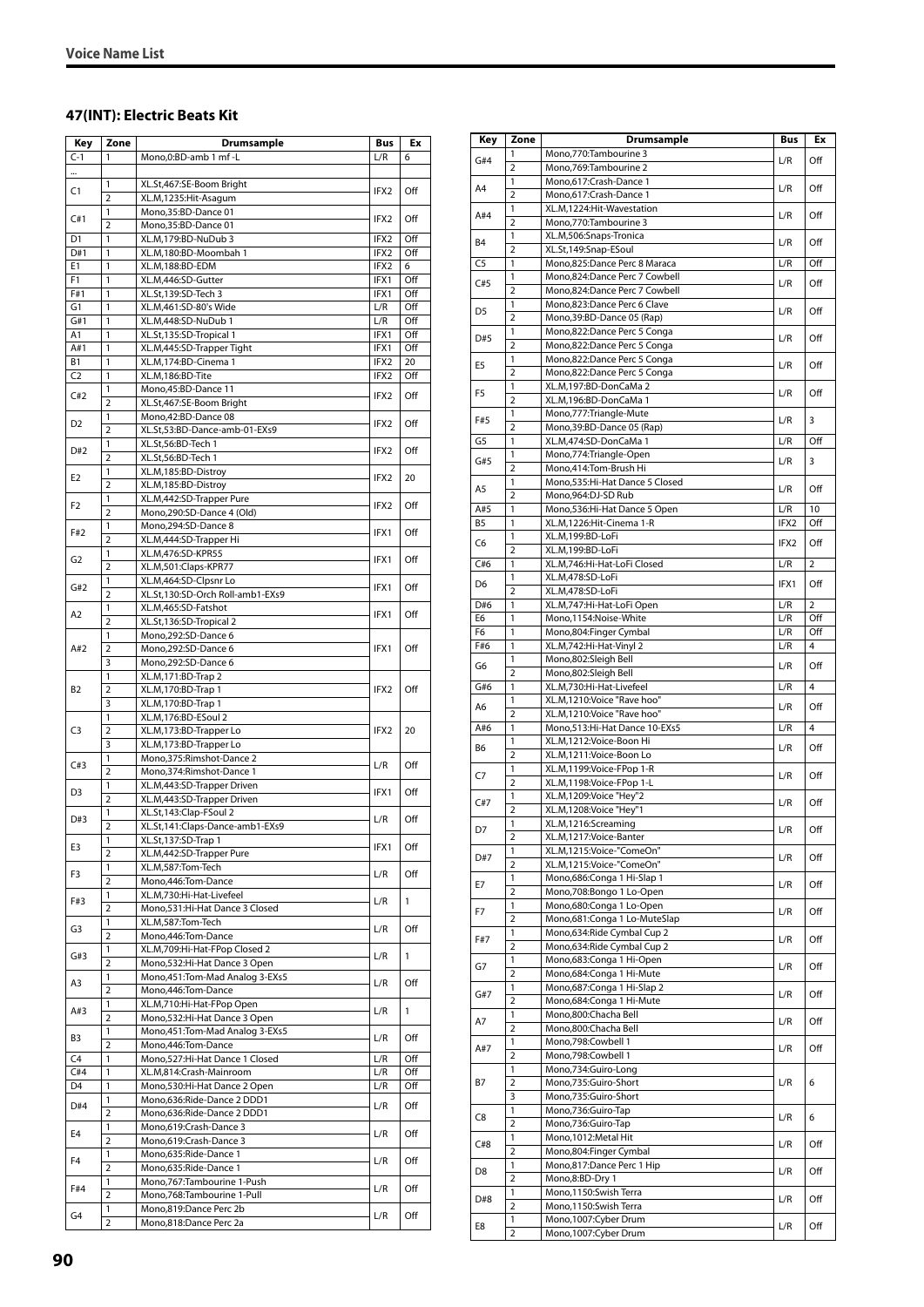| Key            | Zone           | Drumsample                   | <b>Bus</b> | Ex  |
|----------------|----------------|------------------------------|------------|-----|
| F8             |                | Mono, 767: Tambourine 1-Push | IFX1       | Off |
|                | $\overline{2}$ | Mono.767:Tambourine 1-Push   |            |     |
| F#8            | 1              | Mono, 1153: Air Vortex       |            | Off |
|                | $\overline{2}$ | Mono, 1153: Air Vortex       | L/R        |     |
| G8             | 1              | Mono,1156:Tubular            | L/R        | Off |
|                | $\overline{a}$ | Mono.1156:Tubular            |            |     |
| G#8            | 1              | Mono, 1148: Telephone Ring   | L/R        | Off |
|                | $\overline{2}$ | Mono, 1148: Telephone Ring   |            |     |
| A8             | 1              | Mono, 1116: Footstep 2       | L/R        | Off |
|                | $\overline{a}$ | Mono, 1116: Footstep 2       |            |     |
| A#8            | 1              | Mono, 777: Triangle-Mute     | L/R        | Off |
|                | $\overline{a}$ | Mono, 777: Triangle-Mute     |            |     |
| B <sub>8</sub> | 1              | Mono,1126:Tribe              | L/R        | Off |
|                | $\overline{a}$ | Mono, 1126: Tribe            |            |     |
| C9             | 1              | Mono,817:Dance Perc 1 Hip    | L/R        | Off |
|                | $\overline{a}$ | Mono,8:BD-Dry 1              |            |     |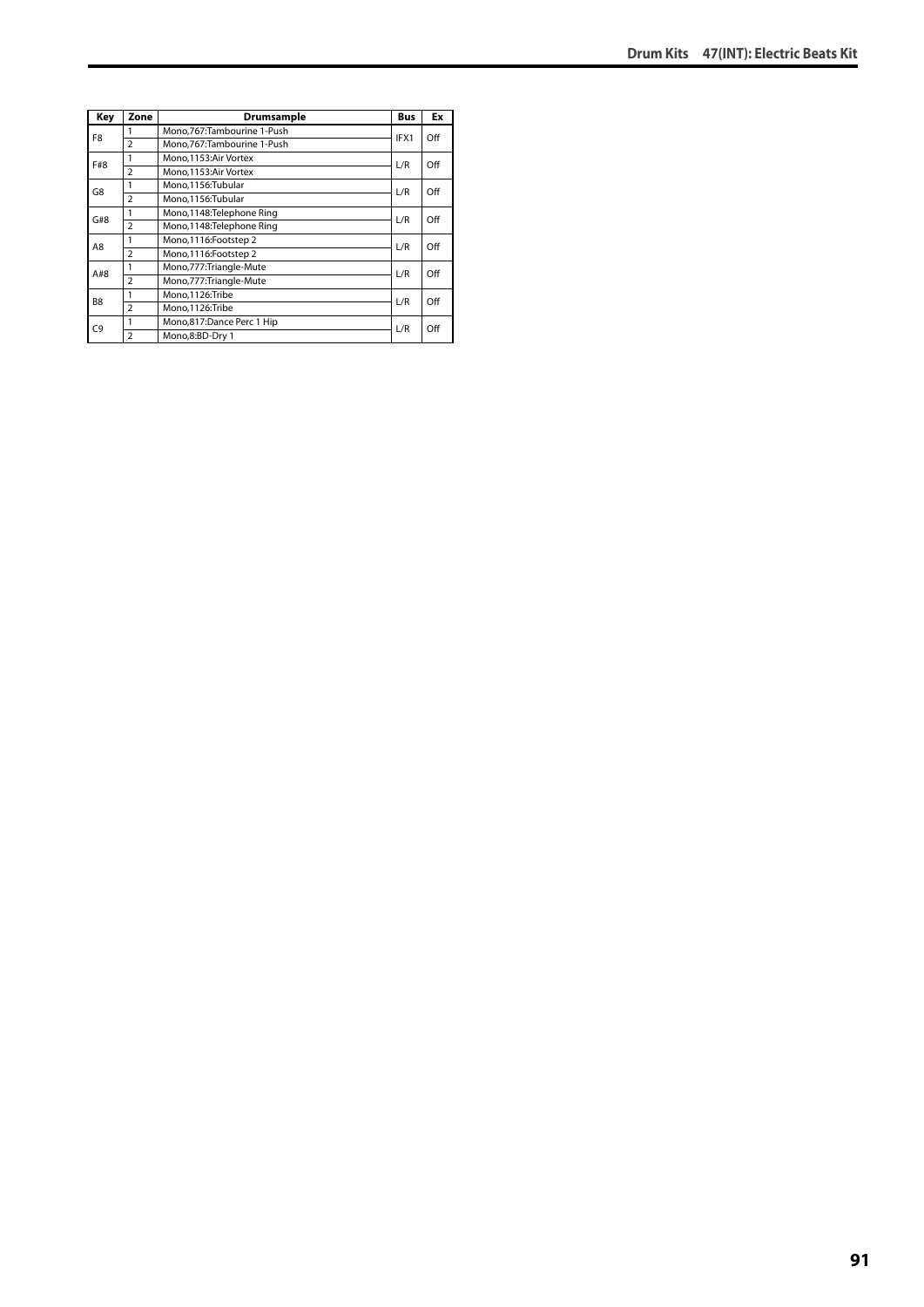### **GM Drum Kits**

 $\overline{a}$ 

#### **80(GM): STANDARD**

| Key            | Zone         | Drumsample                       | Bus | Еx           |
|----------------|--------------|----------------------------------|-----|--------------|
| $C-1$          | 1            | Mono,8:BD-Dry 1                  | L/R | Off          |
| $C#-1$         | 1            | Mono,8:BD-Dry 1                  | L/R | Off          |
| D-1            | 1            | Mono,8:BD-Dry 1                  | L/R | Off          |
| D#-1           | 1            | Mono,8:BD-Dry 1                  | L/R | Off          |
| $E-1$          | 1            | Mono,8:BD-Dry 1                  | L/R | Off          |
|                | $\mathbf{1}$ |                                  | L/R |              |
| $F-1$          |              | Mono,8:BD-Dry 1                  |     | Off          |
| $F#-1$         | 1            | Mono,8:BD-Dry 1                  | L/R | Off          |
| $G-1$          | 1            | Mono,8:BD-Dry 1                  | L/R | Off          |
| $G#-1$         | 1            | Mono,8:BD-Dry 1                  | L/R | Off          |
| A-1            | 1            | Mono,8:BD-Dry 1                  | L/R | Off          |
| $A#-1$         | 1            | Mono,8:BD-Dry 1                  | L/R | Off          |
| B-1            | 1            | Mono,8:BD-Dry 1                  | L/R | Off          |
| C <sub>0</sub> | $\mathbf{1}$ | Mono,8:BD-Dry 1                  | L/R | Off          |
| C#0            | 1            | Mono,8:BD-Dry 1                  | L/R | Off          |
| D <sub>0</sub> | 1            |                                  |     |              |
|                |              | Mono,8:BD-Dry 1                  | L/R | Off          |
| D#O            | 1            | Mono,8:BD-Dry 1                  | L/R | Off          |
| E <sub>0</sub> | 1            | Mono,8:BD-Dry 1                  | L/R | Off          |
| F <sub>0</sub> | 1            | Mono,8:BD-Dry 1                  | L/R | Off          |
| F#0            | 1            | Mono,8:BD-Dry 1                  | L/R | Off          |
| G0             | 1            | Mono,8:BD-Dry 1                  | L/R | Off          |
| G#0            | $\mathbf{1}$ | Mono,8:BD-Dry 1                  | L/R | Off          |
| A0             | 1            | Mono,8:BD-Dry 1                  | L/R | Off          |
| A#0            | 1            |                                  |     | Off          |
|                |              | Mono,8:BD-Dry 1                  | L/R |              |
| BO             | 1            | Mono,8:BD-Dry 1                  | L/R | Off          |
| C1             | 1            | Mono,646:Orchestral SD           | L/R | Off          |
| C#1            | 1            | Mono,648:Orch.SD Roll 2          | L/R | Off          |
| D1             | 1            | Mono,674: Finger Snap            | L/R | Off          |
| D#1            | $\mathbf{1}$ | Mono,915:Perc-Granular 17-EXs5-L | L/R | Off          |
| E1             | 1            | Mono, 1120:Dog                   | L/R | Off          |
| F1             | 1            | Mono,921:Perc-Granular 22-EXs5   | L/R | 7            |
| F#1            |              |                                  |     |              |
|                | 1            | Mono,921:Perc-Granular 22-EXs5   | L/R | 7            |
| G <sub>1</sub> | 1            | Mono,679:Drumstick Hit           | L/R | Off          |
| G#1            | 1            | Mono,914:Perc-Granular 16-EXs5-R | L/R | Off          |
| A1             | 1            | Mono, 1083:"Cap"                 | L/R | Off          |
| A#1            | 1            | Mono, 743: Baya-Mute 3           | L/R | Off          |
| В1             | $\mathbf{1}$ | Mono,24:BD-Tight                 | L/R | Off          |
| C <sub>2</sub> | 1            | Mono, 10:BD-Dry 3                | L/R | Off          |
| C#2            | 1            | Mono,200:SD-Sidestick Ambi       | L/R | Off          |
| D <sub>2</sub> |              |                                  |     |              |
|                | 1            | Mono, 180:SD-Full Room           | L/R | Off          |
| D#2            | 1            | Mono,657:Dance Claps 1           | L/R | Off          |
| E <sub>2</sub> | $\mathbf{1}$ | Mono, 180: SD-Full Room          | L/R | Off          |
| F2             | 1            | Mono, 403: Tom 3-Floor           | L/R | Off          |
| F#2            | 1            | Mono, 481: Hi-Hat 2-Open 2       | L/R | 1            |
| G <sub>2</sub> | 1            | Mono, 403: Tom 3-Floor           | L/R | Off          |
| G#2            | 1            | Mono, 485: Hi-Hat 3-Pedal        | L/R | $\mathbf{1}$ |
| A2             | 1            | Mono, 404: Tom 3-Lo              | L/R | Off          |
| A#2            | 1            | Mono, 488: Hi-Hat 3-Open 2       | L/R | 1            |
|                |              |                                  |     |              |
| B <sub>2</sub> | 1            | Mono, 404: Tom 3-Lo              | L/R | Off          |
| C3             | 1            | Mono, 405: Tom 3-Hi              | L/R | Off          |
| C#3            | 1            | Mono,608:Crash Cymbal 3          | L/R | Off          |
| D3             | 1            | Mono, 405: Tom 3-Hi              | L/R | Off          |
| D#3            | 1            | Mono,627: Ride Cymbal 4 Edge     | L/R | Off          |
| E3             | 1            | Mono,638:China Cymbal            | L/R | Off          |
| F3             | 1            | Mono,631:Ride Cymbal-Jazz        | L/R | Off          |
| F#3            | $\mathbf{1}$ | Mono,739:Baya-Open               | L/R | Off          |
|                | $\mathbf{1}$ | Mono,638:China Cymbal            |     |              |
| G3             |              |                                  | L/R | Off          |
| G#3            | 1            | Mono, 766: Timbales-Paila        | L/R | Off          |
| A3             | $\mathbf{1}$ | Mono,608:Crash Cymbal 3          | L/R | Off          |
| A#3            | 1            | Mono,725:Bongo 2 Hi-Fingernail   | L/R | Off          |
| B <sub>3</sub> | 1            | Mono,636:Ride-Dance 2 DDD1       | L/R | Off          |
| C4             | 1            | Mono,684: Conga 1 Hi-Mute        | L/R | Off          |
| C#4            | $\mathbf{1}$ | Mono,698:Conga 2 Lo-Toe          | L/R | Off          |
| D <sub>4</sub> | 1            | Mono,693:Conga 2 Lo-OpenSlapFlam | L/R | Off          |
| D#4            | 1            | Mono,691:Conga 2 Lo-Open f       | L/R | Off          |
|                |              |                                  |     |              |
| E4             | 1            | Mono,680:Conga 1 Lo-Open         | L/R | Off          |
| F <sub>4</sub> | 1            | Mono,734:Guiro-Long              | L/R | Off          |
| F#4            | $\mathbf{1}$ | Mono,729:Djembe-Mute             | L/R | Off          |
| G4             | 1            | Mono, 764: Timbales Hi-Rim 1     | L/R | Off          |
| G#4            | 1            | Mono, 764: Timbales Hi-Rim 1     | L/R | Off          |
| A4             | $\mathbf{1}$ | Mono,759:Woodblock 2             | L/R | Off          |
| A#4            | $\mathbf{1}$ | Mono,706:Conga 2 Hi-Heel         | L/R | Off          |
| B4             | 1            | Mono, 778: Triangle-Mute-EXs5    | L/R | 2            |
|                |              |                                  |     |              |
| C <sub>5</sub> | $\mathbf{1}$ | Mono, 778: Triangle-Mute-EXs5    | L/R | 2            |
| C#5            | 1            | Mono, 704: Conga 2 Hi-Closed     | L/R | 3            |
| D5             | 1            | Mono,703:Conga 2 Hi-Muffled      | L/R | 3            |
| D#5            | 1            | Mono,726:Bongo 2 Hi-Cuptone      | L/R | Off          |
| E5             | $\mathbf{1}$ | Mono, 727: Bongo 2 Hi-Slap       | L/R | Off          |

| Key            | Zone | Drumsample                  | <b>Bus</b> | Ex             |
|----------------|------|-----------------------------|------------|----------------|
| F <sub>5</sub> |      | Mono,727:Bongo 2 Hi-Slap    | L/R        | Off            |
| F#5            |      | Mono, 749: Tabla-Mute 1     | L/R        | 4              |
| G5             |      | Mono.750:Tabla-Mute 2       | L/R        | $\overline{4}$ |
| G#5            |      | Mono.746:Tabla-Na           | L/R        | 5              |
| A <sub>5</sub> |      | Mono, 743: Baya-Mute 3      | L/R        | 5              |
| A#5            |      | Mono,760:Timbales Lo-Open   | L/R        | Off            |
| <b>B5</b>      |      | Mono.769:Tambourine 2       | L/R        | Off            |
| C6             |      | Mono.772:Tambourine 2-EXs5  | L/R        | Off            |
| C#6            |      | Mono,700:Conga 2 Hi-Open mf | L/R        | Off            |
| D <sub>6</sub> |      | Mono,730:Djembe-Slap        | L/R        | 6              |
| D#6            |      | Mono,729:Djembe-Mute        | L/R        | 6              |
| E <sub>6</sub> |      | Mono.1077:"Pehh"            | L/R        | Off            |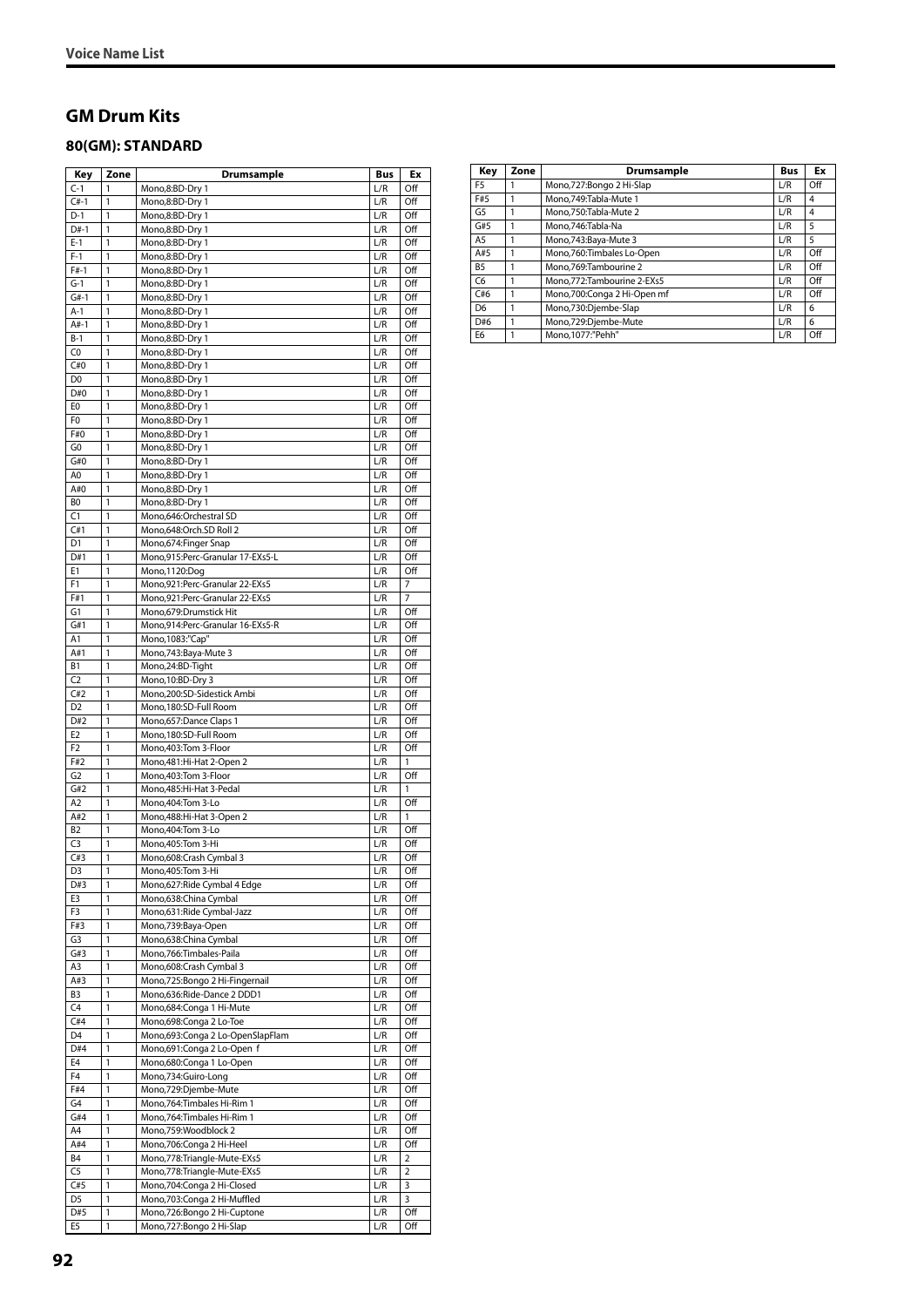#### **81(GM): ROOM**

| Key            | Zone         | <b>Drumsample</b>                | <b>Bus</b> | Ex             |
|----------------|--------------|----------------------------------|------------|----------------|
| $C-1$          | 1            | Mono,8:BD-Dry 1                  | L/R        | Off            |
| $C#-1$         | 1            | Mono,8:BD-Dry 1                  | L/R        | Off            |
| $D-1$          | 1            | Mono,8:BD-Dry 1                  | L/R        | Off            |
| $D#-1$         | 1            | Mono,8:BD-Dry 1                  | L/R        | Off            |
| $E-1$          | 1            | Mono,8:BD-Dry 1                  | L/R        | Off            |
| $F-1$          | 1            | Mono,8:BD-Dry 1                  | L/R        | Off            |
| $F#-1$         | 1            | Mono,8:BD-Dry 1                  | L/R        | Off            |
| $G-1$          | 1            | Mono,8:BD-Dry 1                  | L/R        | Off            |
| $G#-1$         | 1            | Mono,8:BD-Dry 1                  | L/R        | Off            |
| A-1            | 1            | Mono,8:BD-Dry 1                  | L/R        | Off            |
| $A#-1$         | 1            | Mono,8:BD-Dry 1                  | L/R        | Off            |
| $B-1$          | 1            | Mono,8:BD-Dry 1                  | L/R        | Off            |
| C0             | 1            | Mono,8:BD-Dry 1                  |            |                |
| C#0            | $\mathbf{1}$ |                                  | L/R<br>L/R | Off<br>Off     |
|                | 1            | Mono,8:BD-Dry 1                  |            |                |
| D <sub>0</sub> |              | Mono,8:BD-Dry 1                  | L/R        | Off            |
| D#0            | 1            | Mono,8:BD-Dry 1                  | L/R        | Off            |
| E0             | 1            | Mono,8:BD-Dry 1                  | L/R        | Off            |
| F0             | 1            | Mono,8:BD-Dry 1                  | L/R        | Off            |
| F#0            | 1            | Mono,8:BD-Dry 1                  | L/R        | Off            |
| G0             | 1            | Mono,8:BD-Dry 1                  | L/R        | Off            |
| G#0            | 1            | Mono,8:BD-Dry 1                  | L/R        | Off            |
| A0             | 1            | Mono,8:BD-Dry 1                  | L/R        | Off            |
| A#0            | 1            | Mono,8:BD-Dry 1                  | L/R        | Off            |
| BO             | 1            | Mono,8:BD-Dry 1                  | L/R        | Off            |
| C1             | 1            | Mono,646:Orchestral SD           | L/R        | Off            |
| C#1            | 1            | Mono,648:Orch.SD Roll 2          | L/R        | Off            |
| D1             | 1            | Mono, 674: Finger Snap           | L/R        | Off            |
| D#1            | 1            | Mono,915:Perc-Granular 17-EXs5-L | L/R        | Off            |
| Е1             | 1            | Mono,1120:Dog                    | L/R        | Off            |
| F1             | 1            | Mono, 921: Perc-Granular 22-EXs5 | L/R        | 7              |
| F#1            | 1            | Mono,921:Perc-Granular 22-EXs5   | L/R        | 7              |
| G1             | 1            | Mono,679:Drumstick Hit           | L/R        | Off            |
| G#1            | 1            | Mono,914:Perc-Granular 16-EXs5-R | L/R        | Off            |
| Α1             | 1            | Mono, 1083:"Cap"                 | L/R        | Off            |
| A#1            | 1            | Mono, 743: Baya-Mute 3           | L/R        | Off            |
| Β1             | 1            | Mono,9:BD-Dry 2                  | L/R        | Off            |
| C <sub>2</sub> | 1            | Mono, 10:BD-Dry 3                | L/R        | Off            |
| C#2            | 1            | Mono,200:SD-Sidestick Ambi       | L/R        | Off            |
| D <sub>2</sub> | 1            | Mono, 193: SD-Yowie              | L/R        | Off            |
| D#2            | 1            | Mono, 657: Dance Claps 1         | L/R        | Off            |
| E <sub>2</sub> | 1            | Mono,193:SD-Yowie                | L/R        | Off            |
| F <sub>2</sub> | 1            | Mono,406:Tom 4-Floor             | L/R        | Off            |
| F#2            | 1            | Mono, 481: Hi-Hat 2-Open 2       | L/R        | 1              |
| G <sub>2</sub> | 1            | Mono,406:Tom 4-Floor             | L/R        | Off            |
| G#2            | 1            |                                  | L/R        | 1              |
| A <sub>2</sub> | 1            | Mono, 485: Hi-Hat 3-Pedal        |            |                |
|                |              | Mono, 407: Tom 4-Lo              | L/R        | Off            |
| A#2            | 1            | Mono, 488: Hi-Hat 3-Open 2       | L/R        | 1              |
| B <sub>2</sub> | 1            | Mono, 407: Tom 4-Lo              | L/R        | Off            |
| C <sub>3</sub> | 1            | Mono, 408: Tom 4-Hi              | L/R        | Off            |
| C#3            | $\mathbf{1}$ | Mono,608:Crash Cymbal 3          | L/R        | Off            |
| D3             | 1            | Mono, 408: Tom 4-Hi              | L/R        | Off            |
| D#3            | 1            | Mono,627:Ride Cymbal 4 Edge      | L/R        | Off            |
| E3             | 1            | Mono,638:China Cymbal            | L/R        | Off            |
| F3             | 1            | Mono,631:Ride Cymbal-Jazz        | L/R        | Off            |
| F#3            | 1            | Mono,739:Baya-Open               | L/R        | Off            |
| G3             | 1            | Mono,638:China Cymbal            | L/R        | Off            |
| G#3            | 1            | Mono,766:Timbales-Paila          | L/R        | Off            |
| A3             | 1            | Mono,608:Crash Cymbal 3          | L/R        | Off            |
| A#3            | 1            | Mono,725:Bongo 2 Hi-Fingernail   | L/R        | Off            |
| B <sub>3</sub> | $\mathbf{1}$ | Mono,636:Ride-Dance 2 DDD1       | L/R        | Off            |
| C <sub>4</sub> | 1            | Mono,684:Conga 1 Hi-Mute         | L/R        | Off            |
| C#4            | 1            | Mono,698:Conga 2 Lo-Toe          | L/R        | Off            |
| D <sub>4</sub> | 1            | Mono,693:Conga 2 Lo-OpenSlapFlam | L/R        | Off            |
| D#4            | 1            | Mono,691:Conga 2 Lo-Open f       | L/R        | Off            |
| E4             | 1            | Mono,680:Conga 1 Lo-Open         | L/R        | Off            |
| F <sub>4</sub> | 1            | Mono,734:Guiro-Long              | L/R        | Off            |
| F#4            | 1            | Mono,729:Djembe-Mute             | L/R        | Off            |
| G4             | $\mathbf{1}$ | Mono, 764: Timbales Hi-Rim 1     | L/R        | Off            |
| G#4            | 1            | Mono, 764: Timbales Hi-Rim 1     | L/R        | Off            |
| A4             | 1            | Mono,759:Woodblock 2             | L/R        | Off            |
| A#4            | 1            | Mono,706:Conga 2 Hi-Heel         | L/R        | Off            |
| <b>B4</b>      | 1            | Mono,778:Triangle-Mute-EXs5      | L/R        | $\overline{2}$ |
| C <sub>5</sub> | 1            | Mono,778:Triangle-Mute-EXs5      | L/R        | $\overline{2}$ |
| C#5            | 1            | Mono,704:Conga 2 Hi-Closed       | L/R        | 3              |
| D <sub>5</sub> | $\mathbf{1}$ | Mono,703:Conga 2 Hi-Muffled      | L/R        | 3              |
| D#5            | 1            | Mono,726:Bongo 2 Hi-Cuptone      | L/R        | Off            |
| E5             | 1            | Mono,727:Bongo 2 Hi-Slap         | L/R        | Off            |
| F5             | 1            | Mono,727:Bongo 2 Hi-Slap         | L/R        | Off            |
| F#5            | 1            | Mono, 749: Tabla-Mute 1          | L/R        | 4              |
|                |              |                                  |            |                |

| Key            | Zone | Drumsample                  | <b>Bus</b> | Ex  |
|----------------|------|-----------------------------|------------|-----|
| G5             |      | Mono,750:Tabla-Mute 2       | L/R        | 4   |
| G#5            |      | Mono, 746: Tabla-Na         | L/R        | 5   |
| A <sub>5</sub> |      | Mono, 743: Baya-Mute 3      | L/R        | 5   |
| A#5            |      | Mono,760:Timbales Lo-Open   | L/R        | Off |
| B <sub>5</sub> |      | Mono.769:Tambourine 2       | L/R        | Off |
| C <sub>6</sub> |      | Mono,772:Tambourine 2-EXs5  | L/R        | Off |
| C#6            |      | Mono,700:Conga 2 Hi-Open mf | L/R        | Off |
| D <sub>6</sub> |      | Mono,730:Djembe-Slap        | L/R        | 6   |
| D#6            |      | Mono,729:Djembe-Mute        | L/R        | 6   |
| E <sub>6</sub> |      | Mono, 1077:"Pehh"           | L/R        | Off |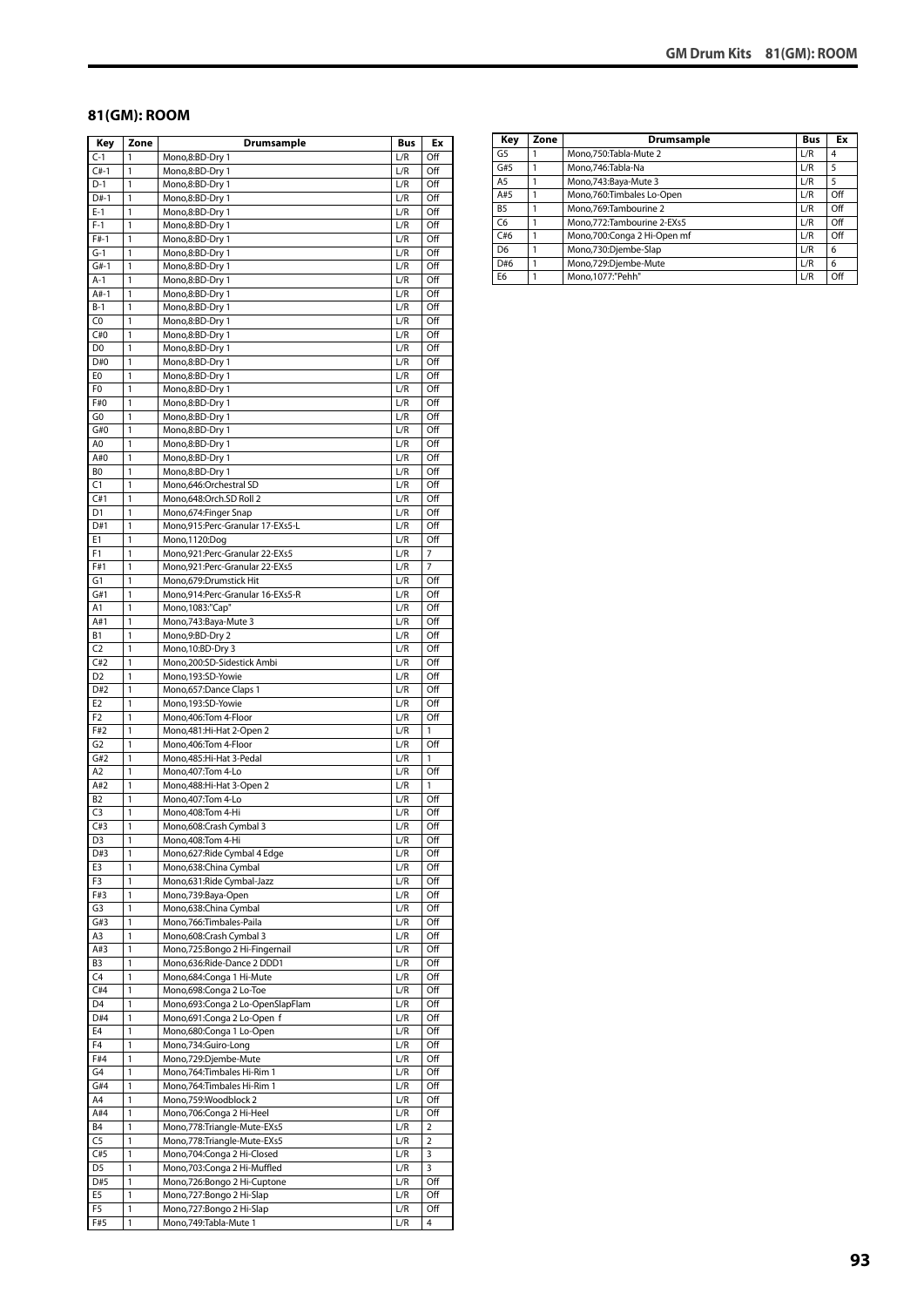#### **82(GM): POWER**

| Key                              | Zone         | Drumsample                                                   | Bus        | Еx             |
|----------------------------------|--------------|--------------------------------------------------------------|------------|----------------|
| $C-1$                            | 1            | Mono,8:BD-Dry 1                                              | L/R        | Off            |
| $C#-1$                           | 1            | Mono,8:BD-Dry 1                                              | L/R        | Off            |
| $D-1$                            | 1            | Mono,8:BD-Dry 1                                              | L/R        | Off            |
| $D#-1$                           | 1            | Mono,8:BD-Dry 1                                              | L/R        | Off            |
| $E-1$                            | 1            | Mono,8:BD-Dry 1                                              | L/R        | Off            |
| $F-1$                            | 1<br>1       | Mono,8:BD-Dry 1                                              | L/R        | Off            |
| $F#-1$<br>$G-1$                  | 1            | Mono,8:BD-Dry 1<br>Mono,8:BD-Dry 1                           | L/R<br>L/R | Off<br>Off     |
| $G#-1$                           | 1            | Mono,8:BD-Dry 1                                              | L/R        | Off            |
| $A-1$                            | 1            | Mono,8:BD-Dry 1                                              | L/R        | Off            |
| $A#-1$                           | 1            | Mono,8:BD-Dry 1                                              | L/R        | Off            |
| $B-1$                            | 1            | Mono,8:BD-Dry 1                                              | L/R        | Off            |
| C <sub>0</sub>                   | 1            | Mono,8:BD-Dry 1                                              | L/R        | Off            |
| C#0                              | 1            | Mono,8:BD-Dry 1                                              | L/R        | Off            |
| D <sub>0</sub>                   | 1            | Mono,8:BD-Dry 1                                              | L/R        | Off            |
| D#0                              | 1            | Mono,8:BD-Dry 1                                              | L/R        | Off            |
| E0<br>F <sub>0</sub>             | 1<br>1       | Mono,8:BD-Dry 1<br>Mono,8:BD-Dry 1                           | L/R<br>L/R | Off<br>Off     |
| F#0                              | 1            | Mono,8:BD-Dry 1                                              | L/R        | Off            |
| G0                               | 1            | Mono,8:BD-Dry 1                                              | L/R        | Off            |
| G#0                              | 1            | Mono,8:BD-Dry 1                                              | L/R        | Off            |
| A <sub>0</sub>                   | 1            | Mono,8:BD-Dry 1                                              | L/R        | Off            |
| A#0                              | 1            | Mono,8:BD-Dry 1                                              | L/R        | Off            |
| B <sub>0</sub>                   | 1            | Mono,8:BD-Dry 1                                              | L/R        | Off            |
| C <sub>1</sub>                   | 1            | Mono,646:Orchestral SD                                       | L/R        | Off            |
| C#1<br>D <sub>1</sub>            | 1<br>1       | Mono,648:Orch.SD Roll 2                                      | L/R<br>L/R | Off<br>Off     |
| D#1                              |              | Mono, 674: Finger Snap<br>Mono,915:Perc-Granular 17-EXs5-L   | L/R        | Off            |
| E1                               | 1<br>1       | Mono, 1120:Dog                                               | L/R        | Off            |
| F <sub>1</sub>                   | 1            | Mono,921:Perc-Granular 22-EXs5                               | L/R        | 7              |
| F#1                              | 1            | Mono.921:Perc-Granular 22-EXs5                               | L/R        | 7              |
| G1                               | 1            | Mono,679:Drumstick Hit                                       | L/R        | Off            |
| G#1                              | 1            | Mono,914:Perc-Granular 16-EXs5-R                             | L/R        | Off            |
| A1                               | 1            | Mono, 1083:"Cap"                                             | L/R        | Off            |
| A#1                              | 1            | Mono, 743: Baya-Mute 3                                       | L/R        | Off            |
| <b>B1</b>                        | 1            | Mono,23:BD-Gated                                             | L/R        | Off            |
| C <sub>2</sub>                   | 1            | Mono,20:BD-Mondo Kill                                        | L/R        | Off            |
| C#2<br>D <sub>2</sub>            | 1<br>1       | Mono,200:SD-Sidestick Ambi<br>Mono, 192: SD-Big Rock         | L/R<br>L/R | Off<br>Off     |
| D#2                              | 1            | Mono, 657: Dance Claps 1                                     | L/R        | Off            |
| E <sub>2</sub>                   | 1            | Mono, 192: SD-Big Rock                                       | L/R        | Off            |
| F <sub>2</sub>                   | 1            | Mono, 406: Tom 4-Floor                                       | L/R        | Off            |
| F#2                              | 1            | Mono, 481: Hi-Hat 2-Open 2                                   | L/R        | 1              |
| G <sub>2</sub>                   | 1            | Mono,406:Tom 4-Floor                                         | L/R        | Off            |
| G#2                              | 1            | Mono, 485: Hi-Hat 3-Pedal                                    | L/R        | 1              |
| A2                               | 1            | Mono, 407: Tom 4-Lo                                          | L/R        | Off            |
| A#2                              | 1            | Mono, 488: Hi-Hat 3-Open 2                                   | L/R        | 1              |
| B <sub>2</sub><br>C <sub>3</sub> | 1<br>1       | Mono, 407: Tom 4-Lo<br>Mono, 408: Tom 4-Hi                   | L/R<br>L/R | Off<br>Off     |
| C#3                              | $\mathbf{1}$ | Mono, 608: Crash Cymbal 3                                    | L/R        | Off            |
| D <sub>3</sub>                   | 1            | Mono, 408: Tom 4-Hi                                          | L/R        | Off            |
| D#3                              | 1            | Mono,627:Ride Cymbal 4 Edge                                  | L/R        | Off            |
| E3                               | 1            | Mono,638:China Cymbal                                        | L/R        | Off            |
| F3                               | 1            | Mono,631:Ride Cymbal-Jazz                                    | L/R        | Off            |
| F#3                              | 1            | Mono,739:Baya-Open                                           | L/R        | Off            |
| G3                               | $\mathbf{1}$ | Mono,638:China Cymbal                                        | L/R        | Off            |
| G#3<br>A3                        | 1<br>1       | Mono.766:Timbales-Paila                                      | L/R        | Off            |
| A#3                              | 1            | Mono,608:Crash Cymbal 3<br>Mono,725:Bongo 2 Hi-Fingernail    | L/R<br>L/R | Off<br>Off     |
| B <sub>3</sub>                   | 1            | Mono,636:Ride-Dance 2 DDD1                                   | L/R        | Off            |
| C4                               | 1            | Mono,684:Conga 1 Hi-Mute                                     | L/R        | Off            |
| C#4                              | 1            | Mono,698:Conga 2 Lo-Toe                                      | L/R        | Off            |
| D <sub>4</sub>                   | 1            | Mono,693:Conga 2 Lo-OpenSlapFlam                             | L/R        | Off            |
| D#4                              | $\mathbf{1}$ | Mono,691:Conga 2 Lo-Open f                                   | L/R        | Off            |
| E4                               | 1            | Mono,680:Conga 1 Lo-Open                                     | L/R        | Off            |
| F <sub>4</sub>                   | 1            | Mono,734:Guiro-Long                                          | L/R        | Off            |
| F#4<br>G <sub>4</sub>            | 1<br>1       | Mono,729:Djembe-Mute                                         | L/R        | Off            |
| G#4                              | 1            | Mono, 764: Timbales Hi-Rim 1<br>Mono, 764: Timbales Hi-Rim 1 | L/R<br>L/R | Off<br>Off     |
| A4                               | 1            | Mono,759:Woodblock 2                                         | L/R        | Off            |
| A#4                              | $\mathbf{1}$ | Mono,706:Conga 2 Hi-Heel                                     | L/R        | Off            |
| <b>B4</b>                        | 1            | Mono, 778: Triangle-Mute-EXs5                                | L/R        | $\overline{2}$ |
| C <sub>5</sub>                   | 1            | Mono, 778: Triangle-Mute-EXs5                                | L/R        | $\overline{2}$ |
| C#5                              | 1            | Mono, 704: Conga 2 Hi-Closed                                 | L/R        | 3              |
| D <sub>5</sub>                   | 1            | Mono, 703: Conga 2 Hi-Muffled                                | L/R        | 3              |
| D#5                              | 1            | Mono,726:Bongo 2 Hi-Cuptone                                  | L/R        | Off            |
| E <sub>5</sub>                   | 1            | Mono, 727: Bongo 2 Hi-Slap                                   | L/R        | Off            |
| F5                               | 1            | Mono, 727: Bongo 2 Hi-Slap                                   | L/R        | Off            |
| F#5                              | 1            | Mono, 749: Tabla-Mute 1                                      | L/R        | 4              |

| Key            | Zone | Drumsample                   | <b>Bus</b> | Ex  |
|----------------|------|------------------------------|------------|-----|
| G <sub>5</sub> |      | Mono,750:Tabla-Mute 2        | L/R        | 4   |
| G#5            |      | Mono,746:Tabla-Na            | L/R        | 5   |
| A <sub>5</sub> |      | Mono, 743: Baya-Mute 3       | L/R        | 5   |
| A#5            |      | Mono,760:Timbales Lo-Open    | L/R        | Off |
| <b>B5</b>      |      | Mono,769:Tambourine 2        | L/R        | Off |
| C <sub>6</sub> |      | Mono, 772: Tambourine 2-EXs5 | L/R        | Off |
| C#6            |      | Mono,700:Conga 2 Hi-Open mf  | L/R        | Off |
| D <sub>6</sub> |      | Mono,730:Djembe-Slap         | L/R        | 6   |
| D#6            |      | Mono,729:Djembe-Mute         | L/R        | 6   |
| E <sub>6</sub> |      | Mono.1077:"Pehh"             | L/R        | Off |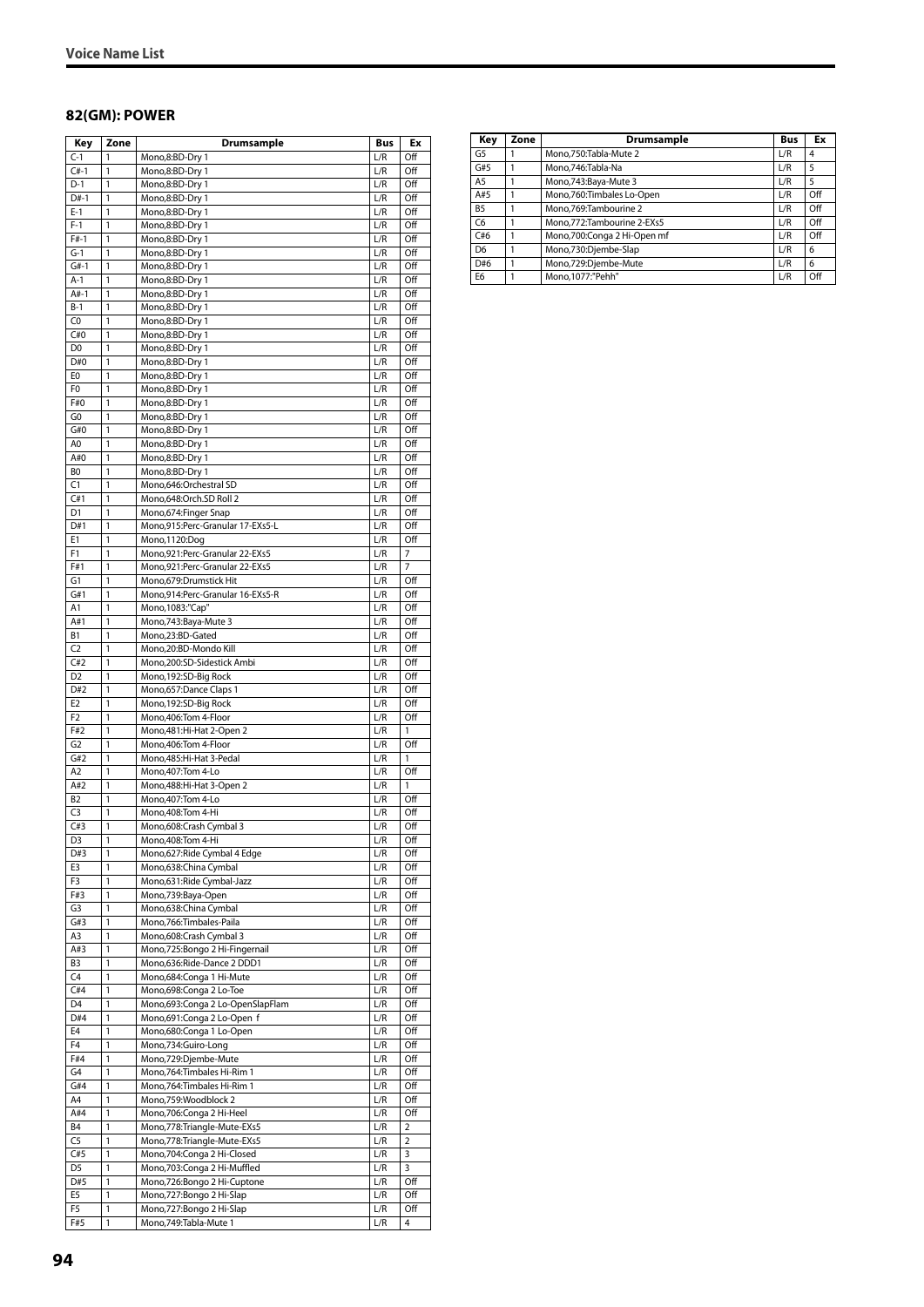#### **83(GM): ELECTRONIC**

| Key                              | Zone         | Drumsample                                                 | <b>Bus</b> | Ex         |
|----------------------------------|--------------|------------------------------------------------------------|------------|------------|
| $C-1$                            | 1            | Mono,8:BD-Dry 1                                            | L/R        | Off        |
| $C#-1$                           | 1            | Mono,8:BD-Dry 1                                            | L/R        | Off        |
| $D-1$                            | 1            | Mono,8:BD-Dry 1                                            | L/R        | Off        |
| D#-1                             | 1            | Mono,8:BD-Dry 1                                            | L/R        | Off        |
| $E-1$                            | 1            | Mono,8:BD-Dry 1                                            | L/R        | Off        |
| $F-1$                            | 1            | Mono,8:BD-Dry 1                                            | L/R        | Off        |
| $F#-1$<br>G-1                    | 1<br>1       | Mono,8:BD-Dry 1<br>Mono,8:BD-Dry 1                         | L/R<br>L/R | Off<br>Off |
| $G#-1$                           | 1            | Mono,8:BD-Dry 1                                            | L/R        | Off        |
| $A-1$                            | 1            | Mono,8:BD-Dry 1                                            | L/R        | Off        |
| $A#-1$                           | 1            | Mono,8:BD-Dry 1                                            | L/R        | Off        |
| $B-1$                            | 1            | Mono,8:BD-Dry 1                                            | L/R        | Off        |
| C <sub>0</sub>                   | 1            | Mono,8:BD-Dry 1                                            | L/R        | Off        |
| C#0                              | 1            | Mono,8:BD-Dry 1                                            | L/R        | Off        |
| D <sub>0</sub>                   | 1            | Mono,8:BD-Dry 1                                            | L/R        | Off        |
| D#0                              | $\mathbf{1}$ | Mono,8:BD-Dry 1                                            | L/R        | Off        |
| E0                               | 1            | Mono,8:BD-Dry 1                                            | L/R        | Off        |
| F0                               | 1            | Mono,8:BD-Dry 1                                            | L/R        | Off        |
| F#0                              | 1            | Mono,8:BD-Dry 1                                            | L/R        | Off        |
| G <sub>0</sub>                   | 1            | Mono,8:BD-Dry 1                                            | L/R        | Off        |
| G#0                              | 1            | Mono,8:BD-Dry 1                                            | L/R        | Off        |
| A0                               | 1            | Mono,8:BD-Dry 1                                            | L/R        | Off        |
| A#0<br>B <sub>0</sub>            | 1<br>1       | Mono,8:BD-Dry 1                                            | L/R        | Off        |
| C1                               | 1            | Mono,8:BD-Dry 1<br>Mono,646:Orchestral SD                  | L/R<br>L/R | Off<br>Off |
| C#1                              | 1            | Mono,648:Orch.SD Roll 2                                    | L/R        | Off        |
| D <sub>1</sub>                   | 1            | Mono, 674: Finger Snap                                     | L/R        | Off        |
| D#1                              | 1            | Mono,915:Perc-Granular 17-EXs5-L                           | L/R        | Off        |
| E1                               | 1            | Mono,1120:Dog                                              | L/R        | Off        |
| F1                               | 1            | Mono,921:Perc-Granular 22-EXs5                             | L/R        | 7          |
| F#1                              | $\mathbf{1}$ | Mono,921:Perc-Granular 22-EXs5                             | L/R        | 7          |
| G1                               | 1            | Mono,679:Drumstick Hit                                     | L/R        | Off        |
| G#1                              | 1            | Mono,914:Perc-Granular 16-EXs5-R                           | L/R        | Off        |
| A1                               | 1            | Mono, 1083: "Cap"                                          | L/R        | Off        |
| A#1                              | 1            | Mono,743:Baya-Mute 3                                       | L/R        | Off        |
| В1                               | 1            | Mono, 76: BD-Hip 1                                         | L/R        | Off        |
| C2                               | 1            | Mono, 48: BD-Dance 14                                      | L/R        | Off        |
| C#2                              | 1            | Mono,200:SD-Sidestick Ambi                                 | L/R        | Off        |
| D <sub>2</sub>                   | 1            | Mono,445:Tom-Synth                                         | L/R        | Off        |
| D#2                              | 1            | Mono, 657: Dance Claps 1                                   | L/R        | Off        |
| E <sub>2</sub><br>F <sub>2</sub> | 1<br>1       | Mono,285:SD-Ambi Hit 1                                     | L/R<br>L/R | Off<br>Off |
| F#2                              | 1            | Mono,445:Tom-Synth<br>Mono, 489: Hi-Hat 3-Sizzle           | L/R        | 1          |
| G <sub>2</sub>                   | 1            | Mono,445:Tom-Synth                                         | L/R        | Off        |
| G#2                              | 1            | Mono, 485: Hi-Hat 3-Pedal                                  | L/R        | 1          |
| A <sub>2</sub>                   | 1            | Mono,445:Tom-Synth                                         | L/R        | Off        |
| A#2                              | $\mathbf{1}$ | Mono, 489: Hi-Hat 3-Sizzle                                 | L/R        | 1          |
| <b>B2</b>                        | 1            | Mono, 445: Tom-Synth                                       | L/R        | Off        |
| C <sub>3</sub>                   | 1            | Mono, 445: Tom-Synth                                       | L/R        | Off        |
| C#3                              | 1            | Mono,608:Crash Cymbal 3                                    | L/R        | Off        |
| D3                               | 1            | Mono,445:Tom-Synth                                         | L/R        | Off        |
| D#3                              | 1            | Mono,627: Ride Cymbal 4 Edge                               | L/R        | Off        |
| E3                               | 1            | Mono,607:Crash Cymbal 2                                    | L/R        | Off        |
| F3                               | 1            | Mono,631:Ride Cymbal-Jazz                                  | L/R        | Off        |
| F#3                              | 1            | Mono,739:Baya-Open                                         | L/R        | Off        |
| G3                               | 1            | Mono,638:China Cymbal                                      | L/R        | Off        |
| G#3<br>A3                        | 1<br>1       | Mono,766:Timbales-Paila<br>Mono,608:Crash Cymbal 3         | L/R<br>L/R | Off<br>Off |
| A#3                              | 1            | Mono,725:Bongo 2 Hi-Fingernail                             | L/R        | Off        |
| B3                               | 1            | Mono,636:Ride-Dance 2 DDD1                                 | L/R        | Off        |
| C4                               | 1            | Mono, 684: Conga 1 Hi-Mute                                 | L/R        | Off        |
| C#4                              | $\mathbf{1}$ | Mono,698:Conga 2 Lo-Toe                                    | L/R        | Off        |
| D <sub>4</sub>                   | 1            | Mono,693:Conga 2 Lo-OpenSlapFlam                           | L/R        | Off        |
| D#4                              | 1            | Mono,691:Conga 2 Lo-Open f                                 | L/R        | Off        |
| E4                               | 1            | Mono,680:Conga 1 Lo-Open                                   | L/R        | Off        |
| F <sub>4</sub>                   | 1            | Mono,734:Guiro-Long                                        | L/R        | Off        |
| F#4                              | 1            | Mono,729:Djembe-Mute                                       | L/R        | Off        |
| G4                               | 1            | Mono, 764: Timbales Hi-Rim 1                               | L/R        | Off        |
| G#4                              | 1            | Mono, 764: Timbales Hi-Rim 1                               | L/R        | Off        |
| A4                               | 1            | Mono,759:Woodblock 2                                       | L/R        | Off        |
| A#4                              | 1            | Mono,706:Conga 2 Hi-Heel                                   | L/R        | Off        |
| <b>B4</b>                        | 1            | Mono,778:Triangle-Mute-EXs5                                | L/R        | 2          |
| C <sub>5</sub>                   | 1            | Mono,778:Triangle-Mute-EXs5                                | L/R        | 2          |
| C#5<br>D <sub>5</sub>            | 1<br>1       | Mono, 704: Conga 2 Hi-Closed                               | L/R        | 3          |
| D#5                              | 1            | Mono,703:Conga 2 Hi-Muffled<br>Mono,726:Bongo 2 Hi-Cuptone | L/R<br>L/R | 3<br>Off   |
| E5                               | 1            | Mono,727:Bongo 2 Hi-Slap                                   | L/R        | Off        |
| F5                               | 1            | Mono,727:Bongo 2 Hi-Slap                                   | L/R        | Off        |
| F#5                              | 1            | Mono,749:Tabla-Mute 1                                      | L/R        | 4          |
|                                  |              |                                                            |            |            |

| Key            | Zone | Drumsample                  | <b>Bus</b> | Ex  |
|----------------|------|-----------------------------|------------|-----|
| G5             |      | Mono.750:Tabla-Mute 2       | L/R        | 4   |
| G#5            |      | Mono, 746: Tabla-Na         | L/R        | 5   |
| A <sub>5</sub> |      | Mono, 743: Baya-Mute 3      | L/R        | 5   |
| A#5            |      | Mono,760:Timbales Lo-Open   | L/R        | Off |
| <b>B5</b>      |      | Mono, 769: Tambourine 2     | L/R        | Off |
| C6             |      | Mono.772:Tambourine 2-EXs5  | L/R        | Off |
| C#6            |      | Mono,700:Conga 2 Hi-Open mf | L/R        | Off |
| D <sub>6</sub> |      | Mono,730:Djembe-Slap        | L/R        | 6   |
| D#6            |      | Mono,729:Djembe-Mute        | L/R        | 6   |
| E <sub>6</sub> |      | Mono.1077:"Pehh"            | L/R        | Off |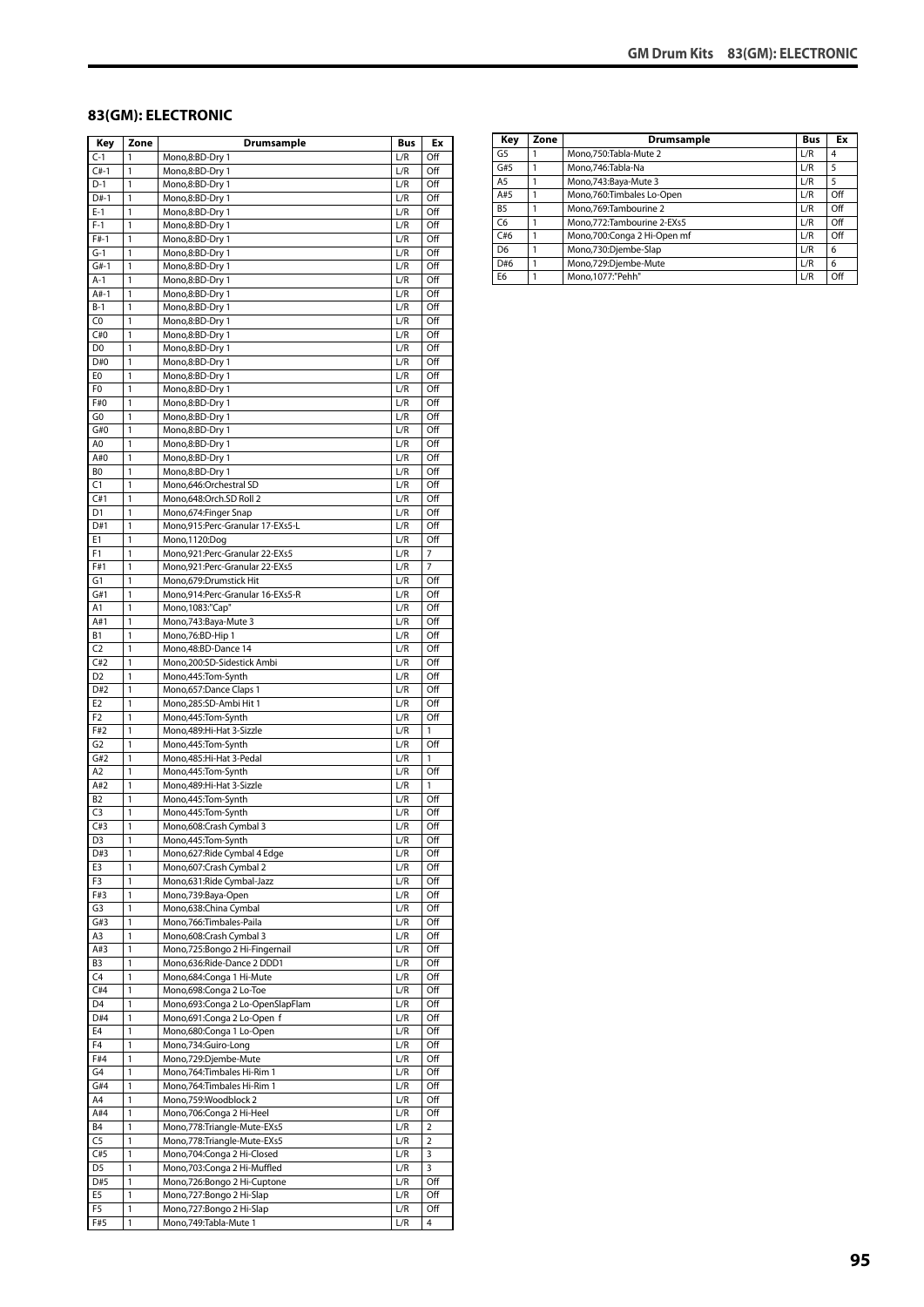#### **84(GM): ANALOG**

| Key                              | Zone         | Drumsample                                                   | Bus        | Ex             |
|----------------------------------|--------------|--------------------------------------------------------------|------------|----------------|
| $C-1$                            | 1            | Mono,8:BD-Dry 1                                              | L/R        | Off            |
| $C#-1$                           | 1            | Mono,8:BD-Dry 1                                              | L/R        | Off            |
| $D-1$                            | 1            | Mono,8:BD-Dry 1                                              | L/R        | Off            |
| $D#-1$                           | 1            | Mono,8:BD-Dry 1                                              | L/R        | Off            |
| $E-1$                            | 1            | Mono,8:BD-Dry 1                                              | L/R        | Off            |
| $F-1$                            | 1            | Mono,8:BD-Dry 1                                              | L/R        | Off            |
| $F#-1$                           | 1            | Mono,8:BD-Dry 1                                              | L/R        | Off            |
| $G-1$                            | 1            | Mono,8:BD-Dry 1                                              | L/R        | Off            |
| $G#-1$                           | 1            | Mono,8:BD-Dry 1                                              | L/R        | Off            |
| $A-1$<br>$A#-1$                  | 1<br>1       | Mono,8:BD-Dry 1                                              | L/R<br>L/R | Off<br>Off     |
| $B-1$                            | $\mathbf{1}$ | Mono,8:BD-Dry 1<br>Mono,8:BD-Dry 1                           | L/R        | Off            |
| C0                               | 1            | Mono,8:BD-Dry 1                                              | L/R        | Off            |
| C#0                              | 1            | Mono,8:BD-Dry 1                                              | L/R        | Off            |
| D <sub>0</sub>                   | 1            | Mono,8:BD-Dry 1                                              | L/R        | Off            |
| D#0                              | 1            | Mono,8:BD-Dry 1                                              | L/R        | Off            |
| E0                               | 1            | Mono,8:BD-Dry 1                                              | L/R        | Off            |
| F0                               | 1            | Mono,8:BD-Dry 1                                              | L/R        | Off            |
| F#0                              | 1            | Mono,8:BD-Dry 1                                              | L/R        | Off            |
| G <sub>0</sub>                   | 1            | Mono,8:BD-Dry 1                                              | L/R        | Off            |
| G#0                              | $\mathbf{1}$ | Mono,8:BD-Dry 1                                              | L/R        | Off            |
| A0                               | 1            | Mono,8:BD-Dry 1                                              | L/R        | Off            |
| A#0                              | 1            | Mono,8:BD-Dry 1                                              | L/R        | Off            |
| BO                               | 1            | Mono,8:BD-Dry 1                                              | L/R        | Off            |
| C1                               | 1            | Mono,646:Orchestral SD                                       | L/R        | Off            |
| C#1                              | 1            | Mono,648:Orch.SD Roll 2                                      | L/R        | Off            |
| D1                               | 1            | Mono, 674: Finger Snap                                       | L/R        | Off            |
| D#1                              | 1            | Mono,915:Perc-Granular 17-EXs5-L                             | L/R        | Off            |
| E1                               | 1            | Mono, 1120:Dog                                               | L/R        | Off            |
| F1                               | 1            | Mono,921:Perc-Granular 22-EXs5                               | L/R        | 7              |
| F#1                              | 1            | Mono,921:Perc-Granular 22-EXs5                               | L/R        | $\overline{7}$ |
| G1                               | 1            | Mono, 679: Drumstick Hit                                     | L/R        | Off            |
| G#1                              | 1            | Mono,914:Perc-Granular 16-EXs5-R                             | L/R        | Off            |
| A1                               | 1            | Mono, 1083:"Cap"                                             | L/R        | Off            |
| A#1                              | 1            | Mono, 743: Baya-Mute 3                                       | L/R        | Off            |
| В1                               | $\mathbf{1}$ | Mono, 40: BD-Dance 06 (R&B)                                  | L/R        | Off            |
| C <sub>2</sub>                   | 1            | Mono,43:BD-Dance 09                                          | L/R        | Off            |
| C#2                              | 1            | Mono, 375: Rimshot-Dance 2                                   | L/R        | Off            |
| D <sub>2</sub>                   | 1            | Mono,289:SD-Dance 3 (New)                                    | L/R        | Off            |
| D#2                              | 1            | Mono,657:Dance Claps 1                                       | L/R        | Off            |
| E <sub>2</sub><br>F <sub>2</sub> | 1            | Mono,290:SD-Dance 4 (Old)                                    | L/R<br>L/R | Off<br>Off     |
| F#2                              | 1<br>1       | Mono, 446: Tom-Dance<br>Mono,532:Hi-Hat Dance 3 Open         | L/R        | 1              |
| G <sub>2</sub>                   | 1            | Mono, 446: Tom-Dance                                         | L/R        | Off            |
| G#2                              | 1            | Mono, 532: Hi-Hat Dance 3 Open                               | L/R        | 1              |
| A2                               | 1            | Mono, 446: Tom-Dance                                         | L/R        | Off            |
| A#2                              | 1            | Mono,532:Hi-Hat Dance 3 Open                                 | L/R        | 1              |
| <b>B2</b>                        | 1            | Mono, 446: Tom-Dance                                         | L/R        | Off            |
| C <sub>3</sub>                   | 1            | Mono,446:Tom-Dance                                           | L/R        | Off            |
| C#3                              | 1            | Mono,635:Ride-Dance 1                                        | L/R        | Off            |
| D3                               | $\mathbf{1}$ | Mono, 446: Tom-Dance                                         | L/R        | Off            |
| D#3                              | 1            | Mono,619:Crash-Dance 3                                       | L/R        | Off            |
| E3                               | 1            | Mono,638:China Cymbal                                        | L/R        | Off            |
| F3                               | 1            | Mono,631:Ride Cymbal-Jazz                                    | L/R        | Off            |
| F#3                              | 1            | Mono,739:Baya-Open                                           | L/R        | Off            |
| G3                               | 1            | Mono,638:China Cymbal                                        | L/R        | Off            |
| G#3                              | 1            | Mono, 790: Shaker 5-EXs5                                     | L/R        | Off            |
| A3                               | 1            | Mono,608:Crash Cymbal 3                                      | L/R        | Off            |
| A#3                              | 1            | Mono,725:Bongo 2 Hi-Fingernail                               | L/R        | Off            |
| B3                               | 1            | Mono,636:Ride-Dance 2 DDD1                                   | L/R        | Off            |
| C4                               | 1            | Mono,788:Shaker 3-EXs5                                       | L/R        | Off            |
| C#4                              | 1            | Mono, 788: Shaker 3-EXs5                                     | L/R        | Off            |
| D <sub>4</sub>                   | 1            | Mono, 446: Tom-Dance                                         | L/R        | Off            |
| D#4                              | 1            | Mono, 446: Tom-Dance                                         | L/R        | Off            |
| E4                               | 1            | Mono, 446: Tom-Dance                                         | L/R        | Off            |
| F <sub>4</sub>                   | 1            | Mono,734:Guiro-Long                                          | L/R        | Off            |
| F#4                              | 1            | Mono,729:Djembe-Mute                                         | L/R        | Off            |
| G4<br>G#4                        | 1<br>1       | Mono, 764: Timbales Hi-Rim 1<br>Mono, 764: Timbales Hi-Rim 1 | L/R<br>L/R | Off<br>Off     |
| A4                               | 1            | Mono,759:Woodblock 2                                         | L/R        | Off            |
| A#4                              | 1            | Mono,706:Conga 2 Hi-Heel                                     | L/R        | Off            |
| Β4                               | 1            | Mono, 778: Triangle-Mute-EXs5                                | L/R        | 2              |
| C <sub>5</sub>                   | 1            | Mono, 778: Triangle-Mute-EXs5                                | L/R        | 2              |
| C#5                              | 1            | Mono, 704: Conga 2 Hi-Closed                                 | L/R        | 3              |
| D5                               | 1            | Mono,703:Conga 2 Hi-Muffled                                  | L/R        | 3              |
| D#5                              | 1            | Mono,726:Bongo 2 Hi-Cuptone                                  | L/R        | Off            |
| E5                               | 1            | Mono, 727: Bongo 2 Hi-Slap                                   | L/R        | Off            |
| F5                               | 1            | Mono, 727: Bongo 2 Hi-Slap                                   | L/R        | Off            |
| F#5                              | 1            | Mono, 749: Tabla-Mute 1                                      | L/R        | 4              |
|                                  |              |                                                              |            |                |

| Key            | Zone | <b>Drumsample</b>            | <b>Bus</b> | Ex  |
|----------------|------|------------------------------|------------|-----|
| G <sub>5</sub> |      | Mono, 749: Tabla-Mute 1      | L/R        | 4   |
| G#5            |      | Mono, 746: Tabla-Na          | L/R        | 5   |
| A <sub>5</sub> |      | Mono, 743: Baya-Mute 3       | L/R        | 5   |
| A#5            |      | Mono,760:Timbales Lo-Open    | L/R        | Off |
| <b>B5</b>      |      | Mono,769:Tambourine 2        | L/R        | Off |
| C6             |      | Mono, 772: Tambourine 2-EXs5 | L/R        | Off |
| C#6            |      | Mono,700:Conga 2 Hi-Open mf  | L/R        | Off |
| D <sub>6</sub> |      | Mono,730:Djembe-Slap         | L/R        | 6   |
| D#6            |      | Mono,729:Djembe-Mute         | L/R        | 6   |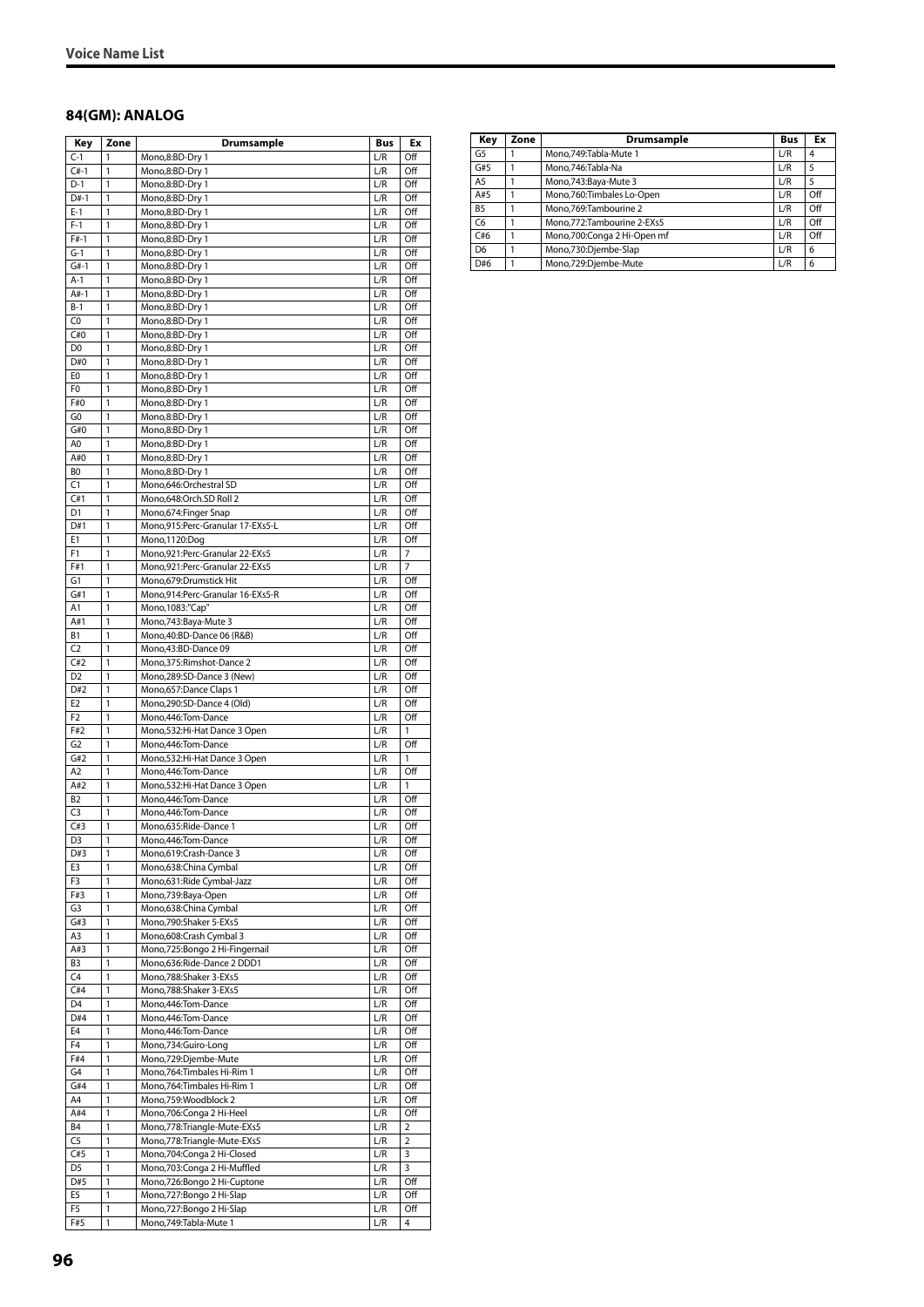#### **85(GM): JAZZ**

| Key                   | Zone              | Drumsample                                                     | Bus        | Ex             |
|-----------------------|-------------------|----------------------------------------------------------------|------------|----------------|
| $C-1$                 | 1                 | Mono,8:BD-Dry 1                                                | L/R        | Off            |
| $C#-1$                | 1                 | Mono,8:BD-Dry 1                                                | L/R        | Off            |
| $D-1$                 | 1                 | Mono,8:BD-Dry 1                                                | L/R        | Off            |
| D#-1<br>$E-1$         | 1<br>1            | Mono,8:BD-Dry 1                                                | L/R        | Off<br>Off     |
| $F-1$                 | 1                 | Mono,8:BD-Dry 1<br>Mono,8:BD-Dry 1                             | L/R<br>L/R | Off            |
| $F#-1$                | 1                 | Mono,8:BD-Dry 1                                                | L/R        | Off            |
| $G-1$                 | 1                 | Mono,8:BD-Dry 1                                                | L/R        | Off            |
| $G#-1$                | 1                 | Mono,8:BD-Dry 1                                                | L/R        | Off            |
| $A-1$                 | 1                 | Mono,8:BD-Dry 1                                                | L/R        | Off            |
| $A#-1$                | 1                 | Mono,8:BD-Dry 1                                                | L/R        | Off            |
| $B-1$                 | $\mathbf{1}$      | Mono,8:BD-Dry 1                                                | L/R        | Off            |
| C <sub>0</sub>        | $\mathbf{1}$      | Mono,8:BD-Dry 1                                                | L/R        | Off            |
| C#0                   | 1                 | Mono,8:BD-Dry 1                                                | L/R        | Off            |
| D <sub>0</sub>        | 1                 | Mono,8:BD-Dry 1                                                | L/R        | Off            |
| D#0<br>E0             | 1<br>1            | Mono,8:BD-Dry 1                                                | L/R<br>L/R | Off<br>Off     |
| F0                    | 1                 | Mono,8:BD-Dry 1<br>Mono,8:BD-Dry 1                             | L/R        | Off            |
| F#0                   | 1                 | Mono,8:BD-Dry 1                                                | L/R        | Off            |
| G0                    | 1                 | Mono,8:BD-Dry 1                                                | L/R        | Off            |
| G#0                   | 1                 | Mono,8:BD-Dry 1                                                | L/R        | Off            |
| A0                    | 1                 | Mono,8:BD-Dry 1                                                | L/R        | Off            |
| A#0                   | 1                 | Mono,8:BD-Dry 1                                                | L/R        | Off            |
| B <sub>0</sub>        | 1                 | Mono,8:BD-Dry 1                                                | L/R        | Off            |
| C1                    | 1                 | Mono,646:Orchestral SD                                         | L/R        | Off            |
| C#1                   | 1                 | Mono,648:Orch.SD Roll 2                                        | L/R        | Off            |
| D <sub>1</sub>        | 1                 | Mono, 674: Finger Snap                                         | L/R        | Off            |
| D#1<br>E1             | $\mathbf{1}$<br>1 | Mono,915:Perc-Granular 17-EXs5-L<br>Mono,1120:Dog              | L/R<br>L/R | Off<br>Off     |
| F1                    | 1                 | Mono,921:Perc-Granular 22-EXs5                                 | L/R        | 7              |
| F#1                   | 1                 | Mono,921:Perc-Granular 22-EXs5                                 | L/R        | 7              |
| G1                    | 1                 | Mono,679:Drumstick Hit                                         | L/R        | Off            |
| G#1                   | 1                 | Mono,914:Perc-Granular 16-EXs5-R                               | L/R        | Off            |
| Α1                    | 1                 | Mono, 1083:"Cap"                                               | L/R        | Off            |
| A#1                   | $\mathbf{1}$      | Mono, 743: Baya-Mute 3                                         | L/R        | Off            |
| B1                    | 1                 | Mono, 11:BD-Dry 4                                              | L/R        | Off            |
| C2                    | 1                 | Mono, 17:BD-Jazz 2                                             | L/R        | Off            |
| C#2                   | 1                 | Mono,200:SD-Sidestick Ambi                                     | L/R        | Off            |
| D <sub>2</sub>        | 1                 | Mono, 185: SD-Paper                                            | L/R        | Off            |
| D#2<br>E <sub>2</sub> | 1<br>1            | Mono, 657: Dance Claps 1<br>Mono, 182: SD-Jazz Ring            | L/R<br>L/R | Off<br>Off     |
| F <sub>2</sub>        | 1                 | Mono,410:Tom-Jazz Floor                                        | L/R        | Off            |
| F#2                   | $\mathbf{1}$      | Mono, 476: Hi-Hat 2-Closed 1                                   | L/R        | 1              |
| G <sub>2</sub>        | 1                 | Mono,410:Tom-Jazz Floor                                        | L/R        | Off            |
| G#2                   | 1                 | Mono,478:Hi-Hat 2-Pedal                                        | L/R        | 1              |
| A2                    | 1                 | Mono,411:Tom-Jazz Hi                                           | L/R        | Off            |
| A#2                   | 1                 | Mono, 480: Hi-Hat 2-Open 1                                     | L/R        | 1              |
| B2                    | 1                 | Mono,411:Tom-Jazz Hi                                           | L/R        | Off            |
| C3                    | 1                 | Mono,411:Tom-Jazz Hi                                           | L/R        | Off            |
| C#3                   | $\mathbf{1}$      | Mono,607:Crash Cymbal 2                                        | L/R        | Off            |
| D3<br>D#3             | 1<br>1            | Mono,411:Tom-Jazz Hi<br>Mono,627:Ride Cymbal 4 Edge            | L/R<br>L/R | Off<br>Off     |
| E3                    | 1                 | Mono,638:China Cymbal                                          | L/R        | Off            |
| F3                    | 1                 | Mono,631:Ride Cymbal-Jazz                                      | L/R        | Off            |
| F#3                   | 1                 | Mono,739:Baya-Open                                             | L/R        | Off            |
| G3                    | 1                 | Mono,638:China Cymbal                                          | L/R        | Off            |
| G#3                   | 1                 | Mono, 766: Timbales-Paila                                      | L/R        | Off            |
| A3                    | $\mathbf{1}$      | Mono,608:Crash Cymbal 3                                        | L/R        | Off            |
| A#3                   | 1                 | Mono,725:Bongo 2 Hi-Fingernail                                 | L/R        | Off            |
| B3                    | 1                 | Mono,628: Ride Cymbal 5 Edge                                   | L/R        | Off            |
| C4                    | 1                 | Mono,684:Conga 1 Hi-Mute                                       | L/R        | Off            |
| C#4                   | $\mathbf{1}$      | Mono,698:Conga 2 Lo-Toe                                        | L/R        | Off            |
| D <sub>4</sub><br>D#4 | 1<br>1            | Mono,693:Conga 2 Lo-OpenSlapFlam<br>Mono,691:Conga 2 Lo-Open f | L/R<br>L/R | Off<br>Off     |
| E4                    | 1                 | Mono,680:Conga 1 Lo-Open                                       | L/R        | Off            |
| F <sub>4</sub>        | $\mathbf{1}$      | Mono,734:Guiro-Long                                            | L/R        | Off            |
| F#4                   | 1                 | Mono,729:Djembe-Mute                                           | L/R        | Off            |
| G4                    | 1                 | Mono, 764: Timbales Hi-Rim 1                                   | L/R        | Off            |
| G#4                   | 1                 | Mono, 764: Timbales Hi-Rim 1                                   | L/R        | Off            |
| A4                    | 1                 | Mono,759:Woodblock 2                                           | L/R        | Off            |
| A#4                   | 1                 | Mono,706:Conga 2 Hi-Heel                                       | L/R        | Off            |
| <b>B4</b>             | 1                 | Mono,778:Triangle-Mute-EXs5                                    | L/R        | $\overline{2}$ |
| C <sub>5</sub>        | $\mathbf{1}$      | Mono,778:Triangle-Mute-EXs5                                    | L/R        | $\overline{2}$ |
| C#5                   | 1                 | Mono,704:Conga 2 Hi-Closed                                     | L/R        | 3              |
| D <sub>5</sub>        | 1                 | Mono,703:Conga 2 Hi-Muffled                                    | L/R        | 3              |
| D#5<br>E5             | 1<br>$\mathbf{1}$ | Mono,726:Bongo 2 Hi-Cuptone<br>Mono,727:Bongo 2 Hi-Slap        | L/R<br>L/R | Off<br>Off     |
| F5                    | $\mathbf{1}$      | Mono,727:Bongo 2 Hi-Slap                                       | L/R        | Off            |
| F#5                   | 1                 | Mono, 749: Tabla-Mute 1                                        | L/R        | 4              |

| Key            | Zone | Drumsample                  | <b>Bus</b> | Ex  |
|----------------|------|-----------------------------|------------|-----|
| G5             |      | Mono.750:Tabla-Mute 2       | L/R        | 4   |
| G#5            |      | Mono,746:Tabla-Na           | L/R        | 5   |
| A <sub>5</sub> |      | Mono, 743: Baya-Mute 3      | L/R        | 5   |
| A#5            |      | Mono,760:Timbales Lo-Open   | L/R        | Off |
| <b>B5</b>      |      | Mono, 769: Tambourine 2     | L/R        | Off |
| C6             |      | Mono.772:Tambourine 2-EXs5  | L/R        | Off |
| C#6            |      | Mono,700:Conga 2 Hi-Open mf | L/R        | Off |
| D <sub>6</sub> |      | Mono,730:Djembe-Slap        | L/R        | 6   |
| D#6            |      | Mono,729:Djembe-Mute        | L/R        | 6   |
| E <sub>6</sub> |      | Mono, 1078:"Thuum"          | L/R        | Off |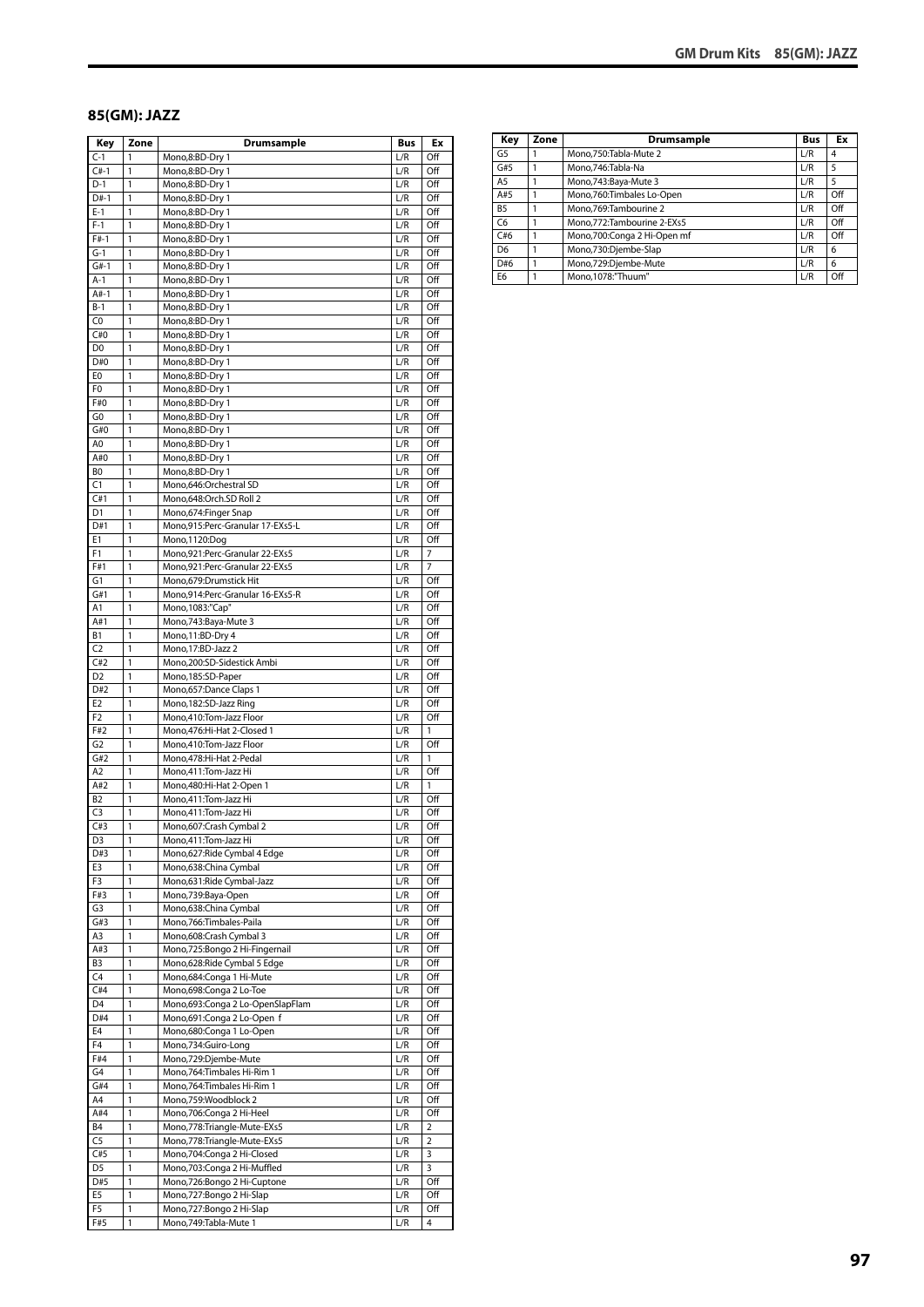#### **86(GM): BRUSH**

| Key                              | Zone         | Drumsample                                                  | Bus        | Ex             |
|----------------------------------|--------------|-------------------------------------------------------------|------------|----------------|
| $C-1$                            | 1            | Mono,8:BD-Dry 1                                             | L/R        | Off            |
| $C#-1$                           | 1            | Mono,8:BD-Dry 1                                             | L/R        | Off            |
| D-1                              | 1            | Mono,8:BD-Dry 1                                             | L/R        | Off            |
| D#-1                             | 1            | Mono,8:BD-Dry 1                                             | L/R        | Off            |
| $E-1$                            | 1            | Mono,8:BD-Dry 1                                             | L/R        | Off            |
| $F-1$                            | 1            | Mono,8:BD-Dry 1<br>Mono,8:BD-Dry 1                          | L/R        | Off            |
| $F#-1$<br>$G-1$                  | 1<br>1       | Mono,8:BD-Dry 1                                             | L/R<br>L/R | Off<br>Off     |
| $G#-1$                           | 1            | Mono,8:BD-Dry 1                                             | L/R        | Off            |
| $A-1$                            | 1            | Mono,8:BD-Dry 1                                             | L/R        | Off            |
| A#-1                             | 1            | Mono,8:BD-Dry 1                                             | L/R        | Off            |
| $B-1$                            | $\mathbf{1}$ | Mono,8:BD-Dry 1                                             | L/R        | Off            |
| C0                               | 1            | Mono,8:BD-Dry 1                                             | L/R        | Off            |
| C#0                              | 1            | Mono,8:BD-Dry 1                                             | L/R        | Off            |
| D <sub>0</sub>                   | 1            | Mono,8:BD-Dry 1                                             | L/R        | Off            |
| D#0                              | 1            | Mono,8:BD-Dry 1                                             | L/R        | Off            |
| E0                               | 1            | Mono,8:BD-Dry 1                                             | L/R        | Off            |
| F0                               | 1            | Mono,8:BD-Dry 1                                             | L/R        | Off            |
| F#0                              | 1            | Mono,8:BD-Dry 1                                             | L/R        | Off            |
| G <sub>0</sub>                   | 1            | Mono,8:BD-Dry 1                                             | L/R        | Off            |
| G#0                              | 1            | Mono,8:BD-Dry 1                                             | L/R        | Off            |
| A0                               | 1            | Mono,8:BD-Dry 1                                             | L/R        | Off            |
| A#0<br>BO                        | 1<br>1       | Mono,8:BD-Dry 1                                             | L/R        | Off            |
| C1                               | 1            | Mono,8:BD-Dry 1                                             | L/R<br>L/R | Off<br>Off     |
| C#1                              | 1            | Mono,646:Orchestral SD<br>Mono,648:Orch.SD Roll 2           | L/R        | Off            |
| D1                               | 1            | Mono, 674: Finger Snap                                      | L/R        | Off            |
| D#1                              | 1            | Mono,915:Perc-Granular 17-EXs5-L                            | L/R        | Off            |
| E1                               | 1            | Mono, 1120:Dog                                              | L/R        | Off            |
| F1                               | 1            | Mono,921:Perc-Granular 22-EXs5                              | L/R        | 7              |
| F#1                              | 1            | Mono,921:Perc-Granular 22-EXs5                              | L/R        | $\overline{7}$ |
| G1                               | 1            | Mono, 679: Drumstick Hit                                    | L/R        | Off            |
| G#1                              | 1            | Mono,914:Perc-Granular 16-EXs5-R                            | L/R        | Off            |
| A1                               | 1            | Mono, 1083:"Cap"                                            | L/R        | Off            |
| A#1                              | 1            | Mono, 743: Baya-Mute 3                                      | L/R        | Off            |
| В1                               | 1            | Mono, 11:BD-Dry 4                                           | L/R        | Off            |
| C <sub>2</sub>                   | 1            | Mono, 17:BD-Jazz 2                                          | L/R        | Off            |
| C#2                              | 1            | Mono,200:SD-Sidestick Ambi                                  | L/R        | Off            |
| D <sub>2</sub>                   | 1            | Mono, 188: SD-Brush Tap 1                                   | L/R        | Off            |
| D#2                              | 1            | Mono, 187: SD-Brush Hit                                     | L/R        | Off            |
| E <sub>2</sub><br>F <sub>2</sub> | 1            | Mono,190:SD-Brush Swirl                                     | L/R        | Off<br>Off     |
| F#2                              | 1<br>1       | Mono,410:Tom-Jazz Floor<br>Mono, 476: Hi-Hat 2-Closed 1     | L/R<br>L/R | 1              |
| G <sub>2</sub>                   | 1            | Mono,410:Tom-Jazz Floor                                     | L/R        | Off            |
| G#2                              | 1            | Mono, 478: Hi-Hat 2-Pedal                                   | L/R        | 1              |
| A2                               | 1            | Mono, 411: Tom-Jazz Hi                                      | L/R        | Off            |
| A#2                              | 1            | Mono, 480: Hi-Hat 2-Open 1                                  | L/R        | 1              |
| <b>B2</b>                        | 1            | Mono,411:Tom-Jazz Hi                                        | L/R        | Off            |
| C <sub>3</sub>                   | 1            | Mono,411:Tom-Jazz Hi                                        | L/R        | Off            |
| C#3                              | 1            | Mono,607:Crash Cymbal 2                                     | L/R        | Off            |
| D3                               | $\mathbf{1}$ | Mono, 411: Tom-Jazz Hi                                      | L/R        | Off            |
| D#3                              | 1            | Mono,627:Ride Cymbal 4 Edge                                 | L/R        | Off            |
| E3                               | 1            | Mono,638:China Cymbal                                       | L/R        | Off            |
| F3                               | 1            | Mono,631:Ride Cymbal-Jazz                                   | L/R        | Off            |
| F#3<br>G3                        | 1            | Mono,739:Baya-Open                                          | L/R        | Off            |
| G#3                              | 1            | Mono,638:China Cymbal                                       | L/R        | Off            |
| A3                               | 1<br>1       | Mono, 766: Timbales-Paila<br>Mono,608:Crash Cymbal 3        | L/R<br>L/R | Off<br>Off     |
| A#3                              | 1            | Mono,725:Bongo 2 Hi-Fingernail                              | L/R        | Off            |
| B3                               | 1            | Mono,628: Ride Cymbal 5 Edge                                | L/R        | Off            |
| C4                               | 1            | Mono,684: Conga 1 Hi-Mute                                   | L/R        | Off            |
| C#4                              | 1            | Mono,698:Conga 2 Lo-Toe                                     | L/R        | Off            |
| D <sub>4</sub>                   | 1            | Mono,693:Conga 2 Lo-OpenSlapFlam                            | L/R        | Off            |
| D#4                              | 1            | Mono,691:Conga 2 Lo-Open f                                  | L/R        | Off            |
| E4                               | 1            | Mono,680:Conga 1 Lo-Open                                    | L/R        | Off            |
| F <sub>4</sub>                   | 1            | Mono,734:Guiro-Long                                         | L/R        | Off            |
| F#4                              | 1            | Mono,729:Djembe-Mute                                        | L/R        | Off            |
| G4                               | 1            | Mono, 764: Timbales Hi-Rim 1                                | L/R        | Off            |
| G#4                              | 1            | Mono, 764: Timbales Hi-Rim 1                                | L/R        | Off            |
| A4                               | 1            | Mono,759:Woodblock 2                                        | L/R        | Off            |
| A#4                              | 1            | Mono, 706: Conga 2 Hi-Heel                                  | L/R        | Off            |
| B4<br>C <sub>5</sub>             | 1            | Mono, 778: Triangle-Mute-EXs5                               | L/R        | 2              |
| C#5                              | 1<br>1       | Mono, 778: Triangle-Mute-EXs5                               | L/R<br>L/R | 2<br>3         |
| D5                               | 1            | Mono, 704: Conga 2 Hi-Closed<br>Mono,703:Conga 2 Hi-Muffled | L/R        | 3              |
| D#5                              | 1            | Mono,726:Bongo 2 Hi-Cuptone                                 | L/R        | Off            |
| E5                               | 1            | Mono, 727: Bongo 2 Hi-Slap                                  | L/R        | Off            |
| F5                               | 1            | Mono, 727: Bongo 2 Hi-Slap                                  | L/R        | Off            |
| F#5                              | 1            | Mono, 749: Tabla-Mute 1                                     | L/R        | 4              |
|                                  |              |                                                             |            |                |

| Key            | Zone | <b>Drumsample</b>            | <b>Bus</b> | Ex  |
|----------------|------|------------------------------|------------|-----|
| G <sub>5</sub> |      | Mono,750:Tabla-Mute 2        | L/R        | 4   |
| G#5            |      | Mono, 746: Tabla-Na          | L/R        | 5   |
| A <sub>5</sub> |      | Mono, 743: Baya-Mute 3       | L/R        | 5   |
| A#5            |      | Mono,760:Timbales Lo-Open    | L/R        | Off |
| <b>B5</b>      |      | Mono.769:Tambourine 2        | L/R        | Off |
| C <sub>6</sub> |      | Mono, 772: Tambourine 2-EXs5 | L/R        | Off |
| C#6            |      | Mono,700:Conga 2 Hi-Open mf  | L/R        | Off |
| D <sub>6</sub> |      | Mono,730:Djembe-Slap         | L/R        | 6   |
| D#6            |      | Mono,729:Djembe-Mute         | L/R        | 6   |
| E <sub>6</sub> |      | Mono,1078:"Thuum"            | L/R        | Off |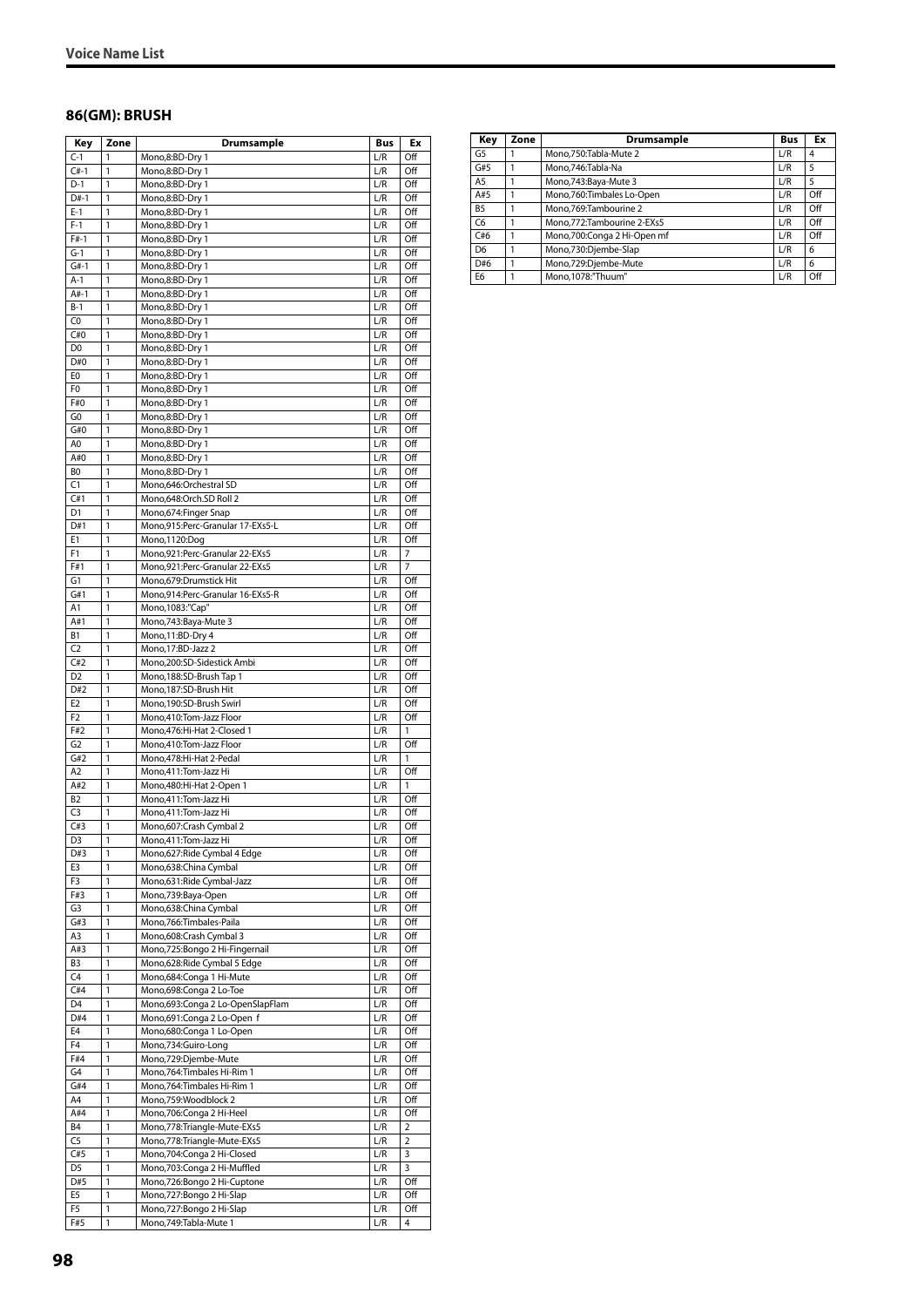#### **87(GM): ORCHESTRA**

| Key            | Zone         | <b>Drumsample</b>                              | <b>Bus</b> | Ex             |
|----------------|--------------|------------------------------------------------|------------|----------------|
| $C-1$          | 1            | Mono,8:BD-Dry 1                                | L/R        | Off            |
| $C#-1$         | 1            | Mono,8:BD-Dry 1                                | L/R        | Off            |
| $D-1$          | 1            | Mono,8:BD-Dry 1                                | L/R        | Off            |
| D#-1           | 1            | Mono,8:BD-Dry 1                                | L/R        | Off            |
| $E-1$          | 1            | Mono,8:BD-Dry 1                                | L/R        | Off            |
| $F-1$          | 1            | Mono,8:BD-Dry 1                                | L/R        | Off            |
| $F#-1$         | 1            | Mono,8:BD-Dry 1                                | L/R        | Off            |
| $G-1$          | 1            | Mono,8:BD-Dry 1                                | L/R        | Off            |
| $G#-1$         | 1            | Mono,8:BD-Dry 1                                | L/R        | Off            |
| $A-1$          | 1            | Mono,8:BD-Dry 1                                | L/R        | Off            |
| $A#-1$         | 1            | Mono,8:BD-Dry 1                                | L/R        | Off            |
| $B-1$          | 1            | Mono,8:BD-Dry 1                                | L/R        | Off            |
| C <sub>0</sub> | 1            | Mono,8:BD-Dry 1                                | L/R        | Off            |
| C#0            | 1            | Mono,8:BD-Dry 1                                | L/R        | Off            |
| D <sub>0</sub> | 1            | Mono,8:BD-Dry 1                                | L/R        | Off            |
| D#0            | 1            | Mono,8:BD-Dry 1                                | L/R        | Off            |
| E <sub>0</sub> | 1            | Mono,8:BD-Dry 1                                | L/R        | Off            |
| F0             | 1            | Mono,8:BD-Dry 1                                | L/R        | Off            |
| F#0            | 1            | Mono,8:BD-Dry 1                                | L/R        | Off            |
| G0             | 1            | Mono,8:BD-Dry 1                                | L/R        | Off            |
| G#0            | 1            | Mono,8:BD-Dry 1                                | L/R        | Off            |
| A0             | 1            | Mono,8:BD-Dry 1                                | L/R        | Off            |
| A#0            | 1            | Mono,8:BD-Dry 1                                | L/R        | Off            |
| BO             | 1            | Mono,8:BD-Dry 1                                | L/R        | Off            |
| C1             | 1            | Mono,646:Orchestral SD                         | L/R        | Off            |
| C#1            | 1            | Mono,648:Orch.SD Roll 2                        | L/R        | Off            |
| D1             | 1            | Mono, 674: Finger Snap                         | L/R        | Off            |
| D#1            | 1            | Mono, 476: Hi-Hat 2-Closed 1                   | L/R        | 1              |
| E1             | 1            | Mono, 478: Hi-Hat 2-Pedal                      | L/R        | 1              |
| F1             | 1            | Mono, 480: Hi-Hat 2-Open 1                     | L/R        | 1              |
| F#1            | 1            | Mono,627:Ride Cymbal 4 Edge                    | L/R        | Off            |
| G1             | 1            | Mono,679:Drumstick Hit                         | L/R        | Off            |
| G#1            | 1<br>1       | Mono,914:Perc-Granular 16-EXs5-R               | L/R        | Off            |
| Α1<br>A#1      | 1            | Mono, 1083:"Cap"<br>Mono, 743: Baya-Mute 3     | L/R<br>L/R | Off<br>Off     |
| Β1             | 1            |                                                |            | Off            |
| C <sub>2</sub> | 1            | Mono,15:BD-Soft Room<br>Mono,645:Orchestral BD | L/R<br>L/R | Off            |
| C#2            | 1            | Mono,200:SD-Sidestick Ambi                     | L/R        | Off            |
| D <sub>2</sub> | 1            | Mono,646:Orchestral SD                         | L/R        | Off            |
| D#2            | 1            | Mono,700:Conga 2 Hi-Open mf                    | L/R        | Off            |
| E <sub>2</sub> | 1            | Mono,646:Orchestral SD                         | L/R        | Off            |
| F <sub>2</sub> | 1            | Mono,651:Timpani                               | L/R        | Off            |
| F#2            | 1            | Mono,651:Timpani                               | L/R        | Off            |
| G <sub>2</sub> | 1            | Mono,651:Timpani                               | L/R        | Off            |
| G#2            | 1            | Mono,651:Timpani                               | L/R        | Off            |
| A <sub>2</sub> | 1            | Mono,651:Timpani                               | L/R        | Off            |
| A#2            | 1            | Mono,651:Timpani                               | L/R        | Off            |
| B <sub>2</sub> | 1            | Mono,651:Timpani                               | L/R        | Off            |
| C <sub>3</sub> | 1            | Mono,651:Timpani                               | L/R        | Off            |
| C#3            | 1            | Mono,651:Timpani                               | L/R        | Off            |
| D3             | 1            | Mono,651:Timpani                               | L/R        | Off            |
| D#3            | 1            | Mono,651:Timpani                               | L/R        | Off            |
| E3             | 1            | Mono,651:Timpani                               | L/R        | Off            |
| F3             | 1            | Mono,651:Timpani                               | L/R        | Off            |
| F#3            | 1            | Mono,739:Baya-Open                             | L/R        | Off            |
| G3             | 1            | Mono,638:China Cymbal                          | L/R        | Off            |
| G#3            | 1            | Mono,766:Timbales-Paila                        | L/R        | Off            |
| A3             | 1            | Mono,608:Crash Cymbal 3                        | L/R        | Off            |
| A#3            | 1            | Mono,725:Bongo 2 Hi-Fingernail                 | L/R        | Off            |
| B3             | $\mathbf{1}$ | Mono,650:Orch Cymbal-Open                      | L/R        | Off            |
| C <sub>4</sub> | 1            | Mono,684:Conga 1 Hi-Mute                       | L/R        | Off            |
| C#4            | 1            | Mono,698:Conga 2 Lo-Toe                        | L/R        | Off            |
| D4             | 1            | Mono,693:Conga 2 Lo-OpenSlapFlam               | L/R        | Off            |
| D#4            | 1            | Mono,691:Conga 2 Lo-Open f                     | L/R        | Off            |
| E4             | 1            | Mono,680:Conga 1 Lo-Open                       | L/R        | Off            |
| F4             | 1            | Mono,734:Guiro-Long                            | L/R        | Off            |
| F#4            | 1            | Mono,729:Djembe-Mute                           | L/R        | Off            |
| G4             | 1            | Mono, 764: Timbales Hi-Rim 1                   | L/R        | Off            |
| G#4            | 1            | Mono, 764: Timbales Hi-Rim 1                   | L/R        | Off            |
| A4             | 1            | Mono,759:Woodblock 2                           | L/R        | Off            |
| A#4            | 1            | Mono,706:Conga 2 Hi-Heel                       | L/R        | Off            |
| <b>B4</b>      | 1            | Mono,778:Triangle-Mute-EXs5                    | L/R        | $\overline{2}$ |
| C5             | 1            | Mono,778:Triangle-Mute-EXs5                    | L/R        | $\overline{2}$ |
| C#5            | 1            | Mono, 704: Conga 2 Hi-Closed                   | L/R        | 3              |
| D <sub>5</sub> | 1            | Mono,703:Conga 2 Hi-Muffled                    | L/R        | 3              |
| D#5            | 1            | Mono,726:Bongo 2 Hi-Cuptone                    | L/R        | Off            |
| E5             | 1            | Mono,727:Bongo 2 Hi-Slap                       | L/R        | Off            |
| F5             | 1            | Mono,727:Bongo 2 Hi-Slap                       | L/R        | Off            |
| F#5            | 1            | Mono, 749: Tabla-Mute 1                        | L/R        | 4              |

| Key            | Zone | Drumsample                   | <b>Bus</b> | Ex  |
|----------------|------|------------------------------|------------|-----|
| G <sub>5</sub> |      | Mono.750:Tabla-Mute 2        | L/R        | 4   |
| G#5            |      | Mono, 746: Tabla-Na          | L/R        | 5   |
| A <sub>5</sub> |      | Mono, 743: Baya-Mute 3       | L/R        | 5   |
| A#5            |      | Mono,760:Timbales Lo-Open    | L/R        | Off |
| B <sub>5</sub> |      | Mono.769:Tambourine 2        | L/R        | Off |
| C <sub>6</sub> |      | Mono, 772: Tambourine 2-EXs5 | L/R        | Off |
| C#6            |      | Mono,700:Conga 2 Hi-Open mf  | L/R        | Off |
| D <sub>6</sub> |      | Mono,730:Djembe-Slap         | L/R        | 6   |
| D#6            |      | Mono,729:Djembe-Mute         | L/R        | 6   |
| E <sub>6</sub> |      | Mono, 1078:"Thuum"           | L/R        | Off |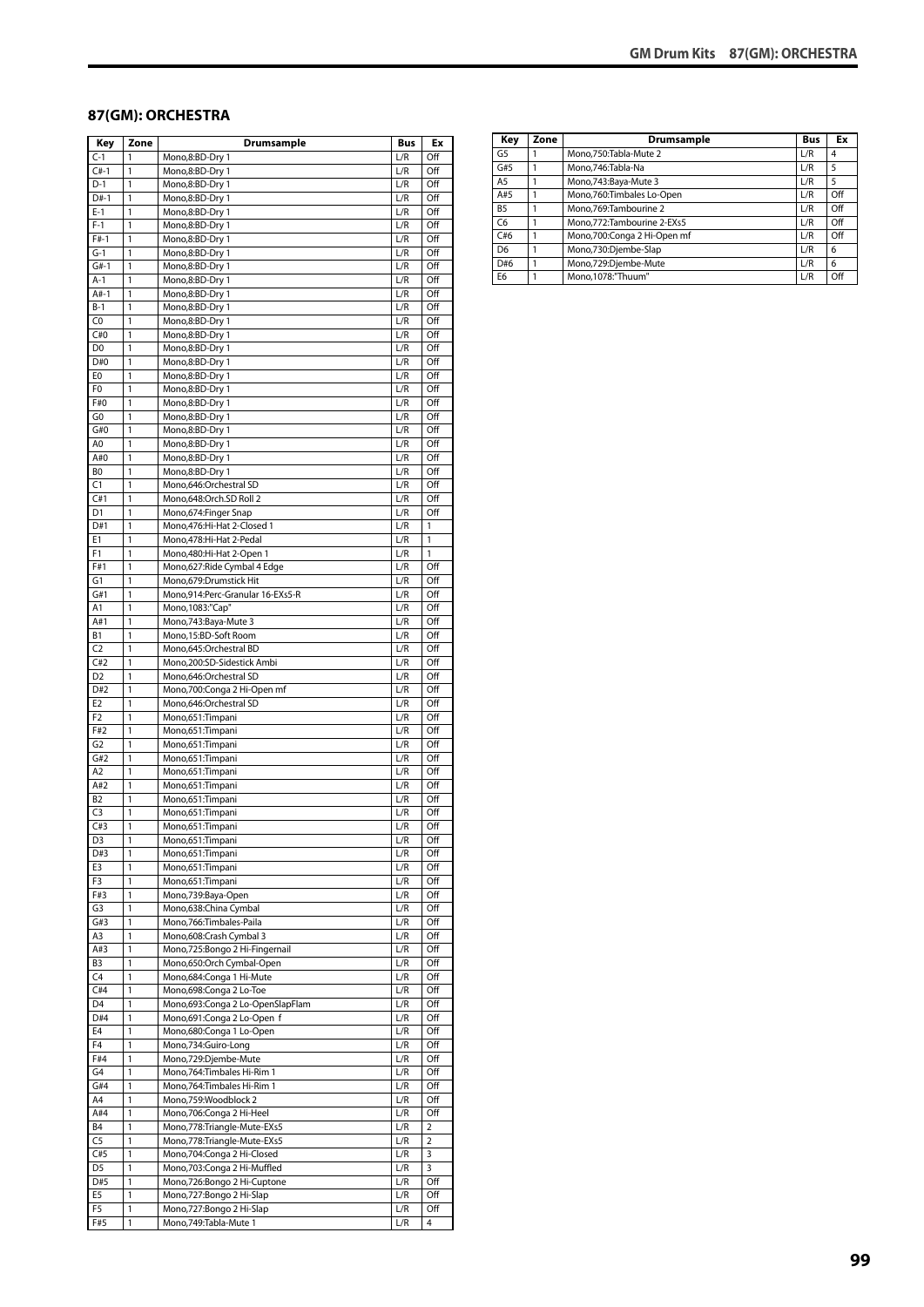#### **88(GM): SFX**

| Key                   | Zone              | Drumsample                                               | Bus        | Ex               |
|-----------------------|-------------------|----------------------------------------------------------|------------|------------------|
| $C-1$                 | 1                 | Mono,8:BD-Dry 1                                          | L/R        | Off              |
| $C#-1$                | 1                 | Mono,8:BD-Dry 1                                          | L/R        | Off              |
| $D-1$                 | 1                 | Mono,8:BD-Dry 1                                          | L/R        | Off              |
| $D#-1$<br>$E-1$       | 1<br>1            | Mono,8:BD-Dry 1<br>Mono,8:BD-Dry 1                       | L/R<br>L/R | Off<br>Off       |
| $F-1$                 | 1                 | Mono,8:BD-Dry 1                                          | L/R        | Off              |
| $F#-1$                | 1                 | Mono,8:BD-Dry 1                                          | L/R        | Off              |
| $G-1$                 | 1                 | Mono,8:BD-Dry 1                                          | L/R        | Off              |
| $G#-1$                | 1                 | Mono,8:BD-Dry 1                                          | L/R        | Off              |
| $A-1$                 | 1                 | Mono,8:BD-Dry 1                                          | L/R        | Off              |
| $A#-1$                | 1                 | Mono,8:BD-Dry 1                                          | L/R        | Off              |
| $B-1$                 | 1                 | Mono,8:BD-Dry 1                                          | L/R        | Off              |
| C0<br>C#0             | 1<br>$\mathbf{1}$ | Mono,8:BD-Dry 1<br>Mono,8:BD-Dry 1                       | L/R<br>L/R | Off<br>Off       |
| D <sub>0</sub>        | 1                 | Mono,8:BD-Dry 1                                          | L/R        | Off              |
| D#0                   | 1                 | Mono,8:BD-Dry 1                                          | L/R        | Off              |
| E0                    | 1                 | Mono,8:BD-Dry 1                                          | L/R        | Off              |
| F <sub>0</sub>        | 1                 | Mono,8:BD-Dry 1                                          | L/R        | Off              |
| F#0                   | 1                 | Mono,8:BD-Dry 1                                          | L/R        | Off              |
| G0                    | 1                 | Mono,8:BD-Dry 1                                          | L/R        | Off              |
| G#0                   | 1                 | Mono,8:BD-Dry 1                                          | L/R        | Off              |
| A0<br>A#0             | 1<br>1            | Mono,8:BD-Dry 1                                          | L/R<br>L/R | Off<br>Off       |
| BO                    | 1                 | Mono,8:BD-Dry 1<br>Mono,8:BD-Dry 1                       | L/R        | Off              |
| C1                    | 1                 | Mono,8:BD-Dry 1                                          | L/R        | Off              |
| C#1                   | 1                 | Mono,8:BD-Dry 1                                          | L/R        | Off              |
| D <sub>1</sub>        | 1                 | Mono,8:BD-Dry 1                                          | L/R        | Off              |
| D#1                   | 1                 | Mono,8:BD-Dry 1                                          | L/R        | Off              |
| E1                    | 1                 | Mono,8:BD-Dry 1                                          | L/R        | Off              |
| F1                    | 1                 | Mono,8:BD-Dry 1                                          | L/R        | Off              |
| F#1                   | 1                 | Mono,8:BD-Dry 1                                          | L/R        | Off              |
| G1                    | 1<br>1            | Mono,8:BD-Dry 1                                          | L/R        | Off              |
| G#1<br>A1             | 1                 | Mono,8:BD-Dry 1<br>Mono,8:BD-Dry 1                       | L/R<br>L/R | Off<br>Off       |
| A#1                   | 1                 | Mono,8:BD-Dry 1                                          | L/R        | Off              |
| В1                    | 1                 | Mono,8:BD-Dry 1                                          | L/R        | Off              |
| C <sub>2</sub>        | 1                 | Mono,8:BD-Dry 1                                          | L/R        | Off              |
| C#2                   | 1                 | Mono,8:BD-Dry 1                                          | L/R        | Off              |
| D <sub>2</sub>        | 1                 | Mono,8:BD-Dry 1                                          | L/R        | Off              |
| D#2                   | 1                 | Mono,915:Perc-Granular 17-EXs5-L                         | L/R        | Off              |
| E <sub>2</sub>        | 1                 | Mono,1093:CompuVoice-Toi                                 | L/R        | Off              |
| F <sub>2</sub>        | $\mathbf{1}$      | Mono, 920: Perc-Granular 21-EXs5                         | L/R        | 7                |
| F#2<br>G <sub>2</sub> | 1<br>1            | Mono,921:Perc-Granular 22-EXs5<br>Mono,679:Drumstick Hit | L/R<br>L/R | 7<br>Off         |
| G#2                   | 1                 | Mono,674:Finger Snap                                     | L/R        | Off              |
| A <sub>2</sub>        | 1                 | Mono, 1083:"Cap"                                         | L/R        | Off              |
| A#2                   | 1                 | Mono, 1122: Crickets 1                                   | L/R        | Off              |
| <b>B2</b>             | 1                 | Mono,1130:Door Slam                                      | L/R        | Off              |
| C <sub>3</sub>        | 1                 | Mono, 1128: Rainstick                                    | L/R        | Off              |
| C#3                   | 1                 | Mono,1129:Door Creak                                     | L/R        | Off              |
| D <sub>3</sub>        | 1                 | Mono, 1126: Tribe                                        | L/R        | Off              |
| D#3                   | 1                 | Mono,674: Finger Snap<br>Mono, 1080:"Tehh"               | L/R        | Off              |
| E3<br>F3              | $\mathbf{1}$<br>1 | Mono, 1079:"Kaahh"                                       | L/R<br>L/R | Off<br>Off       |
| F#3                   | 1                 | Mono, 1091: CompuVoice-Do it                             | L/R        | Off              |
| G3                    | 1                 | Mono,1090:CompuVoice-Test                                | L/R        | Off              |
| G#3                   | 1                 | Mono, 1082:"Ti"                                          | L/R        | Off              |
| A3                    | 1                 | Mono, 1081: "Pan"                                        | L/R        | Off              |
| A#3                   | 1                 | Mono, 1078:"Thuum"                                       | L/R        | Off              |
| B <sub>3</sub>        | 1                 | Mono, 1095:"Four" Solo                                   | L/R        | Off              |
| C4                    | 1                 | Mono, 1096:"Three" Solo                                  | L/R        | Off              |
| C#4                   | 1<br>1            | Mono,921:Perc-Granular 22-EXs5                           | L/R<br>L/R | Off              |
| D <sub>4</sub><br>D#4 | 1                 | Mono, 772: Tambourine 2-EXs5<br>Mono, 1097: "Two " Solo  | L/R        | Off<br>Off       |
| E4                    | 1                 | Mono,1098:"One" Solo                                     | L/R        | Off              |
| F4                    | 1                 | Mono, 1099:PC Vox-Sis                                    | L/R        | Off              |
| F#4                   | 1                 | Mono,1100:PC Vox-Dunc                                    | L/R        | Off              |
| G4                    | 1                 | Mono,1089:CompuVoice-Chi                                 | L/R        | Off              |
| G#4                   | 1                 | Mono, 1102:PC Vox-For                                    | L/R        | $\overline{Off}$ |
| A4                    | 1                 | Mono, 1120:Dog                                           | L/R        | Off              |
| A#4                   | 1                 | Mono, 1103:PC Vox-One                                    | L/R        | Off              |
| B4                    | 1                 | Mono, 1116: Footstep 2                                   | L/R        | Off              |
| C <sub>5</sub><br>C#5 | 1<br>1            | Mono, 1104:PC Vox-If<br>Mono,1105:PC Vox-Zee             | L/R<br>L/R | Off<br>Off       |
| D <sub>5</sub>        | 1                 | Mono, 1106:PC Vox-Ae                                     | L/R        | Off              |
| D#5                   | 1                 | Mono, 1107:PC Vox-Pa                                     | L/R        | Off              |
| E5                    | 1                 | Mono, 1086:"Haaa"                                        | L/R        | Off              |
| F5                    | 1                 | Mono,1087:CompuVoice-Beep                                | L/R        | Off              |
| F#5                   | 1                 | Mono,1084:"Chhi"                                         | L/R        | Off              |

| Key             | Zone | <b>Drumsample</b>       | <b>Bus</b> | Ex  |
|-----------------|------|-------------------------|------------|-----|
| G <sub>5</sub>  |      | Mono,1094:CompuVoice-Ti | L/R        | Off |
| G#5             |      | Mono,1109:PC Vox-O      | L/R        | Off |
| A <sub>5</sub>  |      | Mono.1110:PC Vox-Tu     | L/R        | Off |
| A#5             |      | Mono,1120:Dog           | L/R        | Off |
| B <sub>5</sub>  |      | Mono,1111:Stadium       | L/R        | Off |
| $\overline{C6}$ |      | Mono,1112:Applause      | L/R        | Off |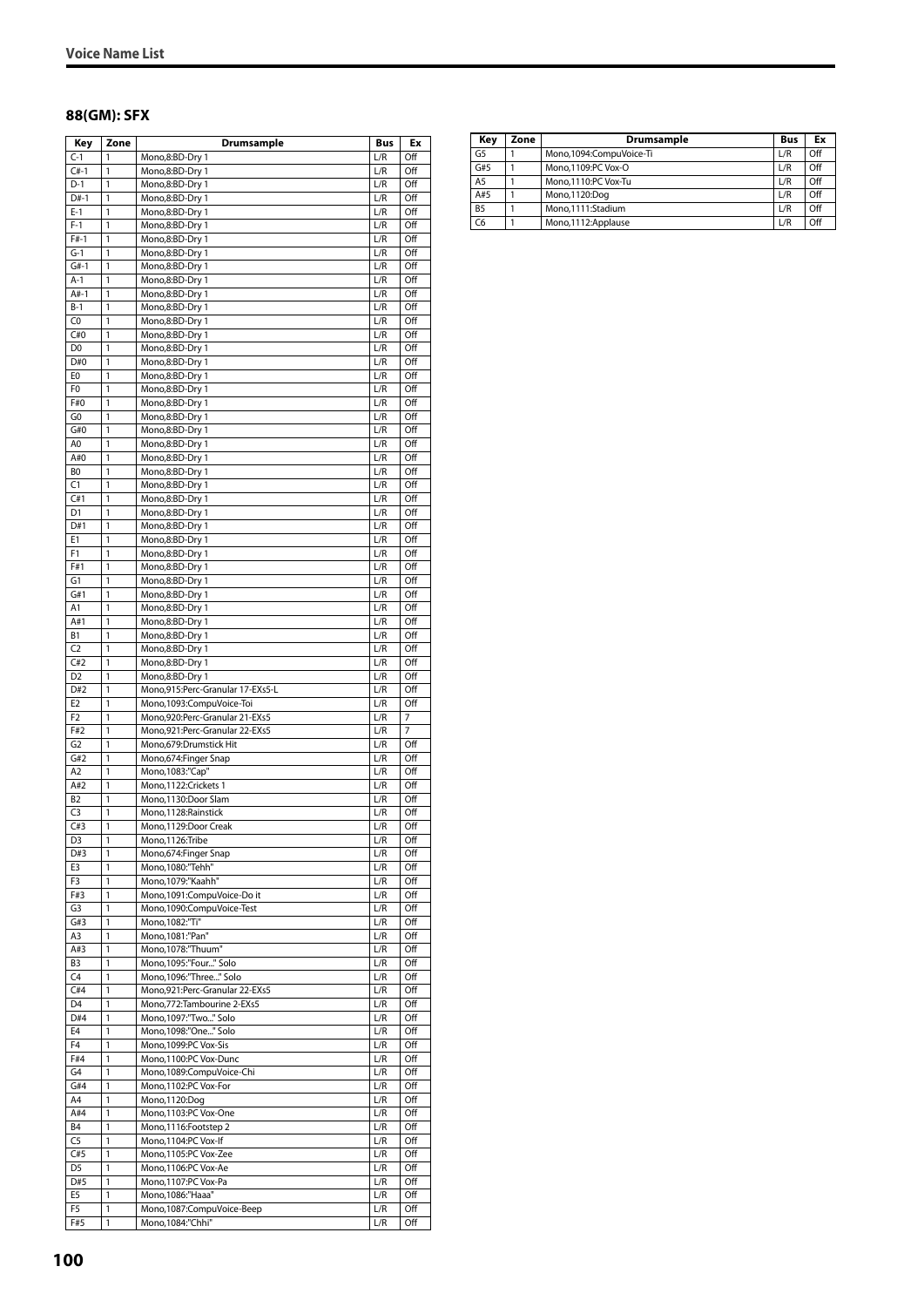# **Preset Arpeggio Patterns/User Arpeggio Patterns**

| #              | Name             | Length |
|----------------|------------------|--------|
| P <sub>0</sub> | UP               |        |
| I P            | <b>DOWN</b>      |        |
| P <sub>2</sub> | ALT <sub>1</sub> |        |
| P <sub>3</sub> | ALT <sub>2</sub> |        |
| l pa           | <b>RANDOM</b>    |        |

| #                      | Name                                     | Length   |
|------------------------|------------------------------------------|----------|
| U000(INT)              | Gt-Guitar Strum 1                        | 32       |
| U001(INT)              | Gt-Guitar Strum 2                        | 16       |
| U002(INT)<br>U003(INT) | Gt-Guitar Strum 3<br>Gt-Guitar Strum 4   | 16<br>24 |
| U004(INT)              | Gt-Guitar Strum 5                        | 16       |
| U005(INT)              | Gt-Guitar Strum 6                        | 16       |
| U006(INT)              | Gt-Guitar Strum 7                        | 24       |
| U007(INT)              | Gt-Guitar Strum 8                        | 16       |
| U008(INT)              | Gt-Guitar Strum 9                        | 16       |
| U009(INT)<br>U010(INT) | Gt-Syncorhythm<br>Gt-Laidback Strummer   | 16<br>32 |
| U011(INT)              | Gt-Strum Momentum                        | 32       |
| U012(INT)              | Gt-16Chord Strum                         | 16       |
| U013(INT)              | Gt-Strum n Mute                          | 16       |
| U014(INT)              | Gt-Country Strum 1                       | 16       |
| U015(INT)              | Gt-Country Strum 2                       | 48       |
| U016(INT)<br>U017(INT) | Gt-Only One<br>Gt-ElecGtr Strum          | 4<br>8   |
| U018(INT)              | Gt-5th CutStrum                          | 16       |
| U019(INT)              | <b>Gt-Aligator Riff</b>                  | 48       |
| U020(INT)              | <b>Gt-Soul Strum</b>                     | 32       |
| U021(INT)              | Gt-Reggae Strum                          | 12       |
| U022(INT)              | Gt-Simple Strum                          | 16       |
| U023(INT)              | Gt-Simple 4 note                         | 32       |
| U024(INT)<br>U025(INT) | Gt-Complex Strum<br>Gt-Bossa Guitar      | 16<br>16 |
| U026(INT)              | Gt-Bossa Nova                            | 16       |
| U027(INT)              | Gt-Jazzy Strum                           | 16       |
| U028(INT)              | Gt-Stum and Finger                       | 32       |
| U029(INT)              | Gt-Wah Chucka                            | 48       |
| U030(INT)              | Gt-12 Strummer                           | 32       |
| U031(INT)<br>U032(INT) | Gt-16 Strum Oct<br>Gt-Stranded Strum     | 48<br>16 |
| U033(INT)              | Gt-Prayer Strum                          | 16       |
| U034(INT)              | Gt-R&B Strum                             | 32       |
| U035(INT)              | Gt-Dotted16Strum                         | 48       |
| U036(INT)              | Gt-Balad Strum                           | 16       |
| U037(INT)              | Gt-Happy Strumming                       | 24       |
| U038(INT)<br>U039(INT) | Gt-Slap & Strum<br>Gt-Pick & Strum       | 32<br>48 |
| U040(INT)              | Gt-Ballad Pick 1                         | 32       |
| U041(INT)              | Gt-Ballad Pick 2                         | 32       |
| U042(INT)              | Gt-Ballad Pick 3                         | 32       |
| U043(INT)              | Gt-Ballad Pick 4                         | 16       |
| U044(INT)              | <b>Gt-Country Pick 1</b>                 | 16       |
| U045(INT)<br>U046(INT) | <b>Gt-Country Pick 2</b><br>Gt-Bluegrass | 16<br>32 |
| U047(INT)              | Gt-Jazzmitazz Riff                       | 16       |
| U048(INT)              | Gt-Funk Bass/Guitar                      | 32       |
| U049(INT)              | Gt-Funky 1                               | 16       |
| U050(INT)              | Gt-Funky 2                               | 32       |
| U051(INT)              | Gt-Nylon Arpeggio                        | 24       |
| U052(INT)<br>U053(INT) | Gt-RnB Guitar Pick<br>Gt-R&B Gtr Loopish | 32<br>16 |
| U054(INT)              | <b>Gt-Pluck Gliss</b>                    | 36       |
| U055(INT)              | Gt-Slow Strum Offbit                     | 32       |
| U056(INT)              | Gt-Chorus Guitar Riff                    | 24       |
| U057(INT)              | Gt-Picking                               | 32       |
| U058(INT)              | Gt-Reggae Upbeat                         | 16       |
| U059(INT)<br>U060(INT) | Gt-5th Chord Simple<br>Gt-Single n Mute  | 32<br>16 |
| U061(INT)              | Gt-5th Chord Hero                        | 48       |
| U062(INT)              | Gt-Power Chord!                          | 32       |
| U063(INT)              | Gt-Tampura drone                         | 8        |
| U064(INT)              | Gt-2Step GtrPick                         | 16       |
| U065(INT)              | Gt-PrincessaA.G.                         | 16       |
| U066(INT)              | Gt-7/8 Pick Strum                        | 28<br>24 |
| U067(INT)<br>U068(INT) | Gt-3/4 Arpeggio 1<br>Gt-3/4 Arpeggio 2   | 12       |
| U069(INT)              | Gt-Country Arpeggio                      | 12       |
|                        |                                          |          |

| #                      | Name                                            | Length   |
|------------------------|-------------------------------------------------|----------|
| U070(INT)              | Gt-4 Strings Arpeggio                           | 12       |
| U071(INT)              | Gt-Mordor                                       | 48       |
| U072(INT)              | Gt-Rap Melody                                   | 16       |
| U073(INT)              | <b>Gt-Rock Riff</b>                             | 32       |
| U074(INT)              | Gt-Mute Reverse                                 | 16       |
| U075(INT)              | Gt-Arp Up                                       | 16<br>48 |
| U076(INT)<br>U077(INT) | Plk-Mandolin Arpeggio<br>Plk-Banjo Wild         | 16       |
| U078(INT)              | Plk-Harp Regular Down                           | 16       |
| U079(INT)              | Plk-Harp Short Arpeggio                         | 16       |
| U080(INT)              | Plk-Koto 5th Arpeggio                           | 8        |
| U081(INT)              | Plk-Pluck Koto                                  | 32       |
| U082(INT)              | Plk-Chinese Koto                                | 16       |
| U083(INT)              | Plk-Nipponethnic                                | 8        |
| U084(INT)              | Plk-Oud Arab Action                             | 24       |
| U085(INT)              | Plk-Tambal                                      | 24       |
| U086(INT)<br>U087(INT) | Key-Orchestral Piano<br>Key-Piano Wide Arpeggio | 16<br>32 |
| U088(INT)              | Key-Piano Pop                                   | 16       |
| U089(INT)              | Key-Piano Arpeggio 1                            | 16       |
| U090(INT)              | Key-Piano Arpeggio 2                            | 16       |
| U091(INT)              | Key-Piano Comp 1                                | 16       |
| U092(INT)              | Key-Piano Comp 2                                | 32       |
| U093(INT)              | Key-House Piano                                 | 16       |
| U094(INT)              | Key-Charleston?                                 | 32       |
| U095(INT)              | Key-Chords Comper                               | 8        |
| U096(INT)              | Key-Dance Comp<br>Key-Techno Chordism           | 32<br>32 |
| U097(INT)<br>U098(INT) | Key-Soft E.Piano                                | 32       |
| U099(INT)              | Key-E.Piano Answer                              | 32       |
| U100(INT)              | Key-E.Piano Arpeggio                            | 16       |
| U101(INT)              | Key-E.Piano Calm                                | 16       |
| U102(INT)              | Key-E.Piano Padding                             | 16       |
| U103(INT)              | Key-E.Piano Progressive                         | 16       |
| U104(INT)              | Key-Wurly Classic                               | 16       |
| U105(INT)<br>U106(INT) | Key-Improv EP<br>Key-Clavi Comp                 | 32<br>16 |
| U107(INT)              | Key-Clavinetix                                  | 32       |
| U108(INT)              | Key-Clavinutz                                   | 32       |
| U109(INT)              | Key-Fynky Clavi                                 | 16       |
| U110(INT)              | Key-Clavi Pattern                               | 16       |
| U111(INT)              | Key-Funkanette                                  | 32       |
| U112(INT)              | Key-Harpsy Baroque                              | 16       |
| U113(INT)<br>U114(INT) | Key-Harpsy Arpeggio<br>Key-Harpsychord Charm    | 16<br>16 |
| U115(INT)              | Key-Accordeon Tango                             | 16       |
| U116(INT)              | Key-Bandoneon Tango                             | 32       |
| U117(INT)              | Key-Glock Joke                                  | 18       |
| U118(INT)              | Key-Harmonica Rock                              | 16       |
| U119(INT)              | Key-Apeggiphrase                                | 32       |
| U120(INT)              | Key-Arp Educator                                | 32       |
| U121(INT)<br>U122(INT) | Key-Crying Harp Riff<br>Key-Magical Chord Arp   | 16<br>16 |
| U123(INT)              | Key-Open Dotted                                 | 16       |
| U124(INT)              | Key-Musette Waltz                               | 6        |
| U125(INT)              | Key-3 over 4 Circle                             | 32       |
| U126(INT)              | Key-Triplet Chords Strum                        | 24       |
| U127(INT)              | Key-Broken Chords 3/4                           | 24       |
| U128(INT)              | Key-Single Chords Arp                           | 32       |
| U129(INT)              | Key-12/8 Pulse                                  | 24<br>32 |
| U130(INT)<br>U131(INT) | Key-Wavesequence Dots<br>Org-Organ Comp 1       | 16       |
| U132(INT)              | Org-Organ Comp 2                                | 32       |
| U133(INT)              | Org-Organ Upbeat                                | 16       |
| U134(INT)              | Org-Raggae Organ                                | 8        |
| U135(INT)              | Org-Latin Comp                                  | 16       |
| U136(INT)              | Org-House Organ                                 | 16       |
| U137(INT)<br>U138(INT) | Org-Prog Organ Phrase                           | 36<br>16 |
| U139(INT)              | Org-Pipe Organ 1<br>Org-Pipe Organ 2            | 16       |
| U140(INT)              | Org-Pipe Positive                               | 8        |
| U141(INT)              | <b>Bs-Simple Off Note</b>                       | 8        |
| U142(INT)              | Bs-Euro 8th Notes 1                             | 16       |
| U143(INT)              | Bs-8th Note 1 Pitch                             | 16       |
| U144(INT)              | <b>Bs-Pedal</b>                                 | 1        |
| U145(INT)<br>U146(INT) | <b>Bs-Rhythmic Bass</b><br>Bs-1Note Repeat Lo   | 16<br>8  |
| U147(INT)              | <b>Bs-Fast Velo Note</b>                        | 16       |
| U148(INT)              | Bs-16ths                                        | 16       |
| U149(INT)              | Bs-Euro 8th Notes 2                             | 32       |

| #                      | Name                                           | Length   |
|------------------------|------------------------------------------------|----------|
| U150(INT)              | <b>Bs-Heartbeat</b>                            | 8        |
| U151(INT)              | <b>Bs-Ribbit</b>                               | 32       |
| U152(INT)              | <b>Bs-Simple Rock Bass</b>                     | 32       |
| U153(INT)              | Bs-Stagger                                     | 8        |
| U154(INT)              | <b>Bs-Ram Stone</b>                            | 32       |
| U155(INT)              | <b>Bs-Spare Bass</b>                           | 32       |
| U156(INT)              | Bs-16s in Space                                | 32       |
| U157(INT)              | Bs-Simple Pop/Rock                             | 16       |
| U158(INT)              | <b>Bs-Long Gaps16</b>                          | 32       |
| U159(INT)              | <b>Bs-Simple Root</b>                          | 32       |
| U160(INT)              | Bs-12 Bar                                      | 24       |
| U161(INT)              | <b>Bs-Subtle Riff</b>                          | 16       |
| U162(INT)              | <b>Bs-UK Rock Bass</b>                         | 32       |
| U163(INT)              | <b>Bs-Simple Syncopated</b>                    | 16       |
| U164(INT)              | <b>Bs-Pushing</b>                              | 16<br>16 |
| U165(INT)<br>U166(INT) | Bs-Lost at Sea Riff<br><b>Bs-Busy V Dancer</b> | 32       |
| U167(INT)              | <b>Bs-Magical Moments</b>                      | 32       |
| U168(INT)              | <b>Bs-Crying Riff</b>                          | 32       |
| U169(INT)              | <b>Bs-Tech Dance Bass</b>                      | 32       |
| U170(INT)              | Bs-TeaBea                                      | 32       |
| U171(INT)              | <b>Bs-Tech House</b>                           | 32       |
| U172(INT)              | Bs-Techno 1                                    | 16       |
| U173(INT)              | Bs-Techno 2                                    | 8        |
| U174(INT)              | Bs-Techno 3                                    | 8        |
| U175(INT)              | Bs-Techno 4                                    | 16       |
| U176(INT)              | Bs-Techno 5                                    | 16       |
| U177(INT)              | <b>Bs-Thumb Bass Low</b>                       | 32       |
| U178(INT)              | <b>Bs-TomTom Basis</b>                         | 32       |
| U179(INT)              | <b>Bs-Tommaso Walk</b>                         | 32       |
| U180(INT)              | <b>Bs-Trance</b>                               | 16       |
| U181(INT)              | <b>Bs-Shuffle Hop</b>                          | 32       |
| U182(INT)              | <b>Bs-Father of Disco</b>                      | 32       |
| U183(INT)              | <b>Bs-Kraft RoboLine</b>                       | 32       |
| U184(INT)              | <b>Bs-Nu House</b>                             | 16       |
| U185(INT)              | Bs-2 finger"s Up/Down                          | 16       |
| U186(INT)              | <b>Bs-Oxigene Line</b>                         | 12       |
| U187(INT)              | <b>Bs-House Organ Bass</b>                     | 16       |
| U188(INT)              | <b>Bs-House 1</b>                              | 32       |
| U189(INT)              | <b>Bs-House 2</b>                              | 32       |
| U190(INT)              | Bs-House 3                                     | 32       |
| U191(INT)              | Bs-D'n'B Bah Rah                               | 32<br>32 |
| U192(INT)<br>U193(INT) | <b>Bs-Reggae</b><br><b>Bs-Tangent</b>          | 16       |
| U194(INT)              | <b>Bs-Dance 1</b>                              | 8        |
| U195(INT)              | <b>Bs-Dance 2</b>                              | 8        |
| U196(INT)              | <b>Bs-Dance 3</b>                              | 16       |
| U197(INT)              | <b>Bs-Dark Floor Plan</b>                      | 32       |
| U198(INT)              | <b>Bs-Deep Driver</b>                          | 16       |
| U199(INT)              | Bs-74's Rock Bass                              | 32       |
| U200(INT)              | Bs-Let's                                       | 16       |
| U201(INT)              | <b>Bs-Disco Slapper</b>                        | 48       |
| U202(INT)              | <b>Bs-Electronica</b>                          | 32       |
| U203(INT)              | Bs-Euro                                        | 16       |
| U204(INT)              | <b>Bs-EuroBass Home</b>                        | 16       |
| U205(INT)              | <b>Bs-Old Dance 1</b>                          | 32       |
| U206(INT)              | <b>Bs-Old Dance 2</b>                          | 16       |
| U207(INT)              | Bs-D'n'B Black Mass                            | 32       |
| U208(INT)              | Bs-Drum'n'Bass 1                               | 32       |
| U209(INT)              | Bs-Drum'n'Bass 2                               | 32       |
| U210(INT)              | Bs-Dreaming Octave 16th                        | 16       |
| U211(INT)              | Bs-Drum'n'Bass 3                               | 32       |
| U212(INT)              | Bs-Drum'n'Bass 4                               | 32       |
| U213(INT)              | <b>Bs-Deep Tech</b>                            | 16       |
| U214(INT)              | Bs-Boggie                                      | 32       |
| U215(INT)              | <b>Bs-Onion</b>                                | 32       |
| U216(INT)              | <b>Bs-Session Bass</b>                         | 32       |
| U217(INT)              | <b>Bs-Acid</b>                                 | 16       |
| U218(INT)              | Bs-Jazz Rock                                   | 32       |
| U219(INT)<br>U220(INT) | <b>Bs-Dotted Line</b><br><b>Bs-Acid 5Step</b>  | 24<br>5  |
| U221(INT)              | <b>Bs-Acres of Space</b>                       | 32       |
| U222(INT)              | <b>Bs-Bass Pump</b>                            | 32       |
| U223(INT)              | <b>Bs-Bass Simple</b>                          | 32       |
| U224(INT)              | <b>Bs-Beatbox 1</b>                            | 32       |
| U225(INT)              | Bs-Beatbox 2                                   | 32       |
| U226(INT)              | <b>Bs-Bob Bob Diddit</b>                       | 32       |
| U227(INT)              | Bs-BonBon                                      | 32       |
| U228(INT)              | <b>Bs-Breakbeat Riff</b>                       | 32       |
| U229(INT)              | <b>Bs-Brit Funk</b>                            | 32       |
|                        |                                                |          |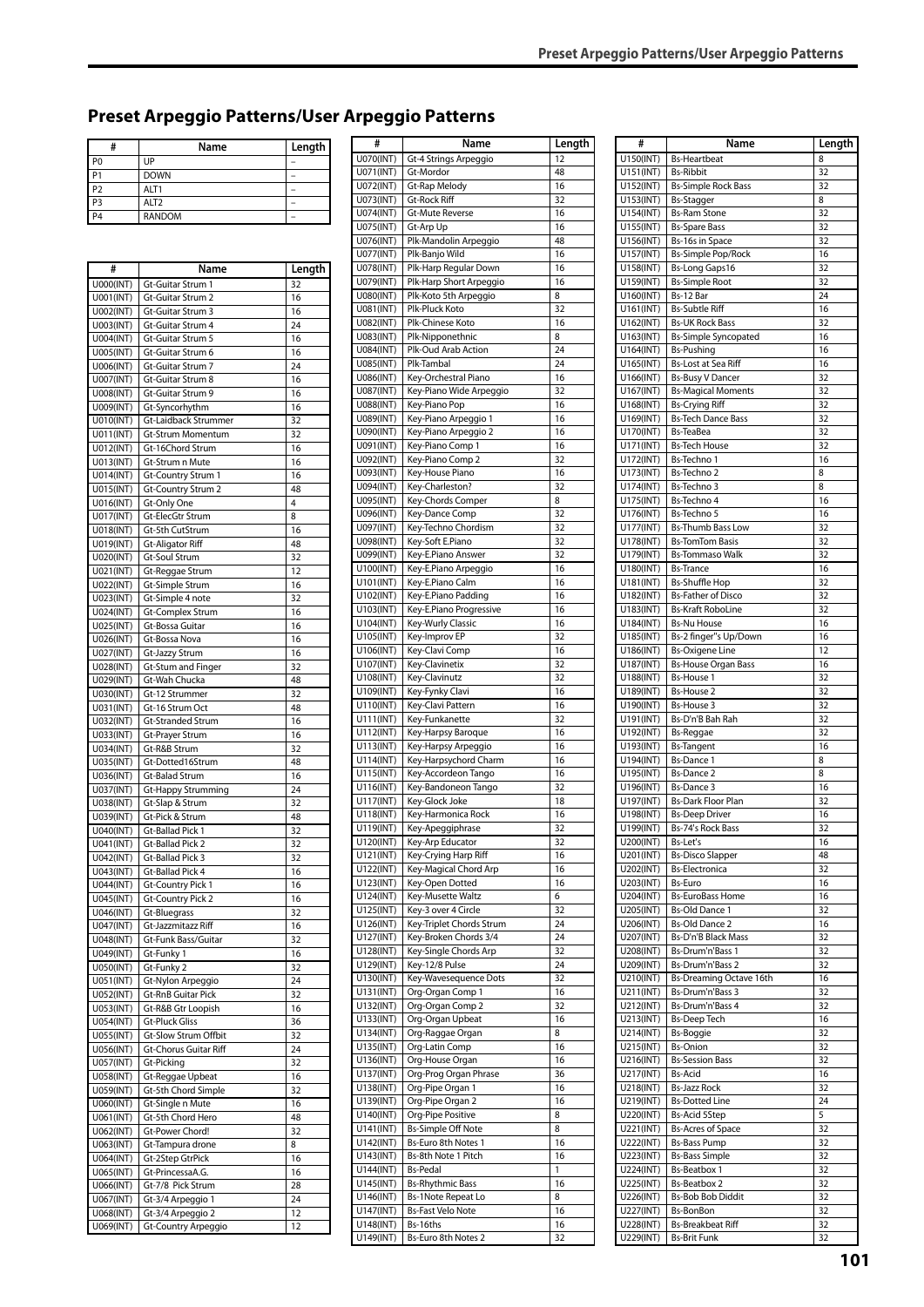| #                       | Name                          | Length          |
|-------------------------|-------------------------------|-----------------|
| U230(INT)               | <b>Bs-CJazz</b>               | 32              |
| $\overline{U}$ 231(INT) | <b>Bs-Chaser</b>              | 32              |
| U232(INT)               | <b>Bs-Cool with Space</b>     | 32              |
|                         |                               |                 |
| U233(INT)               | <b>Bs-Crysis</b>              | 32              |
| U234(INT)               | <b>Bs-Erotic</b>              | 16              |
| U235(INT)               | <b>Bs-Space Groove</b>        | 32              |
| U236(INT)               | <b>Bs-Finger Bass Line</b>    | 16              |
|                         |                               |                 |
| U237(INT)               | <b>Bs-Finger Funk</b>         | 32              |
| U238(INT)               | <b>Bs-Finger Bass Cool</b>    | 32              |
| U239(INT)               | <b>Bs-Fingering Bass</b>      | 32              |
| U240(INT)               | <b>Bs-Flash</b>               | 32              |
| U241(INT)               | <b>Bs-Front Lick</b>          | 32              |
|                         |                               |                 |
| U242(INT)               | <b>Bs-Funk</b>                | 32              |
| U243(INT)               | <b>Bs-Funkster</b>            | 32              |
| U244(INT)               | <b>Bs-Funky Asian DJ</b>      | 32              |
| U245(INT)               | <b>Bs-Funky Bass Player</b>   | 32              |
|                         | <b>Bs-Funky Line</b>          | 16              |
| U246(INT)               |                               |                 |
| U247(INT)               | <b>Bs-Funky Rock</b>          | 16              |
| U248(INT)               | <b>Bs-Funky Tekno</b>         | 16              |
| U249(INT)               | <b>Bs-FunkyEssential</b>      | 8               |
| U250(INT)               | <b>Bs-Future Tech</b>         | 8               |
|                         | <b>Bs-Galinese Octave</b>     |                 |
| U251(INT)               |                               | 16              |
| U252(INT)               | <b>Bs-Gospel Half Time</b>    | 32              |
| U253(INT)               | <b>Bs-Grand Manan Man</b>     | 32              |
| U254(INT)               | <b>Bs-Half Time</b>           | 32              |
| U255(INT)               | <b>Bs-Half a Bass</b>         | 32              |
|                         |                               |                 |
| U256(INT)               | <b>Bs-Hip Hop</b>             | 32              |
| U257(INT)               | Bs-Hop/Funk                   | 32              |
| U258(INT)               | <b>Bs-Idle Bassline</b>       | 32              |
| U259(INT)               | <b>Bs-JPop SlapRiff</b>       | 32              |
|                         |                               |                 |
| U260(INT)               | <b>Bs-Jacobass</b>            | 16              |
| U261(INT)               | <b>Bs-Jazzy Riff</b>          | 16              |
| U262(INT)               | <b>Bs-Jungle Head</b>         | 32              |
| U263(INT)               | <b>Bs-Bass Roller</b>         | 32              |
| U264(INT)               | <b>Bs-Latin 1</b>             | 32              |
|                         |                               |                 |
| U265(INT)               | <b>Bs-Latin 2</b>             | 16              |
| U266(INT)               | Bs-Latin 3                    | 32              |
| U267(INT)               | <b>Bs-Latin Rock</b>          | 16              |
| U268(INT)               | <b>Bs-Memento Mori</b>        | 16              |
|                         | <b>Bs-Monster BassRiff</b>    |                 |
| U269(INT)               |                               | 32              |
| U270(INT)               | <b>Bs-Nanda Bass</b>          | 16              |
| U271(INT)               | <b>Bs-Octave Pattern</b>      | 16              |
| U272(INT)               | Bs-On Two                     | 48              |
| U273(INT)               | <b>Bs-One One Five</b>        | 32              |
|                         |                               |                 |
| U274(INT)               | Bs-Open Funk 1                | 32              |
| U275(INT)               | Bs-Open Funk 2                | 32              |
| U276(INT)               | <b>Bs-Opener</b>              | 32              |
| U277(INT)               | <b>Bs-Octave Funk 1</b>       | 32              |
| U278(INT)               | <b>Bs-Octave Funk 2</b>       | 32              |
|                         |                               |                 |
| U279(INT)               | <b>Bs-Paisley Hip Hop</b>     | $\overline{32}$ |
| U280(INT)               | <b>Bs-Phunky Wah</b>          | 32              |
| U281(INT)               | <b>Bs-Pirate Riff</b>         | 16              |
| U282(INT)               | Bs-80 Ana step                | 16              |
|                         |                               |                 |
| U283(INT)               | Bs-Poking 8ths                | 16              |
| U284(INT)               | <b>Bs-Retro Bass</b>          | 32              |
| U285(INT)               | <b>Bs-Revolution</b>          | 16              |
| U286(INT)               | Bs-Root & Fifth 1             | 32              |
| U287(INT)               | Bs-Root & Fifth 2             | 32              |
|                         |                               | 32              |
| U288(INT)               | <b>Bs-Balance Country</b>     |                 |
| U289(INT)               | <b>Bs-Root Five</b>           | 32              |
| U290(INT)               | Bs-Shaman                     | 16              |
| U291(INT)               | <b>Bs-Dance Stepper</b>       | 32              |
| U292(INT)               | <b>Bs-Gold Field Line</b>     | 8               |
|                         |                               |                 |
| U293(INT)               | Bs-One shot                   | 32              |
| U294(INT)               | Bs-Skip's Jazz Riff           | 32              |
| U295(INT)               | Bs-Skippy Riff                | 8               |
| U296(INT)               | <b>Bs-Relentless Octaves</b>  | 16              |
| U297(INT)               | <b>Bs-Octave Hop</b>          | 8               |
|                         |                               |                 |
| U298(INT)               | <b>Bs-Single Eighth Notes</b> | 16              |
| U299(INT)               | Bs-Rock Riff                  | 32              |
| U300(INT)               | <b>Bs-Slap Octaves</b>        | 16              |
| U301(INT)               | <b>Bs-Slow Rocking</b>        | 24              |
| U302(INT)               |                               |                 |
|                         | <b>Bs-Smooth Rocking</b>      | 32              |
| U303(INT)               | <b>Bs-Son Of Octaves</b>      | 16              |
| U304(INT)               | <b>Bs-Soul</b>                | 32              |
| U305(INT)               | <b>Bs-Stravy Bass</b>         | 16              |
| U306(INT)               | Bs-R&B                        | 32              |
|                         |                               |                 |
| U307(INT)               | <b>Bs-Sync Legato</b>         | 16              |
| U308(INT)               | Bs-Jazz Hop                   | 32              |
| U309(INT)               | Bs-Take a shrt walk           | 32              |

| #                      | Name                                                     | Length   |
|------------------------|----------------------------------------------------------|----------|
| U310(INT)              | <b>Bs-Tribal</b>                                         | 16       |
| U311(INT)              | <b>Bs-Tribal Chill</b>                                   | 32       |
| U312(INT)              | <b>Bs-Virus Riff</b>                                     | 16       |
| U313(INT)              | <b>Bs-Visiionary Riff</b>                                | 16       |
| U314(INT)              | Bs-Walkin'                                               | 48       |
| U315(INT)              | Bs-WalkingWalker                                         | 48       |
| U316(INT)              | <b>Bs-Winter Bass</b>                                    | 32       |
| U317(INT)              | <b>Bs-Orchestra Bass</b>                                 | 16       |
| U318(INT)<br>U319(INT) | <b>Bs-Woodwind Bass</b><br><b>Bs-Orchestra PizzyBass</b> | 16<br>32 |
| U320(INT)              | Bs-1 & 5 Waltz                                           | 24       |
| U321(INT)              | Bs-3/4 Slow Accent                                       | 12       |
| U322(INT)              | Bs-Country 1/5 Bass                                      | 32       |
| U323(INT)              | Bs-12/8 Groove                                           | 24       |
| U324(INT)              | Bs-Fast pace walk                                        | 40       |
| U325(INT)              | Syn-Relentless Dotted                                    | 8        |
| U326(INT)              | Syn-Hold 'em riff                                        | 16       |
| U327(INT)              | Syn-Hot L Key                                            | 32       |
| U328(INT)              | Syn-Minor Point                                          | 16       |
| U329(INT)<br>U330(INT) | Syn-WS Velocity Riff<br>Syn-Breakbeat Riff               | 16<br>16 |
| U331(INT)              | Syn-Always Watching                                      | 16       |
| U332(INT)              | Syn-MONO T1 16th                                         | 16       |
| U333(INT)              | Syn-8th Chunk                                            | 16       |
| U334(INT)              | Syn-Follow Octave Lead                                   | 16       |
| U335(INT)              | Syn-Agressiv Octaves Hit                                 | 32       |
| U336(INT)              | Syn-4tone Velo Trip                                      | 16       |
| U337(INT)              | Syn-MONO T1 Octaves                                      | 16       |
| U338(INT)              | Syn-WS Bounce                                            | 48       |
| U339(INT)              | Syn-Rough Riff                                           | 16       |
| U340(INT)              | Syn-Matrix Arp                                           | 16       |
| U341(INT)              | Syn-Powerful Riff                                        | 16       |
| U342(INT)<br>U343(INT) | Syn-Wavestation M50<br>Syn-Bellhop Chordplay             | 32<br>8  |
| U344(INT)              | Syn-Hit D'n'B                                            | 32       |
| U345(INT)              | Syn-SynHit Riff                                          | 32       |
| U346(INT)              | Syn-Waveseq Synco Bass                                   | 32       |
| U347(INT)              | Syn-Tech House                                           | 16       |
| U348(INT)              | Syn-WS-Saturn                                            | 32       |
| U349(INT)              | Syn-Octave Bouncer                                       | 16       |
| U350(INT)              | Syn-Electronic Octaves                                   | 32       |
| U351(INT)              | Syn-Simple Riff                                          | 32<br>32 |
| U352(INT)<br>U353(INT) | Syn-Triad Down Echo<br>Syn-OffBeat Impulse               | 16       |
| U354(INT)              | Syn-MalletRoller                                         | 16       |
| U355(INT)              | Syn-Throb                                                | 16       |
| U356(INT)              | Syn-2tone Velo Trip 1                                    | 16       |
| U357(INT)              | Syn-2tone Velo Trip 2                                    | 16       |
| U358(INT)              | Syn-Groove Zoo                                           | 32       |
| U359(INT)              | Syn-Chords UP 1 Step                                     | 2        |
| U360(INT)              | Syn-Christmas                                            | 16       |
| U361(INT)              | Syn-Skippy Chords Pulse                                  | 16       |
| U362(INT)              | Syn-Dingaling                                            | 8        |
| U363(INT)              | Syn-Echo Chords 1                                        | 16       |
| U364(INT)<br>U365(INT) | Syn-Echo Chords 2<br>Syn-Echo Chords 3                   | 16<br>16 |
| U366(INT)              | Syn-Echo Chords 4                                        | 16       |
| U367(INT)              | Syn-16th's On Two&Four                                   | 16       |
| U368(INT)              | Syn-1/4 Note Chords                                      | 16       |
| U369(INT)              | Syn-Tekno Pattern 1                                      | 8        |
| U370(INT)              | Syn-Tekno Pattern 2                                      | 16       |
| U371(INT)              | Syn-Tech House Chords                                    | 32       |
| U372(INT)              | Syn-16th Busy Chord                                      | 8        |
| U373(INT)              | Syn-Vel Wave SEQ                                         | 16       |
| U374(INT)              | Syn-Subtle Riff                                          | 16<br>48 |
| U375(INT)<br>U376(INT) | Syn-Hold<br>Syn-ONCE!                                    | 4        |
| U377(INT)              | Syn-Repeat 1a                                            | 16       |
| U378(INT)              | Syn-Repeat 1b                                            | 16       |
| U379(INT)              | Syn-Poly WS100.5.10.15                                   | 8        |
| U380(INT)              | Syn-Tek Chords                                           | 16       |
| U381(INT)              | Syn-Simple Comp                                          | 16       |
| U382(INT)              | Syn-Chord Pulitronik                                     | 16       |
| U383(INT)              | Syn-Revolution 1                                         | 32       |
| U384(INT)              | Syn-Trance Comp 1                                        | 16       |
| U385(INT)              | Syn-Robot Comp<br>Syn-Long                               | 32<br>32 |
| U386(INT)<br>U387(INT) | Syn-Trance Chord                                         | 16       |
| U388(INT)              | Syn-Chord Pulse w/o T0                                   | 16       |
| U389(INT)              | Syn-Daddy ChordRiff                                      | 16       |

| #                      | Name                                      |          |
|------------------------|-------------------------------------------|----------|
|                        |                                           | Length   |
| U390(INT)<br>U391(INT) | Syn-Synchro Pulse<br>Syn-Too Late Riff    | 32<br>16 |
| U392(INT)              | Syn-Revolution 2                          | 32       |
| U393(INT)              | Syn-KO Elec Lab.                          | 16       |
| U394(INT)              | Syn-Compusonic                            | 16       |
| U395(INT)              | Syn-Accent Chords                         | 32       |
| U396(INT)              | Syn-Full&Accented                         | 32       |
| U397(INT)              | Syn-EuroPop Pulse                         | 16       |
| U398(INT)              | Syn-OrchXHit Dance                        | 16       |
| U399(INT)              | Syn-JPop ChdRiff                          | 8        |
| U400(INT)              | Syn-16Chord Beat                          | 16       |
| U401(INT)              | Syn-Groove Riff                           | 16       |
| U402(INT)              | Syn-Jazz ChdPulse                         | 16       |
| U403(INT)              | Syn-Jumping Synco                         | 32       |
| U404(INT)              | Syn-Exp Triad                             | 12       |
| U405(INT)              | Syn-Broken Chords                         | 16       |
| U406(INT)              | Syn-Stealth Rhythm                        | 8        |
| U407(INT)<br>U408(INT) | Syn-BPM Holder                            | 32<br>32 |
| U409(INT)              | Syn-Busy Reflective<br>Syn-1234 only      | 32       |
| U410(INT)              | Syn-4tone Ride                            | 16       |
| U411(INT)              | Syn-4tone Trance                          | 16       |
| U412(INT)              | Syn-5678                                  | 32       |
| U413(INT)              | Syn-5678 only                             | 32       |
| U414(INT)              | Syn-Rhythmix                              | 32       |
| U415(INT)              | Syn-Stock Price                           | 8        |
| U416(INT)              | Syn-Tingly Riff                           | 16       |
| U417(INT)              | Syn-Syncho attack                         | 8        |
| U418(INT)              | Syn-Boom Pow Seq                          | 16       |
| U419(INT)              | Syn-Voices Chords                         | 32       |
| U420(INT)              | Syn-WS Arp                                | 16       |
| U421(INT)              | Syn-WS Dream                              | 32       |
| U422(INT)              | Syn-Pest                                  | 16       |
| U423(INT)              | Syn-Pod Pulser                            | 16       |
| U424(INT)              | Syn-Perky Vox Riff                        | 16       |
| U425(INT)              | Syn-Waveseq Chords                        | 32       |
| U426(INT)              | Syn-MONO Brass Hit                        | 16       |
| U427(INT)              | Syn-Wavesequence                          | 16       |
| U428(INT)              | Syn-5tone Climb                           | 8        |
| U429(INT)<br>U430(INT) | Syn-Time & Space<br>Syn-5tone Velo Trip 1 | 32<br>16 |
| U431(INT)              | Syn-5tone Velo Trip 2                     | 16       |
| U432(INT)              | Syn-5tone Trance 1                        | 32       |
| U433(INT)              | Syn-5tone Trance 2                        | 16       |
| U434(INT)              | Syn-5tone Trance 3                        | 16       |
| U435(INT)              | Syn-6tone Ostinat                         | 16       |
| U436(INT)              | Syn-7tone Ostinat                         | 16       |
| U437(INT)              | Syn-9 Tone WS                             | 16       |
| U438(INT)              | Syn-RouteUp&Down                          | 16       |
| U439(INT)              | Syn-Speed Seq.1                           | 16       |
| U440(INT)              | Syn-Speed Seq.2                           | 16       |
| U441(INT)              | Syn-Syn Pattern                           | 16       |
| U442(INT)              | Syn-Tirtian Riff                          | 16       |
| U443(INT)              | Syn-Steady!                               | 16       |
| U444(INT)              | Syn-Slow Attack Pad 4s                    | 16       |
| U445(INT)              | Syn-Groove Acid                           | 16       |
| U446(INT)              | Syn-Hit ChdRiff                           | 16       |
| U447(INT)              | Syn-Meditate<br>Syn-5tone M'Bira 1        | 32       |
| U448(INT)<br>U449(INT) | Syn-5tone M'Bira 2                        | 16<br>16 |
| U450(INT)              | Syn-6tone Techno                          | 16       |
| U451(INT)              | Syn-Techno 1                              | 32       |
| U452(INT)              | Syn-Techno 2                              | 32       |
| U453(INT)              | Syn-Techno 3                              | 8        |
| <b>U454(INT)</b>       | Syn-Techno 4                              | 16       |
| U455(INT)              | Syn-Techno 5                              | 32       |
| U456(INT)              | Syn-Techno 6                              | 16       |
| U457(INT)              | Syn-Techno 7                              | 16       |
| U458(INT)              | Syn-Techno 8                              | 16       |
| U459(INT)              | Syn-Techno 9                              | 16       |
| U460(INT)              | Syn-Techno 10                             | 16       |
| U461(INT)              | Syn-Techno 11                             | 16       |
| U462(INT)              | Syn-Techno 12                             | 16       |
| U463(INT)              | Syn-Trance 1                              | 16       |
| U464(INT)              | Syn-Trance 2                              | 32       |
| U465(INT)              | Syn-Poly Arp 1a                           | 32       |
| U466(INT)              | Syn-Poly Arp 1b                           | 32<br>32 |
| U467(INT)<br>U468(INT) | Syn-Poly Arp 2<br>Syn-Bounce Chords       | 8        |
| U469(INT)              | Syn-Poly Arp 3                            | 32       |
|                        |                                           |          |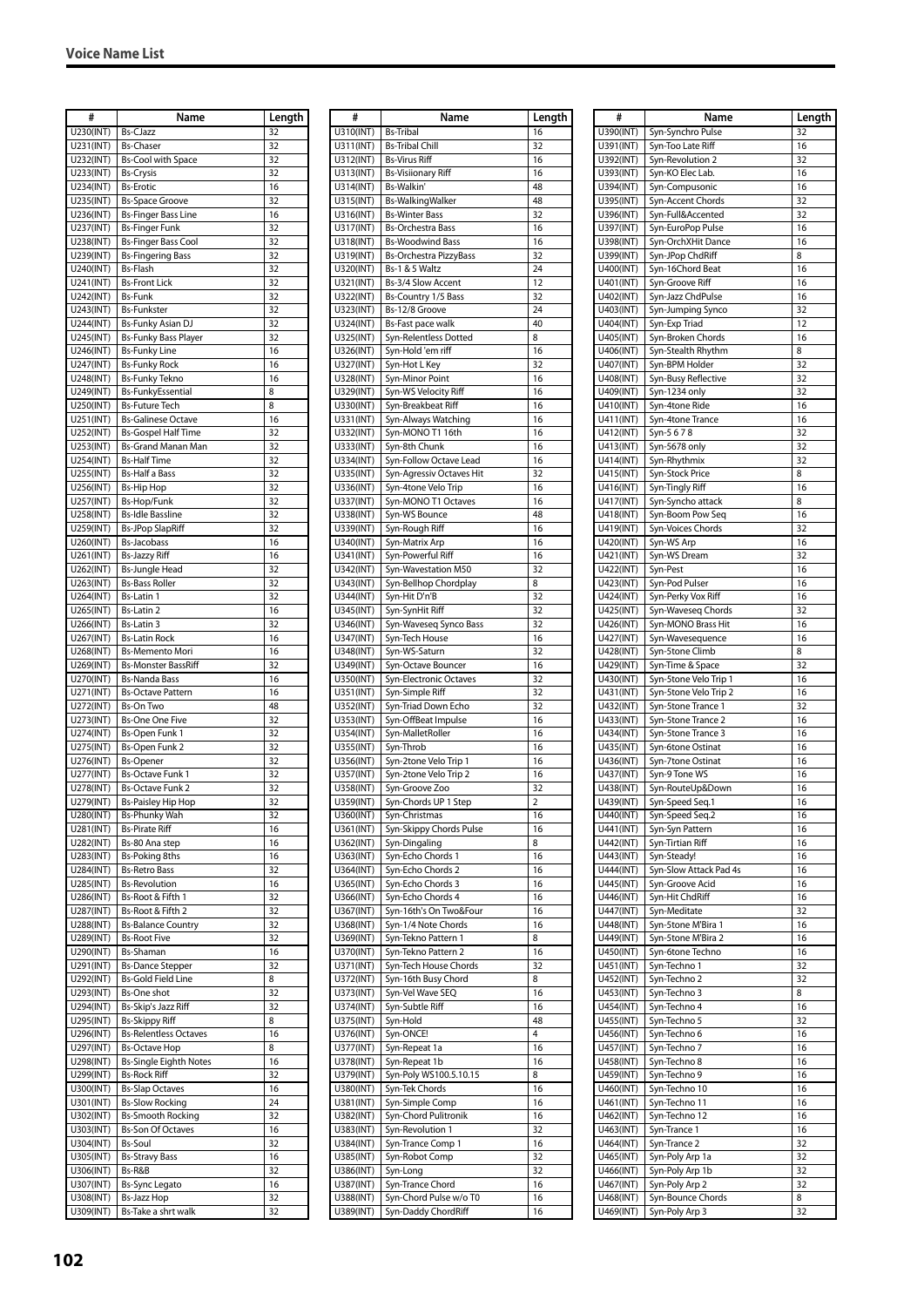| #                      | <b>Name</b>                       | Length   |
|------------------------|-----------------------------------|----------|
| U470(INT)              | Syn-Poly Arp 4                    | 32       |
| U471(INT)              | Syn-Poly Arp 5                    | 43       |
| U472(INT)              | Syn-Vice Squad                    | 32       |
| U473(INT)              | Syn-Crysis                        | 32       |
| U474(INT)              | Syn-Flashin' Arp                  | 32       |
| U475(INT)              | Syn-Dance Comp 1                  | 32       |
| U476(INT)              | Syn-Dance Comp 2                  | 32       |
| U477(INT)              | Syn-Echo                          | 16       |
| U478(INT)              | Syn-Euro Lights                   | 32       |
| U479(INT)              | Syn-1 or 2 finger                 | 16       |
| U480(INT)              | Syn-How                           | 16       |
| U481(INT)              | Syn-Tape Hop                      | 32       |
| U482(INT)              | Syn-Trance Comp 2                 | 16       |
| U483(INT)              | Syn-Computer 1                    | 32       |
| U484(INT)              | Syn-Computer 2                    | 32       |
| U485(INT)              | Syn-Computer 3                    | 32       |
| U486(INT)              | Syn-Cresc/Decresc                 | 22       |
| U487(INT)              | Syn-Repeat 2                      | 8        |
| U488(INT)              | Syn-Rand Tim Tim                  | 21       |
| U489(INT)              | Syn-Trails                        | 15       |
| U490(INT)              | Syn-Trickle                       | 48       |
| U491(INT)              | Syn-Dittos                        | 16       |
| U492(INT)              | Syn-Quarks                        | 8        |
| U493(INT)              | Syn-Saturn Synth                  | 32       |
| U494(INT)              | Syn-Long Notes Arpeggio           | 32       |
| U495(INT)              | Syn-Melody Chord Bell             | 32       |
| U496(INT)              | Syn-Oriental Mood                 | 24       |
| U497(INT)              | Syn-Space Hits                    | 32       |
| U498(INT)              | Syn-Sparce Hit                    | 32       |
| U499(INT)              | Syn-Sparce Octave                 | 16       |
| U500(INT)              | Syn-Bleeper                       | 32       |
| U501(INT)              | Syn-Choir Melody                  | 48       |
| U502(INT)              | Syn-Bellhop Riff                  | 16       |
| U503(INT)              | Syn-Legato Snake Lead             | 32       |
| U504(INT)              | Syn-Virus Riff                    | 16       |
| U505(INT)              | Syn-80's SaveSeq                  | 16       |
| U506(INT)              | Syn-Pentatonic                    | 48       |
| U507(INT)              | Syn-StepSaw Down                  | 16       |
| U508(INT)              | Syn-Stormy Riff                   | 16       |
| U509(INT)              | Syn-3/4WaltzVamp                  | 24       |
| U510(INT)              | Syn-6/8 Pattern                   | 24       |
| U511(INT)              | Syn-Fast Melodic                  | 12       |
| U512(INT)              | Syn-Repeat Octaver                | 16       |
| U513(INT)              | Syn-Snowy Bells                   | 32       |
| U514(INT)              | Syn-Sparse Harp 16s               | 32       |
| U515(INT)              | Syn-Lead Riddem                   | 32       |
| U516(INT)              | Syn-Chromatic UP                  | 12       |
| U517(INT)              | Syn-Whole Tones                   | 24       |
| U518(INT)              | Syn-minor9thRise                  | 8        |
| U519(INT)              | Syn-Comb & Pipe                   | 32       |
| U520(INT)              | Syn-Acid 5 Step                   | 5        |
| U521(INT)              | Syn-Minor 9th Rise                | 8        |
| U522(INT)              | Bs/Rf-70's Disco                  | 8        |
| U523(INT)              | Bs/Rf-Dance+Comp                  | 16       |
| U524(INT)              | <b>Bs/Rf-Acid Jazz</b>            | 16       |
| U525(INT)              | Bs/Rf-Rumbo                       | 48       |
| U526(INT)              | <b>Bs/Rf-Club Bossa</b>           | 16       |
| U527(INT)              | Bs/Rf-Techno Bossa                | 32       |
| U528(INT)              | Bs/Rf-Techno Pulse                | 32       |
| U529(INT)              | Bs/Rf-Happy Dog                   | 32       |
| U530(INT)              | Bs/Rf-Stab Rhythm                 | 16       |
| U531(INT)              | Bs/Rf-Staccato Tech               | 32       |
| U532(INT)              | Bs/Rf-Stepping                    | 16       |
| U533(INT)              | Bs/Rf-Syncpation                  | 16       |
| U534(INT)<br>U535(INT) | Bs/Rf-Crazy Bee<br>Bs/Rf-Trance 1 | 16<br>32 |
| U536(INT)              | Bs/Rf-Trance 2                    | 32       |
| U537(INT)              | <b>Bs/Rf-Epic Trance</b>          | 32       |
| U538(INT)              | Bs/Rf-3am Trance                  | 32       |
| U539(INT)              | Bs/Rf-Ambi                        | 32       |
| U540(INT)              | <b>Bs/Rf-House Nation</b>         | 32       |
| U541(INT)              | Bs/Rf-2 finger's Dance 1          | 32       |
| U542(INT)              | Bs/Rf-2 finger's Dance 2          | 16       |
| U543(INT)              | Bs/Rf-2 finger's Dance 3          | 32       |
| U544(INT)              | Bs/Rf-Shifting Riff               | 16       |
| U545(INT)              | Str-4' Full Chords                | 8        |
| U546(INT)              | Str-Double Stop                   | 32       |
| U547(INT)              | Str-Arco Arpeggio 1               | 32       |
| <b>U548(INT)</b>       | Str-Acro Arpeggio 2               | 24       |
| U549(INT)              | Str-Zanzi 32th                    | 32       |

| #                       | Name                                          | Length   |
|-------------------------|-----------------------------------------------|----------|
| U550(INT)               | Str-Hollywood Military                        | 32       |
| U551(INT)               | Str-Tagadah 1/2                               | 16       |
| U552(INT)<br>U553(INT)  | Str-Tiger Riff<br>Str-TremChord Enhancer      | 16<br>8  |
| U554(INT)               | Str-Sakamotion                                | 4        |
| U555(INT)               | Str-StravyAttack                              | 8        |
| U556(INT)               | Str-Dynamic                                   | 16       |
| U557(INT)               | <b>Str-String Beat</b>                        | 32       |
| U558(INT)<br>U559(INT)  | Str-Tagadah<br><b>Str-Accent Arco</b>         | 32<br>32 |
| U560(INT)               | Str-Balzando 1a                               | 8        |
| U561(INT)               | Str-Balzando 1b                               | 8        |
| U562(INT)               | Str-Balzando 2 Orc                            | 16       |
| U563(INT)<br>U564(INT)  | Str-Fast Bowing 1a<br>Str-Fast Bowing 1b      | 32<br>32 |
| U565(INT)               | Str-Fast Bowing 2a                            | 16       |
| U566(INT)               | Str-Fast Bowing 2b                            | 32       |
| U567(INT)               | Str-Fast Bowing 3                             | 32       |
| U568(INT)<br>U569(INT)  | Str-Fast Bowing 4<br>Str-Fast Bowing 5        | 32<br>32 |
| U570(INT)               | Str-Fast Bowing 6                             | 16       |
| U571(INT)               | Str-Dynamic Phrase 1a                         | 42       |
| U572(INT)               | Str-Dynamic Phrase 1b                         | 18       |
| $\overline{0573}$ (INT) | Str-Dynamic Phrase 2a                         | 42       |
| U574(INT)<br>U575(INT)  | Str-Dynamic Phrase 2b<br>Str-Dynamic Phrase 3 | 18<br>36 |
| U576(INT)               | Str-Hero Riff 1                               | 8        |
| U577(INT)               | Str-Hero Riff 2                               | 8        |
| U578(INT)               | Str-String Arp 1                              | 16       |
| U579(INT)               | Str-String Arp 2<br>Str-String Arp 3          | 16<br>8  |
| U580(INT)<br>U581(INT)  | Str-String Arp 4                              | 6        |
| U582(INT)               | Str-String Arp 5                              | 16       |
| U583(INT)               | <b>Str-Strings Melody</b>                     | 48       |
| U584(INT)               | Str-Ethnic Tri Riff                           | 24<br>16 |
| U585(INT)<br>U586(INT)  | Str-"Pop"ing Arco<br>Str-Archetto             | 4        |
| U587(INT)               | Str-Arco & Pizz                               | 4        |
| U588(INT)               | Str-Arco Balzando                             | 16       |
| U589(INT)               | <b>Str-Arco Games</b><br>Str-Arco Stutter     | 16<br>32 |
| U590(INT)<br>U591(INT)  | Str-Arco Syncopate                            | 32       |
| U592(INT)               | Str-Open String Line                          | 32       |
| U593(INT)               | <b>Str-New BowRoque</b>                       | 16       |
| U594(INT)               | Str-Baroque                                   | 16       |
| U595(INT)<br>U596(INT)  | Str-Camera Fast Bow<br>Str-Classical 1        | 16<br>16 |
| U597(INT)               | <b>Str-Classical 2</b>                        | 32       |
| U598(INT)               | <b>Str-Classical 3</b>                        | 16       |
| U599(INT)               | Str-Classical 4                               | 16       |
| U600(INT)<br>U601(INT)  | Str-Classical 5<br>Str-Climbing               | 16<br>4  |
| U602(INT)               | Str-Copland Chords Riff                       | 32       |
| U603(INT)               | Str-Incalzando                                | 8        |
| U604(INT)               | Str-Pulsing                                   | 8        |
| U605(INT)<br>U606(INT)  | Str-Line<br>Str-Octave Ptn                    | 24<br>16 |
| U607(INT)               | Str-Ostinato                                  | 32       |
| U608(INT)               | Str-Phrasing back                             | 32       |
| U609(INT)               | <b>Str-Romantics</b>                          | 16       |
| U610(INT)<br>U611(INT)  | Str-Running low<br>Str-String Arp 6           | 16<br>14 |
| U612(INT)               | Str-String Arp 7                              | 14       |
| U613(INT)               | Str-Classic 2oct                              | 24       |
| U614(INT)               | <b>Str-Triplet Highs</b>                      | 12       |
| U615(INT)<br>U616(INT)  | Str-Tango Bass<br>Str-Solo Violin Arco        | 8<br>24  |
| U617(INT)               | Str-Sostegno                                  | 8        |
| U618(INT)               | Str-Stradivariation                           | 32       |
| U619(INT)               | Str-Strappato Triplets                        | 48       |
| U620(INT)               | Str-The Rite                                  | 32       |
| U621(INT)<br>U622(INT)  | Str-Pizzi Riff<br>Str-Pizzicato               | 32<br>8  |
| U623(INT)               | Str-Pizzicatoriental                          | 16       |
| U624(INT)               | Str-Simple Pizzy                              | 8        |
| U625(INT)               | Str-Largo Pizzicato                           | 32       |
| U626(INT)<br>U627(INT)  | Brs-Brass Riff 1<br>Brs-Brass Riff 2          | 16<br>16 |
| U628(INT)               | Brs-Brass Riff 3                              | 16       |
| U629(INT)               | Brs-Brass Riff 4                              | 16       |

| #                      | Name                                                 |          |
|------------------------|------------------------------------------------------|----------|
|                        |                                                      | Length   |
| U630(INT)<br>U631(INT) | Brs-Brass Riff 5<br><b>Brs-Brass Riff 6</b>          | 8<br>32  |
| U632(INT)              | Brs-Brass Riff 7                                     | 16       |
| U633(INT)              | Brs-Brass Riff 8                                     | 32       |
| U634(INT)              | Brs-Syncorhythm                                      | 16       |
| U635(INT)              | Brs-TahDah Syncophrase                               | 32       |
| U636(INT)              | <b>Brs-Accents</b>                                   | 32       |
| U637(INT)              | <b>Brs-Brass Stabs</b>                               | 32       |
| U638(INT)              | Brs-Brass 12 Bar                                     | 24       |
| U639(INT)              | Brs-12/8 Accects                                     | 48       |
| U640(INT)              | <b>Brs-Sfz Hits</b>                                  | 32       |
| U641(INT)              | <b>Brs-Tongue Stabs</b>                              | 32       |
| U642(INT)              | Brs-Brass Riff 9                                     | 32       |
| U643(INT)              | <b>Brs-Funky Brass</b>                               | 32       |
| U644(INT)              | <b>Brs-Controlled Brasses</b>                        | 16       |
| U645(INT)              | <b>Brs-Riphrase</b>                                  | 32       |
| U646(INT)              | Brs-Wonder Brass 8T                                  | 6        |
| U647(INT)              | Brs-Brazilian                                        | 16       |
| U648(INT)              | Brs-4 Note for Swing                                 | 24       |
| U649(INT)              | <b>Brs-And Fire</b>                                  | 16       |
| U650(INT)              | <b>Brs-Brown's Section</b><br><b>Brs-F.Horn Line</b> | 16       |
| U651(INT)              | Brs-F.Horn Rhythm                                    | 32       |
| U652(INT)<br>U653(INT) | <b>Brs-F.Horns March</b>                             | 32<br>16 |
| U654(INT)              | <b>Brs-Funky Scat</b>                                | 32       |
| U655(INT)              | <b>Brs-Funky Stealth</b>                             | 32       |
| U656(INT)              | <b>Brs-Funky Trumpets</b>                            | 32       |
| U657(INT)              | <b>Brs-Funky Hop</b>                                 | 16       |
| U658(INT)              | <b>Brs-Robot Brass</b>                               | 32       |
| U659(INT)              | <b>Brs-Swinging Riff</b>                             | 24       |
| U660(INT)              | Brs-Take Tuba                                        | 32       |
| U661(INT)              | Brs-Trombones & Tuba                                 | 16       |
| U662(INT)              | Brs-Trumpet/Flugel                                   | 16       |
| U663(INT)              | <b>Brs-Triplet Brass Jump</b>                        | 48       |
| U664(INT)              | <b>Brs-Trumpet Melody</b>                            | 48       |
| U665(INT)              | <b>Brs-Open Line</b>                                 | 48       |
| U666(INT)              | Brs-Balcan Riff                                      | 32       |
| U667(INT)              | Wod-Bassoon Riff                                     | 8        |
| U668(INT)              | Wod-Bassoon Walk                                     | 16       |
| U669(INT)              | Wod-Dyna Flute                                       | 32       |
| U670(INT)              | Wod-Flute Figure                                     | 32       |
| U671(INT)              | Wod-Flute Line                                       | 16       |
| U672(INT)              | <b>Wod-Flutes Lines</b>                              | 32       |
| U673(INT)              | Wod-Hi Flute 16'<br>Wod-Flute Modal Riff             | 8        |
| U674(INT)<br>U675(INT) | Wod-Flute Sect. Long                                 | 32<br>32 |
| U676(INT)              | Wod-Flute Sect. Short                                | 24       |
| U677(INT)              | Wod-Pan Chords                                       | 16       |
| U678(INT)              | <b>Wod-PanFlute Attacks</b>                          | 16       |
| U679(INT)              | Wod-Reed the Phrase                                  | 16       |
| U680(INT)              | Wod-Shakuhachi                                       | 48       |
| U681(INT)              | Wod-Octave Jump                                      | 16       |
| U682(INT)              | Wod-Chromatic UP 32t                                 | 48       |
| U683(INT)              | Orch-Up & Down                                       | 32       |
| U684(INT)              | Orch-Fast                                            | 32       |
| U685(INT)              | Orch-Orchestral                                      | 32       |
| U686(INT)              | Orch-Wood/Strings 1                                  | 32       |
| U687(INT)              | Orch-Wood/Strings 2                                  | 32       |
| U688(INT)              | Bel-2 & 4                                            | 32       |
| U689(INT)              | Bel-16th Chord Seq.                                  | 32       |
| U690(INT)              | Bel-Balinese Meditative                              | 16       |
| U691(INT)              | <b>Bel-Bells</b>                                     | 16       |
| U692(INT)              | Bel-Ceremony Riff                                    | 8        |
| U693(INT)              | Bel-Chord then Riff                                  | 16       |
| U694(INT)              | Bel-Gamelan Seq.                                     | 8        |
| U695(INT)              | Bel-HiBellz Relax                                    | 32       |
| U696(INT)              | <b>Bel-Lucid Riff</b>                                | 16       |
| U697(INT)              | Bel-Mayan                                            | 48       |
| U698(INT)              | <b>Bel-Reflective Riff</b>                           | 16<br>48 |
| U699(INT)<br>U700(INT) | <b>Bel-Spacial Bells</b><br>Bel-Strum Bell Cycles    | 48       |
| U701(INT)              | Bel-Thumb Piano                                      | 48       |
| U702(INT)              | <b>Bel-Tiger Riff</b>                                | 16       |
| U703(INT)              | <b>Bel-Tingly Riff</b>                               | 16       |
| U704(INT)              | Bel-Random Bell 2Bars                                | 16       |
| U705(INT)              | Malt-Gabrielizm                                      | 16       |
| U706(INT)              | Malt-Marimba Dual Roll                               | 16       |
| U707(INT)              | Malt-Marimba Jungle                                  | 16       |
| U708(INT)              | Malt-Xilophonics                                     | 16       |
| U709(INT)              | SE-Random                                            | 16       |
|                        |                                                      |          |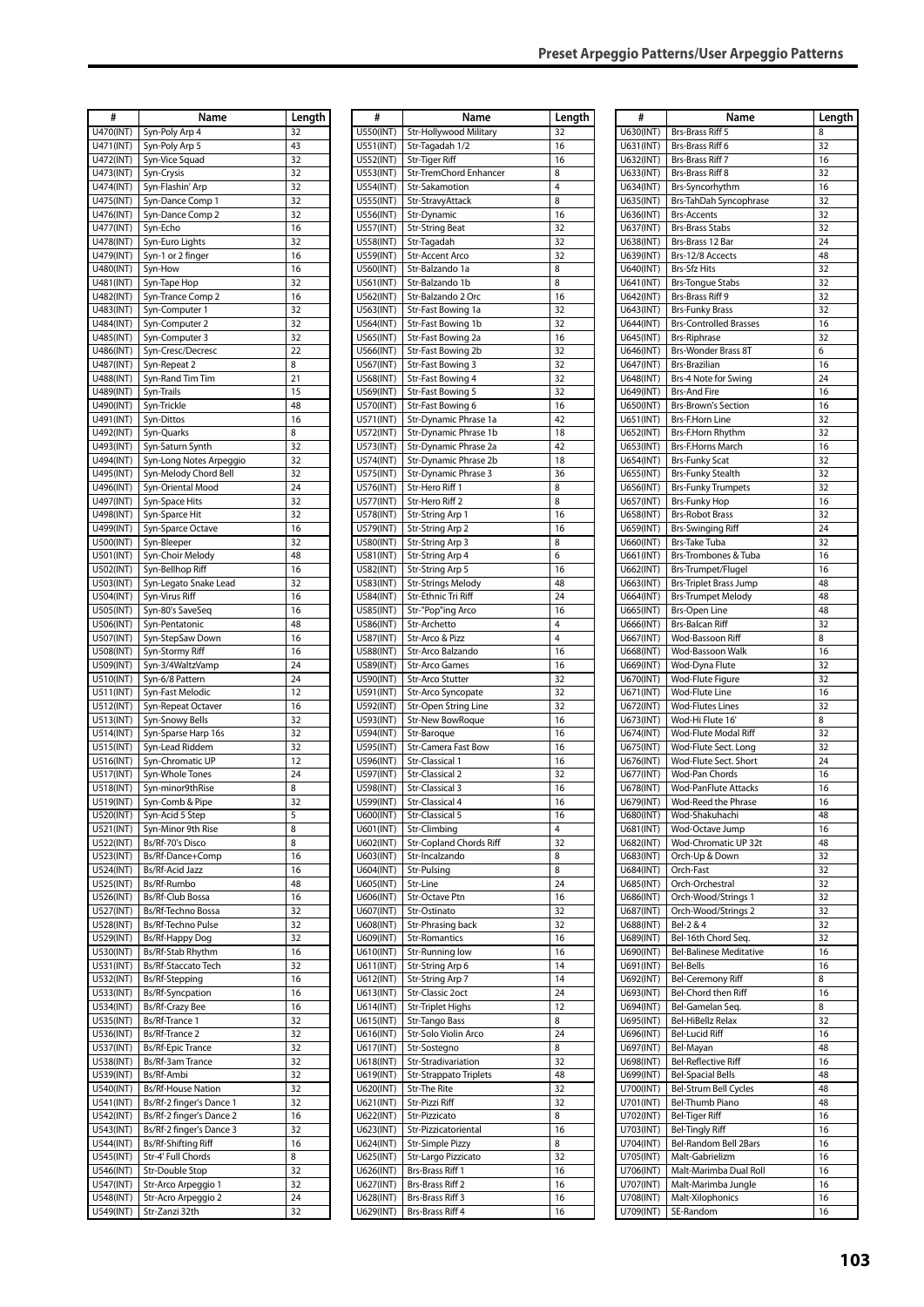| #                       | Name                     | Length |
|-------------------------|--------------------------|--------|
| U710(INT)               | SE-Random Techno         | 16     |
| U711(INT)               | SE-Random Up             | 32     |
| $\overline{U7}12$ (INT) | SE-Up uP UP              | 8      |
|                         |                          |        |
| U713(INT)               | SE-Up uP UPUp uP         | 8      |
| U714(INT)               | SE-3.OctFundamentalSweep | 8      |
| U715(INT)               | SE-Down Strum            | 48     |
| U716(INT)               | SE-Penta-Fall            | 32     |
|                         |                          |        |
| U717(INT)               | SE-Minor3rds U/D         | 16     |
| U718(INT)               | <b>SE-Red Alert</b>      | 8      |
| U719(INT)               | SE-Space Groove          | 32     |
| U720(INT)               | SE-Stormy                | 48     |
| U721(INT)               | SE-Tubular E Major       | 32     |
|                         |                          | 48     |
| U722(INT)               | SE-Wait for it           |        |
| U723(INT)               | SE-Whole Tone D/U        | 32     |
| U724(INT)               | Dr-8 Beat 1              | 16     |
| U725(INT)               | Dr-8 Beat 2              | 32     |
| U726(INT)               | Dr-8 Beat 3              | 32     |
|                         |                          |        |
| U727(INT)               | Dr-8 Beat 4a             | 32     |
| U728(INT)               | Dr-8 Beat 4b             | 32     |
| U729(INT)               | Dr-Analog 8 bit          | 16     |
| U730(INT)               | Dr-8bit Rim              | 32     |
| U731(INT)               | Dr-Ghost Beat            | 32     |
| U732(INT)               | Dr-Basic Pop/Rock        | 32     |
|                         |                          |        |
| U733(INT)               | Dr-Country Rock          | 32     |
| U734(INT)               | Dr-Dany's Rock           | 32     |
| U735(INT)               | Dr-Vintage Beat          | 32     |
| U736(INT)               | Dr-Syncro                | 32     |
| U737(INT)               | Dr-Degree Of Funk        | 32     |
|                         |                          |        |
| U738(INT)               | Dr-Pop Beat              | 16     |
| U739(INT)               | Dr-Nu Style Groove       | 32     |
| U740(INT)               | Dr-Electro Beat          | 32     |
| U741(INT)               | Dr-Let's                 | 32     |
|                         | Dr-In The Pocket         | 32     |
| U742(INT)               |                          |        |
| U743(INT)               | Dr-Princessa             | 32     |
| U744(INT)               | Dr-16 Beat               | 32     |
| U745(INT)               | Dr-BD/HH/SD 16ths        | 32     |
| U746(INT)               | Dr-BD/HH 16ths           | 32     |
| U747(INT)               | Dr-EUROPE TRAD.          | 16     |
|                         |                          |        |
| U748(INT)               | Dr-Up Beat               | 16     |
| U749(INT)               | Dr-Rock Beater           | 32     |
| U750(INT)               | Dr-Downdrum Beat         | 32     |
| U751(INT)               | Dr-Heavy Metal           | 16     |
| U752(INT)               | Dr-Open HH Metal         | 16     |
|                         |                          |        |
| U753(INT)               | Dr-74's Rock             | 32     |
| U754(INT)               | Dr-Rock tom              | 32     |
| U755(INT)               | Dr-Modern Rock           | 32     |
| U756(INT)               | Dr-Runbeat               | 32     |
| U757(INT)               | Dr-Room Beat             | 32     |
|                         |                          |        |
| U758(INT)               | Dr-SyncoBit              | 16     |
| U759(INT)               | Dr-Ballad Base Bit       | 16     |
| U760(INT)               | Dr-Half Groove           | 32     |
| U761(INT)               | Dr-Pounding              | 32     |
| U762(INT)               | Dr-Power Stone Bit       | 16     |
|                         |                          |        |
| U763(INT)               | Dr-Open Beater           | 32     |
| U764(INT)               | Dr-Unplugged Beat        | 32     |
| U765(INT)               | Dr-JazzySidestick        | 32     |
| U766(INT)               | Dr-Bossa Nova            | 32     |
| U767(INT)               | Dr-Hugo Bossa            | 16     |
| U768(INT)               | Dr-Easy Rider            | 32     |
|                         |                          |        |
| U769(INT)               | Dr-Club Bossa 1          | 32     |
| U770(INT)               | Dr-Club Bossa 2          | 32     |
| U771(INT)               | Dr-R.Box Bossa           | 16     |
| U772(INT)               | Dr-Reggae Beat           | 32     |
| U773(INT)               | Dr-R&B 1                 | 32     |
|                         |                          |        |
| U774(INT)               | Dr-R&B 2                 | 32     |
| U775(INT)               | Dr-Laydeez RnB           | 32     |
| U776(INT)               | Dr-Latin                 | 32     |
| U777(INT)               | Dr-Jazz                  | 16     |
| U778(INT)               | Dr-Jazz Drum             | 32     |
|                         |                          |        |
| U779(INT)               | Dr-Jazz Swing            | 32     |
| U780(INT)               | Dr-Fast Swing            | 48     |
| U781(INT)               | Dr-Swing type            | 48     |
| U782(INT)               | Dr-Shuffle               | 24     |
| U783(INT)               | Dr-Brush Kit Reg         | 8      |
| U784(INT)               | Dr-Smooth Hop            |        |
|                         |                          | 32     |
| U785(INT)               | Dr-Jazzy HipHop          | 32     |
| U786(INT)               | Dr-HipHop 1              | 16     |
| U787(INT)               | Dr-HipHop 2              | 32     |
| U788(INT)               | Dr-HipHop 3              | 32     |
|                         |                          |        |
| U789(INT)               | Dr-Boom Pow Beat         | 16     |

| #                      | Name                                   | Length   |
|------------------------|----------------------------------------|----------|
| U790(INT)<br>U791(INT) | Dr-HipHop/FunkPop<br>Dr-Hook Me Up 1   | 32<br>16 |
| U792(INT)              | Dr-Hook Me Up 2                        | 32       |
| U793(INT)              | Dr-NuHop Groove                        | 32       |
| U794(INT)              | Dr-HipHop Groove                       | 8        |
| U795(INT)              | Dr-HipHop 4                            | 32       |
| U796(INT)              | Dr-Island Pop 1                        | 16       |
| U797(INT)              | Dr-Island Pop 2                        | 16       |
| U798(INT)              | Dr-Island Pop 3                        | 32       |
| U799(INT)              | Dr-Acoustic Pop Groove                 | 32       |
| U800(INT)              | Dr-Hip Beat                            | 32       |
| U801(INT)              | Dr-Flash                               | 32       |
| U802(INT)              | Dr-HiLow Beat                          | 16       |
| U803(INT)              | Dr-Apollo Beat                         | 32       |
| U804(INT)              | Dr-House 1                             | 8        |
| U805(INT)              | Dr-House/BD&SD                         | 32       |
| U806(INT)              | Dr-4 on the floor                      | 32       |
| U807(INT)<br>U808(INT) | Dr-Straight 4oF<br>Dr-House 2          | 32<br>16 |
| U809(INT)              | Dr-House Nation                        | 32       |
| U810(INT)              | Dr-Kontemplate                         | 16       |
| U811(INT)              | Dr-New Disco 1                         | 16       |
| U812(INT)              | Dr-New Disco 2                         | 16       |
| U813(INT)              | Dr-New Disco 3                         | 16       |
| U814(INT)              | Dr-Disco Nova                          | 32       |
| U815(INT)              | Dr-GlowStick Dr&Gate                   | 16       |
| U816(INT)              | Dr-Groove Driver                       | 32       |
| U817(INT)              | Dr-Kool House 1                        | 32       |
| U818(INT)              | Dr-Kool House 2                        | 32       |
| U819(INT)              | Dr-Kool House 3                        | 32       |
| U820(INT)              | Dr-Kool House 4                        | 32       |
| U821(INT)              | Dr-Kool House 5                        | 32       |
| U822(INT)              | Dr-Electro House 1                     | 32       |
| U823(INT)              | Dr-Electro House 2                     | 32       |
| U824(INT)              | Dr-Electro House 3                     | 32       |
| U825(INT)              | Dr-Electro House 4                     | 16       |
| U826(INT)              | Dr-Floor Groover                       | 32       |
| U827(INT)              | Dr-Funky House                         | 32       |
| U828(INT)<br>U829(INT) | Dr-28% TekHouse 1<br>Dr-28% TekHouse 2 | 32       |
| U830(INT)              | Dr-28% TekHouse 3                      | 32<br>32 |
| U831(INT)              | Dr-28% TekHouse 4                      | 32       |
| U832(INT)              | Dr-28% TekHouse 5                      | 32       |
| U833(INT)              | Dr-28% TekHouse 6                      | 32       |
| U834(INT)              | Dr-Nu Tekno 1                          | 16       |
| U835(INT)              | Dr-Nu Tekno 2                          | 16       |
| U836(INT)              | Dr-Nu Tekno 3a                         | 16       |
| U837(INT)              | Dr-Nu Tekno 3b                         | 16       |
| U838(INT)              | Dr-Nu Tekno 3c                         | 16       |
| U839(INT)              | Dr-Prog Tekno                          | 32       |
| U840(INT)              | Dr-Trance 1                            | 16       |
| U841(INT)              | Dr-Trance 2                            | 16       |
| U842(INT)              | Dr-Tech Dance                          | 32       |
| U843(INT)              | Dr-Talk Box 6-4-1                      | 8        |
| U844(INT)              | Dr-80 Ana Bit                          | 16       |
| U845(INT)              | Dr-80s Electronic Pop                  | 16       |
| U846(INT)              | Dr-Ambi Beat                           | 32       |
| U847(INT)<br>U848(INT) | Dr-Chill Out                           | 32       |
| U849(INT)              | Dr-Metropoliz<br>Dr-Oxigene AnaKit     | 32<br>12 |
| U850(INT)              | Dr-BigBeats                            | 32       |
| U851(INT)              | Dr-BUGGER BEAT                         | 16       |
| U852(INT)              | Dr-DnB <sub>1</sub>                    | 16       |
| U853(INT)              | Dr-DnB <sub>2</sub>                    | 16       |
| U854(INT)              | Dr-DnB <sub>3</sub>                    | 16       |
| U855(INT)              | Dr-DnB 4                               | 16       |
| U856(INT)              | Dr-DnB 5                               | 16       |
| U857(INT)              | Dr-Drum'n'Bass 1                       | 16       |
| U858(INT)              | Dr-Drum'n'Bass 2                       | 32       |
| U859(INT)              | Dr-Drum'n'Bass 3                       | 32       |
| U860(INT)              | Dr-Drum'n'Bass 4                       | 32       |
| U861(INT)              | Dr-Drum'n'Bass 5                       | 32       |
| U862(INT)              | Dr-Drum'n'Bass 6                       | 32       |
| U863(INT)              | Dr-JumpUp 1                            | 32       |
| U864(INT)              | Dr-JumpUp <sub>2</sub>                 | 32       |
| U865(INT)              | Dr-Jump Up D'n'B                       | 32       |
| U866(INT)              | Dr-Dubstep                             | 32       |
| U867(INT)              | Dr-Ambi Breaks                         | 32       |
| U868(INT)              | Dr-2Step Garage                        | 32       |
| U869(INT)              | Dr-Evacuate Dancer                     | 32       |

| #                      | Name                                            |          |
|------------------------|-------------------------------------------------|----------|
|                        |                                                 | Length   |
| U870(INT)<br>U871(INT) | Dr-Electronica<br>Dr-Tribal House               | 32<br>32 |
| U872(INT)              | Dr-Gate Drive Offset                            | 24       |
| U873(INT)              | Dr-Gate Driver 1                                | 16       |
| U874(INT)              | Dr-Gate Driver 2                                | 32       |
| U875(INT)              | Dr-Gate Driver 3                                | 16       |
| U876(INT)              | Dr-Gate Driver 4                                | 16       |
| U877(INT)              | Dr-Gate Driver 5                                | 32       |
| U878(INT)              | Dr-Gate Driver 6                                | 16       |
| U879(INT)              | Dr-Gate Driver 7                                | 32       |
| U880(INT)              | Dr-Raga-matic                                   | 48       |
| U881(INT)              | Dr-Orch Kit                                     | 32       |
| U882(INT)              | Dr-Orch.Perc.1                                  | 48       |
| U883(INT)              | Dr-Orch.Perc.2                                  | 16       |
| U884(INT)              | Dr-Orch.Perc.3                                  | 32       |
| U885(INT)              | Dr-Orch.Perc.4                                  | 32       |
| U886(INT)              | Dr-Orch.Army                                    | 32       |
| U887(INT)              | Dr-Slow March                                   | 16       |
| U888(INT)              | Dr-Military March BD&SD                         | 32       |
| U889(INT)              | Dr-Percussion                                   | 32       |
| U890(INT)              | Dr-Percussions                                  | 32       |
| U891(INT)              | Dr-Ethnic Perc.                                 | 32       |
| U892(INT)              | Dr-Perc/Latin                                   | 32       |
| U893(INT)              | Dr-Delhicatessen                                | 32       |
| U894(INT)              | Dr-Shaker/Clave/Tamb                            | 16       |
| U895(INT)              | Dr-HighEnd Groove                               | 16       |
| U896(INT)              | Dr-Higher Groove                                | 32       |
| U897(INT)              | Dr-Timpani                                      | 12       |
| U898(INT)              | Dr-Copland TIMPANI                              | 32       |
| U899(INT)              | Dr-Timpani Roll                                 | 24       |
| U900(INT)              | Gt-Half Time Hits                               | 16       |
| U901(INT)              | Gt-12/8 Hits                                    | 12       |
| U902(INT)              | Key-8va Down 8ths                               | 8        |
| U903(INT)              | Key-Descending                                  | 16       |
| U904(INT)              | Str-Bolero~ish                                  | 16       |
| U905(INT)              | Str-Chord! Low!                                 | 16       |
| U906(INT)<br>U907(INT) | <b>Bs-Waiting Line</b><br><b>Bs-Wave Riders</b> | 48<br>16 |
| U908(INT)              | Bs-Sweet 16ths (WS)                             | 32       |
| U909(INT)              | <b>Bs-16 Cities</b>                             | 32       |
| U910(INT)              | <b>Bs-Deep Quarters</b>                         | 16       |
| U911(INT)              | <b>Bs-Half Timer 1</b>                          | 32       |
| U912(INT)              | <b>Bs-Half Timer 2</b>                          | 32       |
| U913(INT)              | <b>Bs-Garagist</b>                              | 32       |
| U914(INT)              | <b>Bs-Half Step 1</b>                           | 32       |
| U915(INT)              | <b>Bs-Half Step 2</b>                           | 32       |
| U916(INT)              | <b>Bs-Spy Line</b>                              | 32       |
| U917(INT)              | Bs-Kick Bass On Da                              | 32       |
| U918(INT)              | Bs-Trap On Da                                   | 32       |
| U919(INT)              | <b>Bs-Trapper</b>                               | 32       |
| U920(INT)              | <b>Bs-Magical</b>                               | 32       |
| U921(INT)              | Bs-Reggaeton                                    | 32       |
| U922(INT)              | Bs-Fever 1                                      | 16       |
| U923(INT)              | Bs-Fever 2                                      | 32       |
| U924(INT)              | Bs-Free                                         | 32       |
| U925(INT)<br>U926(INT) | Bs-NeeNulNeeNulNee<br>Bs-Dotted 8ths 1          | 32<br>16 |
| U927(INT)              | <b>Bs-Dotted 8ths 2</b>                         | 32       |
| U928(INT)              | <b>Bs-Open Synchopation</b>                     | 48       |
| U929(INT)              | Bs-E>Soul                                       | 32       |
| U930(INT)              | Bs-6/8 Line                                     | 24       |
| U931(INT)              | Syn-Rehuso                                      | 8        |
| U932(INT)              | Syn-WS New Vox                                  | 16       |
| U933(INT)              | Syn-Stagger Pluck                               | 16       |
| U934(INT)              | Syn-Dotted Stabbers                             | 32       |
| U935(INT)              | Syn-Voice Lead                                  | 32       |
| U936(INT)              | Syn-Party Line                                  | 32       |
| U937(INT)              | Syn-3Oct Sweeper                                | 16       |
| U938(INT)              | Syn-MinorCrust 1                                | 32       |
| U939(INT)              | Syn-MinorCrust 2                                | 32       |
| U940(INT)              | Syn-Tritone Up                                  | 12       |
| U941(INT)              | Syn-Triad Down                                  | 12       |
| U942(INT)              | Syn-Dotted 8th-1                                | 16       |
| U943(INT)              | Syn-Dotted 8th-2                                | 16       |
| U944(INT)              | Syn-Dotted 8th-3                                | 8        |
| U945(INT)              | Syn-Dotted 8th-4                                | 8        |
| U946(INT)              | Syn-Copate                                      | 8        |
| U947(INT)<br>U948(INT) | Syn-5finger Stepper<br>Syn-VoiceGate            | 32<br>32 |
| U949(INT)              | Syn-PolyGate                                    | 32       |
|                        |                                                 |          |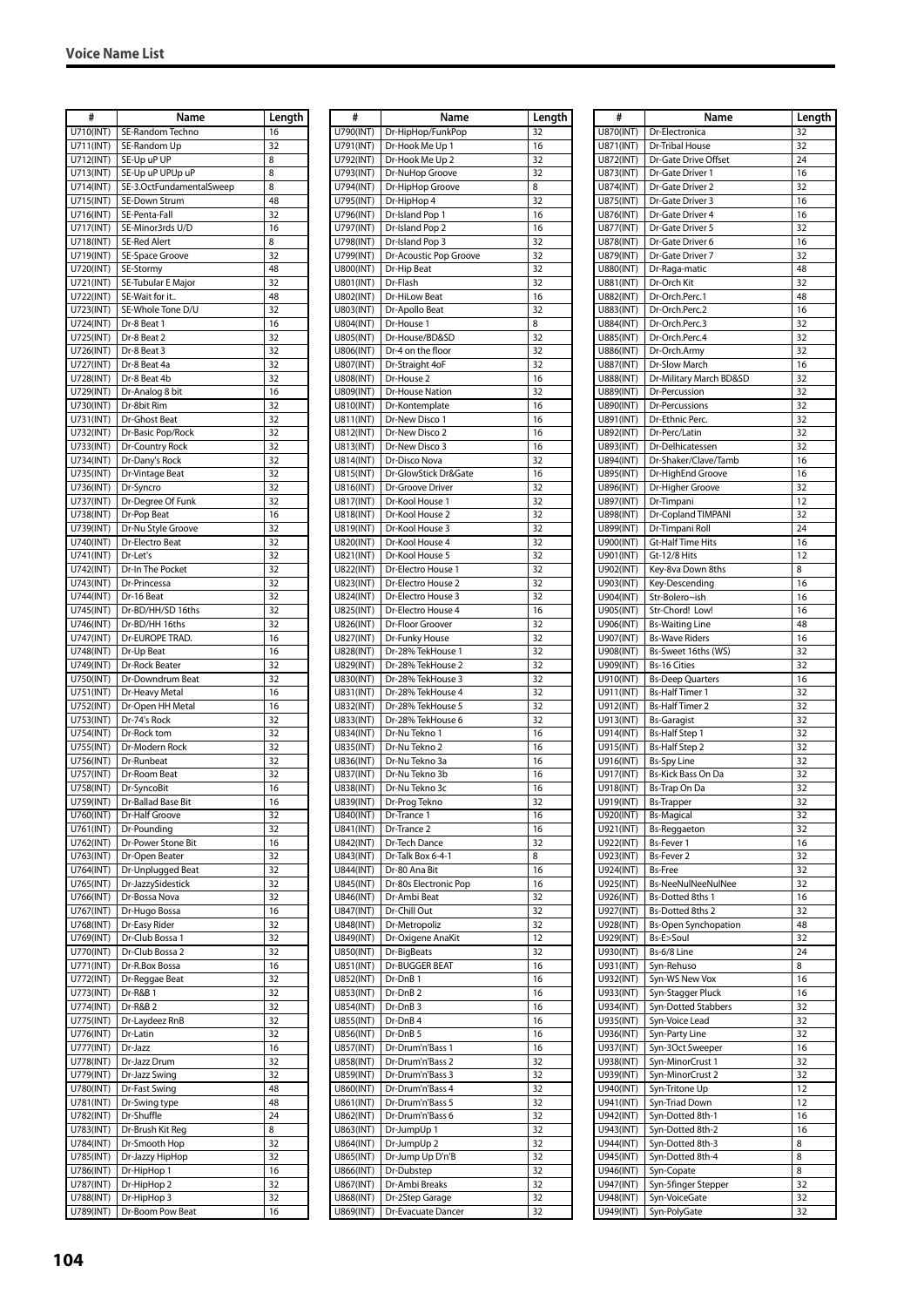| #         | Name             | Length |
|-----------|------------------|--------|
| U950(INT) | SE-FuryMetal     | 32     |
| U951(INT) | SE-5 Finger Fall | 40     |
| U952(INT) | Dr-NuDisco Dan   | 32     |
| U953(INT) | Dr-Tabla         | 32     |
| U954(INT) | Dr-Kik The Snare | 16     |
| U955(INT) | Dr-No Kick 1     | 16     |
| U956(INT) | Dr-No Kick 2     | 16     |
| U957(INT) | Dr-No Kick 3     | 16     |
| U958(INT) | Dr-No Kick 4     | 16     |
| U959(INT) | Dr-No Kick 5     | 16     |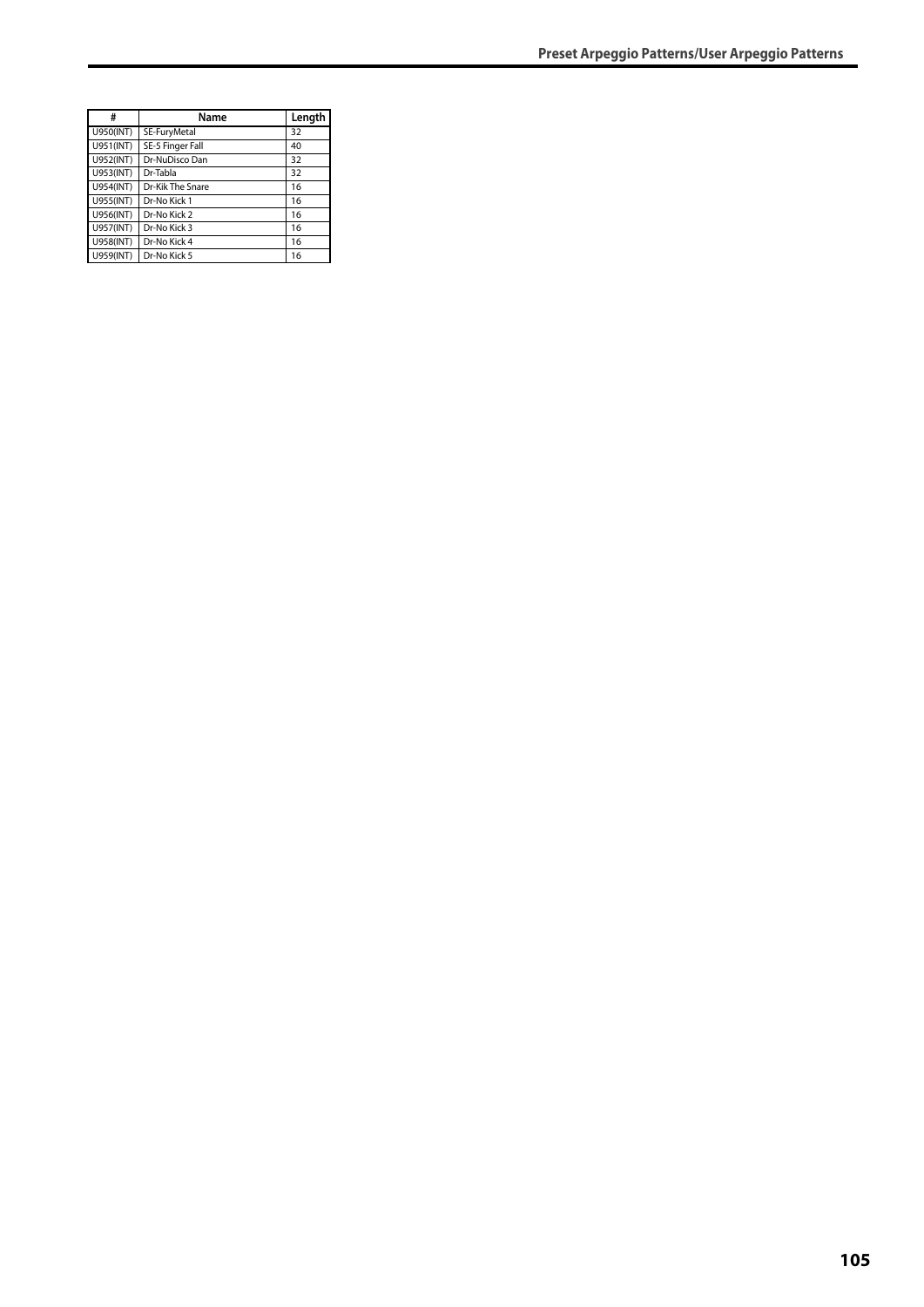## **Drum Track Patterns/Patterns Preset**

| #            | Name                                                 | #            | Name                                                 |
|--------------|------------------------------------------------------|--------------|------------------------------------------------------|
| P000         | Off                                                  | P080         | Rock 4 [All]                                         |
| P001         | Pop & Ballad 1 [All]                                 | P081         | Rock 5 [All]                                         |
| P002         | Pop & Ballad 2 [All]                                 | P082         | Rock 6 [All]                                         |
| P003         | Pop & Ballad 3 [All]                                 | P083         | Rock 7 [All]                                         |
| P004         | Pop & Ballad 4 [All]                                 | P084<br>P085 | Rock 8 [All]<br>Rock 9 [All]                         |
| P005         | Pop & Ballad 5 [All]                                 | P086         | Rock 10 [All]                                        |
| P006         | Pop & Ballad 6 [All]                                 | P087         | Rock 11 [All]                                        |
| P007         | Pop & Ballad 7 [All]                                 | P088         | Rock Tool Kit [All]                                  |
| P008         | Pop & Ballad 8 [All]                                 | P089         | Revenge Rock [All]                                   |
| P009<br>P010 | Square Hit [All]                                     | P090         | Straight Moreish [All]                               |
| P011         | Dancing Perky [All]<br>Pop 1 112bpm [All]            | P091         | Pop Rock 1 104bpm [All]                              |
| P012         | Pop 2 112bpm [All]                                   | P092         | Pop Rock 2 104bpm [All]                              |
| P013         | Pop 3 94bpm [All]                                    | P093         | Rock 94bpm [All]                                     |
| P014         | Pop 4 94bpm [All]                                    | P094         | Rebelion RAGE [All]                                  |
| P015         | Pop 5 86bpm [All]                                    | P095         | Slow RAGE Rock [All]                                 |
| P016         | Pop 6 98bpm [All]                                    | P096         | HipHop Rock [All]                                    |
| P017         | Pop 7 128bpm [All]                                   | P097         | Progressive [All]                                    |
| P018         | <b>EAG Beat [All]</b>                                | P098         | Hip Hopper [All]                                     |
| P019         | Sieling [All]                                        | P099         | Rap Rocker [All]                                     |
| P020         | Funk constant [All]                                  | P100         | Rock Ride Rap [All]                                  |
| P021         | Classic 8 Beat 1 [All]                               | P101         | Thrasher [All]                                       |
| P022         | Classic 8 Beat 2 [All]                               | P102         | Natural Killers [All]                                |
| P023         | Classic 8 Beat 3 [All]                               | P103         | Tom Flam ROCK [All]                                  |
| P024         | Classic 8 Beat 4 [All]                               | P104         | Anthem Rock 1 [All]                                  |
| P025         | Classic 8 Beat 5 [All]                               | P105         | Anthem Rock 2 [All]                                  |
| P026         | Classic 8 Beat 6 [All]                               | P106<br>P107 | 8th Pop Rock [All]                                   |
| P027         | Pop Beat [All]                                       | P108         | 16th Pop Rock [All]<br>Heavy Rock 1 [All]            |
| P028         | Pop Chart 1 [All]                                    | P109         | Heavy Rock 2 [All]                                   |
| P029<br>P030 | Pop Chart 2 [All]                                    | P110         | SideStick Rocker [All]                               |
| P031         | Real 8 Beat 1 [All]                                  | P111         | Complex Rock [All]                                   |
| P032         | Real 8 Beat 2 [All]<br>Real 8 Beat 3 [All]           | P112         | Showdown [All]                                       |
| P033         | Slow Hop [All]                                       | P113         | TomTom Rock [All]                                    |
| P034         | Soft Beat [All]                                      | P114         | UK Hard Rock 1 [All]                                 |
| P035         | Pop Blend [All]                                      | P115         | UK Hard Rock 2 [All]                                 |
| P036         | Unplugged 8Beat 1 [All]                              | P116         | Rowdy Party Rock [All]                               |
| P037         | Unplugged 8Beat 2 [All]                              | P117         | Vision Rock [All]                                    |
| P038         | Unplugged 8Beat 3 [All]                              | P118         | Metal Ballad [All]                                   |
| P039         | 8 Beat Pop 1 [All]                                   | P119         | Hard Rock Woman [All]                                |
| P040         | 8 Beat Pop 2 [All]                                   | P120         | RocknRoll 1 145bpm [All]                             |
| P041         | 8 Beat Pop 3 [All]                                   | P121         | RocknRoll 2 150bpm [All]                             |
| P042         | 8 Beat Pop 4 [All]                                   | P122         | RocknRoll 3 150bpm [All]                             |
| P043         | 8 Beat Pop 5 [All]                                   | P123         | RocknRoll 4 140bpm [All]                             |
| P044         | Pop Hits 1 [All]                                     | P124         | RocknRoll 5 140bpm [All]                             |
| P045         | Pop Hits 2 [All]                                     | P125         | RocknRoll 6 140bpm [All]                             |
| P046         | Gogo Drum [All]                                      | P126<br>P127 | RocknRoll 7 140bpm [All]<br>RocknRoll 8 135bpm [All] |
| P047         | 8 Beat Cool 1 [All]                                  | P128         | RocknRoll 9 135bpm [All]                             |
| P048         | 8 Beat Cool 2 [All]                                  | P129         | Light Rock 1 [All]                                   |
| P049<br>P050 | 8 Beat Dance 1 [All]<br>8 Beat Dance 2 [All]         | P130         | Light Rock 2 [All]                                   |
| P051         | Brit Funk [All]                                      | P131         | Light Rock 3 [All]                                   |
| P052         | British Pop 1 [All]                                  | P132         | Light Rock 4 [All]                                   |
| P053         | British Pop 2 [All]                                  | P133         | Light Rock 5 [All]                                   |
| P054         | Ballad 1 77bpm [All]                                 | P134         | Monster Power [All]                                  |
| P055         | Ballad 2 77bpm [All]                                 | P135         | Twist 1 [All]                                        |
| P056         | Ballad 3 106bpm [All]                                | P136         | Twist 2 [All]                                        |
| P057         | Ballad 4 106bpm [All]                                | P137         | Country 86bpm [All]                                  |
| P058         | Easy Ballad 1 [All]                                  | P138         | 8 Beat Tripl 96bpm [All]                             |
| P059         | Easy Ballad 2 [All]                                  | P139         | TripletSlow 1 80bpm[All]                             |
| P060         | Slow Ballad [All]                                    | P140         | TripletSlow 2 80bpm[All]                             |
| P061         | Groove Ballad 1 [All]                                | P141         | Shuffle 1 115bpm [All]                               |
| P062         | Groove Ballad 2 [All]                                | P142         | Shuffle 2 115bpm [All]                               |
| P063         | Groove Ballad 3 [All]                                | P143         | Shuffle 3 115bpm [All]                               |
| P064         | Pop Ballad 1 [All]                                   | P144         | Shuffle 4 115bpm [All]                               |
| P065         | Pop Ballad 2 [All]                                   | P145<br>P146 | Shuffle 5 115bpm [All]<br>Aligator Swamp [All]       |
| P066         | Pop Ballad 3 [All]                                   | P147         | Pop Shuffle [All]                                    |
| P067         | Half Time 1 [All]                                    | P148         | 6/8 Funk 1 [All]                                     |
| P068         | Half Time 2 [All]                                    | P149         | 6/8 Funk 2 [All]                                     |
| P069         | Kool Half 1 [All]                                    | P150         | 6/8 Funk 3 [All]                                     |
| P070         | Kool Half 2 [All]                                    | P151         | 6/8 Funk 4 [All]                                     |
| P071         | Kool Half 3 [All]                                    | P152         | 6/8 Funk 5 [All]                                     |
| P072<br>P073 | Half Time Ballad 1 [All]<br>Half Time Ballad 2 [All] | P153         | 6/8 Ballad 1 128bpm[All]                             |
| P074         | Gospel Half Beat 1 [All]                             | P154         | 6/8 Ballad 2 128bpm[All]                             |
| P075         | Gospel Half Beat 2 [All]                             | P155         | Slow 6/8 1 [All]                                     |
| P076         | Funk Ballad [All]                                    | P156         | Slow 6/8 2 [All]                                     |
| P077         | Rock 1 [All]                                         | P157         | Triplet Pop [All]                                    |
| P078         | Rock 2 [All]                                         | P158         | Pop(6-8) 1 [All]                                     |
| P079         | Rock 3 [All]                                         | P159         | Pop(6-8) 2 [All]                                     |
|              |                                                      |              |                                                      |

| Name        | #    | Name                      |
|-------------|------|---------------------------|
|             | P160 | Pop(6-8) 3 [All]          |
|             | P161 | 3/4 8 Beat Pop [All]      |
|             | P162 | Waltz [All]               |
|             | P163 | Modern Waltz [All]        |
|             | P164 | Slow Waltz 1 [Jazz]       |
|             | P165 | Slow Waltz 2 [Jazz]       |
|             | P166 | Bluegrass Waltz [Jazz]    |
|             | P167 | Slow Waltz 3 [All]        |
| All]        | P168 | Floyd 7/4 [All]           |
| [All]       | P169 | Funk 7/4 [All]            |
|             |      |                           |
| sh [All]    | P170 | R&B 1 [HipHop]            |
| 4bpm [All]  | P171 | R&B 2 [HipHop]            |
| 4bpm [All]  | P172 | R&B 3 [HipHop]            |
| All]        | P173 | R&B 4 [HipHop]            |
| E [All]     | P174 | R&B 5 [HipHop]            |
| ck [All]    | P175 | R&B 6 [HipHop]            |
| All]        | P176 | R&B 7 [HipHop]            |
| Ш           | P177 | R&B 8 [HipHop]            |
| JI)         | P178 | R&B 9 [HipHop]            |
| Ш           | P179 | R&B 10 [HipHop]           |
| [All]       | P180 | R&B 11 [HipHop]           |
|             | P181 | Jazz 1 [Jazz]             |
|             |      |                           |
| [All]       | P182 | Jazz 2 [Jazz]             |
| K[All]      | P183 | Jazz 3 [Jazz]             |
| 1 [All]     | P184 | Jazz 4 [Jazz]             |
| 2 [All]     | P185 | Jazz 5 [Jazz]             |
| All]        | P186 | Jazz 6 [Jazz]             |
| : [All]     | P187 | Jazz 7 [Jazz]             |
| [All]       | P188 | Simple Swing [Jazz]       |
| <b>AII</b>  | P189 | Jazz Swing out [Jazz]     |
| ter [All]   | P190 | Swing 1 152bpm [All]      |
| [All]       | P191 |                           |
|             |      | Swing 2 165bpm [All]      |
| IJ          | P192 | Swing 3 165bpm [All]      |
| [All]       | P193 | 4 Beat 118bpm [All]       |
| 1 [All]     | P194 | 4 Beat-S 118bpm [All]     |
| 2 [All]     | P195 | Foxtrot [All]             |
| ock [All]   | P196 | 8 Beat Funk 120bpm [All]  |
| IJ          | P197 | 8Beat Funk-S 110bpm[All]  |
| All]        | P198 | Funk Fusion 112bpm [All]  |
| man [All]   | P199 | Funky 1 100bpm [All]      |
| 15bpm [All] | P200 | Funky 2 100bpm [All]      |
| 50bpm [All] | P201 | Funky 3 100bpm [All]      |
| 60bpm [All] | P202 | Funky 4 100bpm [All]      |
|             |      |                           |
| 10bpm [All] | P203 | Funky 5 100bpm [All]      |
| 10bpm [All] | P204 | Funky 6 100bpm [All]      |
| 10bpm [All] | P205 | Funky 7 100bpm [All]      |
| 10bpm [All] | P206 | Funky 8 100bpm [All]      |
| 35bpm [All] | P207 | Funky 9 110bpm [All]      |
| 35bpm [All] | P208 | Funk "P" 1 84bpm [All]    |
| NI)         | P209 | Funk "P" 2 84bpm [All]    |
| ŃЩ          | P210 | Slow Funk 1 90bpm [All]   |
| ۸II)        | P211 | Slow Funk 2 90bpm [All]   |
| \ll]        | P212 | Slow Funk 3 90bpm [All]   |
| NI)         | P213 | Slow Funk 4 90bpm [All]   |
| r [All]     | P214 | Funk Paisley [All]        |
|             | P215 | Late Night Jam [All]      |
|             | P216 | <b>Balinese Joy [All]</b> |
| m [All]     | P217 | Smooth Jazz 1 92bpm[All]  |
| bpm [All]   | P218 |                           |
|             |      | Smooth Jazz 2 92bpm[All]  |
| 30bpm[All]  | P219 | Memphis 1 [All]           |
| 30bpm[All]  | P220 | Memphis 2 [All]           |
| pm [All]    | P221 | 8 Beat 1 116bpm [All]     |
| pm [All]    | P222 | 8 Beat 1-S 104bpm [All]   |
| pm [All]    | P223 | 8 Beat 2 96bpm [All]      |
| pm [All]    | P224 | 8 Beat 2-S 96bpm [All]    |
| pm [All]    | P225 | 8 Beat Rim 90bpm [All]    |
| p [All]     | P226 | 8 Beat Rim-S 90bpm [All]  |
| IJ          | P227 | 8 Beat Rock 96bpm [All]   |
| 1           | P228 | 8 Beat Rock-S 96bpm[All]  |
|             | P229 |                           |
| J           |      | Pop 16th 116bpm [All]     |
| l           | P230 | 16 Beat 1 114bpm [All]    |
| l           | P231 | 16 Beat 1-S 108bpm [All]  |
| 1           | P232 | 16 Beat 2 114bpm [All]    |
| 28bpm[All]  | P233 | 16 Beat 2-S 100bpm [All]  |
| 28bpm[All]  | P234 | 16 Beat 3 110bpm [All]    |
| J           | P235 | 16 Beat 3-S 110bpm [All]  |
| ]           | P236 | 16 Beat 4 122bpm [All]    |
| ŋ           | P237 | 16 Beat 4-S 108bpm [All]  |
| ]           | P238 | 16 Beat 5 112bpm [All]    |
| 1           | P239 | 16 Beat 5-S 112bpm [All]  |
|             |      |                           |

- 1

| Name                               | #                | Name                                             |
|------------------------------------|------------------|--------------------------------------------------|
| B [All]                            | P240             | 16 Beat 6 104bpm [All]                           |
| : Pop [All]                        | P241             | 16 Beat 6-S 92bpm [All]                          |
|                                    | P242             | 16 Beat 7 114bpm [All]                           |
| Valtz [All]<br>z 1 [Jazz]          | P243<br>P244     | 16 Beat 7-S 104bpm [All]                         |
| z 2 [Jazz]                         | P245             | 16 Beat 8 94bpm [All]<br>16 Beat 8-S 92bpm [All] |
| Waltz [Jazz]                       | P246             | 16 Beat 9 102bpm [All]                           |
| z 3 [All]                          | P247             | 16 Beat 9-S 86bpm [All]                          |
| [All]                              | P248             | Pop 16 Beat 1 [All]                              |
| All]                               | P249             | Pop 16 Beat 2 [All]                              |
| <b>OHop</b>                        | P250             | 16 Beat Ballad [All]                             |
| <b>OHop</b>                        | P251             | Rock+Tamb [All]                                  |
| <b>OHop</b>                        | P252             | 16th variations 1 [All]                          |
| эHop]                              | P253             | 16th variations 2 [All]                          |
| bHop]                              | P254             | 16th variations 3 [All]                          |
| <b>OHop</b><br><b>OHop</b>         | P255<br>P256     | 16th variations 4 [All]<br>Funky 16th 1 [All]    |
| <b>OHop</b>                        | P257             | Funky 16th 2 [All]                               |
| bHop]                              | P258             | Funky 16th 3 [All]                               |
| ipHop]                             | P259             | Hip Funk Shuffle [All]                           |
| ipHop]                             | P260             | Funky Shuffle [All]                              |
| ZJ                                 | P261             | Latin Fusion 112bpm[All]                         |
| z]                                 | P262             | Latin Rock 1 112bpm[All]                         |
| z]                                 | P263             | Latin Rock 2 112bpm[All]                         |
| z]                                 | P <sub>264</sub> | Latin 1 140bpm [All]                             |
| z]                                 | P265             | Latin 2 140bpm [All]                             |
| Z.<br>z]                           | P266<br>P267     | Latin 3 140bpm [All]<br>Latin 4 140bpm [All]     |
| ving [Jazz]                        | P268             | Latin 5 110bpm [All]                             |
| g out [Jazz]                       | P <sub>269</sub> | Latin 6 110bpm [All]                             |
| 52bpm [All]                        | P270             | Afro 84bpm [All]                                 |
| 65bpm [All]                        | P271             | Afro-S 84bpm [All]                               |
| 65bpm [All]                        | P272             | FusionSamba1 102bpm[All]                         |
| 3bpm [All]                         | P273             | FusnSamba1-S 92bpm [All]                         |
| 18bpm [All]                        | P274             | FusionSamba2 108bpm[All]                         |
| JI]                                | P275             | Fusion Samba2-S(96)[All]                         |
| hk 120bpm [All]                    | P276             | Marching 112bpm [All]                            |
| k-S 110bpm[All]<br>on 112bpm [All] | P277<br>P278     | Marching-S 100bpm [All]<br>Tom Solo 112bpm [All] |
| 00bpm [All]                        | P279             | Tom Solo-S 104bpm [All]                          |
| 00bpm [All]                        | P280             | F.Tom Solo 106bpm [All]                          |
| 00bpm [All]                        | P281             | F.Tom Solo-S 106bpm[All]                         |
| 00bpm [All]                        | P282             | Tribal Toms [All]                                |
| 00bpm [All]                        | P283             | Snare Solo 1 125bpm[All]                         |
| 00bpm [All]                        | P284             | Snare Solo 2 125bpm[All]                         |
| 00bpm [All]                        | P285             | New Orleans 1 92bpm[All]                         |
| 00bpm [All]<br>10bpm [All]         | P286<br>P287     | New Orleans 2 92bpm[All]                         |
| 84bpm [All]                        | P288             | Latin 1 [All]<br>Latin 2 [All]                   |
| : 84bpm [All]                      | P289             | Latin 3 [All]                                    |
| <1 90bpm [All]                     | P290             | Latin 4 [All]                                    |
| <2 90bpm [All]                     | P291             | Latin 5 [All]                                    |
| < 3 90bpm [All]                    | P292             | Latin 6 [All]                                    |
| <4 90bpm [All]                     | P293             | Latin 7 [All]                                    |
| ley [All]                          | P294             | Latin 8 [All]                                    |
| t Jam [All]                        | P295             | Reggae 1 [All]                                   |
| oy [All]<br>azz 1 92bpm[All]       | P296<br>P297     | Reggae 2 [All]<br>Reggae 3 [All]                 |
| azz 2 92bpm[All]                   | P298             | Reggae 4 [All]                                   |
| 1 [All]                            | P299             | Reggae 5 [All]                                   |
| 2 [All]                            | P300             | Reggae 6 [All]                                   |
| 16bpm [All]                        | P301             | ReggaeBeat 1 155bpm[All]                         |
| 104bpm [All]                       | P302             | ReggaeBeat 2 155bpm[All]                         |
| 6bpm [All]                         | P303             | ReggaeBeat 3 135bpm[All]                         |
| 96bpm [All]                        | P304             | Country 1 [All]                                  |
| n 90bpm [All]                      | P305             | Country 2 [All]                                  |
| n-S 90bpm [All]<br>ck 96bpm [All]  | P306<br>P307     | Country 3 [All]<br>Country 4 [All]               |
| ck-S 96bpm[All]                    | P308             | Halftime Beat [All]                              |
| 116bpm [All]                       | P309             | Tingly Breath [All]                              |
| 114bpm [All]                       | P310             | Fab Beat [All]                                   |
| S 108bpm [All]                     | P311             | New Orchestral [All]                             |
| 114bpm [All]                       | P312             | A Subtle Remark [All]                            |
| S 100bpm [All]                     | P313             | Walks into [All]                                 |
| 110bpm [All]                       | P314             | a Jahmmin [All]                                  |
| S 110bpm [All]                     | P315             | Folk 1 [Jazz]                                    |
| 122bpm [All]<br>S 108bpm [All]     | P316<br>P317     | Folk 2 [Jazz]<br>Folk 3 [Jazz]                   |
| 112bpm [All]                       | P318             | Folk 4 [Jazz]                                    |
| S 112bpm [All]                     | P319             | E.Trad 1 [All]                                   |
|                                    |                  |                                                  |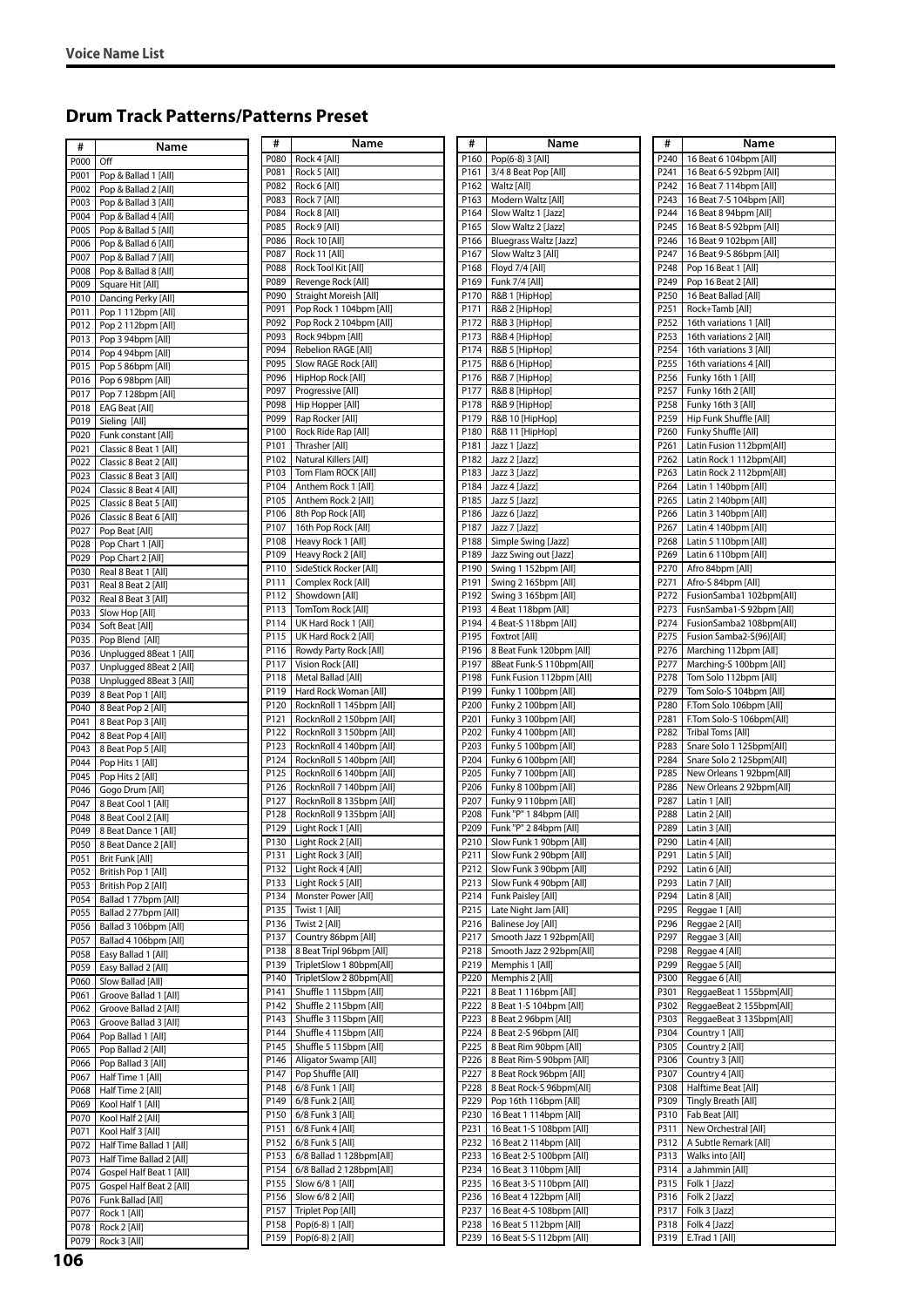| #    | Name                        | #    | Name                       | #    | Name                                         | #    | Name                            |
|------|-----------------------------|------|----------------------------|------|----------------------------------------------|------|---------------------------------|
| P320 | E.Trad 2 [All]              | P400 | Teknotropic 1 [Dance]      | P480 | Your Too Late [Breaks]                       | P560 | Ska Groove 2 [Dance]            |
|      |                             |      |                            |      |                                              |      |                                 |
| P321 | E.Trad 3 [All]              | P401 | Teknotropic 2 [Dance]      | P481 | Safe from Storm[Breaks]                      | P561 | Hip Beat [All]                  |
| P322 | E.Trad 4 [All]              | P402 | Teknotropic 3 [Dance]      | P482 | Dancehall [Breaks]                           | P562 | Shuffle Club Funk [All]         |
| P323 | E.Trad(3-4) 1 [All]         | P403 | Teknotropic 4 [Dance]      | P483 | Wizard Cymbals [Breaks]                      | P563 | Bumpin'Groove [Dance]           |
| P324 | E.Trad(3-4) 2 [All]         | P404 | TechnoTrain K1+S1[Dance]   | P484 | FrenchTrip [Breaks]                          | P564 | Ol'School K1+S1 [All]           |
| P325 | 8th Triplet March [Orch]    | P405 | TechnoTrain K2+S2[Dance]   | P485 | Classic D'n'B [Dance]                        | P565 | Ol'School K2+S2 [All]           |
| P326 | <b>Burgler March [Orch]</b> | P406 | Train Tekno K3+S3[Dance]   | P486 | Jungle 1 [Dance]                             | P566 | Ol'School K3+S3 [All]           |
| P327 | Grand Entrance [Orch]       | P407 | Trancer K1+S1 [Dance]      | P487 | Jungle 2 [Dance]                             | P567 | PopHop K1+S1 [All]              |
| P328 | Hero March [Orch]           | P408 | Trancer K2+S2 [Dance]      | P488 | Breakbeat 1 [Urban]                          | P568 | PopHop K2+S2 [Dance]            |
| P329 | Procession March [Orch]     | P409 | Trancer K3+S3 [Dance]      | P489 | Breakbeat 2 [Urban]                          | P569 | RapHop K1+S1 [Dance]            |
| P330 | Proud March [Orch]          | P410 | 4 on Floor Kik 1 [Dance]   | P490 | Breakbeat 3 [Urban]                          | P570 | RapHop K2+S2 [Dance]            |
| P331 | Wdblock March [Orch]        | P411 | 4 on Floor Kik 2 [Dance]   | P491 | Breakbeat 4 [Urban]                          | P571 | Kar Krash 1 [Dance]             |
| P332 | World Grv 1 [Orch]          | P412 | 4 on Floor Kik 3 [Dance]   | P492 | Breakbeat 5 [Urban]                          | P572 | Kar Krash 2 [Dance]             |
| P333 | World Grv 2 [Orch]          | P413 | 4 on Floor Kik 4 [Dance]   | P493 | Breakbeat 6 [Urban]                          | P573 | Ol'School Rap 1 [Dance]         |
| P334 | World Grv 3 [Orch]          | P414 | 4 on Floor Kik 5 [Dance]   | P494 | Breakbeat 7 [Urban]                          | P574 | Ol'School Rap 2 [Dance]         |
| P335 | Tribal Grv [Orch]           | P415 | Teknotropic Kick [Dance]   | P495 | Trikaholic [Dance]                           | P575 | Ol'School Rap 3 [Dance]         |
| P336 | Arco String [Orch]          | P416 | 4thFloor Kik+Ht1 [Dance]   | P496 | Tricki Flash [Dance]                         | P576 | Analog Beat 1 [All]             |
| P337 | Castle Concert 1 [Orch]     | P417 | 4thFloor Kik+Ht2 [Dance]   | P497 | DirtnGrind [Tricki]                          | P577 | Analog Beat 2 [All]             |
| P338 | Castle Concert 2 [Orch]     | P418 | 4thFloor Kik+Ht3 [Dance]   | P498 | Deep Chill 1 [Dance]                         | P578 | Analog Beat 3 [All]             |
| P339 | Love Scene 1 [Orch]         | P419 | 4thFloor Kik+Ht4 [Dance]   | P499 | Deep Chill 2 [Dance]                         | P579 | Analog Beat 4 [All]             |
| P340 | Love Scene 2 [Orch]         | P420 | 4thFloor Kik+Ht5 [Dance]   | P500 | Deep Chill 3 [Dance]                         | P580 | 8 Beat Analog 1 [All]           |
| P341 | Love Scene 3 [Orch]         | P421 | 4thFloor Kik+Ht6 [Dance]   | P501 |                                              |      | 8 Beat Analog 2 [All]           |
|      |                             | P422 |                            | P502 | Deep Chill 4 [Dance]<br>Deep Chill 5 [Dance] | P581 |                                 |
| P342 | Mixed Strings 1a [Orch]     |      | 4thFloor Kik+Ht7 [Dance]   |      |                                              | P582 | PCM Pirates [All]               |
| P343 | Mixed Strings 1b [Orch]     | P423 | Shifting Cells [Dance]     | P503 | Deep Chill 6 [Dance]                         | P583 | Homies Coming [All]             |
| P344 | Mixed Strings 2 [Orch]      | P424 | Koochie Groovy [Dance]     | P504 | Deep Chill 7 [Dance]                         | P584 | Rough Riders [Dance]            |
| P345 | Grande Waltz 1 [Orch]       | P425 | Hero Last Stand [Dance]    | P505 | Deep Chill 8 [Dance]                         | P585 | Tekno Town 1 [All]              |
| P346 | Grande Waltz 2 [Orch]       | P426 | Started Crying [Dance]     | P506 | Deep Chill 9 [Dance]                         | P586 | Tekno Town 2 [Dance]            |
| P347 | Love Winds 1 [Orch]         | P427 | No Sleep [Dance]           | P507 | Deep Chill 10 [Dance]                        | P587 | Tekno Town Hat [All]            |
| P348 | Love Winds 2 [Orch]         | P428 | Fresh Beat [Dance]         | P508 | Deep Chill 11 [Dance]                        | P588 | Tekno Town Kick [All]           |
| P349 | Love Winds 3 [Orch]         | P429 | High End Grv 1 [All]       | P509 | Acid Jazz 1 [Jazz]                           | P589 | Blazer 1 [All]                  |
| P350 | Renaissance 1 [Orch]        | P430 | High End Grv 2 [All]       | P510 | Acid Jazz 2 [Jazz]                           | P590 | Blazer 2 [All]                  |
| P351 | Renaissance 2 [Orch]        | P431 | High End Grv 3 [All]       | P511 | Acid Jazz 3 [Jazz]                           | P591 | Elektro 1 [All]                 |
| P352 | Renaissance 3 [Orch]        | P432 | Cool House 1 [House]       | P512 | Acid Jazz 4 [Jazz]                           | P592 | Elektro 2 [All]                 |
| P353 | Sparse High End [Orch]      | P433 | Cool House 2 [House]       | P513 | Acid Jazz 5 [Jazz]                           | P593 | Eraser Head [All]               |
| P354 | String Dance 1 [Orch]       | P434 | Cool House 3 [House]       | P514 | Acid Jazz 6 [Jazz]                           | P594 | FunkHop 1 [All]                 |
| P355 | String Dance 2 [Orch]       | P435 | Cool House 4 [House]       | P515 | Acid Jazz 7 [Jazz]                           | P595 | FunkHop 2 [All]                 |
| P356 | String Dance 3 [Orch]       | P436 | Cool House 5 [House]       | P516 | Acid Jazz 8 [Jazz]                           | P596 | Slyvester [All]                 |
| P357 | Xpressive [Orch]            | P437 | Cool House 6 [House]       | P517 | Acid Jazz 9 [Jazz]                           | P597 | Tekno Boy 1 [All]               |
| P358 | OrcheSnares [Orch]          | P438 | Cool House 7 [House]       | P518 | Acid Jazz 10 [Jazz]                          | P598 | Tekno Boy 2 [All]               |
| P359 | Simple Tango [Orch]         | P439 | Cool House 8 [House]       | P519 | Hip Hop&Rap 1 [Urban]                        | P599 | Tekno Boy 3 [All]               |
| P360 | Tango Live [Orch]           | P440 | Cool House 9 [House]       | P520 | Hip Hop&Rap 2 [Nu R&B]                       | P600 | Bellhop Ballad [All]            |
| P361 | DR-Scot March [Orch]        | P441 | Matrix Rec. [Nu R&B]       | P521 | Hip Hop&Rap 3 [Urban]                        | P601 | Beatbox [All]                   |
| P362 | Miracle [Orch]              | P442 | Roller Boogie [House]      | P522 | Hip Hop&Rap 4 [Urban]                        | P602 | Tiger by Tail [Dance]           |
| P363 | New Copland [Orch]          | P443 | Magical Moments [Nu R&B]   | P523 | Hip Hop&Rap 5 [Urban]                        | P603 | Watching You [All]              |
| P364 | Ceremony [Orch]             | P444 | Tech House 1 [Dance]       | P524 | Hip Hop&Rap 6 [Urban]                        | P604 | Vocoder Ac [Human]              |
|      | Matinee Orch [Orch]         | P445 | Tech House 2 [Dance]       |      |                                              |      |                                 |
| P365 |                             |      |                            | P525 | Hip Hop&Rap 7 [Urban]                        | P605 | High End Swing [All]            |
| P366 | Orch Triplets [Orch]        | P446 | Tech House 3 [Dance]       | P526 | Hip Hop&Rap 8 [Urban]                        | P606 | 3/4 Pop Ballad [All]            |
| P367 | Clave [Perc]                | P447 | Tech House 4a [Tekno]      | P527 | Hip Hop&Rap 9 [Urban]                        | P607 | Runnin 8 Beat [All]             |
| P368 | Latin Perc.1 [Perc]         | P448 | Tech House 4b [Tekno]      | P528 | Hip Hop&Rap 10 [Urban]                       | P608 | Logical 8 Beat [All]            |
| P369 | Latin Perc.2 [Perc]         | P449 | Tech House 4c [Tekno]      | P529 | Lose It [Dance]                              |      | P609 AnalogBeat [Electric]      |
| P370 | Latin Perc.3 [Perc]         | P450 | Hard House 1 [Dance]       | P530 | Dust Storm [Dance]                           |      | P610   Electronic Pop 1 [Dance] |
| P371 | Shakers 1 [Perc]            | P451 | Hard House 2 [Dance]       | P531 | <b>Eternal Vision [Dance]</b>                | P611 | Electronic Pop 2 [Dance]        |
| P372 | Shakers 2 [Perc]            | P452 | Hard House 3 [Dance]       | P532 | Asian DJ [Dance]                             |      | P612 Electronic Pop 3 [Dance]   |
| P373 | Shakers 3 [Perc]            | P453 | Hard House 4 [Dance]       |      | P533 Fun Lovin [Breaks]                      |      | P613 RnB Pop 1 [All]            |
| P374 | Triangle 1 [Perc]           | P454 | Hard House 5 [Dance]       | P534 | Indulgent Hop [Tekno]                        |      | P614 RnB Pop 2 [All]            |
| P375 | Triangle 2 [Perc]           | P455 | Hard House 6 [Breaks]      | P535 | Stealth Lovers [Dance]                       |      | P615   RnB Pop 3 [All]          |
| P376 | Celtic Triplets [Perc]      | P456 | Hard House 7 [Dance]       | P536 | Bad Luck Groove [Dance]                      | P616 | RnB Pop 4 [All]                 |
| P377 | Metronome 1 note [All]      | P457 | Hard House 8 [Dance]       |      | P537 Simple HipHop [Dance]                   | P617 | R'n'B 1 [Electric]              |
| P378 | Metronome 2 note [All]      | P458 | Restless [Dance]           |      | P538 Rappilicious 1 [Dance]                  |      | P618   R'n'B 2 [Electric]       |
| P379 | Tech/Trance 1 [Dance]       | P459 | Oriental Dance [Dance]     | P539 | Rappilicious 2 [Dance]                       | P619 | R'n'B 3 [Electric]              |
| P380 | Tech/Trance 2 [Dance]       | P460 | Underground [Dance]        | P540 | Rappilicious 3 [Dance]                       | P620 | R'n'B 4 [Electric]              |
| P381 | Tech/Trance 3 [Dance]       | P461 | Club Latin 1 [Nu R&B]      | P541 | Hip Shuffl'long [Dance]                      | P621 | R'n'B 5 [Electric]              |
| P382 | Tech/Trance 4 [Dance]       | P462 | Club Latin 2 [Nu R&B]      | P542 | <b>B.Cruel Groove [Dance]</b>                | P622 | R'n'B 6 [Electric]              |
| P383 | Tech/Trance 5 [Dance]       | P463 | Disco 1 [Dance]            | P543 | HipHop Pop [Dance]                           | P623 | Nu Disco 1 [Nu-Disco]           |
| P384 | Tech/Trance 6 [Dance]       | P464 | Disco 2 [Dance]            | P544 | Crunk Lover [Dance]                          | P624 | Nu Disco 2 [Nu-Disco]           |
| P385 | Tech/Trance 7 [Dance]       | P465 | Drum'n'Bass 1 [Breaks]     | P545 | Cool Low HipHop [urban]                      | P625 | LoungeBeat 1 [Electric]         |
| P386 | Tech/Trance 8 [Dance]       | P466 | Drum'n'Bass 2 [Breaks]     | P546 | Real Slim Brady [All]                        | P626 | LoungeBeat 2 [Electric]         |
| P387 | Tech/Trance 9 [Dance]       | P467 | Drum'n'Bass 3 [Breaks]     | P547 | Gospel Hop 6/8 [All]                         | P627 | Reggaeton 1 [Dance]             |
| P388 | Tech/Trance 10 [Dance]      | P468 | Drum'n'Bass 4 [Breaks]     | P548 | Prayer [All]                                 | P628 | Reggaeton 2 [Dance]             |
| P389 | Tech/Trance 11 [Dance]      | P469 | Drum'n'Bass 5 [Breaks]     | P549 | Pod Doors [All]                              | P629 | Reggaeton 3 [Dance]             |
| P390 | Tribal Techno [Dance]       | P470 | Drum'n'Bass 6 [Breaks]     | P550 | Smooth Jazz [All]                            | P630 | Reggaeton 4 [Dance]             |
| P391 | Love for [Dance]            | P471 | Drum'n'Bass 7 [Breaks]     | P551 | Lucid Dreamin [All]                          | P631 | Reggaeton 5 [Dance]             |
| P392 | Dance Station [Dance]       | P472 | Drum'n'Bass 8 [Breaks]     | P552 | Groove On [Dance]                            | P632 | Reggaeton 6 [Dance]             |
| P393 | Follow Leader [Tekno]       | P473 | Drum'n'Bass 9 [Breaks]     | P553 | Club Squeezed [Tekno]                        | P633 | Reggaeton 7 [Dance]             |
| P394 | Club UK [Dance]             | P474 | Drum'n'Bass 10 [Breaks]    | P554 | Chile Pepper [All]                           | P634 | Reggaeton 8 [Dance]             |
|      |                             |      |                            |      |                                              |      |                                 |
| P395 | Electronica 1 [Dance]       | P475 | Drum'n'Bass 11 [Breaks]    | P555 | Pushed Beat [All]                            | P635 | Reggaeton 9 [Dance]             |
| P396 | Electronica 2 [Dance]       | P476 | The Virus [Breaks]         | P556 | Cool Drops [All]                             | P636 | Raggaeton 10 [Dance]            |
| P397 | <b>Welcoming [Dance]</b>    | P477 | <b>Black Mass [Breaks]</b> | P557 | Garage Night [All]                           | P637 | Soca Rider [Electric]           |
| P398 | Lost at Sea [Dance]         | P478 | D'n'B light [Breaks]       | P558 | Mallet Kalimba [Dance]                       | P638 | Future Pop 1 [Dance]            |
| P399 | Trance Ripple [Dance]       | P479 | D'n'B Split [Breaks]       | P559 | Ska Groove 1 [All]                           | P639 | Future Pop 2 [Dance]            |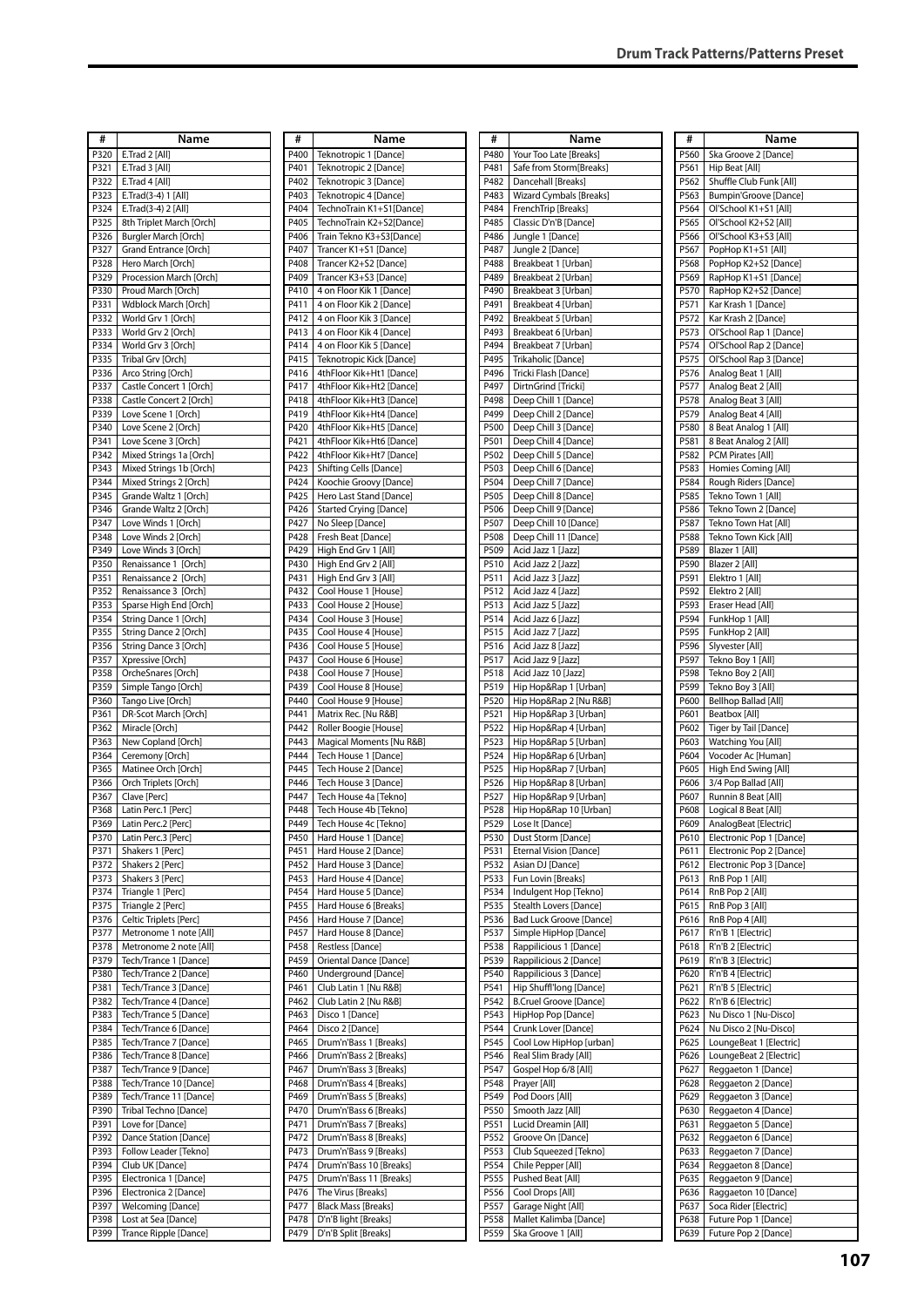| #            | Name                                                 |
|--------------|------------------------------------------------------|
| P640         | Future Pop 3 [Dance]                                 |
| P641         | Trap Pop 1 [Dance]                                   |
| P642         | Trap Pop 2 [Dance]                                   |
| P643         | Trap Pop 3 [Dance]                                   |
| P644         | Trap Pop 4 [Dance]                                   |
| P645<br>P646 | Pop Skip 1 [Dance]                                   |
| P647         | Pop Skip 2 [Dance]<br>Pop Skip 3 [Dance]             |
| P648         | Pop Skip 4 [Dance]                                   |
| P649         | Future Soul 1 [Dance]                                |
| P650         | Future Soul 2 [Dance]                                |
| P651         | E-Soul 1 [Hip Hop]                                   |
| P652         | E-Soul 2 [Hip Hop]                                   |
| P653         | Chill Beat 1 [Electric]                              |
| P654         | Chill Beat 2 [Electric]                              |
| P655<br>P656 | Chill Beat 3 [Electric]<br>Chill Beat 4 [Electric]   |
| P657         | Chill Beat 5 [Electric]                              |
| P658         | Chill Beat 6 [Electric]                              |
| P659         | Trap 1 [Urban]                                       |
| P660         | Trap 2 [Urban]                                       |
| P661         | Trap 3 [Urban]                                       |
| P662         | Party Beat 1 [Party]                                 |
| P663         | Party Beat 2 [Party]                                 |
| P664<br>P665 | Party Beat 3 [Party]<br>Mainroom 1 [Dance]           |
| P666         | Mainroom 2 [Dance]                                   |
| P667         | Mainroom 3 [Dance]                                   |
| P668         | LoFi Techno 1 [Dance]                                |
| P669         | LoFi Techno 2 [Dance]                                |
| P670         | LoFi Techno 3 [Dance]                                |
| P671         | DubStep 1 [Electric]                                 |
| P672         | DubStep 2 [Electric]                                 |
| P673<br>P674 | Breakin' D'n'B 1[Brkin']<br>Breakin' D'n'B 2[Brkin'] |
| P675         | Breakin' D'n'B 3[Brkin']                             |
| P676         | Breakin' 1 [Breakin']                                |
| P677         | Breakin' 2 [Breakin']                                |
| P678         | Breakin' 3 [Breakin']                                |
| P679         | Breakin'Chill 1 [Brkin']                             |
| P680<br>P681 | Breakin'Chill 2 [Brkin']<br>JazzyHop 1 [Breakin']    |
| P682         | JazzyHop 2 [Breakin']                                |
| P683         | JazzyHop 3 [Breakin']                                |
| P684         | JazzyHop 4 [Breakin']                                |
| P685         | JazzyHop 5a[Breakin']                                |
| P686         | JazzyHop 5b[Breakin']                                |
| P687         | SliceBreaks 1 [Slice]                                |
| P688<br>P689 | SliceBreaks 2 [Slice]<br>SliceBreaks 3 [Slice]       |
| P690         | SliceBreaks 4 [Slice]                                |
| P691         | Drunken Beats 1 [Slice]                              |
| P692         | Drunken Beats 2 [Slice]                              |
| P693         | Drunken Beats 3 [Slice]                              |
| P694         | Drunken Beats 4 [Slice]                              |
| P695         | Drunken Beats 5 [All]                                |
| P696<br>P697 | OldSchool 1 [Breakin']<br>OldSchool 2 [Breakin']     |
| P698         | OldSchool 3 [Breakin']                               |
| P699         | Chip Beat 1a [Electric]                              |
| P700         | Chip Beat 1b [Electric]                              |
| P701         | Chip'n'Bass [Electric]                               |
| P702         | No Kick 1 [Dance]                                    |
| P703         | No Kick 2 [Dance]                                    |
| P704         | No Kick 3 [Dance]                                    |
| P705<br>P706 | No Kick 4 [Dance]<br>No Kick 5 [Dance]               |
| P707         | No Kick 6 [Dance]                                    |
| P708         | High End Grv 3/4 [All]                               |
| P709         | 4 on Floor Kik/Clap[All]                             |
| P710         | 1st Beat Kick [All]                                  |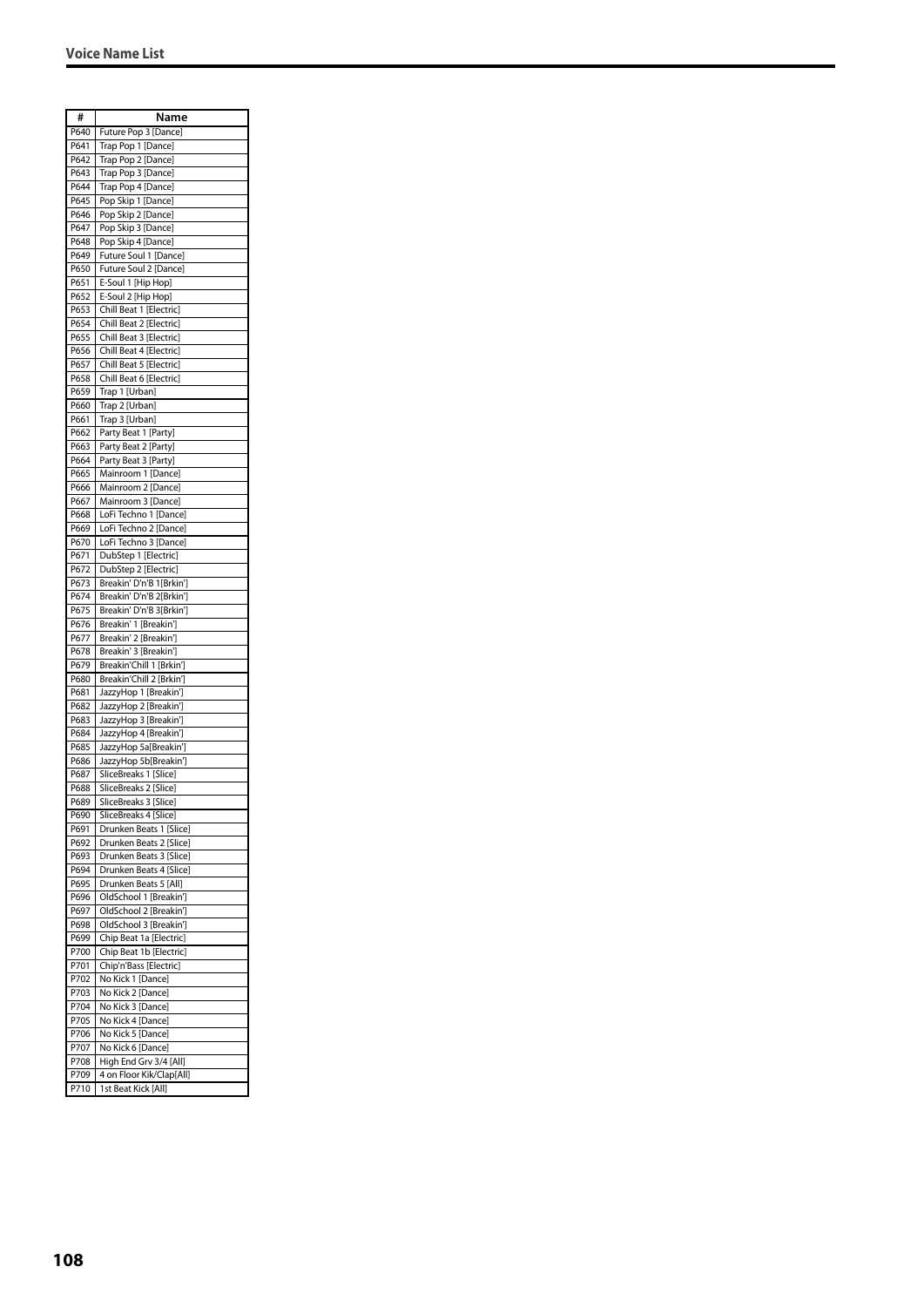# **Template songs**

## **P00: Pop**

|                    |                 | Program                    |                  |        | Arpeggiator                  | <b>Drum Track Pattern</b> |
|--------------------|-----------------|----------------------------|------------------|--------|------------------------------|---------------------------|
| <b>Track</b>       | Category        | Name                       | Bank#            | Assign | Pattern                      |                           |
| Track01:Drums1     | Drums           | Basic Kit 1                | U-A090           | A      | U0738(INT):Dr-Pop Beat       | P016:Pop 6 98bpm [All]    |
| Track02:Bass       | Bass/Synth Bass | Pick Bass 3                | E063             | Off    |                              |                           |
| Track03:A.Piano1   | Keyboard        | <b>Acoustic Piano</b>      | C010             | Off    |                              |                           |
| Track04:A.Guitar   | Guitar/Plucked  | Muted Pick Guitar          | E019             | B      | U0001(INT):Gt-Guitar Strum 2 |                           |
| Track05:Vox Pad    | Vocal/Airy      | Fresh Vox                  | D053             | Off    |                              |                           |
| Track06:E.Guitar   | Guitar/Plucked  | Chorus Guitar              | E032             | Off    |                              |                           |
| Track07:Strings    | <b>Strings</b>  | Symphonic Bows 2           | D008             | Off    |                              |                           |
| Track08:Percussion | Drums           | Percussion Kit             | U-A117           | Off    |                              |                           |
| Track09:A.Piano2   | Keyboard        | Romance Piano              | CO <sub>25</sub> | Off    |                              |                           |
| Track10:E.Piano    | Keyboard        | E.Piano Mark I R&B (Kn3)   | C <sub>026</sub> | Off    |                              |                           |
| Track11:E.P. Pad   | Keyboard        | Pad E.Piano                | C050             | Off    |                              |                           |
| Track12:A.Sax      | Woodwind/Reed   | Alto Sax Hard (JS-Y)       | D114             | Off    |                              |                           |
| Track13:Brass      | <b>Brass</b>    | Exp.Brass                  | C069             | Off    |                              |                           |
| Track14:Drums2     | <b>Drums</b>    | <b>BD&amp;SD Catalog 1</b> | U-A119           | Off    |                              |                           |
| Track15:Drums3     | <b>Drums</b>    | <b>BD&amp;SD Catalog 2</b> | U-A120           | Off    |                              |                           |
| Track16:Cymbals    | Drums           | Cymbal Catalog             | U-A121           | Off    |                              |                           |

#### **P01: Rock**

|                      |                 | Program                             |        |        | Arpeggiator                 | <b>Drum Track Pattern</b> |
|----------------------|-----------------|-------------------------------------|--------|--------|-----------------------------|---------------------------|
| Track                | Category        | Name                                | Bank#  | Assign | Pattern                     |                           |
| Track01:Drums1       | Drums           | Power Kit 1                         | U-A093 | A      | U0749(INT):Dr-Rock Beater   | P095:Slow RAGE Rock [All] |
| Track02:Bass         | Bass/Synth Bass | Pick Bass 2                         | E062   | B      | U0060(INT):Gt-Single n Mute |                           |
| Track03:Power Chords | Guitar/Plucked  | <b>Guitar Power Chords &amp; FX</b> | E051   | Off    |                             |                           |
| Track04: Mute Gtr.   | Guitar/Plucked  | Mute Dist.Guitar                    | E049   | Off    |                             |                           |
| Track05: Lead Gtr.   | Guitar/Plucked  | Wet Dist.Guitar                     | E047   | Off    |                             |                           |
| Track06:Organ        | Organ           | Perc.3rd Dist.Organ                 | C084   | Off    |                             |                           |
| Track07:A.Piano      | Keyboard        | Classic Piano                       | C011   | Off    |                             |                           |
| Track08:Dist. Drums  | Drums           | Psycho Kit                          | U-A115 | Off    |                             |                           |
| Track09:E.Piano1     | Keyboard        | E.Piano Mark II Phaser              | C036   | Off    |                             |                           |
| Track10:E.Piano2     | Keyboard        | Reed EP 200A Overdrive              | C045   | Off    |                             |                           |
| Track11:A.Guitar     | Guitar/Plucked  | Velo.Acoustic Guitar                | E010   | Off    |                             |                           |
| Track12:Dyna Gtr.    | Guitar/Plucked  | <b>Dynamic Guitar</b>               | E023   | Off    |                             |                           |
| Track13: Rock Lead   | LeadSynth       | Rock Leader 1                       | F126   | Off    |                             |                           |
| Track14:Drums2       | Drums           | <b>BD&amp;SD Catalog 1</b>          | U-A119 | Off    |                             |                           |
| Track15:Drums3       | Drums           | <b>BD&amp;SD Catalog 2</b>          | U-A120 | Off    |                             |                           |
| Track16:Cymbals      | Drums           | Cymbal Catalog                      | U-A121 | Off    |                             |                           |

#### **P02: Jazz**

|                   |                 | Program                    |                  |        | Arpeggiator                  | <b>Drum Track Pattern</b>  |
|-------------------|-----------------|----------------------------|------------------|--------|------------------------------|----------------------------|
| Track             | Category        | Name                       | Bank#            | Assign | Pattern                      |                            |
| Track01:Drums1    | Drums           | Jazz/Brush Kit             | U-A095           | A      | U0779(INT):Dr-Jazz Swing     | P194:4 Beat-S 118bpm [All] |
| Track02:A.Bass    | Bass/Synth Bass | A.Upright Bass             | E092             | B      | U0324(INT):Bs-Fast pace walk |                            |
| Track03:A.Piano   | Keyboard        | <b>Acoustic Piano</b>      | C010             | Off    |                              |                            |
| Track04:Jazz Gtr. | Guitar/Plucked  | Jazz Guitar (JS-Y)         | E040             | Off    |                              |                            |
| Track05:Vibes     | Bell/Mallet     | Vibraphone                 | U-A041           | Off    |                              |                            |
| Track06:Organ1    | Organ           | Jazzy Med.Organ            | C094             | Off    |                              |                            |
| Track07:A.Sax     | Woodwind/Reed   | Alto Sax Hard (JS-Y)       | D114             | Off    |                              |                            |
| Track08: Mute Tp  | <b>Brass</b>    | Mute Trumpet               | D095             | Off    |                              |                            |
| Track09:E.Bass    | Bass/Synth Bass | Fretless <sub>2</sub>      | E075             | Off    |                              |                            |
| Track10:E.Piano1  | Keyboard        | E.Piano Mark I R&B (Kn3)   | C <sub>026</sub> | Off    |                              |                            |
| Track11:E.Piano2  | Keyboard        | Reed EP 200A Tremolo       | C044             | Off    |                              |                            |
| Track12:Organ2    | Organ           | Jazz Perc.Organ(3rd/2nd)   | C100             | Off    |                              |                            |
| Track13:Brass     | <b>Brass</b>    | Exp.Brass                  | D069             | Off    |                              |                            |
| Track14:Drums2    | Drums           | <b>BD&amp;SD Catalog 1</b> | U-A119           | Off    |                              |                            |
| Track15:Drums3    | <b>Drums</b>    | <b>BD&amp;SD Catalog 2</b> | U-A120           | Off    |                              |                            |
| Track16:Cymbals   | <b>Drums</b>    | Cymbal Catalog             | U-A121           | Off    |                              |                            |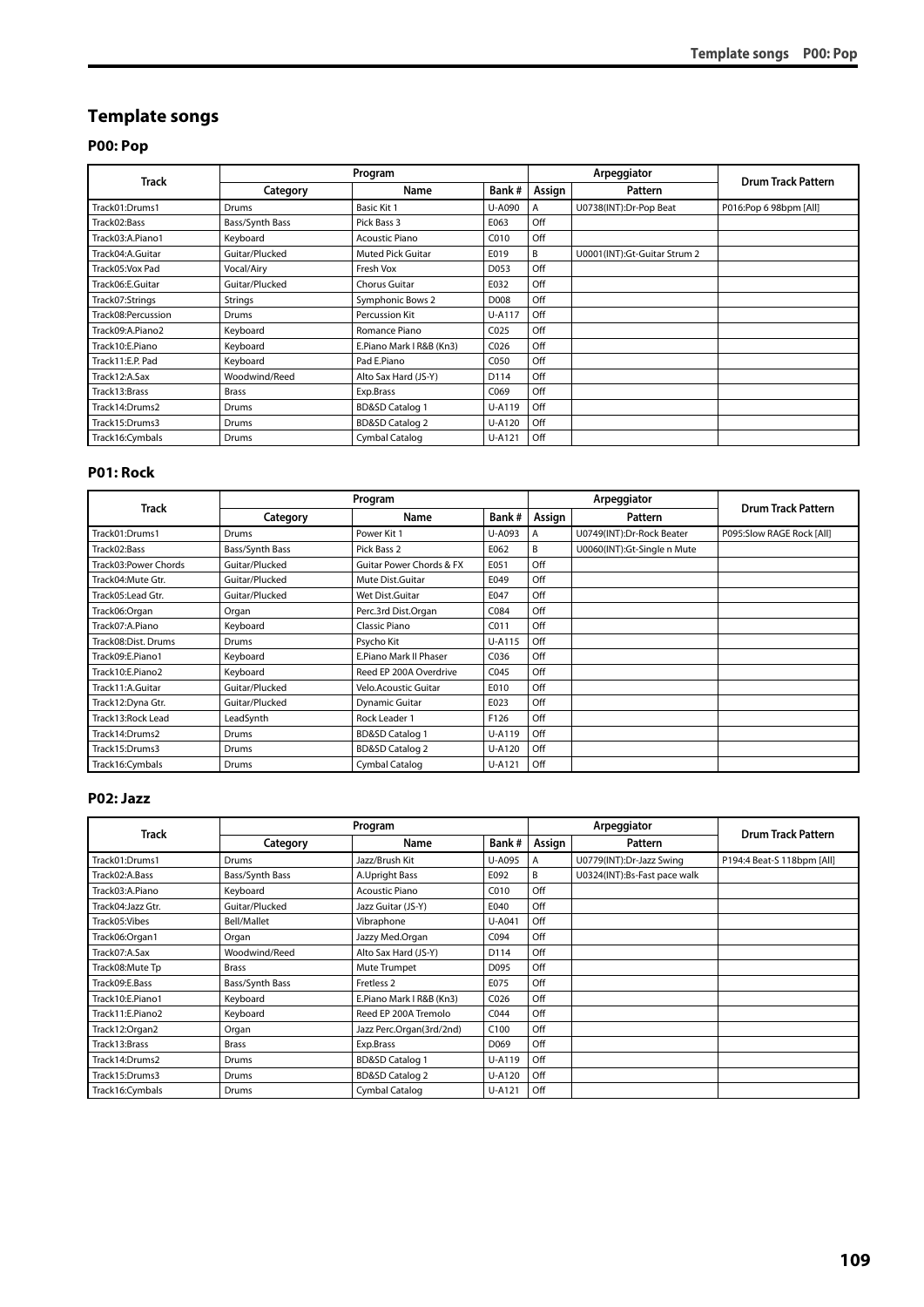#### **P03: Latin**

|                    |                 | Program                    |                  |        | Arpeggiator                  | <b>Drum Track Pattern</b>     |
|--------------------|-----------------|----------------------------|------------------|--------|------------------------------|-------------------------------|
| <b>Track</b>       | Category        | Name                       | Bank#            | Assign | Pattern                      |                               |
| Track01:Drums1     | Drums           | Basic Kit 2                | U-A091           | A      | U0776(INT):Dr-Latin          | P272:FusionSamba1 102bpm[All] |
| Track02:E.Bass     | Bass/Synth Bass | Finger Bass 2              | E067             | Off    |                              |                               |
| Track03:A.Piano    | Keyboard        | <b>Acoustic Piano</b>      | C010             | Off    |                              |                               |
| Track04:A.Guitar   | Guitar/Plucked  | Nylon Guitar 1             | E006             | B      | U0004(INT):Gt-Guitar Strum 5 |                               |
| Track05:E.Guitar   | Guitar/Plucked  | <b>L&amp;R Hand Guitar</b> | E025             | Off    |                              |                               |
| Track06:Brass      | Brass           | Thin Stereo Brass          | D <sub>061</sub> | Off    |                              |                               |
| Track07:Trumpet    | <b>Brass</b>    | <b>Trumpet Open Tone</b>   | D093             | Off    |                              |                               |
| Track08:Percussion | Drums           | Percussion Kit             | U-A117           | Off    |                              |                               |
| Track09:A.Bass     | Bass/Synth Bass | A.Upright Bass             | E092             | Off    |                              |                               |
| Track10:E.Piano    | Keyboard        | E.Piano Mark I R&B (Kn3)   | C <sub>026</sub> | Off    |                              |                               |
| Track11:Organ      | Organ           | Full Power BX3             | C090             | Off    |                              |                               |
| Track12:A.Sax      | Woodwind/Reed   | Alto Sax Hard (JS-Y)       | D114             | Off    |                              |                               |
| Track13:Trombone   | <b>Brass</b>    | Trombones 4-Way            | D090             | Off    |                              |                               |
| Track14:Drums2     | Drums           | <b>BD&amp;SD Catalog 1</b> | U-A119           | Off    |                              |                               |
| Track15:Drums3     | Drums           | <b>BD&amp;SD Catalog 2</b> | U-A120           | Off    |                              |                               |
| Track16:Cymbals    | Drums           | Cymbal Catalog             | U-A121           | Off    |                              |                               |

# **P04: Reggae**

| <b>Track</b>        |                 | Program                    |        |        | Arpeggiator               | <b>Drum Track Pattern</b>     |
|---------------------|-----------------|----------------------------|--------|--------|---------------------------|-------------------------------|
|                     | Category        | Name                       | Bank#  | Assign | Pattern                   |                               |
| Track01:Drums1      | Drums           | Basic Kit 2                | U-A091 | A      | U0772(INT):Dr-Reggae Beat | P301:ReggaeBeat 1 155bpm[All] |
| Track02:E.Bass      | Bass/Synth Bass | Finger Bass 1              | E066   | B      | U0192(INT):Bs-Reggae      |                               |
| Track03:Organ       | Organ           | Full Power BX3             | C090   | Off    |                           |                               |
| Track04:E.Guitar    | Guitar/Plucked  | <b>Dynamic Guitar</b>      | E023   | Off    |                           |                               |
| Track05:Trumpet     | <b>Brass</b>    | Trumpet Open Tone          | D093   | Off    |                           |                               |
| Track06:T.Sax       | Woodwind/Reed   | TenorSax Hard (JS-Y)       | D116   | Off    |                           |                               |
| Track07:Steel Drums | Bell/Mallet     | <b>Steel Drums</b>         | G115   | Off    |                           |                               |
| Track08:Percussion  | Drums           | Percussion Kit             | U-A117 | Off    |                           |                               |
| Track09:Syn Bass    | Bass/Synth Bass | Dub Sub Bass               | E107   | Off    |                           |                               |
| Track10:E.Piano     | Keyboard        | Reed EP 200 Chorus (Kn3)   | C047   | Off    |                           |                               |
| Track11:M1 Piano    | Keyboard        | M1 Piano                   | C015   | Off    |                           |                               |
| Track12: Wah Gtr.   | Guitar/Plucked  | Vox Wah Guitar             | E039   | Off    |                           |                               |
| Track13:Brass       | <b>Brass</b>    | Thin Stereo Brass          | D061   | Off    |                           |                               |
| Track14:Drums2      | Drums           | <b>BD&amp;SD Catalog 1</b> | U-A119 | Off    |                           |                               |
| Track15:Drums3      | Drums           | <b>BD&amp;SD Catalog 2</b> | U-A120 | Off    |                           |                               |
| Track16:Cymbals     | Drums           | Cymbal Catalog             | U-A121 | Off    |                           |                               |

#### **P05: Country**

|                       |                 | Program                      |        |        | Arpeggiator                   | <b>Drum Track Pattern</b> |
|-----------------------|-----------------|------------------------------|--------|--------|-------------------------------|---------------------------|
| <b>Track</b>          | Category        | Name                         | Bank#  | Assign | Pattern                       |                           |
| Track01:Drums1        | Drums           | Basic Kit 2                  | U-A091 | A      | U0724(INT):Dr-8 Beat 1        | P307:Country 4 [All]      |
| Track02:E.Bass        | Bass/Synth Bass | Pick Bass 2                  | E062   | Off    |                               |                           |
| Track03:A.Piano       | Keyboard        | <b>Acoustic Piano</b>        | C010   | Off    |                               |                           |
| Track04:E.Guitar      | Guitar/Plucked  | Chorus Guitar                | E032   | Off    |                               |                           |
| Track05:A.Guitar      | Guitar/Plucked  | <b>Steel Acoustic Guitar</b> | E011   | B      | U0014(INT):Gt-Country Strum 1 |                           |
| Track06:Pedal St.Gtr. | Guitar/Plucked  | Pedal Steel Guitar           | E041   | Off    |                               |                           |
| Track07:Fiddle        | Strings         | Violin Solo/Pizz 2 (SW1)     | D024   | Off    |                               |                           |
| Track08: Fisa Organ   | Woodwind/Reed   | Fisa 2                       | C117   | Off    |                               |                           |
| Track09:E.Piano       | Keyboard        | Reed EP 200A Tremolo         | C044   | Off    |                               |                           |
| Track10:12Str. Gtr.   | Guitar/Plucked  | 12 Strings Guitar1 (Kn1)     | E014   | Off    |                               |                           |
| Track11:E.Guitar2     | Guitar/Plucked  | Chime Strat                  | E031   | Off    |                               |                           |
| Track12: Harmonica    | Woodwind/Reed   | Harmonica (SW1)              | E003   | Off    |                               |                           |
| Track13:Percussion    | Drums           | Percussion Kit               | U-A117 | Off    |                               |                           |
| Track14:Drums2        | Drums           | <b>BD&amp;SD Catalog 1</b>   | U-A119 | Off    |                               |                           |
| Track15:Drums3        | Drums           | <b>BD&amp;SD Catalog 2</b>   | U-A120 | Off    |                               |                           |
| Track16:Cymbals       | Drums           | Cymbal Catalog               | U-A121 | Off    |                               |                           |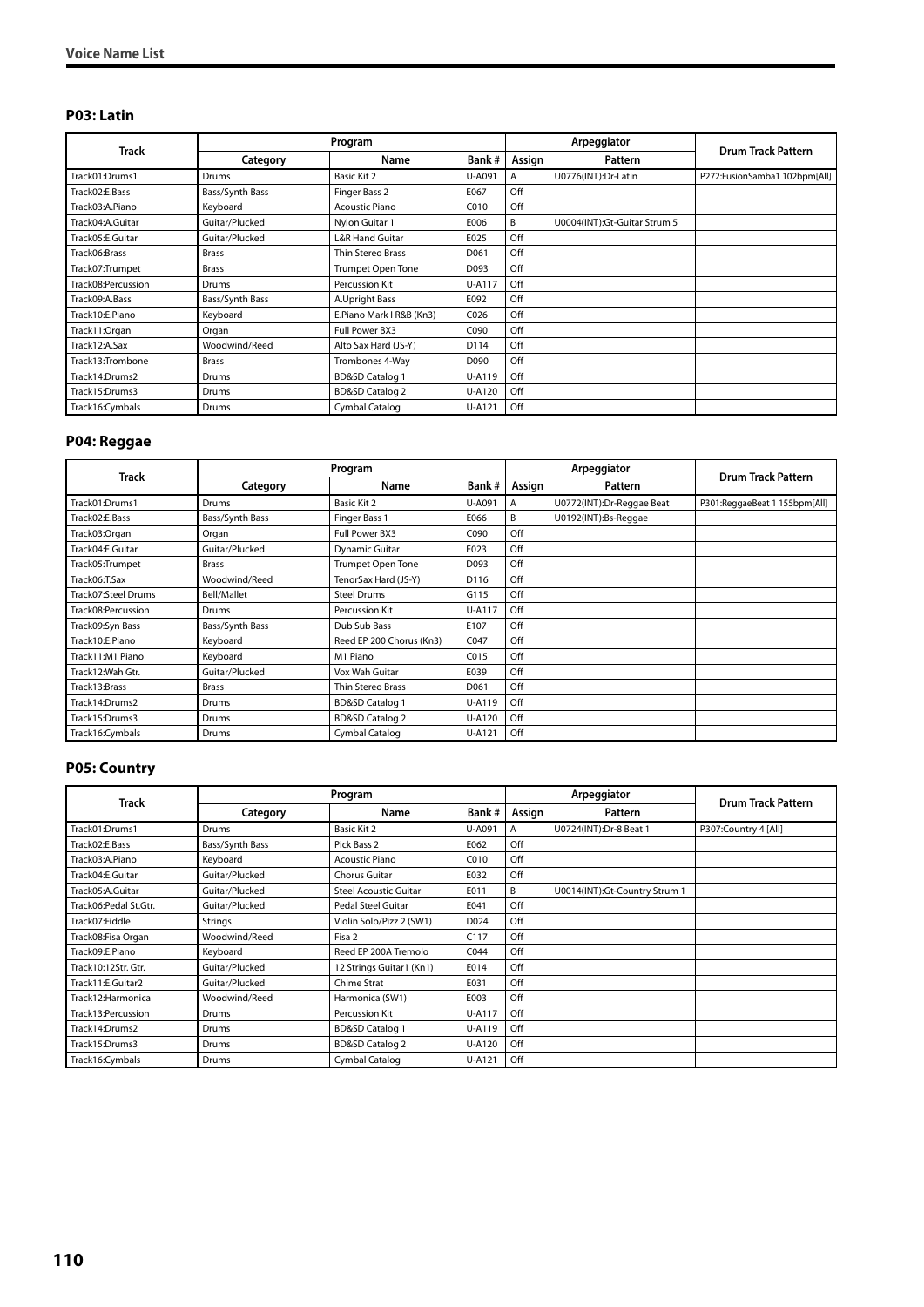## **P06: Unplugged**

|                    |                 | Program                    |        |        | Arpeggiator                     | <b>Drum Track Pattern</b>     |
|--------------------|-----------------|----------------------------|--------|--------|---------------------------------|-------------------------------|
| <b>Track</b>       | Category        | Name                       | Bank#  | Assign | Pattern                         |                               |
| Track01:Drums1     | Drums           | Jazz/Brush Kit             | U-A095 | A      | U0764(INT):Dr-Unplugged Beat    | P036: Unplugged 8Beat 1 [All] |
| Track02:Bass       | Bass/Synth Bass | A.Upright Bass             | E092   | Off    |                                 |                               |
| Track03:A.Guitar   | Guitar/Plucked  | <b>Fingertips Guitar</b>   | E012   | B      | U0010(INT):Gt-Laidback Strummer |                               |
| Track04:Nylon Gtr. | Guitar/Plucked  | Nylon Guitar 1             | E006   | Off    |                                 |                               |
| Track05:A.Piano    | Keyboard        | <b>Acoustic Piano</b>      | C010   | Off    |                                 |                               |
| Track06:Accordion  | Woodwind/Reed   | Musette + Principal        | E001   | Off    |                                 |                               |
| Track07: Harmonica | Woodwind/Reed   | Harmonica (SW1)            | E003   | Off    |                                 |                               |
| Track08:Percussion | <b>Drums</b>    | Percussion Kit             | U-A117 | Off    |                                 |                               |
| Track09:E.Piano    | Keyboard        | E.Piano Mark I Phaser      | C031   | Off    |                                 |                               |
| Track10:12Str.Gtr. | Guitar/Plucked  | 12 Strings Guitar2 Real    | E015   | Off    |                                 |                               |
| Track11:A.Sax      | Woodwind/Reed   | Alto Sax Hard (JS-Y)       | D114   | Off    |                                 |                               |
| Track12:Flute      | Woodwind/Reed   | <b>Flute Vibrato</b>       | D102   | Off    |                                 |                               |
| Track13: Violin    | Strings         | Violin Solo/Pizz 2 (SW1)   | D024   | Off    |                                 |                               |
| Track14:Drums2     | <b>Drums</b>    | <b>BD&amp;SD Catalog 1</b> | U-A119 | Off    |                                 |                               |
| Track15:Drums3     | <b>Drums</b>    | <b>BD&amp;SD Catalog 2</b> | U-A120 | Off    |                                 |                               |
| Track16:Cymbals    | <b>Drums</b>    | Cymbal Catalog             | U-A121 | Off    |                                 |                               |

#### **P07: Euro Trad.**

| <b>Track</b>       |                 | Program                    |                  |        | Arpeggiator                | <b>Drum Track Pattern</b> |
|--------------------|-----------------|----------------------------|------------------|--------|----------------------------|---------------------------|
|                    | Category        | Name                       | Bank#            | Assign | Pattern                    |                           |
| Track01:Drums1     | Drums           | Basic Kit 2                | U-A091           | A      | U0747(INT):Dr-EUROPE TRAD. | P319:E.Trad 1 [All]       |
| Track02:Fretless   | Bass/Synth Bass | Fretless 3 Agressive       | E076             | B      | U0289(INT):Bs-Root Five    |                           |
| Track03:Tuba       | <b>Brass</b>    | Tuba                       | G059             | Off    |                            |                           |
| Track04: Musette   | Woodwind/Reed   | Musette + Principal        | E001             | Off    |                            |                           |
| Track05:Fisa Organ | Woodwind/Reed   | Fisa 2                     | C117             | Off    |                            |                           |
| Track06:Trumpet    | <b>Brass</b>    | Trumpet Open Tone          | D093             | Off    |                            |                           |
| Track07:Clarinet   | Woodwind/Reed   | Clarinet Vibrato           | D124             | Off    |                            |                           |
| Track08:Percussion | Drums           | Percussion Kit             | U-A117           | Off    |                            |                           |
| Track09:A.Piano    | Keyboard        | <b>Acoustic Piano</b>      | C010             | Off    |                            |                           |
| Track10:E.Piano    | Keyboard        | Reed EP 200A Tremolo       | CO <sub>44</sub> | Off    |                            |                           |
| Track11:Organ      | Organ           | Gospel Perc.Organ          | C102             | Off    |                            |                           |
| Track12:Trombone   | Brass           | Trombones 4-Way            | D090             | Off    |                            |                           |
| Track13:Brass Ens. | <b>Brass</b>    | Exp.Brass                  | D069             | Off    |                            |                           |
| Track14:Drums2     | Drums           | <b>BD&amp;SD Catalog 1</b> | U-A119           | Off    |                            |                           |
| Track15:Drums3     | Drums           | <b>BD&amp;SD Catalog 2</b> | U-A120           | Off    |                            |                           |
| Track16:Cymbals    | Drums           | Cymbal Catalog             | U-A121           | Off    |                            |                           |

#### **P08: Orchestral**

| <b>Track</b>        |                | Program                  |                  |        | Arpeggiator                    | <b>Drum Track Pattern</b> |
|---------------------|----------------|--------------------------|------------------|--------|--------------------------------|---------------------------|
|                     | Category       | Name                     | Bank#            | Assign | Pattern                        |                           |
| Track01:Drums       | <b>Drums</b>   | Orchestra & Ethno Kit    | U-A118           | A      | U0881(INT):Dr-Orch Kit         | P339:Love Scene 1 [Orch]  |
| Track02:Piano       | Keyboard       | <b>Acoustic Piano</b>    | C010             | Off    |                                |                           |
| Track03:Strings     | Strings        | Symphonic Bows 2         | D008             | Off    |                                |                           |
| Track04:Str.Ouartet | <b>Strings</b> | Str.Quartet/Pizz 2 (SW1) | D022             | B      | U0547(INT):Str-Arco Arpeggio 1 |                           |
| Track05:Brass       | <b>Brass</b>   | Film Brass               | D074             | Off    |                                |                           |
| Track06:Fr. Horn    | <b>Brass</b>   | French Horn              | D084             | Off    |                                |                           |
| Track07:Double Reed | Woodwind/Reed  | Double Reed Family       | D119             | Off    |                                |                           |
| Track08:Flute       | Woodwind/Reed  | Flute Vibrato            | D <sub>102</sub> | Off    |                                |                           |
| Track09: Harpsicord | Keyboard       | Harpsichord 8'+4'        | C066             | Off    |                                |                           |
| Track10:Pizz. Ens.  | <b>Strings</b> | Pizz Ensemble/Solo (SW2) | D020             | Off    |                                |                           |
| Track11: Voice Oooh | Vocal/Airy     | Oooh Stereo Voices       | D042             | Off    |                                |                           |
| Track12: Voice Aaah | Vocal/Airy     | Aaah Stereo Voices       | D038             | Off    |                                |                           |
| Track13:Trb. Ens.   | <b>Brass</b>   | Trombone Ensemble        | D088             | Off    |                                |                           |
| Track14:Bassoon     | Woodwind/Reed  | Bassoon                  | E000             | Off    |                                |                           |
| Track15:E.Horn      | Woodwind/Reed  | English Horn Vibrato     | D122             | Off    |                                |                           |
| Track16:Percussion  | Drums          | Percussion Kit           | U-A117           | Off    |                                |                           |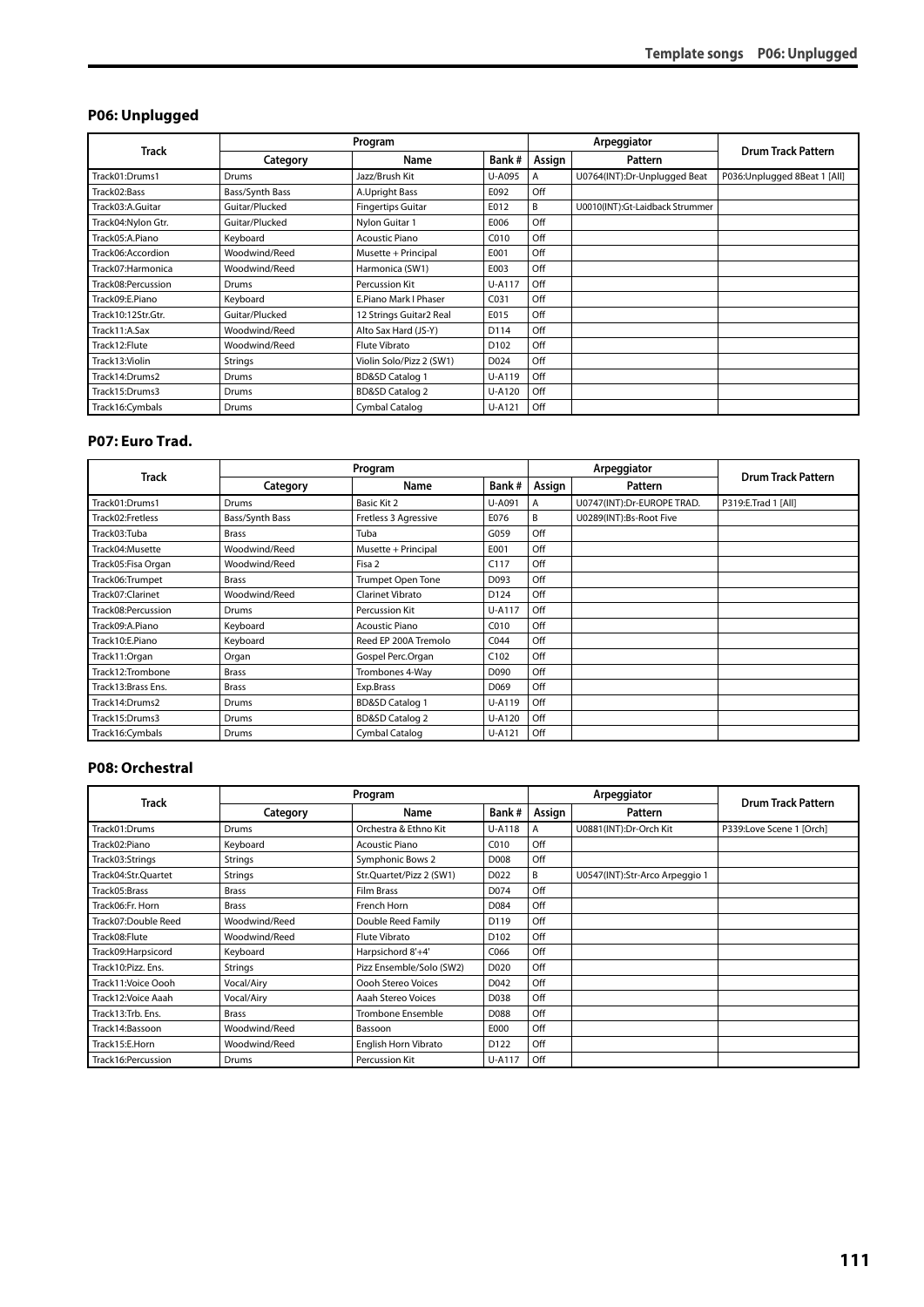#### **P09: Hip Hop**

|                     |                 | Program                    |        |                | Arpeggiator            | <b>Drum Track Pattern</b>  |
|---------------------|-----------------|----------------------------|--------|----------------|------------------------|----------------------------|
| <b>Track</b>        | Category        | Name                       | Bank#  | Assign         | Pattern                |                            |
| Track01:Drums1      | Drums           | HipHop Kit 2               | U-A103 | $\overline{A}$ | U0795(INT):Dr-HipHop 4 | P521:Hip Hop&Rap 3 [Urban] |
| Track02:Bass1       | Bass/Synth Bass | Poinker Bass               | E102   | B              | U0234(INT):Bs-Erotic   |                            |
| Track03:Stab Syn1   | FastSynth       | Velo.Twang                 | F034   | Off            |                        |                            |
| Track04:Sine Lead   | LeadSynth       | Sine Lead                  | U-A020 | Off            |                        |                            |
| Track05:BPM Synth   | MotionSynth     | Vox Pulse                  | F114   | Off            |                        |                            |
| Track06:Brasszz     | FastSynth       | <b>HipHop Brss</b>         | F019   | Off            |                        |                            |
| Track07: Mute Trpt  | <b>Brass</b>    | Mute Trumpet               | D095   | Off            |                        |                            |
| Track08:Drums2      | Drums           | Nu R&B Kit                 | U-A097 | Off            |                        |                            |
| Track09:Bass2       | Bass/Synth Bass | Boost Synth Bass           | E100   | Off            |                        |                            |
| Track10:E.Piano     | Keyboard        | Reed EP 200A Tremolo       | C044   | Off            |                        |                            |
| Track11:Stab Syn2   | FastSynth       | Sugar Smash                | F032   | Off            |                        |                            |
| Track12:Sweep Synth | SlowSynth       | Syn Sweeper                | F071   | Off            |                        |                            |
| Track13:Bells       | Bell/Mallet     | Nirvana Bell               | U-A025 | Off            |                        |                            |
| Track14:Drums3      | Drums           | <b>BD&amp;SD Catalog 1</b> | U-A119 | Off            |                        |                            |
| Track15:Drums4      | Drums           | <b>BD&amp;SD Catalog 2</b> | U-A120 | Off            |                        |                            |
| Track16:Drums5      | Drums           | Analog Kit                 | U-A096 | Off            |                        |                            |

#### **P10: R&B**

| <b>Track</b>        |                 | Program                    |        |        | Arpeggiator         | <b>Drum Track Pattern</b> |
|---------------------|-----------------|----------------------------|--------|--------|---------------------|---------------------------|
|                     | Category        | Name                       | Bank#  | Assign | Pattern             |                           |
| Track01:Drums1      | Drums           | R&B Kit                    | U-A104 | A      | U0773(INT):Dr-R&B 1 | P177:R&B 8 [HipHop]       |
| Track02:Syn Bass    | Bass/Synth Bass | Dark R&B Bass              | E114   | B      | U0306(INT):Bs-R&B   |                           |
| Track03:E.Piano1    | Keyboard        | Reed EP 200A Overdrive     | C045   | Off    |                     |                           |
| Track04:A.Piano     | Keyboard        | <b>Acoustic Piano</b>      | C010   | Off    |                     |                           |
| Track05: Wah Gtr.   | Guitar/Plucked  | Vox Wah Guitar             | E039   | Off    |                     |                           |
| Track06:Organ       | Organ           | Jazz Dark Organ (SW1/2)    | C109   | Off    |                     |                           |
| Track07:Strings     | Strings         | Legato Strings             | D005   | Off    |                     |                           |
| Track08:Percussion  | Drums           | Percussion Kit             | U-A117 | Off    |                     |                           |
| Track09:E.Bass      | Bass/Synth Bass | Finger Bass 2              | E067   | Off    |                     |                           |
| Track10:E.Piano2    | Keyboard        | E. Piano Mark I Phaser     | C031   | Off    |                     |                           |
| Track11:E.Piano3    | Keyboard        | E. Piano Mark V            | C039   | Off    |                     |                           |
| Track12:Rhythm Gtr. | Guitar/Plucked  | <b>Rhythm Guitar</b>       | E017   | Off    |                     |                           |
| Track13:A.Sax       | Woodwind/Reed   | Alto Sax Hard (JS-Y)       | D114   | Off    |                     |                           |
| Track14:Drums2      | Drums           | <b>BD&amp;SD Catalog 1</b> | U-A119 | Off    |                     |                           |
| Track15:Drums3      | Drums           | <b>BD&amp;SD Catalog 2</b> | U-A120 | Off    |                     |                           |
| Track16:Cymbals     | Drums           | Cymbal Catalog             | U-A121 | Off    |                     |                           |

#### **P11: Tech Dance**

|                     |                 | Program                    |        |                | Arpeggiator                   | <b>Drum Track Pattern</b>  |
|---------------------|-----------------|----------------------------|--------|----------------|-------------------------------|----------------------------|
| Track               | Category        | Name                       | Bank#  | Assign         | Pattern                       |                            |
| Track01:Drums1      | <b>Drums</b>    | Dance Kit                  | U-A108 | $\overline{A}$ | U0842(INT):Dr-Tech Dance      | P445: Tech House 2 [Dance] |
| Track02:Bass1       | Bass/Synth Bass | 30303 Bass                 | E111   | B              | U0169(INT):Bs-Tech Dance Bass |                            |
| Track03:Stab Syn1   | FastSynth       | Power Pad 2                | F007   | Off            |                               |                            |
| Track04:BPM Synth   | MotionSynth     | <b>Butterfly Pad</b>       | F113   | Off            |                               |                            |
| Track05:Sync Lead   | LeadSynth       | MS2000 Fast Sync Lead      | U-A009 | Off            |                               |                            |
| Track06:Unison Lead | LeadSynth       | Unison Saw Lead            | F125   | Off            |                               |                            |
| Track07:Perc. Synth | Short Decay/Hit | <b>Arp Twins</b>           | U-A084 | Off            |                               |                            |
| Track08:Drum FX     | Drums           | Psycho Kit                 | U-A115 | Off            |                               |                            |
| Track09:Bass2       | Bass/Synth Bass | Square Bass 1              | E098   | Off            |                               |                            |
| Track10:E.Piano     | Keyboard        | Reed EP 200 Chorus (Kn3)   | C047   | Off            |                               |                            |
| Track11:M1 Piano    | Keyboard        | M1 Piano                   | C015   | Off            |                               |                            |
| Track12:Pad Synth   | SlowSynth       | Prayer Pad                 | F053   | Off            |                               |                            |
| Track13:Stab Syn2   | FastSynth       | Stabber Synth              | F010   | Off            |                               |                            |
| Track14:Drums2      | Drums           | <b>BD&amp;SD Catalog 1</b> | U-A119 | Off            |                               |                            |
| Track15:Drums3      | Drums           | <b>BD&amp;SD Catalog 2</b> | U-A120 | Off            |                               |                            |
| Track16:Drums4      | Drums           | Analog Kit                 | U-A096 | Off            |                               |                            |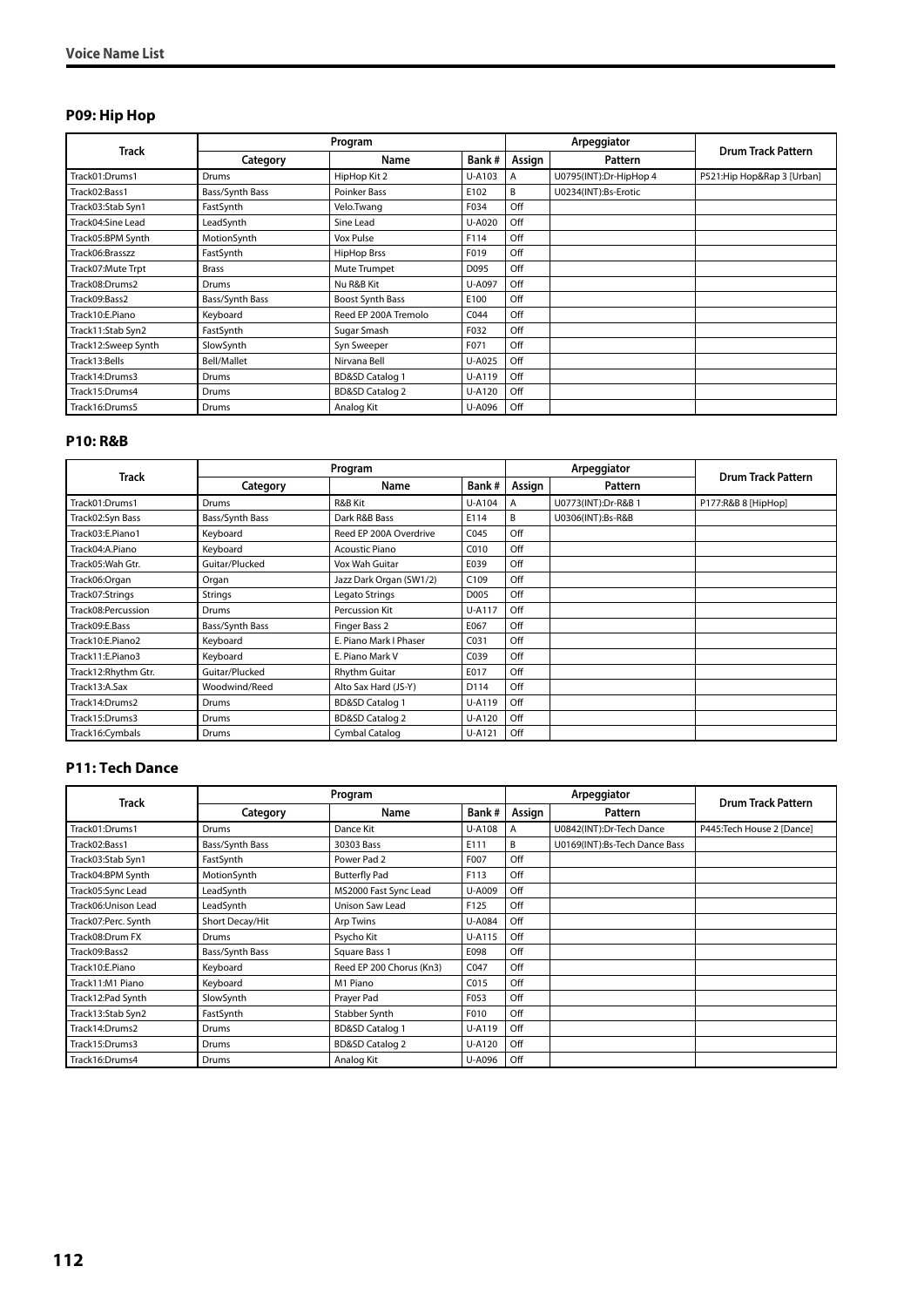#### **P12: House**

|                      |                 | Program                    |        |        | Arpeggiator           | <b>Drum Track Pattern</b>     |  |
|----------------------|-----------------|----------------------------|--------|--------|-----------------------|-------------------------------|--|
| <b>Track</b>         | Category        | Name                       | Bank#  | Assign | Pattern               |                               |  |
| Track01:Drums1       | Drums           | House Kit                  | U-A106 | Α      | U0808(INT):Dr-House 2 | P421:4thFloor Kik+Ht6 [Dance] |  |
| Track02:Bass1        | Bass/Synth Bass | Decayed Bass               | E105   | B      | U0189(INT):Bs-House 2 |                               |  |
| Track03:E.Piano1     | Keyboard        | E.Piano Mark II Phaser     | C036   | Off    |                       |                               |  |
| Track04:Sine Lead    | LeadSynth       | Sine Lead                  | U-A020 | Off    |                       |                               |  |
| Track05: Wah Gtr.    | Guitar/Plucked  | Vox Wah Guitar             | E039   | Off    |                       |                               |  |
| Track06: Unison Lead | LeadSynth       | Unison Saw Lead            | F125   | Off    |                       |                               |  |
| Track07:Perc. Synth  | Short Decay/Hit | Arp Twins                  | U-A084 | Off    |                       |                               |  |
| Track08:Drum FX      | Drums           | Psycho Kit                 | U-A115 | Off    |                       |                               |  |
| Track09:Bass2        | Bass/Synth Bass | Sub Bass                   | E119   | Off    |                       |                               |  |
| Track10:M1 Piano     | Keyboard        | M1 Piano                   | C015   | Off    |                       |                               |  |
| Track11:E.Piano2     | Keyboard        | Reed EP 200 Chorus (Kn3)   | C047   | Off    |                       |                               |  |
| Track12: Fast Synth  | MotionSynth     | Suspense                   | F085   | Off    |                       |                               |  |
| Track13:Poly Synth   | FastSynth       | Poly Synth                 | F031   | Off    |                       |                               |  |
| Track14:Drums2       | Drums           | <b>BD&amp;SD Catalog 1</b> | U-A119 | Off    |                       |                               |  |
| Track15:Drums3       | Drums           | <b>BD&amp;SD Catalog 2</b> | U-A120 | Off    |                       |                               |  |
| Track16:Drums4       | <b>Drums</b>    | Analog Kit                 | U-A096 | Off    |                       |                               |  |

#### **P13: D'n'B**

|                     |                 | Program                    |               |        | Arpeggiator                 | <b>Drum Track Pattern</b>   |  |
|---------------------|-----------------|----------------------------|---------------|--------|-----------------------------|-----------------------------|--|
| <b>Track</b>        | Category        | Name                       | Bank#         | Assign | Pattern                     |                             |  |
| Track01:Drums1      | Drums           | D'n'B Kit                  | U-A109        | A      | U0862(INT):Dr-Drum'n'Bass 6 | P472:Drum'n'Bass 8 [Breaks] |  |
| Track02:Bass1       | Bass/Synth Bass | Dub Sub Bass               | E107          | В      | U0213(INT):Bs-Deep Tech     |                             |  |
| Track03:Filter Syn  | SlowSynth       | Ciao                       | F079          | Off    |                             |                             |  |
| Track04:Rez Synth   | LeadSynth       | Reso Lead                  | <b>U-A008</b> | Off    |                             |                             |  |
| Track05:BPM Synth1  | MotionSynth     | Mystery Pad                | F106          | Off    |                             |                             |  |
| Track06:BPM Synth2  | MotionSynth     | Sci-FiTown                 | F115          | Off    |                             |                             |  |
| Track07:Perc.Synth  | Short Decay/Hit | Saw Pizz                   | U-A079        | Off    |                             |                             |  |
| Track14:Drums2      | Drums           | <b>Breaks Kit</b>          | U-A110        | Off    |                             |                             |  |
| Track09:Bass2       | Bass/Synth Bass | Bass Pulse 1 (JS-Y)        | F003          | Off    |                             |                             |  |
| Track10:Syn Piano   | Keyboard        | Synth Piano X              | C049          | Off    |                             |                             |  |
| Track11:Sweep Pad   | SlowSynth       | Rez Sweep                  | F077          | Off    |                             |                             |  |
| Track12:Sweep Synth | SlowSynth       | Digi-Poly6                 | F078          | Off    |                             |                             |  |
| Track13:Syn Lead    | LeadSynth       | Cheap Lead (JS-Y)          | U-A019        | Off    |                             |                             |  |
| Track15:Drums3      | Drums           | <b>BD&amp;SD Catalog 1</b> | U-A119        | Off    |                             |                             |  |
| Track15:Drums4      | Drums           | <b>BD&amp;SD Catalog 2</b> | U-A120        | Off    |                             |                             |  |
| Track16:Drums5      | Drums           | Analog Kit                 | U-A096        | Off    |                             |                             |  |

#### **P14: Electronica**

|                        |                 | Program                    |                  |        | Arpeggiator               | <b>Drum Track Pattern</b> |  |
|------------------------|-----------------|----------------------------|------------------|--------|---------------------------|---------------------------|--|
| <b>Track</b>           | Category        | Name                       | Bank#            | Assign | Pattern                   |                           |  |
| Track01:Drums1         | Drums           | Electro Kit                | U-A107           | A      | U0870(INT):Dr-Electronica | P579: Analog Beat 4 [All] |  |
| Track02:Bass1          | Bass/Synth Bass | 30303 Bass                 | E111             | B      | U0310(INT):Bs-Tribal      |                           |  |
| Track03:Vox Pad        | SlowSynth       | Trangil (Knob1)            | F057             | Off    |                           |                           |  |
| Track04:Perc.Synth     | Short Decay/Hit | <b>Angel Hits</b>          | U-A069           | Off    |                           |                           |  |
| Track05:Metal Synth    | FastSynth       | Metal Arp                  | F025             | Off    |                           |                           |  |
| Track06:Poly Synth     | FastSynth       | Poly Synth                 | F031             | Off    |                           |                           |  |
| Track07:Buzz Lead      | LeadSynth       | Saw Lead                   | F123             | Off    |                           |                           |  |
| Track08:Drum FX        | Drums           | Psycho Kit                 | U-A115           | Off    |                           |                           |  |
| Track09:Bass2          | Bass/Synth Bass | Velo.Bark Bass             | E109             | Off    |                           |                           |  |
| Track10:Synth EP       | Keyboard        | Phantom E.Piano            | C <sub>052</sub> | Off    |                           |                           |  |
| Track11:Gtr. Harmonics | Guitar/Plucked  | <b>Guitar Harmonic</b>     | E042             | Off    |                           |                           |  |
| Track12:Bells          | Bell/Mallet     | Magic Bells                | U-A030           | Off    |                           |                           |  |
| Track13:Slow Synth     | SlowSynth       | Deep Space                 | F064             | Off    |                           |                           |  |
| Track14:Drums2         | <b>Drums</b>    | <b>BD&amp;SD Catalog 1</b> | U-A119           | Off    |                           |                           |  |
| Track15:Drums3         | Drums           | <b>BD&amp;SD Catalog 2</b> | U-A120           | Off    |                           |                           |  |
| Track16:Drums4         | <b>Drums</b>    | Analog Kit                 | U-A096           | Off    |                           |                           |  |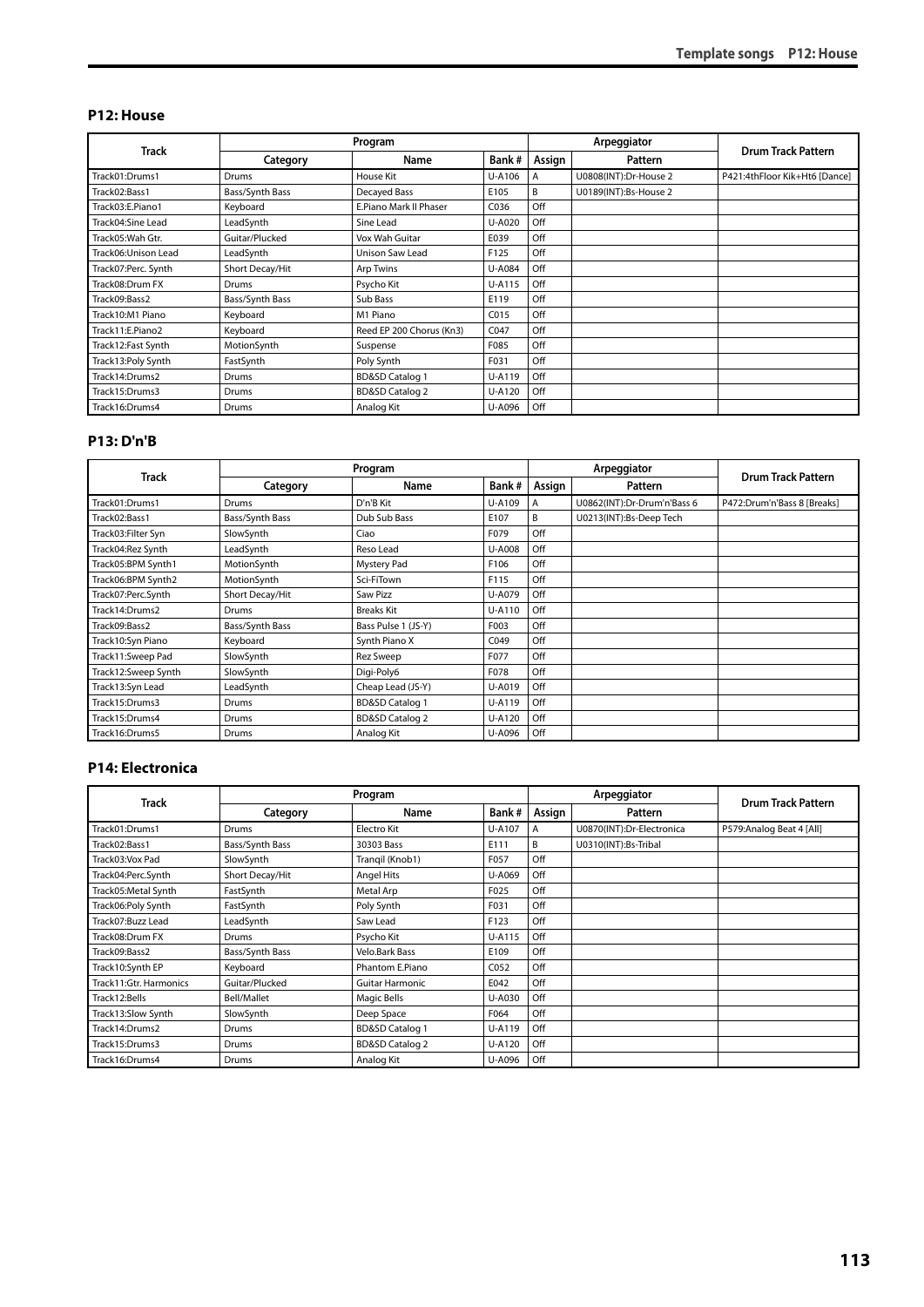#### **P15: Chill Out**

|                     |                 | Program                    |                  |     | Arpeggiator                         | <b>Drum Track Pattern</b> |  |
|---------------------|-----------------|----------------------------|------------------|-----|-------------------------------------|---------------------------|--|
| <b>Track</b>        | Category        | Name                       | Bank#<br>Assign  |     | Pattern                             |                           |  |
| Track01:Drums1      | <b>Drums</b>    | Basic Kit 2                | U-A091           | A   | U0847(INT):Dr-Chill Out             | P603: Watching You [All]  |  |
| Track02:Bass1       | Bass/Synth Bass | Pick Bed Bass              | E065             | B   | U0543(INT):Bs/Rf-2 finger's Dance 3 |                           |  |
| Track03:Piano Pad   | Keyboard        | Piano Pad                  | CO <sub>23</sub> | Off |                                     |                           |  |
| Track04:Synth Lead  | LeadSynth       | <b>Espress Leed</b>        | U-A007           | Off |                                     |                           |  |
| Track05:BPM Synth1  | MotionSynth     | <b>Busy Pad</b>            | F110             | Off |                                     |                           |  |
| Track06:Organ       | Organ           | Synth E.Organ              | C123             | Off |                                     |                           |  |
| Track07:Airy Synth  | SlowSynth       | <b>Arctic Pad</b>          | F056             | Off |                                     |                           |  |
| Track08:Drum FX     | Drums           | Psycho Kit                 | U-A115           | Off |                                     |                           |  |
| Track09:Bass2       | Bass/Synth Bass | Nasty Bass 1               | E110             | Off |                                     |                           |  |
| Track10:E.Piano     | Keyboard        | Reed EP 200 Chorus (Kn3)   | C047             | Off |                                     |                           |  |
| Track11:Synth Pad   | SlowSynth       | Reed Pad                   | F069             | Off |                                     |                           |  |
| Track12:BPM Synth2  | MotionSynth     | <b>Butterfly Pad</b>       | F113             | Off |                                     |                           |  |
| Track13: Vibraphone | Bell/Mallet     | Vibraphone                 | U-A041           | Off |                                     |                           |  |
| Track14:Drums2      | Drums           | <b>BD&amp;SD Catalog 1</b> | U-A119           | Off |                                     |                           |  |
| Track15:Drums3      | <b>Drums</b>    | <b>BD&amp;SD Catalog 2</b> | U-A120           | Off |                                     |                           |  |
| Track16:Drums4      | Drums           | Cymbal Catalog             | U-A121           | Off |                                     |                           |  |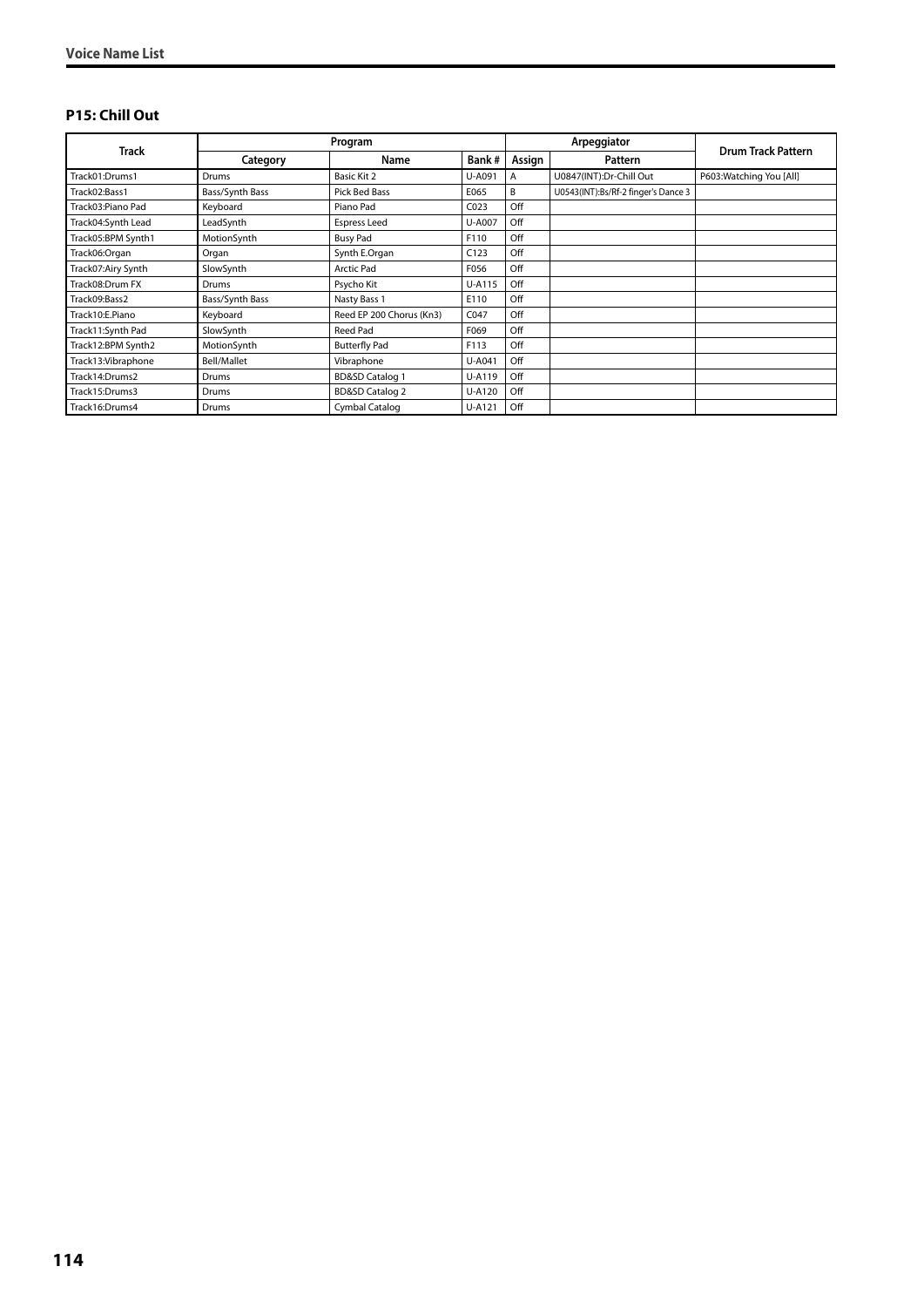# **Multisamples Mono (\*: Stereo)**

| #        | Name                               |
|----------|------------------------------------|
| 0        | <b>Acoustic Piano</b>              |
| 1        | A.Piano-M1                         |
| 2        | A.Piano-SG                         |
| 3        | <b>Electric Grand Piano</b>        |
| 4        | E.Piano-Mark I-Keyoff              |
| 5        | E.Piano-Mark V-Keyoff              |
| 6        | E.Piano-DynoMy-Keyoff              |
| 7        | E.Piano-200A-Keyoff                |
| 8        | E.Piano-VPM 1                      |
| 9        | E.Piano-VPM 2                      |
| 10       | E.Piano-VPM 3                      |
| 11       | E.P. Pad 1                         |
| 12       | E.P. Pad 2                         |
| 13       | Clavi-AC mf                        |
| 14       | Clavi-AC ff                        |
| 15       | Clavi-AD mf                        |
| 16       | Clavi-AD ff                        |
| 17       | Clavi-BC mf                        |
| 18       | Clavi-BC ff                        |
| 19       | Clavi-BD mf                        |
| 20       | Clavi-BD ff                        |
| 21       | Clavi-Muted                        |
| 22       | Harpsichord-Single                 |
| 23       | Harpsichord-Double                 |
| 24       | Harpsichord-Keyoff                 |
| 25       | E.Organ-Perc/Jazz 1                |
| 26       | E.Organ-Perc/Jazz 2                |
| 27<br>28 | E.Organ-Perc 1<br>E.Organ-Perc 2   |
| 29       | E.Organ-Perc 3                     |
| 30       | E.Organ-Perc 4                     |
| 31       | E.Organ-M1 1                       |
| 32       | E.Organ-M12                        |
| 33       | E.Organ-N1                         |
| 34       | E.Organ-House                      |
| 35       | E.Organ-Distortion                 |
| 36       | E.Organ-Perc 3rd                   |
| 37       | E.Organ-Gospel 1                   |
| 38       | E.Organ-Gospel 2                   |
| 39       | E.Organ-Full                       |
| 40       | E.Organ-Church                     |
| 41<br>42 | E.Organ-CX-3<br>E.Organ-Lower      |
| 43       | E.Organ-Bright                     |
| 44       | E.Organ-16'+5 1/3'                 |
| 45       | E.Organ-Whole                      |
| 46       | E.Organ-2nd Perc                   |
| 47       | E.Organ-2' Perc.                   |
| 48       | E.Organ-F.Click                    |
| 49       | E.Organ-Vox 1 Full                 |
| 50       | E.Organ-Vox 2                      |
| 51       | E.Organ-Vox 3                      |
| 52       | E.Organ-Vox 4                      |
| 53       | E.Organ-Vox 5                      |
| 54<br>55 | Synth Organ-VS<br>Positive Organ 1 |
| 56       | Positive Organ 2                   |
| 57       | Pipe Organ-Mixture 1               |
| 58       | Pipe Organ-Mixture 2               |
| 59       | Pipe Organ-Reed                    |
| 60       | Pipe Organ-Full                    |
| 61       | Pipe Organ-Tuentiana               |
| 62       | Kalimba                            |
| 63       | Kalimba-Mute                       |
| 64       | Kalimba N1                         |
| 65       | Music Box 1                        |
| 66<br>67 | Music Box 2<br>Marimba             |
| 68       | Xylophone                          |
| 69       | Vibraphone                         |
| 70       | Celesta                            |
| 71       | Glockenspiel                       |
| 72       | <b>Tubular Bell</b>                |
| 73       | Log Drum                           |
| 74       | Steel Drum                         |
| 75       | Gamelan                            |
| 76       | Metal VPM Bell                     |
| 77       | <b>VPM Bell</b>                    |
| 78       | <b>VPM Glass Bell</b>              |
| 79       | Ensemble Bell                      |

| #                | Name                              |
|------------------|-----------------------------------|
| 80               | Flute                             |
| 81               | Flute-Vibrato                     |
| 82               | Flute-Flutter Tonguing            |
| 83               | Flute-Voice                       |
| 84               | Flute-Attack p                    |
| 85               | Flute-Attack f                    |
| 86               | <b>Tape Flute</b>                 |
| 87               | Piccolo                           |
| 88               | Pan Flute                         |
| 89               | Shakuhachi                        |
| 90               | Shakuhachi-Attack                 |
| 91               | Bottle                            |
| 92               | Recorder                          |
| 93               | Ocarina                           |
| 94               | Clarinet                          |
| 95               | Clarinet-Vibrato                  |
| 96               | <b>Bass Clarinet</b>              |
| 97               | DoubleReed                        |
| 98               | Oboe p                            |
| 99               | Oboe f                            |
| 100              | Oboe-Vibrato                      |
| 101              | English Horn                      |
| 102              | English Horn-Vibrato              |
| 103              | Bassoon                           |
| 104              | <b>Baritone Sax-T1</b>            |
|                  |                                   |
| 105              | Tenor Sax-M1                      |
| 106              | Alto Sax                          |
| 107              | Musette                           |
| 108              | Accordion                         |
| 109              | Bandoneon                         |
| $\overline{1}10$ | Harmonica                         |
| 111              | Bagpipe                           |
| 112              | Bagpipe & Drone                   |
| 113              | Soprano Saxophone mf              |
| 114              | Soprano Saxophone f               |
| 115              | Soprano Saxophone-Growl           |
| 116              | Alto Saxophone 1 mf               |
| 117              | Alto Saxophone 1 f                |
| 118              | Alto Saxophone 1-Growl            |
| 119              | Alto Saxophone 2                  |
| 120              | Tenor Saxophone mf                |
| 121              | Tenor Saxophone f                 |
| 122              | Tenor Saxophone-Growl             |
| 123              | Baritone Saxophone mf             |
| 124              | Baritone Saxophone f              |
| 125              | Baritone Saxophone-Growl          |
| 126              | Saxophone-Vibrato                 |
| 127              | Trumpet mp                        |
| 128              | Trumpet ff                        |
| 129              | Trumpet Tonguing mp               |
| 130              | Trumpet Tonguing ff               |
| 131              | Trumpet                           |
| 132              | Trumpet-Overblown                 |
| 133              | Trumpet-Muted                     |
| 134              | Piccolo Trumpet                   |
| 135              | French Horn                       |
| 136              | French Horn Ensemble              |
| 137              | Flugelhorn                        |
| 138              | Tuba                              |
| 139              | Trombone 1 mf                     |
| 140              | Trombone 1 ff                     |
| 141              | Trombone 2                        |
| 142              | Trombone-Muted                    |
| 143              | Trumpet-Fall                      |
| 144              | Trombone Fall                     |
| 145              | Trombone SlurUp                   |
| $146*$           | Brass Ensemble 1 -L               |
| $147*$           | Brass Ensemble 1<br>-R            |
| 148              | Brass Ensemble 2                  |
| 149              | Brass Ensemble 3                  |
| 150              | Brass Ensemble 4                  |
| 151              | Brass Ensemble 5                  |
| $152*$           | Brass Ensemble 6 -L               |
| $153*$           | Brass Ensemble 6 -R               |
| 154              |                                   |
| 155              | Tape Brass Ensemble<br>Brass fall |
|                  |                                   |
| 156<br>157       | Voice-Choir                       |
|                  | Voice-Choir Remap 1               |
| 158              | Voice-Choir Remap 2               |
| 159              | Voice-Pop Ooh                     |

| $^-$ #       | Name                                                |
|--------------|-----------------------------------------------------|
| 160          | Voice-Pop Ah                                        |
| 161          | Voice-Gospel Ah                                     |
| 162          | Voice-Pop Ah Remap 1                                |
| 163<br>164   | Voice-Pop Ah Remap 2<br><b>Tape Choir</b>           |
| 165          | Vocoder-VP                                          |
| 166          | Voice-Hoo                                           |
| 167          | Voice-Doo                                           |
| 168          | Voice Wave 1                                        |
| 169<br>170   | Voice Wave 2<br>Violin                              |
| 171          | Violin-Vibrato                                      |
| 172          | Viola                                               |
| 173          | Cello                                               |
| 174<br>175   | Contrabass & Cello<br><b>String Quartet</b>         |
| 176          | String Quartet-Vibrato1                             |
| 177          | String Quartet-Vibrato2                             |
| 178          | Pizzicato                                           |
| 179*<br>180* | Strings Ensemble 1 -L<br>Strings Ensemble 1 -R      |
| 181          | <b>Strings Ensemble 2</b>                           |
| 182          | Tape 3 Violins-MK II                                |
| 183          | Tape 3 Violins-Chmb                                 |
| 184<br>185   | Cello & Violin Ensemble                             |
| 186          | Strings Ensemble-Tremolo<br>Pizzicato Ensemble      |
| 187          | A.Guitar Nylon 1<br>p                               |
| 188          | A.Guitar Nylon 1 mf                                 |
| 189<br>190   | A.Guitar Nylon 1<br>f                               |
| 191          | A.Guitar Nylon 2<br>A.Guitar Steel-Finger           |
| 192          | A.Guitar Steel-Pick 1 p                             |
| 193          | A.Guitar Steel-Pick 1 mf                            |
| 194<br>195   | A.Guitar Steel-Pick 1 f<br>A.Guitar Steel-Pick 2    |
| 196          | A.Guitar Steel-Muted                                |
| 197          | A.Guitar Steel-Harmonics                            |
| 198          | A.Guitar Nylon-Harmonics                            |
| 199          | E.Guitar Clean 1 Stra                               |
| 200<br>201   | E.Guitar Clean 2 Stra<br>E.Guitar Clean 3 mf        |
| 202          | E.Guitar Clean 3 f                                  |
| 203          | E.Guitar Clean 4 Tele                               |
| 204<br>205   | E.Guitar Clean 5 p<br>E.Guitar Clean 5 f            |
| 206          | <b>E.Guitar Muted 1</b><br>p                        |
| 207          | E.Guitar Muted 1 mp                                 |
| 208          | <b>E.Guitar Muted 2</b>                             |
| 209<br>210   | E.Guitar Muted 3<br>E.Guitar Funky 1 Stra           |
| 211          | E.Guitar Funky 2 Stra                               |
| 212          | E.Guitar Jazz                                       |
| 213          | Pedal Steel Guitar                                  |
| 214<br>215   | <b>E.Guitar Harmonics</b><br>E.Guitar Over Drive    |
| 216          | <b>E.Guitar Distortion 1</b>                        |
| 217          | <b>E.Guitar Distortion 2</b>                        |
| 218          | E.Guitar Dist.Harmonics                             |
| 219<br>220   | E.Guitar Dist.Mute<br>E.Guitar Power Chord 1        |
| 221          | E.Guitar Power Chord 2                              |
| 222          | E.Guitar Power Chord 3                              |
| 223          | A.Gtr.Steel -Pick p VAR                             |
| 224<br>225   | A.Gtr.Steel -Pick mf VAR<br>A.Gtr.Steel -Pick f VAR |
| 226          | E.Guitar Clean 3 mf VAR                             |
| 227          | E.Guitar Clean 3 f VAR                              |
| 228          | E.Guitar Clean 5 p VAR                              |
| 229<br>230   | E.Guitar Clean 5 f VAR                              |
| 231          | <b>Acoustic Bass 1</b><br><b>Acoustic Bass 2</b>    |
| 232          | Acoustic Bass 3 mp                                  |
| 233          | Acoustic Bass 3 mf                                  |
| 234          | Acoustic Bass 3 f                                   |
| 235<br>236   | E.Bass Finger 1<br>E.Bass Finger 2                  |
| 237          | E.Bass Finger 3                                     |
| 238          | E.Bass Finger 4                                     |
| 239          | E.Bass Finger 5                                     |

| #          | Name                                       |
|------------|--------------------------------------------|
| 240<br>241 | E.Bass Finger 6<br>E.Bass Pick 1 M1        |
| 242        | E.Bass Pick 2 Hard                         |
| 243        | E.Bass Pick 3                              |
| 244        | E.Bass Pick 4 PB                           |
| 245<br>246 | E.Bass Slap-Thumb 1<br>E.Bass Slap-Thumb 2 |
| 247        | E.Bass Slap-Thumb 3                        |
| 248        | E.Bass Slap-Pull 1                         |
| 249        | E.Bass Slap-Pull 2                         |
| 250<br>251 | <b>E.Bass Slap-Mute</b><br>E.Bass Slap-M1  |
| 252        | E.Bass Slap 1                              |
| 253        | E.Bass Slap 2                              |
| 254<br>255 | E.Bass Slap 3 SG<br>Fretless Bass 1        |
| 256        | Fretless Bass 2-M1                         |
| 257        | Acoustic Bass mp VAR                       |
| 258        | Acoustic Bass mf VAR                       |
| 259<br>260 | Acoustic Bass f VAR<br>E.Bass Finger 4 VAR |
| 261        | E.Bass Finger 5 VAR                        |
| 262        | E.Bass Finger 6 VAR                        |
| 263<br>264 | E.Bass Pick 4 PB VAR<br>E.Bass Slap 1 VAR  |
| 265        | E.Bass Slap 2 VAR                          |
| 266        | E.Bass Slap 3 SG VAR                       |
| 267        | Sitar                                      |
| 268<br>269 | Sitar&Tambura<br>Santur                    |
| 270        | Mandolin                                   |
| 271        | Banjo                                      |
| 272<br>273 | Shamisen<br>Koto                           |
| 274        | Harp                                       |
| 275        | Harp Glissando                             |
| 276<br>277 | Syn Bass-Sine Pop<br>Syn Bass-Reso 1       |
| 278        | Syn Bass-Reso 2                            |
| 279        | Syn Bass-Reso 3 MG                         |
| 280        | Syn Bass-Reso 4 MG                         |
| 281<br>282 | Syn Bass-Dirty<br>Syn Bass-VPM 1           |
| 283        | Syn Bass-VPM 2                             |
| 284        | Syn Bass-Acid 1                            |
| 285<br>286 | Syn Bass-Acid 2<br>Syn Bass-RBSaw          |
| 287        | Syn Bass-RBSqr                             |
| 288        | Syn Bass-DSP                               |
| 289<br>290 | Bass/Lead-800DV 1<br>Bass/Lead-800DV 2     |
| 291        | Reso Bass/Lead-A2600                       |
| 292        | Sync                                       |
| 293<br>294 | Sync-MS2000<br>ChromRes                    |
| 295        | Syn-Pop                                    |
| 296        | Detuned-Super 1                            |
| 297<br>298 | Detuned-Super 2<br>Detuned-Lead            |
| 299        | Detuned-Quiet 1                            |
| 300        | Detuned-Quiet 2                            |
| 301        | Detuned-A2600                              |
| 302<br>303 | Detuned-PWM<br>Detuned-OB                  |
| 304        | Syn Strings 1 MKS                          |
| 305        | Syn Strings 2 Slina                        |
| 306<br>307 | Analog Strings 1<br>Analog Strings 2       |
| 308        | Brass-Pad                                  |
| 309        | <b>White Pad</b>                           |
| 310<br>311 | <b>Glass Vox</b><br>Syn-Air Vox            |
| 312        | Syn-Voice                                  |
| 313        | Syn-Ghostly                                |
| 314        | Syn-Air Pad                                |
| 315<br>316 | SynEns-VS<br>Syn-Air Vortex                |
| 317        | Syn-FX01Z                                  |
| 318        | Syn-Palawan                                |
| 319        | Wave Sweep A                               |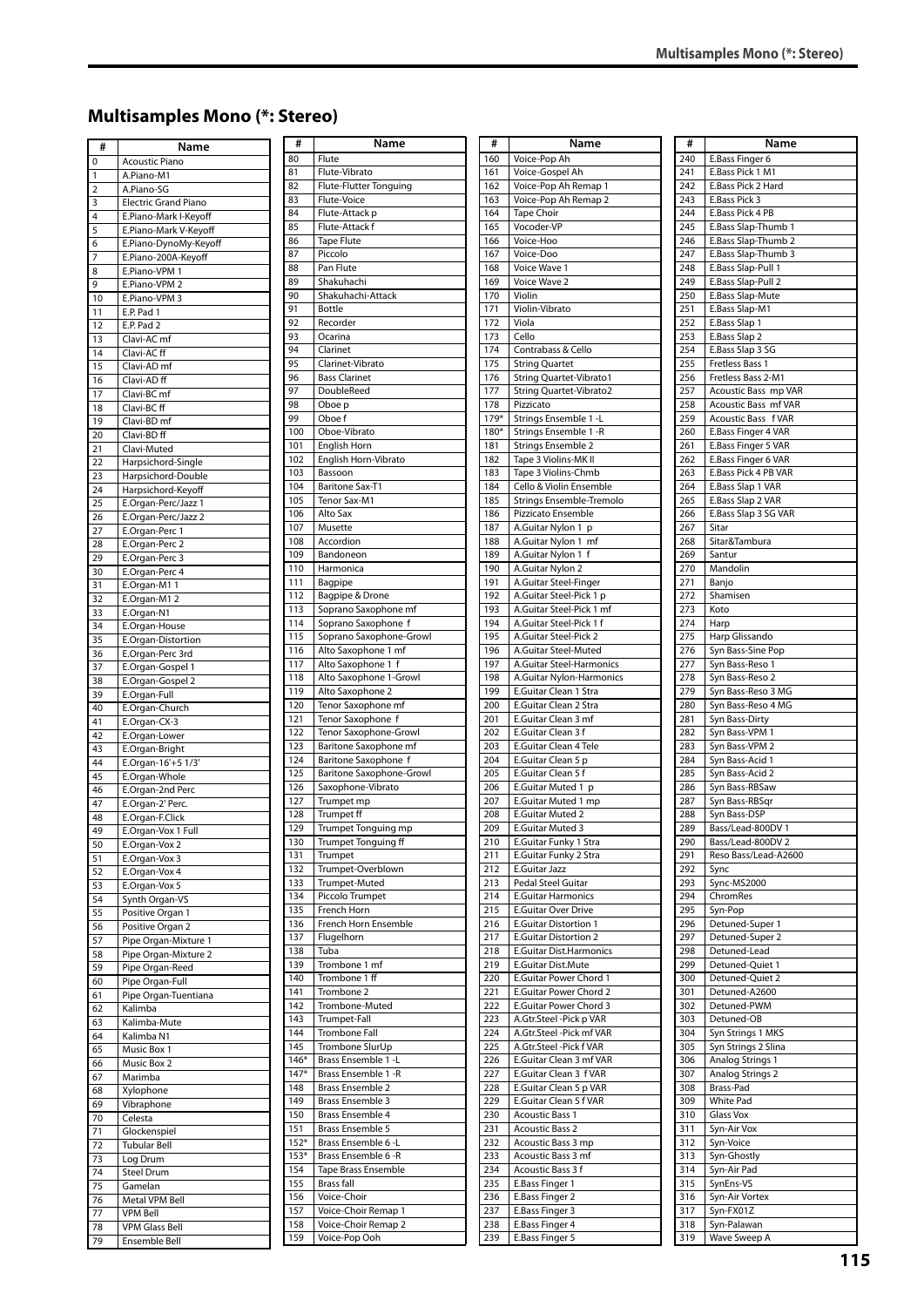| #          | Name                             |                                                      |
|------------|----------------------------------|------------------------------------------------------|
| 320        | Wave Sweep B                     | $\overline{\phantom{a}}$                             |
| 321        | Wave Sweep C                     |                                                      |
| 322        | Syn-Clicker                      | $\overline{\phantom{a}}$                             |
| 323        | Xylo-Spectrum                    | $\overline{\phantom{a}}$<br>$\overline{\phantom{a}}$ |
| 324        | Cricket Spectrum                 | $\overline{\phantom{a}}$                             |
| 325<br>326 | Syn-FX02Z<br>Pole                | $\overline{\phantom{a}}$                             |
| 327        | Gamelan Wave                     | $\overline{\phantom{a}}$                             |
| 328        | Syn-FX07Z                        | $\overline{\phantom{a}}$                             |
| 329        | Swish Terra                      | $\overline{\phantom{a}}$                             |
| 330        | Noise                            |                                                      |
| 331        | Noise Spectrum 1                 | $\overline{\phantom{a}}$                             |
| 332        | Noise Spectrum 2                 | $\overline{\phantom{a}}$                             |
| 333        | Syn Wave-700S 1                  | $\overline{\phantom{a}}$                             |
| 334        | Syn Wave-700S 2                  | $\overline{\phantom{a}}$                             |
| 335        | Saw                              |                                                      |
| 336        | Saw-MG3                          |                                                      |
| 337        | Saw-Chroma                       | $\overline{\phantom{a}}$                             |
| 338        | SawUp-Pro5                       | $\overline{\phantom{a}}$<br>$\overline{\phantom{a}}$ |
| 339        | SawUp-MG                         | $\overline{\phantom{a}}$                             |
| 340<br>341 | SawDown-MG<br>SawUp-A2600        | $\overline{\phantom{a}}$                             |
| 342        | SawDown-A2600                    | $\overline{\phantom{a}}$                             |
| 343        | SawUp-MX12                       | $\overline{\phantom{a}}$                             |
| 344        | SawDown-MX12                     | $\overline{\phantom{a}}$                             |
| 345        | Saw-EXB                          | $\overline{\phantom{a}}$                             |
| 346        | Reso Saw-EXB                     | $\overline{\phantom{a}}$                             |
| 347        | Reso Saw-SH                      | $\overline{\phantom{a}}$                             |
| 348        | Pulse-02%                        | $\overline{\phantom{a}}$                             |
| 349        | Pulse-05%                        | $\overline{\phantom{a}}$                             |
| 350        | Pulse-08%                        | $\overline{\phantom{a}}$                             |
| 351        | Pulse-16%                        |                                                      |
| 352        | Pulse-33%                        | $\overline{\phantom{a}}$                             |
| 353        | Pulse-40%                        | $\overline{\phantom{a}}$                             |
| 354        | Pulse 10%-Pro5                   | $\overline{\phantom{a}}$                             |
| 355        | Pulse 20%-Pro5                   | $\overline{\phantom{a}}$<br>$\overline{\phantom{a}}$ |
| 356<br>357 | Pulse 30%-Pro5<br>Pulse 40%-Pro5 | $\overline{\phantom{a}}$                             |
| 358        | Pulse 10%-MX12                   | $\overline{\phantom{a}}$                             |
| 359        | Pulse 20%-MX12                   | $\overline{\phantom{a}}$                             |
| 360        | Pulse 35%-MX12                   |                                                      |
| 361        | Pulse 20%-OB                     | $\overline{\phantom{a}}$                             |
| 362        | Pulse 35%-OB                     | $\overline{\phantom{a}}$                             |
| 363        | Pulse-EXB                        | $\overline{\phantom{a}}$                             |
| 364        | Reso Pulse-SH                    | $\overline{\phantom{a}}$                             |
| 365        | Square                           | $\overline{\phantom{a}}$                             |
| 366        | Sqr-mMG                          | $\overline{\phantom{a}}$<br>$\overline{\phantom{a}}$ |
| 367<br>368 | Square-MG3<br>Square-JP          | $\overline{\phantom{a}}$                             |
| 369        | Square-A2600                     | $\overline{\phantom{a}}$                             |
| 370        | Square-MX12                      | $\overline{\phantom{a}}$                             |
| 371        | Square-OB                        | $\overline{\phantom{a}}$                             |
| 372        | Square-EXB                       | $\overline{\phantom{a}}$                             |
| 373        | Reso Square-SH                   | $\overline{\phantom{a}}$                             |
| 374        | Triangle-MG3                     | $\overline{\phantom{a}}$                             |
| 375        | Triangle-MG                      | $\overline{\phantom{a}}$                             |
| 376        | Triangle-EXB                     | $\overline{\phantom{a}}$                             |
| 377        | Ramp                             | $\overline{\phantom{a}}$                             |
| 378        | Ramp-mMG                         | $\overline{\phantom{a}}$<br>$\overline{\phantom{a}}$ |
| 379        | Sine                             | $\overline{\phantom{a}}$                             |
| 380<br>381 | Sine-JP<br>Sine-MG               | $\overline{\phantom{a}}$                             |
| 382        | Sine-EXB                         | $\overline{\phantom{a}}$                             |
| 383        | Sine-01/W                        | $\overline{\phantom{a}}$                             |
| 384        | Saw-Sine                         | $\overline{\phantom{a}}$                             |
| 385        | Saw+Sqr-EXB                      | $\overline{\phantom{a}}$                             |
| 386        | Parabolic                        | $\overline{\phantom{a}}$                             |
| 387        | DWGS-Syn Sine 1                  | $\overline{\phantom{a}}$                             |
| 388        | DWGS-Syn Sine 2                  | $\overline{\phantom{a}}$                             |
| 389        | DWGS-E.P.1                       | $\overline{\phantom{a}}$                             |
| 390        | DWGS-E.P.2                       | $\overline{\phantom{a}}$                             |
| 391        | DWGS-E.P.3                       | $\overline{\phantom{a}}$                             |
| 392        | DWGS-E.P.4                       | $\overline{\phantom{a}}$<br>$\overline{\phantom{a}}$ |
| 393        | DWGS-E.P.5                       |                                                      |
| 394<br>395 | DWGS-Organ 1<br>DWGS-Organ 2     | $\overline{\phantom{a}}$<br>$\overline{\phantom{a}}$ |
| 396        | DWGS-Organ 3                     | $\overline{\phantom{a}}$                             |
| 397        | DWGS-Organ 4                     | $\overline{\phantom{a}}$                             |
| 398        | DWGS-Organ 5                     | $\overline{\phantom{a}}$                             |
| 399        | DWGS-Accordion                   |                                                      |
|            |                                  |                                                      |

| #          | Name                                    |
|------------|-----------------------------------------|
| 400        | DWGS-Guitar                             |
| 401        | DWGS-Guitar 2                           |
| 402        | DWGS-Bell 1                             |
| 403        | DWGS-Bell 2                             |
| 404<br>405 | DWGS-Bell 3<br>DWGS-Bell 4              |
| 406        | DWGS-Clav 1                             |
| 407        | DWGS-Clav 2                             |
| 408        | DWGS-Clav 3                             |
| 409        | DWGS-Digi 1                             |
| 410        | DWGS-Digi 2                             |
| 411<br>412 | DWGS-Digi 3<br>DWGS-Wire 1              |
| 413        | DWGS-Wire 2                             |
| 414        | DWGS-Sync 1                             |
| 415        | DWGS-Sync 2                             |
| 416        | DWGS-Sync 3                             |
| 417        | Orchestra Hit                           |
| 418<br>419 | Pizz Hit<br><b>Band Hit</b>             |
| 420        | Impact Hit L                            |
| 421        | Impact Hit R                            |
| 422        | <b>Philly Hit</b>                       |
| 423        | Brass Fall                              |
| 424        | Organ Hit                               |
| 425<br>426 | Guitar Hit 1 Funky                      |
| 427        | Guitar Hit 2 Pop<br>Guitar Hit 3 Reggae |
| 428        | Vox-Wah Guitar                          |
| 429        | E.Gtr.O.Drive Fret Noise                |
| 430        | E.Guitar Cut Noise 1                    |
| 431        | E.Guitar Cut Noise 2                    |
| 432<br>433 | Gt.Cut Noise<br>E.Guitar-Fret Noise     |
| 434        | E.Gtr-ChordGhost Down                   |
| 435        | A.Bass Noise 1                          |
| 436        | A.Bass Noise 2                          |
| 437        | A.Bass-Bump Thud                        |
| 438        | A.Bass-Dead Note                        |
| 439<br>440 | A.Bass-Slap Touch<br><b>String Slap</b> |
| 441        | E.Bass-Fret Noise                       |
| 442        | Voice Set                               |
| 443        | Voice *Do it*                           |
| 444        | Voice *Do it* RPT                       |
| 445<br>446 | Cyber Drum<br>Cyber Drum RPT            |
| 447        | Industry                                |
| 448        | Industry RPT                            |
| 449        | <b>SD-Metal Striker</b>                 |
| 450        | SD-Metal Striker RPT                    |
| 451        | <b>SD-Air Explosion</b>                 |
| 452<br>453 | Metal Hit 4                             |
| 454        | Metal Hit 4 RPT<br>Industry-66          |
| 455        | Industry-66 RPT                         |
| 456        | Industry-21                             |
| 457        | <b>BD-Cannon</b>                        |
| 458<br>459 | Zap 1<br>Zap <sub>2</sub>               |
| 460        | Scratch Hi                              |
| 461        | DJ-Old Record                           |
| 462        | Stadium                                 |
| 463        | Applause                                |
| 464        | <b>Birds</b>                            |
| 465<br>466 | Bird<br>Crickets 1                      |
| 467        | Crickets 2                              |
| 468        | Church Bell                             |
| 469        | Church Bell REV                         |
| 470        | Telephone Ring                          |
| 471        | Thunder                                 |
| 472<br>473 | Stream<br>Bubble                        |
| 474        | <b>Bubble REV</b>                       |
| 475        | Dog                                     |
| 476        | Gallop                                  |
| 477        | Laughing                                |
| 478<br>479 | Scream<br>Punch                         |
|            |                                         |

| #   | <b>Name</b>           |       | Multisam    |
|-----|-----------------------|-------|-------------|
| 480 | <b>Heart Beat</b>     |       | $(*:XL-St)$ |
| 481 | Footstep 1            |       |             |
| 482 | Footstep 2            | #     |             |
| 483 | Door Creak            |       |             |
| 484 | Door Slam             | $0*$  | Piano1.c    |
| 485 | Car Engine            | $1*$  | Piano1.c    |
| 486 | Car Stop              | $2*$  | Piano1.c    |
| 487 | Car Pass              | $3*$  | Piano1.c    |
| 488 | Car Crash             | $4*$  | Piano1.c    |
| 489 | Train                 | $5*$  | Piano1.c    |
| 490 | Helicopter            | $6*$  | Piano1.c    |
| 491 | <b>Helicopter REV</b> | $7*$  | Piano1.c    |
| 492 | <b>Gun Shot</b>       | $8*$  | Piano1.c    |
| 493 | Machine Gun           | 9*    | Piano1.c    |
| 494 | Machine Gun REV       | $10*$ | Piano1.c    |
| 495 | Laser Gun             | $11*$ | Piano1.c    |
| 496 | Explosion             | $12*$ | Piano1.c    |
| 497 | Wind                  | $13*$ | Piano1.c    |
| 498 | Crash Cymbal 1        | $14*$ | Piano1.c    |
| 499 | Crash Cymbal 2        | $15*$ | Piano1.c    |
| 500 | Cymbal Reverse        | $16*$ | Piano1.c    |
| 501 | Orchestra Cymbal      | $17*$ | Piano1.c    |
| 502 | Ride-Jazz             | 18    | Piano2.c    |
| 503 | Ride-Edge 1           | 19    | Piano2.c    |
| 504 | Ride-Edge 2           | 20    | Piano2.c    |
| 505 | Hi-Hat-Closed         | 21    | Piano2.c    |
| 506 | Dance Hi-Hat Open     | 22    | Piano2.c    |
| 507 | Dance Crash Symbal    | $23*$ | UPiano1     |
| 508 | Dance Tom             | $24*$ | UPiano1     |
| 509 | Dance Perc-Cowbell    | $25*$ | UPiano1     |
| 510 | Dance Perc-Conga      | $26*$ | UPiano1     |
| 511 | Tom                   | $27*$ | UPiano1     |
| 512 | Tom-Brush             | $28*$ | UPiano1     |
| 513 | Tom-Processed         | $29*$ | UPiano1     |
| 514 | Real E.Tom            | $30*$ | UPiano1     |
| 515 | Flexatone             | $31*$ | UPiano1     |
| 516 | Tambourine            | $32*$ | UPiano1     |
| 517 | <b>Tambourine RPT</b> | 33    | E.Grand     |
| 518 | Agogo Bell            | 34    | E.Grand     |
| 519 | Cowbell               | 35    | E.Piano-    |
| 520 | Marc Tree             | 36    | E.Piano-    |
| 521 | <b>Bell Tree</b>      | 37    | E.Piano-    |
| 522 | Rainstick             | 38    | E.Piano-    |
| 523 | <b>Temple Blocks</b>  | 39    | E.Piano-    |
| 524 | <b>Wood Block</b>     | 40    | E.Piano-    |
| 525 | Click                 | 41    | E.Piano-    |
| 526 | Castanet              | 42    | E.Piano-    |
| 527 | Taiko                 | 43    | E.Piano-    |
| 528 | Orchestra BD          | 44    | E.Piano-    |
| 529 | Timpani               | 45    | E.Piano-    |
| 530 | Djembe-Open           | 46    | E.Piano-    |
| 531 | Djembe-Mute           | 47    | E.Piano-    |
| 532 | <b>Chinese Gong</b>   | 48    | E.Piano-    |
|     |                       | 49    | E.Piano-    |
|     |                       | 50    | E.Piano-    |
|     |                       | 51    | E.Piano-    |

# **Multisamples XL.M**

| #<br>$0*$      | Name                                           |
|----------------|------------------------------------------------|
| $1*$           | Piano1.de main1-L<br>Piano1.de main1-R         |
| $2*$           | Piano1.de main2-L                              |
| $3*$           | Piano1.de main2-R                              |
| $4*$           | Piano1.de main3-L                              |
| 5*             | Piano1.de main3-R                              |
| $6*$<br>$7*$   | Piano1.de main4-L<br>Piano1.de main4-R         |
| $8*$           | Piano1.de main5-L                              |
| 9*             | Piano1.de main5-R                              |
| $10*$          | Piano1.de main6-L                              |
| $11*$          | Piano1.de main6-R                              |
| $12*$          | Piano1.de main7-L                              |
| $13*$          | Piano1.de main7-R                              |
| $14*$<br>$15*$ | Piano1.de main8-L<br>Piano1.de main8-R         |
| $16*$          | Piano1.de Resonance-L                          |
| $17*$          | Piano1.de Resonance-R                          |
| 18             | Piano2.de main1                                |
| 19             | Piano2.de main2                                |
| 20             | Piano2.de main3                                |
| 21<br>22       | Piano2.de main4<br>Piano2.de Resonance         |
| $23*$          | UPiano1.jp1 main1-L                            |
| $24*$          | UPiano1.jp1 main1-R                            |
| $25*$          | UPiano1.jp1 main2-L                            |
| $26*$          | UPiano1.jp1 main2-R                            |
| $27*$          | UPiano1.jp1 main3-L                            |
| $28*$<br>$29*$ | UPiano1.jp1 main3-R                            |
| $30*$          | UPiano1.jp1 main4-L<br>UPiano1.jp1 main4-R     |
| $31*$          | UPiano1.jp1 Resonance-L                        |
| $32*$          | UPiano1.jp1 Resonance-R                        |
| 33             | E.Grand Piano mp                               |
| 34             | E.Grand Piano f                                |
| 35             | E.Piano-Mark I velo.1                          |
| 36<br>37       | E.Piano-Mark I velo.2<br>E.Piano-Mark I velo.3 |
| 38             | E.Piano-Mark I velo.4                          |
| 39             | E.Piano-Mark I velo.5                          |
| 40             | E.Piano-Mark I velo.6                          |
| 41             | E.Piano-Mark I velo.7                          |
| 42<br>43       | E.Piano-Mark I velo.8<br>E.Piano-Mark V velo.1 |
| 44             | E.Piano-Mark V velo.2                          |
| 45             | E.Piano-Mark V velo.3                          |
| 46             | E.Piano-Mark V velo.4                          |
| 47             | E.Piano-Mark V velo.5                          |
| 48             | E.Piano-Mark V velo.6                          |
| 49<br>50       | E.Piano-Mark V velo.7<br>E.Piano-Mark V velo.8 |
| 51             | E.Piano-DynoMy velo.1                          |
| 52             | E.Piano-DynoMy velo.2                          |
| 53             | E.Piano-DynoMy velo.3                          |
| 54             | E.Piano-DynoMy velo.4                          |
| 55             | E.Piano-DynoMy velo.5                          |
| 56<br>57       | E.Piano-DynoMy velo.6<br>E.Piano-DynoMy velo.7 |
| 58             | E.Piano-DynoMy velo.8                          |
| 59             | E.Piano-200A velo.1                            |
| 60             | E.Piano-200A velo.2                            |
| 61             | E.Piano-200A velo.3                            |
| 62             | E.Piano-200A velo.4                            |
| 63<br>64       | E.Piano-200A velo.5<br>E.Piano-200A velo.6     |
| 65             | E.Piano-200A velo.7                            |
| 66             | E.Piano-200A velo.8                            |
| 67             | EP-Electra368                                  |
| 68             | E.Piano-FM 1 mf                                |
| 69             | E.Piano-FM 1 f                                 |
| 70<br>71       | E.Piano-FM <sub>1ff</sub><br>E.Piano-FM 2 mf   |
| 72             | E.Piano-FM 2 f                                 |
| 73             | E.P. Pad                                       |
| 74             | Kalimba 1                                      |
| 75             | Kalimba 2                                      |
| 76             | Milltone-Finger                                |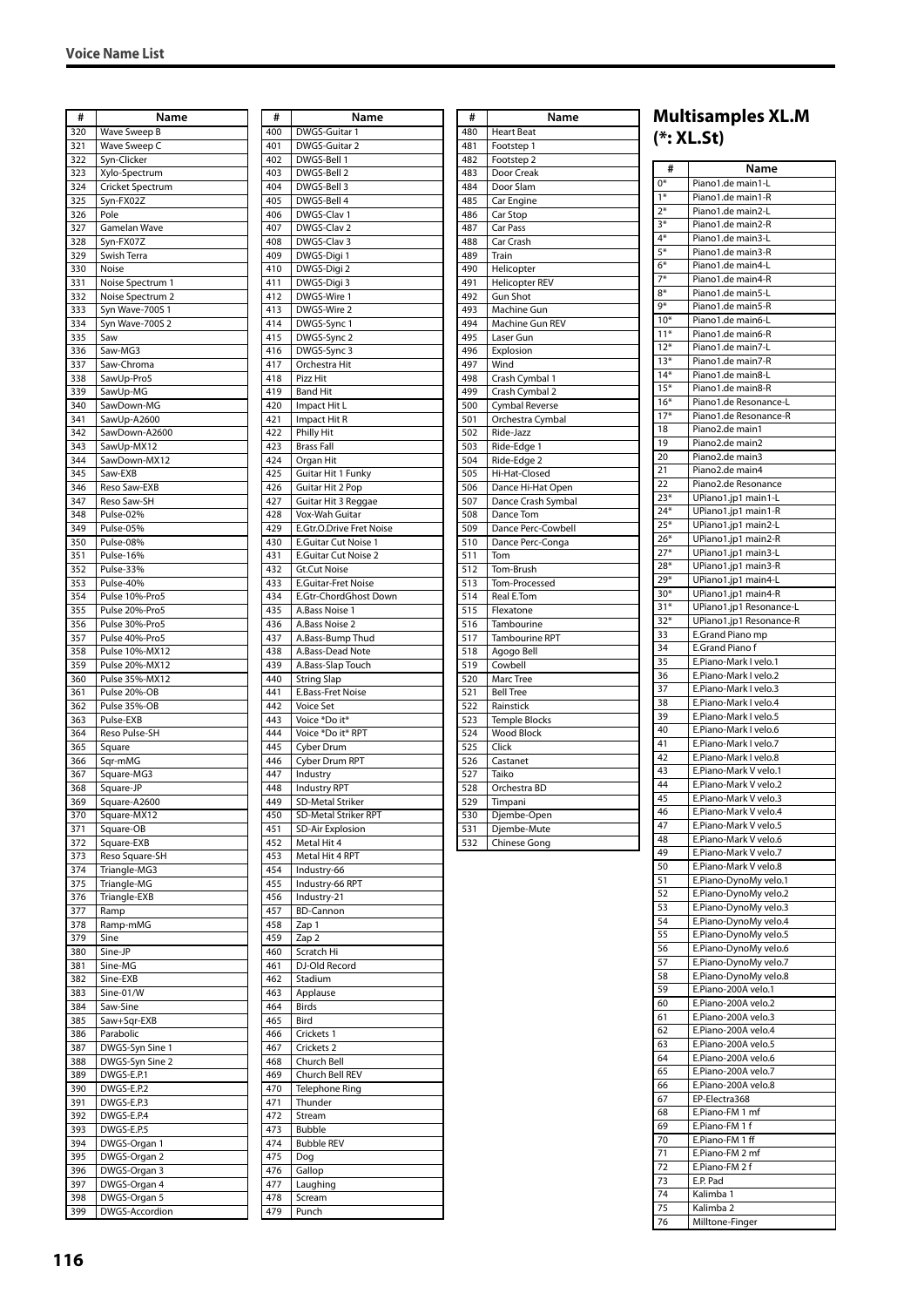| #                | Name                                       |
|------------------|--------------------------------------------|
| 77               | Milltone-Rute                              |
| 78               | Steel Pan                                  |
| 79               | Alphorn                                    |
| 80*              | Trap Brass-L                               |
| $81*$            | Trap Brass-R                               |
| $82*$<br>$83*$   | VoxWave-Lead-L                             |
| $84*$            | VoxWave-Lead-R<br>VoxWave-Lead LP-L        |
| $85*$            | VoxWave-Lead LP-R                          |
| 86*              | VoxWave-Babe-L                             |
| $87*$            | VoxWave-Babe-R                             |
| 88*              | VoxWave-Babe LP-L                          |
| 89*              | VoxWave-Babe LP-R                          |
| $90*$            | VoxWave-Ahh-L                              |
| $91*$            | VoxWave-Ahh-R                              |
| $92*$            | VoxWave-Dee-L                              |
| 93*              | VoxWave-Dee-R                              |
| 94*<br>$95*$     | VoxWave-Down-L                             |
| 96*              | VoxWave-Down-R<br>VoxWave-That-L           |
| $97*$            | VoxWave-That-R                             |
| 98*              | VoxWave-Code-L                             |
| 99*              | VoxWave-Code-R                             |
| $100*$           | VoxWave-Ah-L                               |
| $101*$           | VoxWave-Ah-R                               |
| $102*$           | VoxWave-Aye-L                              |
| $103*$           | VoxWave-Aye-R                              |
| 104              | VoxWave-Desia                              |
| $105*$           | Reverse Vox Lead-L                         |
| $106*$           | Reverse Vox Lead-R                         |
| $107*$<br>$108*$ | Reverse Vox Chord-L<br>Reverse Vox Chord-R |
| 109*             | Oct Strings-L                              |
| $110*$           | Oct Strings-R                              |
| $111*$           | Oct Pizz-L                                 |
| $112*$           | Oct Pizz-R                                 |
| 113              | ErHu                                       |
| 114              | E.Bass Finger 1                            |
| 115              | E.Bass Finger 2                            |
| 116              | <b>E.Bass Pick</b>                         |
| 117              | Buzouki                                    |
| 118              | <b>Buzouki Flageolet</b>                   |
| 119<br>120       | Dalcimer Hard<br><b>Dulcimer Repeated</b>  |
| 121              | Zither                                     |
| 122              | Mandolin Italy                             |
| 123              | Oud                                        |
| 124              | SynBass-Kick                               |
| 125              | SynBass-Sub 1                              |
| 126              | SynBass-Sub 2                              |
| 127              | SynBass-Sub 3                              |
| 128              | SynBass-DIscoMG                            |
| 129              | SynBass-Octave                             |
| 130              | SynBass-Cannon                             |
| 131<br>$132*$    | Bs/Ld-Bigroom<br>Hype Saw-L                |
| $133*$           | Hype Saw-R                                 |
| 134              | UniSaw-MS2000                              |
| 135              | Detuned-A2600 II                           |
| 136              | <b>Brite Pad</b>                           |
| 137              | <b>Brite Hoover</b>                        |
| $138*$           | Hype Square-L                              |
| 139*             | Hype Square-R                              |
| 140*<br>$141*$   | X Noise-L                                  |
|                  |                                            |
|                  | X Noise-R                                  |
| 142<br>143       | Syn-Pluck 1 Tranco                         |
| 144              | Syn-Pluck 2 Marimba<br>Syn-Pluck 3 Bass    |
| 145              | Syn-Pluck 4 Layer                          |
| 146              | Syn-Pluck 5 Trio                           |
| 147              | Syn-Palawan Short                          |
| 148              | Lore                                       |
| 149              | Lore NT                                    |
| $150*$           | Syn-Atmos 1-L                              |
| $151*$           | Syn-Atmos 1-R                              |
| $152*$           | Syn-Atmos 2-L                              |
| $153*$           | Syn-Atmos 2-R                              |
| $154*$<br>$155*$ | Syn-Atmos 3-L                              |
| $156*$           | Syn-Atmos 3-R<br>Syn-Atmos 4-L             |

| #      | Name                    |
|--------|-------------------------|
| 158    | Syn Wave Slina 1        |
| 159    | Syn Wave Slina 2        |
| 160    | Syn Wave Slina 3        |
| 161    | Syn Wave Slina 4        |
| 162    | Hi Reso Lead            |
| 163    | <b>Wobble Wave</b>      |
| 164    | Pulse-LoFi 125          |
| 165    | Pulse-LoFi 250          |
| 166    | Square-LoFi             |
| 167    | Square-OctaveMix        |
| 168    | Triangle-LoFi           |
| 169    | Violent Orch Hit        |
| 170    | Sampler Hit             |
| 171    | <b>Trap Hit</b>         |
| 172    | Disco Strings.Hit       |
| 173    | <b>Brass Fall Set</b>   |
| 174    | Horn Chord 1            |
| 175    | Horn Chord 2            |
| 176    | Sax Chord               |
| 177    | Piano Hit Set           |
| 178*   | E.P.Chord Set 1-L       |
| 179*   | E.P.Chord Set 1-R       |
| 180    | E.P.Chord Set 2         |
| 181    | E.P.Chord Set 3         |
| 182    | Steel Pan 5th           |
| 183    | Percussion Stab         |
| 184    | Knockin' Chord Stab     |
| 185    | <b>Mineral Stab</b>     |
| 186    | <b>WaveStation Perc</b> |
| 187    | RaverAlert              |
| 188*   | Impact Set-L            |
| 189*   | Impact Set-R            |
| 190*   | Metal Hit Set-L         |
| 191*   | Metal Hit Set-R         |
| 192    | SE-TFX                  |
| $193*$ | <b>Belltree Multi-L</b> |
| $194*$ | <b>Belltree Multi-R</b> |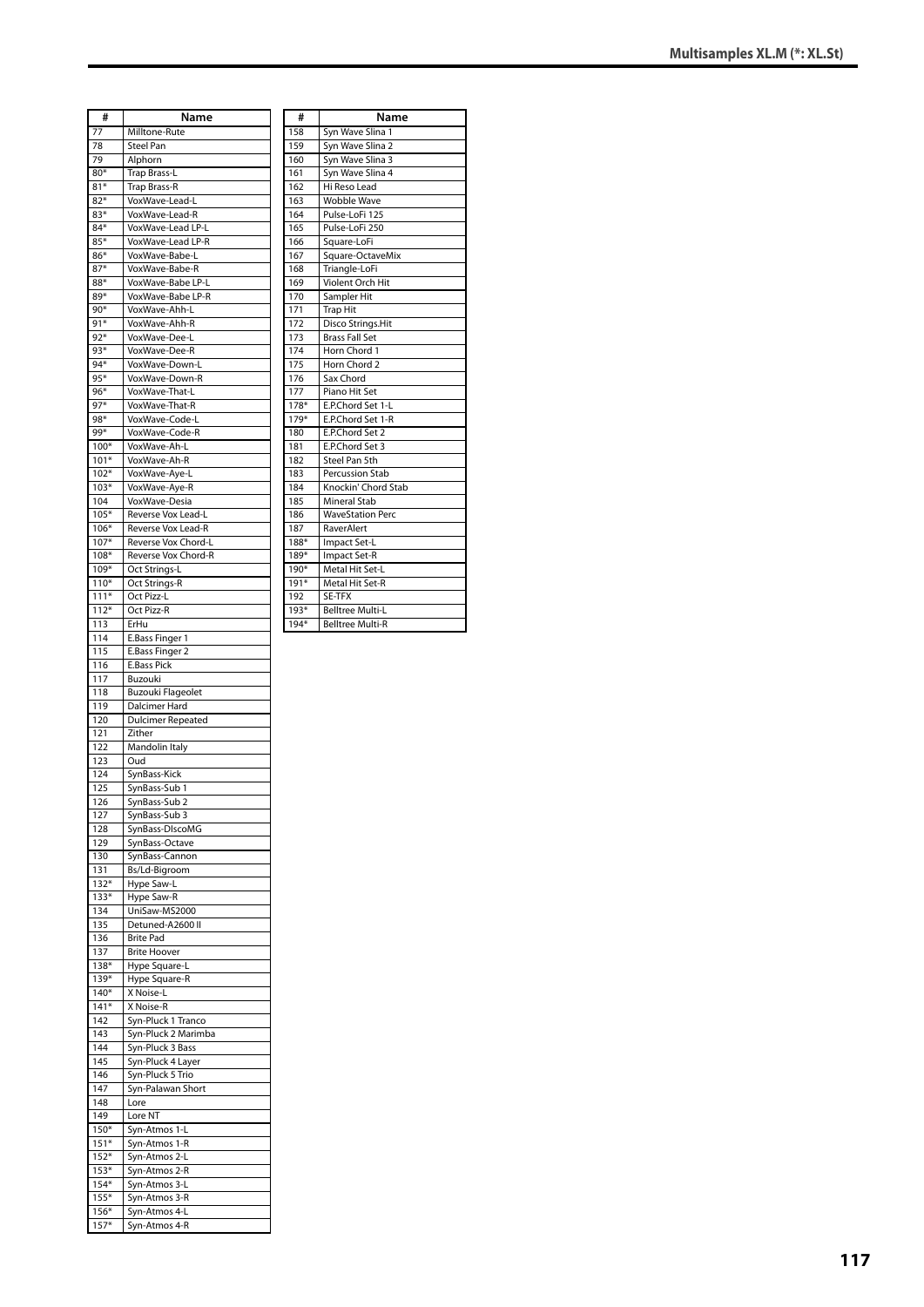# **Drumsamples Mono (\*: Stereo)**

| #     | Name                                   | #       | Name                  | #       | Name                | #     | Name                  |
|-------|----------------------------------------|---------|-----------------------|---------|---------------------|-------|-----------------------|
| 0000* | BD-amb 1 mf-L                          | 0080    | BD-Dance 01-EXs5      | $0160*$ | SD-dry 1 p -L       | 0240* | SD-HipHop 03-EXs5-R   |
| 0001* | BD-amb 1 mf -R                         | 0081    | BD-Dance 02-EXs5      | $0161*$ | SD-dry 1 p-R        | 0241  | SD-HipHop 04-EXs5     |
| 0002* | BD-amb 1 f-L                           | 0082    | BD-Dance 03-EXs5      | $0162*$ | SD-dry 1 mp-L       | 0242  | SD-HipHop 05-EXs5     |
| 0003* | BD-amb 1 f-R                           | 0083    | BD-Dance 04-EXs5      | $0163*$ | SD-dry 1 mp-R       | 0243  | SD-HipHop 06a-EXs5    |
|       | BD-amb 2 mf-L                          | 0084    | BD-Dance 05-EXs5      | 0164*   | SD-dry 1 mf-L       | 0244  | SD-HipHop 06b-EXs5    |
| 0004* |                                        | 0085    | BD-Dance 06-EXs5      | 0165*   | SD-dry 1 mf-R       | 0245  | SD-HipHop 07-EXs5     |
| 0005* | BD-amb 2 mf -R                         | 0086    | BD-Dance 07-EXs5      | 0166*   | SD-dry 1 f-L        | 0246  | SD-HipHop 08-EXs5     |
| 0006* | BD-amb 2 f-L                           | 0087    |                       | 0167*   | SD-dry 1 f-R        | 0247* | SD-HipHop 09-EXs5-L   |
| 0007* | BD-amb 2 f-R                           |         | BD-Dance 08-EXs5      |         |                     |       |                       |
| 0008  | BD-Dry 1                               | 0088    | BD-Dance 09-EXs5      | 0168*   | SD-dry 1 ff -L      | 0248* | SD-HipHop 09-EXs5-R   |
| 0009  | BD-Dry 2                               | 0089    | BD-Dance 10-EXs5      | 0169*   | SD-dry 1 ff -R      | 0249  | SD-HipHop 10-EXs5     |
| 0010  | BD-Dry 3                               | 0090    | BD-Dance 11-EXs5      | 0170*   | SD-dry 1 fff -L     | 0250* | SD-HipHop 11-EXs5-L   |
| 0011  | BD-Dry 4                               | 0091    | BD-Dance 12-EXs5      | 0171*   | SD-dry 1 fff -R     | 0251* | SD-HipHop 11-EXs5-R   |
| 0012  | BD-Dry 5                               | 0092    | BD-Dance 13-EXs5      | 0172    | SD-Dry 2            | 0252* | SD-HipHop 12-EXs5-L   |
| 0013  | BD-Dry 6                               | 0093    | BD-Dance 14-EXs5      | 0173    | SD-Dry 3            | 0253* | SD-HipHop 12-EXs5-R   |
| 0014  | <b>BD-Soft</b>                         | 0094    | BD-Dance 15-EXs5      | 0174    | SD-Dry 4            | 0254  | SD-HipHop 13-EXs5     |
| 0015  | <b>BD-Soft Room</b>                    | 0095    | BD-HipHop 01a-EXs5    | 0175    | SD-Normal           | 0255  | SD-HipHop 14-EXs5     |
| 0016  | BD-Jazz 1                              | 0096    | BD-HipHop 01b-EXs5    | 0176    | SD-GhostSet roll    | 0256* | SD-HipHop 15a-EXs5-L  |
| 0017  | BD-Jazz 2                              | 0097    | BD-HipHop 02a-EXs5    | 0177    | SD-GhostSet f       | 0257* | SD-HipHop 15a-EXs5-R  |
|       |                                        | 0098    | BD-HipHop 02b-EXs5    | 0178    | SD-GhostSet p1      | 0258* | SD-HipHop 15b-EXs5-L  |
| 0018  | <b>BD-Pillow</b>                       | 0099    | BD-HipHop 03-EXs5     | 0179    | SD-GhostSet p2      | 0259* | SD-HipHop 15b-EXs5-R  |
| 0019  | <b>BD-Woofer</b>                       | 0100    | BD-HipHop 04-EXs5     | 0180    | SD-Full Room        | 0260* | SD-HipHop 15c-EXs5-L  |
| 0020  | <b>BD-Mondo Kill</b>                   | 0101    | BD-HipHop 05-EXs5     | 0181    | SD-Off Center       | 0261* | SD-HipHop 15c-EXs5-R  |
| 0021  | <b>BD-Terminator</b>                   | 0102    | BD-HipHop 06-EXs5     | 0182    | SD-Jazz Ring        | 0262* | SD-HipHop 15d-EXs5-L  |
| 0022  | <b>BD-Tubby</b>                        |         |                       |         |                     |       |                       |
| 0023  | <b>BD-Gated</b>                        | 0103    | BD-HipHop 07-EXs5     | 0183    | SD-Amb.Piccolo 1    | 0263* | SD-HipHop 15d-EXs5-R  |
| 0024  | <b>BD-Tight</b>                        | 0104    | BD-HipHop 08a-EXs5    | 0184    | SD-Amb.Piccolo 2    | 0264* | SD-HipHop 16-EXs5-L   |
| 0025  | BD-Ambi                                | 0105    | BD-HipHop 08b-EXs5    | 0185    | SD-Paper            | 0265* | SD-HipHop 16-EXs5-R   |
| 0026  | <b>BD-Ambi Crackle</b>                 | 0106    | BD-HipHop 09-EXs5     | 0186    | SD-Classic Room     | 0266  | SD-Ringy              |
| 0027  | <b>BD-Ambi Soft</b>                    | 0107    | BD-HipHop 10-EXs5     | 0187    | SD-Brush Hit        | 0267  | SD-Tiny               |
| 0028  | <b>BD-Dance Soft</b>                   | 0108    | BD-HipHop 11-EXs5     | 0188    | SD-Brush Tap 1      | 0268  | SD-Vintage 1          |
| 0029  | <b>BD-AmbiRocker</b>                   | 0109    | BD-HipHop 12-EXs5     | 0189    | SD-Brush Tap 2      | 0269  | SD-Vintage 2          |
| 0030  | <b>BD-Chili</b>                        | 0110*   | BD-HipHop 13a-EXs5-L  | 0190    | SD-Brush Swirl      | 0270  | SD-Vintage 3          |
| 0031  | <b>BD-PhatJaz</b>                      | 0111*   | BD-HipHop 13a-EXs5-R  | 0191    | SD-Atomic           | 0271  | SD-Vintage 4          |
| 0032  | <b>BD-Cannon</b>                       | $0112*$ | BD-HipHop 13b-EXs5-L  | 0192    | SD-Big Rock         | 0272  | SD-Vintage 5          |
| 0033  | <b>BD-Klanger</b>                      | 0113*   | BD-HipHop 13b-EXs5-R  | 0193    | SD-Yowie            | 0273  | SD-Vintage 6          |
| 0034  | <b>BD-Squash</b>                       | 0114    | BD-HipHop 14a-EXs5    | 0194    | SD-Processed 1      | 0274  | SD-AmbiCrackle 1      |
|       |                                        | 0115    | BD-HipHop 14b-EXs5    | 0195    | SD-Processed 2      | 0275  | SD-AmbiCrackle 2      |
| 0035  | BD-Dance 01                            | 0116    | <b>BD-Dark</b>        | 0196    | SD-Cracker Room     | 0276  | SD-AmbiCrackle 3      |
| 0036  | <b>BD-Dance 02</b>                     | 0117    | BD-Pop                | 0197*   | SD-Sidestick mf-L   | 0277  | SD-AmbiHop            |
| 0037  | BD-Dance 03                            | 0118    | <b>BD-Ringy</b>       | 0198*   | SD-Sidestick mf -R  | 0278  | SD-Brasser            |
| 0038  | <b>BD-Dance 04</b>                     | 0119    | <b>BD-Jungle</b>      | 0199    | SD-Sidestick Dry    | 0279  | SD-Chili              |
| 0039  | BD-Dance 05 (Rap)<br>BD-Dance 06 (R&B) | 0120*   | BD-Granular 01-EXs5-L | 0200    | SD-Sidestick Ambi   | 0280  | SD-Klanger            |
| 0040  |                                        | $0121*$ | BD-Granular 01-EXs5-R | 0201    | SD-Sidestick Hi     | 0281  | SD-Jungle             |
| 0041  | BD-Dance 07                            | 0122*   | BD-Granular 02-EXs5-L | 0202    | SD-Ambi House       | 0282  | SD-Whopper            |
| 0042  | <b>BD-Dance 08</b>                     | 0123*   | BD-Granular 02-EXs5-R | 0203    | SD-Dance 1          | 0283  | SD-Dry Present        |
| 0043  | BD-Dance 09                            | 0124    | BD-Granular 03-EXs5   | 0204    | SD-Rap 1            | 0284  | SD-Ambi Pop           |
| 0044  | BD-Dance 10                            | 0125    | BD-Granular 04-EXs5   | 0205    | SD-Rap 2            | 0285  | SD-Ambi Hit 1         |
| 0045  | <b>BD-Dance 11</b>                     | 0126    | BD-Granular 05-EXs5   | 0206    | SD-Noise            | 0286  | SD-Ambi Hit 2         |
| 0046  | BD-Dance 12                            |         | BD-Granular 06-EXs5   |         | SD-Sizzle           |       | SD-Ambi Hit 3         |
| 0047  | <b>BD-Dance 13</b>                     | 0127    |                       | 0207    |                     | 0287  |                       |
| 0048  | <b>BD-Dance 14</b>                     | 0128    | BD-Granular 07-EXs5   | 0208    | SD-Reverse          | 0288  | SD-Dance 2            |
| 0049  | BD-TekClub 01-EXs5                     | 0129    | BD-Granular 08-EXs5   | 0209    | SD-Hip 1            | 0289  | SD-Dance 3 (New)      |
| 0050  | BD-TekClub 02-EXs5                     | 0130    | BD-Granular 09-EXs5   | 0210    | SD-Hip 2            | 0290  | SD-Dance 4 (Old)      |
| 0051  | BD-TekClub 03-EXs5                     | 0131*   | BD-Granular 10-EXs5-L | 0211    | SD-Hip 3            | 0291  | SD-Dance 5            |
| 0052  | BD-TekClub 04-EXs5                     | 0132*   | BD-Granular 10-EXs5-R | 0212    | SD-Hip 4            | 0292  | SD-Dance 6            |
| 0053  | BD-TekClub 05-EXs5                     | 0133*   | BD-Granular 11-EXs5-L | 0213    | SD-Hip 5            | 0293  | SD-Dance 7            |
| 0054  | BD-TekClub 06-EXs5                     | 0134*   | BD-Granular 11-EXs5-R | 0214    | SD-Hip 6            | 0294  | SD-Dance 8            |
| 0055  | BD-TekClub 07-EXs5                     | 0135    | BD-Granular 12-EXs5   | 0215    | SD-Dance 01-EXs5    | 0295  | SD-TekClub 01-EXs5    |
| 0056  | BD-TekClub 08-EXs5                     | 0136    | BD-Granular 13-EXs5   | 0216    | SD-Dance 02-EXs5    | 0296  | SD-TekClub 02-EXs5    |
| 0057  | BD-TekClub 09-EXs5                     | 0137*   | BD-Granular 14-EXs5-L | 0217    | SD-Dance 03-EXs5    | 0297  | SD-TekClub 03-EXs5    |
| 0058  | BD-TekClub 10-EXs5                     | 0138*   | BD-Granular 14-EXs5-R | 0218    | SD-Dance 04-EXs5    | 0298  | SD-TekClub 04-EXs5    |
| 0059  | BD-TekClub 11-EXs5                     | 0139*   | BD-Granular 15-EXs5-L | 0219    | SD-Dance 05-EXs5    | 0299* | SD-TekClub 05-EXs5-L  |
| 0060  | BD-TekClub 12-EXs5                     | 0140*   | BD-Granular 15-EXs5-R | 0220    | SD-Dance 06-EXs5    | 0300* | SD-TekClub 05-EXs5-R  |
| 0061  | BD-Mad Analog 01-EXs5                  | 0141*   | BD-Granular 16-EXs5-L | 0221    | SD-Dance 07-EXs5    | 0301  | SD-TekClub 06-EXs5    |
| 0062  | BD-Mad Analog 02-EXs5                  | 0142*   | BD-Granular 16-EXs5-R | 0222    | SD-Dance 08-EXs5    | 0302  | SD-TekClub 07-EXs5    |
| 0063  | BD-Mad Analog 03-EXs5                  | 0143    | BD-Granular 17-EXs5   | 0223    | SD-Dance 09-EXs5    | 0303* | SD-TekClub 08-EXs5-L  |
| 0064  | BD-Mad Analog 04-EXs5                  | 0144*   | BD-Granular 18-EXs5-L | 0224    | SD-Dance 10-EXs5    | 0304* | SD-TekClub 08-EXs5-R  |
| 0065  | BD-Mad Analog 05-EXs5                  | $0145*$ | BD-Granular 18-EXs5-R | 0225    | SD-Dance 11-EXs5    | 0305* | SD-TekClub 09-EXs5-L  |
| 0066  | BD-Mad Analog 06-EXs5                  | 0146    | BD-Granular 19-EXs5   | 0226    | SD-Dance 12-EXs5    | 0306* | SD-TekClub 09-EXs5-R  |
| 0067  | BD-Mad Analog 07-EXs5                  | 0147*   | BD-Granular 20-EXs5-L | 0227    | SD-Dance 13-EXs5    | 0307* | SD-TekClub 10-EXs5-L  |
| 0068  | BD-Mad Analog 08-EXs5                  | $0148*$ | BD-Granular 20-EXs5-R | 0228    | SD-Dance 14-EXs5    | 0308* | SD-TekClub 10-EXs5-R  |
| 0069  | BD-Mad Analog 09-EXs5                  | 0149    | BD-Granular 21-EXs5   | 0229    | SD-Dance 15-EXs5    | 0309  | SD-TekClub 11-EXs5    |
|       |                                        | 0150*   | BD-Granular 22-EXs5-L | 0230    | SD-Dance 16-EXs5    | 0310  | SD-TekClub 12-EXs5    |
| 0070  | BD-Mad Analog 10-EXs5                  | $0151*$ | BD-Granular 22-EXs5-R | 0231    | SD-Dance 17-EXs5    | 0311  | SD-TekClub 13-EXs5    |
| 0071  | BD-Mad Analog 11-EXs5                  | 0152    | BD-Granular 23-EXs5   | 0232    | SD-Dance 18-EXs5    | 0312  | SD-TekClub 14-EXs5    |
| 0072  | BD-Mad Analog 12-EXs5                  | 0153    | BD-Granular 24-EXs5   | 0233    | SD-Dance 19-EXs5    | 0313  | SD-TekClub 15-EXs5    |
| 0073  | BD-Mad Analog 13-EXs5                  | 0154    |                       | 0234    | SD-Dance 20-EXs5    | 0314  | SD-TekClub 16-EXs5    |
| 0074  | BD-Mad Analog 14-EXs5                  |         | BD-Granular 25-EXs5   |         |                     |       |                       |
| 0075  | BD-Mad Analog 15-EXs5                  | $0155*$ | BD-Granular 26-EXs5-L | 0235    | SD-Dance 21-EXs5    | 0315  | SD-TekClub 17-EXs5    |
| 0076  | BD-Hip 1                               | 0156*   | BD-Granular 26-EXs5-R | $0236*$ | SD-HipHop 01-EXs5-L | 0316  | SD-Mad Analog 01-EXs5 |
| 0077  | BD-Hip 2                               | $0157*$ | BD-Granular 27-EXs5-L | 0237*   | SD-HipHop 01-EXs5-R | 0317  | SD-Mad Analog 02-EXs5 |
| 0078  | BD-Hip 3                               | 0158*   | BD-Granular 27-EXs5-R | 0238    | SD-HipHop 02-EXs5   | 0318  | SD-Mad Analog 03-EXs5 |
| 0079  | BD-Hip 4                               | 0159    | BD-Granular 28-EXs5   | 0239*   | SD-HipHop 03-EXs5-L | 0319  | SD-Mad Analog 04-EXs5 |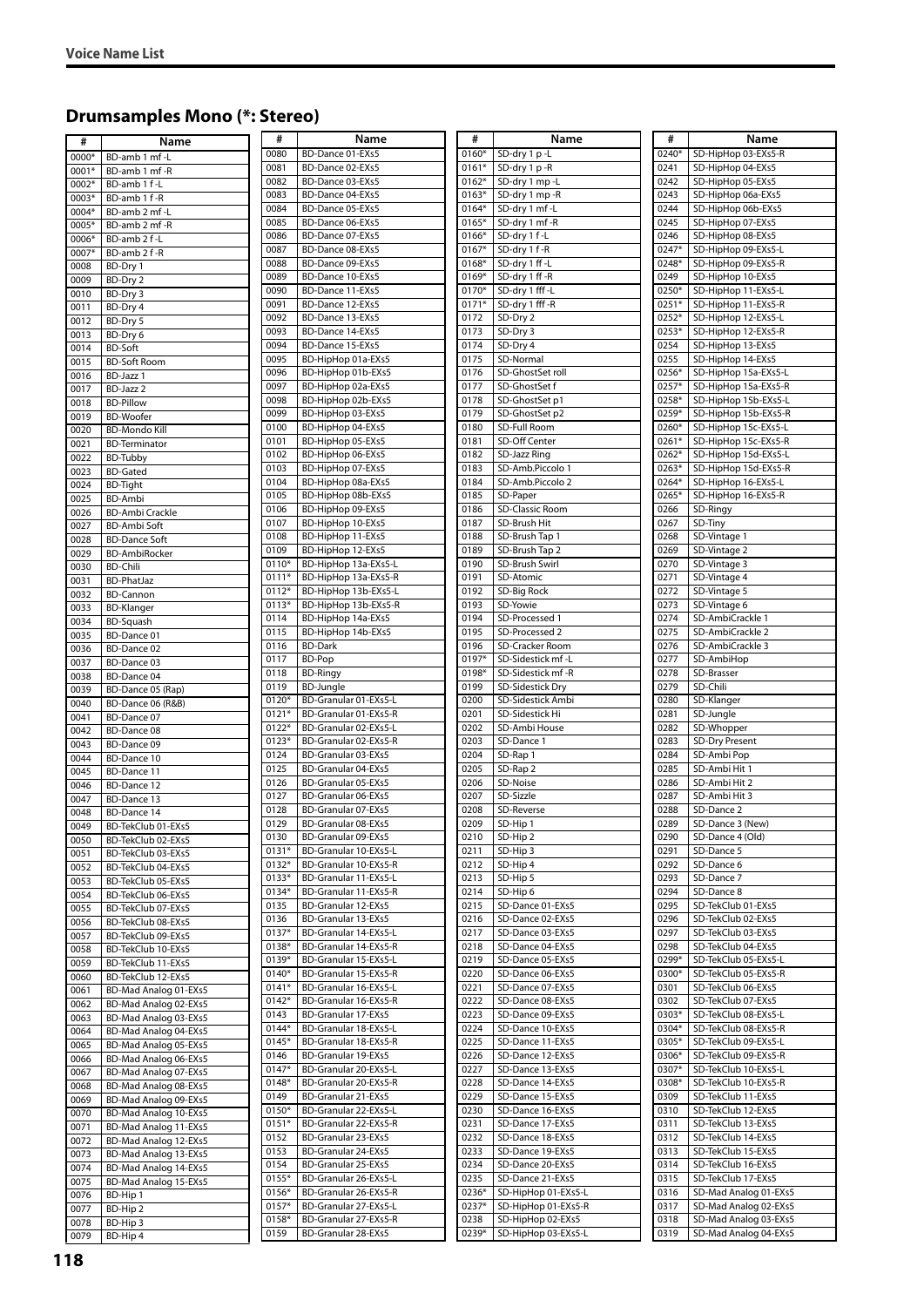| #              | Name                                                 |
|----------------|------------------------------------------------------|
| 0320<br>0321   | SD-Mad Analog 05-EXs5<br>SD-Mad Analog 06-EXs5       |
| 0322           | SD-Mad Analog 07-EXs5                                |
| 0323           | SD-Mad Analog 08-EXs5                                |
| 0324           | SD-Mad Analog 09-EXs5                                |
| 0325           | SD-Mad Analog 10-EXs5                                |
| 0326           | SD-Mad Analog 11-EXs5                                |
| 0327           | SD-Mad Analog 12-EXs5                                |
| 0328           | SD-Mad Analog 13-EXs5                                |
| 0329           | SD-Mad Analog 14-EXs5                                |
| 0330<br>0331   | SD-Mad Analog 15-EXs5<br>SD-Granular 01-EXs5         |
| 0332           | SD-Granular 02-EXs5                                  |
| 0333           | SD-Granular 03-EXs5                                  |
| 0334*          | SD-Granular 04-EXs5-L                                |
| 0335*          | SD-Granular 04-EXs5-R                                |
| 0336*          | SD-Granular 05-EXs5-L                                |
| 0337*          | SD-Granular 05-EXs5-R                                |
| 0338           | SD-Granular 06-EXs5                                  |
| 0339*          | SD-Granular 07-EXs5-L                                |
| 0340*          | SD-Granular 07-EXs5-R                                |
| 0341*          | SD-Granular 08-EXs5-L                                |
| 0342*          | SD-Granular 08-EXs5-R                                |
| 0343<br>0344   | SD-Granular 09-EXs5                                  |
| 0345           | SD-Granular 10-EXs5<br>SD-Granular 11-EXs5           |
| 0346*          | SD-Granular 12-EXs5-L                                |
| 0347*          | SD-Granular 12-EXs5-R                                |
| 0348           | SD-Granular 13-EXs5                                  |
| 0349*          | SD-Granular 14-EXs5-L                                |
| 0350*          | SD-Granular 14-EXs5-R                                |
| 0351*          | SD-Granular 15-EXs5-L                                |
| 0352*          | SD-Granular 15-EXs5-R                                |
| 0353*          | SD-Granular 16-EXs5-L                                |
| 0354*          | SD-Granular 16-EXs5-R                                |
| 0355*          | SD-Granular 17-EXs5-L                                |
| 0356*          | SD-Granular 17-EXs5-R                                |
| 0357*<br>0358* | SD-Granular 18-EXs5-L<br>SD-Granular 18-EXs5-R       |
| 0359*          | SD-Granular 19-EXs5-L                                |
| 0360*          | SD-Granular 19-EXs5-R                                |
| 0361*          | SD-Granular 20-EXs5-L                                |
| $0362*$        | SD-Granular 20-EXs5-R                                |
| 0363*          | SD-Granular 21-EXs5-L                                |
| 0364*          | SD-Granular 21-EXs5-R                                |
| 0365*          | SD-Granular 22-EXs5-L                                |
| 0366*          | SD-Granular 22-EXs5-R                                |
| 0367*          | SD-Granular 23-EXs5-L                                |
| 0368*          | SD-Granular 23-EXs5-R                                |
| 0369*<br>0370* | SD-Granular 24-EXs5-L<br>SD-Granular 24-EXs5-R       |
| 0371*          | SD-Granular 25-EXs5-L                                |
| 0372*          | SD-Granular 25-EXs5-R                                |
| 0373           | SD-Granular 26-EXs5                                  |
| 0374           | Rimshot-Dance 1                                      |
| 0375           | Rimshot-Dance 2                                      |
| 0376           | Sidestick-Dance 1-EXs5                               |
| 0377           | Sidestick-Dance 2-EXs5                               |
| 0378*          | Sidestick-HipHop-EXs5-L                              |
| 0379*          | Sidestick-HipHop-EXs5-R                              |
| 0380<br>0381   | Sidestick-Mad Ana 1-EXs5<br>Sidestick-Mad Ana 2-EXs5 |
| 0382*          | Sidestick-Granular-EX5-L                             |
| 0383*          | Sidestick-Granular-EX5-R                             |
| 0384*          | Tom 1-Floor mf -L                                    |
| 0385*          | Tom 1-Floor mf -R                                    |
| 0386*          | Tom 1-Lo f-L                                         |
| 0387*          | Tom 1-Lo f-R                                         |
| 0388*          | Tom 1-MidLo mf-L                                     |
| 0389*          | Tom 1-MidLo mf-R                                     |
| 0390*          | Tom 1-MidLo f-L                                      |
| 0391*          | Tom 1-MidLo f-R                                      |
| 0392*<br>0393* | Tom 1-MidHi mf -L<br>Tom 1-MidHi mf -R               |
| 0394*          | Tom 1-MidHi f-L                                      |
| 0395*          | Tom 1-MidHi f-R                                      |
| 0396*          | Tom 1-Hi mp -L                                       |
| 0397*          | Tom 1-Himp-R                                         |
| 0398*          | Tom 1-Hi mf -L                                       |

0399\* Tom 1-Hi mf -R

| #              | Name                                                 |
|----------------|------------------------------------------------------|
| 0400           | Tom 2-Floor                                          |
| 0401<br>0402   | Tom 2-Lo<br>Tom 2-Hi                                 |
| 0403           | Tom 3-Floor                                          |
| 0404           | Tom 3-Lo                                             |
| 0405           | Tom 3-Hi                                             |
| 0406           | Tom 4-Floor                                          |
| 0407<br>0408   | Tom 4-Lo<br>Tom 4-Hi                                 |
| 0409           | Tom-Processed                                        |
| 0410           | Tom-Jazz Floor                                       |
| 0411           | Tom-Jazz Hi                                          |
| 0412           | Tom-Jazz Hi Rim                                      |
| 0413           | Tom-Brush Floor                                      |
| 0414<br>0415   | Tom-Brush Hi<br>Tom-Dirty Funk                       |
| 0416           | Tom-Old R&B                                          |
| 0417           | Tom-Dance a-EXs5                                     |
| 0418           | Tom-Dance b-EXs5                                     |
| 0419           | Tom-Dance c-EXs5                                     |
| 0420<br>0421   | Tom-Dance d-EXs5<br>Tom-Dance e-EXs5                 |
| 0422           | Tom-Dance f-EXs5                                     |
| 0423           | Tom-Dance g-EXs5                                     |
| 0424           | Tom-Dance h-EXs5                                     |
| 0425           | Tom-Dance i-EXs5                                     |
| 0426<br>0427   | Tom-Dance j-EXs5                                     |
| 0428           | Tom-Dance k-EXs5<br>Tom-Dance I-EXs5                 |
| 0429           | Tom-HipHop Lo 1-EXs5                                 |
| 0430           | Tom-HipHop Lo 2-EXs5                                 |
| 0431           | Tom-HipHop Lo 3-EXs5                                 |
| 0432           | Tom-HipHop Mid Lo 1-EXs5                             |
| 0433<br>0434   | Tom-HipHop Mid Lo 2-EXs5<br>Tom-HipHop Mid Lo 3-EXs5 |
| 0435           | Tom-HipHop Mid Lo 4-EXs5                             |
| 0436           | Tom-HipHop Mid Hi 1-EXs5                             |
| 0437           | Tom-HipHop Mid Hi 2-EXs5                             |
| 0438           | Tom-HipHop Mid Hi 3-EXs5                             |
| 0439<br>0440   | Tom-HipHop Mid Hi 4-EXs5<br>Tom-HipHop Hi 1-EXs5     |
| 0441           | Tom-HipHop Hi 2-EXs5                                 |
| 0442           | Tom-HipHop Hi 3-EXs5                                 |
| 0443           | Tom-HipHop Hi 4-EXs5                                 |
| 0444           | Tom-VPM                                              |
| 0445<br>0446   | Tom-Synth<br>Tom-Dance                               |
| 0447*          | Tom-TekClub-EXs5-L                                   |
| $0448*$        | Tom-TekClub-EXs5-R                                   |
| 0449           | Tom-Mad Analog 1-EXs5                                |
| 0450<br>0451   | Tom-Mad Analog 2-EXs5                                |
| 0452           | Tom-Mad Analog 3-EXs5<br>Tom-Mad Analog 4a-EXs5      |
| 0453           | Tom-Mad Analog 4b-EXs5                               |
| 0454           | Tom-Mad Analog 5a-EXs5                               |
| 0455           | Tom-Mad Analog 5b-EXs5                               |
| 0456           | Tom-Mad Analog 6a-EXs5                               |
| 0457<br>0458   | Tom-Mad Analog 6b-EXs5<br>Tom-Mad Analog 7-EXs5      |
| 0459           | Tom-Mad Analog 8-EXs5                                |
| 0460           | Tom-Mad Analog 9-EXs5                                |
| 0461*          | Tom-Granular 1-EXs5-L                                |
| 0462*          | Tom-Granular 1-EXs5-R                                |
| 0463*<br>0464* | Tom-Granular 2-EXs5-L<br>Tom-Granular 2-EXs5-R       |
| 0465*          | Tom-Granular 3-EXs5-L                                |
| 0466*          | Tom-Granular 3-EXs5-R                                |
| 0467           | Tom-Granular 4-EXs5                                  |
| 0468           | Tom-Granular 5-EXs5                                  |
| 0469           | Tom-Granular 6-EXs5                                  |
| 0470<br>0471   | Hi-Hat 1-Closed mf<br>Hi-Hat 1-Closed ff             |
| 0472           | Hi-Hat 1-Pedal mf                                    |
| 0473           | Hi-Hat 1-Pedal ff                                    |
| 0474           | Hi-Hat 1-Open mf                                     |
| 0475           | Hi-Hat 1-Open ff                                     |
| 0476           | Hi-Hat 2-Closed 1                                    |
| 0477<br>0478   | Hi-Hat 2-Closed 2<br>Hi-Hat 2-Pedal                  |
| 0479           | Hi-Hat 2-Pedal Open                                  |

| #               | Name                                           |
|-----------------|------------------------------------------------|
| 0480            | Hi-Hat 2-Open 1                                |
| 0481<br>0482    | Hi-Hat 2-Open 2<br>Hi-Hat 2-Sizzle             |
| 0483            | Hi-Hat 3-Closed 1                              |
| 0484            | Hi-Hat 3-Closed 2                              |
| 0485            | Hi-Hat 3-Pedal                                 |
| 0486            | Hi-Hat 3-Pedal Open                            |
| 0487            | Hi-Hat 3-Open 1                                |
| 0488            | Hi-Hat 3-Open 2                                |
| 0489<br>0490    | Hi-Hat 3-Sizzle<br>Hi-Hat-Chili                |
| 0491            | Hi-Hat-Crisp Closed 1                          |
| 0492            | Hi-Hat-Crisp Closed 2                          |
| 0493            | Hi-Hat-Crisp Open                              |
| 0494            | Hi-Hat-Grange                                  |
| 0495<br>0496    | Hi-Hat-Vintage 1<br>Hi-Hat-Vintage 2           |
| 0497            | Hi-Hat-Tight 1                                 |
| 0498            | Hi-Hat-Tight 2                                 |
| 0499            | Hi-Hat-Old Closed 1                            |
| 0500            | Hi-Hat-Old Closed 2                            |
| 0501<br>0502    | Hi-Hat-Old Closed 3<br>Hi-Hat-Old Open         |
| 0503            | Hi-Hat-Hip 1                                   |
| 0504            | Hi-Hat-Hip 2                                   |
| 0505            | Hi-Hat Dance 01-EXs5                           |
| 0506            | Hi-Hat Dance 02-EXs5                           |
| 0507            | Hi-Hat Dance 03-EXs5                           |
| 0508<br>0509    | Hi-Hat Dance 04-EXs5<br>Hi-Hat Dance 05-EXs5   |
| 0510            | Hi-Hat Dance 06-EXs5                           |
| 0511            | Hi-Hat Dance 07-EXs5                           |
| 0512            | Hi-Hat Dance 09-EXs5                           |
| 0513            | Hi-Hat Dance 10-EXs5                           |
| 0514            | Hi-Hat Dance 11-EXs5                           |
| 0515<br>0516    | Hi-Hat HipHop 01-EXs5<br>Hi-Hat HipHop 02-EXs5 |
| 0517            | Hi-Hat HipHop 03-EXs5                          |
| 0518            | Hi-Hat HipHop 04-EXs5                          |
| 0519            | Hi-Hat HipHop 05-EXs5                          |
| 0520<br>0521    | Hi-Hat HipHop 06-EXs5<br>Hi-Hat HipHop 07-EXs5 |
| 0522            | Hi-Hat-Amb Crackle                             |
| 0523            | Hi-Hat-Ambi                                    |
| 0524            | Hi-Hat-Clangy Open                             |
| 0525<br>0526    | Hi-Hat-Whispy<br>Hi-Hat-Alpo Closed            |
| 0527            | Hi-Hat Dance 1 Closed                          |
| 0528            | Hi-Hat Dance 1 Open                            |
| 0529            | Hi-Hat Dance 2 Closed                          |
| 0530<br>0531    | Hi-Hat Dance 2 Open<br>Hi-Hat Dance 3 Closed   |
| 0532            | Hi-Hat Dance 3 Open                            |
| 0533            | Hi-Hat Dance 4 Closed                          |
| 0534            | Hi-Hat Dance 4 Open                            |
| 0535            | Hi-Hat Dance 5 Closed                          |
| 0536<br>0537*   | Hi-Hat Dance 5 Open<br>Hat-TekClub 01-EXs5-L   |
| 0538*           | Hat-TekClub 01-EXs5-R                          |
| 0539*           | Hat-TekClub 02-EXs5-L                          |
| 0540*           | Hat-TekClub 02-EXs5-R                          |
| 0541*           | Hat-TekClub 03-EXs5-L                          |
| 0542*<br>0543*  | Hat-TekClub 03-EXs5-R<br>Hat-TekClub 04-EXs5-L |
| $0544*$         | Hat-TekClub 04-EXs5-R                          |
| 0545*           | Hat-TekClub 05-EXs5-L                          |
| 0546*           | Hat-TekClub 05-EXs5-R                          |
| $0547*$         | Hat-TekClub 06-EXs5-L                          |
| 0548*<br>0549*  | Hat-TekClub 06-EXs5-R<br>Hat-TekClub 07-EXs5-L |
| 0550*           | Hat-TekClub 07-EXs5-R                          |
| $0551*$         | Hat-TekClub 08-EXs5-L                          |
| $0552*$         | Hat-TekClub 08-EXs5-R                          |
| 0553*           | Hat-TekClub 09-EXs5-L                          |
| $0554*$<br>0555 | Hat-TekClub 09-EXs5-R<br>Hat-TekClub 10-EXs5   |
| 0556            | Hat-TekClub 11-EXs5                            |
| 0557*           | Hat-TekClub 12-EXs5-L                          |
| 0558*           | Hat-TekClub 12-EXs5-R                          |
| 0559            | HiHat Mad Analog 01-EXs5                       |

| #              | Name                                                 |
|----------------|------------------------------------------------------|
| 0560           | HiHat Mad Analog 02-EXs5                             |
| 0561           | HiHat Mad Analog 03-EXs5                             |
| 0562           | HiHat Mad Analog 04-EXs5                             |
| 0563<br>0564   | HiHat Mad Analog 05-EXs5                             |
| 0565           | HiHat Mad Analog 06-EXs5<br>HiHat Mad Analog 07-EXs5 |
| 0566           | HiHat Mad Analog 08-EXs5                             |
| 0567           | HiHat Mad Analog 09-EXs5                             |
| 0568           | HiHat Mad Analog 10-EXs5                             |
| 0569           | HiHat Mad Analog 11-EXs5                             |
| 0570           | HiHat Mad Analog 12-EXs5                             |
| 0571           | HiHat Mad Analog 13-EXs5                             |
| 0572<br>0573   | HiHat Mad Analog 14-EXs5<br>HiHat Mad Analog 15-EXs5 |
| 0574           | HiHat Mad Analog 16-EXs5                             |
| 0575           | Hi-Hat Granular 01-EXs5                              |
| 0576           | Hi-Hat Granular 02-EXs5                              |
| 0577*          | HiHat Granular 03-EXs5-L                             |
| 0578*          | HiHat Granular 03-EXs5-R                             |
| 0579*          | HiHat Granular 04-EXs5-L                             |
| 0580*<br>0581* | HiHat Granular 04-EXs5-R<br>HiHat Granular 05-EXs5-L |
| 0582*          | HiHat Granular 05-EXs5-R                             |
| 0583*          | HiHat Granular 06-EXs5-L                             |
| 0584*          | HiHat Granular 06-EXs5-R                             |
| 0585           | Hi Hat Granular 07-EXs5                              |
| 0586           | Hi Hat Granular 08-EXs5                              |
| 0587           | Hi Hat Granular 09-EXs5                              |
| 0588           | Hi Hat Granular 10-EXs5                              |
| 0589<br>0590   | Hi Hat Granular 11-EXs5<br>Hi Hat Granular 12-EXs5   |
| 0591           | Hi Hat Granular 13-EXs5                              |
| 0592           | Hi Hat Granular 14-EXs5                              |
| 0593           | Hi Hat Granular 15-EXs5                              |
| 0594           | Hi Hat Granular 16-EXs5                              |
| 0595*          | HiHat Granular 17-EXs5-L                             |
| 0596*          | HiHat Granular 17-EXs5-R                             |
| 0597*<br>0598* | HiHat Granular 18-EXs5-L<br>HiHat Granular 18-EXs5-R |
| 0599*          | HiHat Granular 19-EXs5-L                             |
| 0600*          | HiHat Granular 19-EXs5-R                             |
| 0601           | Hi Hat Granular 20-EXs5                              |
| 0602           | HiHat Granular 21-EXs5                               |
| 0603           | HiHat Granular 22-EXs5                               |
| 0604           | HiHat Granular 23-EXs5                               |
| 0605*<br>0606* | Crash Cymbal 1 mf -L<br>Crash Cymbal 1 mf -R         |
| 0607           | Crash Cymbal 2                                       |
| 0608           | Crash Cymbal 3                                       |
| 0609           | Crash Cymbal 4                                       |
| 0610           | Crash Dance 1-EXs5                                   |
| 0611           | Crash Dance 2-EXs5                                   |
| 0612           | Crash Dance 3-EXs5                                   |
| 0613<br>0614*  | Crash Dance 4-EXs5<br>Crash HipHop 1-EXs5-L          |
| 0615*          | Crash HipHop 1-EXs5-R                                |
| 0616           | Crash HipHop 2-EXs5                                  |
| 0617           | Crash-Dance 1                                        |
| 0618           | Crash-Dance 2 DDD1                                   |
| 0619           | Crash-Dance 3                                        |
| 0620<br>0621*  | Crash-Jungle                                         |
| 0622*          | Crash-Granular-EXs5-L<br>Crash-Granular-EXs5-R       |
| 0623*          | Ride Cymbal 1 -L                                     |
| 0624*          | Ride Cymbal 1 -R                                     |
| 0625*          | Ride Cymbal 2 -L                                     |
| 0626*          | Ride Cymbal 2 - R                                    |
| 0627           | Ride Cymbal 4 Edge                                   |
| 0628           | Ride Cymbal 5 Edge                                   |
| 0629<br>0630   | Ride HipHop 1-EXs5<br>Ride HipHop 2-EXs5             |
| 0631           | Ride Cymbal-Jazz                                     |
| 0632*          | Ride Cymbal Cup 1 -L                                 |
| 0633*          | Ride Cymbal Cup 1 -R                                 |
| 0634           | Ride Cymbal Cup 2                                    |
| 0635           | Ride-Dance 1                                         |
| 0636           | Ride-Dance 2 DDD1                                    |
| 0637<br>0638   | Ride Dance-EXs5                                      |
| 0639           | China Cymbal<br>Splash Cymbal                        |
|                |                                                      |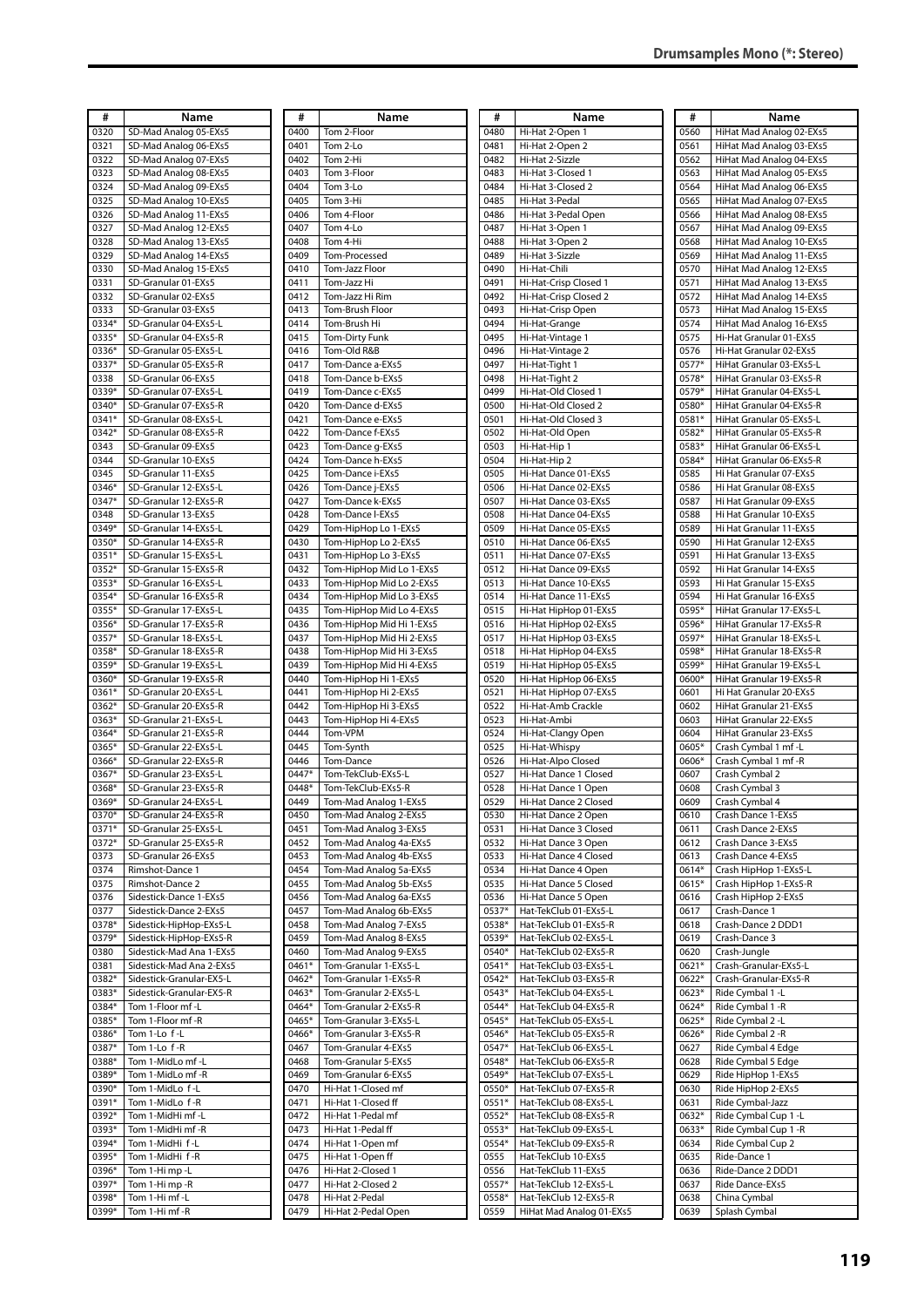| #            | Name                                      |
|--------------|-------------------------------------------|
| 0640         | <b>Cymbal Reverse</b>                     |
| 0641         | Cymbal Reverse 1-EXs5                     |
| 0642         | Cymbal Reverse 2-EXs5                     |
| 0643         | Cymbal Reverse 3-EXs5                     |
| 0644         | Cymbal Reverse 4-EXs5                     |
| 0645         | Orchestral BD                             |
| 0646         | Orchestral SD                             |
| 0647         | Orch.SD Roll 1                            |
| 0648<br>0649 | Orch.SD Roll 2<br>Orch Cymbal-Closed      |
| 0650         | Orch Cymbal-Open                          |
| 0651         | Timpani                                   |
| 0652*        | Hand Claps 1 -L                           |
| 0653*        | Hand Claps 1 -R                           |
| 0654         | Hand Claps 2                              |
| 0655         | Hand Claps 3 Hip                          |
| 0656         | Hand Claps 4 Happy                        |
| 0657         | Dance Claps 1                             |
| 0658         | Dance Claps 2                             |
| 0659         | Dance Claps 3                             |
| 0660         | Clap Dance 1-EXs5                         |
| 0661         | Clap Dance 2-EXs5                         |
| 0662         | Clap HipHop 1-EXs5                        |
| 0663         | Clap HipHop 2-EXs5                        |
| 0664         | Clap TekClub-EXs5                         |
| 0665         | Clap Mad Analog 1-EXs5                    |
| 0666         | Clap Mad Analog 2-EXs5                    |
| 0667         | Clap Mad Analog 3-EXs5                    |
| 0668         | Clap Mad Analog 4-EXs5                    |
| 0669         | Clap Mad Analog 5-EXs5                    |
| 0670*        | Clap Granular 1-EXs5-L                    |
| 0671*        | Clap Granular 1-EXs5-R                    |
| 0672*        | Clap Granular 2-EXs5-L                    |
| 0673*        | Clap Granular 2-EXs5-R                    |
| 0674         | Finger Snap                               |
| 0675         | Finger Snap 1-EXs5                        |
| 0676         | Finger Snap 2-EXs5                        |
| 0677         | Finger Snap 3-EXs5                        |
| 0678<br>0679 | Finger Snap 4-EXs5<br>Drumstick Hit       |
| 0680         | Conga 1 Lo-Open                           |
| 0681         | Conga 1 Lo-MuteSlap                       |
| 0682         | Conga 1 Lo-Slap                           |
| 0683         | Conga 1 Hi-Open                           |
| 0684         | Conga 1 Hi-Mute                           |
| 0685         | Conga 1 Hi-MtSlap                         |
| 0686         | Conga 1 Hi-Slap 1                         |
| 0687         | Conga 1 Hi-Slap 2                         |
| 0688         | Conga 1-Heel                              |
| 0689         | Conga 1-Toe                               |
| 0690         | Conga 2 Lo-Open mf                        |
| 0691         | Conga 2 Lo-Open f                         |
| 0692         | Conga 2 Lo-OpenSlap                       |
| 0693         | Conga 2 Lo-OpenSlapFlam                   |
| 0694         | Conga 2 Lo-Muffled                        |
| 0695         | Conga 2 Lo-Closed                         |
| 0696         | Conga 2 Lo-ClosedSlap                     |
| 0697         | Conga 2 Lo-Heel                           |
| 0698         | Conga 2 Lo-Toe                            |
| 0699         | Conga 2 Hi-Open mp                        |
| 0700         | Conga 2 Hi-Open mf                        |
| 0701         | Conga 2 Hi-Open f                         |
| 0702         | Conga 2 Hi-OpenSlap<br>Conga 2 Hi-Muffled |
| 0703<br>0704 | Conga 2 Hi-Closed                         |
| 0705         | Conga 2 Hi-ClosedSlap                     |
| 0706         | Conga 2 Hi-Heel                           |
| 0707         | Conga 2 Hi-Toe                            |
| 0708         | Bongo 1 Lo-Open                           |
| 0709         | Bongo 1 Lo-Slap                           |
| 0710         | Bongo 1 Lo-Stick                          |
| 0711         | Bongo 1 Hi-Open                           |
| 0712         | Bongo 1 Hi-Slap                           |
| 0713         | Bongo 1 Hi-Stick 1                        |
| 0714         | Bongo 1 Hi-Stick 2                        |
| 0715         | Bongo 2 Lo-Muffled mp                     |
| 0716         | Bongo 2 Lo-Muffled f                      |
| 0717         | Bongo 2 Lo-Closed                         |
| 0718         | Bongo 2 Lo-Fingernail                     |
|              | Bongo 2 Lo-Cuptone                        |

| #            | Name                                   |
|--------------|----------------------------------------|
| 0720         | Bongo 2 Lo-Slap                        |
| 0721         | Bongo 2 Hi-Open mf                     |
| 0722<br>0723 | Bongo 2 Hi-Open f                      |
| 0724         | Bongo 2 Hi-Pops<br>Bongo 2 Hi-Hightone |
| 0725         | Bongo 2 Hi-Fingernail                  |
| 0726         | Bongo 2 Hi-Cuptone                     |
| 0727         | Bongo 2 Hi-Slap                        |
| 0728         | Djembe-Open                            |
| 0729         | Djembe-Mute                            |
| 0730<br>0731 | Djembe-Slap<br>Castanet-Single         |
| 0732         | Castanet-Double 1                      |
| 0733         | Castanet-Double 2                      |
| 0734         | Guiro-Long                             |
| 0735         | Guiro-Short                            |
| 0736         | Guiro-Tap                              |
| 0737<br>0738 | Maracas-Push<br>Maracas-Pull           |
| 0739         | Baya-Open                              |
| 0740         | Baya-Ghe                               |
| 0741         | Baya-Mute 1                            |
| 0742         | Baya-Mute 2                            |
| 0743         | Baya-Mute 3                            |
| 0744<br>0745 | Baya-Mute 4<br>Baya-Mute 5             |
| 0746         | Tabla-Na                               |
| 0747         | Tabla-Open                             |
| 0748         | Tabla-Tin                              |
| 0749         | Tabla-Mute 1                           |
| 0750         | Tabla-Mute 2                           |
| 0751<br>0752 | Tabla-Mute 3<br>Tabla-Mute 4           |
| 0753         | Taiko-Open                             |
| 0754         | Taiko-Rim                              |
| 0755         | Tsuzumi                                |
| 0756         | Vibraslap                              |
| 0757         | Claves                                 |
| 0758<br>0759 | Woodblock 1<br>Woodblock 2             |
| 0760         | Timbales Lo-Open                       |
| 0761         | <b>Timbales Lo-Mute</b>                |
| 0762         | Timbales Lo-Rim                        |
| 0763         | Timbales Hi-Edge                       |
| 0764<br>0765 | Timbales Hi-Rim 1<br>Timbales Hi-Rim 2 |
| 0766         | Timbales-Paila                         |
| 0767         | Tambourine 1-Push                      |
| 0768         | Tambourine 1-Pull                      |
| 0769         | Tambourine 2                           |
| 0770         | Tambourine 3                           |
| 0771<br>0772 | Tambourine 1-EXs5<br>Tambourine 2-EXs5 |
| 0773         | Tambourine 3-EXs5                      |
| 0774         | Triangle-Open                          |
| 0775         | Triangle Open 1-EXs5                   |
| 0776         | Triangle Open 2-EXs5                   |
| 0777         | Triangle-Mute<br>Triangle-Mute-EXs5    |
| 0778<br>0779 | Triangle-Roll                          |
| 0780         | Cuica 1-Lo                             |
| 0781         | Cuica 1-Hi                             |
| 0782         | Cuica 2-Lo                             |
| 0783         | Cuica 2-Hi                             |
| 0784<br>0785 | Shaker 1<br>Shaker 2                   |
| 0786         | Shaker 1-EXs5                          |
| 0787         | Shaker 2-EXs5                          |
| 0788         | Shaker 3-EXs5                          |
| 0789         | Shaker 4-EXs5                          |
| 0790         | Shaker 5-EXs5                          |
| 0791<br>0792 | Shaker 6-EXs5<br>Cabasa-Up             |
| 0793         | Cabasa-Down                            |
| 0794         | Cabasa-Tap                             |
| 0795         | Caxixi-Hard                            |
| 0796         | Caxixi-Soft                            |
| 0797         | Agogo Bell                             |
| 0798<br>0799 | Cowbell 1<br>Cowbell 2                 |
|              |                                        |

| #             | Name                                               |
|---------------|----------------------------------------------------|
| 0800          | Chacha Bell                                        |
| 0801          | Mambo Bell                                         |
| 0802          | Sleigh Bell                                        |
| 0803          | Rap Sleigh bell                                    |
| 0804          | Finger Cymbal                                      |
| 0805          | Marc Tree                                          |
| 0806          | Marc Tree LP                                       |
| 0807          | Marc Tree-EXs5                                     |
| 0808          | Marc Tree Rev-EXs5                                 |
| 0809          | <b>Bell Tree</b>                                   |
| 0810          | Flexatone                                          |
| 0811          | Samba Whistle 1                                    |
| 0812          | Samba Whistle 2                                    |
| 0813          | Chinese Gong                                       |
| 0814          | Vocal SD                                           |
| 0815          | Vocal Cowbell                                      |
| 0816          | Vocal Woodblock                                    |
| 0817          | Dance Perc 1 Hip                                   |
| 0818<br>0819  | Dance Perc 2a<br>Dance Perc 2b                     |
| 0820          | Dance Perc 3 House                                 |
| 0821          | Dance Perc 4 House                                 |
| 0822          | Dance Perc 5 Conga                                 |
| 0823          | Dance Perc 6 Clave                                 |
| 0824          | Dance Perc 7 Cowbell                               |
| 0825          | Dance Perc 8 Maraca                                |
| 0826          | Perc-Dance 01-EXs5                                 |
| 0827          | Perc-Dance 02-EXs5                                 |
| 0828          | Perc-Dance 03-EXs5                                 |
| 0829          | Perc-Dance 04-EXs5                                 |
| 0830          | Perc-Dance 05-EXs5                                 |
| 0831          | Perc-Dance 06-EXs5                                 |
| 0832          | Perc-Dance 07-EXs5                                 |
| 0833<br>0834  | Perc-Dance 08-EXs5<br>Perc-Dance 09-EXs5           |
| 0835          | Perc-Dance 10-EXs5                                 |
| 0836          | Perc-Dance 11-EXs5                                 |
| 0837          | Perc-Dance 12-EXs5                                 |
| 0838          | Perc-TekClub 01-EXs5                               |
| 0839          | Perc-TekClub 02-EXs5                               |
| 0840          | Perc-TekClub 03-EXs5                               |
| 0841          | Perc-TekClub 04-EXs5                               |
| 0842          | Perc-TekClub 05-EXs5                               |
| 0843          | Perc-TekClub 06-EXs5                               |
| 0844          | Perc-TekClub 07-EXs5                               |
| 0845<br>0846* | Perc-TekClub 08-EXs5<br>Perc-TekClub 09-EXs5-L     |
| 0847*         | Perc-TekClub 09-EXs5-R                             |
| 0848          | Perc-TekClub 10-EXs5                               |
| 0849          | Perc-TekClub 11-EXs5                               |
| 0850          | Perc-TekClub 12-EXs5                               |
| 0851          | Perc-TekClub 13-EXs5                               |
| 0852          | Perc-TekClub 14-EXs5                               |
| 0853          | Perc-TekClub 15-EXs5                               |
| 0854          | Perc-TekClub 16-EXs5                               |
| $0855*$       | Perc-TekClub 17-EXs5-L                             |
| 0856*         | Perc-TekClub 17-EXs5-R                             |
| 0857          | Perc-TekClub 18-EXs5                               |
| 0858<br>0859  | Perc-Mad Analog 01-EXs5<br>Perc-Mad Analog 02-EXs5 |
| 0860          | Perc-Mad Analog 03-EXs5                            |
| 0861          | Perc-Mad Analog 04-EXs5                            |
| 0862          | Perc-Mad Analog 05-EXs5                            |
| 0863          | Perc-Mad Analog 06-EXs5                            |
| 0864          | Perc-Mad Analog 07-EXs5                            |
| 0865          | Perc-Mad Analog 08-EXs5                            |
| 0866          | Perc-Mad Analog 09-EXs5                            |
| 0867          | Perc-Mad Analog 10-EXs5                            |
| 0868          | Perc-Mad Analog 11-EXs5                            |
| 0869          | Perc-Mad Analog 12-EXs5                            |
| 0870          | Perc-Mad Analog 13-EXs5                            |
| 0871          | Perc-Mad Analog 14-EXs5                            |
| 0872<br>0873  | Perc-Mad Analog 15-EXs5<br>Perc-Mad Analog 16-EXs5 |
| 0874          | Perc-Mad Analog 17-EXs5                            |
| 0875          | Perc-Mad Analog 18-EXs5                            |
| 0876          | Perc-Mad Analog 19-EXs5                            |
| 0877          | Perc-Mad Analog 20-EXs5                            |
| 0878          | Perc-Mad Analog 21-EXs5                            |
| 0879          | Perc-Mad Analog 22-EXs5                            |

| #     | Name                    |
|-------|-------------------------|
|       |                         |
| 0880  | Perc-Mad Analog 23-EXs5 |
| 0881  | Perc-Mad Analog 24-EXs5 |
| 0882  | Perc-Mad Analog 25-EXs5 |
| 0883  | Perc-Mad Analog 26-EXs5 |
| 0884  | Perc-Mad Analog 27-EXs5 |
| 0885  | Perc-Mad Analog 28-EXs5 |
| 0886  | Perc-Mad Analog 29-EXs5 |
| 0887  | Perc-Mad Analog 30-EXs5 |
| 0888  | Perc-Mad Analog 31-EXs5 |
| 0889  | Perc-Mad Analog 32-EXs5 |
| 0890  | Perc-Mad Analog 33-EXs5 |
| 0891  | Perc-Mad Analog 34-EXs5 |
| 0892  | Perc-Mad Analog 35-EXs5 |
| 0893  | Perc-Mad Analog 36-EXs5 |
| 0894  | Perc-Mad Analog 37-EXs5 |
| 0895  | Perc-Mad Analog 38-EXs5 |
| 0896  | Perc-Granular 01-EXs5   |
| 0897  | Perc-Granular 02-EXs5   |
| 0898  | Perc-Granular 03-EXs5   |
| 0899  | Perc-Granular 04-EXs5   |
| 0900  | Perc-Granular 05-EXs5   |
| 0901  | Perc-Granular 06-EXs5   |
| 0902  | Perc-Granular 07-EXs5   |
| 0903  | Perc-Granular 08-EXs5   |
| 0904* | Perc-Granular 09-EXs5-L |
|       |                         |
| 0905* | Perc-Granular 09-EXs5-R |
| 0906  | Perc-Granular 10-EXs5   |
| 0907* | Perc-Granular 11-EXs5-L |
| 0908* | Perc-Granular 11-EXs5-R |
| 0909  | Perc-Granular 12-EXs5   |
| 0910  | Perc-Granular 13-EXs5   |
| 0911  | Perc-Granular 14-EXs5   |
| 0912  | Perc-Granular 15-EXs5   |
| 0913* | Perc-Granular 16-EXs5-L |
| 0914* | Perc-Granular 16-EXs5-R |
| 0915* | Perc-Granular 17-EXs5-L |
| 0916* | Perc-Granular 17-EXs5-R |
| 0917  | Perc-Granular 18-EXs5   |
| 0918  | Perc-Granular 19-EXs5   |
| 0919  | Perc-Granular 20-EXs5   |
| 0920  | Perc-Granular 21-EXs5   |
| 0921  | Perc-Granular 22-EXs5   |
| 0922  | Perc-Granular 23-EXs5   |
| 0923  | Perc-Granular 24-EXs5   |
| 0924  | Perc-Granular 25-EXs5   |
| 0925  | Perc-Granular 26-EXs5   |
| 0926  | Perc-Granular 27-EXs5   |
| 0927* | Perc-Granular 28-EXs5-L |
| 0928* | Perc-Granular 28-EXs5-R |
| 0929  | Perc-Granular 29-EXs5   |
| 0930  | Perc-Granular 30-EXs5   |
| 0931  | Perc-Granular 31-EXs5   |
| 0932  | Perc-Granular 32-EXs5   |
| 0933  | Perc-Granular 33-EXs5   |
| 0934  | Perc-Granular 34-EXs5   |
| 0935  | Perc-Granular 35-EXs5   |
| 0936  | Perc-Granular 36-EXs5   |
| 0937  | Perc-Granular 37-EXs5   |
| 0938  | Perc-Granular 38-EXs5   |
| 0939  | Perc-Granular 39-EXs5   |
| 0940  | Perc-Granular 40-EXs5   |
| 0941* | Perc-Granular 41-EXs5-L |
| 0942* | Perc-Granular 41-EXs5-R |
| 0943  | Perc-Granular 42-EXs5   |
| 0944  | Perc-Granular 43-EXs5   |
| 0945  | Perc-Granular 44-EXs5   |
| 0946  | Perc-Granular 45-EXs5   |
| 0947  | Perc-Granular 46-EXs5   |
| 0948  |                         |
| 0949  | Zap 1                   |
|       | Zap 2                   |
| 0950  | Zap 3                   |
| 0951  | Zap-EXs5                |
| 0952  | DJ-Scratch 1-EXs5       |
| 0953  | DJ-Scratch 2-EXs5       |
| 0954  | DJ-Scratch 1            |
| 0955  | DJ-Scratch 2            |
| 0956  | DJ-Scratch 3a           |
| 0957  | DJ-Scratch 3b           |
| 0958  | DJ-Scratch 3c           |
| 0959  | DJ-Scratch 4            |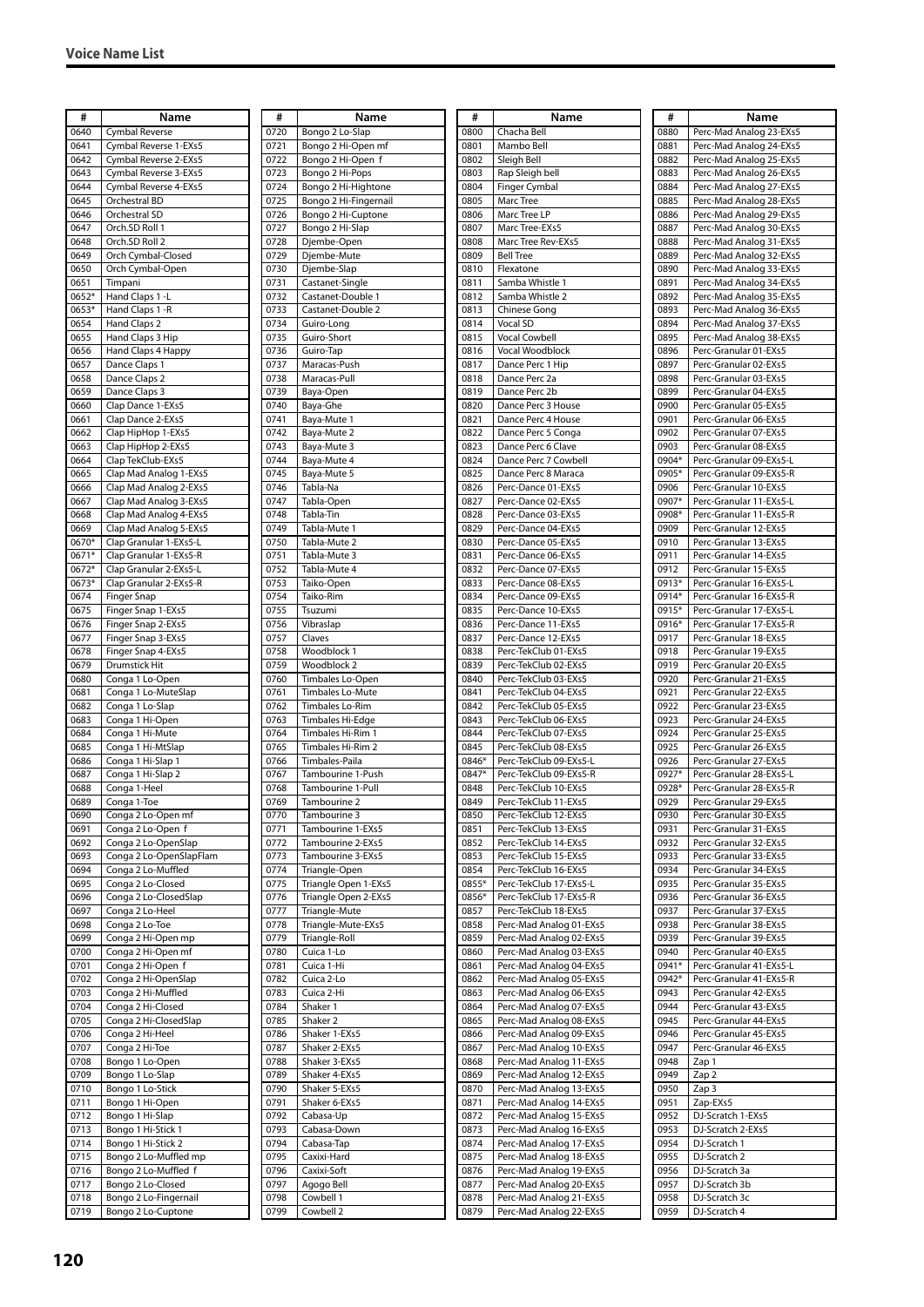| #            | Name                                |
|--------------|-------------------------------------|
| 0960         |                                     |
| 0961         | DJ-Hit Rub<br>DJ-Vocal Rub 1        |
| 0962         | DJ-Vocal Rub 2                      |
| 0963         | DJ-BD Rub                           |
| 0964         | DJ-SD Rub                           |
| 0965         | DJ Vinyl Sliced 01                  |
| 0966         | DJ Vinyl Sliced 02                  |
| 0967         | DJ Vinyl Sliced 03                  |
| 0968         | DJ Vinyl Sliced 04                  |
| 0969         | DJ Vinyl Sliced 05                  |
| 0970         | DJ Vinyl Sliced 06                  |
| 0971         | DJ Vinyl Sliced 07                  |
| 0972         | DJ Vinyl Sliced 08                  |
| 0973         | DJ Vinyl Sliced 09                  |
| 0974         | DJ Vinyl Sliced 10                  |
| 0975         | DJ Vinyl Sliced 11                  |
| 0976         | DJ Vinyl Sliced 12                  |
| 0977         | DJ Vinyl Sliced 13                  |
| 0978         | DJ Vinyl Sliced 14                  |
| 0979         | DJ Vinyl Sliced 15                  |
| 0980         | DJ Vinyl Sliced 16                  |
| 0981         | DJ Vinyl Sliced 17                  |
| 0982         | DJ Vinyl Sliced 18                  |
| 0983<br>0984 | DJ-Record Stop-EXs5                 |
| 0985         | DJ-Record Stop<br>DJ-Reverse        |
| 0986         | DJ-Old Record                       |
| 0987         | Drum Fill-1-EXs5                    |
| 0988         | Drum Fill-2-EXs5                    |
| 0989         | Orchestra Hit                       |
| 0990         | Pizz Hit                            |
| 0991         | <b>Band Hit</b>                     |
| 0992         | ImpactHit                           |
| 0993         | <b>Philly Hit</b>                   |
| 0994         | DJ-Vinyl Sliced 01-EXs5             |
| 0995         | DJ-Vinyl Sliced 02-EXs5             |
| 0996         | DJ-Vinyl Sliced 03-EXs5             |
| 0997         | DJ-Vinyl Sliced 04-EXs5             |
| 0998         | DJ-Vinyl Sliced 05-EXs5             |
| 0999         | DJ-Vinyl Sliced 06-EXs5             |
| 1000         | DJ-Vinyl Sliced 07-EXs5             |
| 1001         | DJ-Vinyl Sliced 08-EXs5             |
| 1002         | DJ-Vinyl Sliced 09-EXs5             |
| 1003         | DJ-Vinyl Sliced 10-EXs5             |
| 1004         | DJ-Vinyl Sliced 11-EXs5             |
| 1005<br>1006 | DJ-Vinyl Sliced 12-EXs5<br>Industry |
| 1007         | Cyber Drum                          |
| 1008         | <b>SD-Metal Striker</b>             |
| 1009         | SD-Air Explosion                    |
| 1010         | Industry Loop 1                     |
| 1011         | Industry Loop 2                     |
| 1012         | Metal Hit                           |
| 1013         | Voice 01                            |
| 1014         | Voice 02                            |
| 1015         | Voice 03                            |
| 1016         | Voice 04                            |
| 1017         | Voice 05                            |
| 1018         | Voice 06                            |
| 1019         | Voice 07                            |
| 1020         | Voice 08                            |
| 1021         | Voice 09                            |
| 1022         | Voice 10                            |
| 1023         | Voice 11                            |
| 1024<br>1025 | Voice 12<br>Voice 13                |
| 1026         | Voice 14                            |
| 1027         | Voice 15                            |
| 1028         | Voice 16                            |
| 1029         | Voice 17                            |
| 1030         | Voice 18                            |
| 1031         | Voice 19                            |
| 1032         | Voice 20                            |
| 1033         | Voice 21                            |
| 1034         | Voice 22                            |
| 1035         | Voice 23                            |
| 1036         | Voice 24                            |
| 1037         | Voice 25                            |
| 1038         | Voice 26                            |
| 1039         | Voice 35 "Aow"                      |

| #            | Name                                             |
|--------------|--------------------------------------------------|
| 1040         | Voice 39 "Uuh"                                   |
| 1041         | Voice 40 "Com'On"                                |
| 1042         | Voice 41 "Yah"                                   |
| 1043         | Voice 42 "Oohh"                                  |
| 1044         | Voice 43 "Go"                                    |
| 1045         | Voice 44                                         |
| 1046<br>1047 | Voice 47<br>Yea Solo                             |
| 1048         | Year solo                                        |
| 1049         | Uhh Solo                                         |
| 1050         | Hit It                                           |
| 1051         | Uhhhh Solo                                       |
| 1052         | Voice Perc-Kick 1-EXs5                           |
| 1053         | Voice Perc-Kick 2a-EXs5                          |
| 1054         | Voice Perc-Kick 2b-EXs5                          |
| 1055         | Voice Perc-Kick 3-EXs5                           |
| 1056         | Voice Perc-Kick 4-EXs5                           |
| 1057         | Voice Perc-Snare 1-EXs5                          |
| 1058         | Voice Perc-Snare 2-EXs5                          |
| 1059         | Voice Perc-Snare 3-EXs5                          |
| 1060         | Voice Perc-Snare 4-EXs5                          |
| 1061         | Voice Perc-Tom-Lo-EXs5                           |
| 1062         | Voice Perc-Tom-Mid-EXs5                          |
| 1063         | Voice Perc-Tom-Hi-EXs5                           |
| 1064         | VoicePerc-HH-Close1-EXs5                         |
| 1065<br>1066 | VoicePerc-HH-Close2-EXs5                         |
| 1067         | Voice Perc-Cymbal-EXs5<br>Voice Perc-Shaker-EXs5 |
| 1068         | Voice Perc-Cowbell-EXs5                          |
| 1069         | Voice Perc-"Pa"-EXs5                             |
| 1070         | "ch"                                             |
| 1071         | "hhh"                                            |
| 1072         | "kkk"                                            |
| 1073         | "puh"                                            |
| 1074         | "sss"                                            |
| 1075         | "tnn"                                            |
| 1076         | "Tuunn"                                          |
| 1077         | "Pehh"                                           |
| 1078         | "Thuum"                                          |
| 1079         | "Kaahh"                                          |
| 1080         | "Tehh"                                           |
| 1081         | "Pan"                                            |
| 1082         | "Ti"                                             |
| 1083         | "Cap"                                            |
| 1084         | "Chhi"                                           |
| 1085<br>1086 | "Tinn"<br>"Haaa"                                 |
| 1087         | CompuVoice-Beep                                  |
| 1088         | CompuVoice-Noise                                 |
| 1089         | CompuVoice-Chi                                   |
| 1090         | CompuVoice-Test                                  |
| 1091         | CompuVoice-Do it                                 |
| 1092         | CompuVoice-When                                  |
| 1093         | CompuVoice-Toi                                   |
| 1094         | CompuVoice-Ti                                    |
| 1095         | "Four" Solo                                      |
| 1096         | "Three" Solo                                     |
| 1097         | "Two" Solo                                       |
| 1098         | "One" Solo                                       |
| 1099         | PC Vox-Sis                                       |
| 1100         | PC Vox-Dunc                                      |
| 1101         | PC Vox-Cks                                       |
| 1102         | PC Vox-For                                       |
| 1103<br>1104 | PC Vox-One                                       |
| 1105         | PC Vox-If<br>PC Vox-Zee                          |
| 1106         | PC Vox-Ae                                        |
| 1107         | PC Vox-Pa                                        |
| 1108         | PC Vox-Sh                                        |
| 1109         | PC Vox-O                                         |
| 1110         | PC Vox-Tu                                        |
| 1111         | Stadium                                          |
| 1112         | Applause                                         |
| 1113         | Scream                                           |
| 1114         | Laughing                                         |
| 1115         | Footstep 1                                       |
| 1116         | Footstep 2                                       |
| 1117         | Click                                            |
| 1118         | Bird 1                                           |
| 1119         | Bird 2                                           |
|              |                                                  |

| #    | Name                        |
|------|-----------------------------|
| 1120 | Dog                         |
| 1121 | Gallop                      |
| 1122 | Crickets 1                  |
| 1123 | Crickets <sub>2</sub>       |
| 1124 | <b>Hart Beat</b>            |
| 1125 | Punch                       |
| 1126 | Tribe                       |
| 1127 | GunShot                     |
| 1128 | Rainstick                   |
| 1129 | Door Creak                  |
| 1130 | Door Slam                   |
| 1131 | Car Engine                  |
| 1132 | Car Stop                    |
| 1133 | Car Pass                    |
| 1134 | Car Crash                   |
| 1135 | DJ-Horn-EXs5                |
| 1136 | Train                       |
| 1137 | Helicopter                  |
| 1138 | <b>Gun Shot</b>             |
| 1139 | MachineGun                  |
| 1140 | Laser Gun                   |
| 1141 | Explosion                   |
| 1142 | DJ-Big Cannon-EXs5          |
| 1143 | Thunder                     |
| 1144 | Wind                        |
| 1145 | Stream                      |
| 1146 | <b>Bubble</b>               |
| 1147 | Church Bell                 |
| 1148 | <b>Telephone Ring</b>       |
| 1149 | Space Lore                  |
| 1150 | Swish Terra                 |
| 1151 | Xylophone Spectr            |
| 1152 | Cricket Spectrum            |
| 1153 | Air Vortex                  |
| 1154 | Noise-White                 |
| 1155 | Noise-VPM Mod               |
| 1156 | Tubular                     |
| 1157 | Gamelan                     |
| 1158 | Tambura                     |
| 1159 | Harp-Glissando              |
| 1160 | String Slap                 |
| 1161 | Power Chord                 |
| 1162 | <b>E.Guitar Cut Noise 1</b> |
| 1163 | E.Guitar Cut Noise 2        |
| 1164 | E.Guitar Dist.FretNoise     |
| 1165 | Dist.Slide 1                |
| 1166 | Dist.Slide 2                |
| 1167 | E.Guitar Pick 1             |
| 1168 | <b>E.Guitar Pick 2</b>      |
| 1169 | E.Guitar Pick 3             |
| 1170 | Guitar Scratch              |
| 1171 | <b>Guitar Amp Noise</b>     |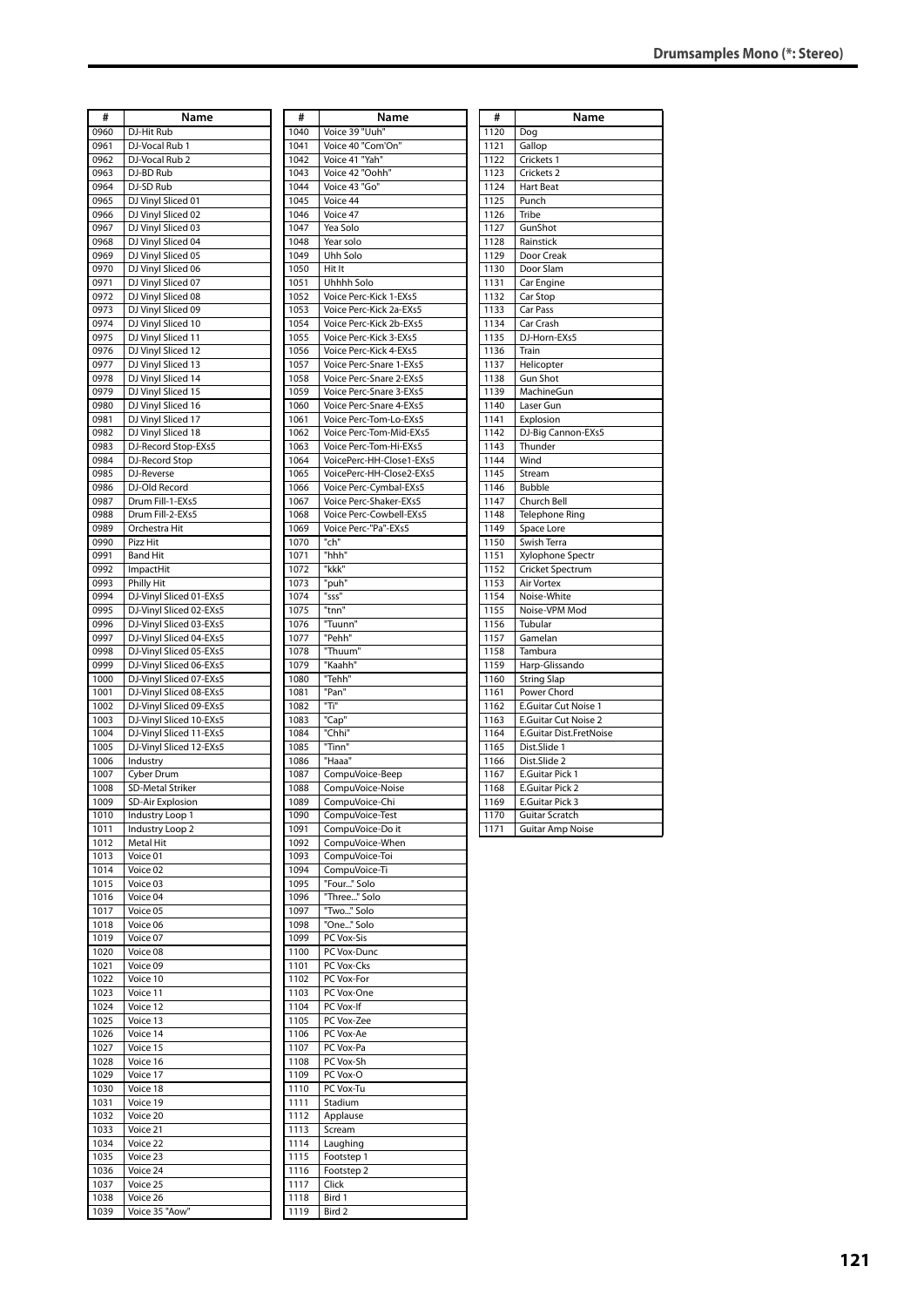## **Drumsamples XL.M (\*: XL.St)**

| #            | Name                       | #              | Name                        | #       | Name                       | #     | Name                       |
|--------------|----------------------------|----------------|-----------------------------|---------|----------------------------|-------|----------------------------|
| 0000         | 0000:BD-01a-dry-v1-EXs9    | 0080*          | 0080:BD-02b-amb1-v1-EXs9-L  | 0160    | 0160:BD-Wild Big           | 0240* | 0240:SD-01b-amb1-v5-EXs9-L |
| 0001         | 0001:BD-01a-dry-v2-EXs9    | 0081*          | 0081:BD-02b-amb1-v1-EXs9-R  | 0161    | 0161:BD-Wild Small         | 0241* | 0241:SD-01b-amb1-v5-EXs9-R |
| 0002         | 0002:BD-01a-dry-v3-EXs9    | 0082*          | 0082:BD-02b-amb1-v2-EXs9-L  | 0162    | 0162:BD-FPop 1             | 0242* | 0242:SD-01b-amb1-v6-EXs9-L |
| 0003         | 0003:BD-01a-dry-v4-EXs9    | 0083*          | 0083:BD-02b-amb1-v2-EXs9-R  | 0163    | 0163:BD-FPop 2             | 0243* | 0243:SD-01b-amb1-v6-EXs9-R |
| 0004         | 0004:BD-01a-dry-v5-EXs9    | 0084*          | 0084:BD-02b-amb1-v3-EXs9-L  | 0164    | 0164:BD-FSoul 1            | 0244* | 0244:SD-01b-amb1-v7-EXs9-L |
| 0005         | 0005:BD-01a-dry-v6-EXs9    | 0085*          | 0085:BD-02b-amb1-v3-EXs9-R  | 0165    | 0165:BD-FSoul 2            | 0245* | 0245:SD-01b-amb1-v7-EXs9-R |
|              | 0006:BD-01a-drv-v7-EXs9    | 0086*          | 0086:BD-02b-amb1-v4-EXs9-L  | 0166    | 0166:BD-Mainroom 1         | 0246* | 0246:SD-01b-amb1-v8-EXs9-L |
| 0006         |                            | 0087*          | 0087:BD-02b-amb1-v4-EXs9-R  | 0167    | 0167:BD-Mainroom 2         | 0247* | 0247:SD-01b-amb1-v8-EXs9-R |
| 0007         | 0007:BD-01a-dry-v8-EXs9    | 0088*          | 0088:BD-02b-amb1-v5-EXs9-L  | 0168    | 0168:BD-Tropical 1         | 0248  | 0248:SD-02-dry-v1-EXs9     |
| 0008*        | 0008:BD-01a-amb1-v1-EXs9-L | 0089*          | 0089:BD-02b-amb1-v5-EXs9-R  | 0169    | 0169:BD-Tropical 2         | 0249  | 0249:SD-02-dry-v2-EXs9     |
| 0009*        | 0009:BD-01a-amb1-v1-EXs9-R | 0090*          | 0090:BD-02b-amb1-v6-EXs9-L  | 0170    | 0170:BD-Trap 1             | 0250  | 0250:SD-02-drv-v3-EXs9     |
| 0010*        | 0010:BD-01a-amb1-v2-EXs9-L |                |                             | 0171    |                            | 0251  |                            |
| 0011*        | 0011:BD-01a-amb1-v2-EXs9-R | 0091*          | 0091:BD-02b-amb1-v6-EXs9-R  |         | 0171:BD-Trap 2             |       | 0251:SD-02-dry-v4-EXs9     |
| 0012*        | 0012:BD-01a-amb1-v3-EXs9-L | 0092*          | 0092:BD-02b-amb1-v7-EXs9-L  | 0172    | 0172:BD-Trapper Hi         | 0252  | 0252:SD-02-dry-v5-EXs9     |
| 0013*        | 0013:BD-01a-amb1-v3-EXs9-R | 0093*          | 0093:BD-02b-amb1-v7-EXs9-R  | 0173    | 0173:BD-Trapper Lo         | 0253  | 0253:SD-02-dry-v6-EXs9     |
| 0014*        | 0014:BD-01a-amb1-v4-EXs9-L | 0094*          | 0094:BD-02b-amb1-v8-EXs9-L  | 0174    | 0174:BD-Cinema 1           | 0254  | 0254:SD-02-dry-v7-EXs9     |
| 0015*        | 0015:BD-01a-amb1-v4-EXs9-R | 0095*          | 0095:BD-02b-amb1-v8-EXs9-R  | 0175    | 0175:BD-ESoul 1            | 0255  | 0255:SD-02-dry-v8-EXs9     |
| 0016*        | 0016:BD-01a-amb1-v5-EXs9-L | 0096           | 0096:BD-03a-dry-v1-EXs9     | 0176    | 0176:BD-ESoul 2            | 0256* | 0256:SD-02-amb1-v1-EXs9-L  |
| 0017*        | 0017:BD-01a-amb1-v5-EXs9-R | 0097           | 0097:BD-03a-dry-v2-EXs9     | 0177    | 0177:BD-NuDub 1            | 0257* | 0257:SD-02-amb1-v1-EXs9-R  |
| 0018*        | 0018:BD-01a-amb1-v6-EXs9-L | 0098           | 0098:BD-03a-dry-v3-EXs9     | 0178    | 0178:BD-NuDub 2            | 0258* | 0258:SD-02-amb1-v2-EXs9-L  |
| 0019*        | 0019:BD-01a-amb1-v6-EXs9-R | 0099           | 0099:BD-03a-dry-v4-EXs9     | 0179    | 0179:BD-NuDub 3            | 0259* | 0259:SD-02-amb1-v2-EXs9-R  |
| 0020*        | 0020:BD-01a-amb1-v7-EXs9-L | 0100           | 0100:BD-03a-dry-v5-EXs9     | 0180    | 0180:BD-Moombah 1          | 0260* | 0260:SD-02-amb1-v3-EXs9-L  |
| 0021*        | 0021:BD-01a-amb1-v7-EXs9-R | 0101           | 0101:BD-03a-dry-v6-EXs9     | 0181    | 0181:BD-Moombah 2          | 0261* | 0261:SD-02-amb1-v3-EXs9-R  |
| 0022*        | 0022:BD-01a-amb1-v8-EXs9-L | 0102           | 0102:BD-03a-dry-v7-EXs9     | 0182    | 0182:BD-Tech 1-L           | 0262* | 0262:SD-02-amb1-v4-EXs9-L  |
| 0023*        | 0023:BD-01a-amb1-v8-EXs9-R | 0103           | 0103:BD-03a-dry-v8-EXs9     | 0183    | 0183:BD-Tech 1-R           | 0263* | 0263:SD-02-amb1-v4-EXs9-R  |
| 0024         | 0024:BD-01b-dry-v1-EXs9    | 0104*          | 0104:BD-03a-amb1-v1-EXs9-L  | 0184    | 0184:BD-Tech 2             | 0264* | 0264:SD-02-amb1-v5-EXs9-L  |
| 0025         | 0025:BD-01b-dry-v2-EXs9    | 0105*          | 0105:BD-03a-amb1-v1-EXs9-R  | 0185    | 0185:BD-Distroy            | 0265* | 0265:SD-02-amb1-v5-EXs9-R  |
|              |                            | 0106*          | 0106:BD-03a-amb1-v2-EXs9-L  | 0186    | 0186:BD-Tite               | 0266* | 0266:SD-02-amb1-v6-EXs9-L  |
| 0026         | 0026:BD-01b-dry-v3-EXs9    | 0107*          | 0107:BD-03a-amb1-v2-EXs9-R  | 0187    | 0187:BD-Lay                | 0267* | 0267:SD-02-amb1-v6-EXs9-R  |
| 0027         | 0027:BD-01b-dry-v4-EXs9    | 0108*          | 0108:BD-03a-amb1-v3-EXs9-L  | 0188    | 0188:BD-EDM                | 0268* | 0268:SD-02-amb1-v7-EXs9-L  |
| 0028         | 0028:BD-01b-dry-v5-EXs9    | 0109*          | 0109:BD-03a-amb1-v3-EXs9-R  | 0189    | 0189:BD-BreaksEDM          | 0269* | 0269:SD-02-amb1-v7-EXs9-R  |
| 0029         | 0029:BD-01b-dry-v6-EXs9    | 0110*          | 0110:BD-03a-amb1-v4-EXs9-L  | 0190    | 0190:BD-Old School         | 0270* | 0270:SD-02-amb1-v8-EXs9-L  |
| 0030         | 0030:BD-01b-dry-v7-EXs9    |                |                             |         |                            |       |                            |
| 0031         | 0031:BD-01b-dry-v8-EXs9    | $0111*$        | 0111:BD-03a-amb1-v4-EXs9-R  | 0191    | 0191:BD-Legend 1           | 0271* | 0271:SD-02-amb1-v8-EXs9-R  |
| 0032*        | 0032:BD-01b-amb1-v1-EXs9-L | $0112*$        | 0112:BD-03a-amb1-v5-EXs9-L  | 0192    | 0192:BD-Legend 2           | 0272  | 0272:SD-03-dry-v1-EXs9     |
| 0033*        | 0033:BD-01b-amb1-v1-EXs9-R | $0113*$        | 0113:BD-03a-amb1-v5-EXs9-R  | 0193    | 0193:BD-Vinyl 1            | 0273  | 0273:SD-03-dry-v2-EXs9     |
| 0034*        | 0034:BD-01b-amb1-v2-EXs9-L | 0114*          | 0114:BD-03a-amb1-v6-EXs9-L  | 0194    | 0194:BD-Vinyl 2            | 0274  | 0274:SD-03-dry-v3-EXs9     |
| 0035*        | 0035:BD-01b-amb1-v2-EXs9-R | 0115*          | 0115:BD-03a-amb1-v6-EXs9-R  | 0195    | 0195:BD-DDD1               | 0275  | 0275:SD-03-dry-v4-EXs9     |
| 0036*        | 0036:BD-01b-amb1-v3-EXs9-L | 0116*          | 0116:BD-03a-amb1-v7-EXs9-L  | 0196    | 0196:BD-DonCaMa 1          | 0276  | 0276:SD-03-dry-v5-EXs9     |
| 0037*        | 0037:BD-01b-amb1-v3-EXs9-R | $0117*$        | 0117:BD-03a-amb1-v7-EXs9-R  | 0197    | 0197:BD-DonCaMa 2          | 0277  | 0277:SD-03-dry-v6-EXs9     |
| 0038*        | 0038:BD-01b-amb1-v4-EXs9-L | 0118*          | 0118:BD-03a-amb1-v8-EXs9-L  | 0198    | 0198:BD-CR                 | 0278  | 0278:SD-03-dry-v7-EXs9     |
| 0039*        | 0039:BD-01b-amb1-v4-EXs9-R | 0119*          | 0119:BD-03a-amb1-v8-EXs9-R  | 0199    | 0199:BD-LoFi               | 0279  | 0279:SD-03-dry-v8-EXs9     |
| 0040*        | 0040:BD-01b-amb1-v5-EXs9-L | 0120           | 0120:BD-03b-dry-v1-EXs9     | 0200    | 0200:SD-01a-dry-v1-EXs9    | 0280* | 0280:SD-03-amb1-v1-EXs9-L  |
| 0041*        | 0041:BD-01b-amb1-v5-EXs9-R | 0121           | 0121:BD-03b-dry-v2-EXs9     | 0201    | 0201:SD-01a-dry-v2-EXs9    | 0281* | 0281:SD-03-amb1-v1-EXs9-R  |
| 0042*        | 0042:BD-01b-amb1-v6-EXs9-L | 0122           | 0122:BD-03b-dry-v3-EXs9     | 0202    | 0202:SD-01a-dry-v3-EXs9    | 0282* | 0282:SD-03-amb1-v2-EXs9-L  |
| 0043*        | 0043:BD-01b-amb1-v6-EXs9-R | 0123           | 0123:BD-03b-dry-v4-EXs9     | 0203    | 0203:SD-01a-dry-v4-EXs9    | 0283* | 0283:SD-03-amb1-v2-EXs9-R  |
| 0044*        | 0044:BD-01b-amb1-v7-EXs9-L | 0124           | 0124:BD-03b-dry-v5-EXs9     | 0204    | 0204:SD-01a-dry-v5-EXs9    | 0284* | 0284:SD-03-amb1-v3-EXs9-L  |
| 0045*        | 0045:BD-01b-amb1-v7-EXs9-R | 0125           | 0125:BD-03b-dry-v6-EXs9     | 0205    | 0205:SD-01a-dry-v6-EXs9    | 0285* | 0285:SD-03-amb1-v3-EXs9-R  |
| 0046*        | 0046:BD-01b-amb1-v8-EXs9-L | 0126           | 0126:BD-03b-dry-v7-EXs9     | 0206    | 0206:SD-01a-dry-v7-EXs9    | 0286* | 0286:SD-03-amb1-v4-EXs9-L  |
| $0047*$      | 0047:BD-01b-amb1-v8-EXs9-R | 0127           | 0127:BD-03b-dry-v8-EXs9     | 0207    | 0207:SD-01a-dry-v8-EXs9    | 0287* | 0287:SD-03-amb1-v4-EXs9-R  |
|              |                            | 0128*          | 0128:BD-03b-amb1-v1-EXs9-L  | 0208*   | 0208:SD-01a-amb1-v1-EXs9-L | 0288* | 0288:SD-03-amb1-v5-EXs9-L  |
| 0048<br>0049 | 0048:BD-02a-dry-v1-EXs9    | 0129*          | 0129:BD-03b-amb1-v1-EXs9-R  | 0209*   | 0209:SD-01a-amb1-v1-EXs9-R | 0289* | 0289:SD-03-amb1-v5-EXs9-R  |
|              | 0049:BD-02a-dry-v2-EXs9    | 0130*          | 0130:BD-03b-amb1-v2-EXs9-L  | 0210*   | 0210:SD-01a-amb1-v2-EXs9-L | 0290* | 0290:SD-03-amb1-v6-EXs9-L  |
| 0050         | 0050:BD-02a-dry-v3-EXs9    | $0131*$        | 0131:BD-03b-amb1-v2-EXs9-R  | 0211*   | 0211:SD-01a-amb1-v2-EXs9-R | 0291* | 0291:SD-03-amb1-v6-EXs9-R  |
| 0051         | 0051:BD-02a-dry-v4-EXs9    | $0132*$        | 0132:BD-03b-amb1-v3-EXs9-L  | 0212*   | 0212:SD-01a-amb1-v3-EXs9-L | 0292* | 0292:SD-03-amb1-v7-EXs9-L  |
| 0052         | 0052:BD-02a-dry-v5-EXs9    |                | 0133:BD-03b-amb1-v3-EXs9-R  | $0213*$ | 0213:SD-01a-amb1-v3-EXs9-R | 0293* | 0293:SD-03-amb1-v7-EXs9-R  |
| 0053         | 0053:BD-02a-dry-v6-EXs9    | 0133*<br>0134* | 0134:BD-03b-amb1-v4-EXs9-L  | 0214*   | 0214:SD-01a-amb1-v4-EXs9-L | 0294* | 0294:SD-03-amb1-v8-EXs9-L  |
| 0054         | 0054:BD-02a-dry-v7-EXs9    |                |                             |         |                            | 0295* |                            |
| 0055         | 0055:BD-02a-dry-v8-EXs9    | 0135*          | 0135:BD-03b-amb1-v4-EXs9-R  | 0215*   | 0215:SD-01a-amb1-v4-EXs9-R |       | 0295:SD-03-amb1-v8-EXs9-R  |
| 0056*        | 0056:BD-02a-amb1-v1-EXs9-L | 0136*          | 0136:BD-03b-amb1-v5-EXs9-L  | 0216*   | 0216:SD-01a-amb1-v5-EXs9-L | 0296  | 0296:SD-04-dry-v1-EXs9     |
| 0057*        | 0057:BD-02a-amb1-v1-EXs9-R | 0137*          | 0137:BD-03b-amb1-v5-EXs9-R  | 0217*   | 0217:SD-01a-amb1-v5-EXs9-R | 0297  | 0297:SD-04-dry-v2-EXs9     |
| 0058*        | 0058:BD-02a-amb1-v2-EXs9-L | 0138*          | 0138:BD-03b-amb1-v6-EXs9-L  | 0218*   | 0218:SD-01a-amb1-v6-EXs9-L | 0298  | 0298:SD-04-dry-v3-EXs9     |
| 0059*        | 0059:BD-02a-amb1-v2-EXs9-R | 0139*          | 0139:BD-03b-amb1-v6-EXs9-R  | 0219*   | 0219:SD-01a-amb1-v6-EXs9-R | 0299  | 0299:SD-04-dry-v4-EXs9     |
| 0060*        | 0060:BD-02a-amb1-v3-EXs9-L | 0140*          | 0140:BD-03b-amb1-v7-EXs9-L  | 0220*   | 0220:SD-01a-amb1-v7-EXs9-L | 0300  | 0300:SD-04-dry-v5-EXs9     |
| 0061*        | 0061:BD-02a-amb1-v3-EXs9-R | $0141*$        | 0141:BD-03b-amb1-v7-EXs9-R  | 0221*   | 0221:SD-01a-amb1-v7-EXs9-R | 0301  | 0301:SD-04-dry-v6-EXs9     |
| 0062*        | 0062:BD-02a-amb1-v4-EXs9-L | 0142*          | 0142:BD-03b-amb1-v8-EXs9-L  | 0222*   | 0222:SD-01a-amb1-v8-EXs9-L | 0302  | 0302:SD-04-dry-v7-EXs9     |
| 0063*        | 0063:BD-02a-amb1-v4-EXs9-R | $0143*$        | 0143:BD-03b-amb1-v8-EXs9-R  | 0223*   | 0223:SD-01a-amb1-v8-EXs9-R | 0303  | 0303:SD-04-dry-v8-EXs9     |
| 0064*        | 0064:BD-02a-amb1-v5-EXs9-L | $0144*$        | 0144:BD-amb-01-EXs9-L       | 0224    | 0224:SD-01b-dry-v1-EXs9    | 0304* | 0304:SD-04-amb1-v1-EXs9-L  |
| 0065*        | 0065:BD-02a-amb1-v5-EXs9-R | $0145*$        | 0145:BD-amb-01-EXs9-R       | 0225    | 0225:SD-01b-dry-v2-EXs9    | 0305* | 0305:SD-04-amb1-v1-EXs9-R  |
| 0066*        | 0066:BD-02a-amb1-v6-EXs9-L | 0146*          | 0146:BD-amb-02-EXs9-L       | 0226    | 0226:SD-01b-dry-v3-EXs9    | 0306* | 0306:SD-04-amb1-v2-EXs9-L  |
| 0067*        | 0067:BD-02a-amb1-v6-EXs9-R | 0147*          | 0147:BD-amb-02-EXs9-R       | 0227    | 0227:SD-01b-dry-v4-EXs9    | 0307* | 0307:SD-04-amb1-v2-EXs9-R  |
| 0068*        | 0068:BD-02a-amb1-v7-EXs9-L | 0148*          | 0148:BD-amb-03-EXs9-L       | 0228    | 0228:SD-01b-dry-v5-EXs9    | 0308* | 0308:SD-04-amb1-v3-EXs9-L  |
| 0069*        | 0069:BD-02a-amb1-v7-EXs9-R | 0149*          | 0149:BD-amb-03-EXs9-R       | 0229    | 0229:SD-01b-dry-v6-EXs9    | 0309* | 0309:SD-04-amb1-v3-EXs9-R  |
| 0070*        | 0070:BD-02a-amb1-v8-EXs9-L | 0150*          | 0150:BD-amb-04-EXs9-L       | 0230    | 0230:SD-01b-dry-v7-EXs9    | 0310* | 0310:SD-04-amb1-v4-EXs9-L  |
|              |                            | $0151*$        | 0151:BD-amb-04-EXs9-R       | 0231    | 0231:SD-01b-dry-v8-EXs9    | 0311* | 0311:SD-04-amb1-v4-EXs9-R  |
| 0071*        | 0071:BD-02a-amb1-v8-EXs9-R | 0152*          | 0152:BD-amb-05-EXs9-L       | 0232*   | 0232:SD-01b-amb1-v1-EXs9-L | 0312* | 0312:SD-04-amb1-v5-EXs9-L  |
| 0072         | 0072:BD-02b-dry-v1-EXs9    | 0153*          | 0153:BD-amb-05-EXs9-R       | 0233*   | 0233:SD-01b-amb1-v1-EXs9-R | 0313* | 0313:SD-04-amb1-v5-EXs9-R  |
| 0073         | 0073:BD-02b-dry-v2-EXs9    | 0154*          | 0154:BD-Dance-amb-01-EXs9-L | 0234*   | 0234:SD-01b-amb1-v2-EXs9-L | 0314* | 0314:SD-04-amb1-v6-EXs9-L  |
| 0074         | 0074:BD-02b-dry-v3-EXs9    |                |                             |         |                            |       |                            |
| 0075         | 0075:BD-02b-dry-v4-EXs9    | 0155*          | 0155:BD-Dance-amb-01-EXs9-R | 0235*   | 0235:SD-01b-amb1-v2-EXs9-R | 0315* | 0315:SD-04-amb1-v6-EXs9-R  |
| 0076         | 0076:BD-02b-dry-v5-EXs9    | 0156*          | 0156:BD-Dance-amb-02-EXs9-L | 0236*   | 0236:SD-01b-amb1-v3-EXs9-L | 0316* | 0316:SD-04-amb1-v7-EXs9-L  |
| 0077         | 0077:BD-02b-dry-v6-EXs9    | 0157*          | 0157:BD-Dance-amb-02-EXs9-R | 0237*   | 0237:SD-01b-amb1-v3-EXs9-R | 0317* | 0317:SD-04-amb1-v7-EXs9-R  |
| 0078         | 0078:BD-02b-dry-v7-EXs9    | 0158*          | 0158:BD-Dance-amb-03-EXs9-L | 0238*   | 0238:SD-01b-amb1-v4-EXs9-L | 0318* | 0318:SD-04-amb1-v8-EXs9-L  |
| 0079         | 0079:BD-02b-dry-v8-EXs9    | 0159*          | 0159:BD-Dance-amb-03-EXs9-R | 0239*   | 0239:SD-01b-amb1-v4-EXs9-R | 0319* | 0319:SD-04-amb1-v8-EXs9-R  |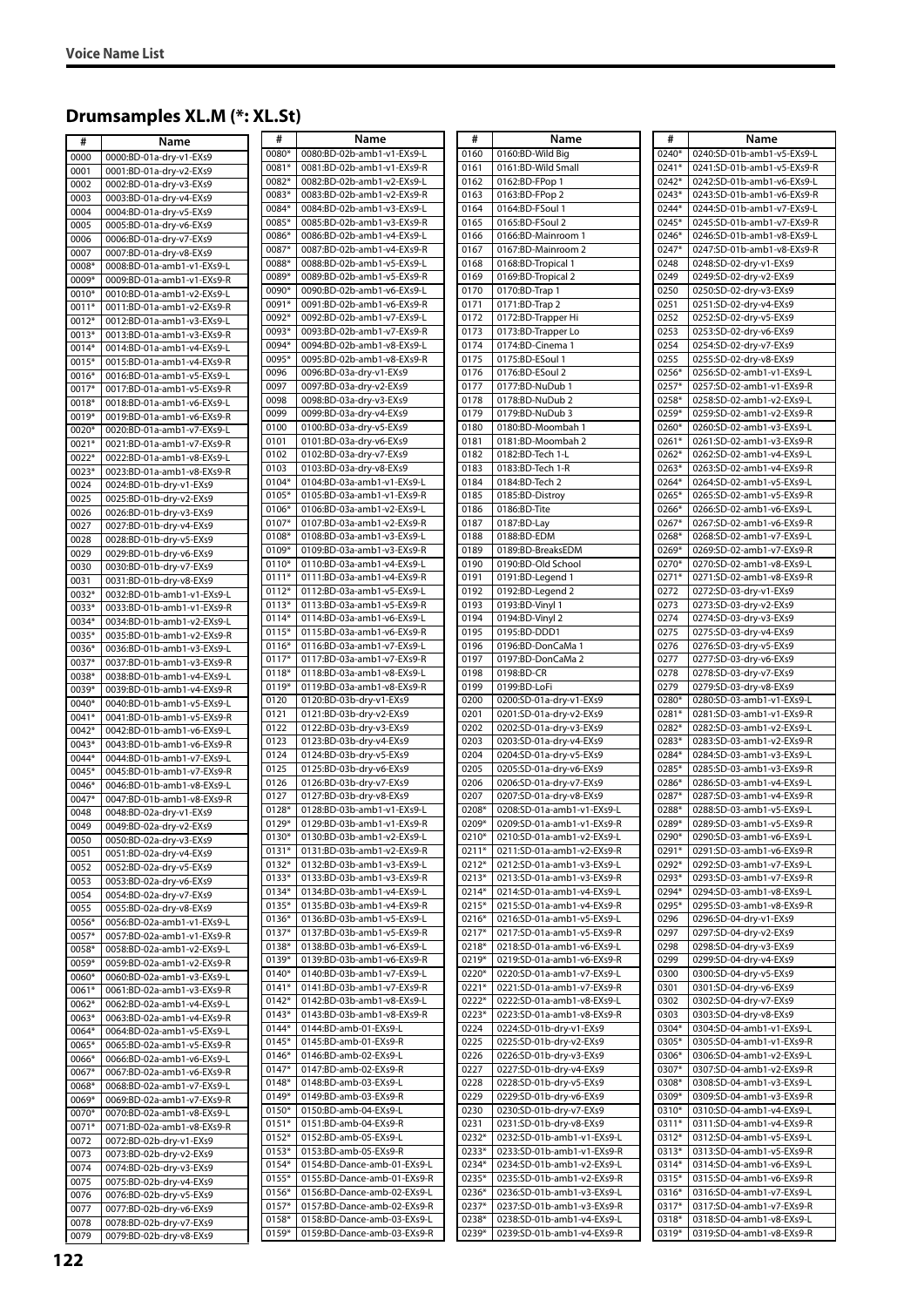| #     | Name                                                   | #            | Name                          | #     | Name                         | #     | Name                             |
|-------|--------------------------------------------------------|--------------|-------------------------------|-------|------------------------------|-------|----------------------------------|
| 0320  | 0320:SD-05-dry-v1-EXs9                                 | 0400*        | 0400:Sidestick-amb1-v1-EXs9-L | 0480* | 0480: Hand Claps 6 Ambi-L    | 0560  | 0560:Tom Lo-dry-v6-EXs9          |
| 0321  | 0321:SD-05-dry-v2-EXs9                                 | 0401*        | 0401:Sidestick-amb1-v1-EXs9-R | 0481* | 0481: Hand Claps 6 Ambi-R    | 0561  | 0561:Tom Lo-dry-v7-EXs9          |
|       |                                                        |              |                               |       |                              |       |                                  |
| 0322  | 0322:SD-05-dry-v3-EXs9                                 | 0402*        | 0402:Sidestick-amb1-v2-EXs9-L | 0482* | 0482:Claps-Dance-amb1-EXs9-L | 0562  | 0562:Tom Lo-dry-v8-EXs9          |
| 0323  | 0323:SD-05-dry-v4-EXs9                                 | 0403*        | 0403:Sidestick-amb1-v2-EXs9-R | 0483* | 0483:Claps-Dance-amb1-EXs9-R | 0563* | 0563:Tom Lo-amb1-v1-EXs9-L       |
| 0324  | 0324:SD-05-dry-v5-EXs9                                 | 0404*        | 0404:Sidestick-amb1-v3-EXs9-L | 0484* | 0484:Clap-FSoul 1-L          | 0564* | 0564:Tom Lo-amb1-v1-EXs9-R       |
| 0325  | 0325:SD-05-dry-v6-EXs9                                 | 0405*        | 0405:Sidestick-amb1-v3-EXs9-R | 0485* | 0485:Clap-FSoul 1-R          | 0565* | 0565:Tom Lo-amb1-v2-EXs9-L       |
| 0326  | 0326:SD-05-dry-v7-EXs9                                 | 0406*        | 0406:Sidestick-amb1-v4-EXs9-L | 0486* | 0486:Clap-FSoul 2-L          | 0566* | 0566:Tom Lo-amb1-v2-EXs9-R       |
| 0327  | 0327:SD-05-dry-v8-EXs9                                 | 0407*        | 0407:Sidestick-amb1-v4-EXs9-R | 0487* | 0487:Clap-FSoul 2-R          | 0567* | 0567:Tom Lo-amb1-v3-EXs9-L       |
| 0328* | 0328:SD-05-amb1-v1-EXs9-L                              | 0408*        | 0408:Sidestick-amb1-v5-EXs9-L | 0488* | 0488:Clap-Mainroom-L         | 0568* | 0568:Tom Lo-amb1-v3-EXs9-R       |
| 0329* | 0329:SD-05-amb1-v1-EXs9-R                              | 0409*        | 0409:Sidestick-amb1-v5-EXs9-R | 0489* | 0489:Clap-Mainroom-R         | 0569* | 0569:Tom Lo-amb1-v4-EXs9-L       |
| 0330* | 0330:SD-05-amb1-v2-EXs9-L                              | 0410*        | 0410:Sidestick-amb1-v6-EXs9-L | 0490* | 0490:Clap-Tropical-L         | 0570* | 0570:Tom Lo-amb1-v4-EXs9-R       |
| 0331* | 0331:SD-05-amb1-v2-EXs9-R                              | 0411*        | 0411:Sidestick-amb1-v6-EXs9-R | 0491* | 0491:Clap-Tropical-R         | 0571* | 0571:Tom Lo-amb1-v5-EXs9-L       |
| 0332* | 0332:SD-05-amb1-v3-EXs9-L                              | 0412*        | 0412:Sidestick-amb1-v7-EXs9-L | 0492  | 0492:Clap-Trap               | 0572* | 0572:Tom Lo-amb1-v5-EXs9-R       |
| 0333* | 0333:SD-05-amb1-v3-EXs9-R                              | 0413*        | 0413:Sidestick-amb1-v7-EXs9-R | 0493* | 0493:Clap-ESoul 1-L          | 0573* | 0573:Tom Lo-amb1-v6-EXs9-L       |
| 0334* | 0334:SD-05-amb1-v4-EXs9-L                              | 0414*        | 0414:Sidestick-amb1-v8-EXs9-L | 0494* | 0494:Clap-ESoul 1-R          | 0574* | 0574: Tom Lo-amb1-v6-EXs9-R      |
| 0335* | 0335:SD-05-amb1-v4-EXs9-R                              | 0415*        | 0415:Sidestick-amb1-v8-EXs9-R | 0495* | 0495:Clap-ESoul 2-L          | 0575* | 0575:Tom Lo-amb1-v7-EXs9-L       |
| 0336* | 0336:SD-05-amb1-v5-EXs9-L                              | 0416*        | 0416:Stick Hit-amb-EXs9-L     | 0496* | 0496:Clap-ESoul 2-R          | 0576* | 0576:Tom Lo-amb1-v7-EXs9-R       |
| 0337* | 0337:SD-05-amb1-v5-EXs9-R                              | 0417*        | 0417:Stick Hit-amb-EXs9-R     | 0497* | 0497:Clap-Tech-L             | 0577* | 0577:Tom Lo-amb1-v8-EXs9-L       |
| 0338* | 0338:SD-05-amb1-v6-EXs9-L                              | 0418*        | 0418:SD-Orch Roll-amb1-EXs9-L | 0498* | 0498:Clap-Tech-R             | 0578* | 0578:Tom Lo-amb1-v8-EXs9-R       |
| 0339* | 0339:SD-05-amb1-v6-EXs9-R                              | 0419*        | 0419:SD-Orch Roll-amb1-EXs9-R | 0499  | 0499:Claps-Highshot          | 0579  | 0579:Tom-Wild                    |
| 0340* | 0340:SD-05-amb1-v7-EXs9-L                              | 0420*        | 0420:SD-Orch-amb1-EXs9-L      | 0500  | 0500:Claps-HighLight         | 0580  | 0580:Tom-Wild Floor              |
| 0341* | 0341:SD-05-amb1-v7-EXs9-R                              | 0421*        | 0421:SD-Orch-amb1-EXs9-R      | 0501  | 0501:Claps-KPR77             | 0581  | 0581: Tom-Tropical 1             |
| 0342* | 0342:SD-05-amb1-v8-EXs9-L                              | 0422*        | 0422:SD-Dance-amb1-EXs9-L     | 0502  | 0502:Snap-FPop 1             | 0582  | 0582: Tom-Tropical 2             |
| 0343* | 0343:SD-05-amb1-v8-EXs9-R                              | 0423*        | 0423:SD-Dance-amb1-EXs9-R     | 0503  | 0503:Snap-FPop 2             | 0583  | 0583: Tom-Tropical 3             |
|       |                                                        |              |                               |       |                              |       |                                  |
| 0344  | 0344:SD-06-dry-v1-EXs9                                 | 0424*        | 0424:SD Reverse-amb-EXs9-L    | 0504* | 0504:Snap-ESoul-L            | 0584  | 0584: Tom-Tropical 4             |
| 0345  | 0345:SD-06-dry-v2-EXs9                                 | 0425*        | 0425:SD Reverse-amb-EXs9-R    | 0505* | 0505:Snap-ESoul-R            | 0585* | 0585:Tom-Trap-L                  |
| 0346  | 0346:SD-06-dry-v3-EXs9                                 | 0426         | 0426:SD-Wild 1                | 0506  | 0506:Snaps-Tronica           | 0586* | 0586:Tom-Trap-R                  |
| 0347  | 0347:SD-06-dry-v4-EXs9                                 | 0427         | 0427:SD-Wild 2                | 0507  | 0507:Tom Hi-dry-v1-EXs9      | 0587  | 0587:Tom-Tech                    |
| 0348  | 0348:SD-06-dry-v5-EXs9                                 | 0428         | 0428:SD-FPop 1                | 0508  | 0508:Tom Hi-dry-v2-EXs9      | 0588  | 0588:HiHat-Closed-Dry-v1-EXs9    |
| 0349  | 0349:SD-06-dry-v6-EXs9                                 | 0429         | 0429:SD-FPop 2                | 0509  | 0509:Tom Hi-dry-v3-EXs9      | 0589  | 0589:HiHat-Closed-Dry-v2-EXs9    |
| 0350  | 0350:SD-06-dry-v7-EXs9                                 | 0430         | 0430:SD-FSoul-L               | 0510  | 0510:Tom Hi-dry-v4-EXs9      | 0590  | 0590:HiHat-Closed-Dry-v3-EXs9    |
| 0351  | 0351:SD-06-dry-v8-EXs9                                 | 0431         | 0431:SD-FSoul-R               | 0511  | 0511: Tom Hi-dry-v5-EXs9     | 0591  | 0591:HiHat-Closed-Dry-v4-EXs9    |
| 0352* | 0352:SD-06-amb1-v1-EXs9-L                              | 0432         | 0432:SD-Mainroom 1            | 0512  | 0512:Tom Hi-dry-v6-EXs9      | 0592  | 0592:HiHat-Closed-Dry-v5-EXs9    |
| 0353* | 0353:SD-06-amb1-v1-EXs9-R                              | 0433         | 0433:SD-Mainroom 2            | 0513  | 0513:Tom Hi-dry-v7-EXs9      | 0593  | 0593:HiHat-Closed-Dry-v6-EXs9    |
| 0354* | 0354:SD-06-amb1-v2-EXs9-L                              | 0434*        | 0434:SD-Tropical 1-L          | 0514  | 0514: Tom Hi-dry-v8-EXs9     | 0594  | 0594:HiHat-Closed-Dry-v7-EXs9    |
| 0355* | 0355:SD-06-amb1-v2-EXs9-R                              | 0435*        | 0435:SD-Tropical 1-R          | 0515* | 0515:Tom Hi-amb1-v1-EXs9-L   | 0595  | 0595: Hi Hat-Closed-Dry-v8-EXs9  |
| 0356* | 0356:SD-06-amb1-v3-EXs9-L                              | 0436*        | 0436:SD-Tropical 2-L          | 0516* | 0516:Tom Hi-amb1-v1-EXs9-R   | 0596* | 0596:HiHat-Cl-amb1-v1-EXs9-L     |
| 0357* | 0357:SD-06-amb1-v3-EXs9-R                              | 0437*        | 0437:SD-Tropical 2-R          | 0517* | 0517:Tom Hi-amb1-v2-EXs9-L   | 0597* | 0597:HiHat-Cl-amb1-v1-EXs9-R     |
| 0358* | 0358:SD-06-amb1-v4-EXs9-L                              | 0438         | 0438:SD-Tropical 3            | 0518* | 0518:Tom Hi-amb1-v2-EXs9-R   | 0598* | 0598:HiHat-Cl-amb1-v2-EXs9-L     |
| 0359* | 0359:SD-06-amb1-v4-EXs9-R                              | 0439*        | 0439:SD-Trap 1-L              | 0519* | 0519:Tom Hi-amb1-v3-EXs9-L   | 0599* | 0599:HiHat-Cl-amb1-v2-EXs9-R     |
| 0360* | 0360:SD-06-amb1-v5-EXs9-L                              | 0440*        | 0440:SD-Trap 1-R              | 0520* | 0520:Tom Hi-amb1-v3-EXs9-R   | 0600* | 0600:HiHat-Cl-amb1-v3-EXs9-L     |
| 0361* | 0361:SD-06-amb1-v5-EXs9-R                              | 0441         | 0441:SD-Trap 2                | 0521* | 0521:Tom Hi-amb1-v4-EXs9-L   | 0601* | 0601:HiHat-Cl-amb1-v3-EXs9-R     |
| 0362* | 0362:SD-06-amb1-v6-EXs9-L                              | 0442         | 0442:SD-Trapper Pure          | 0522* | 0522:Tom Hi-amb1-v4-EXs9-R   | 0602* | 0602:HiHat-Cl-amb1-v4-EXs9-L     |
| 0363* | 0363:SD-06-amb1-v6-EXs9-R                              | 0443         | 0443:SD-Trapper Driven        | 0523* | 0523:Tom Hi-amb1-v5-EXs9-L   | 0603* | 0603:HiHat-Cl-amb1-v4-EXs9-R     |
| 0364* | 0364:SD-06-amb1-v7-EXs9-L                              | 0444         | 0444:SD-Trapper Hi            | 0524* | 0524:Tom Hi-amb1-v5-EXs9-R   | 0604* | 0604:HiHat-Cl-amb1-v5-EXs9-L     |
| 0365* | 0365:SD-06-amb1-v7-EXs9-R                              | 0445         | 0445:SD-Trapper Tight         | 0525* | 0525:Tom Hi-amb1-v6-EXs9-L   | 0605* | 0605:HiHat-Cl-amb1-v5-EXs9-R     |
| 0366* | 0366:SD-06-amb1-v8-EXs9-L                              | 0446         | 0446:SD-Gutter                | 0526* | 0526:Tom Hi-amb1-v6-EXs9-R   | 0606* | 0606:HiHat-Cl-amb1-v6-EXs9-L     |
| 0367* | 0367:SD-06-amb1-v8-EXs9-R                              | 0447         | 0447:SD-ESoul                 | 0527* | 0527:Tom Hi-amb1-v7-EXs9-L   | 0607* | 0607:HiHat-Cl-amb1-v6-EXs9-R     |
| 0368  | 0368:SD-07-dry-v1-EXs9                                 | 0448         | 0448:SD-NuDub 1               | 0528* | 0528:Tom Hi-amb1-v7-EXs9-R   | 0608* | 0608:HiHat-Cl-amb1-v7-EXs9-L     |
| 0369  | 0369:SD-07-drv-v2-EXs9                                 | 0449         | 0449:SD-NuDub 2               | 0529* | 0529:Tom Hi-amb1-v8-EXs9-L   | 0609* | 0609:HiHat-Cl-amb1-v7-EXs9-R     |
| 0370  | 0370:SD-07-dry-v3-EXs9                                 | 0450         | 0450:SD-NuDub 3               | 0530* | 0530:Tom Hi-amb1-v8-EXs9-R   | 0610* | 0610:HiHat-Cl-amb1-v8-EXs9-L     |
| 0371  | 0371:SD-07-dry-v4-EXs9                                 | 0451         | 0451:SD-NuDub 4               | 0531  | 0531:Tom Mid-dry-v1-EXs9     | 0611* | 0611:HiHat-Cl-amb1-v8-EXs9-R     |
| 0372  | 0372:SD-07-dry-v5-EXs9                                 | 0452         | 0452:SD-Moombah 1             | 0532  | 0532:Tom Mid-dry-v2-EXs9     | 0612  | 0612:HiHat-Open-dry-v1-EXs9      |
| 0373  | 0373:SD-07-dry-v6-EXs9                                 | 0453         | 0453:SD-Moombah 2             | 0533  | 0533:Tom Mid-dry-v3-EXs9     | 0613  | 0613:HiHat-Open-dry-v2-EXs9      |
| 0374  | 0374:SD-07-dry-v7-EXs9                                 | 0454         | 0454:SD-Moombah 3             | 0534  | 0534:Tom Mid-dry-v4-EXs9     | 0614  | 0614:HiHat-Open-dry-v3-EXs9      |
| 0375  | 0375:SD-07-dry-v8-EXs9                                 | 0455         | 0455:SD-Tech 1                | 0535  | 0535: Tom Mid-dry-v5-EXs9    | 0615  | 0615:HiHat-Open-dry-v4-EXs9      |
| 0376* | 0376:SD-07-amb1-v1-EXs9-L                              | 0456*        | 0456:SD-Tech 2-L              | 0536  | 0536:Tom Mid-dry-v6-EXs9     | 0616  | 0616: Hi Hat-Open-dry-v5-EXs9    |
| 0377* | 0377:SD-07-amb1-v1-EXs9-R                              | 0457*        | 0457:SD-Tech 2-R              | 0537  | 0537:Tom Mid-dry-v7-EXs9     | 0617  | 0617:HiHat-Open-dry-v6-EXs9      |
| 0378* | 0378:SD-07-amb1-v2-EXs9-L                              | 0458*        | 0458:SD-Tech 3-L              | 0538  | 0538:Tom Mid-dry-v8-EXs9     | 0618  | 0618: Hi Hat-Open-dry-v7-EXs9    |
| 0379* | 0379:SD-07-amb1-v2-EXs9-R                              | 0459*        | 0459:SD-Tech 3-R              | 0539* | 0539:Tom Mid-amb1-v1-EXs9-L  | 0619  | 0619:HiHat-Open-dry-v8-EXs9      |
| 0380* | 0380:SD-07-amb1-v3-EXs9-L                              | 0460         | 0460:SD-80's Dance            | 0540* | 0540:Tom Mid-amb1-v1-EXs9-R  | 0620* | 0620:HiHat-Op-amb1-v1-EXs9-L     |
| 0381* | 0381:SD-07-amb1-v3-EXs9-R                              | 0461         | 0461:SD-80's Wide             | 0541* | 0541:Tom Mid-amb1-v2-EXs9-L  | 0621* | 0621:HiHat-Op-amb1-v1-EXs9-R     |
| 0382* | 0382:SD-07-amb1-v4-EXs9-L                              | 0462         | 0462:SD-Hi Six                | 0542* | 0542:Tom Mid-amb1-v2-EXs9-R  | 0622* | 0622:HiHat-Op-amb1-v2-EXs9-L     |
| 0383* | 0383:SD-07-amb1-v4-EXs9-R                              | 0463         | 0463:SD-Clpsnr Hi             | 0543* | 0543: Tom Mid-amb1-v3-EXs9-L | 0623* | 0623:HiHat-Op-amb1-v2-EXs9-R     |
| 0384* | 0384:SD-07-amb1-v5-EXs9-L                              | 0464         | 0464:SD-Clpsnr Lo             | 0544* | 0544: Tom Mid-amb1-v3-EXs9-R | 0624* | 0624:HiHat-Op-amb1-v3-EXs9-L     |
| 0385* | 0385:SD-07-amb1-v5-EXs9-R                              | 0465         | 0465:SD-Fatshot               | 0545* | 0545: Tom Mid-amb1-v4-EXs9-L | 0625* | 0625:HiHat-Op-amb1-v3-EXs9-R     |
| 0386* | 0386:SD-07-amb1-v6-EXs9-L                              | 0466         | 0466:SD-Lay                   | 0546* | 0546:Tom Mid-amb1-v4-EXs9-R  | 0626* | 0626:HiHat-Op-amb1-v4-EXs9-L     |
| 0387* | 0387:SD-07-amb1-v6-EXs9-R                              | 0467         | 0467:SD-BreaksEDM             | 0547* | 0547:Tom Mid-amb1-v5-EXs9-L  | 0627* | 0627:HiHat-Op-amb1-v4-EXs9-R     |
| 0388* | 0388:SD-07-amb1-v7-EXs9-L                              | 0468         | 0468:SD-Old School            | 0548* | 0548:Tom Mid-amb1-v5-EXs9-R  | 0628* | 0628:HiHat-Op-amb1-v5-EXs9-L     |
| 0389* | 0389:SD-07-amb1-v7-EXs9-R                              |              | 0469:SD-BigBreaks             | 0549* | 0549:Tom Mid-amb1-v6-EXs9-L  | 0629* | 0629:HiHat-Op-amb1-v5-EXs9-R     |
| 0390* |                                                        | 0469         |                               | 0550* |                              | 0630* |                                  |
| 0391* | 0390:SD-07-amb1-v8-EXs9-L<br>0391:SD-07-amb1-v8-EXs9-R | 0470<br>0471 | 0470:SD-Legend                | 0551* | 0550:Tom Mid-amb1-v6-EXs9-R  | 0631* | 0630:HiHat-Op-amb1-v6-EXs9-L     |
|       |                                                        |              | 0471:SD-Vinyl 1               |       | 0551:Tom Mid-amb1-v7-EXs9-L  |       | 0631:HiHat-Op-amb1-v6-EXs9-R     |
| 0392  | 0392:Sidestick-dry-v1-EXs9                             | 0472         | 0472:SD-Vinyl 2               | 0552* | 0552:Tom Mid-amb1-v7-EXs9-R  | 0632* | 0632:HiHat-Op-amb1-v7-EXs9-L     |
| 0393  | 0393:Sidestick-dry-v2-EXs9                             | 0473         | 0473:SD-Vinyl 3               | 0553* | 0553: Tom Mid-amb1-v8-EXs9-L | 0633* | 0633:HiHat-Op-amb1-v7-EXs9-R     |
| 0394  | 0394:Sidestick-dry-v3-EXs9                             | 0474         | 0474:SD-DonCaMa 1             | 0554* | 0554: Tom Mid-amb1-v8-EXs9-R | 0634* | 0634:HiHat-Op-amb1-v8-EXs9-L     |
| 0395  | 0395:Sidestick-dry-v4-EXs9                             | 0475         | 0475:SD-DonCaMa 2             | 0555  | 0555:Tom Lo-dry-v1-EXs9      | 0635* | 0635:HiHat-Op-amb1-v8-EXs9-R     |
| 0396  | 0396:Sidestick-dry-v5-EXs9                             | 0476         | 0476:SD-KPR55                 | 0556  | 0556:Tom Lo-dry-v2-EXs9      | 0636  | 0636:HiHat-Pedal1-dry-v1-EXs9    |
| 0397  | 0397:Sidestick-dry-v6-EXs9                             | 0477         | 0477:SD-CR                    | 0557  | 0557:Tom Lo-dry-v3-EXs9      | 0637  | 0637:HiHat-Pedal1-dry-v2-EXs9    |
| 0398  | 0398:Sidestick-dry-v7-EXs9                             | 0478         | 0478:SD-LoFi                  | 0558  | 0558:Tom Lo-dry-v4-EXs9      | 0638  | 0638: Hi Hat-Pedal 1-dry-v3-EXs9 |
| 0399  | 0399:Sidestick-dry-v8-EXs9                             | 0479         | 0479: Hand Claps 5            | 0559  | 0559:Tom Lo-dry-v5-EXs9      | 0639  | 0639:HiHat-Pedal1-dry-v4-EXs9    |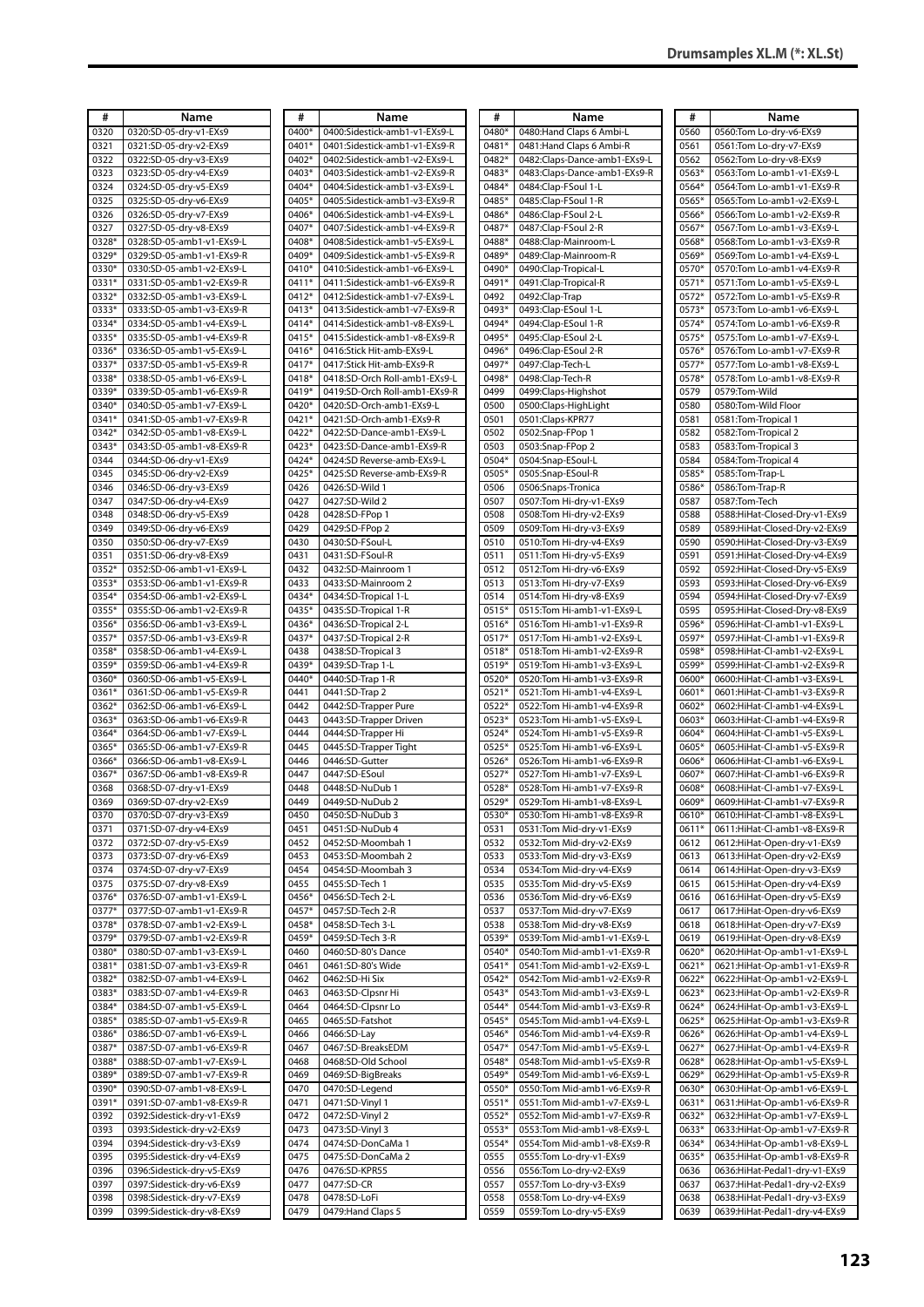| #              | Name                                                             | #              | Name                                                          | #              | Name                                                         | #              | Name                                                       |
|----------------|------------------------------------------------------------------|----------------|---------------------------------------------------------------|----------------|--------------------------------------------------------------|----------------|------------------------------------------------------------|
| 0640           | 0640:HiHat-Pedal1-dry-v5-EXs9                                    | 0720*          | 0720:Hi-Hat-Mainroom Op1-L                                    | 0800*          | 0800:Crash 02-amb1-v3-EXs9-L                                 | 0880*          | 0880:Ride 02-amb1-v8-EXs9-R                                |
| 0641<br>0642   | 0641:HiHat-Pedal1-dry-v6-EXs9<br>0642:HiHat-Pedal1-dry-v7-EXs9   | 0721<br>0722*  | 0721:Hi-Hat-Mainroom Op1-R<br>0722:Hi-Hat-Mainroom Op2-L      | 0801*<br>0802* | 0801:Crash 02-amb1-v3-EXs9-R<br>0802:Crash 02-amb1-v4-EXs9-L | 0881*<br>0882* | 0881:Ride 03-dry-v1-EXs9-L<br>0882:Ride 03-dry-v1-EXs9-R   |
| 0643           | 0643:HiHat-Pedal1-dry-v8-EXs9                                    | 0723*          | 0723:Hi-Hat-Mainroom Op2-R                                    | 0803*          | 0803:Crash 02-amb1-v4-EXs9-R                                 | 0883*          | 0883:Ride 03-dry-v2-EXs9-L                                 |
| 0644*          | 0644:HHat-Pdl1-amb1-v1-EXs9-L                                    | 0724*          | 0724:Hi-Hat-Tropical 1-L                                      | 0804*          | 0804:Crash 02-amb1-v5-EXs9-L                                 | 0884*          | 0884:Ride 03-dry-v2-EXs9-R                                 |
| 0645*          | 0645:HHat-Pdl1-amb1-v1-EXs9-R                                    | 0725*          | 0725:Hi-Hat-Tropical 1-R                                      | 0805*          | 0805:Crash 02-amb1-v5-EXs9-R                                 | 0885*          | 0885:Ride 03-dry-v3-EXs9-L                                 |
| 0646*          | 0646:HHat-Pdl1-amb1-v2-EXs9-L                                    | 0726*          | 0726:Hi-Hat-Tropical 2-L                                      | 0806*          | 0806:Crash 02-amb1-v6-EXs9-L                                 | 0886*          | 0886:Ride 03-dry-v3-EXs9-R                                 |
| 0647*          | 0647:HHat-Pdl1-amb1-v2-EXs9-R                                    | 0727*          | 0727:Hi-Hat-Tropical 2-R                                      | 0807*          | 0807:Crash 02-amb1-v6-EXs9-R                                 | 0887*          | 0887:Ride 03-dry-v4-EXs9-L                                 |
| 0648*          | 0648:HHat-Pdl1-amb1-v3-EXs9-L                                    | 0728           | 0728:Hi-Hat-Tropical 3                                        | 0808*          | 0808:Crash 02-amb1-v7-EXs9-L                                 | 0888*          | 0888:Ride 03-dry-v4-EXs9-R                                 |
| 0649*          | 0649:HHat-Pdl1-amb1-v3-EXs9-R                                    | 0729           | 0729:Hi-Hat-Tropical 4                                        | 0809*          | 0809:Crash 02-amb1-v7-EXs9-R                                 | 0889*          | 0889:Ride 03-dry-v5-EXs9-L                                 |
| 0650*          | 0650:HHat-Pdl1-amb1-v4-EXs9-L                                    | 0730           | 0730:Hi-Hat-Livefeel                                          | 0810*          | 0810:Crash 02-amb1-v8-EXs9-L                                 | 0890*          | 0890:Ride 03-dry-v5-EXs9-R                                 |
| 0651*          | 0651:HHat-Pdl1-amb1-v4-EXs9-R                                    | 0731           | 0731:Hi-Hat-Trap Closed 1                                     | 0811*          | 0811:Crash 02-amb1-v8-EXs9-R                                 | 0891*          | 0891:Ride 03-dry-v6-EXs9-L                                 |
| 0652*          | 0652:HHat-Pdl1-amb1-v5-EXs9-L                                    | 0732           | 0732:Hi-Hat-Trap Closed 2                                     | 0812*          | 0812:Crash-Dance-amb1-EXs9-L                                 | 0892*          | 0892:Ride 03-dry-v6-EXs9-R<br>0893:Ride 03-dry-v7-EXs9-L   |
| 0653*<br>0654* | 0653:HHat-Pdl1-amb1-v5-EXs9-R<br>0654:HHat-Pdl1-amb1-v6-EXs9-L   | 0733<br>0734   | 0733:Hi-Hat-Trap Open 1<br>0734:Hi-Hat-Trap Open 2            | 0813*<br>0814  | 0813:Crash-Dance-amb1-EXs9-R<br>0814:Crash-Mainroom          | 0893*<br>0894* | 0894:Ride 03-dry-v7-EXs9-R                                 |
| 0655*          | 0655:HHat-Pdl1-amb1-v6-EXs9-R                                    | 0735           | 0735:Hi-Hat-ESoul 1                                           | 0815*          | 0815:Crash-Trap-L                                            | 0895*          | 0895:Ride 03-dry-v8-EXs9-L                                 |
| 0656*          | 0656:HHat-Pdl1-amb1-v7-EXs9-L                                    | 0736           | 0736:Hi-Hat-ESoul 2                                           | 0816*          | 0816:Crash-Trap-R                                            | 0896*          | 0896:Ride 03-dry-v8-EXs9-R                                 |
| 0657*          | 0657:HHat-Pdl1-amb1-v7-EXs9-R                                    | 0737           | 0737:Hi-Hat-ESoul 3                                           | 0817*          | 0817:Ride 01-dry-v1-EXs9-L                                   | 0897*          | 0897:Ride 03-amb1-v1-EXs9-L                                |
| 0658*          | 0658:HHat-Pdl1-amb1-v8-EXs9-L                                    | 0738           | 0738:Hi-Hat-Tech Closed 1                                     | 0818*          | 0818: Ride 01-dry-v1-EXs9-R                                  | 0898*          | 0898:Ride 03-amb1-v1-EXs9-R                                |
| 0659*          | 0659:HHat-Pdl1-amb1-v8-EXs9-R                                    | 0739           | 0739:Hi-Hat-Tech Closed 2                                     | 0819*          | 0819:Ride 01-dry-v2-EXs9-L                                   | 0899*          | 0899:Ride 03-amb1-v2-EXs9-L                                |
| 0660*          | 0660:HHat-Pedal2-amb1-EXs9-L                                     | 0740           | 0740:Hi-Hat-Tech Open                                         | 0820*          | 0820:Ride 01-dry-v2-EXs9-R                                   | 0900*          | 0900:Ride 03-amb1-v2-EXs9-R                                |
| 0661*          | 0661:HHat-Pedal2-amb1-EXs9-R                                     | 0741           | 0741:Hi-Hat-Vinyl 1                                           | 0821*          | 0821:Ride 01-dry-v3-EXs9-L                                   | 0901*          | 0901:Ride 03-amb1-v3-EXs9-L                                |
| 0662*          | 0662:HHat-Pedal2-amb2-EXs9-L                                     | 0742           | 0742:Hi-Hat-Vinyl 2                                           | 0822*          | 0822:Ride 01-dry-v3-EXs9-R                                   | 0902*          | 0902:Ride 03-amb1-v3-EXs9-R                                |
| 0663           | 0663:HHat-Pedal2-amb2-EXs9-R                                     | 0743           | 0743:Hi-Hat-Vinvl 3                                           | 0823*          | 0823:Ride 01-dry-v4-EXs9-L                                   | 0903*          | 0903:Ride 03-amb1-v4-EXs9-L                                |
| 0664*<br>0665  | 0664:HHat-Pedal2-amb3-EXs9-L<br>0665:HHat-Pedal2-amb3-EXs9-R     | 0744<br>0745   | 0744:Hi-Hat-Vinyl 4<br>0745:Hi-Hat-Vinvl 5                    | 0824*<br>0825* | 0824:Ride 01-dry-v4-EXs9-R<br>0825:Ride 01-dry-v5-EXs9-L     | 0904*<br>0905* | 0904:Ride 03-amb1-v4-EXs9-R<br>0905:Ride 03-amb1-v5-EXs9-L |
| 0666*          | 0666:HHat-Pedal3-amb1-EXs9-L                                     | 0746           | 0746:Hi-Hat-LoFi Closed                                       | 0826*          | 0826:Ride 01-dry-v5-EXs9-R                                   | 0906*          | 0906:Ride 03-amb1-v5-EXs9-R                                |
| 0667*          | 0667:HHat-Pedal3-amb1-EXs9-R                                     | 0747           | 0747:Hi-Hat-LoFi Open                                         | 0827*          | 0827:Ride 01-dry-v6-EXs9-L                                   | 0907*          | 0907:Ride 03-amb1-v6-EXs9-L                                |
| 0668*          | 0668:HHat-Pedal3-amb2-EXs9-L                                     | 0748*          | 0748:Crash 01-dry-v1-EXs9-L                                   | 0828*          | 0828: Ride 01-dry-v6-EXs9-R                                  | 0908*          | 0908:Ride 03-amb1-v6-EXs9-R                                |
| $0669*$        | 0669:HHat-Pedal3-amb2-EXs9-R                                     | 0749*          | 0749:Crash 01-dry-v1-EXs9-R                                   | 0829*          | 0829:Ride 01-dry-v7-EXs9-L                                   | 0909*          | 0909:Ride 03-amb1-v7-EXs9-L                                |
| 0670*          | 0670:HHat-Pedal3-amb3-EXs9-L                                     | 0750*          | 0750:Crash 01-dry-v2-EXs9-L                                   | 0830*          | 0830:Ride 01-dry-v7-EXs9-R                                   | 0910*          | 0910:Ride 03-amb1-v7-EXs9-R                                |
| 0671*          | 0671:HHat-Pedal3-amb3-EXs9-R                                     | 0751*          | 0751:Crash 01-dry-v2-EXs9-R                                   | 0831*          | 0831:Ride 01-dry-v8-EXs9-L                                   | 0911*          | 0911:Ride 03-amb1-v8-EXs9-L                                |
| 0672*          | 0672:HiHat-amb-01-EXs9-L                                         | 0752*          | 0752:Crash 01-dry-v3-EXs9-L                                   | 0832*          | 0832:Ride 01-dry-v8-EXs9-R                                   | 0912*          | 0912:Ride 03-amb1-v8-EXs9-R                                |
| 0673*          | 0673:HiHat-amb-01-EXs9-R                                         | 0753*          | 0753:Crash 01-dry-v3-EXs9-R                                   | 0833*          | 0833:Ride 01-amb1-v1-EXs9-L                                  | 0913           | 0913:Ride-FPop                                             |
| 0674*          | 0674:HiHat-amb-02-EXs9-L                                         | 0754*          | 0754:Crash 01-dry-v4-EXs9-L                                   | 0834*          | 0834:Ride 01-amb1-v1-EXs9-R                                  | 0914*          | 0914:Ride-Mainroom-L                                       |
| 0675*          | 0675: Hi Hat-amb-02-EXs9-R                                       | 0755*          | 0755:Crash 01-dry-v4-EXs9-R                                   | 0835*          | 0835:Ride 01-amb1-v2-EXs9-L                                  | 0915*          | 0915: Ride-Mainroom-R                                      |
| 0676*<br>0677* | 0676:HiHat-amb-03-EXs9-L<br>0677:HiHat-amb-03-EXs9-R             | 0756*<br>0757* | 0756:Crash 01-dry-v5-EXs9-L<br>0757:Crash 01-dry-v5-EXs9-R    | 0836*<br>0837* | 0836:Ride 01-amb1-v2-EXs9-R                                  | 0916*<br>0917* | 0916:China-dry-v1-EXs9-L<br>0917:China-dry-v1-EXs9-R       |
| 0678*          | 0678:HiHat-amb-04-EXs9-L                                         | 0758*          | 0758:Crash 01-dry-v6-EXs9-L                                   | 0838*          | 0837:Ride 01-amb1-v3-EXs9-L<br>0838:Ride 01-amb1-v3-EXs9-R   | 0918*          | 0918:China-dry-v2-EXs9-L                                   |
| 0679*          | 0679:HiHat-amb-04-EXs9-R                                         | 0759*          | 0759:Crash 01-dry-v6-EXs9-R                                   | 0839*          | 0839:Ride 01-amb1-v4-EXs9-L                                  | 0919*          | 0919:China-dry-v2-EXs9-R                                   |
| 0680*          | 0680:HiHat-amb-05-EXs9-L                                         | 0760*          | 0760:Crash 01-dry-v7-EXs9-L                                   | 0840*          | 0840:Ride 01-amb1-v4-EXs9-R                                  | 0920*          | 0920:China-dry-v3-EXs9-L                                   |
| 0681           | 0681:HiHat-amb-05-EXs9-R                                         | 0761           | 0761:Crash 01-dry-v7-EXs9-R                                   | 0841*          | 0841:Ride 01-amb1-v5-EXs9-L                                  | 0921*          | 0921:China-dry-v3-EXs9-R                                   |
| 0682*          | 0682:H.Hat-Chili-amb1-EXs9-L                                     | 0762*          | 0762:Crash 01-dry-v8-EXs9-L                                   | 0842*          | 0842:Ride 01-amb1-v5-EXs9-R                                  | 0922*          | 0922:China-dry-v4-EXs9-L                                   |
| 0683*          | 0683:H.Hat-Chili-amb1-EXs9-R                                     | 0763*          | 0763:Crash 01-dry-v8-EXs9-R                                   | 0843*          | 0843:Ride 01-amb1-v6-EXs9-L                                  | 0923*          | 0923:China-dry-v4-EXs9-R                                   |
| 0684*          | 0684:H.Hat-Crisp-amb1-EXs9-L                                     | 0764*          | 0764:Crash 01-amb1-v1-EXs9-L                                  | 0844*          | 0844:Ride 01-amb1-v6-EXs9-R                                  | 0924*          | 0924:China-dry-v5-EXs9-L                                   |
| 0685*          | 0685:H.Hat-Crisp-amb1-EXs9-R                                     | 0765*          | 0765:Crash 01-amb1-v1-EXs9-R                                  | 0845*          | 0845:Ride 01-amb1-v7-EXs9-L                                  | 0925*          | 0925:China-dry-v5-EXs9-R                                   |
| 0686*          | 0686: HHat-Whispy-amb1-EXs9-L                                    | 0766*          | 0766:Crash 01-amb1-v2-EXs9-L                                  | 0846*          | 0846:Ride 01-amb1-v7-EXs9-R<br>0847:Ride 01-amb1-v8-EXs9-L   | 0926*          | 0926:China-dry-v6-EXs9-L                                   |
| 0687*<br>0688* | 0687: HHat-Whispy-amb1-EXs9-R<br>0688:H.Hat-Old-amb1-EXs9-L      | 0767*<br>0768* | 0767: Crash 01-amb1-v2-EXs9-R<br>0768:Crash 01-amb1-v3-EXs9-L | 0847*<br>0848* | 0848:Ride 01-amb1-v8-EXs9-R                                  | 0927*<br>0928* | 0927:China-dry-v6-EXs9-R<br>0928:China-dry-v7-EXs9-L       |
| 0689*          | 0689:H.Hat-Old-amb1-EXs9-R                                       | 0769*          | 0769:Crash 01-amb1-v3-EXs9-R                                  | 0849*          | 0849:Ride 02-dry-v1-EXs9-L                                   | 0929*          | 0929:China-dry-v7-EXs9-R                                   |
| 0690*          | 0690: HHat Dance 1-amb1-EXs9-L                                   | 0770*          | 0770:Crash 01-amb1-v4-EXs9-L                                  | 0850*          | 0850:Ride 02-dry-v1-EXs9-R                                   | 0930*          | 0930:China-dry-v8-EXs9-L                                   |
| 0691*          | 0691: HHat Dance1-amb1-EXs9-R                                    | 0771*          | 0771:Crash 01-amb1-v4-EXs9-R                                  | 0851*          | 0851:Ride 02-dry-v2-EXs9-L                                   | 0931*          | 0931:China-dry-v8-EXs9-R                                   |
| 0692*          | 0692:HHat Dance2-amb1-EXs9-L                                     | 0772*          | 0772:Crash 01-amb1-v5-EXs9-L                                  | 0852*          | 0852:Ride 02-dry-v2-EXs9-R                                   | 0932*          | 0932:China-amb1-v1-EXs9-L                                  |
| 0693*          | 0693: HHat Dance 2-amb1-EXs9-R                                   | 0773*          | 0773:Crash 01-amb1-v5-EXs9-R                                  | 0853*          | 0853:Ride 02-dry-v3-EXs9-L                                   | 0933*          | 0933:China-amb1-v1-EXs9-R                                  |
| 0694*          | 0694: HHat Dance 3-amb1-EXs9-L                                   | 0774*          | 0774:Crash 01-amb1-v6-EXs9-L                                  | 0854*          | 0854:Ride 02-dry-v3-EXs9-R                                   | 0934*          | 0934:China-amb1-v2-EXs9-L                                  |
| 0695*          | 0695: HHat Dance 3-amb1-EXs9-R                                   | 0775*          | 0775:Crash 01-amb1-v6-EXs9-R                                  | 0855*          | 0855:Ride 02-dry-v4-EXs9-L                                   | 0935*          | 0935:China-amb1-v2-EXs9-R                                  |
| 0696*          | 0696: HHat Dance 4-amb1-EXs9-L                                   | 0776*          | 0776:Crash 01-amb1-v7-EXs9-L                                  | 0856*          | 0856:Ride 02-dry-v4-EXs9-R                                   | 0936*          | 0936:China-amb1-v3-EXs9-L                                  |
| 0697*<br>0698* | 0697: HHat Dance 4-amb1-EXs9-R<br>0698: HHat Dance 5-amb1-EXs9-L | 0777*<br>0778* | 0777:Crash 01-amb1-v7-EXs9-R<br>0778:Crash 01-amb1-v8-EXs9-L  | 0857*<br>0858* | 0857:Ride 02-dry-v5-EXs9-L<br>0858:Ride 02-dry-v5-EXs9-R     | 0937*<br>0938* | 0937:China-amb1-v3-EXs9-R<br>0938:China-amb1-v4-EXs9-L     |
| 0699*          | 0699: HHat Dance 5-amb1-EXs9-R                                   | $0779*$        | 0779:Crash 01-amb1-v8-EXs9-R                                  | 0859*          | 0859:Ride 02-dry-v6-EXs9-L                                   | 0939*          | 0939:China-amb1-v4-EXs9-R                                  |
| 0700*          | 0700: HHat Dance 6-amb1-EXs9-L                                   | 0780*          | 0780:Crash 02-dry-v1-EXs9-L                                   | 0860*          | 0860:Ride 02-dry-v6-EXs9-R                                   | 0940*          | 0940:China-amb1-v5-EXs9-L                                  |
| 0701*          | 0701: HHat Dance 6-amb1-EXs9-R                                   | 0781*          | 0781:Crash 02-dry-v1-EXs9-R                                   | 0861*          | 0861:Ride 02-dry-v7-EXs9-L                                   | 0941*          | 0941:China-amb1-v5-EXs9-R                                  |
| 0702*          | 0702:HHat Dance7-amb1-EXs9-L                                     | 0782*          | 0782:Crash 02-dry-v2-EXs9-L                                   | 0862*          | 0862:Ride 02-dry-v7-EXs9-R                                   | 0942*          | 0942:China-amb1-v6-EXs9-L                                  |
| $0703*$        | 0703: HHat Dance 7-amb1-EXs9-R                                   | 0783*          | 0783:Crash 02-dry-v2-EXs9-R                                   | 0863*          | 0863:Ride 02-dry-v8-EXs9-L                                   | 0943*          | 0943:China-amb1-v6-EXs9-R                                  |
| 0704*          | 0704: HHat Dance 8-amb1-EXs9-L                                   | 0784*          | 0784:Crash 02-dry-v3-EXs9-L                                   | 0864*          | 0864:Ride 02-dry-v8-EXs9-R                                   | 0944*          | 0944:China-amb1-v7-EXs9-L                                  |
| 0705*          | 0705: HHat Dance 8-amb1-EXs9-R                                   | 0785*          | 0785:Crash 02-dry-v3-EXs9-R                                   | 0865*          | 0865:Ride 02-amb1-v1-EXs9-L                                  | 0945*          | 0945:China-amb1-v7-EXs9-R                                  |
| 0706           | 0706:Hi-Hat-Wild Closed                                          | 0786*          | 0786:Crash 02-dry-v4-EXs9-L                                   | 0866*          | 0866:Ride 02-amb1-v1-EXs9-R                                  | 0946*          | 0946:China-amb1-v8-EXs9-L                                  |
| 0707           | 0707:Hi-Hat-Wild Open                                            | 0787*          | 0787:Crash 02-dry-v4-EXs9-R                                   | 0867*          | 0867:Ride 02-amb1-v2-EXs9-L                                  | 0947*          | 0947:China-amb1-v8-EXs9-R                                  |
| 0708           | 0708:Hi-Hat-FPop Closed 1                                        | 0788*<br>0789* | 0788:Crash 02-dry-v5-EXs9-L                                   | 0868*<br>0869* | 0868:Ride 02-amb1-v2-EXs9-R                                  | 0948*<br>0949* | 0948:Splash-dry-v1-EXs9-L<br>0949:Splash-dry-v1-EXs9-R     |
| 0709<br>0710   | 0709:Hi-Hat-FPop Closed 2<br>0710:Hi-Hat-FPop Open               | 0790*          | 0789:Crash 02-dry-v5-EXs9-R<br>0790:Crash 02-dry-v6-EXs9-L    | 0870*          | 0869:Ride 02-amb1-v3-EXs9-L<br>0870:Ride 02-amb1-v3-EXs9-R   | 0950*          | 0950:Splash-dry-v2-EXs9-L                                  |
| 0711           | 0711:Hi-Hat-FSoul Closed 1                                       | 0791*          | 0791:Crash 02-dry-v6-EXs9-R                                   | 0871*          | 0871:Ride 02-amb1-v4-EXs9-L                                  | 0951*          | 0951:Splash-dry-v2-EXs9-R                                  |
| 0712           | 0712:Hi-Hat-FSoul Closed 2                                       | 0792*          | 0792:Crash 02-dry-v7-EXs9-L                                   | 0872*          | 0872:Ride 02-amb1-v4-EXs9-R                                  | 0952*          | 0952:Splash-dry-v3-EXs9-L                                  |
| 0713           | 0713:Hi-Hat-FSoul Closed 3                                       | 0793*          | 0793:Crash 02-dry-v7-EXs9-R                                   | 0873*          | 0873:Ride 02-amb1-v5-EXs9-L                                  | 0953*          | 0953:Splash-dry-v3-EXs9-R                                  |
| 0714           | 0714:Hi-Hat-FSoul Closed 4                                       | 0794*          | 0794:Crash 02-dry-v8-EXs9-L                                   | 0874*          | 0874:Ride 02-amb1-v5-EXs9-R                                  | 0954*          | 0954:Splash-dry-v4-EXs9-L                                  |
| 0715           | 0715:Hi-Hat-FSoul Open                                           | 0795*          | 0795:Crash 02-dry-v8-EXs9-R                                   | 0875*          | 0875:Ride 02-amb1-v6-EXs9-L                                  | 0955*          | 0955:Splash-dry-v4-EXs9-R                                  |
| 0716*          | 0716:Hi-Hat-Mainroom Cl1-L                                       | 0796*          | 0796:Crash 02-amb1-v1-EXs9-L                                  | 0876*          | 0876:Ride 02-amb1-v6-EXs9-R                                  | 0956*          | 0956:Splash-dry-v5-EXs9-L                                  |
| 0717*          | 0717:Hi-Hat-Mainroom Cl1-R                                       | 0797*          | 0797:Crash 02-amb1-v1-EXs9-R                                  | 0877*          | 0877:Ride 02-amb1-v7-EXs9-L                                  | 0957*          | 0957:Splash-dry-v5-EXs9-R                                  |
| $0718*$        | 0718:Hi-Hat-Mainroom Cl2-L                                       | 0798*          | 0798:Crash 02-amb1-v2-EXs9-L                                  | 0878*          | 0878:Ride 02-amb1-v7-EXs9-R                                  | 0958*          | 0958:Splash-dry-v6-EXs9-L                                  |
| 0719*          | 0719:Hi-Hat-Mainroom Cl2-R                                       | 0799*          | 0799:Crash 02-amb1-v2-EXs9-R                                  | 0879*          | 0879:Ride 02-amb1-v8-EXs9-L                                  | 0959*          | 0959:Splash-dry-v6-EXs9-R                                  |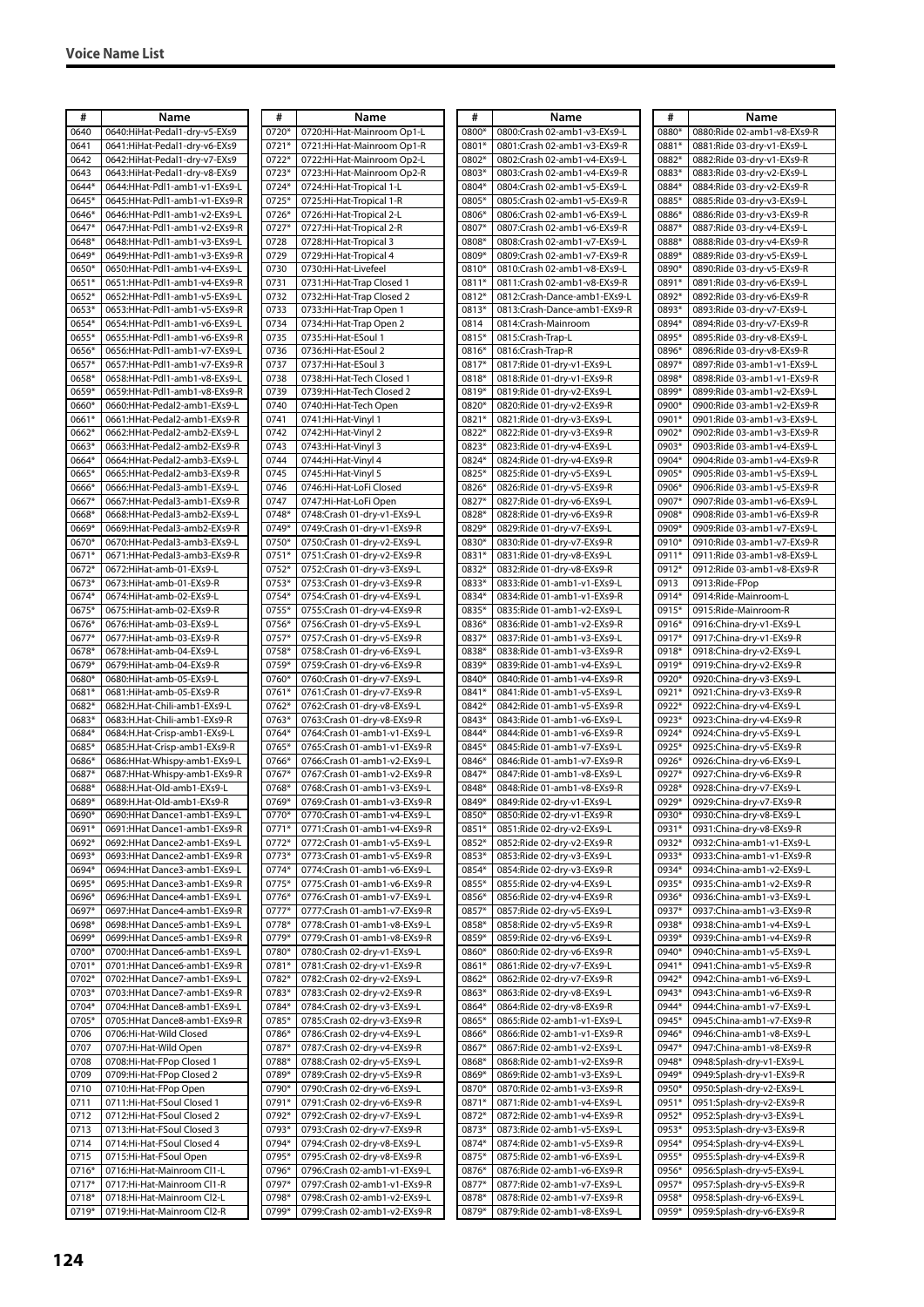| #                 | Name                           | #       | Name                            | #       | Name                       | #       | Name                       |
|-------------------|--------------------------------|---------|---------------------------------|---------|----------------------------|---------|----------------------------|
|                   |                                |         |                                 |         |                            |         |                            |
| 0960*             | 0960:Splash-dry-v7-EXs9-L      | 1040*   | 1040:Cabasa 3-amb1-EXs9-L       | 1120    | 1120: Perc-Mainroom 4      | 1200*   | 1200: Voice-FPop 2-L       |
| 0961              | 0961:Splash-dry-v7-EXs9-R      | $1041*$ | 1041:Cabasa 3-amb1-EXs9-R       | 1121    | 1121:Perc-Tropical 1       | 1201*   | 1201: Voice-FPop 2-R       |
| 0962*             | 0962:Splash-dry-v8-EXs9-L      | 1042*   | 1042:Shaker 1-amb1-EXs9-L       | 1122    | 1122: Perc-Tropical 2      | 1202*   | 1202: Voice-FPop 3-L       |
| 0963*             | 0963:Splash-dry-v8-EXs9-R      | 1043*   | 1043:Shaker 1-amb1-EXs9-R       | 1123    | 1123: Perc-Trap 1          | 1203*   | 1203: Voice-FPop 3-R       |
| 0964*             | 0964:Splash-amb1-v1-EXs9-L     | 1044*   | 1044:Shaker 2-amb1-EXs9-L       | 1124*   | 1124: Perc-Trap 2-L        | 1204*   | 1204: Voice-Mainroom-L     |
| 0965*             | 0965:Splash-amb1-v1-EXs9-R     | 1045*   | 1045:Shaker 2-amb1-EXs9-R       | 1125*   | 1125:Perc-Trap 2-R         | 1205*   | 1205: Voice-Mainroom-R     |
|                   |                                |         |                                 |         |                            |         |                            |
| 0966*             | 0966:Splash-amb1-v2-EXs9-L     | 1046*   | 1046:Agogo Lo-amb1-EXs9-L       | 1126*   | 1126:Perc-Trap 3-L         | 1206    | 1206: Voice-Trap           |
| 0967*             | 0967:Splash-amb1-v2-EXs9-R     | 1047*   | 1047:Agogo Lo-amb1-EXs9-R       | $1127*$ | 1127: Perc-Trap 3-R        | 1207    | 1207: Voice "Wah"          |
| 0968*             | 0968:Splash-amb1-v3-EXs9-L     | 1048*   | 1048: Agogo Hi-amb1-EXs9-L      | 1128    | 1128: Perc-Trap 4          | 1208    | 1208: Voice "Hey"1         |
| 0969*             | 0969:Splash-amb1-v3-EXs9-R     | 1049*   | 1049:Agogo Hi-amb1-EXs9-R       | 1129    | 1129: Perc-Trap 5          | 1209    | 1209: Voice "Hey" 2        |
| 0970*             | 0970:Splash-amb1-v4-EXs9-L     | 1050*   | 1050:Triangle-Roll2-a1-EXs9-L   | 1130*   | 1130:Perc-ESoul 01-L       | 1210    | 1210: Voice "Rave hoo"     |
| 0971*             | 0971:Splash-amb1-v4-EXs9-R     | 1051*   | 1051:Triangle-Roll2-a1-EXs9-R   | $1131*$ | 1131:Perc-ESoul 01-R       | 1211    | 1211: Voice-Boon Lo        |
| 0972*             | 0972:Splash-amb1-v5-EXs9-L     | 1052*   | 1052:Triangle-Mute1-a1-EXs9-L   | 1132*   | 1132:Perc-ESoul 02-L       | 1212    | 1212: Voice-Boon Hi        |
|                   |                                |         |                                 |         |                            |         |                            |
| 0973*             | 0973:Splash-amb1-v5-EXs9-R     | 1053*   | 1053: Triangle-Mute 1-a1-EXs9-R | 1133*   | 1133: Perc-ESoul 02-R      | 1213    | 1213: Voice-"Go"           |
| 0974*             | 0974:Splash-amb1-v6-EXs9-L     | 1054*   | 1054: Triangle-Mute2-a1-EXs9-L  | 1134    | 1134: Perc-ESoul 03        | 1214    | 1214: Voice-"Yeah"         |
| 0975*             | 0975:Splash-amb1-v6-EXs9-R     | 1055*   | 1055: Triangle-Mute 2-a1-EXs9-R | 1135*   | 1135:Perc-ESoul 04-L       | 1215    | 1215: Voice-"ComeOn"       |
| 0976*             | 0976:Splash-amb1-v7-EXs9-L     | 1056*   | 1056:Cuica Lo-amb1-EXs9-L       | $1136*$ | 1136: Perc-ESoul 04-R      | 1216    | 1216:Screaming             |
| 0977*             | 0977:Splash-amb1-v7-EXs9-R     | 1057*   | 1057:Cuica Lo-amb1-EXs9-R       | 1137*   | 1137:Perc-ESoul 05-L       | 1217    | 1217: Voice-Banter         |
| 0978*             | 0978:Splash-amb1-v8-EXs9-L     | 1058*   | 1058:Cuica Hi c-amb1-EXs9-L     | 1138*   | 1138:Perc-ESoul 05-R       | 1218    | 1218: Hit-Trailer 01       |
| 0979*             |                                | 1059*   |                                 |         |                            | 1219    |                            |
|                   | 0979:Splash-amb1-v8-EXs9-R     |         | 1059: Cuica Hi c-amb1-EXs9-R    | 1139*   | 1139:Perc-ESoul 06-L       |         | 1219: Hit-Trailer 02       |
| 0980*             | 0980:Conga Lo-Op1-amb1-EXs9-L  | 1060*   | 1060:Woodblock 1-amb1-EXs9-L    | $1140*$ | 1140:Perc-ESoul 06-R       | 1220*   | 1220: Hit-Trailer 03-L     |
| 0981              | 0981:Conga Lo-Op1-amb1-EXs9-R  | 1061*   | 1061:Woodblock 1-amb1-EXs9-R    | $1141*$ | 1141:Perc-ESoul 07-L       | 1221*   | 1221: Hit-Trailer 03-R     |
| 0982*             | 0982:Conga Lo-Op2-amb1-EXs9-L  | 1062*   | 1062:Woodblock 2-amb1-EXs9-L    | 1142*   | 1142:Perc-ESoul 07-R       | 1222*   | 1222: Hit-Trailer 04-L     |
| 0983*             | 0983:Conga Lo-Op2-amb1-EXs9-R  | $1063*$ | 1063: Woodblock 2-amb1-EXs9-R   | $1143*$ | 1143:Perc-ESoul 08-L       | 1223*   | 1223: Hit-Trailer 04-R     |
| 0984*             | 0984:Conga L-Slap-amb1-EXs9-L  | 1064*   | 1064: Woodblock 3-amb1-EXs9-L   | $1144*$ | 1144: Perc-ESoul 08-R      | 1224    | 1224: Hit-Wavestation      |
| 0985              | 0985:Conga L-Slap-amb1-EXs9-R  | 1065*   | 1065: Woodblock 3-amb1-EXs9-R   | 1145    | 1145:Perc-ESoul 09         | 1225*   | 1225: Hit-Cinema 1-L       |
| 0986*             | 0986:Conga Hi-Cl-amb1-EXs9-L   | 1066*   | 1066: Woodblock 4-amb1-EXs9-L   | 1146    | 1146:Perc-ESoul 10         | 1226*   | 1226: Hit-Cinema 1-R       |
|                   |                                |         |                                 |         |                            |         |                            |
| 0987*             | 0987:Conga Hi-Cl-amb1-EXs9-R   | 1067*   | 1067: Woodblock 4-amb1-EXs9-R   | 1147    | 1147: Perc-ESoul 11        | 1227*   | 1227: Hit-Cinema 6-L       |
| 0988              | 0988:Conga Hi-Op1-amb1-EXs9-L  | 1068*   | 1068:Bell Tree-amb1-EXs9-L      | 1148*   | 1148:Perc-Tech 1-L         | 1228*   | 1228: Hit-Cinema 6-R       |
| 0989 <sup>+</sup> | 0989:Conga Hi-Op1-amb1-EXs9-R  | 1069*   | 1069:Bell Tree-amb1-EXs9-R      | 1149*   | 1149: Perc-Tech 1-R        | 1229*   | 1229: Hit-Cinema 7-L       |
| 0990 <sup>+</sup> | 0990:Conga Hi-Op2-amb1-EXs9-L  | 1070*   | 1070: Whistle 3-amb1-EXs9-L     | 1150    | 1150:Perc-Tech 2           | 1230*   | 1230: Hit-Cinema 7-R       |
| 0991              | 0991:Conga Hi-Op2-amb1-EXs9-R  | 1071*   | 1071: Whistle 3-amb1-EXs9-R     | 1151    | 1151:Perc-Tech 3           | $1231*$ | 1231:Reverse Cymbal-amb-L  |
| 0992*             | 0992:Conga Hi-Op3-amb1-EXs9-L  | 1072*   | 1072: Marc Tree-amb1-EXs9-L     | 1152    | 1152:Perc-Tech 4           | 1232*   | 1232: Reverse Cymbal-amb-R |
| 0993*             | 0993:Conga Hi-Op3-amb1-EXs9-R  | 1073*   | 1073: Marc Tree-amb1-EXs9-R     | 1153*   | 1153: Perc-Found 1-L       | 1233*   | 1233: Hit-Cinema 8-L       |
| 0994*             | 0994:Conga H-Slp1-amb1-EXs9-L  | 1074*   | 1074:Perc-Dance2-amb1-EXs9-L    | 1154*   | 1154: Perc-Found 1-R       | 1234*   | 1234: Hit-Cinema 8-R       |
| 0995*             | 0995:Conga H-Slp1-amb1-EXs9-R  | 1075*   | 1075:Perc-Dance2-amb1-EXs9-R    | 1155*   | 1155: Perc-Found 2-L       | 1235    | 1235: Hit-Asagum           |
|                   |                                |         |                                 |         |                            |         |                            |
| 0996*             | 0996:Conga H-Slp2-amb1-EXs9-L  | 1076*   | 1076:Belltree-SIngle01-L        | 1156*   | 1156: Perc-Found 2-R       | 1236*   | 1236:SE-FPop 1-L           |
| 0997*             | 0997:Conga H-Slp2-amb1-EXs9-R  | 1077*   | 1077:Belltree-SIngle01-R        | 1157*   | 1157: Perc-Found 3-L       | 1237*   | 1237:SE-FPop 1-R           |
| 0998*             | 0998:Bongo Lo-Cl-amb1-EXs9-L   | 1078*   | 1078:Belltree-SIngle02-L        | 1158*   | 1158: Perc-Found 3-R       | 1238*   | 1238:SE-FPop 2-L           |
| 0999*             | 0999:Bongo Lo-Cl-amb1-EXs9-R   | 1079*   | 1079:Belltree-SIngle02-R        | 1159    | 1159: Hit-EX Orch          | 1239*   | 1239:SE-FPop 2-R           |
| 1000*             | 1000:Bongo L-Muf1-amb1-EXs9-L  | 1080*   | 1080:Belltree-SIngle03-L        | 1160    | 1160: Hit-Sampler          | 1240*   | 1240:SE-FPop 3-L           |
| 1001              | 1001:Bongo L-Muf1-amb1-EXs9-R  | 1081*   | 1081:Belltree-SIngle03-R        | 1161*   | 1161:Hit-Mainroom-L        | $1241*$ | 1241:SE-FPop 3-R           |
| 1002*             | 1002:Bongo L-Muf2-amb1-EXs9-L  | 1082*   | 1082:Belltree-SIngle04-L        | 1162*   | 1162: Hit-Mainroom-R       | 1242*   | 1242:SE-FPop 4-L           |
| 1003              | 1003:Bongo L-Muf2-amb1-EXs9-R  | 1083*   | 1083:Belltree-SIngle04-R        | 1163*   | 1163:SE-Tech 2-L           | 1243*   | 1243:SE-FPop 4-R           |
| 1004*             | 1004:Bongo H-Op mf-amb1-EX9-L  | 1084*   | 1084:Belltree-SIngle05-L        | 1164*   | 1164:SE-Tech 2-R           | 1244*   | 1244:SE-Mainroom-L         |
| 1005              | 1005:Bongo H-Op mf-amb1-EX9-R  | 1085*   | 1085:Belltree-SIngle05-R        | 1165*   | 1165:SE-Tech 3-L           | 1245*   | 1245:SE-Mainroom-R         |
| 1006              | 1006:Bongo H-Op f-amb1-EXs9-L  | 1086*   | 1086:Belltree-SIngle06-L        | 1166*   | 1166:SE-Tech 3-R           | 1246*   | 1246:SE-Tech 1-L           |
| 1007              | 1007:Bongo H-Op f-amb1-EXs9-R  | 1087*   | 1087:Belltree-SIngle06-R        | 1167*   | 1167:SE-Tech 4-L           | 1247*   | 1247:SE-Tech 1-R           |
| 1008*             |                                | 1088*   |                                 |         |                            | 1248*   |                            |
|                   | 1008:Timbales L-Op-amb1-EX9-L  |         | 1088:Belltree-SIngle07-L        | 1168*   | 1168:SE-Tech 4-R           |         | 1248:SE-Trailer 05-L       |
| 1009*             | 1009:Timbales L-Op-amb1-EX9-R  | 1089*   | 1089:Belltree-SIngle07-R        | 1169*   | 1169:SE-Tech 5-L           | 1249*   | 1249:SE-Trailer 05-R       |
| $1010*$           | 1010:Timbales L-Ege1-a1-EX9-L  | 1090*   | 1090:Belltree-SIngle08-L        | 1170*   | 1170:SE-Tech 5-R           | $1250*$ | 1250:SE-Trailer 06-L       |
| $1011*$           | 1011:Timbales L-Ege1-a1-EX9-R  | 1091*   | 1091:Belltree-SIngle08-R        | $1171*$ | 1171:SE-Tech 6-L           | $1251*$ | 1251:SE-Trailer 06-R       |
| 1012*             | 1012:Timbales H-Edge-a1-EX9-L  | 1092*   | 1092:Belltree-SIngle09-L        | 1172*   | 1172:SE-Tech 6-R           | 1252*   | 1252:SE-Trailer 07-L       |
| $1013*$           | 1013: Timbales H-Edge-a1-EX9-R | 1093*   | 1093:Belltree-SIngle09-R        | $1173*$ | 1173: Hit-Tropical 1-L     | $1253*$ | 1253:SE-Trailer 07-R       |
| 1014*             | 1014:Timbales H-Rim1-a1-EX9-L  | 1094*   | 1094:Belltree-SIngle10-L        | $1174*$ | 1174: Hit-Tropical 1-R     | 1254*   | 1254:SE-Trailer 08-L       |
| 1015*             | 1015: Timbales H-Rim1-a1-EX9-R | 1095*   | 1095:Belltree-SIngle10-R        | 1175    | 1175: Hit-Key Astro 1      | 1255*   | 1255:SE-Trailer 08-R       |
| 1016*             | 1016:Timbales H-Rim2-a1-EX9-L  | 1096*   | 1096:Perc-Dance1-amb1-EXs9-L    | 1176    | 1176: Hit-Key Astro 2      | 1256*   | 1256:SE-Trailer 09-L       |
| 1017*             | 1017: Timbales H-Rim2-a1-EX9-R | 1097*   | 1097:Perc-Dance1-amb1-EXs9-R    | 1177    | 1177: Hit-Key Astro 3      | 1257*   | 1257:SE-Trailer 09-R       |
| 1018*             | 1018:TimbalesH-Paila-a1-EX9-L  | 1098*   | 1098:Perc-FPop 1-L              | 1178    | 1178: Hit-Key Astro 4      | 1258*   | 1258:SE-Trailer 10-L       |
| 1019*             | 1019:TimbalesH-Paila-a1-EX9-R  | 1099*   | 1099:Perc-FPop 1-R              | 1179    | 1179: Hit-Key Royal 1      | 1259*   | 1259:SE-Trailer 10-R       |
|                   |                                |         |                                 |         |                            |         |                            |
| 1020*             | 1020:Cowbell 2-amb1-EXs9-L     | 1100*   | 1100:Perc-FPop 2-L              | 1180    | 1180: Hit-Key Royal 2      | 1260    | 1260:SE-Trailer 11         |
| $1021*$           | 1021:Cowbell 2-amb1-EXs9-R     | 1101*   | 1101:Perc-FPop 2-R              | 1181    | 1181: Hit-Key Royal 3      | 1261    | 1261:SE-Trailer 12         |
| 1022*             | 1022:Claves b-amb1-EXs9-L      | 1102    | 1102:Perc-FPop 3                | 1182    | 1182: Hit-Key Royal 4      | 1262*   | 1262:SE-Trailer 13-L       |
| 1023*             | 1023:Claves b-amb1-EXs9-R      | 1103*   | 1103:Perc-FSoul 1-L             | 1183    | 1183: Hit-Key Sour 1       | $1263*$ | 1263:SE-Trailer 13-R       |
| 1024*             | 1024: Maracas-Pull1-amb1-EX9-L | 1104*   | 1104:Perc-FSoul 1-R             | 1184    | 1184: Hit-Key Sour 2       | 1264    | 1264:SE-Trailer 14         |
| 1025*             | 1025: Maracas-Pull1-amb1-EX9-R | 1105*   | 1105:Perc-FSoul 2-L             | 1185    | 1185: Hit-Key Whiss 1      | 1265*   | 1265:SE-Trailer 15-L       |
| 1026*             | 1026:Guiro-Long a-amb1-EXs9-L  | 1106*   | 1106:Perc-FSoul 2-R             | 1186    | 1186: Hit-Key Whiss 2      | 1266*   | 1266:SE-Trailer 15-R       |
| 1027*             | 1027:Guiro-Long a-amb1-EXs9-R  | 1107*   | 1107:Perc-FSoul 3-L             | 1187    | 1187: Hit-Key Whiss 3      | 1267*   | 1267:SE-Trailer 16-L       |
| 1028*             | 1028:Guiro-Short a-amb1-EX9-L  | 1108*   | 1108:Perc-FSoul 3-R             | 1188    | 1188: Hit-Key Whiss 4      | 1268*   | 1268:SE-Trailer 16-R       |
| 1029*             | 1029:Guiro-Short a-amb1-EX9-R  | 1109*   | 1109:Perc-FSoul 4-L             | 1189    | 1189: Hit-Tropical 2       | 1269*   | 1269:SE-Trailer 17-L       |
| 1030*             | 1030: Vibra-Slap-amb1-EXs9-L   | 1110*   | 1110:Perc-FSoul 4-R             |         | 1190: Hit-Cinema 9 Brs 1-L | 1270*   | 1270:SE-Trailer 17-R       |
|                   |                                |         |                                 | 1190*   |                            |         |                            |
| 1031*             | 1031: Vibra-Slap-amb1-EXs9-R   | 1111    | 1111:Perc-FSoul 5               | 1191*   | 1191: Hit-Cinema 9 Brs 1-R | 1271    | 1271:SE-Trailer 18         |
| 1032*             | 1032:Tambourine 1-amb1-EXs9-L  | 1112*   | 1112:Perc-FSoul 6-L             | 1192*   | 1192: Hit-Cinema 9 Brs 2-L | 1272*   | 1272:SE-Cinema 1-L         |
| 1033*             | 1033:Tambourine 1-amb1-EXs9-R  | 1113*   | 1113:Perc-FSoul 6-R             | 1193*   | 1193: Hit-Cinema 9 Brs 2-R | 1273*   | 1273:SE-Cinema 1-R         |
| 1034*             | 1034:Tambourine 2-amb1-EXs9-L  | 1114*   | 1114:Perc-FSoul 7-L             | 1194*   | 1194: Hit-Cinema 9 Brs 3-L | 1274*   | 1274:SE-Cinema 2-L         |
| 1035*             | 1035:Tambourine 2-amb1-EXs9-R  | 1115*   | 1115:Perc-FSoul 7-R             | 1195*   | 1195: Hit-Cinema 9 Brs 3-R | 1275*   | 1275:SE-Cinema 2-R         |
| 1036*             | 1036:Tambourine 3-amb1-EXs9-L  | 1116    | 1116:Perc-Mainroom 1            | 1196*   | 1196: Hit-Cinema 9 Brs 4-L | 1276*   | 1276:SE-Cinema 3-L         |
| 1037*             | 1037:Tambourine 3-amb1-EXs9-R  | 1117*   | 1117:Perc-Mainroom 2-L          | 1197*   | 1197: Hit-Cinema 9 Brs 4-R | $1277*$ | 1277:SE-Cinema 3-R         |
| 1038*             | 1038:Cabasa 1-amb1-EXs9-L      | 1118*   | 1118: Perc-Mainroom 2-R         | 1198*   | 1198: Voice-FPop 1-L       | 1278*   | 1278:SE-Cinema 4-L         |
| 1039*             | 1039:Cabasa 1-amb1-EXs9-R      | 1119    | 1119:Perc-Mainroom 3            |         | 1199* 1199: Voice-FPop 1-R | 1279*   | 1279:SE-Cinema 4-R         |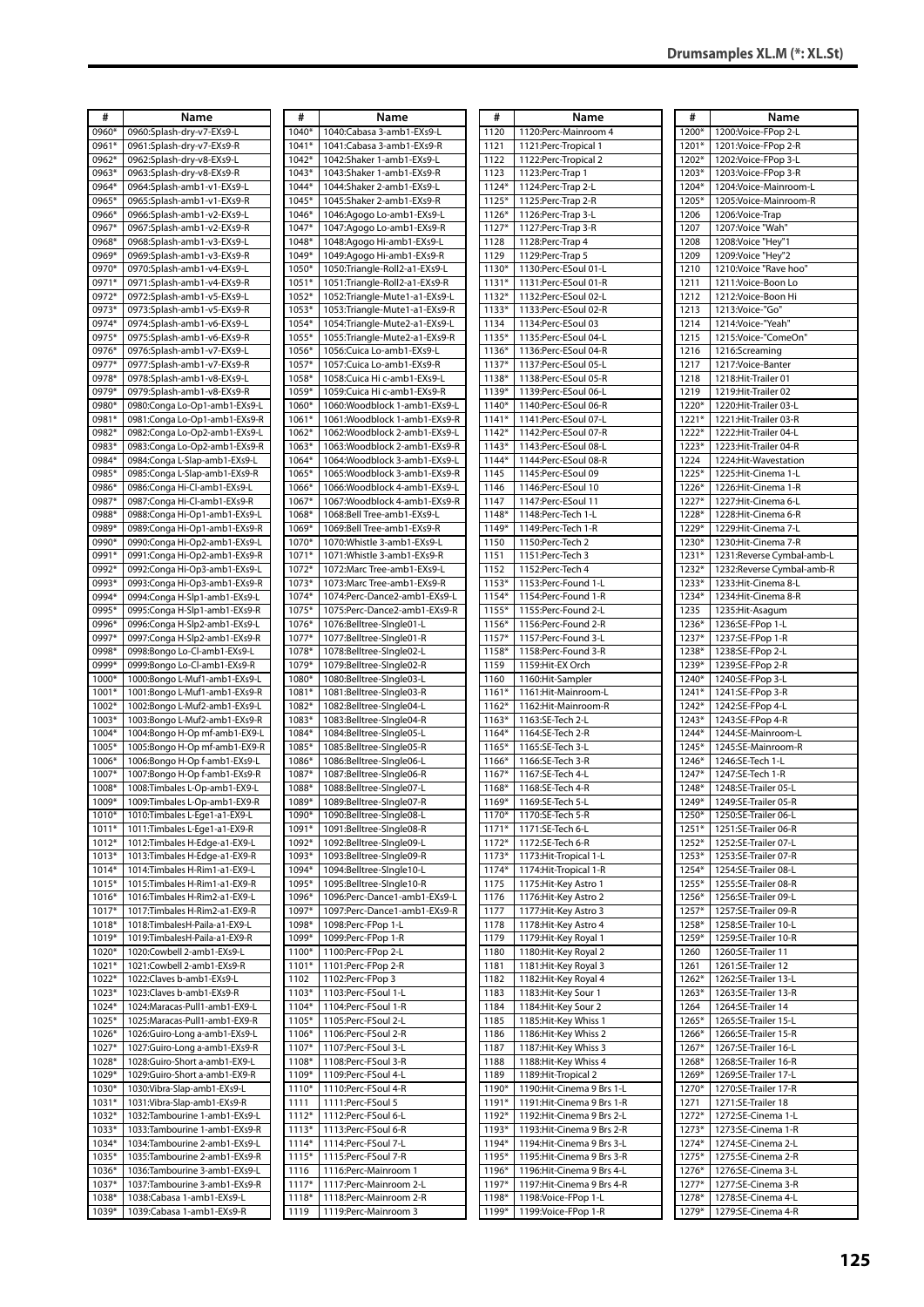| #     | Name                        |
|-------|-----------------------------|
| 1280* | 1280:SE-Cinema 5-L          |
| 1281* | 1281:SE-Cinema 5-R          |
| 1282* | 1282:SE-Boom Bright-L       |
| 1283* | 1283:SE-Boom Bright-R       |
| 1284* | 1284:Stadium-amb1-EXs9-L    |
| 1285* | 1285:Stadium-amb1-EXs9-R    |
| 1286* | 1286: Applause-amb1-EXs9-L  |
| 1287* | 1287: Applause-amb 1-EXs9-R |
| 1288  | 1288:Slice-Breaks Aztec 01  |
| 1289  | 1289:Slice-Breaks Aztec 02  |
| 1290  | 1290:Slice-Breaks Aztec 03  |
| 1291  | 1291:Slice-Breaks Aztec 04  |
| 1292  | 1292:Slice-Breaks Aztec 05  |
| 1293  | 1293:Slice-Breaks Aztec 06  |
| 1294  | 1294:Slice-Breaks Aztec 07  |
| 1295  | 1295:Slice-Breaks Aztec 08  |
| 1296  | 1296:Slice-Breaks Aztec 09  |
|       |                             |
| 1297  | 1297:Slice-Breaks Aztec 10  |
| 1298  | 1298:Slice-Breaks Aztec 11  |
| 1299  | 1299:Slice-Breaks Aztec 12  |
| 1300  | 1300:Slice-Breaks Aztec 13  |
| 1301  | 1301:Slice-Breaks Aztec 14  |
| 1302  | 1302:Slice-Breaks Aztec 15  |
| 1303  | 1303:Slice-Breaks Aztec 16  |
| 1304  | 1304:Slice-Breaks Aztec 17  |
| 1305  | 1305:Slice-Breaks Aztec 18  |
| 1306  | 1306:Slice-Breaks Aztec 19  |
| 1307  | 1307:Slice-Breaks Aztec 20  |
| 1308  | 1308:Slice-Breaks Aztec 21  |
| 1309  | 1309:Slice-Breaks Aztec 22  |
| 1310  | 1310:Slice-Breaks Aztec 23  |
| 1311  | 1311:Slice-Breaks Aztec 24  |
| 1312  | 1312:Slice-Breaks Chill 01  |
| 1313  | 1313:Slice-Breaks Chill 02  |
| 1314  | 1314:Slice-Breaks Chill 03  |
| 1315  | 1315:Slice-Breaks Chill 04  |
| 1316  | 1316:Slice-Breaks Chill 05  |
| 1317  | 1317:Slice-Breaks Chill 06  |
| 1318  | 1318:Slice-Breaks Chill 07  |
| 1319  | 1319:Slice-Breaks Chill 08  |
| 1320  | 1320:Slice-Breaks Chill 09  |
| 1321  | 1321:Slice-Breaks Chill 10  |
| 1322  | 1322:Slice-Breaks Chill 11  |
| 1323  | 1323:Slice-Breaks Chill 12  |
| 1324  | 1324:Slice-Breaks Chill 13  |
| 1325  | 1325: Slice-Breaks Chill 14 |
| 1326  | 1326:Slice-Breaks Chill 15  |
| 1327  | 1327:Slice-Breaks Chill 16  |
| 1328  | 1328:Slice-Breaks Chill 17  |
| 1329  |                             |
| 1330  | 1329:Slice-Breaks Chill 18  |
|       | 1330:Slice-Breaks Chill 19  |
| 1331  | 1331:Slice-Breaks Chill 20  |
| 1332  | 1332:Slice-Breaks Chill 21  |
| 1333  | 1333:Slice-Breaks Chill 22  |
| 1334  | 1334: Slice-Breaks Chill 23 |
| 1335  | 1335:Slice-Breaks Chill 24  |
| 1336  | 1336:Slice-Breaks Sham 01   |
| 1337  | 1337:Slice-Breaks Sham 02   |
| 1338  | 1338:Slice-Breaks Sham 03   |
| 1339  | 1339:Slice-Breaks Sham 04   |
| 1340  | 1340:Slice-Breaks Sham 05   |
| 1341  | 1341:Slice-Breaks Sham 06   |
| 1342  | 1342:Slice-Breaks Sham 07   |
| 1343  | 1343:Slice-Breaks Sham 08   |
| 1344  | 1344:Slice-Breaks Sham 09   |
| 1345  | 1345:Slice-Breaks Sham 10   |
| 1346  | 1346:Slice-Breaks Sham 11   |
| 1347  | 1347:Slice-Breaks Sham 12   |
| 1348  | 1348:Slice-Breaks Sham 13   |
| 1349  | 1349:Slice-Breaks Sham 14   |
| 1350  | 1350:Slice-Breaks Sham 15   |
| 1351  | 1351:Slice-Breaks Sham 16   |
| 1352  | 1352:Slice-Breaks Sham 17   |
| 1353  | 1353:Slice-Breaks Sham 18   |
| 1354  | 1354:Slice-Breaks Sham 19   |
| 1355  | 1355:Slice-Breaks Sham 20   |
| 1356  | 1356:Slice-Breaks Sham 21   |
| 1357  | 1357:Slice-Breaks Brown 01  |
| 1358  | 1358:Slice-Breaks Brown 02  |
| 1359  | 1359:Slice-Breaks Brown 03  |
|       |                             |

| #    | Name                        |
|------|-----------------------------|
| 1360 | 1360:Slice-Breaks Brown 04  |
| 1361 | 1361:Slice-Breaks Brown 05  |
| 1362 | 1362:Slice-Breaks Brown 06  |
| 1363 | 1363:Slice-Breaks Brown 07  |
| 1364 | 1364:Slice-Breaks Brown 08  |
| 1365 | 1365:Slice-Breaks Brown 09  |
| 1366 | 1366:Slice-Breaks Brown 10  |
| 1367 | 1367:Slice-Breaks Brown 11  |
| 1368 | 1368:Slice-Breaks Brown 12  |
| 1369 | 1369: Slice-Breaks Brown 13 |
|      |                             |
|      |                             |

3



<https://www.samplemagic.com/>



<https://www.loopmasters.com/>

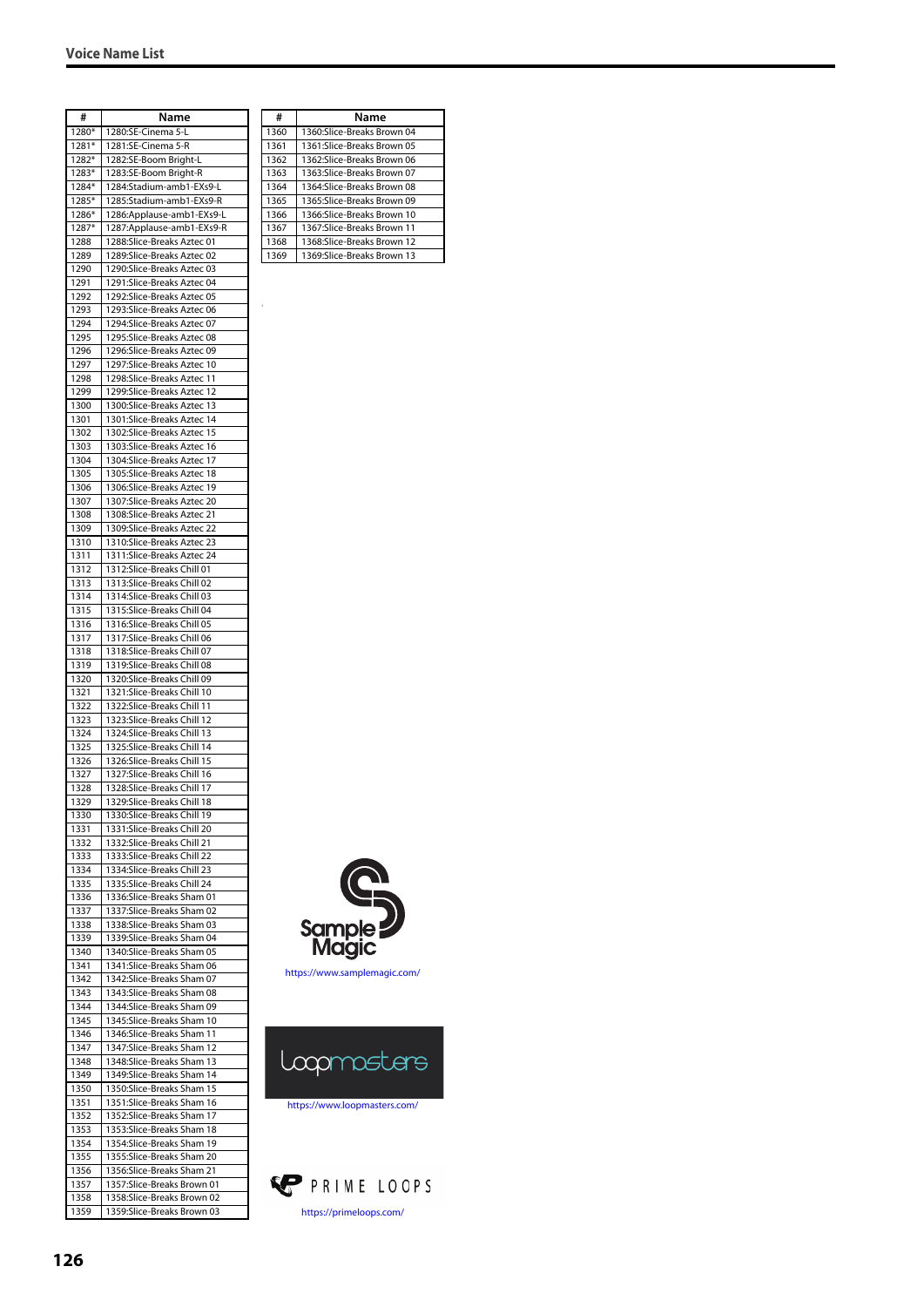## **Effect Presets**

| <b>Effect Name</b>                                   | <b>Preset Name</b>                    |
|------------------------------------------------------|---------------------------------------|
|                                                      | P01:Basic Drum Kit                    |
|                                                      | P02:Drm Attack Enhance                |
|                                                      | P03:Drm Attack MAX!                   |
| 001: Stereo Compressor                               | P04:Drm Squashed                      |
|                                                      | P05:Bass Body Builder                 |
|                                                      | P06:Bass Electric Body                |
|                                                      | P07:EZ Synth Bass                     |
|                                                      | P08:Full Mix Compress                 |
|                                                      | P01:Squashed                          |
| 002: Red Comp                                        | P02:Snappy                            |
|                                                      | P03:Present<br>P01:Mix Bass & Drums   |
|                                                      | P02:Piano Bold                        |
|                                                      | P03:Kick Punchy                       |
|                                                      | P04:Snare Body                        |
| 003: Stereo Limiter                                  | P05:Drm Snappy                        |
|                                                      | P06:Drm Body Enhancer                 |
|                                                      | P07:Bass Strong Sustain               |
|                                                      | P08:Bass Clarity                      |
|                                                      | P09:Reverb Punch                      |
|                                                      | P01:Drm Snappy                        |
| 004: Multiband Limiter                               | P02:Drm Presence                      |
|                                                      | P03:Mix Clear Punch                   |
|                                                      | P04:Mix Mid Punch                     |
|                                                      | P01:Mix Lite                          |
| 005: St.MasteringLimtr<br>(Stereo Mastering Limiter) | P02:Mix Medium                        |
|                                                      | P03:Mix Max                           |
|                                                      | P04:Mix MaxMax!!<br>P01:Drm Gate 1    |
|                                                      | P02:Drm Gate 2                        |
|                                                      | P03:Drm Gate 3                        |
| 006: Stereo Gate                                     | P04:Sustain Remover                   |
|                                                      | P05:Shortest Gate                     |
|                                                      | P06:All But Attack                    |
|                                                      | P01:Piano Enhancer                    |
|                                                      | P02:Strings Rosin Enhance             |
| 007: St.Parametric4EQ                                | P03:Add Low Body                      |
| (Stereo Parametric 4-Band EQ)                        | P04:Mix Boost Hi/Lo                   |
|                                                      | P05:Mix Radio EQ                      |
|                                                      | P06:Mix Bright & Clean                |
|                                                      | P01:Mix Rock                          |
|                                                      | P02:Mix Pop                           |
|                                                      | P03:Mix Small Speaker                 |
| 008: St. Graphic 7EQ<br>(Stereo Graphic 7-Band EQ)   | P04:Mix Strong Mid Range              |
|                                                      | P05:Mix Aggressive<br>P06:Smile Curve |
|                                                      | P07:Subtle Presence                   |
|                                                      | P08:LoFi Strong Mid                   |
|                                                      | P01:Piano Shimmer                     |
|                                                      | P02:Vox Enhancer                      |
|                                                      | P03:Nice Presence                     |
| 009: St.Exciter/Enhncr                               | P04:Dark Enhancer                     |
| (Stereo Exciter/Enhancer)                            | P05:Add Mid Range                     |
|                                                      | P06:Mix Clear Top End                 |
|                                                      | P07:Mix Mid Max                       |
|                                                      | P08:Mix Doubler & Brite               |
|                                                      | P01:Radio                             |
| 010: Stereo Isolator                                 | P02:Scooper Mid EQ<br>P03:No High End |
|                                                      | P04:No Low End                        |
|                                                      | P01:Wah Low                           |
|                                                      | P02:Wah Mid                           |
|                                                      | P03:Wah High                          |
|                                                      | P04:LFO Sweep 1                       |
| 011: St. Wah/Auto Wah<br>(Stereo Wah/Auto Wah)       | P05:LFO Sweep 2                       |
|                                                      | P06:Chop Wah 1                        |
|                                                      | P07:Chop Wah 2                        |
|                                                      | P08:Chop Wah 3                        |
|                                                      | P09:French Pop LFO                    |

| <b>Effect Name</b>                                  | <b>Preset Name</b>       |
|-----------------------------------------------------|--------------------------|
|                                                     | P01:Custom Suitcase EP   |
|                                                     | P02:Sluggish Wah         |
|                                                     | P03:Flashy Wah           |
| 012: St. Vintage Wah<br>(Stereo Vintage/Custom Wah) | P04:Groove Chopper       |
|                                                     | P05:1/2 Note LFO         |
|                                                     | P06: Whole Note LFO 1    |
|                                                     | P07: Whole Note LFO 2    |
|                                                     | P01:Funk Gtr Wah         |
| 013: VOX Wah                                        | P02:Funk EP Wah          |
|                                                     | P03:Drum Wah             |
|                                                     | P01:1/16 Random          |
|                                                     | P02:1/8 Lite Random      |
|                                                     | P03:1/8 Deep Random      |
| 014: St. Random Filter<br>(Stereo Random Filter)    | P04:1/8 Step             |
|                                                     | P05:Tri Hi End Sweep     |
|                                                     | P06:S.O.S.               |
|                                                     | P07:Song Maker           |
|                                                     | P01:LPF Reso Sweep       |
|                                                     | P02:BPF Water Drop Sweep |
| 015: St. MultiModeFilter                            | P03:BPF ZigZag           |
| (Stereo Multi Mode Filter)                          | P04:BPF Pump             |
|                                                     | P05:LPF Dirty            |
|                                                     | P06:HPF Dirty            |
|                                                     | P01:Add Sub Kick 1       |
| 016: St. Sub Oscillator                             | P02:Add Sub Kick 2       |
| (Stereo Sub Oscillator)                             | P03:Add Sub Bass         |
|                                                     | P01:Stuck in a Jar       |
|                                                     | P02:LFO Tubby            |
|                                                     | P03:LFO Guide Dog        |
|                                                     | P04:LFO Oh Yea!          |
| 017: Talking Modulator                              | P05:LFO Slow Mouth       |
|                                                     | P06:LFO Deep Pit         |
|                                                     | P07:LFO Pad Ocean        |
|                                                     | P08:Synth Lead Sweep     |
|                                                     | P09:Psycho Organ Vox     |
|                                                     | P01:Lite                 |
|                                                     |                          |
|                                                     | P02: Vintage 1           |
|                                                     | P03: Vintage 2           |
|                                                     | P04: Vintage 3           |
|                                                     | P05:Broken               |
|                                                     | P06:Wack 1               |
|                                                     | P07:Wack 2               |
| 018: Stereo Decimator                               | P08:Gamer                |
|                                                     | P09:LFO Noiz Sweep 1     |
|                                                     | P10:LFO Noiz Sweep 2     |
|                                                     | P11:LFO Processor        |
|                                                     | P12:Grainy Pad           |
|                                                     | P13:Slow Swirls          |
|                                                     | P14:Very Punk            |
|                                                     | P15:Warm Fuzz            |
|                                                     | P01:Really OLD           |
|                                                     | P02:Vintage              |
|                                                     | P03:USED                 |
| 019: St. Analog Record<br>(Stereo Analog Record)    | P04:70's                 |
|                                                     | P05:80's                 |
|                                                     | P06:90's                 |
|                                                     | P07:Note On = Noise      |
|                                                     |                          |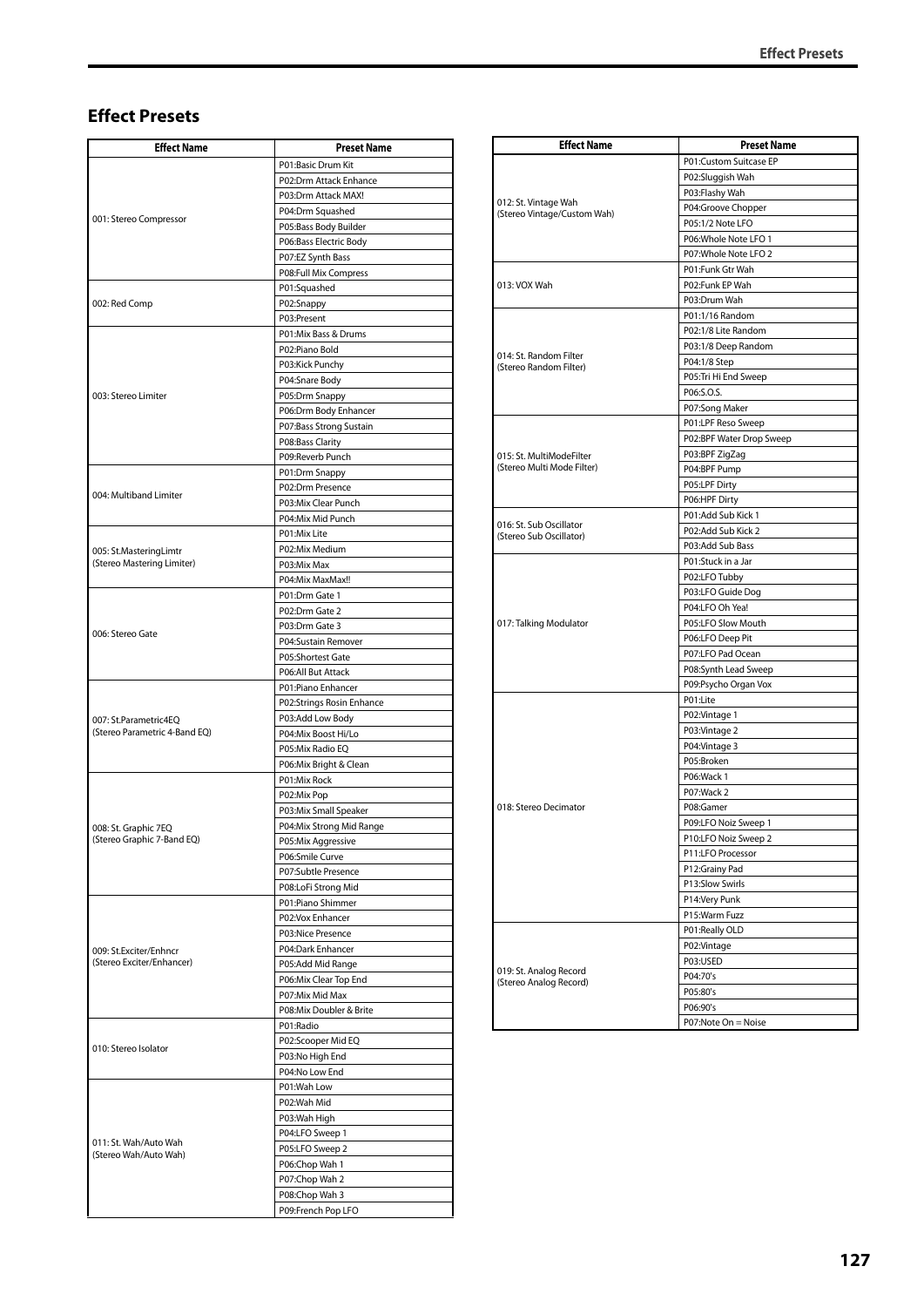| <b>Effect Name</b>                                    | <b>Preset Name</b>                              |
|-------------------------------------------------------|-------------------------------------------------|
|                                                       | P01:Evil Overdrive Wah                          |
|                                                       | P02:Mega Rock Guitar                            |
|                                                       | P03:Lead Rock Guitar OD                         |
|                                                       | P04:Lead Rock Guitar HG                         |
|                                                       | P05:Strat Overdrive                             |
|                                                       | P06:Synth Lead OD Wah                           |
| 020: OD/Hi.Gain Wah                                   | P07:Subtle Overdrive                            |
| (Overdrive/Hi.Gain Wah)                               | P08:50/50 Saturator                             |
|                                                       | P09:OD Slightly Burnt<br>P10:OD Radio Crunch    |
|                                                       | P11: HiGain Radio Crispy                        |
|                                                       | P12:OD Bold Drums                               |
|                                                       | P13: HiGain Bold Drums                          |
|                                                       | P14:DnB OD Drums                                |
|                                                       | P15:Messy Snare                                 |
|                                                       | P01: Vintage Cabinet                            |
| 021: St. Guitar Cabinet                               | P02:Warm Rock Cabinet                           |
| (Stereo Guitar Cabinet)                               | P03:Dark Black Cabinet                          |
|                                                       | P04:Nice Vox Cabinet<br>P05:UK Warm Cabinet     |
|                                                       | P01:Modern Cabinet                              |
|                                                       | P02:Classic Cabinet                             |
| 022: St. Bass Cabinet                                 | P03:Studio Cabinet                              |
| (Stereo Bass Cabinet)                                 | P04:Vox Cabinet                                 |
|                                                       | P05:U.S. Clean Cabinet                          |
|                                                       | P06:Combi Cabinet                               |
|                                                       | P01:Jazz Combo Bass                             |
|                                                       | P02:Rock Bass                                   |
| 023: Bass Amp Model                                   | P03:Slap Bass 1                                 |
|                                                       | P04:Slap Bass 2                                 |
|                                                       | P05:Full Low End                                |
|                                                       | P06:Mostly Low End<br>P01:Fat Bass Amp          |
|                                                       | P02: Vintage Radio                              |
|                                                       | P03:Funky Mix                                   |
|                                                       | P04: Thin Warm Mix                              |
|                                                       | P05:Less Mid-EQ                                 |
| 024: Bass Amp+Cabinet                                 | P06:Dirty Synth                                 |
| (Bass Amp Model+Cabinet)                              | P07: Thin & Far Away                            |
|                                                       | P08:Drums thru Amp                              |
|                                                       | P09:DnB Drum Monster<br>P10: Hype the Drummer   |
|                                                       | P11:Squash Drums                                |
|                                                       | P12:Killer Drum Character                       |
|                                                       | P01:Light Boost                                 |
|                                                       | P02:Medium Boost                                |
| 025: Treble Booster                                   | P03:Maxi Boost                                  |
|                                                       | P04: Vintage Drums                              |
|                                                       | P01:E.Gtr Big Body                              |
| 026: Tube PreAmp Model                                | P02:Track Warmer                                |
| (Tube PreAmp Modeling)                                | P03:Remove below 50hz<br>P04:Remove above 10Khz |
|                                                       | P05:AM Radio                                    |
|                                                       | P01:Warm & Full                                 |
|                                                       | P02:Total Mix Enhancer                          |
|                                                       | P03:Vintage                                     |
| 027: St. Tube PreAmp<br>(Stereo Tube PreAmp Modeling) | P04:50hz Remover                                |
|                                                       | P05:Remove High End                             |
|                                                       | P06:AM Radio Signal                             |
|                                                       | P07:Smooth Mix                                  |
|                                                       | P01:Vintage Dynamic                             |
|                                                       | P02:Multi Condenser                             |
|                                                       | P03:Percussion Condenser<br>P04:Drums Dynamic   |
| 028: Mic Model+PreAmp                                 | P05:Vocal Dynamic                               |
| (Mic Modeling + PreAmp)                               | P06:Multi Dynamic                               |
|                                                       | P07:Vocal Condenser                             |
|                                                       | P08:Vocal Tube                                  |
|                                                       | P09:Kick Dynamic                                |

| <b>Effect Name</b>          | <b>Preset Name</b>                        |
|-----------------------------|-------------------------------------------|
|                             | P01:Super Chorus                          |
|                             | P02:Slow & Warm                           |
|                             | P03:Fast Chorus                           |
| 029: Stereo Chorus          | P04:Made 4 E.Pianos                       |
|                             | P05:Clavi Chorus                          |
|                             | P06:Gtr Medium Chorus                     |
|                             | P07:Clean E.Guitar                        |
|                             | P01:Sweet Stereo EP                       |
| 030: Vintage Chorus         | P02:Sweet Mono EP                         |
|                             | P03:Fast Mono EP<br>P04:Slow Mono EP      |
|                             | P01:1-1 Slow                              |
|                             | P02:1-2 Medium                            |
|                             | P03:1-3 Fast                              |
|                             | P04:1-4 Faster                            |
|                             | P05:2-1 Slow                              |
| 031: Black Chorus           | P06:2-2 Medium                            |
|                             | P07:2-3 Fast                              |
|                             | P08:2-4 Faster                            |
|                             | P09:Flanger 1                             |
|                             | P10:Flanger 2                             |
|                             | P11:Flanger 3                             |
|                             | P01:Subtle                                |
| 032: EP Chorus              | P02:Normal                                |
|                             | P03:Strong<br>P04:EZ Fast                 |
|                             | P01:Warm Enhancer                         |
|                             | P02:Subtle Chorus                         |
|                             | P03:Deeper Full                           |
|                             | P04:Deeper Thin                           |
| 033: St.HarmonicChorus      | P05:Fast & Dark                           |
| (Stereo Harmonic Chorus)    | P06:BPM Thin 1/8 Swoosh                   |
|                             | P07:Fast Thin Swoosh                      |
|                             | P08:Synth Brass                           |
|                             | P09:Psycho Drum Drops                     |
|                             | P10:Tight Drum Drops                      |
|                             | P01:Wide Motion                           |
|                             | P02:Wide Subtle                           |
|                             | P03:Loose Bolts<br>P04:WIDE Stereo Motion |
| 034: St. Biphase Mod.       | P05:Normal BiPhase                        |
| (Stereo Biphase Modulation) | P06:SEA SICK                              |
|                             | P07:Nice Modulations                      |
|                             | P08:E.Gtr Add Body                        |
|                             | P09:E.Gtr Funky                           |
|                             | P01:Stereo Pad Helper                     |
|                             | P02:Chorus & DDL 1                        |
| 035: Multitap Cho/Delay     | P03:Chorus & DDL 2                        |
| (Multitap Chorus/Delay)     | P04:Synth Pad Body Builder                |
|                             | P05: Magic Pads 1                         |
|                             | P06: Magic Pads 2                         |
| 036: Ensemble               | P01:Mild<br>P02:Medium Fast               |
|                             | P03:Pipe Organ Helper                     |
|                             | P01:Swirly                                |
| 037: Polysix Ensemble       | P02:String Pad Helper                     |
|                             | P03:String Pad Magic                      |
|                             | P01:Deep & Slow                           |
|                             | P02:BPM Deep & Slow                       |
|                             | P03:Gtr Smooth Flange                     |
| 038: Stereo Flanger         | P04:Drm Slow Flange                       |
|                             | P05:Deep & Swooshy                        |
|                             | P06:Almost like a Chorus                  |
|                             | P07:Serious Rotations                     |
|                             | P01:E Gtr 1<br>P02:E Gtr 2                |
| 039: Vintage Flanger        | P03:E Gtr 3                               |
|                             | P04:Slo Pad Flange                        |
|                             |                                           |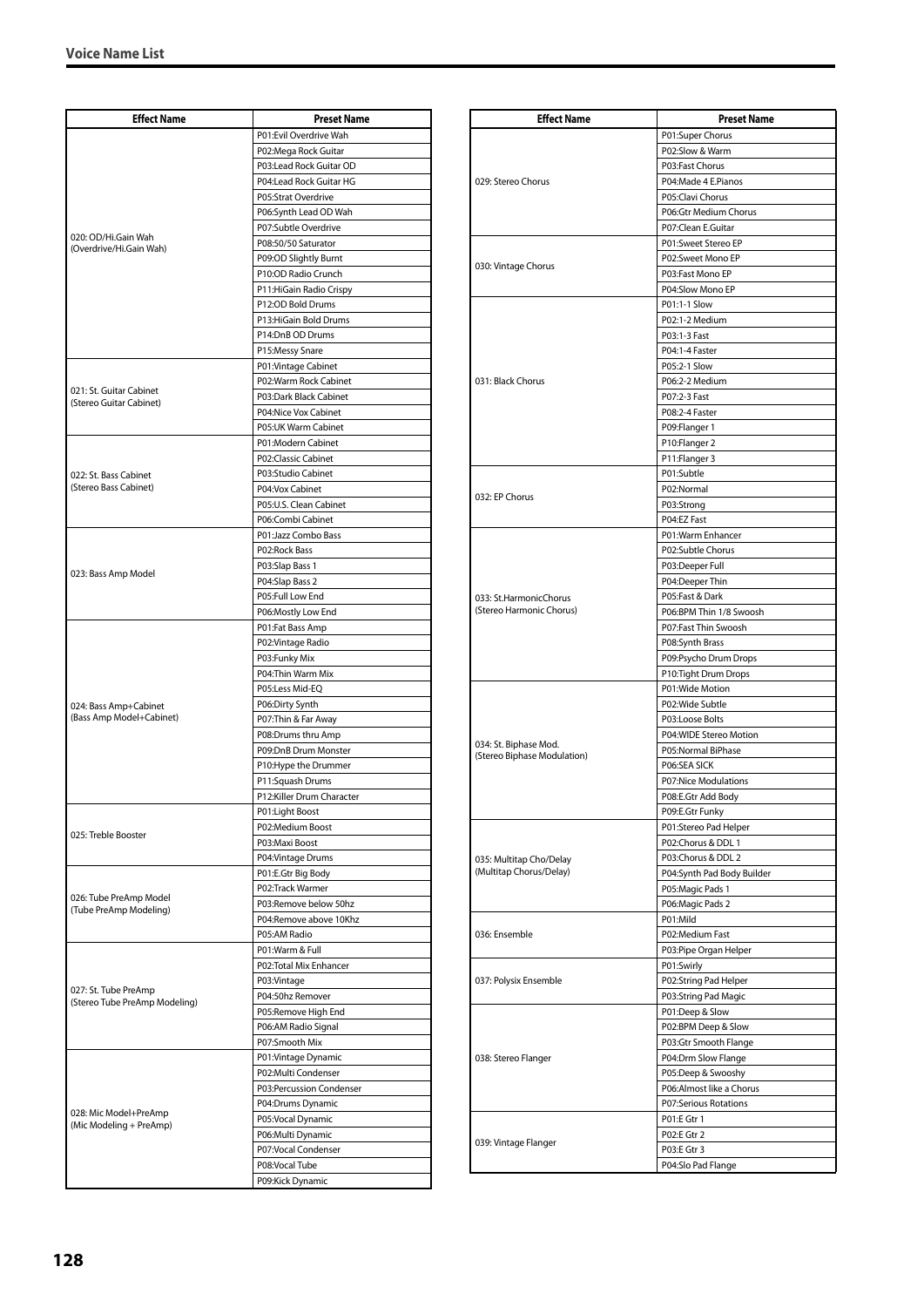| <b>Effect Name</b>                                       | <b>Preset Name</b>      |
|----------------------------------------------------------|-------------------------|
|                                                          | P01:1/16 Tight          |
|                                                          | P02:1/16 Easy Chopper   |
|                                                          | P03:1/8 Pad Chopper     |
| 040: St. Random Flanger                                  | P04:1/8 Deep            |
| (Stereo Random Flanger)                                  | P05:1/8 Bad Dream       |
|                                                          | P06:1/8 Easy Chopper    |
|                                                          | P07:1/4 Easy Chopper    |
|                                                          | P01: Thick Keyboards 1  |
|                                                          | P02:Thick Keyboards 2   |
|                                                          | P03:Fast Picking Flange |
| 041: St. Env. Flanger                                    | P04: Ultra Thick Attack |
| (Stereo Envelope Flanger)                                | P05: Vintage Lead       |
|                                                          | P06:Drm Jam in Ab       |
|                                                          | P07:Drm Jam in C        |
|                                                          | P08:Drm Jam in Bb       |
|                                                          | P01:Deep E.Piano        |
|                                                          | P02:Lush E.Piano        |
|                                                          | P03:Dark Suitcase       |
|                                                          | P04:Funky Clavinet      |
| 042: Stereo Phaser                                       | P05:Made 4 Pads         |
|                                                          | P06:Thin Phaser         |
|                                                          | P07: Polar Phase        |
|                                                          | P08:1/4 Deep Cycle      |
|                                                          | P09: Whole Note Cycle   |
|                                                          | P01:Slo-Color on        |
|                                                          | P02:Med-Color on        |
|                                                          | P03:Fast -Color on      |
| 043: Small Phaser                                        | P04:Slo-Color off       |
|                                                          | P05:Med-Color off       |
|                                                          | P06:Fast -Color off     |
|                                                          | P01:Slow & Sweet        |
|                                                          | P02:Fast EZ YaYa        |
|                                                          | P03:Slow & Dark         |
| 044: Orange Phaser                                       | P04:E.Piano Med         |
|                                                          | P05:E.Piano Slow        |
|                                                          | P06:E.Piano Fast        |
|                                                          | P01:Gentle              |
|                                                          | P02:EP Magic            |
| 045: Black Phaser                                        | P03:Pad 1               |
|                                                          | P04:Pad 2               |
|                                                          | P05:Dark                |
|                                                          | P06:Fast & Thin         |
|                                                          | P01:Slow EP             |
|                                                          | P02:Fast EP             |
| 046: U-VIBE                                              | P03:Faster EP           |
|                                                          | P04:Guitar 1            |
|                                                          | P05:Guitar 2            |
|                                                          | P06:Guitar 3            |
|                                                          | P01:BPM Pad Motion      |
| 047: St. Random Phaser<br>(Stereo Random Phaser)         | P02:1/16 Motion         |
|                                                          | P03:1/16 MaxiMotion     |
|                                                          | P04:1/8 Vapor           |
|                                                          | P05:1/8 Stepping        |
|                                                          | P06:1/8 Random 1        |
|                                                          | P07:1/8 Random 2        |
|                                                          | P08:1/4 Shifty          |
|                                                          | P01: Vintage EG Phase   |
| 048: St. Env. Phaser<br>(Stereo Envelope Phaser)         | P02:Funky Wah Drop      |
|                                                          | P03:Thin Town Phaser    |
|                                                          | P04:JS +Y Phaser        |
|                                                          | P05:Funky Drum Drops    |
|                                                          | P06:Drum Whip           |
| 049: Stereo Vibrato                                      | P01:Shimmering          |
|                                                          | P02:Velocity to Speed   |
|                                                          | P03:1/16 Mild           |
|                                                          | P04:1/8 Strong          |
|                                                          | P05:1/4 Light           |
|                                                          | P06:Drm Shimmer         |
|                                                          | P01:500/325ms Chorus    |
| 050: St. Auto Fade Mod.<br>(Stereo Auto Fade Modulation) | P02:500/325ms Vibrato   |
|                                                          | P03:350/350ms Chorus    |
|                                                          | P04:500/500ms Chorus    |

| P01:Slow Pad Shifter<br>P02:Slower Motion<br>P03:BPM Bass Evolver<br>P04:BPM Drum Fun 1<br>051: 2Voice Resonator<br>P05:BPM Drum Fun 2<br>P06:BPM Drum Fun 3<br>P07:BPM Drum Fun 4<br>P01:BPM Drive By<br>P02:Fade In / Out 1<br>P03:Fade In / Out 2<br>P04:Fade In / Out 3<br>052: Doppler<br>P05:Fade In / Out 4<br>P06:Fade In / Out 5<br>P07:Fade In / Out 6<br>P01:Wild Animal<br>P02:JS+Y Scratch 1<br>053: Scratch<br>P03:JS+Y Scratch 2<br>P04: Fingers Stop the Record<br>P01:Drm Grain<br>P02:Drm Grain in Eb<br>P03:Drm Grain in Ab<br>P04:Velocity Mod<br>054: Grain Shifter<br>P05:Velocity Jam in F#<br>P06:Velocity Grains<br>P07:Chopped Up<br>P08:BPM Warning Beacon<br>P01:Vintage E.P.<br>P02:Very Slow Cycle<br>P03:1/8 Pan Dance<br>055: Stereo Tremolo<br>P04:1/8 Pulse<br>P05:1/4 Pulse<br>P06:1/4 Techno<br>P01:SuperWide<br>P02:1/2 Wide<br>P03:EZ Mono<br>056: TEX Tremolo<br>P04:EP Roller<br>P05:Stereo EP<br>P06:Fast Mono<br>P01:VariMotion 1<br>P02:VariMotion 2<br>057: St. Env. Tremolo<br>(Stereo Envelope Tremolo)<br>P03:VariDepth 1<br>P04: VariDepth 2<br>P01:Slow Panning Sine<br>P02:Fast Panning Triangle<br>058: Stereo Auto Pan<br>P03:1/16 Sine<br>P04:1/8 Triangle<br>P01:Slow Phasing<br>P02:1/4 Pad Mover<br>059: St. Phaser + Trml<br>(Stereo Phaser + Tremolo)<br>P03: Whole Note Pad Mover<br>P04:4 Measure Phaser<br>P01:Mangled<br>P02:Alien Talk 1<br>060: St. Ring Modulator<br>P03:Alien Talk 2<br>(Stereo Ring Modulator)<br>P04:Freq Shifted<br>P05:Mix Twister<br>P06:Ring Note Follower<br>P01:Lightly Detuned<br>061: Detune<br>P02:Pitch w/Delay<br>P03:Slap Back Room<br>P01:+12 Normal<br>P02:Lite Detune w/DDL<br>P03:Better Than Chorus | <b>Effect Name</b> | <b>Preset Name</b> |
|----------------------------------------------------------------------------------------------------------------------------------------------------------------------------------------------------------------------------------------------------------------------------------------------------------------------------------------------------------------------------------------------------------------------------------------------------------------------------------------------------------------------------------------------------------------------------------------------------------------------------------------------------------------------------------------------------------------------------------------------------------------------------------------------------------------------------------------------------------------------------------------------------------------------------------------------------------------------------------------------------------------------------------------------------------------------------------------------------------------------------------------------------------------------------------------------------------------------------------------------------------------------------------------------------------------------------------------------------------------------------------------------------------------------------------------------------------------------------------------------------------------------------------------------------------------------------------------------------------------------------------------------------------------------------------------------------------|--------------------|--------------------|
|                                                                                                                                                                                                                                                                                                                                                                                                                                                                                                                                                                                                                                                                                                                                                                                                                                                                                                                                                                                                                                                                                                                                                                                                                                                                                                                                                                                                                                                                                                                                                                                                                                                                                                          |                    |                    |
|                                                                                                                                                                                                                                                                                                                                                                                                                                                                                                                                                                                                                                                                                                                                                                                                                                                                                                                                                                                                                                                                                                                                                                                                                                                                                                                                                                                                                                                                                                                                                                                                                                                                                                          |                    |                    |
|                                                                                                                                                                                                                                                                                                                                                                                                                                                                                                                                                                                                                                                                                                                                                                                                                                                                                                                                                                                                                                                                                                                                                                                                                                                                                                                                                                                                                                                                                                                                                                                                                                                                                                          |                    |                    |
|                                                                                                                                                                                                                                                                                                                                                                                                                                                                                                                                                                                                                                                                                                                                                                                                                                                                                                                                                                                                                                                                                                                                                                                                                                                                                                                                                                                                                                                                                                                                                                                                                                                                                                          |                    |                    |
|                                                                                                                                                                                                                                                                                                                                                                                                                                                                                                                                                                                                                                                                                                                                                                                                                                                                                                                                                                                                                                                                                                                                                                                                                                                                                                                                                                                                                                                                                                                                                                                                                                                                                                          |                    |                    |
|                                                                                                                                                                                                                                                                                                                                                                                                                                                                                                                                                                                                                                                                                                                                                                                                                                                                                                                                                                                                                                                                                                                                                                                                                                                                                                                                                                                                                                                                                                                                                                                                                                                                                                          |                    |                    |
|                                                                                                                                                                                                                                                                                                                                                                                                                                                                                                                                                                                                                                                                                                                                                                                                                                                                                                                                                                                                                                                                                                                                                                                                                                                                                                                                                                                                                                                                                                                                                                                                                                                                                                          |                    |                    |
|                                                                                                                                                                                                                                                                                                                                                                                                                                                                                                                                                                                                                                                                                                                                                                                                                                                                                                                                                                                                                                                                                                                                                                                                                                                                                                                                                                                                                                                                                                                                                                                                                                                                                                          |                    |                    |
|                                                                                                                                                                                                                                                                                                                                                                                                                                                                                                                                                                                                                                                                                                                                                                                                                                                                                                                                                                                                                                                                                                                                                                                                                                                                                                                                                                                                                                                                                                                                                                                                                                                                                                          |                    |                    |
|                                                                                                                                                                                                                                                                                                                                                                                                                                                                                                                                                                                                                                                                                                                                                                                                                                                                                                                                                                                                                                                                                                                                                                                                                                                                                                                                                                                                                                                                                                                                                                                                                                                                                                          |                    |                    |
|                                                                                                                                                                                                                                                                                                                                                                                                                                                                                                                                                                                                                                                                                                                                                                                                                                                                                                                                                                                                                                                                                                                                                                                                                                                                                                                                                                                                                                                                                                                                                                                                                                                                                                          |                    |                    |
|                                                                                                                                                                                                                                                                                                                                                                                                                                                                                                                                                                                                                                                                                                                                                                                                                                                                                                                                                                                                                                                                                                                                                                                                                                                                                                                                                                                                                                                                                                                                                                                                                                                                                                          |                    |                    |
|                                                                                                                                                                                                                                                                                                                                                                                                                                                                                                                                                                                                                                                                                                                                                                                                                                                                                                                                                                                                                                                                                                                                                                                                                                                                                                                                                                                                                                                                                                                                                                                                                                                                                                          |                    |                    |
|                                                                                                                                                                                                                                                                                                                                                                                                                                                                                                                                                                                                                                                                                                                                                                                                                                                                                                                                                                                                                                                                                                                                                                                                                                                                                                                                                                                                                                                                                                                                                                                                                                                                                                          |                    |                    |
|                                                                                                                                                                                                                                                                                                                                                                                                                                                                                                                                                                                                                                                                                                                                                                                                                                                                                                                                                                                                                                                                                                                                                                                                                                                                                                                                                                                                                                                                                                                                                                                                                                                                                                          |                    |                    |
|                                                                                                                                                                                                                                                                                                                                                                                                                                                                                                                                                                                                                                                                                                                                                                                                                                                                                                                                                                                                                                                                                                                                                                                                                                                                                                                                                                                                                                                                                                                                                                                                                                                                                                          |                    |                    |
|                                                                                                                                                                                                                                                                                                                                                                                                                                                                                                                                                                                                                                                                                                                                                                                                                                                                                                                                                                                                                                                                                                                                                                                                                                                                                                                                                                                                                                                                                                                                                                                                                                                                                                          |                    |                    |
|                                                                                                                                                                                                                                                                                                                                                                                                                                                                                                                                                                                                                                                                                                                                                                                                                                                                                                                                                                                                                                                                                                                                                                                                                                                                                                                                                                                                                                                                                                                                                                                                                                                                                                          |                    |                    |
|                                                                                                                                                                                                                                                                                                                                                                                                                                                                                                                                                                                                                                                                                                                                                                                                                                                                                                                                                                                                                                                                                                                                                                                                                                                                                                                                                                                                                                                                                                                                                                                                                                                                                                          |                    |                    |
|                                                                                                                                                                                                                                                                                                                                                                                                                                                                                                                                                                                                                                                                                                                                                                                                                                                                                                                                                                                                                                                                                                                                                                                                                                                                                                                                                                                                                                                                                                                                                                                                                                                                                                          |                    |                    |
|                                                                                                                                                                                                                                                                                                                                                                                                                                                                                                                                                                                                                                                                                                                                                                                                                                                                                                                                                                                                                                                                                                                                                                                                                                                                                                                                                                                                                                                                                                                                                                                                                                                                                                          |                    |                    |
|                                                                                                                                                                                                                                                                                                                                                                                                                                                                                                                                                                                                                                                                                                                                                                                                                                                                                                                                                                                                                                                                                                                                                                                                                                                                                                                                                                                                                                                                                                                                                                                                                                                                                                          |                    |                    |
|                                                                                                                                                                                                                                                                                                                                                                                                                                                                                                                                                                                                                                                                                                                                                                                                                                                                                                                                                                                                                                                                                                                                                                                                                                                                                                                                                                                                                                                                                                                                                                                                                                                                                                          |                    |                    |
|                                                                                                                                                                                                                                                                                                                                                                                                                                                                                                                                                                                                                                                                                                                                                                                                                                                                                                                                                                                                                                                                                                                                                                                                                                                                                                                                                                                                                                                                                                                                                                                                                                                                                                          |                    |                    |
|                                                                                                                                                                                                                                                                                                                                                                                                                                                                                                                                                                                                                                                                                                                                                                                                                                                                                                                                                                                                                                                                                                                                                                                                                                                                                                                                                                                                                                                                                                                                                                                                                                                                                                          |                    |                    |
|                                                                                                                                                                                                                                                                                                                                                                                                                                                                                                                                                                                                                                                                                                                                                                                                                                                                                                                                                                                                                                                                                                                                                                                                                                                                                                                                                                                                                                                                                                                                                                                                                                                                                                          |                    |                    |
|                                                                                                                                                                                                                                                                                                                                                                                                                                                                                                                                                                                                                                                                                                                                                                                                                                                                                                                                                                                                                                                                                                                                                                                                                                                                                                                                                                                                                                                                                                                                                                                                                                                                                                          |                    |                    |
|                                                                                                                                                                                                                                                                                                                                                                                                                                                                                                                                                                                                                                                                                                                                                                                                                                                                                                                                                                                                                                                                                                                                                                                                                                                                                                                                                                                                                                                                                                                                                                                                                                                                                                          |                    |                    |
|                                                                                                                                                                                                                                                                                                                                                                                                                                                                                                                                                                                                                                                                                                                                                                                                                                                                                                                                                                                                                                                                                                                                                                                                                                                                                                                                                                                                                                                                                                                                                                                                                                                                                                          |                    |                    |
|                                                                                                                                                                                                                                                                                                                                                                                                                                                                                                                                                                                                                                                                                                                                                                                                                                                                                                                                                                                                                                                                                                                                                                                                                                                                                                                                                                                                                                                                                                                                                                                                                                                                                                          |                    |                    |
|                                                                                                                                                                                                                                                                                                                                                                                                                                                                                                                                                                                                                                                                                                                                                                                                                                                                                                                                                                                                                                                                                                                                                                                                                                                                                                                                                                                                                                                                                                                                                                                                                                                                                                          |                    |                    |
|                                                                                                                                                                                                                                                                                                                                                                                                                                                                                                                                                                                                                                                                                                                                                                                                                                                                                                                                                                                                                                                                                                                                                                                                                                                                                                                                                                                                                                                                                                                                                                                                                                                                                                          |                    |                    |
|                                                                                                                                                                                                                                                                                                                                                                                                                                                                                                                                                                                                                                                                                                                                                                                                                                                                                                                                                                                                                                                                                                                                                                                                                                                                                                                                                                                                                                                                                                                                                                                                                                                                                                          |                    |                    |
|                                                                                                                                                                                                                                                                                                                                                                                                                                                                                                                                                                                                                                                                                                                                                                                                                                                                                                                                                                                                                                                                                                                                                                                                                                                                                                                                                                                                                                                                                                                                                                                                                                                                                                          |                    |                    |
|                                                                                                                                                                                                                                                                                                                                                                                                                                                                                                                                                                                                                                                                                                                                                                                                                                                                                                                                                                                                                                                                                                                                                                                                                                                                                                                                                                                                                                                                                                                                                                                                                                                                                                          |                    |                    |
|                                                                                                                                                                                                                                                                                                                                                                                                                                                                                                                                                                                                                                                                                                                                                                                                                                                                                                                                                                                                                                                                                                                                                                                                                                                                                                                                                                                                                                                                                                                                                                                                                                                                                                          |                    |                    |
|                                                                                                                                                                                                                                                                                                                                                                                                                                                                                                                                                                                                                                                                                                                                                                                                                                                                                                                                                                                                                                                                                                                                                                                                                                                                                                                                                                                                                                                                                                                                                                                                                                                                                                          |                    |                    |
|                                                                                                                                                                                                                                                                                                                                                                                                                                                                                                                                                                                                                                                                                                                                                                                                                                                                                                                                                                                                                                                                                                                                                                                                                                                                                                                                                                                                                                                                                                                                                                                                                                                                                                          |                    |                    |
|                                                                                                                                                                                                                                                                                                                                                                                                                                                                                                                                                                                                                                                                                                                                                                                                                                                                                                                                                                                                                                                                                                                                                                                                                                                                                                                                                                                                                                                                                                                                                                                                                                                                                                          |                    |                    |
|                                                                                                                                                                                                                                                                                                                                                                                                                                                                                                                                                                                                                                                                                                                                                                                                                                                                                                                                                                                                                                                                                                                                                                                                                                                                                                                                                                                                                                                                                                                                                                                                                                                                                                          |                    |                    |
|                                                                                                                                                                                                                                                                                                                                                                                                                                                                                                                                                                                                                                                                                                                                                                                                                                                                                                                                                                                                                                                                                                                                                                                                                                                                                                                                                                                                                                                                                                                                                                                                                                                                                                          |                    |                    |
|                                                                                                                                                                                                                                                                                                                                                                                                                                                                                                                                                                                                                                                                                                                                                                                                                                                                                                                                                                                                                                                                                                                                                                                                                                                                                                                                                                                                                                                                                                                                                                                                                                                                                                          |                    |                    |
|                                                                                                                                                                                                                                                                                                                                                                                                                                                                                                                                                                                                                                                                                                                                                                                                                                                                                                                                                                                                                                                                                                                                                                                                                                                                                                                                                                                                                                                                                                                                                                                                                                                                                                          |                    |                    |
|                                                                                                                                                                                                                                                                                                                                                                                                                                                                                                                                                                                                                                                                                                                                                                                                                                                                                                                                                                                                                                                                                                                                                                                                                                                                                                                                                                                                                                                                                                                                                                                                                                                                                                          |                    |                    |
|                                                                                                                                                                                                                                                                                                                                                                                                                                                                                                                                                                                                                                                                                                                                                                                                                                                                                                                                                                                                                                                                                                                                                                                                                                                                                                                                                                                                                                                                                                                                                                                                                                                                                                          |                    |                    |
|                                                                                                                                                                                                                                                                                                                                                                                                                                                                                                                                                                                                                                                                                                                                                                                                                                                                                                                                                                                                                                                                                                                                                                                                                                                                                                                                                                                                                                                                                                                                                                                                                                                                                                          |                    |                    |
|                                                                                                                                                                                                                                                                                                                                                                                                                                                                                                                                                                                                                                                                                                                                                                                                                                                                                                                                                                                                                                                                                                                                                                                                                                                                                                                                                                                                                                                                                                                                                                                                                                                                                                          |                    |                    |
|                                                                                                                                                                                                                                                                                                                                                                                                                                                                                                                                                                                                                                                                                                                                                                                                                                                                                                                                                                                                                                                                                                                                                                                                                                                                                                                                                                                                                                                                                                                                                                                                                                                                                                          |                    |                    |
|                                                                                                                                                                                                                                                                                                                                                                                                                                                                                                                                                                                                                                                                                                                                                                                                                                                                                                                                                                                                                                                                                                                                                                                                                                                                                                                                                                                                                                                                                                                                                                                                                                                                                                          |                    |                    |
|                                                                                                                                                                                                                                                                                                                                                                                                                                                                                                                                                                                                                                                                                                                                                                                                                                                                                                                                                                                                                                                                                                                                                                                                                                                                                                                                                                                                                                                                                                                                                                                                                                                                                                          |                    |                    |
|                                                                                                                                                                                                                                                                                                                                                                                                                                                                                                                                                                                                                                                                                                                                                                                                                                                                                                                                                                                                                                                                                                                                                                                                                                                                                                                                                                                                                                                                                                                                                                                                                                                                                                          |                    |                    |
|                                                                                                                                                                                                                                                                                                                                                                                                                                                                                                                                                                                                                                                                                                                                                                                                                                                                                                                                                                                                                                                                                                                                                                                                                                                                                                                                                                                                                                                                                                                                                                                                                                                                                                          |                    |                    |
|                                                                                                                                                                                                                                                                                                                                                                                                                                                                                                                                                                                                                                                                                                                                                                                                                                                                                                                                                                                                                                                                                                                                                                                                                                                                                                                                                                                                                                                                                                                                                                                                                                                                                                          |                    |                    |
|                                                                                                                                                                                                                                                                                                                                                                                                                                                                                                                                                                                                                                                                                                                                                                                                                                                                                                                                                                                                                                                                                                                                                                                                                                                                                                                                                                                                                                                                                                                                                                                                                                                                                                          |                    |                    |
|                                                                                                                                                                                                                                                                                                                                                                                                                                                                                                                                                                                                                                                                                                                                                                                                                                                                                                                                                                                                                                                                                                                                                                                                                                                                                                                                                                                                                                                                                                                                                                                                                                                                                                          |                    |                    |
|                                                                                                                                                                                                                                                                                                                                                                                                                                                                                                                                                                                                                                                                                                                                                                                                                                                                                                                                                                                                                                                                                                                                                                                                                                                                                                                                                                                                                                                                                                                                                                                                                                                                                                          |                    |                    |
|                                                                                                                                                                                                                                                                                                                                                                                                                                                                                                                                                                                                                                                                                                                                                                                                                                                                                                                                                                                                                                                                                                                                                                                                                                                                                                                                                                                                                                                                                                                                                                                                                                                                                                          |                    |                    |
|                                                                                                                                                                                                                                                                                                                                                                                                                                                                                                                                                                                                                                                                                                                                                                                                                                                                                                                                                                                                                                                                                                                                                                                                                                                                                                                                                                                                                                                                                                                                                                                                                                                                                                          |                    |                    |
|                                                                                                                                                                                                                                                                                                                                                                                                                                                                                                                                                                                                                                                                                                                                                                                                                                                                                                                                                                                                                                                                                                                                                                                                                                                                                                                                                                                                                                                                                                                                                                                                                                                                                                          | 062: Pitch Shifter |                    |
|                                                                                                                                                                                                                                                                                                                                                                                                                                                                                                                                                                                                                                                                                                                                                                                                                                                                                                                                                                                                                                                                                                                                                                                                                                                                                                                                                                                                                                                                                                                                                                                                                                                                                                          |                    |                    |
|                                                                                                                                                                                                                                                                                                                                                                                                                                                                                                                                                                                                                                                                                                                                                                                                                                                                                                                                                                                                                                                                                                                                                                                                                                                                                                                                                                                                                                                                                                                                                                                                                                                                                                          |                    |                    |
|                                                                                                                                                                                                                                                                                                                                                                                                                                                                                                                                                                                                                                                                                                                                                                                                                                                                                                                                                                                                                                                                                                                                                                                                                                                                                                                                                                                                                                                                                                                                                                                                                                                                                                          |                    |                    |
| P04:Pad add 5ths 1                                                                                                                                                                                                                                                                                                                                                                                                                                                                                                                                                                                                                                                                                                                                                                                                                                                                                                                                                                                                                                                                                                                                                                                                                                                                                                                                                                                                                                                                                                                                                                                                                                                                                       |                    |                    |
| P05:Pad add 5ths 2                                                                                                                                                                                                                                                                                                                                                                                                                                                                                                                                                                                                                                                                                                                                                                                                                                                                                                                                                                                                                                                                                                                                                                                                                                                                                                                                                                                                                                                                                                                                                                                                                                                                                       |                    |                    |
| P06:Pads in Heaven                                                                                                                                                                                                                                                                                                                                                                                                                                                                                                                                                                                                                                                                                                                                                                                                                                                                                                                                                                                                                                                                                                                                                                                                                                                                                                                                                                                                                                                                                                                                                                                                                                                                                       |                    |                    |
| P07:Freak Drums 1                                                                                                                                                                                                                                                                                                                                                                                                                                                                                                                                                                                                                                                                                                                                                                                                                                                                                                                                                                                                                                                                                                                                                                                                                                                                                                                                                                                                                                                                                                                                                                                                                                                                                        |                    |                    |
| P08:Freak Drums 2                                                                                                                                                                                                                                                                                                                                                                                                                                                                                                                                                                                                                                                                                                                                                                                                                                                                                                                                                                                                                                                                                                                                                                                                                                                                                                                                                                                                                                                                                                                                                                                                                                                                                        |                    |                    |
| P09:Freak Drums 3                                                                                                                                                                                                                                                                                                                                                                                                                                                                                                                                                                                                                                                                                                                                                                                                                                                                                                                                                                                                                                                                                                                                                                                                                                                                                                                                                                                                                                                                                                                                                                                                                                                                                        |                    |                    |
| P10:Freak Drums 4                                                                                                                                                                                                                                                                                                                                                                                                                                                                                                                                                                                                                                                                                                                                                                                                                                                                                                                                                                                                                                                                                                                                                                                                                                                                                                                                                                                                                                                                                                                                                                                                                                                                                        |                    |                    |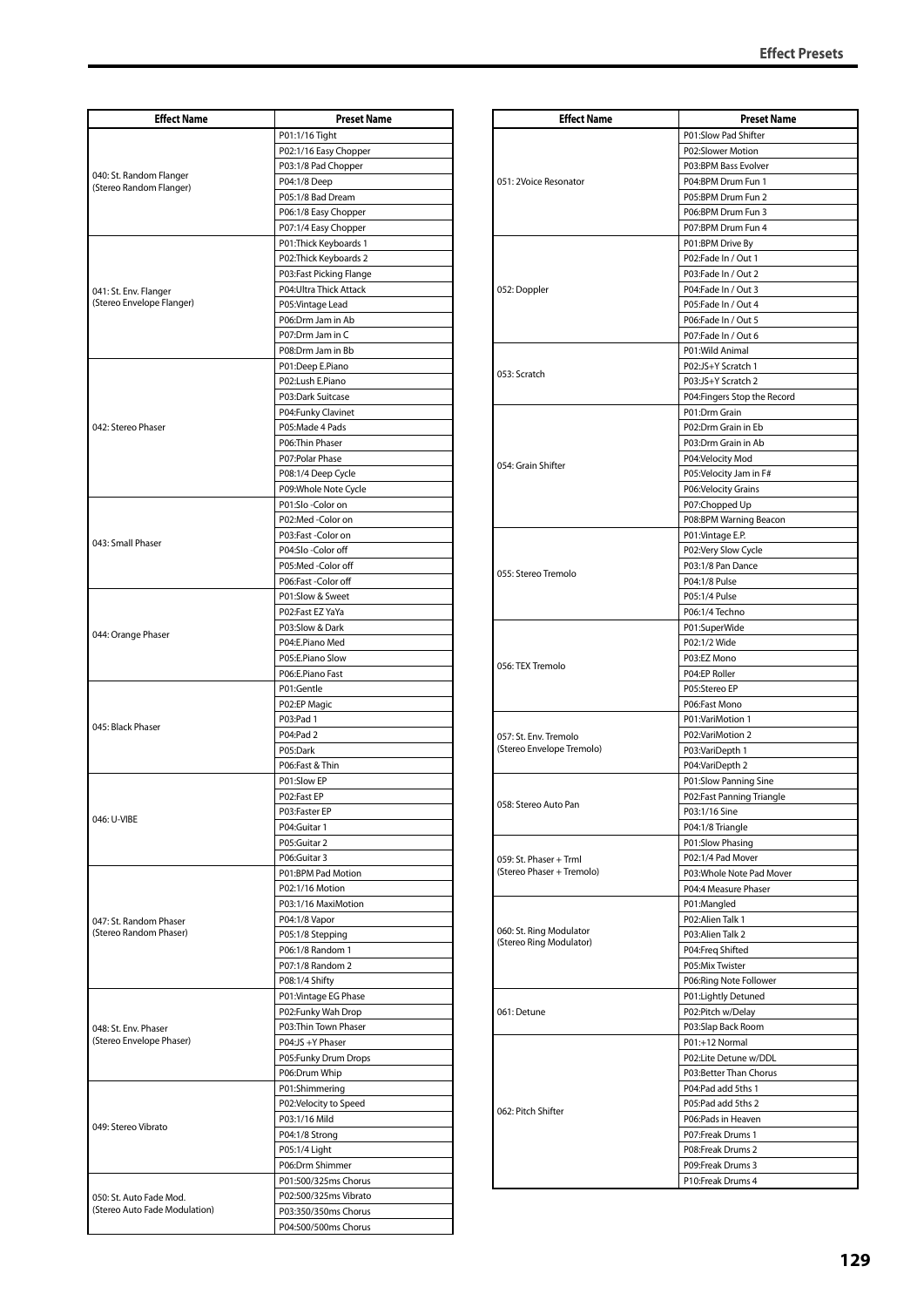| <b>Effect Name</b>                               | <b>Preset Name</b>                                   |
|--------------------------------------------------|------------------------------------------------------|
|                                                  | P01:1/4 +7 Slow                                      |
| 063: Pitch Shifter BPM                           | P02:1/8 +12 Slow                                     |
|                                                  | P03:1/8 PShift 1                                     |
|                                                  | P04:1/8 PShift 2                                     |
|                                                  | P05:1/8 PShift 3                                     |
|                                                  | P06:1/8 Fall Down                                    |
|                                                  | P01:Honky Tonk                                       |
|                                                  | P02:Woobly Legs                                      |
| 064: Pitch Shift Mod.                            | P03:Cool Chorus                                      |
| (Pitch Shift Modulation)                         | P04:Anthem Detune 1                                  |
|                                                  | P05:Anthem Detune 2                                  |
|                                                  | P06:1/16 Trill                                       |
|                                                  | P01:Jazz Perc C3                                     |
| 065: Organ Vib/Chorus                            | P02:Heavy V3                                         |
| (Organ Vibrato/Chorus)                           | P03:Custom Mild Vibrato<br>P04:Custom Chorus         |
|                                                  |                                                      |
|                                                  | P05:Heavy EP Chorus<br>P01:Rock Organ                |
| 066: Rotary Speaker                              | P02:Jazz Organ                                       |
|                                                  | P01:EP1 Big, Brite w/tremolo                         |
|                                                  | P02:EP2 Brite & EZ tremolo                           |
| 067: St.EP Tone+Trml                             | P03:EP3 Dark & Strong                                |
| (Stereo EP Tone+Tremolo)                         | P04:Pad 1 Magic                                      |
|                                                  | P05:Pad 2 EZ Magic                                   |
|                                                  | P01:Present Pads                                     |
|                                                  | P02:250/500/750ms DDL                                |
|                                                  | P03:Stereo Image 1                                   |
| 068: L/C/R Delay                                 | P04:Stereo Image 2                                   |
|                                                  | P05:Stereo & Mid Boost                               |
|                                                  | P06:350/700ms L<->RDDL                               |
|                                                  | P01:Made4 Slow Pads                                  |
|                                                  | P02:Nice Stereo DDL                                  |
|                                                  | P03:Stereo Image 1                                   |
| 069: Stereo/CrossDelay                           | P04:Stereo Image 2                                   |
|                                                  | P05:Stereo Image 3                                   |
|                                                  | P06:Stereo Image 4                                   |
|                                                  | P07:Repeat on Left                                   |
|                                                  | P08: Repeat on Right                                 |
|                                                  | P01:Stereo Slap Back                                 |
| 070: St. Multitap Delay                          | P02:Single DDL (Tap 2)                               |
| (Stereo Multitap Delay)                          | P03:Thin DDL<br>P04:Thin DDL (Cross)                 |
|                                                  | P05:Thin DDL (Pan)                                   |
|                                                  | P06:Normal Pan DDL                                   |
|                                                  | P01:Mod DDL for Pads                                 |
|                                                  | P02:Pad Wide Stereo                                  |
| 071: St. Mod Delay                               | P03:Serious Stereo                                   |
| (Stereo Modulation Delay)                        | P04:Stereo Enhancer                                  |
|                                                  | P05:Pad Magic                                        |
|                                                  | P06:Pad Helper                                       |
|                                                  | P01:DDL on Note OFF                                  |
| 072: St. Dynamic Delay<br>(Stereo Dynamic Delay) | P02:DDL on Note ON                                   |
|                                                  | P03:Feedback on Note OFF                             |
|                                                  | P04:Feedback on Note ON                              |
|                                                  | P05:Abrupt OFF                                       |
|                                                  | P06:MassiveDDL on NoteOFF                            |
|                                                  | P01:375/500ms Filtered                               |
| 073: St. AutoPanningDly                          | P02:650/325ms Thin DDL                               |
| (Stereo Auto Panning Delay)                      | P03:BPM 1/2 - 375/500                                |
|                                                  | P04:BPM 1 Measure DDL                                |
|                                                  | P01:Pad 1 Soup                                       |
| 074: Echo Plus                                   | P02:Pad 2 Dark & Filtered                            |
|                                                  | P03:Pad 3-2.7 second looper<br>P04: Vintage Slapback |
|                                                  | P05: Vintage 2 Slapback                              |
|                                                  | P06: Vintage 3 Slapback                              |
|                                                  | P07: Vintage 4 Slapback                              |
|                                                  | P08: Vintage 5 Slapback                              |
|                                                  | P09:Live Keys 1                                      |
|                                                  | P10:Live Keys 2                                      |
|                                                  | P11:EchoPlay                                         |
|                                                  | P12:EchoPlay 2                                       |

| <b>Effect Name</b>                                      | <b>Preset Name</b>                                  |
|---------------------------------------------------------|-----------------------------------------------------|
|                                                         | P01:1200ms JS X/+Y                                  |
| 075: Tape Echo                                          | P02:1000ms JS X/+Y                                  |
|                                                         | P03:500ms JS X/+Y                                   |
|                                                         | P01:MONO Auto Reverse                               |
| 076: Auto Reverse                                       | P02:POLY Auto Reverse                               |
|                                                         | P03:JS+Y Auto Reverse                               |
|                                                         | P01:Syncro DDL                                      |
|                                                         | P02:1/16 Delay Doubler                              |
|                                                         | P03:1/16 Pan o Rama                                 |
|                                                         | P04:Groove Doubler                                  |
| 077: Sequence BPM Dly                                   | P05: Vintage Busy 16th                              |
| (Sequence BPM Delay)                                    | P06:Swinging DDL                                    |
|                                                         | P07:Swinging L/R DDL                                |
|                                                         | P08:Last 16th DDL                                   |
|                                                         | P09:Single 16th DDL 1                               |
|                                                         | P10:Single 16th DDL 2                               |
|                                                         | P01:BPM Pattern 1                                   |
|                                                         | P02:BPM Pattern 2                                   |
| 078: L/C/R BPM Delay                                    | P03:BPM Pattern 3                                   |
|                                                         | P04:BPM Pattern 4                                   |
|                                                         | P05:Long Triplet DDL                                |
|                                                         | P01:Feedback Pan Fun                                |
|                                                         | P02:1/8 1x1.5 DDL                                   |
|                                                         | P03:1/8 Simple DDL 1                                |
| 079: Stereo BPM Delay                                   | P04:1/8 Simple DDL 2                                |
|                                                         | P05:1/4 1x1.5 DDL                                   |
|                                                         | P06:1/4 Simple DDL                                  |
|                                                         | P07:1/2 L&R                                         |
|                                                         | P08:1/8 &1/4 Stereo DDL                             |
|                                                         | P01:BPM Short Stop                                  |
| 080: St.BPM Mtap Delay<br>(Stereo BPM Multitap Delay)   | P02:BPM Cross Pan 1                                 |
|                                                         | P03:BPM Cross Pan 2                                 |
|                                                         | P04:BPM Mono MTap                                   |
|                                                         | P01:BPM DDL + 1/4 LFO<br>P02:BPM Swimming           |
|                                                         | P03:BPM 1/8 // 1/8                                  |
| 081: St.BPM Mod. Delay<br>(Stereo BPM Modulation Delay) | P04:Epic DDL                                        |
|                                                         | P05:BPM 1/8 & Detune                                |
|                                                         | P06:BPM Repeat 1 Time                               |
|                                                         | P01:BPM 1/16 Panning                                |
| 082: St.BPMAutoPanDly                                   | P02:BPM 1/8 Synchro                                 |
| (Stereo BPM Auto Panning Delay)                         | P03:Long 1/4 DDL                                    |
|                                                         | P04:Long & Slow                                     |
|                                                         | P01:BPM Rhythm JS+Y                                 |
|                                                         | P02:Vintage (JS+Y=FBak)                             |
| 083: Tape Echo BPM                                      | P03:BPM Rush More JS+Y                              |
|                                                         | P04:BPM Clear View JS+Y                             |
|                                                         | P05:BPM Growth JS+Y                                 |
|                                                         | P01:Old Jazz Hall <1.7>                             |
|                                                         | P02:Sm. Concert Hall <2.7>                          |
| 084: Reverb Hall                                        | P03:Pad Hall <2.9>                                  |
|                                                         | P04:Alive & Short <0.8>                             |
|                                                         | P05:Lively <1.3>                                    |
| 085: Reverb SmoothHall                                  | P01:Lite Mix Hall <2.0>                             |
|                                                         | P02:Lively Hall <2.3>                               |
|                                                         | P03:Live Stage <2.7>                                |
|                                                         | P04:Brite Hall <2.3>                                |
|                                                         | P05: Huge Hall < 5.6 ><br>P06:Alive Drum Hall <1.1> |
|                                                         | P07:Drum Hall <1.4>                                 |
|                                                         |                                                     |
|                                                         | P08:String Hall <2.0><br>P09:Polite Hall <2.1>      |
|                                                         | P10:Short Hall <1.2>                                |
|                                                         | P11:Easy Hall <1.8>                                 |
|                                                         | P12:Classical Hall <1.7>                            |
|                                                         | P01:Short Plate <0.8>                               |
|                                                         | P02:Acoustic Plate <1.4>                            |
| 086: Reverb Wet Plate                                   | P03:String Plate <2.0>                              |
|                                                         | P04:Lush Plate <2.7>                                |
|                                                         | P05:Ice Plate <5.6>                                 |
|                                                         | P06:Heavy Rock Snare <1.7>                          |
|                                                         | P07:Light Plate <4.8>                               |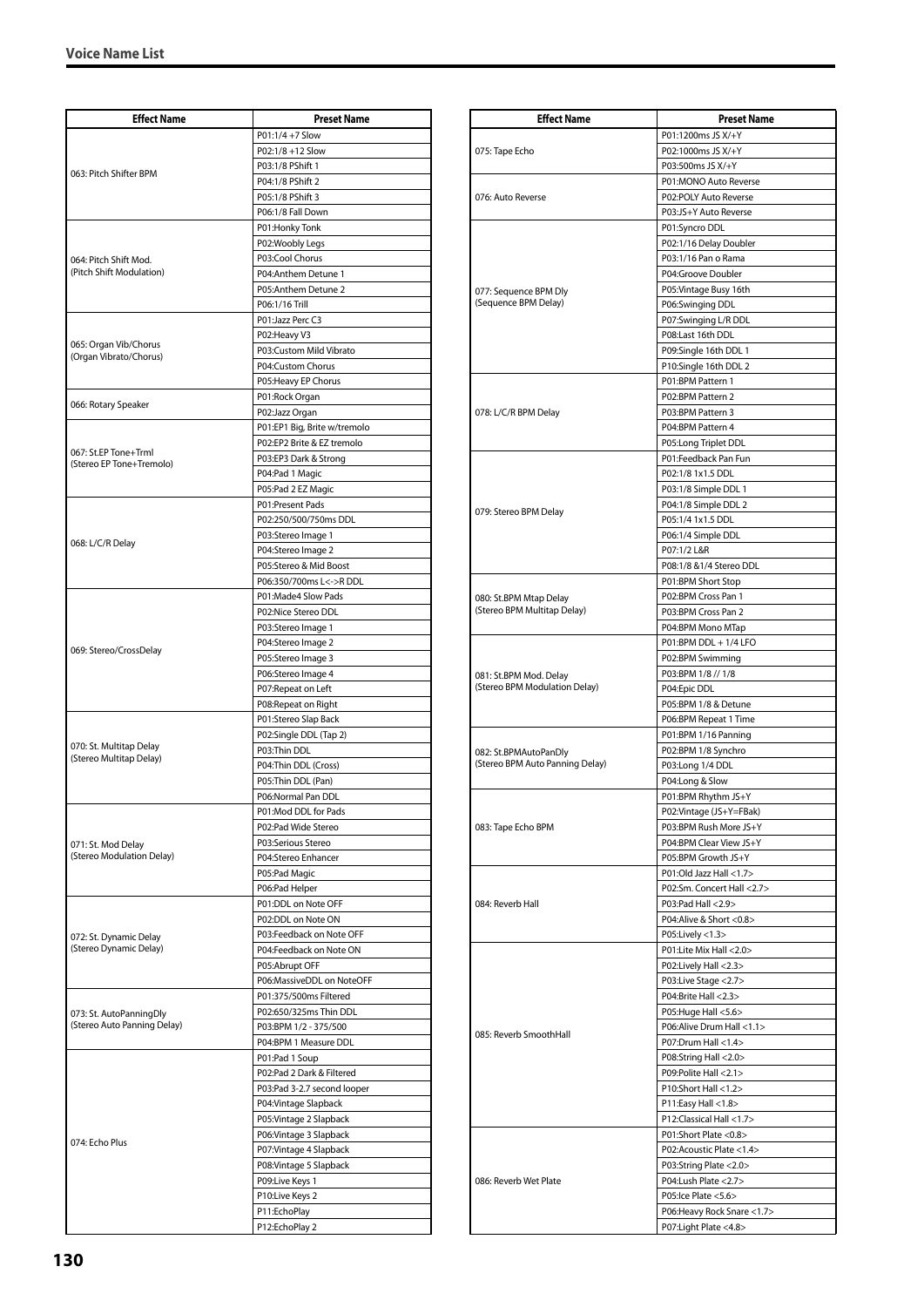| <b>Effect Name</b>                                              | <b>Preset Name</b>                              |
|-----------------------------------------------------------------|-------------------------------------------------|
|                                                                 | P01:Home Plate <2.2>                            |
| 087: Reverb Dry Plate                                           | P02:Vocal Plate <1.6>                           |
|                                                                 | P03:Dark Drum Plate < 0.9>                      |
|                                                                 | P04:Lead Synth Plate <2.4>                      |
|                                                                 | P05:Clean E.Guitar <1.7>                        |
|                                                                 | P06:LONG Warm <5.5>                             |
|                                                                 | P01:Small Room <0.8>                            |
|                                                                 | P02: Thin Brite Room <1.7>                      |
| 088: Reverb Room                                                | P03:Small & Warm <0.4>                          |
|                                                                 | P04: Warm Room < 2.0>                           |
|                                                                 | P05:Bounce Back <0.5>                           |
|                                                                 | P01:Drum Room <0.9><br>P02:Live Wood Room <1.3> |
|                                                                 | P03:Nice BIG Room <1.8>                         |
| 089: ReverbBrightRoom                                           | P04:Carpeted Room <0.9>                         |
|                                                                 | P05:Perc. Room <1.1>                            |
|                                                                 | P06:Classical Ambi <0.3>                        |
|                                                                 | P01:Piano 1                                     |
|                                                                 | P02:Piano 2                                     |
| 090: Reverb2 Spring                                             | P03:Organ Verb                                  |
|                                                                 | P04:Chamber Verb                                |
|                                                                 | P05:Vox Pad Verb                                |
|                                                                 | P06:Brass Short Verb                            |
|                                                                 | P01:Subtle &Short                               |
| 091: Reverb2 Hall                                               | P02:Lively<br>P03:Dark Hall                     |
|                                                                 | P04:Brick Hall                                  |
|                                                                 | P05:Concert Hall                                |
|                                                                 | P01:Roomish                                     |
|                                                                 | P02:Whispy                                      |
|                                                                 | P03:Perc 1                                      |
| 092: Reverb2 Plate                                              | P04:Perc 2                                      |
|                                                                 | P05:Orch 1                                      |
|                                                                 | P06:Orch 2                                      |
|                                                                 | P07:Practice                                    |
|                                                                 | P08:Big Brite                                   |
|                                                                 | P01:Room1                                       |
| 093: Reverb2 Room                                               | P02:Room2                                       |
|                                                                 | P03:Room 3<br>P04:Room 4                        |
|                                                                 | P05:Room 5                                      |
|                                                                 | P01:Brite & Loose                               |
| 094: Early Reflections                                          | P02:Gated Drums 1                               |
|                                                                 | P03:Gated Drums 2                               |
|                                                                 | P01:Super Bass                                  |
| 095: P4EQ - Exciter                                             | P02:Sizzling Vocals                             |
| (Parametric 4-Band EQ - Exciter)                                | P03:Present E.Piano                             |
|                                                                 | P04:Bright Drums                                |
|                                                                 | P01:E.Gtr Wah<br>P02:Slap Bass Wah              |
| 096: P4EQ - Wah<br>(Parametric 4-Band EQ - Wah/Auto Wah)        | P03:Drum Wah                                    |
|                                                                 | P04:JS+Y Does Wah                               |
|                                                                 | P01:Slow & Strong                               |
| 097: P4EQ - Cho/Flng<br>(Parametric 4-Band EQ - Chorus/Flanger) | P02:Medium Warm                                 |
|                                                                 | P03:Fast & Thin                                 |
|                                                                 | P04:Fast w/DDL                                  |
|                                                                 | P05:Slow Cool Drums                             |
| 098: P4EQ - Phaser                                              | P01:Slow Fat Phaser                             |
| (Parametric 4-Band EQ - Phaser)                                 | P02:Slow Thin Phaser                            |
|                                                                 | P03:Fast Whispy Phaser                          |
| 099: P4EQ - Mt. Delay                                           | P01:EQ & Delay 1                                |
| (Parametric 4-Band EQ - Multitap Delay)                         | P02:EQ & Delay 2                                |
| 100: Comp - Wah<br>(Compressor - Wah/Auto Wah)                  | P01: Wah -> Compressor                          |
|                                                                 | P02:Compressor -> Wah<br>P03:JS+Y Wah & Comp    |
|                                                                 | P01:Comp -> Clavi Amp                           |
| 101: Comp - Amp Sim                                             | P02:Gtr Amp 1 -> Comp                           |
| (Compressor - Amp Simulation)                                   | P03:Gtr Amp 2 -> Comp                           |
|                                                                 | P01:A Little Dirty                              |
| 102: Comp - OD/HiGain                                           | P02:Dist Guitar                                 |
| (Compressor - Overdrive/Hi.Gain)                                | P03:Messy Synth Bass                            |
|                                                                 | P04:Dist Synth Lead                             |

| <b>Effect Name</b>                                            | <b>Preset Name</b>                            |
|---------------------------------------------------------------|-----------------------------------------------|
| 103: Comp - P4EQ<br>(Compressor - Parametric 4-Band EQ)       | P01:Techno Kick                               |
|                                                               | P02:Dark Dance Kick                           |
|                                                               | P03:Power Bass!!                              |
|                                                               | P04:Comp -> Radio EQ                          |
| 104: Comp - Cho/Flng                                          | P01:Snappy Clav                               |
| (Compressor - Chorus Flanger)                                 | P02:Poppy Flange Bass                         |
|                                                               | P03:Retro Delay Voice                         |
|                                                               | P01:Bass Phase                                |
| 105: Comp - Phaser                                            | P02:Slow Thin Guitar                          |
| (Compressor - Phaser)                                         | P03:Nasty Clav Phaser                         |
|                                                               | P04:Strong Funk Clav                          |
| 106: Comp - Mt. Delay                                         | P01:Mild Comp & DDL                           |
| (Compressor - Multitap Delay)                                 | P02:Snappy Lead Synth                         |
|                                                               | P03:DDL as Ambience                           |
| 107: Limiter - P4EQ                                           | P01:Optimized Element                         |
| (Limiter - Parametric 4-Band EQ)                              | P02:Narrow Band EQ                            |
|                                                               | P03:Punchy Clav                               |
|                                                               | P01:Snappy Slow Flange<br>P02:Radical Flanger |
| 108: Limiter - Cho/Flng<br>(Limiter - Chorus/Flanger)         |                                               |
|                                                               | P03: Vintage DDLish<br>P04:Slightly Shifted   |
|                                                               |                                               |
|                                                               | P01:Snappy Slow Phaser<br>P02:Slower Stronger |
| 109: Limiter - Phaser                                         | P03:Euro Fast Phaser                          |
|                                                               | P04:Funky Slow Phaser                         |
|                                                               | P01:DDL1                                      |
| 110: Limiter - Mt.Delay                                       | P02:DDL 2                                     |
| (Limiter - Multitap Delay)                                    | P03:DDL 3                                     |
|                                                               | P01:Bright & Snappy                           |
| 111: Exciter - Comp<br>(Exciter - Compressor)                 | P02:Bright Full Vocals                        |
|                                                               | P01:Bright & Present                          |
| 112: Exciter - Limiter                                        | P02:Funky Vocal EQ                            |
|                                                               | P01:Soft Chorus                               |
| 113: Exciter - Cho/Flng                                       | P02:Slow Flanger                              |
| (Exciter - Chorus/Flanger)                                    | P03:Fast Tremolo Flange                       |
|                                                               | P01:Soft Phaser                               |
| 114: Exciter - Phaser                                         | P02:Slow Strong Flange                        |
|                                                               | P01:DDL1                                      |
| 115: Exciter - Mt.Delay                                       | P02:DDL 2                                     |
| (Exciter - Multitap Delay)                                    | P03:Vintage DDL                               |
|                                                               | P01:Rock Guitar                               |
| 116: OD/HG - Amp Sim                                          | P02:Massive Distorted                         |
| (Overdrive/Hi.Gain - Amp Simulation)                          | P03:Messy Drums                               |
|                                                               | P04:OD Drums                                  |
| 117: OD/HG - Cho/Flng                                         | P01:Slow Flange OD                            |
| (Overdrive/Hi.Gain - Chorus/Flanger)                          | P02:Moody Flange OD                           |
|                                                               | P01:Slow Phaser 1                             |
| 118: OD/HG - Phaser                                           | P02:Slow Phaser 2                             |
| (Overdrive/Hi.Gain - Phaser)                                  | P03: High Gain Phaser                         |
|                                                               | P04:OD Wah Phaser                             |
| 119: OD/HG - Mt.Delay<br>(Overdrive/Hi.Gain - Multitap Delay) | P01:OD Delay 1                                |
|                                                               | P02:OD Delay 2                                |
|                                                               | P03:High Gain Delay 1                         |
|                                                               | P04: High Gain Delay 2                        |
|                                                               | P01:Wah Amp 1                                 |
| 120: Wah - Amp Sim<br>(Wah - Amp Simulation)                  | P02:Wah Amp 2                                 |
|                                                               | P03:Wah Amp 3                                 |
|                                                               | P01:Messed Up Bass                            |
| 121: Decimator - Amp<br>(Decimator - Amp Simulation)          | P02:Messed Up Drums 1                         |
|                                                               | P03:Messed Up Drums 2                         |
|                                                               | P04:Messed Up Drums 3                         |
| 122: Decimator - Comp<br>(Decimator - Compressor)             | P01:Messed Up Bass                            |
|                                                               | P02:Messed Up Drums 1                         |
|                                                               | P03:Messed Up Drums 2                         |
| 123: AmpSim - Tremolo<br>(Amp Simulation-Tremolo)             | P01:Warm Trem E.P.                            |
|                                                               | P02:Trigger Pulse                             |
|                                                               | P03:Triangle Trem                             |
|                                                               | P01:Chorus & DDL                              |
| 124: Cho/Flng - Mt.Dly                                        | P02:Flanger & DDL                             |
| (Chorus/Flanger - Multitap Delay)                             | P03:Whale Flanger                             |
|                                                               | P04:Slow DDL Chorus                           |
|                                                               |                                               |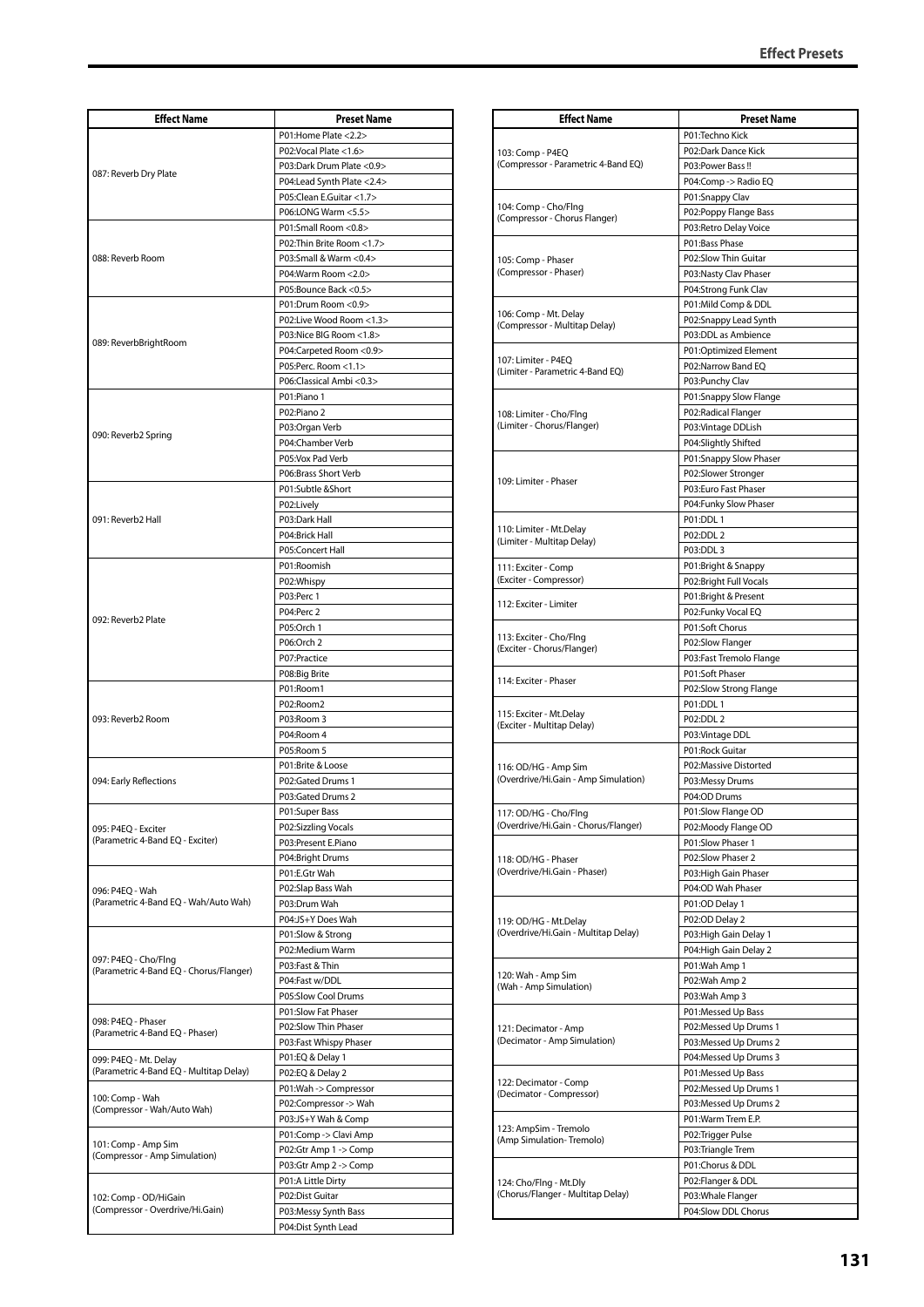| <b>Effect Name</b>                                                 | <b>Preset Name</b>          |
|--------------------------------------------------------------------|-----------------------------|
|                                                                    | P01:Chorus & Phaser         |
| 125: Phaser - Cho/Flng<br>(Phaser - Chorus/Flanger)                |                             |
|                                                                    | P02:Flanger & Phaser        |
|                                                                    | P03:Funky POP Flazer        |
|                                                                    | P01:Gated Rvb 1             |
| 126: Reverb - Gate                                                 | P02:Gated Rvb 2             |
|                                                                    | P03:Abrupt Gate             |
|                                                                    | P04:Duck Rvb                |
|                                                                    | P01: Hyped Mix              |
| 172: St. Mltband Limiter                                           | P02:Soft High End           |
| (Stereo Multiband Limiter)                                         | P03:Less Bass               |
|                                                                    | P04:Mid Range Scoop         |
|                                                                    | P01:Grand Piano 1           |
|                                                                    | P02:Grand Piano 2           |
| 173: PianoBody/Damper<br>(PianoBody/Damper Simulation)             | P03:Dreamy Piano            |
|                                                                    | P04:Dark Dream Piano        |
|                                                                    | P05:Room Alive              |
|                                                                    | P01:Smooth Vox              |
|                                                                    | P02:Pop Synth Vocode        |
| 174: Vocoder                                                       | P03:Retro Vocoder           |
|                                                                    | P04: Vintage Choir          |
|                                                                    | P05:Pulsing Vocoder         |
|                                                                    | P01:OD/Hyper Gain Guitar    |
|                                                                    | P02:Rock Guitar             |
|                                                                    | P03:Blues Rock Guitar       |
| 175: OD/HyperGain Wah                                              | P04:Hard Rock Ballad        |
| (Overdrive/Hyper Gain Wah)                                         | P05:Rock Bass               |
|                                                                    |                             |
|                                                                    | P06:Dist the Drums 1        |
|                                                                    | P07:Dist the Drums 2        |
|                                                                    | P01:Clean & Bright          |
|                                                                    | P02:Bright Crunch           |
|                                                                    | P03:Mild Crunch             |
|                                                                    | P04:Crunch                  |
|                                                                    | P05:Body fo Dirt            |
|                                                                    | P06:Black Body              |
|                                                                    | P07:E.Piano Amp EQ          |
| 176: GuitarAmp + P4EQ<br>(Guitar Amp Model + Parametric 4-Band EQ) | P08:Clav Amp EQ             |
|                                                                    | P09:Thick Synth Lead        |
|                                                                    | P10:Light OD Gtr            |
|                                                                    | P11:Screaming OD            |
|                                                                    | P12:Lead Rock Guitar        |
|                                                                    | P13:Early Rocker            |
|                                                                    | P14:Black Diamond Distorted |
|                                                                    | P15:Gain Monster            |
|                                                                    | P01:E.Gtr 1                 |
|                                                                    | P02:E.Gtr 2                 |
| 177: G.Amp Clean Combo                                             | P03:E.Gtr 3                 |
|                                                                    | P04:E.Gtr 4                 |
|                                                                    | P01:Gtr 1Beach Rocker       |
| 178: G.Amp California                                              | P02:Gtr 2 Beach Rocker      |
|                                                                    | P03:Gtr 3 Thin Rocker       |
|                                                                    | P04:Dist Drums              |
|                                                                    | P05:EP Distortion           |
|                                                                    | P01:E Gtr 1 Natural         |
| 179: G.Amp Tweed                                                   | P02:E Gtr 2 Crispy          |
|                                                                    | P03:E Gtr 3 Clean           |
|                                                                    |                             |
|                                                                    | P04:Dist Drums              |
|                                                                    | P05:EP 1 Distorted          |
|                                                                    | P01:Gtr1 Hard Rock          |
| 180: G.Amp Modded OD                                               | P02:Gtr 2 Hard Rock         |
|                                                                    | P03:Gtr 3 Classic Rock      |
| 181: BassTubeAmp+Cab.<br>(Bass Tube Amp Model + Cabinet)           | P04:Gtr 4 Classic Rock      |
|                                                                    | P01:Bass Tube & Cabinet     |
|                                                                    | P02:Slap/Pick Bass          |
|                                                                    | P03:Thumb/Slap Bass         |
|                                                                    | P04:Pick Bass               |
|                                                                    | P05:Super Slapper           |
|                                                                    | P06:Fat Finger Bass         |
|                                                                    | P07:Super Bottom            |
|                                                                    | P08:Old School Upright 1    |
|                                                                    | P09:Old School Upright 2    |

| <b>Effect Name</b>                                  | <b>Preset Name</b>                          |
|-----------------------------------------------------|---------------------------------------------|
|                                                     | P01:EP1 Soft OD                             |
|                                                     | P02:EP1 Med OD                              |
|                                                     | P03:EP1 Max OD                              |
|                                                     | P04:EP2 Soft OD                             |
|                                                     | P05:EP2 Med OD                              |
| 182: EP Cabinet/Drive                               | P06:EP2 Max OD                              |
|                                                     | P07:Reed EZ OD                              |
|                                                     | P08:Reed Med OD                             |
|                                                     | P09:Reed Max OD                             |
|                                                     | P10:EP1 Cabinet -No OD                      |
|                                                     | P11:EP2 Cabinet -No OD                      |
|                                                     | P12:Reed EP Cabinet -No OD                  |
|                                                     | P01: Vintage Dynamic<br>P02:Multi Condenser |
|                                                     | P03:Percussion Condenser                    |
| 183: St. Mic + PreAmp                               | P04:Drums Dynamic                           |
| (Stereo Mic Modeling + PreAmp)                      | P05:Vocal Dynamic                           |
|                                                     | P06: Multi Dynamic                          |
|                                                     | P07:Vocal Condenser                         |
|                                                     | P08: Vocal Tube                             |
|                                                     | P01:Chorus & DDL 1                          |
|                                                     | P02:Chorus & DDL 2                          |
| 184: Multitap Cho/Delay<br>(Multitap Chorus/Delay)  | P03:Echo Game 1                             |
|                                                     | P04:Echo Game 2                             |
|                                                     | P05:Echo Game 3                             |
|                                                     | P01: Universal Magic                        |
|                                                     | P02:Octave Pad Magic                        |
|                                                     | P03:5ths Pad Magic                          |
| 185: St. Pitch Shifter<br>(Stereo Pitch Shifter)    | P04:Drum Fun 1<br>P05:Drum Fun 2            |
|                                                     | P06:Drum Fun 3                              |
|                                                     | P07:Drum Fun 4                              |
|                                                     | P08:Drum Fun 5                              |
|                                                     | P01:BPM 1 Octave Scanner                    |
|                                                     | P02:BPM 2 Octave Scanner                    |
|                                                     | P03:BPM 5ths Scanner                        |
| 186: St. PitchShift BPM                             | P04:Octave Shift FastSynth1                 |
| (Stereo Pitch Shifter BPM)                          | P05:Octave Shift FastSynth2                 |
|                                                     | P06:BPM Drum Fun 1                          |
|                                                     | P07:BPM Drum Fun 2                          |
|                                                     | P08:BPM Drum Fun 3                          |
|                                                     | P01:Jazzy Organ                             |
| 187: Rotary SpeakerOD<br>(Rotary Speaker Overdrive) | P02:Perc Organ OD<br>P03:Gospel Organ       |
|                                                     | P04:Smokey Room                             |
|                                                     | P01:L/C/R Long Delay 1                      |
| 188: L/C/R Long Delay                               | P02:L/C/R Long Delay 2                      |
|                                                     | P03:L/C/R Long Delay 3                      |
|                                                     | P04:Pad Surrounded                          |
| 189: St/Cross Long Dly<br>(Stereo/Cross Long Delay) | P01:Stereo DDL 1                            |
|                                                     | P02:Stereo DDL 2                            |
|                                                     | P03:Cross DDL 1                             |
|                                                     | P04:Cross DDL 2                             |
| 190: Hold Delay                                     | P01:1 Measure JS+Y=ON                       |
|                                                     | P02:2 Measure JS+Y=ON                       |
| 191: LCR BPM Long Dly<br>(L/C/R BPM Long Delay)     | P01:BPM Pattern 1                           |
|                                                     | P02:BPM Pattern 2                           |
|                                                     | P03:BPM Pattern 3<br>P04:BPM Pattern 4      |
|                                                     | P05:BPM Swing Pattern                       |
| 192: St. BPM Long Dly<br>(Stereo BPM Long Delay)    | P01:BPM Long DDL 1                          |
|                                                     | P02:BPM Long DDL 2                          |
|                                                     | P03:BPM Long DDL 3                          |
|                                                     | P04:BPM Long DDL 4                          |
|                                                     | P05:BPM Swing 1                             |
|                                                     | P06:BPM Swing 2                             |
|                                                     |                                             |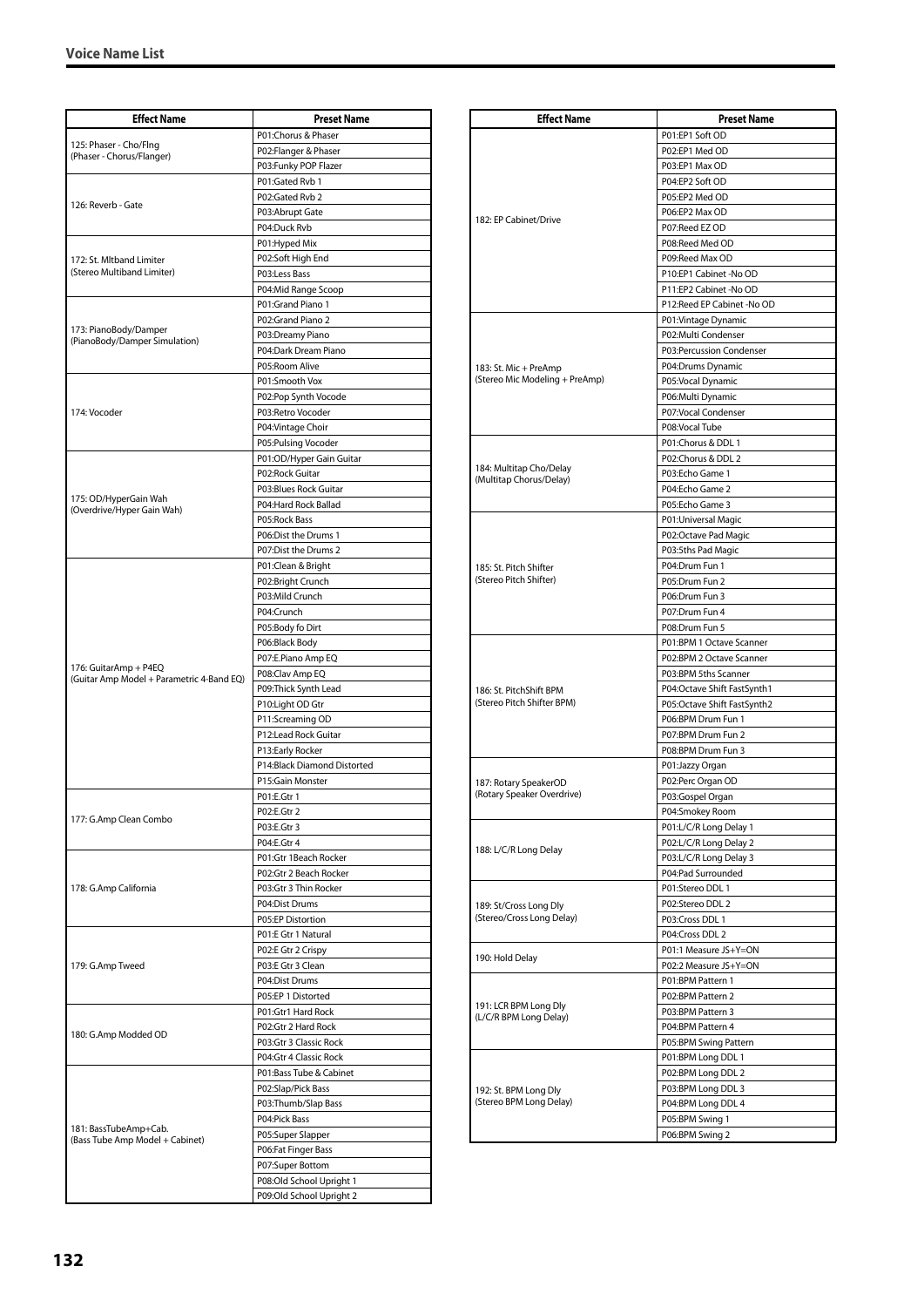| <b>Effect Name</b>     | <b>Preset Name</b>      |
|------------------------|-------------------------|
| 193: Early Reflections | P01:Gated Reverb 1      |
|                        | P02:Gated Reverb 2      |
|                        | P03: Reverse Reverb 1   |
|                        | P04: Reverse Reverb 2   |
|                        | P05:Perc. Room Ambience |
|                        | P06:Delayed Ambience 1  |
|                        | P07:Delayed Ambience 2  |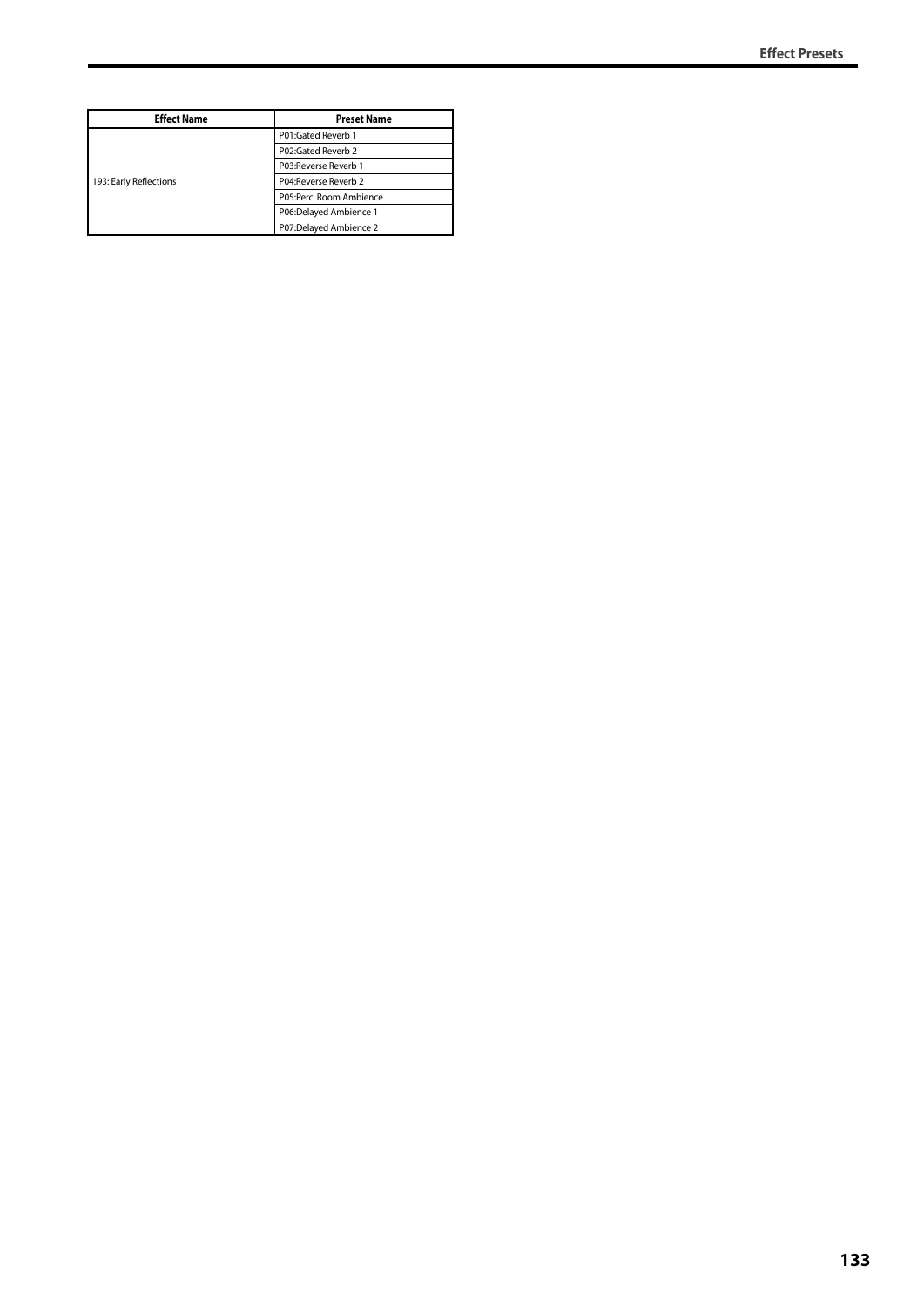## **Demo Songs**

#### **S000: The Silk Road**

Composed and performed by Mark de Clive-Lowe For more information about Mark de Clive-Lowe: [Official Website](http://www.mdcl.tv/) [Facebook fanpage](https://www.facebook.com/MdCLmusic) ©2019 KORG Inc. all rights reserved.

#### **S001: Missing Person**

Composed and performed by Frank McComb For more information about Frank McComb: [Official Website](http://www.frankmccomb.info/) **[Twitter](https://twitter.com/MrFrankMcComb)** [Instagram](https://www.instagram.com/frankmccomb/) ©2019 KORG Inc. all rights reserved.

#### **S002: Krome Teeth**

Composed and performed by Ryeland Allison. For more information about Ryeland Allison: [Official Website](http://www.ryelandallison.com/) ©2019 KORG Inc. all rights reserved.

#### **S003: Musical Journey & Cadenza**

Composed and performed by Jack Hotop. For more information about Jack Hotop: <https://soundcloud.com/jack-hotop> <https://www.facebook.com/JackHotopMusic/> ©2019 KORG Inc. all rights reserved.

#### **S004: I'll Be Around**

Performed by Paul Hefner. For more information about Paul Hefner: [Official Website](http://www.paulhefnerproductions.com) ©2019 KORG Inc. all rights reserved.